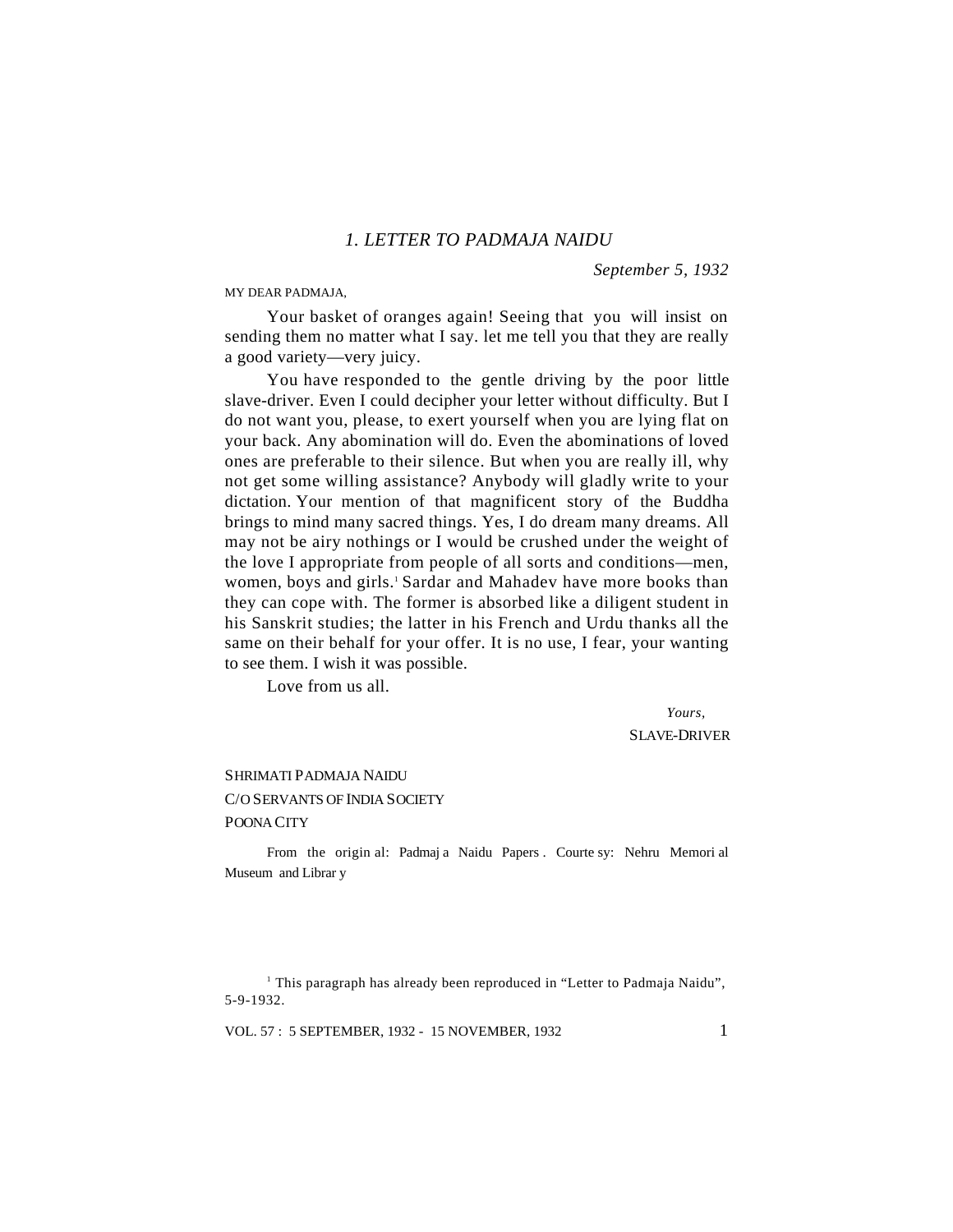*September 5, 1932*

BHAI NANALAL,

I had been awaiting your letter and was relieved when it came. I have already written to Mayashankar<sup>1</sup>; I hope he got the letter. I have been restraining Champa. I had also dissuaded Manjula<sup>2</sup>. I think Maganlal would welcome this. She seems to me a very wise girl.

Do you find any difficulty in selling the emeralds? Or is it because of obstruction by somebody that you have not been able to sell them?

It is certainly worthy of you not to wish to withdraw the money deposited in your name by the Doctor. The daughters, however, should get the money set apart for them, but at present I see no possibility of their being able to withdraw any part of it. Hence, the time has not yet come for thinking about your share. Everything can be settled if the train gets on the rails. We will see about it provided the family does not break up and the bitterness disappears.

Please write to me regularly.

If you act as Chhaganlal advises, everything will end well.

I know that you will go on doing your duty irrespective of whether they love you or slight you and, therefore, I do not worry.

> *Blessings from* **BAPU**

From Gujarati: C.W. 9470a

# *3. A LETTER*

#### *September 5, 1932*

You are either cunning or foolish. Do you really not know what *'vikar'* means? The *vikar* resulting from eating pulses and that resulting from physical touch, are both signs of something wrong in us. Both disturb the equilibrium. The first kind of *vikar* results from swallowing some external substance; the second is a change of mental state resulting from the sight of some external object. A *vikar* that can shake one's whole being may prove harmful. If a woman feels *vikar*

<sup>&</sup>lt;sup>1</sup> Mayashankar Vrajlal Desai, business partner of Dr. Pranjivan Mehta.

<sup>&</sup>lt;sup>2</sup> Wife of Maganlal Mehta.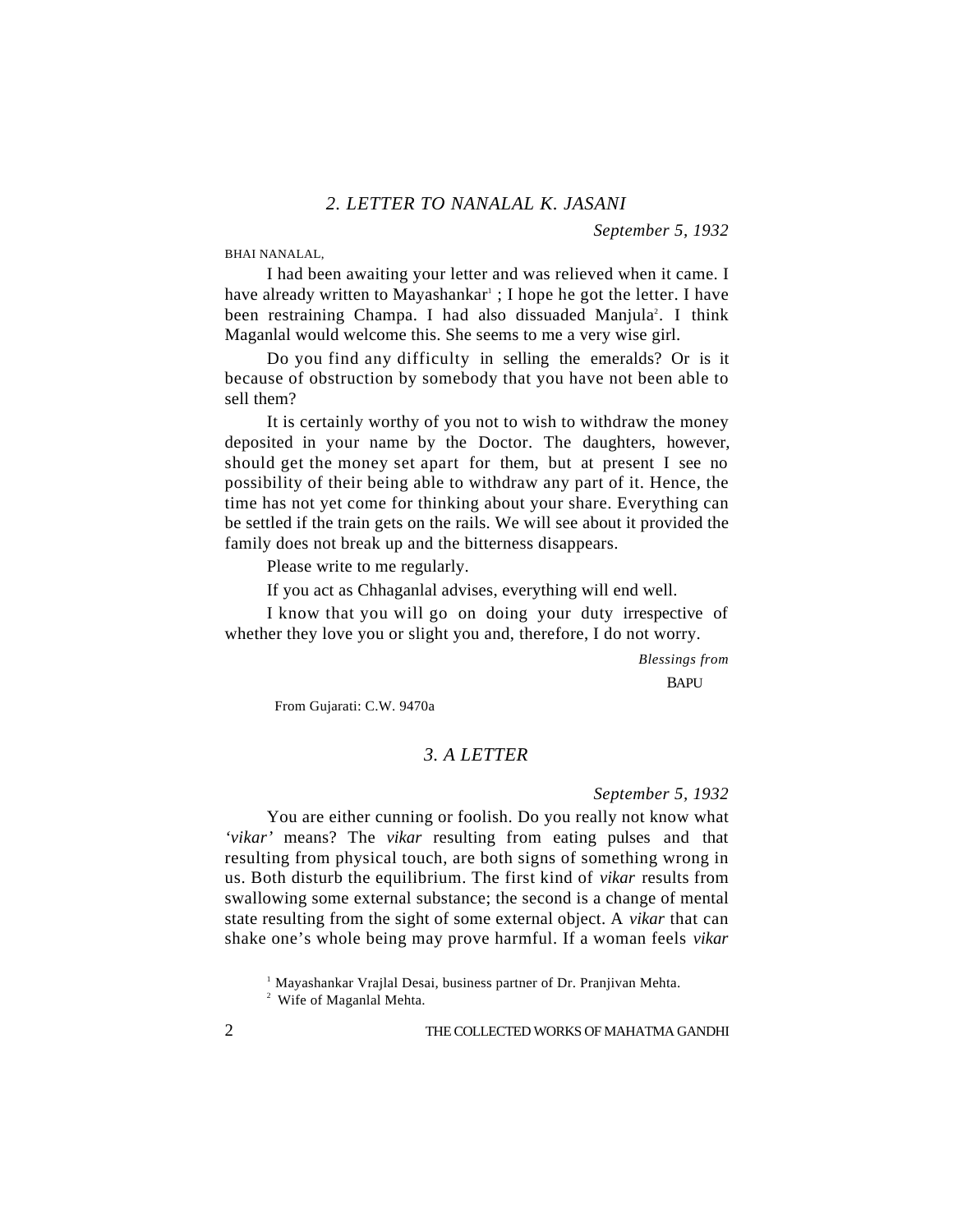towards a man, society does not always hold her guilty; that is, when it springs from a desire to marry that person and such marriage is not forbidden, the matter is not kept secret from one's people and one is free to marry. According to me, you are not yet fit to marry, for you are studying and are still a minor. Your having such relations with . . . <sup>1</sup> is improper, as he was your teacher and was, moreover, like a brother to you. Call your feeling what you like, whether *vikar* or desire for marriage, you kept it secret and, therefore, it is blameworthy.

You do not understand the meaning of independence also. When you show the letters to your elders of your own free will, you do not lose your independence but seek your safety. If somebody posts himself at our door-step, he is like a Government bailiff depriving us of our freedom; but if we station a watchman at the gate, we do not lose our freedom but protect it. In the same way, if you in your adolescent state regard your elders as guardians of your interests, open your heart to them and show your letters to them. You do not lose your independence but seek protection for it. I earnestly wish that you should become independent. It was for protecting your independence that I advised you to show your letters, etc., to your parents. If, however, you cannot reconcile yourself to this and feel it an irksome restraint, you may keep your letters private. I do not want to put pressure on you in any way, as that would crush your individuality. I only wish that you should become a brave girl and a spirited servant of the people. And I shall be extremely pained if you stop writing to me.

[From Gujarati]

*Mahadevbhaini Diary*, Vol. II, pp. 6-7

# *4. LETTER TO BEGUM MOHAMMAD ALAM*

[Before *September 6, 1932*] 2

It is my conviction that your husband<sup>3</sup> will come round. I have recieved the doctor's letter which has kept me informed of his health. Your letter has given me further information regarding his health.

 $<sup>1</sup>$  The name is omitted in the source.</sup>

VOL. 57 : 5 SEPTEMBER, 1932 - 15 NOVEMBER, 1932 3

 $2^2$  The report in the source is dated September 6.

<sup>&</sup>lt;sup>3</sup> Dr. Mohammad Alam, who was a prisoner in Lahore Central Jail and had been ailing.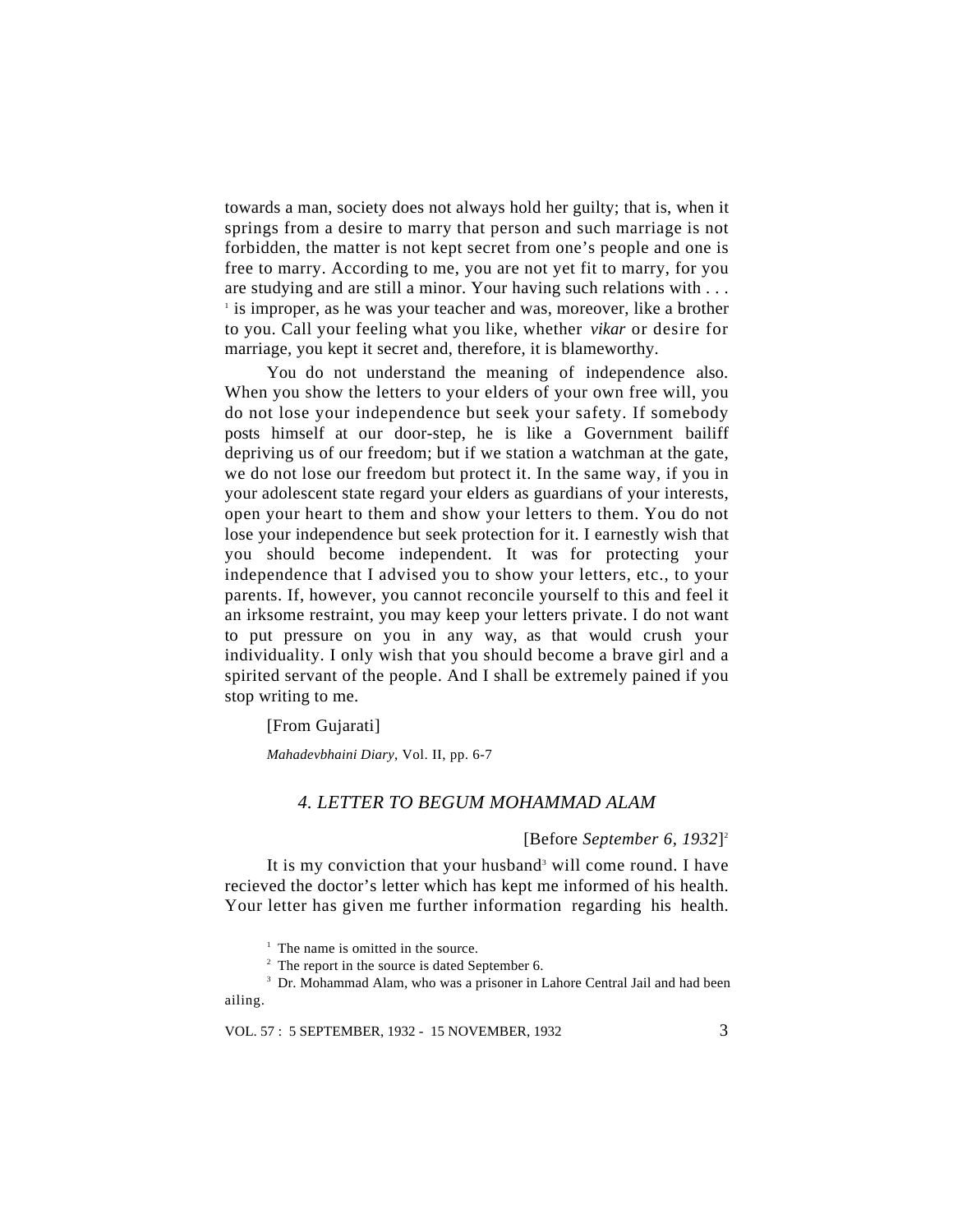Please keep unbroken correspondence with me and convey Sardar Patel's, Mahadev Desai's and my good wishes to the doctor. Through the grace of God we are all well here, and hope you will not find any difficulty in reading this letter which is written in broken Urdu.

*Advance,* 7-9-1932.

# *5. LETTER TO MOHAN N. PARIKH*

*September 7, 1932*

CHI. MOHAN,

May you live long. Be good and serve the country. Keep the vow which you have taken, namely, that during the year in which you are entering you will learn by heart four chapters<sup>1</sup>. And also make an effort to understand their meaning.

**BAPU** 

From a photostat of the Gujarati: S.N. 9183

# *6. LETTER TO RATILAL SHETH*

*September 7, 1932*

BHAISHRI RATILAL,

I have your letter. Chhaganlal and Lilavati<sup>2</sup> write to me and I feel satisfied with their letters. I also receive complaints against both of them which I immediately pass on to them. Lilavati wrote about her health to me too. If Chhaganlal willingly permits her to go, I think it would be good to call her there for some time. Her health at any rate would improve. Manekbehn<sup>3</sup> seems to be very much displeased with her. Lilavati says that she has done nothing but I do not believe she is so completely innocent. For one thing, her tongue is very sharp. And, moreover, Manekbehn is a simple-minded woman and anybody can easily deceive her. I had observed in Rangoon and also when Lilavati was at Sabarmati, that she could not tolerate any criticism. But how can even you change her nature? You have been exercising upon her whatever good influence you can as her father.

<sup>1</sup> Of the *Gita.*

 $<sup>2</sup>$  Addressee's daughter, and chhaganlal's wife.</sup>

<sup>3</sup> Dr. Pranjivan Mehta's widow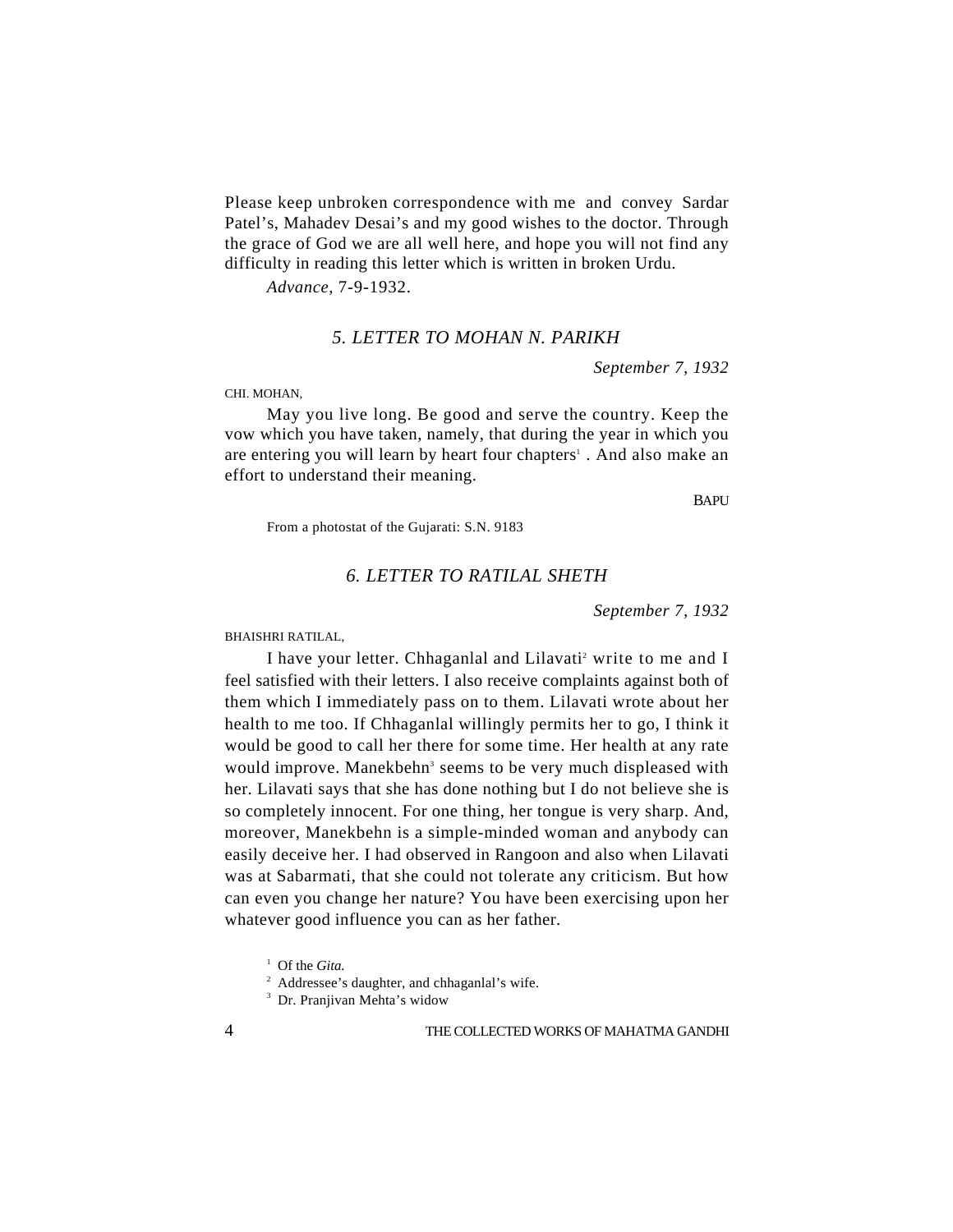Maganlal wrote to me a letter with which I was quite satisfied. Manjula seems to me to be a girl who has not yet felt the evil influence of the ways of the world. If necessary, I will request you to go to Rangoon. Let us hope that the two brothers will settle everything peacefully.

> *Blessings from* **BAPU**

From a photostat of the Gujarati: G.N. 7168. Also C.W. 4662. Courtesy: Narandas Gandhi

#### *7. LETTER TO PRABHUDAS GANDHI*

*September 7, 1932*

CHI. PRABHUDAS,

I have your letter. What you want cannot be sent for *Rentia Baras.* How do you forget that we are prisoners? But you may imagine that our yarn is there. Mahadev draws yarn of about hundred counts from Keshu's slivers. If there is a proper spindle, it would not take much to draw a thinner yarn. I spin a yarn of 40 counts on Magan spinning-wheel. It takes about three hours to spin 250 rounds of yarn. It takes much of my time. But as long as my hand gives work, I will stick to it. This time, I do not have with me the right mechanic. Otherwise, I would have got the alterations made. Whatever changes you make, do not sacrifice the simplicity of the spinning-wheel. In order to draw fine yarn, I feel the distance between the spindle and the tip should be reduced. There are more chances of fine yarn gettingsnapped if drawn long. The spindle should be shorter and thinner than it is. This is only my thinking.

That you have set up a limit [of work] is more than enough. Do not be impatient. Do not build castles in the air. Keep writing to me regularly.

> *Blessings from* **BAPU**

From the Gujara ti origin al : S.N. 32940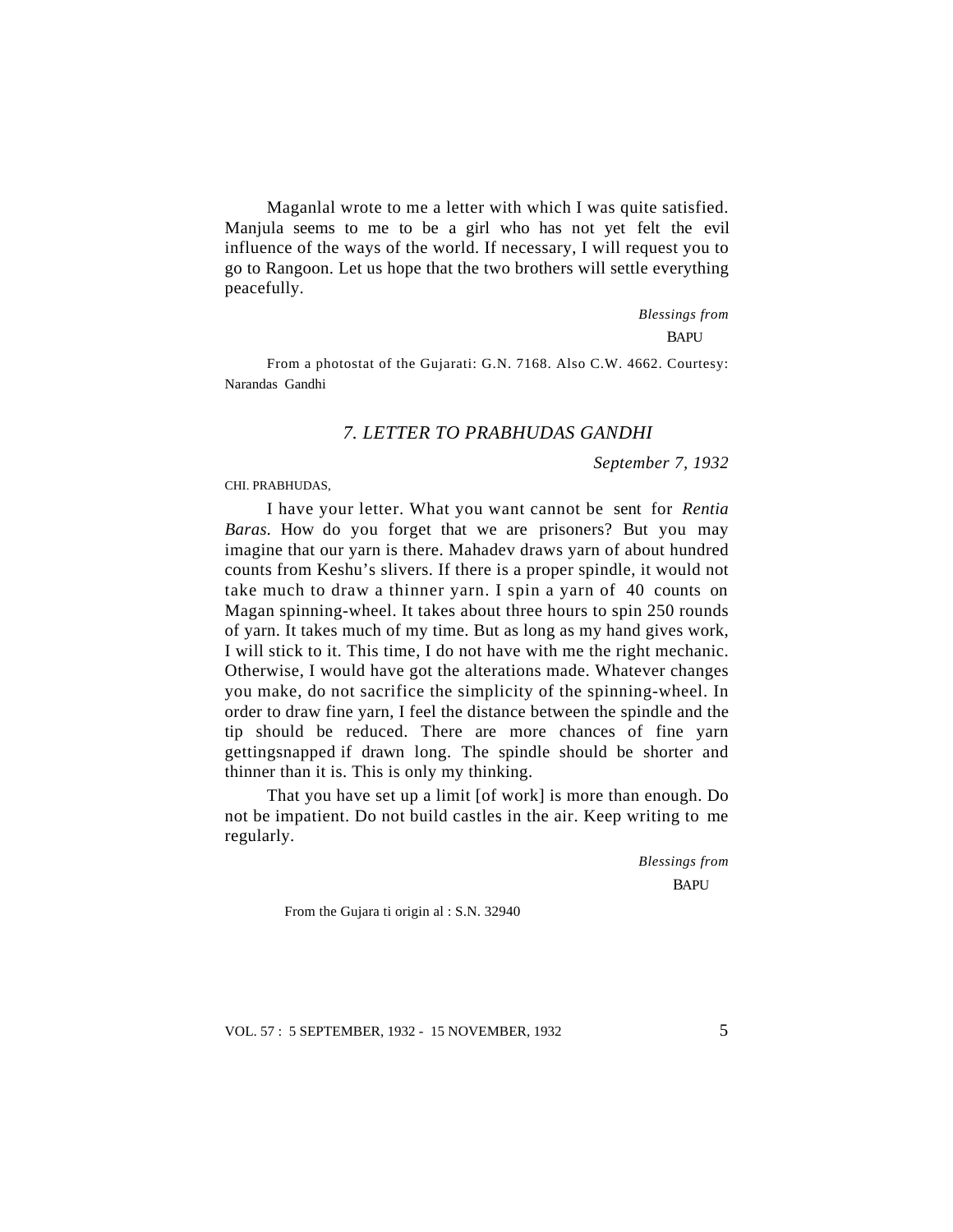# *8. LETTER TO MATHURADAS TRIKUMJI*

*September 8, 1932*

For exercise, *pranayama* done slowly and standing has wonderful effect. It should be done slowly and methodically. You have to keep time in *pranayama* as you have to in music. The breathing must be rhythmic. Once you have learnt to do this by practice, your lungs will have to do much less work and at the same time they will be able to inhale more oxygen. As they inhale more oxygen, they exhale more carbon dioxide. You can gradually increase the time of this exercise. If it is done correctly, its beneficial effects will be felt immediately. You will feel less tired, your appetite will improve, the mind will remain calm and, if the body is cold, it will become warm.

Yes, it is true that my reason does not accept the necessity of sex-pleasure, and my view is confirmed by experience. The dangerous thing about artificial means of birth-control is that their acceptance implies the acceptance of the necessity of sex-pleasure. If the principle is universally adopted, that *brahmacharya* is desirable in all conditions, nobody would use artificial means of birth-control. As thefts will continue, though stealing is an anti-social activity, so also it is likely that artifical means of birth-control will continue to be used. But it is necessary to create a climate of opinion in which they are regarded as undesirable. Anybody who indulges in sex-pleasure must accept the responsibility of progeny. The hardships resulting from the birth of children must be borne. It is only thus that one can learn the lesson of complete self-control.

[From Gujarati] *Mahadevbhaini Diary,* Vol. II, p. 12

# *9. LETTER TO TARAMATI MATHURADAS TRIKUMJI*

YERAVDA MANDIR, *September 8, 1932*

CHI. TARAMATI,

I have received a letter from Mathuradas today. He writes:

I am maintaining fairly good health. I am in a cheerful mood. My time passes quite well. The doctor has given me a warm jacket from his own house for my use. Apart from the prescribed diet, I get one lb. of milk. I also get hot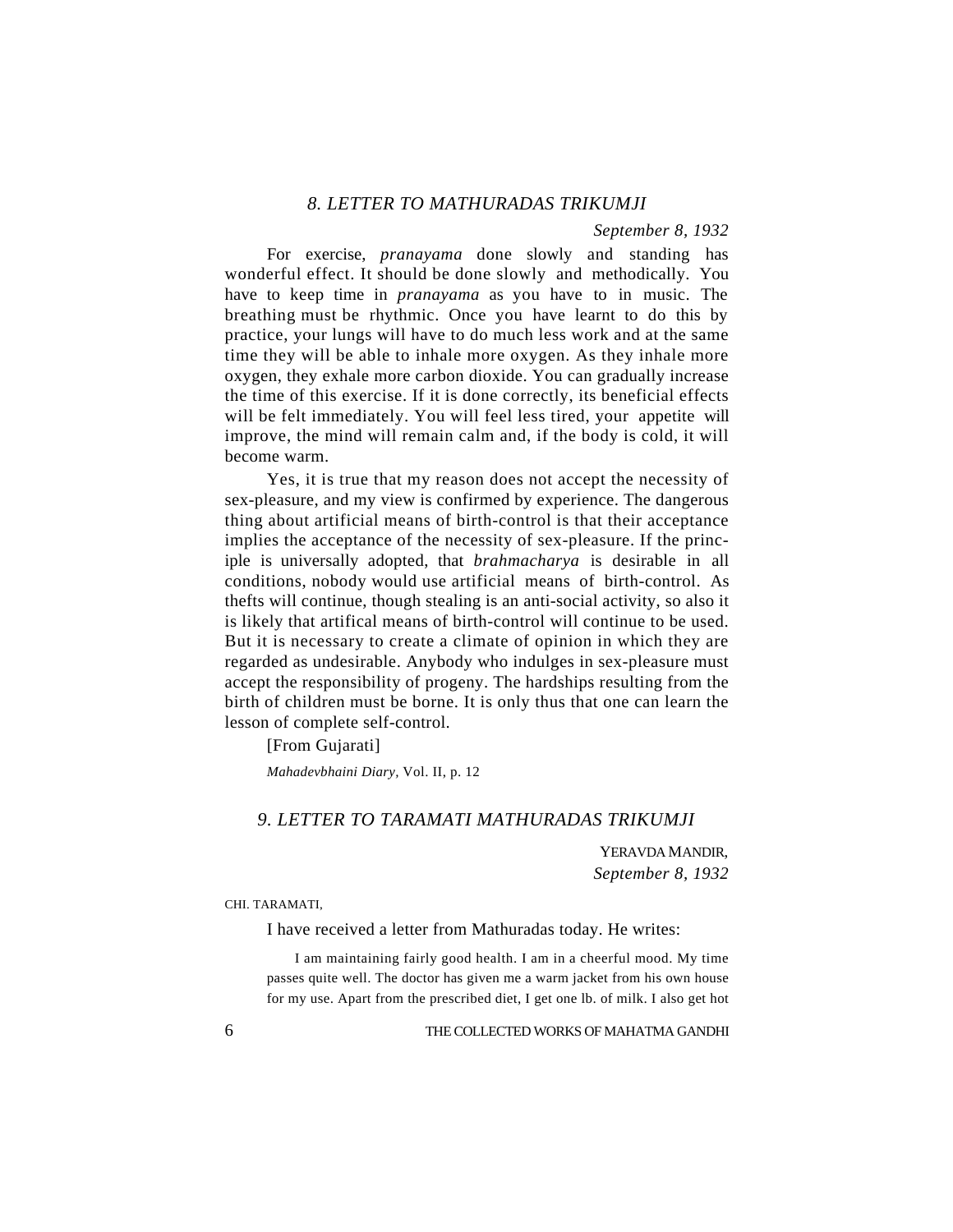water for both. Hard days of monsoon are about to be over. Hence, the weather will be less oppressive. I have stopped taking rice and *dal* even after coming here. Milk, wheat and vegetables are my chief food. I sleep quite well. I do not even spin at present because the *Yeravda chakra* is in disrepair. By way of physical exercise I take rounds.

With regard to reading, etc., he mentions some English titles. Mathuradas writes that he does not intend calling you right now. You will have received my letter<sup>1</sup> with which I had enclosed the letter for Dilip's teacher.

You must keep writing to me.

*Blessings from* **BAPU** 

From the Gujara ti origin al Pyarel al Papers . Nehru Memori al Museum and Librar y. Courte sy: Beladevi Nayyar and Dr. Sushil a Nayyar

# *10. A LETTER*

*September 8, 1932*

I find in your letter here and there traces of deceit. If my impression is wrong, please correct me. If, on the contrary, my suspicion is correct, you should overcome this defect in you. This will be your *shraddha* to Doctor. May God grant you wisdom. If I am doing you an injustice, please save me from that sin.

### [From Gujarati]

*Mahadevbhaini Diary,* Vol. II, p. 12

# *11. LETTER TO VIMAL KISHORE MEHROTRA*

*September 8, 1932*

CHI. VIMAL,

I have your letter. You must improve your hand. You must not run away from the prayer meeting, it is discourtesy to God.

**BAPU** 

From Hindi: C.W. 4985. Courtesy: Parasram Mehrotra

<sup>1</sup>Vide "Statement on Untouchability—I", 4-11-1932.

VOL. 57 : 5 SEPTEMBER, 1932 - 15 NOVEMBER, 1932 7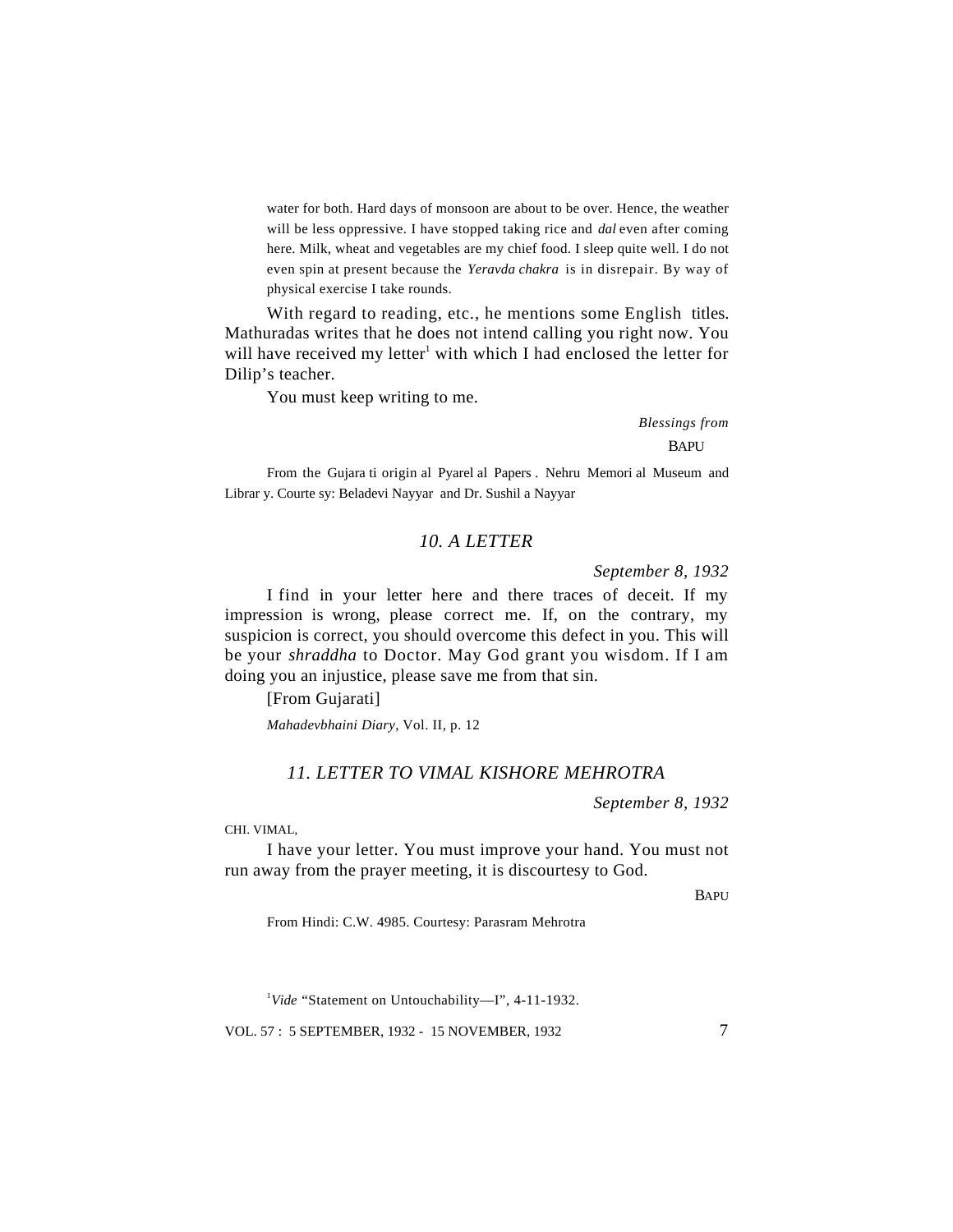# *12. LETTER TO M. G. BHANDARI<sup>1</sup>*

*September 9, 1932*

#### DEAR MAJOR BHANDARI,

Will you please come?

*Yours sincerely,* M. K. GANDHI

From a photostat: G.N. 5122

# *13. LETTER TO RAMSAY MACDONALD*

*September 9, 1932*

#### DEAR FRIEND,

I have to thank you for your frank and full letter telegraphed and received this day. I am sorry, however, that you put upon the contemplated step<sup>2</sup> an interpretation that never crossed my mind. I have claimed to speak on behalf of the very class to sacrifice whose interests you impute to me a desire to fast myself to death. I had hoped that extreme step itself would effectively prevent any such selfish interpretation. Without arguing I affirm that for me this matter is one of pure religion. The mere fact of "Depressed" classes having double votes does not protect them or Hindu society in general from being disrupted. In establishment of a separate electorate at all for "Depressed" classes I sense the injection of a poison that is calculated to destroy Hinduism and do no good whatsoever to "Depressed" classes. You will please permit me to say that no matter how sympathetic you may be you cannot come to a correct decision on a matter of such vital and religious importance to the parties concerned. I should not be against even over-representation of "Depressed" Classes. What I am against is their statutory separation, even in a limited form, from Hindu fold, so long as they choose to belong to it. Do you not realize that if your decision stands and constitution comes into being, you arrest the marvellous growth of work of Hindu reformers who have dedicated themselves to the uplift of their suppressed brethren in every walk of life?

<sup>1</sup> Superintendent of the Yeravda Central Prison.

<sup>2</sup> Gandhiji had announced his intention to begin an indefinite fast from September 20 in protest against Government's announcement providing for separate electorates for the Depressed Classes.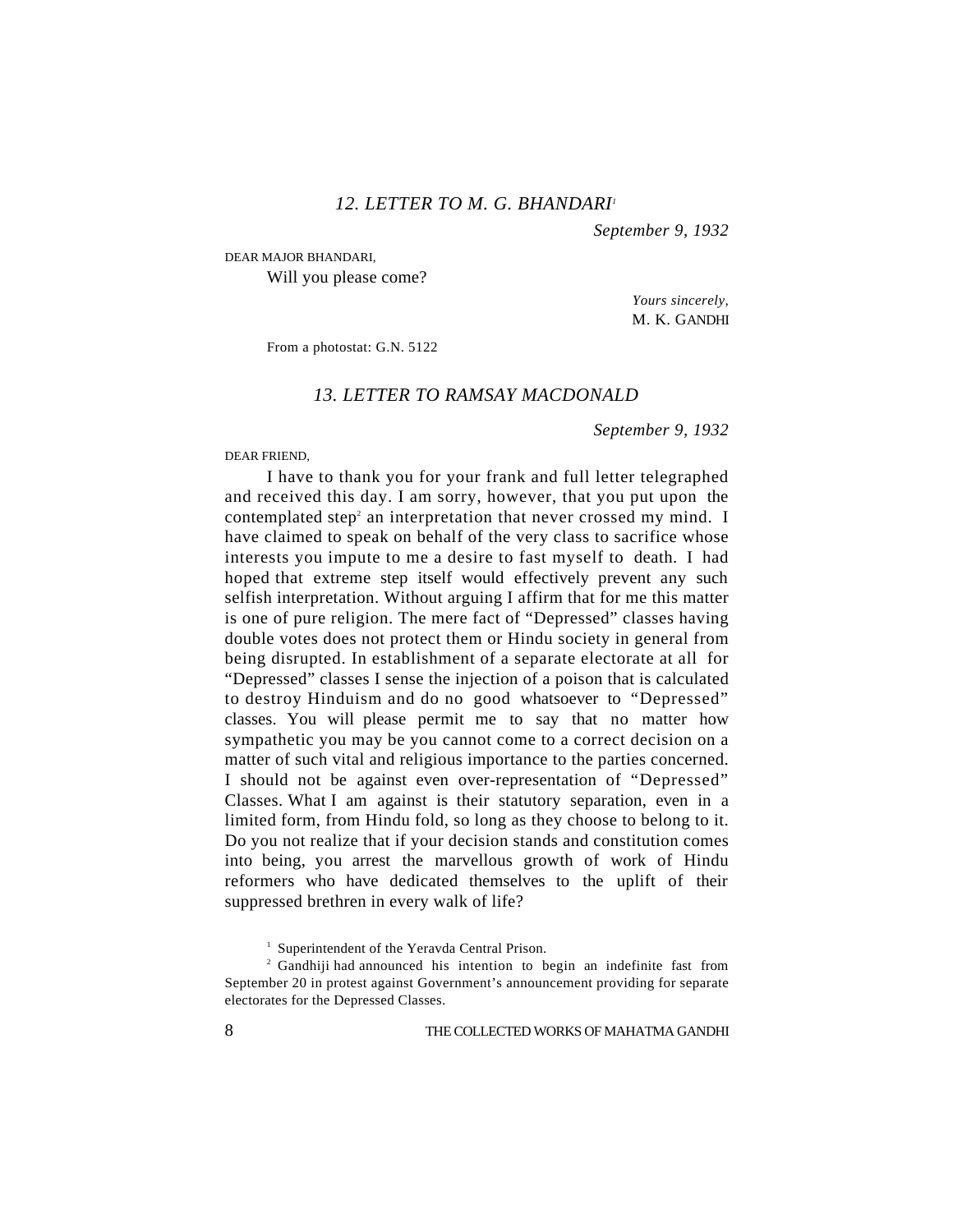I have therefore been compelled reluctantly to adhere to the decision conveyed to you.

As your letter may give rise to a misunderstanding, I wish to state that the fact of my having isolated for special treatment the "Depressed" Classes question from other parts of your decision does not in any way mean I approve of or am reconciled to other parts of decision. In my opinion many other parts are open to very grave objection. Only I do not consider them to be any warrant for calling from me such self-immolation as my conscience has prompted me to in the matter of "Deepressed" Classes.

> *I remain, Your faithful friend,* M. K. GANDHI

Government of India, Home Department, Political, File No. 31/113/32 Pol. Courtesy: National Archives of India

# *14. LETTER TO NARANDAS GANDHI*

*September 9, 1932*

#### CHI. NARANDAS,

Please let me have the following information as soon as possible:

- 1. How much fuel is consumed in making *rotlis* and how much in making bread from the same quantity of flour?
- 2. The method of making bread.
	- (a) How is the leaven prepared?
	- (b) In addition to leaven, do we mix salt, jaggery or sugar with the flour?
	- (c) The various steps of the process;
	- (d) How long is the dough left over?
	- (e) How long is the loaf kept in the oven?

In short, the description should be so written out that, after reading it, we can try the method here. I want this information so that I may compare our method with the method followed here. How much quantity of flour do you use these days for making bread? What does the flour cost? How many persons would have to work for making *rotlis* and for making bread from the same quantity of flour?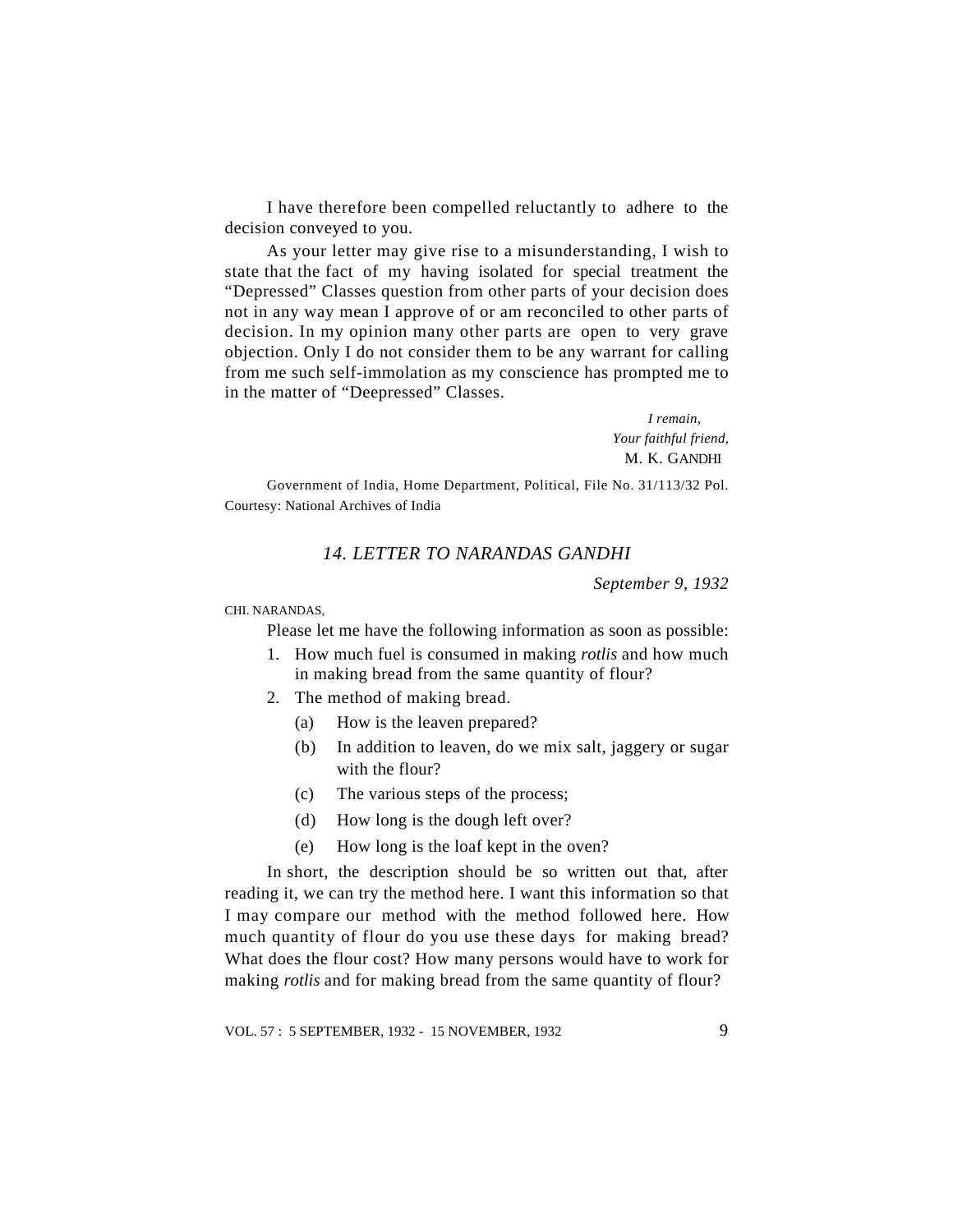I hope the boy is in fine health and spirits and that Shankarbhai's hand is now free from its prison.<sup>1</sup>

**BAPU** 

From a microfilm of the Gujarati: M.M.U./I. Also C.W. 8249. Courtesy: Narandas Gandhi

# *15. LETTER TO BHAU PANSE*

*September 9, 1932*

CHI. BHAU,

Do not brood over the deeper meaning of the *Gita.* As you try to put into practice its teaching about non-attachment, its deeper meaning will automatically reveal itself to you, and, when you understand it, you will be perfectly satisfied. Meanwhile, you should have faith in the meaning explained by Vinoba. Mostly my explanations are his. Wherever you find a difference between us, you should tentatively accept the meaning which appeals to you. There is no doubt at all that if you can spin with ease with a bamboo *takli*. it is most suitable for the purpose. You should also learn how to make such a *takli.* If you have not tried enema for constipation, you should do so. Sometimes it seems to help very much. I get a little news about Wardha, but you also should give me in your letters whatever news you get there. Do not lose hope about overcoming your constipation.

**BAPU** 

From a photostat of the Gujarati: G.N. 6736. Also C.W. 4479. Courtesy: Bhau Panse

# *16. LETTER TO GANGABEHN VAIDYA*

*September 9, 1932*

CHI. GANGABEHN,

This time you wrote to me a long and beautiful letter.

I know, of course, that to you Hakimji is not merely a physician but is a brother, one of your family, a friend, a counsellor and a respected elder too. It is, therefore, quite right that you take as much help from him as he can give. You did well in visiting the homes of

<sup>&</sup>lt;sup>1</sup> Shankarbhai Patel had his arm in plaster; Vide "Letter to Narandas Gandhi", 11/15-8-1932.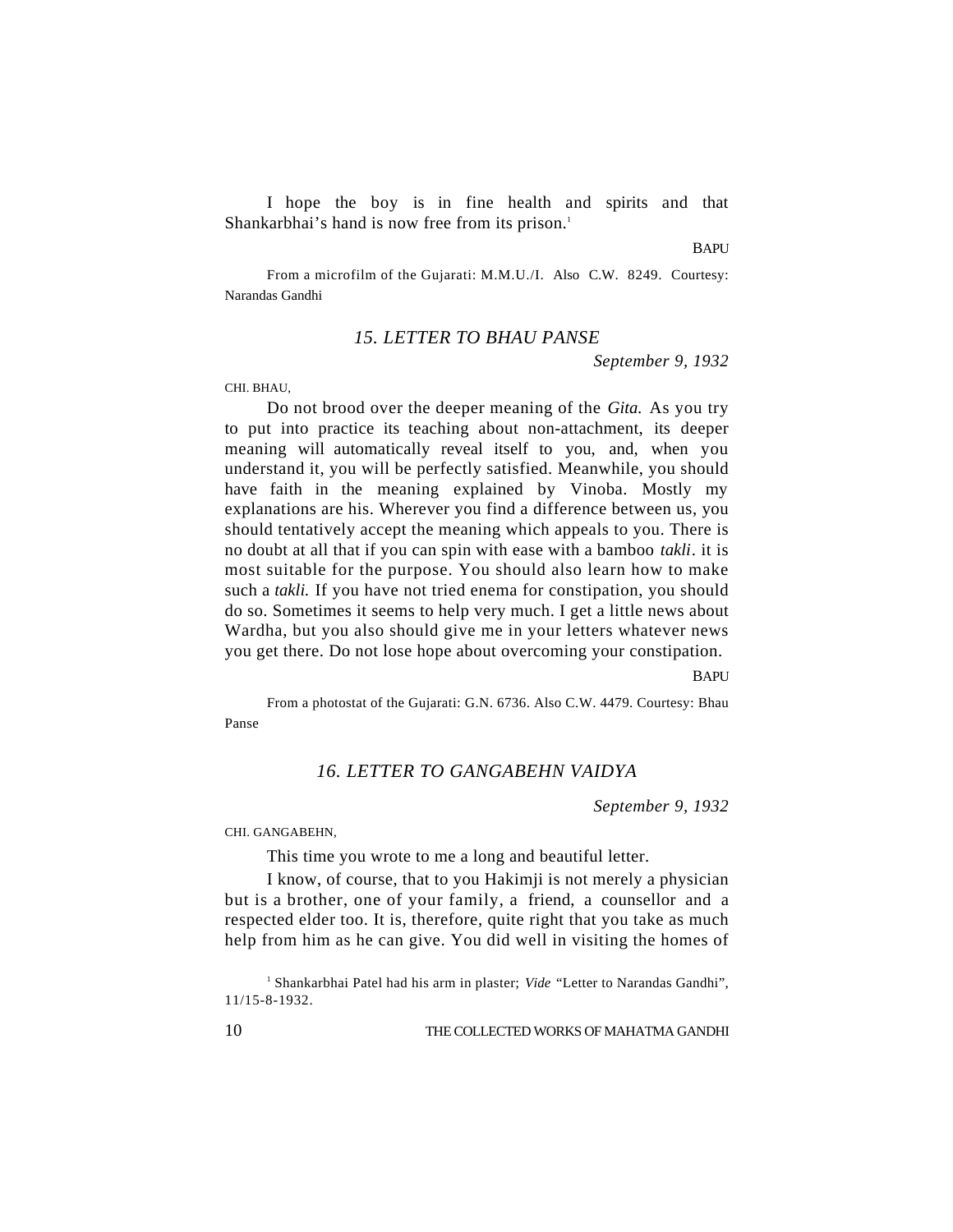Muslims. Such work will bear fruit in future. If our hearts are pure and filled with love, we shall succeed in getting rid of all prejudices.

The Inspector-General gave me news about Kakasaheb. He is in good health. I had also a letter from him. Though it is true that he has lost weight, he is not suffering from any disease. There is, therefore, no cause for worry.

Lakshmi, it seems, is enjoying the benefit of good company.

It was good that you paid a visit to Noorbanu<sup>1</sup>. Look after Qureshi as long as you are there. I am happy that Ramibehn is still with you.

If you feel comfortable staying with Shamalbhai<sup>2</sup> you may certainly do so. Do what keeps you cheerful. My mind is at rest since Nath is there always to help you.

My advice regarding Babu<sup>3</sup> is that, for the present, he should study, that is, he should become proficient in Gujarati, Sanskrit, Hindi, arithmetic, history, geography, all the processes through which cotton passes till it is woven into khadi, and carpentry, and learn a little music. He will then know what line to take up. His intellect must blossom and his heart must expand.

Sardar and Mahadev of course read your letters. All of us often think of you.

> *Blessings from* BAPU

[From Gujarati]

*Bapuna Patro—6: G.S. Gangabehnne,* pp. 65-6. Also C.W. 8795. Courtesy: Gangabehn Vaidya

<sup>1</sup> Wife of Pyare Ali.

<sup>2</sup> Shamalbhai Behcharbhai Patel, a worker from Borsad taluka. He was Kakasaheb's fellow-prisoner during his first internment in Sabarmati Jail in 1930.

<sup>3</sup> Addressee's grandson and Purushottamdas D. Saraiya's younger brother.

VOL. 57 : 5 SEPTEMBER, 1932 - 15 NOVEMBER, 1932 11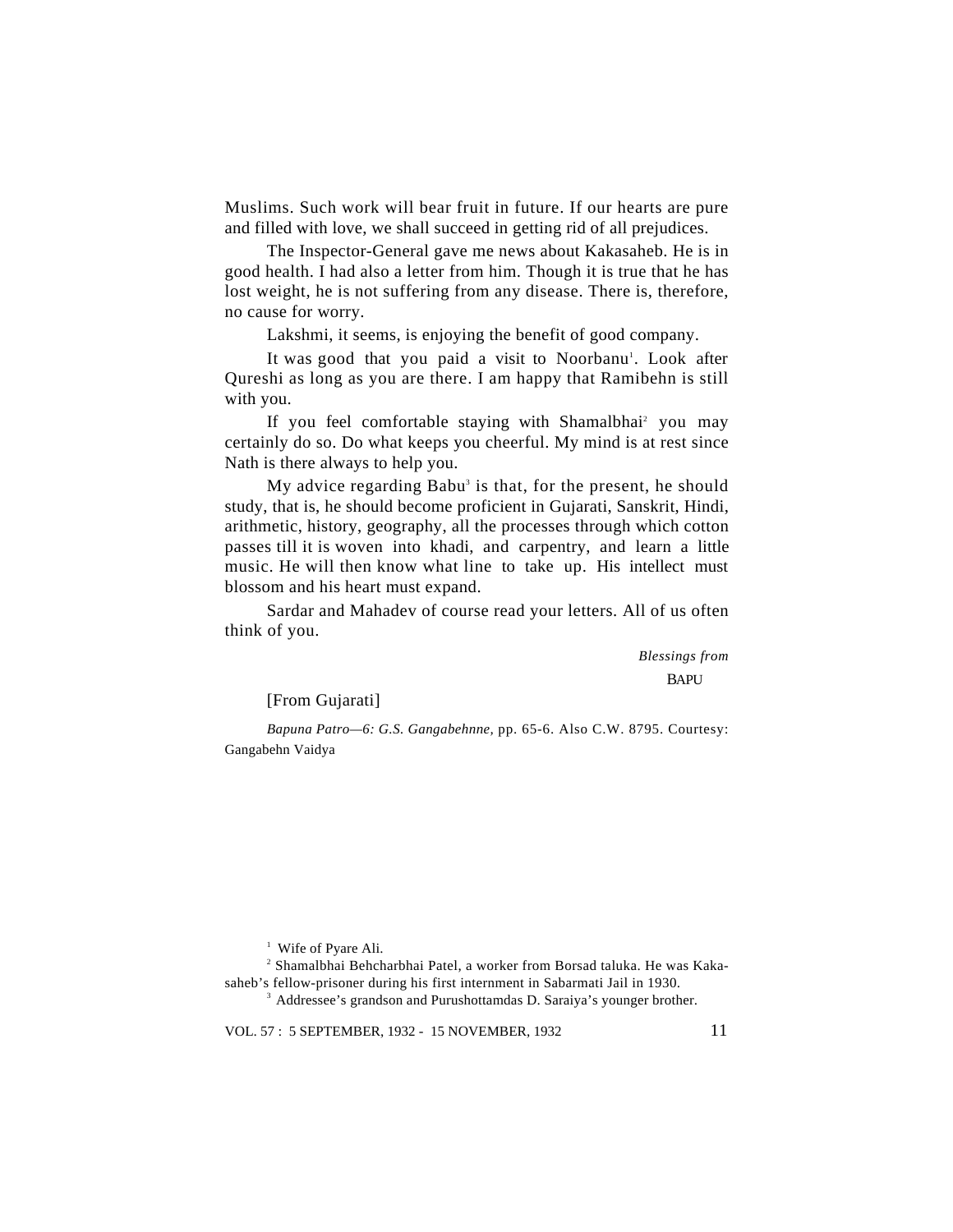# *17. LETTER TO JOHN HAYNES HOLMES*

Y. C. P., *September 10, 1932*

DEAR FRIEND,

Just one line to thank you for your kind letter of 7th August. I have not received Bishop Fisher's<sup>1</sup> book yet. As you know Sardar Vallabhbhai and Mahadev Desai are with me. We are turning the time at our disposal to good account. We are just now concentrating upon drawing from the quality of cotton at our disposal as fine a thread as possible. The experiment is deeply interesting and even exciting if there can be excitement about such a humdrum process as hand-spinning. For us it is a demand of Indian humanity.

With kindest regards from us all.

*Yours sincerely,* M. K. GANDHI

THE REV. J. H. HOLMES

From a photost at: C. W. 10963. Courtesy: S. P. K. Gupta

# *18. LETTER TO MATHURI N. KHARE*

*September 10, 1932*

CHI. MATHURI $^2$ ,

This time your handwriting was bad. There were quite a few mistakes in the language too. You should try and avoid such mistakes as far as you can. And one can always improve one's handwriting if one takes sufficient care.

**BAPU** 

From Gujarati: C.W. 268. Courtesy: Lakshmibehn N. Khare

<sup>&</sup>lt;sup>1</sup> American Methodist, author of *That Strange Little Brown Man – Gandhi*  $2$  Daughter of Narayan Moreshwar Khare.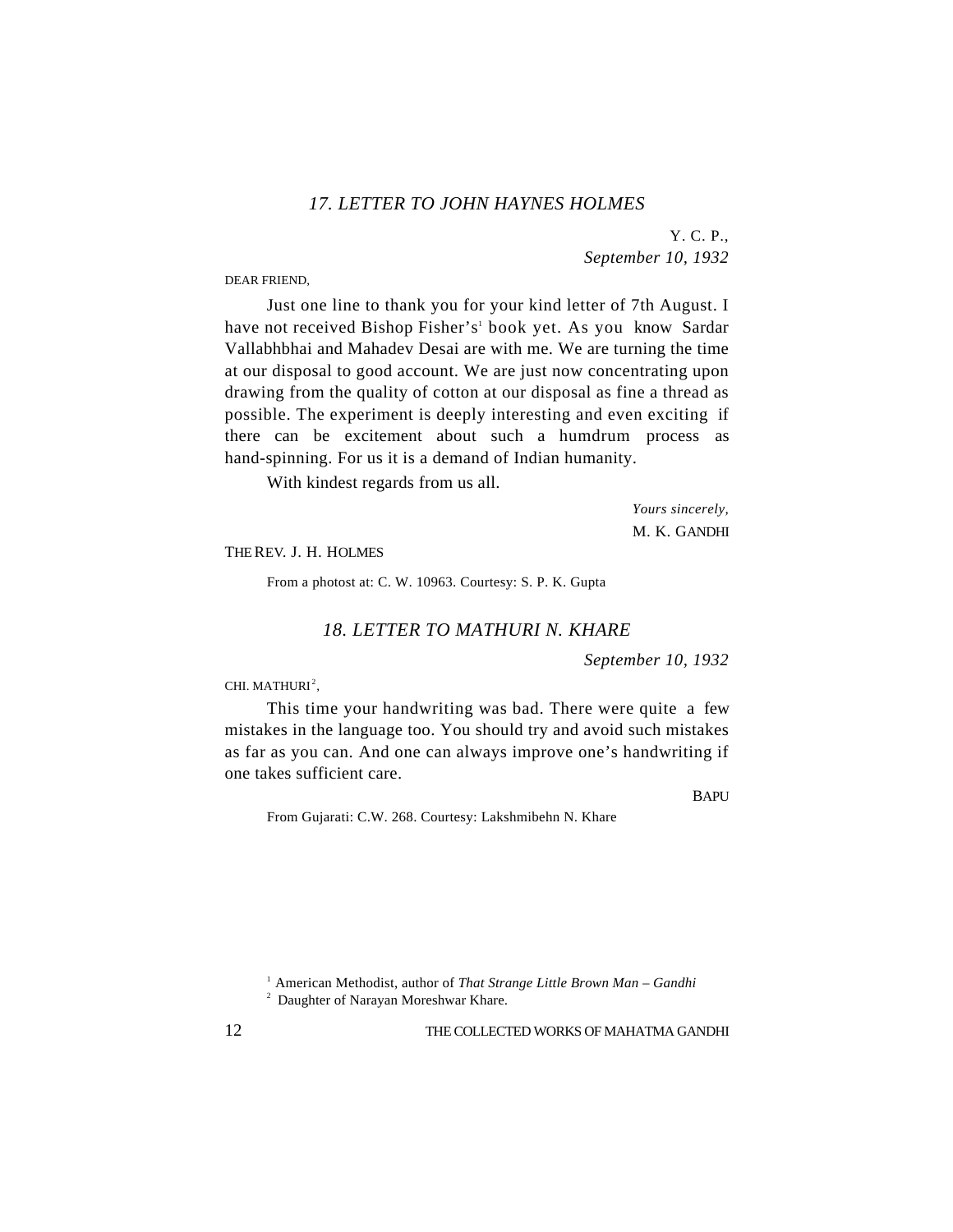## *19. LETTER TO BABALBHAI MEHTA*

*September 10, 1932*

CHI. BABAL,

I got your letter. Once you have decided that it is good to do a certain thing, you should not wait for even one second. For death may come at any time, and therefore, delay in beginning a good thing may result in our inability to do it at all. For when the soul leaves the body, it takes with it its deeds. Its intentions which are not acted upon are merely credited to its account. Suppose I decide to take five rupees with me when going on a journey by train, but through carelessness, forget to take the money. In the train, I cannot cash my intention and the fact will make me uneasy and torment me. Any person who does not join in *bhajans,* etc., though attending the prayer, is guilty of untruth. We may or may not be at fault if somebody deceives us into giving him what he wants.

> *Blessings from* **BAPU**

From a photostat of the Gujarati: S.N. 944850.

#### *20. LETTER TO VASUMATI PANDIT*

*September 10, 1932*

CHI. VASUMATI,

Indeed! You could barely find time to write to me! What indolence! And the letter also is as good as no letter. What about your experiences during all these months?

I hope you will go and see Qureshi. Did you see Pyare Ali's Ashram?

Did you visit Amina's children?

 *Blessings from*

**BAPU** 

From a photostat of the Gujarati: C.W. 577. Courtesy: Vasumati Pandit

VOL. 57 : 5 SEPTEMBER, 1932 - 15 NOVEMBER, 1932 13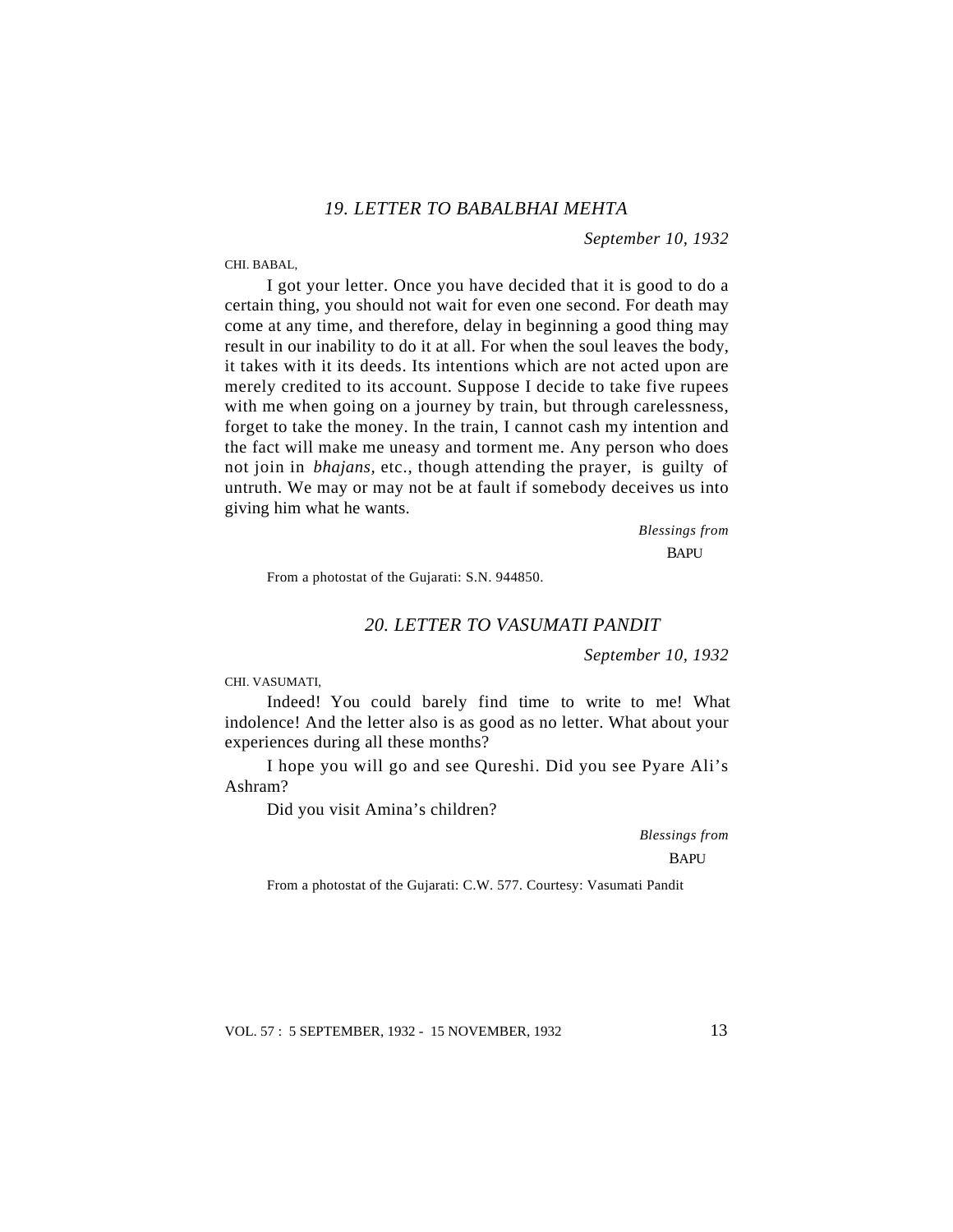*September 10, 1932*

CHI. NARMADA,

You may go on hoping to receive a long letter from me even at the risk of being called greedy. One day I may think of writing such a letter to you.

Your Gujarati is not good. You should get your letters corrected by someone. But do not bother if that cannot be done. In any case, you should continue to write to me whatever you wish to.

I should like you to learn in time everything that is worth learning in the Ashram.

Who teaches you Gujarati? What other languages are you learning?

**BAPU** 

From a photostat of the Gujarati: C.W. 2763. Courtesy: Ramnarayan N. Pathak

# *22. LETTER TO RAIHANA TYABJI*

*September 10, 1932*

BELOVED DAUGHTER RAIHANA,

I got your letter and *bhajan.* The *bhajan* is very good. I do not have time to write much today. I hope all of you approve of my decision to fast. Father, at any rate, should have no difficulty in understanding my step. I have taken it in God's name and for His work and He will bring me to the goal. I seek blessings from both Father and Mother. What will you send? You should indeed dance with joy that God has given me an opportunity to offer such a holy sacrifice. When is Hamida<sup>1</sup> arriving? Is Bhaiji still there? Convey my *vandemataram* to him. All of us are well here.

> *Blessings from* BAPU

From a photostat of the Urdu: S.N. 9670

<sup>1</sup> Addressee's sister.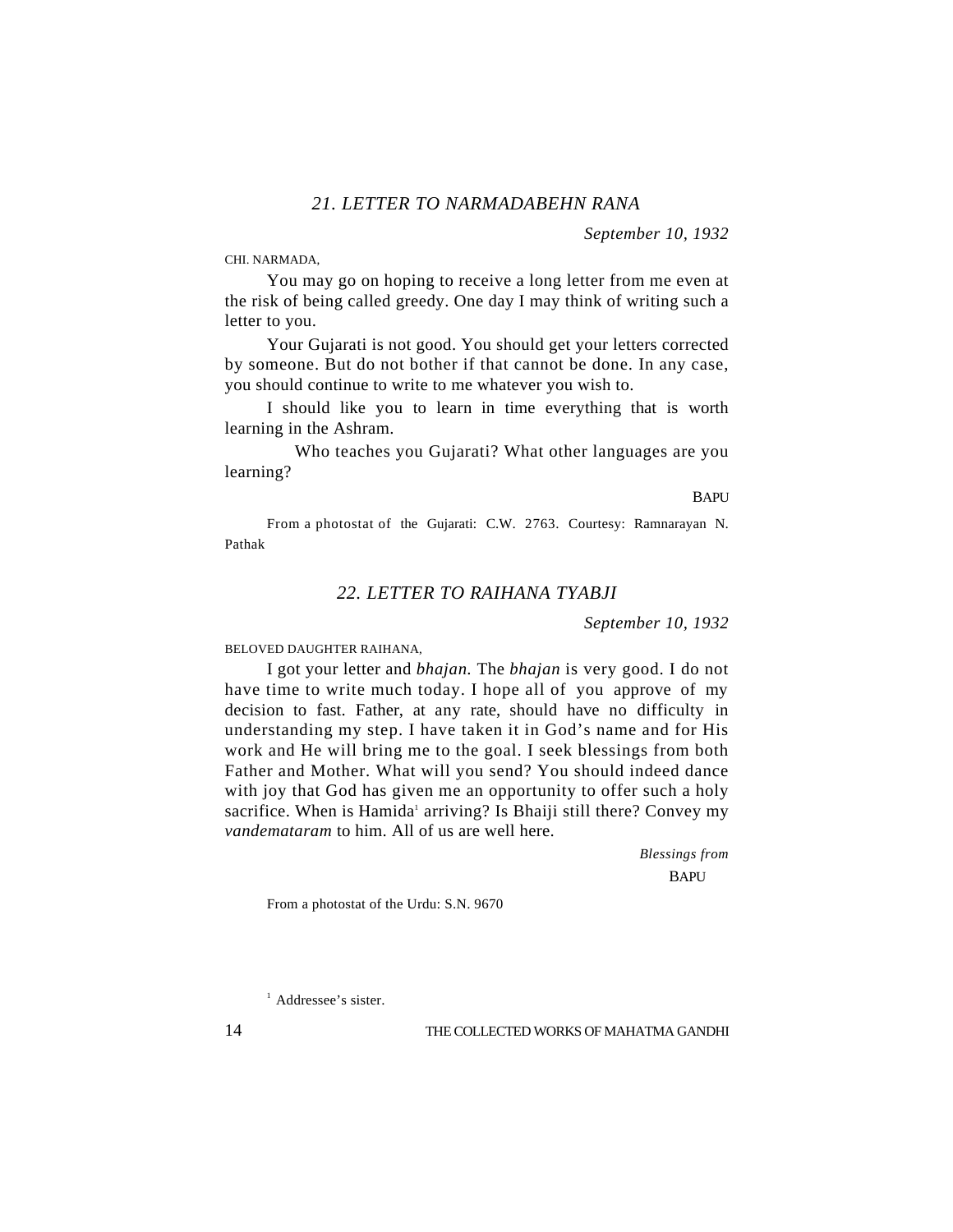*September 11, 1932*

DEAR BOYS AND GIRLS,

I have your letter. As you could easily save many hours in doing the work in the store-room and cleaning, so also, with some thought, you can save time in other work as well. For that, sincerity and co-operation on the part of everybody are required. If all of you work as a team, each doing his best, a lot more work can be done.

This holds true for all living creatures. If you watch the ants and other insects, you will learn the same lesson from their activities.

BAPU

From a microfilm of the Gujarati: M.M.U./II

### *24. LETTER TO GULAB*

*September 11, 1932*

CHI. GULAB,

With practice, you can increase your speed at spinning. What is it at present? The slivers must be good and the spindle straight.

There is much scope for improvement in your handwriting. If possible, you should practise writing with a reed-pen with model letters of the alphabet in front of you.

**BAPU** 

From a photostat of the Gujarati: G.N. 1724

# *25. LETTER TO CHHAGANLAL JOSHI*

*September 11, 1932*

CHI. CHHAGANLAL (JOSHI),

Though I am not sure you will get this letter, I am writing it. I would have been glad if you had written to me giving me your impressions about the Ashram. If you get this letter, you may write to me even now. I must know everything, though of course there is nothing I can do.

> *Blessings from* **BAPU**

From a photostat of the Gujarati: G.N. 5508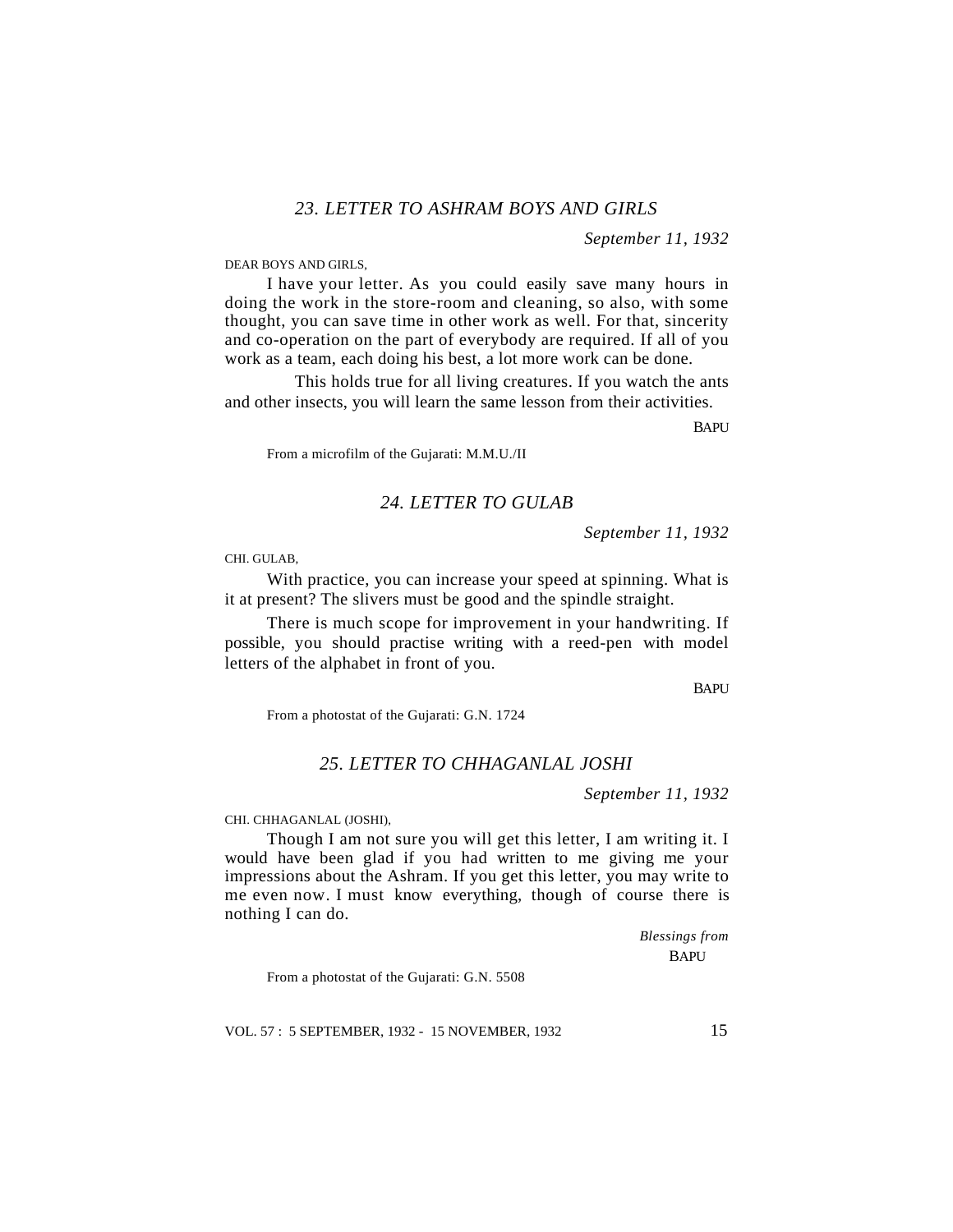*September 11, 1932*

CHI. PREMA,

If you have patience and faith, all the pages of the "book of nature" will be open to you. It is the promise of the God of Truth that "to those who worship Me (Truth) with love, I grant the yoga of understanding".<sup>1</sup> Meditation on this verse opens up to me all the pages of my nature. When the book is lying before you, whosefault is it if you cannot read it or do not take the trouble to read it? But I think I have said too much. In any case, I have explained to you the method of reading that book. You will say that you knew it. If you do, would it not prove me right in describing you as omniscient?

I can have no objection at all to your sending all my letter to . . . The last letter was about her and, therefore, I particularly wished that you should send it to her. You may now write and tell me how the matter stands.  $\ldots$  a says that I could not find the correct remedy for . . . and she is right, but only partly. I have discovered the remedy, but I am not in a position to apply it. How can I help that? The remedy which he needs is a woman—either a woman whom he could love and would marry, or one who would be more than a sister to him. I had my eyes on . . . ever since I saw her and . . .'s affection for her and hers for him. I have always believed in the innocence of their love. But how could I burden . . . with a responsibility till an opportunity arose? Your letter gave me the required opportunity. I do not know whether my diagnosis is correct and whether . . . is the remedy for him. Perhaps . . . herself does not know it. We can discover the truth only if we try the remedy which I have suggested. All that I desire is . . .'s peace of mind. In the absence of such peace, his abilities remain unused and his health is wasting away. He does not even know whether he feels interested in the work which he does.

You seem to have collected from somewhere a good many stories about my childhood.

Do you know that Ramabehn is ill? You should at least go and talk to her. In actual fact there is often no cause for the fear which we entertain in our imagination. The saying, "A ghost is the projection

<sup>1</sup>*Bhagavad* Gita, x, 10.

<sup>&</sup>lt;sup>2</sup> The names have been omitte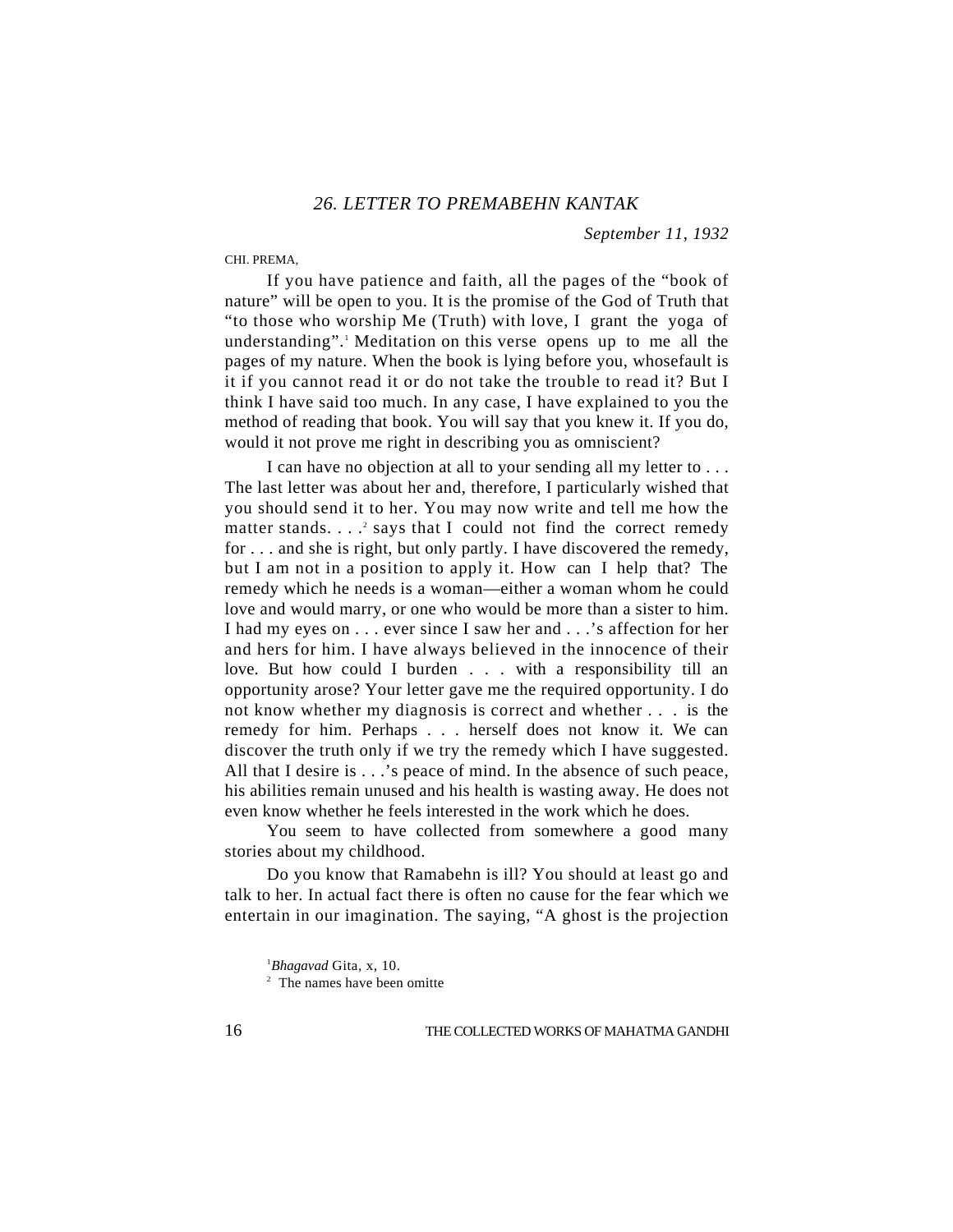of our fancies and a witch of our fears" is literally true. It is a hundred per cent true.

I hope you are properly looking after the new arrivals among women. You may reduce your other work, but attend to this carefully.

I read about Kisan<sup>1</sup> in the paper. Dhurandhar has been doing fine work. But he should take care and make his body strong. What is his weight?

What did I write about you in my letter to Anandi<sup>2</sup> ? What did I tell Lilavati<sup>3</sup>? I don't remember. I have no doubt at all about your observing *brahmacharya* at present. I don't know what may happen in the future. If you can tell, you know more than Narad and Rama did. However, I have always admired your resolution. I don't believe that anyone can easily tempt you. But I have seen women as determined as you get married. How can anyone blame them for that? Hence, at present I can only wish that you will remain faithful to your resolution, and bless you that you may. I may help you as much as I can, and give you blows as often as necessary. The result lies in God's hands.

I want your letters to be in no way different from what they are. If you cease to be natural, I will take no interest in you. You are full of complexes. I can try to remove them only as and when I observe them. However, who am I to remove them? It does not lie in man's power to do so. I should like to be an instrument in removing them to the extent that He permits me to be so. It is in my interest to do this, since I hope to take much work from you. If I believed that what I was trying to inculcate in you would bear no fruit, do you think I would take the trouble to write these long letters?

I do not know any instance of the cause of an individual's or society's fall having been discovered. Many guesses, of course, have been made. The immediate cause is sometimes discovered, but in all cases there is not one such cause only. Generally speaking, however, it may be said that a fall can be traced to lack of dharma. Political subjection can never be the root cause, for it is itself the result of other causes, other weaknesses.

<sup>1</sup> Daughters of Lakshmidas P. Asar

2 *ibid*

3 Addressee's friend, Kisan Ghumatkar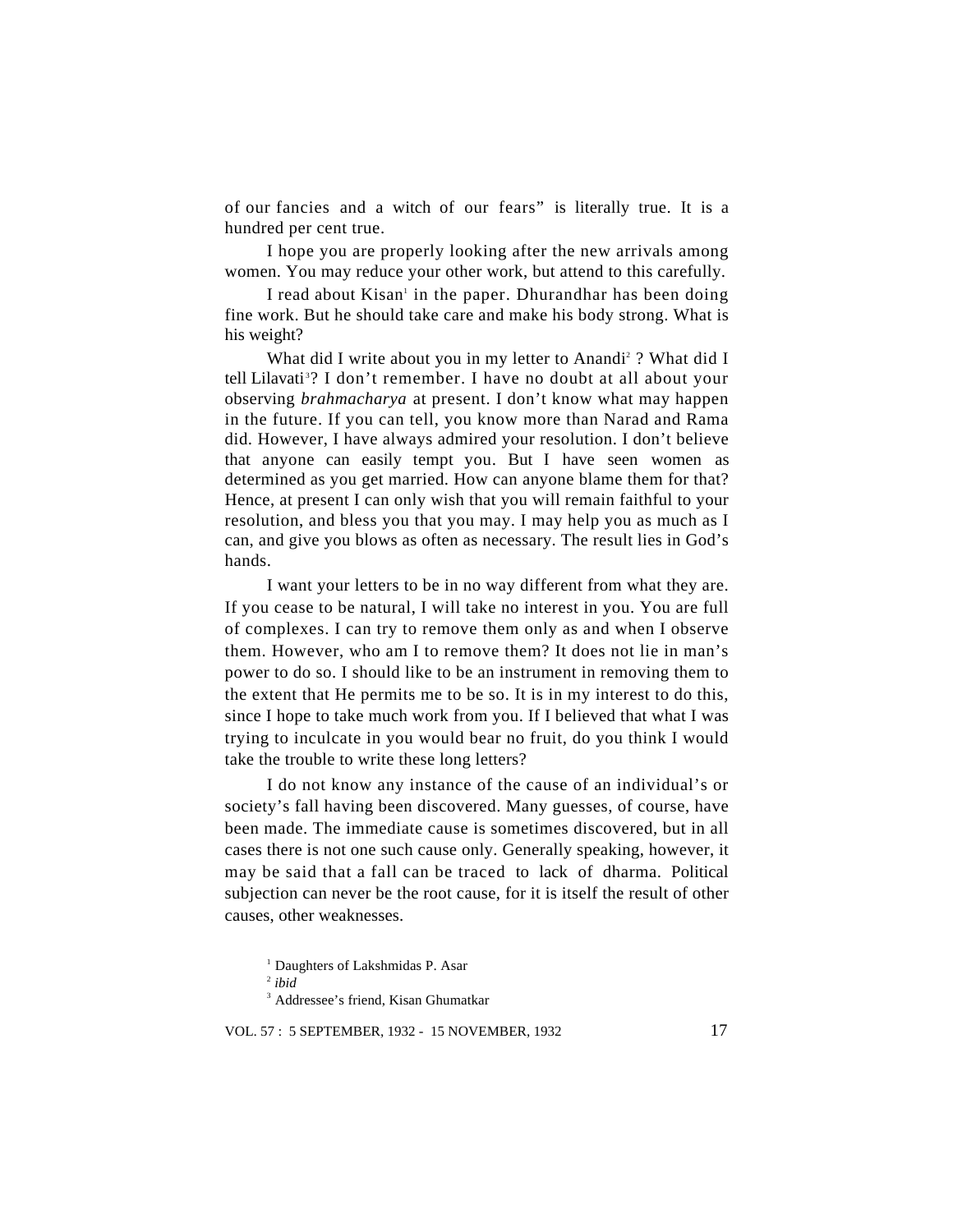One's duty as a neighbour is always to help a neighbour in a manner consistent with dharma.

The seed of ego is destroyed only when one feels oneself to be a cipher. If anyone looks inward and ponders deeply over the matter, he cannot but realize his total insignificance. As we count an insect insignificant relatively to the earth, so is man insignificant in relation to this universe which is millions of times vaster than the earth. That he is endowed with reason makes no difference to this fact. His greatness lies in realizing his insignificance, for simultaneously with such realization, he realizes that, insignificant in himself, he is an insignificant aspect of God and that, when he merges in Him, he becomes God, that this microscopic atom which he is contains the infinite power of God.

I believe in the theory of *maya* in my own way. In the cycle of Time this universe is *maya,* but, during the moment of time it exists, it is real enough. I believe in the theory of the many-sidedness of truth.

If there is anything in this world which faces man as a certainty, it is death. And yet we fear that inescapable certainty; that is the greatest wonder of life, that is real attachment and that is atheism. It is possibe only for man to rise above it.

One's good and evil deeds do accompany the soul after the death of the body. The soul, as soul, suffers their consequences, whether in another physical body or in a subtle body.

Isn't this enough?

BAPU

From a photostat of the Gujarati: G.N. 10302. Also C.W. 5753. Courtesy: Premabehn Kantak

# *27. LETTER TO MANGALA S. PATEL*

*September 11, 1932*

CHI. MANGALA,

I forgive you for not writing to me. But do not repeat it. It is good that you went to Baroda. Does Baroda suit your health better? Where is Kanu staying and with whom? Did you see Moti's' house at Baroda?

<sup>1</sup> Motibehn, wife of Najuklal Choksi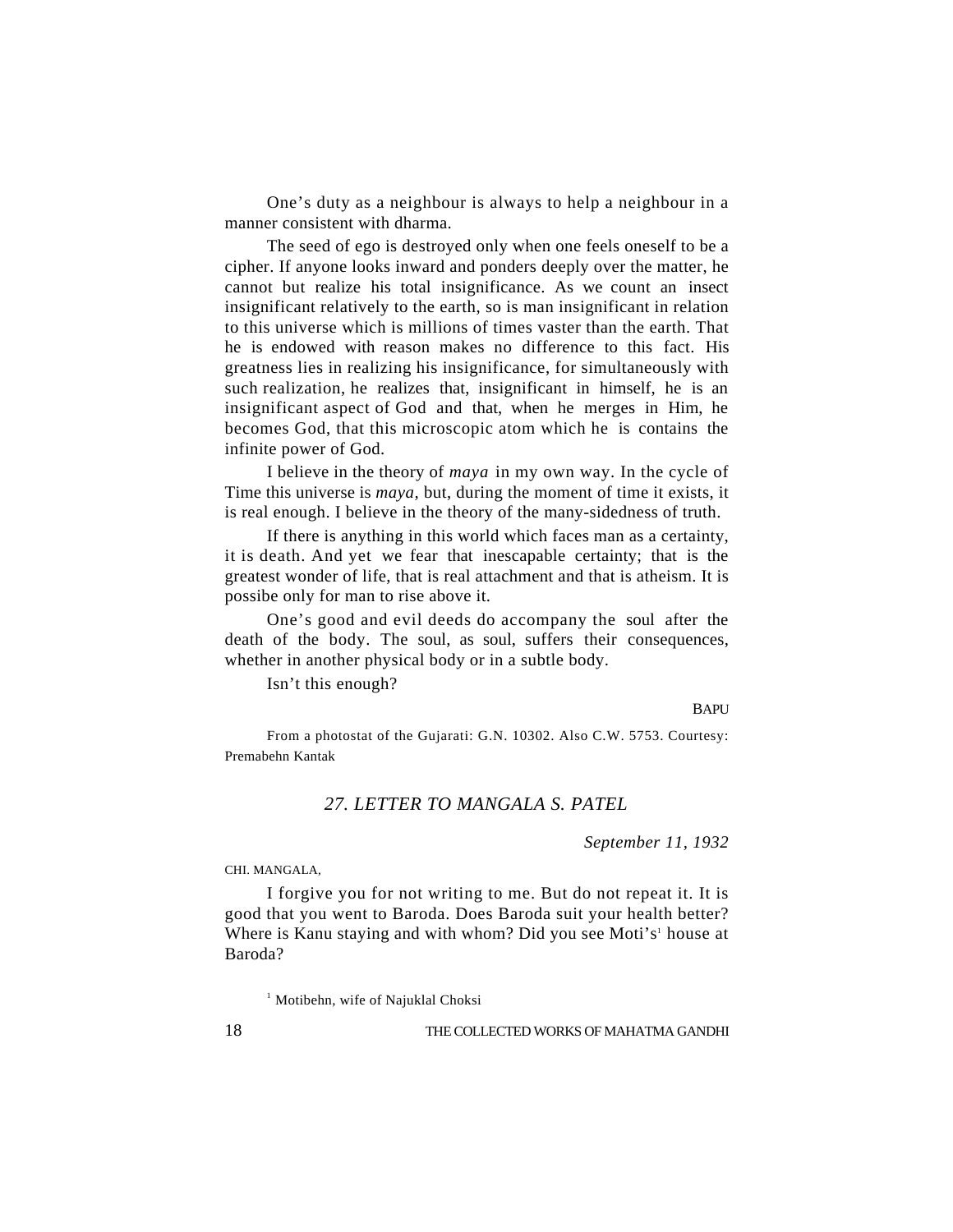Consult Premabehn about the pain in your back.

**BAPU** 

From the Gujara ti origin al: G. W. 111022 . Courte sy: Pushpa Naik

# *28. LETTER TO PUSHPA S. PATEL*

YERAVDA MANDIR, *September 71, 1932*

CHI. PUSHPA,

Should not people living together give presents to one another? What about the presents given by parents to their children on their birthdays or on festivals? Besides, in the Ashram all live together. But no one can take something belonging to another without his permission. I do not say that presents have to be given. But the argument you advance is not valid. Supposing you had simply plucked a flower and presented it to Mangala that morning, it would have been a token of love. But your argument is: if Mangala is given a present, why not the other girls? Real love is not in giving the present. Love expresses itself spontaneously when the moment comes.

**BAPU** 

From the Gujara ti origin al: C. W. 11084. Courte sy: Pushpa Naik

# *29. A LETTER*

*September 11, 1932*

It is our actions which count. Thoughts, however good in themselves, are like false pearls unless they are translated into action.

We should always see our neighbour's virtues and our own defects. A man like Tulsidas described himself as a crooked man despite all his goodness.

[From Gujarati]

*Mahadevbhaini Diary*, Vol. II, p. 15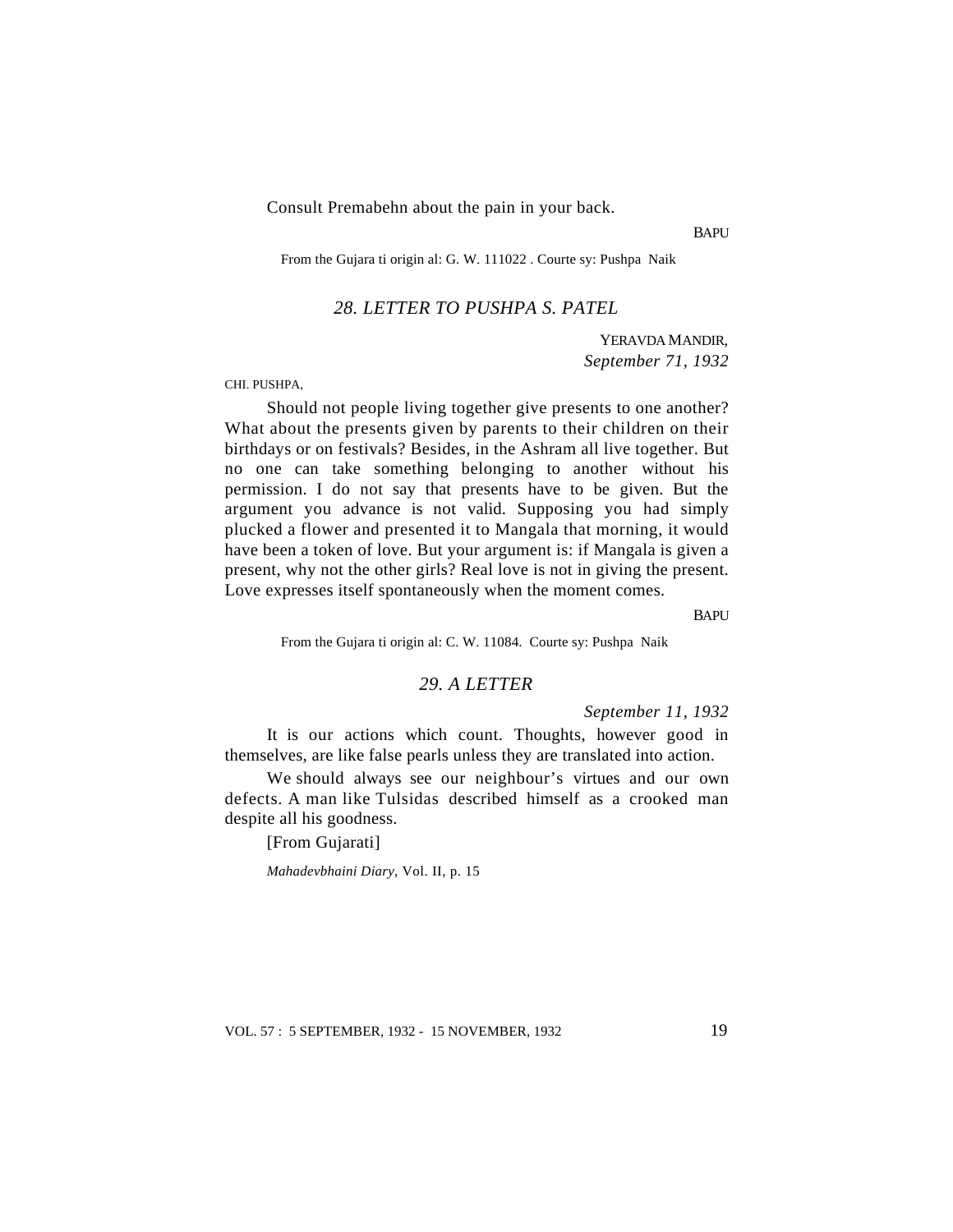# *30. A LETTER*

### *September 11, 1932*

You say that you are mentally disturbed and that, therefore, you will not write to me. This too is a sign of *vikar.* It is necessary to understand the exact meaning of this word. Even being angry is *vikar*. To feel all kinds of desires is also *vikar*. To think of wearing this or that, eating or not eating this or that is *vikar.* Similarly to wish to marry, or, even without wishing to marry, to feel pleasure in the company of boys of one's own age, in talking with a boy in private and in touching him, or in unbecoming joking with him, that also is *vikar.* This last is looked upon as a very serious *vikar*. So long as a woman is subject to any of these *vikars,* she will be subject to menstruation. In the case of man it is not menstruation, but something else. In this sense even Mirabehn cannot be considered to be free from *vikar.* So she still has menstruation. She does not sin in this. She has indeed risen very high. She is continually striving to overcome all her *vikars.* The *vikar* of desire for man has completely disappeared from within her. But she still has anger and attachment, and desires. All these too she strives to control. If a woman attains a state free from *vikars,*such as I have described, she will not get monthly periods. I would be happy if all of you girls were to strive to attain such a state. Even if you do not succeed in your present life, what does it matter? The first lesson for you to learn is to keep nothing secret. You should have no secret relations with anyone. You should cling to the vow of truth.

[From Gujarati]

*Mahadevbhaini Diary*, Vol. II, pp. 17-8

# *31. LETTER TO BRIJKRISHNA CHANDIWALA*

*September 11, 1932*

CHI. BRIJKRISHNA,

I have your letter. Your letters from Banaras and Delhi have not reached me. You have not acknowledged the letters I addressed to Deolali. It is good that you have now given me detailed news.

First of all about your health. The benefit Mira has derived from salt is largely psychological. It cannot all be attributed to salt; salt does not possess all that virtue. No article of diet or medicine can affect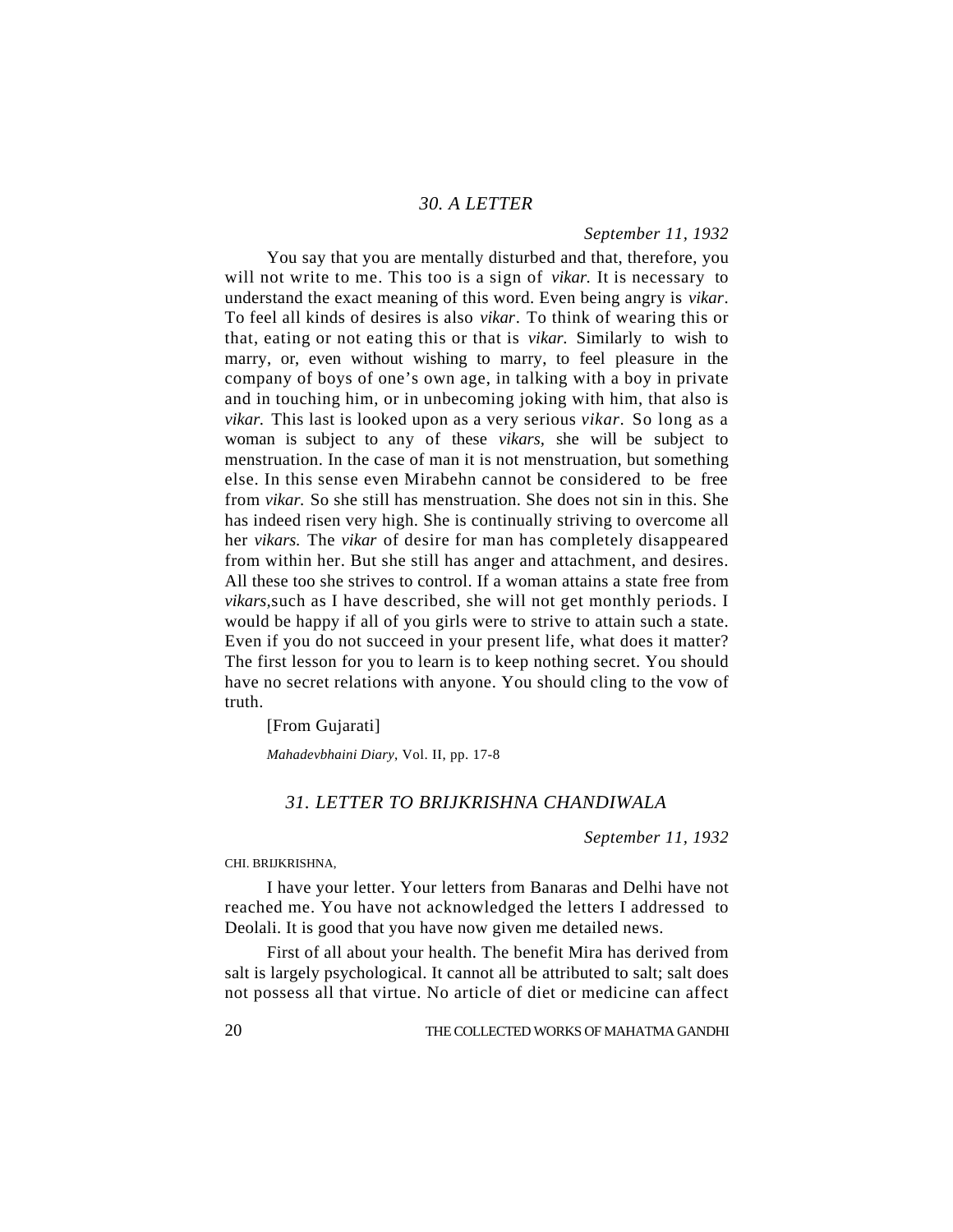*brahmacharya* to that extent because ultimately *brahmacharya* is a state of mind; a disturbed mind affects the body. As long as the mind is not firm and rid of passions how can diet alone help? Admittedly, improper or excessive food can be harmful. Salt, taken in small quantities can do no harm. In the same way, it does not appear that you have lost much by giving up salt. Salt does not have enough strength to affect one either way. I have written to you earlier regarding a suitable diet for you. Ultimately you must find out by experiment what food suits you. Go to Deolali if you have found the climate there agreeable. It may also be a good thing otherwise, for you will be of help to Radha and Damodardas. True, there are only a few days left if they are to leave Deolali at the end of the month. But however short the period it will benefit you to go there. And even if they a have to vacate the sanatorium there is nothing wrong in your staying on at Deolali for your health's sake. It ought to be easy to find another place. What happened to your plan of going to Kuvalayanand? What did Dr. Talwalkar say? You must build up your health.

Now for the Ashram. It is true that the Ashram inmates are not what they ought to be, they are full of short-comings. That is why the public have the right to criticize and condemn the Ashram inmates who must not only tolerate the criticism but take a lesson from it. I am not surprised to learn that you too have been similarly affected because that is the truth. But in spite of all that the total result is not bad; that is my belief. People residing in the Ashram have certainly changed for the better. The fact is that much remains to be done while little has been accomplished, but that was to be expected. And who can be defined as Ashram inmates? If you have not discussed this matter with Narandas, open your heart to him and listen to what he has to say. I have no hope of finding a more steadfast, wise, sensible and conscientious man than Narandas and I consider it God's grace that it was granted me to have him. It is also true that Ashram people are not free from diseases but they do not really catch illness in the Ashram; the malady is already with them. In short we try to bring about fulfilment amid deficiency. God has ordained that we go on making efforts till we die but has reserved unto Himself the fruit. Thus I shall be content if it can be said that there is no tardiness of effort in our Ashram. I shall even admit that there is scope for improvement in the effort.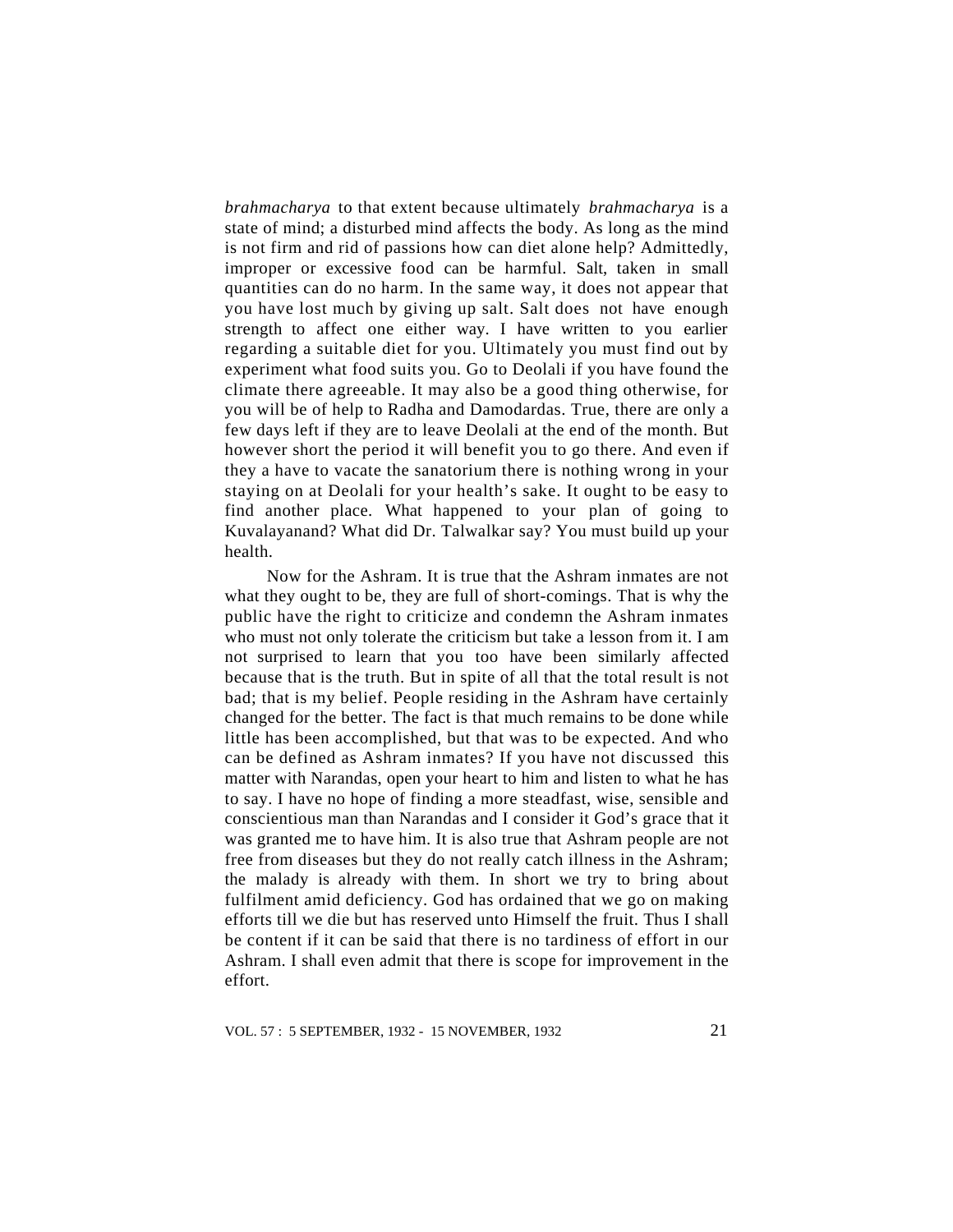Is anybody doing something for Pandit Jagatram<sup>1</sup>?

 *Blessings from* **BAPU** 

From a photostat of the Hindi: G.N. 2394

## *32. WORKING AND THINKING*<sup>2</sup>

#### *September 11, 1932*

I wrote some time ago about fully using our power of thinking when doing any work.<sup>3</sup> I said something towards the end in that article, which it is necessary to explain further. I suggested there that our thinking may be either conducive to or destructive of the general good, that, in other words, it may be either divine or demoniac in nature. One person, as he spins daily, may think and try to invent improvements which would benefit the millions of spinners and make their work easier. Another person may think how fine it would be if he alone could spin on his wheel as much yarn as ten million persons and get rich. The thinking of the former is divine in nature, it is conducive to the good of society. The thinking of the second person is demoniac, it is opposed to the good of society. Thus, it is not enough that we should think when doing any work. Our thinking should aim at the good of all,and not at satisfying our own selfish desires. Indeed he who tries to serve only his selfish interests not only harms the good of others but in the end does not serve even his own good.

If everybody keeps this point of view before him and thinks about the work he is doing, and so works intelligently, he would get the best education, would find his work interesting, develop his intellect, enlarge and purify his heart, acquire efficiency in his work and make inventions and improvements which would benefit the world. As the work has become more interesting it gives him joy; he feels no fatigue in doing it and the work becomes artistic-whether it is cleaning lavatories or roads, shredding vegetables, anything connected with the dairy, writing accounts or something else. A person who

 $<sup>1</sup>$  A Political prisoner connected with terrorist activities incarcerated then in</sup> the Multan Jail.

<sup>&</sup>lt;sup>2</sup> This was presumably sent along with "Letter to Narandas Gandhi",  $[7]$ / 11-9-1932; *vide* the following item.

<sup>3</sup> *Vide* Action —Thoughtful and Thoughtless", 28-8-1932.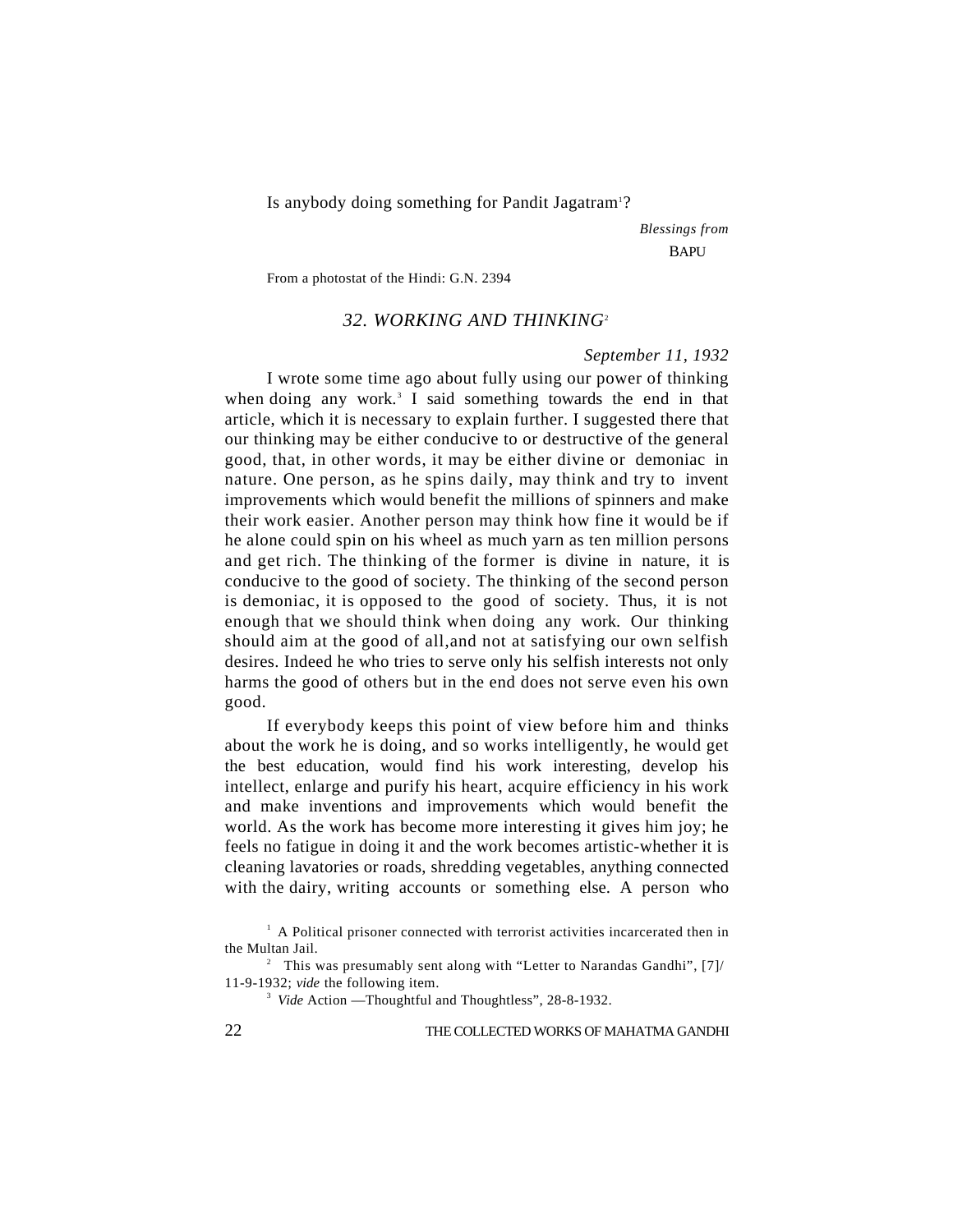learns to look at everything from the point of view of public good finds no work low or uninteresting. He will see God in any work which comes to his share and feel that he was serving Him through it. His interest in work does not depend on the nature or type of thework. It springs from within, from his sense of devotion to duty. Anybody who wants to understand and practice *Anasaktiyoga* should do all work in this spirit.

**BAPU** 

From a microfilm of the Gujarati: M.M.U/II. also C.W. 8248 Courtesy: Narandas Gandhi

# *33. LETTER TO NARANDAS GANDHI*

*September* [*7*] 1 */11, 1932*

CHI. NARANDAS,

It is the morning of Wednesday, and the goats are being milked, singing to us the while. I duly got your mail last evening. I send you my plentiful blessings. Why should I not? You are fulfilling all my hopes and, by your incomparable and intelligent service, fill all three of us with wonder. God seems to have gifted you with the strength to face every kind of ordeal. May you live long and realize the God of Truth through the goddess of ahimsa and help others to do the same.

I got your two postcards about Baba, but each late by a day. The reason is that they did not reach the post-office in time. The words "detained-late fee not paid" are stamped on both. And so find out from the post-office the time of the clearance. Your bigger packet of mail posted on Monday and the postcard posted on Sunday reached me on the same day.

#### *September 10, 1932*

I have had no special letter from you till today from which I infer that Kanji Sheth is out of danger. Not only that, he must also have regained strength. I hope Dahibehn<sup>2</sup> is all right. I read in the newspapers that you had very good rains there. Mahadev has been able to go up to 105 counts with Keshu's slivers. I see that if he gets a straight and thin spindle, he will reach 105 counts without difficulty.

<sup>&</sup>lt;sup>1</sup> Gandhiji began writing this letter on Wednesday, which fell on September 7. <sup>2</sup> Wife of Raojibhai N. patel.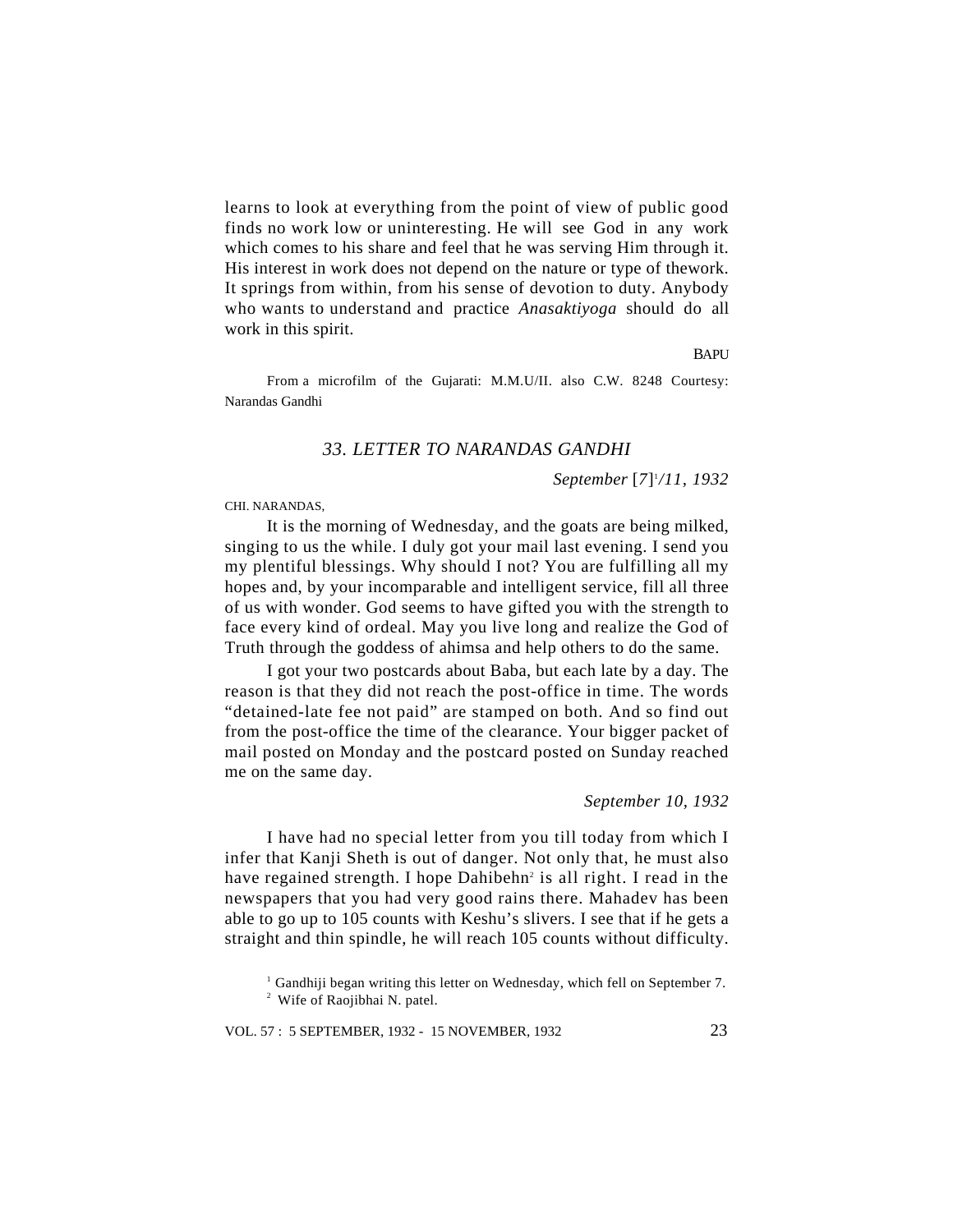Though I have asked you to send a thin spindle, we are trying to make one here. We must discover the reason why the cotton grown in the Ashram is not of good quality. The fact that it is attacked by insects shows that the manure is either too little or too much, or that it is not of the right kind. You should ask somebody who knows the secret, orread the descriptions of different types of manures and soils in a book on cotton cultivation available in the market, and experiment accordingly. Agricultural experts now believe that, within certain limits, any crop can be grown in any type of soil.With the help of the new methods they grow in France crops which were formerly thought impossible, and earn profits from them. If anybody there can spare the time, he should study this problem. I think that Maganlal had collected some books on agriculture. We have a copy of the report of the Cotton Committee. You may find some information even in that. If you write to Prof. Higginbottom at Allahabad, perhaps he may help you. He has inspected the soil in the Ashram fields.

If the Gandiva spinning-wheel is placed on one side at right angles to our body, instead of in front, one can stretch one's legs if one wishes to do so. If one wishes to spin sitting on a stool, one can do that, too, with ease. The spinning-wheel can be placed on a box or board on a level with the stool.

I did not follow your explanation about the Anantpur Report. If it was sent by registered post, the post-office must have a copy of the acknowledgement. It will serve. You can inquire in the post-office and ascertain who has signed it. If you are required to pay any fee for inspecting the record, you may do so. If you have called for a fresh copy of the report, it means that this is the third copy he will be sending. How can we put him to such trouble?

What you say about Padma is correct. Read what I have written<sup>1</sup> to Panditiji in regard to the temple. I understood that the image of Ganapati would not be kept in the gymnasium permanently. I have already written to you about Manjula and cod-liver oil.<sup>2</sup> Pay attention to Indu's condition. If there is a danger of his losing his reason, the condition is likely to become extreme<sup>3</sup>. But before that happens you should take steps to avert the possibility.

<sup>1</sup> *Vide* "Letter to Nrrayan M. Khare", 3-9-1932.

<sup>2</sup> *Vide* "Letter to Narandas Gandhi", 3/4/-9-1932.

<sup>3</sup> The portion of the letter from here onwards is placed in *Bapuna Patro*—9: *Shri Narandas Gandhine,* Pt. I, under September 3. This evidently is an error; *Vide 4th* footnote "Letter to Narandas Gandhi", 3/4/9-1932.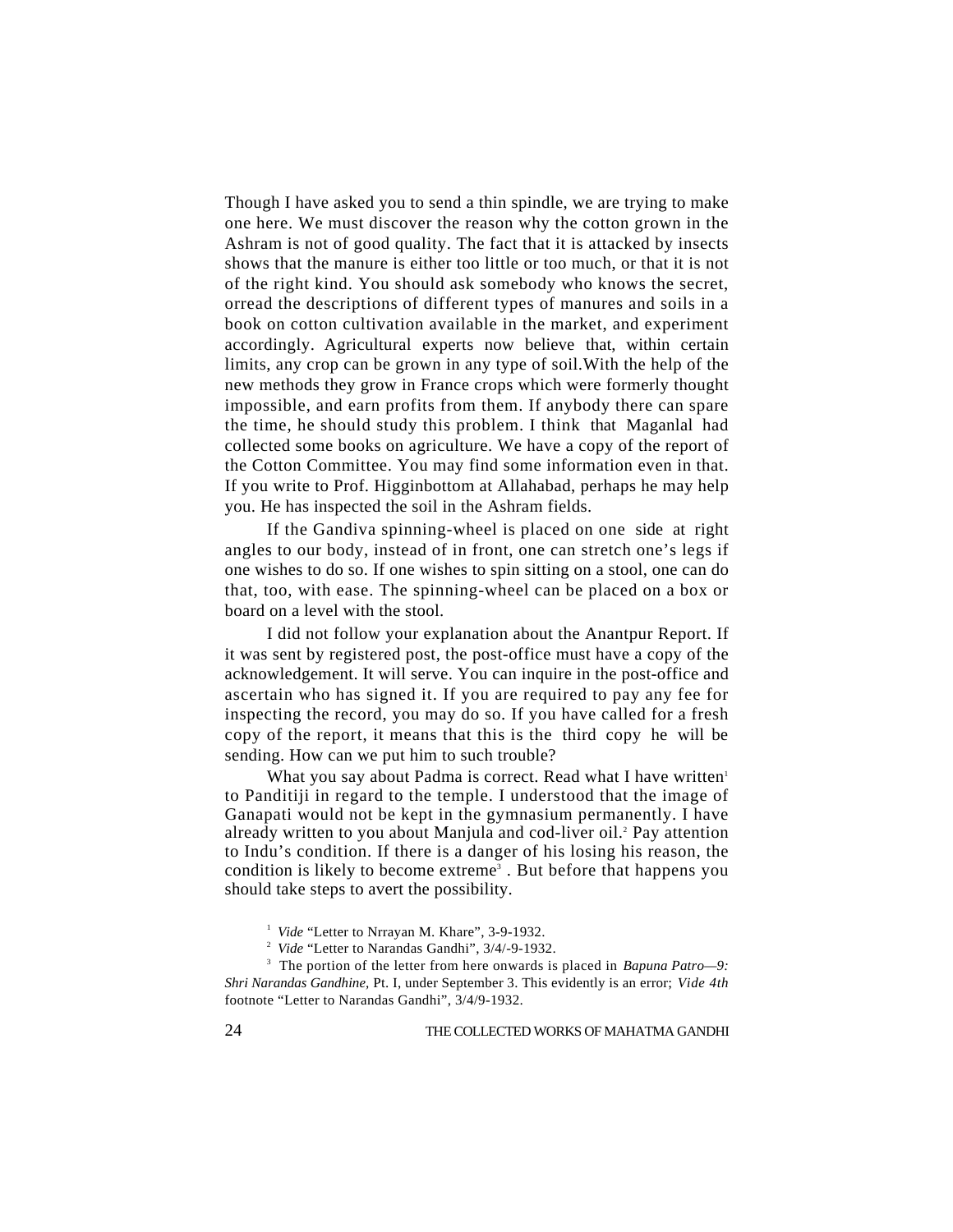The number in the Ashram is quite good. It is very good indeed that Jamna<sup>1</sup> has stayed on in Rajkot. I hope Devbhabhi<sup>2</sup> has fully recovered now. Where is Virmani<sup>3</sup> kept? Amtulbehn tells me in her letter that she liked my addressing her by her full name Amtussalaam in Urdu. I am writing<sup>4</sup> to her to ask her why, but please know from her why she likes the full name and, if that is the right thing, all of you should address her by that name. It is possible that there is no such name as "Amtul", and that "Amtussalaam" is one single word-just as we cannot say "Ibra" instead of "Ibrahim" or "Brij" instead of "Brijkrishna ".

## *September 11, 1932*

Dr. Sharma seems to want to come to the Ashram for a temporary stay. Send him the list of the Ashram rules. If he can observe them while he stays there, I see no objection to informing him that he may come. However, do what you think best.

Read my letter<sup>5</sup> to Brijkrishna. He is a man of pure heart. Discuss the matter with him. If it is possible to remove his suspicion, try to do so.

You must have got the postcard<sup> $6$ </sup> which I wrote on Saturday asking you to send me information about how bread is made there. I have started taking interest in the preparation of the bread here, and I, too, eat it. The bread is excellent. Perhaps ours is not better.

Read my letter to Sharda. We have to think over the problem of the girls. I think I can now guess the reason for their bad health. We wish to train all these women who have had very little education, and it is for you to think how that can be done.

There are 52 letters in all, 37 in a bundle and 15 loose.

#### $[PS.]$

You will find my Will lying in some place there. Send me a copy of it. If it is sealed in a cover, break open the seal. If you wish to make any suggestion about it, send it to me. I suppose it will be

<sup>1</sup> Addressee's wife <sup>2</sup> Addressee's mother <sup>3</sup> Wife of Madhavlal Shah <sup>4</sup>*Vide* "Letter to Amtusalaam"11-9-1932. <sup>5</sup> *Vide* "Letter to Brijkrishna Chandiwala", 11-9-1932. <sup>6</sup> *Vide* "Letter to Narandas Gandhi", 9-9-1932.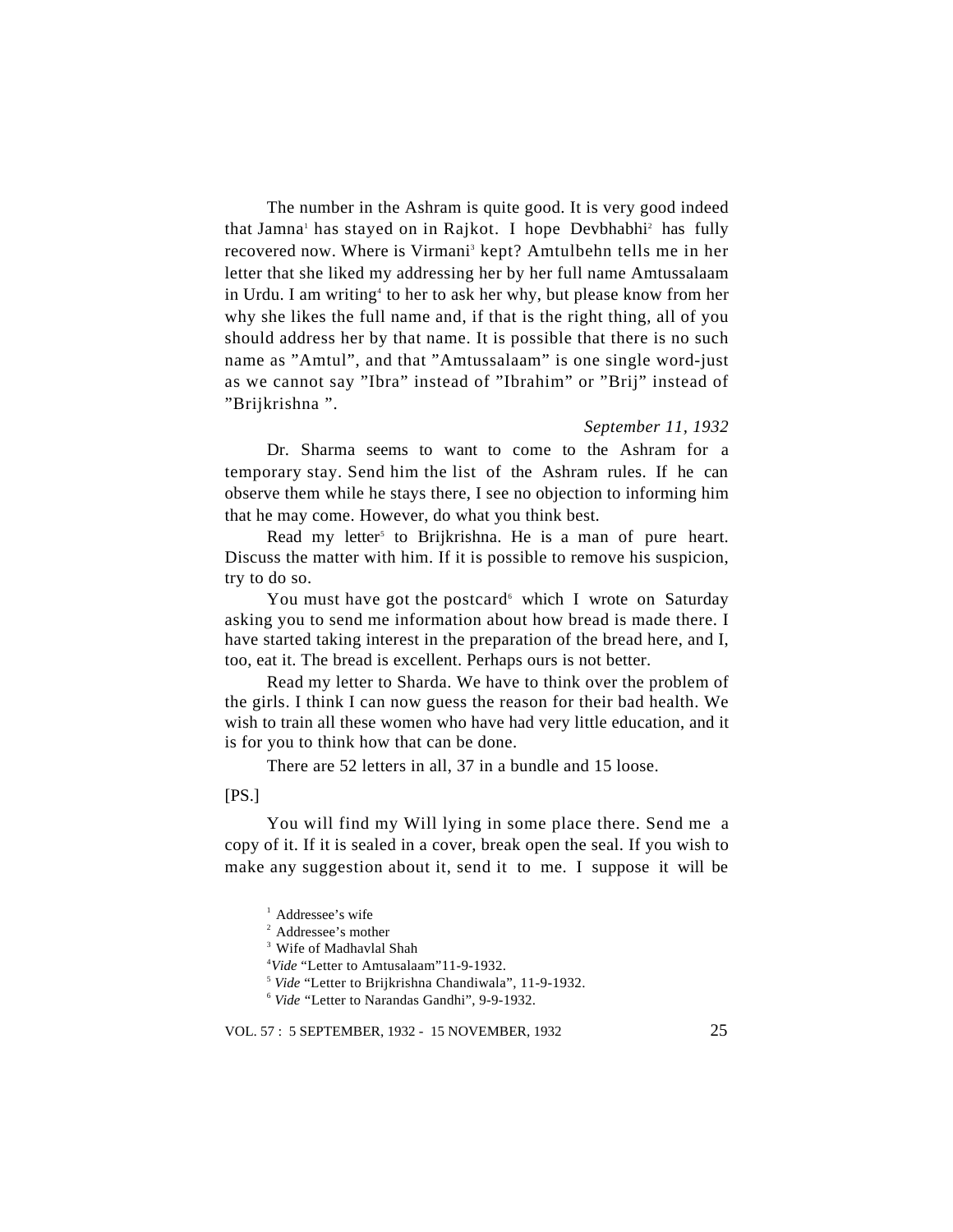necessary now to revise the names of the trustees. Imam Saheb is no more. I do not remember all the names.

From a microfilm of the Gujarati: M.M.U./I. Also C.W. 8250 and 8248. Courtesy: Narandas Gandhi

# *34. A LETTER*

# *September 11, 1932*

God and Nature are one. The various gods are the individual manifestations of God. One can reach God worshipping Him. In depicting the importance of action Tulsidasji has extolled Divine justice. God condones the sins of the devotee. In the language of the Shastra the devotee is purified when he becomes one with God. Purificaton means removal of sins, like alloys from gold.

A saint living in seclusion can perform service by thought alone; there is only one such man in a million.

The very existence of body stands in the way of total ahimsa. And without complete ahimsa one is unable to see Truth. But one who has rid himself of passions comes very near to Truth. We should be content with this.

Up to now by punishment I have understood corporal punishment. Abstaining from food has not been beyond my thought. I would not call that a punishment. No one in any institution has an absolute right to food; it is a question of arriving at an arrangement. There is on the one hand the condition that rules are to be observed and on the other hand that food is to be supplied. Money is no payment for the food we receive in an institution. Rules have to be observed in exchange.

Fear and truth are mutually contradictory terms. But to conceal something which does not contain any element of fear may be not only in conformity with truth but also necessary. A physician may certainly, in the interest of the patient's health, conceal from him the gravity of his illness. It may even be his duty.

A perfect *brahmachari* is one who has all the senses under his control. This state is possible even in this body. Regulating diet is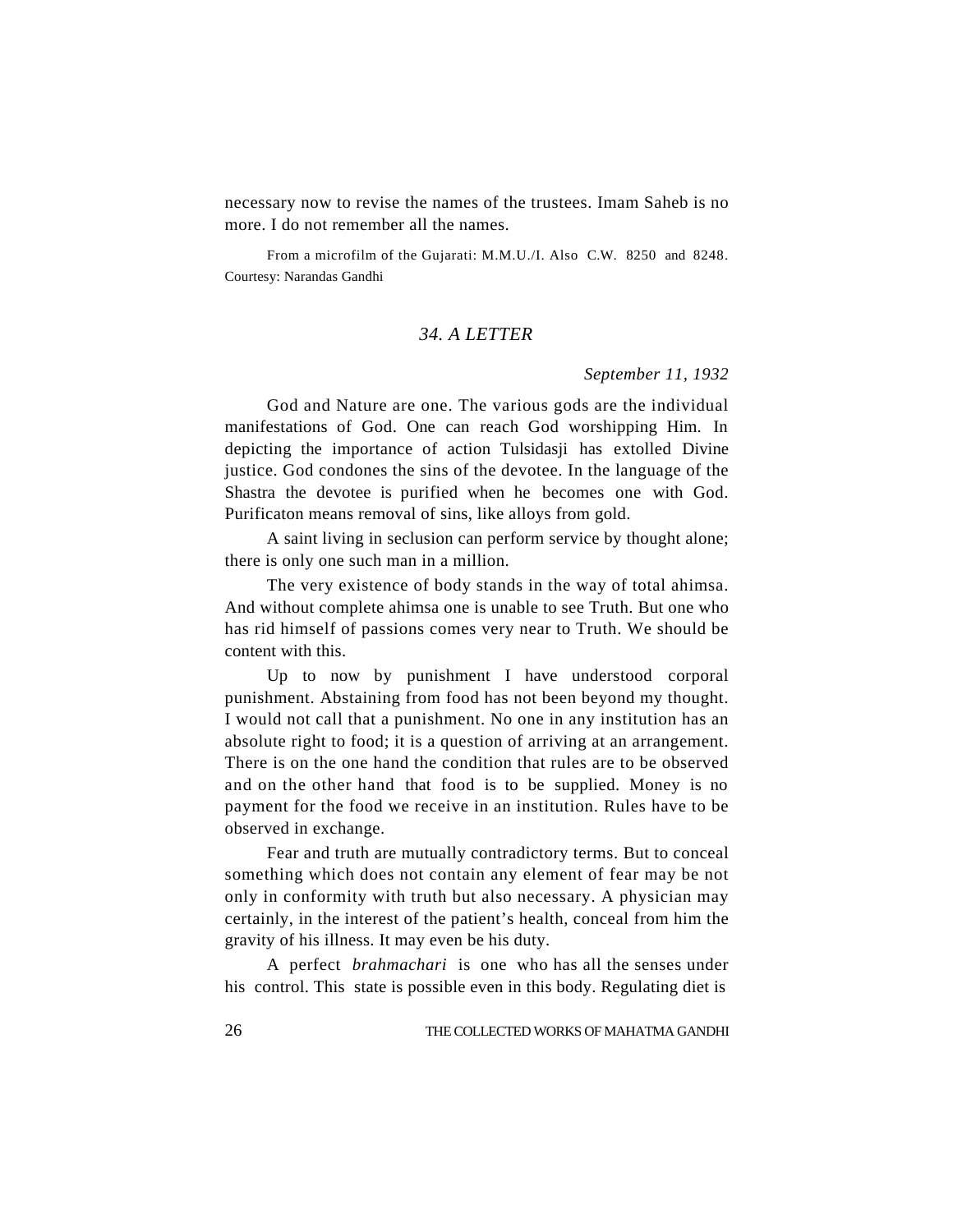necessary but it does not play an important part in the observance of *brahmacharya.* Lack of self-control is certainly detrimental. I feel that milk and ghee taken by way of medicine are not harmful.

[From Hindi]

*Mahadevbhaini Diary*, Vol. II, pp. 15-6

# *35. LETTER TO AMTUSSALAAM*

*September 11, 1932*

DEAR DAUGHTER AMTUSSALAAM,

Explain to me why I should not call you only 'Amtul'<sup>1</sup>. It is well if you receive the money you are expecting but you should be content even if it is not forthcoming. Your letters are quite good, only you must write more legibly. Anyway, after I have read a few of your letters I shall be able to follow everything. It is astonishing to learn that there is no arrangement in Bombay for the education of girls; I had an idea that the Anjuman had pretty good provision. Consult Narandas about Dr. Sharma I think there is no harm in his coming to the Ashram if he conforms to its rules.

I understand about Kudsia<sup>2</sup>. How nice it would be if the girl gained her health in the Ashram! As for you rest is the most important consideration.

> *Blessings from* BAPU

From a photostat of the Urdu: G.N. 257

# *36. LETTER TO KRISHNADAS*

[Before *September 13, 1932*]

I was waiting for your letter and it came today. I can understand the feelings of the survivors. But you should inculcate in them the fearlessness of death and its advent as that of a friend. We, who should be most indifferent about death, somehow or other fear it more than other religious bodies. Mussalmans appear to fear it the least.

<sup>1</sup> In some previous letters, Gandhiji had addressed her as 'Amtul' to which she seems to have objected; *Vide* "Letter to Narandas Gandhi", 7-11-1932 Her full name consisted of two words 'Amtul', meaning 'servant', and 'salaam' meaning 'peace'. <sup>2</sup> Addressee's niece.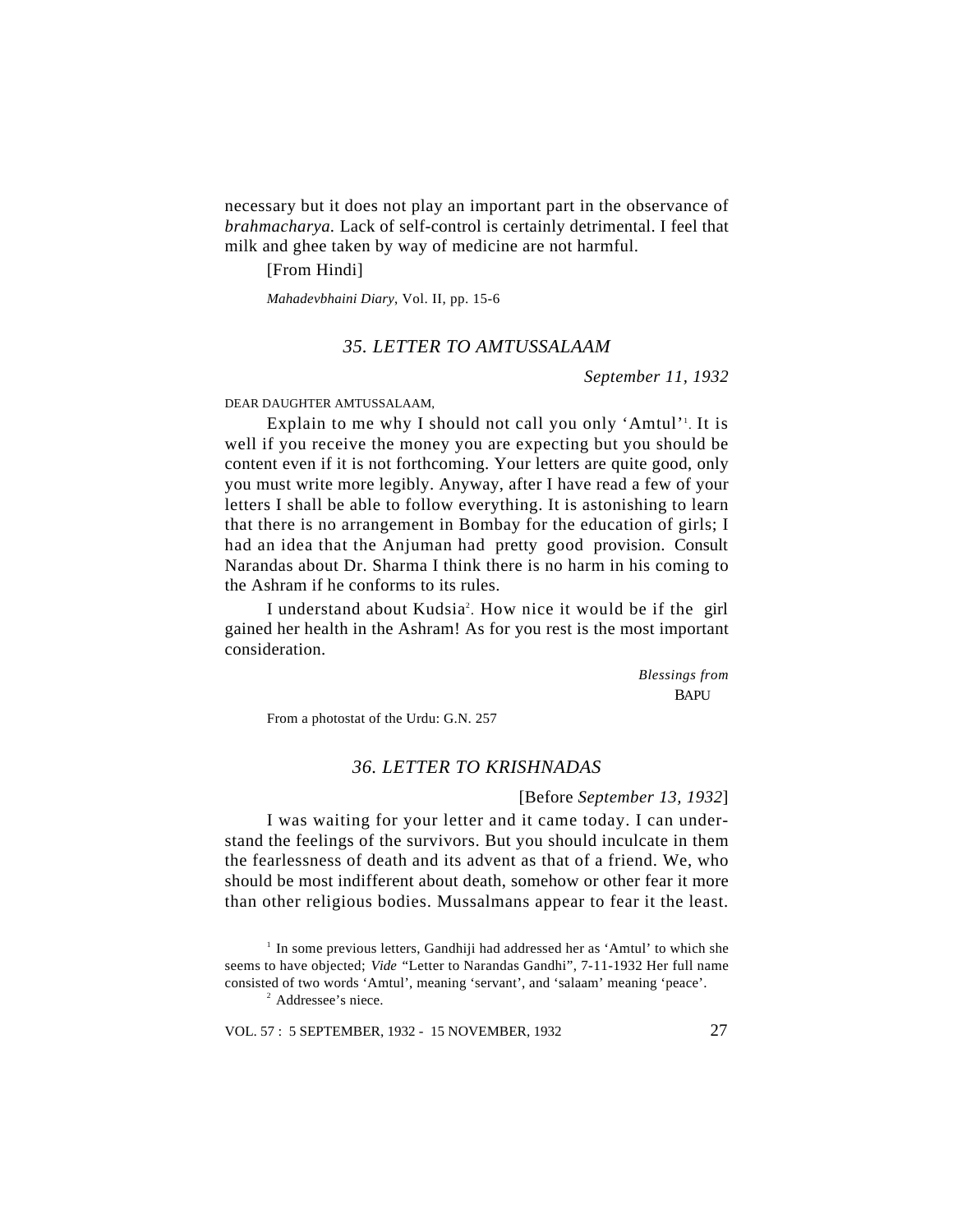Next come the Christians. I believe the Chinese too regard death as a most ordinary event in life which it really is. We, on the other hand,remain in a state of collapse for a long time after an important death and never wholly cease to mourn it.

My love to all of you. Vallabhbhai's and Mahadev's good wishes are with you.

> *Yours,* **BAPU**

*Advance,* 13-9-1932

#### *37. CABLE TO C.F. ANDREWS*

[*September 13, 1932*] 1

#### CHARLIE ANDREWS 112 GOWER STREET LONDON

RECEIVED. REGARD FASTING GOD'S CALL. ONLY CERTAIN PROSPECT OF WITHDRAWAL SEPARATE ELECTORATE FOR DEPRESSED CAN WARRANT POSTPONEMENT.<sup>2</sup> IN MY OPINION YOUR PRESENCE MORE USEFUL THERE. VALLABHBHAI MAHADEV AGREE. LOVE.

**GANDHI** 

Government of Bombay, Home Department, I.G.P. File No. 20-IX. Also *Mahdevbhaini Diary,* Vol. II, p. 20

# *38. LETTER TO MOHANLAL M. BHATT*

*September 13, 1932*

I believe that that is my supreme dharma. Hence, neither Ramdas nor any of you should feel unhappy. On the contrary, you should rejoice and thank God for His kindness that one of your coworkers has been inspired to take the ultimate step in dharma and has got an opportunity to do that. I hope all of you understand that nobody should imitate me. Everybody is not fit to undertake an indefinite fast. And the *tapas* performed by a person who is not fit for it is not in accord with the Shastra and is therefore demoniac. His only reward for such *tapas* is physical suffering. Your duty, therefore, is to do your work with greater devotion, to become purer and to remain

1 From *Mahadevbhaini Diary.*

<sup>2</sup> C.F. Andrews had cabled: "Please postpone fasting till I come. Starting imme diately."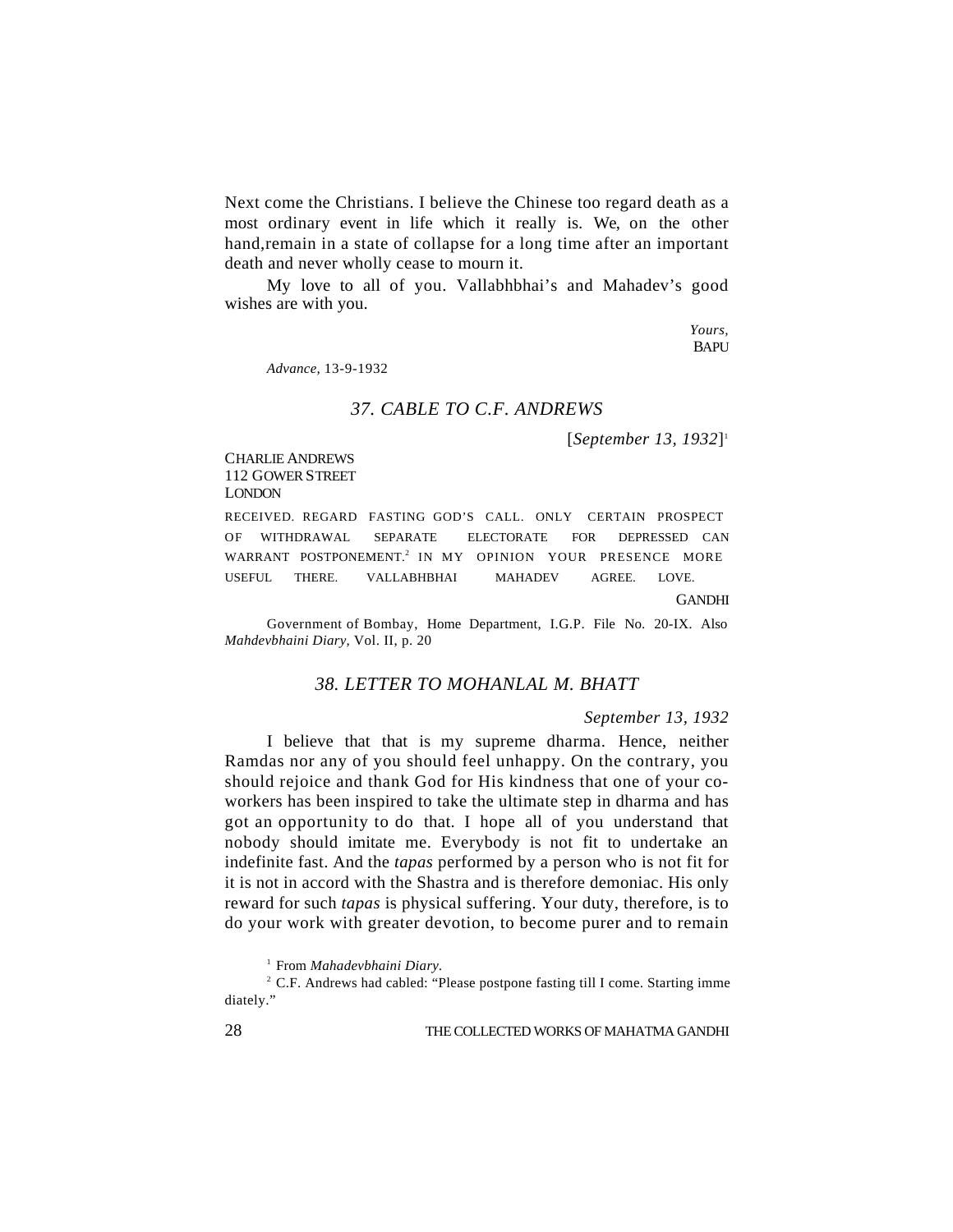more vigilant, without thinking or worrying about my fast. . . .<sup>1</sup> Nobody should get excited there. Have no doubt that, for those who live in the Ashram, there is no other duty but what I have explained.<sup>2</sup>

Rebirth means transformation of the body—not of the *atman* which dwells in the body. Hence belief in rebirth differs from a scientific concept. The *atman* does not undergo transformation, it only changes its abode. One who does not regard himself as the doer will never kill anybody. This is not a matter of intellectual conviction, it concerns the heart. It is, therefore, incorrect to speak of "without thinking of oneself as the doer" or "dedicating a thing to the Lord". These phrases signify intellectual attitudes whereas the advice in the *Gita* and other scriptures to dedicate everything to the Lord has no reference to the intellect. Our activities are in perfect accord with Vedanta as I understand it.

[From Gujarati]

*Mahadevbhaini Diary*, Vol. II, pp. 21-2

# *39. LETTER TO DEVDAS GANDHI*

### *September 13, 1932*

The country now knows about my intention to go on an indefinite fast. I assume that the news has not upset you in the slightest degree. One does not get such a unique opportunity by seeking it. It comes rarely, and only to a fortunate man. I believe that such an opportunity has come to me, and anybody who believes that he has got a unique opportunity would welcome it heartily. Hence you need not feel agitated. If you meet Ghanshyamdas in Calcutta, explain this to him. It will not be necessary to explain to Malaviyaji. I believe that he must be shedding tears of joy at the news and that every moment his heart must be blessing me. Tell him this. If other friends feel sad or depressed, you should show courage and persuade them not to give way to such thoughts. It will be the duty of those who appreciate my step to address themselves more earnestly to the task, to awaken the people to the evil of untouchability and to organize public opinion. If a strong public opinion is organized and expressed peacefully, I may

 $<sup>1</sup>$  Omission as in the source.</sup>

 $2<sup>2</sup>$  After this the source has introduced a letter to Devdas Gandhi (the following item) and it is not clear whether any portion between this and the following paragraph has been omitted.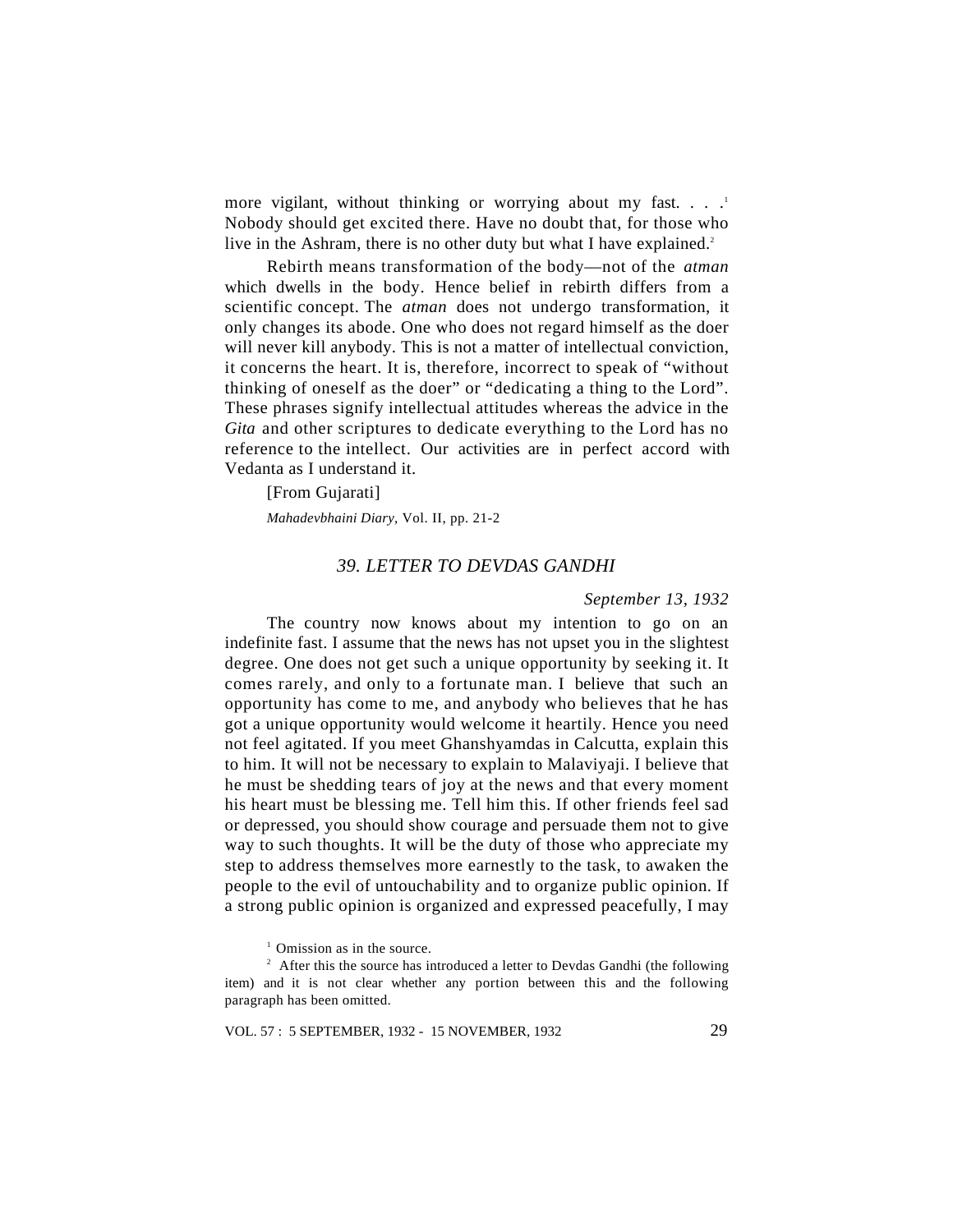not even have to carry the fast to its logical end. So far as I know myself at present, I would experience nothing but the profoundest peace if I do have to carry the fast to its logical end. If, on the contrary, that does not happen and I remain alive to serve the country still more, I will welcome that too. Either result will be good if my resolution endures till the end.

[From Gujarati]

*Mahadevbhaini Diary*, Vol. II, p. 22

# *40. LETTER TO KASTURBA GANDHI*

#### *September 13, 1932*

I have your letter. You have probably heard about my fast. Do not get frightened in the slightest degree by the news and also do not let the other women get frightened. Indeed, you should rejoice that God has granted me an opportunity to go through such an ordeal for the sake of dharma. I also hope that you have understood the meaning of this fast. I shall not have to start the fast if my demands regarding the *Antyajas* are accepted, and even if I have started it I can end it. If, however, I have to carry it on till the end, you should indeed thank God. Only one in millions meets death for which he has prayed. What a good fortune it would be if I met such a death! And if I do not die, it is clear as daylight that it would then be my moral duty to purify myself still further and to devote myself more to service. I think that after having lived with me for fifty years you will be able clearly to understand this simple thing and willingly follow me.

[From Gujarati]

*Mahadevbhaini Diary*, Vol. II, pp. 22-3

# *41. LETTER TO NARANDAS GANDHI*

*September 13, 1932*

CHI. NARANDAS,

You must have read in the papers the news about my indefinite fast. I assume that it has not created a panic among the inmates of the Ashram. If they see the matter in the proper light, this should be for them an occasion for rejoicing. A total fast is the ultimate and the highest ideal of the Ashram, but very few persons ever become worthy of the privilege of undertaking it. Such a fast is not an everyday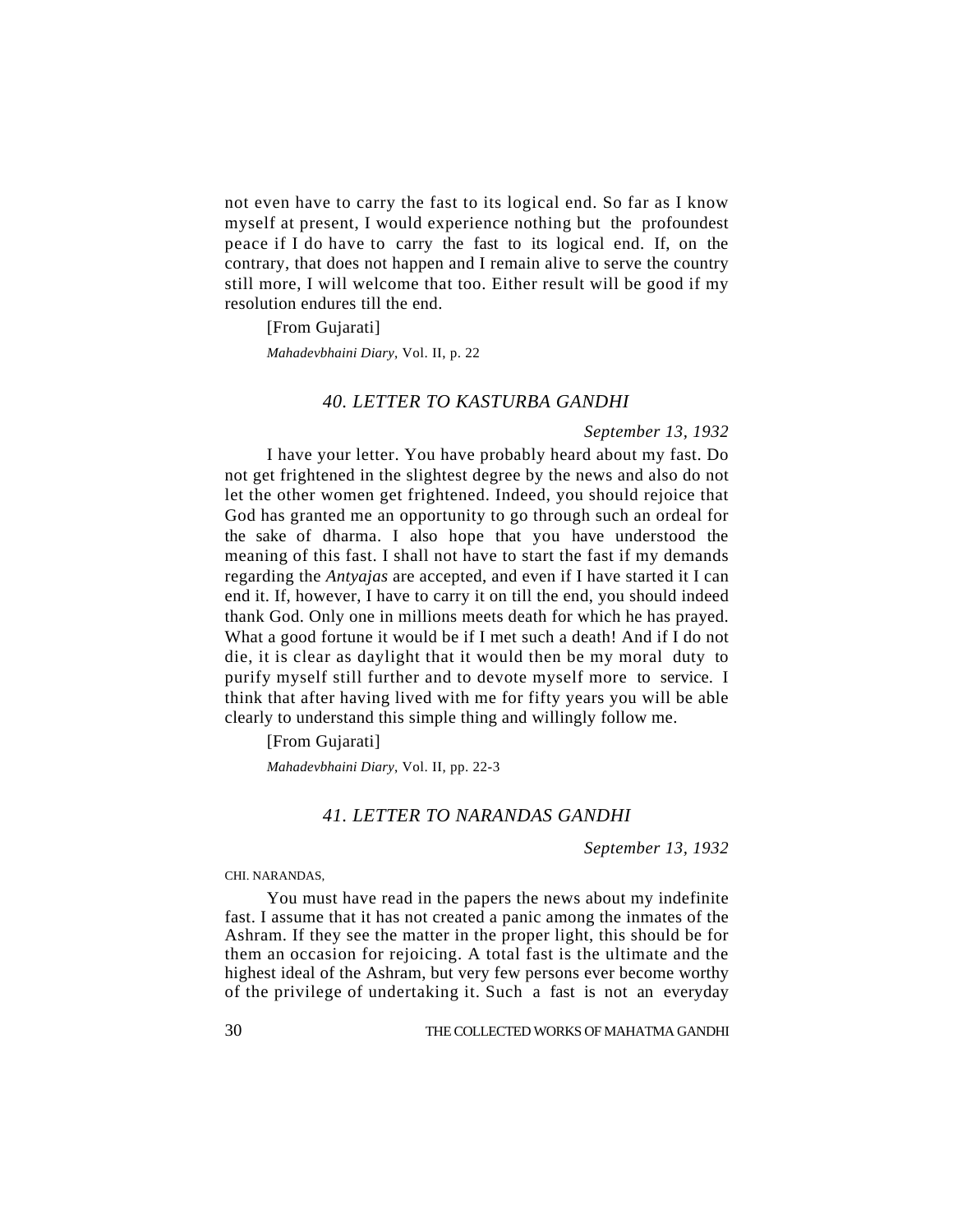occurrence. Only a rare person on a rare occasion is entitled to undertake it; I believe that I am on this occasion. If I am wrong, people will judge my step as a sign of false pride and an instance of demoniac self-mortification. I claim nearly half a century of ceaseless effort to purify my mind completely so that I may be able to hear the voice within. I believe that as a result I can now hear it with some distinctness. I have taken the present step in obedience to that voice. The 20th is still a little way away. At present the decision to fast is only a resolve. I am writing this letter to explain that resolve, and to tell all of you that nobody there should get panicky, but that the news should make everybody more devoted to his or her work, purer and more awake. I am sure you yourself do realize that nobody should follow my example and undertake a similar fast. Explain that to others, too. I hope nobody there will wonder why I kept my intention to fast to myself and did not let it become known beyond our circle of three. It is a rule for prisoners that they must not make public the fact of such correspondence. If I even wish in my heart to make it public indirectly, I would disgrace my satyagraha and there would be a blot on the purity of my vow of truth. The value of that vow lies in the perfect purity in its observance. I got your weekly packet. I believe that this time at least I shall be able to send the replies. I am slightly doubtful because during the days which remain the work is likely to be heavier. If there is any development about which I can write to you, I will do so. You can show this letter to all persons who have connections with the Ashram.

Tell Anandi that I intend to write a long letter to her. I liked hers very much. She should have no fear. You should teach all girls to be fearless. If people there are in the habit of whispering among themselves about any girl, it is a bad habit. What is fated to happen to us and the girls will happen. We should not feel suspicious about them all the time and fill them with fear. When we see cause for cautioning any of them, we may do so and then should not think about the matter further. The girls should never feel that they are being suppressed in any way. Any restraints which are put on them should be explained to them and should be imposed in such a manner that they willingly accept them.

Personally, I think you have done the right thing in permitting Hariyomal to return. I hope Baba has completely recovered now.

> *Blessings from* BAPU

From a microfilm of the Gujarati: M.M.U./I. Also C.W. 8251. Courtesy: Narandas Gandhi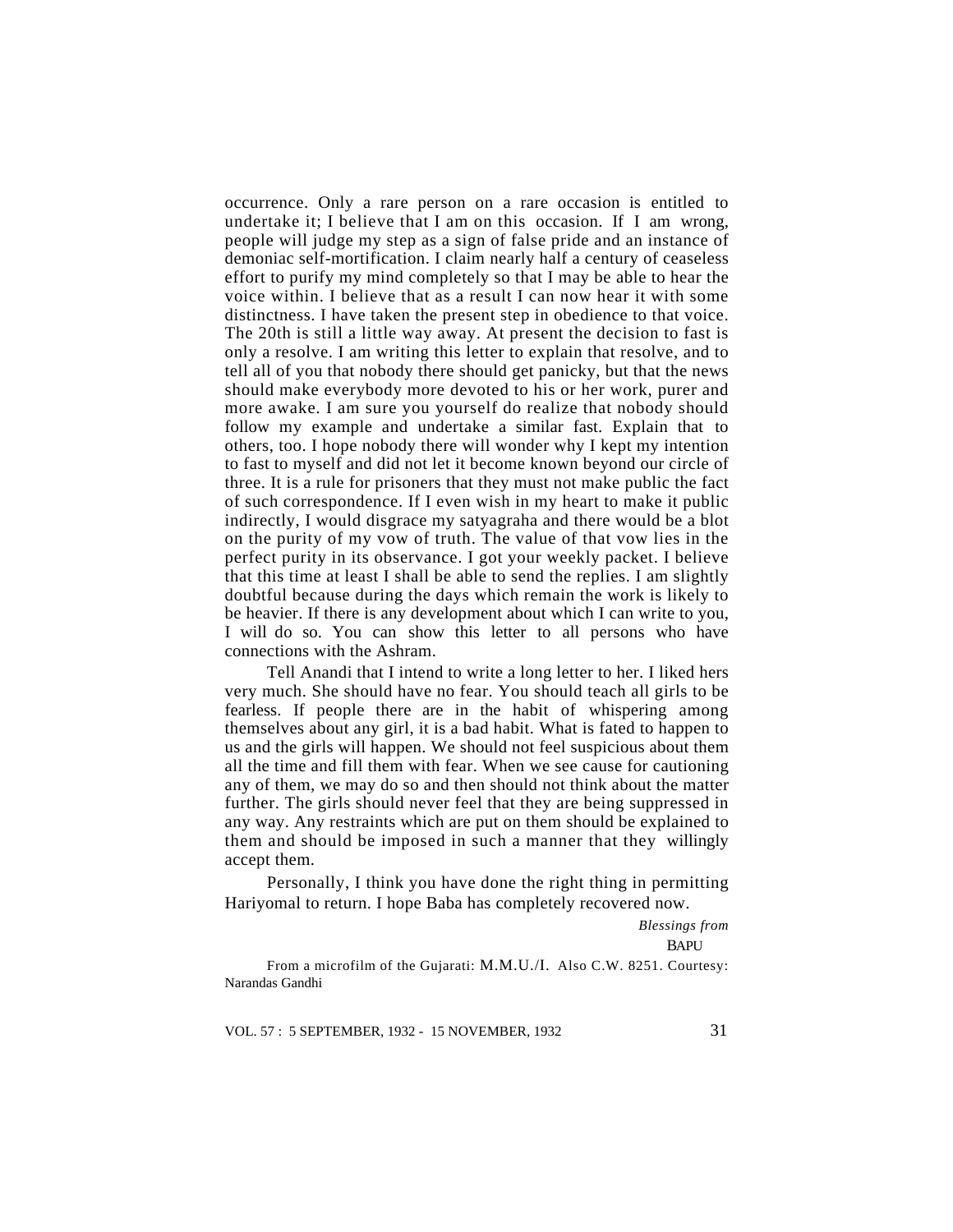[After *September 13, 1932*] 1

DEAR SISTER,

You and the other sisters may come and meet me—not that it is necessary. To do work for which the penance is being done is better than seeing this dwindling mass of flesh.

**BAPU** 

*The Epic Fast*, p. 128

### *43. LETTER TO K. NATARAJAN*

*September 14, 1932*

DEAR KAMAKOTI,

I have your very touching and tender letter. There need be no grief over the ordeal that 'I have set before me at conscience' call. It is a privilege that rarely comes to one. Having identified myself with our suppressed brethren for fifty years, I saw no escape from it. If however God wants more service from me through this body, He will make the way clear for me.

And why no faith in prayer? Faith is either derived or revealed from within. You should derive it from the testimony without exception of all the teachers and seers of all climes, countries and times. A true prayer is not a mere lip expression. It need never be. Selfless service is prayer. You must not say, 'I have no faith in prayer'.

*Mahadevbhaini Diary*, Vol. II, p. 24

### *44. TELEGRAM TO G.D. BIRLA*

*Express September* [*15*] 2 *, 1932*

GHANSHYAMDAS BIRLA BIRLA PARK BALLYGUNJ, CALCUTTA

RECEIVED. NO CAUSE BEING UPSET. EVERY CAUSE FOR REJOICING THAT GOD GIVEN OPPORTUNITY HAS COME TO ME FOR OFFERING FINAL

 $1$  According to the source this was in answer to one of the many letters that Gandhiji received following the publication on September 13 of Gandhiji's correspondence with the Government.

<sup>2</sup>Vide "Telegram to G. D. Birla", 18-9-1932; in the source, however, the date is September 16, 1932.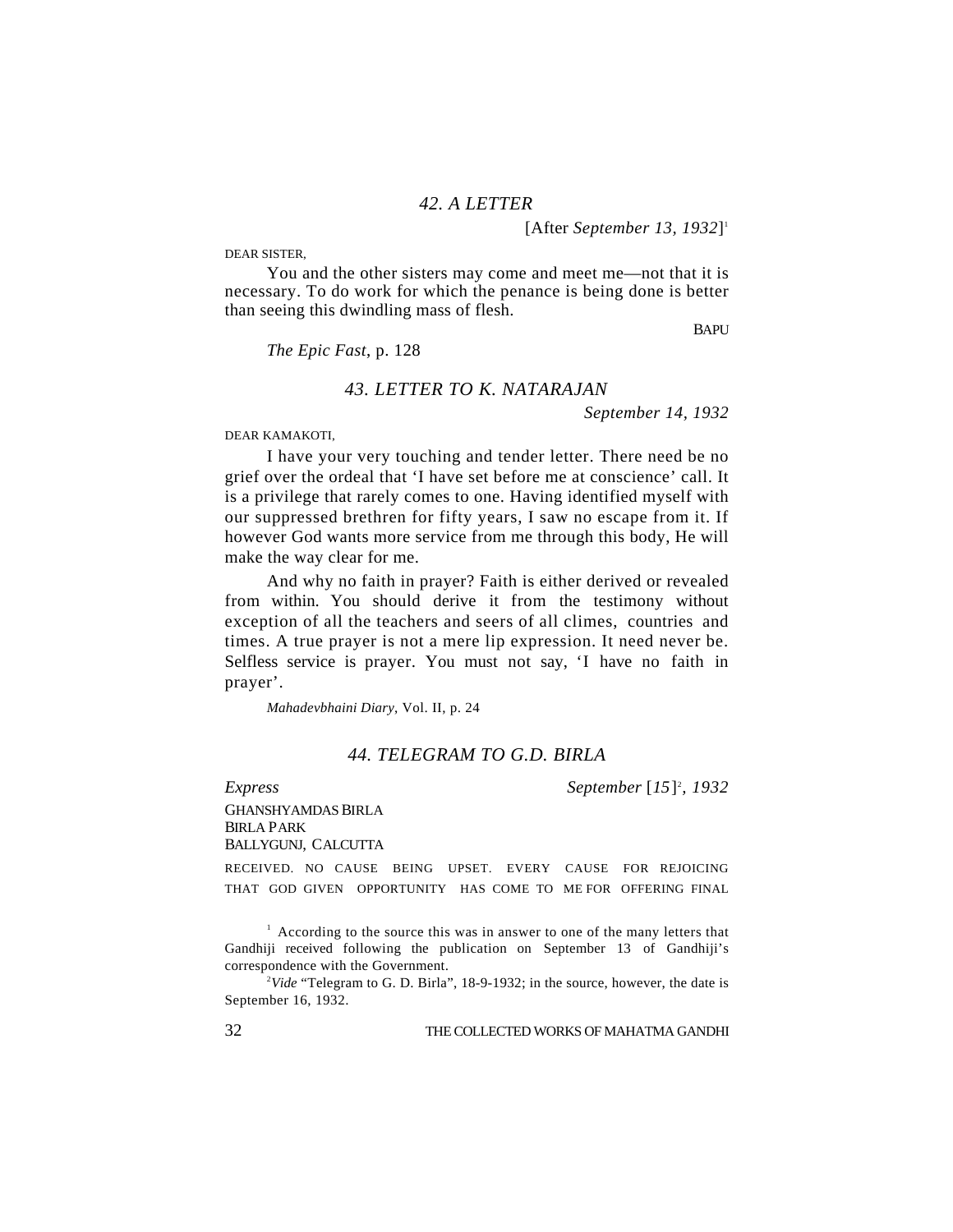SACRIFICE FOR MOST DOWNTRODDEN. AM QUITE CERTAIN FAST MUST NOT BE P OSTPONED. UTTERLY INCAPABLE SEND HELPFUL INSTRUCTIONS FROM HERE OR FORESEE FUTURE ACTION.<sup>1</sup>

**GANDHI** 

Government of Bombay, Home Department, I.G.P. File No. 20-IX. Also *The Hindu,* 17-9-1932

### *45. MESSAGE TO C. RAJAGOPALACHARI*

[*September 15, 1932*] 2

No cause for distress. On the contrary, I expect you to rejoice that a comrade of yours has had this God-given opportunity for a final act of satyagraha in the cause of the downtrodden. The date of the fast is not open to reconsideration. Can see you if you get permission.

*Amrita Bazaar Patrika*, 18-9-1932

## *46. LETTER TO M.G. BHANDARI*

[*September 15, 1932*]

DEAR MAJOR BHANDARI,

Thanks for promptly sending the two important telegrams. If you have authority to pass replies I would like you to send accompanying replies by express message. You will see in my reply to Rajagopalachari that I have said that he could come whenever he chooses.<sup>3</sup> This I have done in the belief that the fact of your sending me a telegram asking for interview presupposes authority for you to grant it. In case you want to see the original telegrams I enclose them herewith and you will please return them to me tomorrow morning.

> *Yours sincerely,* M. K. GANDHI

From a photostat: G.N. 5127

<sup>1</sup> The source does not mention the date. It would appear, however, that this was one of the messages sent to M. G. Bhandari for transmission. *Vide* the following item.

<sup>2</sup> *Vide* "Letter to M. G. Bhandari", 17-9-1932.

<sup>3</sup> The message as reported, *vide* the preceding item, says "if you get permision" instead of "whenever you choose".

VOL. 57 : 5 SEPTEMBER, 1932 - 15 NOVEMBER, 1932 33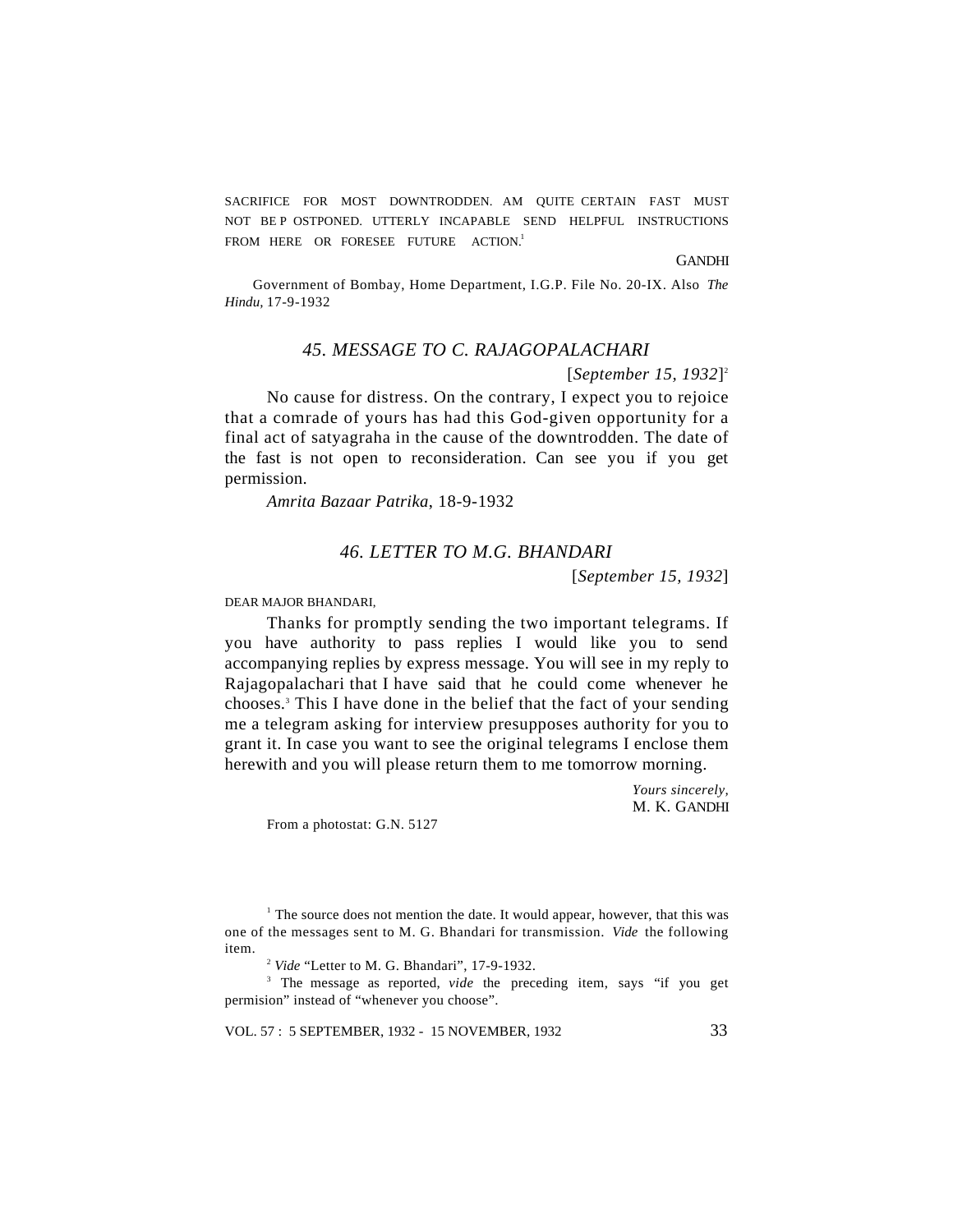*September 15, 1932*

CHI. MIRA,

I had been waiting for your letter. It arrived today. I am glad you have understood the reason for the fast. There was no escape from it. It is both a privilege and a duty. It comes rarely to someone in a generation or generations. In non-violence it is the crowning act, if it is saturated with that spirit and the cause has no trace of self. I ask you, therefore, to rejoice with me that such an occasion seems to have come to me. I say 'seems' for my faith has yet to be tried. No one can dare talk of his own strength in a matter of life and death.The question, therefore, is whether I am found worthy of the needed strength and also whether the cause is of the required purity and thirdly, whether in truth I am free of every trace of violence in undertaking the vow. When I say that I feel like all that, I merely statemy belief. Judgment can be pronounced only upon the completed act. I want you to watch the progress of the event without the slightest perturbation. Nor may you at any stage fast in sympathy. Yours is to be buried in your own task which is to go through your term in full resignation, making the best use possible of every moment at your disposal.

I do not mind the drop in your weight if you are otherwise well and fit. The weight will come gradually as you become acclimatized there and the weather improves, which it will not do for yet another month.

For me, I am as fit as a fiddle. Just now my food is brown bread, milk, a vegetable, local dates (not bad) and *musambis.*

I am glad Kisen is with you. You must be a fair size family now. I know that you had naturally the art of looking upon trees and animals as friends. I wanted you to extend the idea so as not to feel the want of friends from outside. Hence my mention of strangers in the same category. That is to say, there should be a definite realization that personal friends and relations are no greater friends than strangers of the human family and bird, beast and plant. They are all one, and they are all an expression of God if we would but realize the fact. Such definite realization assuages all craving for seeing outside friends when we are inside prison walls.

The news you have from England about the family is cheering. Send my love to them all when you write.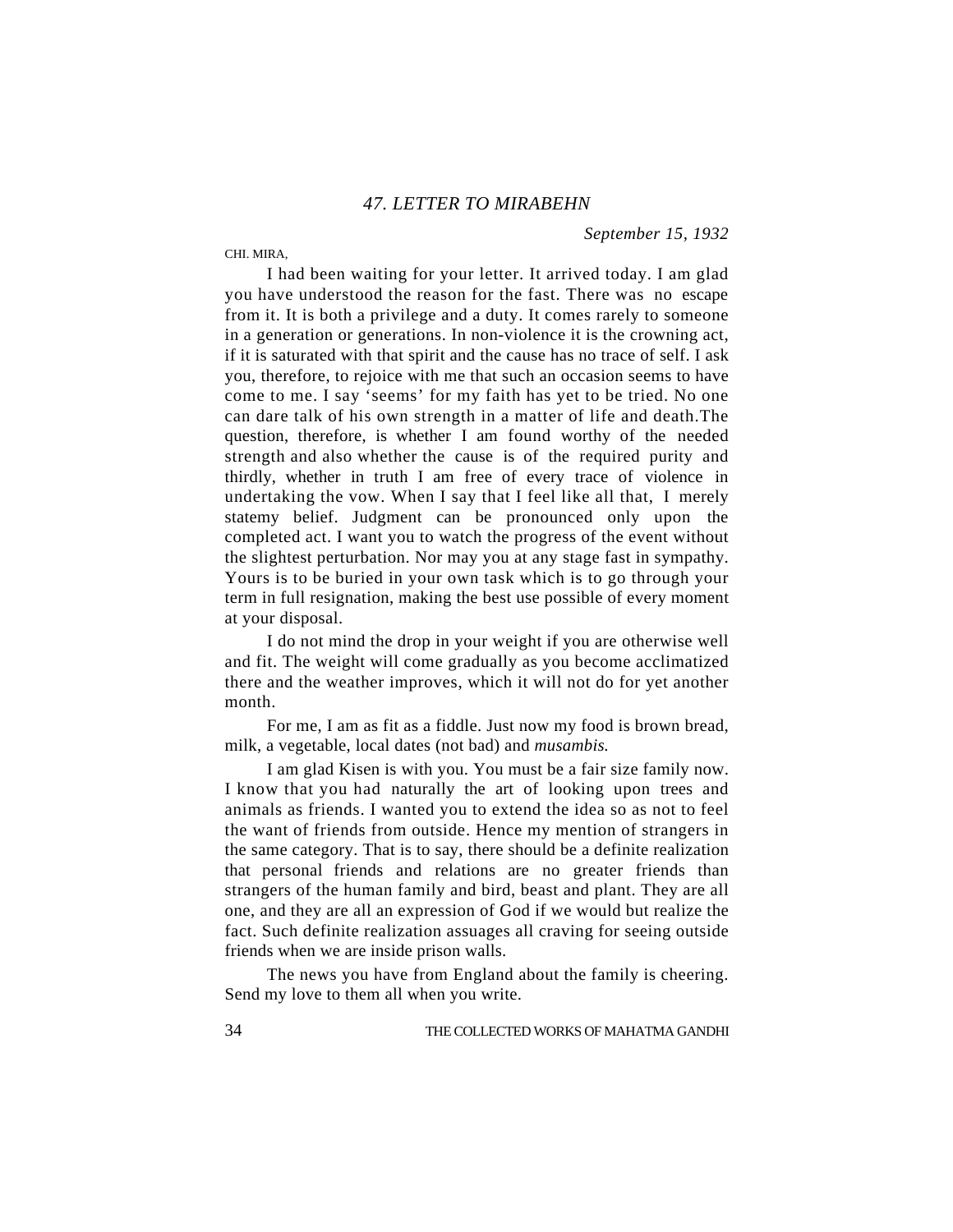Our cat family, or some of them, have a fancy for the *mal* of the wheel. One of them destroyed it the other day. They begin musical operations at meal times and stop only after Vallabhbhai has served them. The mother has a fancy for vegetarian dishes. She enjoys dal and rice and especially vegetables. We have an addition to the family, did I tell you? There was a human touch about the mother whilst she was in pain and two or three days after delivery. She would caress us and insist on being caressed. It was a pathetic sight. The care she bestows on the 'baby' is very wonderful.

Love from us all to you all.

**BAPU** 

 $[PS.]$ 

*Ramayana* is being read regularly just now by Parasram to all. From the original: C.W. 6237. Courtesy: Mirabehn. Also G.N. 9703

## *48. LETTER TO FRANCISCA STANDENATH*

#### *September 15, 1932*

I think Satyavan's<sup>1</sup> problem is simple. No person can go beyond his or her limits. You cannot force anyone to be chaste. He or she must have the inner conviction. You can give him the fullest freedom to separate himself from you and get a divorce decree if necessary. He must be at liberty to marry some other woman of his choice. It is most dangerous to have a carnal mind constantly brooding over satisfaction of animal passion. You must surround him with all the affection you can give him and not judge him harshly. It is to his credit that he has striven all these years to control himself. Of course if you have the slightest desire to satisfy his craving, you should regard yourself at liberty to do so. For you both came to a joint conclusion about self-control. If now one party wishes to revise the agreement, the other may also, if there is the desire. Whereas if you are satisfied that you have no craving at all, you must resist every entreaty from Satyavan as lovingly as possible, but with the utmost firmness. Let him read this letter. Let him think over it and pray to God for light. And if he finds that he cannot bring his passion under subjection, he must take another wife if you have no wish to surrender. You should part as friends. If you have to part, what

<sup>1</sup> Frederic Standenath, addressee's husband.

VOL. 57 : 5 SEPTEMBER, 1932 - 15 NOVEMBER, 1932 35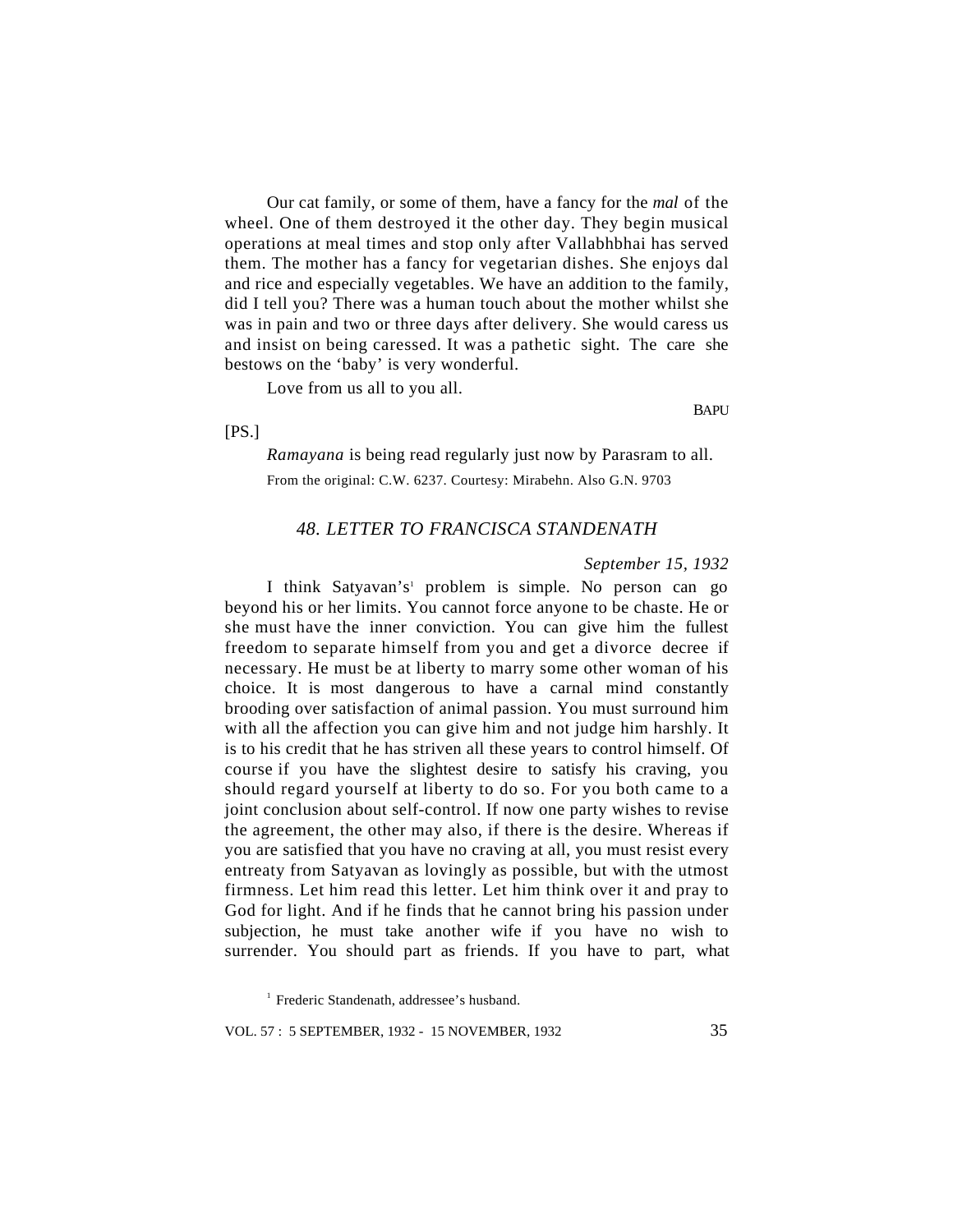happens to you is a matter of little concern. If you have the strength, as I know you have, you will earn your bread by your own labour.

May God help you and bless you both. With deep love.

> *Yours,* BAPU

*Mahadevbhaini Diary*, Vol. II, p. 26

# *49. LETTER TO SARALADEVI SARABHAI*

*September 15, 1932*

THROUGH THE SUPERINTENDENT YERAVDA CENTRAL PRISON **POONA** DEAR SISTER,

I have received your extremely loving letter. The presence of all the children is like a gift. I took the step only when I saw it as a clear duty.<sup>1</sup> I took it in God's name and for His sake. I am sittingwithout any care in the firm faith that He will protect my honour. All of you should rejoice that one who is like one of your family has found such a wonderful opportunity. Mridula will have received my letter in which I had told her about having lost her letter. We are all doing well. You will probably have learnt of Vallabhbhai's doings from the letters coming from the Ashram.

> *Blessings from* **MOHANDAS**

From the Gujara ti origin al: C. W. 11136. Courte sy: Sarabh ai Founda tion

 $1$  Gandhiji had decided to undertake a fast in protest against Ramsay Mac-Donald's Award providing for separate electorates for Harijans. For his statement on the contemplated fast, *Vide* "Statement to the Press", 16-9-1932.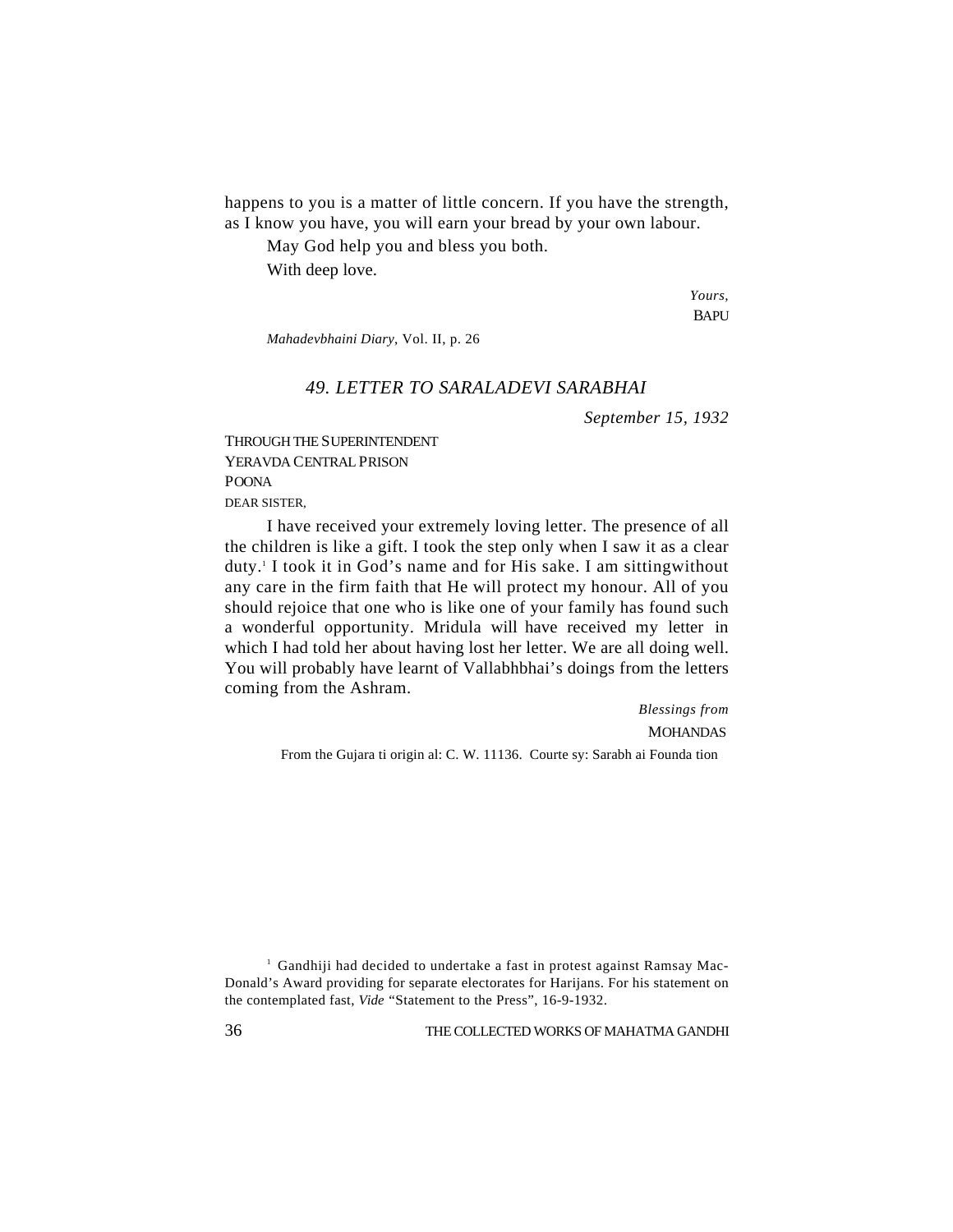### *50. TELEGRAM TO SATIS CHANDRA DAS GUPTA*

*September 16, 1932*

### **SATISBABU**

#### KHADIPRATISHTHAN

#### **SODEPUR**

WIRE RECEIVED. YOU HAVE ACCURATELY READ MY HEART. WIRE YOUR HEALTH HEMPRABHA'S ARUN'S<sup>1</sup>. RECEIVED NO LETTER FROM HER LONG TIME. WROTE SEVERAL MYSELF. LOVE.

BAPU

Government of Bombay, Home Department, I.G.P. File No. 20-IX

### *51. TELEGRAM TO JAMSHED MEHTA*

*September 16, 1932*

#### JAMSHED MEHTA

#### KARACHI

PRAY DO NOT ASK ME ALTER DECISION TAKEN GOD'S NAME AND HIS CALL. IF HE WILLS IT HE WILL KEEP ME ALIVE NOT WITHSTANDING FAST TILL SETTLEMENT REACHED. HOW IS  $KIKIRHIN<sup>2</sup>$ ? LOVE.

#### **GANDHI**

Government of Bombay, Home Department, I.G.P. File No. 20-IX. Also *The Hindu,* 17-9-1932

### *52. TELEGRAM TO TEJ BAHADUR SAPRU*

*September 16, 1932*

### SIR TEIRAHADUR SAPRU

### ALLAHABAD

THANKS WIRE $^3$  . YOU WILL NOT ASK OR EXPECT ME TO ALTER DECISION TAKEN GOD'S NAME. IT WAS JUST MY HELPLESSNESS THAT PROMPTED

<sup>1</sup> Addressee's youngest son.

<sup>2</sup> Kikibehn Lalwani, sister of J. B. Kripalani.

<sup>3</sup> It read: "Earnestly appeal to you to refrain from fasting until you have once again tried to settle the 'depressed' classes question. If you fail, no one else can succeed in this matter. You must live to remove this blot from the Hindu society."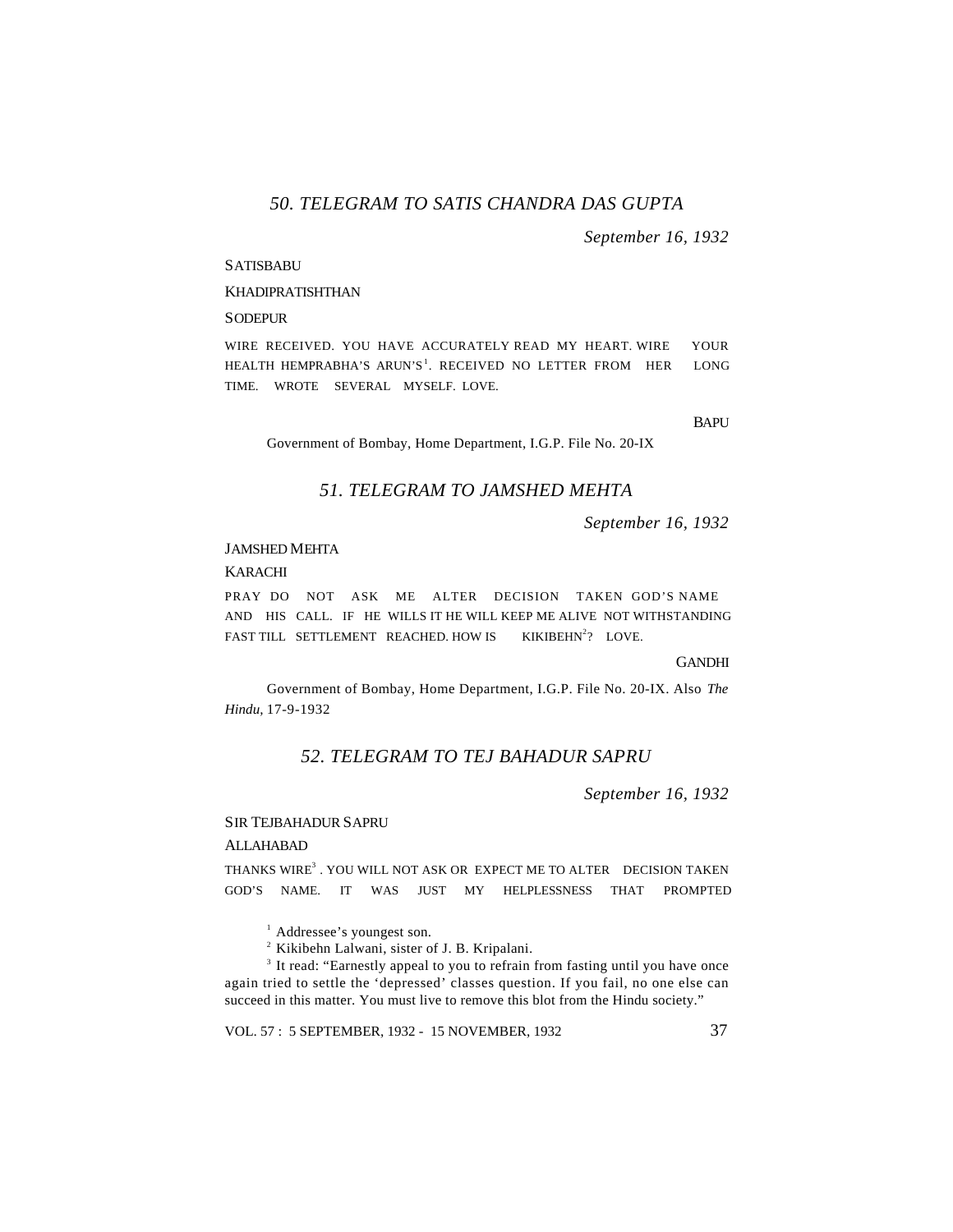DECISION. IF GOD WILLS IT BODY WILL HOLD OUT AGAINST FAST LONG ENOUGH FOR SETTLEMENT WHICH YOU AND OTHER FRIENDS OUTSIDE CAN ALONE NEGOTIATE.

GANDHI

Government of Bombay, Home Department, I.G.P. File No. 20-IX. Also *Amrita Bazar Patrika,* 18-9-1932

### *53. TELEGRAM TO PRIVATE SECRETARY*

## *TO VICEROY*

*September 16, 1932*

#### P.S.V. SIMLA

HAVE JUST READ WITH CONSIDERABLE PAIN ANNOUNCEMENT GOVERNMENT DECISION REMOVE ME ON COMMENCEMENT CONTEMPLATED FAST TO UNKNOWN PRIVATE RESIDENCE UNDER CERTAIN RESTRICTIONS. TO AVOID UNNECESSARY TROUBLE AND UNNECESSARY PUBLIC EXPENSE ALSO UNNECESSARY WORRY TO MYSELF I WOULD ASK GOVERNMENT NOT TO DISTURB ME FOR I WILL BE UNABLE TO CONFORM TO ANY CONDITIONS AS TO MOVEMENT FROM PLACE TO PLACE OR OTHERWISE THAT MAY BE ATTACHED TO FORESHADOWED RELEASE.

**GANDHI** 

From a photostat: G.N. 3859

### *54. LETTER TO M.G. BHANDARI*

*Urgent Please September 16, 1932*

DEAR MAJOR BHANDARI,

The enclosed is a message' which I should like very much now to go if it is at all possible, and there might be no difficulty or delay seeing that it is addressed to the Government of India.

> *Yours sincerely,* M. K. GANDHI

From a photostat: G.N. 3858

<sup>1</sup>*Vide* the preceding item.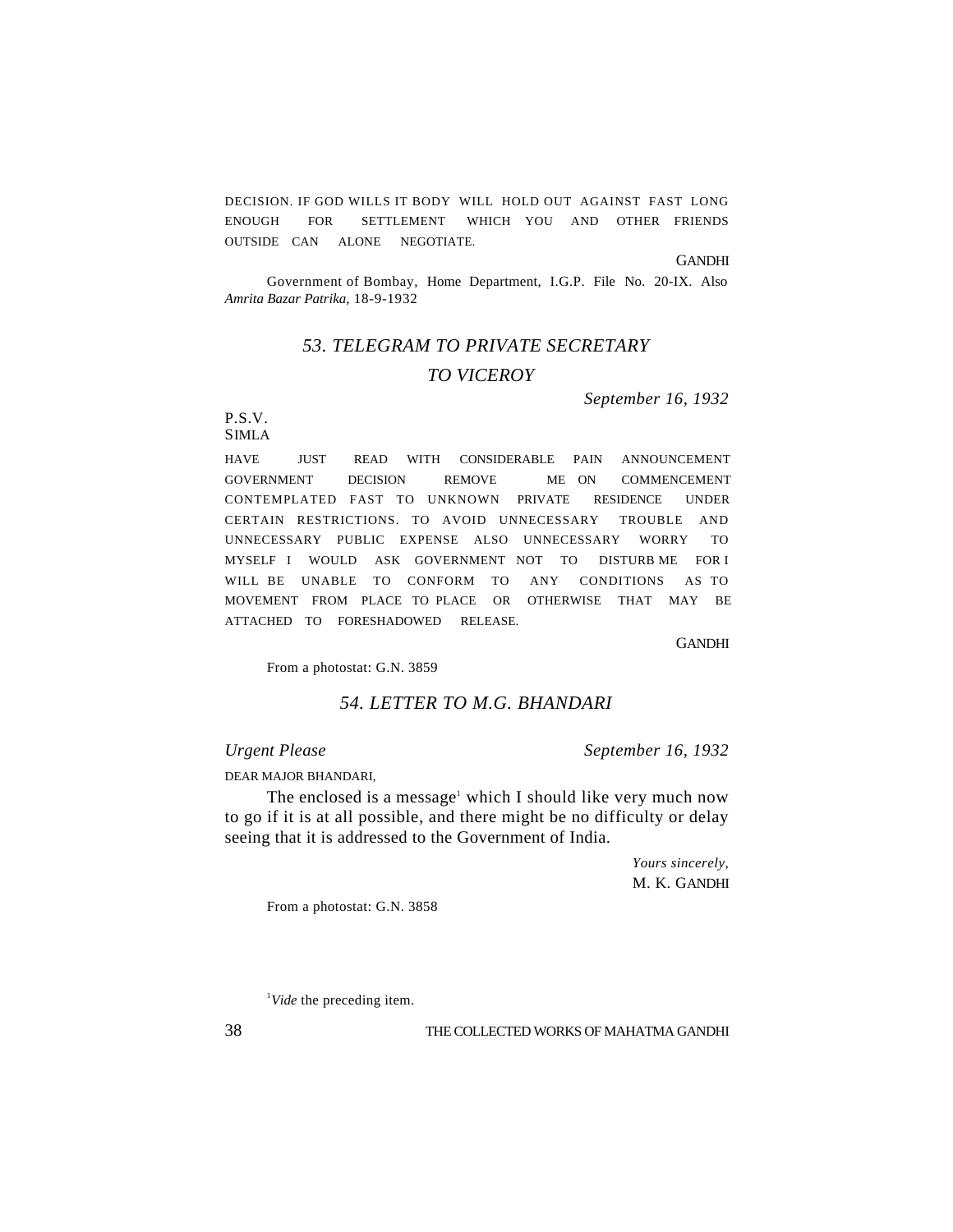# *55. LETTER TO DR. M. A. ANSARI*

*September 16, 1932*

You have been sending your lovely cards. This is just to send you and Shervani our love and prayer that both of you may soon be restored to perfect health and soon return home.

You have no doubt read all about the step I have taken. It was a peremptory call from God which I could not resist. I hope you had no difficulty in appreciating the step. The future is in His hands.

The situation is moving so fast that it is difficult to say what will have happened when this reaches you.

Supposing that this proves my last letter to you, let me tell you that my faith in Hindu-Muslim unity is as green as ever and that I feel the richer for having many Muslim friends who are as blood-brothers to me.

*Mahadevbhaini Diary*, Vol. II, pp. 28-9

# *56. STATEMENT TO THE PRESS*

### *September 16, 1932*<sup>1</sup>

The fast which I am approaching was resolved upon in the name of God for His work and, as I believed in all humility, at His call. Friends have urged me to postpone the date for the sake of giving the public a chance to organize itself. I am sorry it is not open to me to change even the hour, except for the reason stated in my letter to the Prime Minister<sup>2</sup>

The impending fast is against those who have faith in me, whether Indians or foreigners, and for those who have it not. Therefore it is not against the English official world, but it is against those Englishmen and women who in spite of the contrary teaching of

<sup>1</sup> According to a report in *The Bombay Chronicle*, 22-9-1932, and *The Epic Fast,* the statement was sent to the Government of Bombay on September 15 for being released to the Press. However, the statement signed by Gandhiji bears the date "16-9-32" in his own handwriting. *Vide* also the following item.

 $2^2$  The reason stated was: "The fast will cease if during its progress, the British Government of its own motion or under pressure of public opinion revise their decision and withdraw their scheme of communal electorates for the 'depressed' classes, whose representatives should be elected by the general electorate under the common franchise no matter how wide it is." *Vide* "Letter to Ramsay Macdonald", 18-8-1932. For Gandhiji's further views on the Communal Award and Untouchability, *Vide* Appendix "Discussion with Vallabhbhai Patel", 6-9-1932.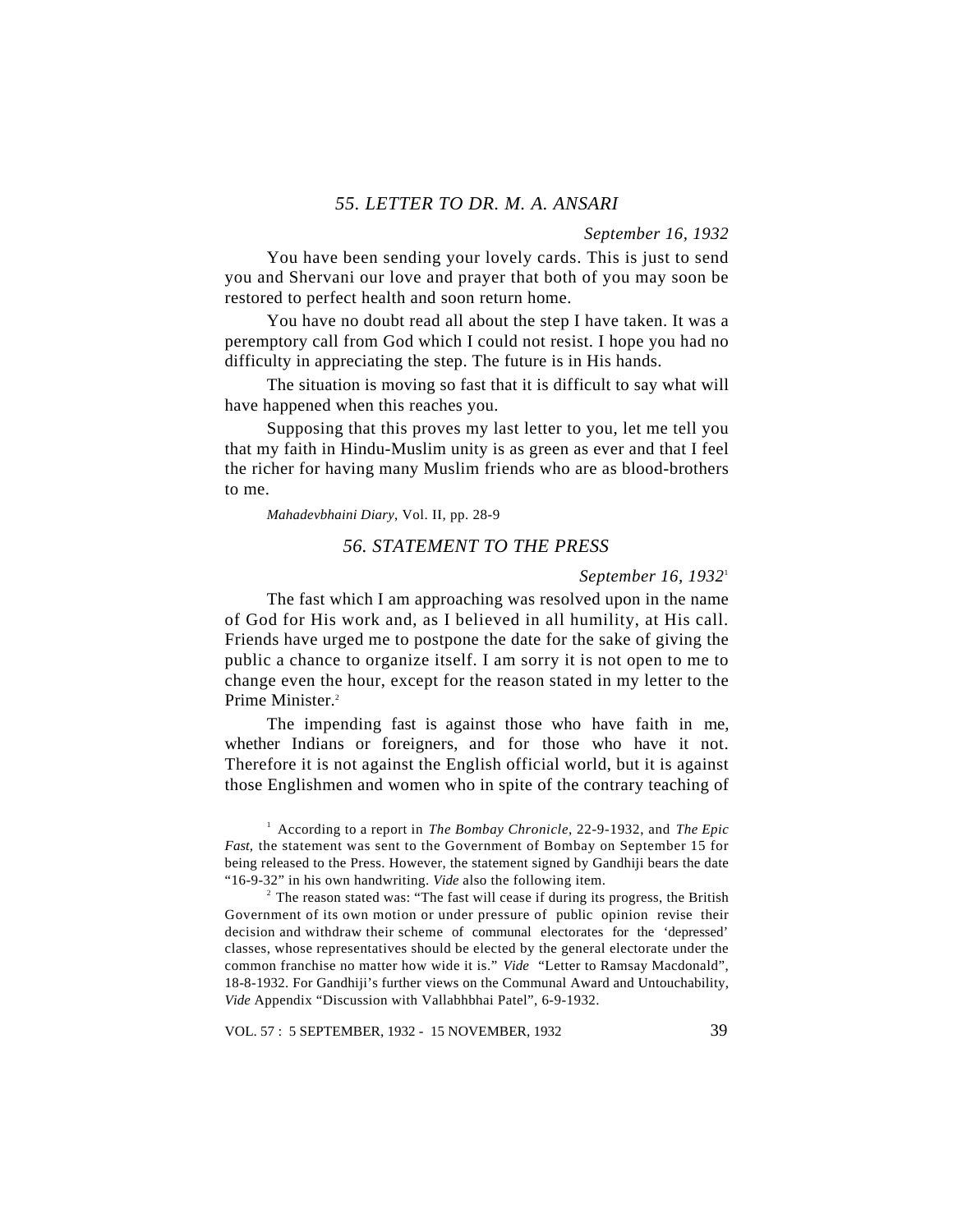the official world, believe in me and the justice of the cause I represent. Nor is it against those of my countrymen who have no faith in me, whether they be Hindus or others; but it is against those countless Indians (no matter to what persuasion they belong) who believe that I represent a just cause. Above all, it is intended to sting the Hindu conscience into right religious action.

The contemplated fast is no appeal to mere emotion. By the fast I want to throw the whole of my weight (such as it is) in the scales of justice pure and simple. Therefore, there need be no undue haste or feverish anxiety to save my life. I implicitly believe in the truth of the saying that not a blade of grass moves but by His will. He will save it if He needs it for further service in this body. None can save it against His will. Humanly speaking, I believe it will stand the strain for some time.

The separate electorate is merely the last straw. No patched-up agreement between caste Hindu leaders and rival "depressed" class leaders will answer the purpose. The agreement to be valid has got to be real. If the Hindu mass mind is not yet prepared to banish untouchability root and branch, it must sacrifice me without the slightest hesitation.

There should be no coercion of those who are opposed to joint electorates. I have no difficulty in understanding their bitter opposition. They have every right to distrust me. Do I not belong to that Hindu section miscalled a superior class, or caste Hindus, who have ground down to powder the so-called untouchables? The marvel is that the latter have remained nevertheless in the Hindu fold.

But whilst I can justify this opposition, I believe that they are in error. They will, if they can, separate the "depressed" class entirely from the Hindu society and form them into a separate class—a standing and living reproach to Hinduism. I should not mind if thereby their interests could be really served.

But my intimate acquaintance with every shade of untouchability convinces me that their lives, such as they are, are so intimately mixed with those of the caste Hindus in whose midst and for whom they live, that it is impossible to separate them. They are part of an indivisible family.

Their revolt against the Hindus with whom they live and their apostasy from Hinduism I should understand. But this so far as I can see they will not do. There is a subtle something—quite indefinable in Hinduism which keeps them in it even in spite of themselves.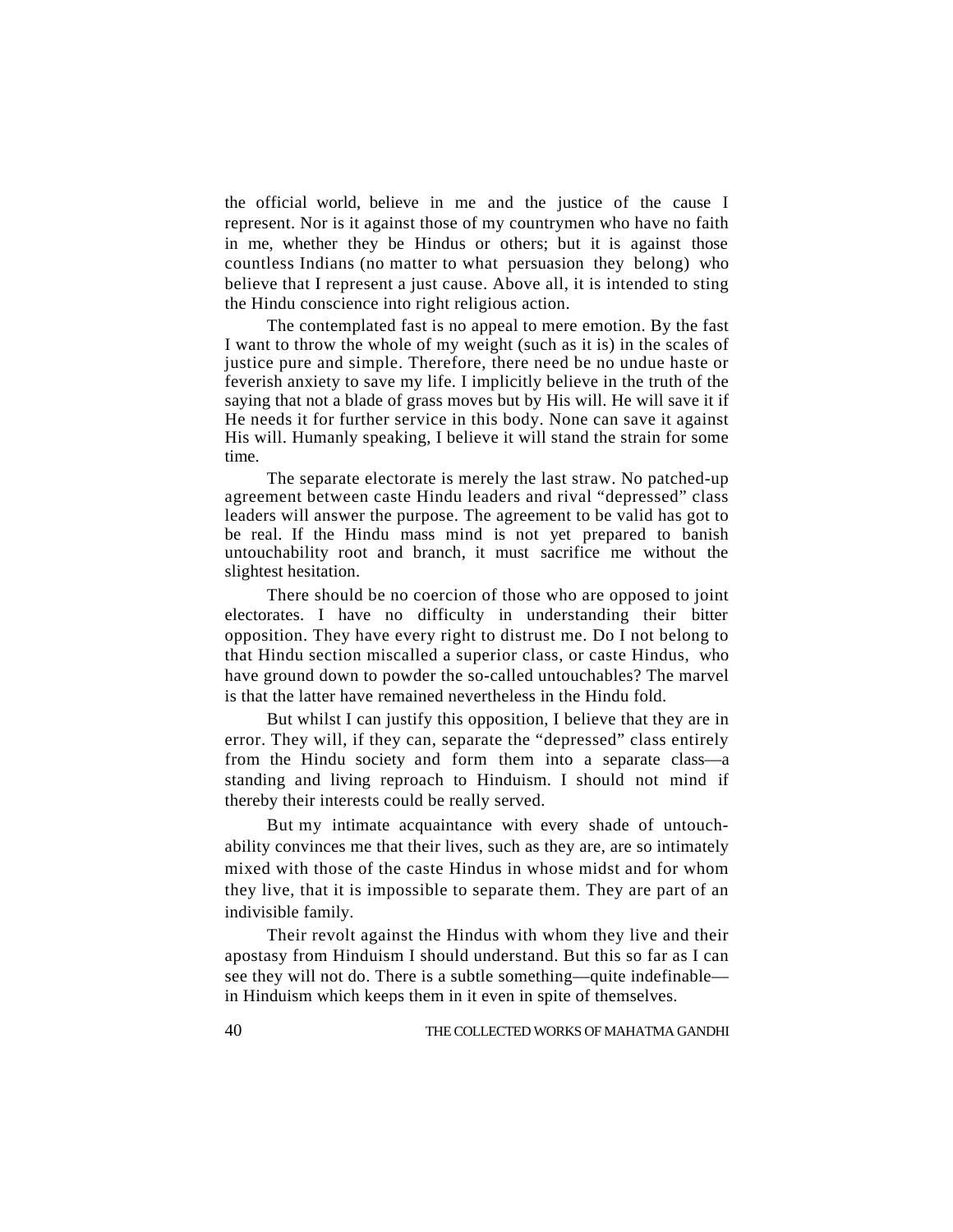And this fact makes it imperative for a man like me, with a living experience of it, to resist the contemplated separation even though the effort should cost life itself.

The implications of this resistance are tremendous. No compromise which does not ensure the full freedom for the "depressed classes" inside the Hindu fold can be an adequate substitute for the contemplated separation. Any betrayal of the trust can merely postpone the day of immolation for me and henceforth for those who think with me. The problem before responsible Hindus is to consider whether in the event of social, civic or political persecution of the "depressed" classes they are prepared to face satyagraha in the shape of perpetual fast, not of one reformer like me, but an increasing army of reformers whom I believe to exist today in India and who will count their lives of no cost to achieve the liberation of these classes and therethrough [rid] Hinduism of an age-long superstition.

Let fellow-reformers who have worked with me also appreciate the implications of the fast.

It is either a hallucination of mine or an illumination. If it is the former, I must be allowed to do my penance in peace. It will be the lifting of a dead weight on Hinduism. If it is an illumination, may my agony purify Hinduism and even melt the hearts of those who are at present disposed to distrust me.

Since there appears to be a misunderstanding as to the application of my fast, I may repeat that it is aimed at a statutory separate electorate, in any shape or form, for the "depressed" classes. Immediately that threat is removed once for all, my fast will end. I hold strong views about reservation of seats, as also about the most proper method of dealing with the whole question. But I consider myself unfit as a prisoner to set forth my proposals. I should however abide by an agreement on the basis of joint electorate that may be arrived at between the responsible leaders of caste Hindus and the "depressed" classes and which has been accepted by mass meetings of all Hindus.

One thing I must make clear. The satisfactory ending to the "depressed" classes question, if it is to come, should in no way mean that I would be committed to the acceptance of His Majesty's Government's decision on the other parts of the communal question. I am personally opposed to many other parts of it, which to my mind make the working of any free and democratic constitution well-nigh impossible, nor would a satisfactory solution of this question in any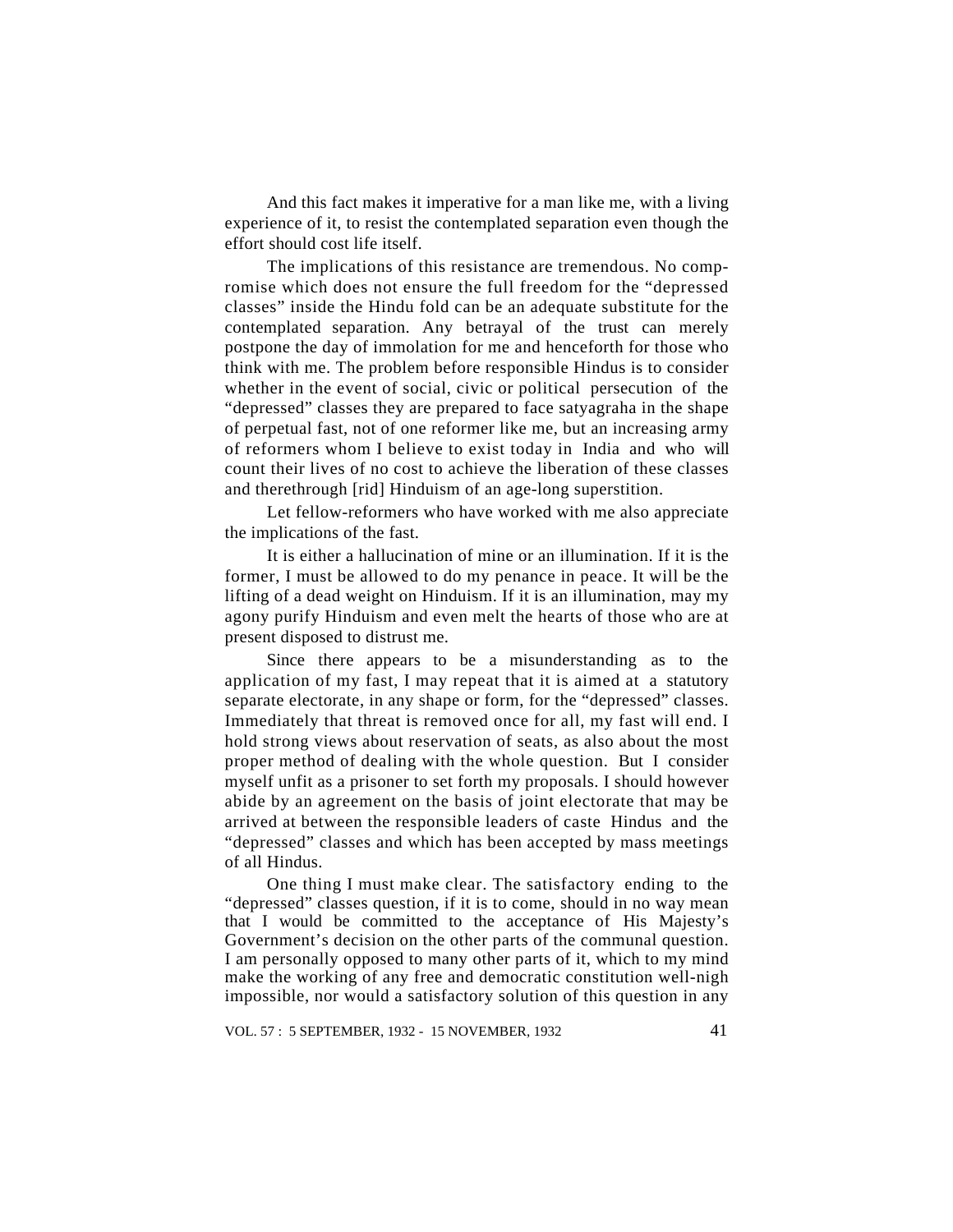way bind me to accept the constitution that may be framed. These are political questions for the National Congress to consider and determine. They are utterly outside my province in my individual capacity. Nor may I as a prisoner air my individual views on these questions. My fast has a narrow application. The "depressed" classes question being predominantly a religious matter, I regard it as specially my own by reason of my lifelong concentration on it. It is a sacred personal trust which I may not shirk.

The fasting for light and penance is a hoary institution. I have observed it in Christianity and Islam. Hinduism is replete with instances of fasting for purification and penance. But it is a privilege, if it is also a duty. Moreover, to the best of my light, I have reduced it to a science. As an expert, therefore, I would warn friends and sympathizers against copying me blindly or out of false or hysterical sympathy. Let all such qualify themselves by hard work and selfless service of the "untouchables" and they would have independent light if their time for fasting has come.

Lastly, in so far as I know myself this fast is being undertaken with the purest of motives and without malice or anger to any single soul. For me it is an expression of, and the last seal on, non-violence. Those, therefore, who would use violence in this controversy against those whom they may consider to be inimical to me or the cause I represent will simply hasten my end. Perfect courtesy and consideration towards opponents is an absolute essential of success in this case<sup>1</sup> at least if not in all cases.

M. K. GANDHI

From a photostat: G.N. 3857

### *57. LETTER TO M. G. BHANDARI*

*September 16, 1932*

DEAR MAJOR BHANDARI,

I would like the enclosed statement<sup>2</sup> [to be sent] to the Associated Press for publication forthwith, if the Government approve of the course.

> *Yours sincerely,* M. K. GANDHI

From a photostat: G.N. 3857

 $1$  Up to this the statement is in Mahadev Desai's handwriting. What follows is in Gandhiji's hand.

<sup>2</sup>*Vide* the preceding item.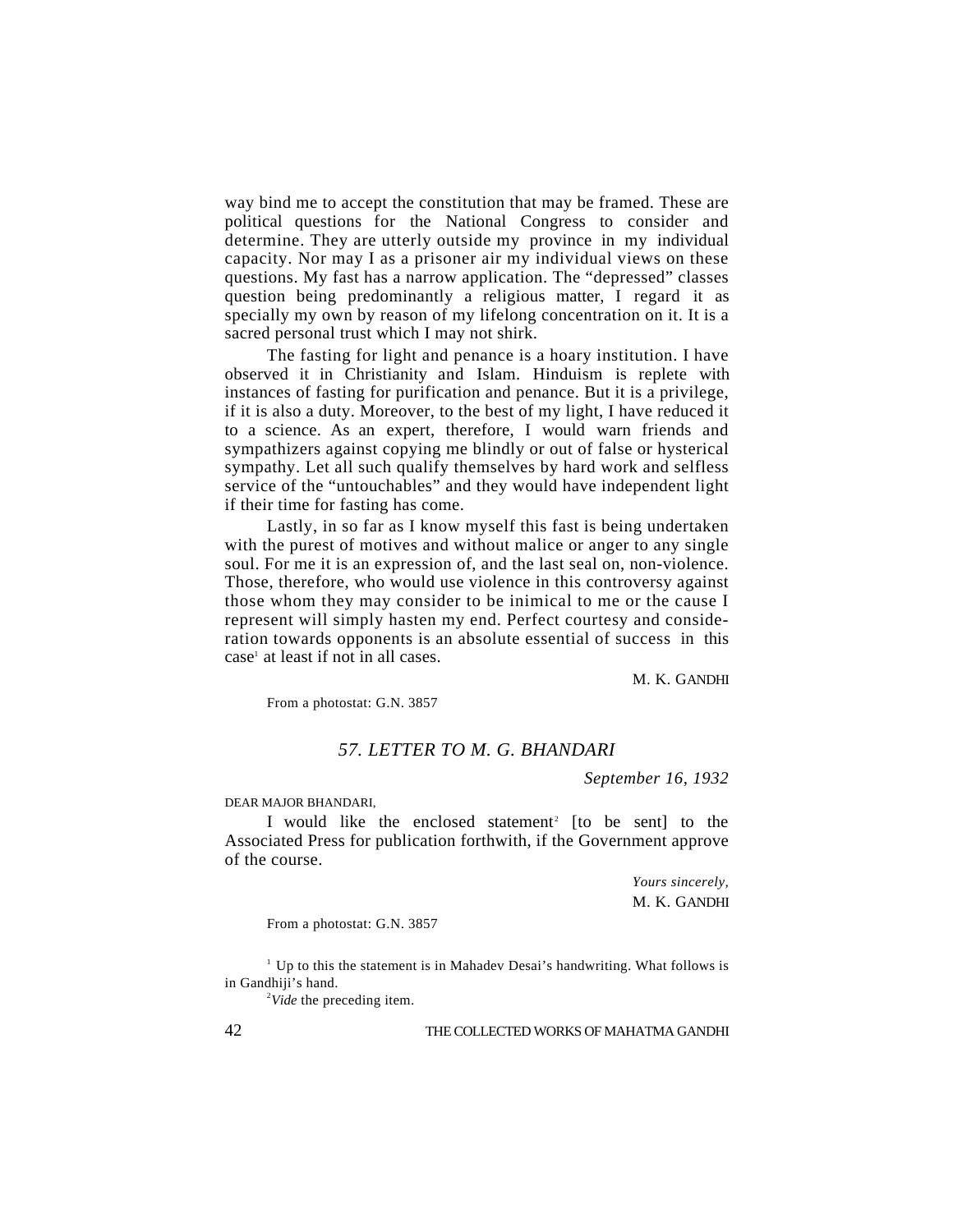# *58. LETTER TO NARGIS CAPTAIN*

### *September 16, 1932*

No cause for sorrow; every cause for rejoicing that a member of the family has been given by God the opportunity of offering the supreme sacrifice for the purest cause that could be thought of. There should be no imitation of the fast even partially. For you all it is a time for greater devotion to work and self-purification. You are going to brace up everyone who is at all disposed to give way to grief.

Love to you all including the caged birds.

*Mahadevbhaini Diary*, Vol. II, pp. 27-886.

### *59. LETTER TO VERRIER ELWIN*

[*September 16, 1932*] *1*

MY DEAR VERRIER,

You had, I hope, no difficulty in understanding the step I am about to take. This is therefore just to tell you that all my English friends were before my mind's eye when I penned my letters<sup>2</sup> to the Prime Minister. May God bring good out of this.

My love to you all in which Sardar and Mahadev join. We sing the hymn this evening (Friday).

**BAPU** 

*The Tribal World of Verrier Elwin*, p. 83

### *60. LETTER TO AGATHA HARRISON*

*September 16, 1932*

MY DEAR AGATHA,

I had your letter. Well, you know all about the step I am about to take. This is therefore just to send you my love.

> *Yours,* **BAPU**

From a photostat: G.N. 1455

 $1$  The letter was written on a Friday. The Friday before September 20, when the fast was to begin, fell on this date.

<sup>2</sup>Vide "Letter to Ramsay Macdonald", 9-9-1932. and "Letter to Ramsay Macdonald", 18-8-1932.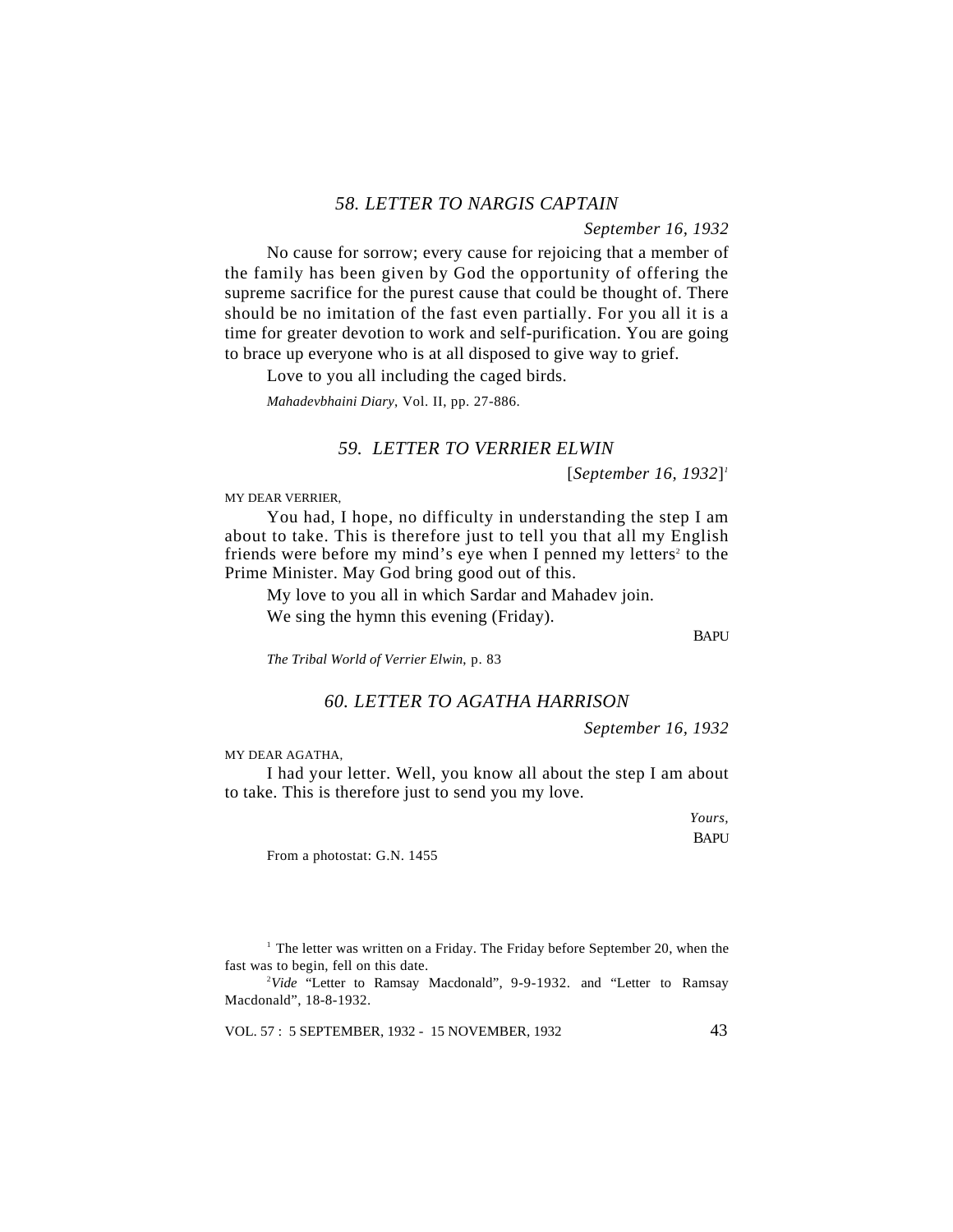# *61. LETTER TO EDMOND AND YVONNE PRIVAT*

*September 16, 1932*

MY DEAR ANAND AND BHAKTI,

I had your letter. On the eve of the step I am about to take this is just to send you both my love.

> *Yours,* **BAPU**

From a photostat: G.N. 8793

### *62. LETTER TO ROMAIN ROLLAND*

*September 16, 1932*

DEAR FRIEND AND BROTHER,

On the eve of taking the momentous step in my life I would like to tell you how I prize those days I had with you and your great, good and devoted sister. Mahadev Desai is with me. We often think of you.

I wonder how you have felt over the contemplated step. I can only say that it was decided upon in obedience to the imperative voice of conscience.

With love to you both. *Mahadevbhaini Diary*, Vol. II, p. 29

### *63. LETTER TO H. S. L. AND MILLIE POLAK*

*September 16, 1932*

DEAR HENRY AND MILLIE,

Well, I expect you to fully understand and appreciate the step $<sup>1</sup>$  I</sup> am about to take. It was an irresistible call from within. Pray tell Charlie. I am not writing to him as I am not sure of his movements.

With love to you all,

BHAI

*Mahadevbhaini Diary*, Vol. II, p. 193

<sup>1</sup> Fast against separate electorates for Harijans; Vide "Statement to the Press"

44 THE COLLECTED WORKS OF MAHATMA GANDHI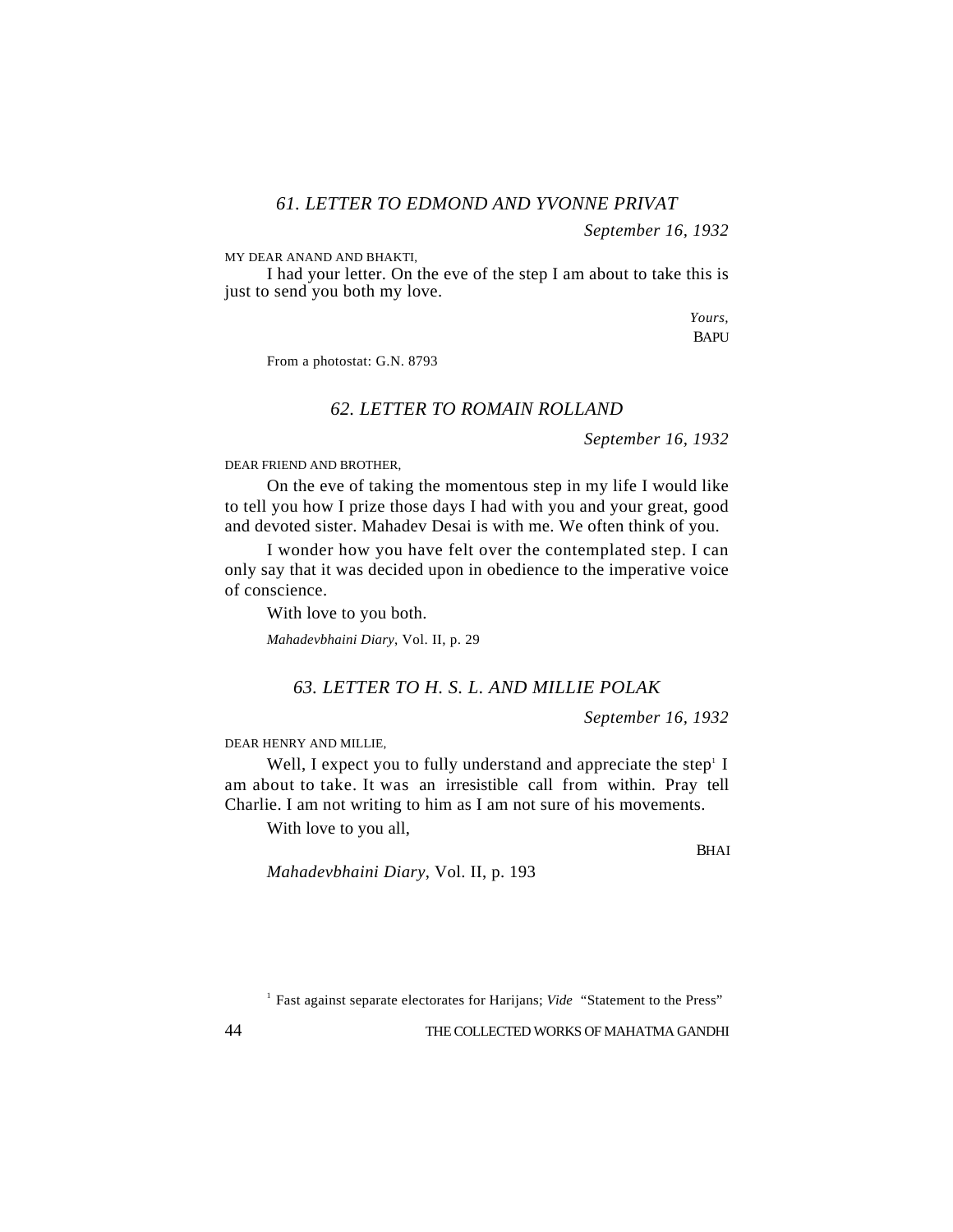# *6 4 . L E T T E R TO M U R I E L L E S T E R*

*September 16, 1932*

On the eve of the (to me) sacred step I am about to take I want to tell you I have been thinking constantly of the whole of the Kingsley Hall family among whom I passed so many happy months.<sup>1</sup> *Mahadevbhaini Diary,* Vol. II, p. 30

### *65. LETTER TO SARALA DEVI CHOWDHARANI*

### *September 16, 1932*

I have your letter overflowing with love. That the children also have joined you in expressing their love made the letter as dear to me as a sacred gift. I took this step only when I was convinced that it was my duty to do so. I have taken it in God's name and for His work. I have faith in Him that He will protect my honour and, therefore, do not worry. All of you should rejoice that one of your own family has got such a holy opportunity.

[From Gujarati]

*Mahadevbhaini Diary*, Vol. II, p. 28

### *66. LETTER TO ANASUYABEHN SARABHAI*

#### *September 16, 1932*

I can see from here the misery on your faces—Shankerlal's and yours—and hear it in your voices. But please regard it as the result of ignorant human attachment. You ought to feel unmixed joy. It is a holy opportunity which God has sent me unasked. The duty of you all is to cultivate greater devotion to your work and become purer.

[From Gujarati]

*Mahadevbhaini Diary*, Vol. II, p. 28

 $<sup>1</sup>$  During Gandhiji's visit to England in 1931.</sup>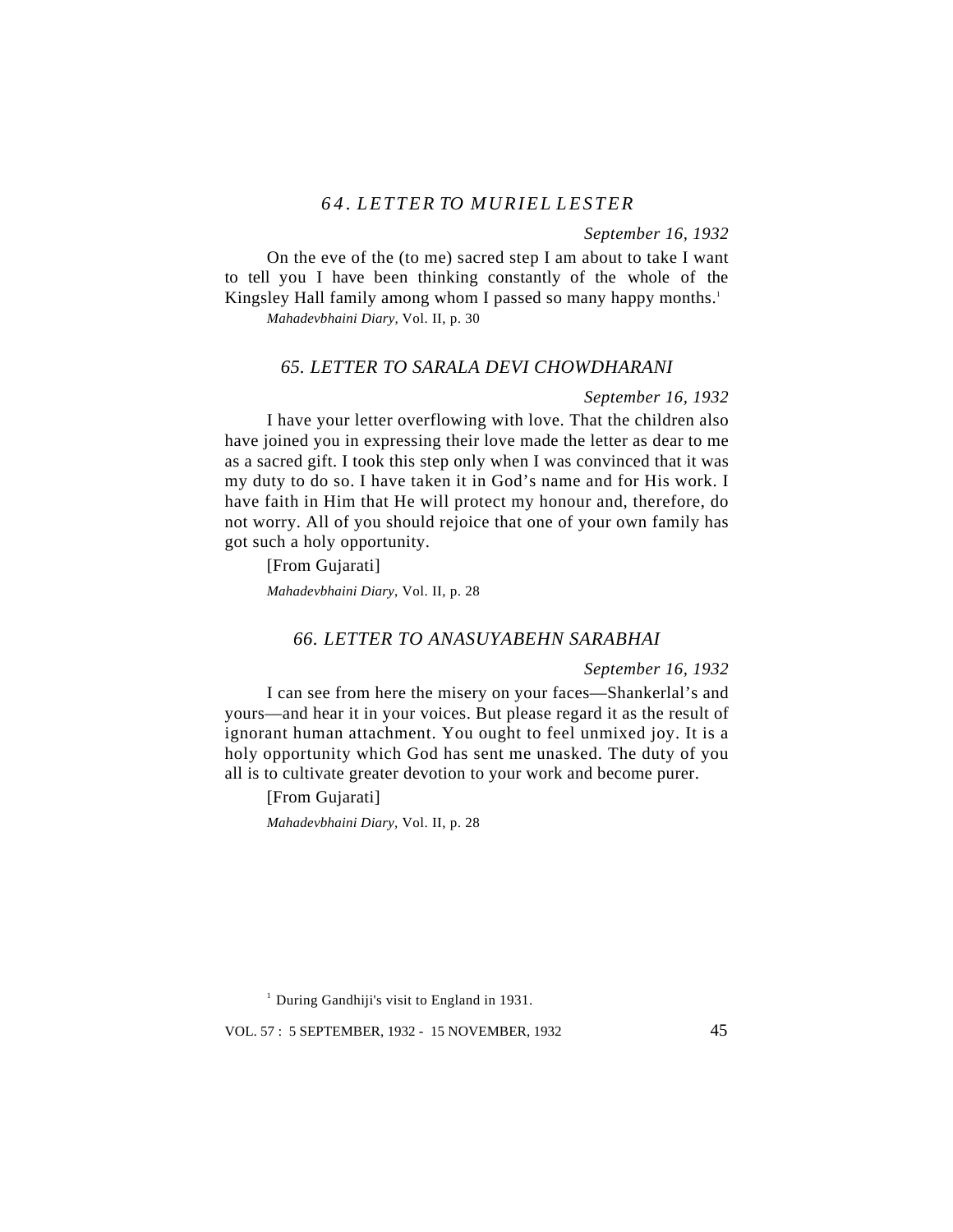# *67. LETTER TO M.G. BHANDARI*

*September 17, 1932*

DEAR MAJOR BHANDARI,

My wire<sup>1</sup> to Sjt. Ghanshyamdas Birla which appears in the Bombay papers of today omits two key-words, viz., "from here" after the words "helpful instructions". I see also that the omission has given rise to a misinterpretation of my meaning. Could you therefore please send a message to the Associated Press asking them to circulate the necessary correction<sup>2</sup>?

> *Yours sincerely,* M. K. GANDHI

Government of Bombay, Home Department, I.G.P. File No. 20-IX

# *68. LETTER TO BHIMARAO<sup>3</sup>*

*September 17, 1932*

I have your touching wire. The fast is to be undertaken in God's name, at His will. It would be wrong and cowardly now to desist. Let us hope that He will give me strength to go through it. After all no life can live without His permitting. If He has any further use for it He knows best how to keep it.

*Mahadevbhaini Diary*, Vol. II, p. 34

# *69. LETTER TO GOSIBEHN CAPTAIN*

*September 17, 1932*

Do you know that the thought that many sisters are with me in this travail sustains me? I have no time to write separately to Kamala. Let her write. My love to you all. Let God's will be done, not ours.

*Mahadevbhaini Diary*, Vol. II, p. 32

<sup>&</sup>lt;sup>1</sup>Vide "Letter to G.D. Birla", 15-9-1932.

<sup>2</sup>*Vide* also "Telegram to G.D. Birla", 18-9-1932.

<sup>&</sup>lt;sup>3</sup> Secretary, Bangalore Cantonment Congress Committee.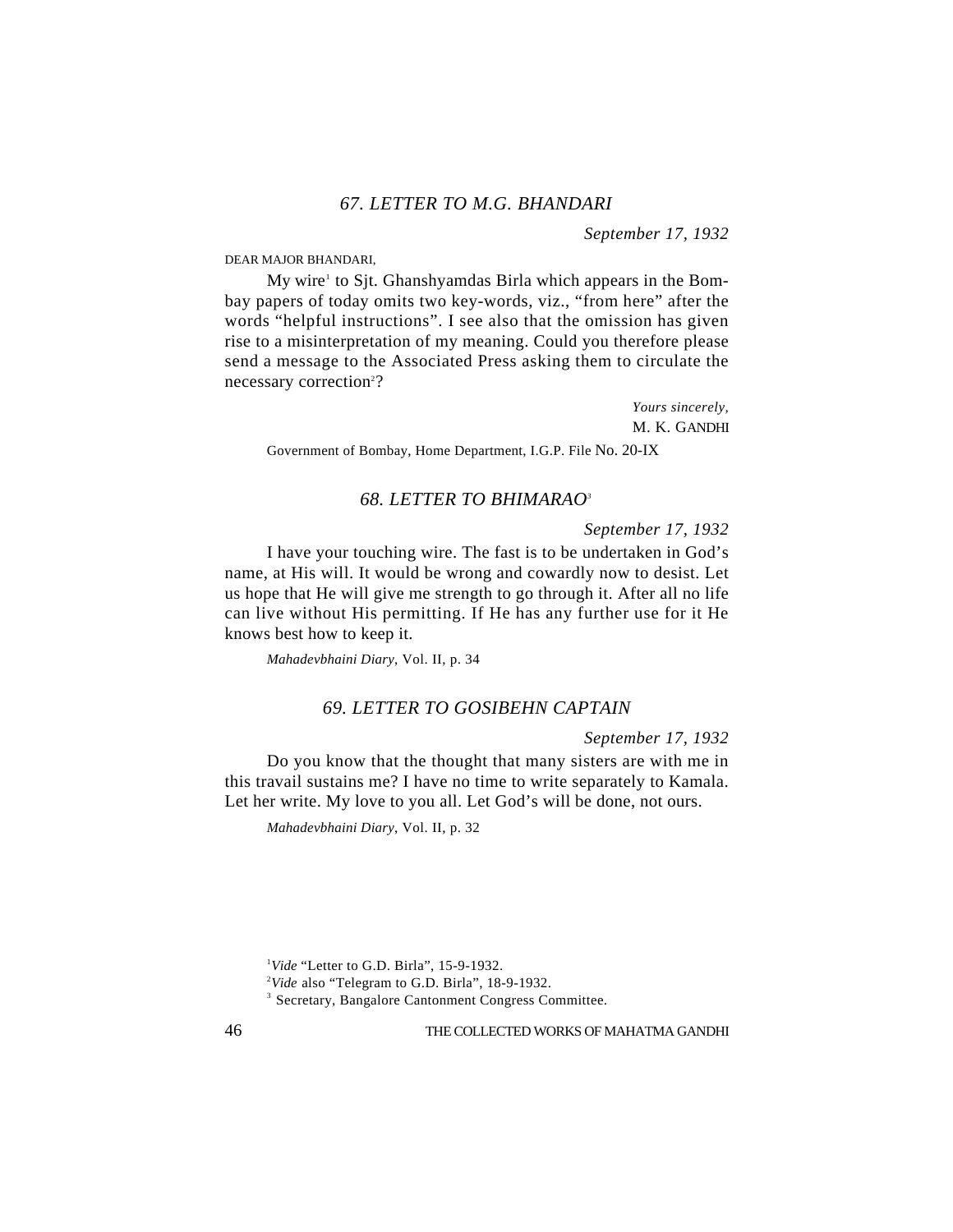# *70. LETTER TO KRISHNADAS*

*September 17, 1932*

Continue to write as if nothing is to happen. But it may be that this will be my last letter to you. In that case bear in mind that I expect you some day to gravitate to the Ashram and realize all my hopes of you. As for the coming fast, I hope you have understood that it is a rare privilege God has provided for me. It is therefore a matter for rejoicing rather than sorrow. At the same time it is not meant to be copied by anyone else. It can be taken up when there is the clearest possible call from within.

*Mahadevbhaini Diary*, Vol. II, pp. 34-5

### *71. LETTER TO S. M. MATE*

*September 17, 1932*

DEAR FRIEND,

I thank you for your wire and letter both received at the same time. I may not as a prisoner answer individual questions. But I have sent to the authorities a general statement<sup>1</sup> for publication. If they allow its publication, you will see your point covered by it.

> *Yours sincerely,* M. K. GANDHI

SJT. S. M. MATE, M.A. TILAK ROAD POONA 2

Bombay Secret Abstracts, Home Department, Special Branch, File No. 800(40)(3), Pt. III, p. 181

### *72. LETTER TO SAROJINI NAIDU*

*September 17, 1932*

DEAR MOTHER, SINGER AND GUARDIAN OF MY SOUL,

Your lovely letter was preceded by one lovelier—if possible from Padmaja. The decision was taken after much prayer, in the name of God and at His call. I have no power therefore to postpone the hour of execution.

<sup>1</sup>Vide "Statement to the Press", 16-9-1932.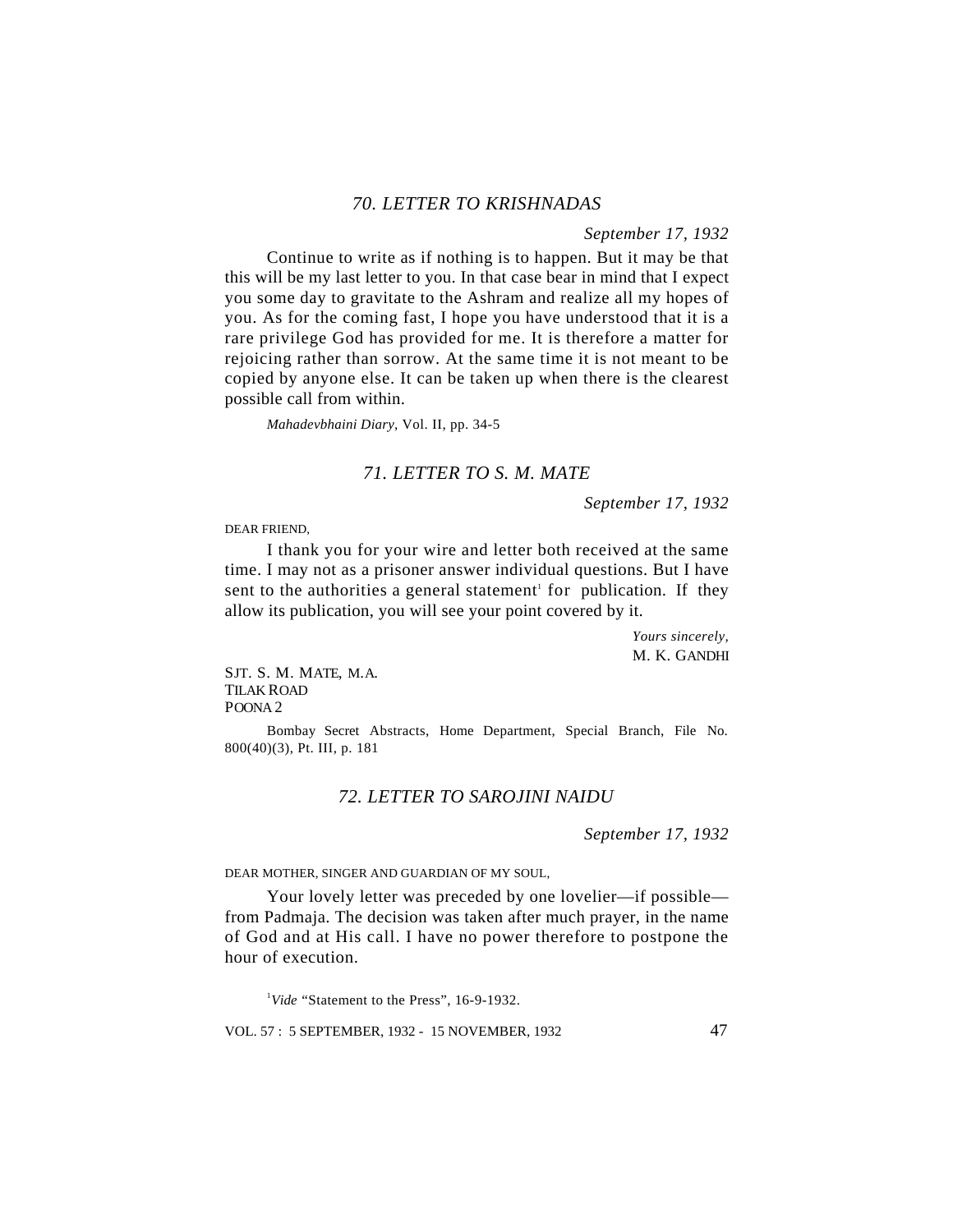You have every right to call upon me to revise my decisions and actions and it is my duty to respond, if I discover the error. And I claim unquestioned 'obedience' if I cannot with all the prayerful effort discover any error. You have 'manfully' asserted the right and woman-like offered obedience.

The motherly affection has blinded the poetic vision and prompted you to appeal to my pride to retrace my steps so as to make me cling to life.

But I know you have not missed the woman in me. I have therefore chosen the way of life through suffering unto death. I must therefore find my courage in my weakness.

This is how your vision has failed you. The communal decision was the last straw. The conception of giving my life for the untouchables is not of yesterday. It is very old. There was no call from within for years. But the Cabinet's decision came like a violent alarm waking me from my slumber and telling me this is the time. It therefore provided the psychological moment and I instinctively seized it. The necessarily restricted wording of my official letter covers in their implications the very things you would have me to die for and to live for—one and the same thing in essence. She who sees life in death and death in life is the real Poetess and Seeress. But the proof of the pudding is in the eating. You will soon test it and prove it for yourself. Meanwhile pray that God may give me strength enough to walk steadily through the vale. If Hinduism is to live, untouchability must die.

It may be that this is my last letter to you. I have always known and treasured your love. I think that I understood you when I first saw you and heard you at the Criterion in 1914. If I die I shall die in the faith that comrades like you, with whom God has blessed me, will continue the work of the country which is also fully the work of humanity in the same spirit in which it was begun. If the interests of the country are to be one with those of humanity, if the good of one faith is to be the good of all faiths, it will come only by the strictest adherence to truth and non-violence in thought, word and deed.

And now for a little lesson in recognizing one's limitations. You may be a good confectioner, but you need not therefore presume to be a good baker or a judge of good bread. Well, my brown bread is really superior to your 'good white bread'. And there is an interesting, instructive history behind it, which you should get Major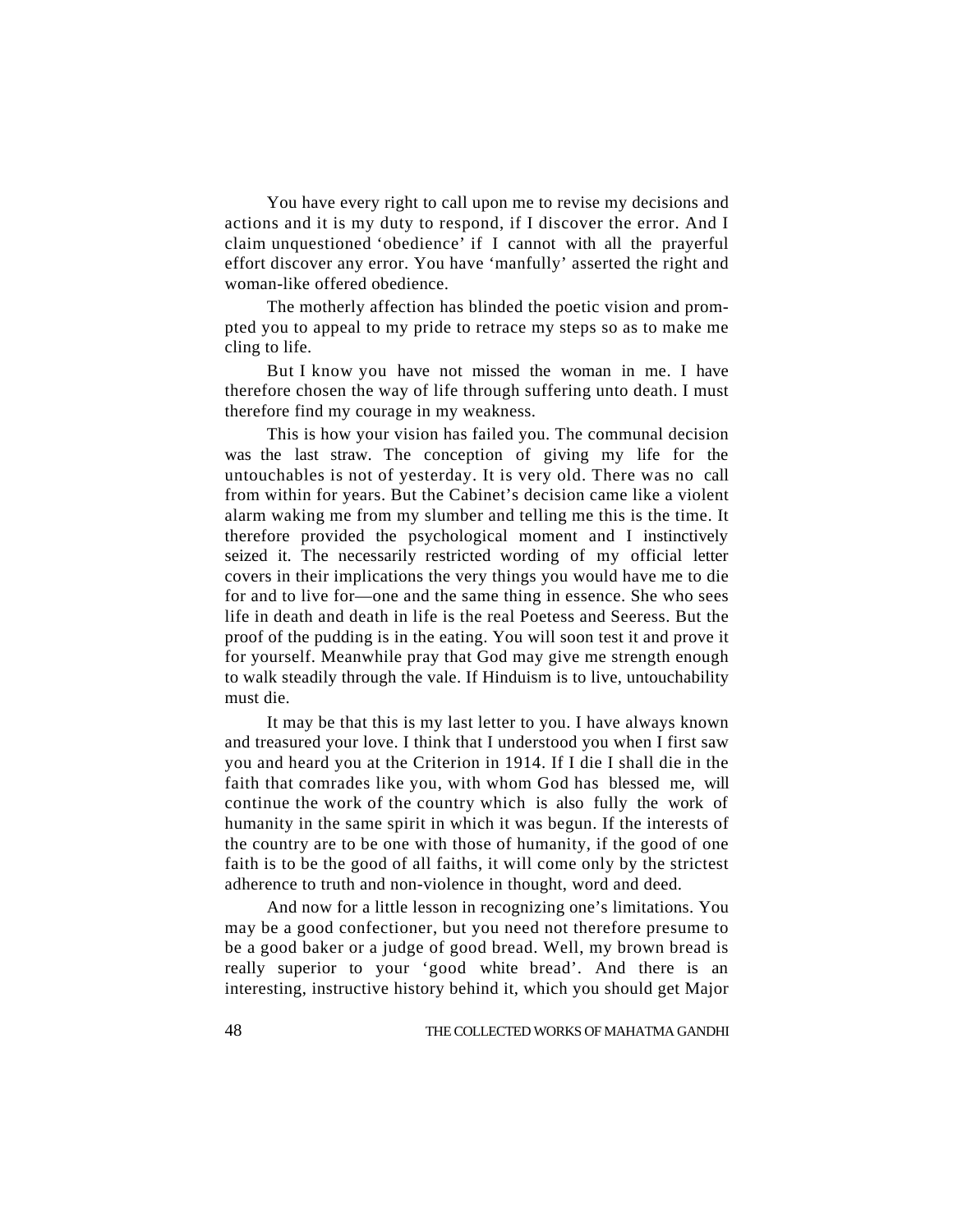Bhandari to relate to you, if he will. Anyway there was to be a choice between my delicious and digestible brown bread and leathery chapati. Those who were doomed to these chapatis have chosen the brown loaf. I accept your apology in anticipation.

*Mahadevbhaini Diary*, Vol. II, pp. 38-40

# *73. LETTER TO NARAYANRAO DESAI*

*September 17, 1932*

DEAR FRIEND,

I thank you for your wire. It is not open to me to postpone the fast without a settlement. As for your question, I have sent to the Government a statement<sup>1</sup> for publication. If it is allowed, you will see your point covered in it.

> *Yours sincerely,* M. K. GANDHI

SJT. NARAYAN RAO DESAI TOPIWALA PRESIDENT DECCAN MERCHANTS' ASSOCIATION BOMBAY

Bombay Secret Abstracts, Home Department, Special Branch, File No. 800(40)(3), Pt, III, p. 181

### *74. LETTER TO BARJORJI F. BHARUCHA*

*September 17, 1932*

BHAI BARJORJI,

I was not surprised to get your wire. But the truth is that no person can resolve on an indefinite fast relying on his own strength, and that if he does so he must be an ignorant man. For myself at any rate I can say that I did not take the vow, but that God inspired me to take it. The date too was fixed by Him, and so also the conditions under which the date could be changed. Your appeal is not covered by those conditions. What can I do now?

Another simple thing is this: a prisoner cannot himself communicate anything to the world outside. Hence, it would have been a sin for me, a satyagrahi, to convey indirectly to the nation even the slightest hint of what I had in my mind. A satyagrahi prisoner

<sup>1</sup>Vide "Statement to the Press", 16-9-1932.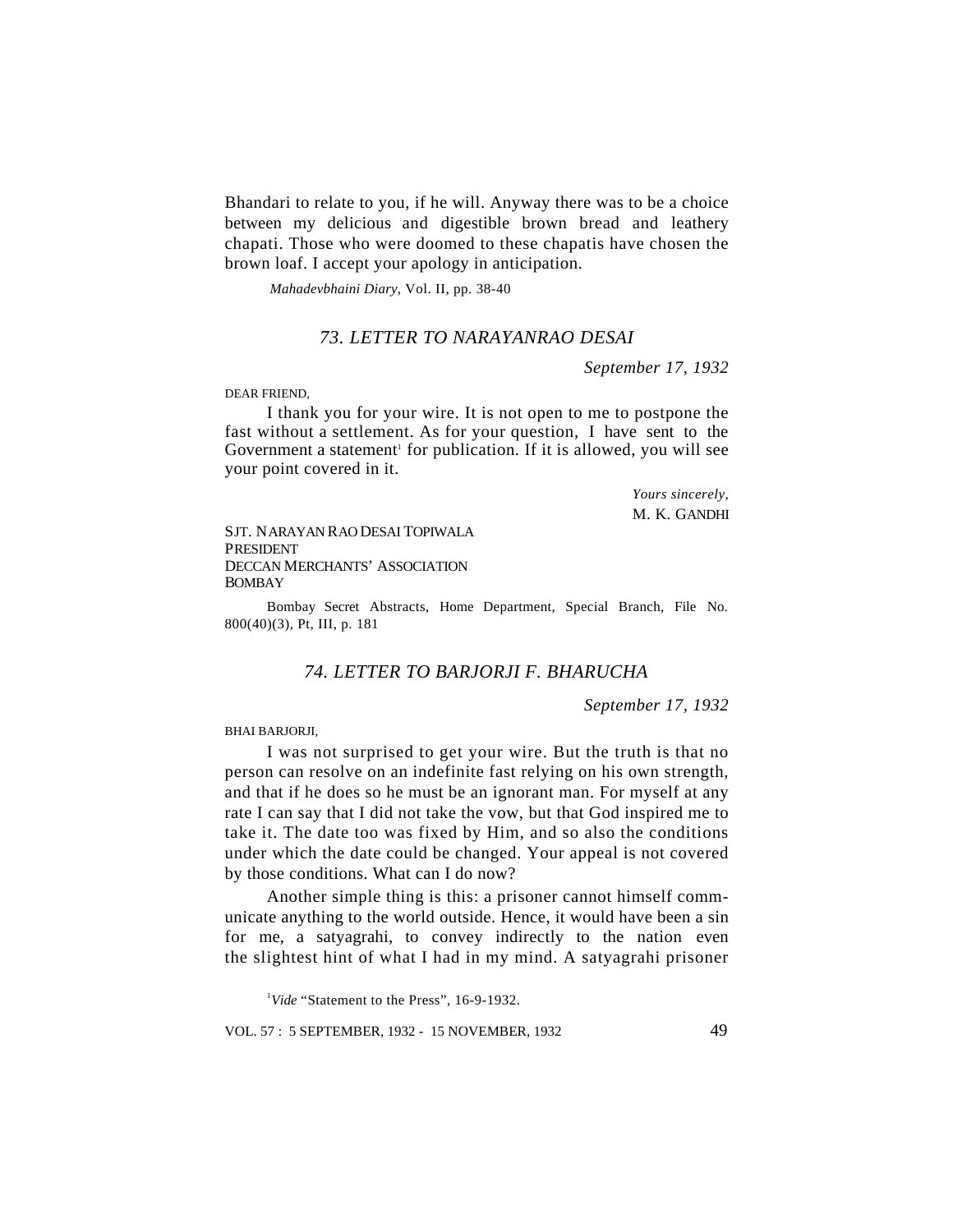voluntarily obeys prison rules and, if it becomes necessary for him to disobey any of them, he can only do so openly. Thus, the notice given by me as a prisoner to the Government should be regarded as a notice given to the people also. That is, it was for the Government to decide whether it would inform the public about my intention. If the people did not know of it earlier, we should interpret the fact only to mean that God did not intend the people to know it earlier. How can I postpone the date of the fast in order to give time to the people? Why should not those who have faith in God rather think that if it is His will that I should serve more yet, He would in spite of the fast spare my life for as long as may be necessary? And you certainly have faith in God. You should, therefore, try to understand what I have said in this letter and explain it to the men and women who get agitated over my decision and give them courage. My co-workers' duty at present is to go on vigorously with the work that now faces us. The result is in God's hands.

Remember this, that my fast cannot be, and certainly is not, intended for putting pressure on any party. Its purpose is only to see that what is in the best interests of the *Antyajas* themselves is done. If what seems proper to me does not appear so to others, they should indeed continue their opposition. Such pure fast for a public cause should aim at bringing about an awakening in the nation and should not, at any rate, be used ignorantly to lead the people on a wrong path. If, in my ignorance, I try through a fast to make the nation agree to an improper demand, I am sure that the nation ought not to yield to such a demand merely for sparing my life, no matter how much it is convinced of my services to it in the past. Not only the good of the nation, but my own good too, lies in its not yielding to an improper demand by me.

[From Gujarati] *Mahadevbhaini Diary*, Vol. II, pp. 33-4

# *75. LETTER TO BEHRAMJI KHAMBHATTA*

*September 17, 1932*

BHAI KHAMBHATTA,

I hope you two are not upset. There is no reason to be. On the contrary, you should be happy that God has given a golden opportunity to a co-worker to take the ultimate step in non-violence.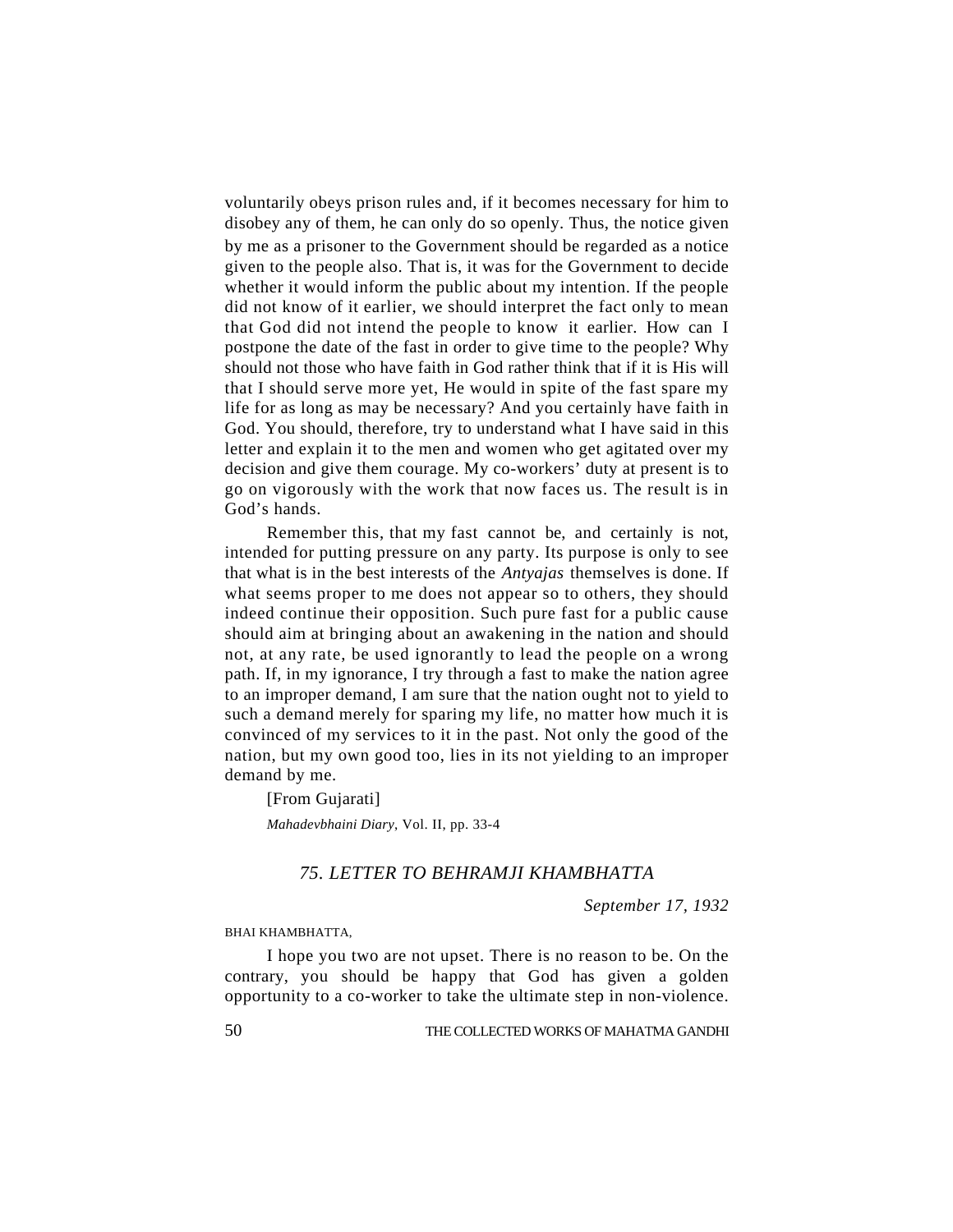Everybody should pray to God only that He may give me strength to carry the step, which has been taken in His name and at His call, to its logical end. Read the enclosed letter<sup>1</sup> and send it to Bhai Barjorji Bharucha. I am not very sure about his address.

I apply your ointment daily to the arm. The pain in the elbow has not increased; but it has not decreased either. However, I am not at all worried on that account.

> *Blessings to you both from* **BAPU**

From a photostat of the Gujarati: G.N. 7552. Also C.W. 5027. Courtesy: Tehmina Khambhatta

### *76. LETTER TO DARBARI SADHU*

# *September 17, 1932*

I am afraid we shall not be able to meet now. Still, do write to me and ask me if you can come. I will see if I can let you. If, however, that is not possible, then think that nothing is gained by meeting an image of clay. It is the minds and the hearts that meet and they have the power to meet in a secend even when the bodies dwell farthest away from each other. Even if the bodies are very close to each other, they are as distant from each other as the North Pole is from the South if the minds and the hearts do not meet. Therefore the nearness of the bodies has little meaning. It is only because there is a soul living in the body that we wish to meet each other. This, indeed, is the strongest infatuation and till we are free from it we are held in chains even stronger than steel. But it is not enough to understand this with our intellect. The knowledge should sink into the heart. If that happens, one has attained everything worth attaining. But one has to struggle during many lives to acquire this knowledge, and even then only a few succeed in acquiring it. Hence the *Gita* teaches, by implication, that one should wear away one's body doing one's duty. It is only in this way that one can learn non-attachment or become free from infatuation.

[From Gujarati]

*Mahadevbhaini Diary*, Vol. II, p.35

<sup>1</sup>*Vide* the preceding item.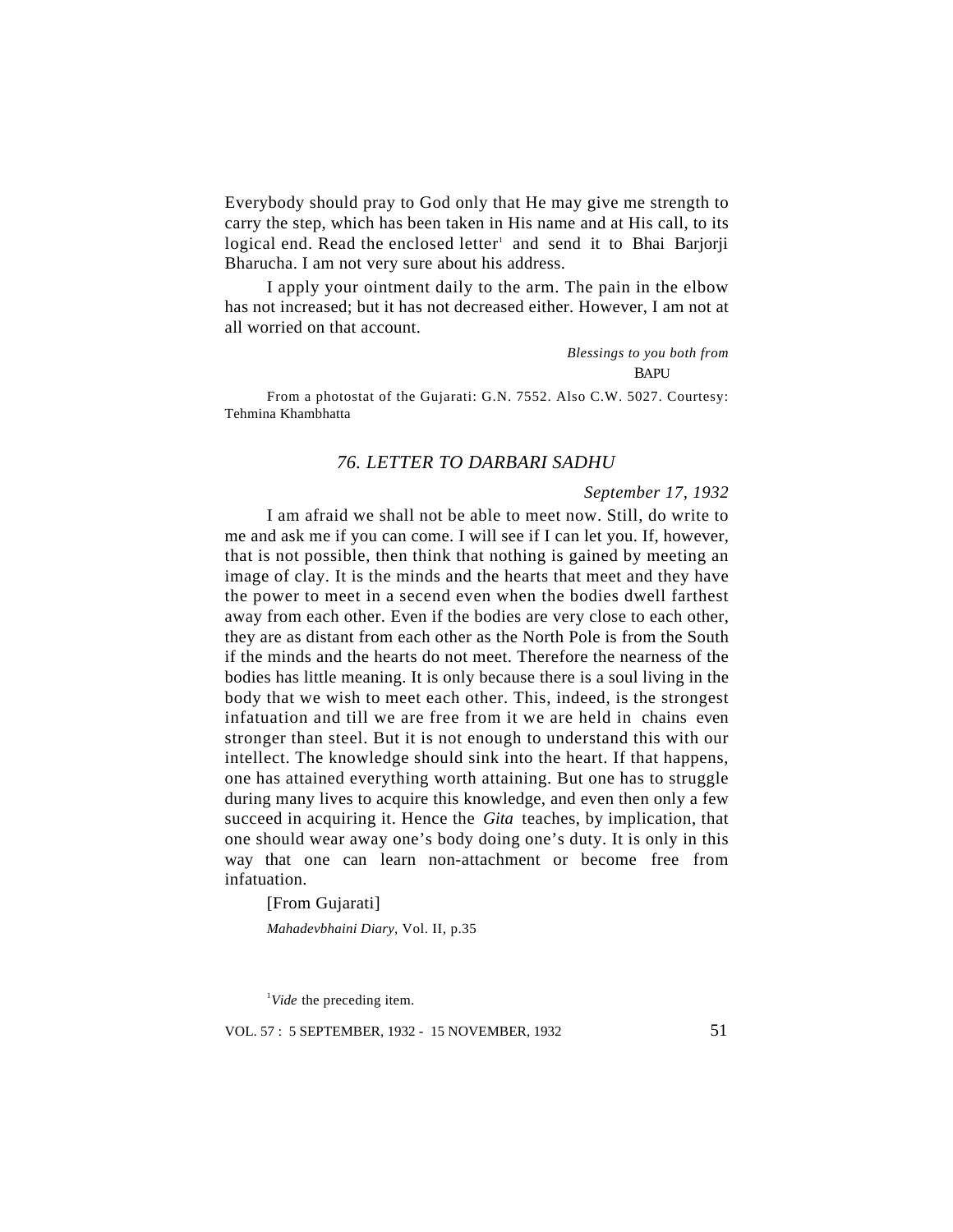*September 17, 1932*

CHI. QURESHI,

I was kept waiting for your letter. You should write every day. The bleeding will have stopped now. Do not worry about my fast. You should be glad that God has sent me such a great opportunity without my seeking. Amina should not get upset. Tell Noorbanubehn and Bhai Pyare Ali that they should not feel unhappy in the least,

*Blessings from*

**BAPU** 

From a photos tat of the Gujara ti: C. W. 10810. Courte sy: Gulam Rasul Quresh i

### *78. A LETTER*

*September 17, 1932*

CHI.,

Your letter is absurd. On the one hand, you talk about undertaking a fast and, on the other, about marrying. You are too young, and not yet fit, to undertake a fast.

So long as you are not married you may certainly write innocent letters to the young man to whom you are betrothed, after obtaining your parents' consent. I have deliberately used the word 'innocent'. It is a sin to nurse a desire which is not going to be fulfilled in the present. One's mental strength is unnecessarily wasted by doing that. It is not at all wise to waste it in such a manner. I do not know your age. If you have really come of age, and if you are a prey to passion, I would prefer that you should get married immediately. If you are not yet of marriageable age, then you should control your passion and should not be eager to write letters to your future husband. I think this will solve all your problems.

> *Blessings from* **BAPU**

[From Gujarati]

*Mahadevbhaini Diary,* Vol. II, pp. 32-3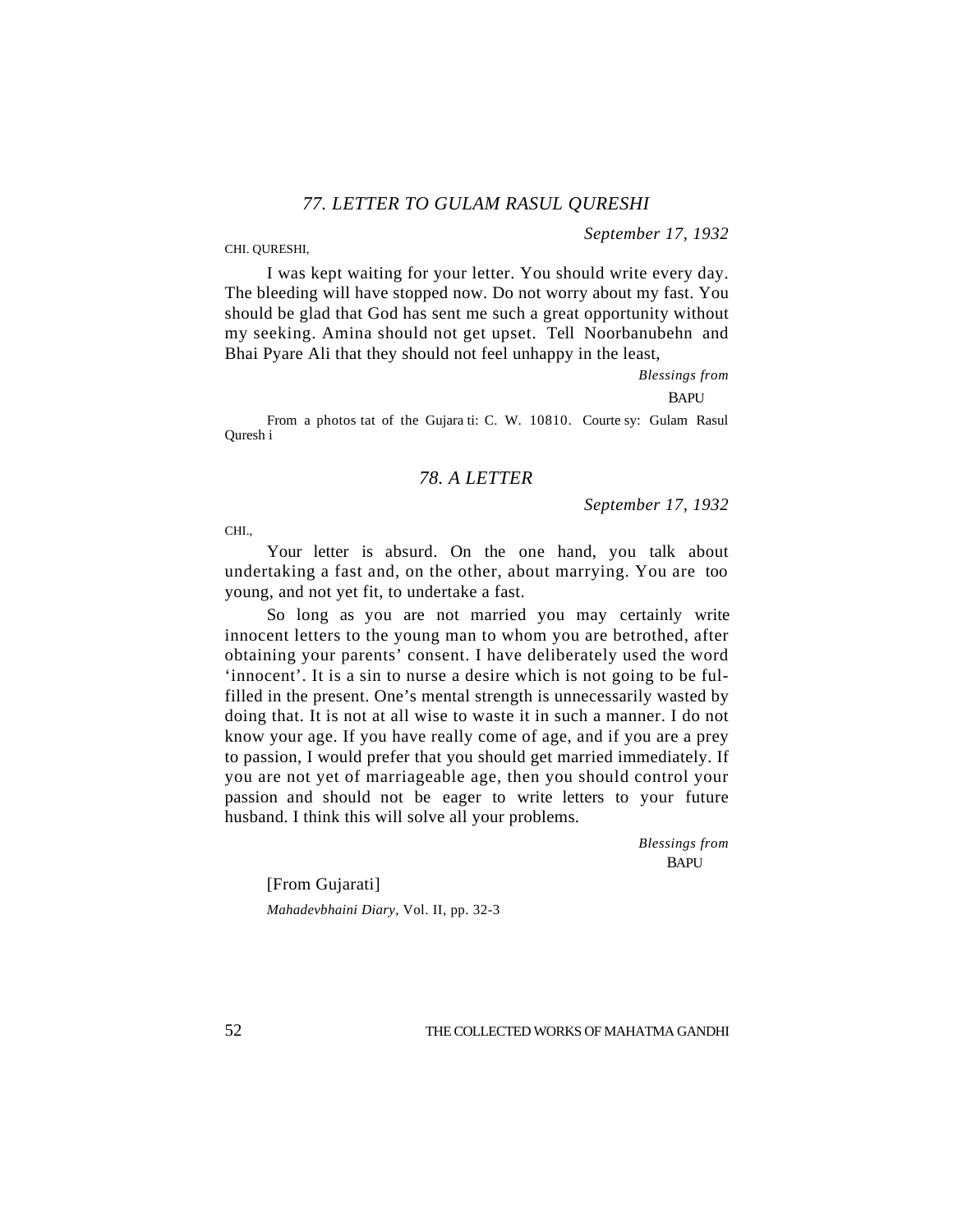# *79. LETTER TO F. MARY BARR*

[On or before *September* 18, 1932]<sup>1</sup>

MY DEAR MARY,

I am working against time. Hence this card only. The story in the Mysore magazine seems to me to be unbelievable. If I survive the or deal, you must remind me and I shall inquire. My introduction<sup>2</sup> to the *Gita* appears in an issue of *Young India.* I hope you are able to understand the ordeal. For me it is a matter of pure joy. You shall read Ch. IX and XII of the *Gita.* But the *Guide to Health<sup>3</sup>* you must ask again.

Love.

BAPU

MISS F. MARY BARR KARIMNAGAR H.E.H. NIZAM'S DOMINIONS

From a photostat: G.N. 5983. Also C.W. 3311. Courtesy: F. Mary Barr

<sup>1</sup> From the postmark.

2 The English translation of the preface to *Anasaktiyoga*; *Vide* "Letter to Valji and Dudhibehn Desai", 19-11-1932 to "Letter to V.S. Srinivasa Sastri", 20-9-1932.

<sup>&</sup>lt;sup>3</sup> An English version, published in India, of Gandhiji's Gujarati articles on general knowledge about health which appeared in *Indian Opinion.*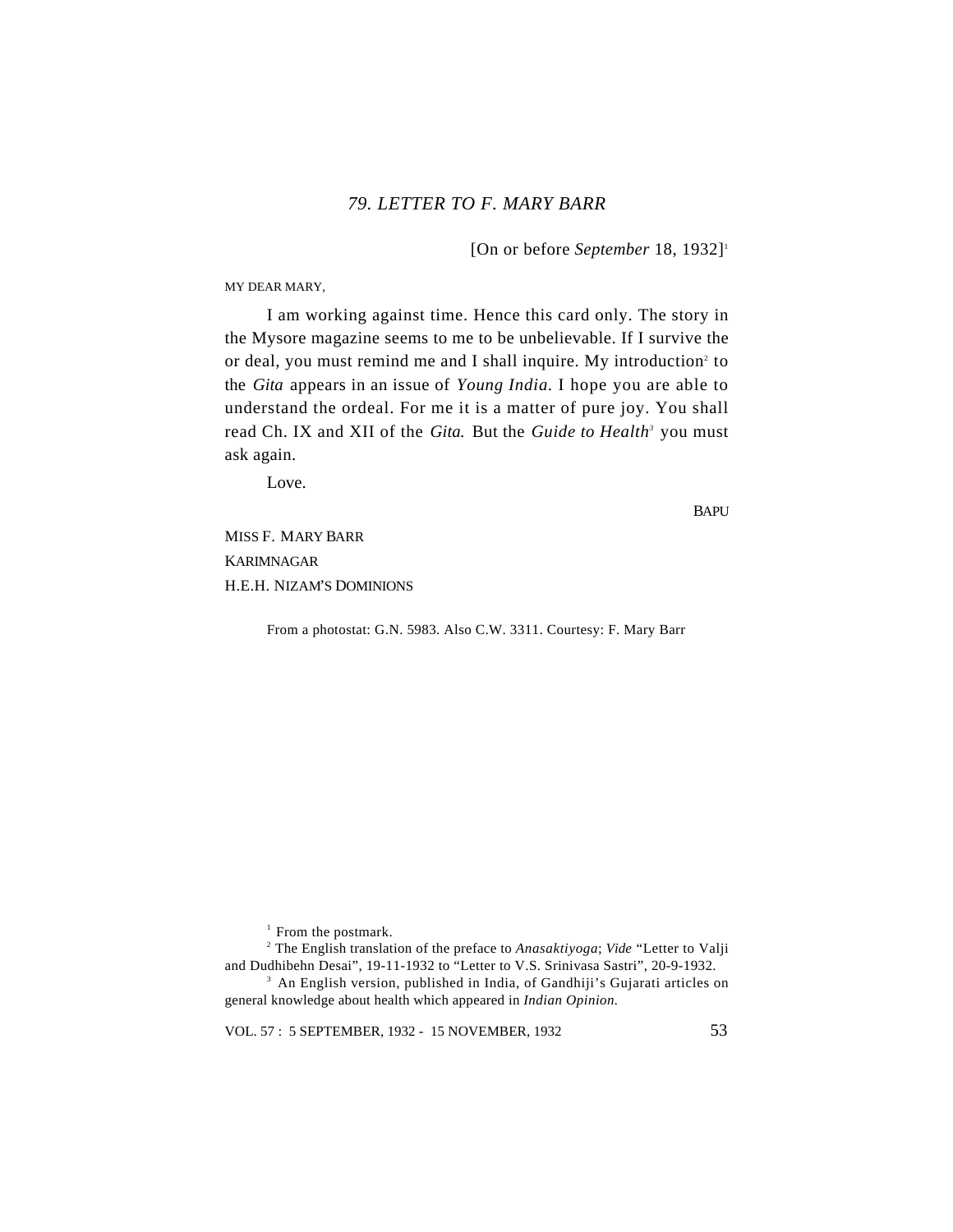# *80. TELEGRAM TO G. D. BIRLA*

*September 18, 1932*

GHANSHYAMDAS BIRLA BIRLA HOUSE MALABAR HILL BOMBAY

 $FROM$   $MY$   $WIRE<sup>1</sup>$  TO YOU OF FIFTEENTH REPRODUCED BOMBAY PRESS TWO IMPORTANT WORDS "FROM HERE" WERE OMITTED AFTER "HELPFUL INSTRUCTIONS". PLEASE RECTIFY MISTAKE.

GANDHI

Government of Bombay, Home Department, I.G.P. File No. 20-IX

# *81. TELEGRAM TO CHHAGANLAL P. MEHTA*

[*September 18, 1932*] 2

CHHAGANLAL CARE ARYA RANGOON

DO COME IF YOU FIND NECESSARY. HOPE MOTHER PEACEFUL.

**BAPU** 

Government of Bombay, Home Department, I.G.P. File No. 20-IX

<sup>1</sup>Vide "Telegram to G. D. Birla", 15-9-1932.

<sup>2</sup> From the placing of the item in the source.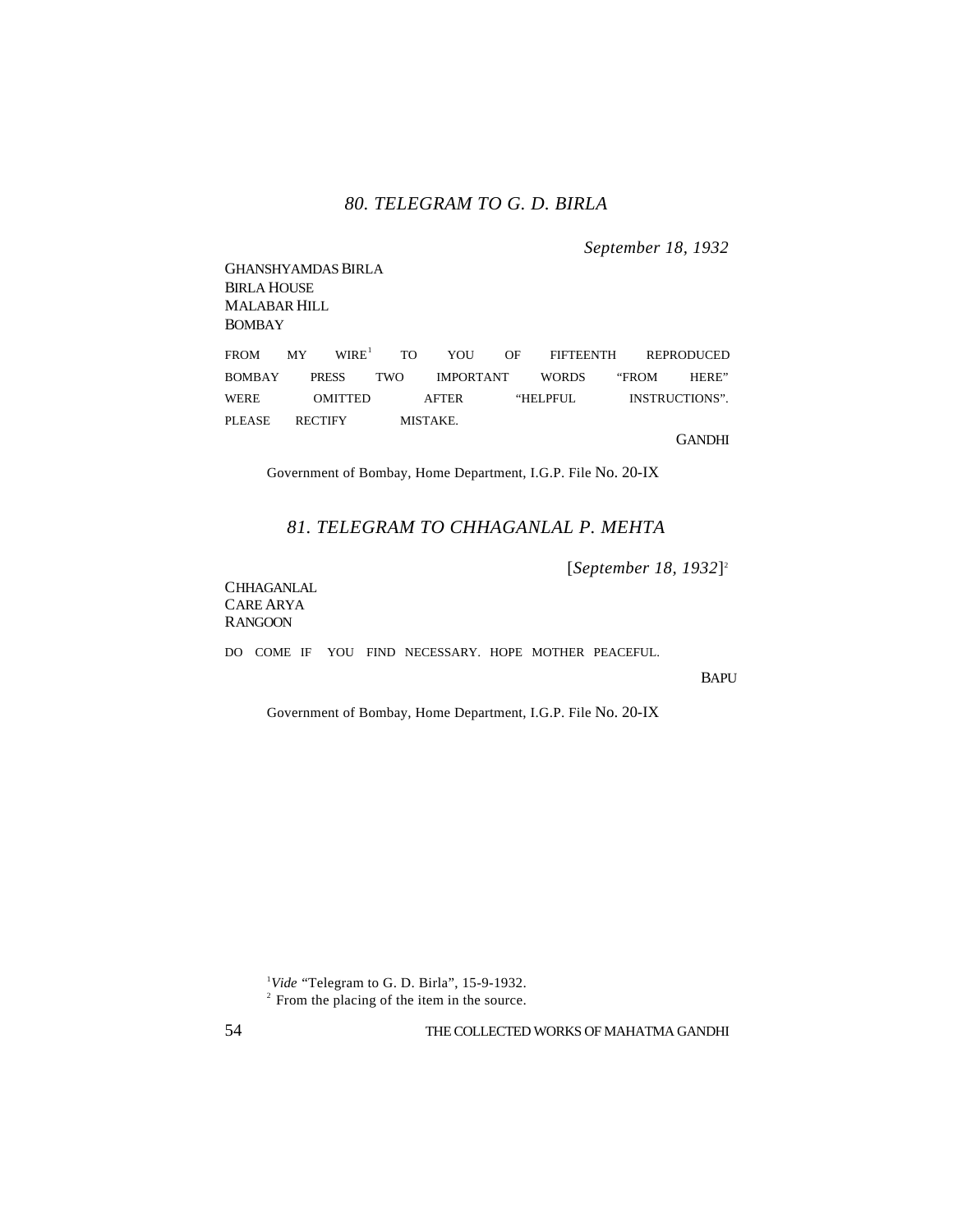*September 18, 1932*

MY DEAR PADMAJA,

I shall treasure your very beautiful letter. It has been followed by loving sermon from Mother. You must not consider me so proud as not to need the prayers of 'friends, comrades and playmates'. Indeed God is nearer to me than the air which surrounds me and which I breathe. But I sense His invisible presence in the prayers of the innocent. They sustain me. Do therefore pray that He may give me the strength to pass through the firey ordeal that awaits me.

Be well and serve well.

Love from your intimate friend, comrade and playmate.

THE SLAVE-DRIVER

*Mahadevbhaini Diary*, Vol. II, p. 42

# *83. LETTER TO H. KALLENBACH*

*September 18, 1932*

MY DEAR ' LOWER HOUSE'

If I go I shall go in the hope that you will one day fulfil the hope you and I have long cherished of you.

If God has more work to take from this body, it will survive the fiery ordeal. Then you must try some early day to come and meet. Otherwise goodbye and much love from,

### UPPER HOUSE

 *Mahadevbhaini Diary*, Vol. II, p. 43

### *84. LETTER TO M.G. BHANDARI*

*September 18, 1932*

DEAR MAJOR BHANDARI,

I am sorry. I took silence at 1 p.m. so as to be free earlier tomorrow. Now the only thing possible is to see those who are coming and listen to what they say. I can reply by writing my answers.

> *Yours sincerely,* M. K. GANDHI

From a photostat : G. N. 5126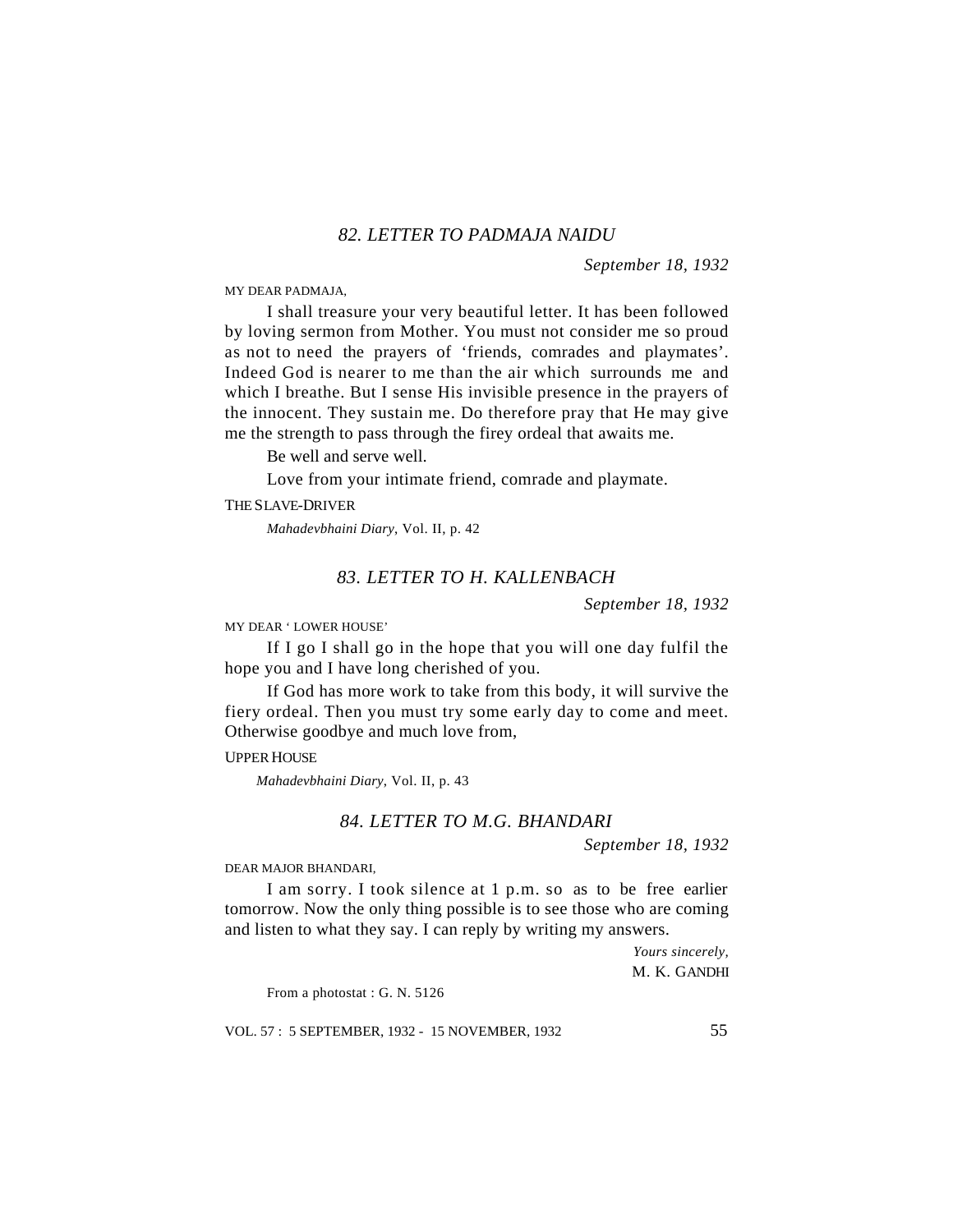# *85. LETTER TO DR. MUTHU*

*September 18, 1932*

I was much touched by your and your wife's very kind and loving letter. If the people need me in the present body and God wills it, I shall live till the people secure an honourable settlement. That will mean real freedom for our suppressed brethren. I need your and Mrs. Muthu's prayers to sustain me through the ordeal in front of me.

*Mahadevbhaini Diary*, Vol. II, p. 45

# *86. LETTER TO C. RAJAGOPALACHARI*

*September 18, 1932*

MY DEAR C. R.,

My heart goes out to you in your distress. I have no doubt about the truth of the Inner Voice. Nor have I any doubt that you will soon see the light out of the darkness.

Love and yet more love.

**BAPU** 

*Mahadevbhaini Diary*, Vol. II, p. 44

# *87. LETTER TO KUSUMBEHN DESAI*

*September 18, 1932*

CHI. KUSUM (SENIOR),

I have had no letter at all from you for some time. I hope you have not become panicky because of my indefinite fast. If I pass away, fulfil my hopes. If you can give an emphatic reply to this soon, do so.

**BAPU** 

From a photostat of the Gujarati : G.N. 1847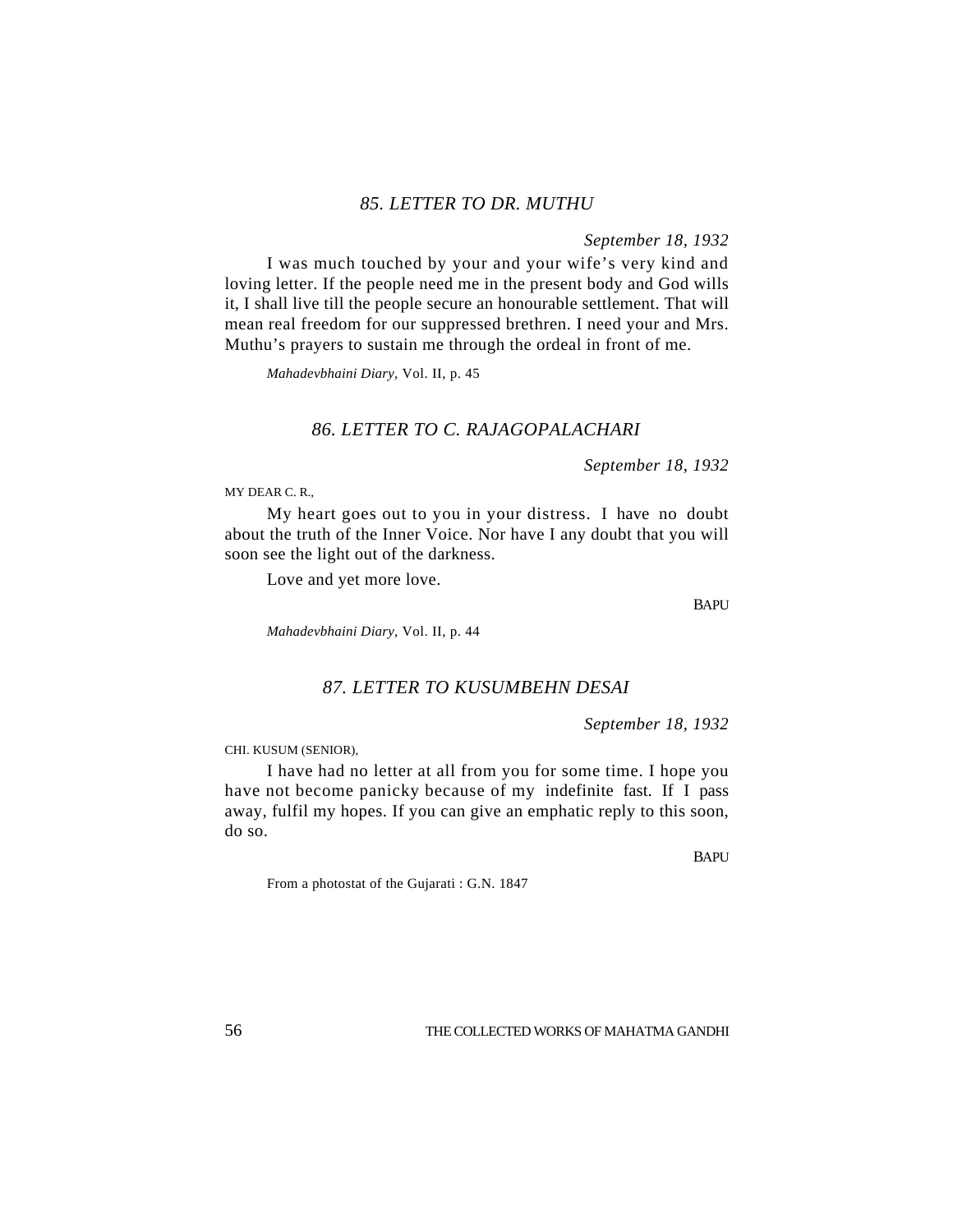# *88. LETTER TO CHHAGANLAL AND KASHI GANDHI*

*September 18, 1932*

CHI. CHHAGANLAL AND KASHI,

It is night and the time is much too short for all the letters which I wish to write. What shall I write to you? Please look upon the days of my fast as a time of rejoicing. Prabhudas<sup>1</sup>, I forbid you to get agitated. Use all your wisdom to cultivate the utmost devotion to service. God will surely help you.

[From Gujarati]

*Mahadevbhaini Diary*, Vol. II, p. 47

### *89. LETTER TO MANILAL AND SUSHILA GANDHI*

*September 18, 1932*

CHI. MANILAL AND SUSHILA,

I have been constantly thinking about both of you. But I believe you have patience and courage and I take heart from that thought. I am sure you wish to run up here. But please control your desire. Fulfil all my hopes about you. You know what they are. Augment thelegacy which I may leave you. God will surely prosper you.

I do not have time to write a separate letter and give my blessings to Pragji<sup>2</sup> and Parvati. Today is Sunday. I have commenced the silence. I wish to write yet many more letters.

As you already know, I had a cable from Kallenbach.

*Blessing from* **BAPU** 

From a photostat of the Gujarati: G.N. 4795

<sup>1</sup>Addressees' son.

<sup>2</sup> Pragji Khandubhai Desai, Gandhiji's co-worker in South Africa. He contributed regularly in the Gujarati Section of *Indian Opinion.*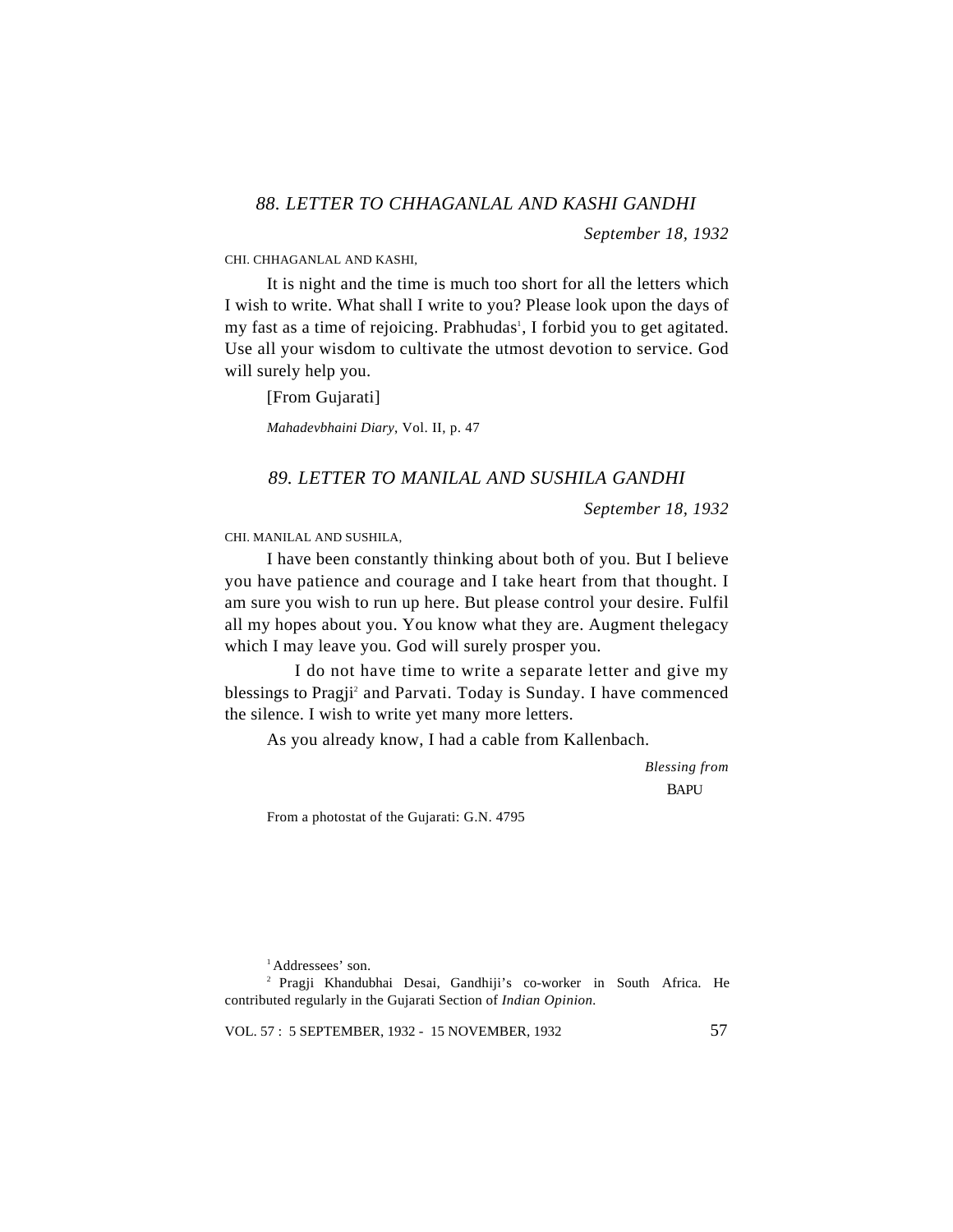*September 18, 1932*

#### CHI. CHHAGANLAL (JOSHI),

I am certain that some of your letters have been held back. I hope you have fully grasped the significance of my fast unto death. Be brave and do not lose heart. You must not slacken in your labour. What do we gain by clinging to the body? We daily recite in the Ashram verses which tell us to give up attachment to the body. We have got this opportunity to demonstrate that we have assimilated the lesson of the verses which we daily recite. All of you should pray that I may have the strength to go through the test. It is easy (relatively) to jump into the water, but who can be sure that one will be able to reach the other shore? Hence, people need not get elated till the test has ended. But I have embarked on it with God's name on my lips and I am confident, therefore, that He will help me to go through it.

Face the situation in a manner worthy of yourself and of the cause.

> *Blessings from* **BAPU**

From a photostat of the Gujarati: G.N. 5509

# *91. LETTER TO MADHAVDAS AND KRISHNABEHN KAPADIA*

*September 18, 1932*

CHI. MADHAVDAS AND KRISHNA,

I got the letters from you both. Do not be perturbed in the slightest degree by my decision to fast. It is really a matter for rejoicing. Such an opportunity comes rarely to anyone. I hope that the effect of the fast on you both will be to increase your self-control and your devotion to service. Do not let yourself be made unhappy by your financial difficulties. Resign yourself to the misfortune. God will protect my body if He wants to take more work from it, otherwise He will let it perish. Either way it will be good. Fix the thought in your mind that not a blade of grass moves without God's will.

I have written this letter after commencing the silence.

 *Blessings from* BAPU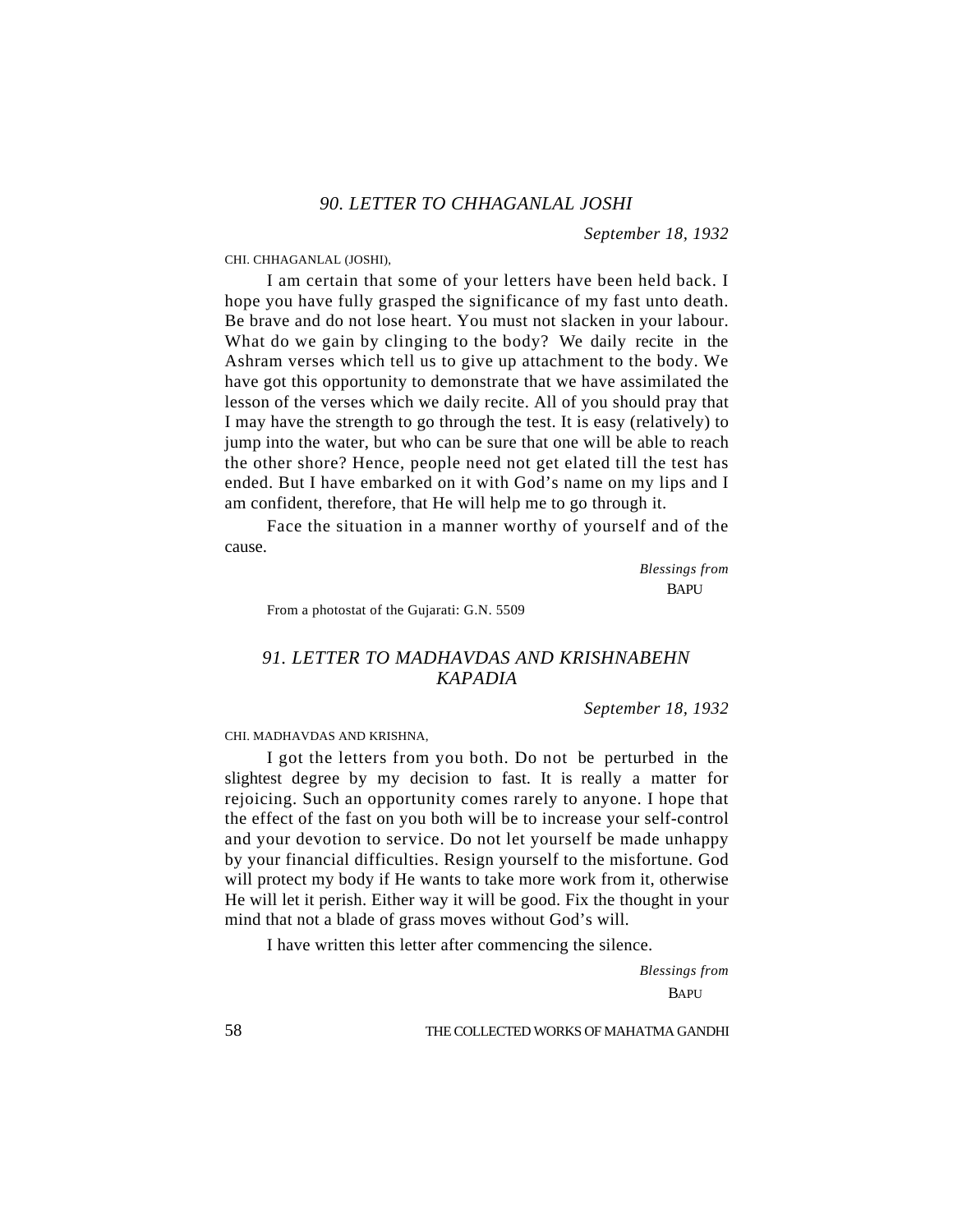### *92. LETTER TO NANABHAI I. MASHRUWALA*

*September 18, 1932*

### BHAI NANABHAI,

I got your letter. I have undertaken the fast as sacrifice to the Lord and, therefore, He will protect the body if He wants it to be an instrument of further service; otherwise He will let it perish. Either result will be the same to me. Please do not be unhappy but be glad that a co-worker has got such a great opportunity unsought.

> *Blessings to all of you from* **BAPU**

### SHRI NANABHAI MASHRUWALA AKOLA (C.P.)

From a photostat of the Gujarati : G.N. 6686. Also C.W. 4331. Courtesy: Kanubhai Mashruwala

# *93. LETTER TO TARAMATI M. TRIKUMJI<sup>1</sup>*

### *September 18, 1932*

I have your letter. Do not feel unhappy because of my fast. Instead, rejoice that God has inspired me to offer such a sacrifice. Sooner or later, one has got to give up the body. But what could be more blessed than that it should be given up for the sake of the oppressed? Man, however well-fed, must die. If God desires to take more work from me, then He will create favourable circumstances and I shall be saved. If, however, my time is up, nothing can save me.

Quote the foregoing paragraph in your letter when you write to Mathuradas. Whatever happens to me, I am confident that Mahuradas will carry on my work worthily. You should help him in that.

I am not writing a separate letter to Dilip, as I have to write many other letters.

[From Gujarati]

*Bapuni Prasadi,* p. 116

<sup>1</sup> Wife of Mathuradas Trikumji.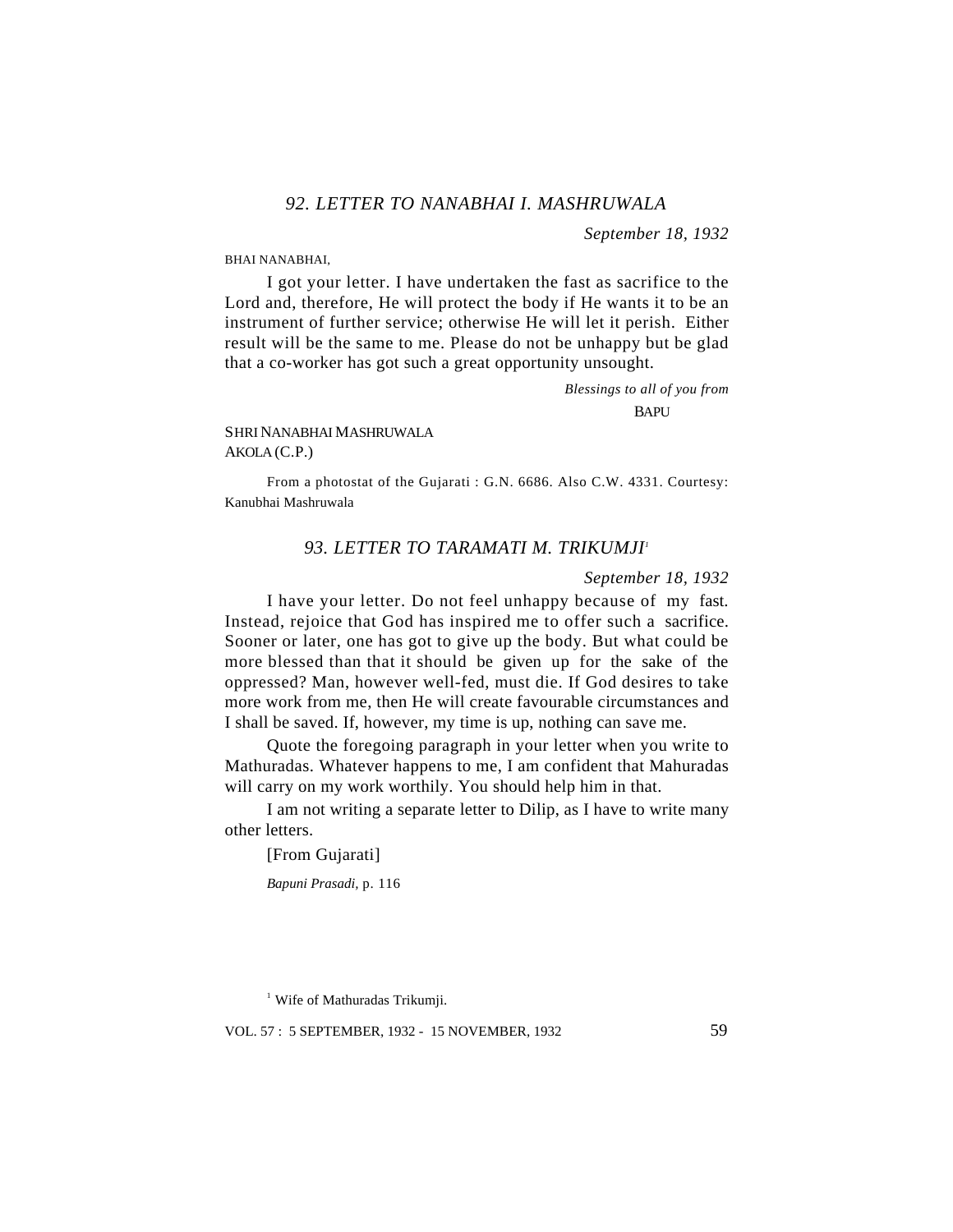# *94. LETTER TO HANSA MEHTA<sup>1</sup>*

### *September 18, 1932*

You or the Doctor need not be agitated by my decision to fast. On the contrary, you should rejoice that God has granted to a coworker a holy opportunity like this. Such an opportunity comes rarely to anybody. Moreover, God will keep me alive if He wants this body to do more service still. If, on the contrary, my time is up, I shall not live even though I may be eating as usual.

[From Gujarati]

*Mahadevbhaini Diary ,* Vol. II, pp. 47-8

### *95. LETTER TO VASUMATI PANDIT*

*September 18, 1932*

CHI. VASUMATI,

So at last I got a long letter from you. But I am sure you do not expect from me a long reply now. Look, do not let my fast make you unhappy. Cultivate great devotion to service. I have always known that you have the strength to sacrifice your life. God will grant you all strength.

Never lose heart.

**BAPU** 

From a photostat of the Gujarati: S.N. 9333. Also C.W. 579. Courtesy: Vasumati Pandit

# *96. LETTER TO NARANDAS GANDHI*

*September 18/19, 1932*

CHI. NARANDAS,

It is two o'clock now. I am observing silence. I got your letter about bread. I also got your weekly mail. As you say, God's ways are indeed inscrutable. I believe that I am dancing as a puppet in His hands. Hence I feel no burden on my mind. If only I could pass the final test in this same manner ! I will live as He wills. I wish everybody there to remain cheerful to the very end, to do his daily work with

<sup>&</sup>lt;sup>1</sup> Wife of Dr. Jivraj Mehta and a former Vice-Chancellor of M. S. University, Baroda.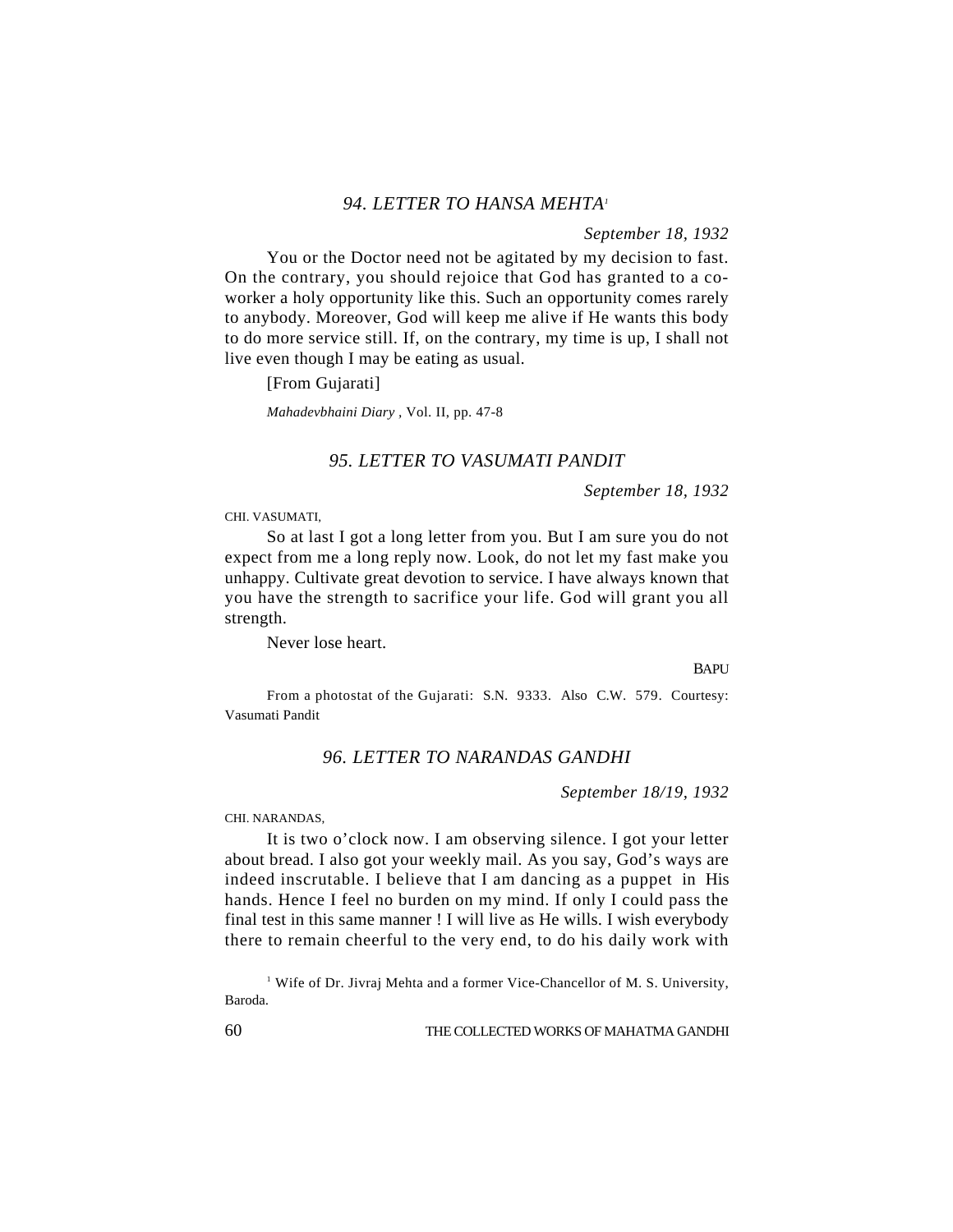greater devotion and not be agitated. None should feel anxious what news he may hear the following day. Everybody should be ready for anything that may happen. The best way of maintaining such a state of mind is to be completely absorbed in the work which one may be doing at any moment. I do not know what will happen on Tuesday.

Nirmala<sup>1</sup> has written to me from Rajkot. She says in her letter that, when Aunt<sup>2</sup> had got herself operated upon for cataract of the eye, the expenses were paid by you. I suppose you did that from theAshram funds. She has again to get herself operated upon. Look into this matter and do what is necessary.

I have been looking after many things regarding Champa and Ratilal. If, however, the whole burden falls on you, I know that God has given you the strength to shoulder it. I suppose you know that a sum of Rs. 25,000 is deposited in Champa's name with Revashankerbhai<sup>3</sup>. Most probably the receipt for that sum is with Champa. The Doctor's last draft of his Will is unsigned. I will see that you get it. If I forget, please get it. According to it, they two should get Rs. 50,000 each, and the red bungalow is for them both. The Doctor has left a list of the names of trustees, but Chhaganlal has suggested other names and I approve of them. But no matter who are appointed, this burden will fall on the Ashram.

A gift of Rs. 6,500 has been made to the Ashram in memory of the Doctor. Chhaganlal wrote some time ago requesting that the sum be paid, but had added that it might be done only after the arrangements about the property left by the Doctor had been completed. Besides Chhaganlal, Nanalal knows all this. You may consult him whenever you cannot understand something.

*8.30 p.m.*

I had a letter from Kasumba<sup>4</sup> in which she has poured out her grief. She wants the girls to be sent back to her. The girls, too, have written to me. They say that they do not feel happy in the Ashram. Have a frank talk with them and, if you find that they really wish to go to their mother, I think they should be permitted to go. Discuss the

<sup>1</sup> Daughter-in-law of Raliatbehn, Gandhiji's sister.

<sup>2</sup> Raliatbehn.

<sup>3</sup> Dr. Pranjivan Mehta's brother.

4 Jaisukhlal Gandhi's wife.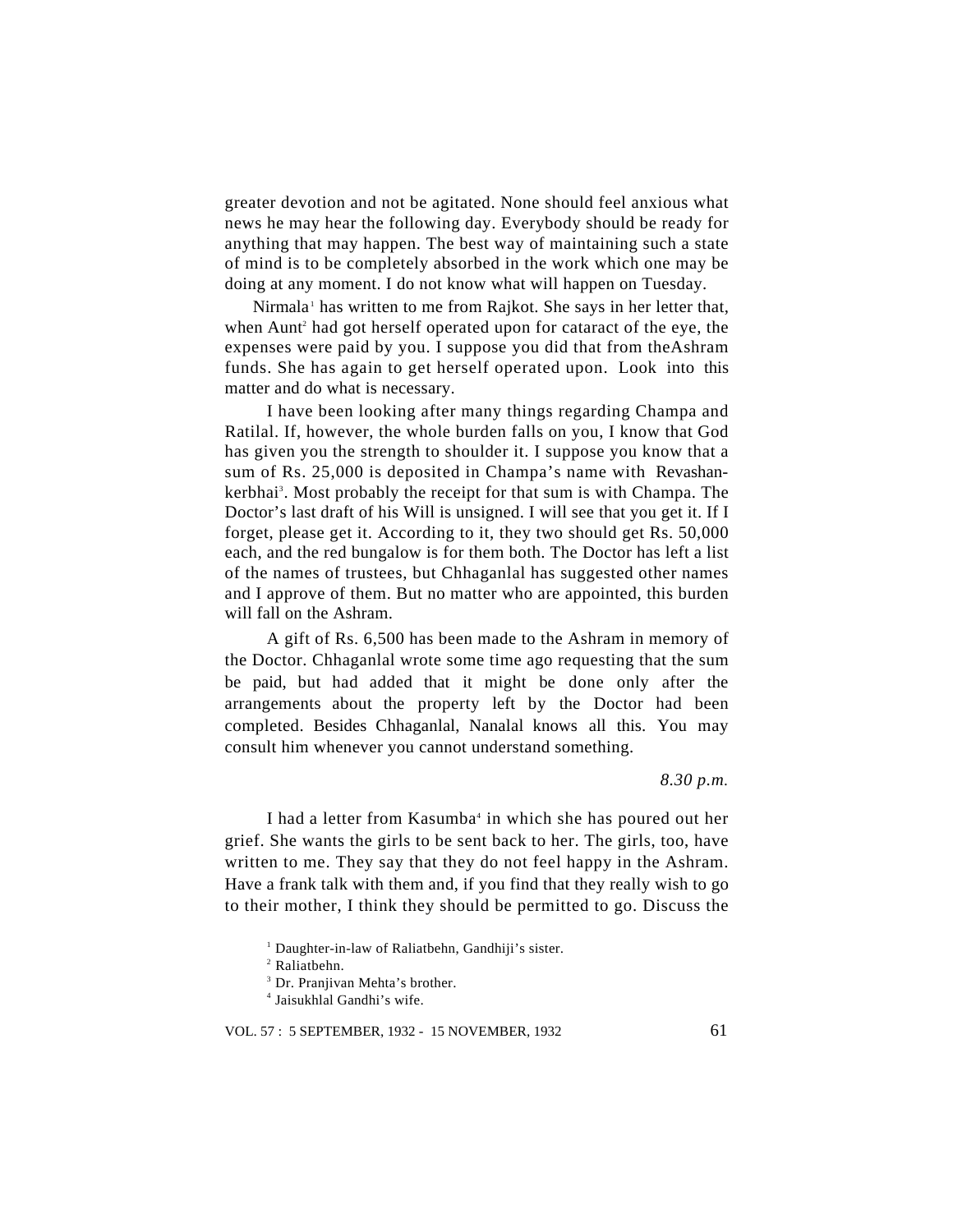matter with Jaisukhlal and do what you think proper. Go through my letters to him.

### *4.15 a.m., Silence Day* [*September 19, 1932*]

After doing the morning prayer and walking for some time, I am now writing letters to the Ashram. The more letters I write, the more I discover those that remain to be written. I will write as many as I can. Nobody should feel disappointed if he or she does not get a letter. A person with a large family is happy beyond measure but he also becomes miserable. Anybody who does not get a letter should not envy somebody who gets one; a letter received by one has been received by all of them. Only those who see no difference between themselves and others even in such small matters will succeed ultimately in forgetting it completely. Anybody who cannot count one, cannot do sums involving millions. I am trying to write as many letters as I can and thereby feel one in my heart with the inmates of the Ashram. I am drawing the soul of the Ashram into myself and pouring my soul into the people there. I will send with this almost all the letters which I shall write this time. Read all the letters. Do not let the routine of the Ashram work be broken even for a minute. Nobody should get confused in mind or feel unhappy. Everybody should strive ceaselessly to make himself worthy of complete fulfilment of the aim of the fast. My own worthiness in that regard still remains to be proved. Solon spoke the perfect truth when he said : "Call no man happy or good till he be dead." Who can say that my self-suffering is not a demoniac mortification of the self? It must be counted so if deep in my heart I harbour ill will or anger against anybody or there is an element of selfishness in my motive. If so, my self-suffering will be a curse on the world. I am sure all of you will be ready to testify for me and say that, if my vow was prompted by ill will or any such unworthy motive, I was altogether unconscious of the fact and that I had taken the vow knowing it to be perfectly pure. All this that I am writing may even prove to be unnecessary. It is possible that the efforts of the nation may bear fruit and that my fast may not have to be continued to the logical end. If these efforts succeed, we should welcome the result. But I cannot assume while writing this letter that that will be so. I must write it assuming that this body will perish.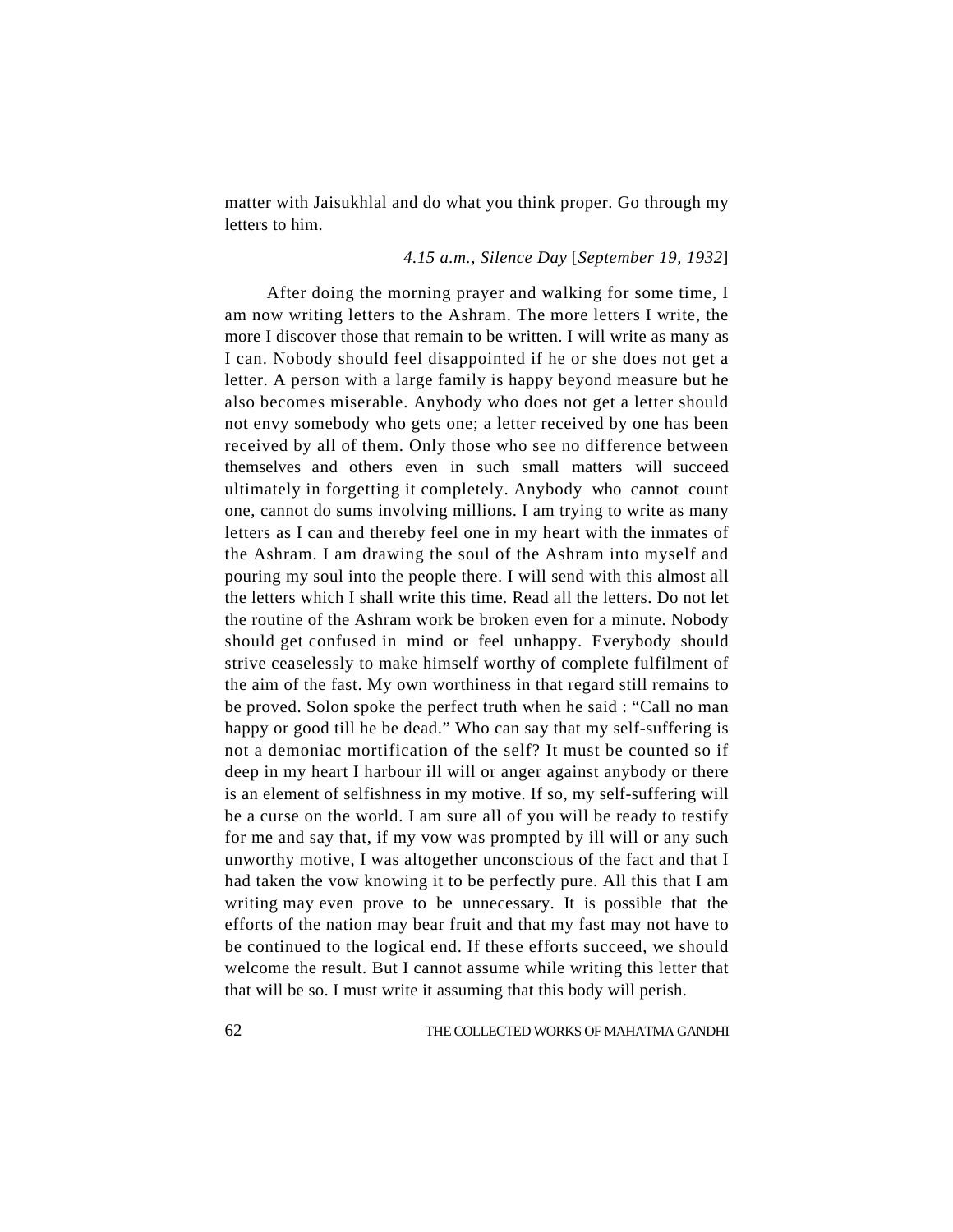I got a very forceful letter from Rambhau. Read my reply<sup>1</sup> to him. I see from his letter that, if we can remove the layers of dirt which cover his heart, he is likely to reveal himself a real jewel. It is a difficult task. But since you have taken him in hand, he may be able to reveal the worth which lies hidden in him at present.

**BAPU** 

From a microfilm of the Gujarati M.M.U./I. Also C.W. 8252. Courtesy: Narandas Gandhi

# *97. TELEGRAM TO RAJA MAHENDRARANJAN*

[*September 19, 1932*] 2

THANKS LONG WIRE. VOW TAKEN IN OBEDIENCE TO PEREMP-TORY CALL FROM WITHIN. CANNOT BE RETRACTED WITHOUT ANOTHER CALL TO CONTRARY. GOD'S WILL BE DONE.

*The Hindu,* 21-9-1932

# *98. LETTER TO RAMACHANDRA N. KHARE*

*Silence Day Morning, September 19, 1932*

CHI. RAMBHAU,

I liked your letter very much. You have used all your ability in writing it. The handwriting is beautiful, and the language also is equally good. You seem to have an excellent gift for writing. There is plenty of humour in what you write and you can make it very biting.

I can see even from here the faults you have pointed out in Premabehn. But you cannot see your own faults or maybe you are hiding them from me. A virtuous and non-violent *brahmachari* who appreciates virtue instead of seeing the faults of others, admires their goodness while magnifying his own smallest short-comings. Tulsidas, Surdas, Tukaram saw their own faults and described them. Besides, whatever Premabehn is, she is your teacher. How strange it is that you could not see any virtue in her! I observe many good qualities in her. I have not told you that in one of her letters to me Premabehn had actually praised you. Look, many people know about your idle nature

<sup>1</sup>Vide "Telegram to Raja Mahendraranjan", 19-9-1932.

2 This was published under the date-line "September 20"; *Vide,* however, "Diary, 1932", entry under September 19.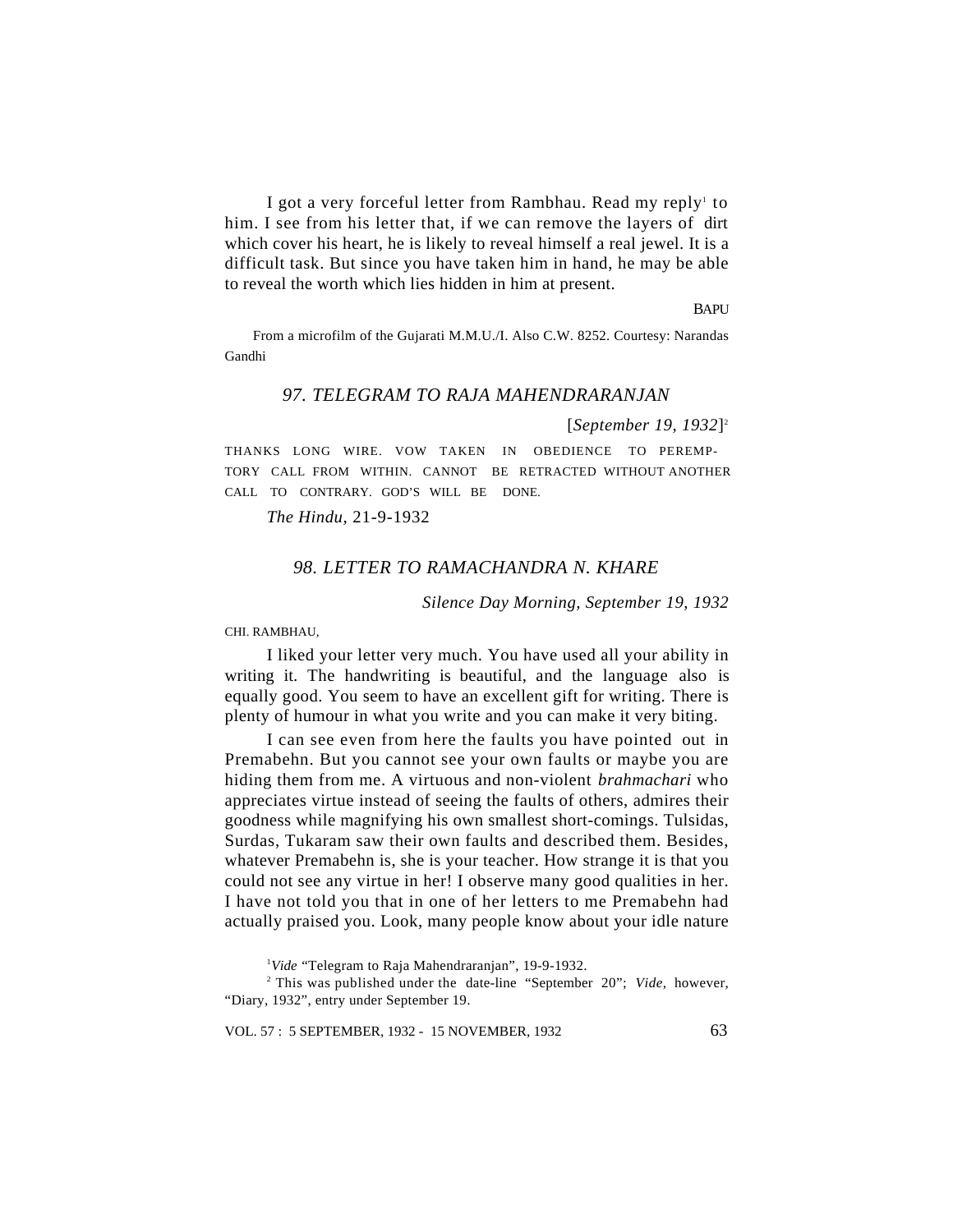and your habit of telling lies. You yourself are aware of them. But you have not so much as mentioned that bad habit. I insist that you make good of your great ability and bring credit to your parents, the Ashram and me. May God protect you.

> *Blessing from* **BAPU**

From Gujarati : C.W. 298. Courtesy : Lakshmibehn N. Khare

# *99. LETTER TO MEMBERS OF CHRIST SEVA SANGH*

*September 19, 1932*

DEAR BROTHERS AND SISTERS OF CHRIST SEVA SANGH,

Without your gift of flowers I knew that I had your hearts and prayers with me. All the same I treasure this physical token.

My love.

**BAPU** 

*Mahadevbhaini Diary*, Vol. II, p. 52

### *100. LETTER TO VELANBEHN L. ASAR*<sup>1</sup>

*September 19, 1932*

You have shown admirable patience. Do not have the slightest worry about Anandi, nor about me. If this earthly frame is to perish, let it perish. If it perishes in a holy cause, what can be better? I am always there with you. For whom, then, should you weep? Be worthy of the Ashram. Take care of your health and use it for the service of others.

[From Gujarati] *Mahadevbhaini Diary*, Vol. II, pp. 49-50

<sup>1</sup> Wife of Lakshmidas P. Asar.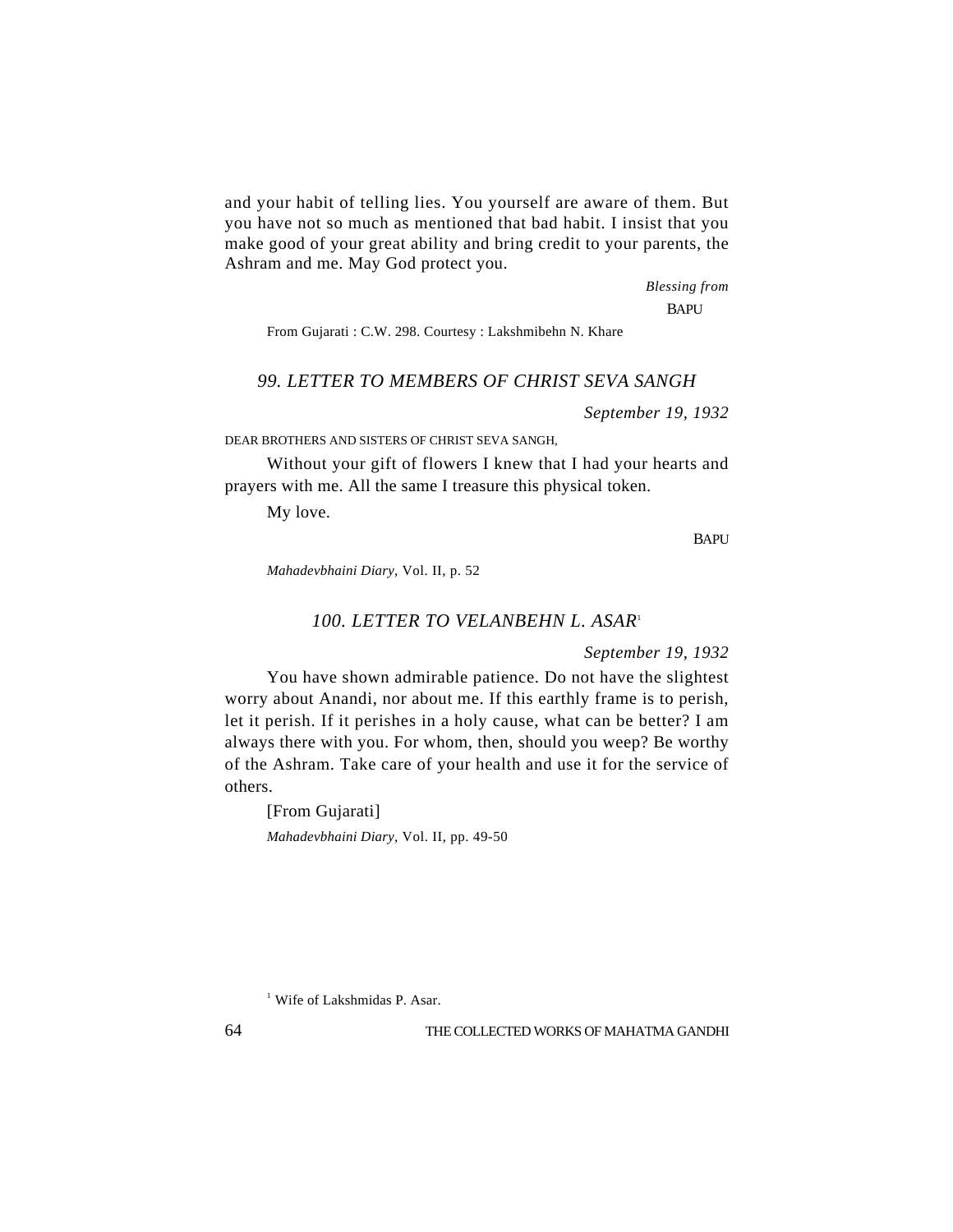*September 19, 1932*<sup>1</sup>

DEAR BOYS AND GIRLS,

What is that freedom which you got before and which you do not get now? If what you say is true, you should take a deputation to Narandas. You may take three minutes of his time in telling him what you wish and leave him two minutes to reply to you. After that<sup>2</sup> you may write to me if I am alive then, lying enfeebled in bed. And if I pass away into the final sleep, dance with joy and take a pledge that you will complete my work. What great fun and joy that work will be! All of you should acquire the strength for that ordeal.

From a microfilm of the Gujarati: M.M.U./II and *Mahadevbhaini Diary,* Vol. II, p. 53

# *102. LETTER TO JANAKIDEVI BAJAJ*

*September 19, 1932*

CHI. JANAKIMAIYA,

It is because women like you fear that they would starve to death if they had to live on the diet of 'C' class prisoners, that I have decided to embrace the way of living without eating. You will see from tomorrow how I do that. Everybody in the world eats and still dies. Let us see how long you live eating the food of 'A' class prisoners. Is it not a great art to survive an indefinite fast? There is one condition, of course, for this to be made possible. All women will have to come out of their homes as dedicated workers and eradicate the practice of untouchability, and so prove their claim to be incarnations of God's powers. Do that, and go on eating the food of 'A' class prisoners all your life. If, however, you do not get 'A' class food on some occasion, you should be satisfied with 'C' class food.

Suppose, however, that the efforts of the women workers bear no fruit. In that case, let this earthly frame perish right now. Even then, I shall live for ever. As long as even one woman carries on my mission, can anybody say that I am dead? We may leave aside the *Gita's*

1 From *Mahadevbhaini Diary*

<sup>2</sup> The remaining portion of the microfilm is indecipherable. Hence what follows is from *Mahadevbhaini Diary.*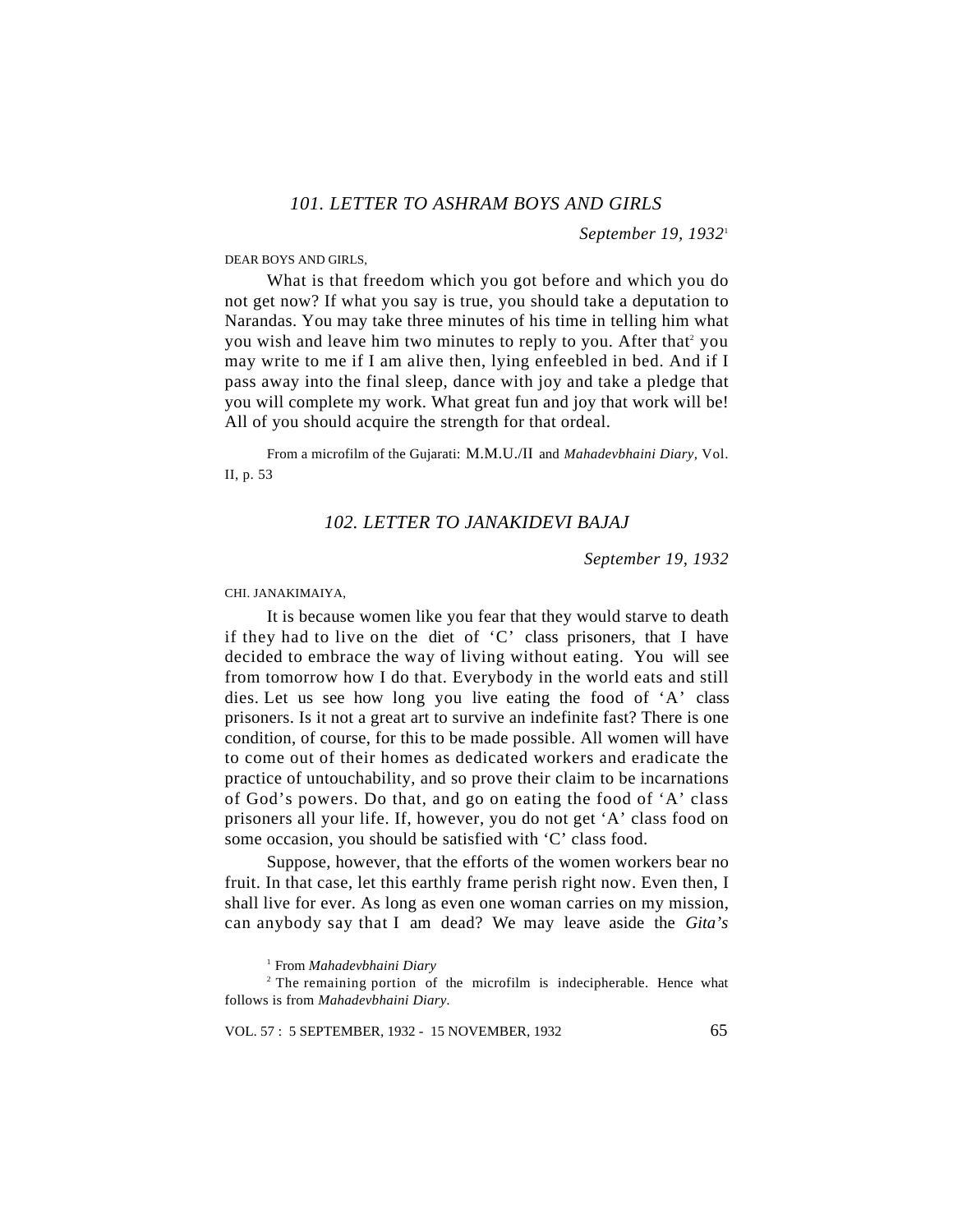philosophy about the immortality of the *atman.* But the immortality which I have explained can be witnessed with our ordinary eyes. You must not, therefore, fall into panic. Act in a manner which will do honour to yourself and to the cause. Surrender yourself and all that you possess to God, and be happy and ever remain so. I have no time today to write to the mischievous Om and the wise Madalasa.

Treat this letter as meant for all of you.

May you enjoy the blessed state of wifehood to the end of your life.

> *Blessings from* **BAPU**

From a photostat of the Gujarati : G.N. 2901

# *103. LETTER TO VINOBA BHAVE*

*September 19, 1932*

 $\rm KRITAYUGI^{1}$  VINOBA,

We need not envy you for living in the *Kritayuga,* for we, too, have with us the *Kritayugi* Sardar and, therefore, rise at least a few inches higher than you. Do you know that the Sardar keeps walking for most of the time? He would, if he could, even eat walking and spin walking. Even though an old man, he tries to learn the *Gita* by heart while walking. For improving his pronunciation he should be sent to you, and you given a cane to correct him. But you are not likely to have that good fortune in the immediate future.

You seem to have mastered the art of holding out false assurances to the poor! When a poor man like me had been pining for a letter from you, you did not write at all; and now when I am getting ready to lie down on my death-bed, you write to say, "Now that I have started writing I will write regularly." But maybe I am destined to survive this ordeal, since the vows of *Kritayugis* are not known to remain unfulfilled. If I do leave this bed I will expect to hear regularly from you.

Through this bit of jesting, I have diverted my mind for a while from the letters I have been writing on serious matters and also

<sup>&</sup>lt;sup>1</sup> Vinoba Bhave in his letter had quoted the text saying that while *Kaliyuga* slept, *Kritayuga* walked, and suggested that one should be a *Kritayugi.*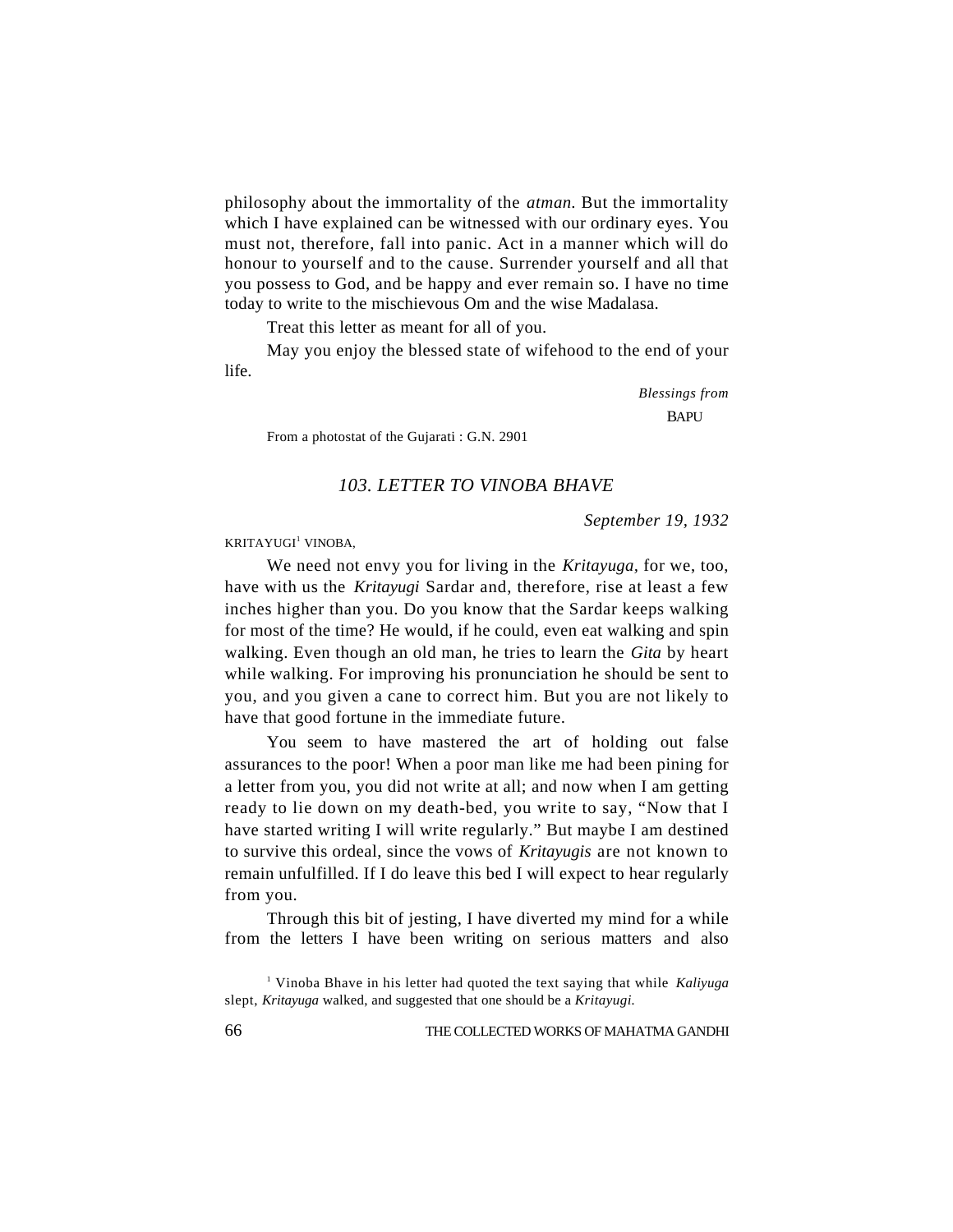suggested that your activities call for no criticism. Keep me informed about them.

If I come out unscathed in body and soul through this ordeal and if there is something to write about, I will write to you. I will preserve your letter.

[From Gujarati]

*Mahadevbhaini Diary,* Vol. II, pp. 51-2

# *104. LETTER TO NARAYAN M. DESAI<sup>1</sup>*

*September 19, 1932*

There was only one Arjuna to put questions to Krishna. No wonder, then, that he could reply to all sorts of questions. Moreover, Krishna had spiritual knowlede. My knowledge is limited; and what a great number of Arjunas who ask me questions! Try and count them. If I give a little of my knowledge to every one of them, how long would that *Gita* be? Arjuna put questions to Krishna on only one occasion, whereas so many Arjunas ask me questions every week.

[From Gujarati]

*Mahadevbhaini Diary*, Vol, II, p. 54

# *105. LETTER TO NIRMALA H. DESAI*

*September 19, 1932*

CHI. NIRMALA $<sup>2</sup>$  (AUNT),</sup>

Yes, worship of a photograph also is image-worship. However, there is certainly a difference between meditating on a photograph on special days and building a temple and installing an image in it. We should not introduce image-worship in the Ashram. The Ashram should have place equally for all religions.

**BAPU** 

From a photostat of the Gujarati : S.N. 9465

<sup>&</sup>lt;sup>1</sup> Son of Mahadev Desai

<sup>&</sup>lt;sup>2</sup> Stepsister of Mahadev Desai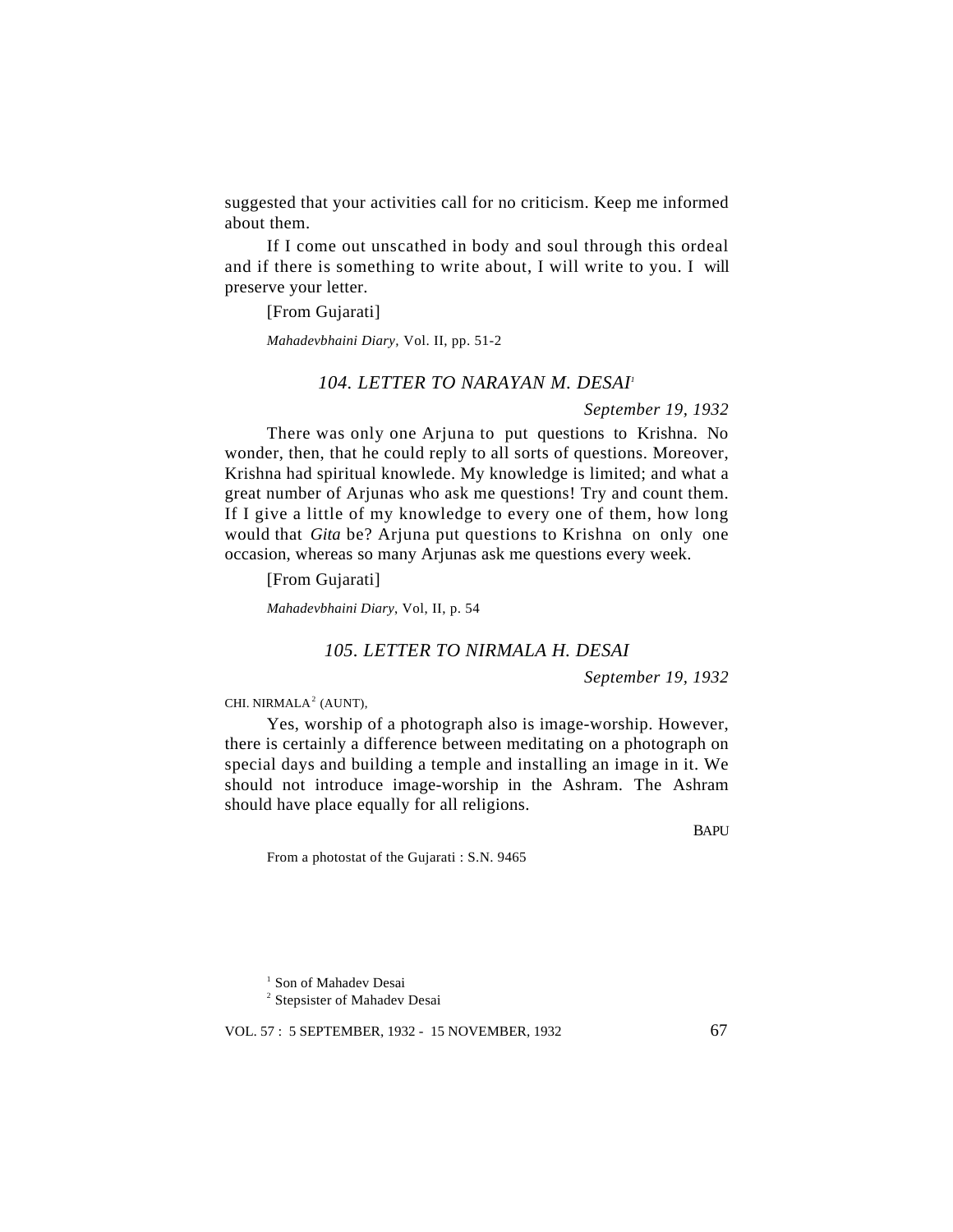# *106. LETTER TO VALJI AND DUDHIBEHN DESAI*

*September 19, 1932*

CHI. VALJI AND DUDHIBEHN,

You know my boundless faith in you. May God grant you the strength to justify it in full. Take as much care as you can of your health so that you may be able to join in the great *yajna*.

> *Blessing from* BAPU

From a photostat of the Gujarati : C.W. 7437. Courtesy: Valji G. Desai

### *107. LETTER TO JAMNABEHN GANDHI*

*September 19, 1932*

CHI. JAMNA,

It is indeed good that you are required to stay in Rajkot to look after the elders. Improve your health. Do not feel unhappy because of my *yajna*<sup>1</sup>, but rejoice at it.

> *Blessings from* **BAPU**

From Gujarati : C.W. 850. Courtesy: Narandas Gandhi

### *108. LETTER TO KESHAV GANDHI*

*September 19, 1932*

CHI. KESHU,

Ink blots cannot be erased. You should let them remain or should take another sheet.

We should act with humility even towards a person who is rude to us, but should not submit to him.

**BAPU** 

From a photostat of the Gujarati: G. N. 3281

<sup>1</sup> The proposed fast against separate electorate for the depressed classes

68 THE COLLECTED WORKS OF MAHATMA GANDHI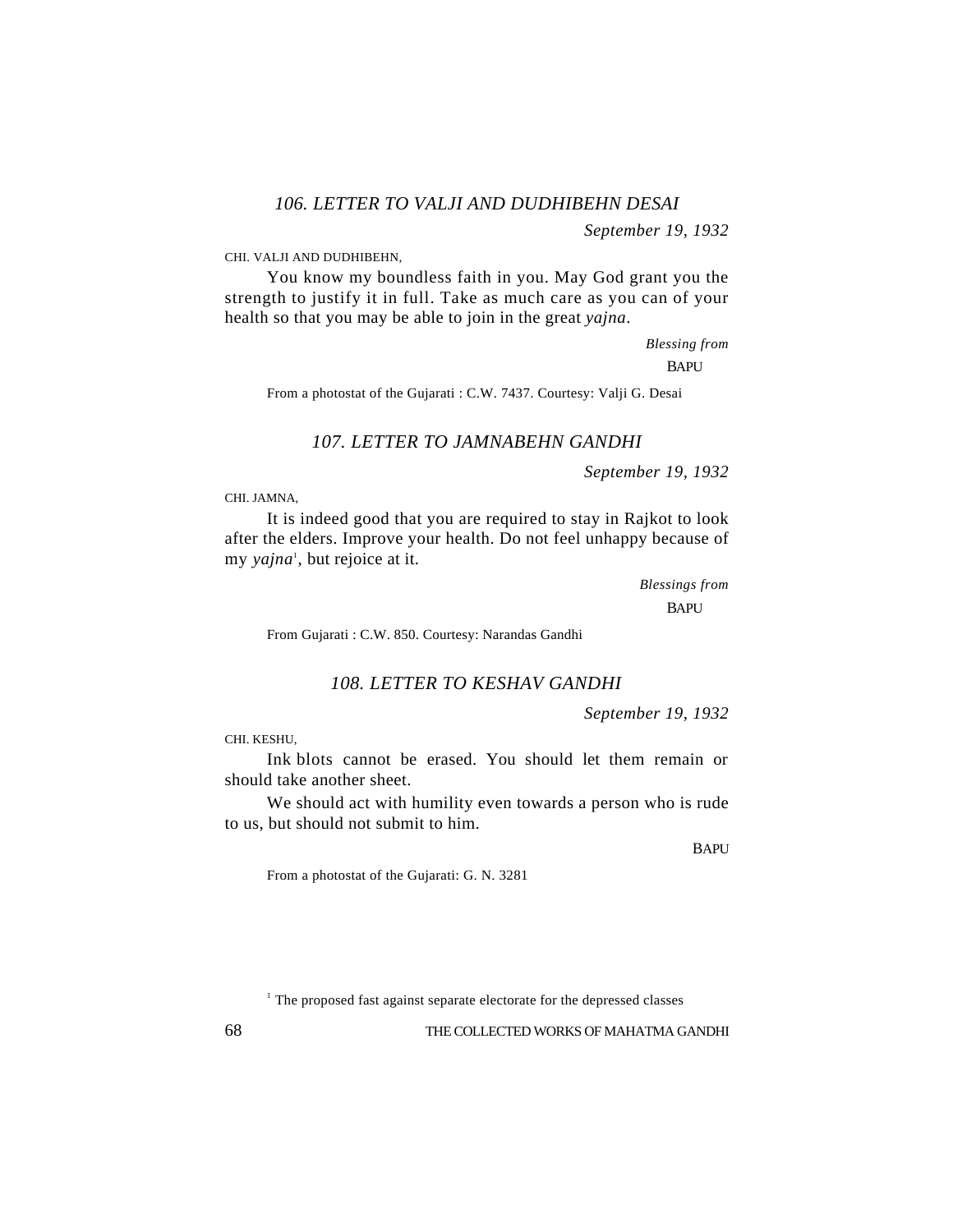### *109. LETTER TO KHUSHALCHAND GANDHI*<sup>1</sup>

### *September 19, 1932*

I am sure you will welcome the *yajna* which begins tomorrow. If you approve of it as holy, I request you both to send me your sincere blessings. If I leave this world before you, please do not grieve, but rejoice that you had a younger brother whom God had granted the strength to complete such a *yajna.* You have ever been more than a brother to me. I hope my sister-in-law<sup>2</sup> is all right now.

At this hour of dawn, your younger brother bows in *pranam* to you both.

**MOHANDAS** 

[From Gujarati]

*Mahadevbhaini Diary,* Vol. II, pp. 48-9

# *110. LETTER TO NIRMALABEHN GANDHI*

### *September 19, 1932*

Please do not get agitated in the slightest degree. I have entrusted a brave and good man like Ramdas to your charge. Why, then, should you be agitated? How long would you keep me? And if you would I am always with you all. The body is but inert matter. What will you do with it? I spent two hours with Ramdas on Friday. He did not show the slightest agitation. I felt proud of him as both his father and teacher. You also should be like him. Look after the children properly. Keep up ghee and milk in your diet.

[From Gujarati]

*Mahadevbhaini Diary*, Vol. II, p. 51

<sup>&</sup>lt;sup>1</sup> Gandhiji's cousin and father of Narandas Gandhi

<sup>2</sup> Devkunvar, addressee's wife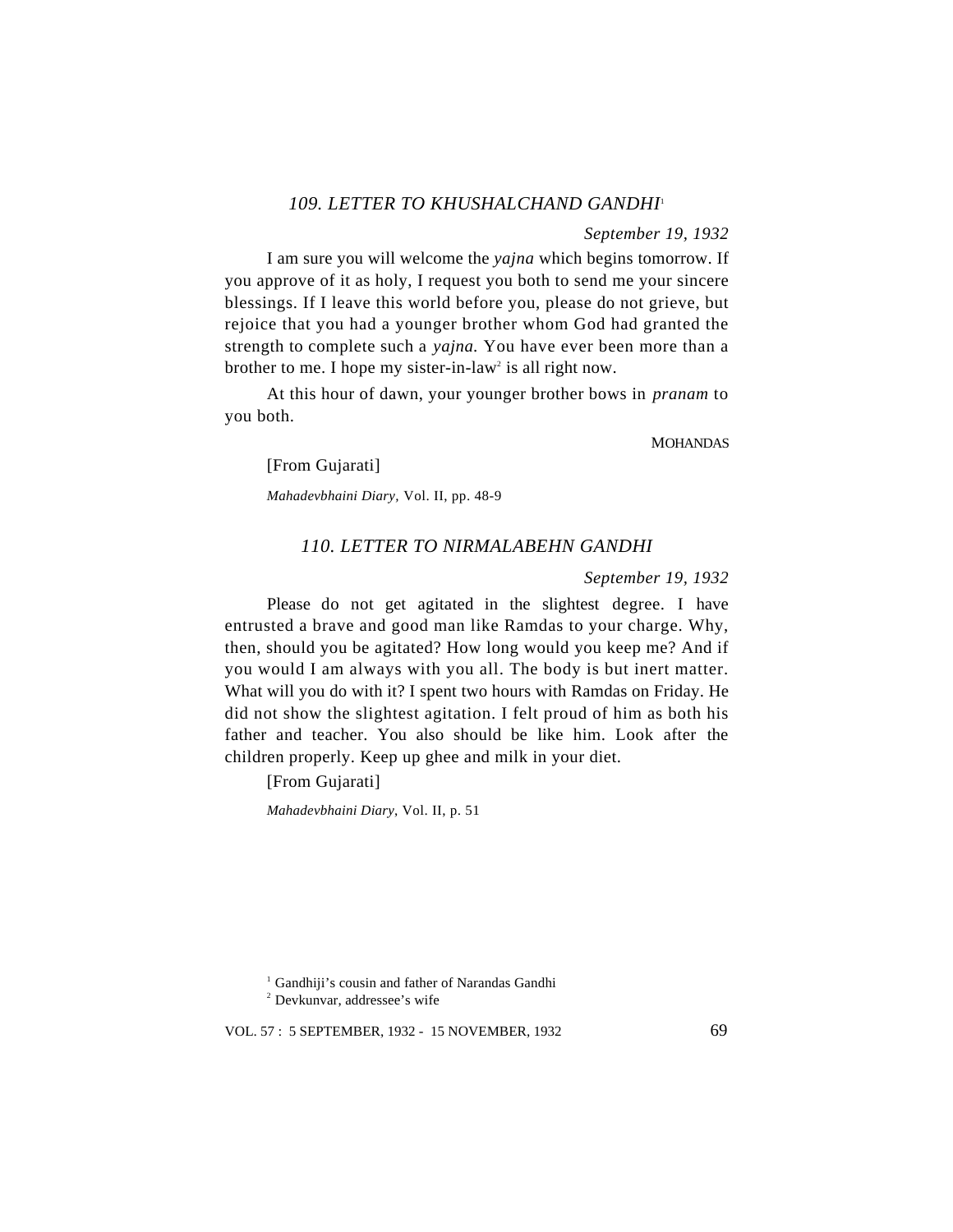*September 19, 1932*

CHI. GAJANAN<sup>1</sup>,

I do hear about you from time to time. It does not matter if none else turns up to receive lessons. It is all right if Dhiru prepares himself.

**BAPU** 

From Gujarati: C.W. 308. Courtesy: Lakshmibehn N. Khare

*112. LETTER TO NARAYAN M. KHARE*

*September 19, 1932*

CHI. PANDITJI,

Rambhau's letter was both very good and very disappointing. I have replied<sup>2</sup> to him. But I will not give up hope for such an intelligent boy.

Kaka had told me Sundarbehn's story when I left for England. From that I had concluded that Sundarbehn had never had marital relations. Her husband despised her from the beginning as he did not consider her beautiful, that is, fair-skinned. Now there is no moral reason to look upon a woman, whom her husband never accepted as wife, as a married woman. In such cases, when the legal position has no moral basis, we should ignore law and uphold morality. It would have been excellent if Sundarbehn could have remained unmarried;<sup>1</sup> but when she was unable to do that, the only moral course open to her was to find a suitable husband. In doing this she ran the risk of being convicted but she accepted it. I see no religious objection against such a marriage. All laws regarding marriage have their origin in custom.They should be weighed in the scales of self-control for examining their validity. A course which on the whole promotes selfcontrol sho-uld be preferred even if it is opposed to custom.

As regards the Ashram women, if you ask me specific questions I will explain my views further.

<sup>&</sup>lt;sup>1</sup> Nephew of Narayan M. Khare.

<sup>2</sup>*Vide* "Letter to Ramachandra N. Khare", 19-9-1932.

<sup>&</sup>lt;sup>3</sup> That is, after separation from her first husband. She married P. G. Deshpande.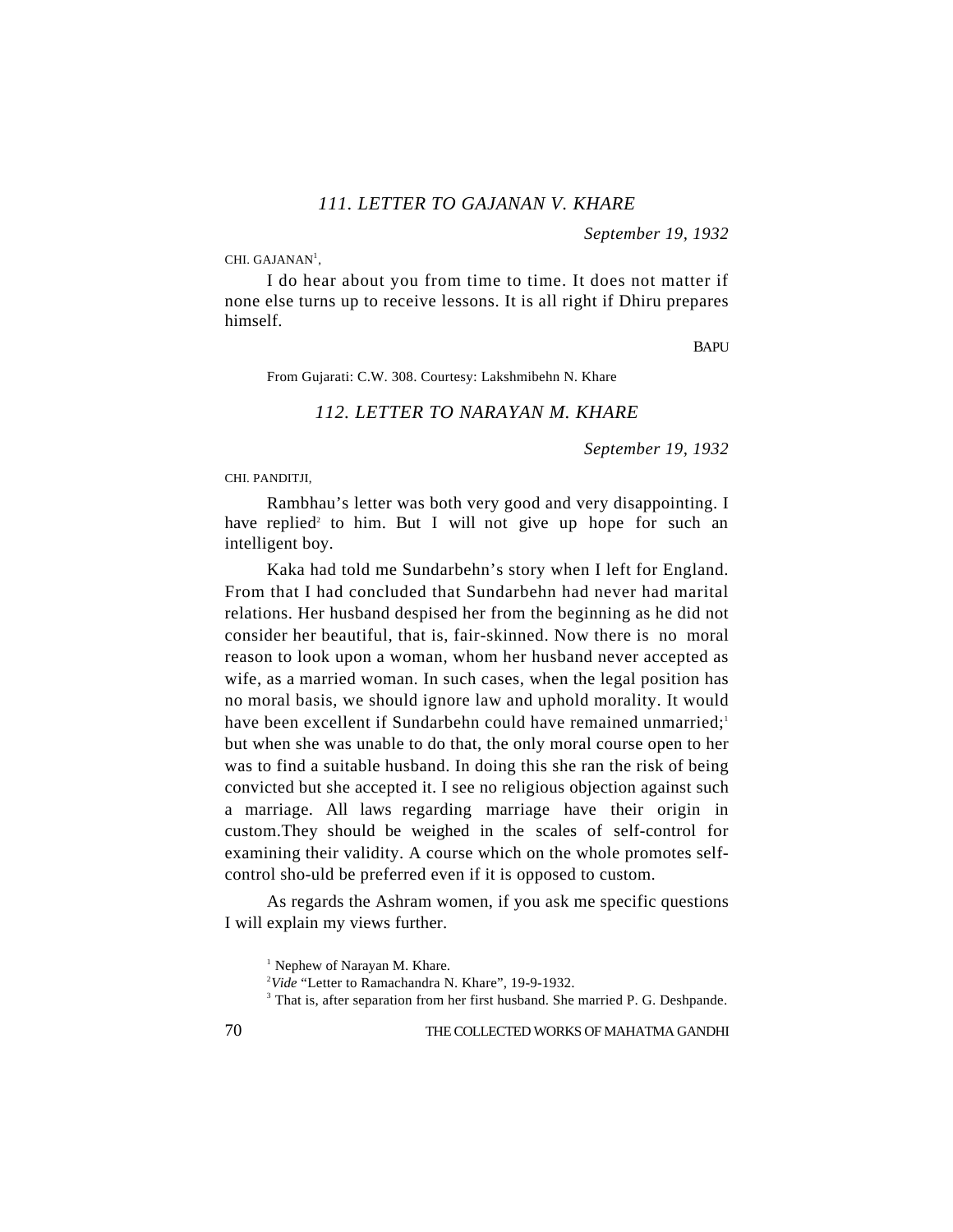Lakshmibehn's aching tooth will certainly continue to ache if it has not been properly filled. If necessary, take her to Dhargalkar in Bombay. If you mention my name, he will give proper attention to her and will not charge any fee. His fee otherwise is exorbitant.

I am not writing anything about the fast in this letter.

BAPU

From Gujarati : C.W. 234. Courtesy: Lakshmibehn N. Khare

# *113. LETTER TO KUSUM*

### *September 19, 1932*

You should not be upset by my decision to fast. Your duty is to take sufficient rest and build up a strong body. I need not say anything more about this. Those who advised that girls, when they are ill, should immediately be married off are ignorant men. The number of married women who remain ill is far greater in proportion to that of sickly maidens everywhere. You are also right in contrasting people's attitude towards girls with their attitude towards boys who fall ill. However, you should take the implied charge against girls in the right sense and take care never to fall ill. Some general knowledge about health, such as I have tried to give in my booklet, is necessary for preventing illness. The bodies of unmarried girls should be as strong as steel, and so should be the bodies of unmarried boys. But we find both sickly, and they are generally more so after marriage. Look at Umiya, Rukhi, and Hari-ichchha. It did seem for a while that marriage had done Rukhi good but before long she was ill again. From this, however, the girls should not rush to the conclusion that all who marry lose their health after marriage. It is true, however, that unmarried girls who burn with passion and desire will find their deliverance only in marriage, since their passion is secretly eating them. But this also means that such a girl feels before marriage as a married woman does and that she is, therefore, immoral. Any person, whether a woman or a man, who yields to passion even though only inwardly, is immoral.

> *Blessing from* BAPU

[From Gujarati]

*Mahadevbhaini Diary,* Vol. II, pp. 52-3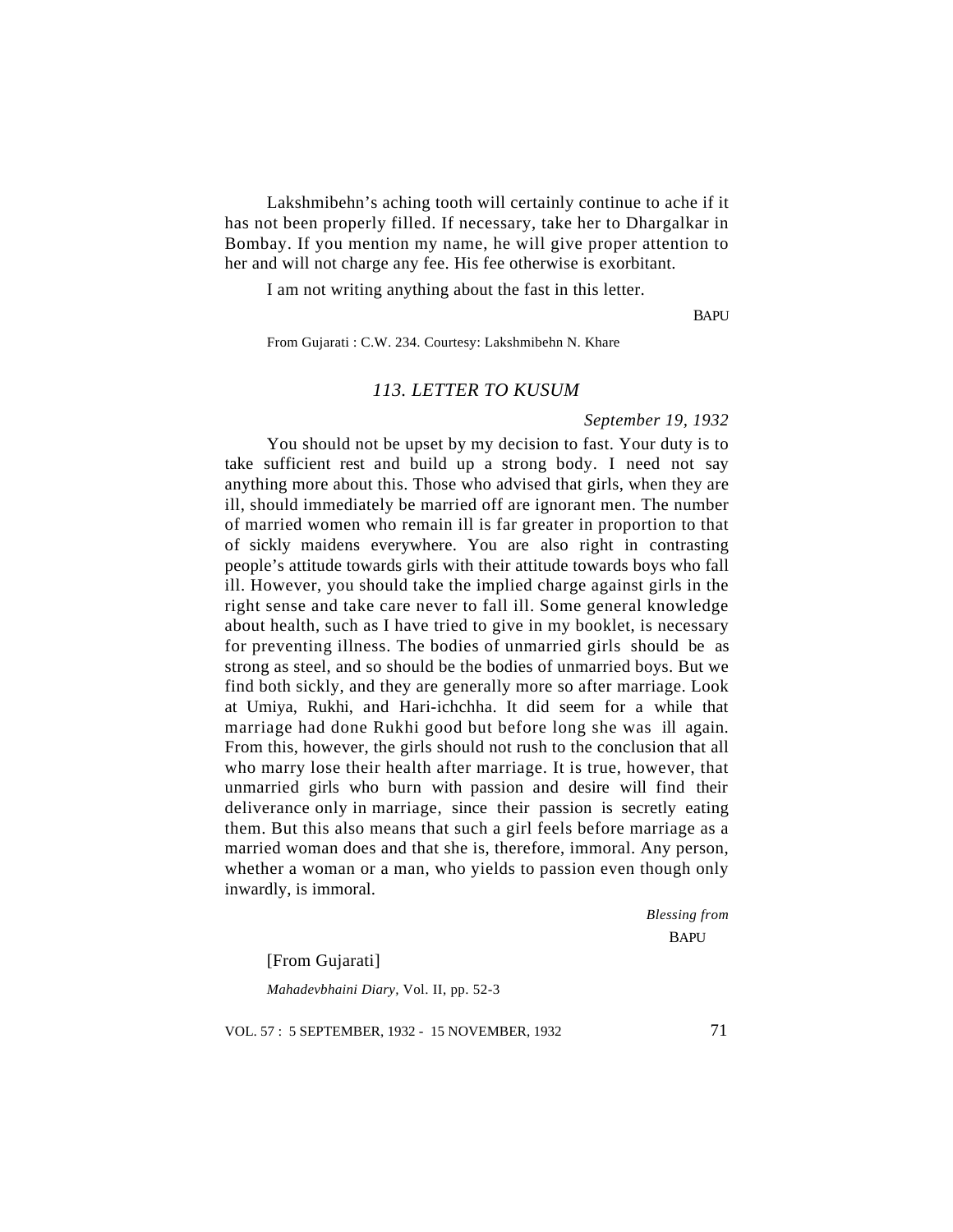# *114. LETTER TO LAKSHMIDAS P. ASAR*

*September 19, 1932*

You may be too old to be my son, but I have always regarded you as a wise son ever since you first met me in Amritsar. I, therefore, assume that you have fully understood the meaning of my fast, and also that, if I pass away, you will prove yourself a worthy heir. It is because I have this faith in you that I do not write to you except when necessary.

[From Gujarati]

*Mahadevbhaini Diary*, Vol. II, p. 49

# *115. LETTER TO MOHAN N. PARIKH*

*September 19, 1932*

CHI. MOHAN,

Why do you say that you cannot think of something to write to me every week? You should give me a report of the new things which you have learnt and the pranks you played in the course of the week.

**BAPU** 

From a photostat of the Gujarati: S.N. 9184

# *116. LETTER TO NARMADABEHN RANA*

*September 19, 1932*

CHI. NARMADA,

I got your letter. If you have patience, your defects will disappear. You should not worry. Go on doing what Narandas advises you to do.

**BAPU** 

From Gujarati: C.W. 2764. Courtesy: Ramnarayan N. Pathak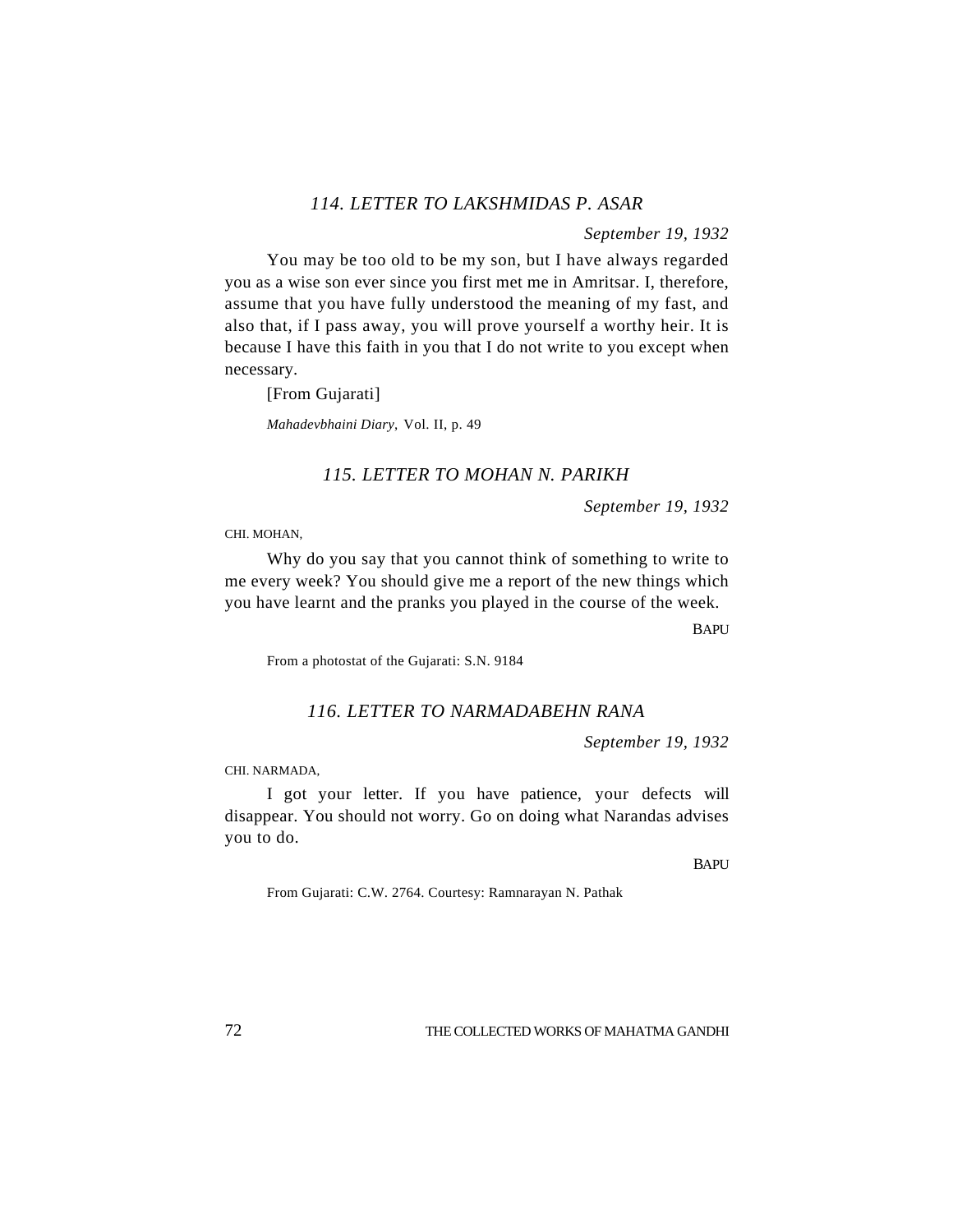*September 19, 1932*

CHI. BABUDI (SHARDA),

What fine questions you have asked! One who is determined to die can always end her life by biting off her tongue, by pressing the hands tightly against her throat and, if she has been bound, by breaking her bones trying to loosen herself. And a very holy woman can end her life even by a sheer act of will. This will, no doubt, be suicide but in certain circumstances suicide becomes one's dharma. When a wicked man tries to rape a woman, suicide becomes necessary if there is no other way of saving her honour.<sup>1</sup>

I expect that you will stick to the post of Secretary, for you are truthful and steadfast.

The students will cease quarrelling among themselves not out of false shame in my presence, but because they will realize their error and feel ashamed of it. Nobody should feel false shame before me.

You must make your body as strong as steel.

From the Gujarati original: C.W. 9956. Courtesy: Sharadabehn G. Chokhawala

#### *118. LETTER TO SULOCHANA*

*September 19, 1932*

CHI. SULOCHNA,

Why does Gulab harass you? Tell Premabehn about it.

BAPU

From a photostat of the Gujarati: G.N. 1739

<sup>1</sup> *Vide* "What Women Should Do in a Difficult Situation", 4-9-1932.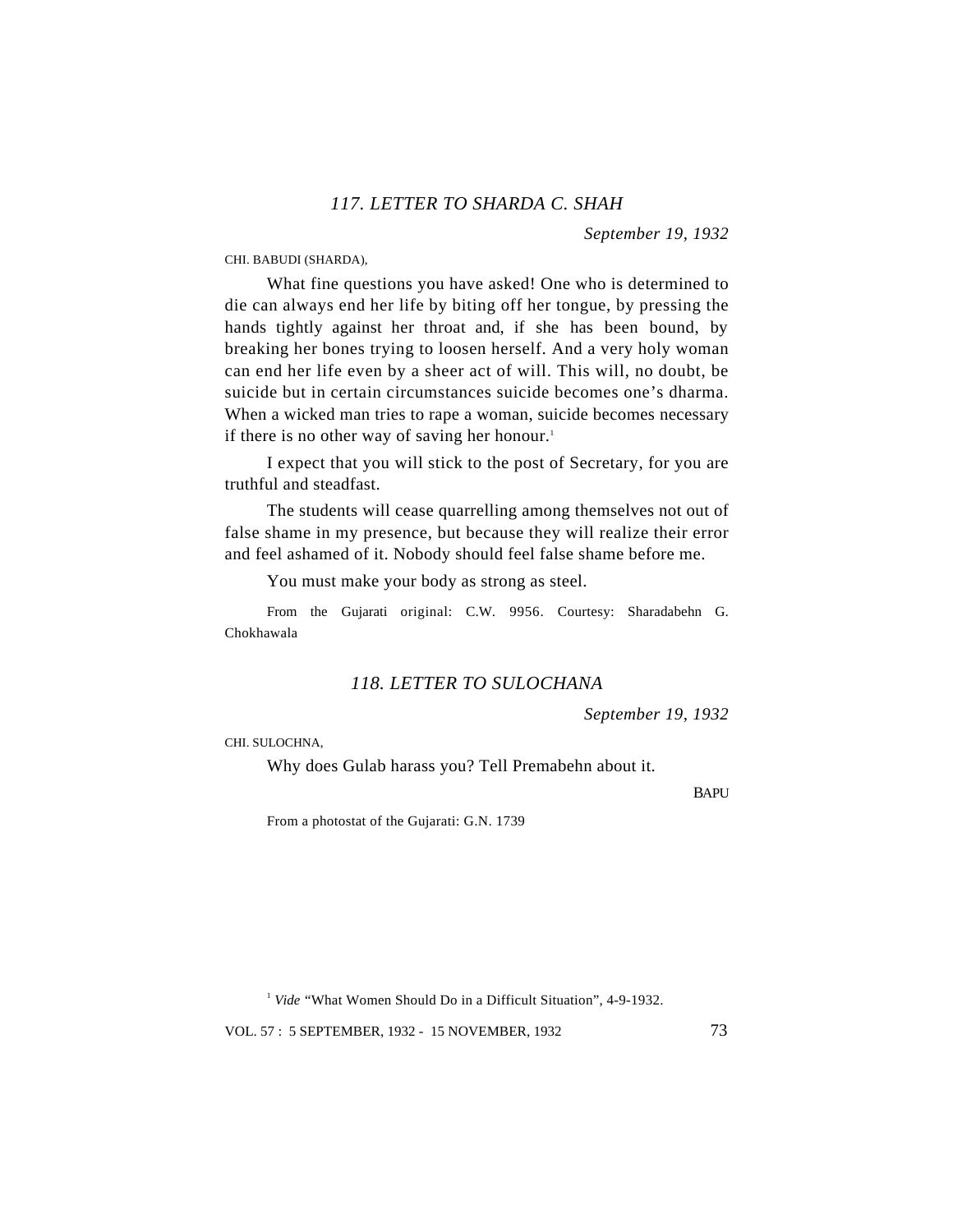*September 19, 1932*

CHI. NANIBEHN JHAVERI,

I ought not to forgive you for keeping me without a letter for such a long time. But a *yajna* bears fruit only if one forgives one's bitterest enemy before commencing it. If, therefore, I did not forgive my daughters like you, would I not perish utterly?

[From Gujarati]

*Mahadevbhaini Diary*, Vol. II, p. 51

# *120. LETTER TO GANGABEHN VAIDYA*

[*September 19, 1932*] 1

CHI. GANGABEHN,

Nowadays you have been writing fairly regularly. Do not at all be alarmed or upset by the *yajna* I have in mind. I am going to have you all undertake similar sacrifices. I will leave this body—if I have to—with the faith that you will be able to do it. This is the only way to atone for the sins accumulated through generations.

Such a vow is not to be imitated. It can be fulfilled only if there is a spontaneous urge. If the urge is felt while the mind is not yet pure, the fast is likely to be demoniacal. Hence such a *yajna* should beundertaken only if there has been a prior cleansing of the heart. The Ashram has come into existence to help people attain such purity.

But you say that one hears much criticism of the Ashram. You should bear with criticism. The cause for it, if found to be just, should be examined and corrected. We should be indifferent to what is not true. People have a right to say what they feel. And some may find fault simply out of spite. Is not such criticism beneath consideration?

There is some truth in what we have been hearing about  $\dots$ ?. And whatever little there is deserves to be overlooked. My little experience of  $\dots$ <sup>3</sup> is very good. He is a simple man.  $\dots$ <sup>4</sup> has not been

<sup>1</sup> From *Mahadevbhaini Diary*

<sup>&</sup>lt;sup>2</sup> The names are omitted in the source.

<sup>3</sup> *ibid*

<sup>4</sup> *ibid*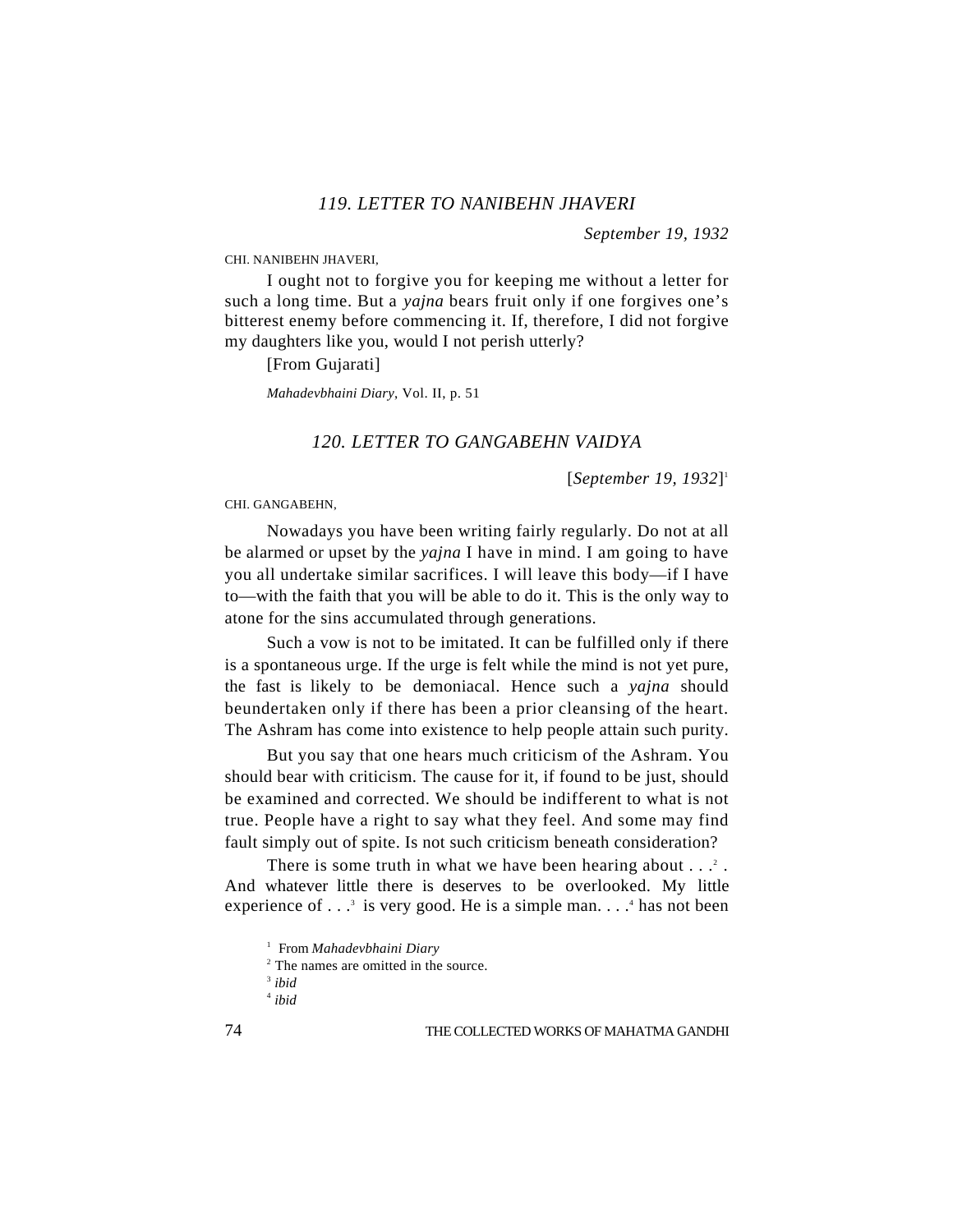enjoying herself there....<sup>1</sup> needed a change of climate. Since it could be easily had she availed herself of it. . . .<sup>2</sup>'s relations [with her] are absolutely pure.  $\ldots$ <sup>3</sup> has not been living there in an unbecoming way. Her letter has given me the impression that she has continued to make such efforts as she can to purify her *atman*. But now . . .<sup>4</sup> has fallen. I have therefore suggested to him to lead Ashram life.

Now about your loss of peace. There are two reasons for it. First, you are not satisfied with your own performance. You aspire to do much more than you can. Your desire would be commendable if it were within limits. When it crosses the limits the result is grief. A greater reason for the loss of your peace is your intolerance. You are irked when others fail to work as much as you can or do not agree with you. The remedy for it is simple. You should rest content with whatever work you can do after applying your body and mind to it and continue to make such progress as you can. You should realize that one who does scavenging has as much right to go to heaven as one who learns the Vedas. But if a scholar of the Vedas is a mere reciter of the text or a hypocrite he will go to hell however learned he may be and a scavenger who daily cleans latrines in a spirit of service and dedicating his services unto God would certainly rise high although he may not know the word Brahman. This contentment is one remedy. The other is a liberal attitude. We should not take it amiss if others do not work as much as we ourselves do or want them to do. Only in this way can we maintain peace in the community in spite of living close to one another. Read this letter over and over again and think over it with the help of Nath. Please accommodate . . .<sup>5</sup> behn. What more can I wish than that you will shine out if it is God's will?

> *Blessings from* **BAPU**

[From Gujarati]

*Bapuna Patro—6* : *G.S. Gangabehnne*, pp. 73-5. Also *Mahadevbhaini Diary,* Vol. II, pp. 50-1

<sup>1</sup> The names are omitted in the source.

2 *ibid*

3 *ibid*

4 *ibid*

5 *ibid*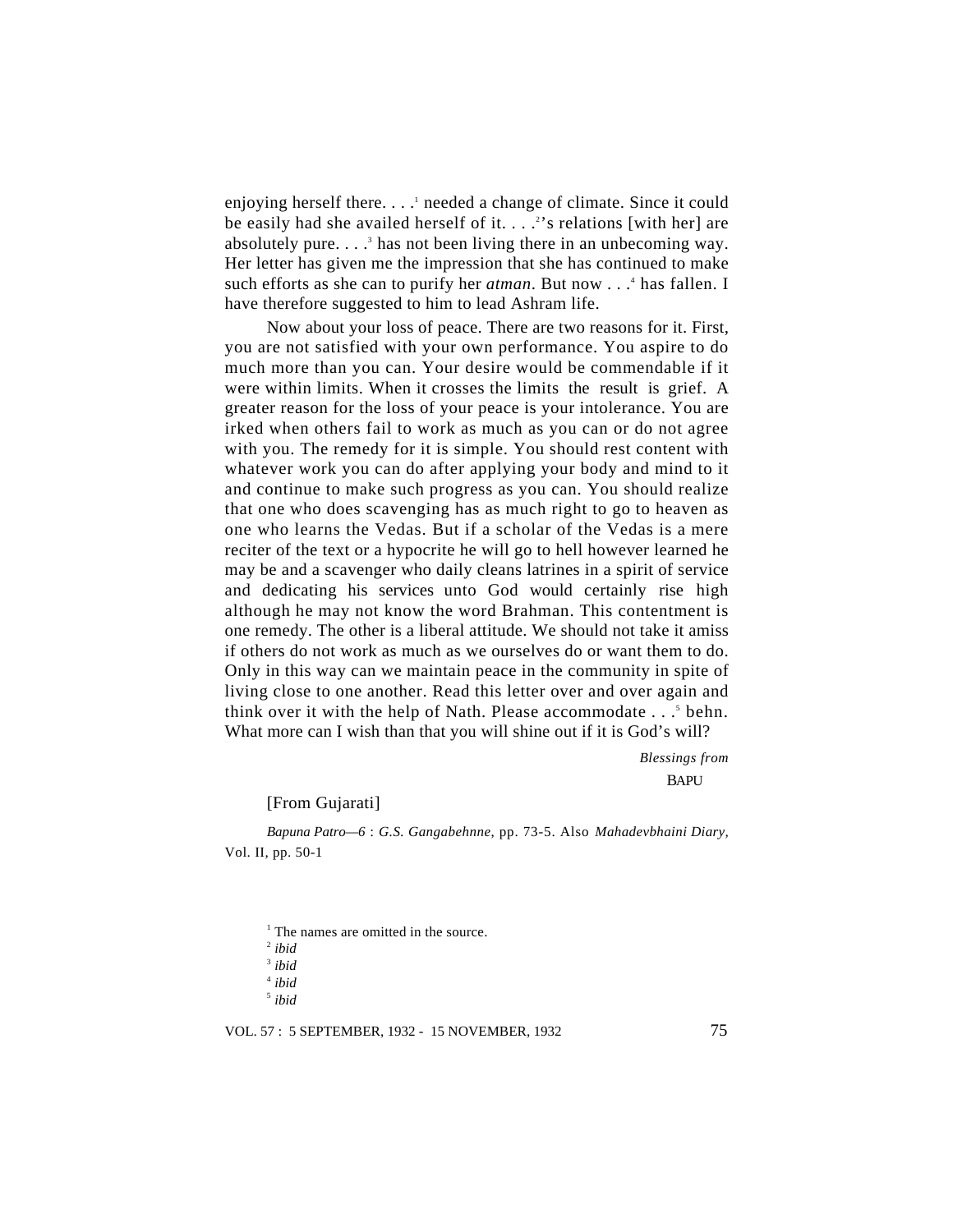*September 19, 1932*

CHI. PUSHPA,

Is it because Mangala has been advised rest that she has not written me a letter?

Your handwriting is improving.

BAPU

From the Gujarati original: C. W. 11085. Courtesy: Pushpa Naik

# *122. A LETTER*

*September 19, 1932*

All of us were delighted to read your extremely beautiful letter. You have attained a lofty height. Rise higher still. God will certainly give you the strength to do so. I know I should write a long reply to your letter, but cannot spare so much time just now. I will preserve your letter, however, and will write to you again if I have sufficient strength and get time to do so. But please do not mind if I cannot write. I hope none of you has got perturbed by this *yajna* of my fast. God has inspired me to undertake it and may He carry it successfully to its end. None knows how many such *yajnas* we shall have to perform in order to eradicate this evil of untouchability. Get ready to perform such a *yajna* yourself. Readiness means self-purification. Self-purification necessarily includes efficiency in work.

It is true that fine yarn would be costly. But we should have the ability to revive the manufacture of Dacca muslin. While trying to do so, we shall incidentally make many small inventions. In the past, the kings forced workers to spin such yarn and weave it. Now, let us spin and weave it by way of *yajna*. Then the question of its being costly will not arise at all and, moreover, the prestige of hand-spinning also will increase. God willing, I will explain this further in another letter.

[From Gujarati]

*Mahadevbhaini Diary*, Vol. II, p. 49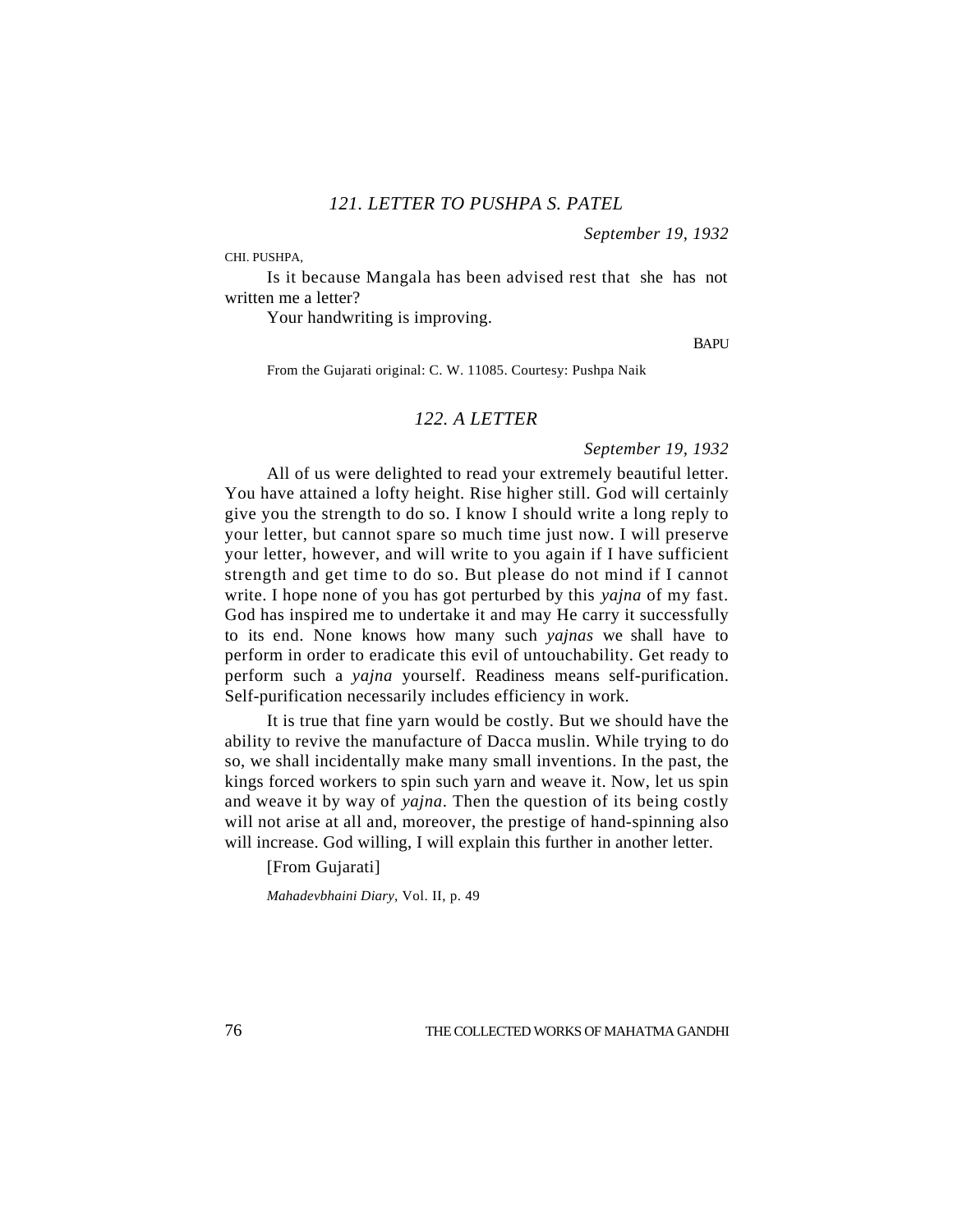# *123. A LETTER*

*September 19, 1932*

Do your work well. Sita was not Rama's property. She was the apple of his eye. By banishing her to a forest, he banished himself, for his heart followed Sita. But an ordinary man cannot act towards his wife in this manner, for we do not see in any man such divine love that he regards himself and his wife as one.

[From Gujarati] *Mahadevbhaini Diary*, Vol. II, p. 55

# *124. LETTER TO KANHAIYALAL*

*September 19, 1932*

A poor man is one who has not a drop of true love. And a rich man is one who has enough love to encompass an insect as well as a mad elephant. The atheist does not recognize the all-pervasive spirit present beyond his own physical self. The believer sees everywhere nothing but the spirit.

[From Hindi] *Mahadevbhaini Diary*, Vol. II, p. 54

#### *125. LETTER TO RAMESHWARDAS PODDAR*

*September 19, 1932*

CHI. RAMESHWARDAS,

You must not torment Gangadevi<sup>1</sup>. She does not pester you or view all your actions with a hypercritical eye; so you must reciprocate her conduct.

Rama is happy with Vinoba. Let him remain there.

You ought to dance on hearing about my *yajna* and have more faith in Ramanama. Let us see what He does. The fast is not mine but that of Rama; the responsibility is His, not mine. If it is unfruitful He will be blamed, not I, and if fruitful He not being concerned with praises, I, a beggar at his door, will accept it.

> *Blessings from* BAPU

From a photostat of the Hindi: G.N. 176

<sup>1</sup> Addressee's wife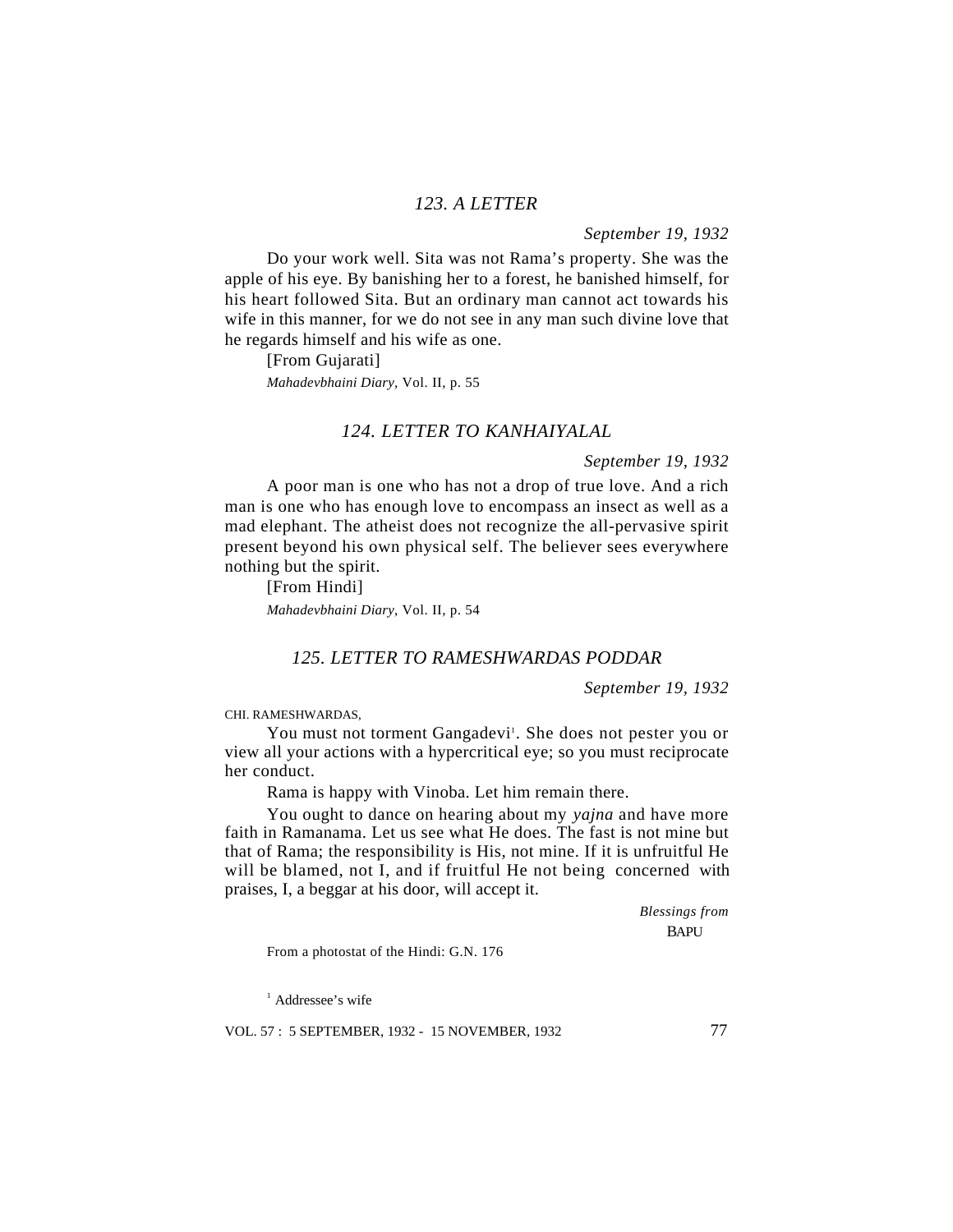# *126. LETTER TO LAKSHMI<sup>1</sup>*

*September 19, 1932*

Who knows what God has willed. You should not be worried on account of the *yajna*. See what a beautiful letter Devdas has published in the newspaper. He has not given way to panic; he is full of joy and that is how it should be. It is rarely that one gets an opportunity to sacrifice one's life for the sake of duty.

God will prosper you all and if He wills I shall rise from the death-bed.

[From Hindi]

*Mahadevbhaini Diary,* Vol. II, p. 51

#### *127. LETTER TO PREMABEHN KANTAK*

*September 19, 1932*

CHI. PREMA,

I am tired out today writing letters. Moreover, it is time for the post. I can, therefore, write only a short letter. More in the next. We have got a new cat, which is a 'smart little lady'. In memory of your college days, we have named it Prema. It will now be tested how 'smart' you are.

Do you think you will pass the test?

More in the next letter if I get time.

**BAPU** 

From a photostat of the Gujarati: G.N. 10303. Also C.W. 6742. Courtesy: Premabehn Kantak

<sup>1</sup> Daughter of C. Rajagopalachari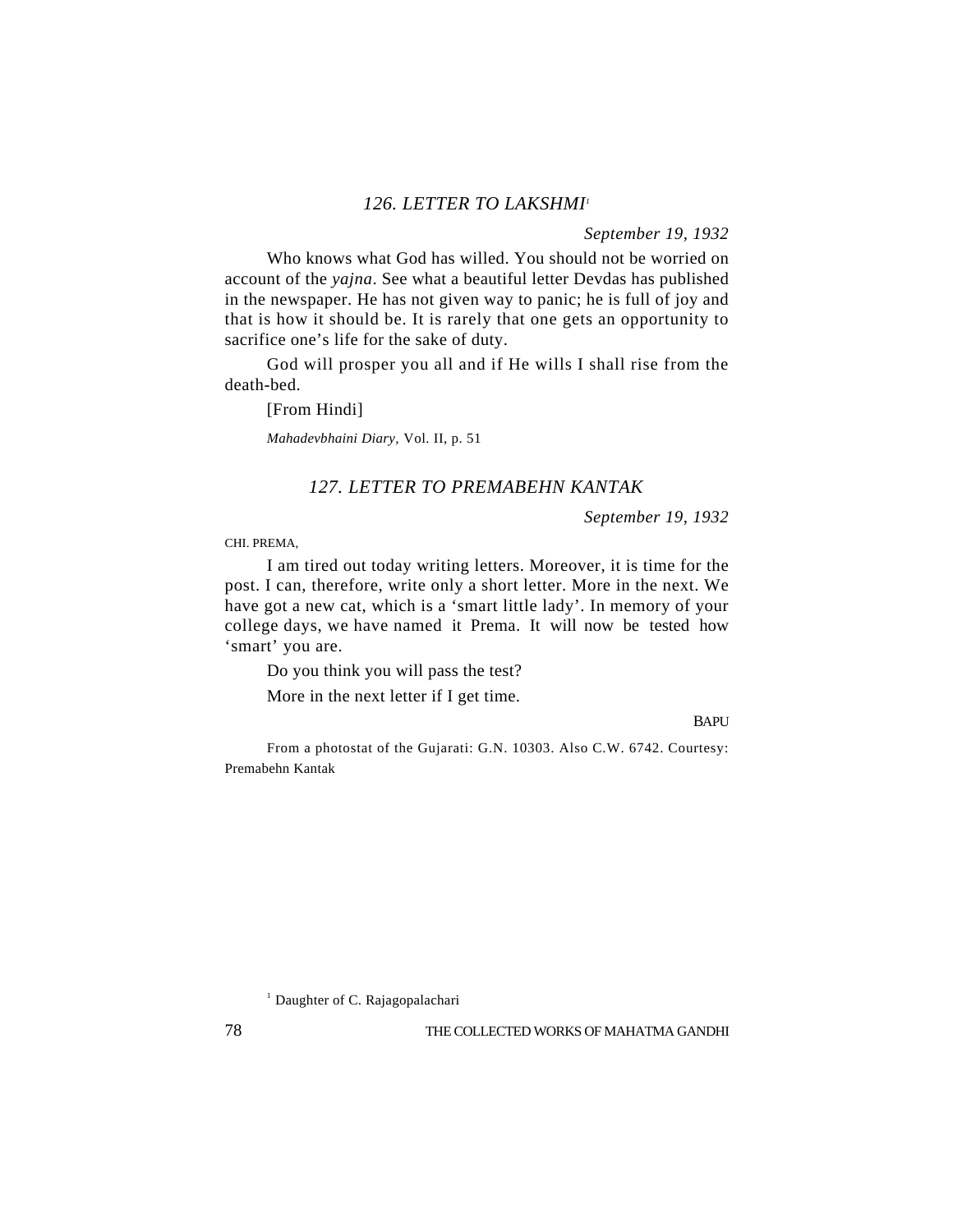# *128. LETTER TO VIDYA HINGORANI*

YERAVDA MANDIR, *September 19, 1932*

CHI. VIDYA,

Do not expect a long letter from me. Do not be distressed by my illness; instead rejoice. God will grant you happiness.

> *Blessings from* **BAPU**

From a microfilm of the Hindi. Courtesy: National Archives of India and Anand T. Hingorani

### *129. LETTER TO RABINDRANATH TAGORE*

*September 20, 1932*

DEAR GURUDEV,

This is early morning 3 o'clock of Tuesday. I enter the fiery gate at noon. If you can bless the effort, I want it. You have been to me a true friend because you have been a candid friend often speaking your thoughts aloud. I had looked forward to a firm opinion from you one way or the other. But you have refused to criticize. Though it can now only be during my fast I will yet prize your criticism, if your heart condemns my action. I am not too proud to make an open confession of my blunder, whatever the cost of the confession, if I find myself in error. If your heart approves of the action I want your blessing. It will sustain me. I hope I have made myself clear.

My love.

M. K. GANDHI [PS.] *10.30 a.m.*

Just as I was handing this to the Superintendent, I got your loving and magnificent wire. It will sustain me in the midst of the storm I am about to enter. I am sending you a wire.<sup>1</sup>

Thank you.

M.K.G.

From a photostat: G.N. 4634

<sup>1</sup> *Vide* "Telegram to Rabindranath Tagore", 20-9-1932.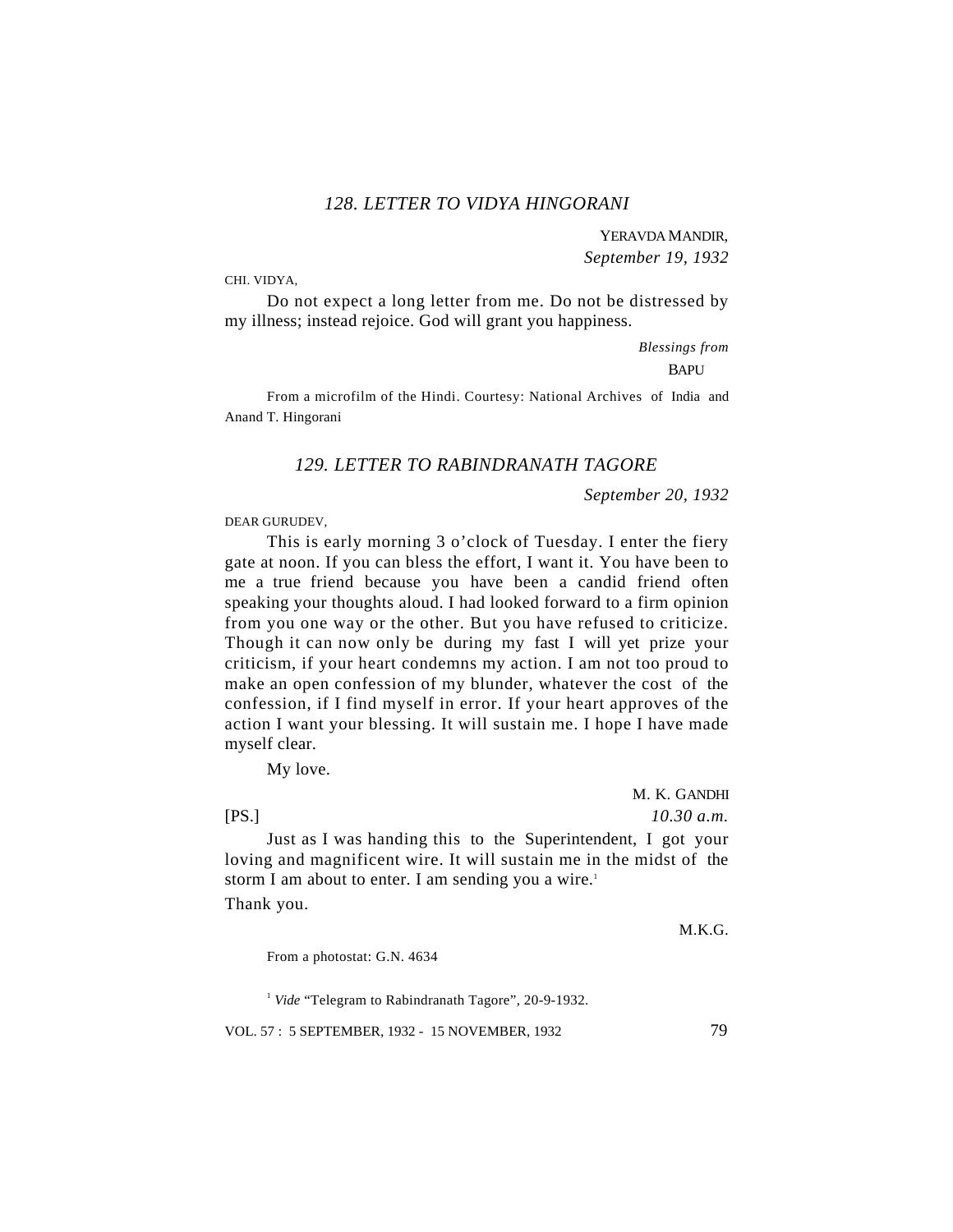*September 20, 1932*

MY DEAREST FRIEND AND BROTHER,

This is early morning of Tuesday just a little after 3 o'clock. I have just finished a brief letter<sup>1</sup> to Gurudev.

You have been ever present before me during these days of anguish. I have perhaps read your thoughts. You know my regard for you. Though we are as poles asunder, or seem to be, in mental outlook at so many points, our hearts are one. Wherever therefore I have been able to agree with you, it has been a matter of pure joy. Perhaps this step of mine has been for you the last straw. Even so I want to have your laceration. For I do not want you to cease to strive with me—I remained in banishment from my eldest brother for, I think, fourteen years. Year after year he sent me curses by registered post. I rejoiced in his curses. His curses were so many sparks of love— I won him. Six months before his death he saw that I was in the right.<sup>2</sup> One of the reasons for his wrath was this very question of untouchability. In our case, I do not know who is in error. But I do know that you are as blood-brother to me. At this (may be) last crisis, you must not cease to strive with me. Send me your curses or your blessings. You may open my eyes, where others have failed, if you think I am in error. You know me too well not to know that I have the God-given capacity of owning mistakes, if the conviction comes to me. Do write or wire to me.

I wrote to you a month ago inquiring about your health. I never got a reply. I wonder if you ever got my postcard.

Deep love.

M. K. GANDHI

*Letters of Srinivasa Sastri*, p. 234

<sup>2</sup>Vide "An Autobiography—Part IV, Chapter V".

<sup>1</sup>*Vide* the preceding item.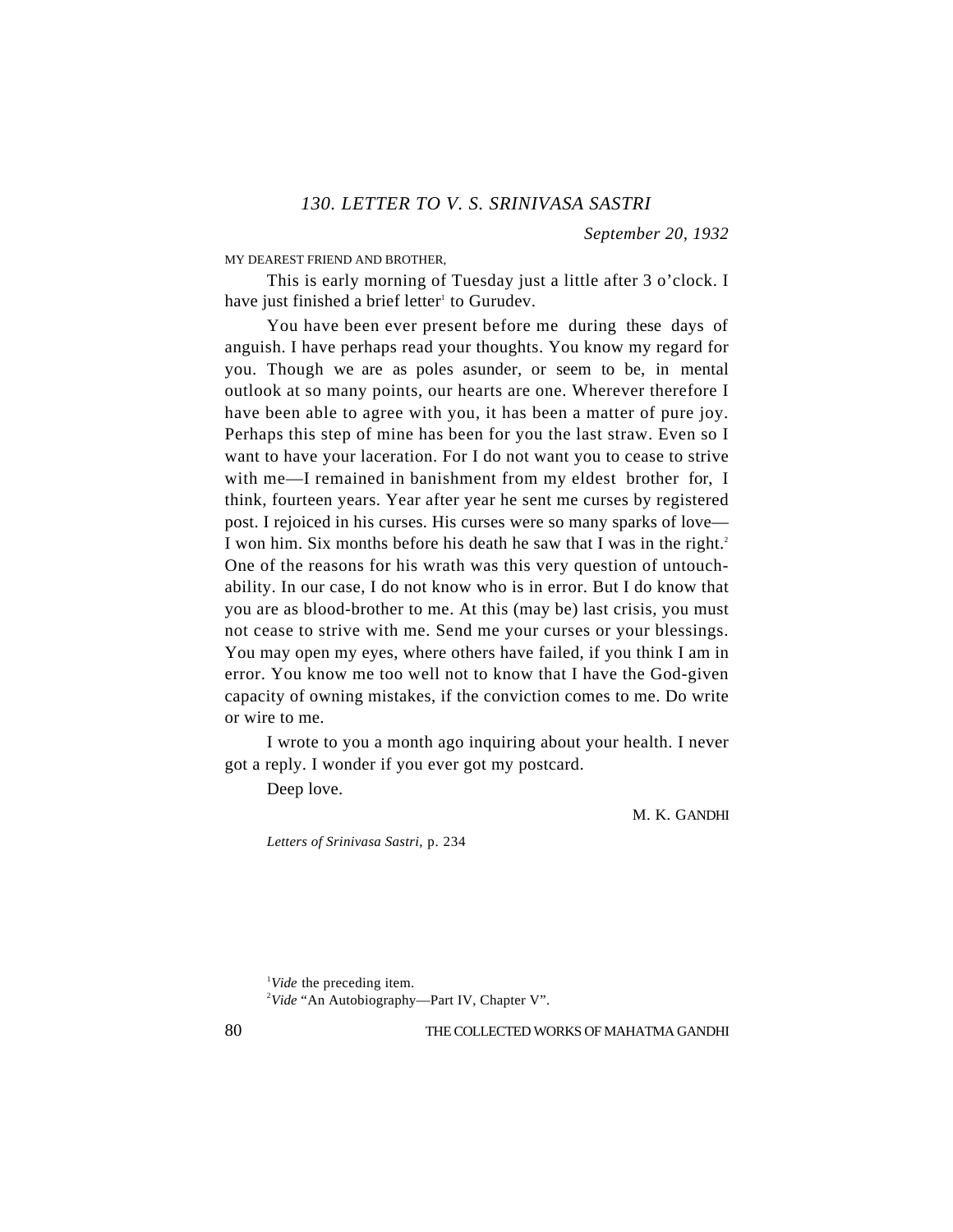*September 20, 1932*

#### CHI. MIRA,

I got up at 2.30 today to write to Gurudev, then to Sastri and then to you. I have your tearing letter. At first I thought I would send it to the Governor. But I rejected the thought as soon as it came. You have chosen to enter the furnace. You must remain in it. My society is no easy job as you have seen all these years. Drink then the poison to the last dregs.

As I wrote that first letter conveying my vow, I thought of you and of Ba. And for a time I became giddy. How would you two bear the thing? But the voice within said, 'If you will enter in, you must give up thought of all attachment.' And the letter went. No anguish will be too terrible to wash out the sin of untouchability. You must therefore rejoice in this suffering and bear it bravely. I know how difficult all this is to do. Yet that is exactly what you have to try to do. Just think and realize that there is no meaning in having the last look. The spirit which you love is always with you. The body through which you learnt to love the spirit is no longer necessary for sustaining that love. It is well that it lasts whilst there is use for it. It is equally well that it perishes when there is no use for it. And since we don't know when it will outlast its use, we conclude that death through whatever cause means that there was no longer any use for it. If it is any comfort, know that Vallabhbhai, Mahadev, Ramdas, Surendra, Devdas, whom I have met are all bearing the thing wonderfully well. Love to your companions. I am glad Kisen is with you. She is a good and brave girl. May God sustain you.

Love.

**BAPU** 

SHRI MIRABAI (SLADE) ARTHUR ROAD PRISON BOMBAY

From a photostat: C.W. 9509. Courtesy: Mirabehn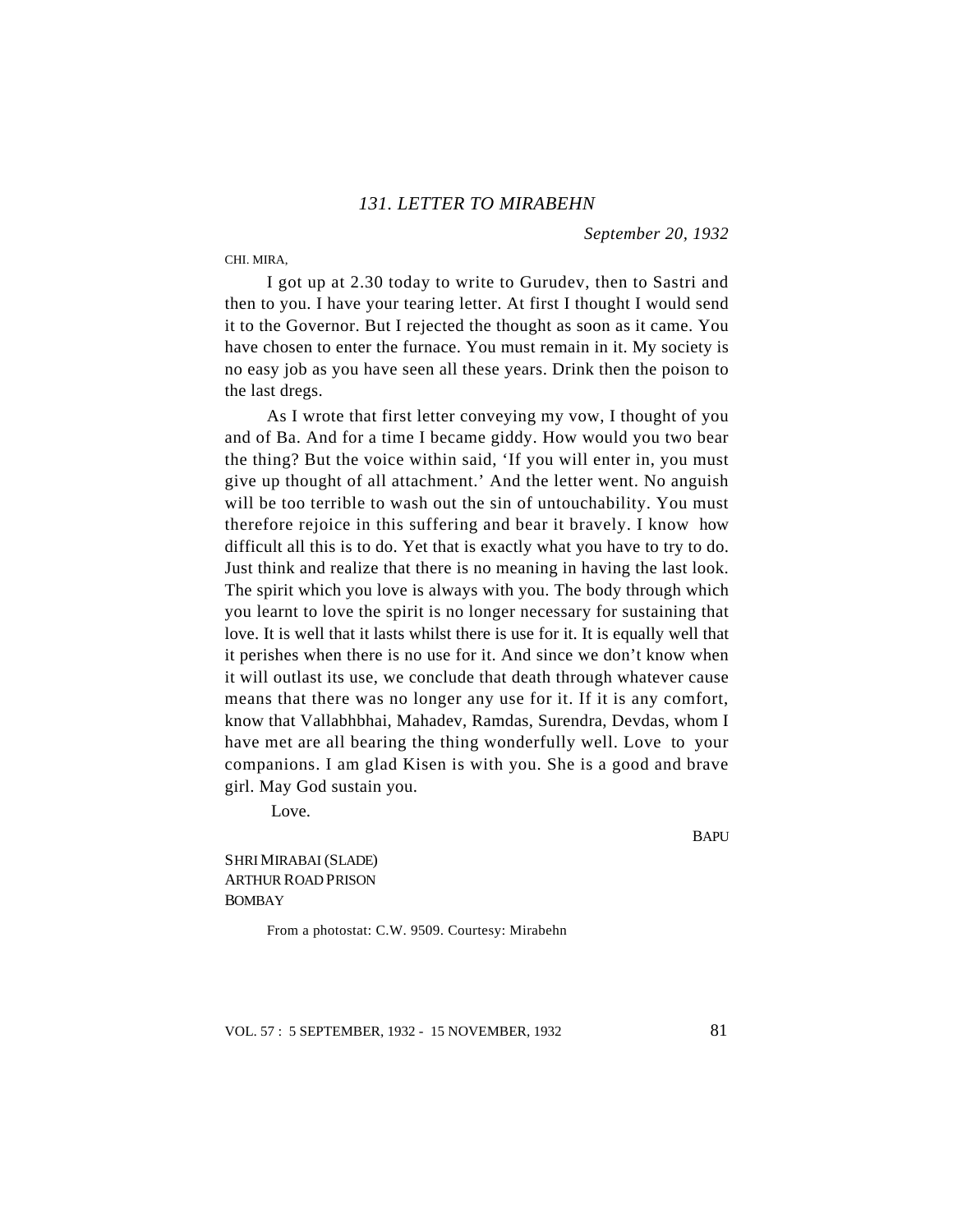# *132. CABLE TO HORACE G. ALEXANDER*

[*September 20, 1932*] 1

HORACE ALEXANDER

FRIENDS' HOUSE EUSTON, LONDON

HOW SHALL I DISOBEY WHAT IS TO ME GOD'S COMMAND. LET HIM PREVAIL. LOVE.

BAPU

Government of Bombay, Home Department, I.G.P. File No. 20-IX

#### *133. CABLE TO AGATHA HARRISON*

[*September 20, 1932*] 2

AGATHA HARRISON DARLE KALOPH LONDON

UNDERSTAND YOUR STRUGGLE. GOD WILL GUIDE YOUR STEP. BAPU

From a photostat: G.N. 1457

# *134. TELEGRAM TO MEHMUDJI ALLIJI*

[*September 20, 1932*] *3*

MEHMUDJI ALLIJI AHMEDABAD THANKS OFFER BUT YOU SEE AM STILL PRISONER.

**GANDHI** 

Government of Bombay, Home Department, I.G.P. File No. 20-IX

<sup>1</sup> From "Diary, 1932"

<sup>2</sup> From "Diary, 1932". The addressee's cable dated September 17 read: "Should value advice you care to give me at this moment."

<sup>3</sup> From the placing of the item in the source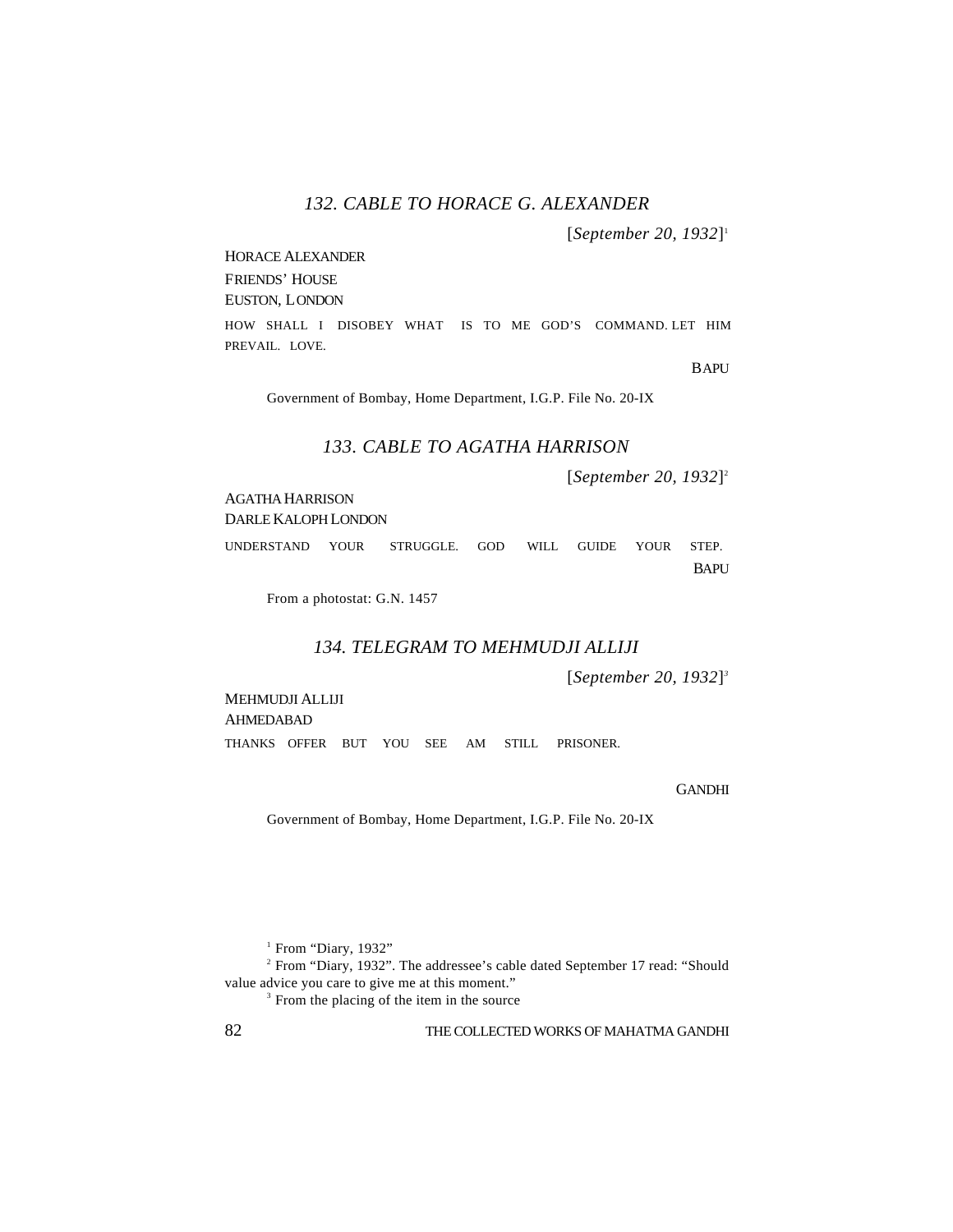# *135. TELEGRAM TO ASHUTOSH CHAUDHARI*

*September 20, 1932*

#### ASHUTOSH CHAUDHARI 6 LYALL ROAD ALLAHABAD

PLEASE TELL APARNA NOT TO FAST AT ALL. ALL SHOULD REJOICE AND DO UTMOST BEST REMOVE UNTOUCHABILITY.

GANDHI

Government of Bombay, Home Department, I.G.P. File No. 20-IX

# *136. TELEGRAM TO BALWANTRAI DESAI*

[*September 20, 1932*] 1

BALWANTRAI DESAI VAKIL PALACE ROAD **BARODA** 

MY STATEMENT<sup>2</sup> PERHAPS PRESS ANSWERS YOUR QUESTIONS.

**GANDHI** 

Government of Bombay, Home Department, I.G.P. File No. 20-IX

# *137. TELEGRAM TO RAMNIKLAL DESAI*

[*September 20, 1932*] 3

RAMNIKLAL DESAI GOKULDAS TEJPAL COMPOUND VILLE PARLE BOMBAY PRAY AWAIT EVENTS.

**GANDHI** 

Govenment of Bombay, Home Department, I.G.P. File No. 20-IX

<sup>1</sup> From the placing of the item in the source

<sup>2</sup>*Vide* "Statement to the Press", 16-9-1932.

<sup>3</sup> From "Diary, 1932"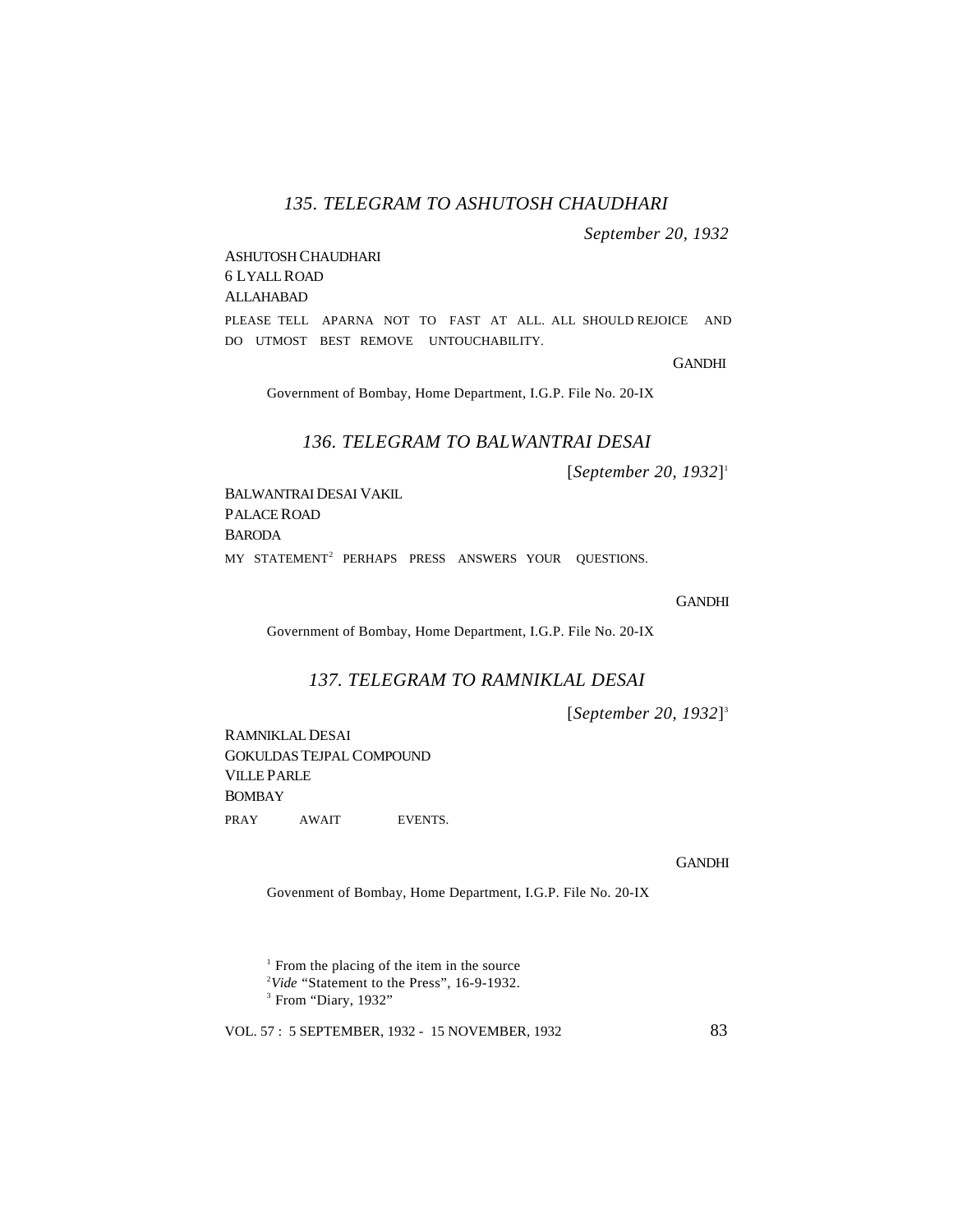### *138. TELEGRAM TO JAMNADAS DWARKADAS*

[*September 20, 1932*] 1

JAMNADAS DWARKADAS WALKESHWAR ROAD BOMBAY CONDOLENCES TO YOU AND FAMILY FROM US ALL. LOVE. **GANDHI** 

Government of Bombay, Home Department, I.G.P. File No. 20-IX

### *139. TELEGRAM TO DAHYABHAI GINWALA*

[*September 20, 1932*]

DAHYABHAI GINWALA CARE SERVINDIA BOMBAY THANKS. DO NOT KNOW WHAT IS TO HAPPEN.

**GANDHI** 

Government of Bombay, Home Department, I.G.P. File No. 20-IX

# *140. TELEGRAM TO HARIBUKSH SINGH*

[*September 20, 1932*] 2

HARIBUKSH SINGH CARE ROSE SIALKOT IT WOULD BE WRONG FOR YOU FAST IN SYMPATHY BUT DO WHAT YOU CAN BLOT OUT CURSE UNTOUCHABILITY.

**GANDHI** 

Government of Bombay, Home Department, I.G.P. File No. 20-IX

<sup>1</sup> From "Diary, 1932"

<sup>2</sup> From the placing of the item in the source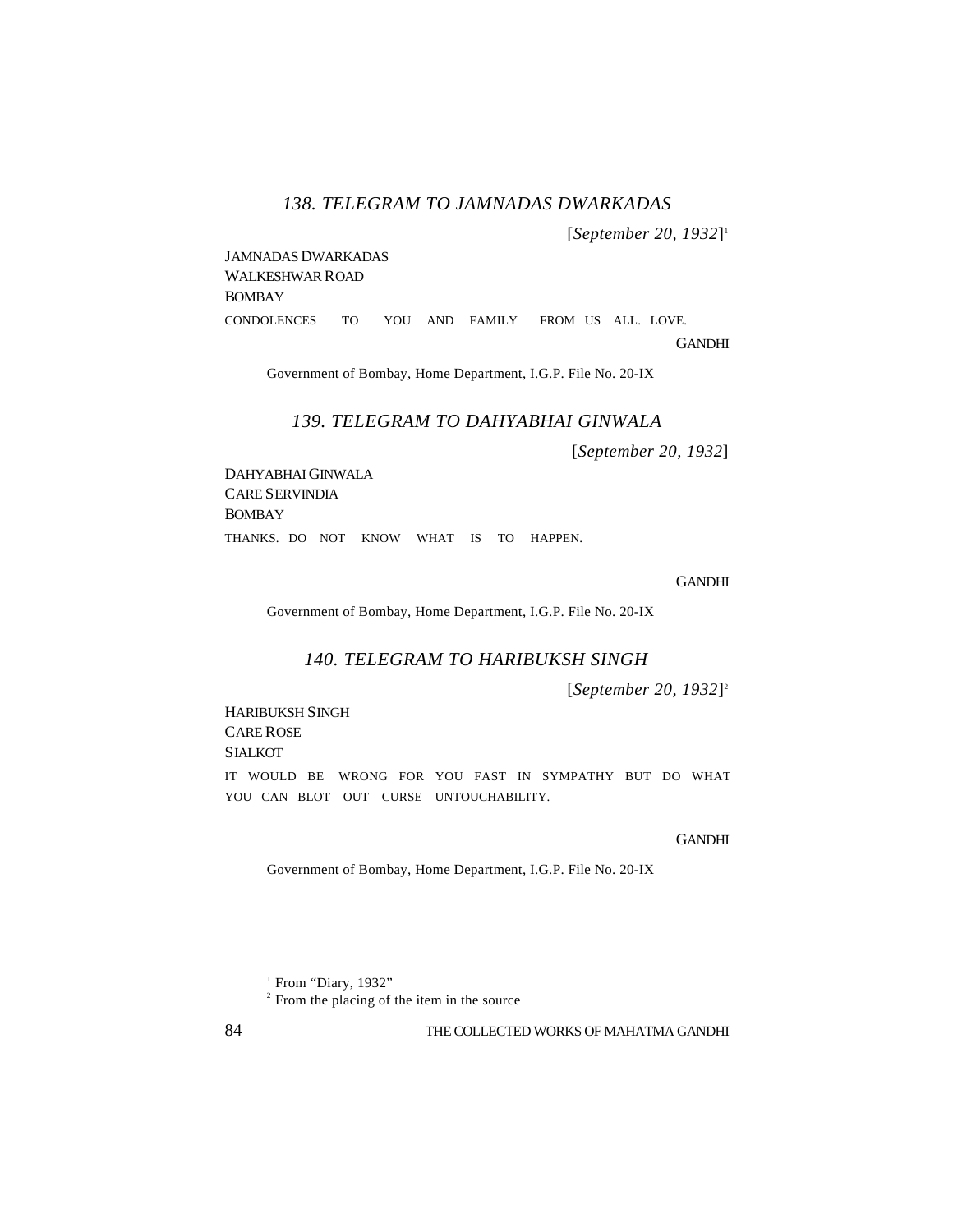# *141. TELEGRAM TO A. J. DODDAMATI JAKKILI*

[*September 20, 1932*]

A. J. DODDAMATI JAKKILI KARNATAK BANDHU OFFICE GADAG YOUR WORK IS GOOD BUT BETTER IS SOME TANGIBLE SERVICE.

**GANDHI** 

Government of Bombay, Home Department, I.G.P. File No. 20-IX

#### *142. TELEGRAM TO KASHI KRISHNACHARYA*

[*September 20,1932*] 1

KASHI KRISHNACHARYA ALL-INDIA SANATAN DHARMA VAIDIK MAHASABHA **GUNTOOR** 

AM SORRY. BEYOND MY POWER SUSPEND FAST.

GANDHI

Government of Bombay, Home Department, I.G.P. File No. 20-IX

# *143. TELEGRAM TO KRISHNADAS*

[*September 20, 1932*] 2

KRISHNADAS CARE MOTI **CALCUTTA** REMAIN THERE SERVE MOTHER.

BAPU

Government of Bombay, Home Department, I.G.P. File No. 20-IX

<sup>1</sup> From "Diary, 1932" 2 *ibid*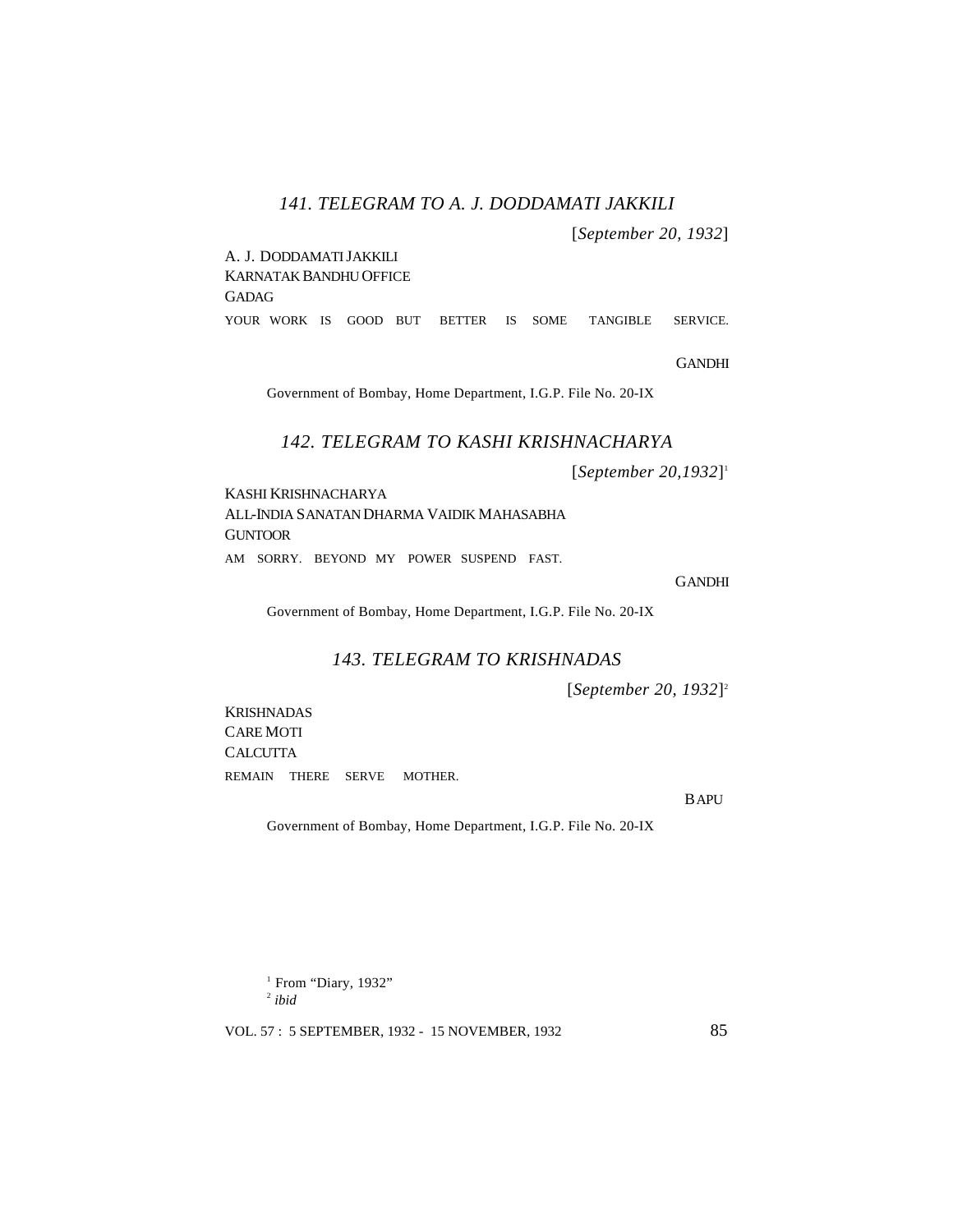## *144. CABLE TO INDIANS OF TAIPING, PERAK*

[*September 20, 1932*]

INDIANS TAIPING PERAK LET GOD PREVAIL.

**GANDHI** 

Government of Bombay, Home Department, I.G.P. File No. 20-IX

# *145. TELEGRAM TO DR. B. C. ROY*

[*September 20, 1932*] 1

DR. BIDHAN ROY 36 WELLINGTON STREET **CALCUTTA** 

PRAY TELL URMILADEVI YOUR HEART-RENDING WIRE NEVER RECEIVED. LETTERS YOU MENTION I WROTE SOME IN DESPAIR. COULD GET NO ANSWER. DO WRITE. I KNOW YOU WILL BRAVELY BEAR PRESENT ANGUISH. MAHADEV JOINS SENDING LOVE. **GANDHI** 

Government of Bombay, Home Department, I.G.P. File No. 20-IX

# *146. TELEGRAM TO AMBALAL SARABHAI*

[*September 20, 1932*] 2

SETH AMBALAL SARABHAI SHAHIBAG AHMEDABAD

OF COURSE YOUR HOME MY REFUGE. DO NOT KNOW WHAT IS TO HAPPEN.

**GANDHI** 

Government of Bombay, Home Department, I.G.P. File No. 20-IX

<sup>1</sup> From the placing of the item in the source 2 *ibid*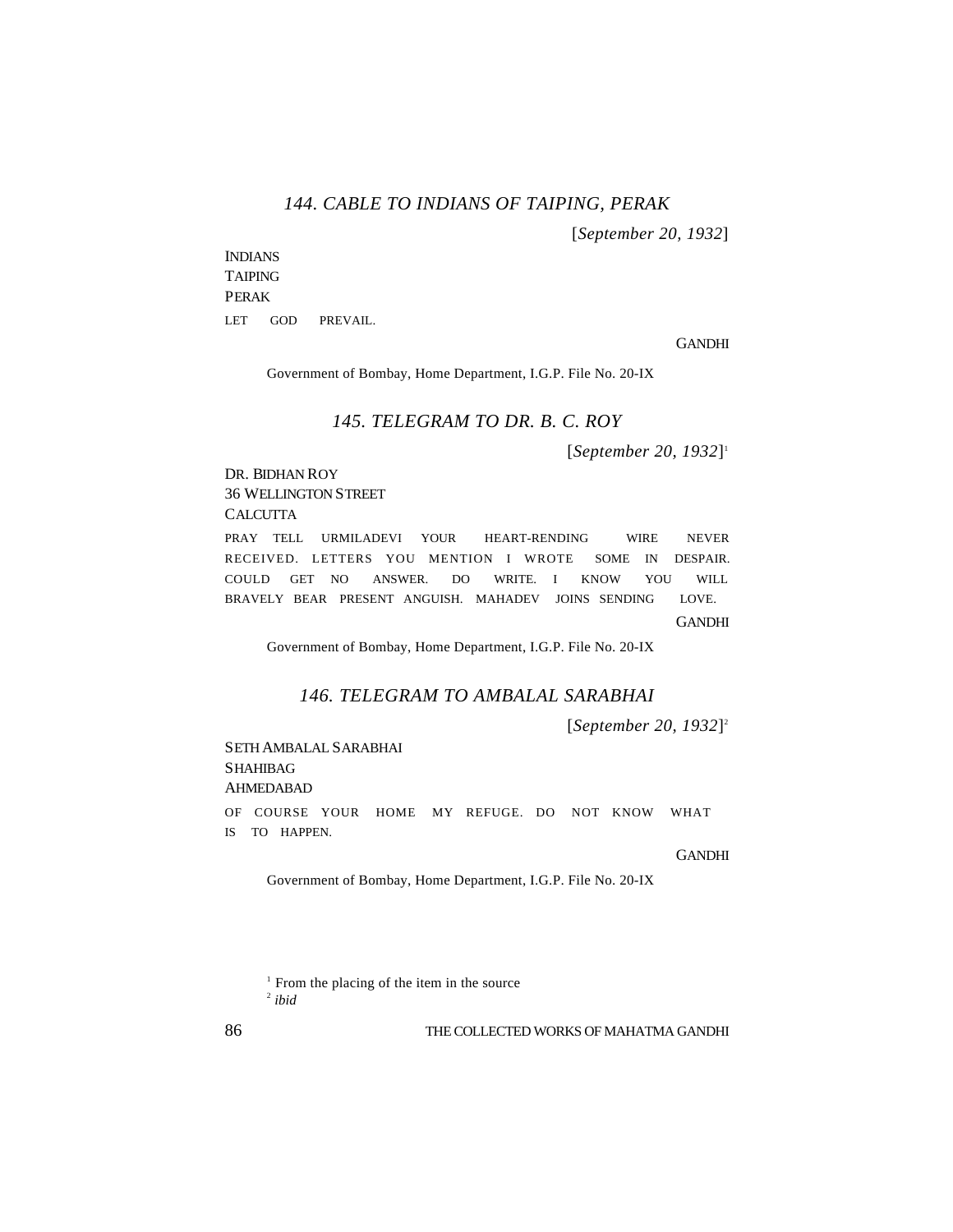### *147. TELEGRAM TO AMBALAL SARABHAI*

[*September 20, 1932*] 1

AMBALAL SARABHAI SHAHIBAG AHMEDABAD

LEARN BHARATI HAD FALL FROM HORSE. WIRE CORRECT STATE. YOU CAN ALL SEE ME WHEN YOU WISH. LOVE.

**GANDHI** 

Government of Bombay, Home Department, I.G.P. File No. 20-IX

# *148. A TELEGRAM*

[*September 20, 1932*] 2

| $MEHD$ [sic]          |                                     |     |            |            |       |           |               |
|-----------------------|-------------------------------------|-----|------------|------------|-------|-----------|---------------|
|                       | CARE BHADRAJI DHRU MAHARAJ MANSIONS |     |            |            |       |           |               |
| <b>SANDHURST ROAD</b> |                                     |     |            |            |       |           |               |
| <b>BOMBAY</b>         |                                     |     |            |            |       |           |               |
| THANKS                | OFFER.                              | YOU | <b>SEE</b> | <b>NOW</b> | THERE | <b>IS</b> | NO.           |
| ANXIETY.              |                                     |     |            |            |       |           |               |
|                       |                                     |     |            |            |       |           | <b>GANDHI</b> |

Government of Bombay, Home Department, I.G.P. File No. 20-IX

<sup>1</sup> From the placing of the item in the source.

2 *ibid*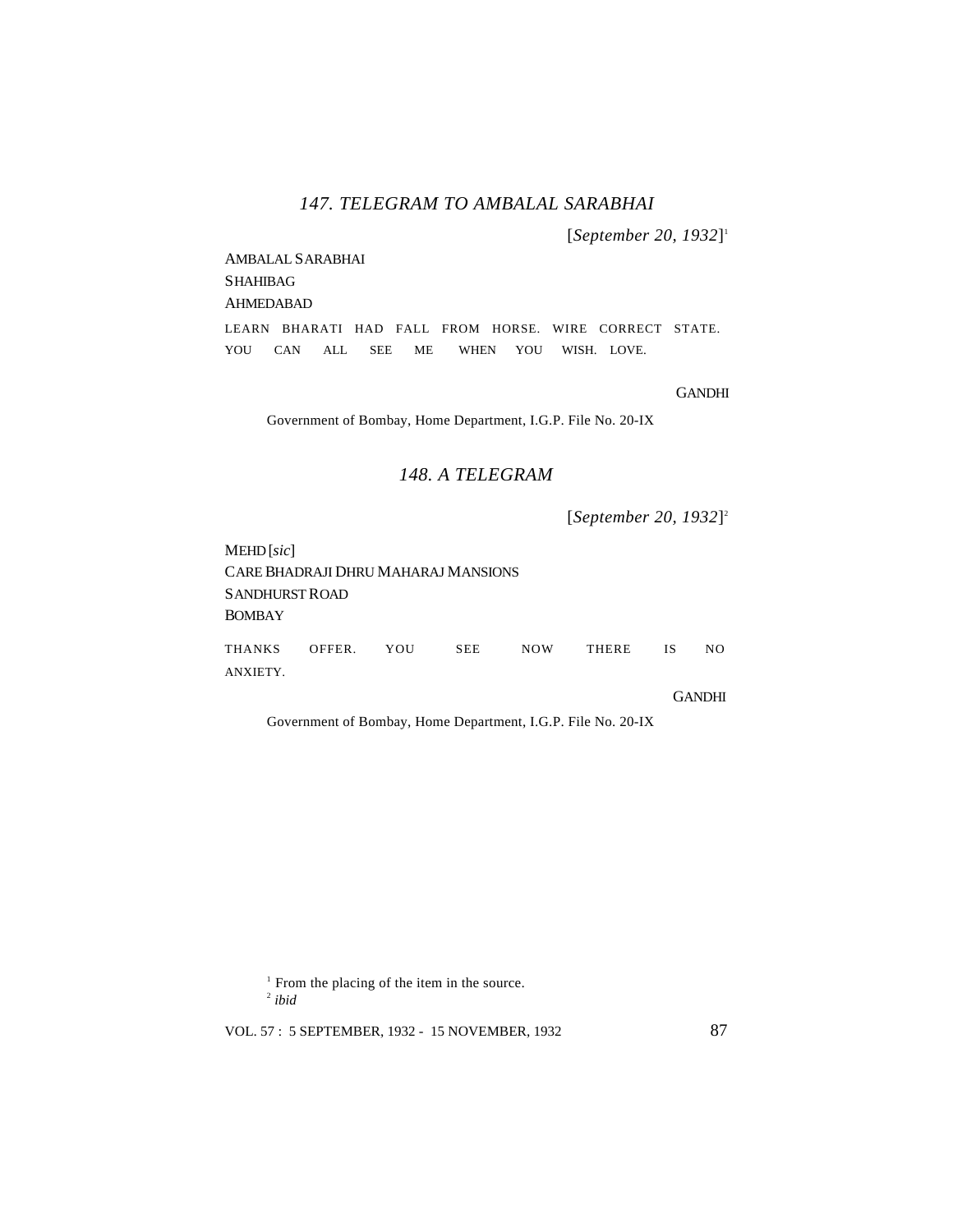### *149. TELEGRAM TO RABINDRANATH TAGORE*<sup>1</sup>

*September 20, 1932*

#### GURUDEV

#### **SANTINIKETAN**

HAVE ALWAYS EXPERIENCED GOD'S MERCY. VERY EARLY THIS MORNING I WROTE<sup>2</sup> SEEKING YOUR BLESSING IF YOU COULD APPROVE ACTION AND BEHOLD I HAVE IT IN ABUNDANCE IN YOUR MESSAGE JUST RECEIVED. THANK YOU.

**GANDHI** 

*Visvabharati News*, p. 25

#### *150. TELEGRAM TO MATHURADAS TRIKUMJI*

*September 20, 1932*

MATHURADAS TRIKUMJI B CLASS PRISONER PRISON BELGAUM

YOU SHOULD BE BRAVE. DO NOT SEEK RELEASE UNDER PAROLE. WHERE HEARTS MEET WHAT USE PHYSICAL MEETING. LET GOD'S WILL BE DONE. LOVE.

**BAPU** 

Government of Bombay, Home Department, I.G.P. File No. 20-IX

<sup>1</sup> This was in reply to Tagore's telegram of September 19, 1932, which read: "It is worth sacrificing precious life for the sake of India's unity and her social integrity. Though we cannot anticipate what effect it may have upon our rulers who may not understand its immense importance for our people we feel certain that the supreme appeal of such self-offering to the conscience of our own countrymen will not be in vain. I fervently hope that we will not callously allow such national tragedy to reach its extreme length. Our sorrowing hearts will follow your sublime penance with reverence and love."

<sup>2</sup> *Vide* "Letter to Rabindranath Tagore", 20-9-1932.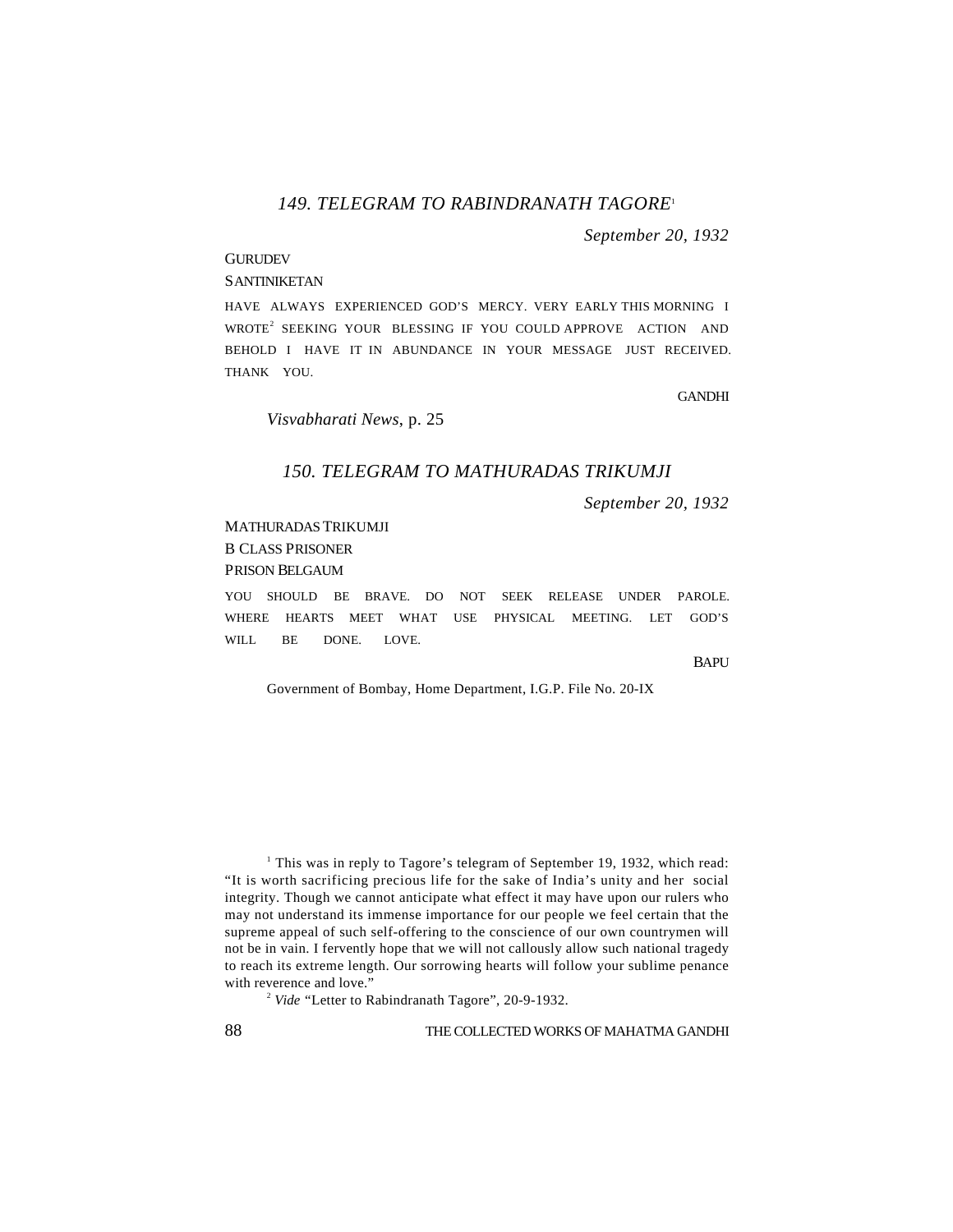*September 20, 1932*

DEAR MAJOR BHANDARI,

Thank you for your note. I think I ought to see Reuter's representative now, if you do not mind.

> *Yours sincerely,* M. K. GANDHI

From a photostat: G.N. 5125

### *152. LETTER TO G. K. DEVDHAR*

*September 29, 1932*

MY DEAR DEVDHAR,

Of course the Society's home is my home.<sup>1</sup> I have lived in exile by choice. When God wills it, He will send me back home.

I have not the slightest notion where the fast will be taken. This is a wonderful ordeal. I deserve it all. For I have the Hindu heart. And have we not deserved the most terrible chastisement from God for ourtreatment of the untouchables? And so He is trying me through and through before admitting me to the untouchable fold. It has been an effort for the past 50 years. Please send the enclosed<sup>2</sup> to Sastri.

*Mahadevbhaini Diary,* Vol. II, pp. 57-8

# *153. LETTER TO P. N. RAJBHOJ*

*September 20, 1932*

DEAR FRIEND,

I got your letter only yesterday whilst I was talking to the friends who came to see me. I am now replying to it at earliest opportunity. I thank you for your letter.

My position is this: My fast has reference only to separate electorate. As soon as that is withdrawn the letter of the vow will be satisfied and I would be bound to call off the fast. But a very heavy

<sup>&</sup>lt;sup>1</sup> The addressee had invited Gandhiji to stay at the Servants of India Society's Home at Poona during the fast.

<sup>&</sup>lt;sup>2</sup> *Vide* "Letter to V.S. Srinivasa Sastri", 20-9-1932.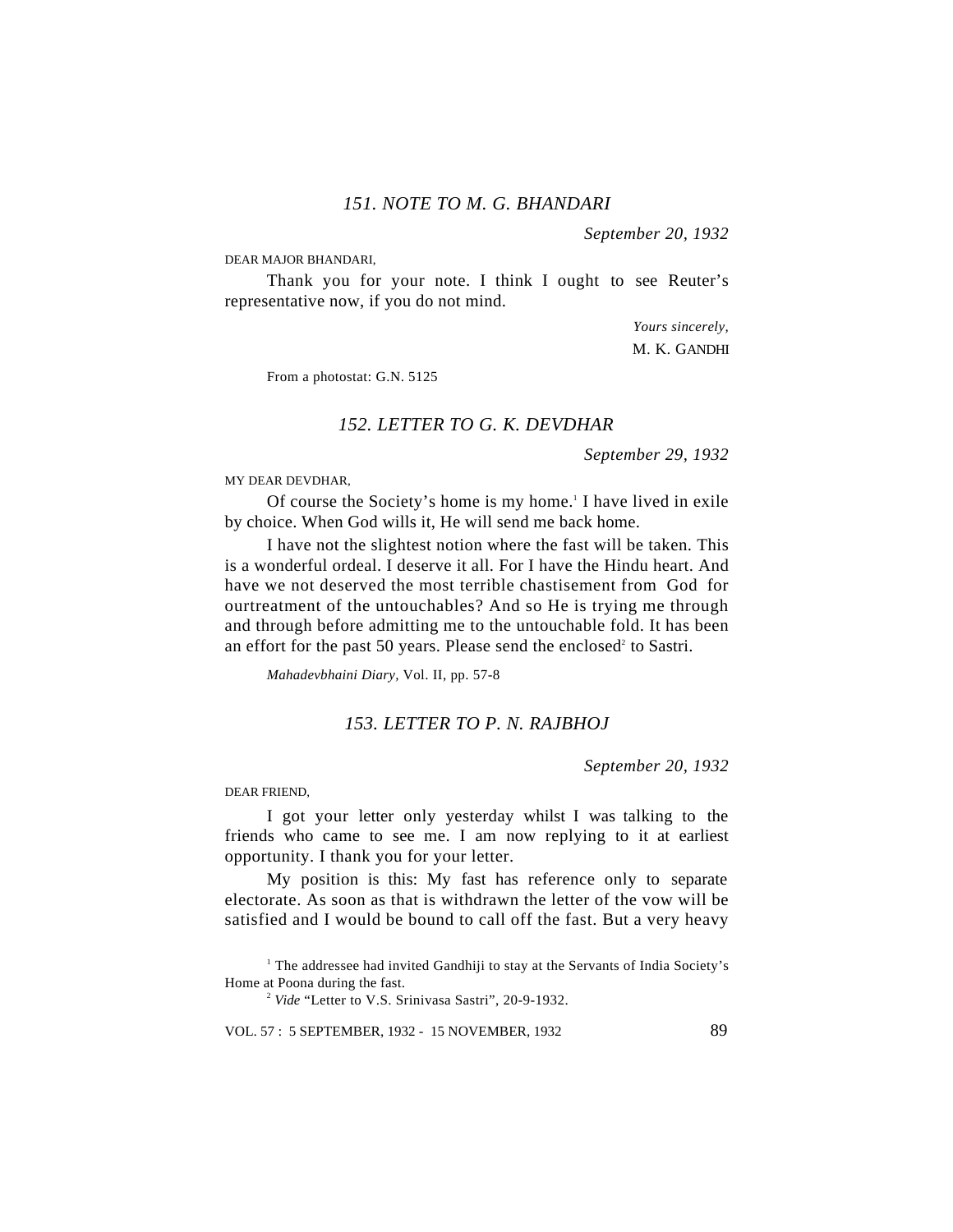responsibility will then lie upon me of having a substitute that is infinitely superior to separate electorate.

If you will not resent my saying it, I would like to say that as I am a "touchable" by birth, I am an "untouchable" by choice. And it was in this dual capacity that I wrote to Sir Samuel Hoare and then the Prime Minister. It is that dual capacity that has compelled the fast. Looking at the matter in this light I must say that I am not in love with the idea of statutory reservation. Whilst it is not open to the same objection that separate electorate is, I have not a shadow of a doubt that it will prevent the natural growth of the suppressed classes and will remove the incentive to honourable amends from the suppressors. What I am aiming at is a heart understanding between the two, the greatest opportunity of repentance and reparation on the part, of the suppressors. I am certain that the moment is ripe for the change of heart among them. I would therefore favour widest possible franchise for the suppressed and establish a convention between the two sections for securing proper election of representatives of the suppressed. I have drafted a rough tentative scheme which I handed to the friends and which I explained fully yesterday to my son Devdas. But to me this is not the largest but it is the least part of the reform I want.

Nothing will satisfy me till the last vestige of untouchability is gone. I would therefore insist on a statutory declaration that all public places of worship, wells, schools, etc., should be open to the suppressed precisely on the same terms as the suppressors. This is roughly my idea. If, however, the representatives of suppressed classes will not look at my idea, they are at liberty to have statutory reservation of seats. I should not fast against it but you will not expect me to bless any such scheme. Nor is my blessing essential to its acceptance by the Government. If I get the opportunity, I should certainly try to create public opinion among the suppressed against statutory reservation.

If my position is not clear or satisfactory, I would be delighted to meet you and other friends including R.B. Raja and Dr. Ambedkar by appointment. As you are aware this has become possible only now.

> *Yours sincerely,* M. K. GANDHI

From a photostat: G.N. 783 Also *The Epic Fast,* pp. 168-9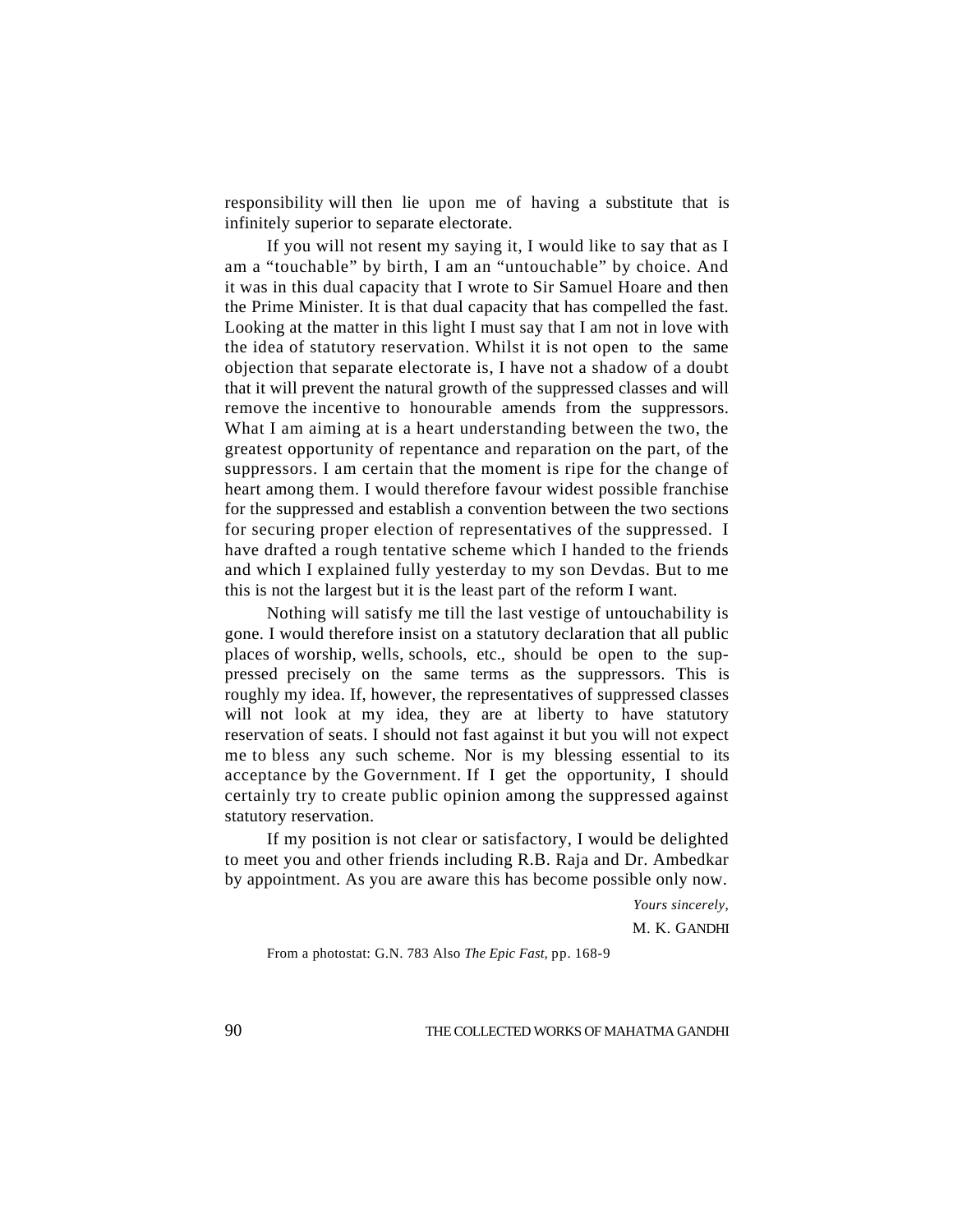# *154. LETTER TO VITHAL R. SHINDE<sup>1</sup>*

*September 20, 1932*

I have your touching letter. I have absolutely no notion as to how I am to be disposed of. Therefore it is too early to say anything. I certainly begin the fast here at 12. God alone knows where, when and how it will end. All the same, pray accept my thanks for your sympathy and offer.

*Mahadevbhaini Diary*, Vol. II, p. 58

### *155. LETTER TO D. B. KALELKAR*

*September 20, 1932*

CHI. KAKA,

I got your letter yesterday. On September 19. . . . <sup>2</sup> There will be no harm at all if you rest a little from reading and writing just as you have been resting from spinning. Only you cannot afford to stop your daily walks, as we found from our experience in Yeravda earlier. Take long walks. Be careful first about exercise, food and rest and then read and write as much as you can get time for. I have three books by Sir. James Jeans<sup>3</sup> which I am sending to you. I liked them very much, though I find that there are people who disagree with his views. I think I should read those books twice or thrice. There are in them several things which are not clear to me. However, I have become very much interested in the subject. In a sense, you are not wrong in describing Galileo and others as *rishis.* In a sense, because the *rishis* relied on intuition, and the word *rishi* denoted one who does that. This is not to run down the work of Galileo and others. Only it seems necesssary to keep in view the fact that the fields of the two types of men are different. Try to find another term if you can.

You must have heard of my ordeal<sup>4</sup> and rejoiced at the news. There can be no reason at all to be unhappy about it. Fasting and

<sup>&</sup>lt;sup>1</sup> The addresee had invited Gandhiji to Ahalya Ashram, a students' hostel he had been running at Poona.

<sup>&</sup>lt;sup>2</sup> One sentence was censored by the jail authorities.

<sup>&</sup>lt;sup>3</sup> English physicist and astronomer

<sup>4</sup> These portions, censored by the jail authorities, are restored from *Mahadevbhaini Diary*, "Letter to F.S. Taleyarkhan", 10-10-1896.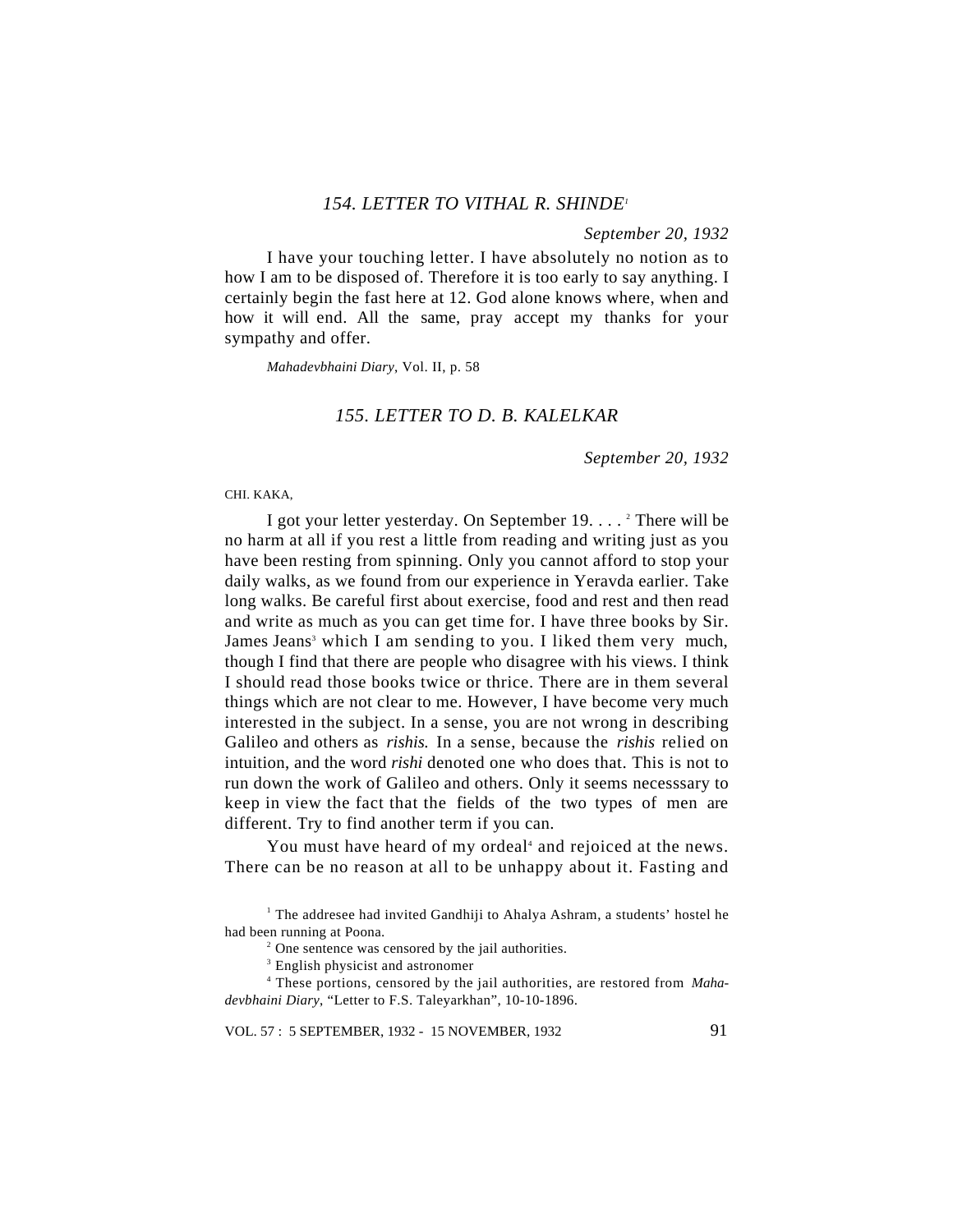eating mean the same thing<sup>1</sup>, just as birth and death mean the same thing. In any case, if a co-worker gives up his life for the sake of his dharma, it cannot be a cause for grief. Such an opportunity comes very rarely to anybody, and when it comes it should be gladly welcomed. Instead of being perturbed you should, therefore, be more vigilant and cultivate greater devotion to duty. Leave the jail with improved health. The filth of untouchability will be removed only after a great many sacrifices have been made.

We are all happy. Shankar<sup>2</sup> is doing well. I saw him.

> *Blessings from* **BAPU**

From Gujarati: C.W. 9489. Courtesy: D.B. Kalelkar

# *156. LETTER TO KEDARNATH KULKARNI*

*September 20, 1932*

I was indeed waiting for your letter. I got it only last evening. I would have liked a talk with you. If, while the fast is in progress, I become convinced about its being contrary to dharma, I will immediately give it up without any false sense of shame. I am ashamed of only one thing in the world—untruth—in thought, speech and action.

My step has not been dictated by reason; it was inspired by my inner voice. My reason, however, told me: 'Hundreds of persons like you will probably have to die in order to remove the blot of untouchability'. Fasting is a very common practice in Hinduism. I have always loved it. My decision is the cry of my heart. The Prime Minister's decision was only the immediate cause. It provided me with an opportunity to undertake the fast. However, the aim of my fast is not merely to get the decision changed but to bring about the awakening and self-purification which are bound to result from the effort to get the decision changed. In other words this was an opportunity to strike at the very root of untouchability.

<sup>&</sup>lt;sup>1</sup> These portions, censored by the jail authorities, are restored from *Mahadevbhaini Diary*, "Letter to F.S. Taleyarkhan", 10-10-1896.

<sup>2</sup> Satish Kalelkar, addressee's son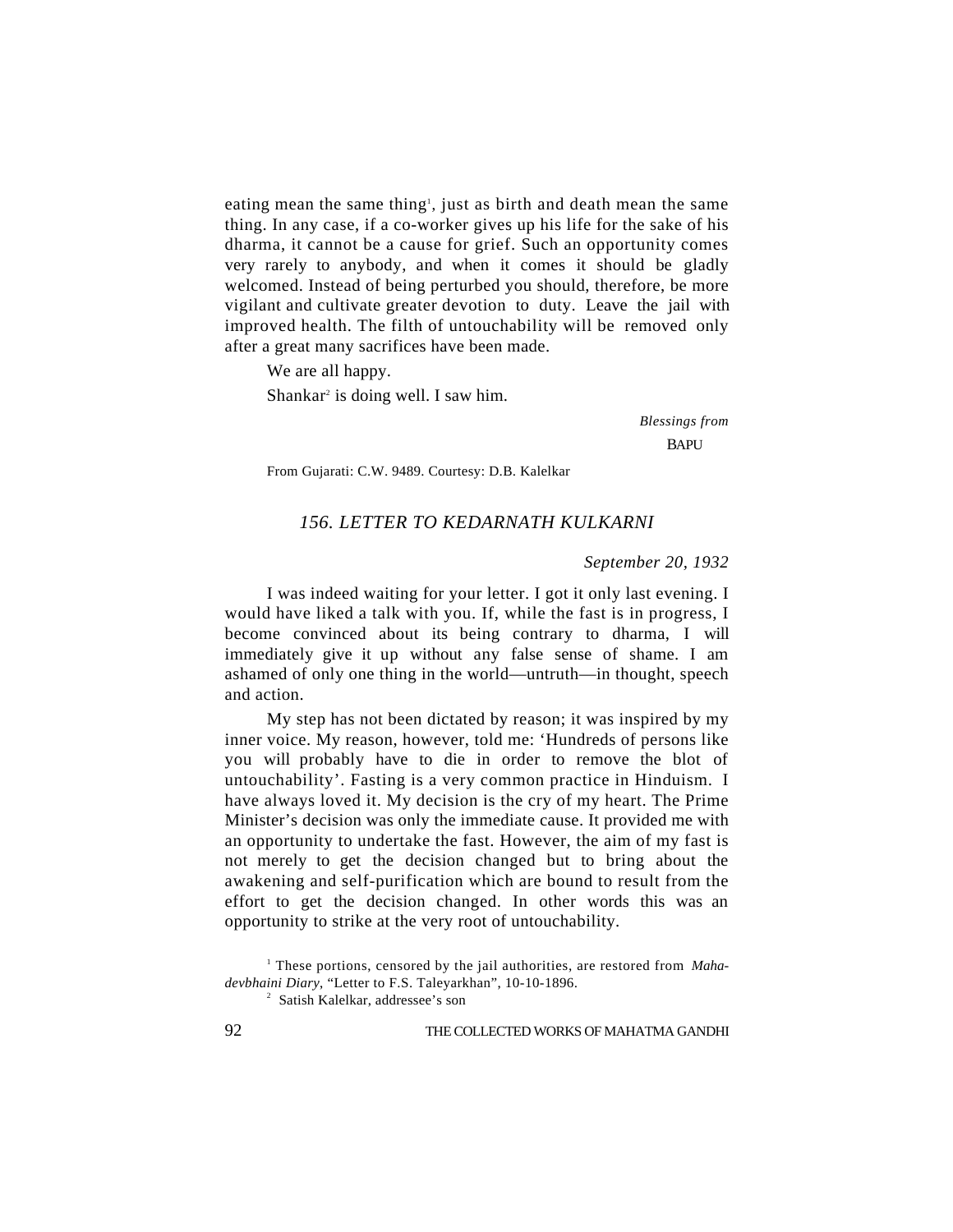It is true that we cannot positively say that the step was right because it had brought about the desired result. Everyone should judge for himself whether or not it is right. And if one is unable to do so, one should accept the opinion of an elder. To me the step seems not only right but even imperative. Think over this and write to me again. Please do not be disappointed about me. I hope your eczema is cured.

[From Gujarati]

*Mahadevbhaini Diary,* Vol. II, p. 60

# *157. LETTER TO JAISHANKAR P. TRIVEDI<sup>1</sup>*

#### *September 20, 1932*

 I got your lines full of love. I know your love. God does not live somewhere in the sky. For me pure love like yours is God, and it is such love that gives me the strength to undertake *yajnas* like the present one.

[From Gujarati]

*Mahadevbhaini Diary*, Vol. II, p. 62

# *158. LETTER TO NARANDAS GANDHI*

*4.45 p.m., September 20, 1932*

CHI. NARANDAS,

I got your packet. You must have seen the orders which have been issued. It seems that we remain where we were. That is the position today. What will happen tomorrow, God alone knows. As things are, you can write daily if you wish. The post will be despatched daily from here. But do not expect many letters from me. I wish to conserve my strength as much as possible. There will be plenty of other work for me. If anybody wishes to come and see me, he may. But nobody should be eager to come at any cost. Tell this to Anasuyabehn, Shankerlal and Rama. Inform Saraladevi too. I would, however, advise that only those who cannot restrain their desire to come may come. Everybody should devote himself or herself as much as possible to the service of the *Antyajas.*

<sup>1</sup> Of Poona Agriculture College.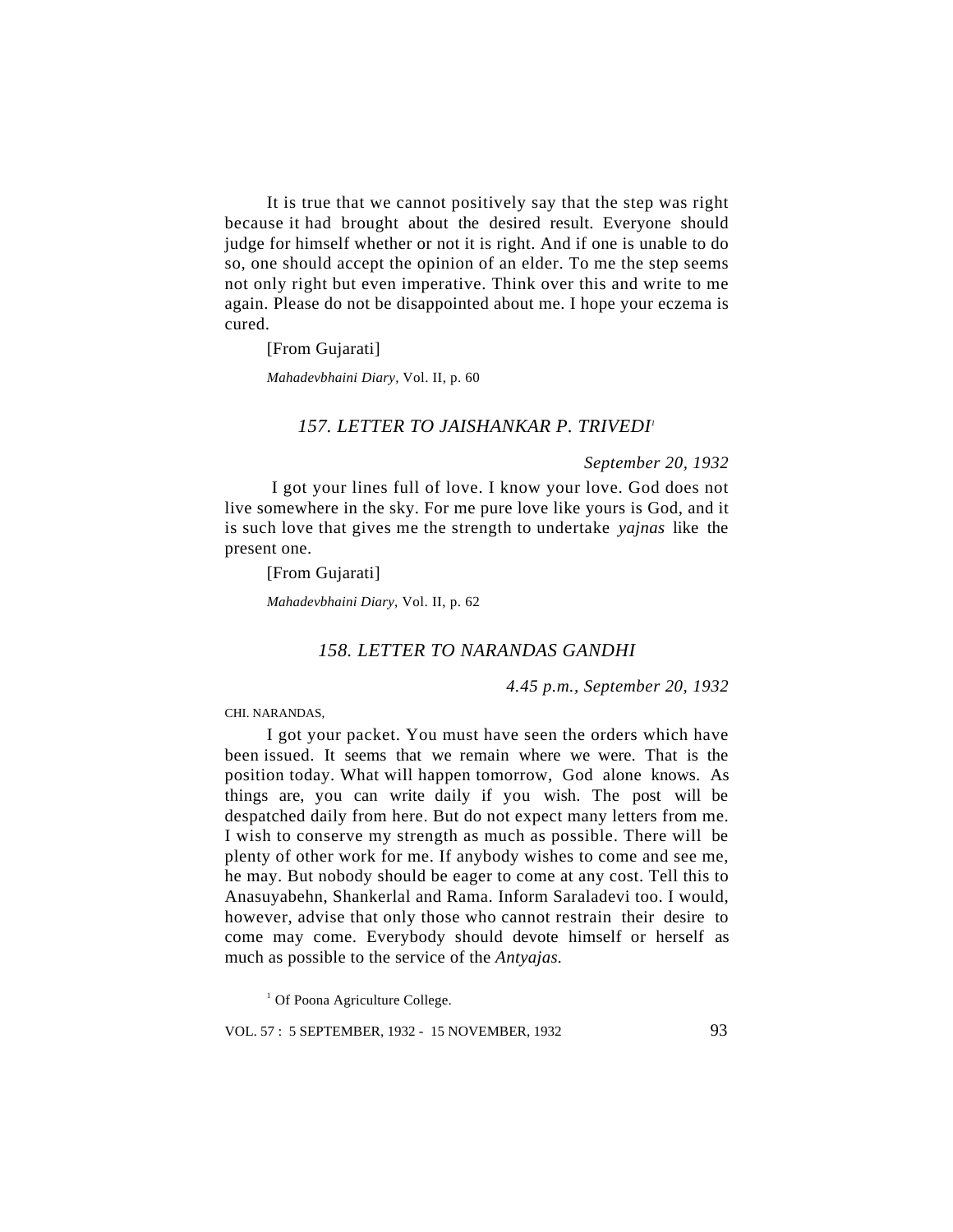If I can reply to any of the other letters which I get, I will do so. If someone does not get reply, he or she should understand that I could not write because of pressure of other work.

At prayer-time this morning, we sang " *Vaishnava Jana"*. Mahadev read the *Gita* from 6.30 to 8. Vallabhbhai and Mahadev are fasting today. When the fast commenced at noon, the following *bhajan* which Raihanabehn often sings was sung:

Awake, O traveller, it is morning now,

It is no longer night, that you still sleep;

He who sleeps will lose,

He who is awake will gain.

If you have got the complete *bhajan* there, Panditji should sing it to you all. If you have not got it, I will send it from here.

I feel a little worried on account of Kusum. Does she take complete rest? She may give up even spinning.

You must have got the large packet of letters I despatched yesterday. Today only this letter. No, I forget. I could not write to Punjabhai yesterday. I am enclosing a slip for him today.

**BAPU** 

From a microfilm of the Gujarati: M.M.U./I. Also C.W. 8253. Courtesy: Narandas Gandhi

#### *159. INTERVIEW TO THE PRESS*<sup>1</sup>

#### *September 20, 1932*

For the first time in nine months journalists were permitted to see Mahatma Gandhi in Yeravda Jail this evening at 5.30 when they were treated to one of the most easily delivered and seriously thoughtful interviews to which it has ever been my fortune to listen. No journalist could see Mahatma Gandhi today and discuss the position with him five hours after he had commenced "a fast unto death" without being immensely impressed . . . .

When asked if he was hopeful about a happy ending to the affair, he said:

I am an irrepressible optimist. Unless God has forsaken me, I hope that it will not be a fast unto death.

Mahatma Gandhi said that he had many telegrams from people who had decided or wished to enter upon a fast in sympathy with him.

<sup>1</sup> This report of the interview first appeared in *The Times of India*, 21-9-1932.

94 THE COLLECTED WORKS OF MAHATMA GANDHI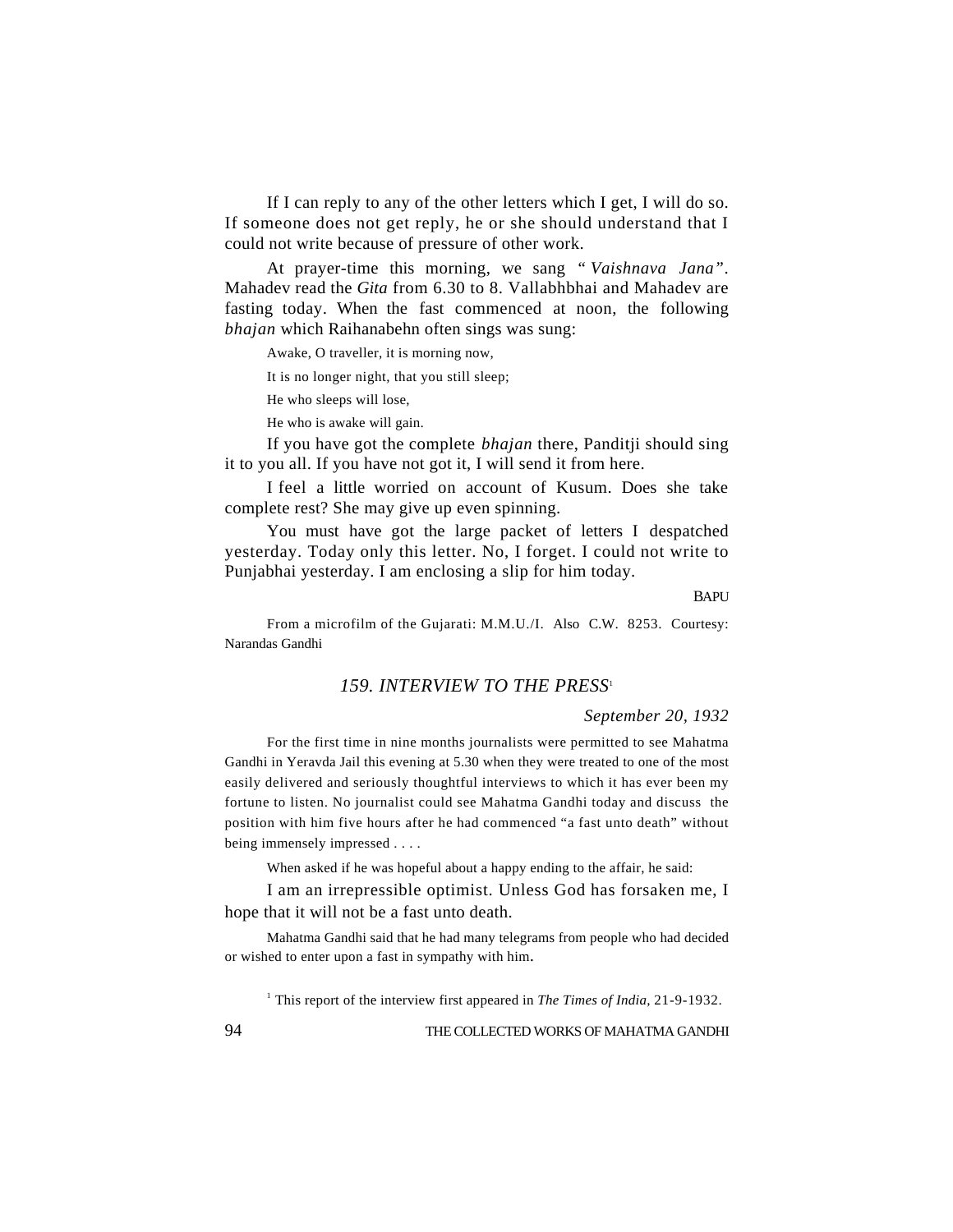I urge everybody not to fast in sympathy. I have undertaken it at God's call, and, therefore, unless there is a similar definite call to these people they have no business to fast. For one day, for the sake of purification or identification with the cause, it is a good thing; but that is all. Such a fast is both a privilege and a duty, and the privilegeaccrues only to those who have disciplined themselves for it.

The interview then turned to the question of the day, the representation of the Depressed Classes, or as Mahatma Gandhi calls them, the Suppressed Classes.

First of all he expressed surprise that the statement<sup>1</sup> given to the Government of Bombay had not been released. That had been given five days ago. Had he to redraft it today it would be rather different in the light of happenings since then, and he said at the end of the interview that his new statement was supplementary to the other, but not dependent on it. He said:

My cards are on the table, but, so far as the present instance is concerned, I could say nothing from behind prison bars. Now that the restrictions are removed, I have answered the first call of the Press. My fast is only against separate electorates, and not against statutory reservation of seats. To say that I am damaging the cause by uncompromising opposition to statutory reservation of seats is only partly true. Opposed I was, and am even now, but there was never put before me for any acceptance or rejection a scheme for statutory reservation of seats. Therefore, there is no question of my having to decide upon that point. When I developed my own idea about that point, I certainly expressed disappointment, and in my humble opinion, such statutory reservation, short of doing service, may do harm in the sense that it will stop natural evolution. Statutory reservation is like a support to a man. Relying on such support to any extent he weakens himself.

If people won't laugh at me, I would gently put forward a claim, which I have always asserted, that I am a 'touchable' by birth but an untouchable by choice; and I have endeavoured to qualify myself to represent, not the upper ten even among the untouchables, because be it said to their shame there are castes and classes among them, but my ambition is to represent and identify myself with, as far as possible, the lowest strata of untouchables, namely, the 'invisibles' and the 'unapproachables', whom I have always before my mind's eye wherever I go; for they have indeed drunk deep of the poisoned cup. I have met

<sup>1</sup> *Vide* "Statement to the Press", 16-9-1932.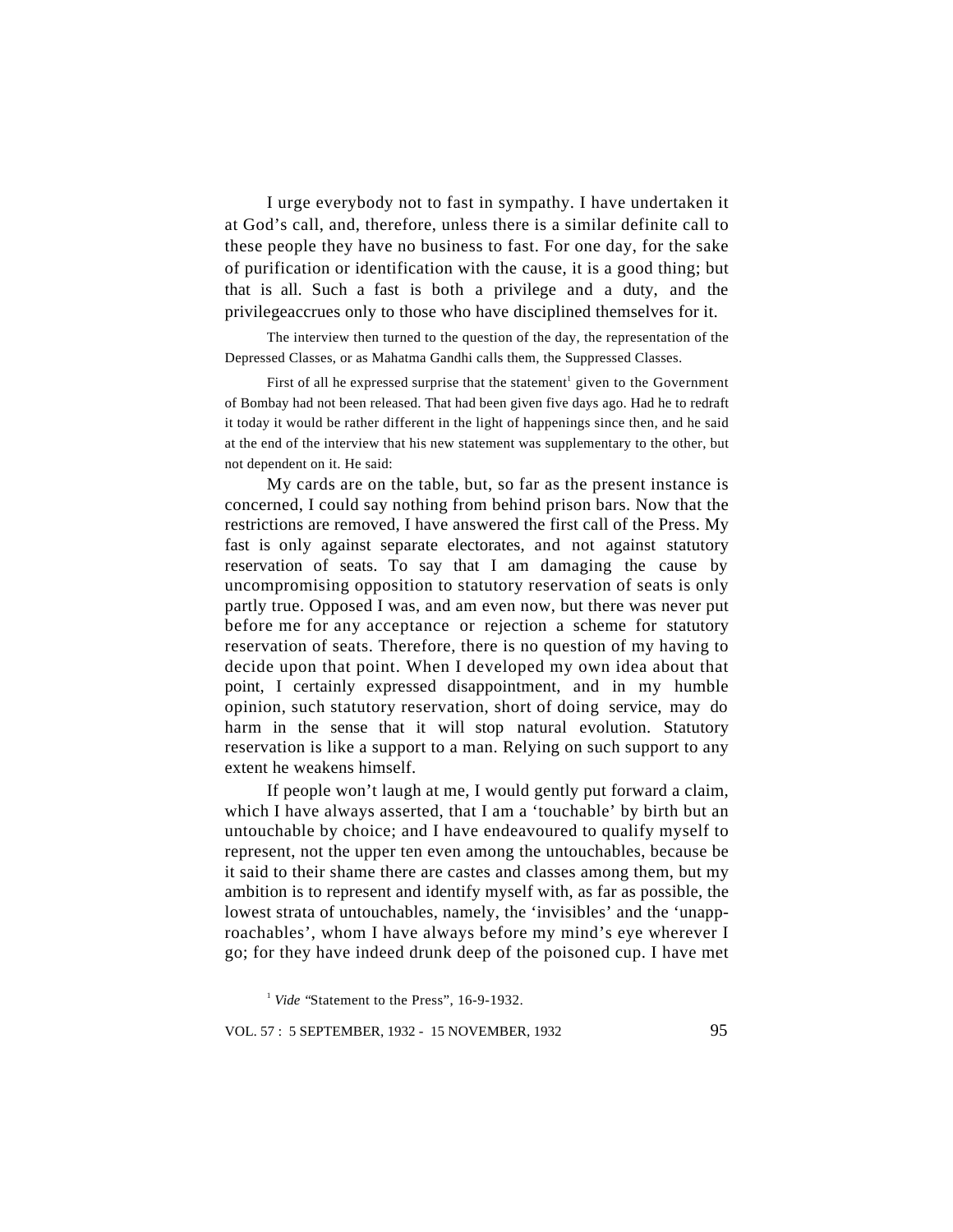them in Malabar and in Orissa, and am convinced that if they are ever to rise, it will not be by reservation of seats but will be by the strenuous work of Hindu reformers in their midst, and it is because I feel that this separation would have killed all prospect of reform that my whole soul has rebelled against it; and, let me make it plain, that the withdrawal of separate electorates will satisfy the letter of my vow but will never satisfy the spirit behind it, and in my capacity of being a self-chosen untouchable, I am not going to rest content with a patched-up pact between the 'touchables' and the untouchables.

What I want, what I am living for, and what I should delight in dying for, is the eradication of untouchability root and branch. I want, therefore, a living pact whose life-giving effect should be felt not in the distant tomorrow but today, and, therefore, that pact should be sealed by an all-India demonstration of 'touchables' and untouchables meeting together, not by way of a theatrical show, but in real brotherly embrace. It is in order to achieve this, the dream of my life for the past fifty years, that I have entered today the fiery gates. The British Government's decision was the last straw. It was a decisive symptom, and with the unerring eye of the physician that I claim to be in such matters, I detected the symptom. Therefore, for me the abolition of separate electorates would be but the beginning of the end, and I would warn all those leaders assembled at Bombay and others against coming to any hasty decision.

My life I count of no consequence. One hundred lives given for this noble cause would, in my opinion, be poor penance done by Hindus for the atrocious wrongs they have heaped upon helpless men and women of their own faith. I, therefore, would urge them not to swerve an inch from the path of strictest justice. My fast I want to throw in the scales of justice, and if it wakes up caste Hindus from their slumber, and if they are roused to a sense of their duty, it will have served its purpose. Whereas, if out of blind affection for me, they would somehow or other come to a rough and ready agreement so as to secure the abrogation and then go off to sleep, they will commit a grievous blunder and will have made my life a misery. For, while the abrogation of separate electorates would result in my breaking the fast, it would be living death for me if the vital pact for which I am striving is not arrived at. It would simply mean that, as soon as I called off the fast, I would have to give notice of another in order to achieve the spirit of the vow to the fullest extent.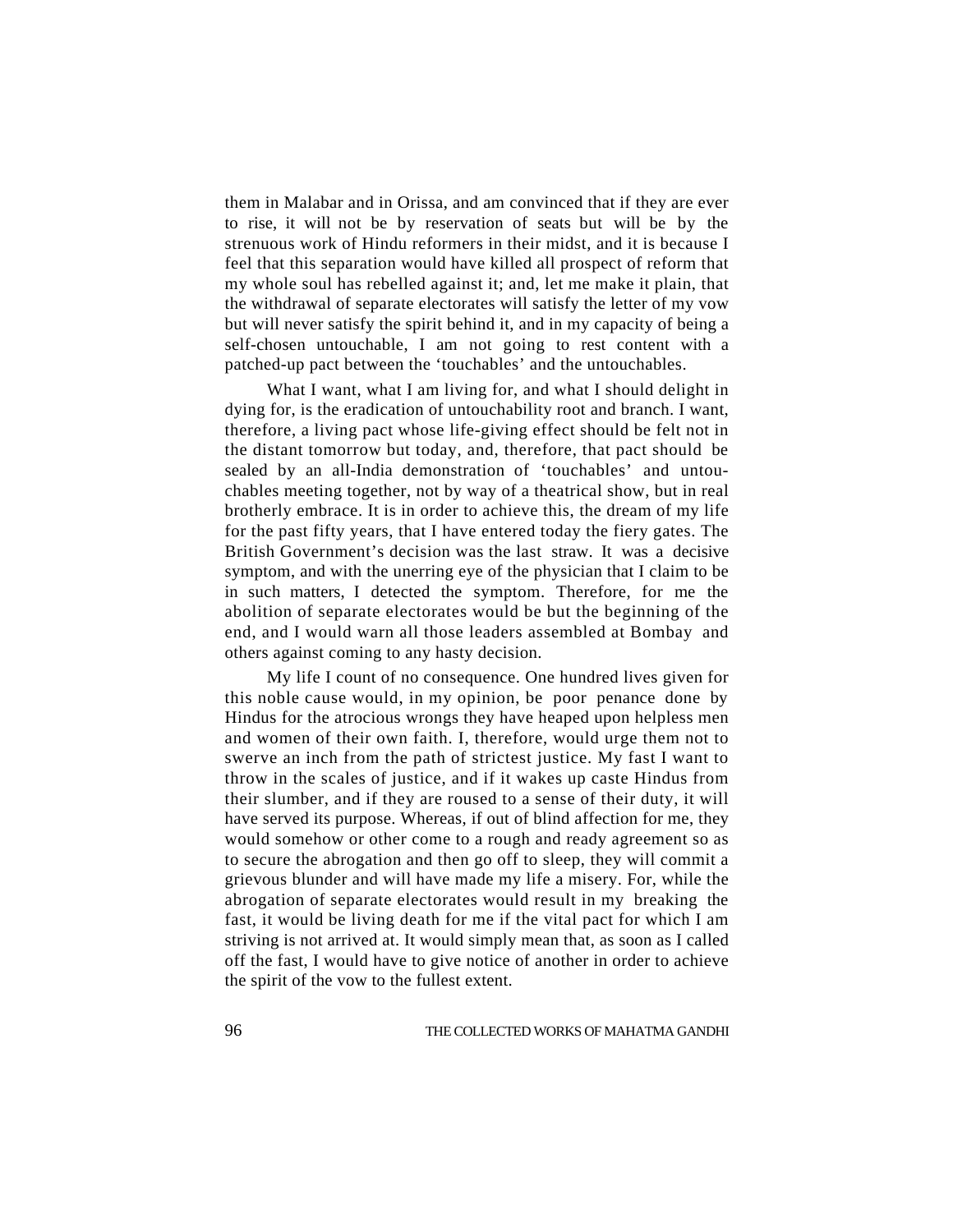This may look childish to the onlooker but not so to me. If I had anything more to give, I would throw that in also to remove this curse, but I have nothing more than my life.

I believe that if untouchability is really rooted out, it will not only purge Hinduism of a terrible blot but its repercussions will be world-wide. My fight against untouchability is a fight against the impure in humanity, and, therefore, when I penned my letter<sup>1</sup> to Sir Samuel Hoare I did so in the full faith that the very best in human family will come to my assistance if I have embarked on this thing with a heart, so far as it is possible for a human being to achieve, free of impurity, free of all malice and all anger. You will, therefore, see that my fast is based first of all in the cause of faith in the Hindu community, faith in human nature itself, and faith even in the official world.

In attacking untouchability I have gone to the very root of the matter, and, therefore, it is an issue of transcendental value, far surpassing swaraj in terms of political constitutions, and I would say that such a constitution would be a dead weight if it was not backed by a moral basis, in the shape of the present hope engendered in the breasts of the downtrodden millions that that weight is going to be lifted from their shoulders. It is only because the English officials cannot possibly see this living side of the picture that in their ignorance and self-satisfaction they dare to sit as judges upon questions that affect the fundamental being of millions of people, and here I mean both caste Hindus and untouchables, that is, the suppressor and the suppressed; and it was in order to wake up even officialdom from its gross ignorance, if I may make use of such an expression without being guilty of offence, that I felt impelled by a voice from within to offer resistance with the whole of my being.

He stated that he had made definite suggestions to the deputation from the Emergency Committee whom he received yesterday and he presumed that these would have been communicated to the Press today in Bombay.

Referring to a possible photograph Mahatma Gandhi made a jocular remark concerning his funeral rites whereupon I asked him he had made any preparations for such rites when visited by his son Devdas yesterday if the very worst happeneed, and I received a dramatic reply.

<sup>1</sup> *Vide* "Letter to Sir Samuel Hoare", 11-3-1932.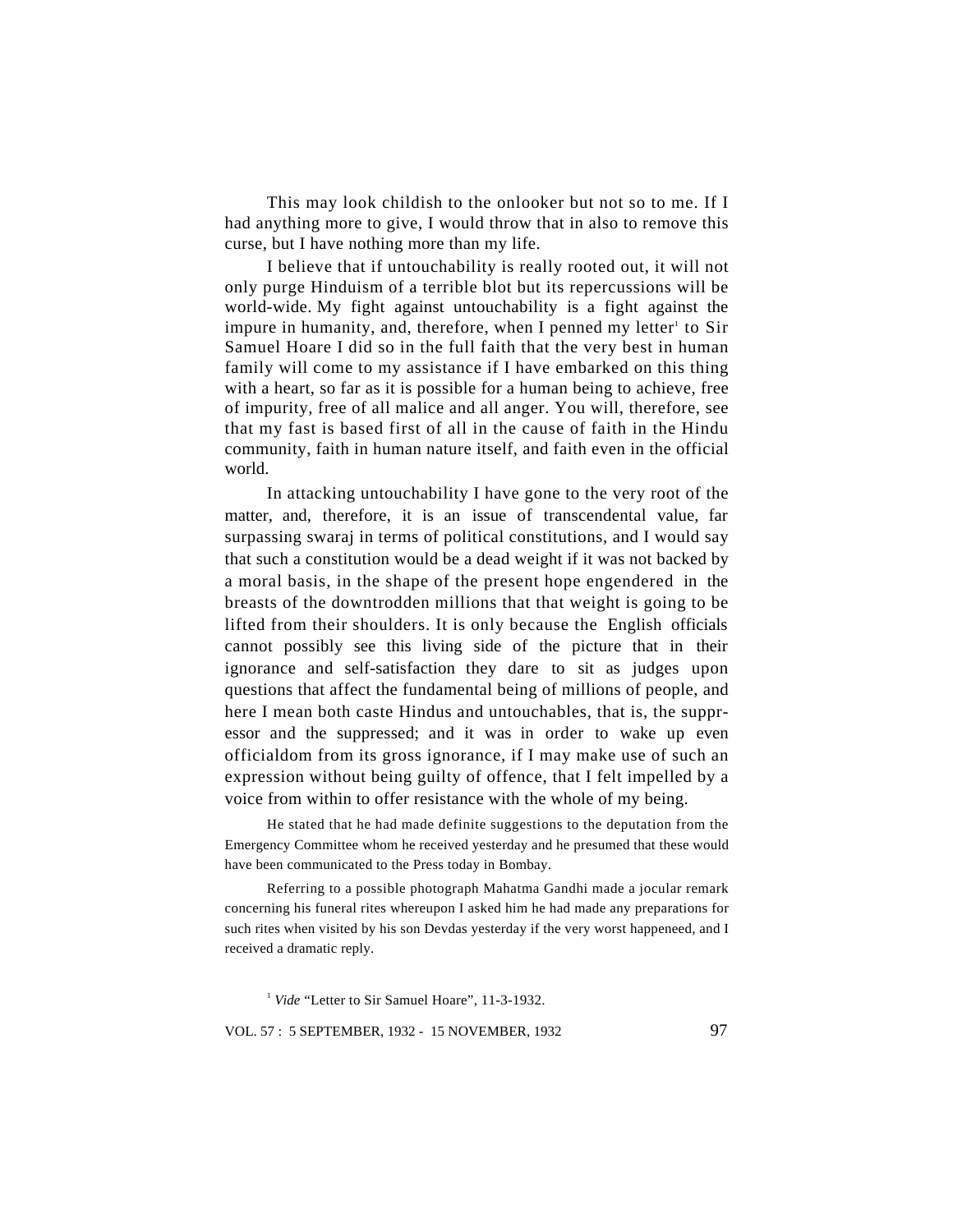I have asked my son to say in my name at the Bombay Conference that he as his father's son was prepared to forfeit his father's life rather than see any injury being done to the Suppressed Classes in mad haste.

What did he really think about the possibilities of his fast lasting? He replied:

I am as anxious as anyone to live. Water has an infinite capacity for prolonging life, and I will take water whenever I feel I require it. You can depend upon me to make a supreme effort to hold myself together so that the Hindu conscience may be quickened as also the British conscience and this agony may end. My cry will rise to the throne of the Almighty God.

*The Epic Fast,* pp. 118-23

# *160. CABLE TO H. S. L. POLAK*<sup>1</sup>

[*September 21, 1932*] 2

### KALOPH<sup>3</sup> ESTRAND LONDON

PUBLIC STATEMENT EXPLAINING MY POSITION REGARDING FAST AND MATTERS THEREANENT WAS SENT TO GOVERNMENT WITH REQUEST FOR PUBLICATION ON FIFTEENTH.<sup>4</sup> AM TOLD IT WILL BE PUBLISHED NOW.<sup>5</sup> LOVE.

#### **GANDHI**

From a photostat: S.N. 18534. Also Government of Bombay, Home Department, I.G.P. File No. 20-IX

<sup>1</sup> This was in reply to the addressee's telegram received on September 20, 1932, which read: "*Times* correspondent reports you complained Government not released document setting out terms you gave Government. Does this refer Depressed Classes question? Informed India Office no knowledge document."

<sup>2</sup> From "Diary, 1932"

<sup>3</sup> Telegraphic address of H.S.L. Polak.

<sup>4</sup> *Vide* "Letter to M. G. Bhandari", 16-9-1932.

5 It was published in *The Hindu* on September 21, 1932.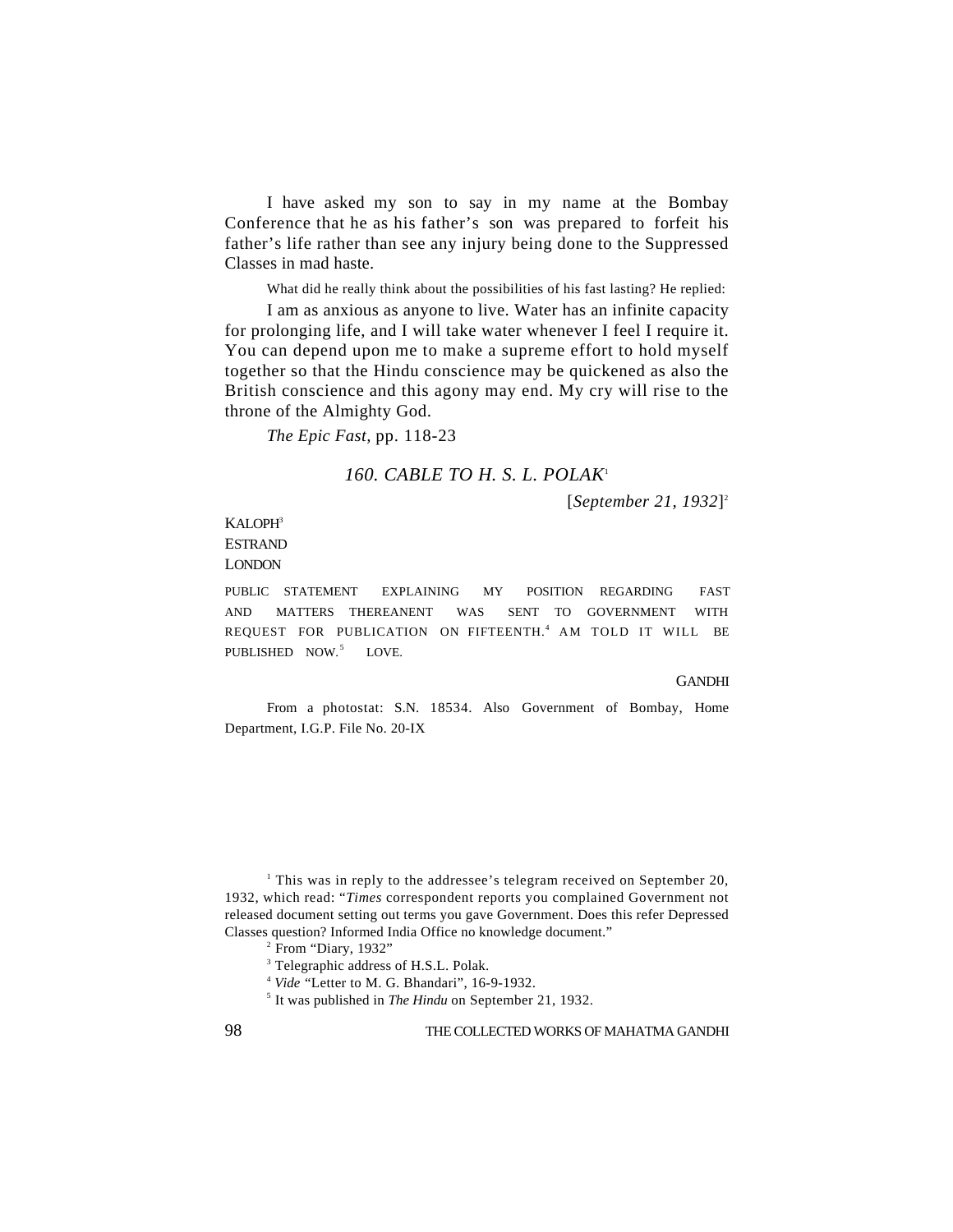#### *161. LETTER TO JAIRAMDAS DOULATRAM*

*September 21, 1932*

I know how you must be feeling over this penance. But you are brave enough to perceive that this is no occasion for sorrow but for joy. Many of us may have to die before this monster of untouchability is finally destroyed. You should be filled with joy that a comrade has entered the fiery gate. It is well if I come out unhurt; it is equally well, if not better, if the fire consumes me. God has guided my step. This will be done to the very end.

*Mahadevbhaini Diary*, Vol. II, p. 67

#### *162. LETTER TO JAMNALAL BAJAJ*

*September 21*<sup>1</sup> , *1932*

CHI. JAMNALAL,

I hope you do not worry. On the contrary, you should dance with joy that the person whom you have adopted as your father is to make the supreme sacrifice for the cause which you hold dear. For you, this should be an occasion to celebrate.

I have been having a bit of good-humoured jesting with Janakimaiya. Sardar and Mahadev send you their regards.

> *Blessings from* BAPU

[From Gujarati]

*Panchven Putrako Bapuke Ashirvad*, pp. 94-5

#### *163. LETTER TO MANILAL V. KOTHARI*

#### *September 21, 1932*

Sardar says that I must write a separate letter to my chief disciple. If I say that Manilal is included in Jamnalalji, Sardar turns red eyes on me and says, Jamnalalji and all others can be included in Manilal but Manilal can never be included in anybody. I tell him I do not agree with him. Manilal, being a votary of non-violence, can be

<sup>1</sup> The source has September 27. *Mahadevbhaini Diary*, however, has 21, which is confirmed from a letter of the addressee to Madalsa of the same date reproduced in *Bapu Sansmaran,* "Letter to Keshav Gandhi", 21-10-1932.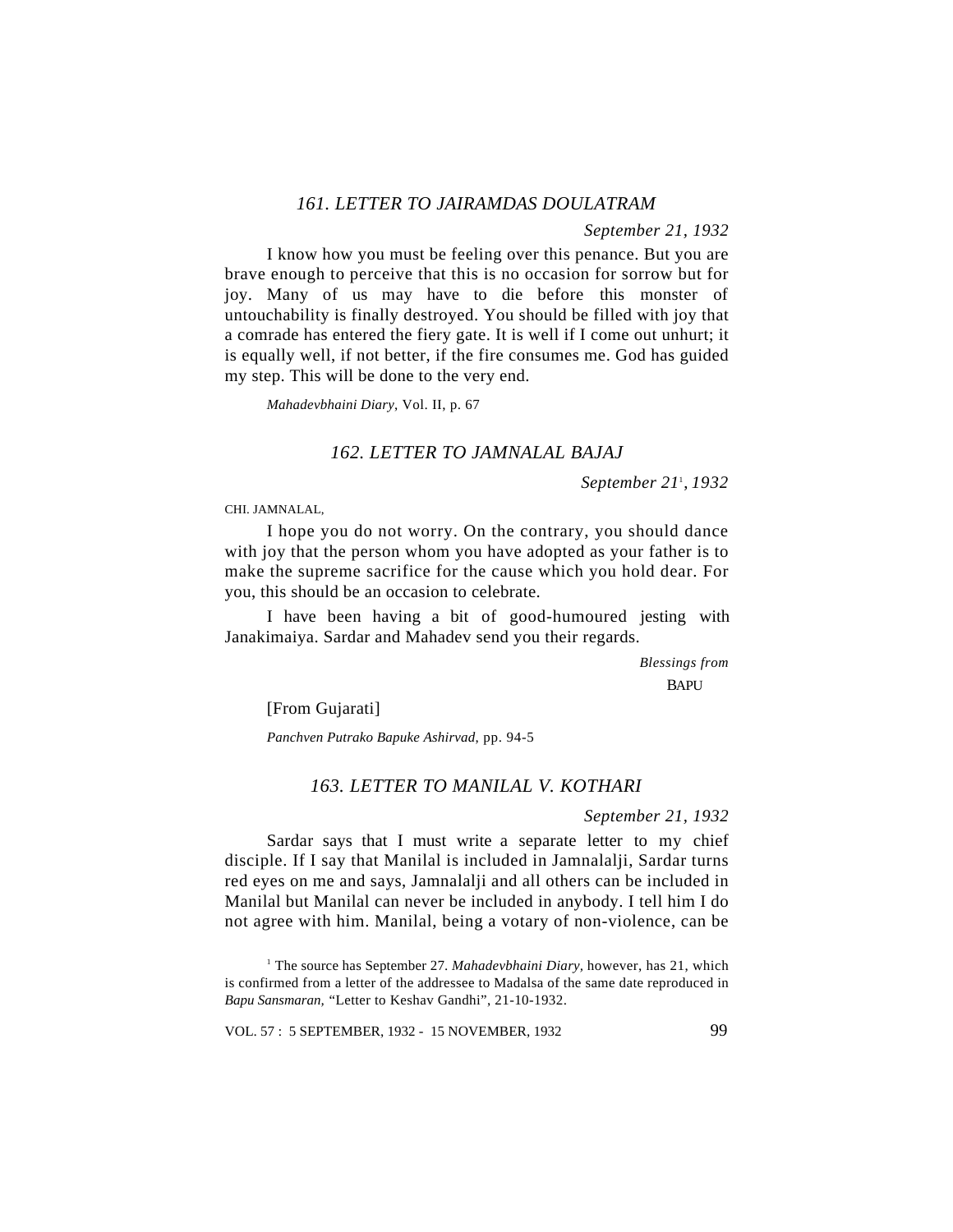included in all, but he would never want anybody to be included in him. Now you alone can settle this dispute which has arisen in our cell. See that you do justice. Who is right, Sardar or I? And while such arguments take place, why should I worry at all about my indefinite fast, a practice which is so beloved of Jains?

Judge from this letter how happily Sardar and I pass the time. Weeping is strictly forbidden.

*Mahadevbhaini Diary*, Vol. II, p. 68

#### *164. LETTER TO KISHORELAL G. MASHRUWALA*

#### *September 21, 1932*

I am naturally eager to know whether you consider my step moral or not. Nath is a little doubtful about it. I have replied to his letter. If you have thought about the matter, write to me. If you feel that my step is in accord with dharma, then it must have also been clear to you that this is an occasion for rejoicing.

There is no ground for the fear which you entertain on account of Vallabhbhai's learning Sanskrit. Nothing can make him forget his farmer's Gujarati. On the contrary, Sanskrit will increase his fluency in his native tongue. What we should welcome is the determined effort which he is making this time. It is bound to have a good effect on the students. Sanskrit is like the river Ganga for our languages. I always feel that if it were to dry up, the regional languages also would lose their vitality and power. It seems to me that an elementary knowledge of Sanskrit is essential.

[From Gujarati]

*Mahadevbhaini Diary*, Vol. II, p. 67

# *165. LETTER TO NARAHARI D. PARIKH*

#### *September 21, 1932*

You should not be perturbed about the fast. God has sent me unsought an opportunity for which I was pining. We ought not to feel unhappy when our desire is granted. All three of us are happy and, as we watch God's sport, dance with as much delight as we can. But we

<sup>1</sup> Vide "Letter to Keddarnath Kulkarni", 20-9-1932.

100 THE COLLECTED WORKS OF MAHATMA GANDHI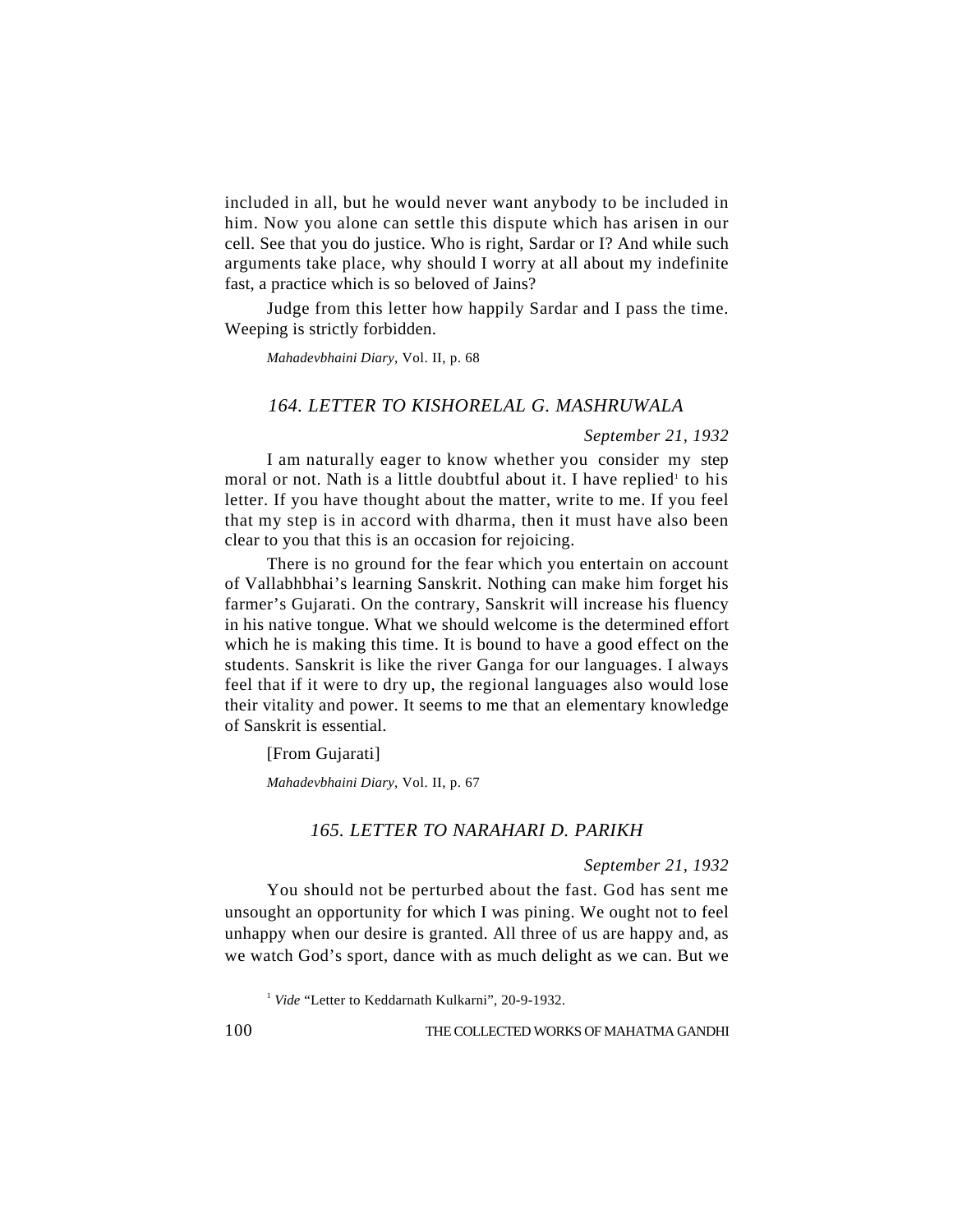have not yet learnt how to dance well. I have obtained permission for people to write to me. You may, therefore, write to me.

[From Gujarati]

*Mahadevbhaini Diary*, Vol. II, p. 66

# *166. LETTER TO MANIBEHN PATEL*

*September 21, 1932*

CHI. MANI,

Need I try to give you courage? I forbid you to shed a single tear. It is only rarely that a man is blessed with such good fortune as has come to me. You should, therefore, rejoice and not shed tears. You and others like you should not start fasting, but should devote yourselves heart and soul to your work. I have obtained permission for everybody to write to me whenever they wish. Therefore do write to me.

I hope you will get this letter without delay.

*Blessings from*

**BAPU** 

MANIBEHN PATEL PRISONER CENTRAL PRISON, BELGAUM [From Gujarati]

*Bapuna Patro—4: Manibehn Patelne*, p. 87

# *167. LETTER TO FULCHAND B. SHAH*

*September 21, 1932*

BHAI FULCHAND,

All of you should exult at the news of my fast, and not shed tears. It is only rarely that a man gets a noble opportunity like this. Nobody should copy my example and fast. Everybody may sacrifice his life when his opportunity comes. If anybody holds back then, he would not be a man. Just now, however, all of you should become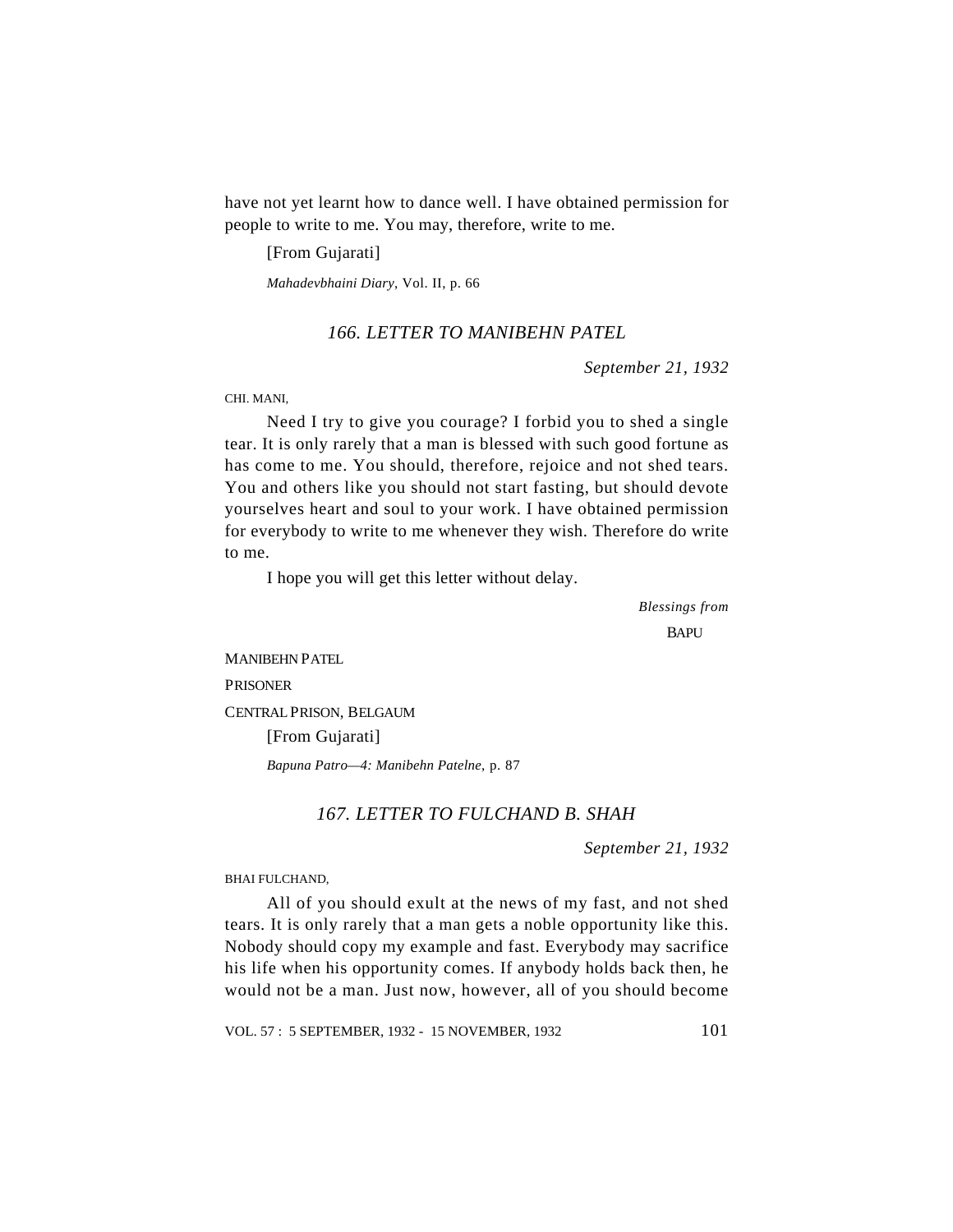more earnest and devoted to your work and strive harder to make yourselves sufficiently pure for such a sacrifice.

Blessings to all.

*Blessings from* **BAPU** 

[From Gujarati]

*Mahadevbhaini Diary,* Vol. II, p. 68. Also C.W. 9472. Courtesy: Chandrakant F. Shah

# *168. LETTER TO MATHURADAS TRIKUMJI*

#### *September 21, 1932*

I can see your agitation from your wire. I hope you got mine.<sup>1</sup> I have imagined you to be a wise man. I hope you will prove me right. If you doubt the rightness of my step from a moral point of view, let me know. I have seen to it that this letter is sent to you soon and that you are permitted to write back to me. You know that I look upon you as a custodian of the moral correctness of my actions. Exercise that right and do that duty of yours vigilantly. If you have approved of my step, it should also have been clear to you that this is an occasion for rejoicing. Write to me a long and frank letter. I am writing to Taramati and asking her and the children to come and see me.

[From Gujrati]

*Bapuni Prasadi*, pp. 115-6

# *169. LETTER TO E. E. DOYLE*

*September 21, 1932*

DEAR COL. DOYLE,

As per our conversation I send you eight letters. I hope you will send them to the respective prisoners with instructions that they may be delivered at once and that the addressees are free to write to me in reply.

> *Yours sincerely,* M. K. GANDHI

Government of Bombay, Home Department, I.G.P. File No.9

<sup>1</sup> *Vide* "Telegram to Mathuradas Trikumji", 20-9-1932.

102 THE COLLECTED WORKS OF MAHATMA GANDHI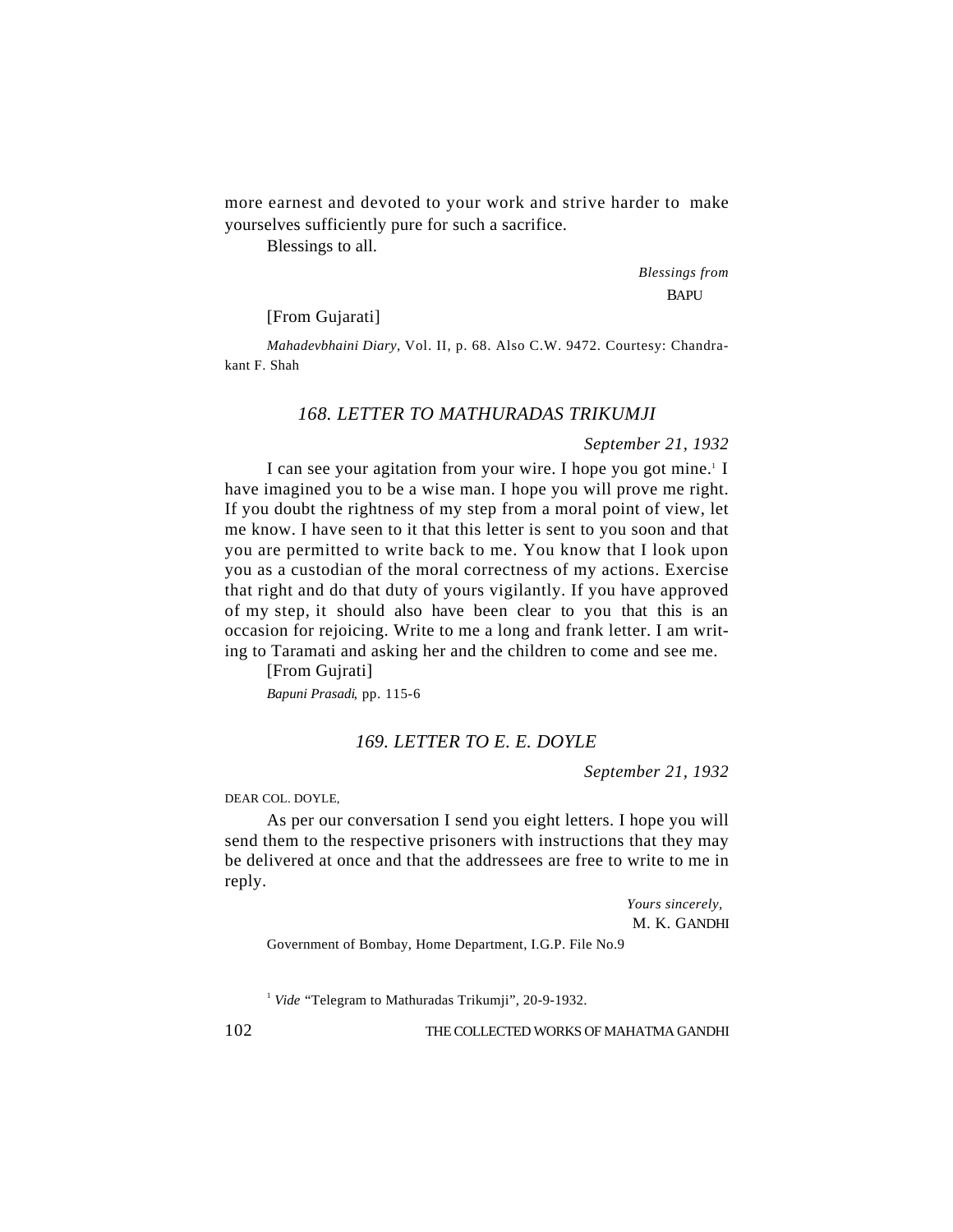*September 21, 1932*

CHI. HEMPRABHA,

It is strange that you do not recive my letters as I do not receive yours. On receipt of this letter wire to me that you understand my fast, and if you do, you will sing, not weep. Your duty is to remain immersed in your work. We are all in the hands of God and He will act as He wills.

Tell Arun to write.

 *Blessings from* BAPU

From a photostat of the Hindi: G.N. 1688

# *171. INTERVIEW TO S. M. MATE, P. N. RAJBHOJ AND LIMAYE* <sup>1</sup>

#### *September 21, 1932*

If I had my way I would insist on temple-entry and the like being included in any pact that may be concluded and I would invite all reformers and untouchables to do so. I am aware that temple-entry is a difficult thing to accomplish in the very limited time that my life can hold out against the fast, but all the parties to the pact should pledge themselves to realize this elementary right of human beings at the earliest opportunity. At the same time I do not want this fast to be used for coercing orthodoxy. The fast is certainly intended to sting even orthodoxy into thinking. But if they cannot get on to this elementary truth about human rights we must have patience. But temples and the like are the property not of orthodoxy but of all Hindus. Therefore this idea of excluding a section of Hindus from the use of public utilities is itself a species of violence, and, therefore, the support of legislation has got to be invoked in order to protect this fundamenal right. I recognize, however, that if the majority of the Hindus are against the exercise of this right by the so-called untouchables, mere legislation will be wholly ineffective. But my opinion is that the mind of the majority is for this reform if it comes stealthily. Therefore, reformers should prepare the ground now cease-

<sup>&</sup>lt;sup>1</sup> According to the source, what follows is the substance of Gandhiji's talk.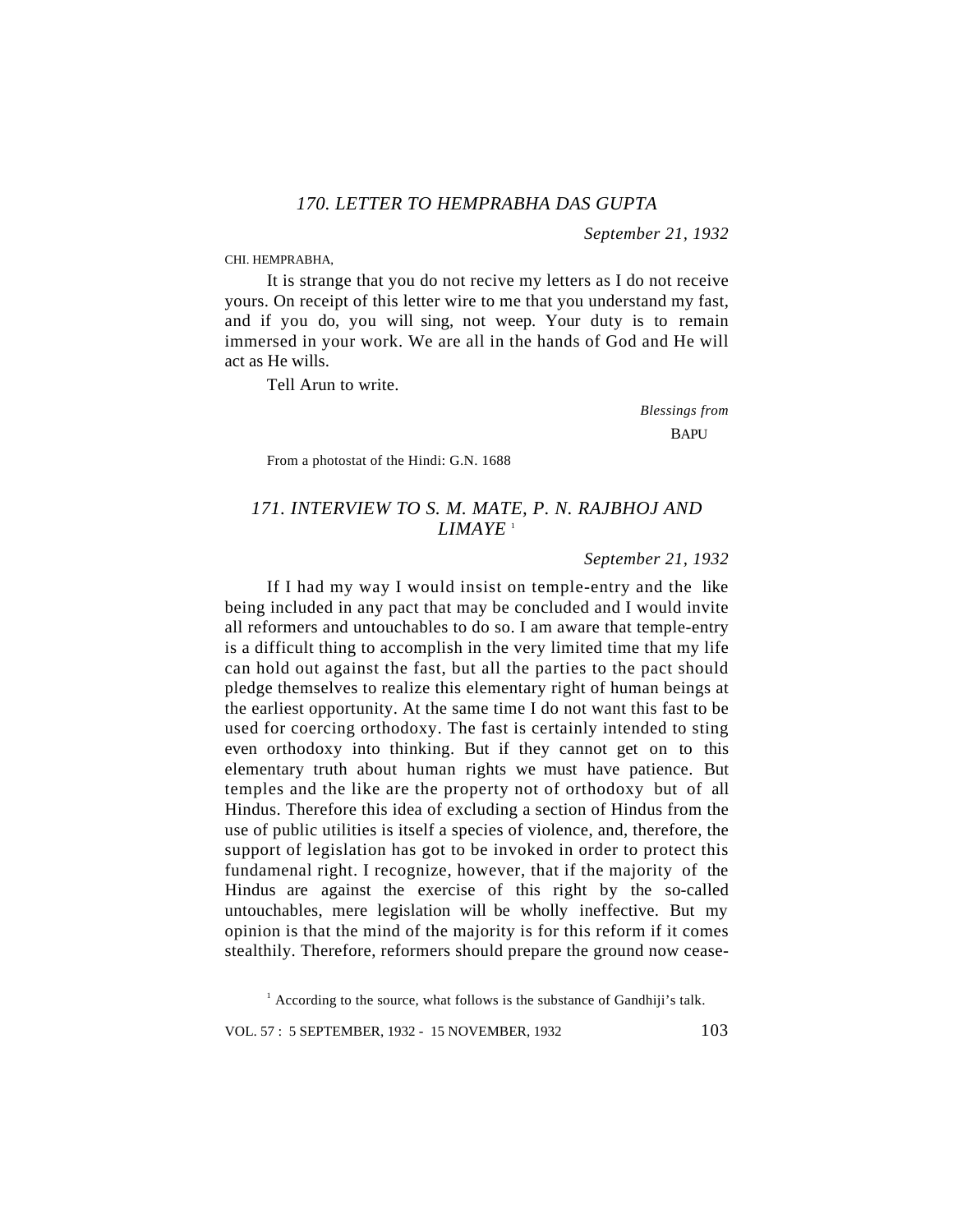lessly and vigilantly to convert the passive attitude towards the reform into active approval thereof. This rising tide of opinion in favour of the reform will convince orthodoxy that it is inevitable. The work, therefore, must be free of all violence, even mental.

Legislation in a free State always represents the will of the majority. All legislation in advance of general opinion argues bankruptcy of missionary effort. My reliance, therefore, always has been on missionary enterprise. Therefore, for the pact to be a living pact, it is absolutely necessary that it should be a condition precedent to an acceptance of the political part of it, that the caste Hindus party to the pact will not only endorse it but actively move in the matter. My own opinion is quite clear. I would accept any pact that has not a tinge of separate electorate about it. I would, with the utmost reluctance, tolerate reservation of seats under a joint electorate scheme. But I should insist upon what is to me the vital part of the pact, the social and religious reform. And, therefore, whilst if a settlement is arrived at on the joint electorate scheme and separate electorate is withdrawn by the British Government, I will break my fast, I will immediately give notice to the millions of Hindus, who have flocked round me at the innumerable meetings from one end of India to the other, that if within, say, six months the social reform is not demonstrably achieved, the fast will be taken up again. For, if I do not do so I would be guilty of betraying God in whose name I have taken this great fast and the interest of untouchables for whose sake it has been taken.

I have not yet approved of the Nasik Satyagraha about Kalaram temple for the simple reason that I have smelt a trace of violence in that satyagraha, and satyagraha is inconsistent with the slightest violence. I understand also that with reference to temples like Parvati temple there is a difficulty about the trust. The trust-deed itself lays an obligation on the trustees to prohibit the entry of untouchables into the temple. Where such a disability exists, I would be able to understand the powerlessness of the trustees. Any satyagraha in reference to such temples would be pure violence. I would hold that at this time of the day such a condition in any trust should be considered against public morals and, therefore, of no effect. And if such a judgment can be obtained, clearly legislation must step in and rendersuch a clause invalid. Sjt. Rajbhoj fears that if Dr. Ambedkar accepts a reasonable compromise, Government may call another leader into being who will declare his opposition, and if that fear is realized there would be eternal opposition by the Government to any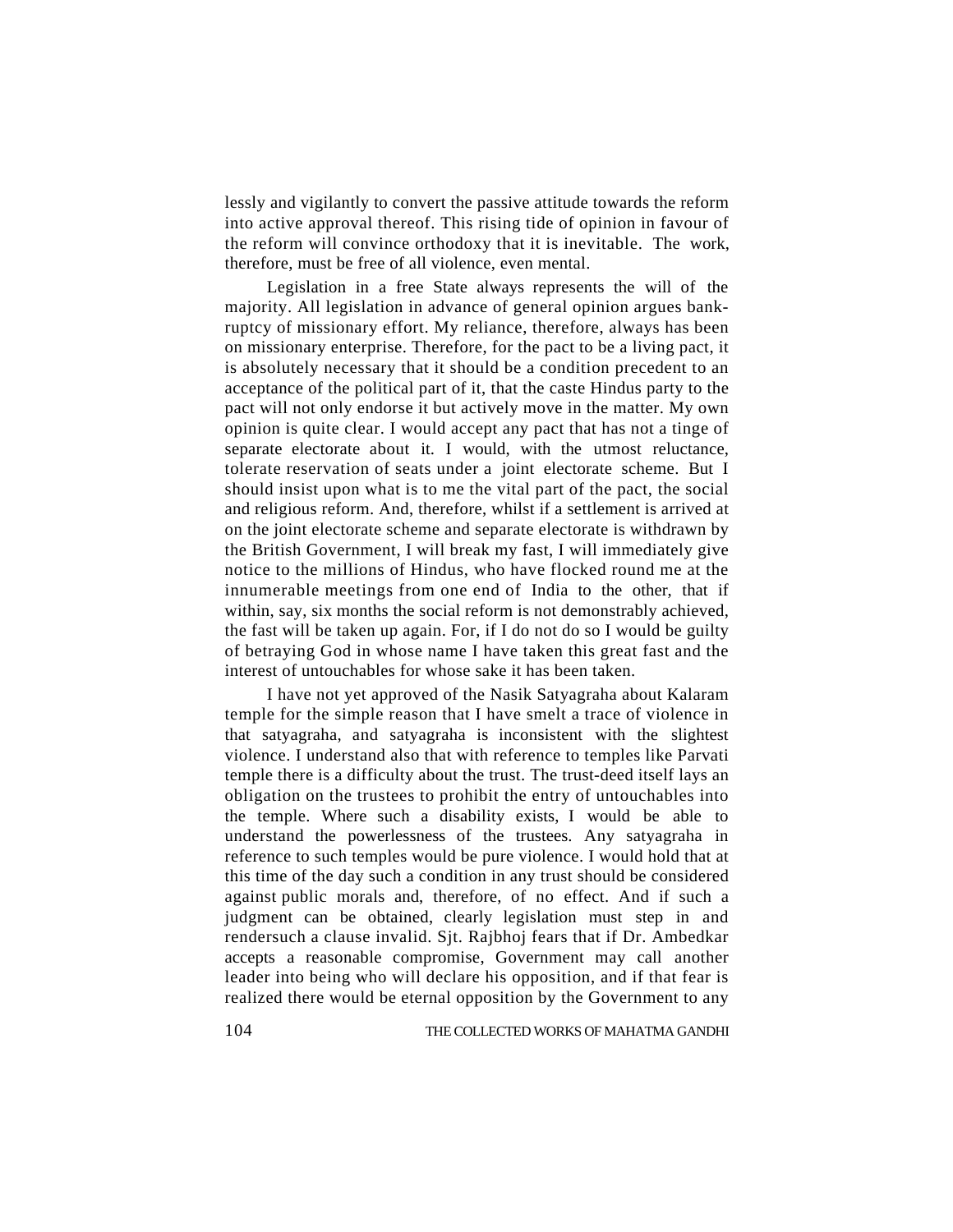pact, and, therefore, my fast must end in my death, and that, therefore, I should give up the fast. Granting that Mr. Rajbhoj's fear is justified I cannot undo a pledge taken with God as witness. We are not able to forecast all future events. We can, therefore, only control our acts, and it is well with us and our cause if we unflinchingly act on the square in spite of the heaviest odds. Our final trust must rest upon the assured victory of truth. Such correct action has without exception confounded the opponents and brought out the intended result, granting of course that the cause is as just as the action is correct. I must not, therefore, on any account, suspend the fast unless its terms are fulfilled.

*The Epic Fast,* pp*.* 165-7

### *172. LETTER TO VIDYA R. PATEL*

*September 22, 1932*

CHI. VIDYA,

We can form any habit about eating and sleeping that we desire. If you rise early and do not sleep during the day time, you are bound to form the habit of going to bed early.

**BAPU** 

From a photostat of the Gujarati: C.W. 9433. Courtesy: Ravindra R. Patel

## *173. CABLE TO WILLIAM SHIRER<sup>1</sup>*

[On or before *September 23, 1932*] 2

WILLIAM SHIRER CHICAGO TRIBUNE

VIENNA (AUSTRIA)

THANK YOU. NOT SURPRISED AMERICAN BEWILDERMENT. IT HAS BEEN MY MISFORTUNE OR GOOD FORTUNE TO TAKE WORLD BY SURPRISE. NEW EXPERIMENTS OR OLD EXPERIMENTS IN NEW STYLE

<sup>1</sup> The cable was in reply to one from the addressee, an American journalist, sent from Vienna, saying that American opinion was "profoundly befuddled" by Gandhiji's fast and could not understand his wilfully throwing away his "undisputed political leadership of Indian nationalism by starving to death".

2 The cable was published in *The Bombay Chronicle* under the date-line: "Poona, September 23, 1932".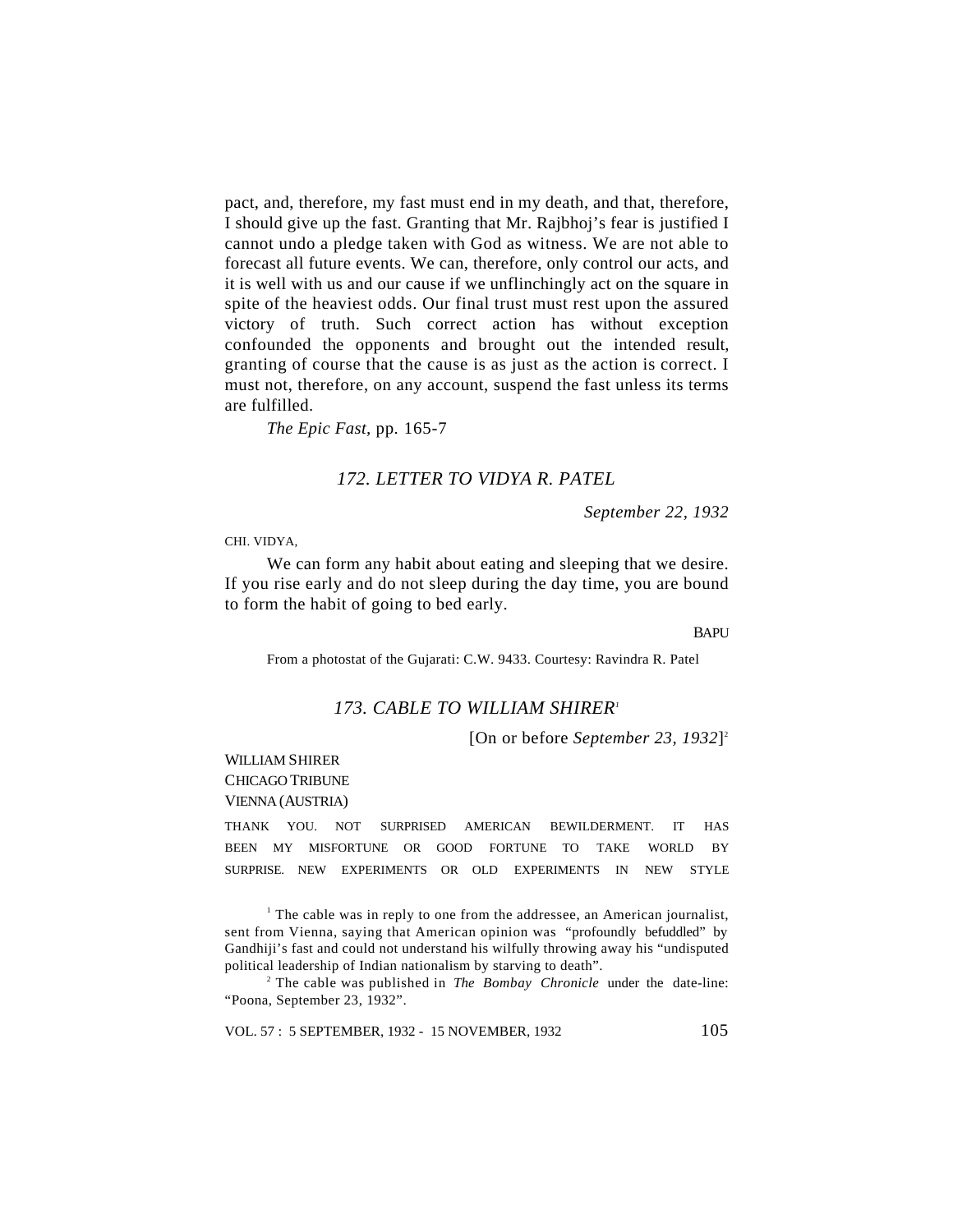MUST SOMETIMES ENGENDER MISUNDERSTANDING. LAWS OF DECORUM IMPOSE ON ME RIGOROUS RESTRAINT IN LETTERS TO GOVERNMENT. LAWS OF JAIL ADMINISTRATION PROHIBITED CORRESPONDENCE WITH OUTSIDE WORLD. THESE I OBSERVED IN LETTER AND SPIRIT. PACT NOW IN PROCESS OF FORMATION WILL PROVIDE FAR BETTER AND LARGER REPRESENTATION THAN BRITISH DECISION. WERE I NOT SURE OF DEPRESSED MASS OPINION BEHIND ME AS DISTINGUISHED FROM THAT OF LEADERS I COULD NOT HAVE TAKEN FAST IN MANNER I HAVE DONE. AND EVEN AMONG DEPRESSED LEADERS SO FAR AS I KNOW VAST MAJORITY BEHIND ME. I WOULD COMPROMISE WITH LATTER TO FURTHERMOST EXTENT CONSISTENT WITH PARAMOUNT INTEREST DEPRESSED CLASSES. YOU MUST NOT BE STARTLED BY MY PRESUMPTION IN CLAIMING TO KNOW DEPRESSED INTERESTS MORE THAN LEADERS. THOUGH I AM TOUCHABLE BY BIRTH PAST FIFTY YEARS I HAVE BECOME UNTOUCHABLE BY CHOICE. AMERICANS SHOULD KNOW THAT MY POLITICS ARE DERIVED FROM MY RELIGION. IF GOD HAS ORDAINED DEATH BY STARVATION I KNOW THAT IT WILL SET LAST SEAL ON MY POLITICAL LEADERSHIP. NATIONALISM WILL BE THE STRONGER FOR SACRIFICIAL DEATH. VAST MAJORITY OF INDIAN COMMUNITY HAS INSTINCTIVELY REALIZED CORRECTNESS AND IMPLICATIONS OF THIS FAST. AM CONVINCED THAT REAL SELF-GOVERNMENT HAS BEEN ADVANCED BY THIS PENANCE AND IF GOD GIVES ME STRENGTH TO SEE THIS FAST THROUGH WITHOUT MIND OR BODY WAVERING ADVANCEMENT WILL BE STILL GREATER. HENCE EVERY DAY WELL PASSED IN EQUILIBRIUM BRINGS SWARAJ NEARER AS IT CAN BY NO OTHER STEPS. THIS PREPARATION FOR DEATH FOR UNTOUCHABILITY IS VERITABLE PREPARTION FOR DEATH FOR WHOLE OF INDIA. FOR ME REMOVAL UNTOUCHABILITY IS INTEGRAL PART OF SWARAJ. I WOULD REJECT SWARAJ THAT EXCLUDED MEANEST SINFULLEST INDIANS FROM ITS HEALTH-GIVING BALM. FOR ME RELIGION IS ONE IN ESSENCE BUT IT HAS MANY BRANCHES AND IF I THE HINDU BRANCH FAIL IN MY DUTY TO THE PARENT TRUNK I AM UNWORTHY FOLLOWER OF THAT ONE INDIVISIBLE RELIGION. ACCORDING TO THIS REASONING MY

#### 106 THE COLLECTED WORKS OF MAHATMA GANDHI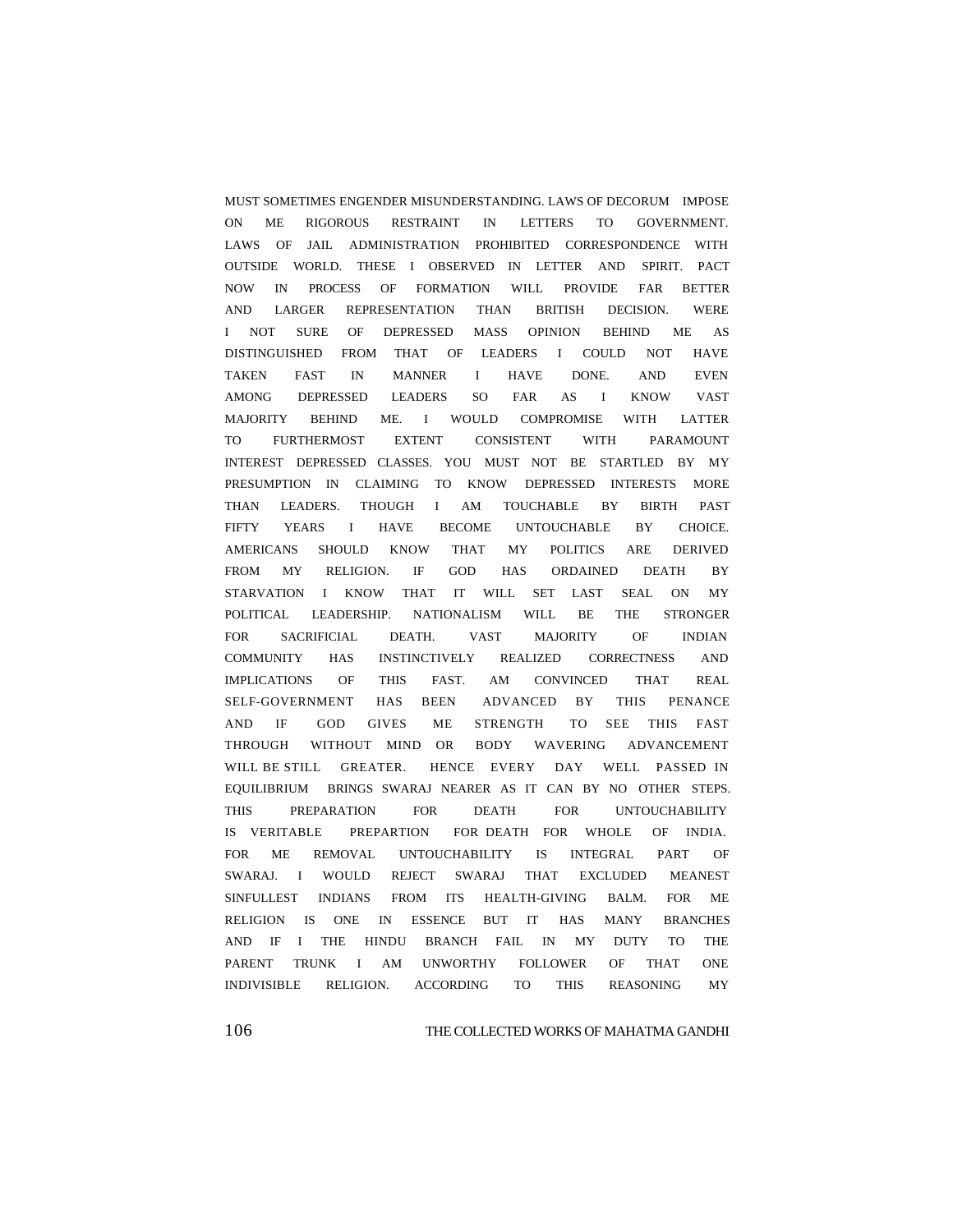SACRIFICE PROMOTES DELIVERANCE OF HUMANITY FROM UNTOUCHABILITY IN EVERY SHAPE OR FROM AND THEREFORE IT SERVED ALL RELIGIOUS GROUPS. IF THEN AMERICA WHICH HAS SENT ME THROUGH HER KNOWN AND UNKNOWN SYMPATHIZERS SO MUCH SYMPATHY IN MY DISTRESS NOW UNDERSTANDS THE INWARDNESS OF THIS SACRIFICE I EXPECT HER TO MOBILIZE WORLD OPINION IN FAVOUR OF THE SACRIFICE. THOUGH APPARENTLY CONCEIVED TO APPLY A CORNER OF THIS WORLD IT IS REALLY INTEDED TO COVER THE WHOLE WORLD. THOSE WHO HAVE AT ALL FOLLOWED MY HUMBLE CAREER EVEN SUPERFICIALLY CANNOT HAVE FAILED TO OBSERVE THAT NOT SINGLE ACT OF MY LIFE HAS BEEN DONE TO INJURY TO ANY INDIVIDUAL OR NATION. MY NATIONALISM AS MY RELIGION IS NOT EXCLUSIVE BUT INCLUSIVE AND THEY MUST BE SO CONSISTENTLY WITH WELFARE OF ALL LIFE. I CLAIM NO INFALLIBILITY. I AM CONSCIOUS OF HAVING MADE HIMALAYAN BLUNDERS BUT AM NOT CONSCIOUS OF HAVING MADE THEM INTENTIONALLY OR HAVING EVER HARBOURED ENMITY TOWARDS ANY PERSON OR NATION OR ANY LIFE HUMAN OR SUBHUMAN.

GANDHI

Government of Bombay, Home Department, I.G.P. File No. 20-IX

## *174. TELEGRAM TO HEMPRABHA DAS GUPTA*

*September 23, 1932*

HEMPRABHADEVI KHADISTHAN **CALCUTTA** HOPE YOU ARE BETTER. YOU HAD BETTER COME. FAST GOING WELL. KEEPING UP STRENGTH. LOVE.

BAPU BAPU

From a photostat: G.N. 1621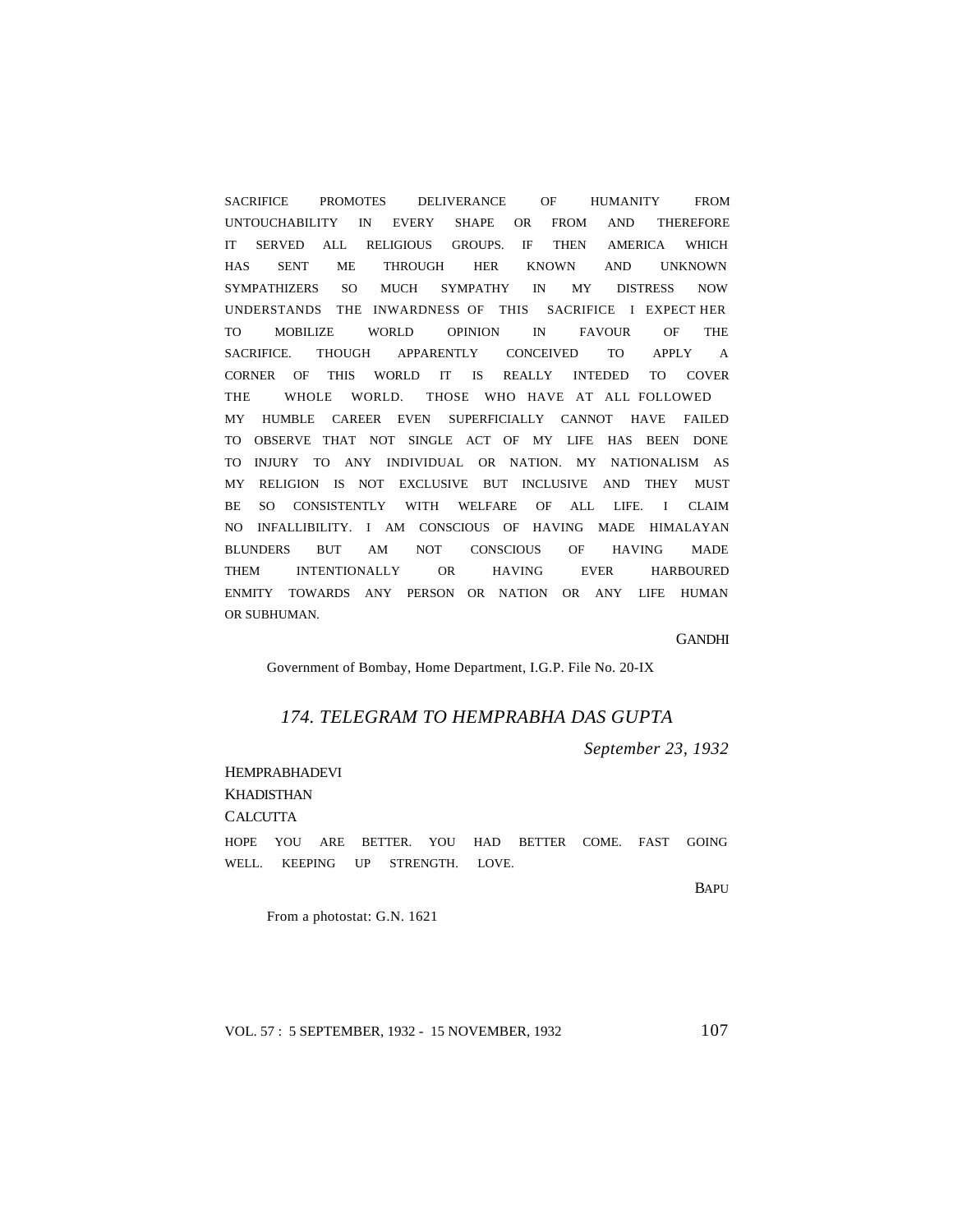# *175. TELEGRAM TO NARANDAS GANDHI*

*September 23, 1932*

# **NARANDAS**

ASHRAM

SABARMATI

YOU MAY COME WITH ALL OTHERS WHO DESIRE CONSISTENTLY WITH WORKING ASHRAM. AM QUITE WELL. SATISBABU REACHING SABARMATI TOMORROW MORNING SEE YOU.

**BAPU** 

From a microfilm M.M.U./I. Also C.W. 8254. Courtesy: Narandas Gandhi

#### *176. TELEGRAM TO MAGANLAL V. MEHTA*

[*September 23, 1932*] 1

MAGANLAL VELJI MEHTA 114 CHINCHPOKLI BOMBAY

YOU MUST NOT TAKE FAST WITH OR WITHOUT WATER IF YOU HAVE FAITH ME.

GANDHI

Government of Bomday, Home Department, I.G.P. File No. 20-IX

### *177. TELEGRAM TO SHRI KRISHNADAS MOR*

[*September 23, 1932*] 2

SHRI KISEN MOR VENKATESWARA STEAM PRESS 7 KHETWADI BOMBAY IF YOU HAVE FAITH IN ME YOU MUST NOT FAST. GANDHI

Government of Bombay, Home Department, I.G.P. File No. 20-IX

<sup>1</sup> From the placing of the item in the source

<sup>2</sup> From the placing of the item in the source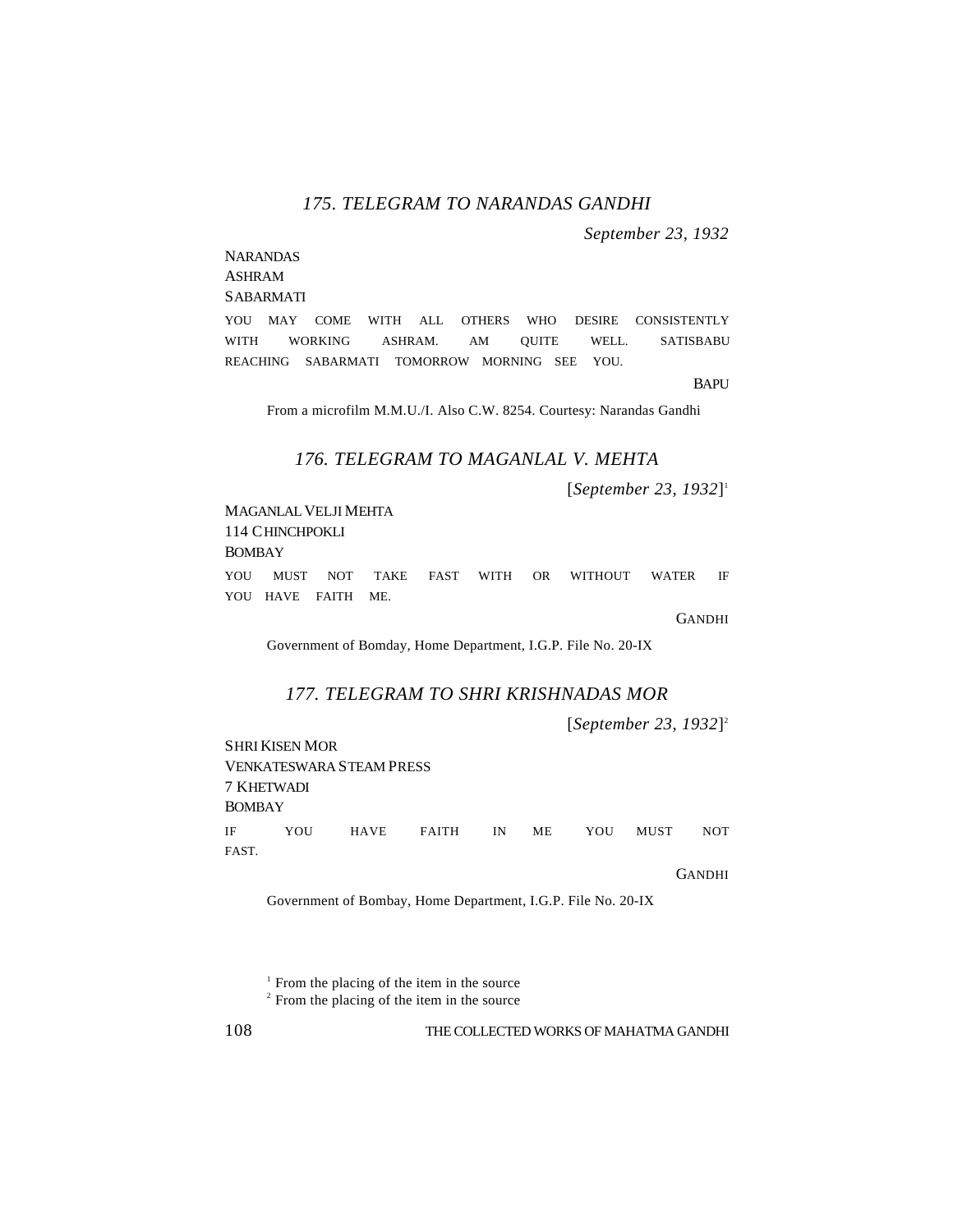### *178. TELEGRAM TO C. KRISHNA NAIR*

[*September 23, 1932*] 1

KRISHNA NAIR SWADESHI LEAGUE CHANDNI CHOWK DELHI

YOU MUST NOT FAST. YOU ARE UNDER DISCIPLINE AND BOUND TAKE PREVIOUS SANCTION FOR SUCH STEP. YOUR TIME JUST NOW FOR LABORIOUS WORK. GOD WILL APPOINT HIS OWN TIME FOR YOUR FASTING.

BAPU

Government of Bombay, Home Department, I.G.P. File No. 20-IX

## *179. LETTER TO MIRABEHN*

*September 23, 1932*

CHI. MIRA,

The thought of you corrodes me. I wish you could be at peace. Do write daily and wire tomorrow your condition. I am taking the fast very well. I am writing this whilst I am lying down after the enema asbefore. Be steady and strong. Have faith in God. Shall send you daily report through Mahadev. May not be able myself to write.

Love.

**BAPU** 

From a photostat: C.W. 9510. Courtesy: Mirabehn

#### 180. STATEMENT TO THE PRESS<sup>2</sup>

*September 23, 1932*

Though weakness must naturally creep on from day to day, compared to my previous fasts, I am taking this much more easily. I find myself also at perfect peace and hitherto I have found no difficulty in carrying on the prolonged and sustained conversations

2  *ibid*

<sup>&</sup>lt;sup>1</sup> The statement was "in response to an invitation to reply to one or two questions" and was taken down by Mahadev Desai.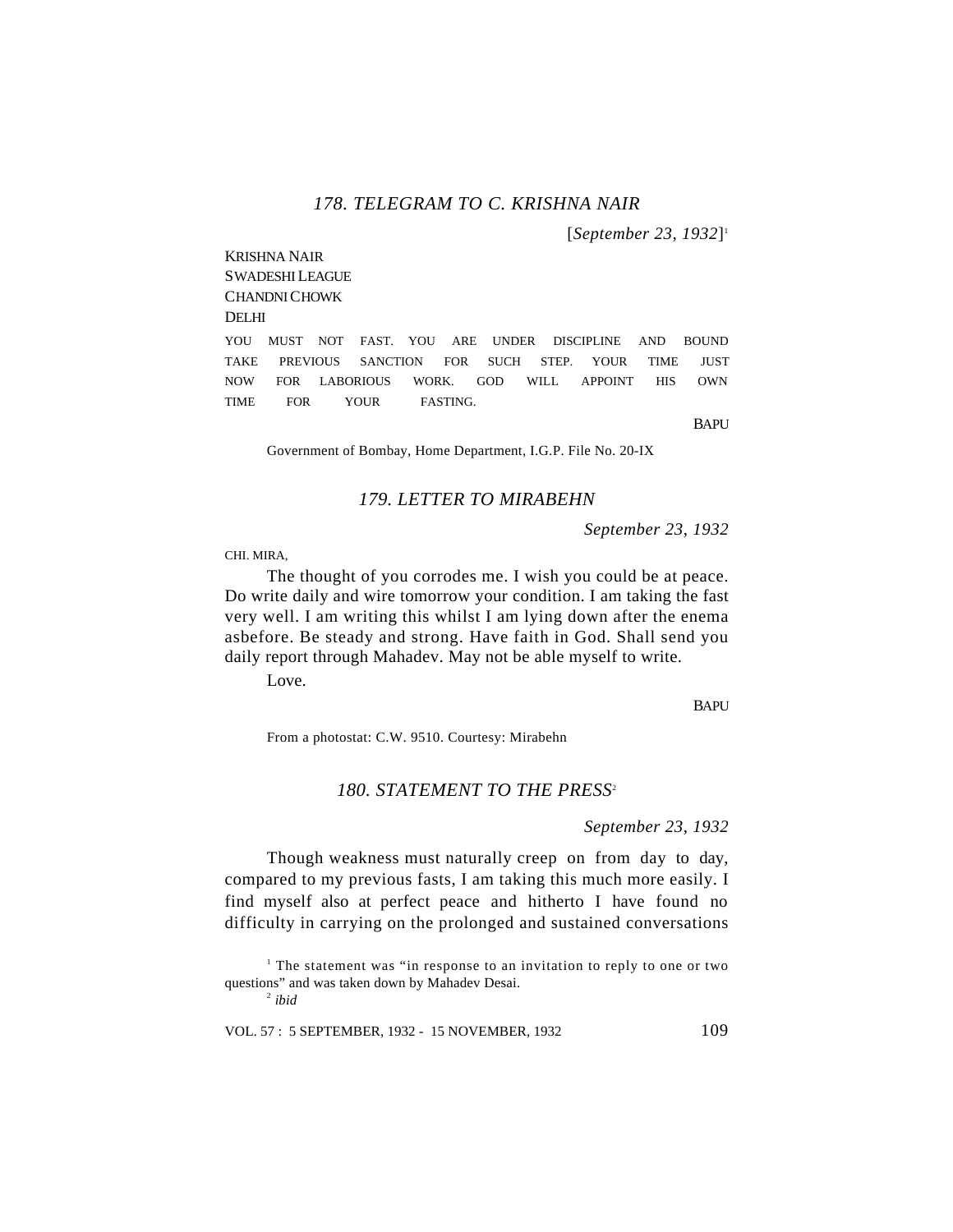on the untouchability question with various deputations. Though this has required tremendous concentration, I have not felt any difficulty. I know however that I cannot carry on like this much longer. I am quite optimistic with regard to this afternoon's conference.<sup>1</sup> My optimism may be perfectly stupid; for, if you were to ask me to give reasons, I have none, save that I have much faith in this fast as a Godordained thing and I have an equal faith in the cause.

My message to British and American people is that they must not mistake this for a political move. It is a deep spiritual effort, a result of fifty years' constant application to an ideal. It is a penace, and, seeing that the ideal is nothing less than the deliverance of serveral million human beings from horrible religious serfdom, success cannot but have its repercussions on the whole of humanity. It is because, rightly or wrongly, I believe the British decision imposing separate electorates threatens to put huge obstacle in the way of reform, which has been for the past ten years moving on in geometrical progression, that I have staked my life to resist it.

After threed days, my conviction is stronger that the step I have taken is absolutely correct and, if my presentation is true, this cause demands the mobilization of world opinion, so as to compel right conduct by the British Government.

*The Times of India*, 24-9-1932

<sup>1</sup> An entry in *Mahadevbhaini Diary*, under this date says: "The whole Committee along with Dr. Ambedkar was expected at 4 p.m."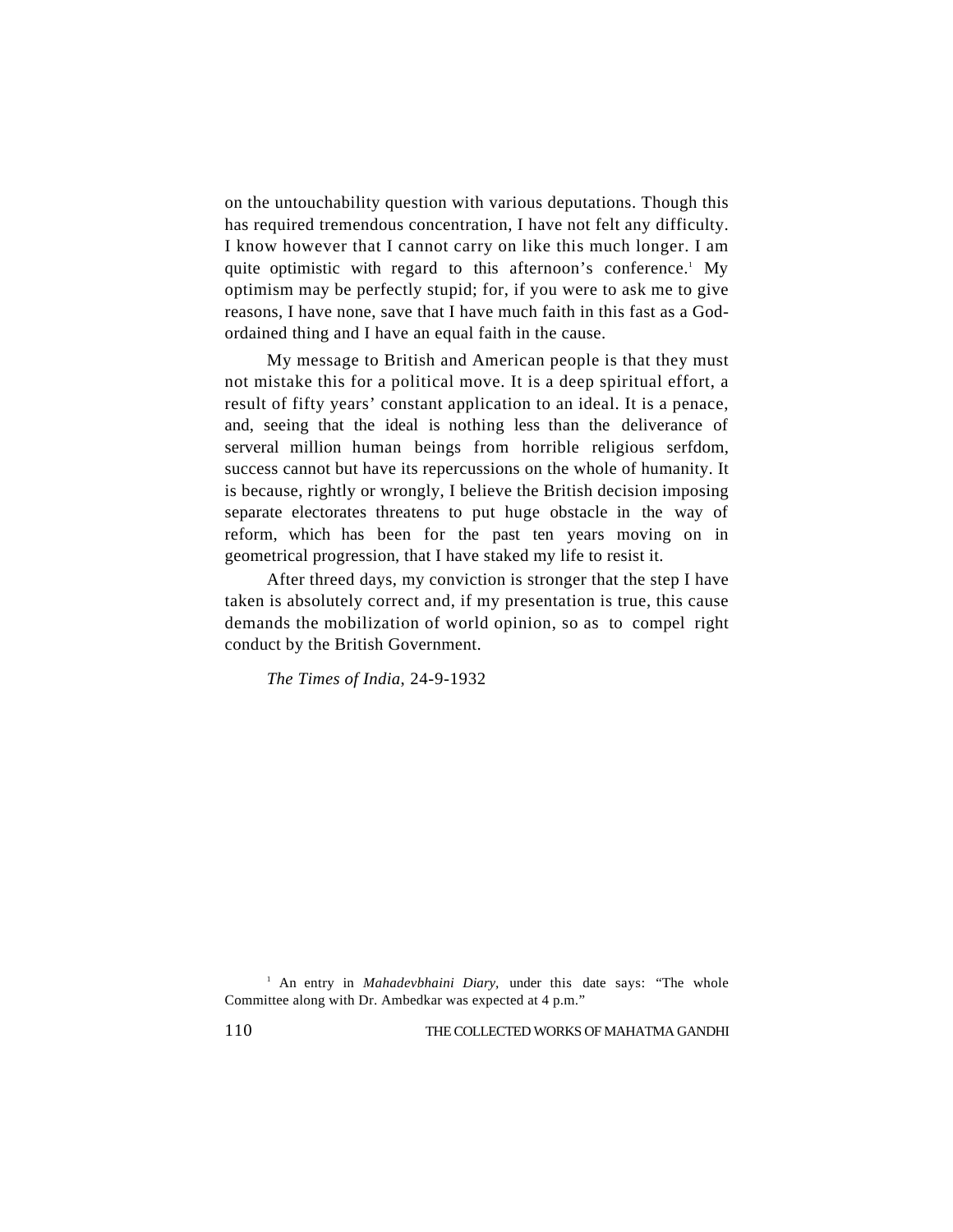### *181. TELEGRAM TO HEMPRABHA DAS GUPTA*

*September 24, 1932*

HEMPRABHADEVI KHADISTHAN **CALCUTTA** YOUR WIRES,. GOD BLESS YOU AND KEEP YOU. UNNECESSARY COME. DOING WELL. LOVE.

**BAPU** 

From a photostat: G.N. 1622

#### *182. TELEGRAM TO NARANDAS GANDHI*

POONA, [*September 24, 1932*] 1

**NARANDAS** 

ASHRAM SABARMATI

AHMEDABAD

YOUR SELF-DENIAL WORTHY OF YOU BUT I WANT YOU COME IF ONLY FOR DAY. BAPU STILL MAINTAINING STRENGTH.<sup>2</sup> GOD WILLING EVERYTHING WILL SOON BE WELL.

#### MAHADEV

From the Original: S.N. 33382

<sup>1</sup> From the postmark

 $2^2$  Gandhiji had started a fast unto death on September 20, 1932 as protest against the British Government's announcement granting separate electorates for Depressed Classes. The fast was, however, broken on September 26, after the terms of a settlement were accepted by the British Government.

VOL. 57 : 5 SEPTEMBER, 1932 - 15 NOVEMBER, 1932 111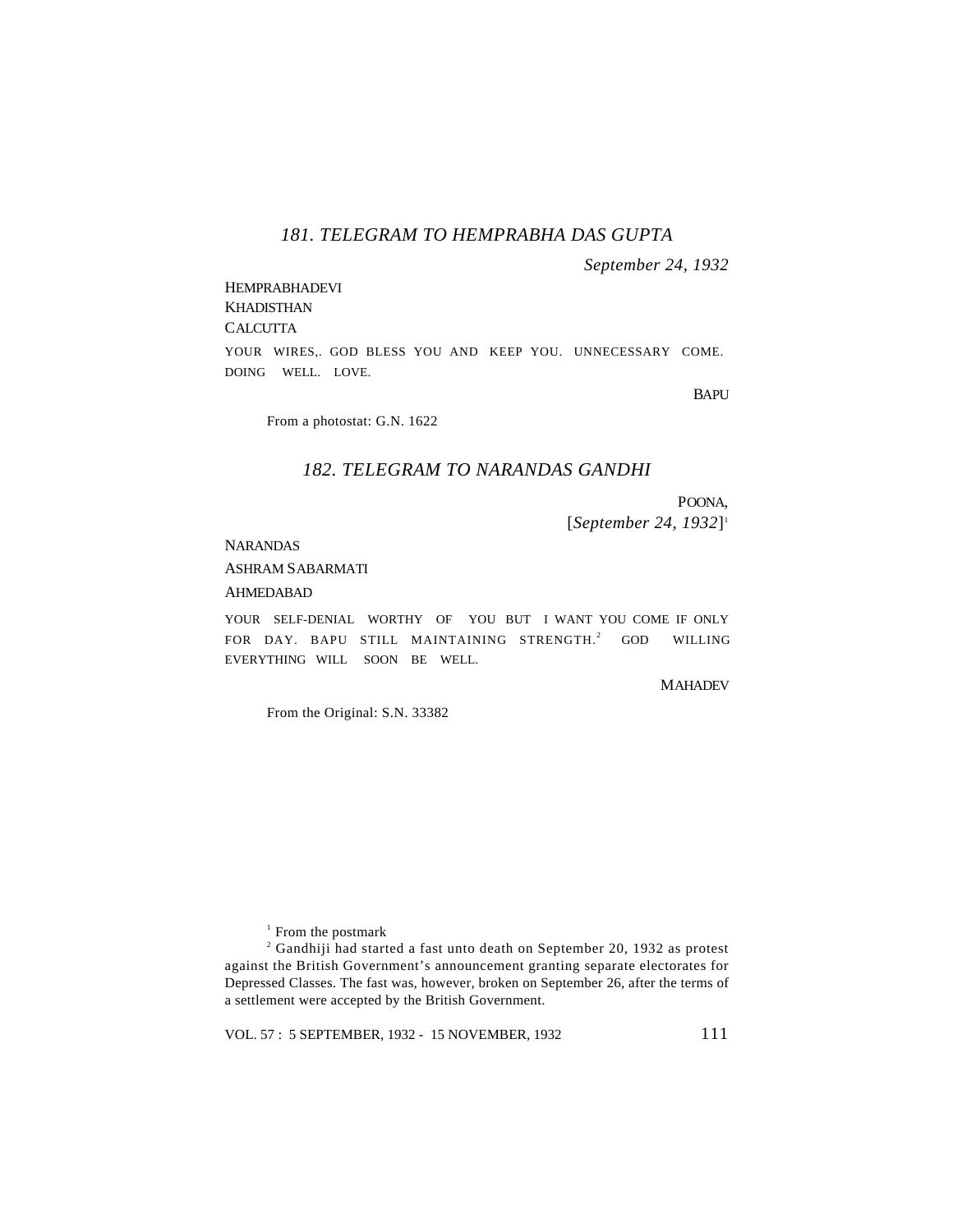### *183. CABLE TO SAFIA ZAGHLOUL PASHA*<sup>1</sup>

*September 24, 1932*

THANK YOU FOR LOVING INSPIRING MESSAGE. GOD'S WILL BE DONE.

**GANDHI** 

Bombay Secret Abstracts, Home Department, Special Branch, File No. 800 (40) (3), Pt. III, p. 355

#### *184. LETTER TO MIRABEHN<sup>2</sup>*

*September 24, 1932*

MY DEAREST CHILD,

You are not to break. You must be seeing God's grace pouring in abundance as perhaps never before.

Love.

**BAPU** 

From the original: C.W. 6238. Courtesy: Mirabehn

## *185. TELEGRAM TO JAWAHARLAL NEHRU*

*September 24, 1932*

PANDIT JAWAHARLAL NEHRU JAIL DEHRADUN

DURING ALL THESE DAYS OF AGONY YOU HAVE BEEN BEFORE MIND'S

<sup>1</sup> Widow of Egyptian nationalist leader Zaghloul Pasha. On hearing of Gandhiji's fast she had cabled on September 23 the following message: "Egyptian people, men and women, who have been following with brotherly sympathy heroic struggle India and her great chief Mahatma Gandhi for liberty are now watching with beating hearts Mahatma's sublime act of self-sacrifice for sake of India's unity and freedom. As one who had shared with my late husband joy of working for and obtaining sacred unity of Egyptian Christians, Mahomedans, Copts and also other communities of whatever religion or denomination, may I express my sincere hope that India's people inspired by Gandhi's sublime act of self-abrogation would unite in one great mass of brothers and patriots to save India's liberation and save life of her great son whose life and work are patrimony of East and humanity at large."

<sup>2</sup> This was scribbled by Gandhiji at the top of a letter Mahadev Desai wrote to Mirabehn informing her about Gandhiji's condition on the fifth day, of his fast.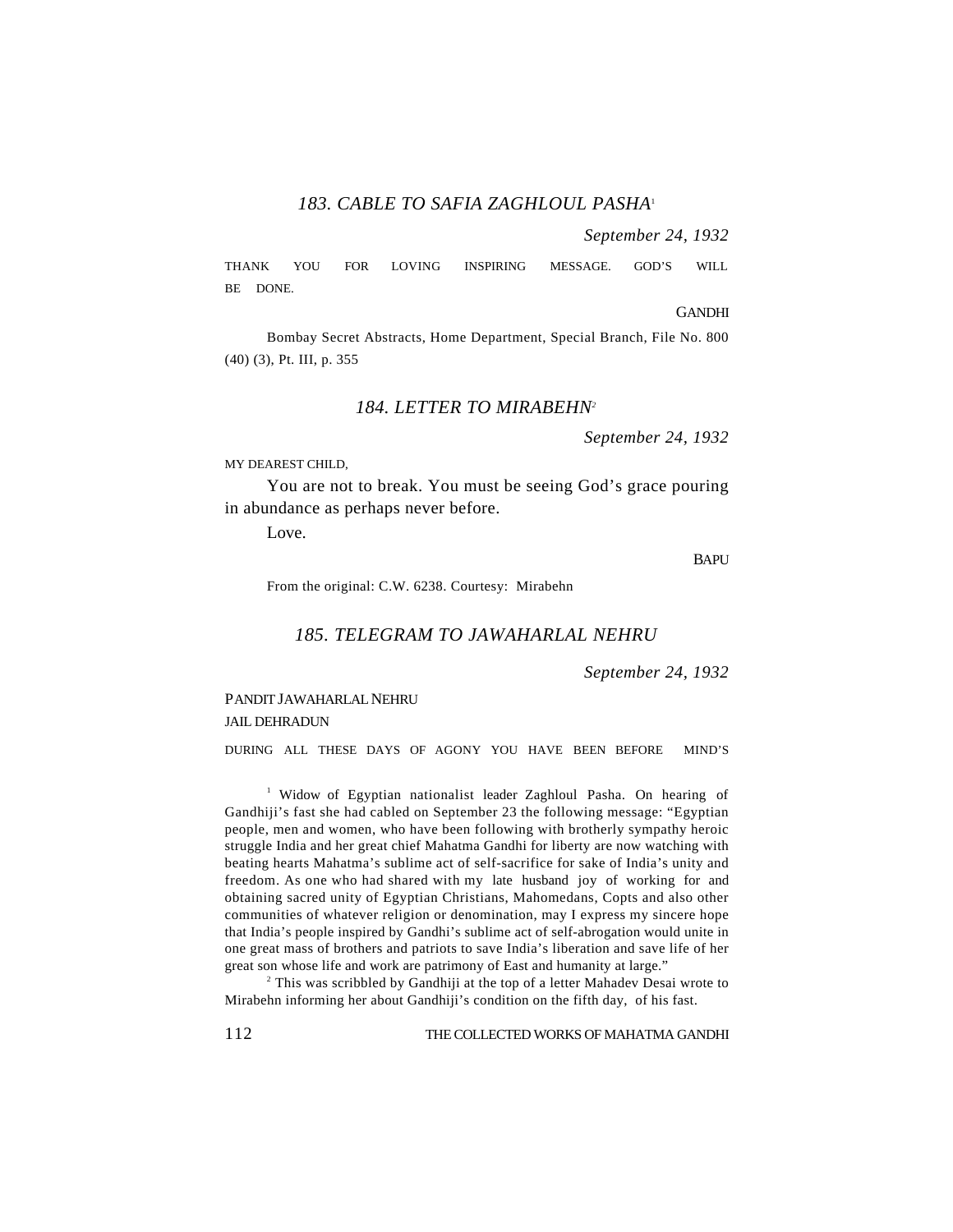EYE. I AM MOST ANXIOUS TO KNOW YOUR OPINION.<sup>1</sup> YOU KNOW HOW I VALUE YOUR OPINION. SAW INDU,<sup>2</sup> SARUP'S<sup>3</sup>  $SARUP'S^3$  CHILDREN.<sup>4</sup> INDU LOOKED HAPPY AND IN POSSESSION OF MORE FLESH. DOING VERY WELL. WIRE REPLY. LOVE.

#### BAPU

Gandhi-Nehru Papers, 1932. Courtesy: Nehru Memorial Museum and Library

#### *186. LETTER TO MATHURADAS TRIKUMJI*

*September 24, 1932*

#### DEAR MATHURADAS,

Though this is the fifth day of Bapu's fast, he is quite energetic. People like you and me would lose courage and give ourselves upto distress and dejection. But Bapu's indomitable faith is sustaining him. God willing, everything will be over in a couple of days. I am writing this letter on behalf of Bapu. Hence instructions from the Inspector-General to the authorities there to permit you to send a reply are also being sent along with it.

> *Yours affectionataly,* **MAHADEV**

## SHRI MATHURADAS TRIKUMJI 'B'CLASS PRISONER BELGAUM PRISON

From the Gujarati original: Pyarelal Papers. Nehru Memorial Museum and Library. Courtesy: Beladevi Nayyar and Dr. Sushila Nayyar

<sup>1</sup> Jawaharlal Nehru in his telegram, received on September 26, said: "Your telegram and brief news that some settlement reached filled me relief joy. First news your decision fast caused mental agony confusion but ultimately optimism triumphed regained peace mind. No sacrifice too great for suppressed downtrodden classes. Freedom must be judged by freedom of lowest but feel danger other issues obscuring only goal. Am unable judge from religious view-point. Danger your methods being exploited by others but how can I presume advise magician. Love."

2 Indira Nehru

3 Vijayalakshmi Pandit

4 handralekha and Nayantara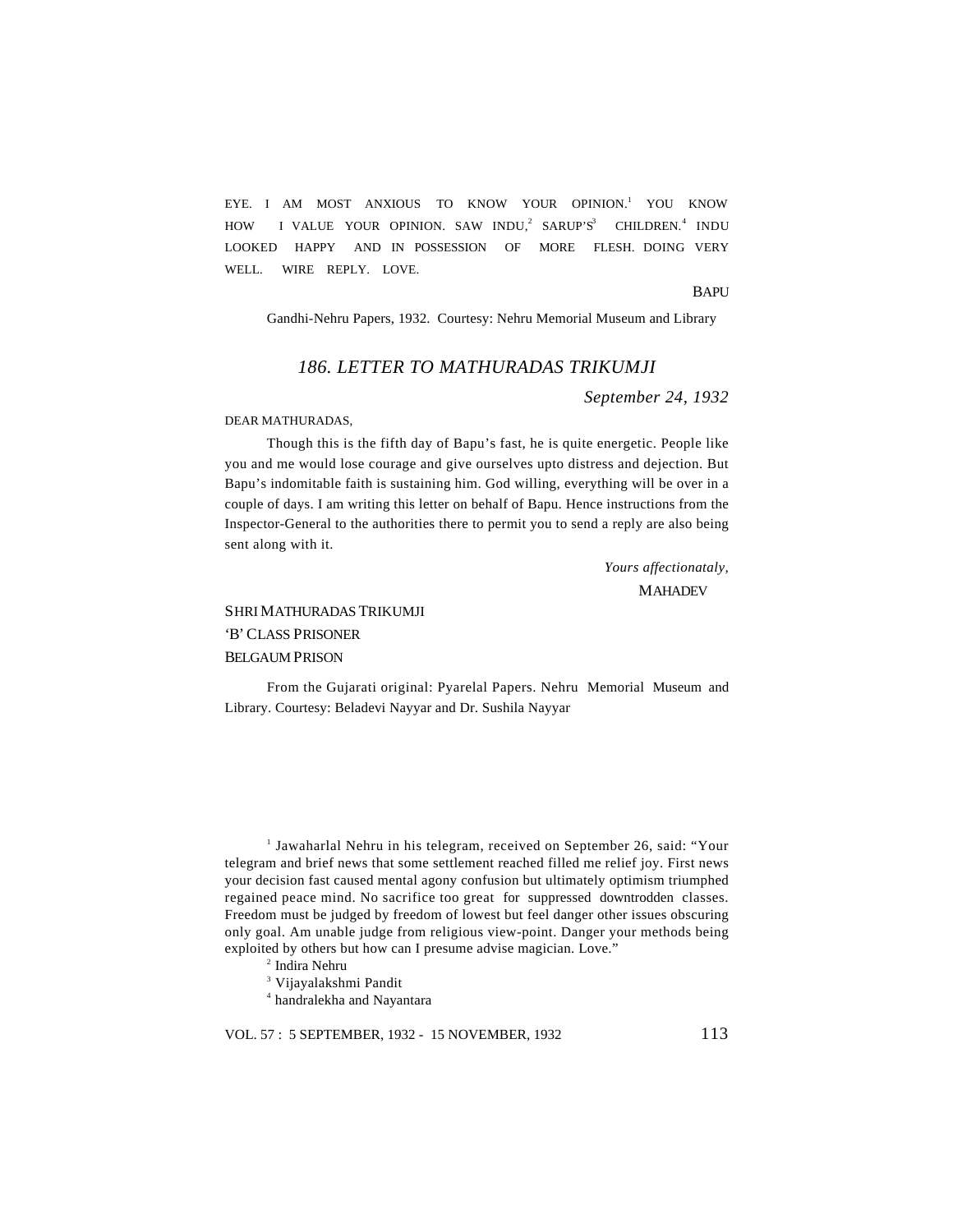### *187. INTERVIEW TO "THE TIMES OF INDIA"*

#### *September 24, 1932*

Yes, I shall certainly fast again, should the necessity arise as I firmly believe that by this means one can convince the world of the sincerity of one's view.

So said Mr. Gandhi to me in answer to one of my questions when I had the pleasure of having a long talk with him on the fifth day of his fast in Yeravda Jail. . . .

I certainly did not expect when I set off from Poona station before seven in the morning that I would be able to see Mr. Gandhi so early. . . . What a pleasant surprise it was when I received word from the jail authorities that the time was opportune. The great doors of Yeravda swung open, and I walked in. . . .

My escort led me through a courtyard, then through another little door which led on to a small compound roughly 150 feet by 40 feet wide, on one side of which were a few cells intended for State prisoners, but they all appeared to be unocccupied. At one end of the compound under the shade of a small mango tree was Mr. Gandhi lying on a cot covered with a prison blanket.

At his head was one of his faithful followers fanning him gently with a towel to keep off pestering flies. Seated round him were Mr. Vallabhbhai Patel, Mrs. Gandhi, Mr. Mahadev Desai. Introductions over, Mr. Gandhi soon fell to asking me what particular question I wanted to ask him. But to see him looking so frail and weak and obviously ill—well, it seemed too much to start interviewing.

But his eyes flashed when he answered my question. He then appeared to recede into his shell, only raising himself up on his elbows to take a drink of water from a bottle at his side.

He said:

Very nasty, you know. At times I try to change it by putting in a pinch of salt, but through it all my stomach is in an intense state of nausea.

Mr. Gandhi said that he would be delighted to go to London for the third Conference if his demands would be met, but not otherwise.

Then I asked him what I thought was a pertinent question and certainly did not expect an answer, but the ailing man had always a ready reply, and here is what he said:

You ask, 'Suppose all Indian leaders decided to practise this method of gaining their own ends, no matter for what cause?' Well, I admit, there is a lot of risk in the method. But it is like every great power in the world. Misuse creates mischief. Let us take the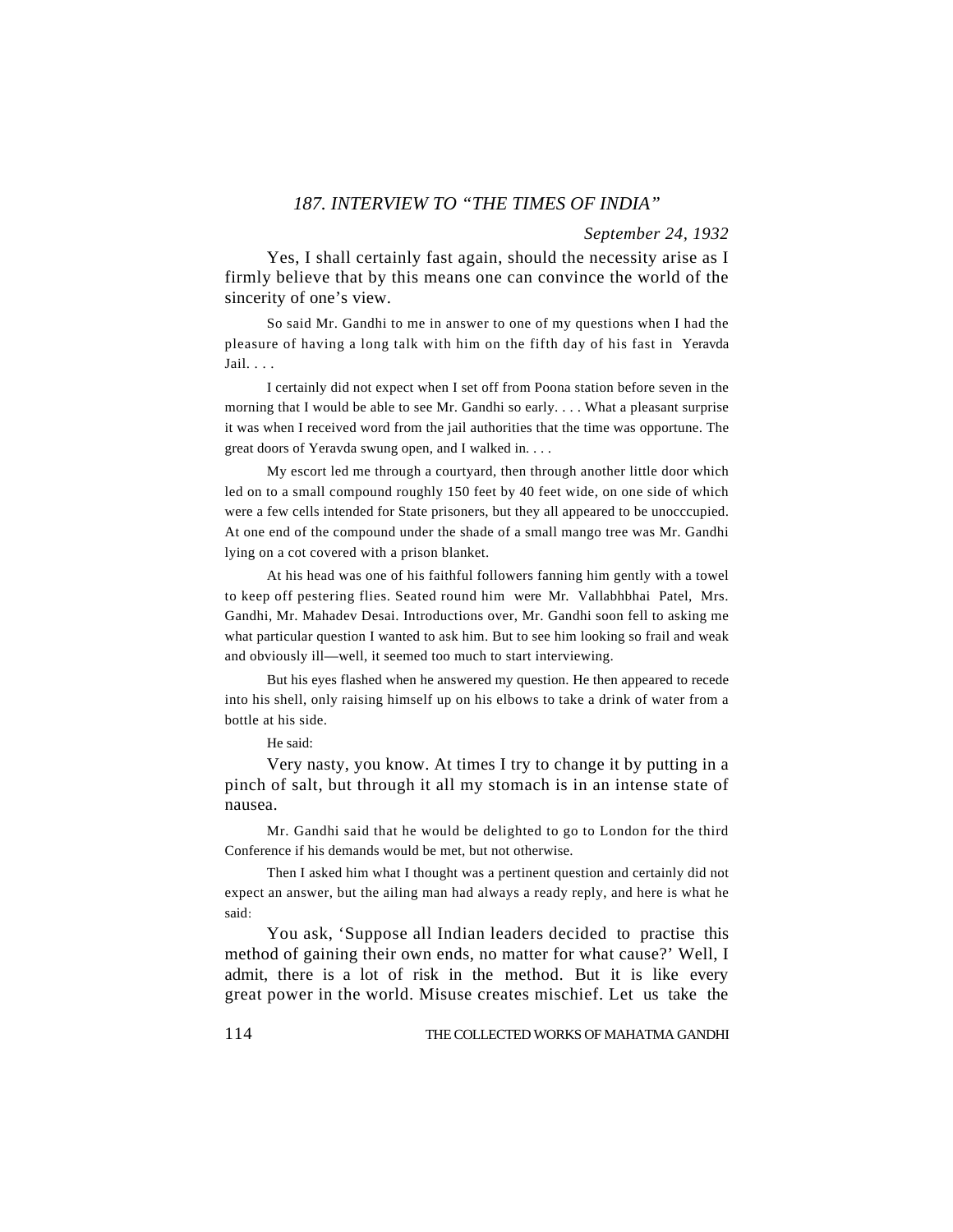illustration of a well-known poison—arsenic. It is a most powerful medicinal drug, but should not on that account be blotted out of existence, although we know that many people make harmful use of it. Therefore, if a thing is inherently good, and it is used at the proper time and in the proper measure, it is calculated to do universal good on an extensive scale almost bordering on the miraculous. One must make use of that power irrespective of the fact that others are likely to make harmful use of it.

Further, in case of fasting of this nature, there is not much scope for it to thrive or become popular for the simple reason that it is such an agonizing process that ordinary human nature shudders at the very thought of having to undergo it.

So you see, the danger is not so very great. It is only by training the body that one can do without food for any length of time. The undisciplined and weak would soon give up the idea.

At the end of this long statement Mr. Gandhi leant back, weak from exhaustion, onto his bed. Immediately two of the jail doctor were at his side to render what help they could. But Mr. Gandhi seemed to derive most comfort from Mrs. Gandhi, who although obviously suffering, seemed delighted to have the opportunity of altering his pillow, rubbing his forehead with olive oil, and quietly talking to him.

Meanwhile, Mr. Gandhi's disciples were receiving other political visitors and soon the compound was a scene of bustle and excitement.

From his secretary I gathered that Mr. Gandhi rose duirng his fast every morning at four; prayers were said from then to about half-past four or five; then a shave by his prison barber, his breakfast—a drink of water—and, perhaps, an hour's sleep. But this was constantly interrupted by special cables from all over the world. . . .

*The Epic Fast,* pp. 138-41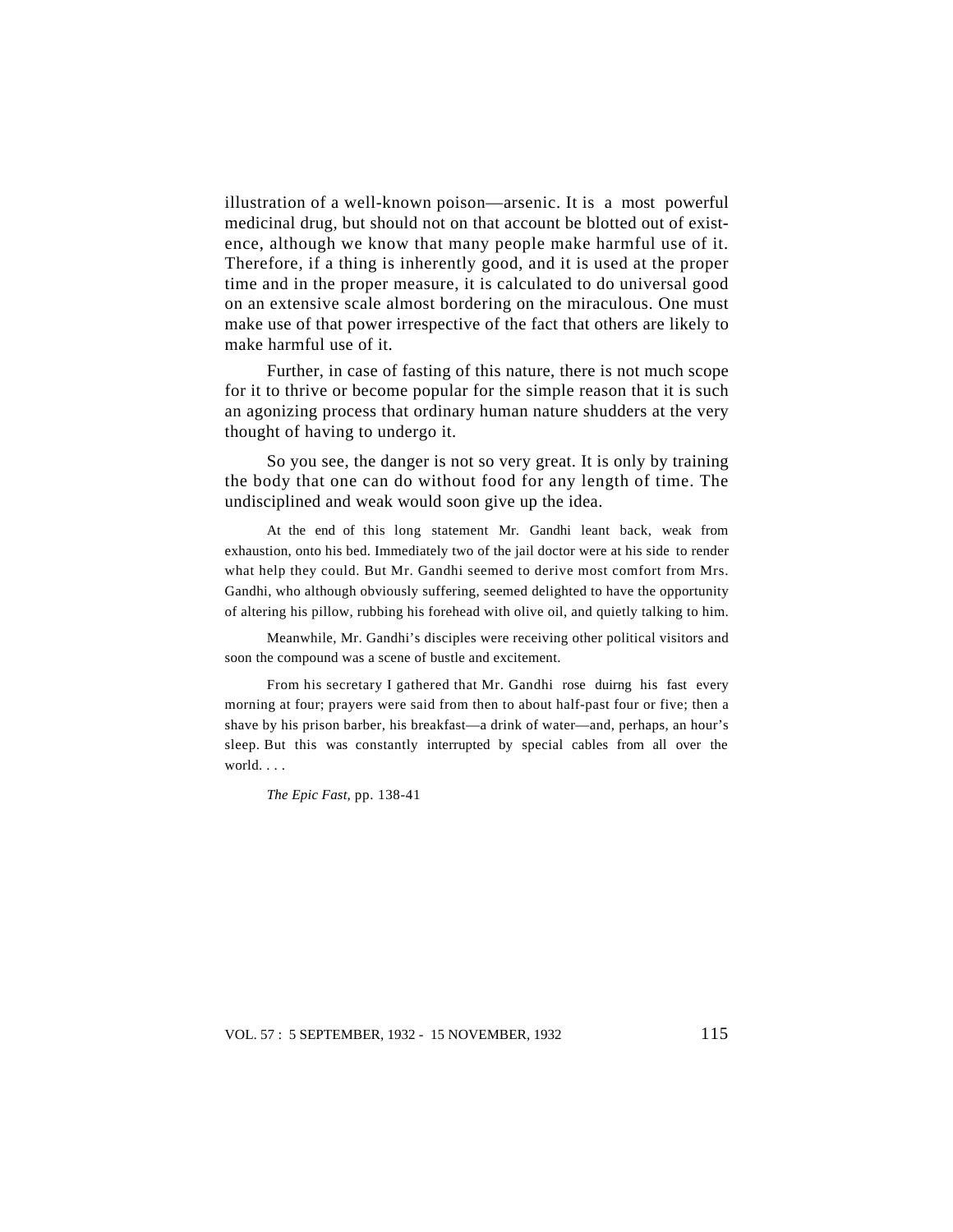#### *188. TELEGRAM TO SUNDERSING AND SONS*<sup>1</sup>

[On or after *September 24, 1932*]

CONGRATULATIONS. HOPE YOUR EXAMPLE WILL BE INFECTIOUS. From a microfilm: S.N. 18551

### *189. CABLE TO C. F. ANDREWS*

*September 25, 1932*

THE WONDERFUL MANIFESTATION THROUGHOUT INDIA IS A MODERN MIRACLE. GURUDEV HAS BEEN A TOWER OF STRENGTH. DEEP LOVE ALL FRIENDS. AT PERFECT PEACE. NO CONDITONAL ACCEPTANCE OF THE SETTLEMENT WILL WARRANT MY BREAKING THE FAST.

*The Epic Fast,* p*.* 134

### *190. TELEGRAM TO V. S. SRINIVASA SASTRI <sup>2</sup>*

[*September 25, 1932*] *3*

WAS DAILY HANKERING AFTER YOUR MESSAGE. IT HAS GIVEN ME FRESH COURAGE AND HOPE. I HOPE YOU ARE WELL. LOVE. **GANDHI** 

*The Epic Fast,* pp. 196-7

#### *191. TELEGRAM TO PANDURANG M. BAPAT*<sup>4</sup>

#### *September 25, 1932*

YOUR REASON FOR FAST IS TOUCHING BUT I WOULD LIKE YOU RECONSIDER YOUR DECISION ON STRENGTH OF CONTRARY OPINION OF AN EXPERT LIKE ME IN SUCH MATTERS. I FEEL CONVINCED THAT YOUR FAST HAS NO RELIGIOUS SANCTION. SINCE YOU FEEL FOR ME YOU

<sup>1</sup> This was in reply to the addressee's telegram of September 24, which read: "Obedience your commands throwing open our famous sherbet-house untouchables first time last twenty years risking orthodox customers. Ramdayal M.L.C. shoemaker formally opening Tuesday. Awaiting your parental blessings."

<sup>2</sup> This was in answer to Sastri's telegram which read: "Millions of homes rejoice and bless your superb service performed in your superb style. I confess I trembled in doubt but the result vindicates and establishes you as indisputably the foremost untouchable and 'unapproachable'."

3 From *Mahadevbhaini Diary*.

4 A revolutionary, popularly known as Senapati Bapat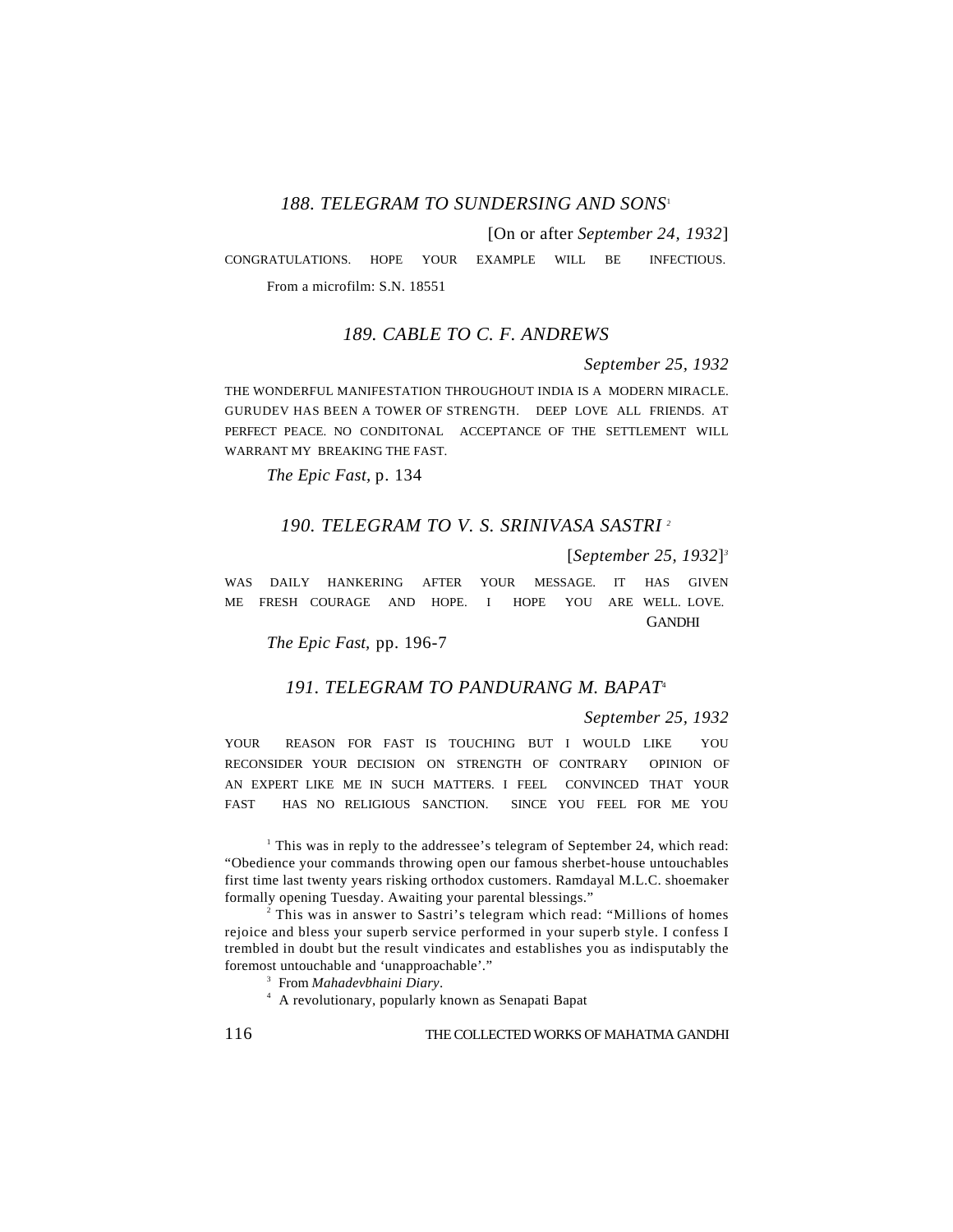SHOULD NOT DIE WITH ME BUT LIVE TO CARRY ON MY WORK. THINK OF CONSEQUENCE IF ALL CO-WORKERS WERE TO DIE WITH ME. WILL THAT ACT NOT BE CRIMINAL? PLEASE LISTEN. GOD BLESS YOU. *Mahadevbhaini Diary*, Vol. II, pp. 82-3

#### *192. CABLE TO LAWRENCE HOUSEMAN* <sup>1</sup>

*September 25, 1932*

## LAWRENCE HOUSMAN 46 LANCASTER GATE

LONDON

THANKS YOUR CABLE. MY FAST IS APPEAL NOT MERELY TO HINDUS OR INDIA IN GENERAL BUT BRITISH CONSCIENCE, INDEED TO WHOLE WORLD. THIS DISTRUST MISREPRESENTATION OF MAN WHO LOVES BRITISH PEOPLE IS ENIGMA TO ME SINCE MY DEEPEST FAITH FORBIDS RESORT PHYSICAL FORCES. I AM PRAYING GOD DISCOVER TO ME SUCH FINAL WAY CORPORATE SELF-SUFFERING EXTREME KIND AND GIVE STRENGTH UNDERGO IT. WHEN IF REQUIRED SUCH TIME COMES I KNOW IT WILL PENETRATE EVERY BRITISH HOME. I HAD HOPED THAT APPEAL FROM THIS FIERY BED WOULD SOMEWHAT WAKE UP BRITISH PUBLIC AS IT SEEMS TO HAVE MARVELLOUSLY AROUSED INDIA. BUT GOD'S WILL WAS PERHAPS OTHERWISE. WANTING AS I DO BRITISH SYMPATHY AND HELP WILL VALUE ANYTHING YOUR MEETING MAY DO. I KNOW I HAVE SILENT SYMPATHYY AND PRAYER OF THOUSANDS OF BRITISH MEN AND WOMEN.

GANDHI

Government of Bombay, Home Department, I.G.P. File No. 20-IX. Also *Mahadevbhaini Diary,* Vol. II, pp. 83-4

<sup>1</sup> The addressee had asked for a message for a special meeting of the Friends of India to be held on September 27, 1932, to explain the significance of Gandhiji's fast.

VOL. 57 : 5 SEPTEMBER, 1932 - 15 NOVEMBER, 1932 117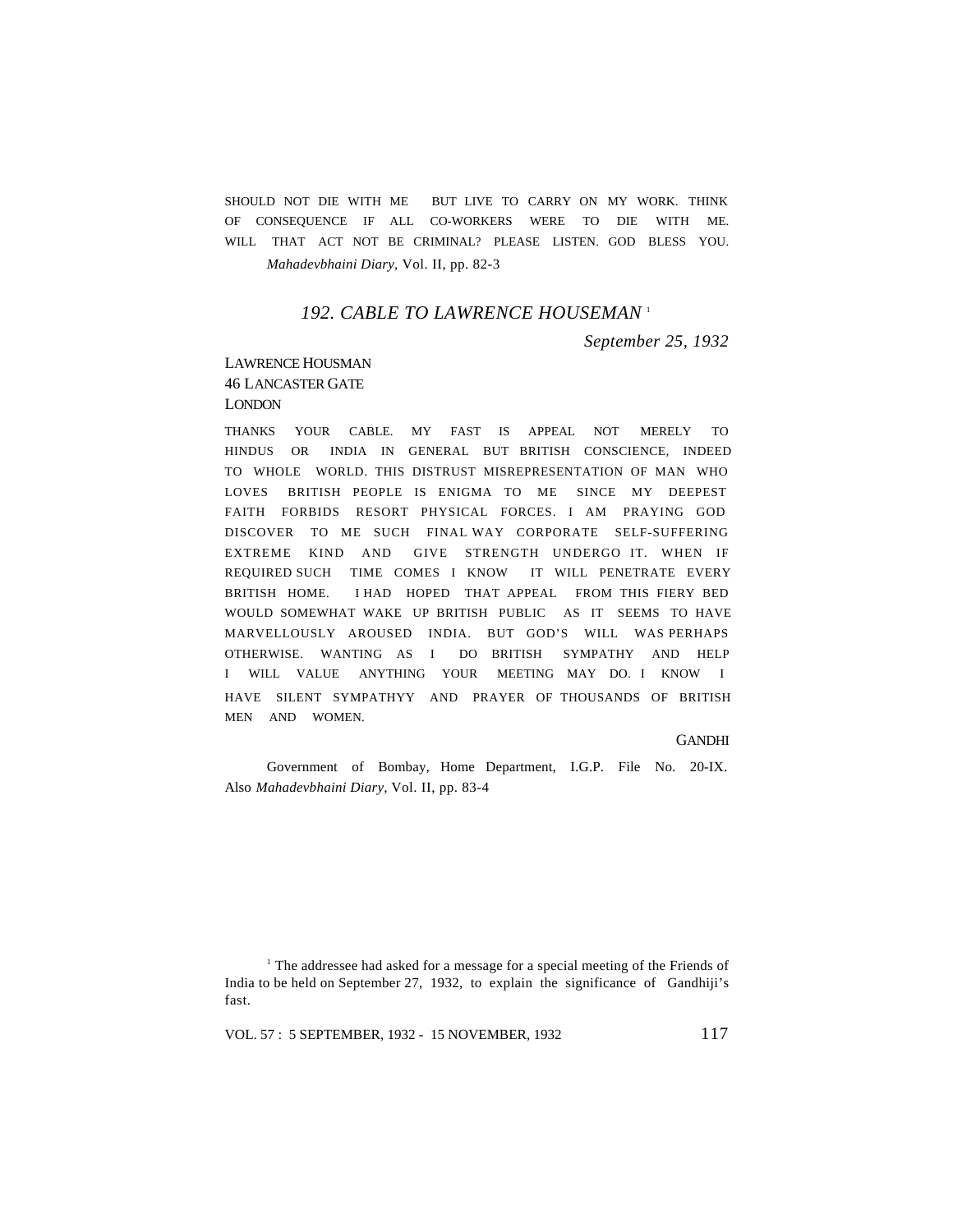## *193. TELEGRAM TO DR. NILARANJAN RAY AND DR. B. C. ROY*

#### *September 25, 1932*

YOUR ADVICE AS DOCTORS IS PERFECT. ITS HUMAN VALUE IS NEXT TO NOTHING. YOU WILL NOT HAVE A FELLOW BEING DENY HIS FAITH. THANK YOU VERY MUCH. FAST GOING WELL.

*Mahadevbhaini Diary*, Vol. II, p. 84

## *194. RESOLUTION AT THE HINDU LEADERS*' *CONFERENCE, BOMBAY*<sup>1</sup>

#### *September 25, 1932*

This Conference resolves that henceforth, amongst Hindus, no one shall be regarded as an untouchable by reason of his birth and those who have been so regarded hitherto will have the same rights as the other Hindus as regard to the use of public wells, public roads and other public institutions. This right shall have statutory recognition at the first opportunity and shall be one of the earliest acts of the Swaraj Parliament, if it shall not have received such recognition before that time.

It is further agreed that it shall be the duty of all Hindu leaders to secure, by every legitimate and peaceful means, an early removal of all social disabilities now imposed by custom upon the so-called untouchable classes including the bar in respect of admission to temples.

*Mahatma,* Vol. III, p. 213

#### *195. DRAFT RESOLUTION ON UNTOUCHABILITY*

[*September 25, 1932*] 2

I am touchable by birth and an untouchable by choice. It is as an untouchable that I have conceived the following part for the acceptance of touchables and untouchables. Henceforth in Hinduism

<sup>&</sup>lt;sup>1</sup> This resolution was drafted by Gandhiji.

 $2^2$  From para 2, which is reproduced as a "Resolution at the Hindu Leaders" Conference, Bombay", 25-9-1932; *Vide* "Resolution at the Hindu Leaders' Conference, Bombay", 25-9-1932.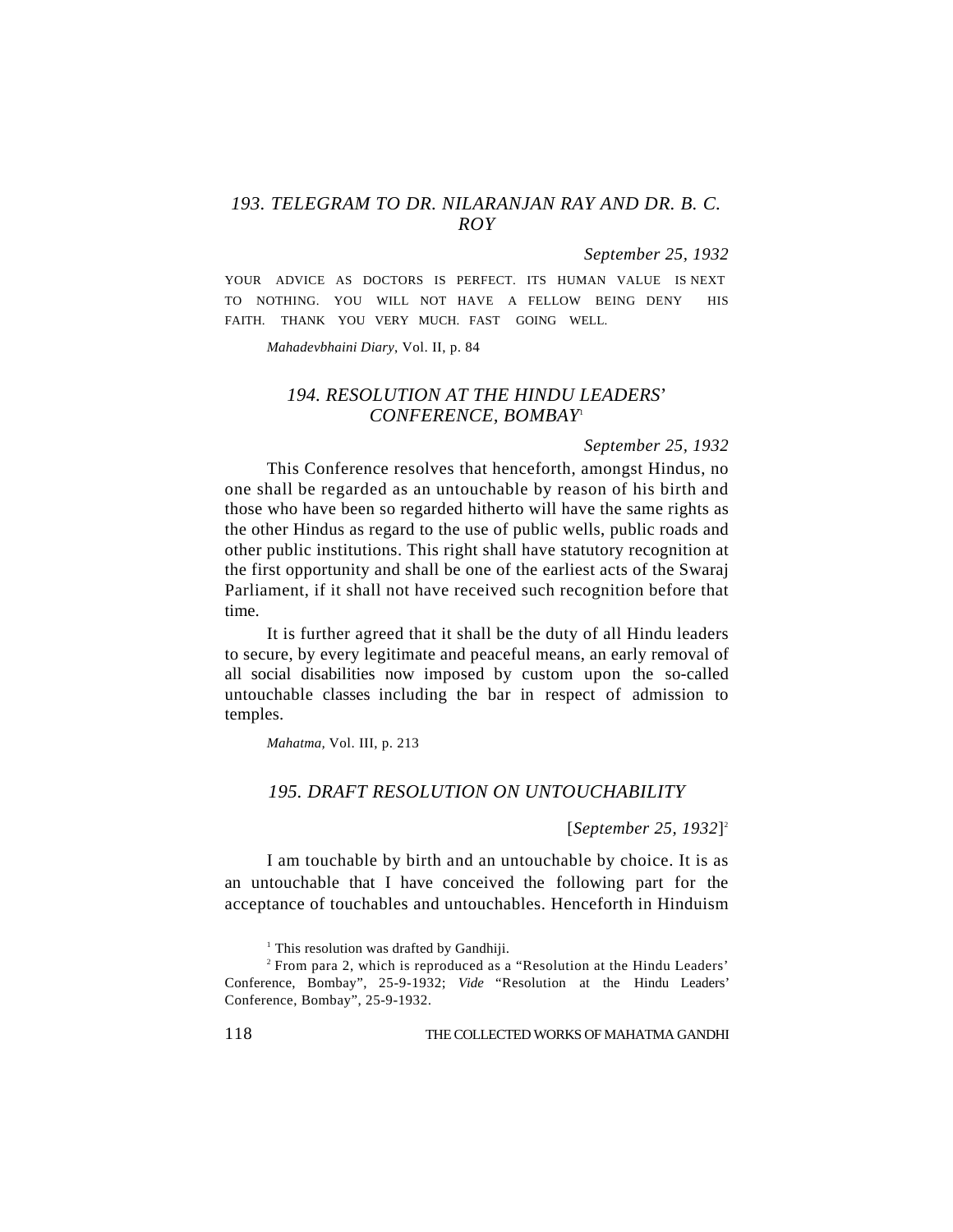no one shall be regarded as untouchable by reason of his birth or occupation. Those who have been so regarded have the same right that the other Hindus have to entry into public temples, use of public wells, public schools, public roads and all other public institutions. This right shall receive statutory recognition at the first opportunity and shall be the first act of the Swaraj Parliament if it has not already received statutory recognition. Every adult male and female belonging to the erstwhile untouchables class shall be registered as voter in the general joint register unless disqualified by reason of imprisonment or lunacy or mental deficiency within one year after first election for new provincial legislatures and the central legislature under the revised franchise. A referendum shall be taken of the voters belonging to the e.u.c. and if it is found that thirty-three per cent of the votes of a provincial legislature or the central legislature as the case may be, have signified their dissatisfaction with the number of representatives of e.u. class returned by the electorate, fresh elections of members of the general electorate shall take place for the particular provincial legislature or the central legislature as he case may be, with reservation of seat for the e.u.c. guaranteed by statute for the next ten years on the basis of population, provided however that no referendum will be necessary where representatives of that class have been elected in accordance with the proportion of their population.

Untouchables shall be defined as those Hindus whose touch, sight or sound is regarded by popular local Hindu custom as pollution. This pact shall be sealed by representatives of Hindu Mahasabha, Hindu religious heads, well-known learned Hindu scholars and shall be accompanied by a pledge as under, signed by at least two persons who have been known for their service of the cause of untouchability.

I hereby solemnly pledge myself to serve by strictly non-violent and truthful means the due fulfilment by the so-called caste Hindus of the pact entered into between them and the Hindus hitherto known as 'untouchables' and to that end shall be prepared to undergo all the

<sup>1</sup> Presumably the Poona Pact which was entered into between the leaders of Hindus and Depressed Classes at Poona on 24-9-1932 regarding reservation of seats for the Depressed Classes in the Legislatures; *Vide* "Agreement Between Depressed Classes Leaders and Caste Hindu Leaders".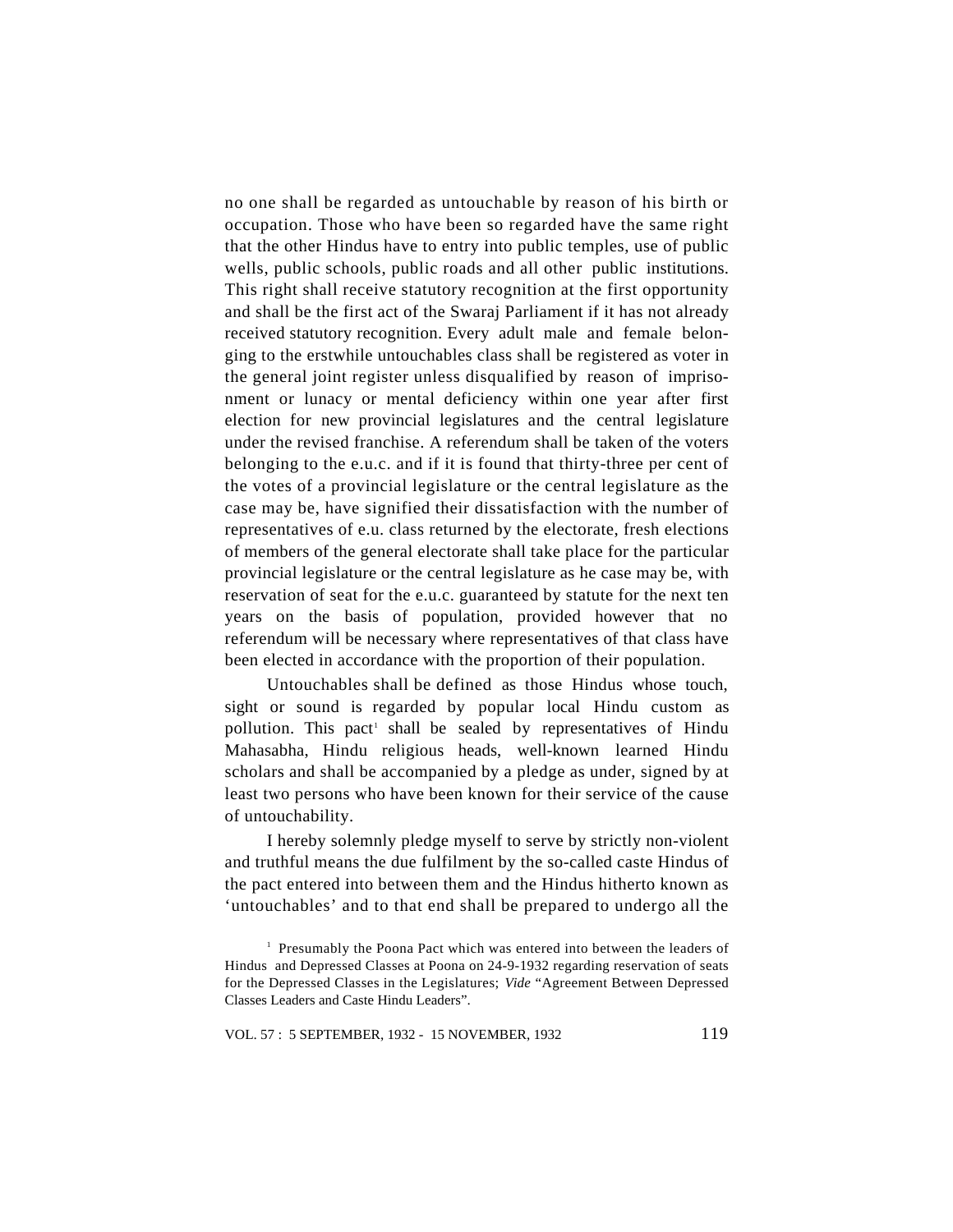necessary suffering, even the suffering of death by sacrificial fasting, and in order to qualify myself for that purpose I shall strive my best to lead a pure, abstemious, correct and God-fearing life.

From a photostat: S.N. 18867

### *196. MESSAGE TO GREAT BRITAIN* <sup>1</sup>

#### *September 25, 1932*

Every day of the fast seems to me conclusive evidence of the hand of God in it. Even I with my boundless faith in God and His mercy was not prepared for this great wave of awakening against untouchability. That some of the great temples should have spontaneously admitted the untouchables without restriction is to me a modern miracle. They have only now admitted God. Hitherto, the images which the custodians, falsely and in their pride, thought had God within were Godless.

The Cabinet decision was to me a timely warning from God that I was asleep when He was knocking at the door and waking me up. The settlement<sup>2</sup> arrived at is to me but the beginning of the work of purification. The agony of the soul is not going to end until every trace of untouchability is gone. I do not want the British Cabinet to come to any hasty decision. I do not want them for saving my life or for appearing to be right with the world to accept it in a niggardly spirit. If they have not realized the true inwardness of the Agreement, they must summarily reject it, but if they have, they will not alter one word or comma of it, but they will implement every condition that is implied in the great settlement which the so-called untouchables and the so-called touchables have arrived at with all their heart and with God as their witness.

I hope that they and the world will realize that this settlement is, if I may say so in all humility, far superior to the Cabinet decision. There is no pride about it. The Cabinet composed of foreigners, knowing nothing first hand of the Indian conditions or what untouchability could mean, were labouring under a heavy handicap,

<sup>&</sup>lt;sup>1</sup> The message was given in an interview to Ellen Wilkinson and V. K. Krishna Menon of the India League and was first published in *The Daily Herald* of London*.*

<sup>&</sup>lt;sup>2</sup> For the text of the settlement, signed on September 24, *Vide* "Agreement Between Depressed Classes Leaders and Caste Hindu Leaders".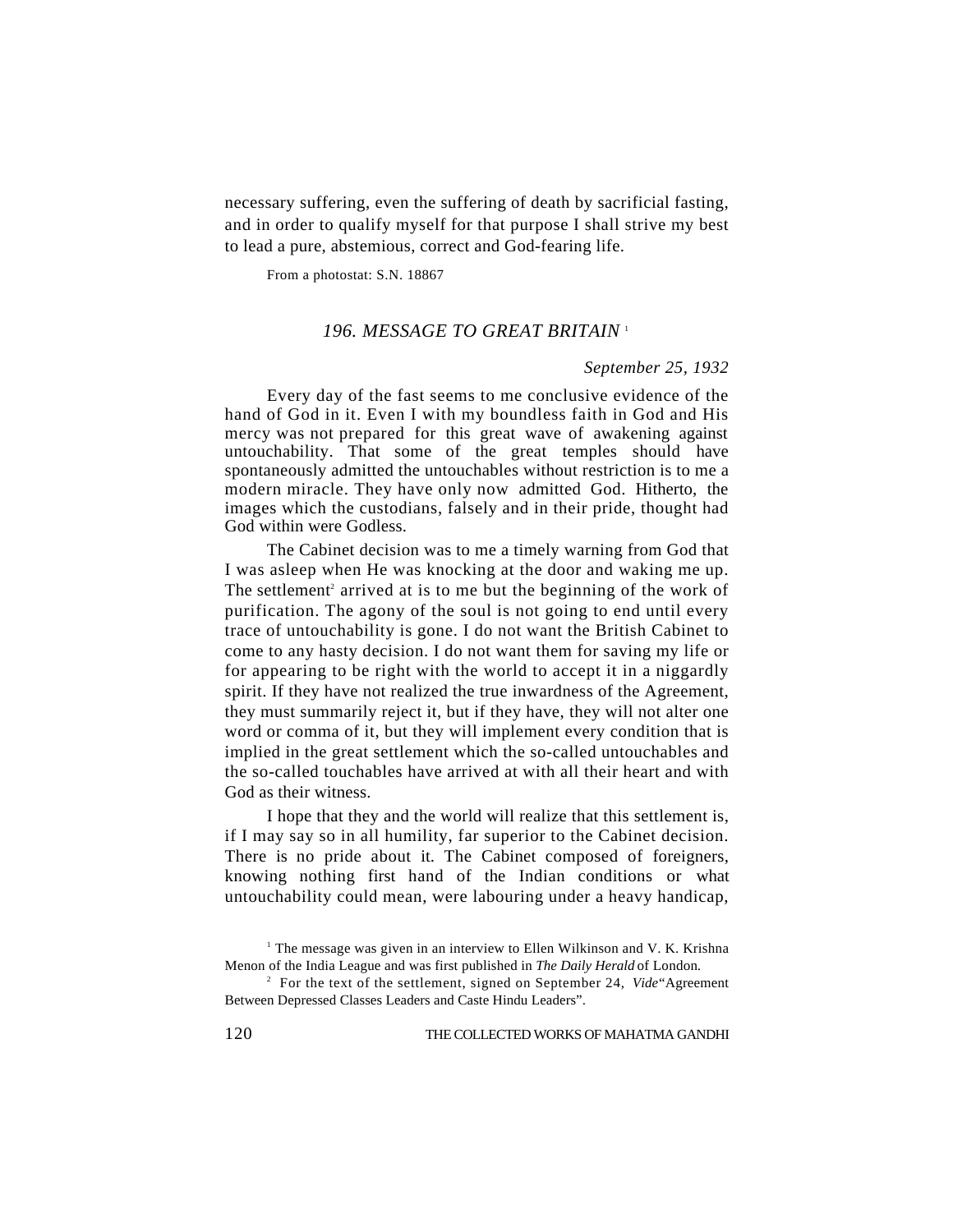and even though some Indians had referred this matter to them, they should have declined the responsibility to which they were wholly unequal.

I am not saying this from my penitential bed in any carping spirit or spirit of irritation.

I claim to be a true friend of the British nation and also of the Cabinet, and I would be untrue to them, to myself and to my call, if at this moment I suppressed my relevant opinion. I would like finally to assure Britain that so long as life lasts in me, I shall undergo as many fasts as are necessary in order to purify Hinduism of this unbearable taint. Thank God there is not only one man in this movement but, I believe, there are several thousands who will lay down their life in order to achieve this reform in its fulness.

*The Epic Fast,* pp. 136-7

#### *197. STATEMENT TO THE PRESS*

#### *September 25, 1932*

If the Premier accepts the settlement *in toto* I would be bound to break the fast. The settlement, as far as the political part of it is concerned, merely removes the tremendous obstacle that the Cabinet's decision put in the way of reform. The real part of the settlement is now to come and whilst, if the Premier accepts *in toto* the settlement cabled to him, my fast must end, the real struggle for me only begins. As a matter of fact if the Cabinet had published the correspondence in time I would have been in honour bound to insist on the due fulfilment of the duty that lies on the so-called caste Hindus.

I should be guilty of betrayal of trust if I did not ensure that, but as they had no notice worth the name of my intention to fast, I could not expect them all of a sudden to revolutionize Hindu thought. They must, therefore, have breathing time for work, and so I have told fellow-workers that if this fast is broken in virtue of the Cabinet's satisfactory answer it would be put in suspension, but sure as fate, it will be taken up again if the part to be performed by the caste Hindus is not well played during the coming months.

The tremendous awakening that has taken place in the country during the five days fills me with hope that orthodoxy will surpass itself and rid Hinduism of the canker of untouchability which is eating into its vitals.

I suppose the future plan is in the hands of Government. *The Epic Fast,* p. 135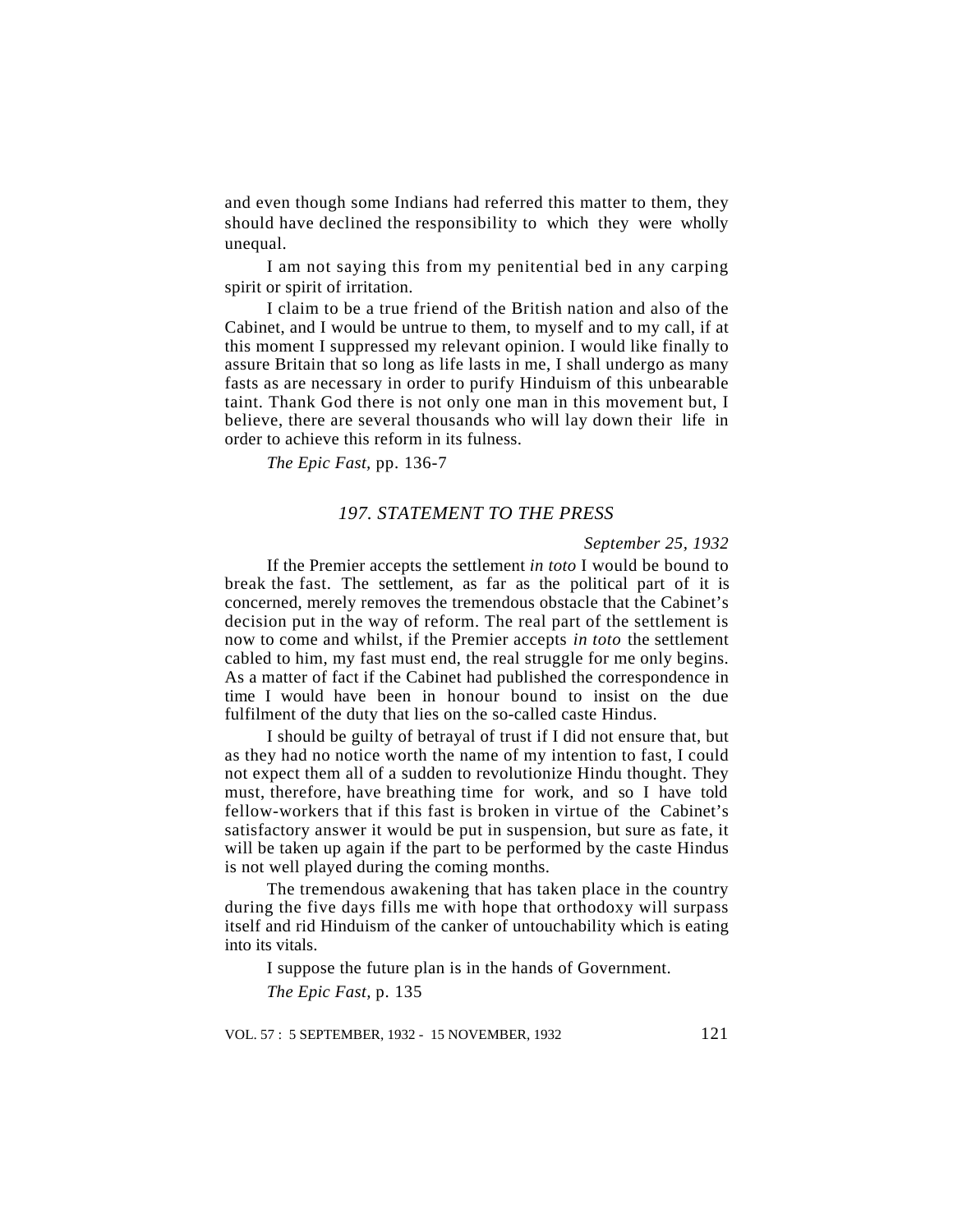## *198. MESSAGE TO SOUTH INDIA*

*September 25, 1932*

It has been a matter of increasing joy, day by day, to find great ancient temples being opened to the so-called "untouchables" and thus becoming purified. This one fact, among many others, has been a great sustaining force during these days of agony of body, mind and soul. But the joy about the opening of the temples has not been unmixed with sorrow, in that the South, where my work on a larger scale amongst "untouchables" began, though in South Africa, has not been as prompt and generous in throwing open the gates of the temples to outcastes. Speaking as a Hindu, striving to find and to live up to the very essence of it, I say, without the slightest hesitation, that God will be installed in the idols of the temples only if they are thrown open unreservedly to outcastes. Today, with human outcastes, God Himself is an outcaste.

M. K. GANDHI

*The Hindu,* 26-9-1932

#### *199. CABLE TO MUSTAFA NAHAS PASHA<sup>1</sup>*

*September 26, 1932*

DEEPLY TOUCHED BY YOUR MESSAGE. MAY THIS PURIFICATORY FAST TOUCH ALL FAITHS; BRING THEM AND US TOGETHER IN A LIVING BOND. EGYPTIAN BLANKET PRESENTED TO ME DURING LAST VOYAGE COVERS ME DURING THIS STRUGGLE WITH ALLAH WHO IS GREAT AND MERCIFUL.

**GANDHI** 

*Mahadevbhaini Diary,* Vol. II, p. 85

<sup>1</sup> This was in answer to Nahas Pasha's Cable of September 24 which read: "Your resolve to sacrifice your own life, rather than tolerate any measure promoting disunion or caste prejudices amongst Indians has deeply stirred the heart of Egypt, which has, since the last decade been linked with India by the holy bond of suffering for the same ideal of national self-expression and liberty. Egyptians of all sects and religions, united in love of the Fatherland, are confident that the great Indian people will unite in preserving Mahatma's life by redeeming their sacred unity. All struggling nations of the East look up to India for fulfilling the noble idea for which Gandhiji is giving up his life. In the name of Egypt and her people, I send you and the Indian people our brotherly love and heartfelt wishes for realization of ideals of truth, freedom and equality as embodied in the great example you are setting before the world." *The Epic Fast.*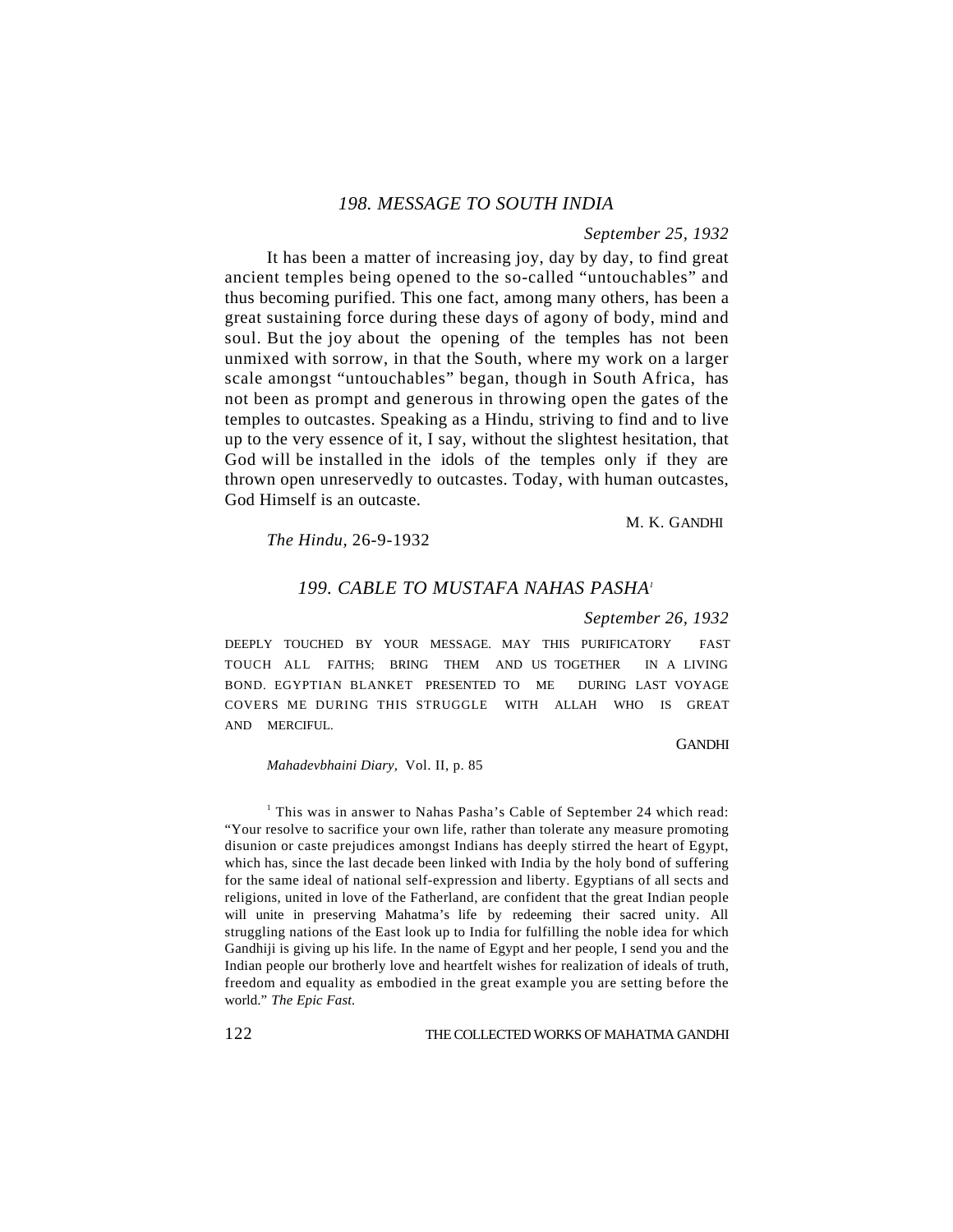## *200. TELEGRAM TO MIRABEHN*

*September 26, 1932*

#### MIRABEHN

#### ARTHUR ROAD JAIL

NO LETTER SENT TODAY. THANK GOD FAST BROKEN 5.15 PRESENCE GURUDEV OTHER LOVING FRIENDS. LOVE.

BAPU

From the original: C.W. 6239. Courtesy: Mirabehn

#### *201. STATEMENT TO THE PRESS*

*September 26, 1932*

The fast undertaken in the name of the God was broken in the presence of Gurudev, and Parachure Shastri, the leper prisoner and a learned pandit, seated opposite each other, and in the company of loving and loved ones who had gathered round me. The breaking was preceded by the Poet singing one of his Bengali hymns, then *mantras* from the Upanishads by Parachure Shastri, and then my favourite hymn "*Vaishnava Jana*" *.*

The hand of God has been visible in the glorious manifestation throughout the length and breadth of India during the past seven days. The cables received from many parts of the world blessing the fast have sustained me through the agony of body and soul that I passed through during the seven days, but the cause was worth going through that agony.

The sacrificial fire, once lit, shall not be put out as long as there is the slightest trace of untouchability still left in Hinduism. If it is God's will that it does not end with my life, I have the confidence that there are several thousands of earnest reformers who will lay down their lives in order to purify Hinduism of this awful curse.

The settlement arrived at is, so far as I can see, a generous gesture on all sides. It is a meeting of hearts, and my Hindu gratitude is due to Dr. Ambedkar, Rao Bahadur Srinivasan and their party on the one hand and Rao Bahadur M. C. Raja on the other. They could have taken up an uncompromising and defiant attitude by way of punishment to the so-called caste Hindus for the sins of generations. If they had done so, I at least could not have resented their attitude and my death would have been but a triffling price exacted for the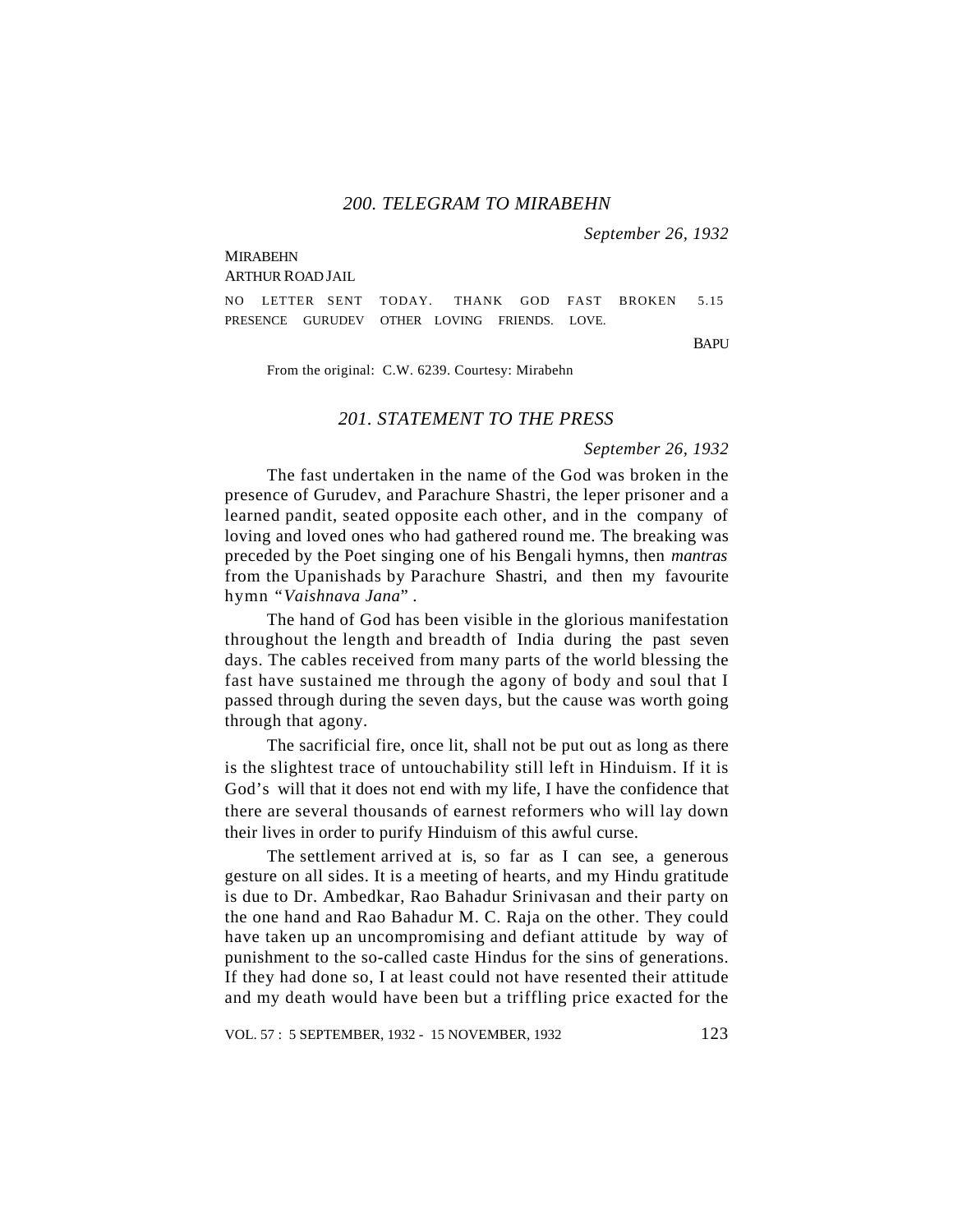tortures that the outcastes of Hinduism have been going through for unknown generations. But they chose a nobler path and have thus shown that they have followed the precept of forgiveness enjoined by all religi- ons. Let me hope that the caste Hindus will prove themselves worthy of this forgiveness and carry out to the letter and spirit every clause of the settlement with all its implications.

The settlement is but the beginning of the end. The political part of it, very important though it no doubt is, occupies but a small space in the vast field of reform that has to be tackled by caste Hindus during the coming days, namely, the complete removal of social and religious disabilities under which a large part of the Hindu population has been groaning. I should be guilty of a breach of trust if I did not warn fellow reformers and caste Hindus in general that the breaking of the fast carried with it a sure promise of a resumption of it if this reform is not relentlessly pursued and achieved within a measurable period. I had thought of laying down a period, but I feel that I may not do so without a definite call from within.

The message of freedom shall penetrate every untouchable home and that can only happen if reformers will cover every village. Yet, in the wave of enthusiasm and in an inordinate desire to spare me a repetition of the agony, there should be no coercion. We must, by patient toil and self-suffering, convert the ignorant and the superstitious but never seek to compel them by force.

I wish, too, that the almost ideal solution that has been arrived at may be followed by the other communities, and that we might see the dawn of a new era of mutual trust, mutual give and take, and a recognition of the fundamental unity of all communities. I would here single out the Hindu-Muslim-Sikh question. I am the same to the Mussalman today that I was in 1920-22. I should be just as prepared to lay down my life as I was in Delhi<sup>1</sup> to achieve organic unity andpermanent peace between them. I hope and pray that there will be, as a result of this upheaval, a spontaneous move in this direction and then, surely, the other communities can no longer stand out.

In conclusion, I would like to thank the Government and the Jail staff and the medical men appointed by the Government to look after me. Extreme care and attention was bestowed upon me. Nothing was left undone. The jail staff worked under terrible pressures, and I

<sup>&</sup>lt;sup>1</sup> In September 1924.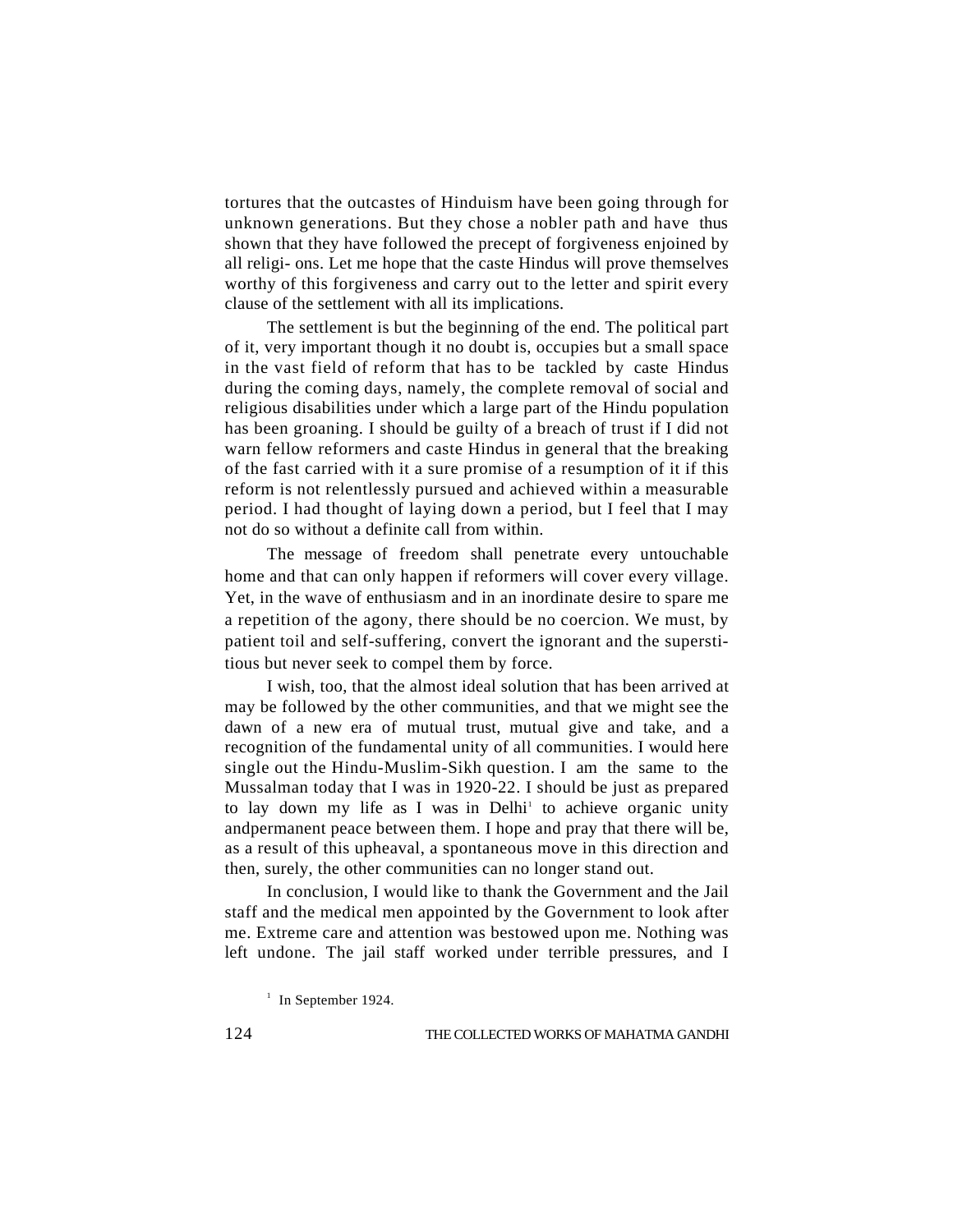observed that they did not grudge this labour. I thank them all from high to low.

I thank the British Cabinet for hastening the decision on settlement. The terms of the decision sent to me I have not approached without misgivings. It accepts, I suppose very naturally, only that part of the Agreement that refers to the British Cabinet's communal decision. I expect that they had a constitutional difficulty in now announcing their acceptance of the whole Agreement. But I would like to assure my Harijan friends, as I would like hencefoth to name them, that so far as I am concerned, I am wedded to the whole of that Agreement, and that they may hold my life as hostage for its due fulfilment, unless we ourselves arrive at any other and better settlement of our own free will.

*The Hindu,* 27-9-1932, and *The Epic Fast,* pp. 142-5

### *202. TELEGRAM TO M. KRISHNAN NAIR*<sup>1</sup>

[On or before *September 27, 1932*] 2

YOU KNOW THAT KELAPPAN IS ONE OF THE BEST KERALA WORKERS. MOST DEVOTED TO THE UNTOUCHABLES' CAUSE. IF NECESSARY YOU AND OTHER INFLUENTIAL PEOPLE SHOULD PROCEED TO THE SCENE OF THE SACRIFICE AND SAVE KELAPPAN<sup>3</sup> BY HAVING THE TEMPLE OPEN TO HARIJANS<sup>4</sup>

The Bombay Chronicle, 29-9-1932

<sup>4</sup> The addressee thought the temple being private property, it would not be proper either for him or the Government to interfere.

<sup>&</sup>lt;sup>1</sup> The addressee was the Law Member of Madras.

<sup>&</sup>lt;sup>2</sup> The newspaper report is dated September 27.

<sup>&</sup>lt;sup>3</sup> Kelappan had been fasting since September 20; Vide "Telegram to Maharaja of Travancore", 1-10-1932.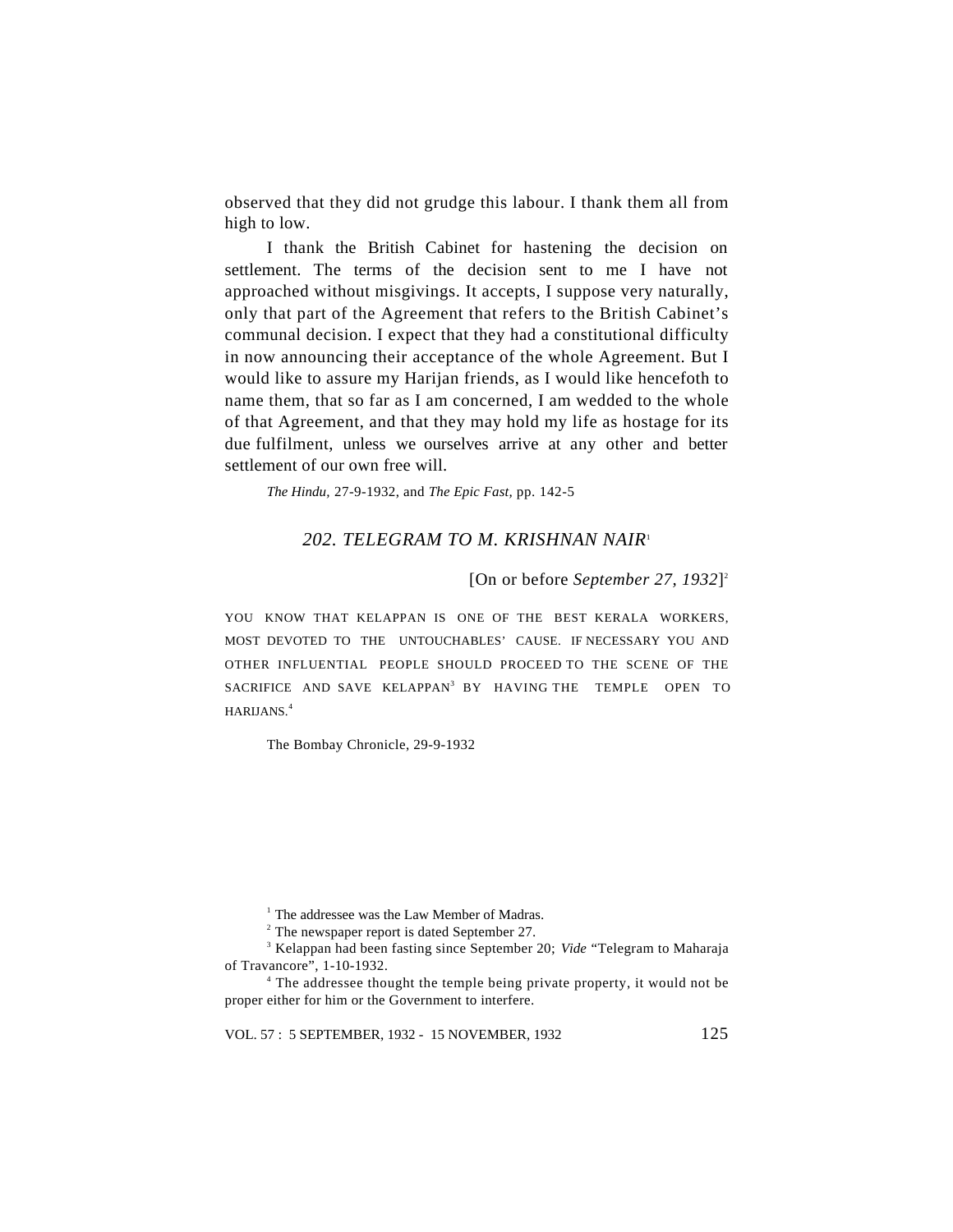### 203. STATEMENT TO THE PRESS<sup>1</sup>

[On or before *September* 27, 1932]<sup>2</sup> Thank you for your congratulations. None would be more delighted than I would be to endorse any worthy suggestion for cooperation by the Congress with the Government and the Round Table Conference. I would only emphasize and underline the adjective "worthy". Despite my repeated declarations it is not generally recognized that by instinct I am a co-operator. My very non-cooperation is intended to purge co-operation not worth the name. Therefore, as far as I am personally concerned, when the proper time comes, I should throw the whole of my weight in favour of cooperation.

*The Hindu,* 28-9-1932

#### *204. TELEGRAM TO M. R. JAYAKAR*

*September 27, 1932*

M. R. JAYAKAR MALABAR HILL BOMBAY

THANKS. WIRE EXPECT YOU CONTINUE UNABATED EFFORT UNTIL UNTOUCHABILITY WHOLLY REMOVED.

**GANDHI** 

Jayakar's Private Papers: Correspondence File No. 421, p. 46. Courtesy: National Archives of India

#### *205. TELEGRAM TO RAMESHWARDAS PODDAR*

*September 27, 1932*

RAMESHWAR SETH **DHULIA** RAPIDLY RECOVERING. NO ANXIETY.

**BAPU** 

From a photostat: G.N. 740.

<sup>1</sup> This was in response to a message of congratulations from Press representatives who had also enquired about the chances of Congress co-operation in the work of the Round Table Conference.

<sup>2</sup> The newspaper report is dated September 27.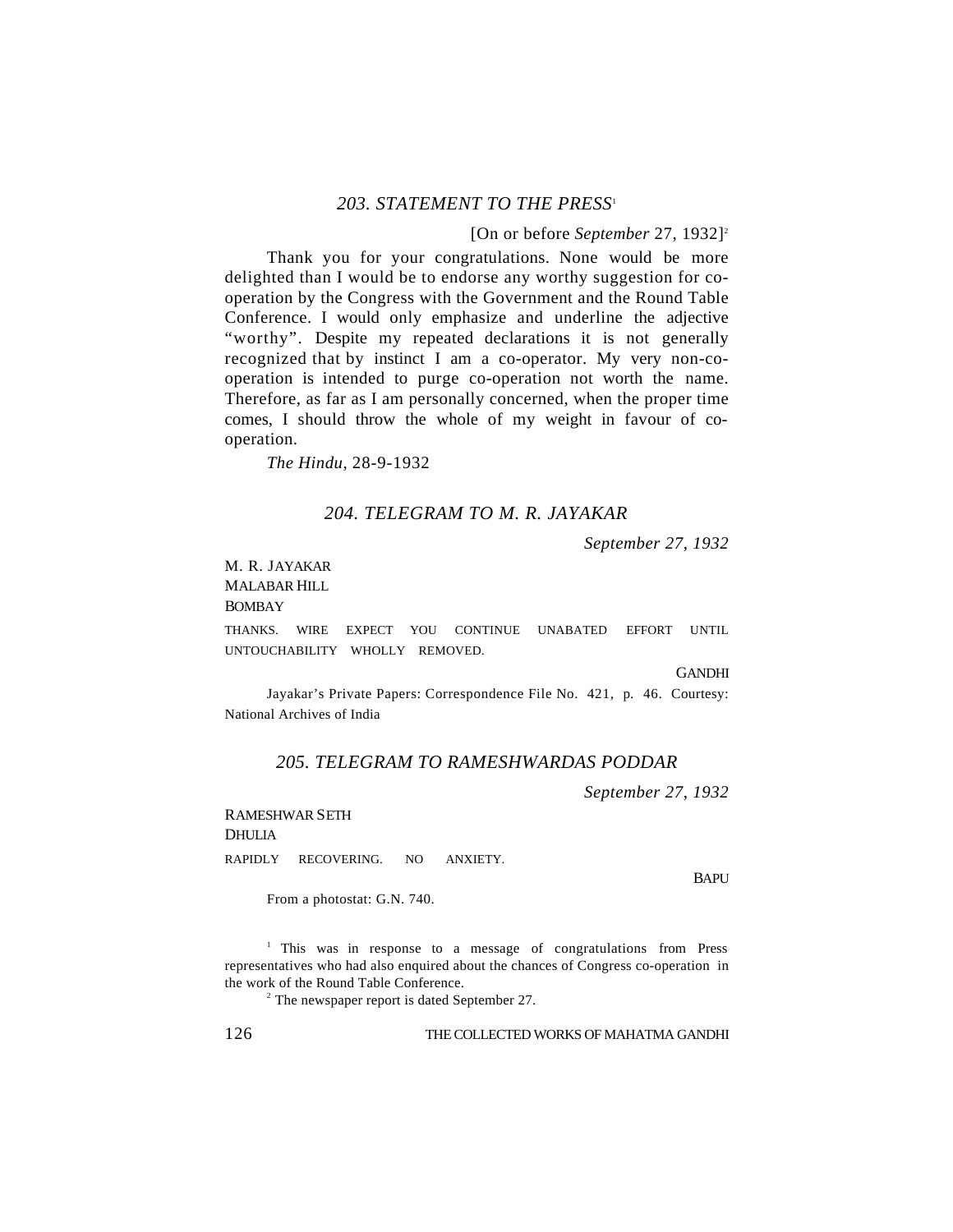#### *206. TELEGRAM TO MAHARAJA OF TRAVANCORE*

*Septemberr 27, 1932*

THE LIFE OF ONE OF KERALA'S GREAT SERVANTS, KELAPPAN, HANGS IN THE BALANCE FOR OPENING GURUVAYUR. SEEING THAT THE UNEXAMPLED WAVE OF AWAKENING PASSING THROUGHOUT THE LAND FAVOURS OPENING ALL TEMPLES. WILL YOU NOT EXERT YOUR GREAT INFLUENCE SECURING OPENING GURUVAYUR AND, IF POSSIBLE, OTHER TEMPLES? YOU KNOW PERHAPS THAT KELAPPAN HAS BEEN FASTING SINCE 20TH OPENING TEMPLE.<sup>1</sup>

GANDHI

*The Hindu,* 1-10-1932

#### *207. TELEGRAM TO ABBAS TYABJI*

*September 27, 1932*

ABBAS SAHEB TYABJI

CARE DOCTOR SHAH

WADHWAN CITY

YOUR NERVOUSNESS BETRAYS WANT OF FAITH. AM FLOURISHING ON ORANGES GRAPES. ALLAHO AKBAR.

 $BHRRR^2$ 

From a photostat: S.N. 9579

### *208. LETTER TO E. E. DOYLE*

*September 27, 1932*

DEAR COL. DOYLE,

The substance of what I said to you yesterday before breaking my fast was this. I was breaking the fast not without misgivings in that

<sup>&</sup>lt;sup>1</sup> In reply to a similar telegram from Purushottamdas, the Dewan of Travancore said: "His Highness's Government is surprised at statement that Maharaja's approval necessary to throwing open Guruvayur temple. Government unaware of any authority or privilege over Guruvayur. . . . Kindly communicate Mr. Gandhi."

<sup>&</sup>lt;sup>2</sup> The source has 'burry' which seems to be a slip for 'Bhrrr', which Gandhiji and the addressee used for each other in their correspondence.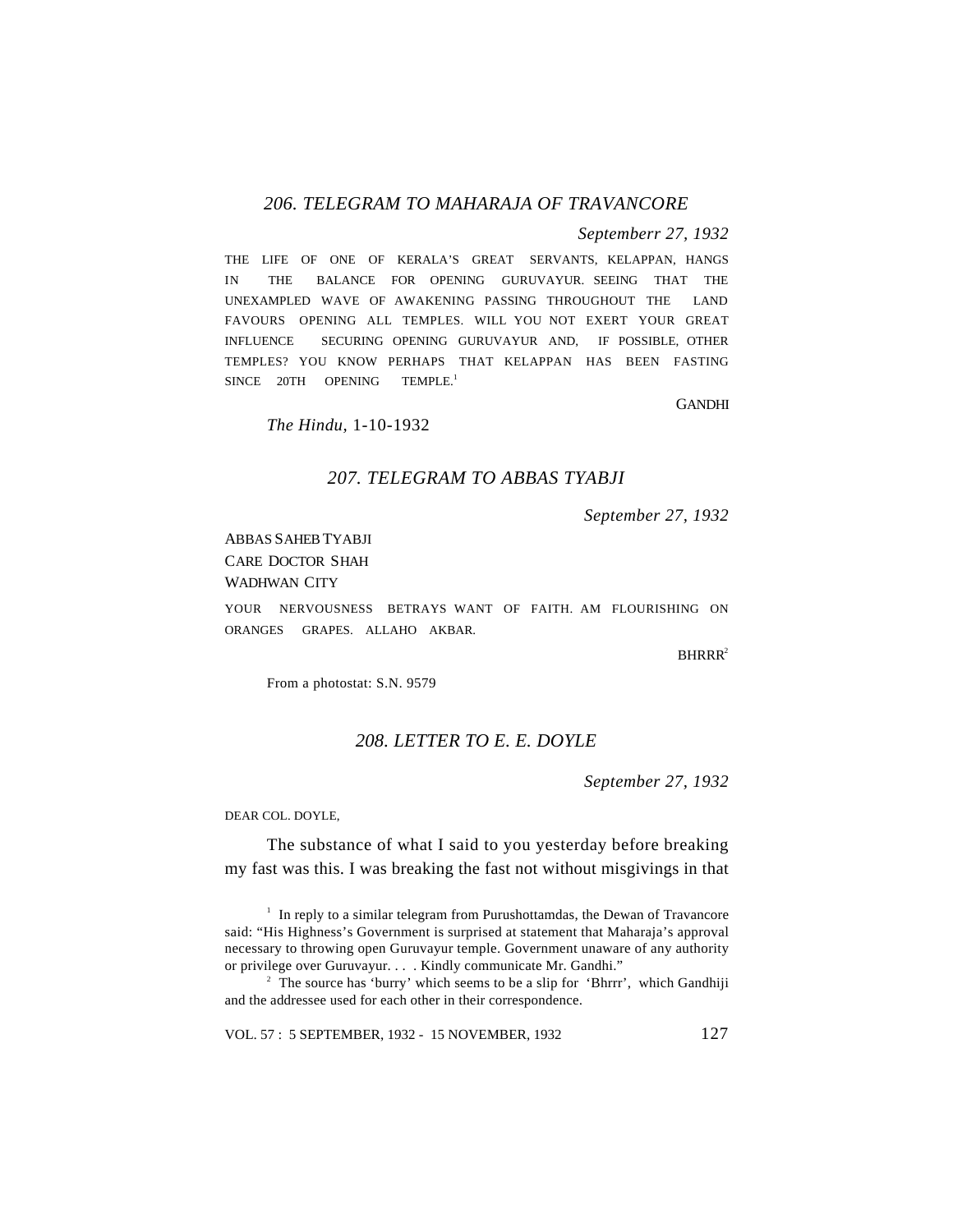the British Government's acceptance of the Settlement related only to the part that was included in the British Government's communal decision. This was perhaps natural. But I was bound to make my position clear—that I would be in honour bound to secure a due fulfilment of the whole of the settlement. The second thing that I drew your attention to was that I would expect Government to continue the facilities given to me since 20th for seeing friends and sending messages in the matter of the untouchability question. The British acceptance has reference only to the political part of the settlement, but the most vital part for the whole of the Hindu community is that relating to social and religious reform. In order to set it on a firm footing it is necessary for me to be in touch with the workers for some time to come. In order to avoid any misunderstanding therefore I mentioned this very important thing to you before breaking the fast.

> *Yours sincerely,* M. K. GANDHI

From a photostat: G.N. 3860. Also Bombay Secret Abstracts, Home Department, Special Branch, File No. 800(40)(4), Pt. I, p. 141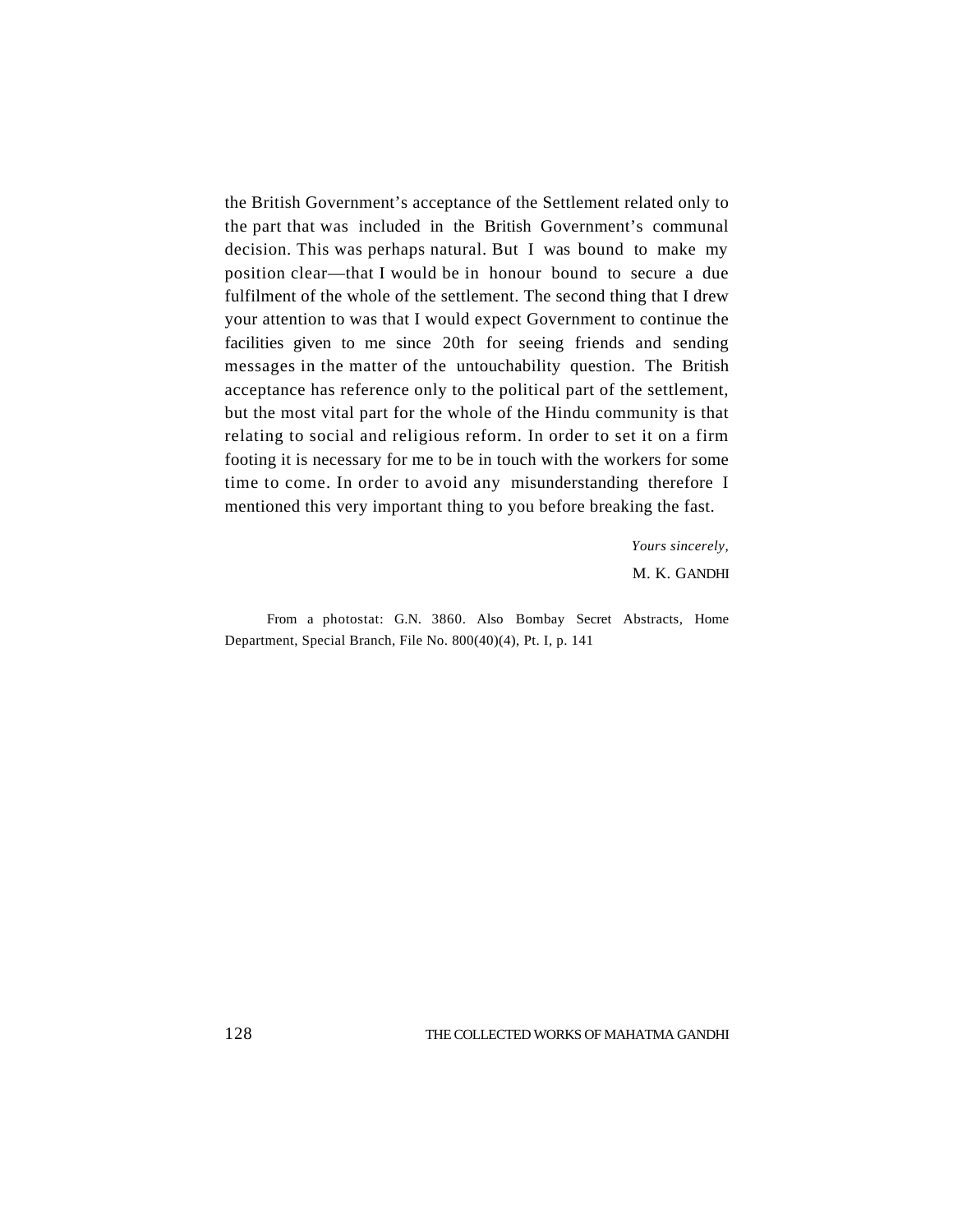*September 27, 1932*

CHI. MIRA,

God is great and compassionate. He would not try His servants beyond endurance. And so the Government reply came in time to enable me to break the fast yesterday 5 p.m. The Poet led the prayer and he was followed by the leper prisoner Parachure Shastri who was for some time at the Ashram.

This is enough for today. Love.

BAPU

From the original: C.W. 6240. Courtesy: Mirabehn

#### *210.LETTER TO MIRABEHN*

*September 28, 1932*

CHI. MIRA,

I had two letters from you yesterday. I wrote a brief note<sup>1</sup> myself which I hope you got. Something has gone to you daily from here and the I.G. assured me that my letters would be given to you at once. So I cannot understand this absence of delivery of my letters.

However, all is over now. I am taking plenty of oranges and grapes and am gaining strength. Sleep is good. There is therefore now no cause for anxiety.

The Orissa scene you describe and two others in Malabar have haunted me during these days and made the pangs bearale. Gurudev's coming was and still is a great solace. He has been unstinting in his support.

I hope you are cheerful now. Remember me to your compan ions.

Love to you and Kisen.

**BAPU** 

From the original: C.W. 6241. Courtesy: Mirabehn

<sup>1</sup> *Vide* the preceding item.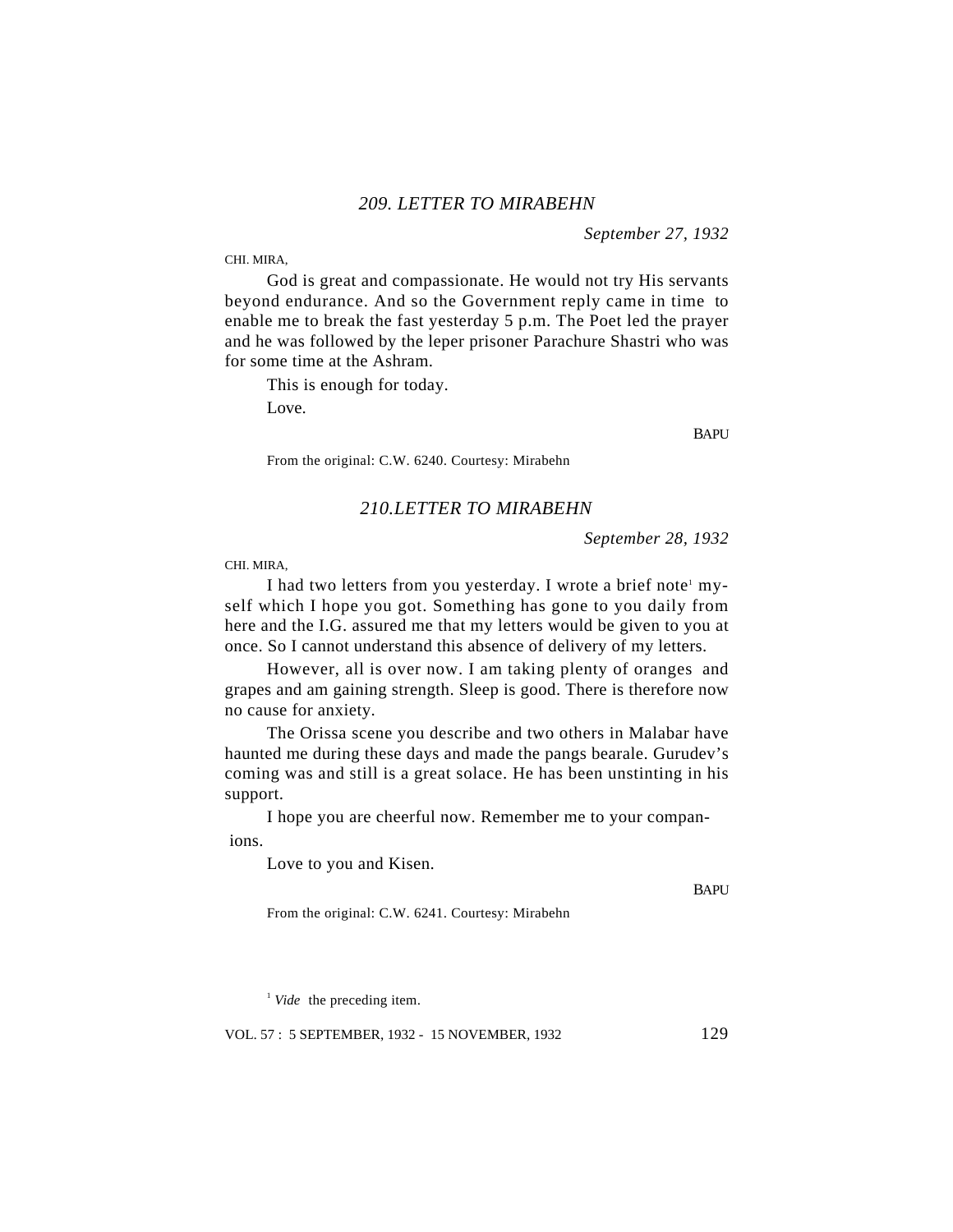### *211. NOTE TO P. N. RAJBHOJ*

*September 28, 1932*

I have already made my appeal to the caste Hindus as to their duty, but as a self-chosen Harijan I would like to say a word to them also. They have to perform their part during this period of purification. Owing to suppression they have been deprived of ways and means of observing, and the incentive to the observation of, the ordinary laws of cleanliness and the like, but let us hope that a new era has dawned upon us. I hope that Harijans will understand this and in so far as possible they will observe the laws of cleanliness, abstain from intoxicating liquors and drugs and make a mighty effort to get rid of all social evils.

M. K. GANDHI

From a photostat: G.N. 790

#### *212. TELEGRAM TO K. KELAPPAN*

*September 29, 1932*

THE ZAMORIN WIRES ASKING ME TO APPEAL TO YOU TO SUSPEND FAST FOR SOME MONTHS. HE SAYS PRESENT ENTRY OF UNTOUCHABLES WOULD WOUND ORTHODOX CONSCIENCE AND SUCH WOUNDING WOULD AMOUNT TO COERCION. ASK YOURSELF WHETHER THERE IS ANY ROOM FOR YOU ON THIS RELEVANT GROUND TO POSTPONE THE FAST AND WHETHER IN TERMS OF THE ZAMORIN'S TELEGRAM YOU HAD GIVEN SUFFICIENT NOTICE OF THE EXTREME STEP.<sup>1</sup>

GANDHI

 *The Hindus,* 30-9-1932

<sup>1</sup> Kelappan's reply to this read: "The Zamorin may not complain insufficiency of notice. One or two people will always be found who will oppose any reform to the end of time, but the question of wounding the hearts and self-respect of thousands of depressed brethren is more real and important than the alleged wounding of the orthodox conscience."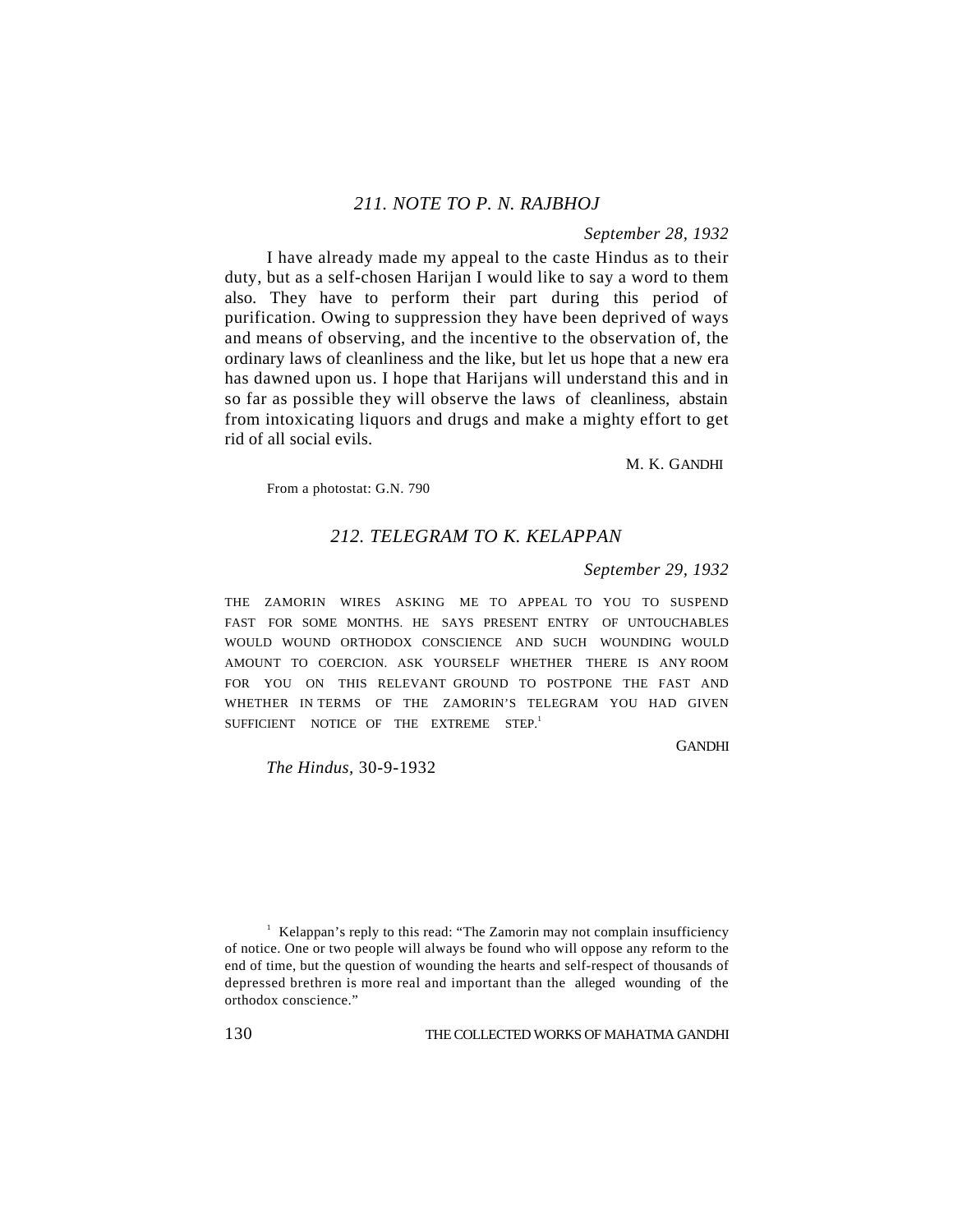### *213. TELEGRAM TO K. KELAPPAN*

[*September 29, 1932*] 1

YOUR LETTER WAS JUST RECEIVED. I HAD A CONFERENCE EARLY THIS MORNING WITH PT. MALAVIYA, MR. RANGASWAMI IEYENGAR AND OTHERS ABOUT THE PROPRIETY OF MALAVIYAJI'S PROCEEDING THERE. I HAVE BEEN IN TELEGRAPHIC COMMUNICATION WITH OTHERS ALSO. THEY ALL PRESS ME TO ORDER YOU TO STOP THE FAST. I WAS HESITATING. YOUR LETTER HOWEVER MAKES MY WAY CLEAR. EMPHATICALLY I THINK YOU MADE TWO MISTAKES. THOUGH YOU WERE BOUND TO CONSULT ME YOU FAILED TO DO SO NO MATTER FOR WHAT CAUSE. SECONDLY YOU WERE BOUND TO GIVE REASONABLE NOTICE OF THE INTENTION TO FAST. MY STRONG ADVICE THEREFORE IS YOU SHOULD SUSPEND THE FAST ON THE STRENGTH OF THIS TELEGRAM AND GIVE FROM THE DATE OF SUSPENSION THREE CLEAR MONTHS' NOTICE. IF IN THE MEANWHILE THE TEMPLE IS NOT OPENED TO HARIJANS AND SUBJECT TO MY CONSENT YOU WILL RESUME THE FAST. MEANWHILE CONCENTRATED EFFORT WILL BE MADE TO HAVE THE TEMPLE OPENED AND IF NECESSARY MALAVIYAJI WILL PROCEED THERE. YOU WILL GREATLY RELIEVE MY ANXIETY BY TELLING ME THAT YOU HAVE FOLLOWED MY ADVICE.<sup>2</sup>

*The Hindu,* 3-10-1932.

## *214. TELEGRAM TO RAMASWAMI IYER GOPALA NAIR*

[*September 29, 1932*] 3

#### RAMASWAMIER GOPALANAIR

#### CHOWGHAT

LYING SIMILAR SITUATION MYSELF I DARE NOT INTERFERE KELAPPAN'S CONSCIENCE. SHAME WILL BE YOURS AND THOSE NEAR THERE IF SUCH A SELFLESS SPLENDID WORKER IS LOST. I HAVE ASSUMED THAT KELAPPAN'S FAST HAS NO CONNECTION WITH MINE.

1 From *Mahadevbhaini Diary*.

 $2^2$  Kelappan's reply was: "Neither the Zamorin nor the public can plead insufficiency of notice. Ten months' satyagraha notice was sufficient. Volunteers are standing in sun and rain—a more moving sight than my fast. . . . I believe, my fast has roused the public and if continued will shortly bring the fight to victory. In my opinion, my stopping the fast would set back the movement. . . ."

<sup>3</sup> *Vide* the preceding item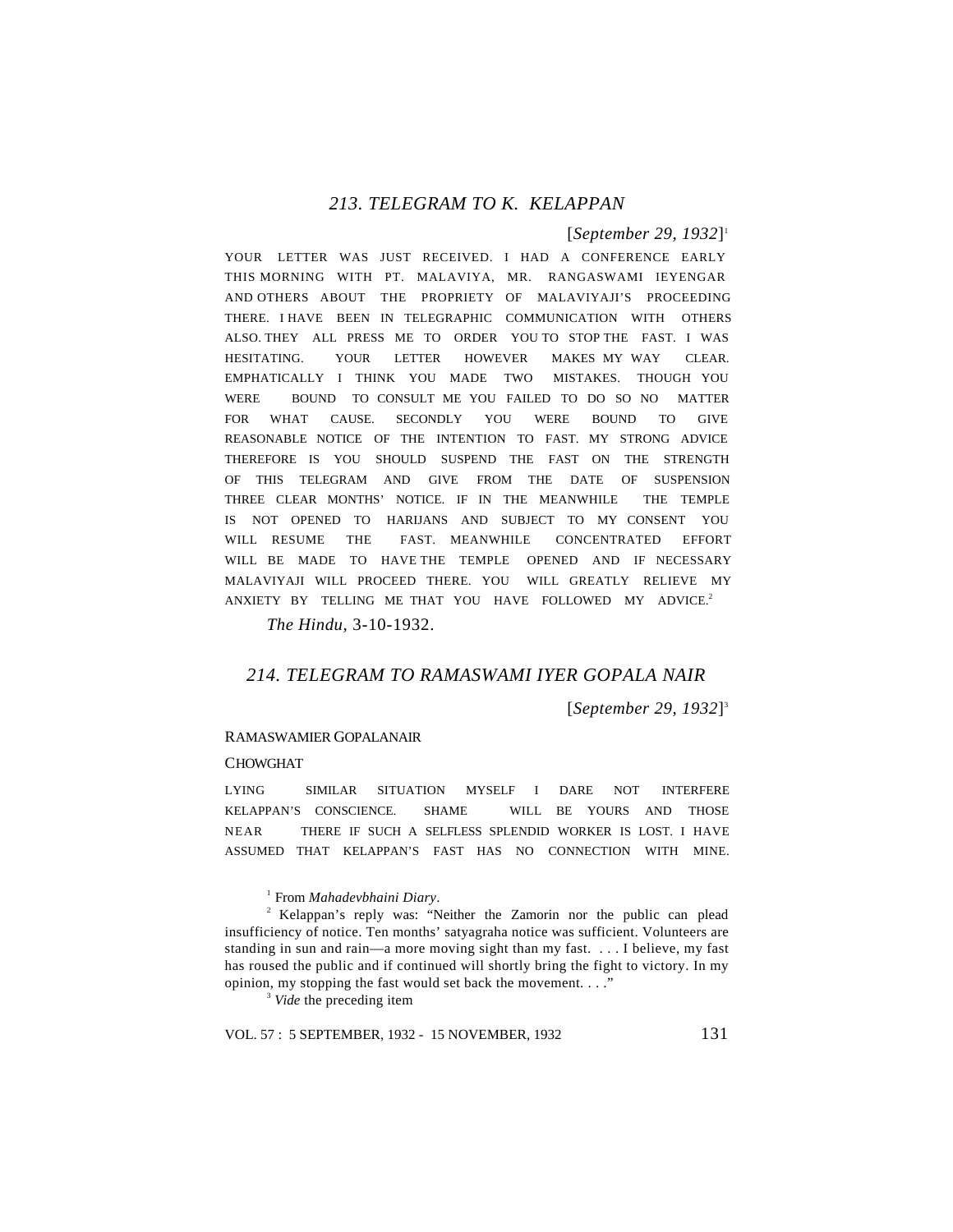HOWEVER IN ORDER TO MAKE ASSURANCE DOUBLE SURE I HAVE SENT LONG TELEGRAM JUST NOW TO KELAPPAN TO BREAK FAST IF IT IS IN IMITATION OF MINE.

GANDHI

Government of Bombay, Home Department, I.G.P. File No. 20-IX

### *215. LETTER TO M. G. BHANDARI*

*September 29, 1932* (*1.45 p. m.*)

DEAR MAJOR BHANDARI,

The orders you verbally conveyed to me at 12.30 this morning I interpret as follows: I am not to be allowed to see from this date any visitors regarding untouchability or any other public work, except Sjts. Ghanshyamdas Birla and Mathuradas Vasanji. Secondly Mrs. Gandhi should be forthwith removed to the Female Yard; all other visits to be regulated as before the fast, under the general instructions that were conveyed to me soon after my admission and amended thereafter. This means that I shall not have the privilege of seeing Shrimati Sarojinidevi, whose presence during my illnesses has produced a soothing effect on me, nor of my son Devdas and his intended wife, nor of the Ashram inmates who have been in attendance upon me during this crisis. I must confess that I was wholly unprepared for this very sudden and rude reminder that I was but a prisoner whose body was entirely at the mercy of the Government. I would like, however, the Government to know that I am still considered to be convalescent and under orders not even to move from my bed. I had hoped that at least during the convalescent period I would be saved all unnecessary shock to my nerves. However, this need not be a matter of moment to the Government and ought not to worry me overmuch, if at all. Indeed I am thankful for the medical attendance that the Government provided for me and the free attendance of visitors and friends during the fast. But what I cannot understand is this sudden stopping of all visits, even in connection with untouchability work, save those of Sjts. Ghanshyamdas and Mathuradas. The Government cannot be unaware of the phenomenal awakening that has taken place in the country, nor of the repercussions of the fast whose limitations have been but little understood and which is being blindly imitated by enthusiastic young men. I therfore hold it absolutely necessary that I should be left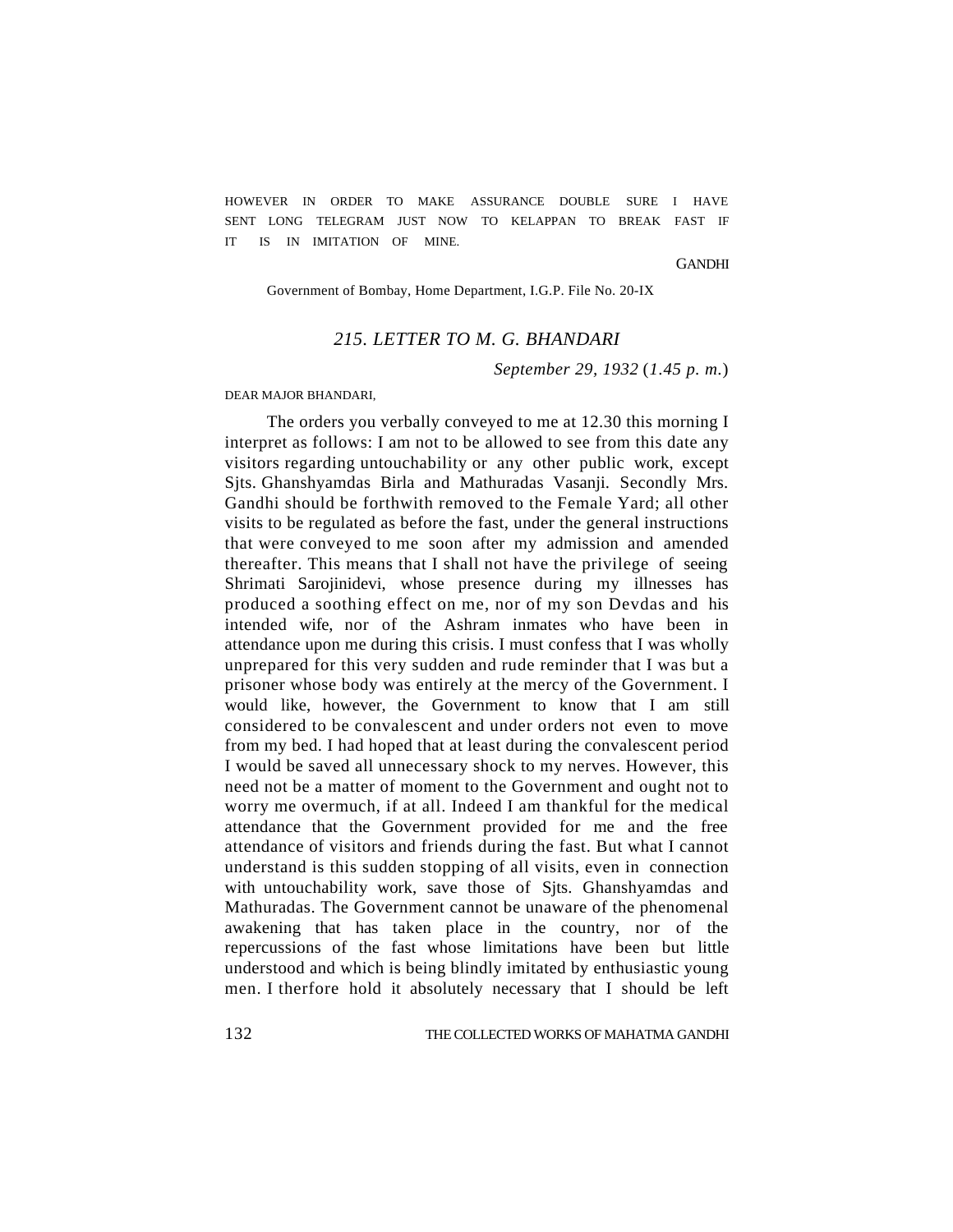entirely free to see whomsoever I consider necessary regarding untouchability. The Government have not yet seemed to have revised their instructions regarding correspondence. Needless to say what applied to visitors regarding untouchability applies equally to correspondence. Nor need I add that I should not have the slightest objection to Government officials and interpreters attending any interviews I might have with visitors and my correspondence being scrutinized. As this is a matter of the greatest urgency, I hope that the Government will favour me with their decision at the earliest possible moment.

> *Yours sincerely,* M. K. GANDHI

From a photostat: G.N. 3861. Also Bombay Secret Abstracts, Home Department, Special Branch, File No. 800(40)(4), Pt. I, p. 191

### *216. LETTER TO MIRABEHN*

*September 29, 1932*

CHI. MIRA,

This is the third letter after the breaking of the fast and written just after the first fruit meal consisting of oranges and grape juice. And that has been my principal food. Yesterday I took thin soup made of *turai*<sup>1</sup>. Today I propose to take milk.

Your letters have come in regularly. I cannot understand why mine have not been received by you. I am inquiring.

Strength is rapidly coming. There was yesterday already a gain of  $1\frac{1}{2}$  lb., i.e., 95 lb.

I did write to Romain Rolland.<sup>2</sup> There was a cable from him on the break of the fast.

I read your message to Gurudev yesterday and I touched his feet for you, as Mahadev, poet-like, had forgotten to do so.

Ba, of course, forgot all her misery as soon as she came here. She seems to have borne it all very bravely indeed.

<sup>1</sup> Ridge gourd <sup>2</sup> This letter is not available.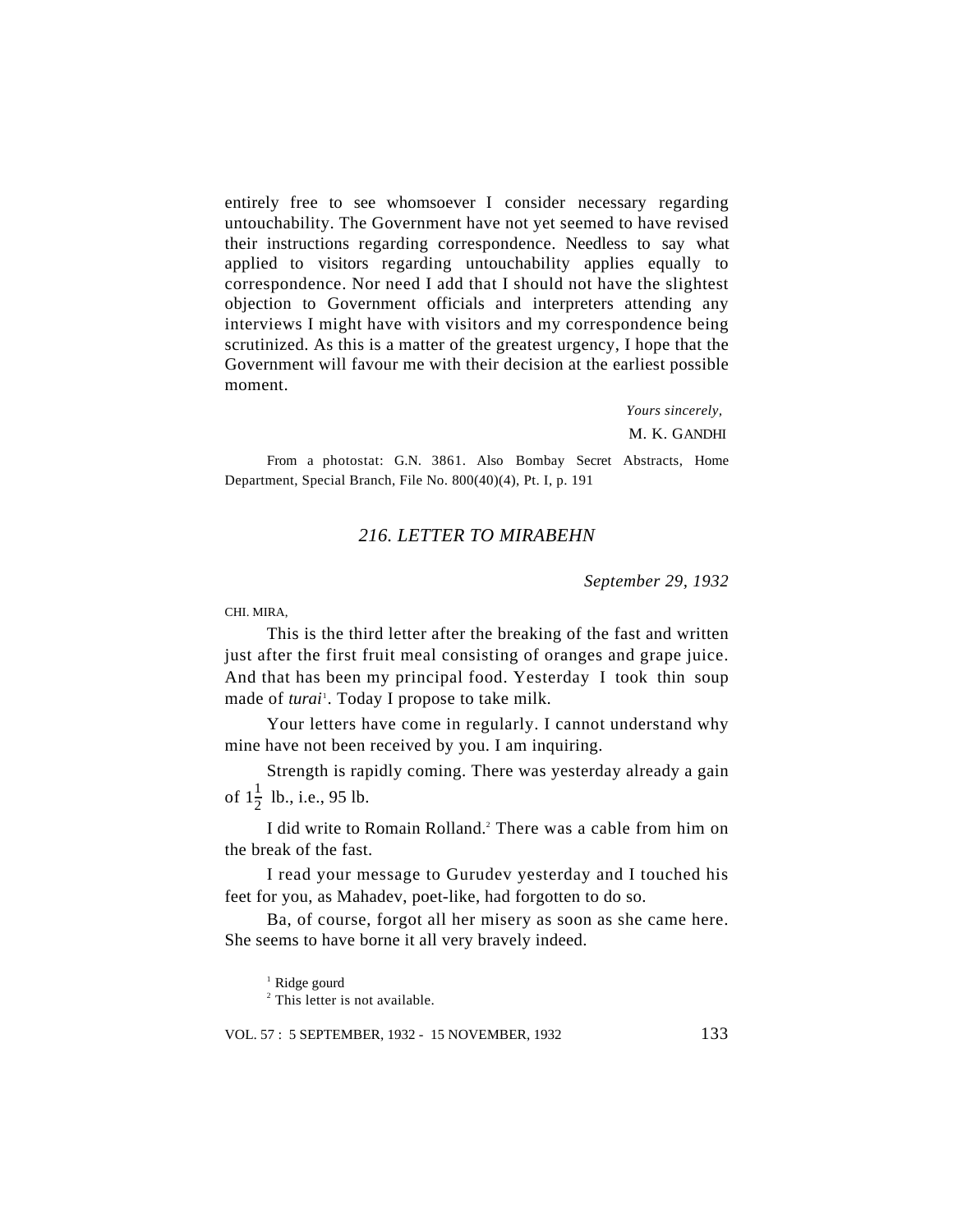I hope you are all quite composed now. The fast was really nothing compared to the miseries that the outcastes have undergone for ages.

Love to you and Kisen.

BAPU

From the original: C.W. 6242. Courtesy: Mirabehn

### *217. LETTER TO NARANDAS GANDHI*

*September 29, 1932*

#### CHI. NARANDAS,

I am becoming impatient to write to everybody. I hope to be strong enough to write in two or three days. This morning, after eating some fruit I wrote four or five letters which seemed urgent to me.

I suppose you have heard the news of Trivedi's' sister-in-law having died in an accident.

> *Blessings from* BAPU

From a microfilm of the Gujarati: M.M.U./I. Also C.W. 8257. Courtesy: Narandas Gandhi

#### *218. LETTER TO C. F. ANDREWS*

*September 30, 1932*

Your very first wire showed what my fast meant to you. For me it was the clearest call from God. Events have converted even the scoffers. I did expect a mighty response from the orthodox, but I was unprepared for the sudden manifestation that took place. But I shall not be deceived. It remains to be seen whether the temples opened remain open and the various other things done persist. This breaking of the fast is therefore but a suspension. However, I am not worrying. The fast and its breaking were God's doing. And so will the resumption be, if it is to come.

Gurudev's visit was a blessing. We have come nearer each other than ever before. I do not know if Mahadev had time to tell you how

<sup>1</sup> J. P. Trivedi of Poona Agricultural College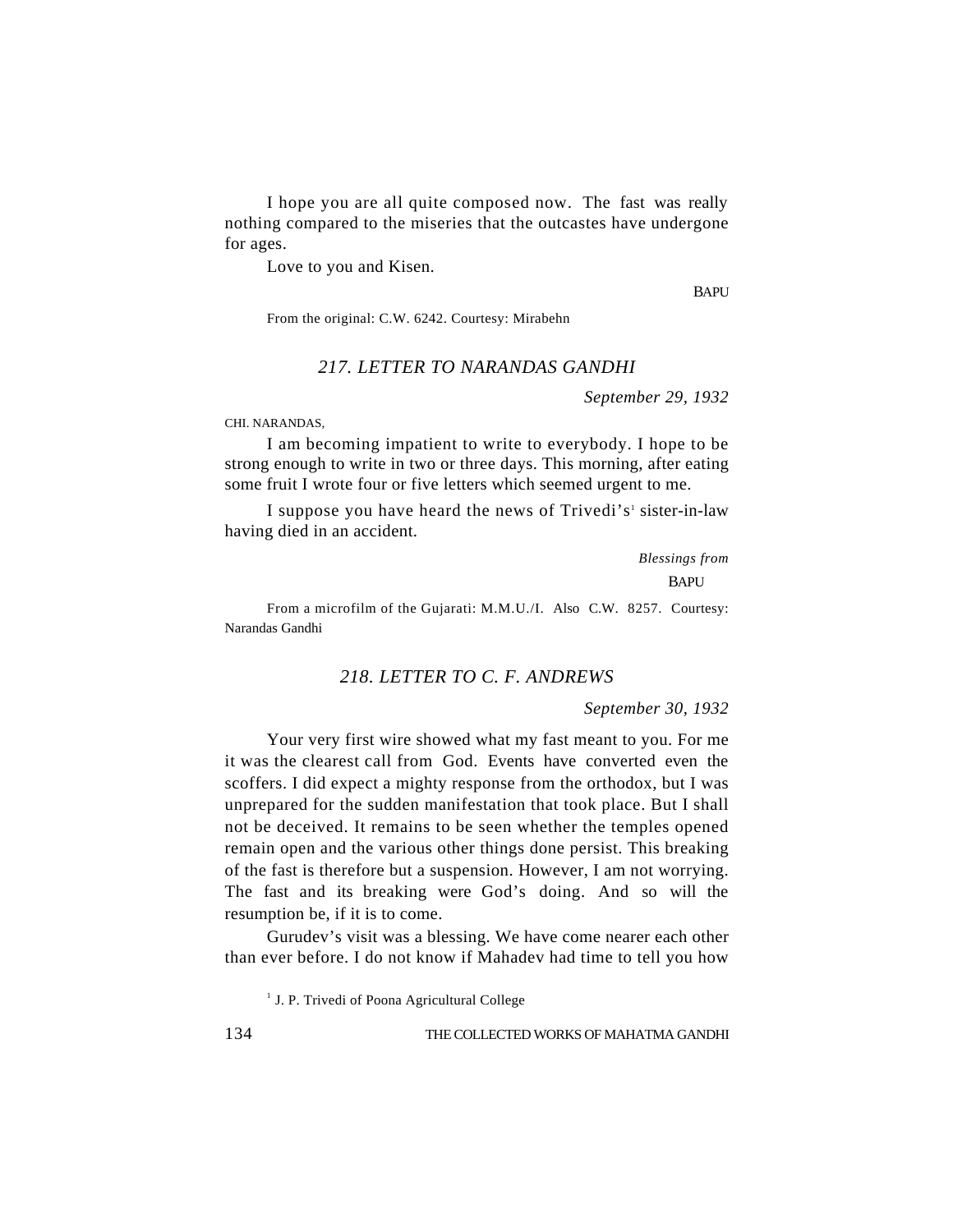my letter' written to him on the eve of the fast and his wire to me blessing it crossed each other. And then later on came Sastri's most loving wire.

But this is all history now. I am daily gathering strength. No anxiety please.

 $[PS.]$ 

As I have been writing the European love letters your cable also signed by Verrier comes to me. God be thanked. I know you are labouring.

*Mahadevbhaini Diary,* Vol. II, pp. 90-1

## *219. LETTER TO HORACE G. ALEXANDER*

*September 30, 1932*

MY DEAR HORACE,

I am expending my energy today in sending love letters to friends in England. I have written so much already that I am not going to say anything to you beyond sending my love to you, Olive and all the brothers and sisters of the Settlement. During the fast the English friends were ever near my heart.

> *Yours,* **BAPU**

From a photostat: G.N. 1414.

## *220. LETTER TO F. MARY BARR*

*September 30, 1932*

DEAR MARY

This is just to send you my love. I had your delicious oranges. The extract you have sent from Bunyan is very good. I am making steady progress. Every moment I mutter, God is great and merciful.

**BAPU** 

From a photostat: G.N. 5984. Also C.W. 3312. Courtesy: F. Mary Barr

<sup>1</sup> *Vide* "Letter to Rabindranath Tagore", 20-9-1932.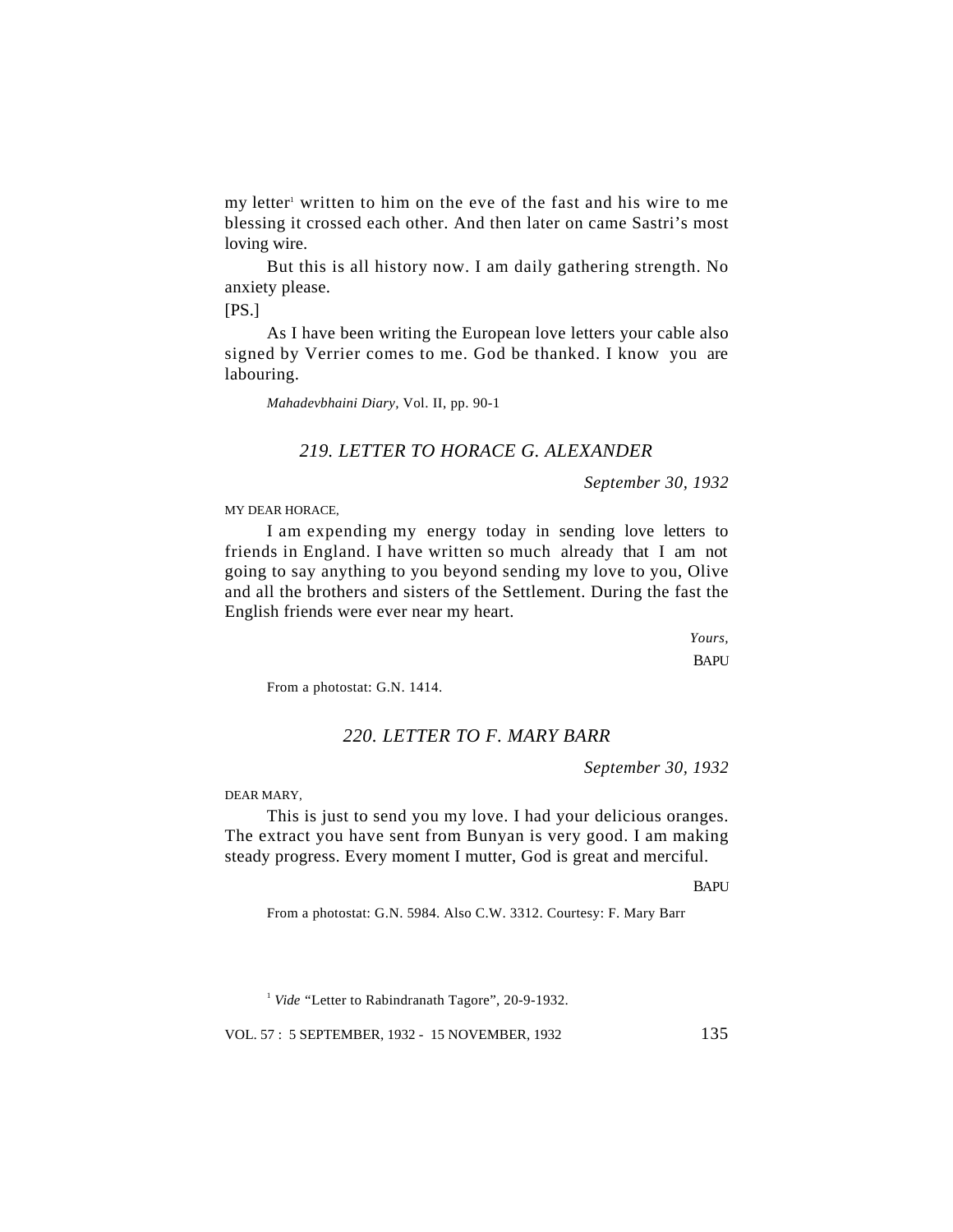## *221. LETTER TO C. Y. CHINTAMANI*

*September 30, 1932*

God was my guide and sustainer during those days of triple agony.

*Mahadevbhaini Diary*, Vol. II, p. 94

### *222. LETTER TO VERRIER ELWIN*

*September 30, 1932*

It required my fast, among many other things also, to bring me in physical touch with members of the Sangh<sup>1</sup>. I had loving chats with Father Winslow. I was glad to know these brethren. Shyamrao was also with them.

*Mahadevbhaini Diary*, Vol. II, p. 92

## *223. LETTER TO AGATHA HARRISON*

*September 30, 1932*

MY DEAR AGATHA,

I could read your agony through your cable and your letter. But it was all well worth it. I was glad you had Charlie Andrews by your side. I had fullest faith in your doing all you could. Nothing more could be expected of anyone. As you would perhaps be reading one another's letters, I am not saying more is this brief love note.

Love.

**BAPU** 

From a photostat: G.N. 1458

<sup>1</sup> Christ Seva Sangh of Poona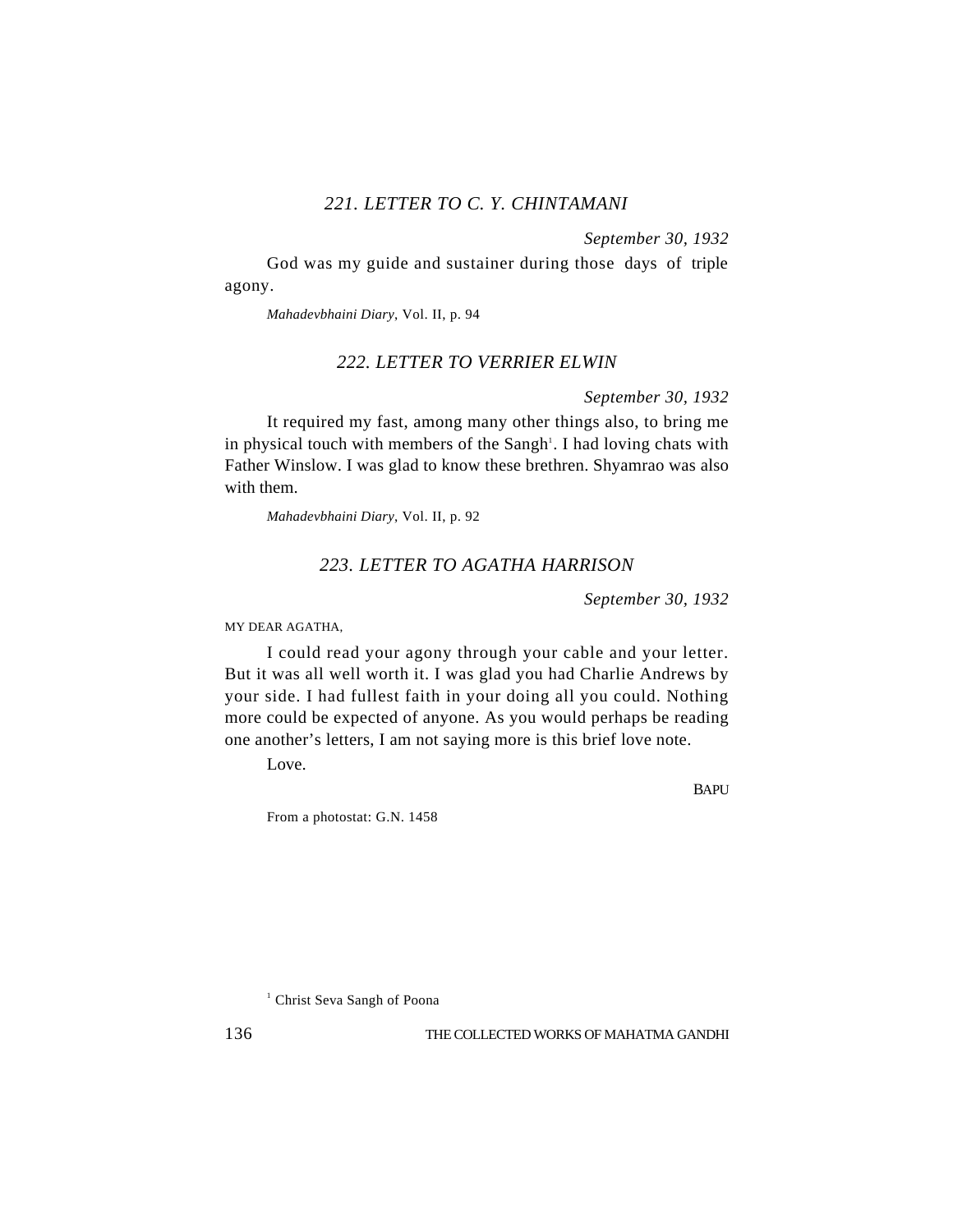#### *224. LETTER TO MURIEL LESTER*

*September 30, 1932*

All is over and the much advertised fast is a thing of the past. It was an experience well worth having, if only for the sake of the love it evoked from all parts of the world and the wave of reform that passed from one end of India to the other.

*Mahadevbhaini Diary,* Vol. II, p. 92

### *225. LETTER TO ESTHER MENON*

*September 30, 1932*

MY DEAR CHILD,

Even from this distance I could realize your agony. But God never comes to us except through the way of fire. There is a deep unconscious joy felt during such purifying agony. I hope that you were partaker of such joy during the trial. I saw or rather heard your name together with those of Horace Alexander and Andrews among the senders of a loving message from England. I am growing stronger day by day.

You won't expect a long letter from me today. I am expending what energy I have in writing love notes to friends in England.

Love to you. Kisses to children.

**BAPU** 

*My Dear Child*, p. 93

#### *226. LETTER TO H. S. L. AND MILLIE POLAK*

*September 30, 1932*

MY DEAR HENRY AND MILLIE, OR MILLIE AND HENRY, IF YOU LIKE,

Your wires and telepathic messages have told me what you must have felt, and done during all these days of joyous pangs. It was travail of new birth, which it has been undoubtedly to me, as I think it has been to superstitious ignorant Hindiusm. The great manifestation was worth fasting for. Tokens of love from outside India, from England, have been also many and true. The threefold agony was much eased by the knowledge of all these things.

*Mahadevbhaini Diary*, Vol. II, p. 93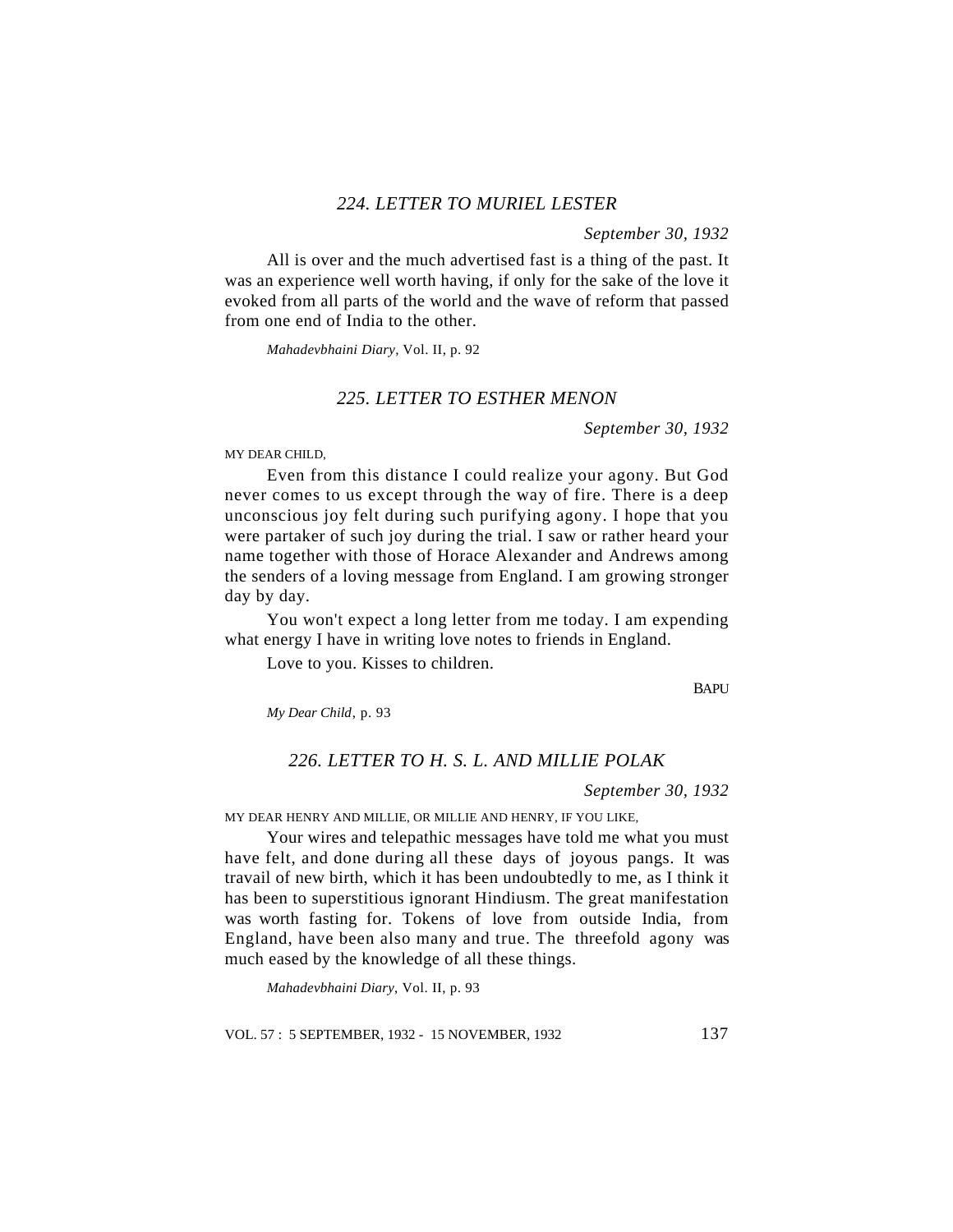### *227. LETTER TO REGINALD REYNOLDS*

*September 30, 1932*

MY DEAR REYNOLDS,

You need no written sign of love from me. But as I am writing to the English friends, I send this superfluous word of love to you.

**BAPU** 

From a photostat: C.W. 4542. Courtesy: Swarthmore College, Philadelphia

## *228. LETTER TO ROMAIN ROLLAND AND MEDELEINE ROLLAND*

*September 30, 1932*

MY DEAR FRIENDS,

I had your loving message. You were ever present to me during the travail. God's mercy was bountiful and traceable during the whole of the great drama. As I was finishing this, I had Mira's letter. Hers has been an agony without felt joy. But she has chosen the spiked bed and she is bravely lying on it.

*Mahadevbhaini Diary,* Vol. II, p. 93

### *229. LETTER TO V. S. SRINIVASA SASTRI*

*September 30, 1932*

DEAREST BROTHER AND FRIEND,

Your wire<sup>1</sup> and your letter are my treasure and my food. I shall not misunderstand you. Under better auspices I anticipate no difficulty in rendering a full and intelligible account of my doings in London. But that is a matter of small account. I want our love to stand the severest ordeal.

I am flourishing.

With deep love,

*Mahadevbhaini Diary*, Vol. II, p. 94

<sup>1</sup> *Vide* "Telegram to V.s. Srinivasa Sastri", 25-9-1932.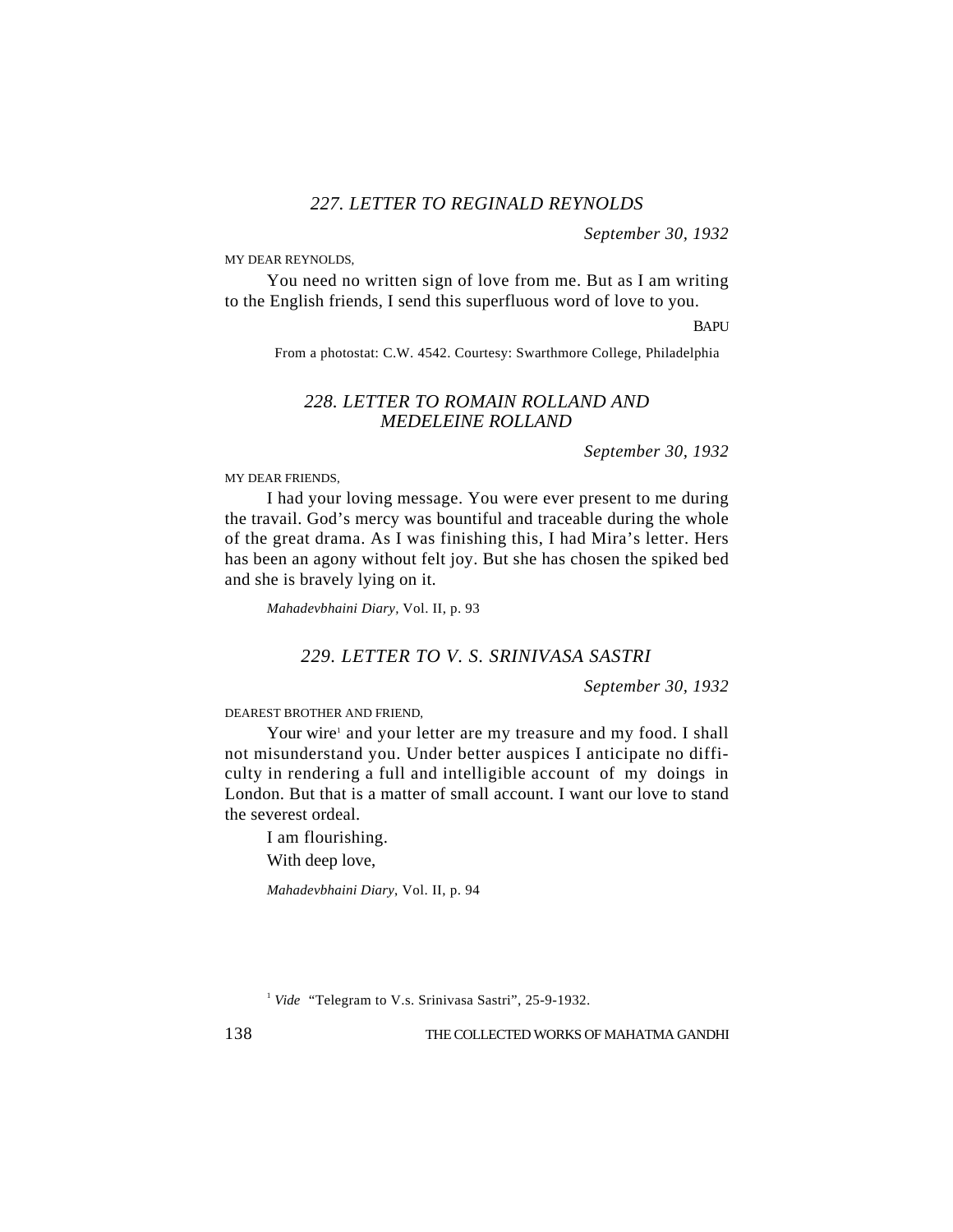*September 30, 1932*

MY DEAR BHRRR,

Your faith was indeed great and events have justified it. It was so vital that you needed no effort to restrain yourselves from running to me as so many friends did. Yes, the prophecy or presentiment of Mrs. Abbas has come true. My warm congratulations to her.

I am flourishing on milk and fruit.

Love from us all.

*Yours,*

**BHRRR** 

From a photostat: S.N. 9580

#### *231. LETTER TO ADA WEST*

*September 30, 1932*

MY DEAR DEVI,

I know what it must have meant to you to hear of my fast. But it was God's will. Could you not trace it in everything that followed ?

Love.

BHAI

From a photostat: C.W. 4434. Courtesy: A. H. West

#### *232. LETTER TO NAJUKLAL AND MOTIBEHN CHOKSHI*

*September 30, 1932*

CHI. NAJUKLAL AND MOTI,

I had got your postcard. God has given me a new life. He will now lead me where He wills.

I hope all three of you are well. I am now regaining strength.

*Blessings from*

BAPU

From a photostat of the Gujarati: S.N. 12151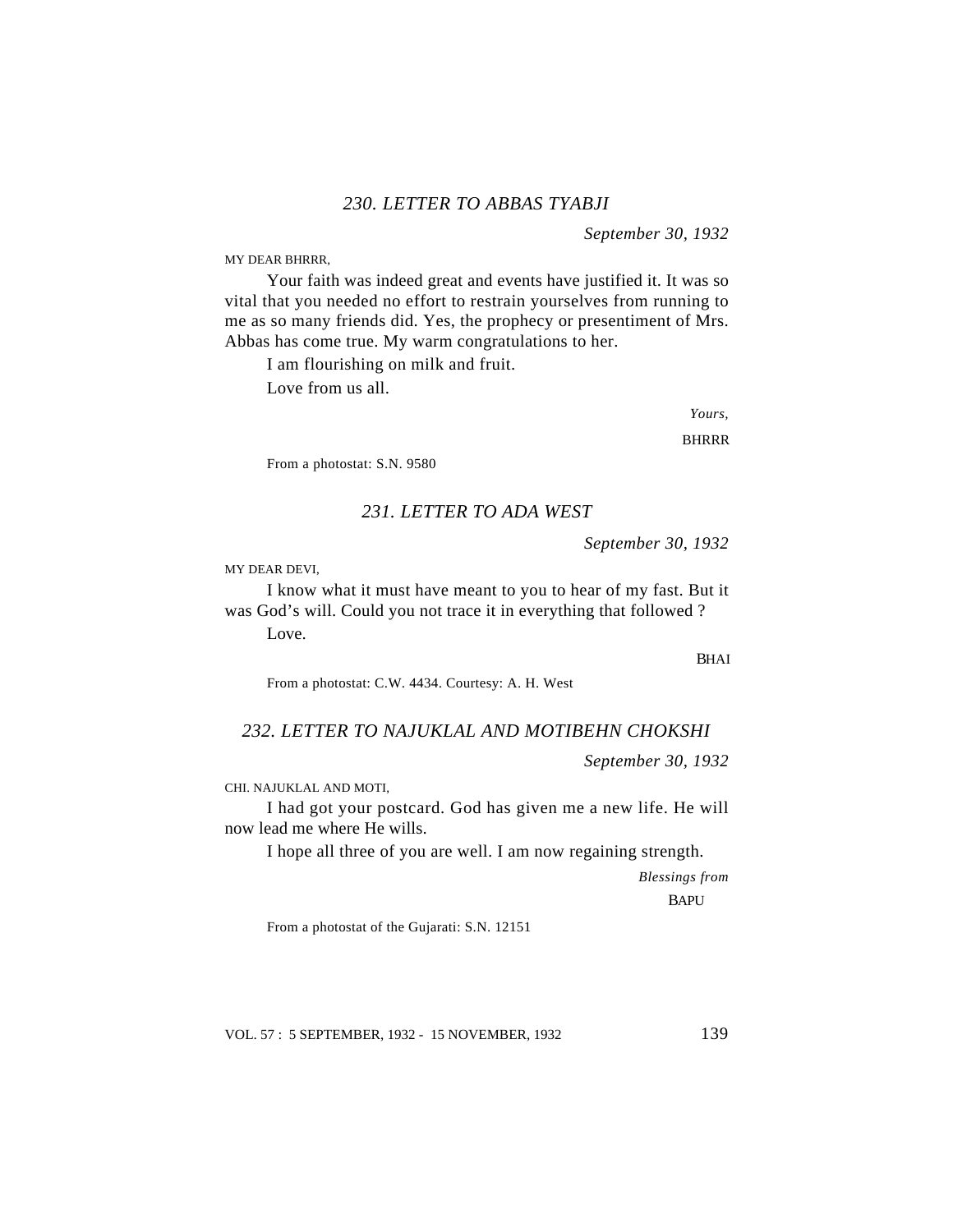## *233. LETTER TO DR. HIRALAL SHAH*

#### *September 30, 1932*

I suffered much physically during this fast. As atonement for our sins against the *Antyajas,* that suffering was certainly worth it. The body, however, is a shirker. It wants to avoid as much pain as it can. I do not know how many more fasts are ordained for me. But I wish to keep myself ready. Why do Jains take *ambar*<sup>1</sup> when they fast? How much of it do they take ? Does it prevent the flow of saliva in the mouth? Does it enable one to drink water? What is its source? Some take even musk. If you can get any information on these points from a reliable person, please send it on to me.

[From Gujarati]

*Mahadevbhaini Diary*, Vol. II, p. 94

#### *234. LETTER TO SHARDA BEHN MEHTA*

*September 30, 1932*

I feel love flowing from every line in your letter. Is it not my good fortune that I should get a daughter like you? I have readily accepted the position of father which you and others have bestowed on me. And I have done so with God as witness. May He make me worthy of it and protect my honour. I am rapidly regaining strength.

[From Gujarati]

*Mahadevbhaini Diary,* Vol. II, p. 94

#### *235. LETTER TO SETH GOVINDDAS*

*September 30, 1932*

I never had any doubts about the love of the untouchables. God has done everything for good. We must now hope that the newly-born zeal will be permanent and that untouchability will be totally rooted out.

[From Hindi]

*Mahadevbhaini Diary,* Vol. II, p. 95

<sup>1</sup> Ambergris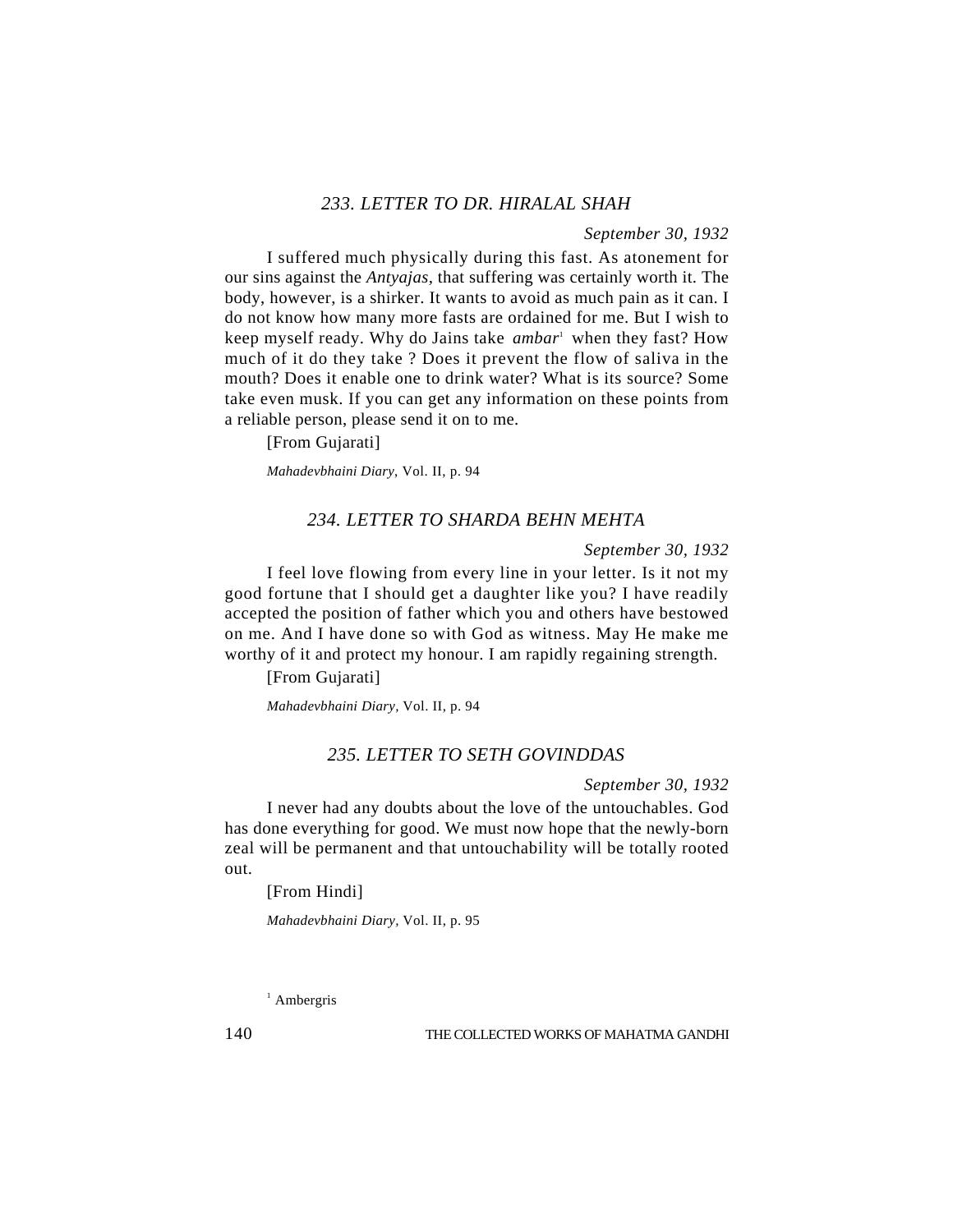#### *236. CABLE TO DR. M. A. ANSARI*

[*October 1, 1932*] 1

### M. A. ANSARI PARIS

ANTICIPATED YOU BY ISSUING APPEAL HINDU-MUSLIM-SIKH UNITY.

GANDHI

Bombay Secret Abstracts, Home Department, Special Branch, File No. 800(40)(3), Pt. III, p. 265

#### *237. TELEGRAM TO GANESAN*<sup>2</sup>

*October 1, 1932*

FASTS LIKE SHANKAR'S PREMATURE, IF NOT IMPROPER. ASK HIM TO ABANDON HIS FAST.

 *Mahadevbhaini Diary*, Vol. II, p. 97

#### *238. TELEGRAM TO K. KELAPPAN*

[*Ocotber 1, 1932*] 3

YOUR WIRE. IMMEDIATE PROSPECTIVE RESULT MUST NOT AFFECT THE DECISION ON PURE ETHICS. I MUST REITERATE THE OPINION THAT YOU SHOULD SUSPEND FAST GIVING NOTICE AS PER MY TELEGRAM.<sup>4</sup> GOD HELPING I SHALL BEAR MY SHARE OF THE BURDEN. WIRE COMPLIANCE.<sup>5</sup>

*The Hindu,* 3-10-1932

VOL. 57 : 5 SEPTEMBER, 1932 - 15 NOVEMBER, 1932 141

<sup>&</sup>lt;sup>1</sup> Although the source mentions this cable under October 5, it is listed in "Diary, 1932" under this date.

<sup>&</sup>lt;sup>2</sup> This was in answer to a telegram from Ganesan saying that Shankar Parthasarathi had been fasting for getting a temple opened to Harijans.

<sup>3</sup> The date is from *Mahadevbhaini Diary.*

<sup>&</sup>lt;sup>4</sup> Vide "Telegram to K. Kelappan", 29-9-1932.

<sup>5</sup> Kelappan broke his fast at 8 a.m. on October 2.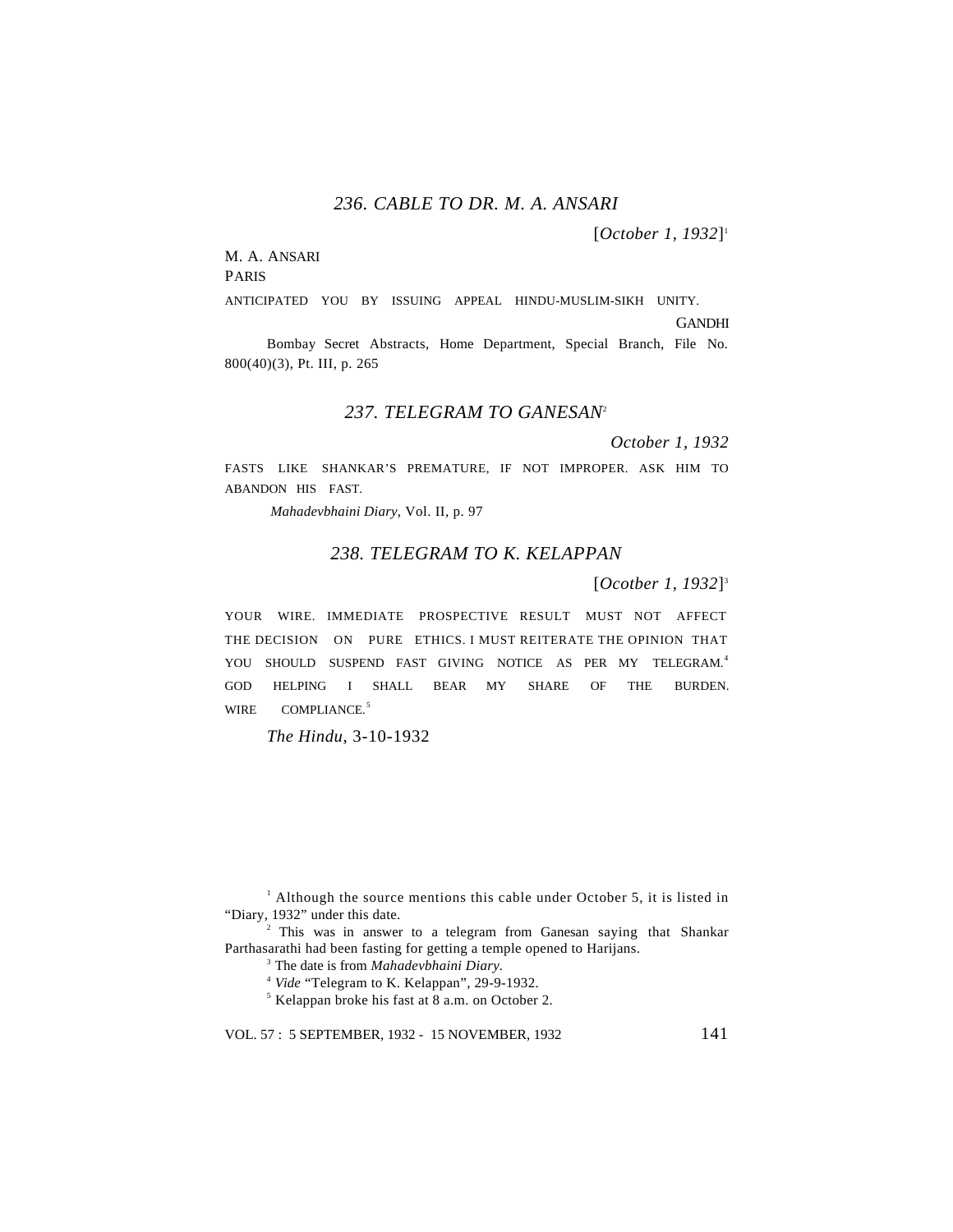### *239. TELEGRAM TO DR. MOHANLAL*<sup>1</sup>

*Ocotober 1, 1932*

# DR. MOHANLAL

ALIGARH

SUCH CLEANING BY CASTE HINDUS SIDE BY SIDE WITH REAL SWEEPERS LIKELY TO BE GOOD IF ABSOLUTELY SINCERE AND TRUE SPIRIT UNDER-STOOD BY SWEEPER BROTHERS.

**GANDHI** 

From a photostat: S.N. 18562. Also *Mahadevbhaini Diary,* Vol. II, p. 98

### *240. LETTER TO ABDUL RAHIM*

*October 1, 1932*

I quite agree with you that the other communal questions should also be settled in a spirit of mutual give and take. I hope efforts will be made in that direction.

*Mahadevbhaini Diary*, Vol. II, p. 96

#### *241. LETTER TO CRESSWELL*

*October 1, 1932*

Yes; God has been good and merciful to me.

*Mahadevbhaini Diary,* Vol. II, p. 96

### *242. MESSAGE TO PHILIP KINGSLEY*

*October 1, 1932*

I wish America could trace the Big Finger of God in all the happenings during the past few days in India. It was not man's doing; it was without doubt God's grace.

*Mahadevbhaini Diary,* Vol. II, p. 95

<sup>&</sup>lt;sup>1</sup> This was in reply to the addressee's telegram saying that caste Hindus had started "demonstrative latrine-cleaning".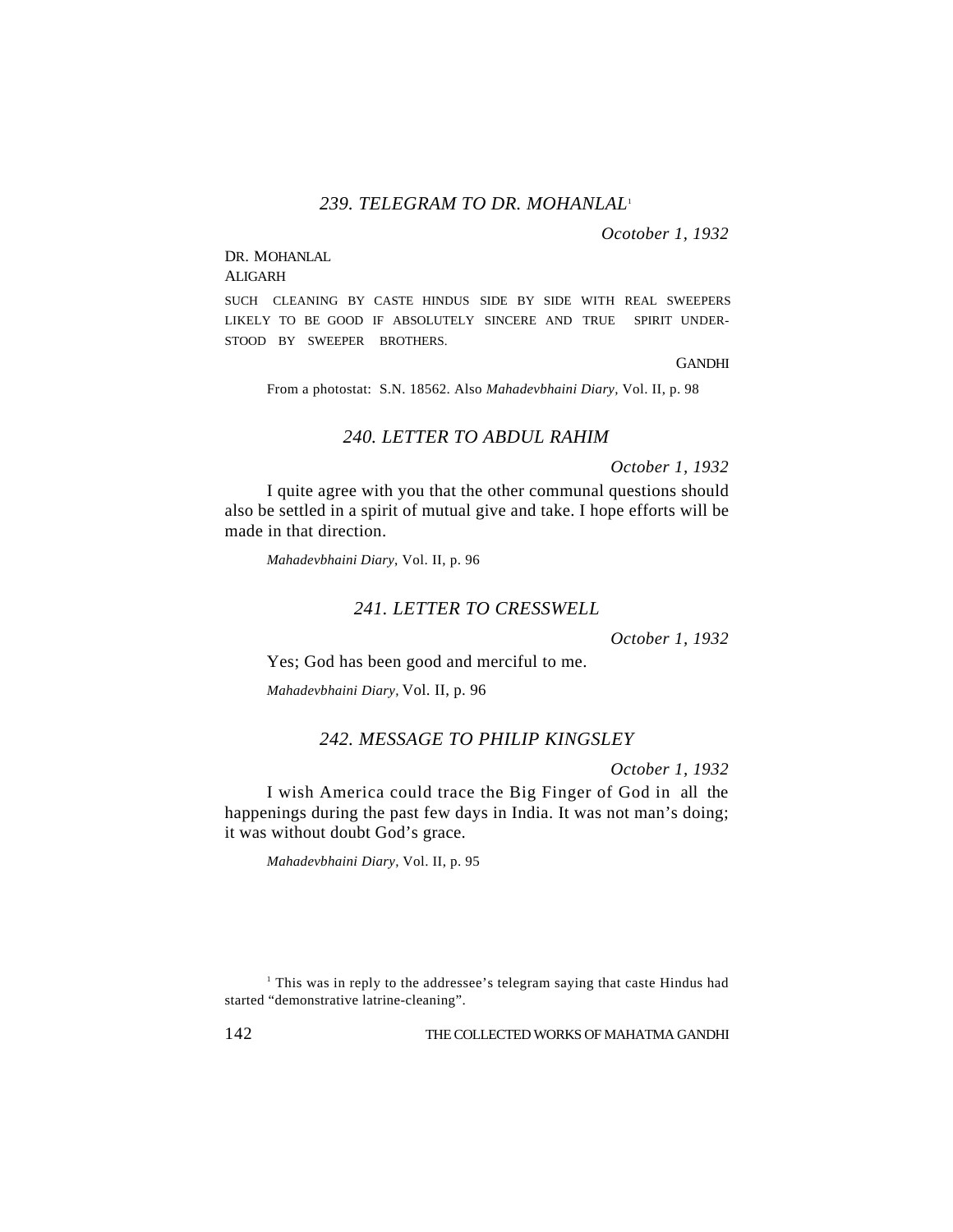[*October 1*] 1  *1932*

CHI. MIRA,

As you were not getting my letters regularly I purposely refrained from writing to you yesterday. This I am writing early morning just after taking oranges and grape juice. I am flourishing, my weight showeed  $99\frac{3}{4}$  yesterday against  $93\frac{1}{2}$  which was the weight on Monday. This is a wonderful improvement. In a day or two, I shall be walking a little. The bowels require the enema still but I expect them to be normal soon. Food is oranges eight, grapes, glucose powder four tea spoons, milk  $1\frac{1}{2}$  $\frac{1}{2}$  Ib., clear vegetable soup marrow and tomatoes. Of these I take something on an average every  $2\frac{1}{2}$  $\frac{1}{2}$  hours. I spun yesterday 235 rounds without feeling much tired. The spinning was done in two periods. Wrote a number of letters for the English mail and to correspondents here. With intervals for meals and rest, etc. I worked till 8 p.m. yesterday and now feel none the worse for it. All this is very good progress. And so I continue to hum, 'God is great and merciful.' The fast was nothing compared to what it brought forth. It was not man's achievement. It was God's doing. All this must remove your sadness.

You must have seen from the papers that as to interviews, etc., the pre-fast restrictions are practically in force. Ba can see me during the day.

Love to you and Kisen.

**BAPU** 

 $[PS.]$ 

I understand you have now no other companion.

From the original: C.W. 6243. Courtesy: Mirabehn

<sup>1</sup> The source has September 31, obviously a slip. *Mahadevbhaini Diary*, Vol. II, p. 96, mentions the letter under this date.

VOL. 57 : 5 SEPTEMBER, 1932 - 15 NOVEMBER, 1932 143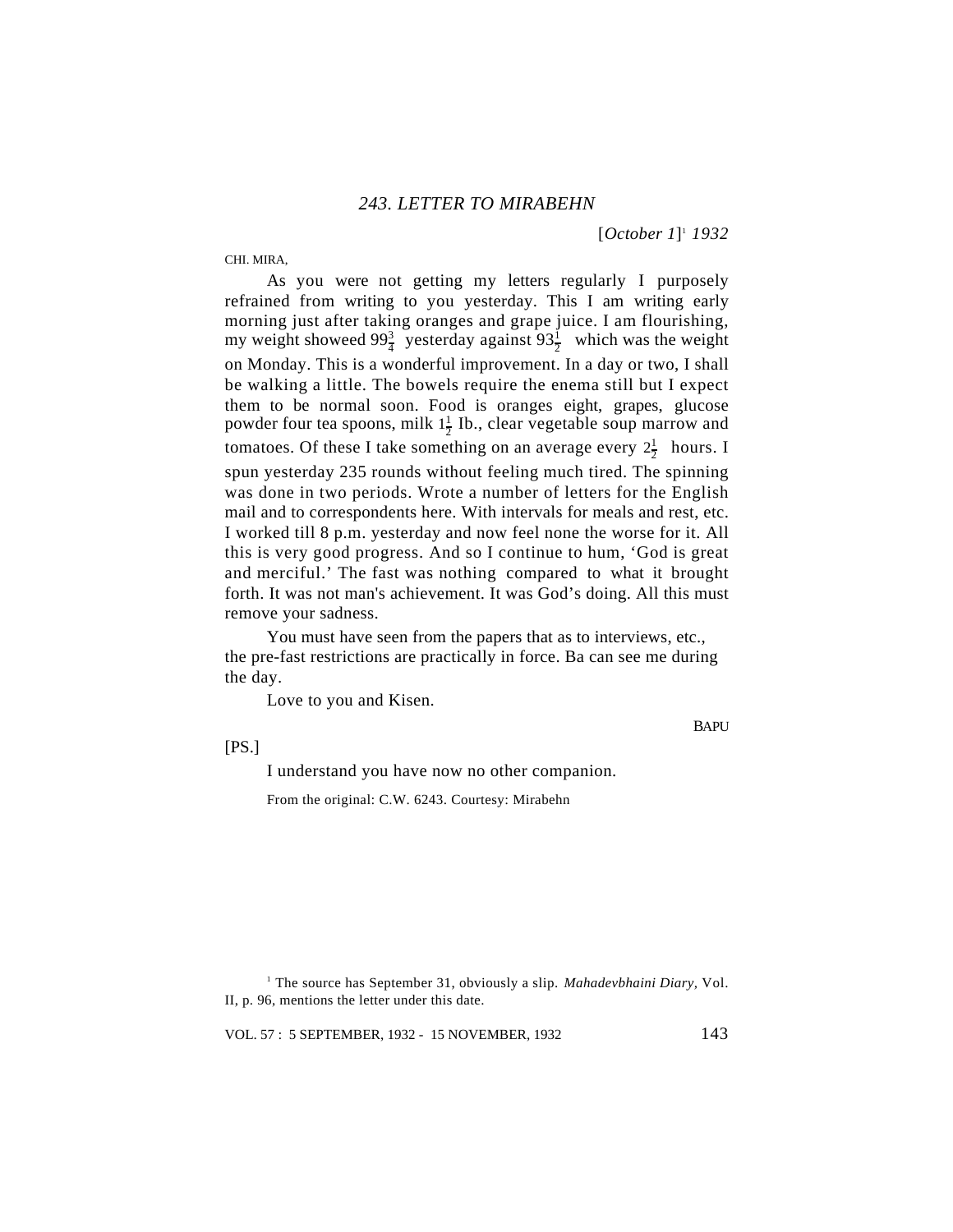#### *244. LETTER TO ANANDSHANKAR B. DHRUVA*

*October 1, 1932*

To me, my experiences are a realization of God. I do not know what more there can be in other experiences of realization.

[From Gujarati]

*Mahadevbhaini Diary,* Vol. II, p. 96

#### *245. LETTER TO MANMOHANDAS P. GANDHI*

[*October 1*] 1 *, 1932*

BHAI MANMOHANDAS,

I have your letter. I am now regaining strength.

Do take an *Antyaja* child or adult in your family and serve the cause directly.

I am glad that your book<sup>2</sup> has been translated.

Since you have the same name as I, you are bound occasionally to get letters intended for me.

> *Blessings from* **BAPU**

From a photostat of the Gujarati: G.N. 16

#### *246. LETTER TO JAMSHED MEHTA*

*October 1, 1932*

Consider how much evil is done is God's name. If He tolerates all that, then the misuse of great powers which may follow an attempt to use them rightly should also be tolerated. However, as you suggest we should make every effort to prevent such misuse. You may rest assured that I will not neglect to do so.

[From Gujarati] *Mahadevbhaini Diary*, Vol. II, p. 96

<sup>1</sup> From "Diary, 1932". In the letter itself the date is given as "31-9-1932", which is evidently a slip.

<sup>2</sup> *Pardeshi Kapadni same Harifai kem Karavi*; under English title: *How to Compete with Foreigh Cloth.*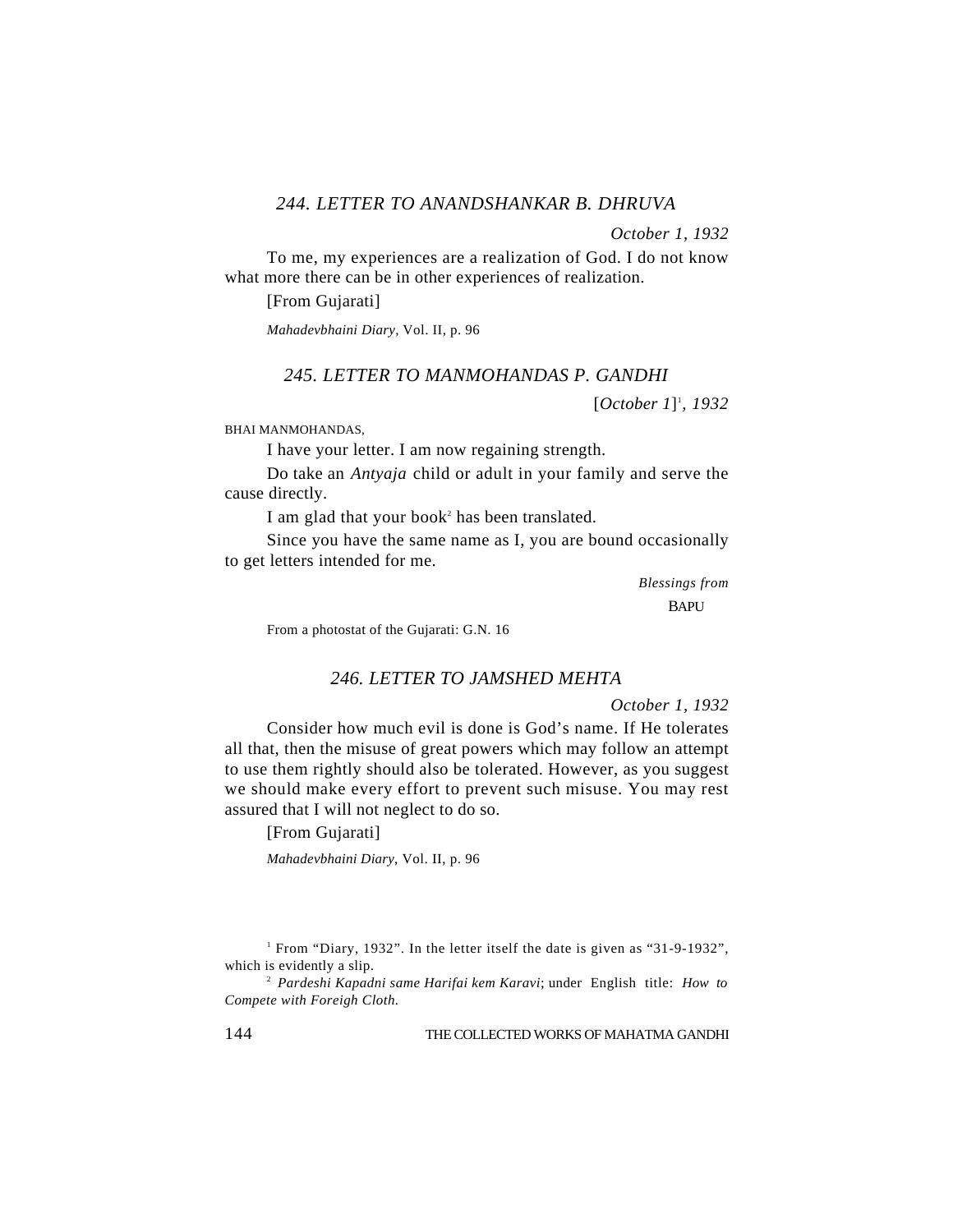[*October 1*] 1 , 1932

BHAISHRI MUNSHI,

I had got your letter overflowing with love. I am using the strength which I am regaining to reply to such letters. The outcome of the fast was not man's achievement. I do not even feel that 'I' have done something. The *Gita* says: "Do everything as My instrument, and offer it to Me as sacrifice." I feel thus every moment and experience the intensest joy. When you write to Lilavati, tell her that I often think of both of you.

Sardar and Mahadev are very well. Convey our *Vandemataram* to all friends there.

> *Vandemataram from* **BAPU**

From Gujarati: C.W. 7517. Courtesy: K. M. Munshi

### *248. LETTER TO TARAMATI MATHURADAS TRIKUMJI*

YERAVDA MANDIR, *October 1, 1932*

#### CHI. TARAMATI,

I have your letter. How did Dilip fall ill? By now I hope his fever has come down. Do keep dropping me postcards. I am gaining strength gradually. I was even able to walk a little today.

> *Blessings from* **BAPU**

# TARAMATI MATHURADAS 21 MINT ROAD, 2ND FLOOR

#### FORT, BOMBAY

From the Gujarati original: Pyarelal Papers. Nehru Memorial Museum and Library. Courtesy: Beladevi Nayyar and Dr. Sushila Nayyar

<sup>1</sup> From *Mahadevbhaini Diary*,. The source has "31-9-32", which is evidently a slip.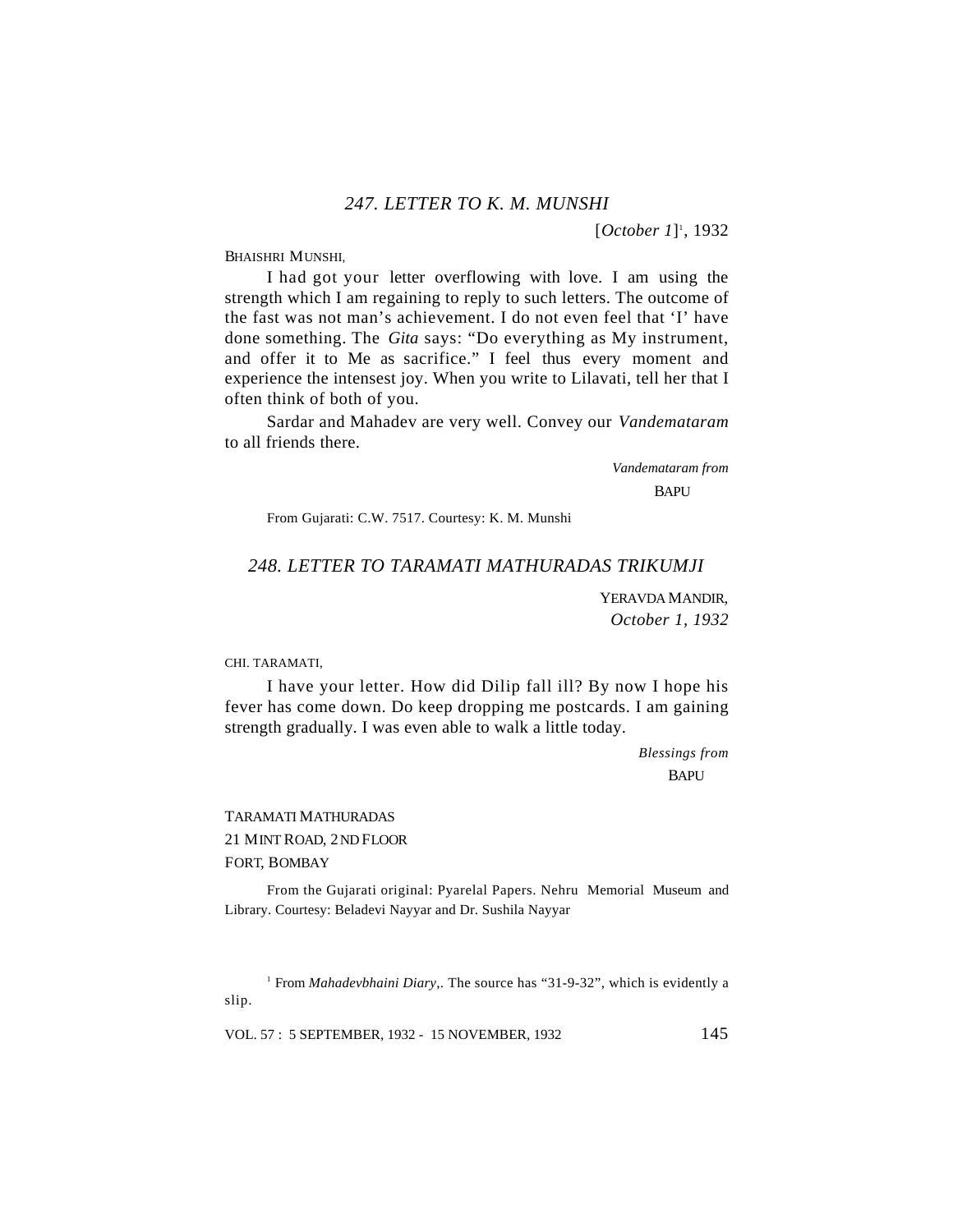*October 1, 1932*

BELOVED DAUGHTER RAIHANA,

This is the first Urdu letter I am writing after the fast. Your *bhajans* are very good. What does it matter if the *bhajan* which was sung when I commenced the fast was not yours? After all, it was a fine *bhajan* which you yourself had sent. Of course I would have felt much happier if it had been yours. But never mind. When God grants me another opportunity for undertaking a fast, I should like to have a *bhajan* composed by you. Compose one right now. The rest from my letter<sup>1</sup> to Father.

From a photostat of the Urdu: S.N. 9686

#### *250. TELEGRAM TO A LAWYER OF JABALPUR*

*October 1, 1932*

I CANNOT GIVE OPINION.<sup>2</sup>

[From Gujarati]

Mahadevbhaini Diary Vol. II, p. 98

### *251. TELEGRAM TO RAMASESHAN*

[On or after *October 1, 1932*] 3

CONCENTRATE ON REMOVAL UNTOUCHABILITY INVISIBILITY UNAPPROACHABILITY.

From a microfilm: S.N. 18568

<sup>1</sup> *Vide* "Letter to Abbas Tyabji", 30-9-1932.

<sup>2</sup> The English original of this is not available. The addressee had asked whether inter-dining might be resorted to despite opposition from Congressmen.

<sup>3</sup> The addressee's telegram seeking a message for the people of Cochin on the eve of Gandhiji's birthday is dated October 1.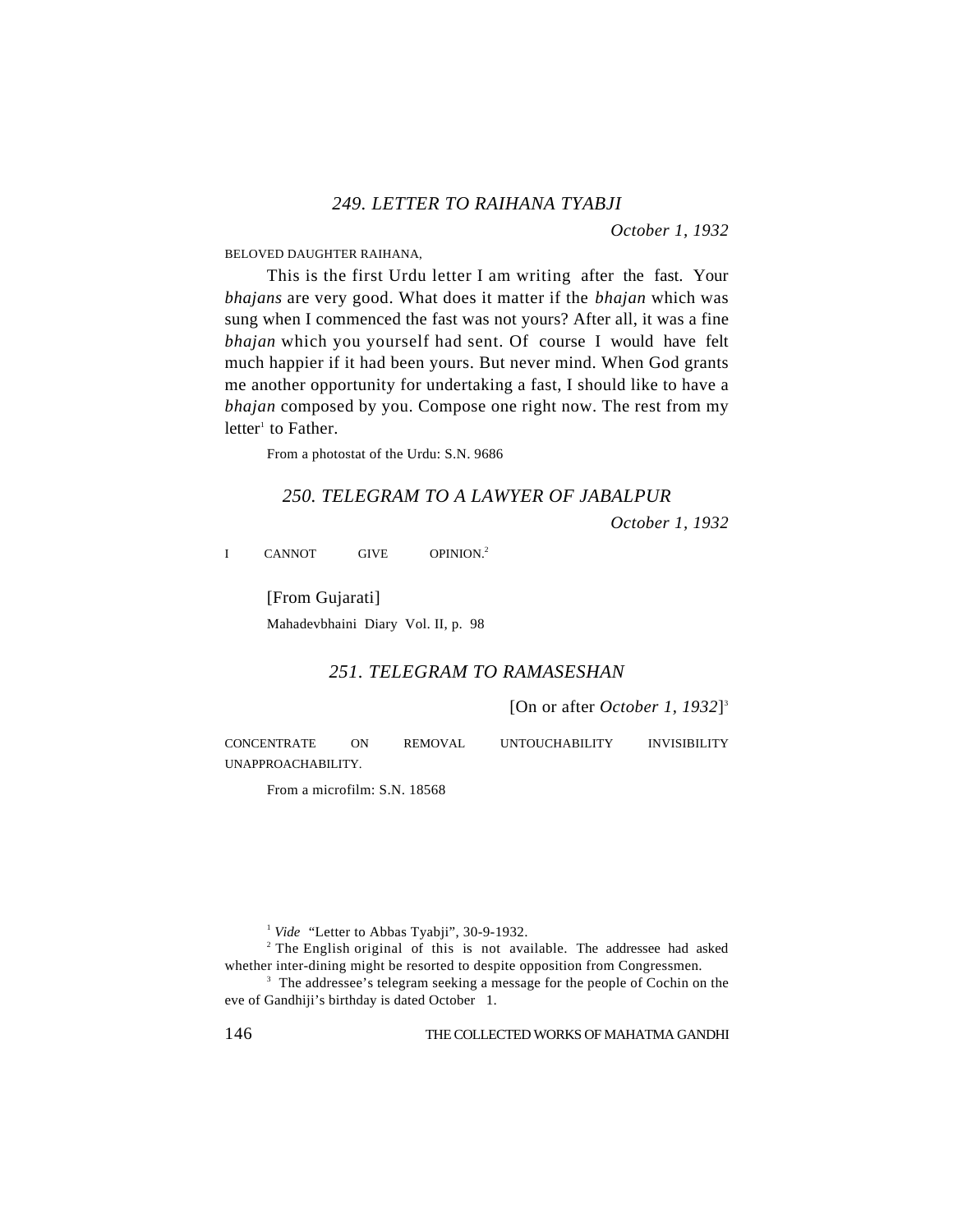#### *252. TELEGRAM TO RALIATBEHN VRINDAVANLAL*<sup>1</sup>

*October 2, 1932*

BLOOMING LIKE FLOWER BY GOD'S GRACE. BUT HAVE YOU PUT YOUR-SELF RIGHT ABOUT UNTOUCHABILITY?

*Mahadevbhaini Diary*, Vo. II, p. 102

### *253. TELEGRAM TO MOTILAL ROY*<sup>2</sup>

[*October 2, 1932*] 3

YOUR WIRE. FAST WEEK MANIFESTATION WAS SURE SIGN GOD'S HAND IN IT. LOVE.

**GANDHI** 

From a photostat: S.N. 18566

#### *254. LETTER TO S. M. MATE*

*October 2, 1932*

I can understand your reasoning.<sup>4</sup> Only my fast is not intended to coerce anybody. It is meant to quicken into life sluggish conscience. That it may coerce some is unfortunately true. But such coercion can neither be prolonged nor extensive. A religious reformer does not attempt to dominate the mind. He stirs up people and makes them think and act.

I must not purchase my release at the sacrifice of my principles. Removal of untouchability is a vital part of my life's programme, but it is not the sole part of it.<sup>5</sup> My life is in God's hands. He will shape it as He wills. Do you not think I am in safe hands?

*Mahadevbhaini Diary*, Vol. II, p. 100

<sup>1</sup> The addressee, Gandhiji's elder sister, had wired her good wishes on the occasion of Gandhiji's birthday.

 $2$  This was in reply to a telegram dated September 30, from the addressee saying he was writing a book about Gandhiji's life mission with special reference to the historic fast and seeking Gandhiji's blessings.

<sup>3</sup> In "Diary, 1932" Gandhiji, in the entry under October 3, mentions having sent a telegram to the addressee the previous day. Presumably this is the telegram.

<sup>4</sup> The addressee had advised Gandhiji that instead of seeking to coerce through fasting he should use the method of peaceful persuasion.

<sup>5</sup> The addressee had further said that if he were to declare that he would only work for the removal of untouchability for a year he might be released.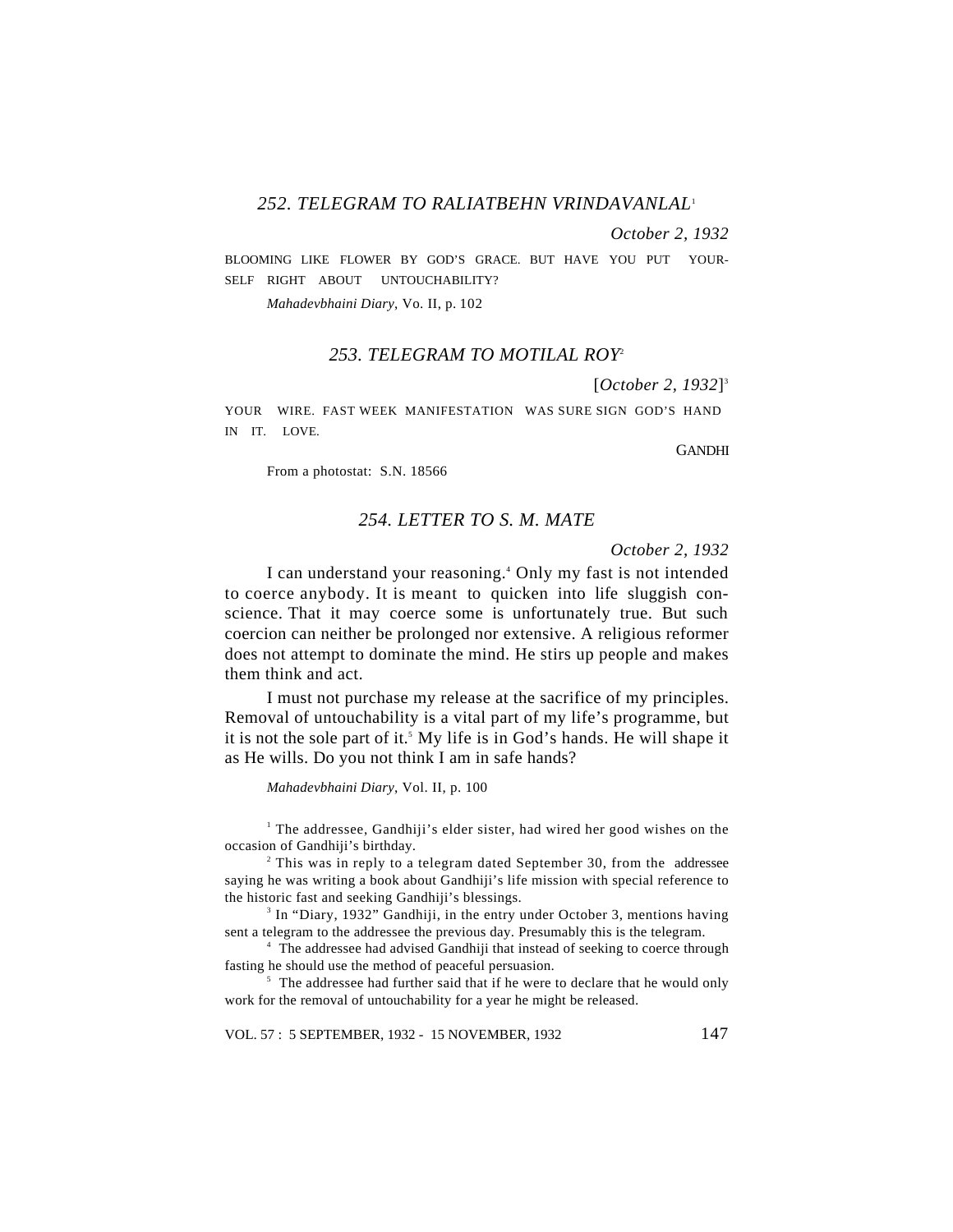#### CHI. PURATAN,

You have asked a good question. Arjuna did not know what to do and he asked [Krishna]<sup>1</sup> to guide him. No such doubt had arisen in my mind, but Krishna himself roused me and urged me not to miss this opportunity. An indefinite fast may be the highest expression of ahimsa and it may even be folly. I believe that my fast was the former. The outcome also seems to indicate that it was so. Fasting has a place, and an important one, in the *tapascharya* enjoined<sup>2</sup> in Hindu dharma. Thus there is a difference between Arjuna's case and [mine]. I don't wish to suggest by this that I have more knowledge than Arjuna. I only wish to point out that in this instance it was not a question of ignorance in me. Is this clear ? You must have read in the newspapers that visitors are no longer permitted to see me.

> *Blessings from* **BAPU**

From a photostat of the Gujarati: G. N. 9169

# *256. LETTER TO LAKSHMI D. DAFDA*

*October 2, 1932*

CHI. LAKSHMI,

What did you do in Bombay? How do you spend the day now? Did I write and tell you that my fast has increased your responsibility? I hope you understand how that is so.

**BAPU** 

From a microfilm of the Gujarati: M.M.U./II. Also C.W. 7755. Courtesy: Maganbhai Desai

2 *ibid*

<sup>1</sup> From *Mahadevbhaini Diary.*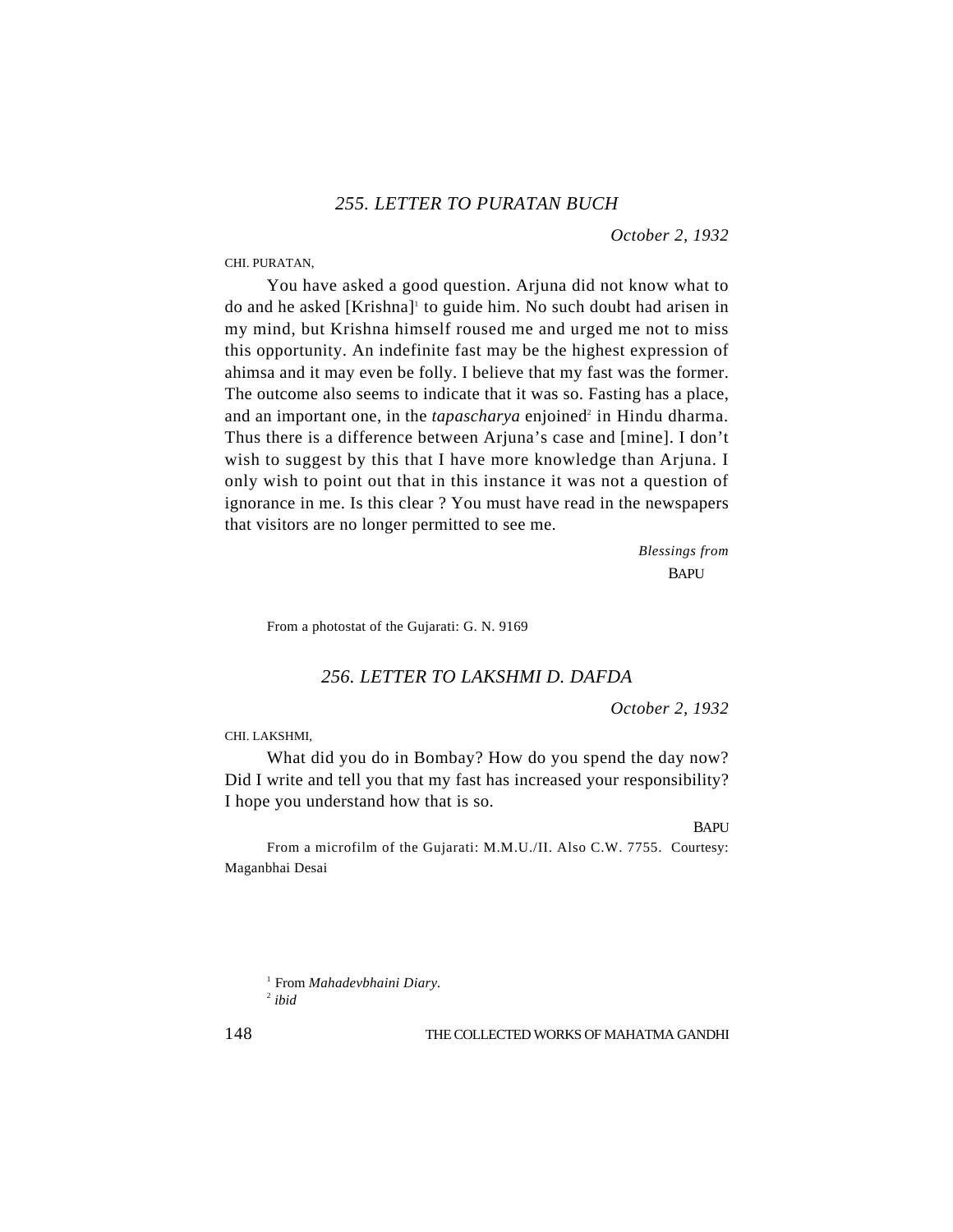CHI. JAMNA,

I had got your letter. The fast is an old story now. We should go on doing our duty.

**BAPU** 

From Gujarati: C.W. 860. Courtesy: Narandas Gandhi

### *258. LETTER TO RAMDAS GANDHI*

#### *October 2, 1932*

There is no doubt that the vow which you contemplate is excellent. If you have arrived at the decision independently on your own, there is no need to discuss the matter with Nimu for the present. Your peace of mind is bound to have its effect on her. That is the beauty of *brahmacharya.* The need for mutual discussion arises when both are equally weak in mind, but equally eager to practise selfcontrol also; for, then, the resolution of one partner helps the other. When one partner has made up his or her mind, he or she will not discuss the matter with the other, as his or her self-control will of itself work on the other. This is only to tell you my own experience in the matter, and you are free to act as you think best. In such matters other people's wisdom does not avail one much. In such a holy resolution you can of course take my blessings for granted, but take the vow only after you are released from prison. Many have given up the vows they made while in prison. The two environments are different. They are two entirely different worlds.

[From Gujarati]

*Mahadevbhaini Diary*, Vol. II, p. 99

### *259. LETTER TO CHHAGANLAL JOSHI*

*October 2, 1932*

CHI. CHHAGANLAL (JOSHI),

Do not expect a long letter for some time yet. I have started writing letters to the Ashram and intend to write to as many persons as I can. You exercised good self-control in not coming to see me. If you had come, I would have certainly welcomed you and not found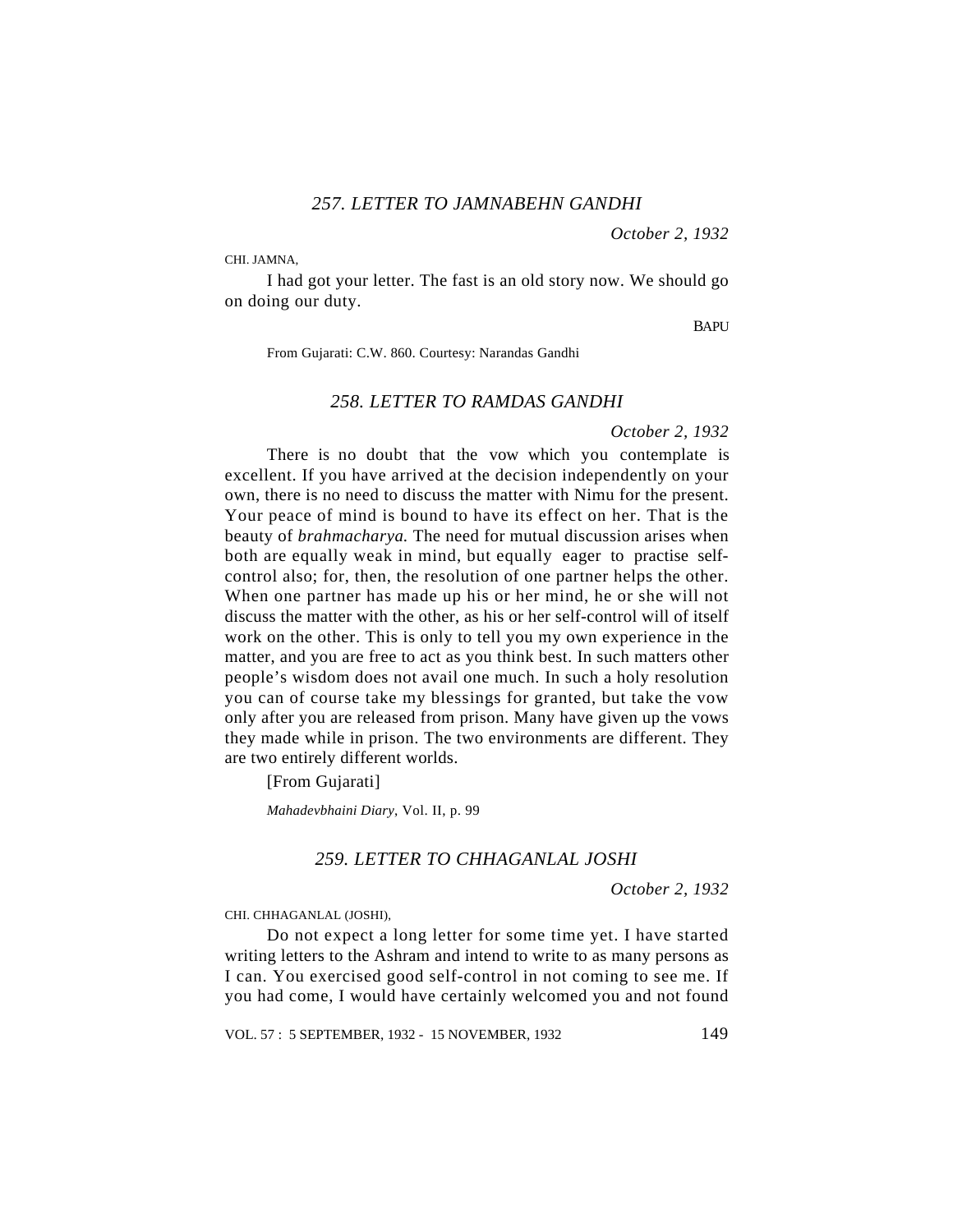fault with you. But I admire you the better for not coming. The getup of *Ashramvasi Pratye* is beautiful indeed. As for the contents, I have yet to look into them.

I know that anti-untouchability work in villages is very difficult. Only workers like you can judge how far the awakening witnessed during the week of the fast has spread among the villages. I think the fast should have been longer for that to have happened. But this is merely how the matter appears to human reason. I fasted as long as it was God's will that I should. Who knows how many more fasts He will make me undertake in future ? We should thus be content to live as He wills, and be ready to dance with joy even if He throws us into a pan of boiling oil. Has He not given His word that He will give us the strength to do so ?

From a photostat of the Gujarati: G.N. 5510

#### *260. LETTER TO HARI-ICHCHHA P. KAMDAR*

*October 2, 1932*

**BAPU** 

CHI. HARI-ICHCHHA,

You have paid good attention to handwriting, but in the end spoilt the letter with blots of ink on the sheet. The lesson to be drawn from this is that neatness cannot be learnt in a short time. One should make a long and systematic effort to learn it. Remember that you have taken a vow to shed your lethargy. Keep your vow. Write your address in every letter; I cannot keep a complete list of addresses here. I hope the children are better now.

Do you see Raihanabehn sometimes?

I have written letters to the girls and enclosed them in the Ashram packet.

I don't say anything about my fast, since it is an old story now. I am regaining my strength. I had lost it considerably. Convey my blessings to Rasik<sup>1</sup> when you write to him. I do of course get news of him.

Sardar and Mahadevbhai are happy here.

*Blessings from* **BAPU** 

From a photostat of the Gujarati: G.N. 7471. Also C.W. 4917. Courtesy: Hariichchha P. Kamdar

<sup>1</sup> Addressee's brother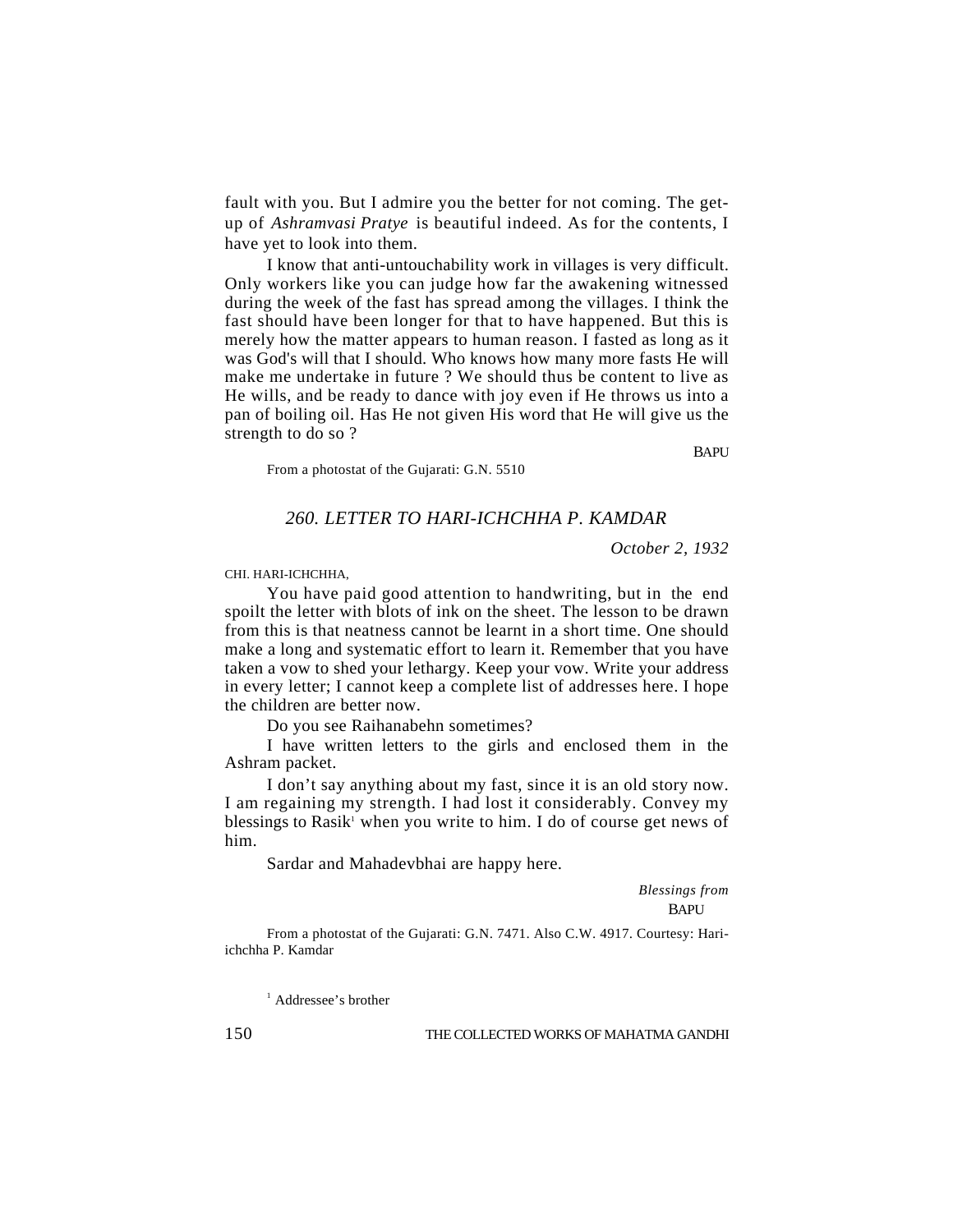#### CHI. PREMA,

I cannot write you a long letter today. Who is afraid of your biting? Our cat often bites its kittens, but the more she does that the more they cling to her. When she lifts Soma' with her teeth, he does not cry but, on the contrary, feels more secure. Your biting must be like the cat's.

You have quoted fine verses indeed. I admire your self-control, too. But neither you nor the other inmates of the Ashram need feel elated. Old man Abbas, Raihana and others danced with joy when they knew the cause of my fast. They did not even express a wish to come and see me. They trusted that I was under God's care and went on with their tasks. Others, too, acted in the same manner. Tell me, now, how much weight did you gain during my fast ?

**BAPU** 

From a photostat of the Gujarati: G.N. 10304. Also C.W. 6743. Courtesy: Premabehn Kantak

# *262. LETTER TO NARAYAN M. KHARE*

*October 2, 1932*

CHI. PANDITJI,

You should not expect a long letter from me today. I feel that I have had a new life. God's will be done. Lakshmibehn should take care of her teeth and have them fully attended to.

**BAPU** 

From Gujarati: C.W. 235. Courtesy: Lakshmibehn N. Khare

<sup>1</sup> One of the kittens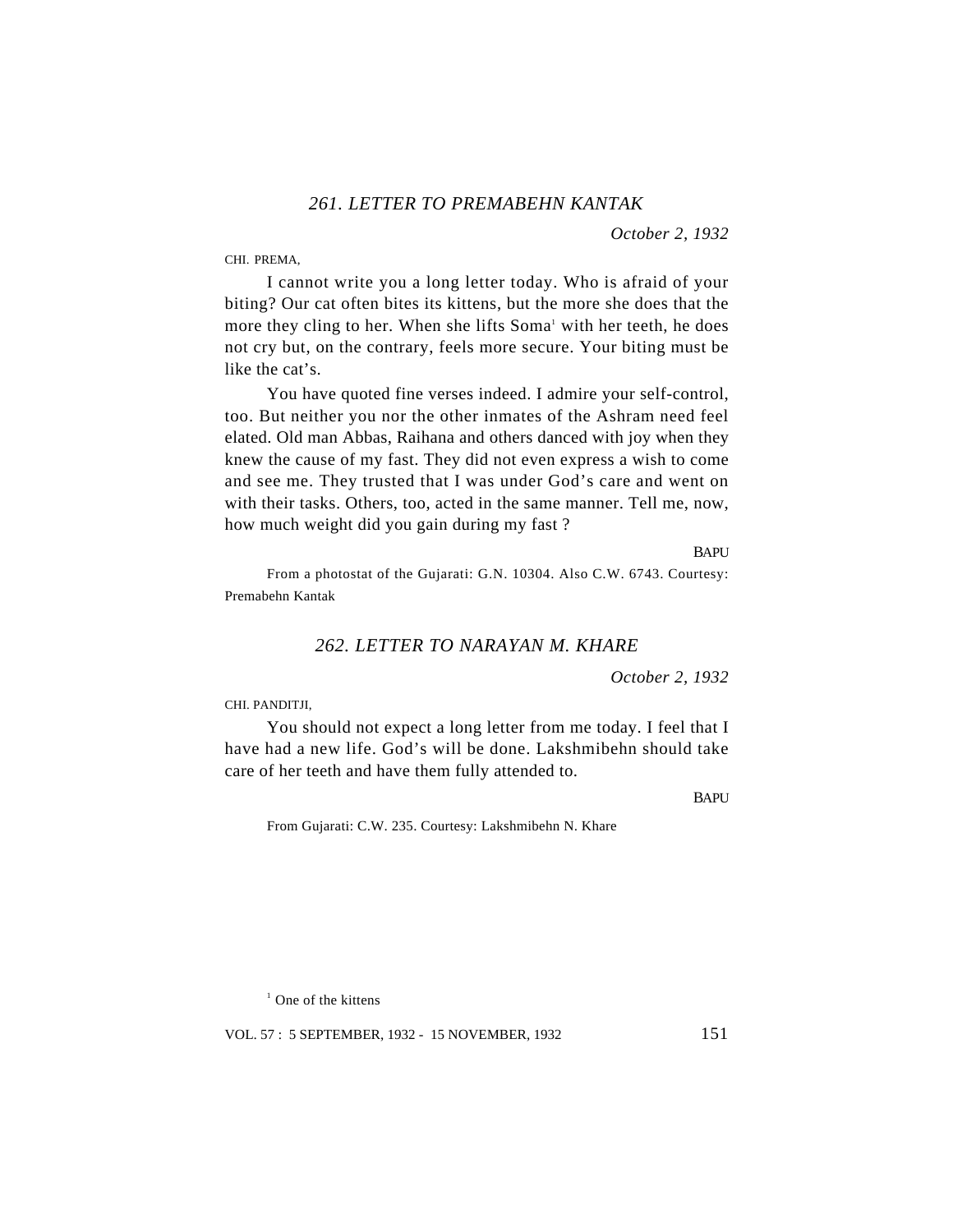CHI. MOHAN,

Yours was a novel fast—eating bananas and drinking milk! I would not call that even a semi-fast with a fruit diet. Who said that milk was fruit?

**BAPU** 

From a photostat of the Gujarati: S.N. 9185

# *264. LETTER TO PADMA*

*October 2, 1932*

CHI. PADMA,

I got your letter. Father came and saw me. You should learn how to keep accounts. It is very easy. Every time you spend something, you should note down the particulars immediately. It is not necessary to make a fair copy of the notes. You can send the same sheet to Narandas. If there is a swelling on your arm, you should stop even spinning. You must take care and see that you never get tired. The fast was a wonderful experience.

*Blessings from*

**BAPU** 

From a photostat of the Gujarati: G.N. 6138. Also C.W. 3490. Courtesy: Prabhudas Gandhi

# *265. LETTER TO SHARDA C. SHAH*

*October 2, 1932*

CHI. SHARDA,

My fast has become a thing of the past. Similarly, cannot your fever become a matter of the past?

BAPU

From the Gujarati original:C.W. 9918. Courtesy: Shardabehn G. Chokhawala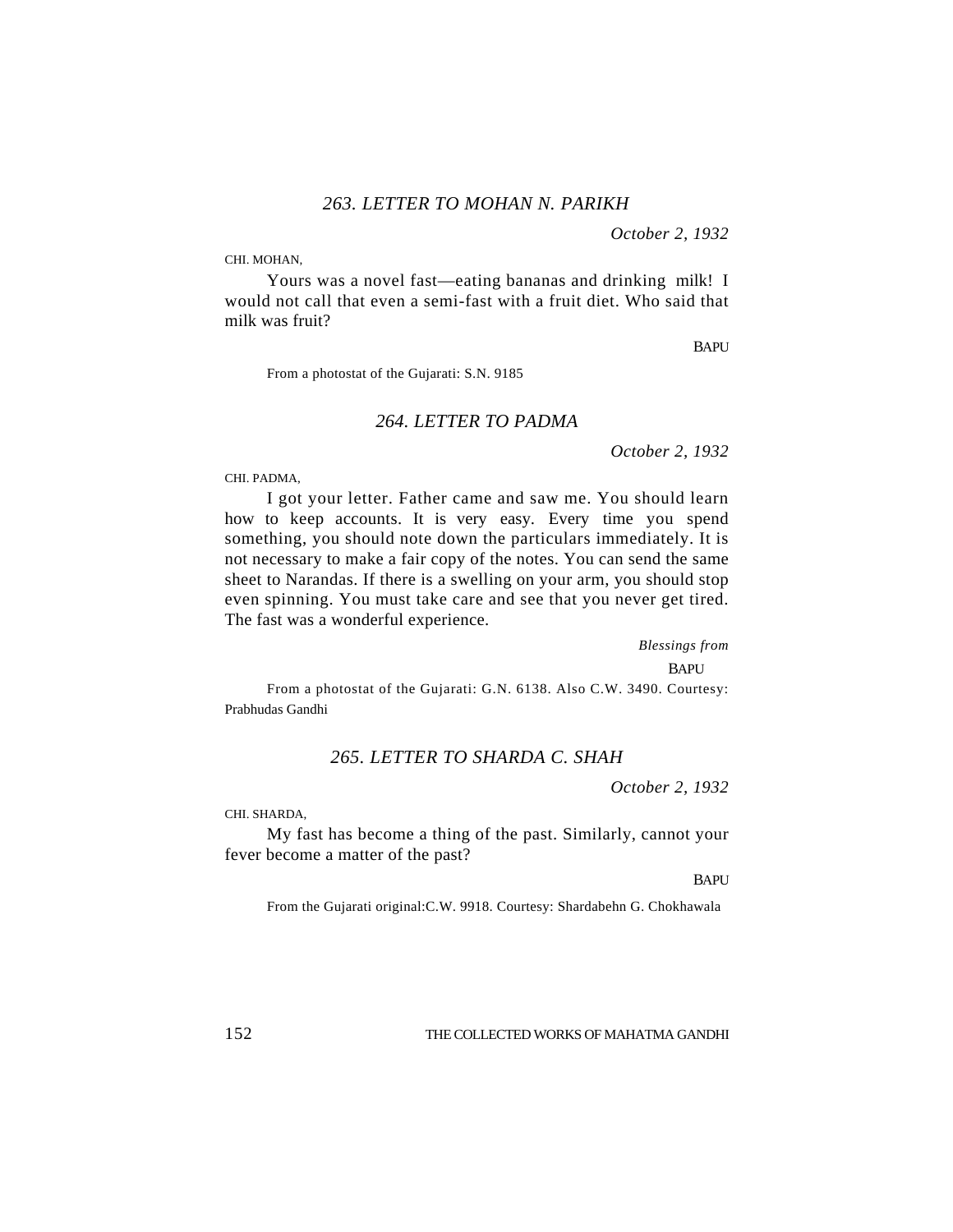CHI. MAHALAKSHMI,

I got your letter. You have done no wrong in starting wearing bangles. The mistake lay in your resolution not to wear them, and so I think that you have now made amends for the mistake by wearing them to please the elders in the family. Let this be a lesson to you that all resolutions should be made after careful thinking, and that once you have made a resolution you should not give it up for anybody's sake. Do not brood over what has happened.

Live on milk, vegetables and fruit if *rotli* does not agree. Milk of course includes curds and buttermilk. Aren't the children still in a condition to live in the Ashram? Pay a visit to the Ashram and see how things are there at present. If you cannot do that, don't shift them from Calcutta but be satisfied with what you can do for them there. Ultimately their place is in the Ashram, and, to accustom them to the Ashram you should live there for a short time, if necessary.

> *Blessings from* BAPU

From a photostat of the Gujarati: G.N. 6821

#### *267. LETTER TO KASTURBHAI*

YERAVDA MANDIR, *October 2, 1932*

BHAI KASTURBHAI,

It was good of you to think of me.<sup>1</sup> I am slowly regaining my strength. I hope your revered mother is better.

> *Vandemataram from* **MOHANDAS**

From the Gujarati original: S.N. 33151

<sup>1</sup> On Gandhiji's birthday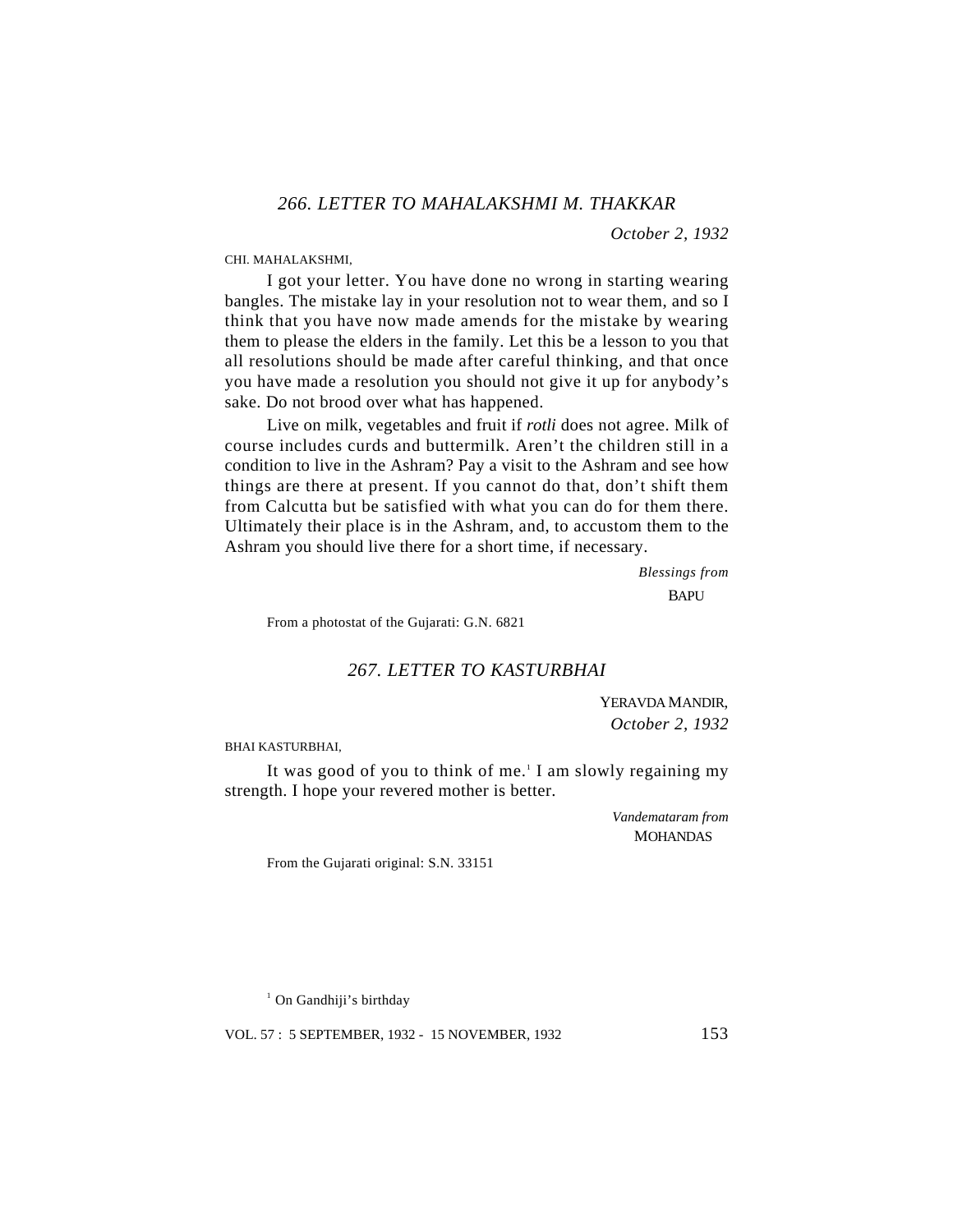CHI. CHHAGANLAL (VIJAPUR),

I had your letter. I am gaining strength and therefore today I am writing letters to the Ashram. I no doubt have faith in you. By the grace of God, you have got independent work of your choice. Since you have patience, you are bound to make progress.

> *Blessings to you both from* **BAPU**

 $[PS.]$ 

Ba comes daily and spends the day with me. God knows how long this will continue.

From the Gujarati original : S.N. 32864

# *269. LETTER TO NARANDAS GANDHI*

*8 p. m.* [*October 2, 1932*] 1

CHI. NARANDAS,

The accompanying letters will give you an indication of my strength. I have now regained a good deal of it. I became weaker than I had thought, but I am recovering rapidly. On the Sunday during my fast, my weight was  $93\frac{1}{2}$  pounds. Today, which is again a Sunday, it stands at 100 pounds. This is good improvement. My diet at present is a pound and a half of milk, eight to ten oranges, pomegranate or grape juice, soup of gourd and tomatoes, honey and lemon juice. I hope that I shall be able to increase the quantity of milk by a little. I don't expect I shall make any other change for some time. I walked a little yesterday and today. The quantity of stool has increased today in the natural course. I sleep fairly well. Ba spends the whole day with me. In the evening, she goes to Lady Vithaldas's place.

I suffered much during the fast but enjoyed boundless peace. God tested me fairly severely. Yet on the whole the test was light. A seven days' fast means nothing to me. But the physical and mental suffering during this short period was considerable. I cannot say how

<sup>&</sup>lt;sup>1</sup> Although in *Mahadevbhaini Diary*, Vol. II, this letter is mentioned under October 3, from the contents it appears to have been written on October 2, which was a Sunday.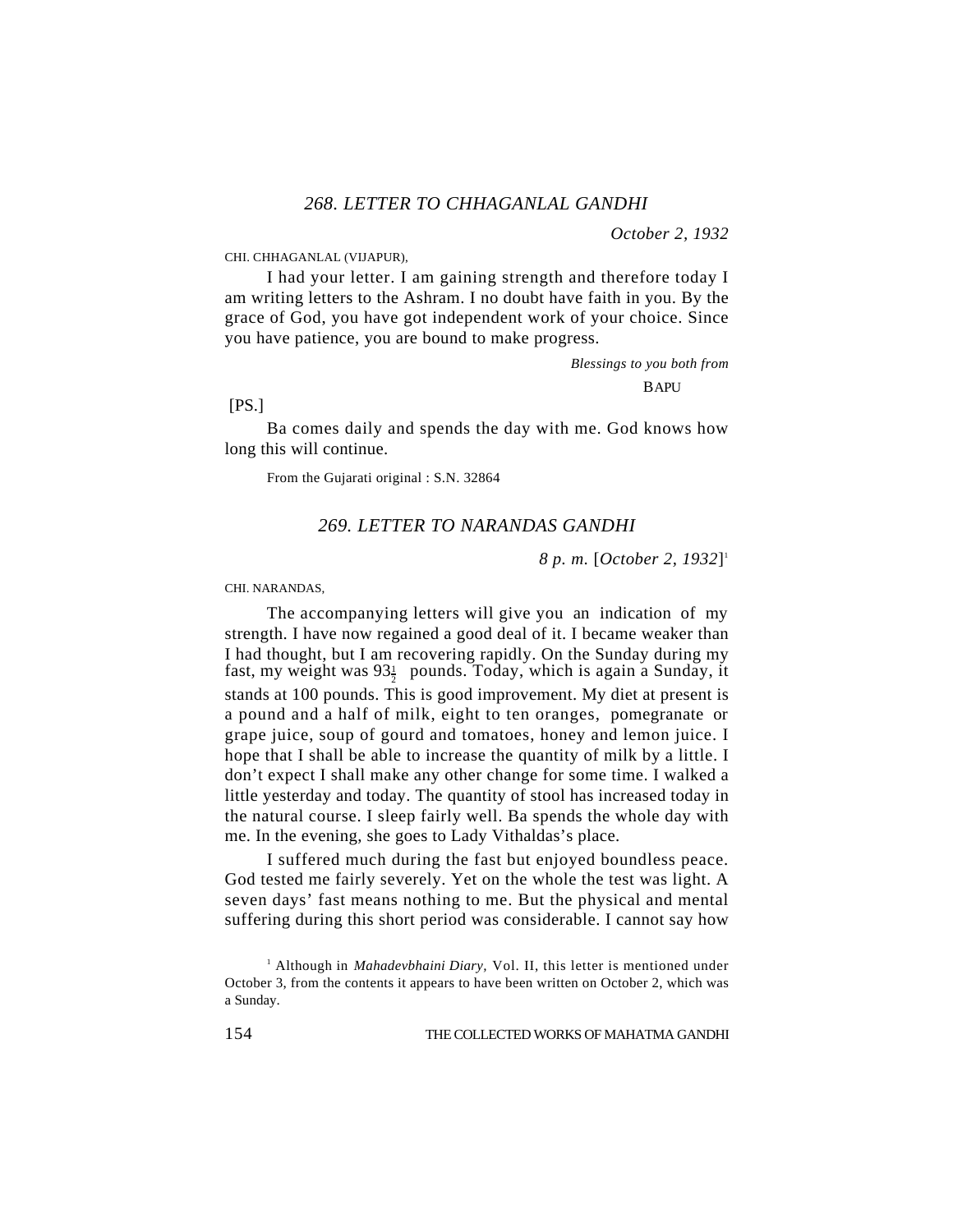the experience of God-realization must be different from the experience which I have had. I don't mean that experience is a state of perfect knowledge. It is an experience which cannot be explained in words. Even perfect knowledge is not an experience of perfect realization.

I was happy that you and the others who came and saw me did so. Those who did not come must be said to have exercised great selfcontrol. I think both those who came and those who did not, did right. May this *yajna* inspire us to strive for greater self-purification and lead us to greater awakening.

Resume the former practice of despatching the mail on a fixed day. If necessary, you may for the present write more than once during a week.

**BAPU** 

From a microfilm of the Gujarati: M.M.U./I. Also C.W. 8258. Courtesy: Narandas Gandhi

# *270. LETTER TO NANIBEHN JHAVERI*

YERAVDA MANDIR, *October 2, 1932*

CHI. NANIBEHN JHAVERI,

I am resuming writing letters to the inmates of the Ashram and your name comes first. Do not misinterpret my forgiveness. Has your brother fully recovered? Make your health perfect.

> *Blessings from* **BAPU**

[From Gujarati] *Manavtana Prahari—Pannalal Jhaveri,* p. 27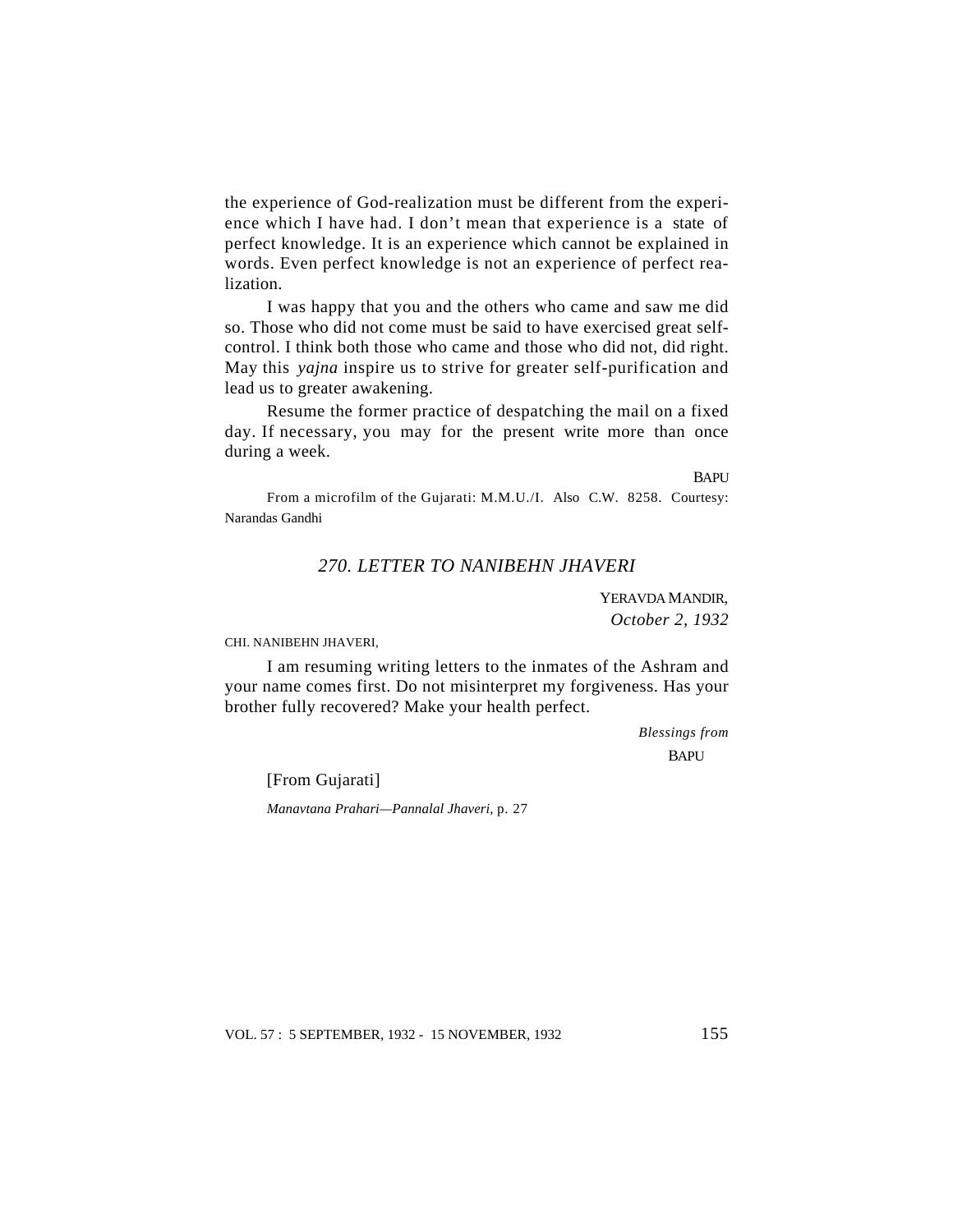# *271. LETTER TO HEMPRABHA DAS GUPTA*

*October 2, 1932*

CHI. HEMPRABHA,

I have your letter. Now I have regained proper strength. I am taking milk, fruit and one vegetable. My weight has risen to 100 lb. There is, therefore, no cause for worry. Your health must improve. How is Kshitishbabu? Give me news of Arun.

> *Blessings from* **BAPU**

SHRI HEMPRABHA DEVI KHADI PRATISTHAN **SODEPUR** VIA CALCUTTA

From a photostat of the Hindi: G.N. 1689.

# *272. LETTER TO MAITHILISHARAN GUPTA*

*October 2, 1932*

BHAI MAITHILISHARANJI,

Your messages<sup>1</sup> keep pouring in. God is most kind.

*Yours,*

**MOHANDAS** 

From Hindi: C.W. 9461. Courtesy: Bharat Kala Bhavan.

<sup>1</sup> The addressee had sent poems of appreciation during and after Gandhiji's fast.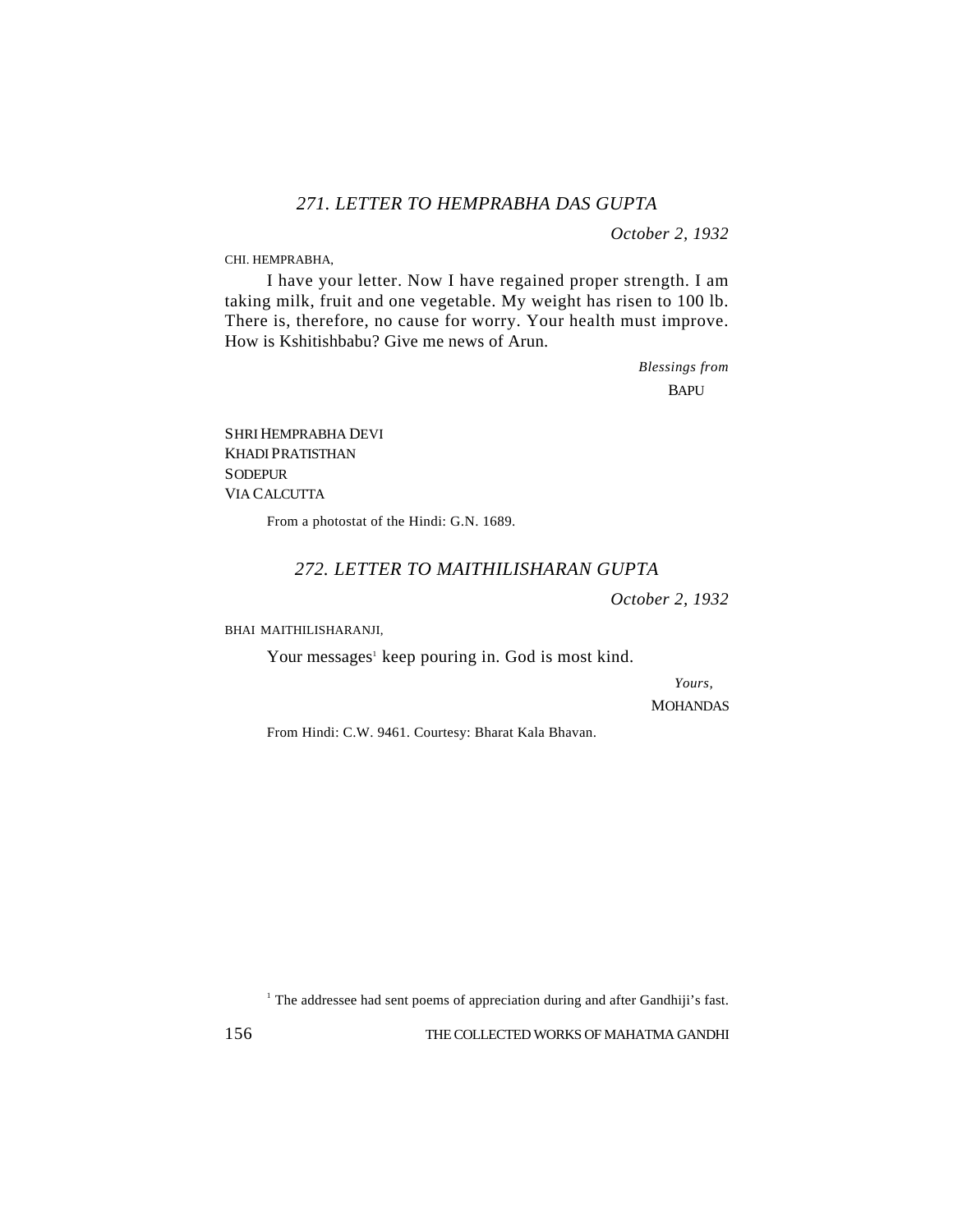# *273. LETTER TO SOHANLAL SHARMA*

*October 2, 1932*

 $BHAI$  MOHANLAL<sup>1</sup>,

You can not undertake a fast in such haste. Your job now is to start a peaceful agitation.

#### MOHANDAS GANDHI

SHRI MOHANLAL SHARMA HINDU SABHA KARYALAYA **PUSHKAR** NEAR AJMER RAJPUTANA

From a photostat of the Hindi: G.N. 2825

#### *274. LETTER TO VIDYA HINGORANI*

*October 2, 1932*

CHI. VIDYA,

I shall not write a long letter now. I hope you are well. I am regaining strength. It is God's mercy. Convey my blessings to Anand.

*Blessings from*

**BAPU** 

From a microfilm of the Hindi. Courtesy: National Archives of India and Anand T. Hingorani

#### *275. A LETTER*

*October 2, 1932*

Physical contact, temple-entry, etc., are in my opinion an integral part of eradication of untoucability. Inter-dining is optional.

#### [From Hindi]

*Mahadevbhaini Diary,* Vol. II, p. 100

<sup>&</sup>lt;sup>1</sup> Mahadev Desai gives the correct name in his letter to him dated October 3, 1932 (G.N. 2826); also *Vide* "Letter to Sohanlal Sharma", 19-12-1932.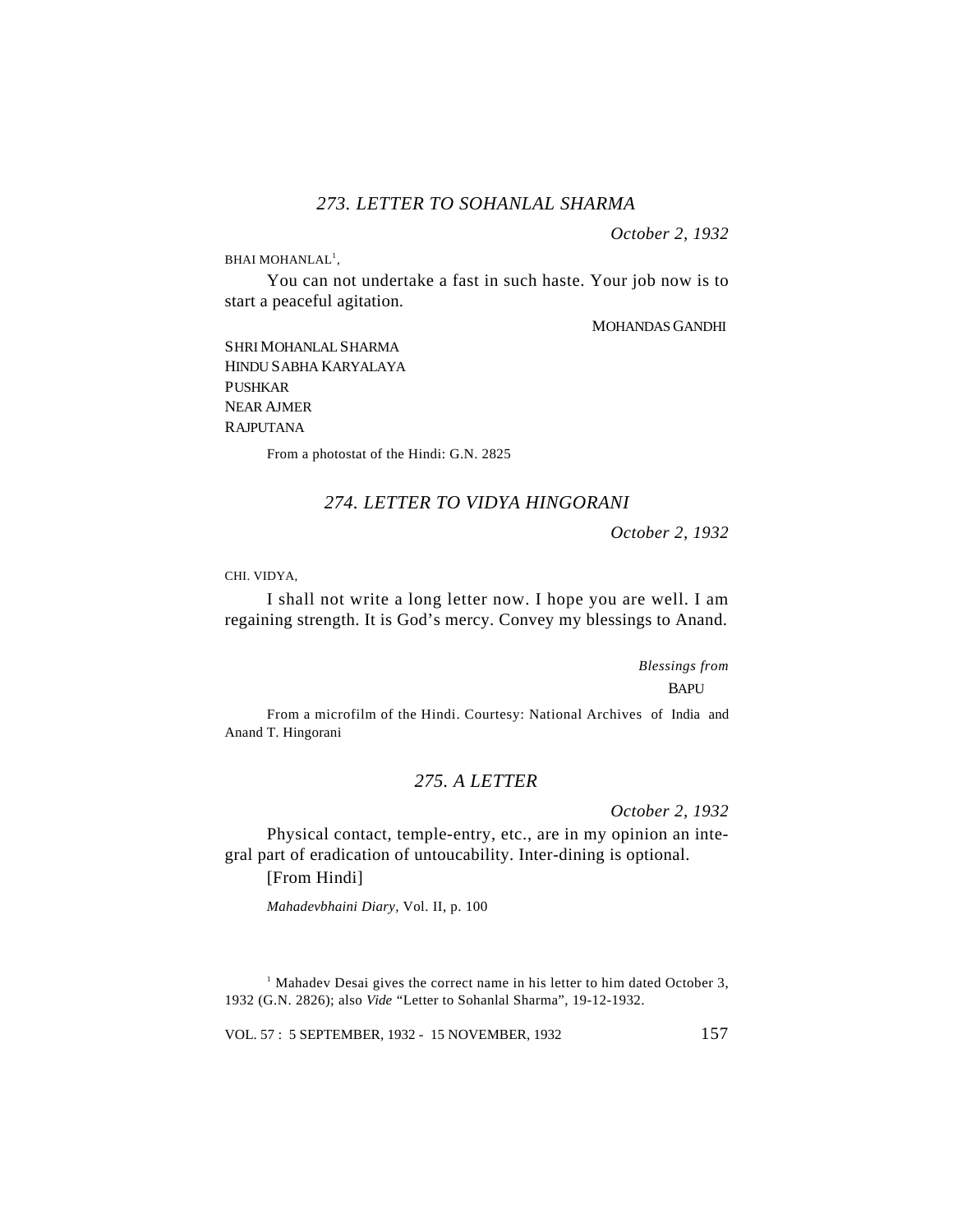### *276. TELEGRAM TO A. RANGASWAMI IYENGAR*

#### *October 3, 1932*

ON STRENGTH MY ADVICE AND ASSURANCE KELAPPAN HAS BROKEN FAST ONLY TO BE RESUMED IF DURING NEXT THREE MONTHS TEMPLE NOT OPENED EXPECT YOU AND FRIENDS CONCENTRATE ON OPENING TEMPLE.

#### GANDHI

Bombay Secret Abstracts, Home Department, Special Branch, File No. 800 (40)(3), pt. III, p. 265

# *277. TELEGRAM TO THE ZAMORIN OF CALICUT*

#### *October 3, 1932*

I RECOGNIZED THAT KELAPPAN BEING UNDER DISCIPLINE WAS BOUND RECEIVE MY CONSENT PREVIOUS TO FAST AND WAS BOUND ANY CASE GIVE FAIR NOTICE OF INTENTION FAST THESE DEFECTS BEING POINTED OUT HE HAS BRAVELY RESPONDED AND BROKEN FAST WHICH WILL BE RESUMED IF DURING NEXT THREE MONTHS AFTER SECOND INSTANT TEMPLE NOT OPENED. KELAPPAN'S ACCEPTANCE MY ADVICE THROWS HEAVY RESPONSIBILITY MY SHOULDERS PERHAPS EVEN EXTENT OF SHARING HIS FAST IF TEMPLE NOT OPENED TO AVARNA HINDUS DURING PERIOD OF SUSPENSION. MAY I EXPECT YOU CARRY OUT YOUR ASSURANCE AND OVERCOME ALL DIFFICULTIES LEGAL OR OTHERWISE IN WAY OF LONG DEFERRED REFORM.

#### GANDHI

Bombay Secret Abstracts, Home Department, Special Branch, File No. 800 (40)(3) Pt. III, p. 265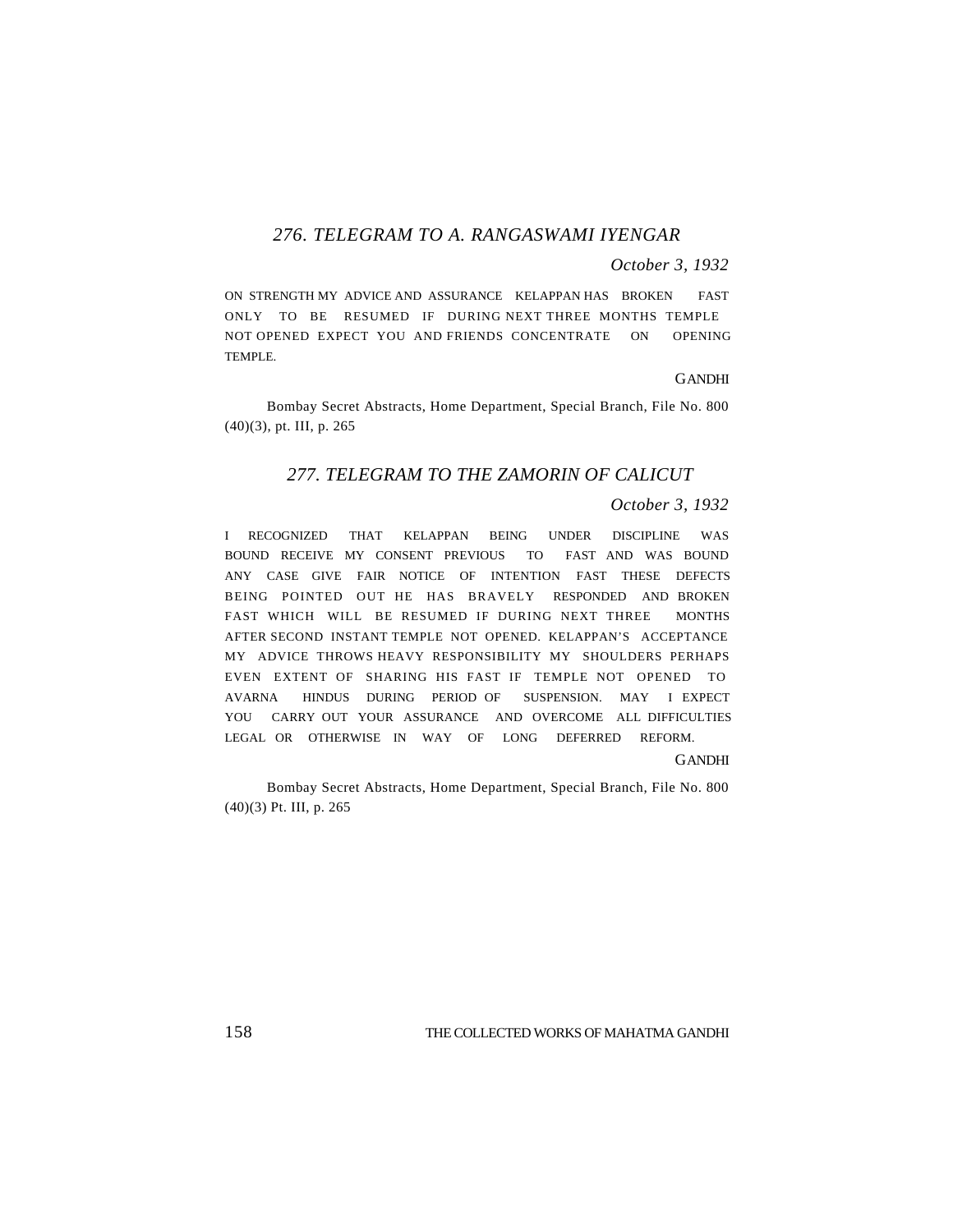$DEAR$  MR.  $BARTLETT^1$ ,

I thank you for your letter enclosing copies of your letter to the Poet and the response from the Fellowship. I am quite sure that the Fellowship is exerting itself in the cause of peace.

 *Yours sincerely,*

PERCY W. BARTLETT, ESQ. 17 RED LION SQUARE LONDON, W. C. 1

Bombay Secret Abstracts, Home Department, Special Branch, File No. 800(40)(3), pt. III, p. 201

#### *279. LETTER TO VERRIER ELWIN*

*October 3, 1932*

MY DEAR VERRIER,

I have your touching letter. I can enter into your heart. We can but do the best that is possible for us to do. The result is in His hands. Therefore "be careful for nothing". Did I tell you that I was able to see Father Winslow and other members of the Sangh?<sup>2</sup>. It was a joy to see them.

 I have been writing so many letters that I do not remember them or their contents.

Love to you all.

 $[PS.]$ 

Sardar and Mahadev send their love to you, Mother and Eldyth.

From a copy: C.W. 9698. Courtesy: Eldyth Elwin

VOL. 57 : 5 SEPTEMBER, 1932 - 15 NOVEMBER, 1932 159

**BAPU** 

<sup>&</sup>lt;sup>1</sup> A Quaker and General Secretary of the Fellowship of Reconciliation <sup>2</sup> *Vide* "Letter to Verrier Elwin", 30-9-1932.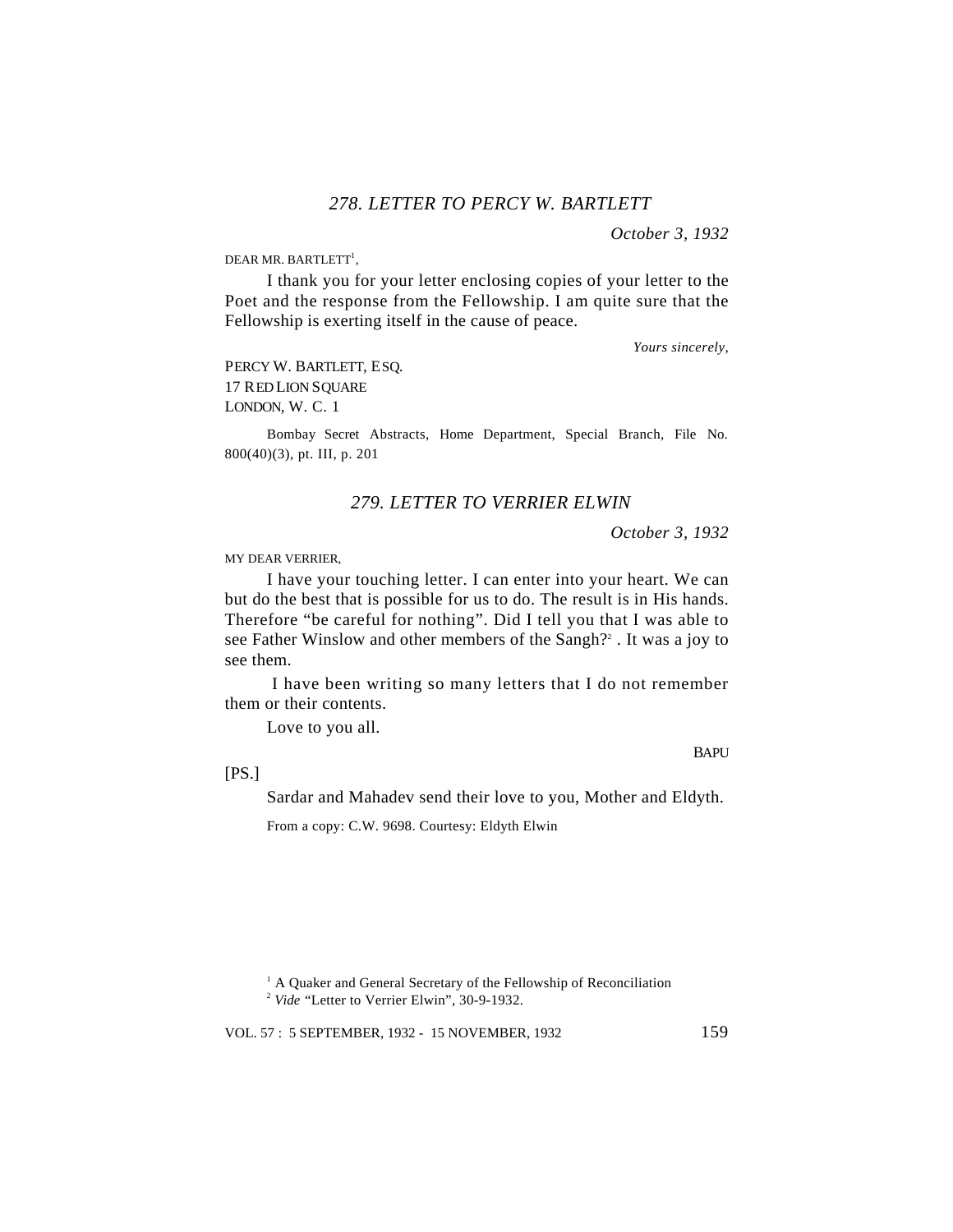MY DEAR SAMUEL,

I was glad to hear from you. I do not know what I, a prisoner, can do for you. But if your children will take to the Indian life, it is possible that they may be admitted to the Ashram at Sabarmati.

*Yours sincerely*,

M. K. GANDHI SAMUEL FRANCIS, ESQ. C/O J. T. CHRISTIAN, ESQ. 8 MART LANE, EAST LONDON SOUTH AFRICA

Bombay Secret Abstracts, Home Department, Special Branch, File No. 800 (40)(3), Pt. III, p. 201

# *281 . LETTER TO S. K. GEORGE*

*October 3, 1932*

 $MY$  DEAR GEORGE<sup>1</sup>,

I was glad you were in the Ashram. I hope your fever has left you. For the time being only this note. Yes, *Ramarajya* is possible even with this mixture, if the workers are true. This does not exclude me. If I am true, there must be true co-workers; if false, co-workers also false. Do write whenever you feel like it.

Love.

BAPU

*Gandhi's Challenge to Christianity*, p. 89

<sup>1</sup> Teacher in charge of Deenbandhu Bhavan, Santiniketan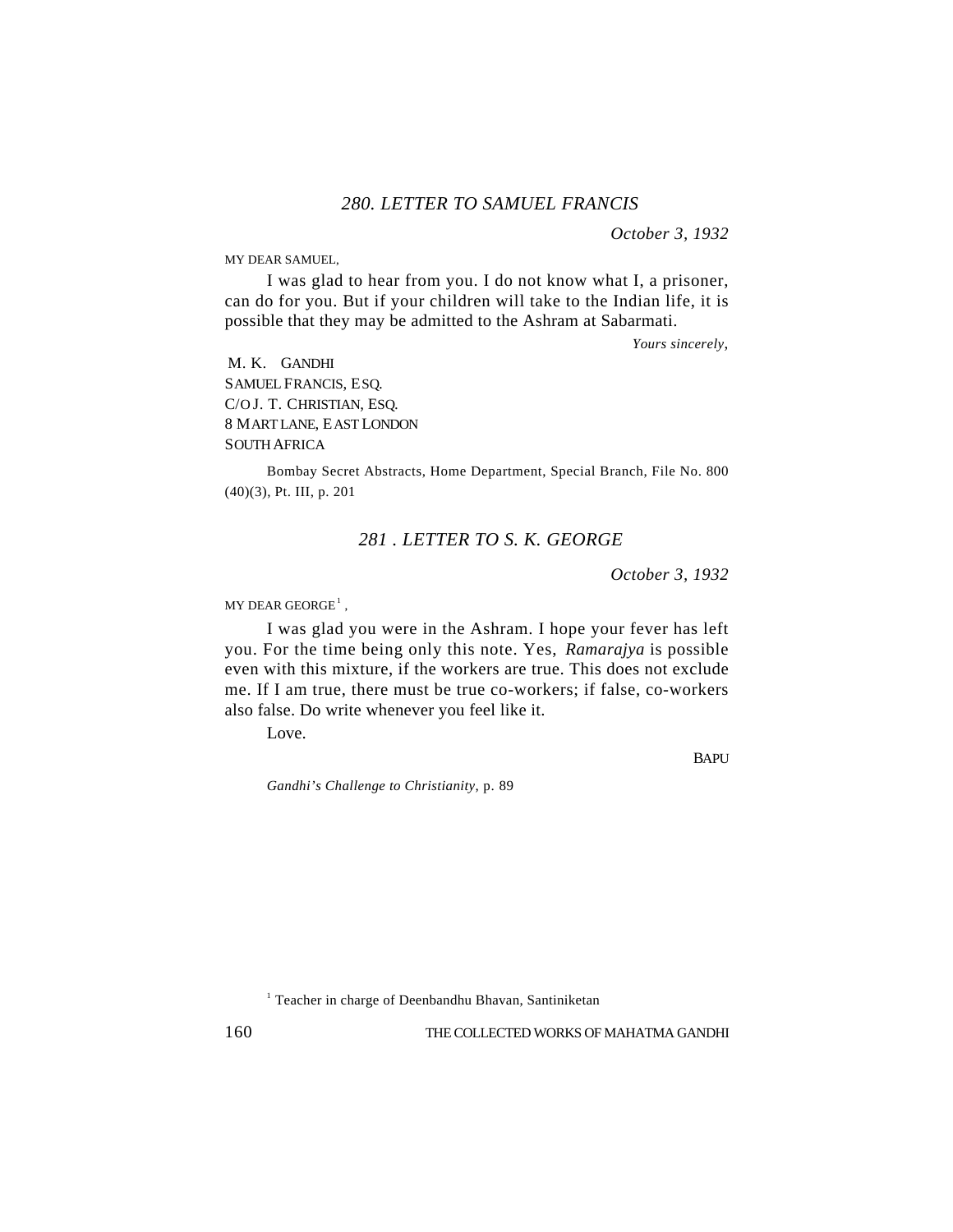MY DEAR HOYLAND,

I am glad you have given me a brief description of your visits to Tolstoy's home. I wish you had also told me something of your impressions of modern Russia.

I am quickly regaining lost strength of body. I need say nothing more about the fast as it is now past history. This I may say. God was most merciful to me during those days.

Love from us all.

BAPU

 From a photostat of the original: C.W. 4506. Courtesy: Woodbrooke College, Birmingham, and Mrs. Jessie Hoyland

### *283. LETTER TO NANDINI BALA*

*October 3, 1932*

DEAR LITTLE NANDINI $^{\rm l}$ ,

It was a perfect delight to receive your letter and garland. I hope you did not feel your fast overmuch. I enjoyed mine, did you? God bless you.

Love.

M. K. GANDHI

LITTLE NANDINI **UTTARAYAN SANTINIKETAN** BOLPUR (E. I. R.) BENGAL

From a photostat: C. W. 11017. Courtesy: Nandini Bala

<sup>1</sup> Girl adopted by Rabindranath Tagore's daughter-in-law; *vide* also "In Bengal", 7-6-1925.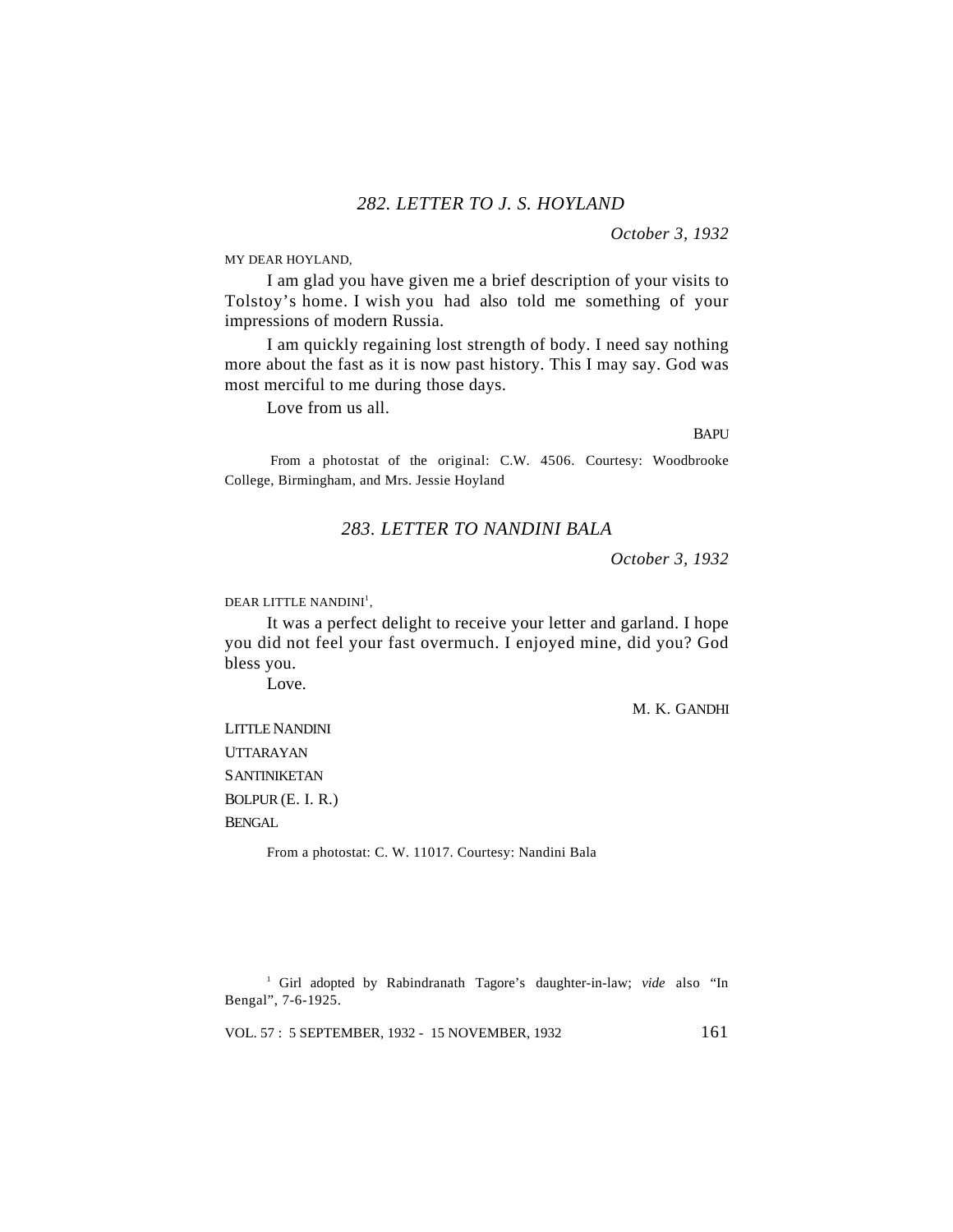# *284. LETTER TO JAIKRISHNA P. BHANSALI*

*October 3, 1932*

I was delighted to read your letter. Your sannyasa will shine only when you return to the Ashram with true understanding and devote yourself to service in a spirit of non-attachment. A stone cave or a cremation ground are not the real cave or the cremation ground. These are to be found in the heart. One may be truly said to have embraced sannyasa only when one lives in that cave and reduces to ashes all impure thoughts and feelings in oneself. It is this sannyasa which the *Gita* has extolled. This is still what my inner self tells me.

[From Gujarati]

*Mahadevbhaini Diary*, Vol. II, p. 103

#### *285. LETTER TO DUDHIBEHN V. DESAI*

*October 3, 1932*

CHI. DUDHIBEHN,

You asked me about *rotlo.* But my *rotlo* has dried up. God has snatched it away from me. I am now regaining strength with milk and fruit.

I hope all of you are all right. Ask Valji to write to me. How was his health [in jail]?

*Blessings from*

BAPU

From a photostat of the Gujarati: C.W. 7438. Courtesy: Valji G. Desai

#### *286. LETTER TO MAHENDRA V. DESAI*

*October 3, 1932*

CHI. MANU,

Try and improve your handwriting. It is bad to smile during prayers because that is not the time for playing. It is a time for praying to God.

**BAPU** 

From a photostat of the Gujarati: C.W. 7439. Courtesy: Valji G. Desai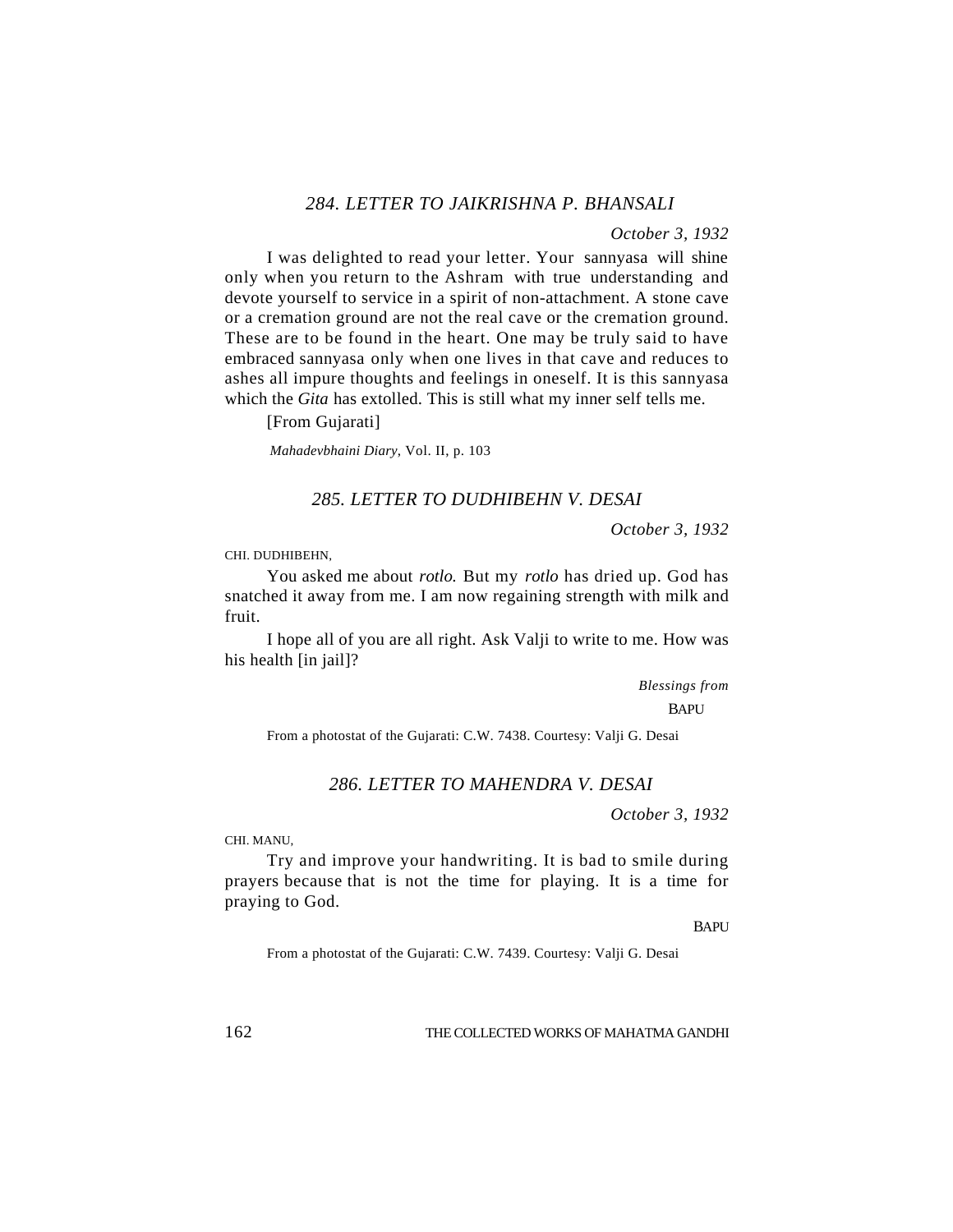CHI. MAITRI,

I got your letter after a long interval. Write to me and describe what you learnt there.

> *Blessings from* BAPU

From a photostat of the Gujarati: G.N. 6237

### *288. LETTER TO GULAB*

*October 3, 1932*

CHI. GULAB,

Carding is very easy. With a little more effort, you will pick it up well.

**BAPU** 

From a photostat of the Gujarati: G.N. 1725

# *289. LETTER TO PUNJABHAI H SHAH*

*October 3, 1932*

I tried to race with you, but for the present I have lost. I don't mind, however."Life or death, I value neither more than the other." This is a new life for me. God's will be done. He has preserved my honour. He has let me off with a light test. I feel His grace every moment of my life.

[From Gujarati] *Mahadevbhaini Diary*, Vol. II, p. 102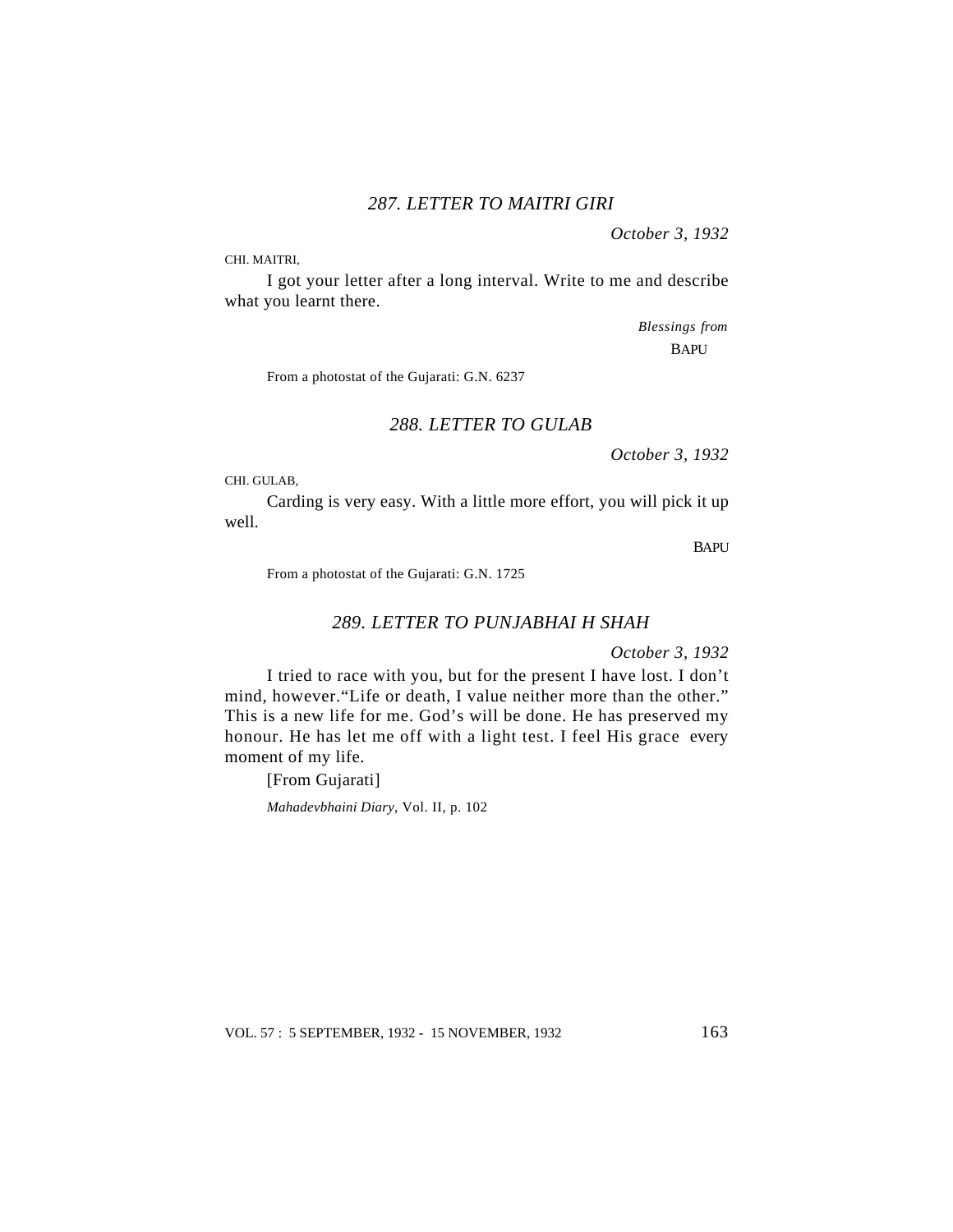# *290. LETTER TO RAMACHANDRA N. KHARE*

*October 3, 1932*

CHI. RAMBHAU,

The continuing dialogue between us also is interesting. But this time your handwriting was bad. I have already explained to you what is wrong in all this. Why should we laugh at or despise elders even inwardly? And I have explained, too, how the indifference towards our own weaknesses implied in such contempt is harmful

**BAPU** 

From Gujarati: C. W. 299. Courtesy: Lakshmibehn N. Khare

### *291. LETTER TO NIRMALA B. MASHRUWALA*

*October 3, 1932*

CHI. NIRMALA,

I had got your letter of the 13th. I am slowly regaining strength. I had got the proofs of *Gitamanthan*.<sup>1</sup> I had also received Babukaka's<sup>2</sup> letter.

The pain in the elbow seems to have disappeared since I undertook the fast. But I don't know if it will come back when there is more flesh on the body. Ask Surendra to write to me.

> *Blessings from* **BAPU**

SHRI NIRMALABEHN C/O SHRI BALUBHAI MASHRUWALA TOPIWALA'S BU NGALOW SANDHURST ROAD BOMBAY

From a photostate of the Gujarati: C. W. 2887. Courtesy: Nirmalabehn Shroff

<sup>1</sup> By Kishorelal G. Mashruwala

<sup>2</sup> Kishorelal G. Mashruwala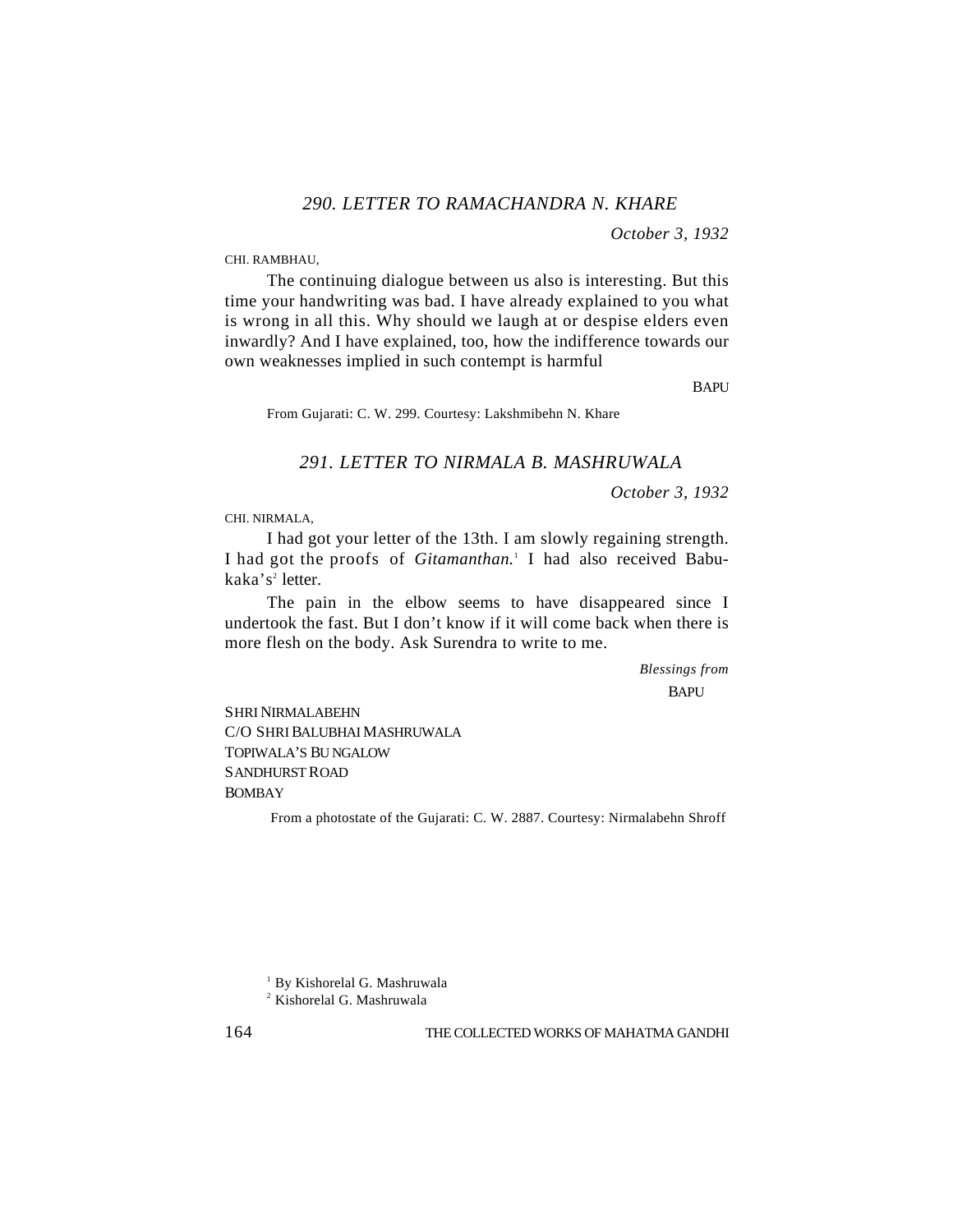CHI. BHAU,

I cannot today write a long letter to you.

 If you persevere, you will certainly succeed in time in cultivating non-attachment. There is no harm if you remain attached to truth, etc. The world is both real and not real. Hence the sense of its reality will not disappear completely. For relief from constipation, you may consult Gangabehn. Let me know the effect on you of the latest changes in food.

**BAPU** 

 From a photostat of the Gujarati: G.N. 6737. Also C.W. 4480. Courtesy: Bhau Panse

#### *293. LETTER TO SHANTA S. PATEL*

*October 3, 1932*

CHI. SHANTA $^1,$ 

You are becoming careless about your handwriting. The letter also is as bad as the handwriting. I hope now you are all right. Don't mind Sardar's jokes. You may write what you wish to.

**BAPU** 

From a photostat of the Gujarati: G.N. 4066. Also C.W. 17. Courtesy: Shantabehn Patel

### *294. LETTER TO SHARDA C. SHAH*

*October 3, 1932*

CHI. SHARDA,

I must write a long reply to your letter, but I do not have that much time or energy. You should take hip-bath in cold water.

But it should be taken before menstruation, not during it. Then there is friction bath, about which Premabehn will probably know. Santok is likely to know about it too. You must take complete rest during the period. It is bad to have white discharge. This too can be

<sup>1</sup> Daughter of Shankarbhai Patel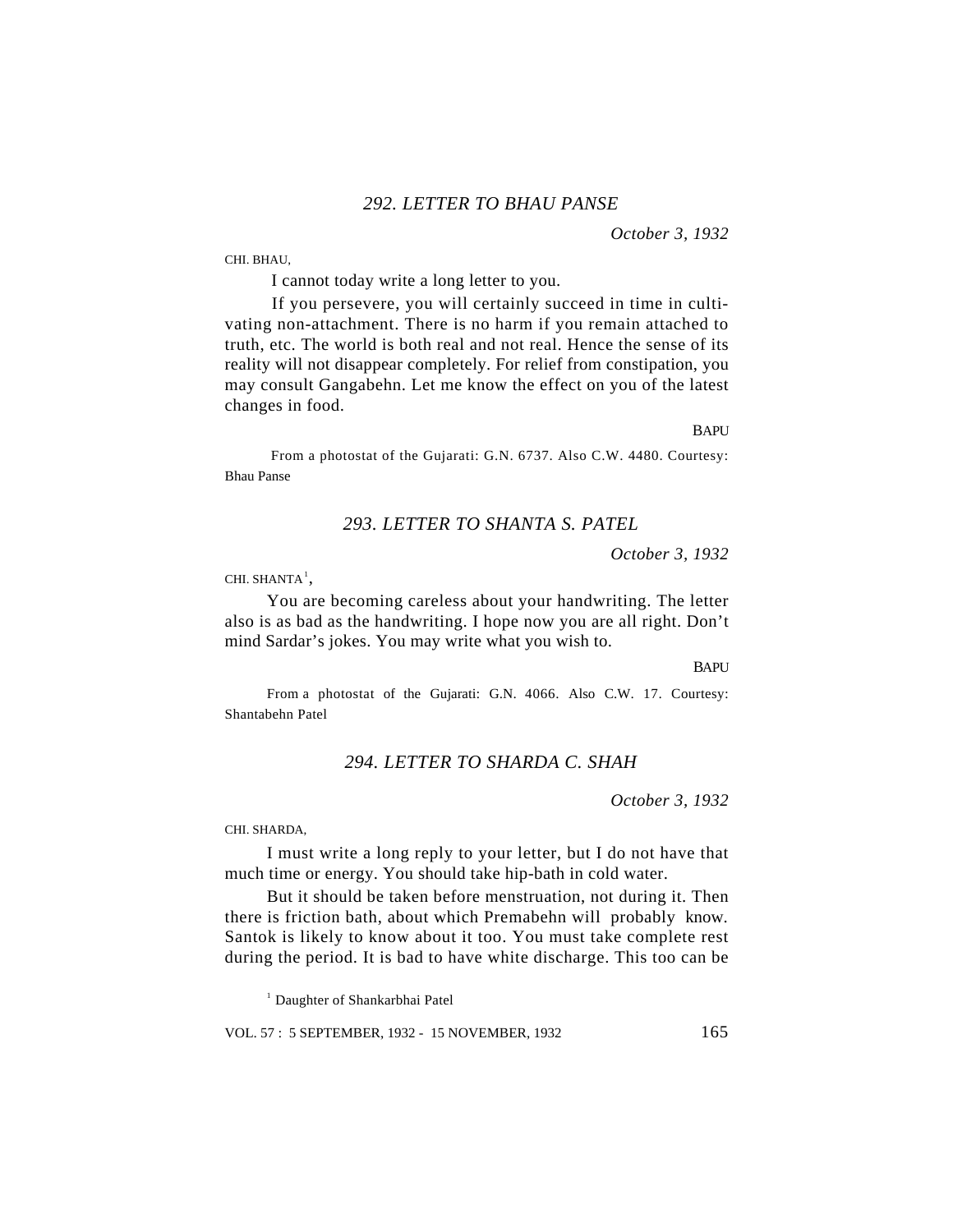cured by hip-bath and friction-bath. If you are after it and take the treatment I am suggesting, you are sure to get well.

There are natural differences between males and females. Hence, their functions too are somewhat different. This being the case, if a man tries to perform the functions of a woman or a woman that of a man, there is bound to be trouble. But they can overcome most of the difficulties. Such a situation can be reached only when an atmosphere of physical and psychological purity is created. You may find this point difficult to grasp. Read the letter twice or thrice. If you still do not catch the point, consult Chimanlal<sup>1</sup> or Narandas or Premabehn and then let me know what you have understood.

We feel shy to talk about these things and feel less shy writing about them because we do not have to face and hear the other person. It is easy to write sitting far away but we feel shy when two pairs of eyes meet. But this shyness decreases as we become increasingly pure.

Trying to be your mother.

BAPU

From the Gujarati original: C.W. 9957. Courtesy: Shardabehn G. Chokhawala

# *295. A LETTER* <sup>2</sup>

*October 3, 1932*

 I cannot express my opinion without knowing your relations with that shopkeeper. You should seek the advice of Nanabhai<sup>3</sup>there. Again, you have written to me for advice after having already taken the step. This is not correct. An indefinite fast is not likely to change the opponent's nature immediately.

[From Gujarati]

*Mahadevbhaini Diary,* Vol II, p.104

1 Addressee's father

 $2$  The correspondent, a young man, had started an indefinite fast in protest against the shopkeeper having broken his promise to let "untouchables" buy from his shop.

3 Nrisinhaprasad Kalidas Bhatt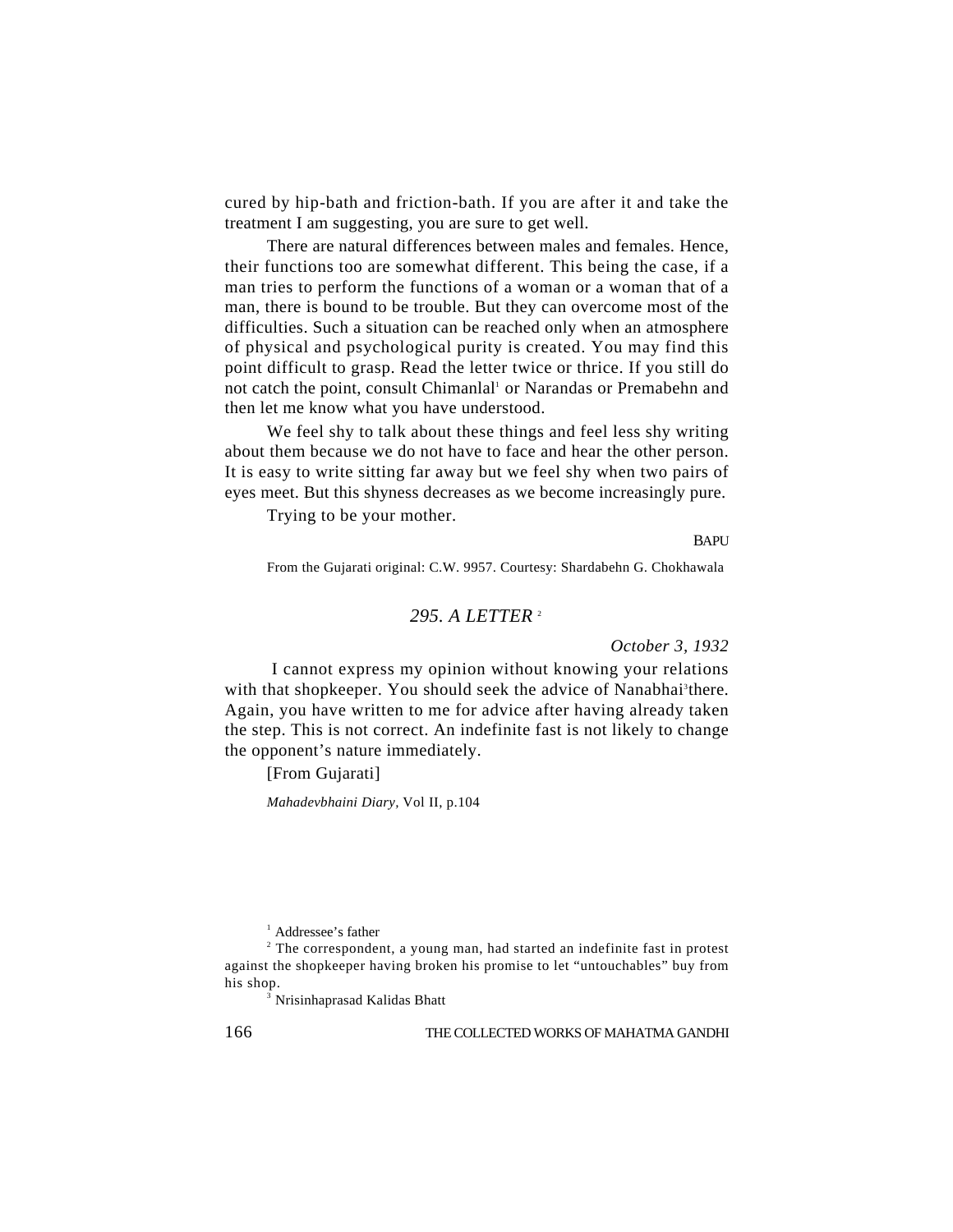DEAR DAUGHTER ZOHRA $^{\rm l}$ ,

I have both your letters. By the grace of God my health is improving. God ordained my fast and now He has vouchsafed me food. Let us all now pray to God also to bring about unity between Hindus and Muslims. I can never rest in peace until that is accomplished.

I too receive letters from Father.

Now you must become my teacher. Your letters take the place of lessons for me. Quite a few people send me letters in Urdu but no one has as beautiful a hand as you. I am inclined to read your letters over and over again on account of your handwriting. Yes, at present Ba is with me for the whole day. Sardar and Mahadev are of course with me. Please convey salaams from us all to Father. Heaps of blessings for you.

**GANDHI** 

From a facsimile of the Urdu in *Mahatma*, Vol. II, facing p. 304

### *297. LETTER TO HORACE G. ALEXANDER*

*October 4, 1932*

MY DEAR HORACE,

I have your letter. I have written so much to so many friends about the fast that I do not feel like saying anything in this letter. No doubt you will see some of the letters that are going by this week's mail. This however I will say. God was never nearer to me than during the fast, and I felt the love of you all although I had not then any letter from England. My love to you and Olive.

**BAPU** 

From a photostat: G.N. 1415

<sup>1</sup> Daughter of Dr. M. A. Ansari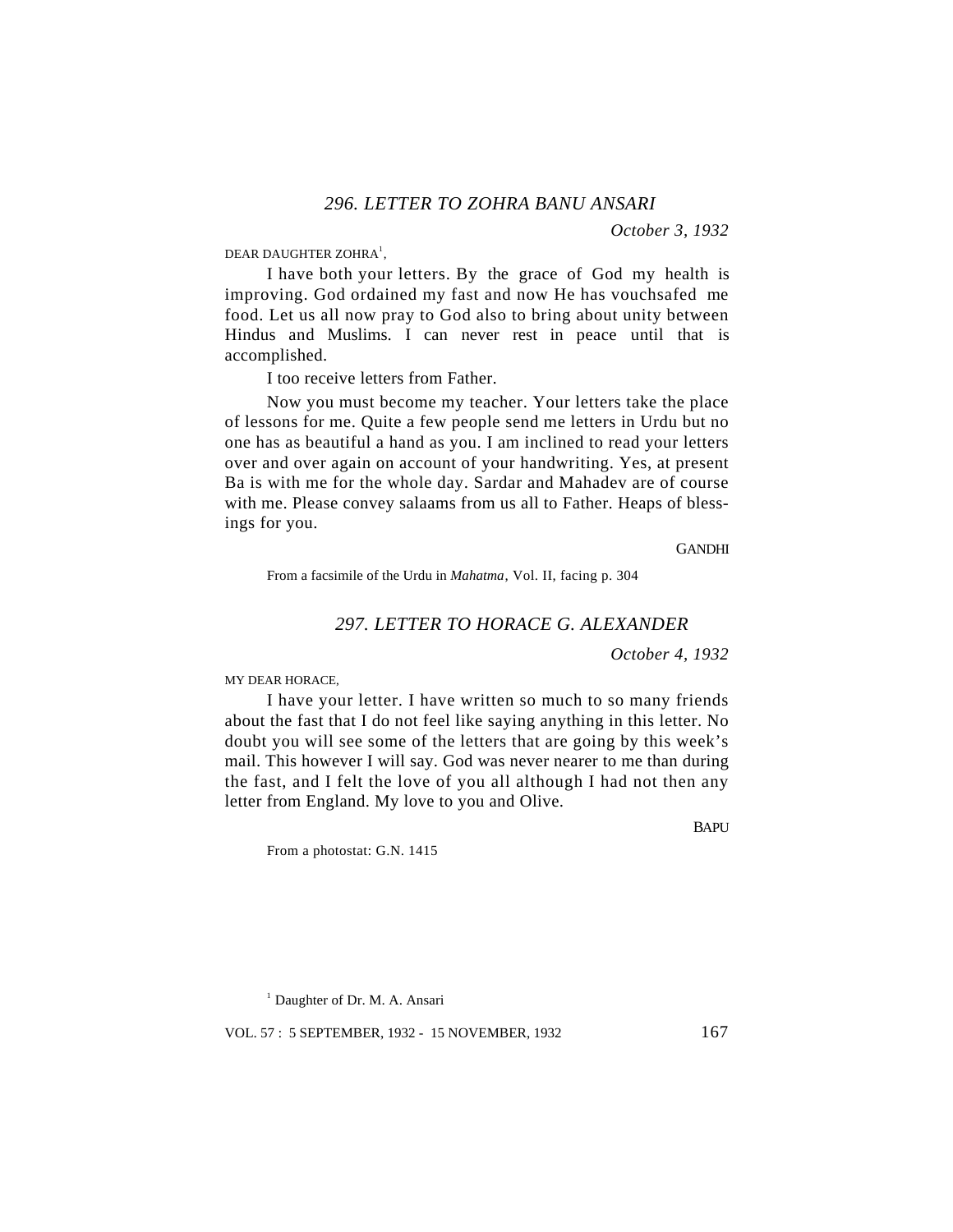### *298. LETTER TO SCOTT HENDERSON* <sup>1</sup>

*October 4, 1932*

If I say God inspired my fast and you say He did not, who will be the judge? Can you show me why I should prefer your opinion to the Inner Voice in me? Do you not think that I am safer in God's hands than men's?

*Mahadevbhaini Diary*, Vol. II , p. 106

### *299. LETTER TO ESSOP*<sup>2</sup>

*October 4, 1932*

 I thank you for your touching appeal. The matter is over for the time being. But I suggest to you that such matters are too deep for argument. They must be left to God and His creature.

*Mahadevbhaini Diary*, Vol. II, p.105

#### *300. LETTER TO ESTHER MENON*

*October 4, 1932*

MY DEAR CHILD,

I have your long letter on 4th September. That is a bygone age.

After the fast is like a new birth to me. I am rapidly gathering strength. The lost weight has almost come back. The lost strength will take a little time. The days of agony were also days of inner joy. It was a little penance for the great sin of untouchability committed by millions against their fellow beings. But you know all about it by now.

You must try to get rid of your rheumatism by steam baths and a diet free of much starch and proteids and full of fresh fruit.

I wish you could persuade Nan and Tangai to go to a public school and live down the prejudice, i.e., if the teachers welcome the idea of their going there.

<sup>1</sup> A Christian missionary

<sup>2</sup> The addressee had written to say that fast unto death was tantamount to suicide.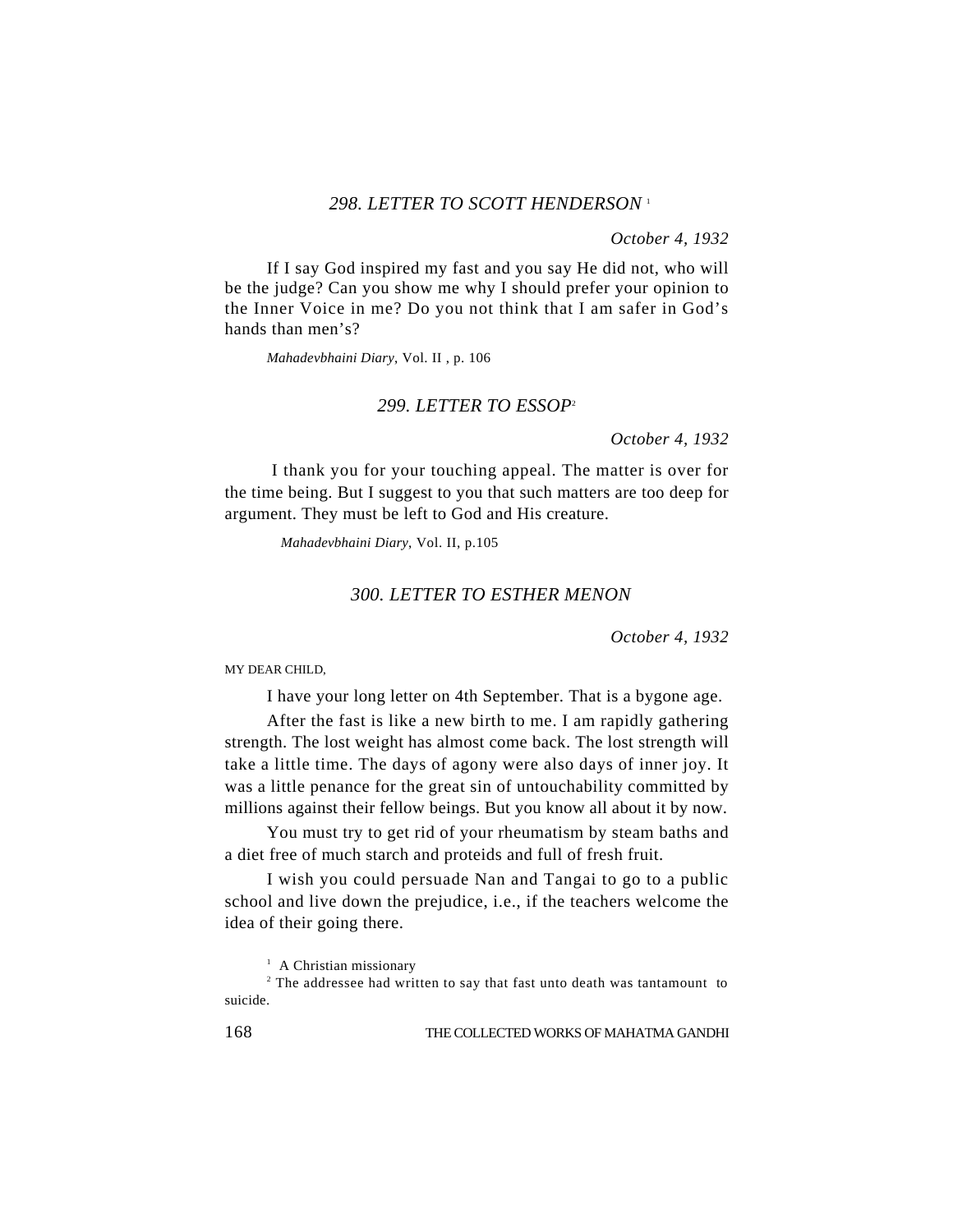I had a birthday greeting cable from Denmark. The name of the sender was not given.

No more today.

Love from us and kisses to the children

**BAPU** 

From a photostat: No. 114, Courtesy: National Archives of India. Also *My Dear child*, p. 94

### *301. MESSAGE WITH AN AUTOGRAPH* <sup>1</sup>

*October 4, 1932*

May you recover soon.

*Mahadevbhaini Diary*, Vol . II, p.105

### *302. A LETTER<sup>2</sup>*

*October 4, 1932*

I thank you for your letter. Misunderstanding about the life and motive of a public man will always arise. Your confession does you credit.

*Mahadevbhaini Diary*, Vol. II, p. 105

#### *303. A STATEMENT*<sup>3</sup>

*October 4, 1932*

Removal of untouchability does not include inter-dining unless untouchables are excluded on the ground of their being born so, when others are not.

*Mahadevbhaini Diary*, Vol. II, p. 106

<sup>1</sup> The addressee, not identified in the source, was an American youth suffering from tuberculosis whose mother had written to Gandhiji explaining her helplessness and saying that her son was paying for his treatment by selling autographs of important people.

 $2$  The addressee, not identified in the source, had been hostile to Hindu religion and Gandhiji. After Gandhiji's fast he was convinced of Gandhiji's sincerity and as a penance had decided to observe silence and eat only one meal a day for forty days.

<sup>3</sup> It is not clear to whom the statement was made.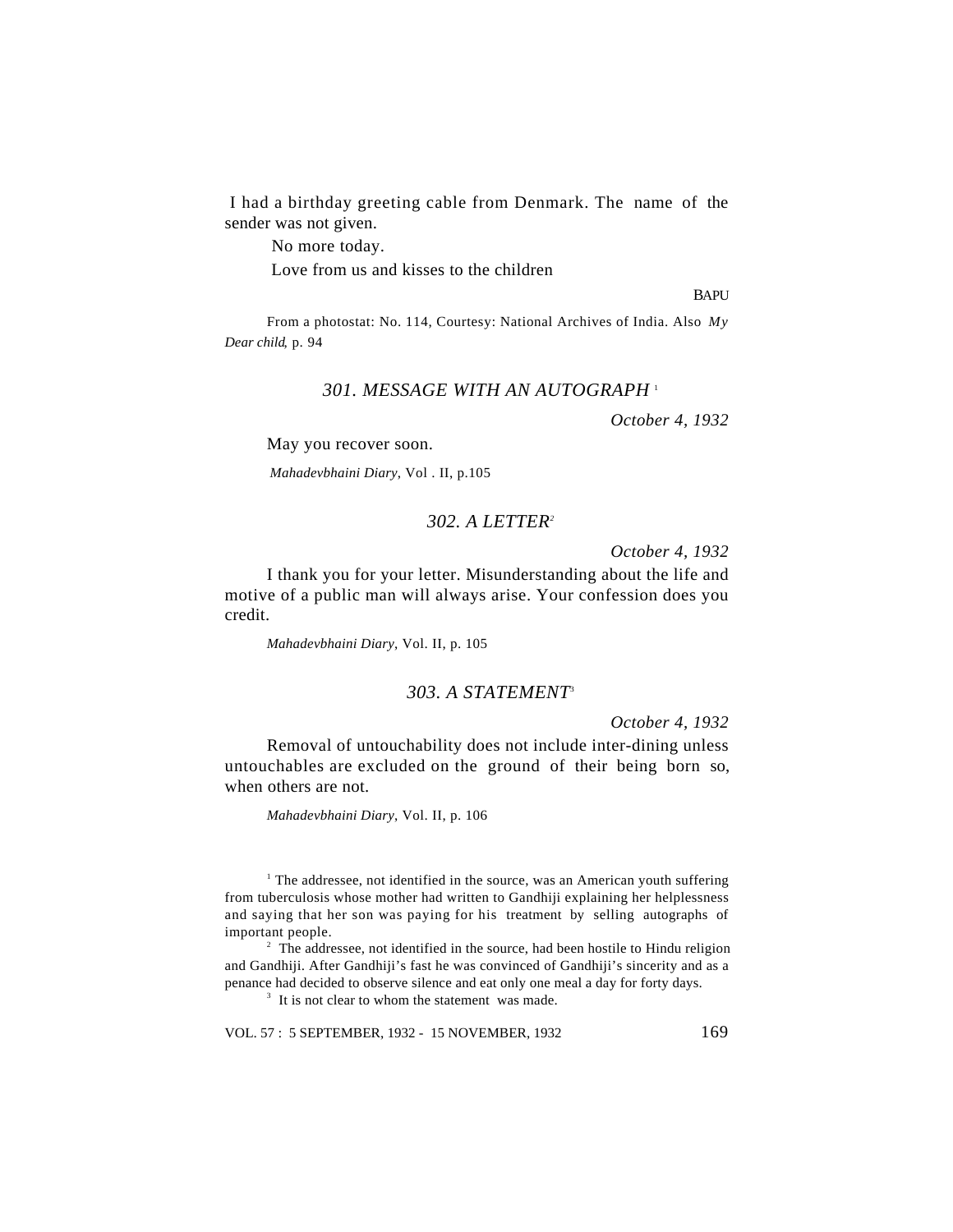# *304. LETTER TO ASHRAM CHILDREN*

*October 4, 1932*

If you little children start calling yourselves "bhais" and "behns", what shall I call myself? Who started calling Upendra "Upendrabhai" and Bhadrika "Bhadrikabehn"? If I visit your Bal Mandir, I will not address any of you as "bhai"or "behn". Would you accept this condition? I will mention the other conditions afterwards.

[From Gujarati]

*Mahadevbhaini Diary*, Vol. II, p. 105

### *305. LETTER TO PREMABEHN KANTAK*

*October 4, 1932*

CHI. PREMA,

I got your letter. Anyone who wishes to get some publicity for himself by writing a foreword, should be qualified to write it. Ask Narandas how one may become so qualified.

I am certainly getting rest. Six days of fast are nothing un-usual in my life. I have almost regained my normal strength. I experience no difficulty in attending to my correspondence.

 I do not at all like that people in the Ashram should fall ill. There is some carelessness behind these illnesses. During this month when people generally fall ill, you should be very careful about food. The root cause of most illnesses is impaired digestion.

Vali<sup>1</sup> was thought to be among the strong and healthy girls in the Ashram. Even she has fallen ill! I see that some of the girls are a problem on your hands. I cannot guide you from here about Shanta without knowing more about her. Discuss the matter with Narandas and do what you think best.  $\ldots$  's<sup>2</sup> case also requires careful thinking. Menstruation in a girl of ten years is quite a serious matter. Get more facts about her from  $\ldots$ <sup>3</sup>. She is likely to have picked up some bad practice when she used to go to school.

<sup>1</sup> A student of the Ashram school who later married Prithuraj, son of Lakshmidas Asar

<sup>2</sup> The names have been omitted.

3 *ibid*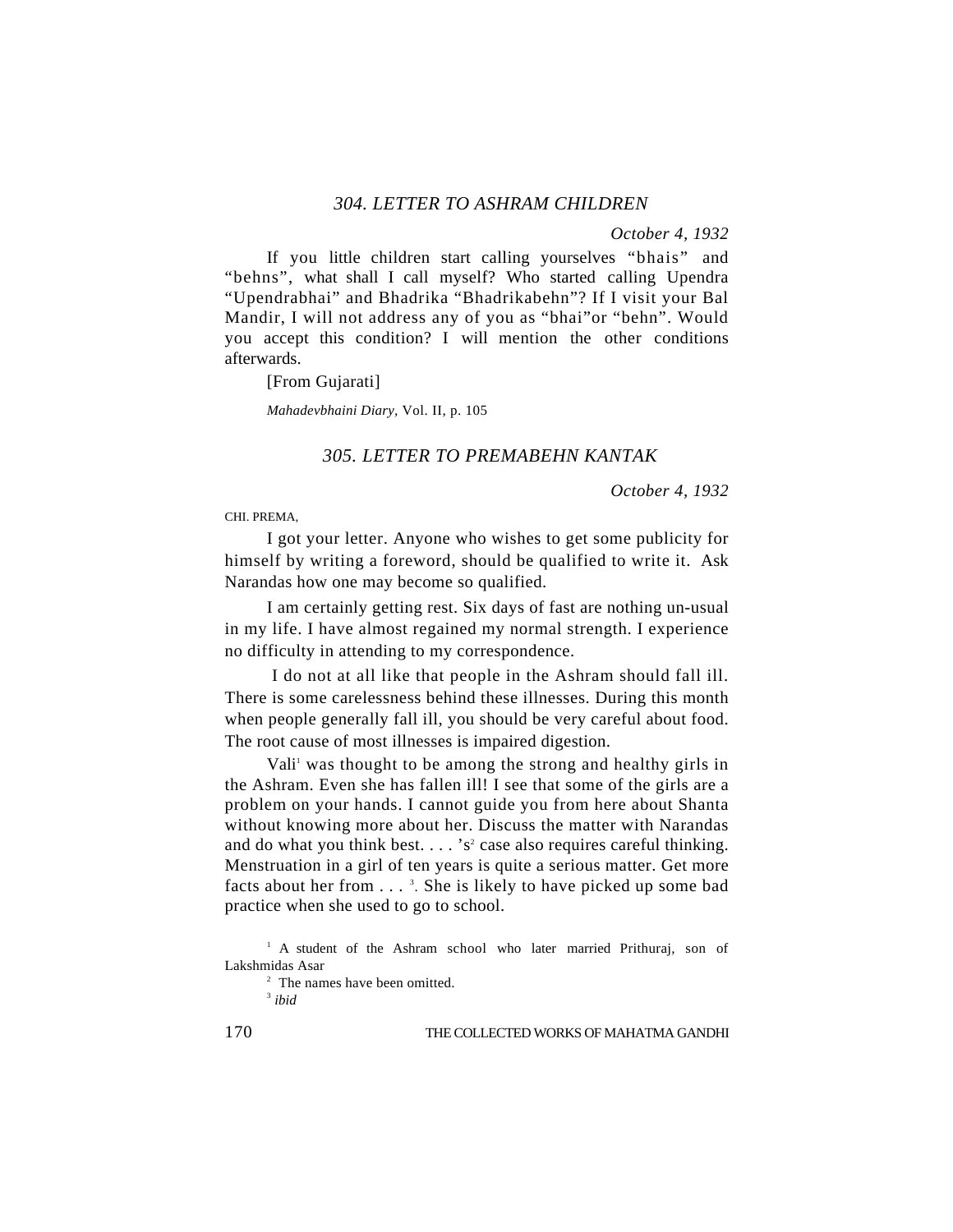We have been separated from our Premi<sup>1</sup> for we have been shifted to another cell. We do feel the separation, but can do nothing about it. Isn't life a series of separations?

**BAPU** 

From a photostat of the Gujarati: G.N. 10305. Also C.W. 6744. Courtesy: Premabehn Kantak

# *306. LETTER TO CHANDRASHANKAR N. PANDYA*

#### *October 4, 1932*

The whole world may change, but you will not. Some persons are wedded to their disease.You don't care if, in doing so, you are violating your dharma as a husband. And there is no possibility of your wife getting a divorce.

I am fast regaining my strength. Sardar does not stop ordering people about like a *sardar* <sup>2</sup> even here. If we suggest that to him, he replies by saying that he would do so when the Kathi<sup>3</sup> gives up his opium. To whom may I complain about this?

[From Gujarati] *Mahadevbhaini Diary*, Vol. II, p.106

# *307. LETTER TO JAISHANKAR P. TRIVEDI*

#### *October 4, 1932*

You did right in giving me in your letter the heart-rending description of Taragouri's<sup>4</sup> death. Does anybody know when death, who ever stalks us like a shadow, will catch us by the throat? I know that Manu will be shocked, but he is a brave boy and will bear the blow. If, by way of *shraddha* for Taragouri, you banish the primus stove from your family, that will not be too great a sacrifice, and probably it will save other women from this monster.

[From Gujarati]

*Mahadevbhaini Diary,* Vol. II, p. 106

<sup>1</sup> Gandhiji's cat

2 Leader

<sup>3</sup> Member of community of that name in Saurashtra

<sup>4</sup> Addressee's brother' s wife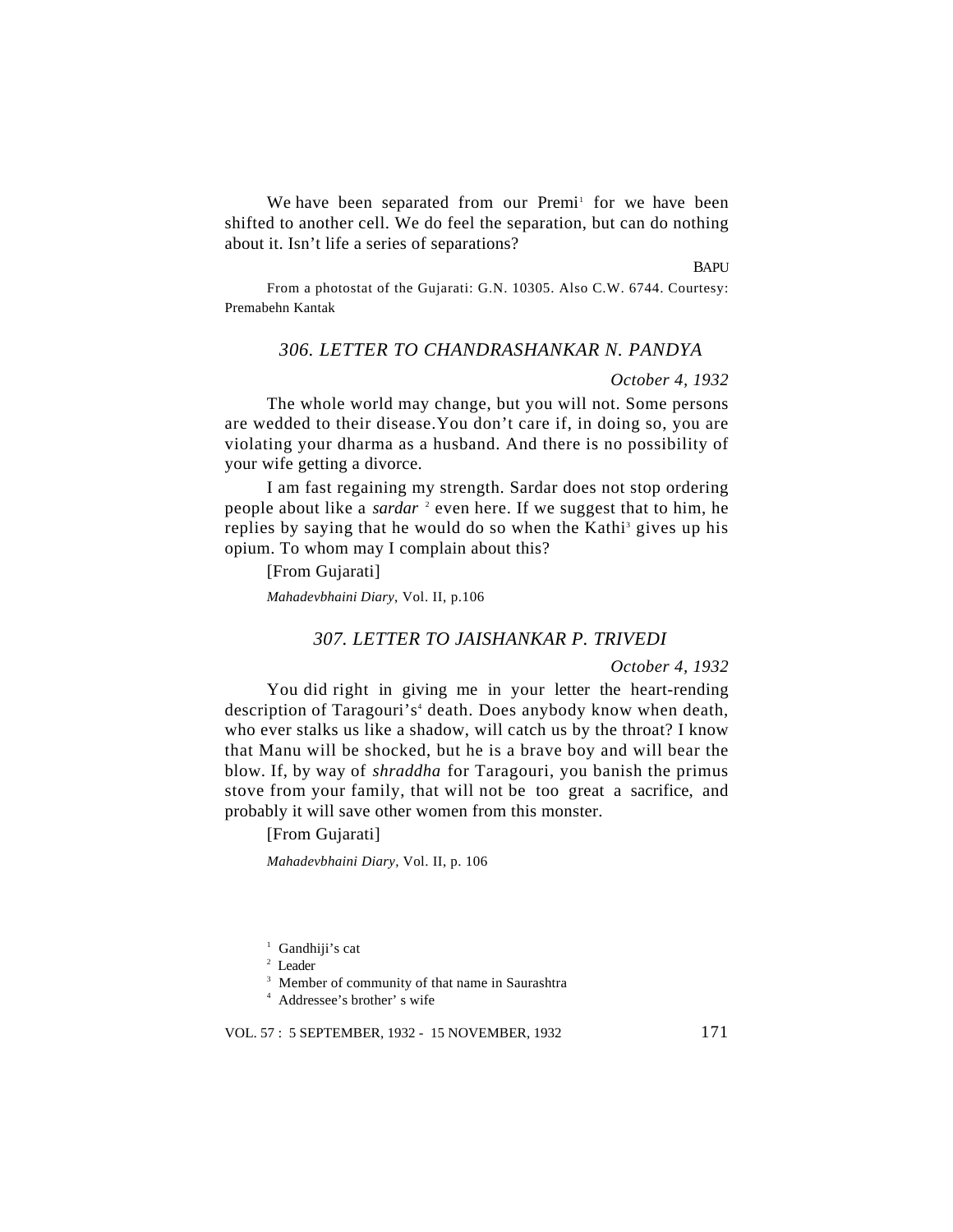*October 4, 1932*

BHAI RAMESHWARDAS,

Chi. Purnachandra has sent envelopes with your address. My fast is an old story now. My strength is returning, you need have no anxiety.

Have you got any returns from the new enterprise? Do write to me all details.

My earlier letter must have reached you.

 *Blessings from* **BAPU** 

From Hindi: C.W. 9448. Courtesy: Benarsilal Bazaj

# *309. LETTER TO C.F. ANDREWS*

[*October 5, 1932*] 1

I hope your nerves are somewhat at rest. Anyway you must have been sustained by the fact of Gurudev's closest association in this matter. Mahadev has translated and read to me one of his sermons on the very first day of the fast. It is a stirring thing. But the tokens of God's love were many in those days. I never had any doubt about God's guidance throughout.

But of course the largest part of the work still remains. And your place I have no doubt is still there.

*Mahadevbhaini Diary*, Vol. II, p. 111

<sup>1</sup> The source gives this letter under the date October 6, but it appears to have been written on October 5, *vide* the following item.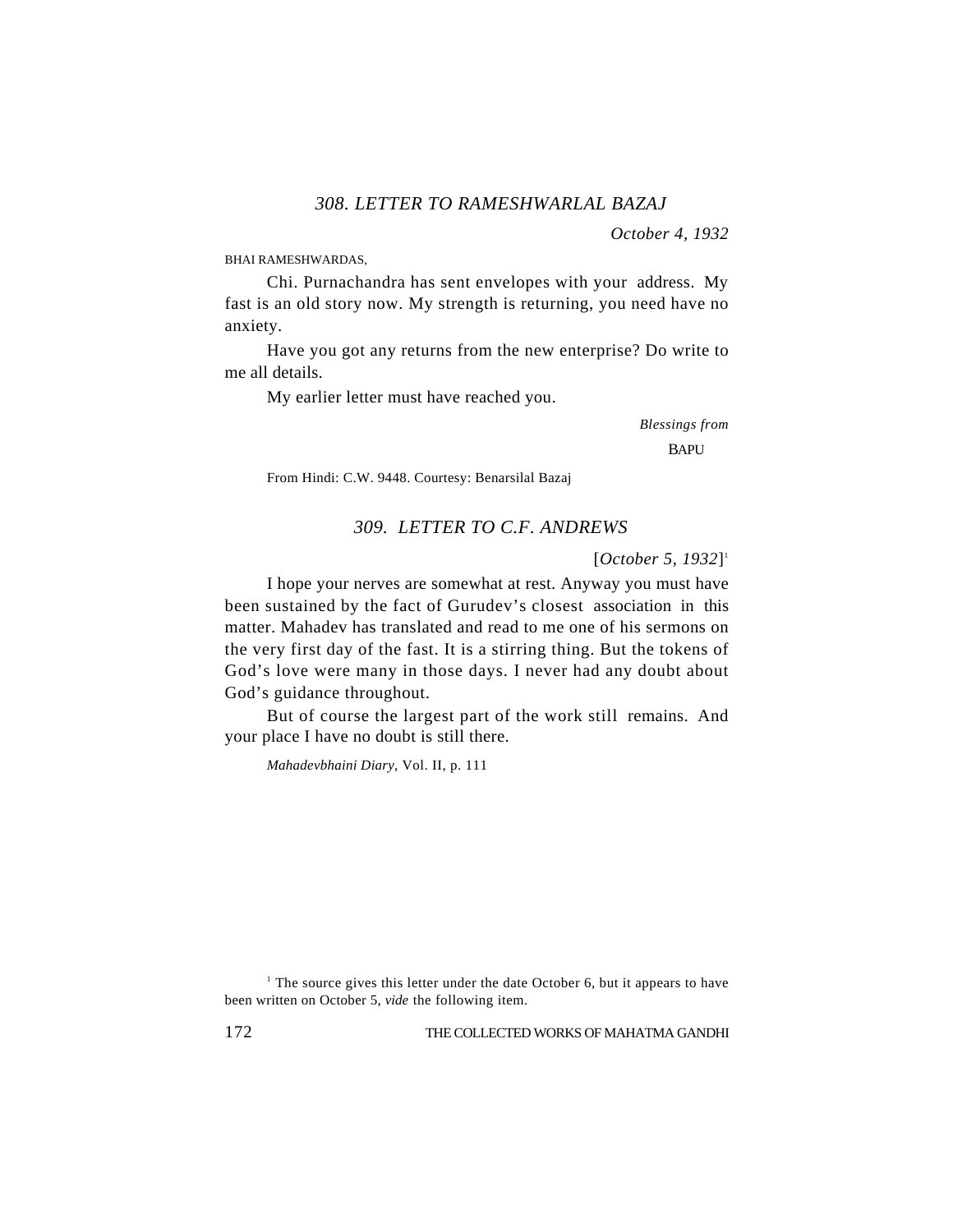*October 5, 1932*

MY DEAR AGATHA,

I have your letter. I know I gave you all a most anxious time. It was inevitable. It was all God's doing. I could trace His hand in everything that happened during those days.

Love in which Mahadev joins.

**BAPU** 

 $[PS.]$ 

Herewith a letter for Charlie.

From a photostat: G.N. 1459

#### *311. LETTER PREMI JAIRAMDAS*

*October 5, 1932*

MY DEAR PREMI,

Yes, I had all you sent me. You will now tell Father I had his love letter and that I am getting on well.

You must be quick and begin to write in Hindi. Love to you all from us all.

**BAPU** 

KUMARI SHRI PREMI JAIRAMDAS PREM BHAVAN HYDERABAD, SINDH

From a photostat: C.W. 9242. Courtesy: Jairamdas Doulatram

# *312. LETTER TO THE LARKS OF ST. FRANCIS* <sup>1</sup>

*October 5, 1932*

Your loving letter of the 2nd September has duly reached me. I had also that beautiful cable during my holy fast. Tokens such as yours were food for me sent by God.

*Mahadevbhaini Diary,* Vol. II, p. 108

<sup>1</sup> From "Diary, 1932". The source merely states that this was written to the nuns of an Italian convent named after St. Francis.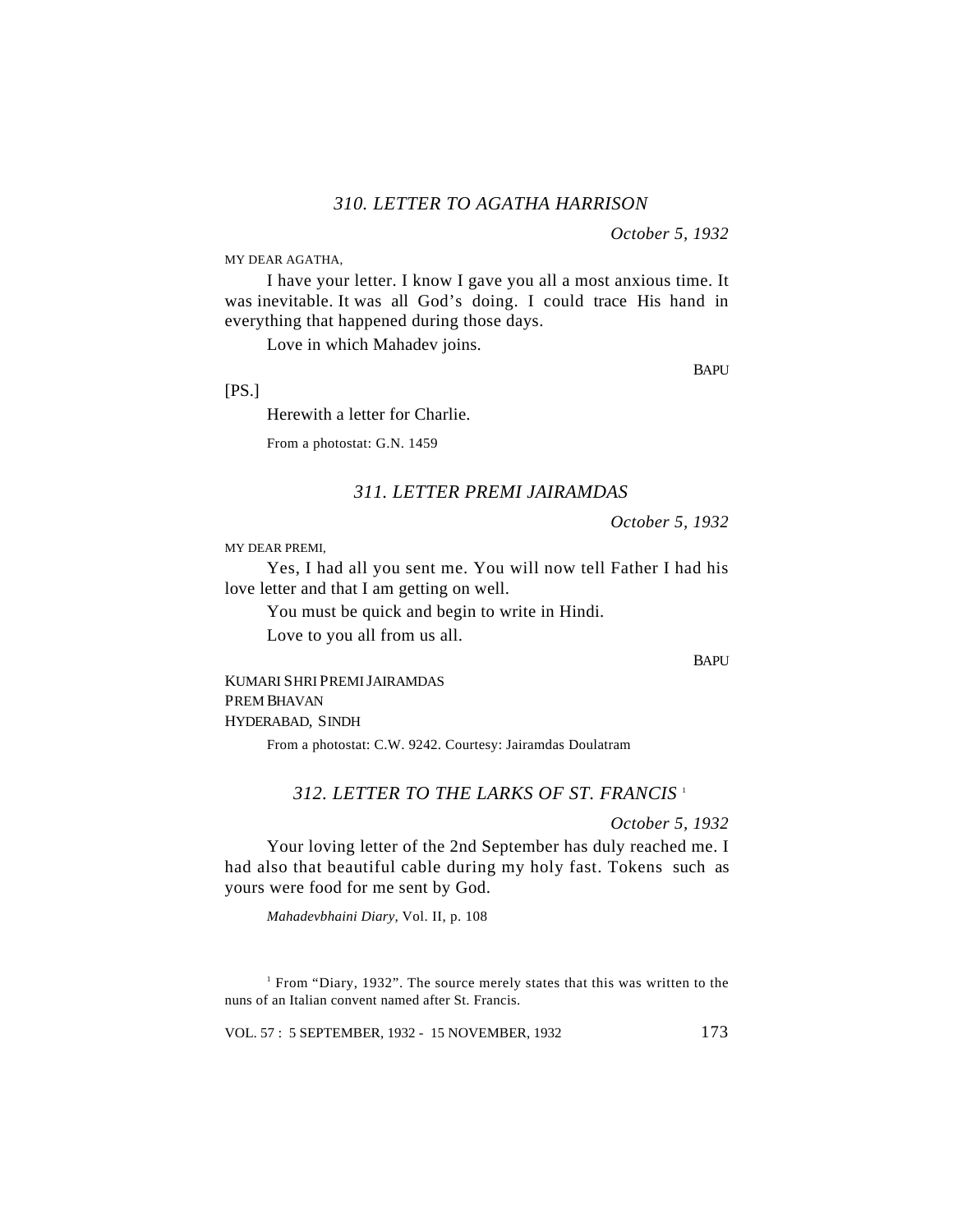*October 5, 1932*

DEAR DR. MAHMUD,

Many thanks for the basket of fruit. I have no letter for you. I hope you are better and that your domestic troubles are eased if not over. How I wish that the untouchables solution could lead to further unity! May your efforts fructify. My salaams to Maulana Saheb.

Love.

M. K. GANDHI

From a photostat: G.N. 5073

#### *314. LETTER TO MIRABEHN*

*October* [*5*] 1 *, 1932*

CHI. MIRA,

Your letter came in today (Wednesday). My writing was with the right hand. You found it clear because owing to the weakness of the body I had to trace my letters slowly. The left elbow was at fault. Up to yesterday there was no pain at all. But today I have a feeling that it would return with the filling in of the flesh. If it does return, it need not cause any anxiety. Of course I am spinning the full quota, i.e. 200 rounds at least. Keshu brought a new Gandiva. It works extremely well. I do not think I take more than one and a half hours. My weight stands at 99 lb. Now that I take some exercise, the weight cannot and must not increase by leaps. I have taken two pounds of milk today and for the first time, 20 dates. Ba is with me during the day, feeding and nursing me. I have to give much time to correspondence as the volume has increased enormously.

I wrote a note to Kisen. I wonder if she received it.

Narandas has got the permission to see you, if you would care to see him. Do you get all the letters collected during the week or only one per week?

So you see that you cannot build a theory on a few days' or even months' observation. Do not now try to fix the quantity of salt mechanically. The quantity will adjust itself. An occasional drop will

<sup>&</sup>lt;sup>1</sup> The source has "6", but Wednesday, on which Gandhiji wrote the letter, was October 5.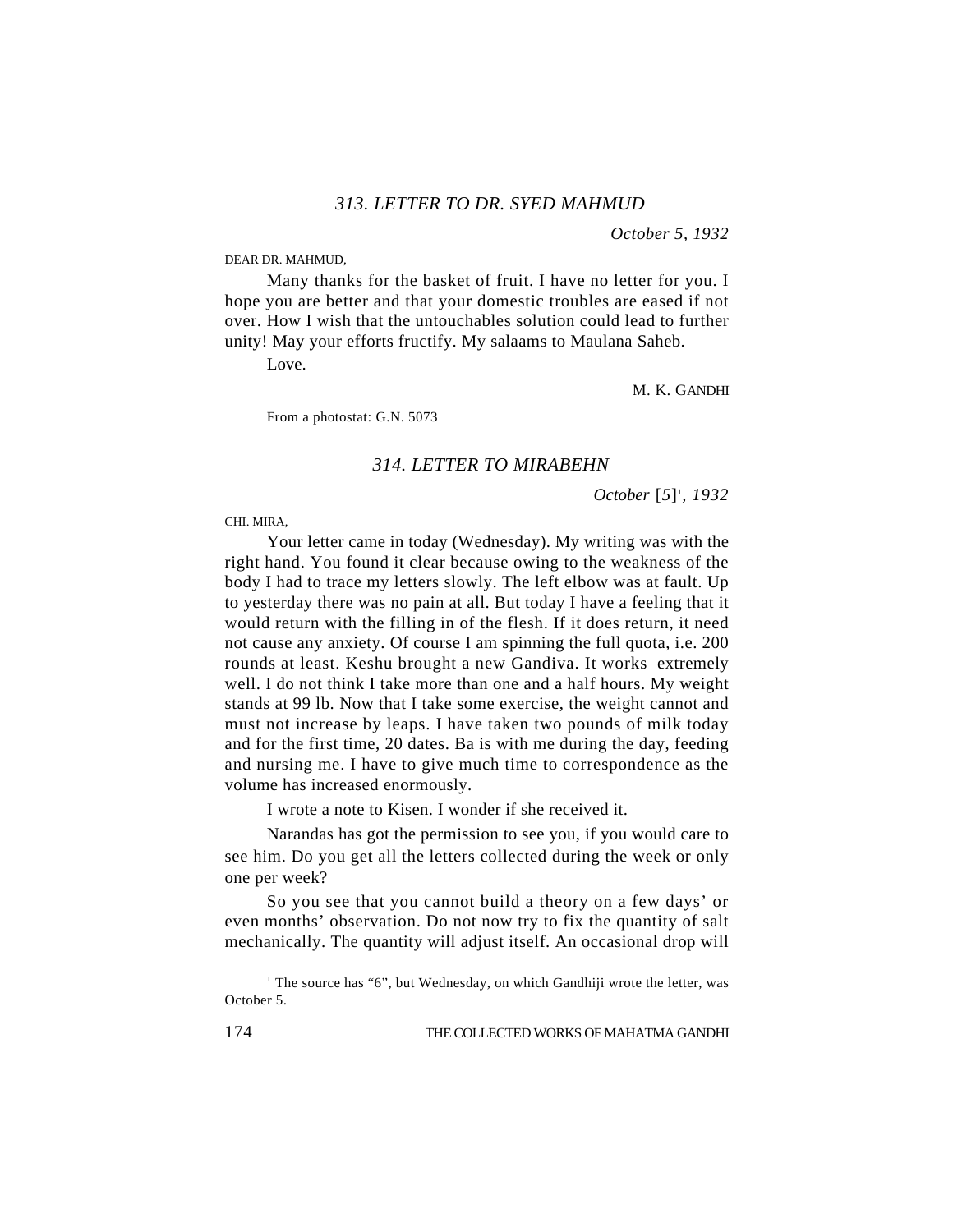always help. If you are melting and can stand cold water, you should take two or three quick cold baths. And you should try deep breathing. It cools the body at once. This is done through the mouth as when you are whistling. Try in the open air to breathe in the air and you will instantaneously find the cooling effect. And do not stint yourself for fresh fruit. Take as many oranges as you like, and raw tomatoes (ripe of course).

Mahadev had forgotten to give your message to Gurudev and touch his feet on your behalf. So, having your letter by me, I read the portion to him and, much to his embarrassment, touched his feet on your behalf. He sat speechless, expressing gratefulness through his expression.

I am glad you and Kisen are working at making perfect slivers. They are the key to fine spinning. I am just now spinning 45 counts quite easily. Probably the count is finer. It will be tested tomorrow.

Horace, Esther, Muriel and many other friends who write to me always mention you and want me to send you their love. I am so very bad at conveying these messages. I must not omit the Italian sisters who have been sending beautiful letters.

Love to both of you

BAPU

From the original: C.W. 6244. Courtesy: Mirabehn. Also G.N. 9710

#### *315. LETTER TO VIRENDRA PRAKASH <sup>1</sup>*

*October 5, 1932*

DEAR FRIEND,

I cannot imagine a more effective method of honouring the memory of the great Swami Dayanand than by every Arya Samajist devoting his best energies to the cause of the Harijans during this wave of reform.

 *Yours,*

M. K. GANDHI

From a photostat: G.N. 145. Also *Mahadevbhaini Diary,* Vol. II, p. 109

<sup>1</sup> Full name is from "Diary, 1932". The G.N. source merely says "Virendra".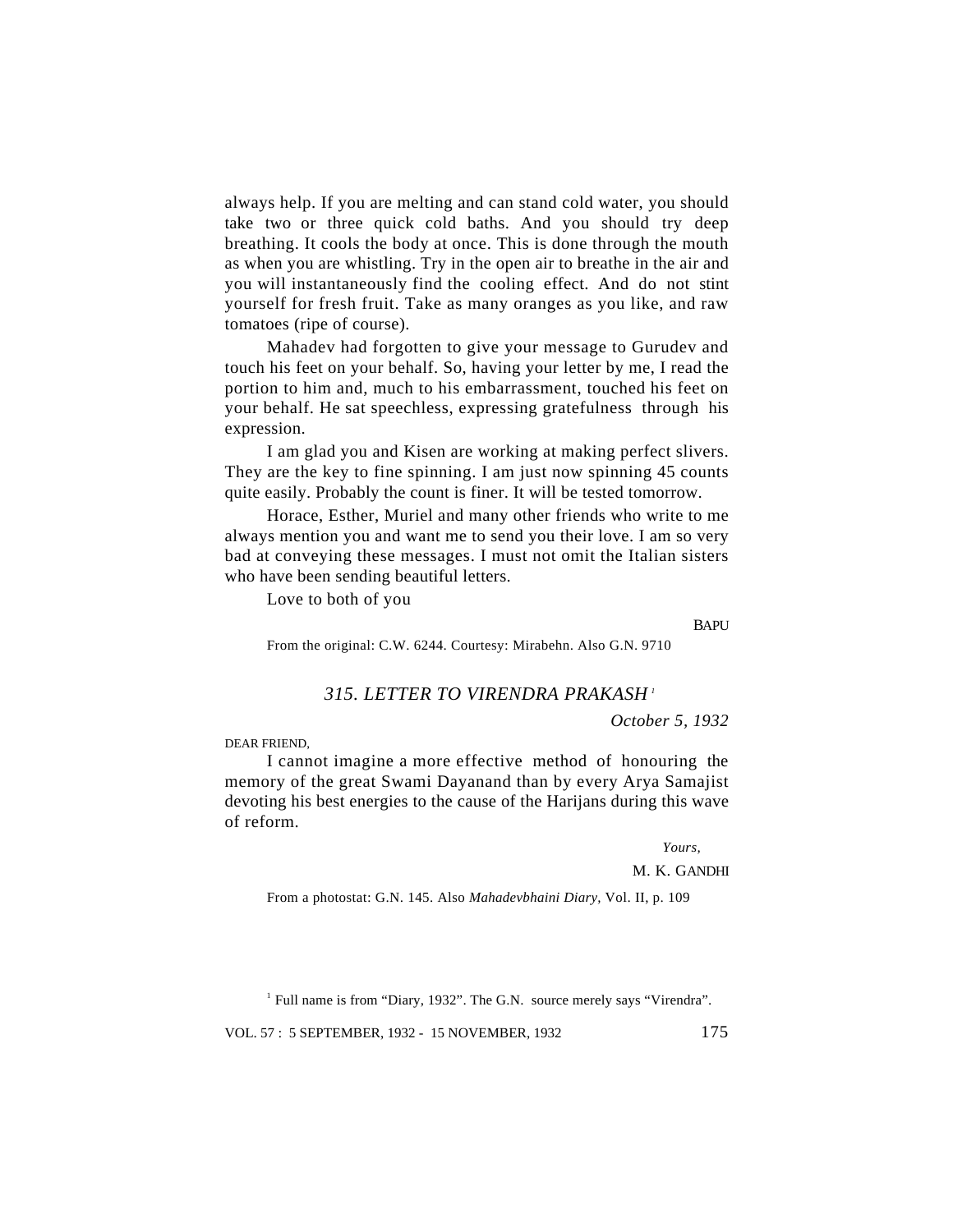# *316. LETTER TO FRANCISCA STANDENATH* <sup>1</sup>

*October 5, 1932*

My saying that in Europe people could not live without some compromise was surely not meant to apply to a man like Satyavan. But you and I must not judge him. After all even the strongest have to compromise to an extent. No one can lay down the law for the other.

*Mahadevbhaini Diary*, Vol. II, p. 107

### *317. LETTER ADA WEST*

*October 5, 1932*

MY DEAR DEVI,

So you fasted! Just like you. I am regaining my lost strength rapidly. It was all a rich experience. I have gone through many and more prolonged fasts. But none was so joy-giving.

It seems that the work there is too trying for you. Of course you must not work beyond your strength.

Ba and Devdas I see frequently nowadays. Manilal must be reaching Bombay in a day or two. Poor boy! He is coming to see me dying. He will have the disappointment of his life. Ba has aged.

Love.

**BAPU** 

From a photostat: C.W. 4435. Courtesy: A. H. West

# *318. A LETTER*

*October 5, 1932*

I prize the weather from Mr. Lloyd George's garden charged as it is with his love.

*Mahadevhaini Diary*, Vol. II, p. 107

<sup>1</sup> The source does not mention the addressee, but in "Diary, 1932", under the date October 5 Standenath is listed among those to whom Gandhiji wrote letters. Satyavan, mentioned in the letter was addressee's husband, Frederic Standenath.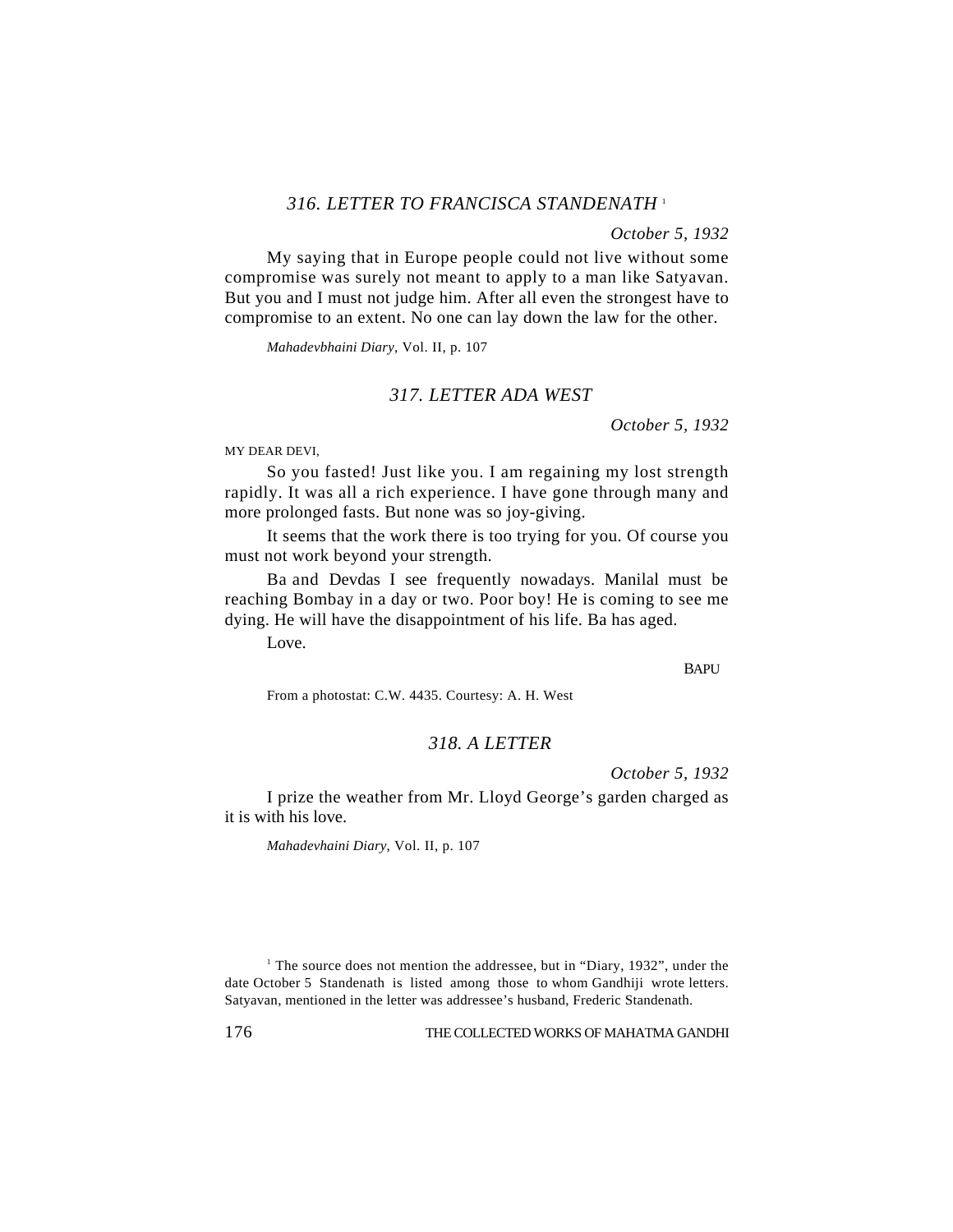# *319. A LETTER*

*October 5, 1932*

Now that the fast is a thing of the past and has perhaps justified itself, George Lancaster would not want me to argue all its ethics. After all things that come from God are hardly capable of being fully reasoned out.

*Mahadebhaini Diary*, Vol. II, p. 107

### *320. A LETTER*

*October 5, 1932*

Yes, these have been days of marvel. I only hope that the enthusiasm will not wane.

*Mahadevbhaini Diary*, Vol. II, p.109

# *321. LETTER TO BADRIDUTT PANDE*

*Ocotber 5, 1932*

Your grief <sup>1</sup> is beyond words. But joy and sorrow are alike gifts of God. So we must accept both with tranquillity and in the same spirit. And why the fear of death? That is in store for all. Those who are gone are not truly gone, those living are not truly with us. Both exist but at different places. So much for philosophy. May God grant both of you peace and fortitude.

[From Hindi]

*Mahadevbhaini Diary*, Vol. II, p. 109

<sup>&</sup>lt;sup>1</sup> The addressee had suffered a double bereavement: a son had died of drowning and then a daughter had died from the shock of her brother's death.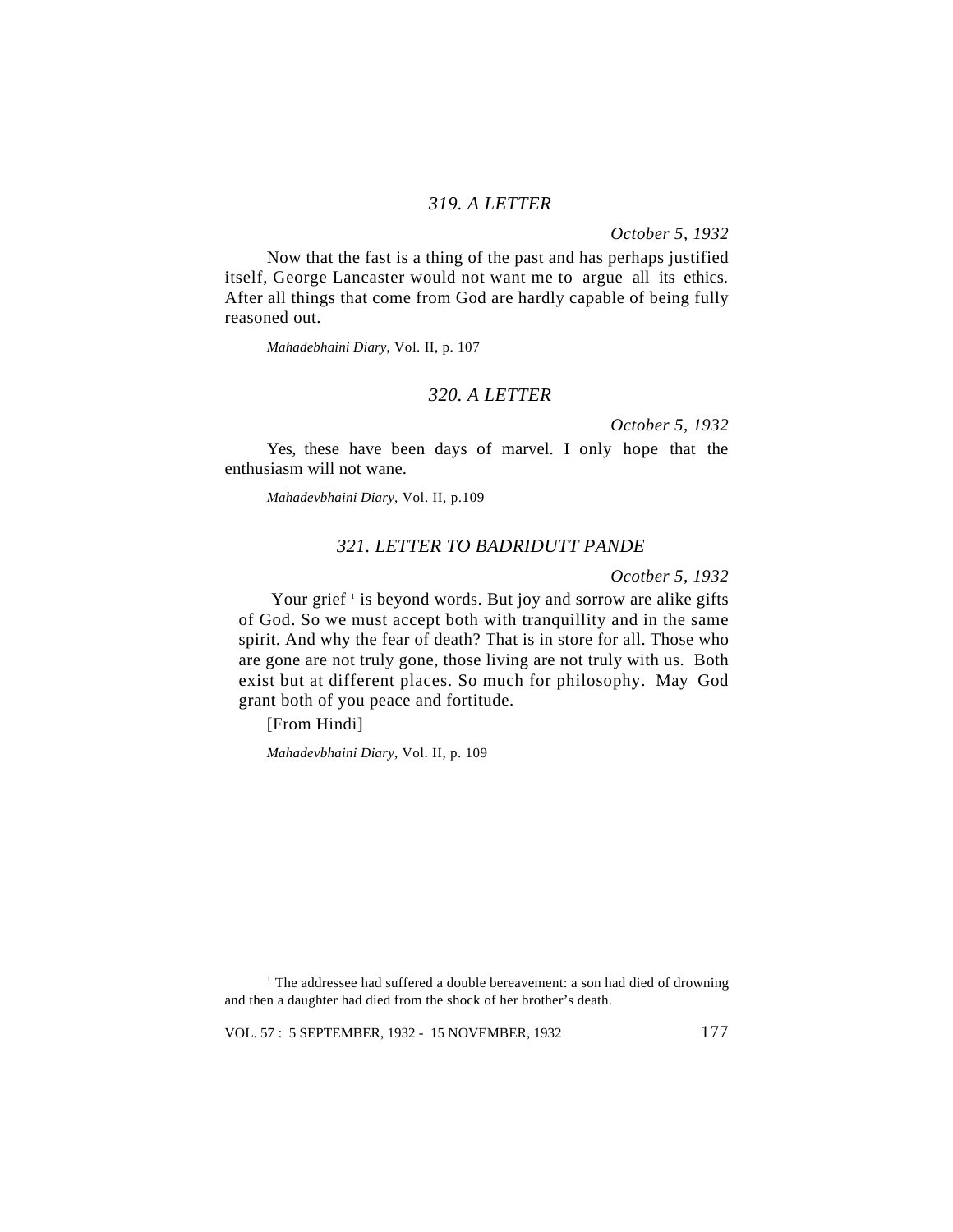# *322. LETTER TO KHAGENDRA PRIYA BARUANI*

*October 6, 1932*

DEAR SISTER,

I have your letter and khadi piece and socks. I thank you for them. I shall use them as may be required. The fine piece you sent in April was also received. It still covers me daily. I did acknowledge it on 15th April<sup>1</sup>. I am surprised you did not get my postcard.

> *Yours sincerely,* M. K. GANDHI

SMT. KHAGENDRA PRIYA BARUA NOWGONG ASSAM

From a photostat: C.W. 9552

#### *323. LETTER TO E. E. DOYLE*

*October 6, 1932*

DEAR COL. DOYLE,

I am still anxiously waiting for Government's reply to my letter of the 29th ult.<sup>2</sup> addressed to Major Bhandari and forwarded by you, I understand, to the Government. Meanwhile arising out of Sjt. Kelappan's fast in South India I had to send a long telegram<sup>3</sup> to the Zamorin, Calicut, which was referred to the Government and which so far as I am aware, has not still gone to the Zamorin. Now that matter is one of life and death and though Sjt. Kelappan's fast has been suspended at my instance, he is by no means yet out of the wood. And now I am necessarily dragged into it because of my successful intervention. The Zamorin of Calicut is the central figure in this controversy. Sjt. Kelappan's fast is suspended only for three months. There is not therefore much time to be wasted. I should therefore like to know when this telegram will be sent to the Zamorin and whether I am free to carry on correspondence in connection with untouchability. Delay is a matter of great danger and vexation.

<sup>1</sup> *Vide* "Harijan Boards", 9-11-1934.

<sup>2</sup> The source has "inst". For the text of the letter, "Letter to M.G. Bhandari", 29-9-1932.

<sup>3</sup> *Vide* "Telegram to A. Rangaswami Iyengar", 3-10-1932.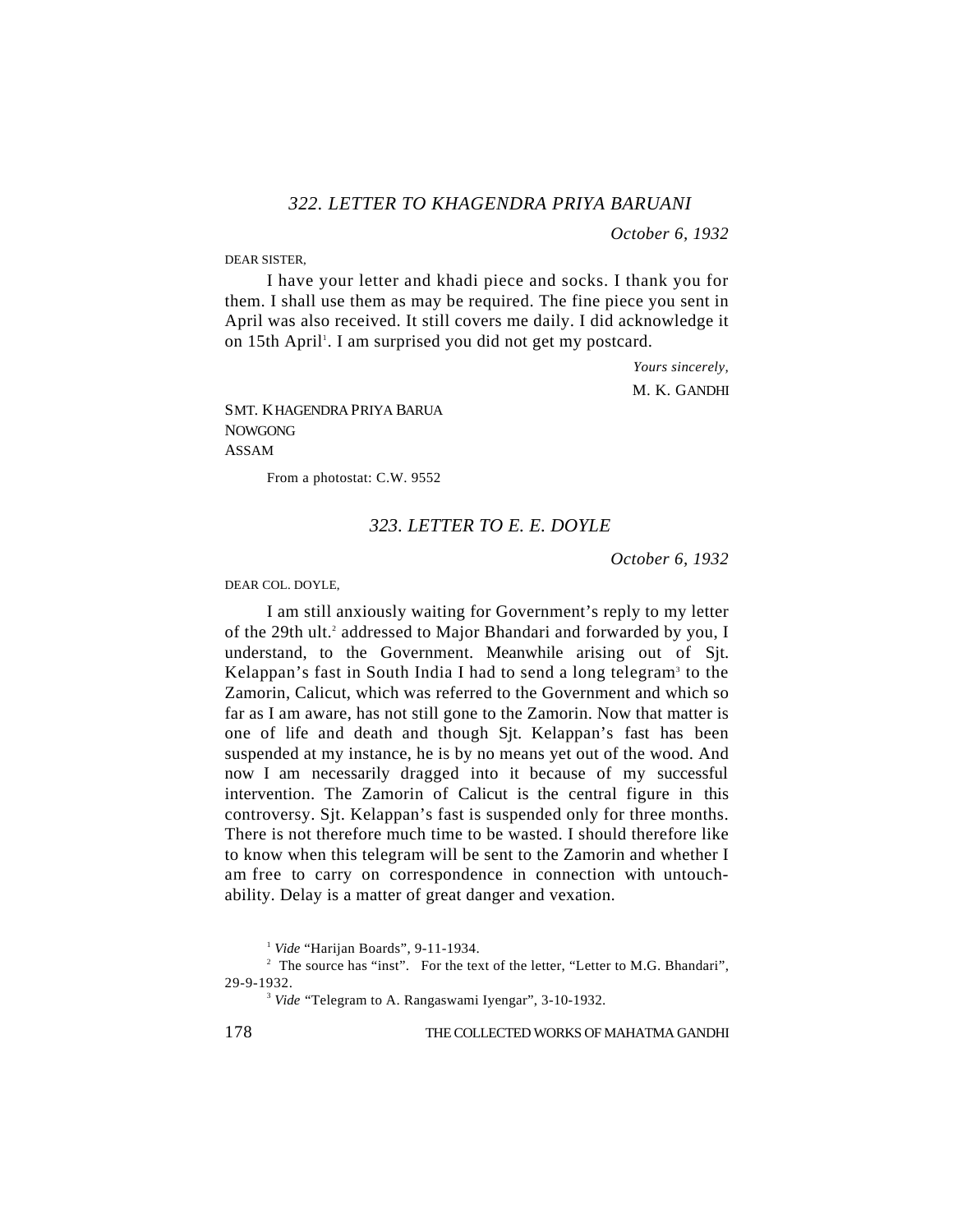It is also highly necessary for me to see some co-workers in this connection. I would therefore like you please to secure early decision from Government in this matter.

> *Yours sincerely,* M. K. GANDHI

Bombay Secret Abstracts, Home Department, Special Branch, File No. 800(40)(3), Pt. III, p. 257. Also G.N. 3862

# *324. LETTER TO MRS. LINDSAY*

#### *October 6, 1932*

Thanks for your sweet letter. Yes, it would be tragic if God was accessible only to the learned. My feeling coincides with your washer woman's. There was once a scientific expedition in search of God. The scientists are reported to have come to India and to have found God not in the homes of Brahmins, nor in the palaces of kings, but they found Him in a hut of an untouchable. Hence my cry to God to admit me to the untouchable fold. After fifty years of trial they found me worthy to be so admitted. And I rejoice over the event.

*Mahadevbhaini Diary*, Vol. II, p. 112

# *325. LETTER TO PADMAJA NAIDU*

#### *October 6, 1932*

I miss your presence. The flower-pots are a constant reminder. But then it is a prisoner's privilege to miss the presence of dear ones.

*Mahadevbhaini Diary*, Vol. II, p. 113

# *326. LETTER TO PATANKAR*<sup>1</sup>

#### *October 6, 1932*

I thank you for your letter and the *prasadam.* Please thank all the merchants for the *Akhand Saptah.* I have no doubt that all such spiritual effort helped the great manifestation of the fast week.

*Mahadevbhaini Diary,* Vol. II, p. 112

<sup>1</sup> The addressee is not identified in the source. But "Diary, 1932" gives his name as Patankar of Belgaum.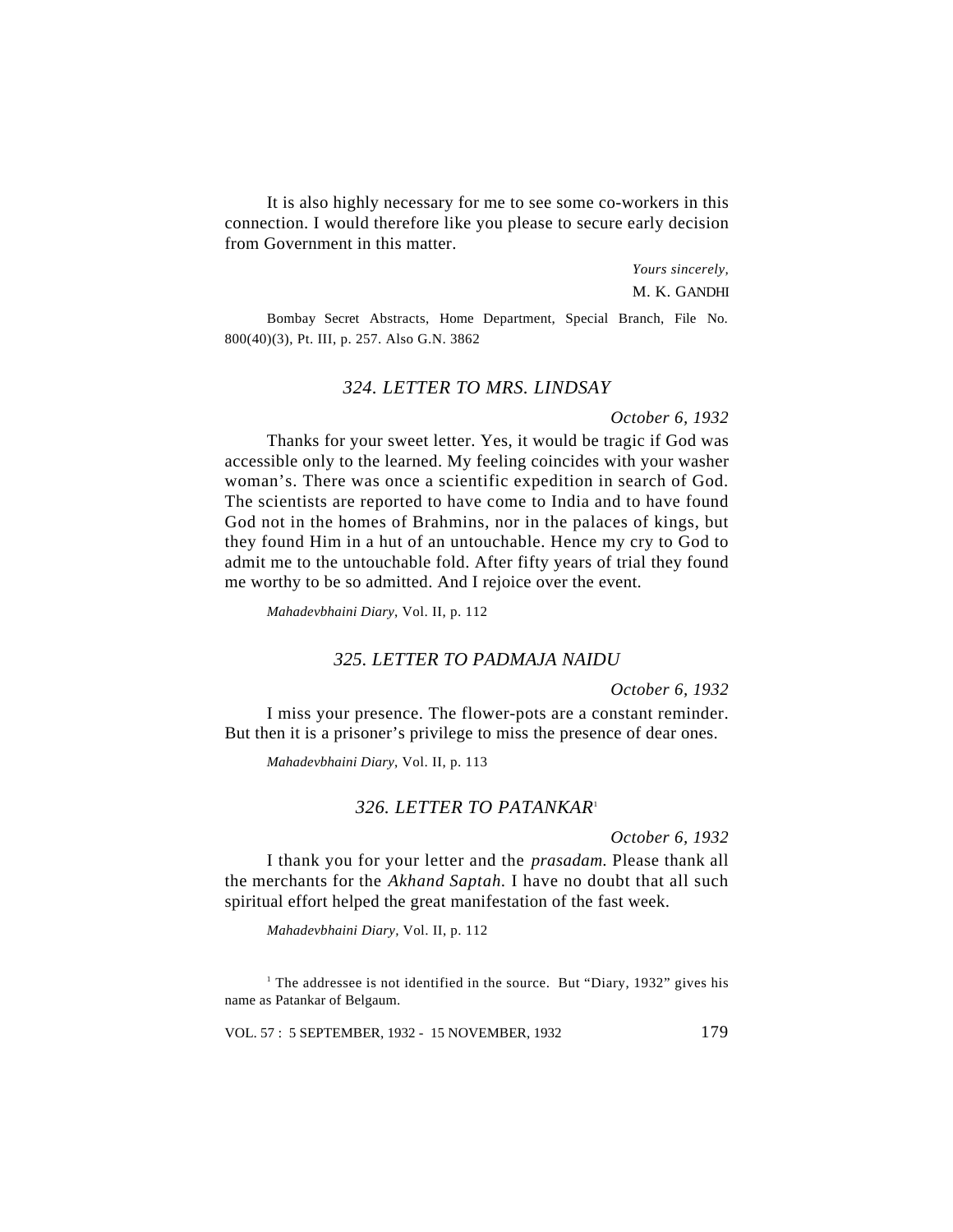# *327. LETTER TO HARIBHAU PHATAK*

*October 6, 1932*

Let this suffice as a brief answer to your questions.

Inter-dining and intermarriage are not an essential part of removal of untouchability root and branch. These two form a separate reform and must come one day for all sections of Hinduism.

Nothing can be or should be done by compulsion. Fasting and the like are not designed to compel people to act against their wills, they are designed to make people think and act. If untouchables are no longer untouchable what are they in Hindu society? My own opinion is that the varna system has just now broken down. There is no true Brahmin or true Kshatriya or Vaishya. We are all Shudras, i.e., one varna. If this position is accepted, then the thing becomes easy. If this does not satisfy our vanity, then we are all Brahmins. Removal of untouchability does mean root-and-branch destruction of the idea of superiority and inferiority. He who says, ' I am more than my fellow' debases himself; he who says, 'I am the least among my fellows' raises himself. My fast was intended not to deal with the question superficially but to make us true.

 I wish I could mechanically fix the time limit. Who am I to do so? But this I can say from my past, there will be no fast in this matter if the reform is progressing steadily and there is no humbug or makebelieve behind it. Real progress is self-demonstrated. The Harijans will feel its glow in unmistakable terms. I would beseech you therefore not to worry about the time limit.

We all believe in idols and images of some sort. I do. The ordinary temple has no attraction for me personally. But it has a tremendous spiritual value. Therefore it must be open to Harjians. Reform of temples, not their destruction, is necessary.

*Mahadevbhaini Diary*, Vol. II, pp. 109-10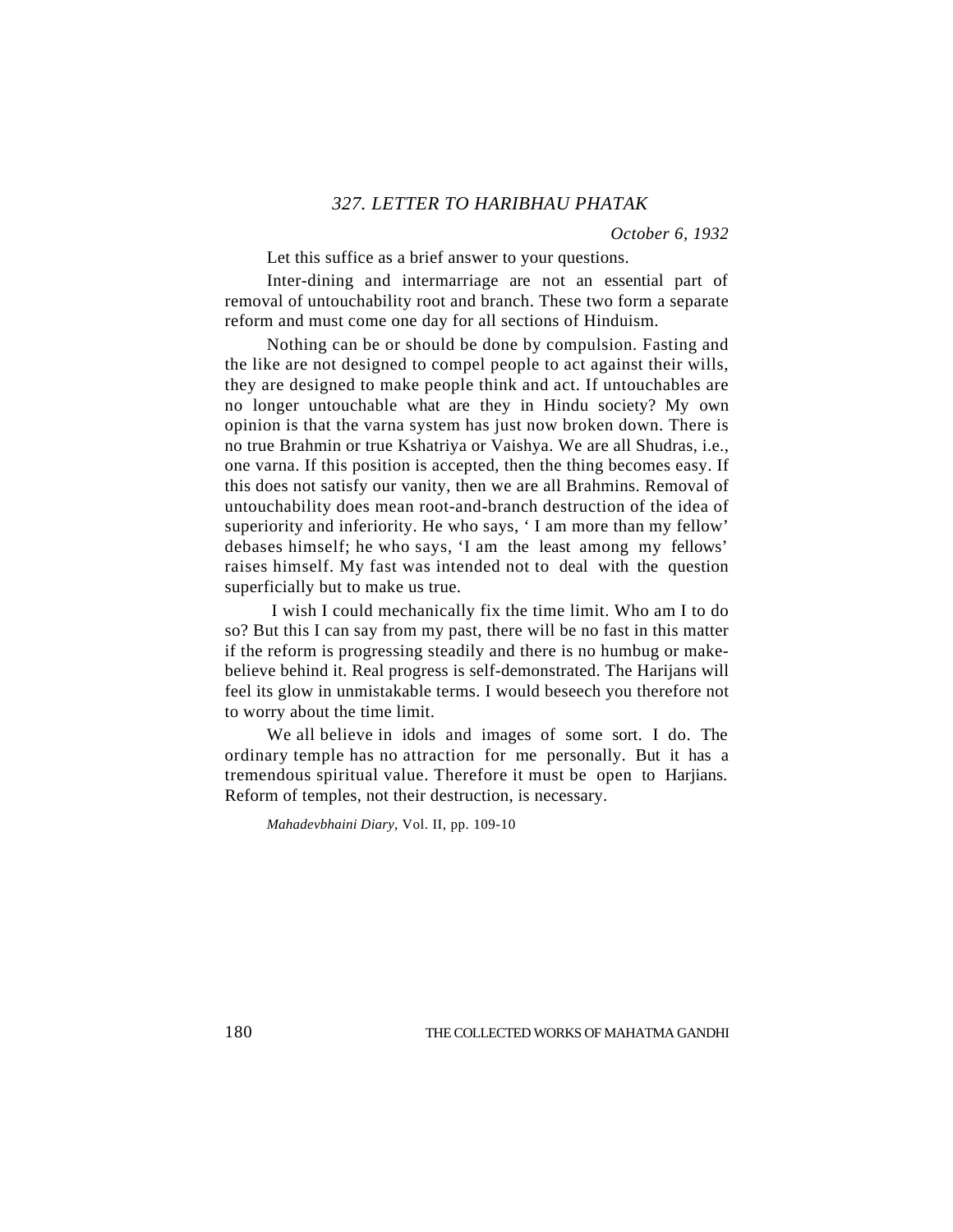*October 6, 1932*

DEAR FRIEND,

I thank you for your letter. I do hope that Andhradesh will not lag behind the rest of the country in the matter of removal of untouchability.

> *Yours sincerely,* M. K. GANDHI

SHRI V. RAMJEE RAO "DEENABANDHU" OFFICE MASULIPATAM

From a photostat: G.N. 4578

# *329. A LETTER*

*October 6, 1932*

A thief does not steal in accordance with God's wish but even his stealing cannot be but by His permission.

*Mahadevbhaini Diary*, Vol. II, p. 113

# *330. A LETTER*

*October 6, 1932*

It is certainly wrong to exclude cobblers, etc., from the scope of the Association for the poor. But it would not be proper for you at once to start a fast in protest against this injustice. You should plead with the elders. You should win their good opinion by serving them. Nobody ought to be compelled to do a particular thing.

[From Gujarati] *Mahadevbhaini Diary,* Vol. II, p. 113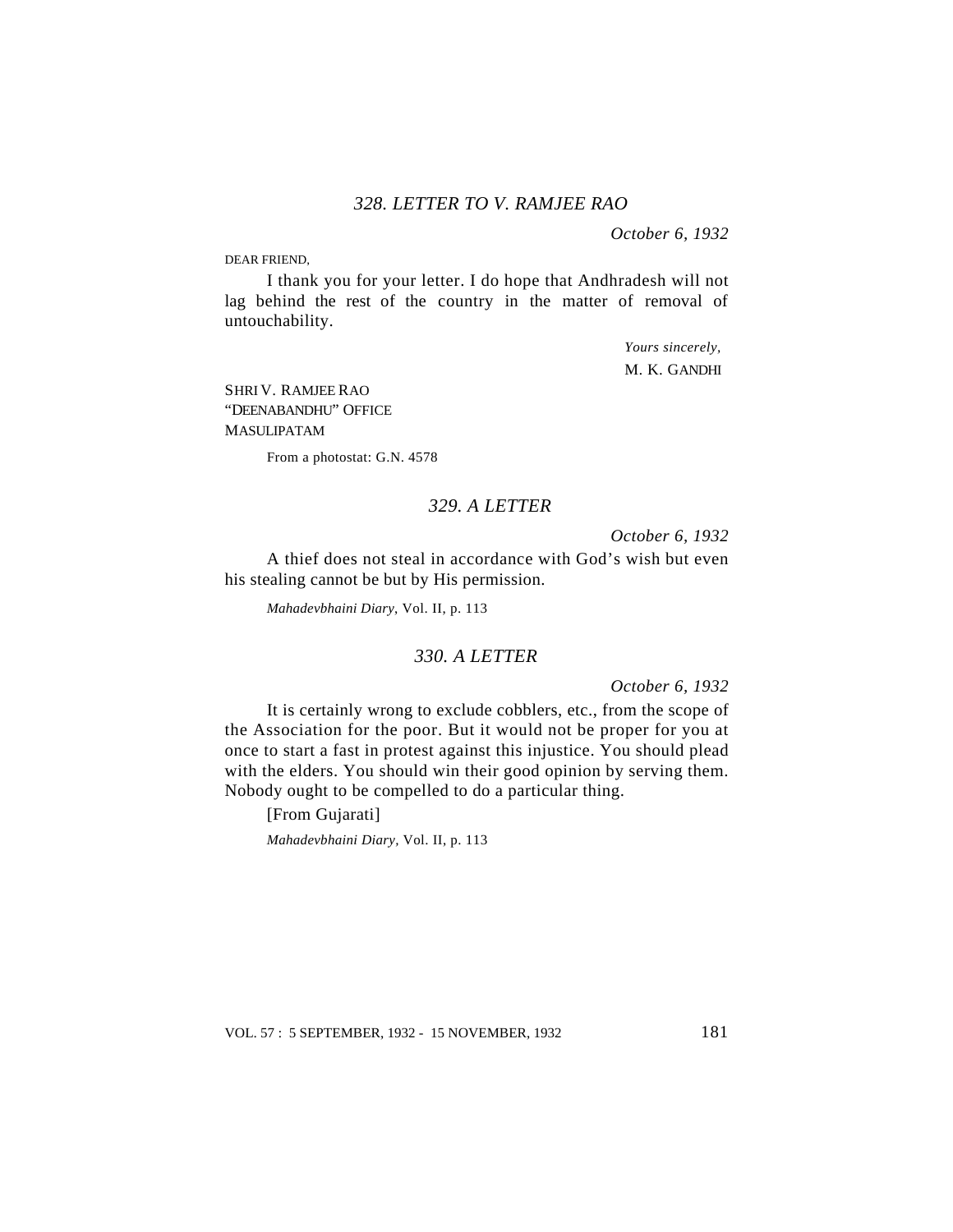# *331. LETTER TO RANI VIDYAVATI*

*October 6, 1932*

CHI. VIDYAVATI,

Wonderful! you rebuke me! I had one letter from you. I did send a reply but you did not receive it. What can I do about it? The same has been the case with many other letters of mine. True, I would not have written to you had there been no letter from you. You must understand that I am a prisoner. You see, I have not been able to write even to Swarup<sup>1</sup> and Krishna<sup>2</sup>. Now the reply to your letter. My health is perfect.I shall regain strength in a few days. You have not written anything about your health.

> *Blessings to all from* **BAPU**

 $[PS.]$ 

Who are with you?

RANI VIDYAVATI C/O DR. RAGHUNATH SINGHJI KAROKALA, P. O. BENIGANJ DIST. HARDOI, U. P.

From the Hindi original: Rani Vidyavati Papers. Courtesy: Gandhi National Museum and Library

# *332 TELEGRAM TO SHAUKAT ALI* <sup>3</sup>

*October 7, 1932*<sup>4</sup>

MAULANA SHAUKAT ALI KHILAFAT OFFICE **BOMBAY** 

I AM DELIGHTED YOU HAVE POSTPONED YOUR AMERICAN VISIT. IT WILL BE GLORIOUS DAY WHEN SOLID HINDU-MUSLIM-SIKH UNITY

1 Vijayalakshmi Pandit

2 Krishna Nehru

<sup>3</sup> The telegram was withheld by the Government; *vide* "Letter to Home Secretary, Government of India", 7-11-1932.

4 From *Mahadevbhaini Diary*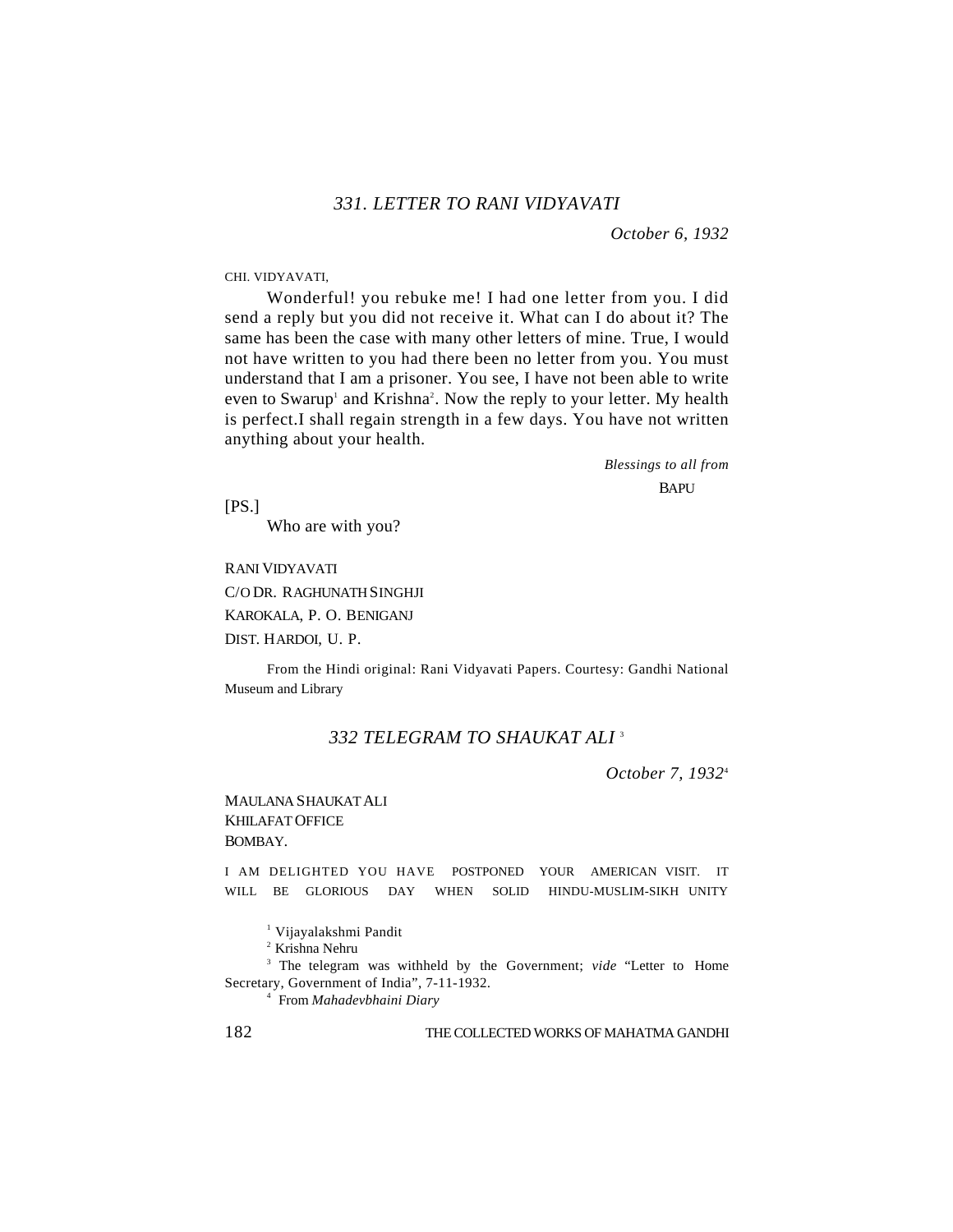IS ACHIEVED. REST WILL FOLLOW AS DAY FOLLOWS NIGHT. IF YOU WILL SEARCH DILIGENTLY YOU WILL STILL FIND ME IN YOUR POCKET. LOVE.

**GANDHI** 

*Mahadevbhaini Diary,* Vol. II, p. 115. Also Government of India, Home Department, Political File No. 31/95/32. Courtesy: National Archives of India

## *333. A LETTER* <sup>1</sup>

*October 7, 1932*

In my opinion all selfless service leads to self-purification. Economic and moral development should go hand in hand. *Atman* is that which animates the body. Realization comes through purification. Prayer is necessary for all, if food is.

Liberty should be taken away in lunacy.

*Mahadevbhaini Diary*, Vol. II, p. 114

# *334. A LETTER*

*October 7, 1932*

DEAR SISTER,

My inner being tells me that spiritual untiy can only be attained by resisting with our whole soul the modern false life.

> *Yours sincerely,* M. K. GANDHI

From the original: C. W. 9684. Courtesy: Vishvabharati Museum and Library, Santiniketan. Also *Mahadevbhaini Diary*, Vol. II, p. 117

### *335. LETTER TO KAHAN C. GANDHI*

*October 7, 1932*

I got your loving letter. But your love is accompanied with the demand that I should give up my conviction and labour of 50 years. How can I yield even to your love and do that?

[From Gujarati]

*Mahadevbhaini Diary,* Vol. II, p. 114

<sup>1</sup> The addressee, not indentified by name in the source, was from Dharwar and had written to Gandhiji a long letter.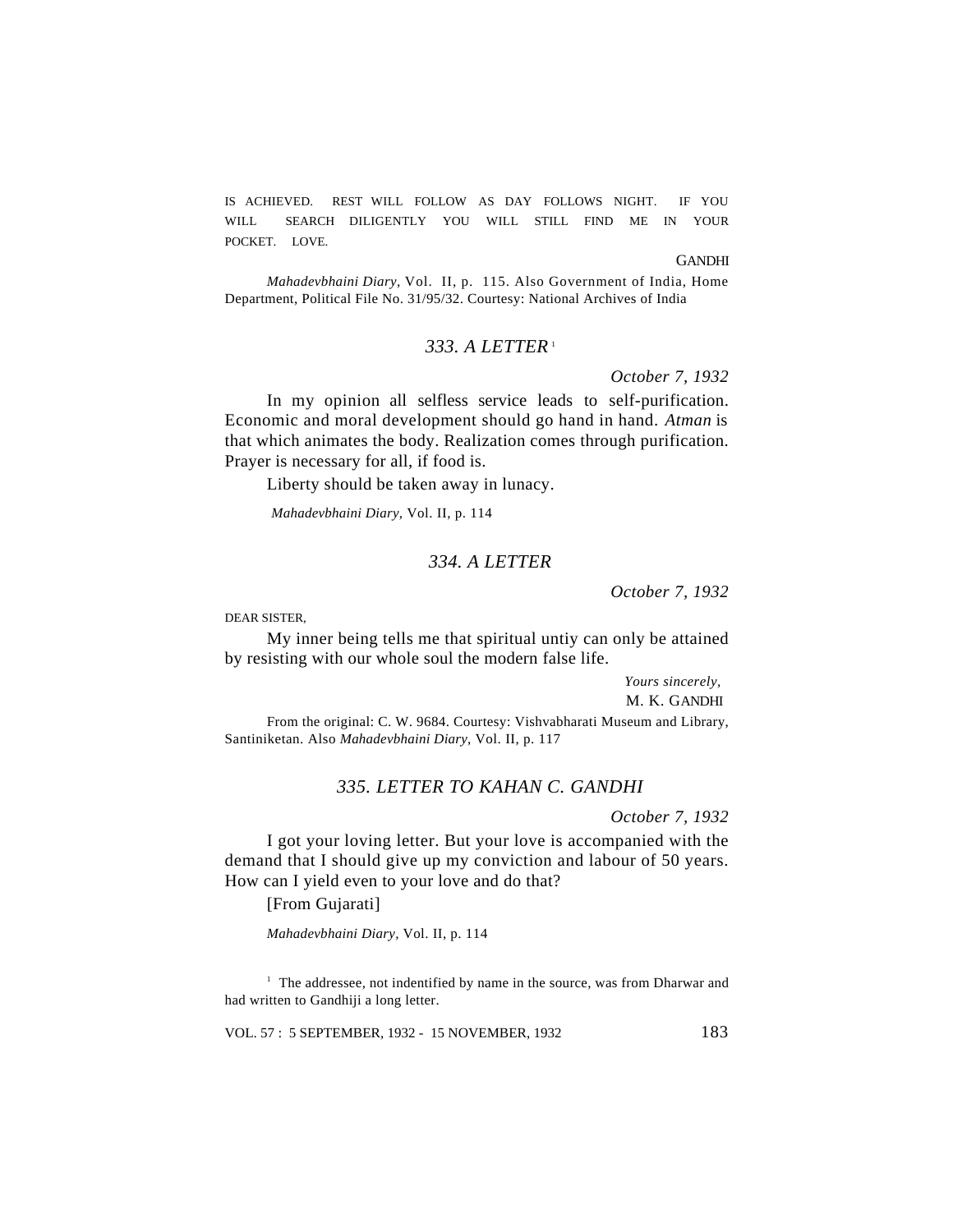# *336. LETTER TO MANISHANKAR GANPATRAM*

## *October 7, 1932*

Inter-dining and intermarrying with *Antyajas* are not a necessary part of the movement for the eradication of untouchability. There can be no coercion in these matters. Nor should anybody be prevented from having such relations with untouchables if he wishes, just as nobody is prevented from having them with members of other communities. Eradication of untouchability has nothing to do with inter-dining and intermarrying.

[From Gujarati]

*Mahadevbhaini Diary,* Vol. II, p. 114

## *337. LETTER TO NIRMALA B. MASHRUWALA*

*October 7, 1932*

CHI. NIRMALA,

You must have got my postcards<sup>1</sup>. All who go to Nasik or write to a prisoner there should remember what I have explained. Anybody who goes to Thana or writes to someone there may also make use of it.

I got two letters from Kishorelal and one from Gomati.

I need not say anything about the propriety or otherwise of the fast. There was certainly some defect in it, but the fast was absolutely necessary. It may be regarded as the ultimate step in non-violence. I am now gradually regaining my strength. In fact I have regained most of it. The weight, which had gone down to 93.5 lb has now risen to 99. Before the fast it was 101. I am sure that on the whole the fast will benefit my health. My daily food consists of 2lb.of milk, nine oranges or *mosambis* juice of pomegranates or grapes, and gourd or tomato soup once a day. I walk in the morning and in the evening for a total of an hour and a half without getting tired, write quite a large number of letters, and spin at least 200 rounds, going up to as far as 40 counts. Ba is allowed to stay with me during the day. Devdas is permitted to come and see me.

It is necessary that we should spin as fine yarn as we can. I also admit the moral blemish in wearing clothes of fine yarn, but fine cloth

<sup>1</sup> For one of these *Vide* "Letter to Nirmala B. Mashruwala", 3-10-1932.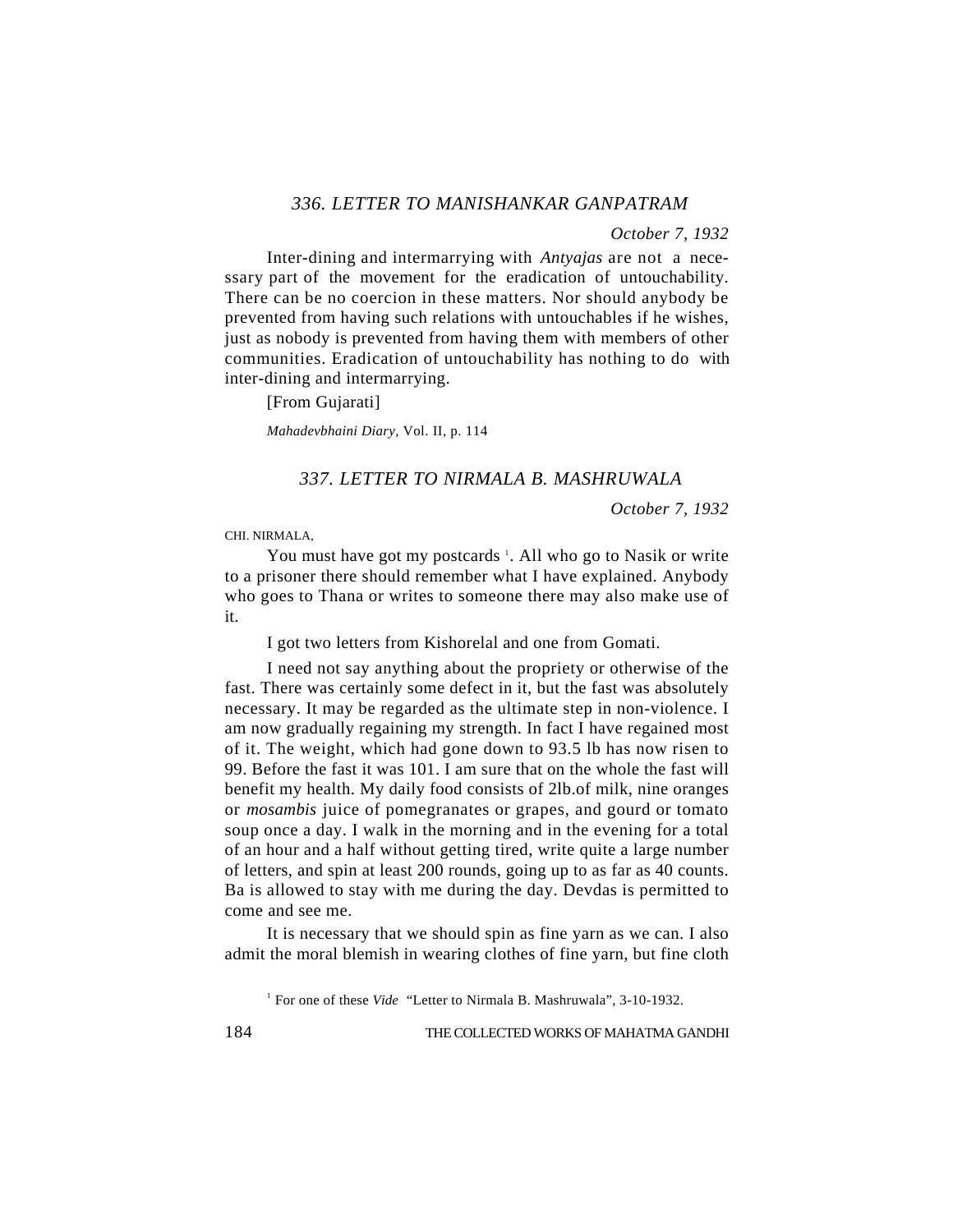has also some benefits. It is very necessary from an artistic point of view. In the attempt to spin fine yarn, one makes many discoveries. It makes for deftness of the hand. In the past the people were forced to spin fine yarn. Even as atonement for that, some of us ought to spin fine yarn as part of the *yajna* of spinning, so that the yarn spun by them might be available whenever fine cloth is found to be absolutely necessary. If we have to pay the full labour charges for fine yarn, the cost of such cloth would be exceedingly high.

It was not proper for Kishorelal to have insisted on spinning a thousand rounds during the week of the fast. He should have recognized his limitations in this matter. One learns real humility by doing so. One may, if one wishes, do labour which is easier even than spinning. But those who cannot do any manual work can also serve through their thoughts and writings. He is a thief who has hands but does not use them to do any work.

I like the verse as amended: "I wish I could always employ my all in relieving some creatures' pain."<sup>1</sup>

Kishorelal knows that Nath had some doubt about the moral propriety of my fast. At my request, Nath came and discussed the matter a little with me during the fast. I do not know whether he was finally convinced.

Rabindranath went the furthest he could this time. We have come very close to each other. I don't think I have left out anything.

*Blessings from*

**BAPU** 

From a photostat of the Gujarati: C.W. 2888. Courtesy: Nirmalabehn Shroff

## *338. LETTER TO LILY H. SHAH* <sup>2</sup>

#### *October 7, 1932*

Do you realize what you are suggesting when you ask that you should be permitted to offer me the first meal to end my fast? Should I fast again in order that you may do that?

#### [From Gujarati]

*Mahadevbhaini Diary,* Vol. II, p. 114

<sup>1</sup> The original Sanskrit verse means: "I desire the end of the suffering of all creatures that suffer".

<sup>2</sup> Hiralal Shah's daughter, now Lily Anand Pandya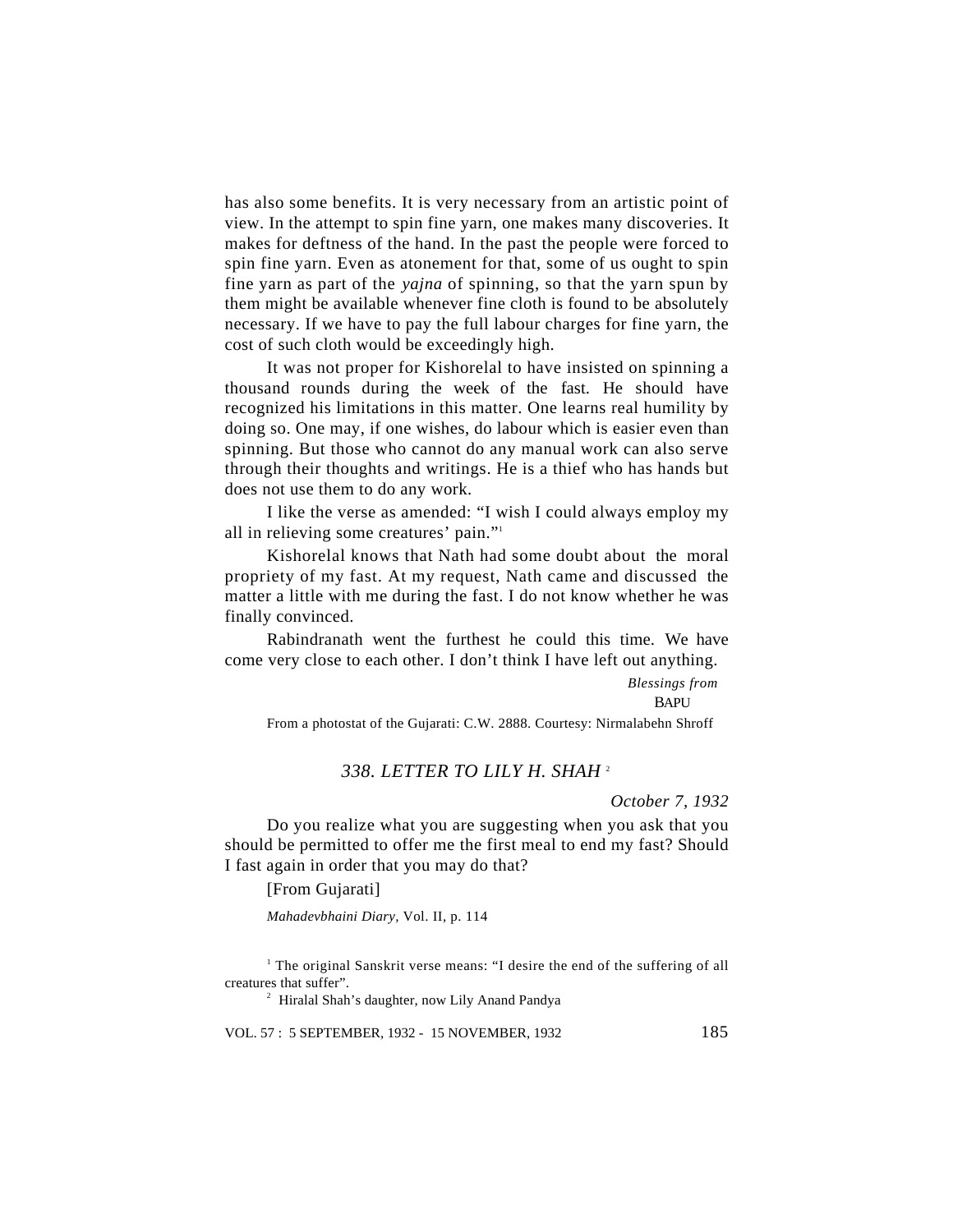# *339. LETTER TO NANIBEHN JHAVERI*

YERAVDA MANDIR, *October 7, 1932*

CHI. NANIBEHN,

Of course I have written you a letter. You should get it. Ba had mentioned your arrival and that of Gangabehn. We shall be able to meet only when God wills. Gangabehn must write to me in detail about the meals. How is your health? Godse met me separately also. But is Bapalal Vaidya with him? I have written a letter. It is all right that you have called somebody from the Ashram. Keep writing to me whenever you have any news. I am steadily regaining strength.

I saw Gangabehn's letter after writing this. She must put on weight fast.

> *Blessings from* **BAPU**

[From Gujarati]

*Manavtana Prahari—Pannalal Jhaveri,* p. 26

### *340. LETTER TO SARUPRANI NEHRU*<sup>1</sup>

 *October 7, 1932*

DEAR SISTER,

Your letter.

You should not hesitate to send for a doctor when your health warrants it. You are taking sufficient fruit, I hope. May God make you well soon.

I am delighted with your decision to remain here till I have given a final answer. The children will, of course, be pleased at it. Give my blessings to them.

Your gift has been received but do we need this kind of courtesy between us? Premlilabehn and Ramanarayan's wife anyway send me fruits in plenty.

Write to Sarup<sup>2</sup> and Krishna<sup>3</sup> and tell them that I know their

<sup>1</sup> Motilal Nehru's widow

<sup>2</sup> Addressee's daughters

3 *ibid*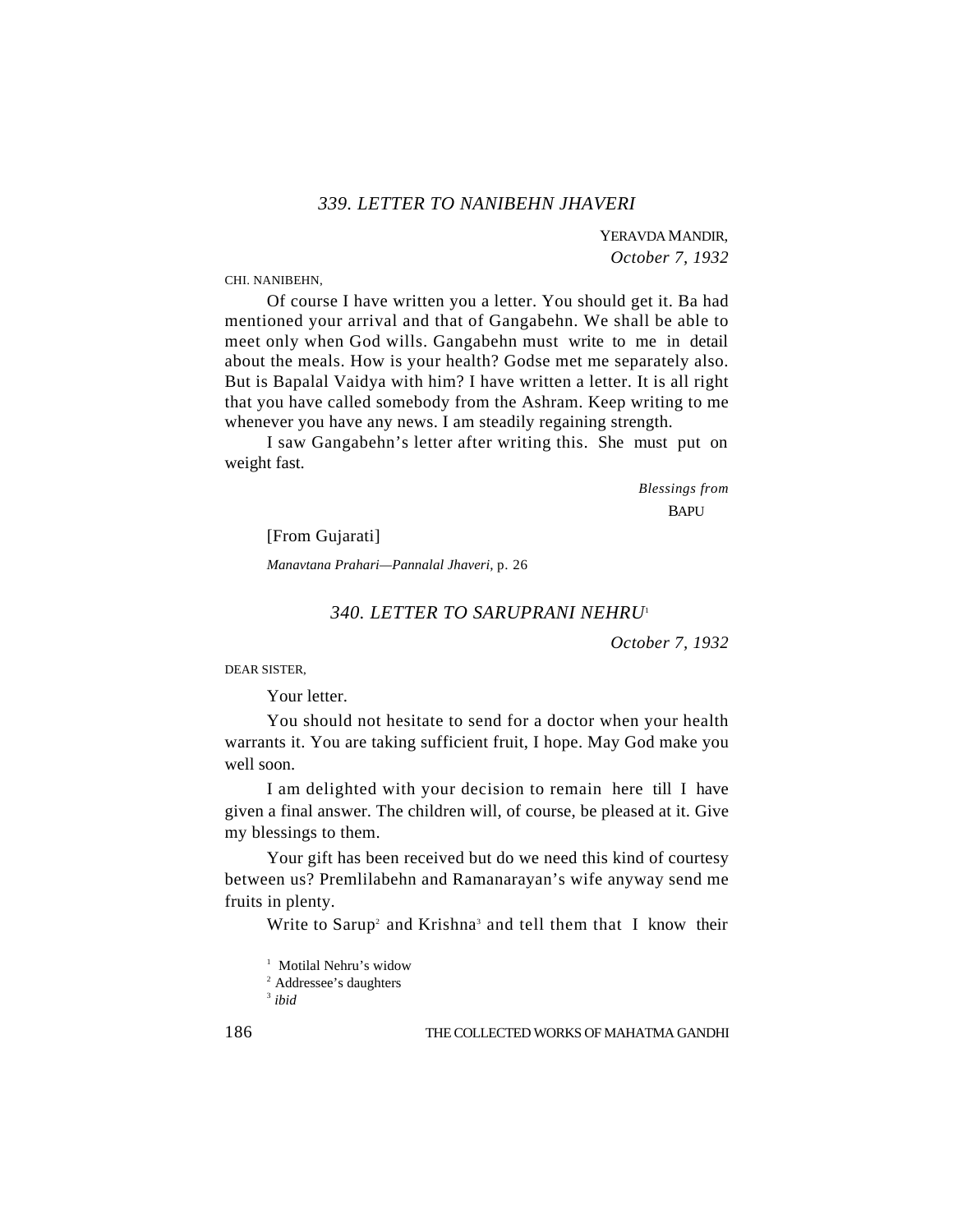feelings even without a wire from them.

I can see what services you are rendering to the Harijans here. Ba narrates everything to me.

> *Yours,* **MOHANDAS**

From the Hindi original: Gandhiji-Indira Gandhi Correspondence File. Courtesy: Nehru Memorial Museum and Library.

# *341. LETTER TO C.Y. CHINTAMANI*

*October 8, 1932*

DEAR FRIEND,

No need whatsoever for apology. I hope you received my previous letter in reply to your earlier letter.

There are insurmountable difficulties about adopting the way you suggest.<sup>1</sup> As a prisoner I am not free to discuss them. But if it was open to me to discuss them, I think you would be convinced of the soundness of my reason. But this I may say that no one can be more eager than I am to see peace established between the Government and the people or the Congress.

I hope you are keeping well.

 *Yours sincerely,* M. K. GANDHI

SJT. C. Y. CHINTAMANI "THE LEADER" OFFICE ALLAHABAD

Bombay Secret Abstracts, Home Department, Special Branch, File No. 800(40)(3), Pt. III, p. 223. Also *Mahadevbhaini Diary*, Vol. II, pp. 117-8

<sup>1</sup> The addressee had suggested withdrawal or suspension of civil disobedience.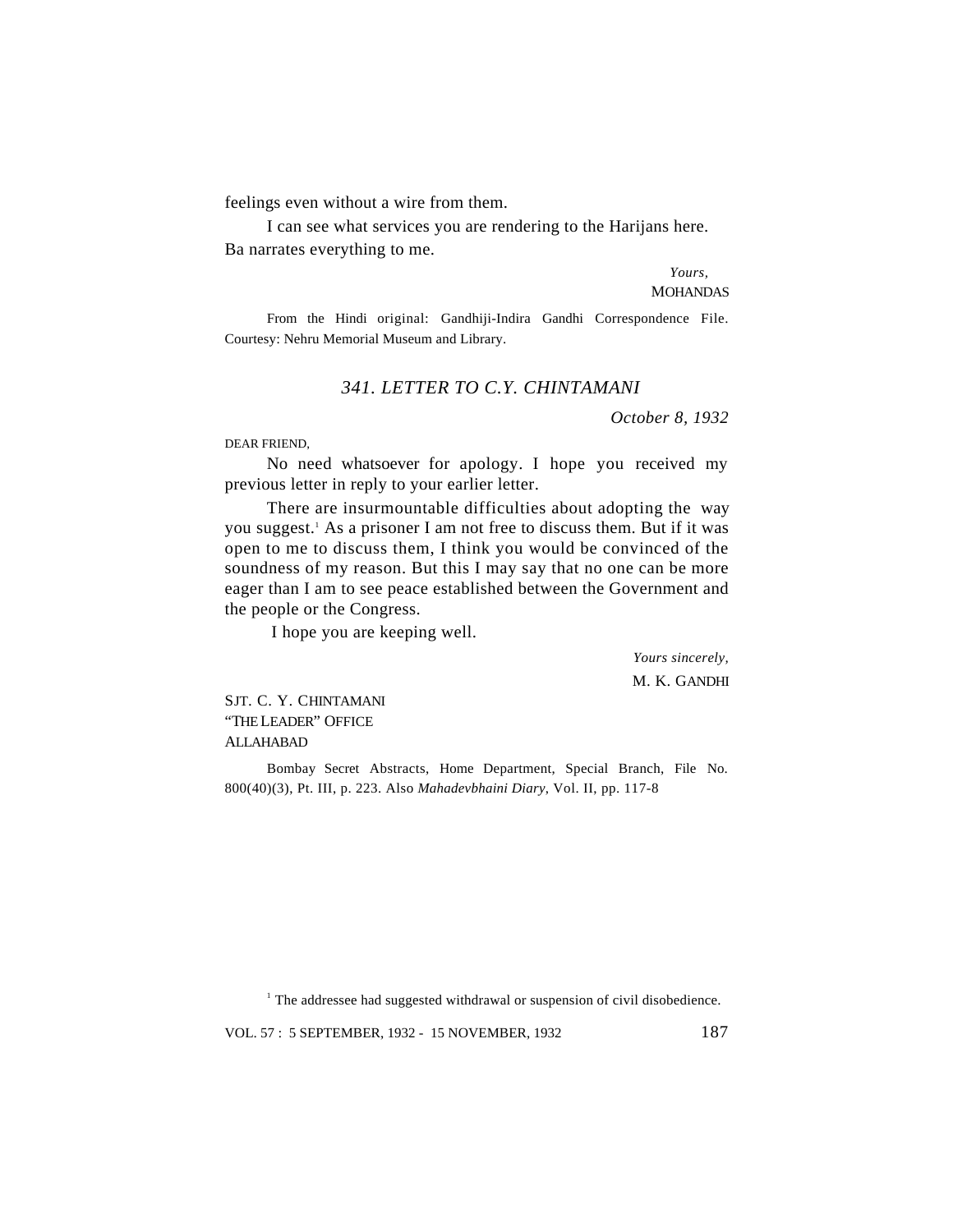*October 8, 1932*

BHAISHRI MOHANLAL,

You are right in your view that inter-dining and inter-marrying with *Antyajas* are not a necessary part of the movement for the eradication of untouchability. Hence there can be no coercion brought to bear on anybody in regard to these. If, however, anybody wishes of his own free will to have such relations with *Antyajas,* he should not be prevented from doing so, just as members of "touchable" communities are not prevented from having such relations among themselves. Eradication of untouchability means permitting Harijans, and persuading others to permit them, to enjoy the rights which as a human being every Hindu enjoys.

MOHANDAS GANDHI

From a photostat of the Gujarati: G.N. 232

# *343. LETTER TO MOHANLAL M. BHATT*

*October, 8, 1932*

There was some merit in Mohamad Kaji's decision to observe the *roza*. Islam enjoins keeping of the *roza* during a time of misfortune. One other Muslim friend also had kept the *roza* at that time. The *roza* is not a fast. In this matter Muslim friends should earnestly wish that, just as the problem of the *Antyajas* has been solved, that of the Hindus, Muslims and Sikhs also may be solved, and should do their duty towards that end.

A solution of the problem from the religious point of view was certainly one of the aims of my fast. The Hindu public realized this without any propaganda for that purpose, and the great awakening that has come about is indeed of a religious nature.

From the religious standpoint the Government award would have destroyed the *Antyajas.* As compared with that aspect of the problem, the political aspect was insignificant. Politics is included in religion and is not an independent activity. The solution of the *Antyajas* problem from a religious point of view includes the solution of the problem of all oppressed races in the world. The Christians and Muslims also seem to have grasped this point.

I see no violation of principle in a teetotaller present at a feast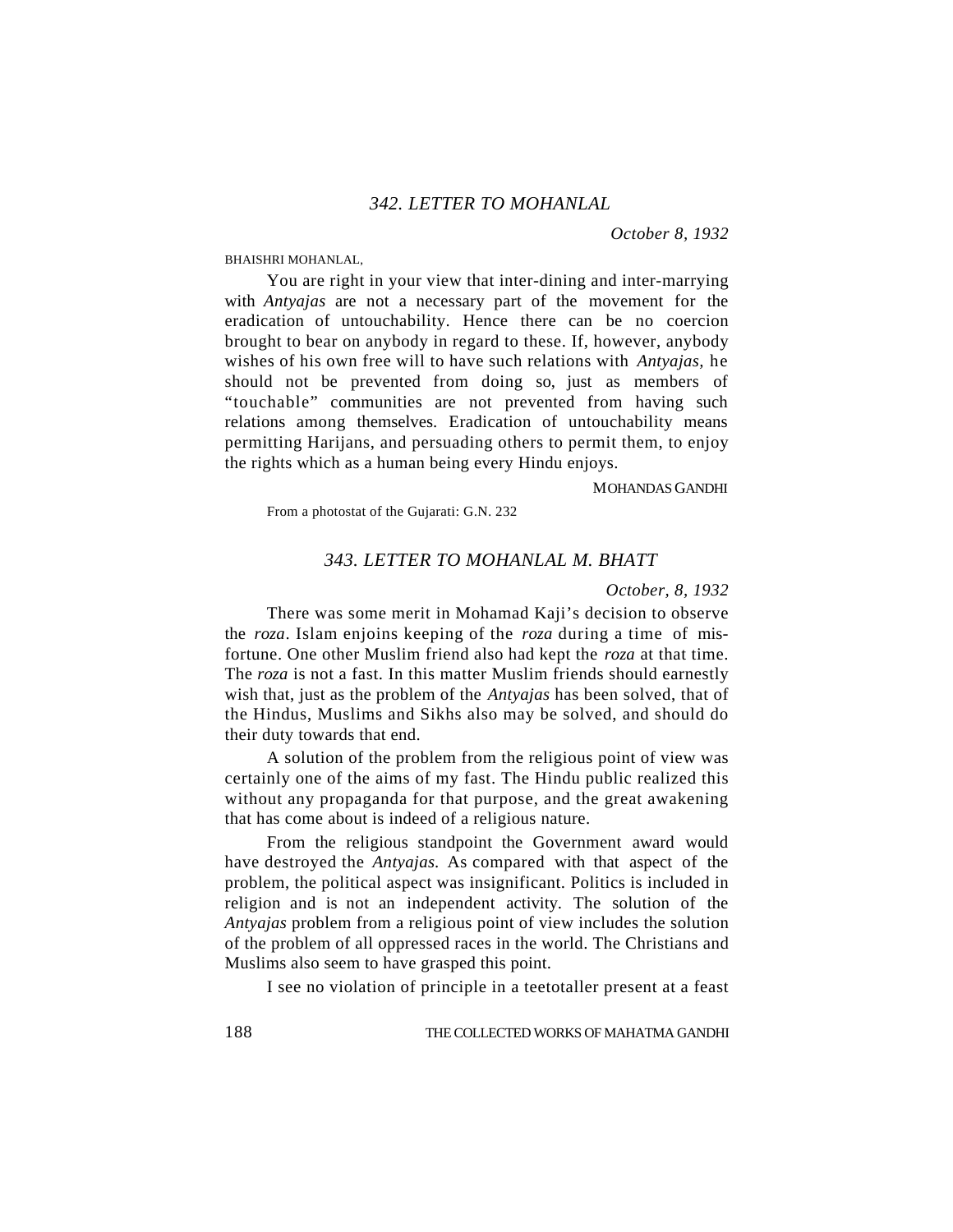passing a glass of wine. If one attends such a feast, it is one's duty, according to me, to pass the glass and there is no hypocrisy in doing so. That is one way of quietly winning the love of the people who drink. This argument applies only to a strict teetotaller, and the question also was put with reference to such a person. If my reply is not properly understood, it is likely to be misapplied, but I have no fear in giving you this reply.

[From Gujarati]

*Mahadevbhaini Diary,* Vol. II, pp. 116-7

# *344. LETTER TO CHHAGANLAL JOSHI*

*October 8, 1932*

#### CHI. CHHAGANLAL (JOSHI),

I have your letter. Do what you think best. I cannot guide you from here. Think over the pledge which was taken. It should not be violated in the slightest degree. This does not mean that I know anything in the matter. I don't remember everything now. This is why I have aways insisted that whenever a person takes a vow, he should immediately write it down. If he does not do that, afterwards his resoultion weakens and he interprets the vow to make it much milder. I have often been guilty of such behaviour myself and my conscience has pricked me afterwards.

> *Blessings from* BAPU

From a photostat of the Gujarati: G.N. 5511

#### *345. LETTER TO RAMABEHN JOSHI*

*October 8, 1932*

CHI. RAMA  $(JOSHI)^1$ ,

Have you requested me not to take the trouble of writing to you, so that you also may not have to write to me? But how can I, when I am well enough and eat and work as usual, and get time to write, refrain from writing? I don't mind Vimu's having had a trip to Yeravda, but has she started working as a scavenger-girl? The brave

<sup>1</sup> Wife of Chhaganlal Joshi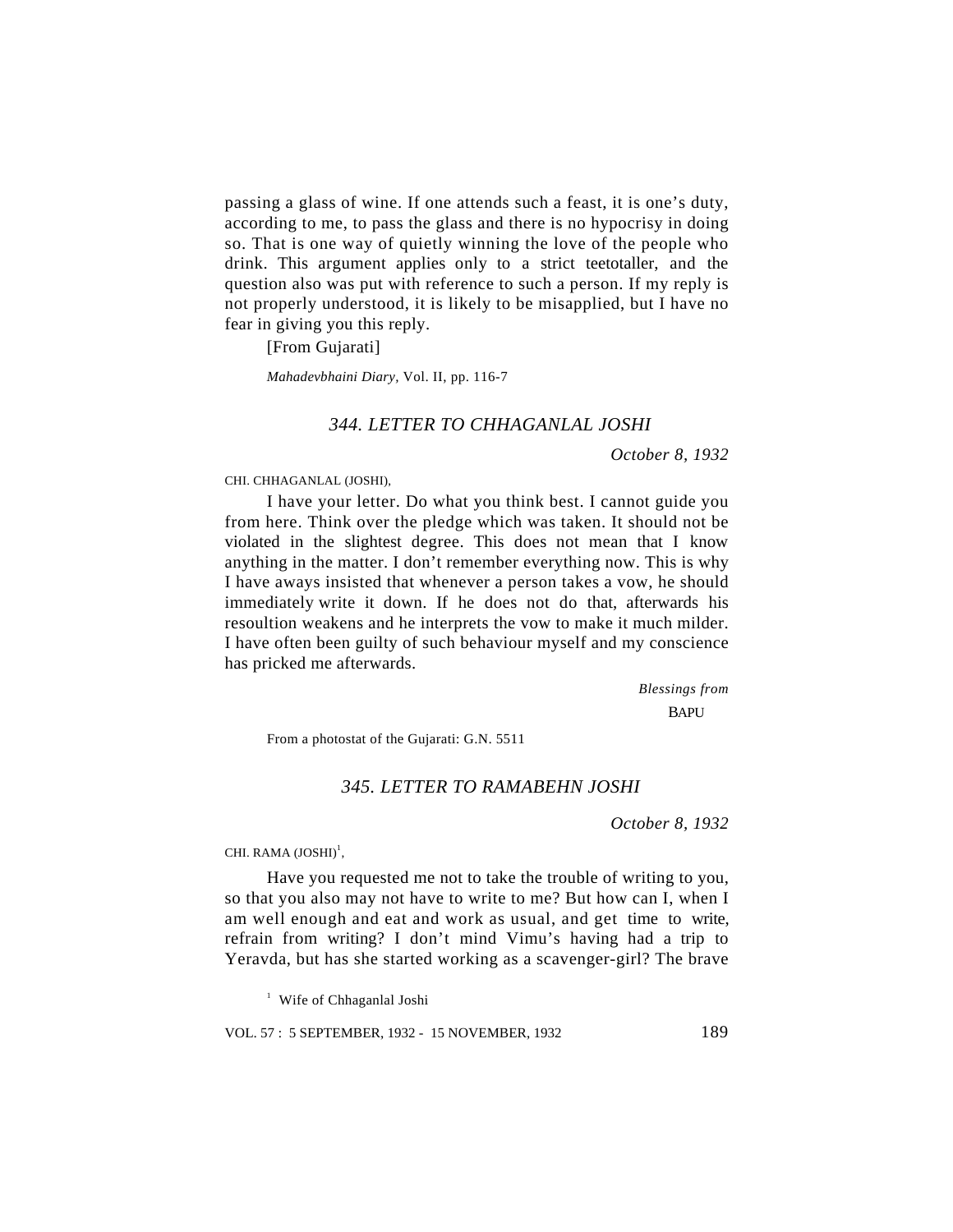# Dhiru seems to have become a little wiser Has his health improved?

**BAPU** 

From a photostat of the Gujarati: G.N. 5336

### *346. LETTER TO BABALBHAI MEHTA*

*October 8, 1932*

CHI. BABAL,

I got your letter. I have now regained sufficient strength. Make proper use of every moment of your time.

**BAPU** 

From a photostat of the Gujarati: S.N. 9447

# *347. LETTER TO NARAYAN M. KHARE*

*October 8, 1932*

CHI. PANDITJI,

I got your letters.

Mixed dinner parties with Harijans are not a necessary part of the movement against untouchability, but they are consequence of it. I am glad, too, that they take place. Though opposition to them is only to be expected, no one will be able to stop them if such dinners have become a popular movement. There is no argument whatever based on dharma in support of ideas of pollution through food, etc.

While we do not encourage image-worship in the Ashram, we do not forbid it either. Temples in one form or another will always remain as long as Hinduism flourishes. *Antyajas* should have the right to enter all temples recognized as such by the Hindus. It cannot be otherwise if we wish to root out the very idea of a certain class of people being *Antyajas.* Hence, not only is there no contradiction of Ashram principles in an Ashram inmate encouraging temple-entry, but on the contrary it is his duty to encourage it. From a religious standpoint, this issue is very important for the *Antyajas*. It is going to be a test for the Hindus.

I think it necessary that Ashram inmates should be permitted to go, or should go, to work outside for anti-untouchability work. All Ashram inmates are intended and trained ultimately to go out to work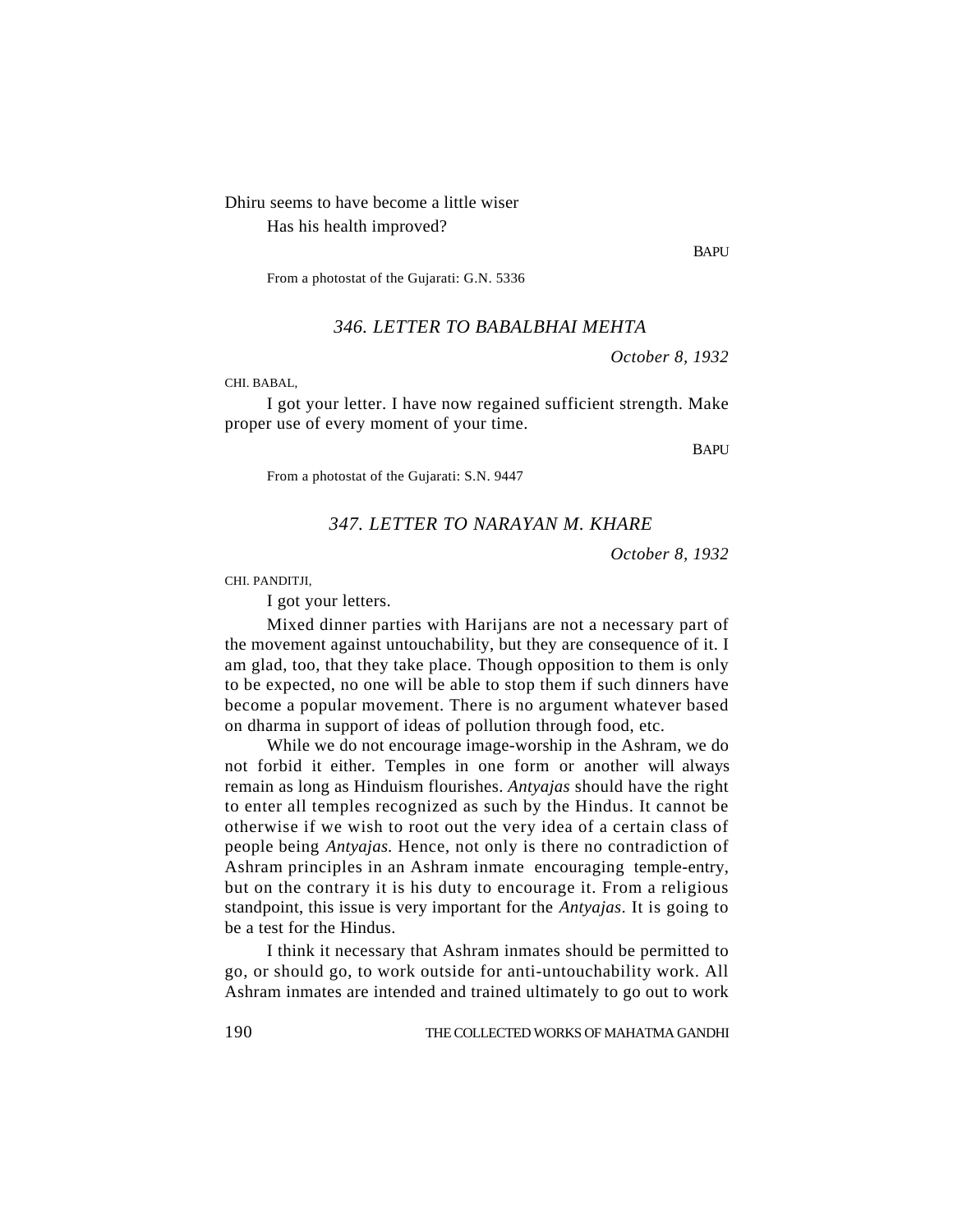among the people. No inmate of the Ashram who wishes to worship Ganesh or any other deity should be stopped from doing so.<sup>1</sup> However, as an institution we should, in my opinion, remain equal towards all religions and, therefore, should not permit a public temple with an idol in the Ashram. Our public temple is the open prayer ground with the horizons in the different directions as its walls, the sky as its roof and formless God as the idol in the temple. If we followed any other course, we would be required to provide for a mosque, a fire temple, a church, a synagogue and so on. At present the number of Hindus is indeed greater, but we do wish that followers of other faiths also should join us in course of time. An attitude of equality towards all religions requires us to keep in view from now the necessity for all such places of worship. If we do that, however, we might not be able to keep up our attitude of equality, and therefore, the golden rule for us to follow in this as in other matters is to exercise self-control. Think over all this carefully and understand it fully, and ask me again and again till you have done so. I shall not get tired of answering your questions. I have now regained sufficient strength to attend to such duties.

I have forgotten how Sundarabai and Deshpande came to know each other. The religious issue arose because of the previous marriage that was believed to have taken place. I only suggested it as an ideal that there should be no marriage between a teacher and his pupil or between one teacher and another working in the same institution. There is certainly no religious objection to such marriages. If any two persons wish to marry, we may not encourage them but we certainly cannot prevent them. I am writing this as a general rule only; I have forgotten what actually happened in this particular case. The ideal which I have explained has also not been sufficiently explained to people. Nor is any warning given to persons joining the Vidyapith. How can we, then, apply the principle in this case? In such instances, though sticking to our ideal, we should adopt a liberal attitude.

*Blessings from*

**BAPU** 

From Gujarati: C. W. 236. Courtesy: Lakashmibehn N. Khare

<sup>1</sup> Some words in this sentence, illegible in the source, are supplied from *Mahadevbhaini Diary.*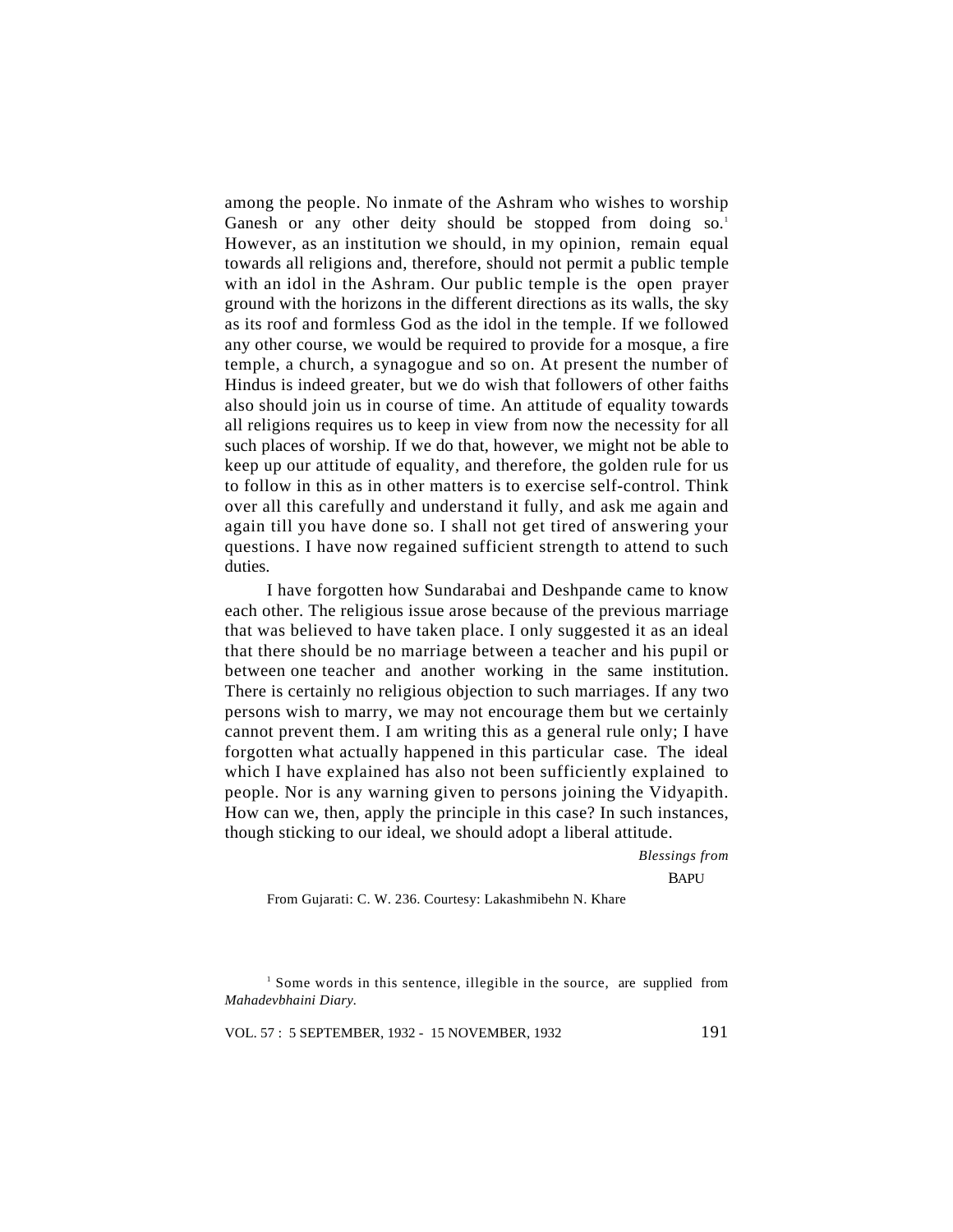*October 8, 1932*

CHI. MANI,

I did get your long letter though it was not long enough for me. The fast is now a thing of the past. It was inspired by God and so it was crowned with success. I am rapidly getting back my normal health. I have almost regained my strength. Everyday I take two pounds of milk and lots of juice of oranges, pomegranates or grapes, and gourd of tomato soup. . . .<sup>1</sup> I can take a fairly good walk, and spin at least 200 rounds of fine yarn, of 45 counts. I also write a great many letters. So you see there is no cause now for anxiety. Ba is permitted to stay with me during the day. Davdas also is allowed to come and see me. He is all right now.

Your dreaming about food could be a sign of indigestion, if nothing more. Such dreams are common when one is very hungry or suffers from indigestion. You should find out the real cause and take the necessary measures, and then stop worrying about the matter. If one's life is regulated by rules of self discipline, such dreams are bound to stop in the course of time. We must not expect the veils of ignorance of many lives to vanish all at once; they will take their own time. But we need not, for that reason, lose heart or give way to despair or slacken our efforts, and we must entertain no doubt nor worry about the ultimate victory. This is the meaning of non attachment taught by the *Gita.*

Fasting produces different effects on different persons, and this is not surprising. They depend on one's physical constitution and psychological attitude towards the fast. One who is not accustomed to fasting will be upset by the thought of fasting even for one day. But fasting is child's play for one who is in the habit of fasting from time to time. Similarly, a person who has not much fat in his system cannot hold out for many days. But a fat person, if he is patient, can prolong the fast for a long time and physically benefit by it.

Father and Mahadev are all right. We never enjoyed such solitude before, and it has done us much good.

I hope you are in good health and so also are Lilavati and Kamaladevi. My blessings to the other women there. Tell Lilavati that

<sup>&</sup>lt;sup>1</sup> Some words here are censored by the jail authorities.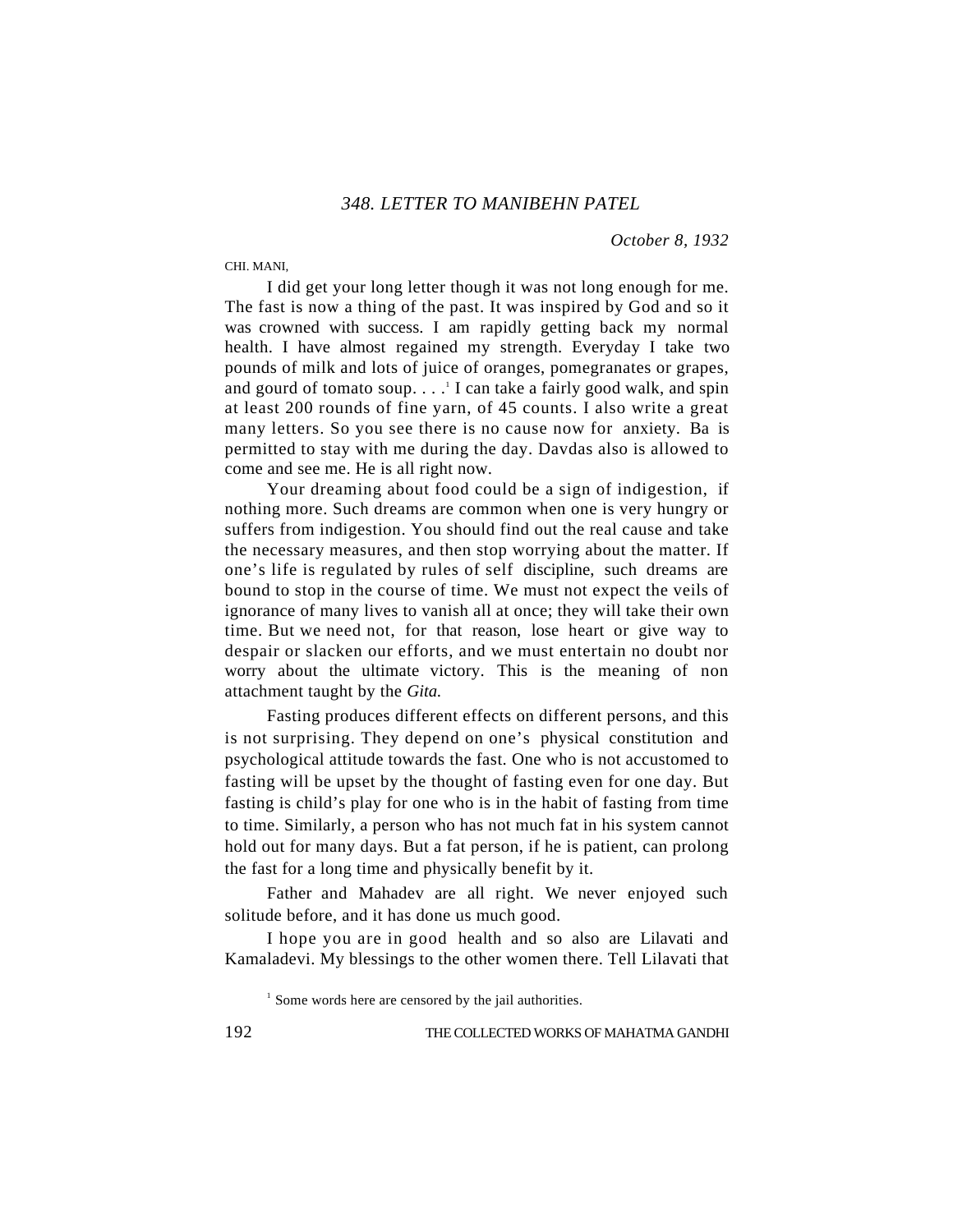I had a fine letter from Munshi. Ask her to write to me if she can and feels inclined. I enclose Nandubehn's letter which was received here.

> *Blessings from* BAPU

[From Gujarati]

*Bapuna Patro—4: Manibehn Patelne,* pp. 87-9

# *349. LETTER TO PRABHAVATI*

*October 8, 1932*

I have your long letter. I was very pleased. Though you did not get all my letters, it would seem that my blessings sent through others were conveyed to you all right. My fast is an old story now. I am gradually recovering my strength. I take two pounds of milk and the juice of oranges, *mosambis*, grapes and pomegranates and the soup of tomatoes and gourd. I spin daily not less that 200 rounds of 45 counts and write letters too. Ba spends the day with me and so I don't have to worry about anything. I am happy that you keep good health. Tell Sarup and Krishna that Mother is here. She came and saw me during the fast. Chand<sup>1</sup>, Tara<sup>2</sup>, Indu, etc., also came and saw me. Indu seems to be growing well. You have given no news about Kanta in your letter. If Rani Vidyavati is with you, tell her that I wrote several letters to her. Your enthusiasm for study is commendable. Read and learn as much as you can while you are there. After you are released, we shall make better arrangements. Do not be impatient however. Your purity, fortitude and devotion to duty represent your real education. It is true, of course, that education in letters will add to their lustre, and, therefore, God willing, your desire for it will be fulfilled. May God preserve your health.

> *Blessings from* BAPU

From a photostat of the Gujarati: G. N. 3430

<sup>1</sup> Chandralekha and Nayantara 2 *ibid*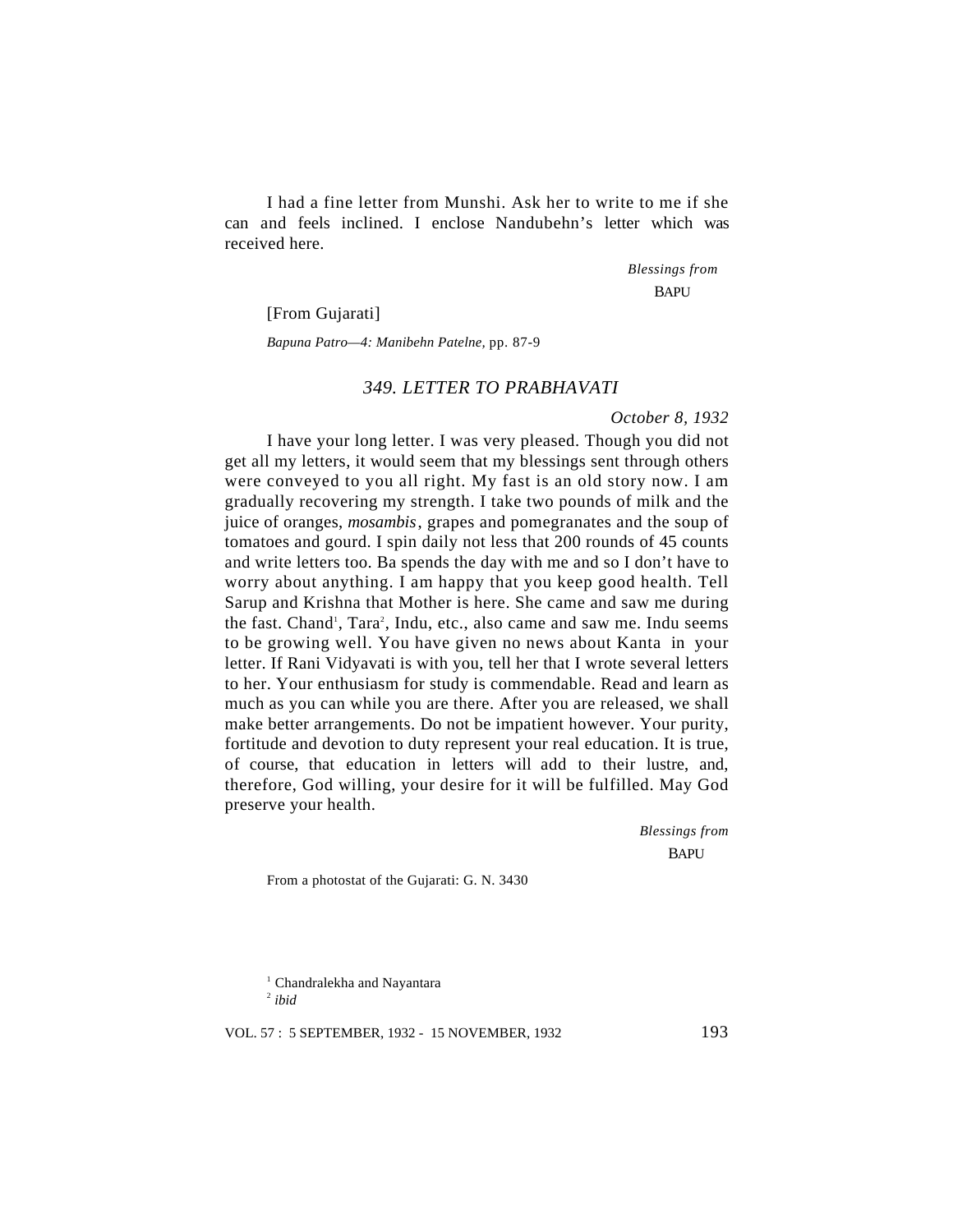*October 8, 1932*

CHI. MAHALAKSHMI,

I hope you got the letter which I wrote to you last week.

You have done right in giving up cereals and pulses for some time. If you restrict your food to milk and curds, raisins, juice of sour lemon with soda bicarb, oranges, *mosambis,* cucumber, tomatoes, radishes and salad, your weight will certainly go down. Do not eat almonds or other nuts. If you wish to chew something, you may eat one ounce of coconut. You may eat less but not more than one ounce. If it does not agree with you, you can stop it.

**BAPU** 

From a photostat of the Gujarati: G. N. 6822

### *351. LETTER TO MATHURADAS TRIKUMJI*

### [*October 8, 1932*] 1

I got both your letters. There is nobody now among the prominent leaders who has not blessed my fast. There is no doubt that a fast is the ultimate weapon in non-violence. It is being misused and will probably be misused still more. But there is a saving grace even in its misuse. It can harm only the person who misuses it. And, if we consider the matter deeply, even the harm to him is very small. If his motive is pure, his soul will not be sullied, and only the body will be harmed. However, not many would come forward even to misuse it. How many, after all, would be ready to endure the physical suffering involved in a fast?

I am regaining strength quite rapidly. I take two pounds of milk and plenty of juice of oranges, *mosambis,* grapes and pome-granates. I also take soup of gourd or tomato. The weight, which had gone down to 93 $\frac{1}{2}$ lb., has now risen to 99 lb. I can walk for a total of an hour and a half daily, and can write a large number of letters. I have thus practically regained my original strength. I spin at least 200 rounds of nearly 45 counts. Nor do I feel much tired afterwards. There is, therefore, no cause for the slightest anxiety.

Taramati came and saw me, accompanied by her children. This

1 From *Mahadevbhaini Diary.*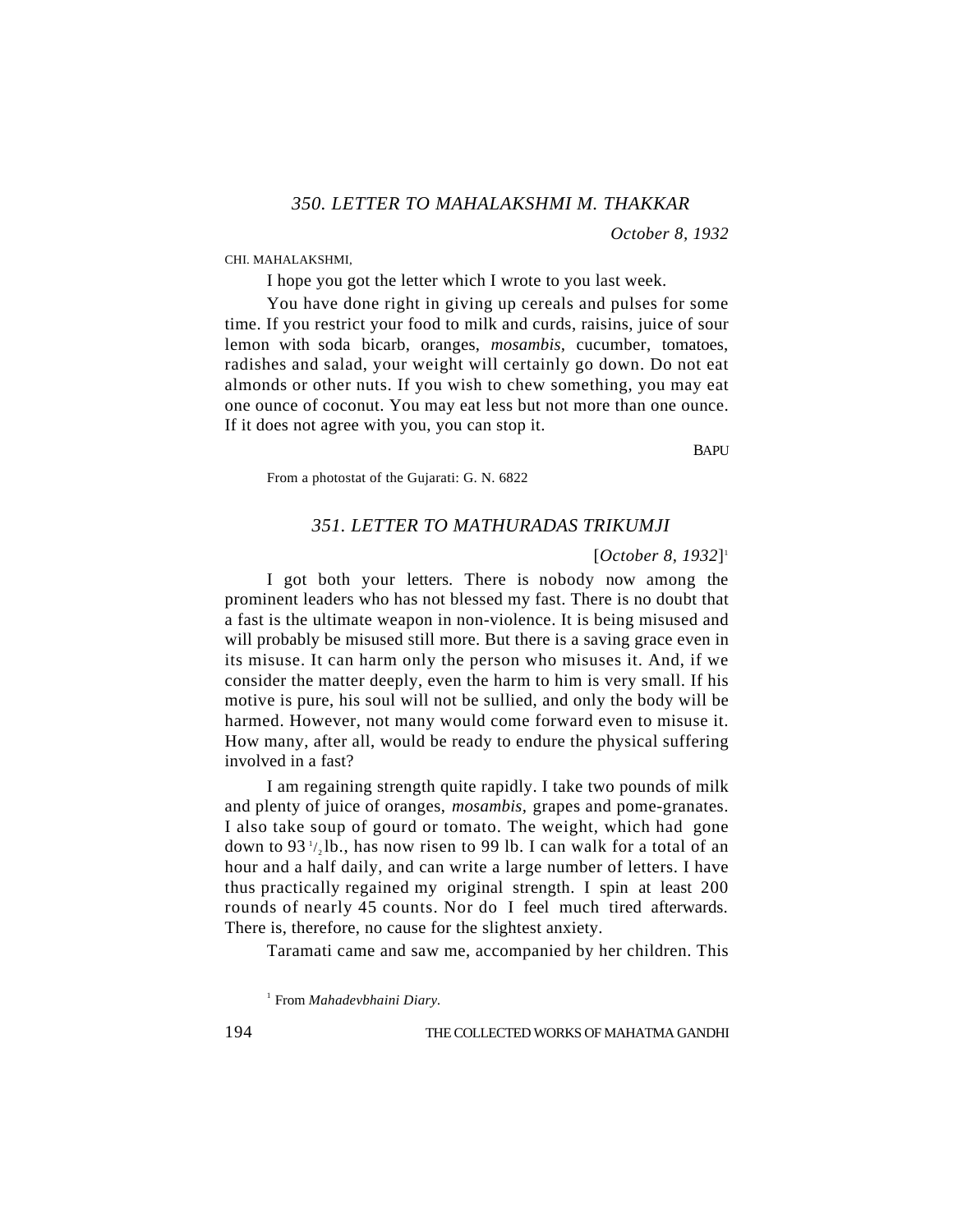time she seems to have made good progress. Both the children are in excellent condition. Dilip writes to me occasionally. Taramati writes regularly.

Ba is permitted to stay with me during the day, and Devdas is permitted to come and see me. He has now recovered his health. He still seems to be a little weak, though.

Though I suffered much physically during the fast, I also enjoyed immense peace of mind.

I hope you are keeping good health.

[From Gujarati]

*Bapuni Prasadi*, pp. 116-7

# *352. LETTER TO PRABHUDAS GANDHI*

*October 8, 1932*

CHI. PRABHUDAS,

You will get all news about me.<sup>1</sup> I had a letter from Badridutt even before I got yours. I have wired and even written a letter. The news about Devakinandan is also painful.

I hope all of you are getting along quite well. These days, I use the *Gandiva* spinning-wheel. It is less strenuous to work with. lt permits great speed.

 $[PS.]$ 

Ask Hemi to write to me. From the Gujarati original: S.N. 32985

# *353. LETTER TO AMTUSSALAAM*

*October 8, 1932*

**BAPU** 

DEAR DAUGHTER AMTUSSALAAM,

Your letter has come. Kudsia's brother has sent a letter. He too will come to the Ashram this month. Kudsia must be all right now. I am getting back my strength. I was glad to have seen you.<sup>2</sup>

> *Blessings from* **BAPU**

From a photostat of the Urdu: G.N. 258

<sup>1</sup> From the papers or other sources

 $2^2$  The addressee had been permitted to see Gandhiji during his fast.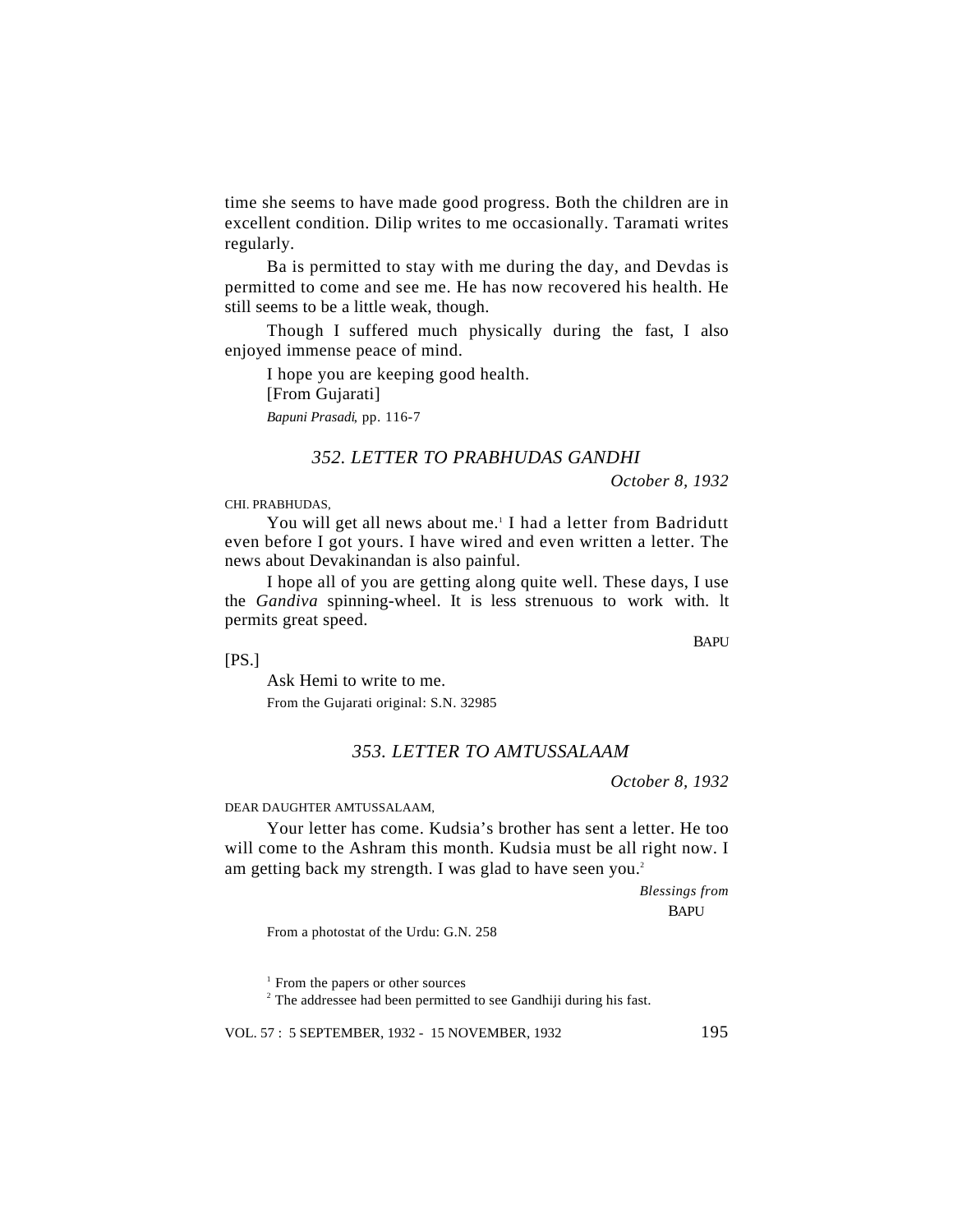## *354. LETTER TO SECRETARIES, FRIENDS OF INDIA*

*October 9, 1932*

JOINT HON. SECRETARIES FRIENDS OF INDIA 46 LANCASTER GATE LONDON, W. 2

#### DEAR FRIEND [S],

I thank you for your letter of sympathy. The funds can be sent to the anti-untouchability association formed under the chairmanship of Sjt. G. D. Birla for the furtherance of its objects.

> *Yours sincerely,* M. K. GANDHI

Bombay Secret Abstracts, Home Department, Special Branch, File No. 800(40)(3) Pt. III, p. 224

# *355. LETTER TO DR. SYED MAHMUD*

*October 9, 1932*

DEAR DR. MAHMUD,

I have your two letters–the only ones to be received by me. I hope you had my note sent through Kamala. Tell the 4-year old dame that she was forgiven for not completing her fast. Prayers of little ones are better than their fasts. Who knows but that it was such prayers that were answered. Well, the whole time the fast was on, I was thinking too of the Hindu-Muslim question and asking God to give me light. How I wish your, Maulana Abul Kalam's and Malviyaji's efforts fructified. It would be a grand day if we could achieve not a paper but a heart unity.

I am glad your wife and sisters are better. You too must be well now or you must have a compulsory fast for regaining health.

My salaams to both the Maulanas.

Love from us all.

**BAPU** 

Bombay Secret Abstracts, Home Department, Special Branch, File No. 800(40)(3), Pt. III, p. 223. Also G.N. 5076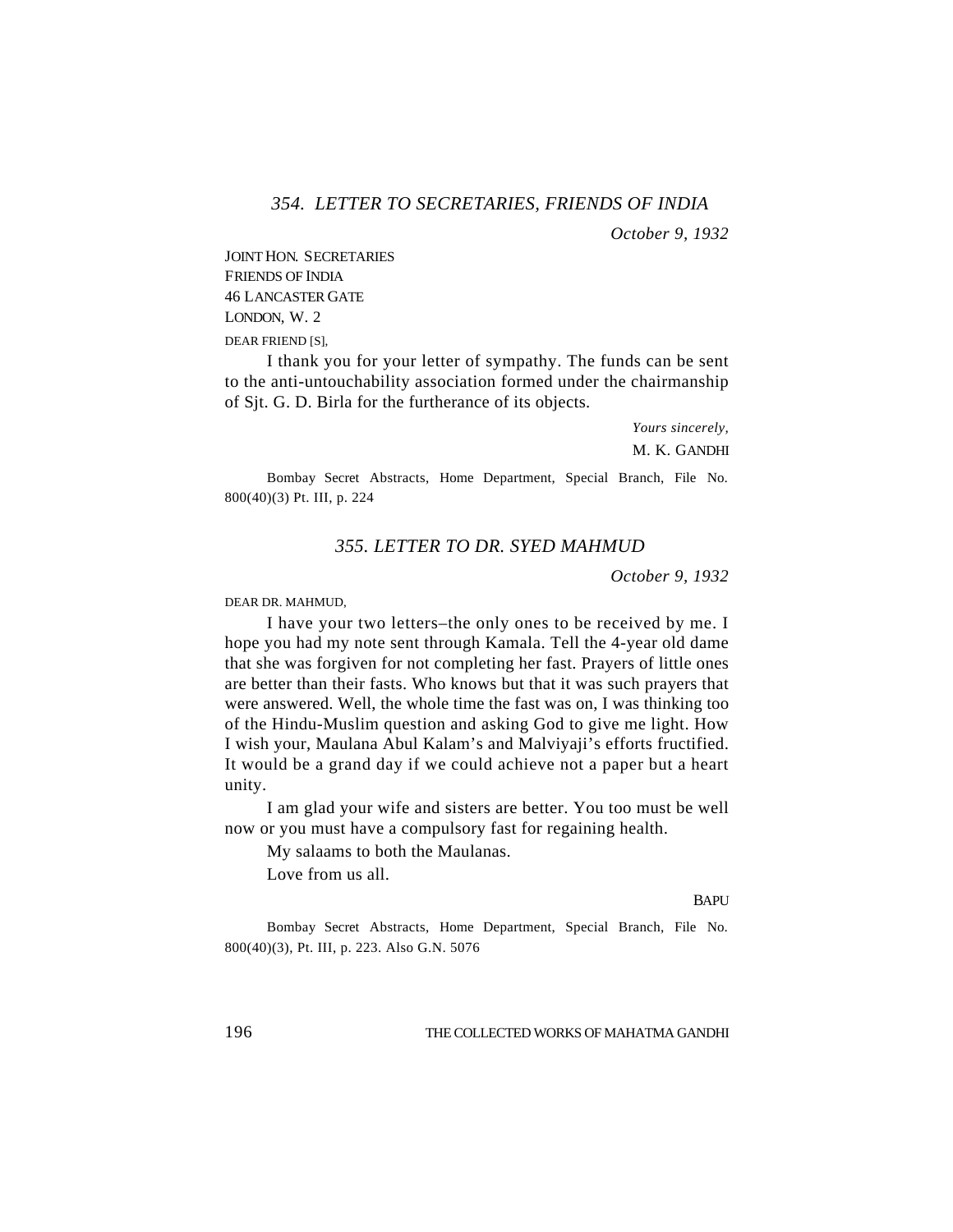# *356. LETTER TO VITHAL R. SHINDE<sup>1</sup>*

*October 9, 1932*

I am not going to be party to any quarter being granted to untouchability—this enemy of all truth, righteousness and progress.

*Mahadevbhaini Diary*, Vol. II, p. 122

# *357. LETTER TO RABINDRANATH TAGORE*

*October 9, 1932*

DEAR GURUDEV,

I have your beautiful letter. I am daily seeking light. This unity between Hindus and Muslims is also my life's mission. The restrictions do hamper me. But I know that when I have the light, it will pierce through the restrictions. Meanwhile I pray though I do not yet fast.

I hope you were none the worse for the strenuous work in Poona and equally fatiguing long journey.

Mahadev has translated for us your beautiful sermon to the villagers on 20th ultimo.

With love,

 *Yours,* M. K. GANDHI

From a photostat: G.N. 4633

### *358. LETTER TO URMILA DEVI*

*October 9, 1932*

MY DEAR URMILA $^2$  ,

What a tragedy! As you were going out that day, I was about to shout out, when Sarojini said you were all coming back soon. And I subsided. But so it was to be. It was to me a sharp reminder that I was a prisoner and therefore not to have all my way. It is a good thing to have these shocks. They keep me humble.

<sup>1</sup> The addressee had asked Gandhiji if in the matter of eradication of untouchability he would agree to a workable compromise.

2 Sister of C.R. Das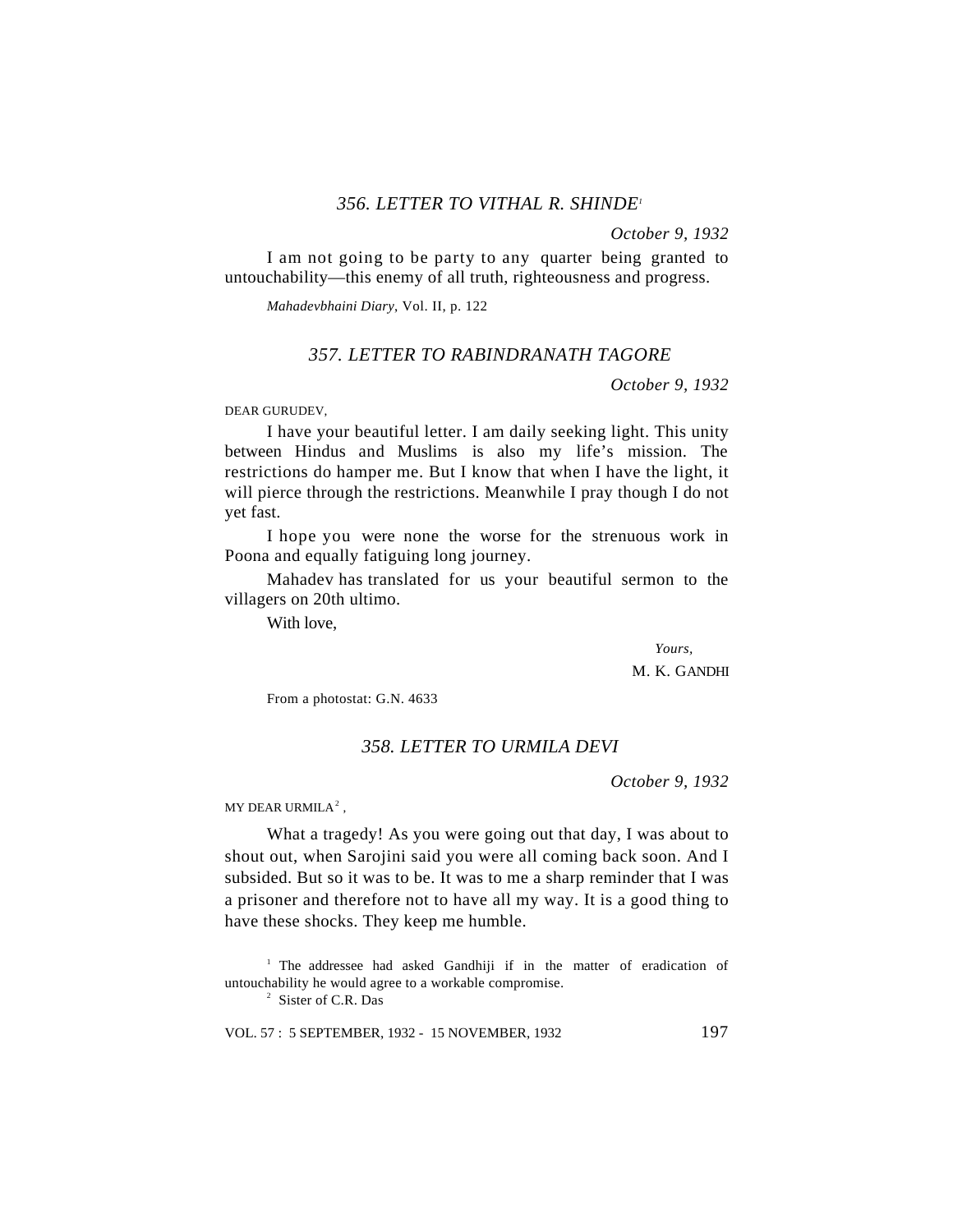The lesson is, never put off till tomorrow what you can do today and never put off till the next moment what you can do this moment. I wanted to know all about you and your children. Now you must write fully about your joys such as you may have and sorrows that you do have. But sorrows of God's servants are their joys. They are the fires through which God tries and purifies them. Unmixed joys of this earth will stink in our nostrils and we should die of want of the oxygen of sorrows. I have read your letter to Mahadev. Let your boy go through the hard mill of difficulties instead of getting a soft job.

*Mahadevbhaini Diary,* Vol. II, p. 120

## *359. LETTER TO BASANTI DEVI DAS* <sup>1</sup>

*October 9, 1932*

It was fearful not to have met you again. As you were going, I do not know whether you noticed that I was casting hungry eyes on you, when Sarojini said you were soon coming back. But you were not to.

What is the meaning of my being a prisoner, if things could happen in the natural course. Let us therefore be thankful for the mercies we had. I was glad that my fast drew you to Poona. I was hungering to see you, since you will not write.

And now do throw yourself in this glorious work of untouchability.

*Mahadevbhaini Diary,* Vol. II, p. 119

### *360. LETTER TO BHAU PANSE*

*October 9, 1932*

CHI RHAU

Vinoba's advice is correct, but it does not mean that one should not try physical remedies. One should strive for self-purification, whatever the condition of one's health. But your constipation ought to be cured by ordinary remedies. I am writing to Narandas and suggesting to him that he should let you go to Rajkot or Vijapur.

<sup>1</sup> Wife of C.R. Das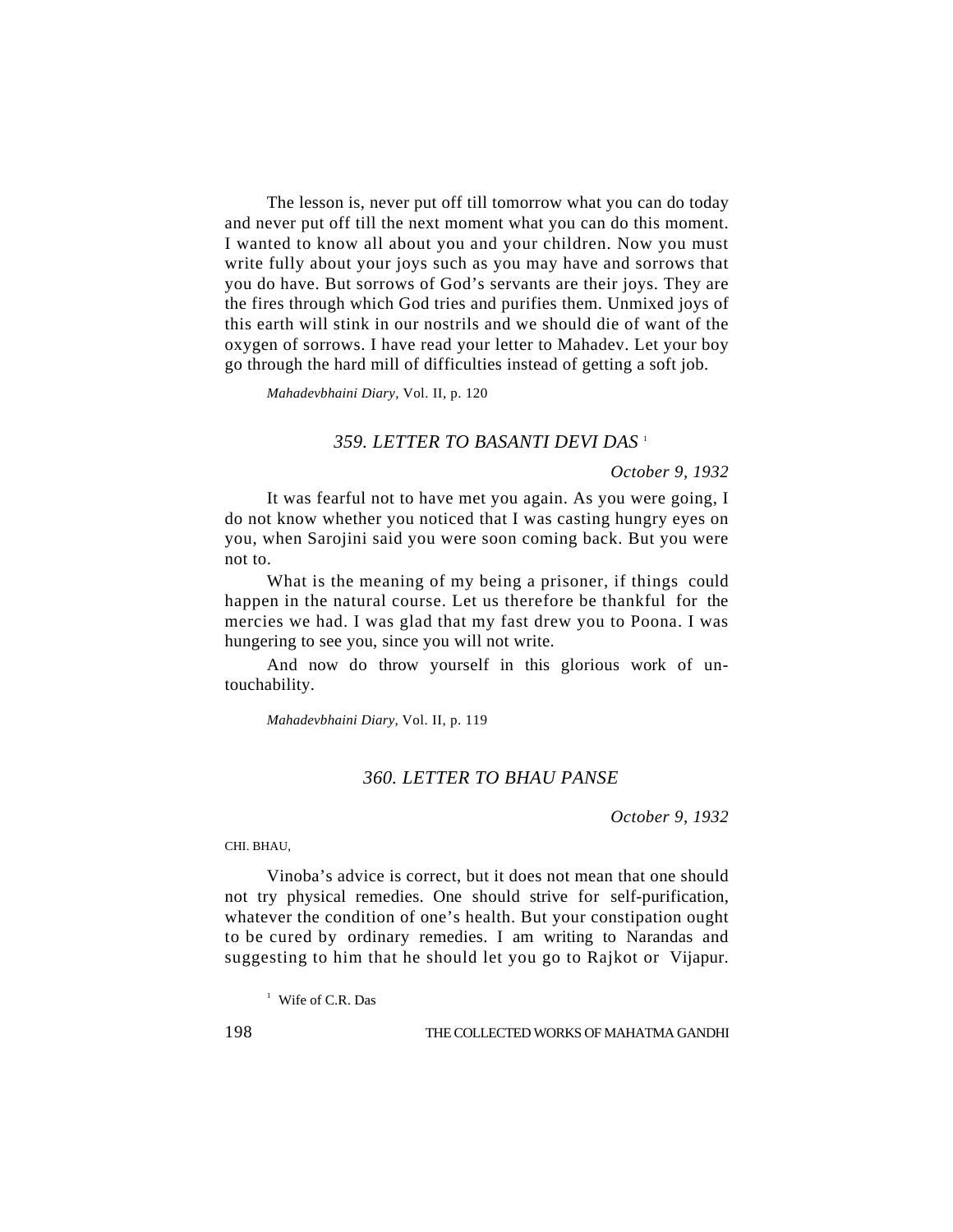Change of water often helps. Moreover, you will benefit from good company at either place.

 *Blessings from*

**BAPU** 

From a photostat of the Gujarati: G.N. 6738. Also C.W. 4481. Courtesy: Bhau Panse

# *361. LETTER TO NARANDAS GANDHI*

*At Night, October 9, 1932*

#### CHI. NARANDAS,

I duly got your mail. We must help Bhau to overcome his constipation. I feel that, if you send him to Rajkot, the water there may perhaps agree with him. If it is impossible to send him to Rajkot, you may send him to Vijapur. But I am eager that he should go to Rajkot, as we know that the water of that place agreed with Purushottam. Moreover, he will benefit from the company of Purushottam and Jamnadas. Do what you think best.

I feel worried about Kusum. The thought that her health does not improve is a painful one. Does she take proper rest now? Prema told me in her letter that you abstained from many things during my fast. I hope that has not affected your health. I am regaining my strength with wonderful speed. You see how many letters I write. I must have written about 30 letters today, important and unimportant. As for spinning, I spin at least 200 rounds a day, of more than 45 counts. The elbow is in excellent condition, so far. I have gone up to two pounds of milk. Fruit continues.The weight also has gone up to 99. I can walk for a sufficiently long time. You need not, therefore, worry about me at all.

In which jail is the elder Kusum<sup>1</sup> to be kept? Where is she at present? After the death at Trivedi's place,<sup>2</sup> I felt that we should either banish the primus stove from the Ashram or the women should resolve never to light it. I enforced this rule today in the case of Ba. We have got a primus here at present. Ba went to light it. I stopped her and Mahadev went instead. The dress of our women is such that there

1 Kusumbehn Desai

<sup>&</sup>lt;sup>2</sup> Of Taragouri, his sister-in-law; *vide* "Letter to Chandrashankar N. Pandya", 4-10-1932.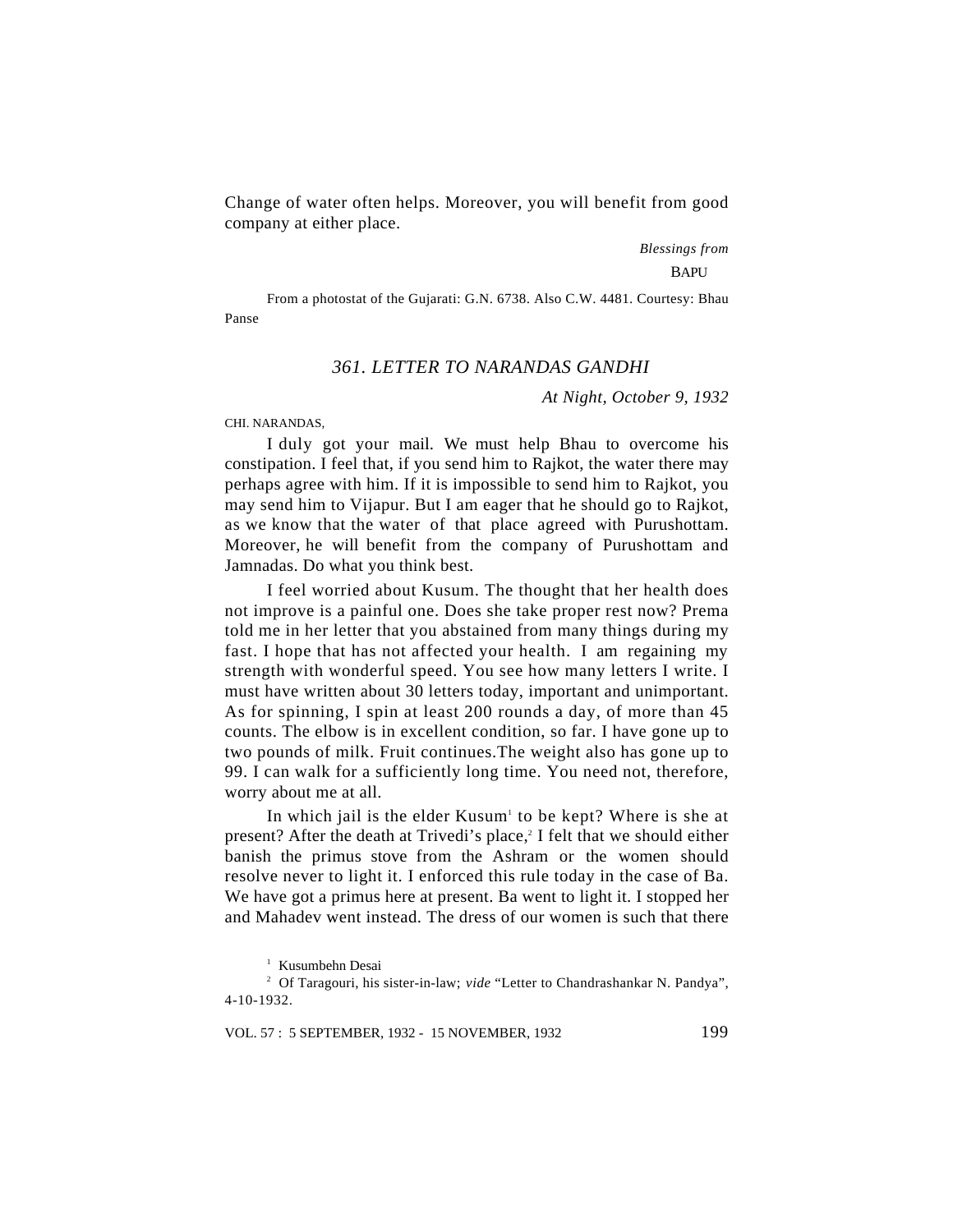is every danger of its catching fire. If the women must use a primus stove, they should ask a man every time to light it. Really speaking, it is not at all necessary.

I hope that Qureshi's piles have completely disappeared now. How is Amina? Ask her to write to me. Anyone who wishes may write. Nobody need refrain out of pity for me now. Ba is still permitted to stay with me for the whole day. But the permission may now be withdrawn any time. Devdas is free to come and see me every day. Read my letter<sup>1</sup> to Panditji.

**BAPU** 

From a microfilm of the Gujarati: M.M.U./I. Also C.W. 8259. Courtesy: Narandas Gandhi

# *362. LETTER TO MULCHAND PAREKH*

## *October 9, 1932*

Send a report and accounts to Thakkar Bapa<sup>2</sup> and request him for help. While the movement for self-purification is in full swing, take a pledge that you will sell yourself and your belongings but will not let any school or Ashram be closed for want of funds. Do not reconcile yourself to the inability of Kathiawar to collect such a small amount. You have dedicated yourself to this work. You ought not to give up the task in despair so soon.

[From Gujarati]

 *Mahadevbhaini Diari*, Vol II, p. 118

<sup>&</sup>lt;sup>1</sup> *Vide* "Letter to Narayan M. Khare", 8-10-1932.

<sup>&</sup>lt;sup>2</sup> Amritlal V. Thakkar, member of Servants of India Society and social worker who dedicated himself to the cause of Harijans and Adivasis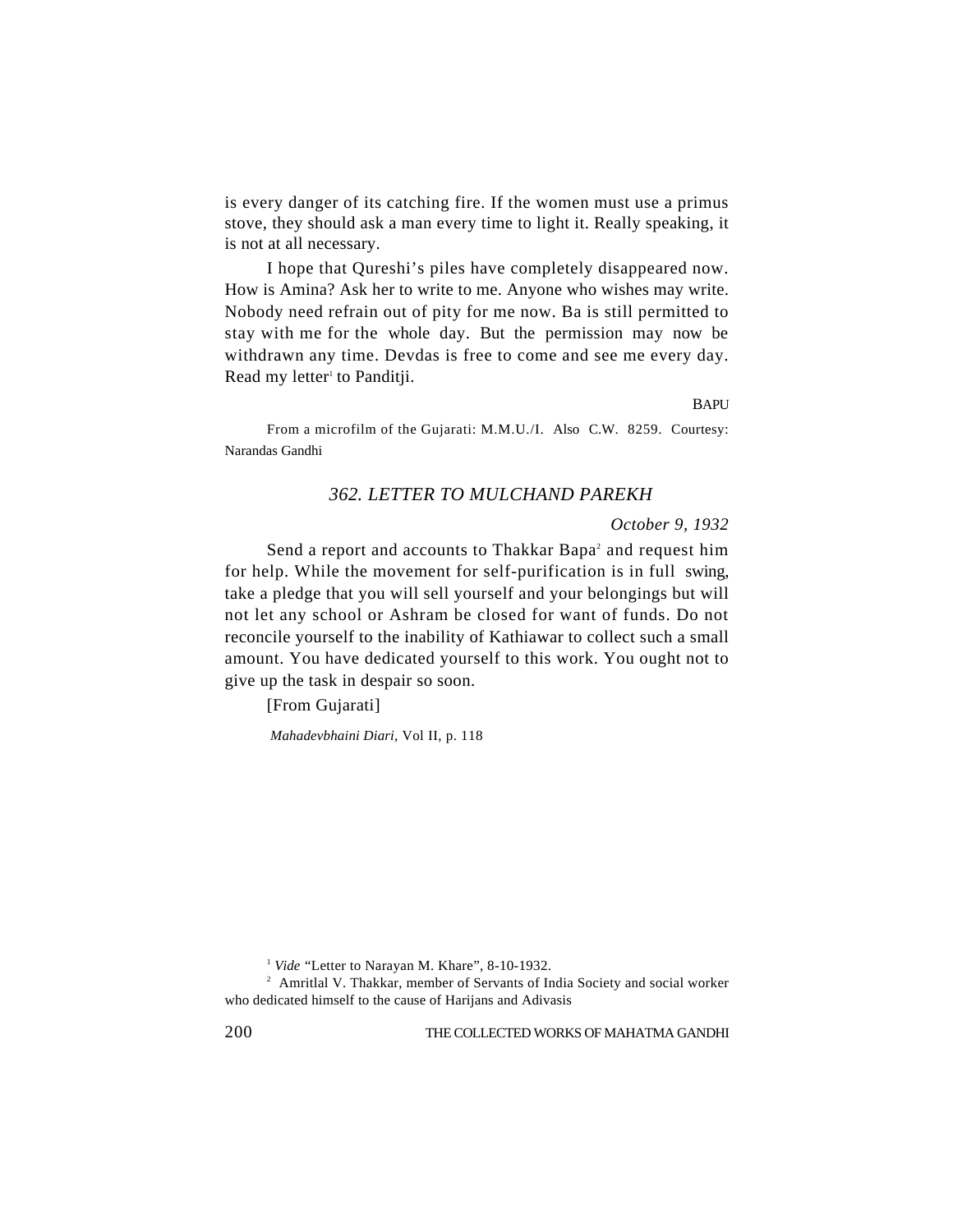*October 9, 1932*

#### CHI. TARAMATI,

I have your letter. I have now regained sufficient strength. I am writing and going for walks properly. I am also spinning as before. Hence there is no reason to worry at all. I had received a long letter from Mathuradas. He is keeping good health. The letter was about the fast.

> *Blessings to all of you from* **BAPU**

From the Gujarati original: Pyarelal Papers. Nehru Memorial Museum and Library. Courtesy: Beladevi Nayyar and Dr. Sushila Nayyar

# *364. A LETTER*

### *October 9, 1932*

No son is entitled to sit in judgment over his father. Your work is that of a reformer. A soldier in the cause of reform works so as to influence the criminal-minded and does not publicize their weaknesses or drag them to courts of law. Your duty is to reform your father's conduct through love, but it would be a sin for you to make his weaknesses public. You actually mention several virtues of your father. It would of course be better if he were free from greed, but you will be able to overcome that weakness in time through loving persuasion. You should tolerate it till then. Reason with your brothers and sisters. Make your own life purer and more self-controlled. If even after all these efforts you cannot persuade your father to change his ways, you may leave your home. I would see nothing improper in that. But even that you should do after giving him sufficient time to improve. We ought not to be self-righteous and expect, as soon as we have changed, that the world will change too. We may have changed in one respect, but probably we do not see the many other weaknesses which remain in us. We ought to bear this in mind and adopt a liberal attitude towards the weaknesses of other people. I think you now have the answers to all your questions.

[From Gujarati]

*Mahadevbhaini Diary*, Vol. II, pp. 118-9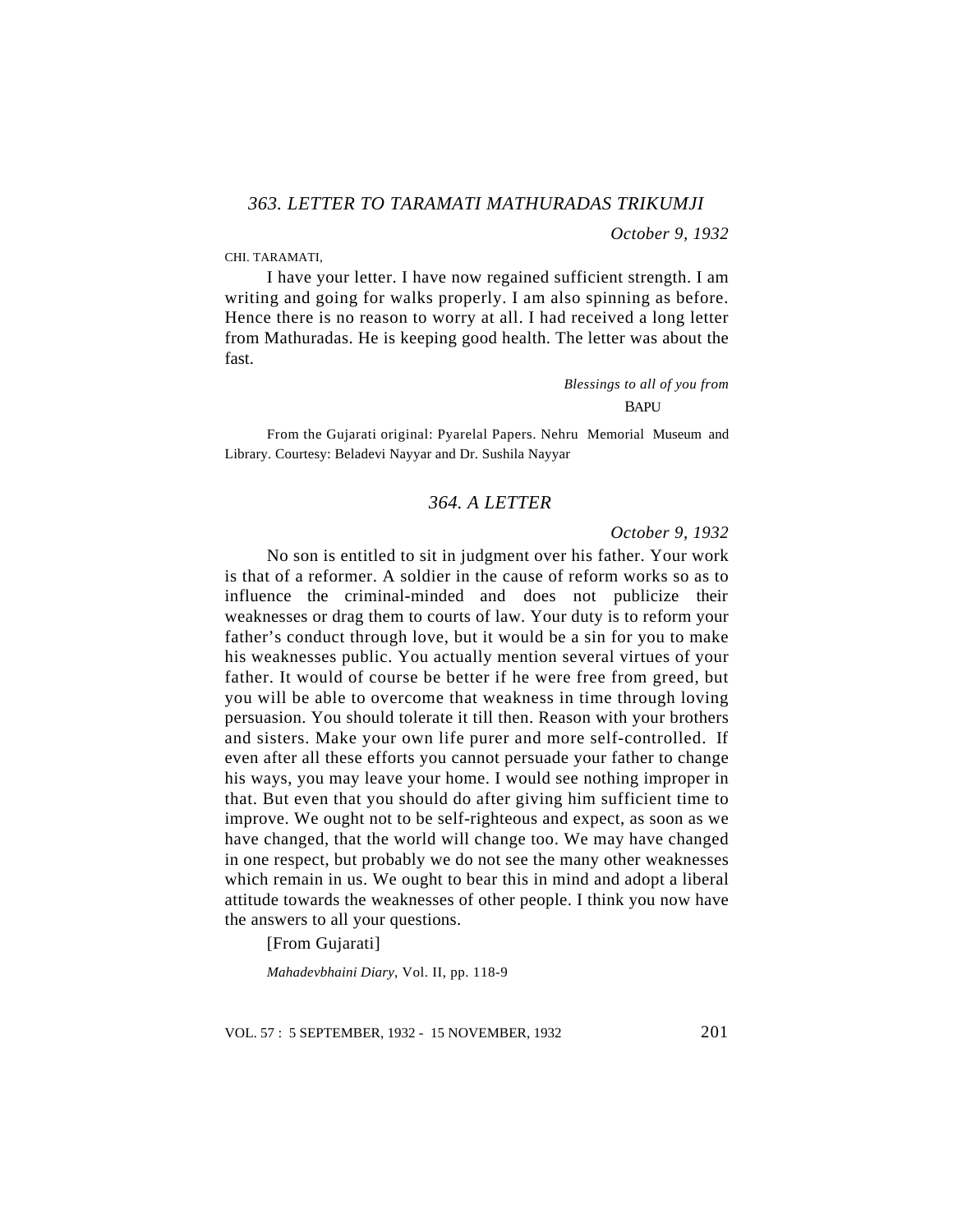*October 10, 1932*

MY DEAR SURESH,

Why have you kept me in suspense about your health? I know your views of old on caste and untouchability. I quite agree with you that caste has got to go. But whether it would do so in my generation I do not know. Only let us not mix up the two and spoil both causes. Untouchability is a soul-destroying sin. Caste is a social evil. Anyway you get thoroughly well and work away against caste well and work away against caste with your usual vigour. You will find in me a good supporter.

With love and all good wishes,

**BAPU** 

*Advance*, 15-10-1932. Also *Mahadevbhaini Diary*, Vol . II, p. 124

# *366. LETTER TO HARDYAL NAG*

*October 10, 1932*

You are always punctual in sending me the right message at the right moment. You put to shame the youth of the country by your enthusiasm at your time of life. May God enable you to finish the century in the same state of vigour.

*Mahadevbhaini Diary,* Vol. II, p. 125

# *367. LETTER TO SOMASUNDARAM*<sup>1</sup>

*October 10, 1932*

You do not seem to have studied my very first statement given to the Press. You will find from it that although technically I could express my purpose in the manner I did, the fast was in truth addressed to the Hindus and others who had faith in me. You will observe too that the vast mass of Hindus instinctively understood the purpose of the fast. I hope this is quite clear. The reason why

<sup>&</sup>lt;sup>1</sup> The addressee, writing from Ceylon, had asked why Gandhiji was not satisfied by the Pact itself and had made the Government's acceptance of it a condition for breaking his fast.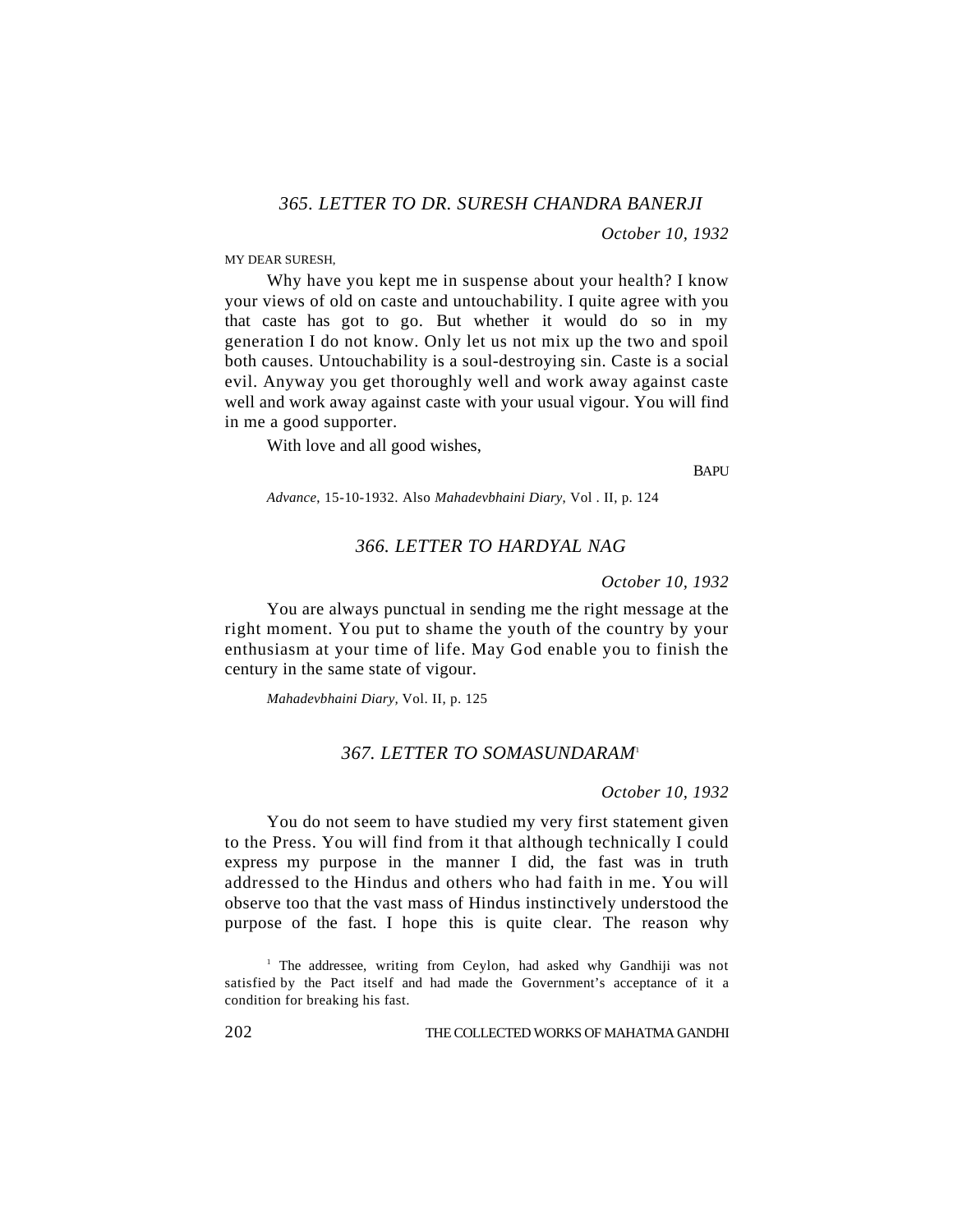Government acceptance was necessary was because the Pact would be useless in the teeth of the adverse decision. This was the natural corollary to the Pact and the fast.

*Mahadevbhaini Diary,* Vol. II, p. 123

## *368. LETTER TO JAMNALAL BAJAJ*

*October 10, 1932*

#### CHI JAMNALAL,

I had got your letter. You may have thought it too long, but I did not feel so, especially as it gave me the news that the 'begger' had started on his begging mission. Tell him that I had got his letter. Since he has relieved me of my worry, I intend this letter for him too. My body has almost recovered its normal strength. My diet includes milk, oranges, *mosambis,* grapes or pomegranates, and gourd and tomatoes among vegetables. Sometimes I drop milk for a day or two. I walk twice a day, for a total of an hour and a half. I write a great many letters. I spin, as I used to do before the fast, not less than 200 rounds daily, of more than 45 counts. This should reassure everyone. I suffered much physically during the fast but the mind was compeletely at peace. If the fast had had to be prolonged, I would not have felt any strain on the mind. But it was for God, at whose prompting I had undertaken the fast, to prolong it or make it short. Ba is still permitted to stay with me for the whole day. But that will probably stop now. Devdas can come and see me for some time. However he does not come every day. Sardar and Mahadev continue to be with me. Your health can be considered all right. If you have lost some weight, that is to the good. But you should not lose any more now. Vinoba's company has undoubtedly benefited you in that it has strengthened your faith in God. He has a beautiful way with him indeed. It is also good that you have had Gulzarilal's company. It is good, too, that you have come to have faith in nature-cure methods and simple food. These two save us from many diseases. Your daily programme is excellent. You should be happy that you are a 'C' class prisoner. Personally, I have always disliked being in 'A' or ' B' class. Even in 'C' class one can secure the facilities necessary to preserve one's health. Has Gulzarilal become sufficiently strong now? Is Madhavji all right? Sardar had acquired great speed in his study of Sanskrit, but owing to the fast it has slowed down a little. He is now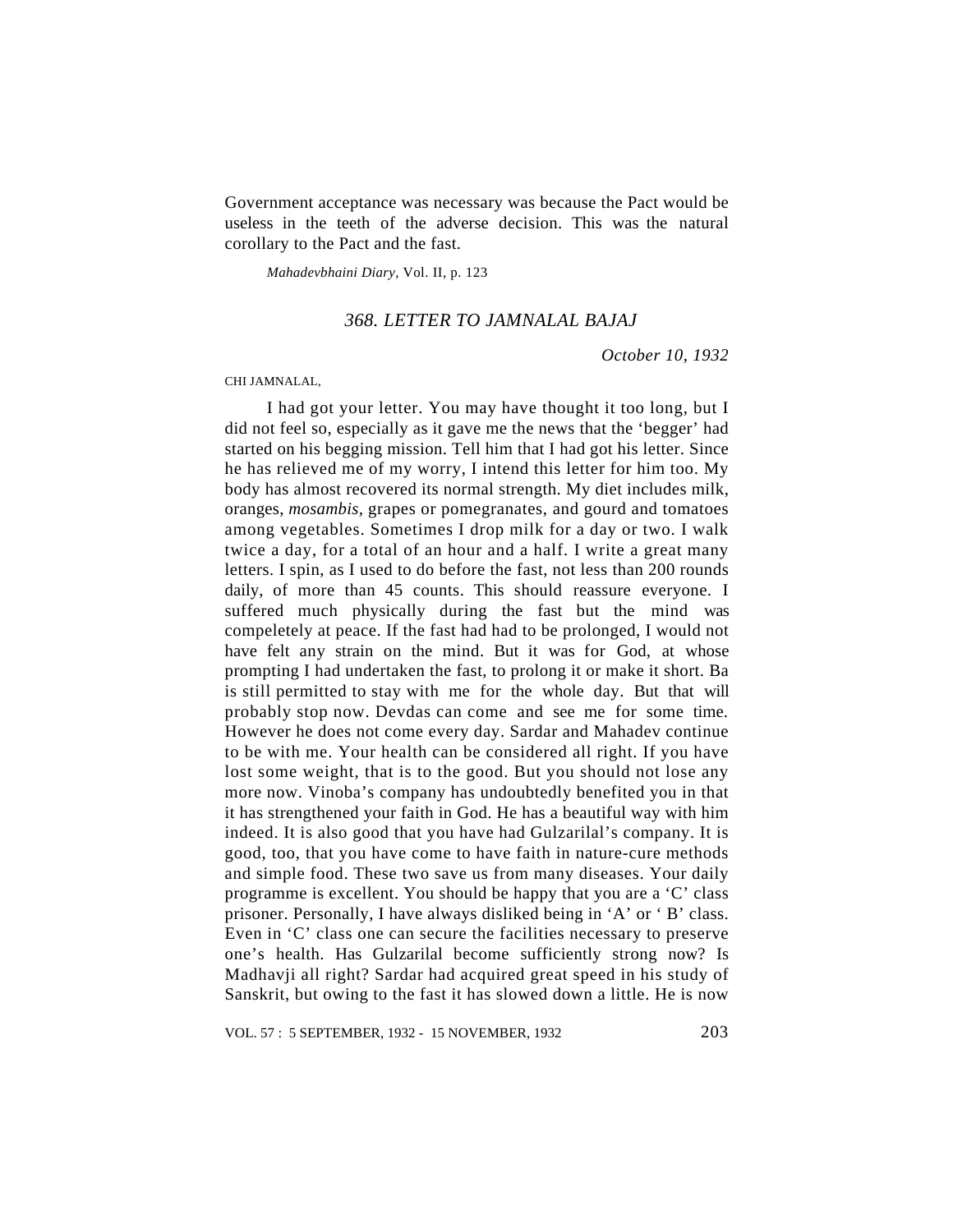preparing to resume the former speed. So far our daily routine has been quite satisfactory. We eat and sleep, read newspapers, pace up and down for a walk, read and study what we wish to and spin. Carding is Mahadev's monopoly. But he has suspended that work for some time, for a fairly good stock of slivers has accumulated. Moreover, Chhakkaddas also has been sending fine slivers. I get letters from Wardha regularly. Give regards from us all to everyone there.

> *Blessings from* BAPU

[From Gujarati]

*Panchama Putrane Bapuna Ashirvad*, pp. 74-5

## *369. LETTER TO DADACHANJI*

*October 10, 1932*

BHAI DADACHANJI ,

This is in reply to your letter of the 23rd. I wish to clarify my position in regard to Baba<sup>1</sup>. I find it very difficult to believe that one person can help another to see God. My heart refuses to accept this idea. When Baba, however, makes such a claim, I can only tell him that I would welcome his help if he could make me see God. We need not believe that a person has necessarily seen God just because he says that he has seen Him. Many persons who make such a claim are found to be suffering from a delusion. In many cases the claim is merely an echo of one's own wishes. I certainly do not believe that seeing God means seeing some Power outside of us, for I believe that He dwells in the hearts of us all. But only one in thousands knows Him through the heart. It is not enough to know God with one's intellect. I do feel that no person can help another to see God in this sense.

One cannot fast at the instance of somebody else in order to be able to see God. I would do so only when I feel an urge from within me. And when there is such an urge, I will not let myself be dissuaded from the step by anybody. There is absolutely no reason for assuming that fasting would help me to see God. I cannot believe that, if I agree to fast for forty days, Baba can help me to see God. That would be an easy bargain. If one can see God as easily as that, the experience has no value for me.

1 Meher Baba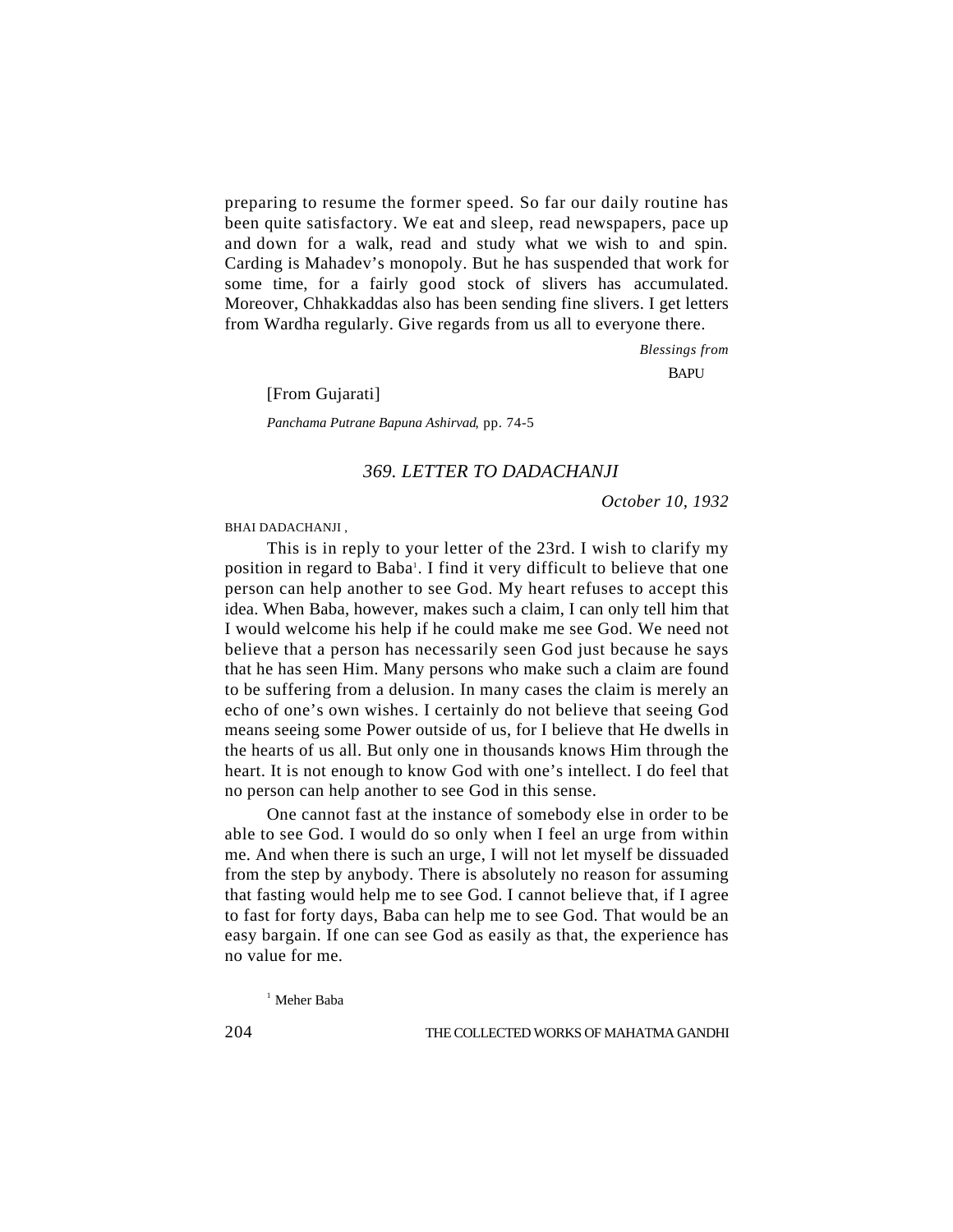I thought that Baba did not divide life into separate fields. To a person whose life is dedicated to dharma, politics, economics, etc., are all aspects of dharma, and he cannot leave out any of them. According to me, a person who regards dharma as one of the many activities of life does not know what dharma is. It is, therefore, inconceivable to me that I might some day give up politics, social reform and other similar activities. I have entered the fields of politics, social service, etc., for the sake of dharma.

I did not promise to translate Baba's writings into Gujarati. On the contrary, I suggested to Baba that he should come out of the spell of English and not write or get somebody to write for him in English, but write and explain his ideas in Gujarati, his mother tongue, or in Persian which as he says, he knows very well. Yes, I would certainly translate into Gujarati any of his writings which deeply appeal to me.

In short, I am a student of Baba's ideas. I saw Baba, having received a wire from Jamshed Mehta whom I regard as a pure soul. I am always in search of *bhaktas* of God and, thinking that Baba was one, I met him.

> *Vandemataram from* MOHANDAS GANDHI

[From Gujarati] *Mahadevbhaini Diary*, Vol II, p. 125-6

# *370. LETTER TO JHAVERCHAND MEGHANI*<sup>1</sup>

### *October 10, 1932*

I had very much liked the loving gift which you had sent to me when I sailed for England. I cannot put this<sup>2</sup> on the same level.  $\dots$  I am not a good judge of poetry.

[From Gujarati]

*Mahadevbhaini Diary,* Vol. II, p. 124

2 The addressee had sent to Gandhiji a poem *"Chhelli Salaam".*

 $1$  (1897-1947); Gurjarati poet and writer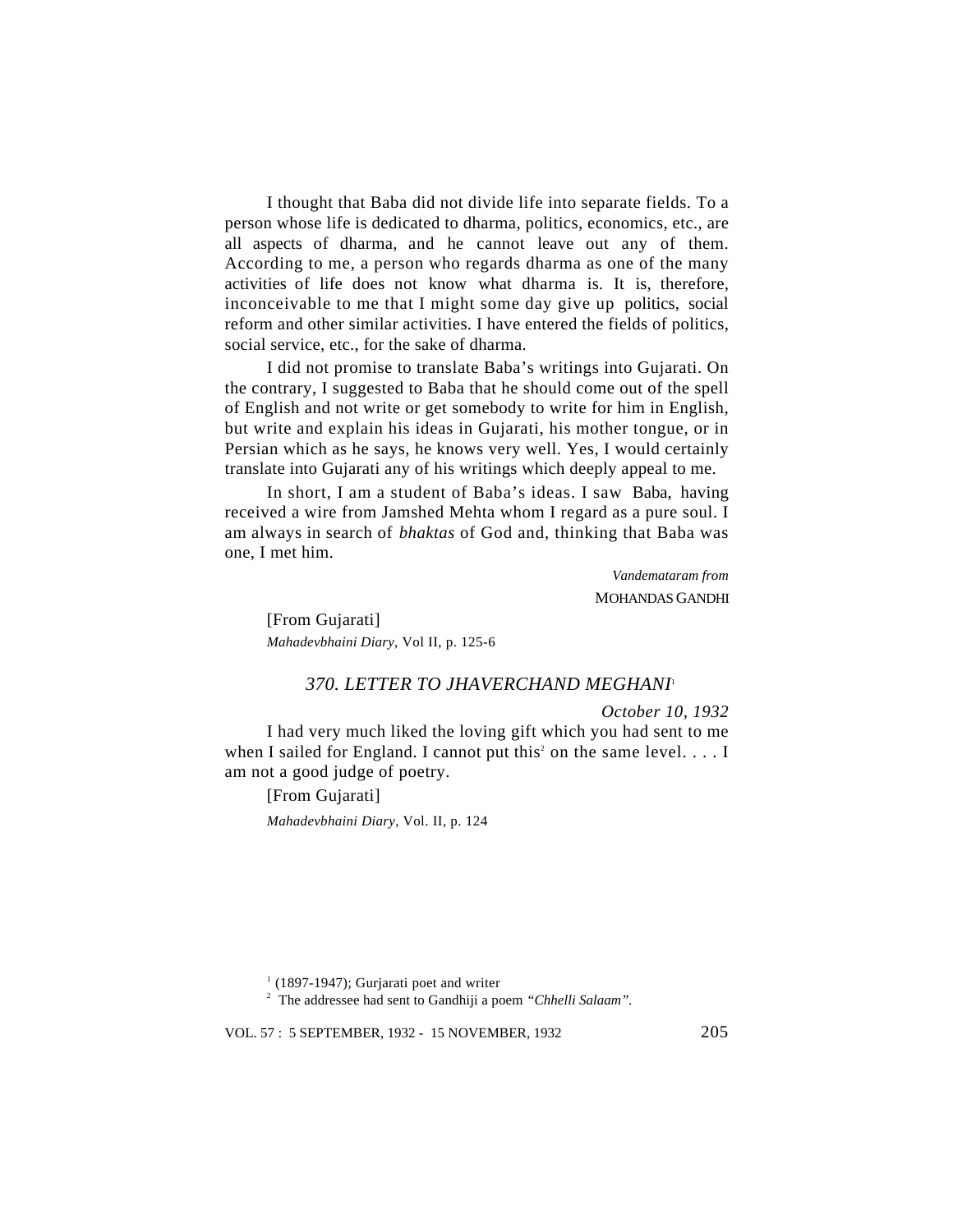# *371. LETTER TO RAMANLAL SONI<sup>1</sup>*

*October 10, 1932*

On the whole I liked the poems. But I did find the language of some of them bitter. . . . I am no good judge of poetry.

[From Gujarati]

*Mahadevbhaini Diary*, Vol. II, p. 125

# *372. LETTER TO JAISHANKAR P. TRIVEDI*

#### *October 10, 1932*

After the tragic death of Taragouri, would not all of you do this by way of *shraddha* to her? You should either banish the primus stove from your home or, if that is not possible, the women members should take a vow never to light it themselves. They should always ask a man to light it for them. The dress of our women is not designed to enable them to light a primus stove.<sup>2</sup>

[From Gujarati]

*Mahadevbhaini Diary*, Vol. II, p. 127

# *373. A LETTER*

*October 10, 1932*

Caste reform is necessary and anybody who can do that work should undertake it. The movement for the eradication of untouchability is bound to have an indirect effect in that field. I commend the efforts to help child-widows to marry again. These tasks can be undertaken by men of self-control and pure character.

[From Gujarati]

*Mahadevbhaini Diary*, Vol. II, p. 123

<sup>&</sup>lt;sup>1</sup> A Gujarati writer and translator

<sup>2</sup> *Vide* also"Letter to Jaishankar P. Trivedi", 4-10-1932.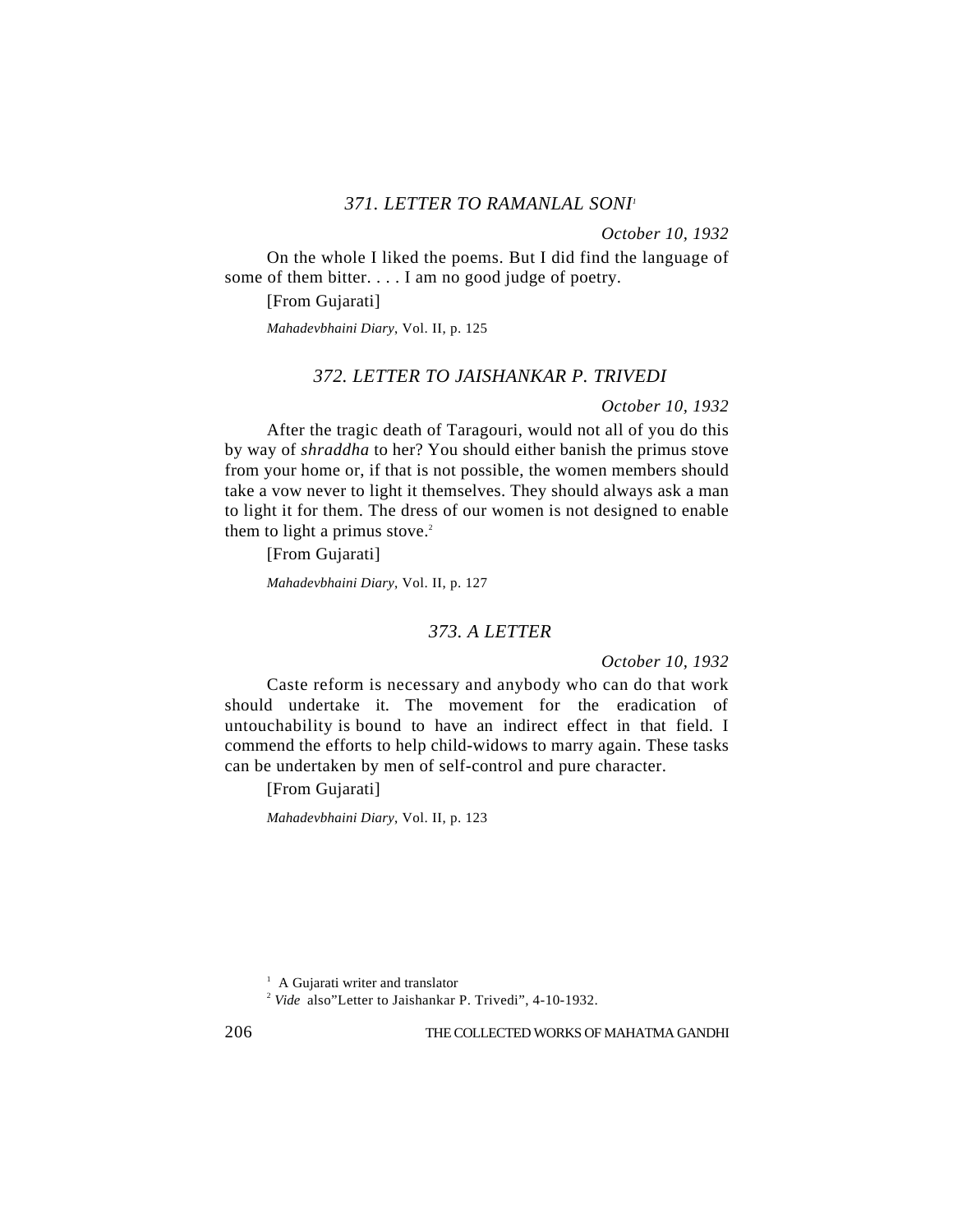*October 10, 1932*

#### BELOVED DAUGHTER RAIHANA,

You are a very clever girl. You want me to fast again in order that you may send me *bhajans* composed by you. No, I will not fast. And the *bhajan* will please me only when you sing it to me. If I had not heard you sing the *bhajan* "Arise and Awake, O Traveller", it would not have touched me so deeply. Even if you sing this *bhajan* from outside the jail walls, your voice will reach me. I do hear, for instance, the sound of all of you dancing. Greetings to Father and Mother from us all. And a slap for you. Blessings to Dahyabhai. Is Pashabhai all right now? Ba spends the whole day with me. I am now regaining strength fairly rapidly, and, therefore, Ba's visits may stop now.

 *Many blessings from*

BAPU

From a photostat of the Urdu: S.N. 9669

## *375. LETTER TO RAIHANA TYABJI*

*October 10, 1932*

#### CHI. RAIHANA,

I got your letter containing the *Bhajan*. I suppose you must have got my letter today. I am writing this letter to tell you about Hari-ichchha. I forgot to write about her earlier today. She is Valjibhai's niece. She lived in the Ashram for some years and has now married Engineer Kamdar of Baroda. I had been writing to her and asking her to go and see you. But since I had not written to you about her, you could not recognize her when she called on you. The fault was mine and not yours. Hari-ichchha informs me that you did not make her feel in any way that she was a stranger, and that both Mother and you showed her great love. The other one was Shanta, who still lives in the Ashram.

> *Blessings from* **BAPU**

SHRI RAIHANABEHN C/O ABBAS SAHEB CAMP **BARODA** 

From a photostat of the Gujarati: S.N. 9668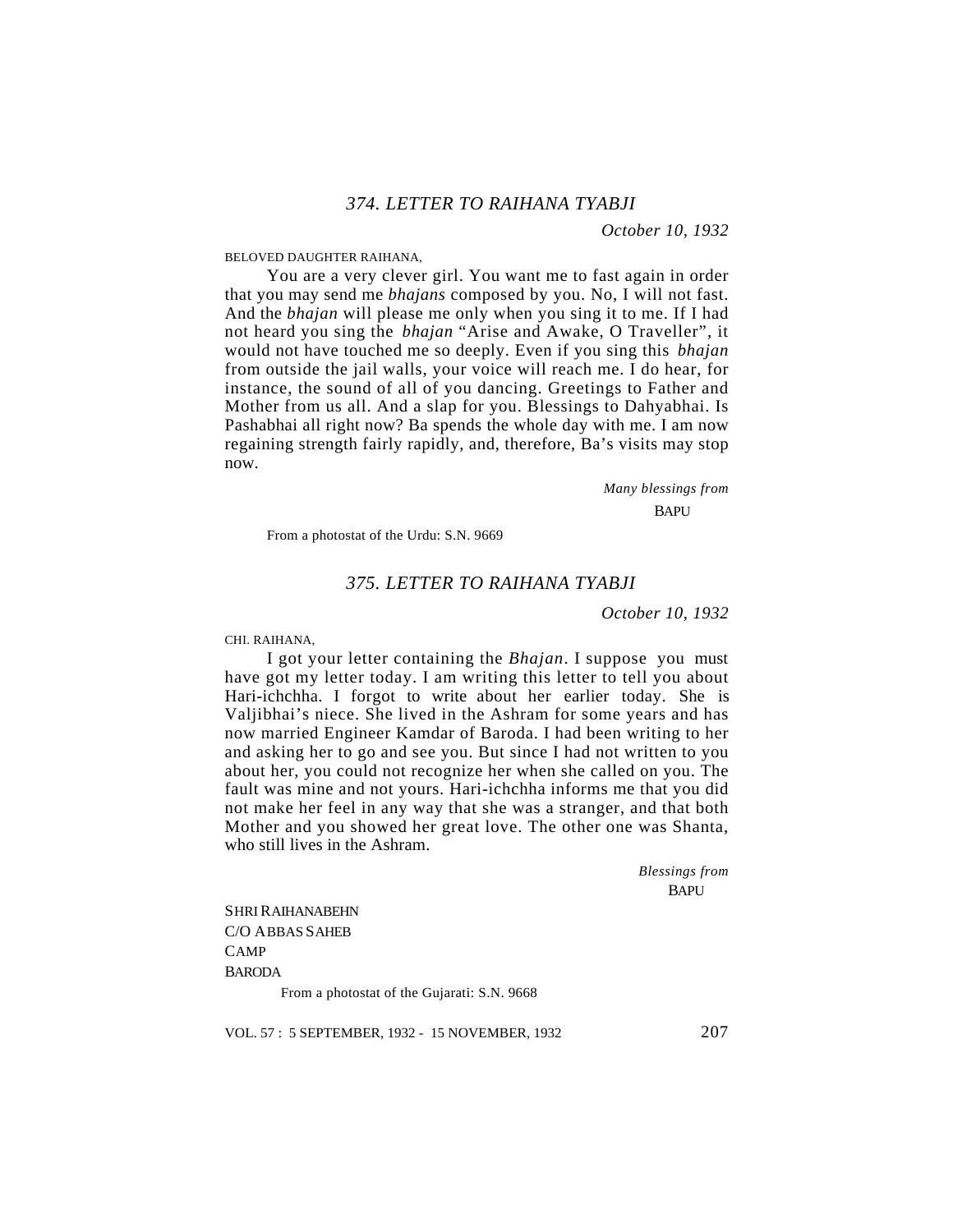# *376. LETTER TO HARI-ICHCHHA P. KAMDAR*

*October 10, 1932*

CHI. HARI-ICHCHHA,

I got your letter. Yes, it is true that I completely forgot to write to Raihanabehn. It would have been better if I had prepared her. I have now written<sup>1</sup> to her today. But the truth is that she does not require anybody to be introduced to her. Visit her now and then and keep up the acquaintance.

> *Blessings from* **BAPU**

# SHRI HARI-ICHCHHABEHN C/O SHRI P.V. KAMDAR SHIA BAGH BARODA

From a photostat of the Gujarati: C.W. 7472. Courtesy: Hari-ichchha P. Kamdar

### *377. LETTER TO BALDEVDAS BIJORIA*

*October 10, 1932*

I have your kind letter. For people like me removal of untouchability is solely a matter of faith. I would never attempt to give up my life on a political issue. Yes, I agree that no coercion should be used whether in a religious or any other matter. As far as I can judge from here there is no coercion in the current activities and God is behind them. I firmly hold that there is no religion in observing untouchability. What more shall I write? I hope I shall continue to enjoy your love.

[From Hindi]

*Mahadevbhaini Diary*, Vol. II, p. 124

<sup>&</sup>lt;sup>1</sup> *Vide* the preceding item.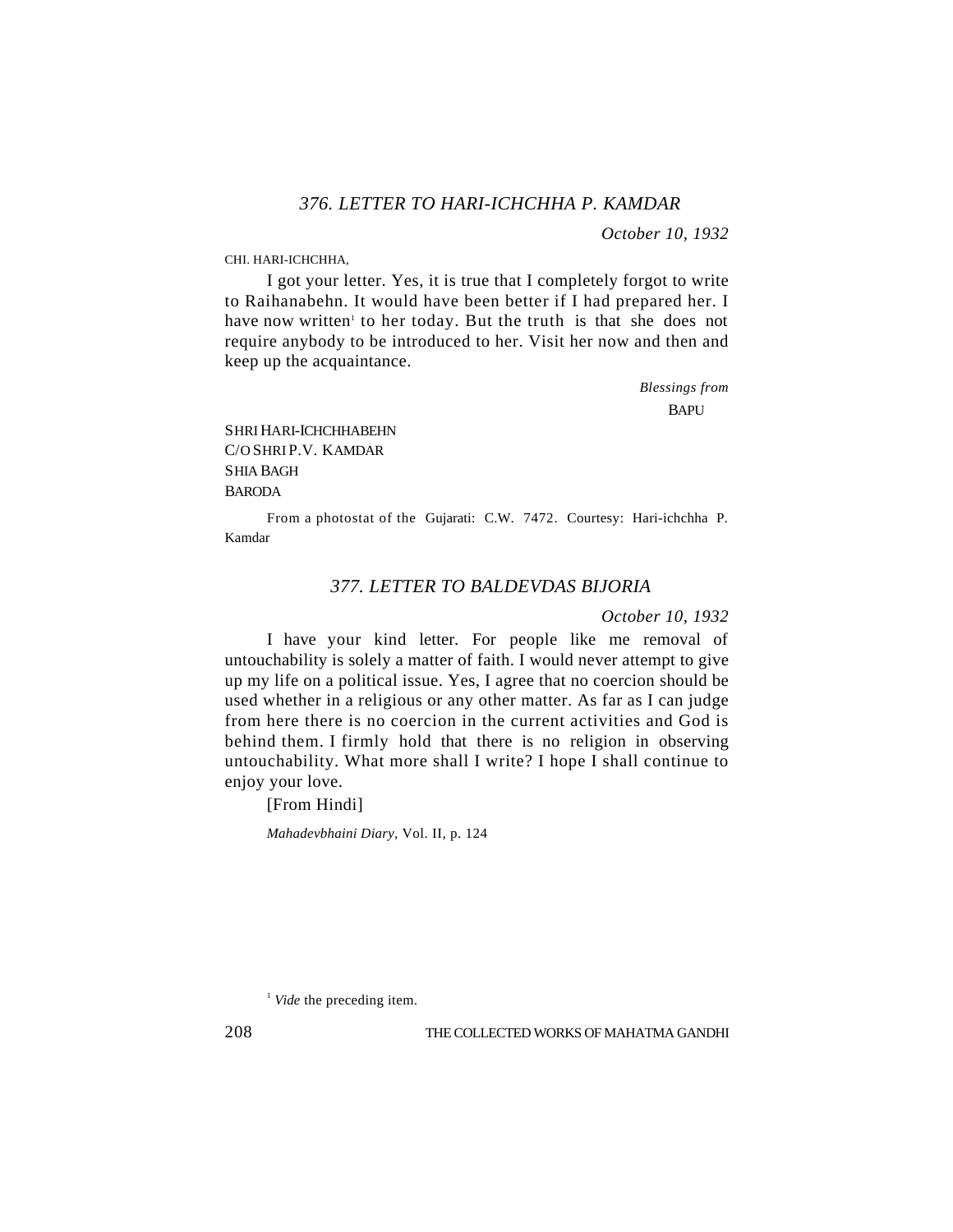*Octoter 10, 1932*

#### BHAI KRISHNACHANDRA,

Your letter reached me only today. Destiny is certainly there but so is effort too. Destiny simply means that in the absence of effort we have only the fruits of the actions of our past lives. Effort can change destiny. Therefore *brahmacharya* is necessary for those who wish to realize the Brahman. See the fifteenth chapter<sup>1</sup> of the *Gita*. Anyway *brahmacharya* is the essence of the *Gita.* One who wants to lose himself in the Brahman, one who wants to be ever immersed in service has no time for sensual pleasures. This answers all your doubts.

*Yours,*

**MOHANDAS** 

From a photostat of the Hindi: G.N. 4262

# *379. LETTER TO CHAUNDE MAHARAJ*

*October 10, 1932*

I have your letter. Here is my message:

I am growing stronger in my belief that cow-protection is an impossibility until we carefully study its economics, take into our fold the untouchables who can do immense service in this work until all the dairies are run on scientific lines and we take a vow to use the hide of dead animals only. Thus the duty now of workers for cow-protection is to understand well these significant points, act accordingly as far as possible and induce others to do so.

[From Hindi]

*Mahadevbhaini Diary*, Vol. II, pp. 123-4

<sup>1</sup> This was a slip; *vide* "Letter to Krishnachandra", 31-10-1932.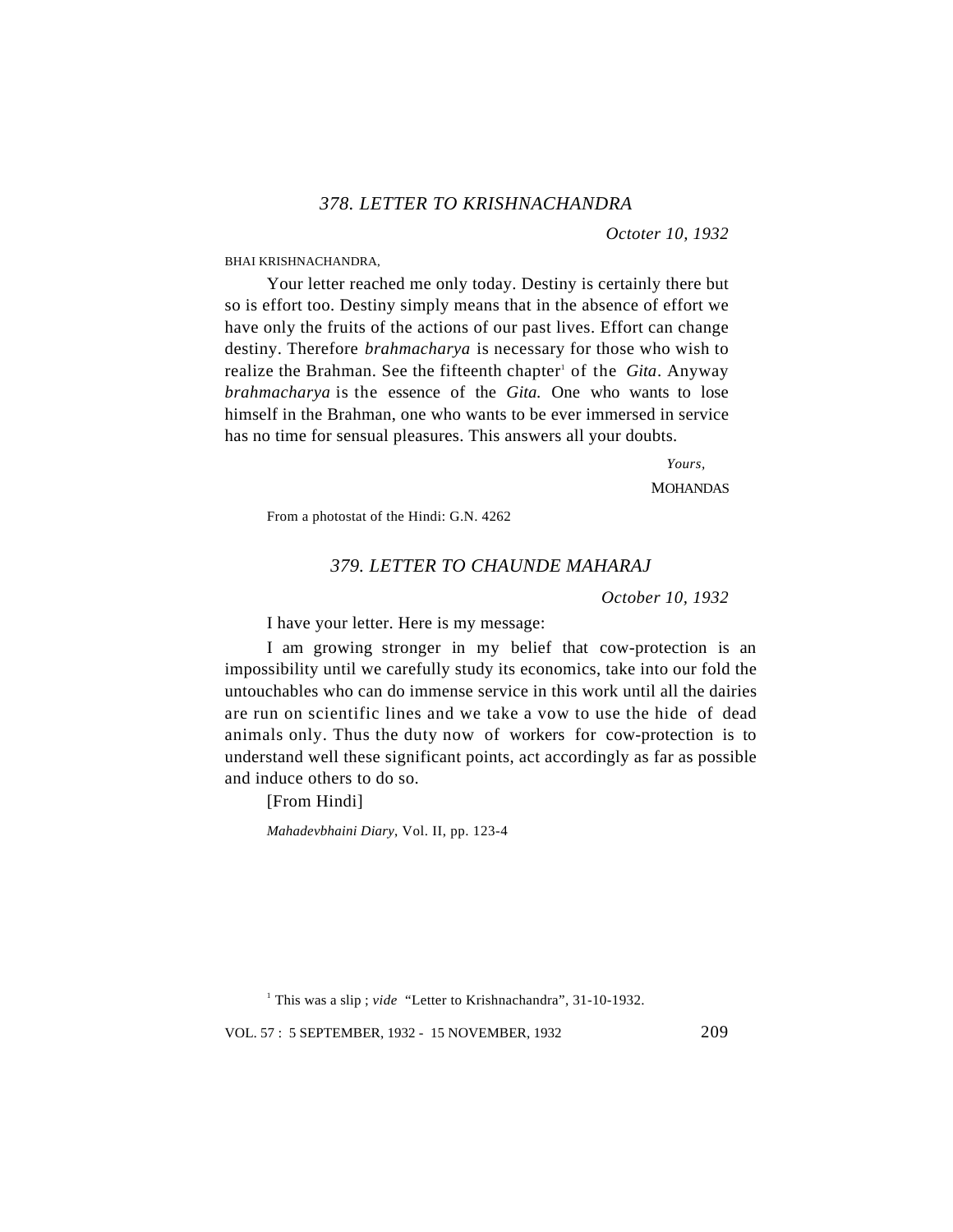*October 11, 1932*

I thank you for your letter. I quite agree with you that milk of cows and buffaloes should be avoided for the reasons given by you. I do not take this milk. But I do take goat's milk, though I consider that too objectionable on more general grounds. I have been trying to find an effective substitute for it, but have so far failed. I did not break my fast on honey, but on orange juice. But I do take honey and I do not consider it objectionable. If honey is obtained in a scientific manner not a bee need be destroyed or starved. But I confess to you that I do not always get such innocent honey.

*Mahadevbhaini Diary*, Vol. II, p. 130

# *381. LETTER TO RUKMINIDEVI BAZAJ*

[*October 11, 1932*] 2

CHI. RUKMINI,

I now understand your previous letter.

You got a silver medal for singing, and now you want compliments for having made a speech. Am I right? But how can you get compliments if, in your joy for having won a medal, you fall ill? Get well if you wish to have my compliments. Who presented the medal to you? I hope you have kept up the practice on sitar*.*

> *Blessings from* **BAPU**

 $[PS.]$ 

At present either you or Benarsi should write to me regularly.

SHRI RUKMINIDEVI C/O SHRI BENARSIDAS BAZAJ THATHERI BAZAAR, BANARAS CITY

From a photostat of the Gujarati: G.N. 9141

<sup>1</sup> The addressee, a Muslim Municipal Councillor from Gujarat, had said that Gandhiji ought to give up milk and honey.

2 From the Postmark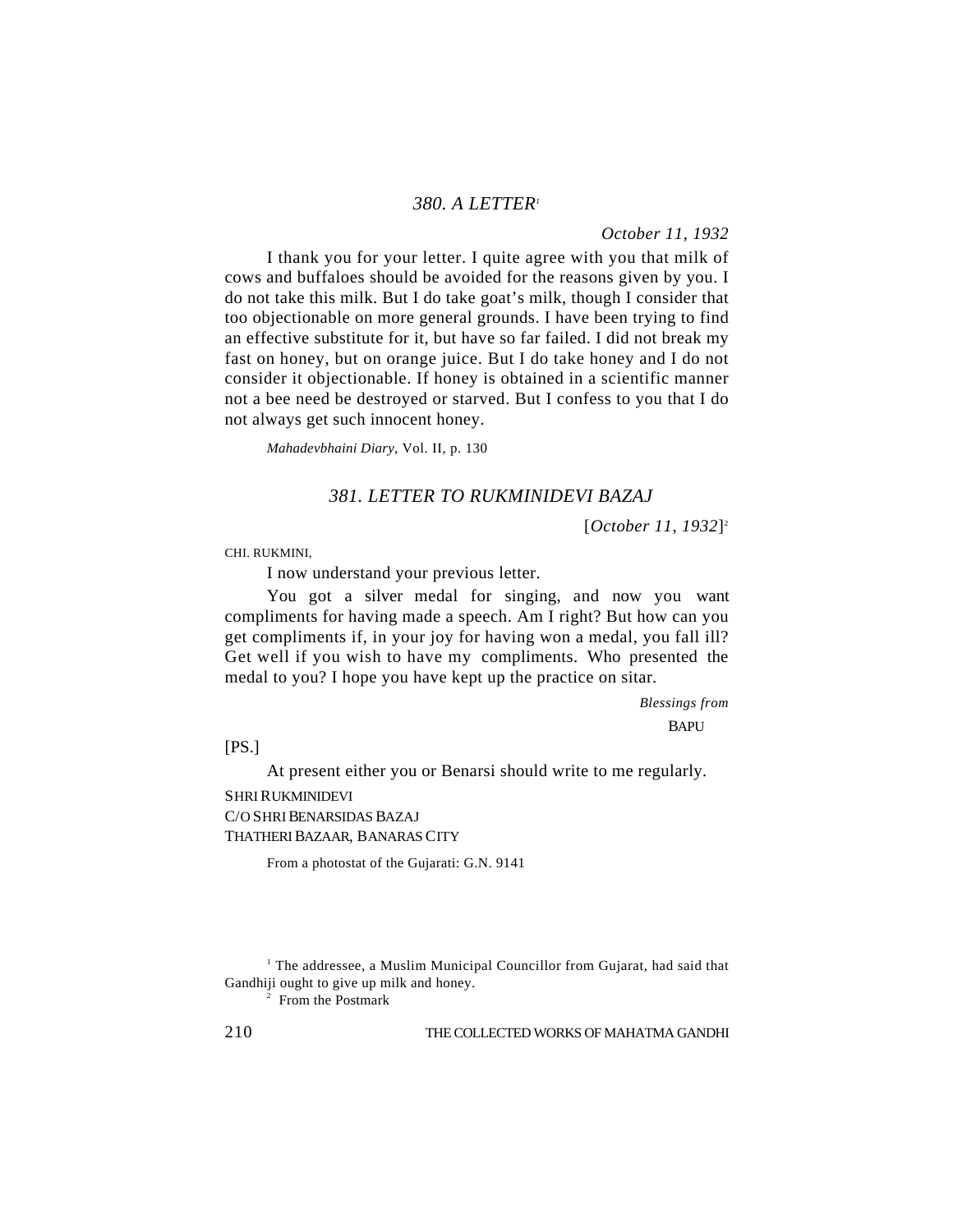*October 11, 1932*

#### CHI. SUSHILA,

What a strange person you are! You fell ill as soon as you landed at Bombay. May I take this to mean that I should send you back to South Africa immediately? Earlier, Manilal came in hot haste and took you away. This time, too, you two seem to have come with some such conspiracy. That is why, I suppose, Sita refused to come here without you. She was afraid that you might go away without her. I hope you are improving now. Ba will come to see you. Do not be in any hurry to come and see me. There is nothing to worry about in regard to my health. Take complete rest and get well. Ask Tara to write to me.

> *Blessings from* BAPU

SHRI SUSHILABEHN C/O SHRI BALUBHAI MASHRUWALA TOPIWALA'S BANGALOW SANDHURST ROAD **BOMBAY** 

From a photostat of the Gujarati: G.N. 4796

# *383. LETTER TO TRIBHUVANDAS TRIKAMLAL*

*October 11, 1932*

BHAI TRIBHUVANDAS,

I am grateful to you for sending me the works of Harikrishna Maharaj. I hope to go through them when I get some time. After that if I feel the need I will certainly call for the larger volume.

#### MOHANDAS GANDHI

SJT. TRIBHUVANDAS TRIKAMLAL AMRITBHAVAN RAILWAYPURA MANINAGAR AHMEDABAD, B. B. & C. I. RLY.

From a photostat of the Gujarati: G. N. 10501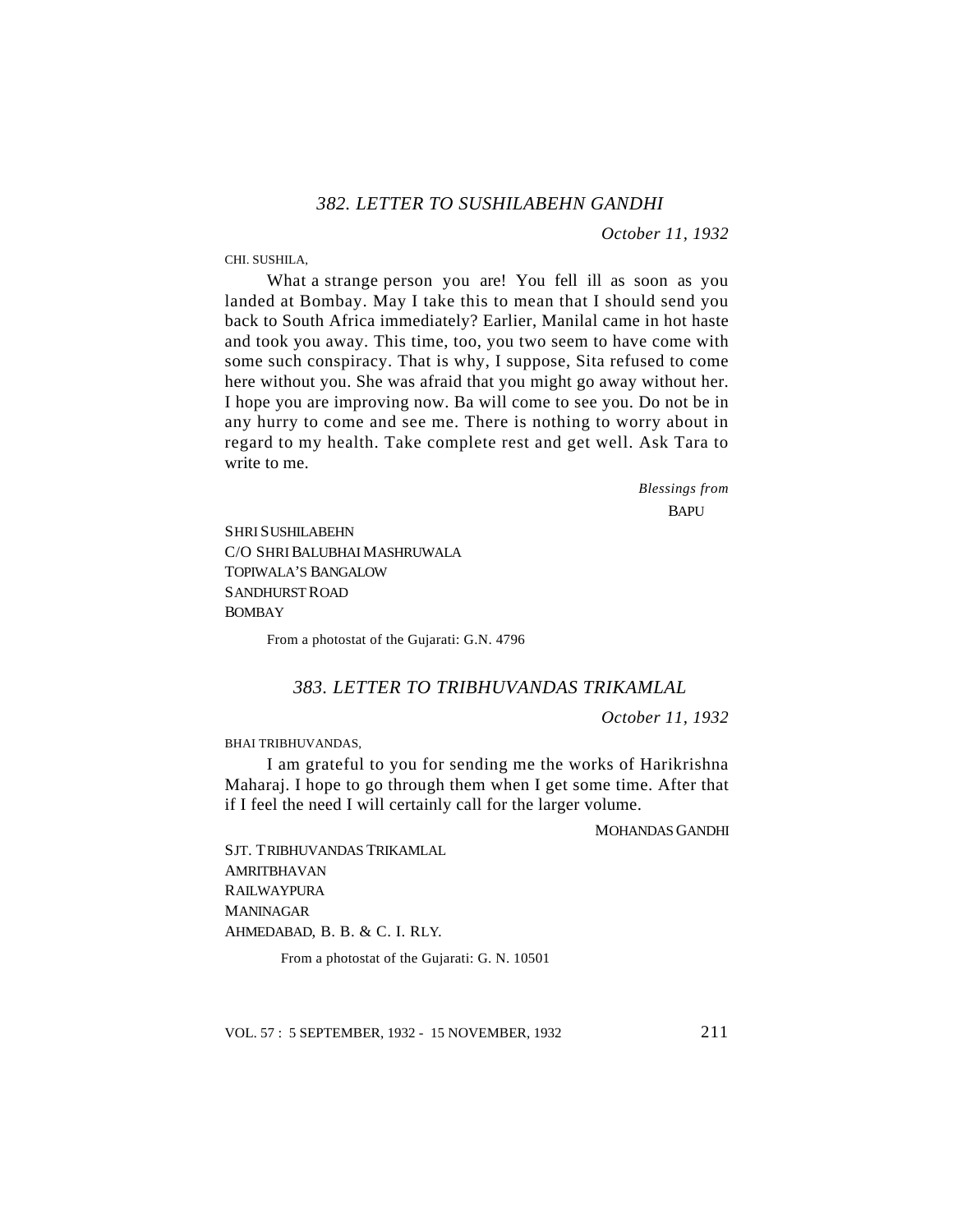*October 11, 1932*

Eradication of untouchability means that we should treat *Antyajas* as we treat members of the other communities. That is, we should not object to their physical touch or to drinking water served by them, and they may enter our homes or public temples and attend schools like other Hindus. This much is necessarily implied in it. Whether one should eat food cooked by them or eat in their company or intermarry with them is a matter of one's own choice. Religion does not forbid that, nor does it enjoin it. The mixed dinner parties which are often arranged these days are not a necessary part of the movement. But I have no doubt that they deserve to be commended.

[From Gujarati]

*Mahadevbhaini Diary*, Vol. II, p. 129

# *385. A LETTER*<sup>2</sup>

*October 11, 1932*

I have your letter. The Congress workers who left the meeting because drinking water was fetched by untouchables acted most imporperly.

Drinking of water offered by untouchables is an intergral part of the eradication of untouchability. Our dharma is to treat the untouchables the same way we treat other communities. Those who have done "expiation" have committed a sin and acted against the Congress. Your being boycotted is immoral and you must on no account undergo expiation. I am distressed that some of our brothers at Bilaspur by their immoral conduct have created a misunderstanding in the minds of the untouchables. I want them to make a public acknowledgement of their mistake.

I am in favour of inter-dining and intermarriage but I do not

 $1$  The source says the addressee was a Marwari gentleman of Nagpur.

 $2$  The addressee, not identified by name in the source, had given a distressing account of a meeting held at Bilaspur in connection with Gandhiji's fast. On some people accepting water from Chamars, it seemed, protests were raised. Some were forced to go through purificatory rites and others who had refused to do so were being thratened with excommunication. The correspondent had asked whether this was right.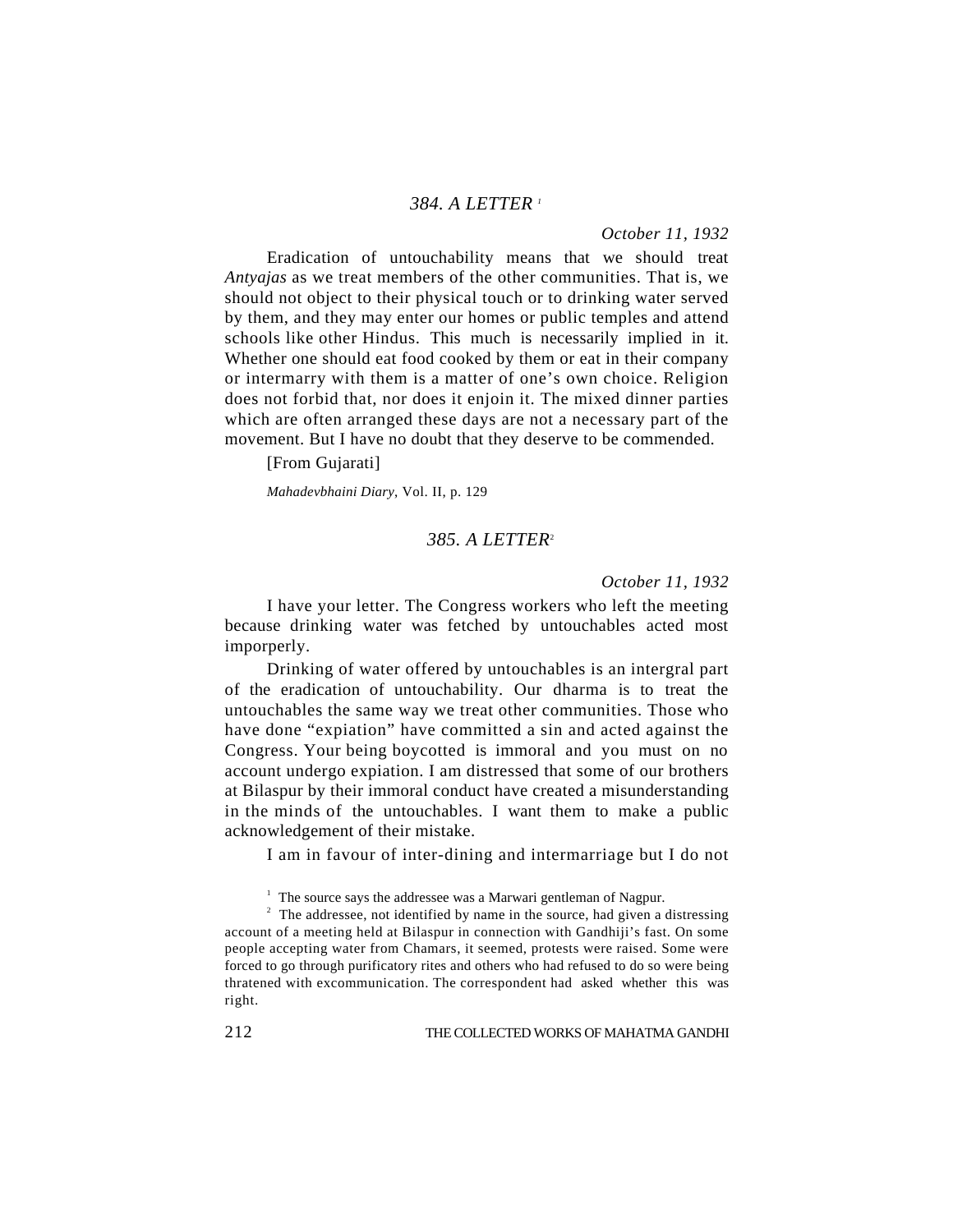consider them a necessary feature of removal of untouchability. I feel that those who consider it a dharma to practise these deserve to be applauded. The mixed public dinners that are arranged these days are in my opinion a good thing. I have not noticed any injunction against inter-dining and intermarriage in the scriptures.

This answers all your questions. Please write to me about further developments in the matter.

[From Hindi]

*Mahadevbhaini Diary*, Vol. II, pp. 129-30

# *386. LETTER TO AMTUSSALAAM*

*October 12, 1932*

DEAR DAUGHTER AMTUSSALAAM,

Today I will not write in Urdu.<sup>1</sup>

You do deserve *shabash<sup>2</sup>* for curing yourself quickly. You will get well quicker if you won't worry about meeting me. When God wills it, we shall meet. Meanwhile let us be thankful that we can write to each other.

Yes, I will write to the other girls about the baths.

Let us hope Kudsia will find her peace during her walks with Narandas. She will, if she keeps good health.

As for your womb it must not be removed unless it is diseased. For that you should consult Mrs. Lazarus and do as she advises. There should be no hurry about this operation. Operations are not always a sure cure. Natural treatment is the most efficacious in the long run and never harmful. Operations have often been harmful and at times even proved fatal.

Love.

**BAPU** 

From a photostat: G.N. 259

<sup>2</sup> Compliments

<sup>&</sup>lt;sup>1</sup> Up to this the text is in Urdu.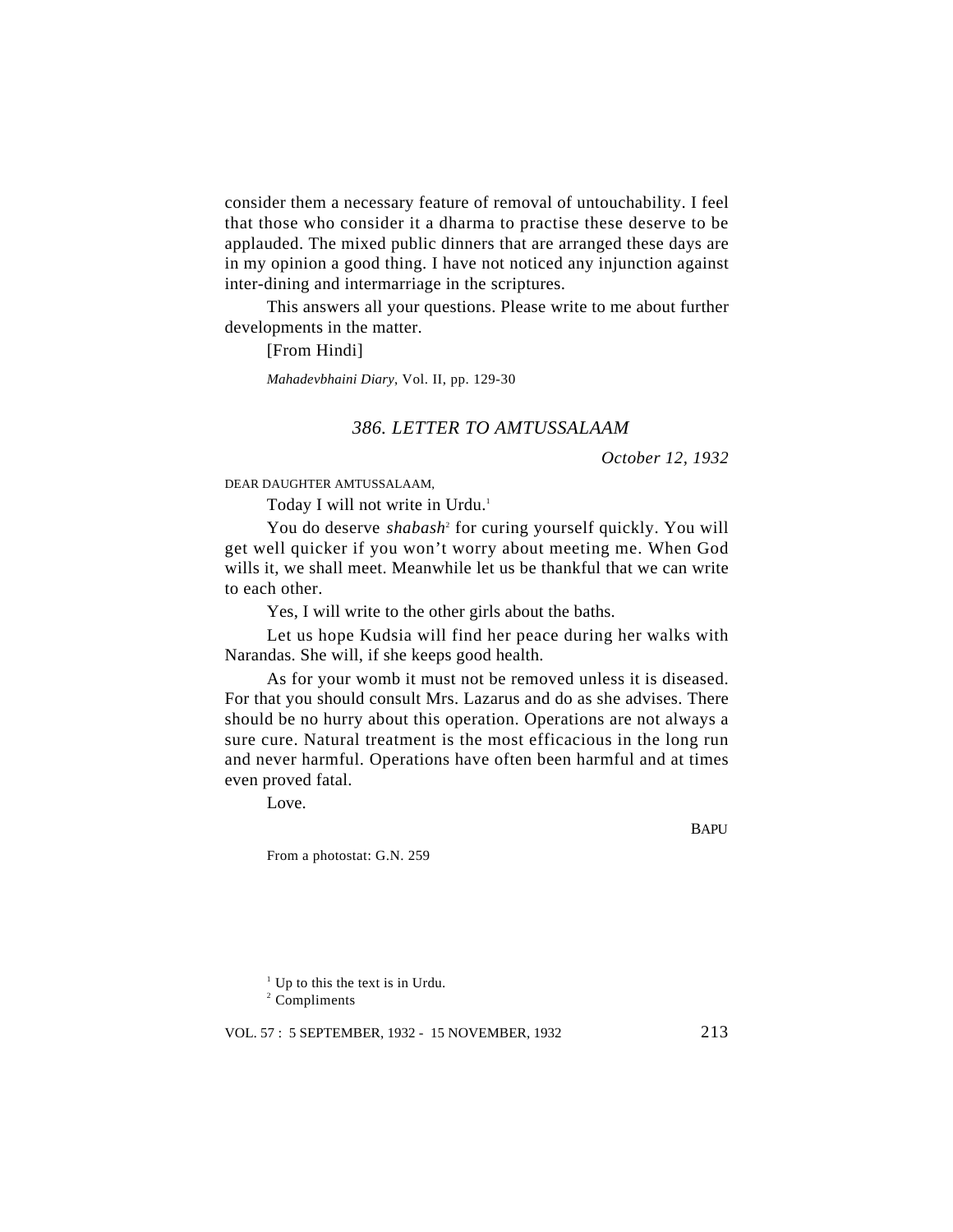*October 12, 1932*

#### CHI. MIRA,

Your weekly letter was received today. I am glad the weather there has improved and that you are feeling better. You do not tell me whether you have commenced your studies in earnest. If your health does not permit, I do not want to goad you to them. My question is, therefore, merely out of curiosity. It has been your won't to report your progress in your studies.

Though my weight shows no increase my general condition is decidedly better. I was walking with the aid of a stick. I gave it up two days ago. The feel is better in every way. Yes, Ba has been attending to my feed. It is still largely fruit. But that means much time and labour as you know to your cost and joy. The proportion is about the same. Manilal and Sushila have arrived. On hearing of the fast they could not restrain themselves. Sushila is ill and is laid up in Bombay. Manilal is not much better. I think I did tell you that he had that deadly fever through which Natal passed a few months ago. But he has seen me. He has brought many good apples from South Africa and oranges from Zanzibar. I wish you could share them. It is no use my attempting to send them there.

I understand what you say about visits. You remember Princess Aristarchi. She has kept up regular correspondence and sends very beautiful postcards containing scared representations and adorned with suitable texts of her own choice.

Love to you both from us all including Ba.

**BAPU** 

From the original: C.W. 6245. Courtesy: Mirabehn. Also G.N. 9711

## *388. LETTER TO H. S. L. POLAK* <sup>1</sup>

*October 12, 1932*

What could be more auspicious than that I should execute God's will on Millie's birthday? She must have many many more birthdays and more opportunity of service.

*Mahadevbhaini Diary*, Vol. II, p. 132

<sup>1</sup> Polak in a letter had drawn Gandhiji's attention to the fact that the latter had begun his fast on Millie Polak's birthday.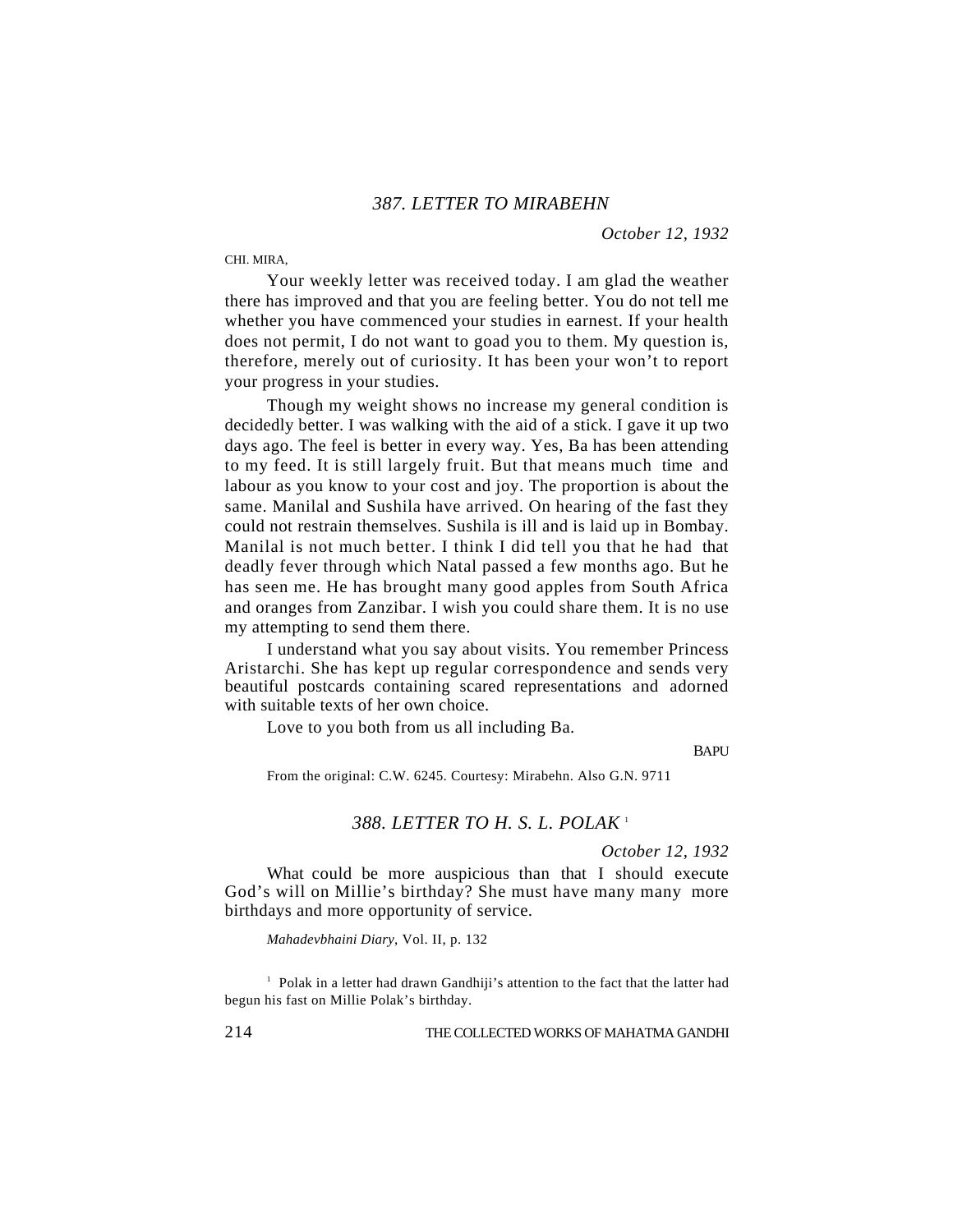# *389. LETTER TO A. TURTON*<sup>1</sup>

*October 12, 1932*

Thank God it was not I that embraked on the fast. It was all God's doing. And how shall the whole world's 'no' prevail against God's 'yes'?

*Mahadevbhaini Diary*, Vol. II, p. 132

# *390. LETTER TO CHAMAN KAVI*<sup>2</sup>

#### *October 12, 1932*

It does not seem likely that I shall get the permission to write what you suggest. If anybody suspects my motives, God alone can remove his suspicion. Personally I feel that I have served all religions. Many friends have even realized this. If my claim is true, the fact will not remain hidden for ever. God, who inspired me to undertake the fast, will also make all people realize its significance.

[From Gujarati]

*Mahadevbhaini Diary*, Vol. II, p. 132

### *391. LETTER TO NARAYAN M. DESAI*

*October 12, 1932*

#### CHI. NARAYANRAO ALIAS BABLO,

I did receive a complaint against you. All children play, but they should play when it is time for play and should work when it is time for work. In any case, they should not give trouble to others. I am told that these days you play all the time and also harass people. Is this true? If it is, you should not behave in that manner.

**BAPU** 

From a photostat of the Gujarati: S.N. 9480

<sup>1</sup> Turton had disapproved of Gandhiji going on a fast since, in his opinion, it amounted to suicide.

 $2$  A Khoja gentleman from Kutch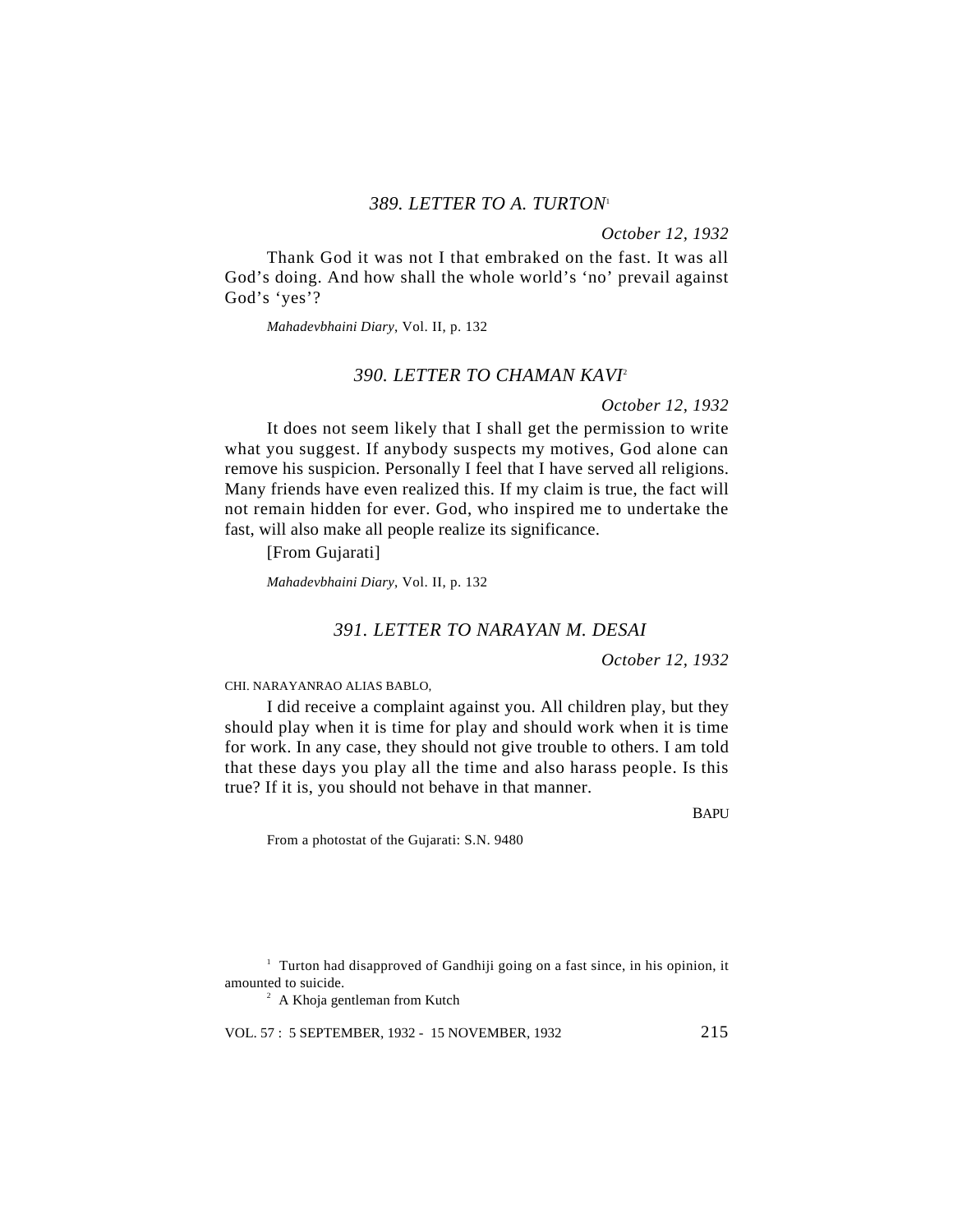*October 12, 1932*

CHI. GULAB,

I have your letter. You have to improve your handwriting a great deal. You should write with great care. You do right in standing up when you feel sleepy.

**BAPU** 

From a photostat of the Gujarati: G.N. 1726

## *393. LETTER TO REGINALD REYNOLDS*

*October 13, 1932*

MY DEAR ANGADA $^{\rm l}$ ,

Your dear letter. It is like a soothing draught. I knew that you and others whom I have in mind would see the inwardness of the fast. God let me down gently as a mother her child. And the glorious manifestation all over the land was more than that to me. Horace Alexander told me you had accepted a job. Do tell me something about yourself. Do not think us to be uninterested in your personal life and welfare. Ba is allowed to be with me during the day. So you have love from us all four.

I have almost regained lost strength.

**BAPU** 

From a photostat of the original: C.W. 4543. Courtesy: Swarthmore College, Philadelphia

## *394. LETTER TO LILAVATI ASAR*

*October 13, 1932*

CHI. LILAVATI,

I got your letter. You have a difficult task. Do, cheerfully and with faith, as Narandas advises, or live alone independently. If you think you cannot possibly do that go to the Ashram. It would also be

<sup>&</sup>lt;sup>1</sup> Monkey prince sent as a messenger by Rama to Ravana. The addressee had carried to the Viceroy Gandhiji's letter of March 2, 1930; *Vide* Vol. "Letter to Lord Irwin", 2-3-1930.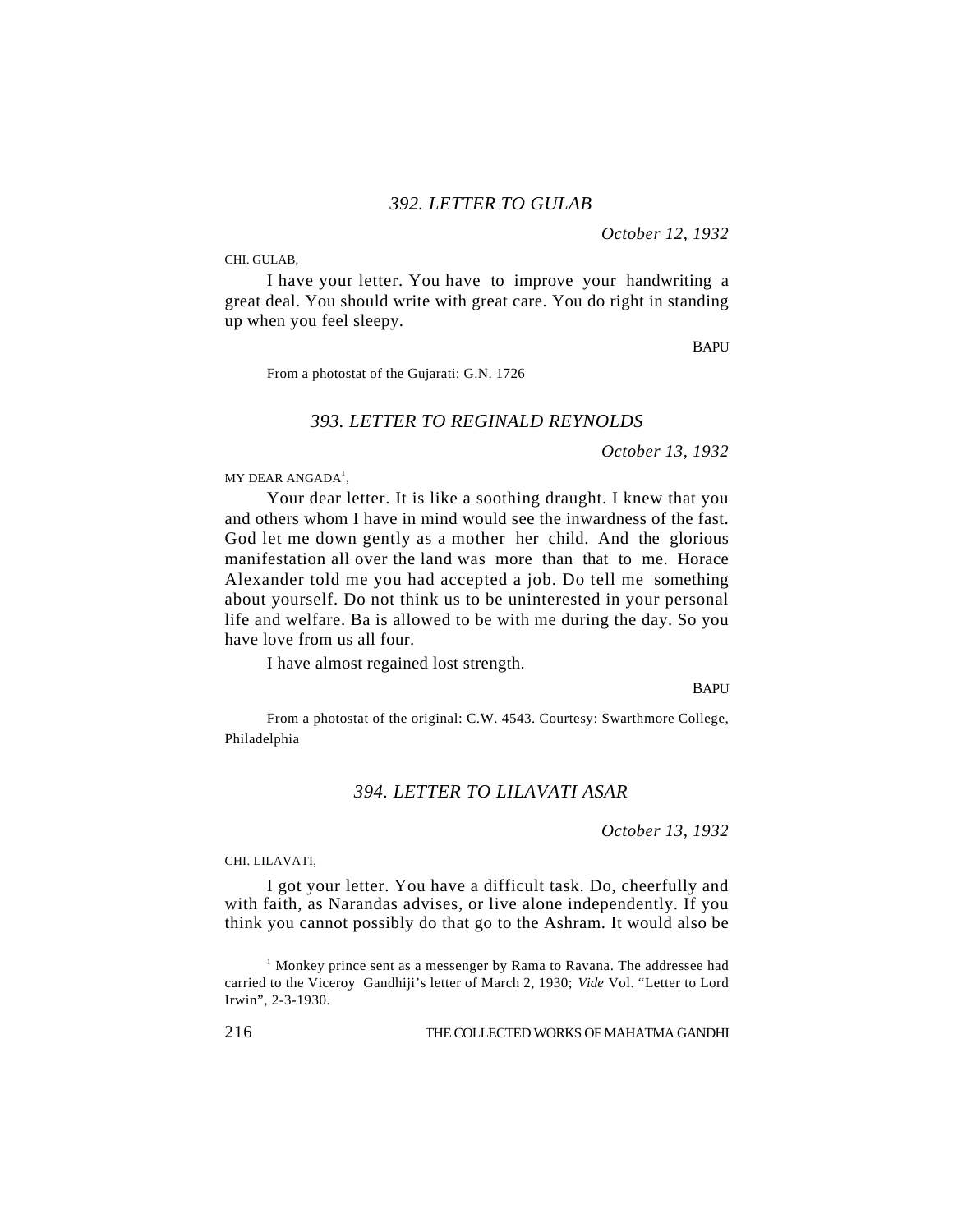good if you lived under Mridulabehn's' care. If, however, you are determinded to work in the city, you should stay in the city. You are not strong enough to go to the city and return on bicycle. I think it would be a risky thing to do. Give up the desire to ride two horses at the same time. You should not become an obstacle in the attempt being made in the Ashram to do without outside labour as far as possible. Do not worry about your letter being long, but you should always write with ink. You should not spend a pie in excess of your income. Write to me from wherever you are. What you write about prison life is not correct. I have not come across any instance of a person having been made dull and insenstitive by prison food.

> *Blessings from* **BAPU**

From a photostat of the Gujarati: G.N. 9323

# *395. LETTER TO RASIK S. DESAI*

*October 13, 1932*

CHI. RASI $K^2$ ,

I was surprised to see your note. I hope you have gained peace of mind as much as you have improved in health—my health also has improved. Blessings to you all. Sardar and Mahadev are quite well.

**BAPU** 

From a photostat of the Gujarati: G.N. 6619. Also C.W. 4351. Courtesy: Valji G. Desai

# *396. LETTER TO JAYA*

*October 13, 1932*

CHI. JAYA,

I was surprised to see your slip. My health is now what it was before I started this fast. I am very happy that all the women of your group are together. One does not often get such experience in one's life. I get news about Venilal from time to time. My blessings to all the women. Sardar and Mahadev are quite well

> *Blessings from* **BAPU**

From a photostat of the Gujarati: M.M.U./XXIII

1 Mridulabehn Sarabhai <sup>2</sup> Valji G. Desai's nephew

VOL. 57 : 5 SEPTEMBER, 1932 - 15 NOVEMBER, 1932 217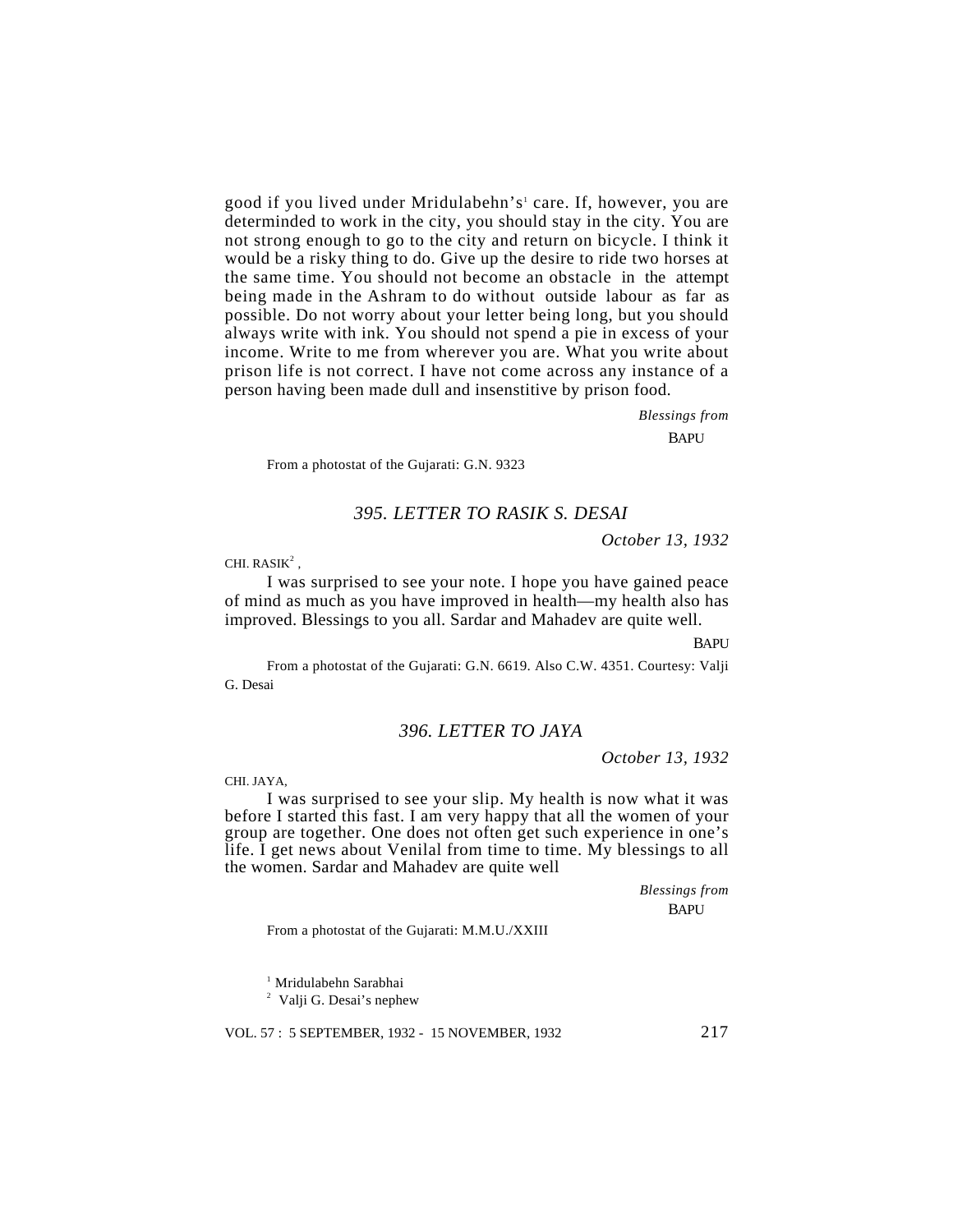*October 13, 1932*

#### BHAI THAKKAR BAPA,

I got your letter written in English, as also the printed article. But I have still not got permission to write even about untouchability. Personally, I am indeed very eager to write. I have also written to the Government for necessary permission. Let us see what happens. All of us are happy here. Please take care and see that your constant travelling does not affect your health.

**BAPU** 

From a photostat of the Gujarati: G.N. 1103

# *398. A LETTER*

*October 13, 1932*

All the varnas are Shudras and every Hindu has the right to recite the Vedas.

[From Gujarati]

*Mahadevbhaini Diary,* Vol. II, p. 134

# *399. LETTER TO HEMPRABHA DAS GUPTA*

*October 13, 1932*

CHI . HEMPRABHA,

I have your English letter. I am not sure how far it is proper to conduct satyagraha through the untouchables. Tell Satisbabu to go slowly. Keep writing to me. Patience is imperative. Why did Satisbabu get fever? He should take rest if that is needed. You too must not work at the cost of your health. Why hasn't Kshitishbabu recovered so far?

May God give you right discernment and strength.

*Blessings from* BAPU

#### [PS.]

I have gained enough strength. I can take milk, fruit and such things.

From a photostat of the Hindi: G.N. 1690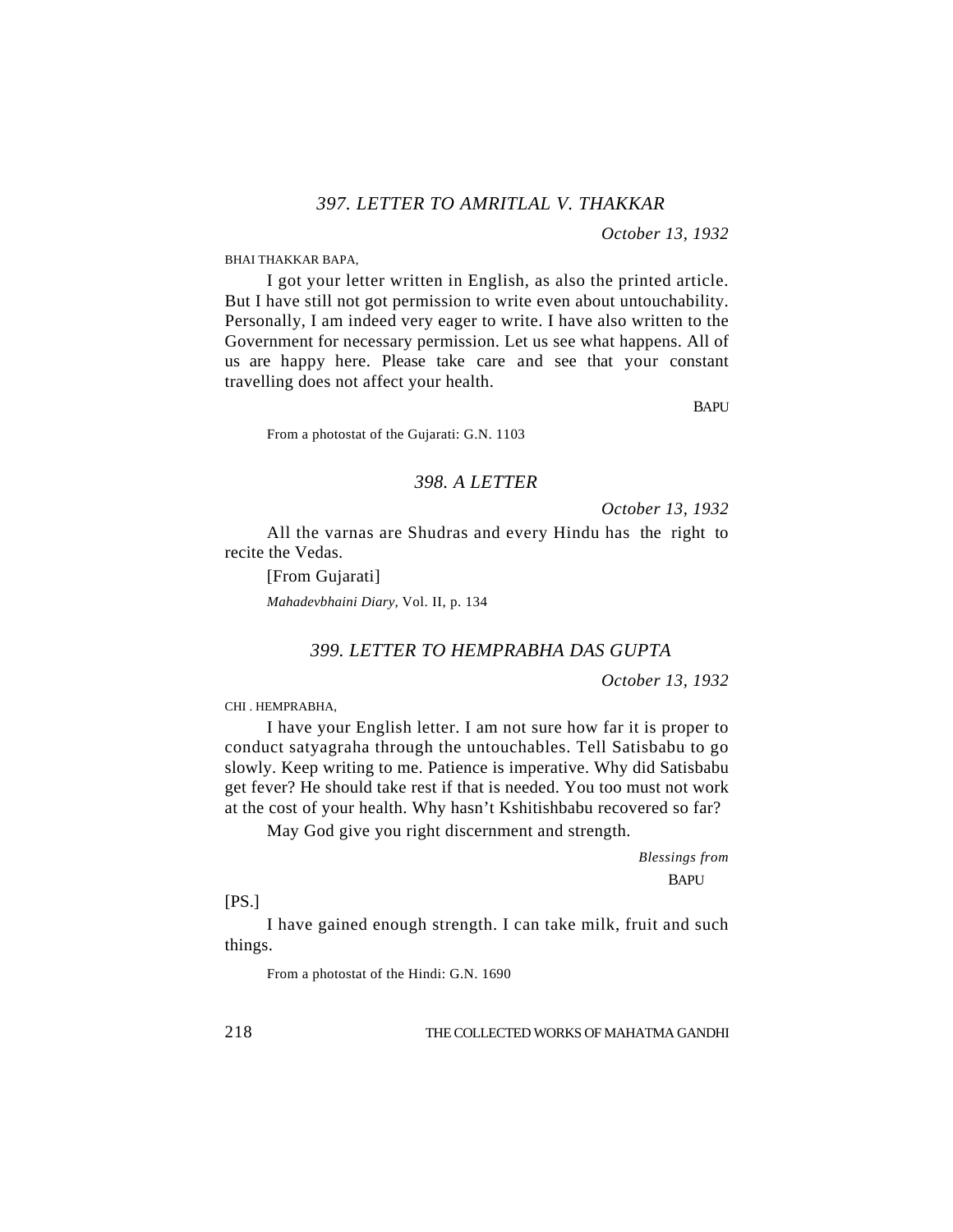# *400. LETTER TO NARASINHRAO B. DIVETIA*<sup>1</sup>

[Before *October 14, 1932*] 2

All of us were pained to read about your daughter's death. Mahadev told me that she was the only one left to you. I need not offer my condolences to you.<sup>3</sup> Both of you possess true knowledge. May God grant you peace.

[From Gujarati] *Mahadevbhaini Diary*, Vol. II, p. 146

#### *401. LETTER TO KUMUD BANDHAB CHATTERJEE*

#### *October 14, 1932*

I am glad to find that temples in your part of the country are being opened to Harijans. The removal of untouchability does not necessarily include inter-dining or intermarriage, but it is open to anyone to dine or marry among Harijans. In other words, Harijans should have the same status as the rest of the Hindus in all matters. Inter-dining does not mean eating out of the same plate. Hence, there can be no question of anybody's saliva being mixed with food.

*The Hindu,* 3-11-1932. Also *Mahadevbhaini Diary,* Vol. II, p. 134

# *402. LETTER TO KESHAV <sup>4</sup>*

#### *October 14, 1932*

Yes, the fast was God's gift to me. Whatever personal service you render to the untouchables without proselytization at the back of your mind is to the good.

*Mahadevbhaini Diary*, Vol. II, p. 135

VOL. 57 : 5 SEPTEMBER, 1932 - 15 NOVEMBER, 1932 219

 $1$  (1859-1937); Gujarati poet and man of letters

<sup>&</sup>lt;sup>2</sup> Although in the source this letter is listed under October 18, 1932, the addressee in his book *Narsinharaoni Rojnishi* says that he received it on this date.

<sup>&</sup>lt;sup>3</sup> According to the addressee, whose reply to this letter is quoted by Mahadev Desai, Gandhiji had said: "But you are above sorrowing on this account."

<sup>4</sup> Member of Christ Seva Sangh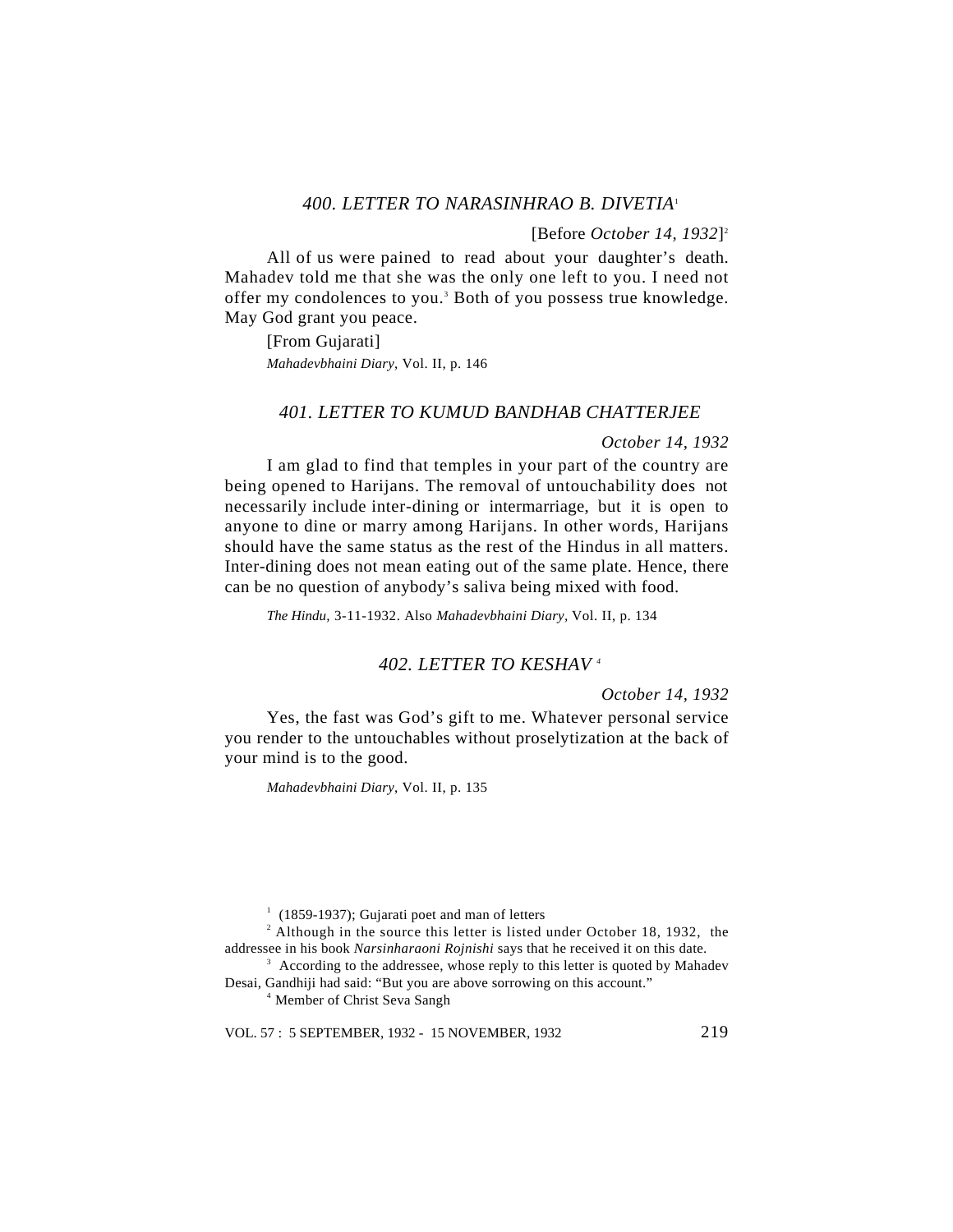# *403. A LETTER*

*October 14, 1932*

I firmly believe that the so-called caste Hindus are responsible for every evil habit that one finds among the Harijans. They can only be removed by sympathetic treatment.

*Mahadevbhaini Diary*, Vol. II, p. 134

# *404. LETTER TO VASUMATI PANDIT*

*October 14, 1932*

CHI. VASUMATI,

I cannot be so easily persuaded to withdraw my charge of lethargy against you. Even though you help in selling khadi, you should find time to drop me a postcard. For that, however, you should learn to regard every moment as having value. You will learn that in time. Service of *Antyajas* is certainly a great cause, but it should not get priority over your former vow. I hope you remember the verse and its meaning:

Better one's own duty, bereft of merit, than another's well-performed; better is death in the discharge of one's duty; another's duty is fraught with  $d$ anger.<sup>1</sup>

 *Blessings from*

**BAPU** 

From a photostat of the Gujarati: S.N. 9334. Also C.W. 580. Courtesy: Vasumati Pandit

1 *Bhagawad Gita,* III. 35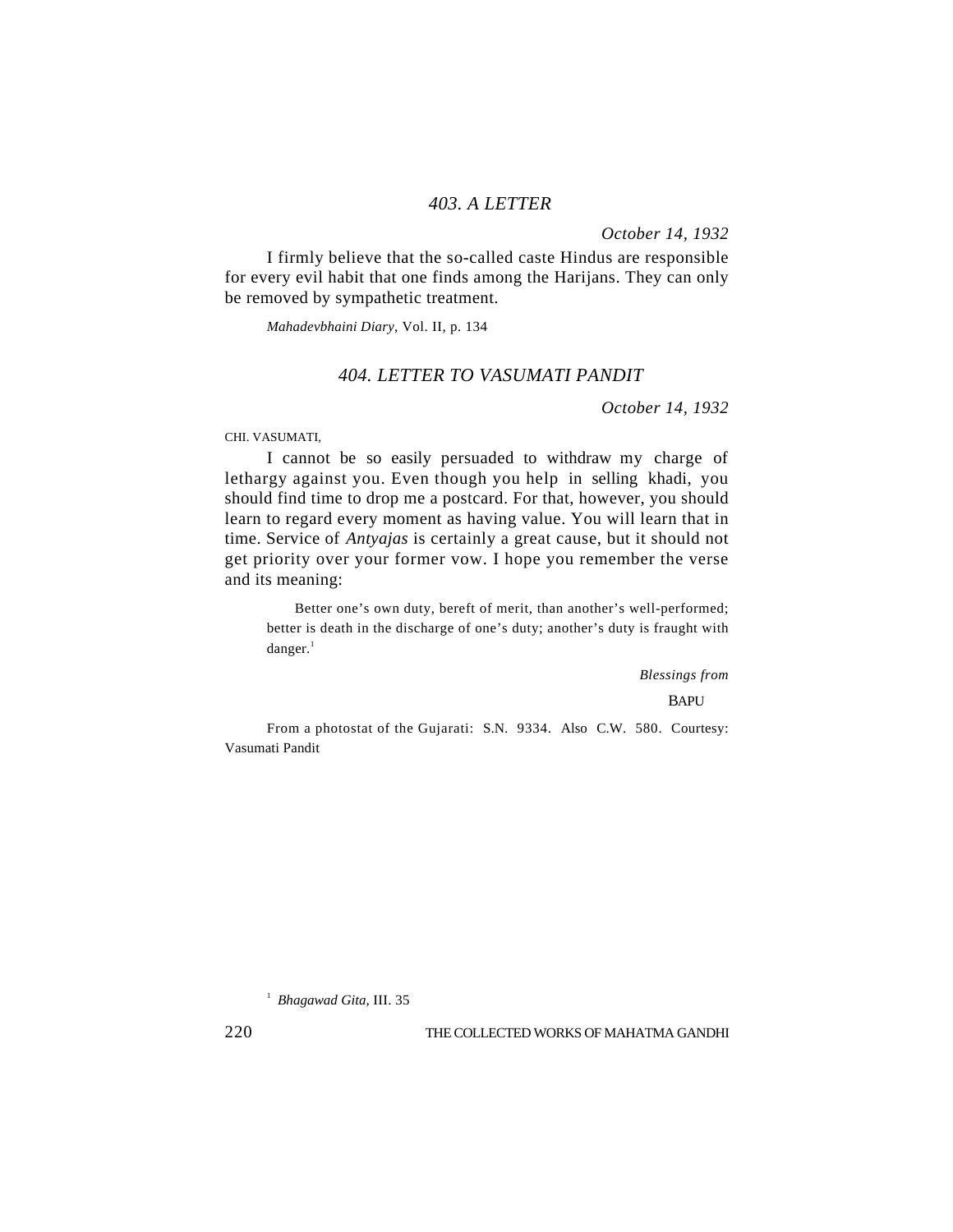*October 14, 1932*

#### MY DEAR GEORGE,

I prize your letter<sup>1</sup> for its gentle frankness. Only I cannot give you the full reply it deserves. My position as a prisoner would not warrant my giving you a detailed reply. One thing I may say. I do not isolate politics from religion as you appear to me to do. Religion to be true must pervade every activity of life. And that activity which cannot be pursued without sacrificing religion is an immoral activity to be shunned at all costs. Politics is not only not such an activity but it is an integral part of civic life. The rest of the discussion must be postponed to more auspicious occasion. Only do not give me up in despair. I hope you had my previous letter<sup>2</sup>.

> *Yours,* **BAPU**

*Gandhiji's Challenge to Christianity*, p. 93

## *406. LETTER TO MAHALAKSHMI M. THAKKAR*

*October 14, 1932*

CHI. MAHALAKSHMI,

The purpose behind bangles, the vermilion mark, and the coloured sari might be adornment or conformity to custom, just as one might eat for pleasure or only to give the body its hire. One ought to give up eating for the sake of pleasure, but may give the body anything it needs, even if it be something which one enjoys eating. Milk and curds taken with dates give us no little pleasure. But you eat them, since you have not adopted that diet for the pleasure of the palate. In the same way, you should give up bangles, the vermilion mark and coloured sari despite opposition from society, if they arouse passion in you, but it is not blameworthy to retain them if you do so merely in obedience to custom or to respect the wishes of the elders. In other words, there is no absolute duty not to retain them, as there is the absolute duty of not telling a lie. It was for such a reason that I

 $1$  Of October 5. In it the addressee had expressed his misgivings about building up the "Kingdom of God with people who have not seen the Vision of it"— by which he meant the Congress, which had accepted non-violence only as a policy. He had also criticized Gandhiji for his fast in connection with untouchability, saying it was religious, not political and therefore was not for independence.

<sup>2</sup> *Vide* "Letter to S.k. George", 3-10-1932.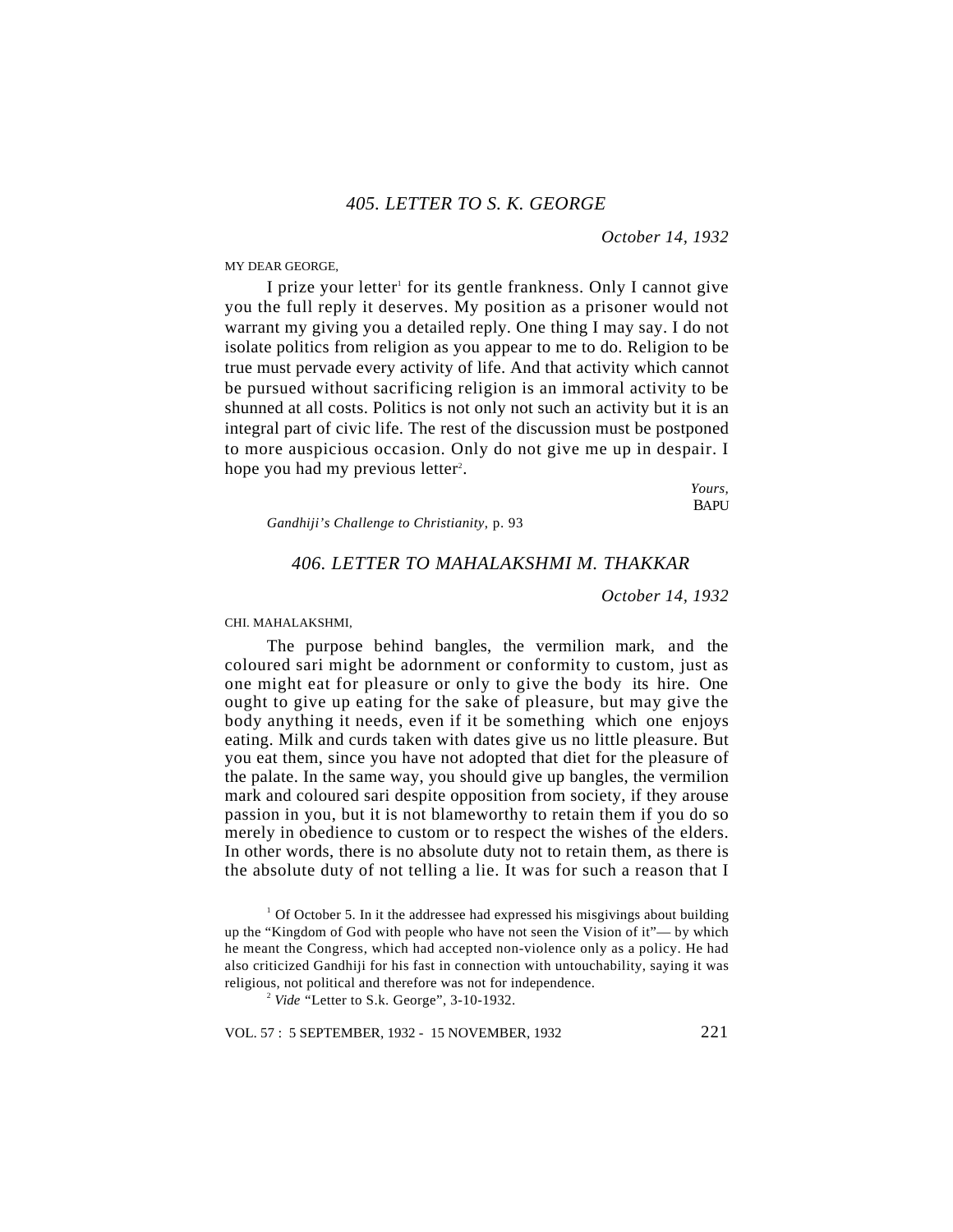said in my letter that the error was in taking a vow not to wear bangles. It is not proper to take a sudden vow for something which is not an absolute duty. There is no great self-sacrifice in such a step. It would have been right for you to take that vow if you had been pining for bangles, travelling all over the world to get bangles of your choice or were in the habit of stealing them. I know women who want to have bangles of various styles, fight with their husbands to get them or steal them. It would be good for such women to take a vow not to wear bangles, but they would fight with me if I so much as made such a suggestion. A woman who thinks that all her beauty lies in her hair would get red with anger at the mere suggestion that she should cut off her hair. She might get it cut off, but it is not wrong for a woman, who dislikes long hair and thinks it to be a burden, to keep her hair long to please her parents or to avoid being cut off from society. Do you now understand this shastra of bangle-wearing?

Now about the children. The problem is similar to that of the bangles. Suppose the children do not feel at home in the Ashram without you, and suppose that there is no other place where they may be kept; then it will be your duty to stay for sometime with them in the Ashram. This cannot be described as "living"in the Ashram. Just as it is not wrong for a person who is very ill to take rest from work for a time, similarly it is not wrong to spend a fortnight or a month in the Ashram for the sake of the children, that might even be one's dharma. Such matters require careful thinking. That is why the *Gita* says that it is not easy to distinguish between what is right action, what is wrong action and what is inaction. If, therefore, you are convinced that it is difficult to keep the children at Calcutta and that it is your duty to put them in the Ashram, you should spend, on my responsibility and above all for their sake, one month with them in the Ashram after their arrival and accustom them to the life there. Even during that period, if some urgent work requires you to leave you may certainly go, and Narandas will look after the children as best he can. Wouldn't he have to look after them if you were to die and there was nobody at Calcutta? However, let the children remain where they are if this arrangement does not suit you or the children refuse to go or the elders are likely to feel very much hurt.

*Blessings from*

**BAPU** 

[PS.]

Do ask me if you still have any doubts. From a photostat of the Gujarati: G.N. 6823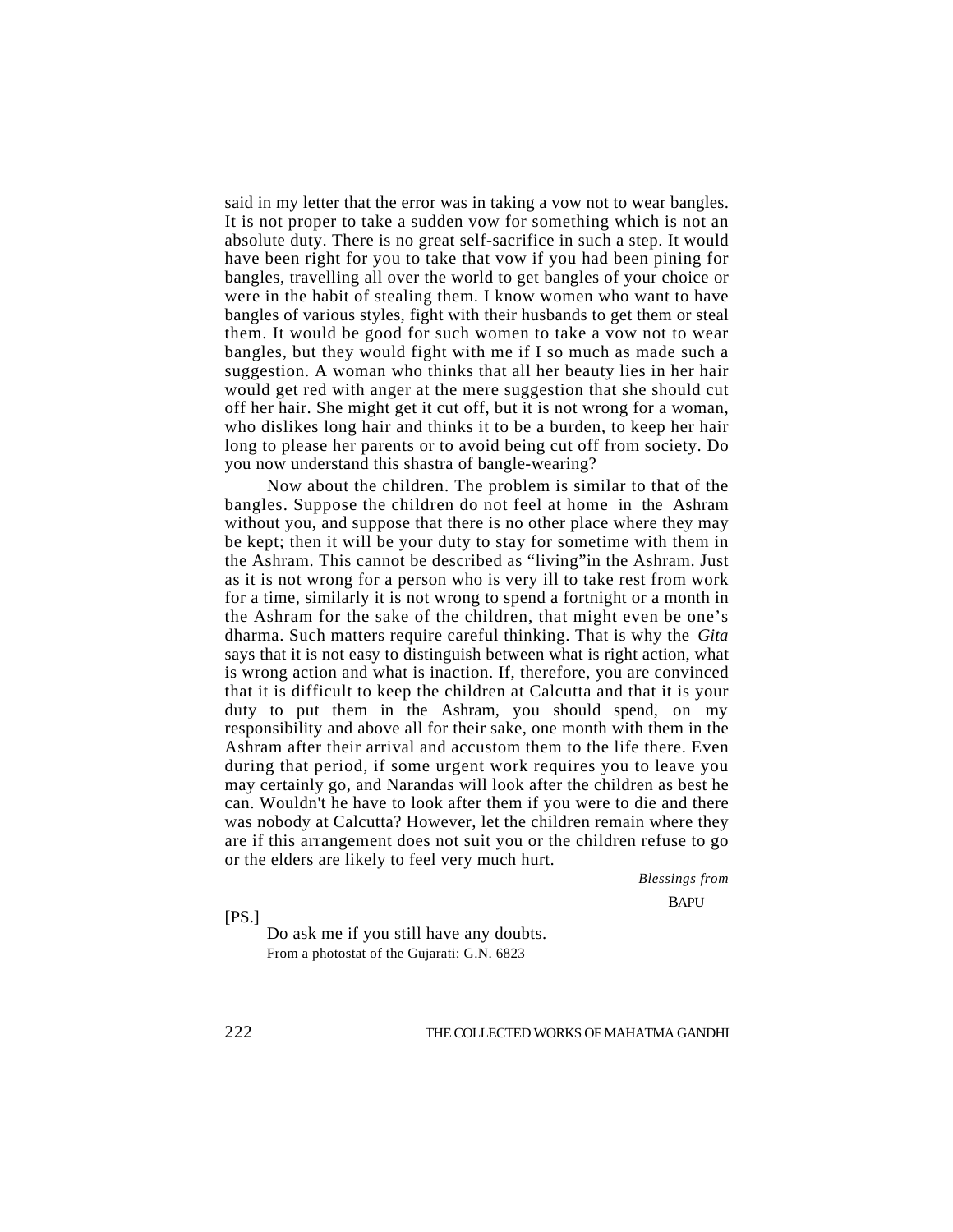# *407. LETTER TO WOMEN PRISONERS*

### *October 14, 1932*

Tell Durgabai Joag that the women can get rid of the fear which they feel in going about their work through firmness of mind. They should go freely wherever necessary for work or service with a firm conviction that God is there to protect them. Whom do they fear? Why should they fear any men? Why think that all men are only waiting for an opportunity to harass women? After all, men are born of women and the latter ought to have the faith that no man would ordinarily attack a woman who is like a mother to him. Every woman should regard herself as a mother and fear a man only if she would fear her own son. If, nevertheless, a woman meets a man who is blinded by lust, she should remain firm in her conviction that the armour of her purity will protect her.

[From Gujarati]

*Mahadevbhaini Diary*, Vol. II, pp. 135-6

# *408. A LETTER*

*October 14, 1932*

Temple-entry is the crux of the movement for eradication of untouchability. Members of other communities should act towards *Antyajas* in the same way as they act towards one another. Interdining with them is a matter of everybody's own free will. It is not necessarily included in removal of untouchability. I believe, however, that there is no restriction in Hinduism on inter-dining with anybody *provided the food is otherwise acceptable.*

[From Gujarati]

*Mahadevbhaini Diary*, Vol.II, p.134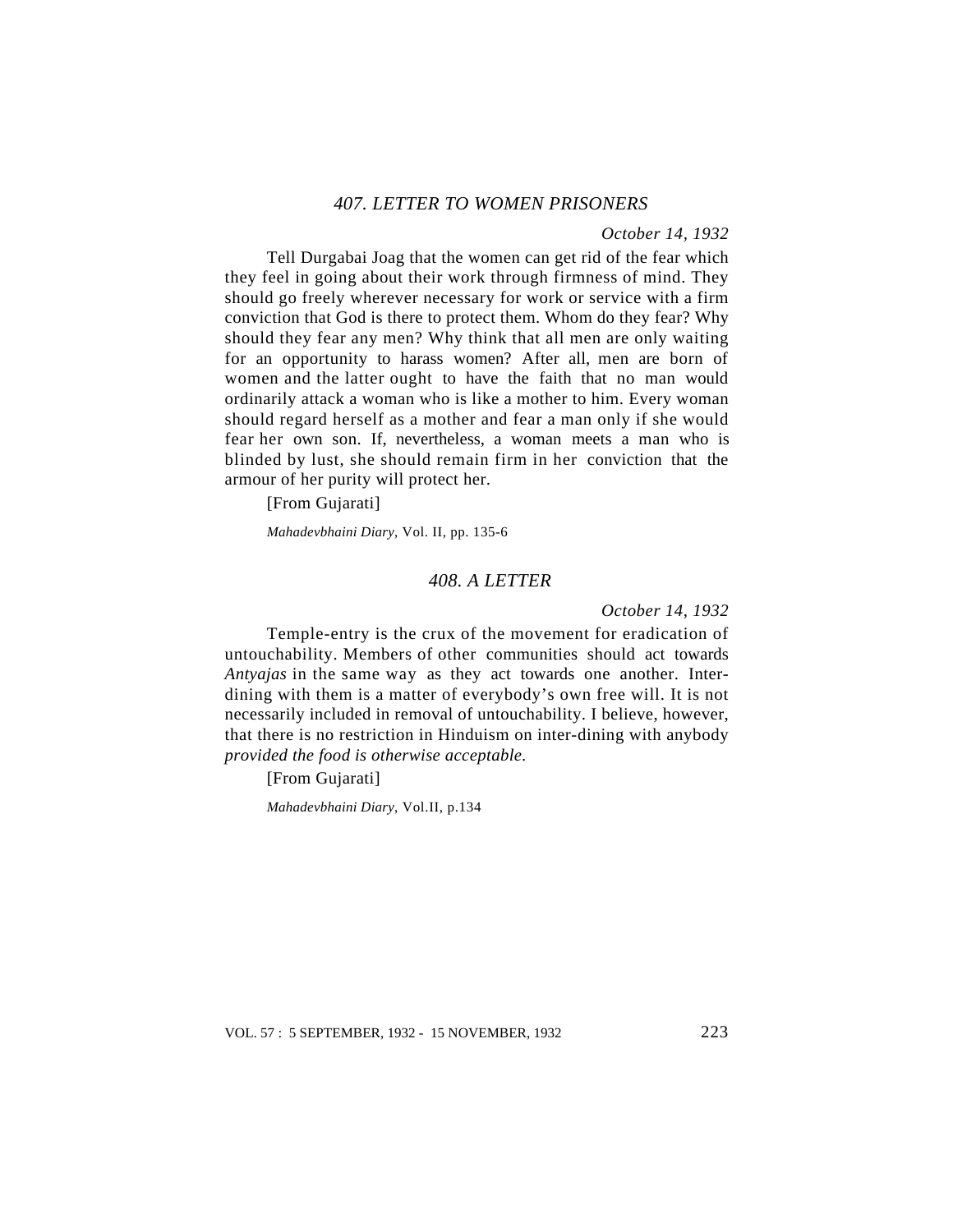*October 15, 1932*

MY DEAR RANGASWAMY

I hope you got my wire<sup>1</sup> two or three days ago. It was handed in by me on 3rd instant but was delayed by the authorities pending instructions from the Government of India. I enclose copy of my wire<sup>2</sup> to the Zamorin. You will see therefore that there is not much time to lose if the temple is to be opened in due time. I hope therefore that you and the friends you mentioned will quickly move in the matter.

> *Yours sincerely,* M. K. GANDHI

SHRI A. RANGASWAMY IYENGAR "THE HINDU" MADRAS

Bombay Secret Abstracts, Home Department, Special Branch, File No. 800(40)(3), Pt. III

# *410. LETTER TO K. KELAPPAN*

*October 15, 1932*

I should have written earlier but the authorities were considering whether such correspondence should be allowed. They had held up my telegram to the Zamorin which I had handed in the same day as I had sent the one to you, i.e., 3rd instant. It has now been sent. I enclose copy herewith. You will see therefore that I began work immediately.

You will move there gently and courteously. There should be no threats and no loud claims made. The real thing is conversion even of the most orthodox. Please keep me regularly informed of the progress of the movement.

*Mahadevbhaini Diary*, Vol. II, p.137

<sup>1</sup>Vide "Telegram to A. Rangaswami Iyengar", 3-10-1932. 2 *ibid*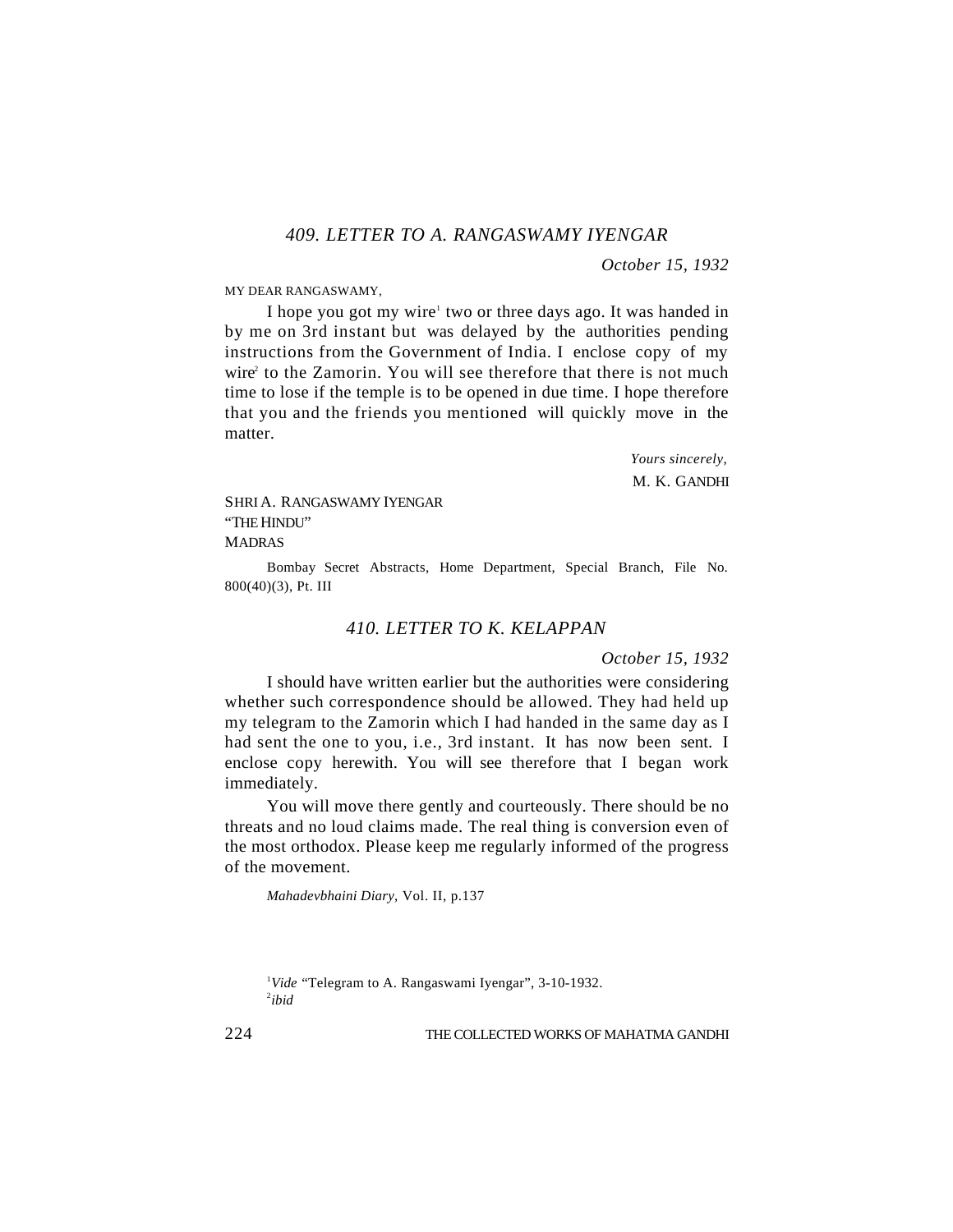*October 15, 1932*

DEAR FRIEND,

The wire<sup>1</sup> which I handed in on 3rd inst. was considered by the authorities and released for despatch only three days ago. I hope you duly received it. I trust that you will please move in the matter and ensure the opening of the temple during the period of suspenssion.

I do not know the proper style of addressing you. If therefore there is any want of propriety you will please instruct me knowing it to be wholly unintended.

*Mahadevbhaini Diary*, Vol. II, p. 137

# *412. LETTER TO ASHRAM BOYS AND GIRLS*

*October 15, 1932*

DEAR BOYS AND GIRLS,

I got your letter after a long interval.

All those who were ill must have recovered now.

All I have to say for the New Year<sup>2</sup> is that you should understand the meaning of the vows better and become more thoughtful and vigilant about them. Both the soul and the body will benefit in proportion as you observe the vows willingly.

It was very good that once the girls by themselves did the cooking. And, moreover, there were only five items for eating, so that, if I had been there, I too would have got an opportunity to eat food cooked by them. But I forgot. How can I come there in the immediate future? God willing, I shall some day eat the food cooked by the pure hands of the girls there.

BAPU

From a microfilm of the Gujarati : M.M.U./II

<sup>1</sup>*Vide* "Telegram to A. Rangaswami Iyengar", 3-10-1932

<sup>&</sup>lt;sup>2</sup> According to the Vikram era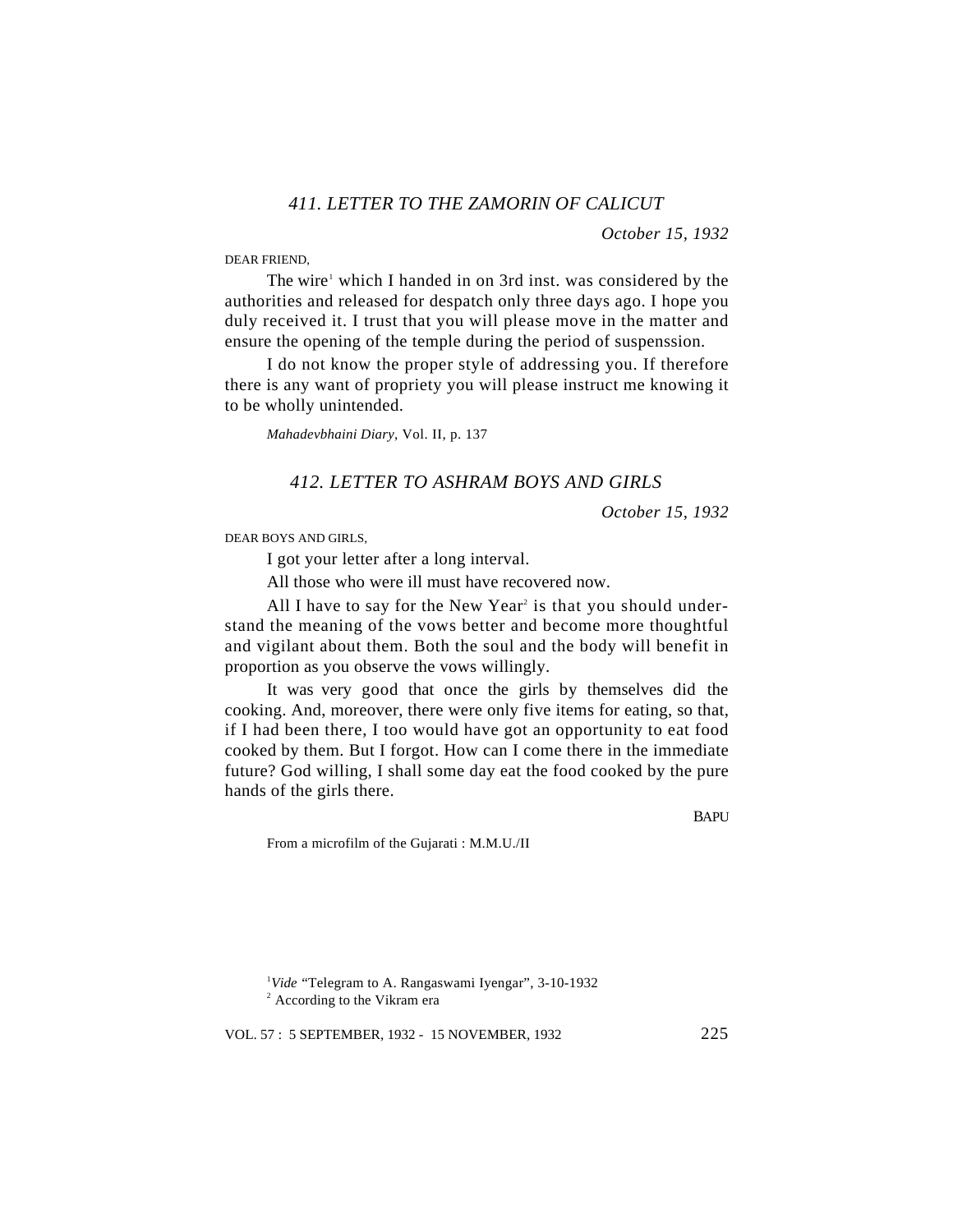*October 15,* [*1932*] 1

CHI. RUKHI,

I got your letter, but it contains no mention of the letter<sup>2</sup> I wrote to you at the Thatheri Bazaar address. If that is not your full address, you should not give only that in a letter. Always write your full address in your letters. It is good news that you are well again; I have nearly regained my strength. It is desirable that the weight should increase slowly. Till yesterday Ba used to come daily to attend on me. Now that I do not need her help, we both decided that she should stop coming. She must have gone to Bombay today. I get Radha's<sup>3</sup> letters from time to time. There has been no great improvement in her health, but it seems that the improvement which had taken place at Deolali has been kept up.

> *Blessings from* **BAPU**

SHRI RUKMINIBEHN K 23/96 PANCHGANGA BANARAS CITY

From a photostat of the Gujarati : G. N. 9142

# *414. LETTER TO NARANDAS GANDHI*

*October 15/16, 1932 At Night, October 15, 1932*

CHI. NARANDAS,

I duly got your mail.

Champa seems to be seriously ill. I had a direct letter from her. She asks me in it what she should do if her expenses go up because of illness or some other reason. Read my reply to her. Please reassure her. If she spends more sometimes, let her do so. Do you draw the money for her from Bombay or from Rangoon? I guess from yourletter that Champa's illness has improved Ratilal's temper. This is certainly good news.

<sup>1</sup> From the postmark

<sup>2</sup> *Vid*e "Letter to Rukminidevi Bazaj".11-10-1932.

<sup>3</sup> Addressee's sister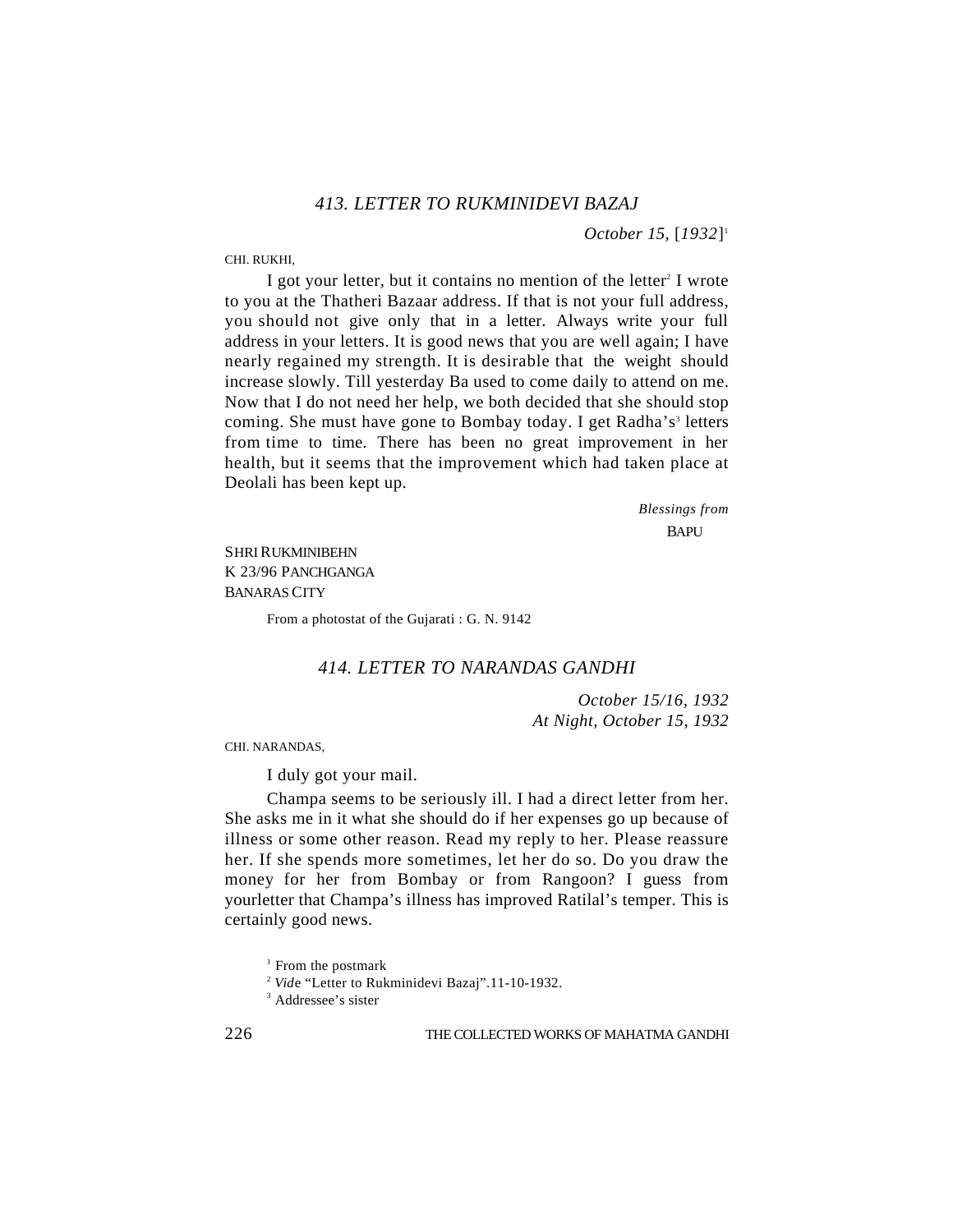#### *4.15 a.m., October 16, 1932*

Panditji had asked me where the inmates of the Ashram may work to make their contribution towards removal of untouchability, and what work they should do. I had replied to him. Still, I will say something more here. One of the aims of the Ashram is that the persons trained in it should afterwards spread out in villages and start doing work in them. The work will of course be connected with khadi, removal of untouchability, etc. But they should also take advantage of the prevailing atmosphere at any time and pay more attention to that particular activity. If, therefore, we can do any work in the surrounding villages for removal of untouchability, we should certainly do it. We should, if possible, work even in cities. There is a temple on one side of the Ashram. There is one opposite to the Ashram, too. See if you can get them thrown open to *Antyajas.* We may acquaint ourselves with their conditions. If we can accommodate them, we should invite more *Antyajas* families to come and live in the Ashram. Vinoba's scheme is certainly excellent. If we can implement it, we should try to do so. These are only a few isolated suggestions for guidance. What is essential is that each one of us should take up whatever work he can think of and do his best. We should become one with the work as sugar becomes one with milk, and still remains detached. We should never think that some work was done by the Ashram or by an inmate of the Ashram. We should feel that we do everything as instruments in God's hands and act in that spirit. These suggestions do not—ought not to—interfere with other vows which we may have taken. They should remain undisturbed. Everybody should go on working in accordance with his vow and, in addition, participate in the present movement against untouchability as much as he can. If such work is not compatible with one's vow, the path is clear. However noble another's dharma may be, one's good lies in one's own dharma. Whether we live or die doing that dharma is the same for us, that is, we shall advance spiritually in either case. Who had placed Punjabhai in such a chair that he fell down? Anybody who gets fainting fits should have a seat which would not overturn. But this is wisdom after the event. However, don't we all advance by learning from one's own or other people's mistakes to avoid similar mistakes in future? We need not be perturbed by the death of Trivedi's brother's wife, Taragouri. Her death was ordained. In her case the stove has been only instrumental. And, moreover, she could not get immediate help. Taragouri also got frightened and could not loosen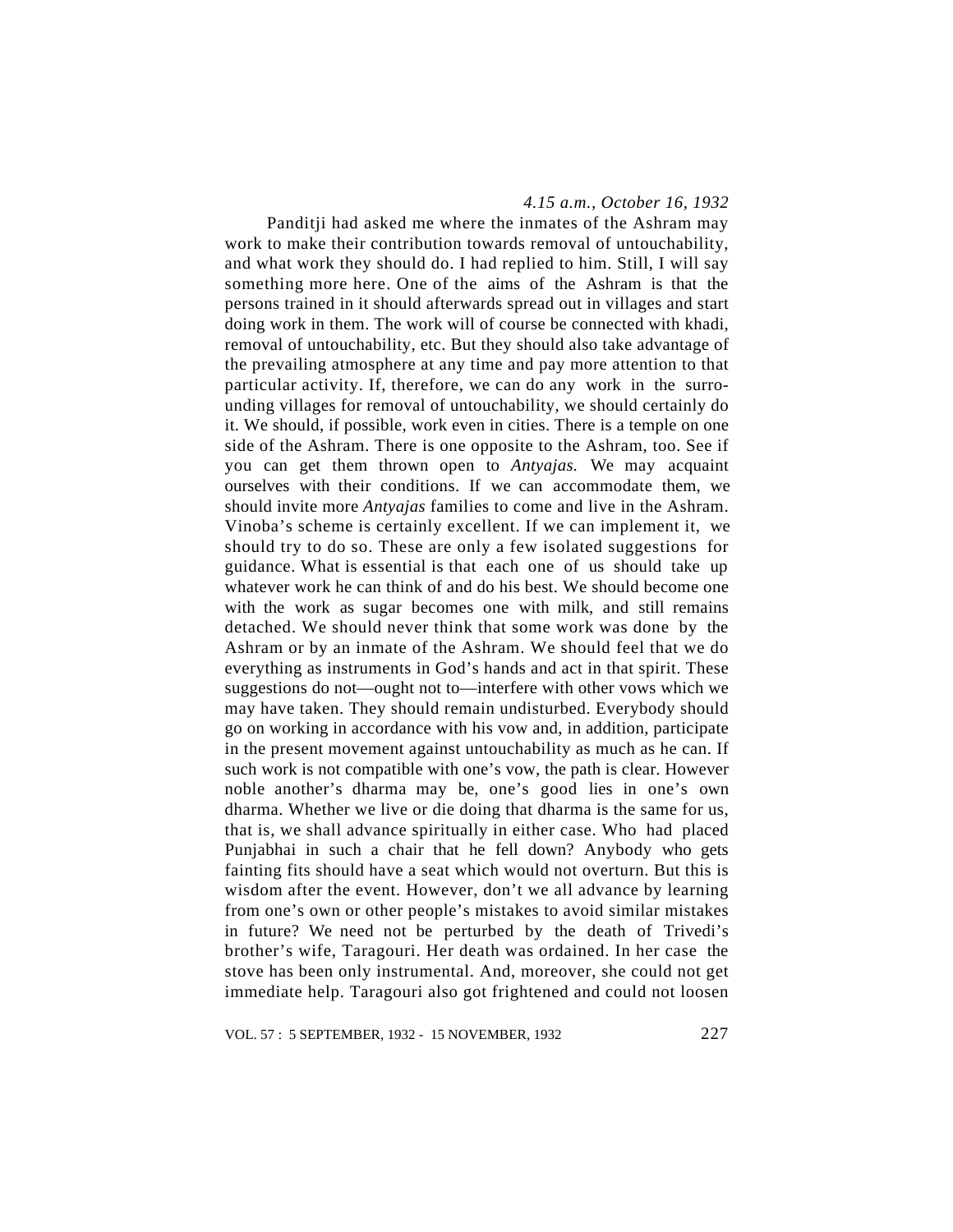the knot of her skirt. Her attempt to loosen it resulted in a further knot. All these were preordained. We ever live besieged by Death. Nobody knows from which side and when he will attack. We should draw only one lesson from such a death. What we can do today, we should not leave for tomorrow, and what we can do this minute we should not leave to the next. Apart from that, we should overcome our love of the primus stove, and everybody should also learn what to do when his or her clothes accidentally catch fire.

The leather for repairing sandal soles received this time seems to be excellent. If you had not sent the pair of sandals, I could have done without it, for I have already three pairs with me. Their upper sides are in quite good condition. But the soles of all three of them are worn out. I will now get them repaired, so that they will become as good as new. The pair which you have sent will then be the fourth. But never mind. Instead of your having to keep it safe there, we will keep it safe here.

Think a little more about Kusum. Can you arrange to send her to Almora? The whole family seems to be infected with the disease. Navin clearly exhibits signs of tuberculosis. Dhiru also seems to me going in the same direction. And Kusum does not improve at all. The condition of Manjula's ear is only a symptom. The real disease seems to be the same as in the case of the others. However, all the four may possibly recover, provided strict measures are taken immediately, Change of air may perhaps be the chief among them. Navin and Dhiru are still strong enough to be able to look after themselves. Apart from their health, they have had sufficient experience to be able to manage things. If they have the requisite spirit of service in them so that they would willingly look after Kusum, if there is sufficient space in the room, if they are eager to go, and if Prabhudas is ready to have them, and if you think that they can go, only then should you go ahead with this plan. Otherwise you should forget it.

But<sup>1</sup> this is for people who are passionately eager to live. The royal road was shown by Gangadevi. If they can keep alive remaining in the Ashram, they should try to do so. If they cannot, they should realize that life is always accompanied by death. I would advise them to resolve to stay in the Ashram, to live in the open air all the twenty-four hours of the day and do what work they can without

<sup>&</sup>lt;sup>1</sup> What follows is from *Bapuna Patro*—9: *Shri Narandas Gandhine*, Pt. I, p. 487. Also C.W. 8260-a. Courtesy: Narandas Gandhi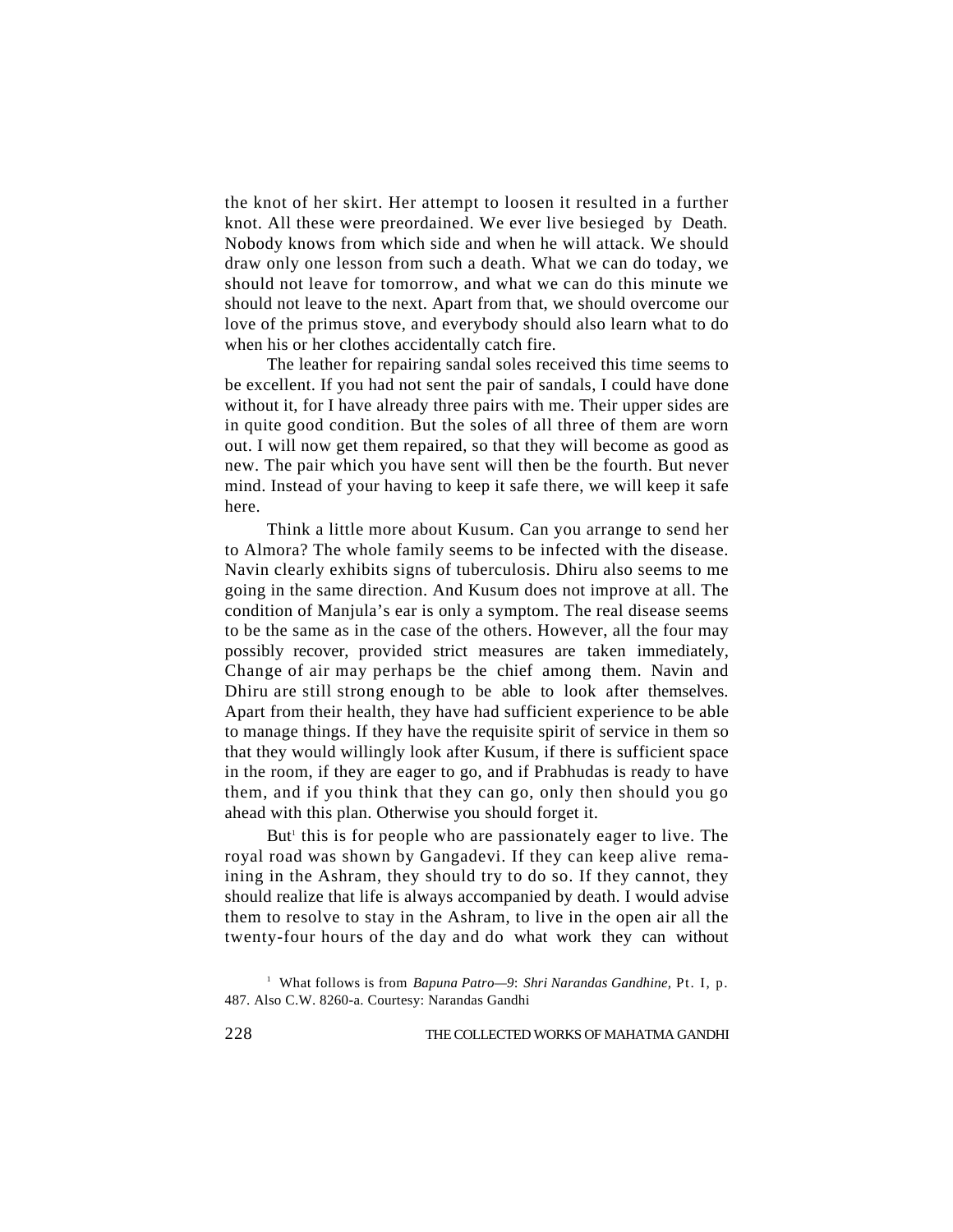exerting themselves too much, eat the plainest food, take hip-baths, etc. and thus pass their time. If they live thus with cheerful minds, they may even get all right. First you should think over all this. You may then discuss the matter with them if you think it proper to do so. If you think it inadvisable to discuss this just now, forget the suggestion. I have received a copy of Madan's book about fasting. Most probably you have got a copy in the Ashram. If you do not have it, I will send the one which I have received. You may go through it. Bhau at any rate should reflect over it. It is not at all necessary to get Keshu's machine patented. Nobody is likely to compete with him. And if anybody tries, we need not mind. We cannot take out a patent. This is how I feel just now. I write to Godse<sup>1</sup> from time to time.

I had completely followed the method of making bread. The method used here is easier. As the fast intervened, I could not send a description of it. I will do so now. Try this method there.

[PS.]

Test Mahadev' and my yarn carefully and let me know the figures of the strength, evenness and count of each. When will you get cloth made from it? Do you have a *rach*<sup>2</sup> and a heddle suitable for weaving such yarn?

From a microfilm of the Gujarati: M.M.U./I. Also C.W. 8260. Courtesy: Narandas Gandhi

# *415. LETTER TO PREMABEHN KANTAK*

*October 15, 1932*

CHI. PREMA,

I got your letter. I welcome the news you have given about everyone. Lilavati's problem is rather difficult. Since she has faith in you, it is possible that you will be able to do something about her. She is a simple-hearted woman and her motives are good. But she is very restless and has no control over her thoughts. Show her love and do the best you can.

You should discover the cause of your losing weight and

<sup>1</sup> Ganesh Vasudev Godse, a graduate of Vidyapith who had joined the Dandi March in 1930.

<sup>2</sup> Weaving implement

BAPU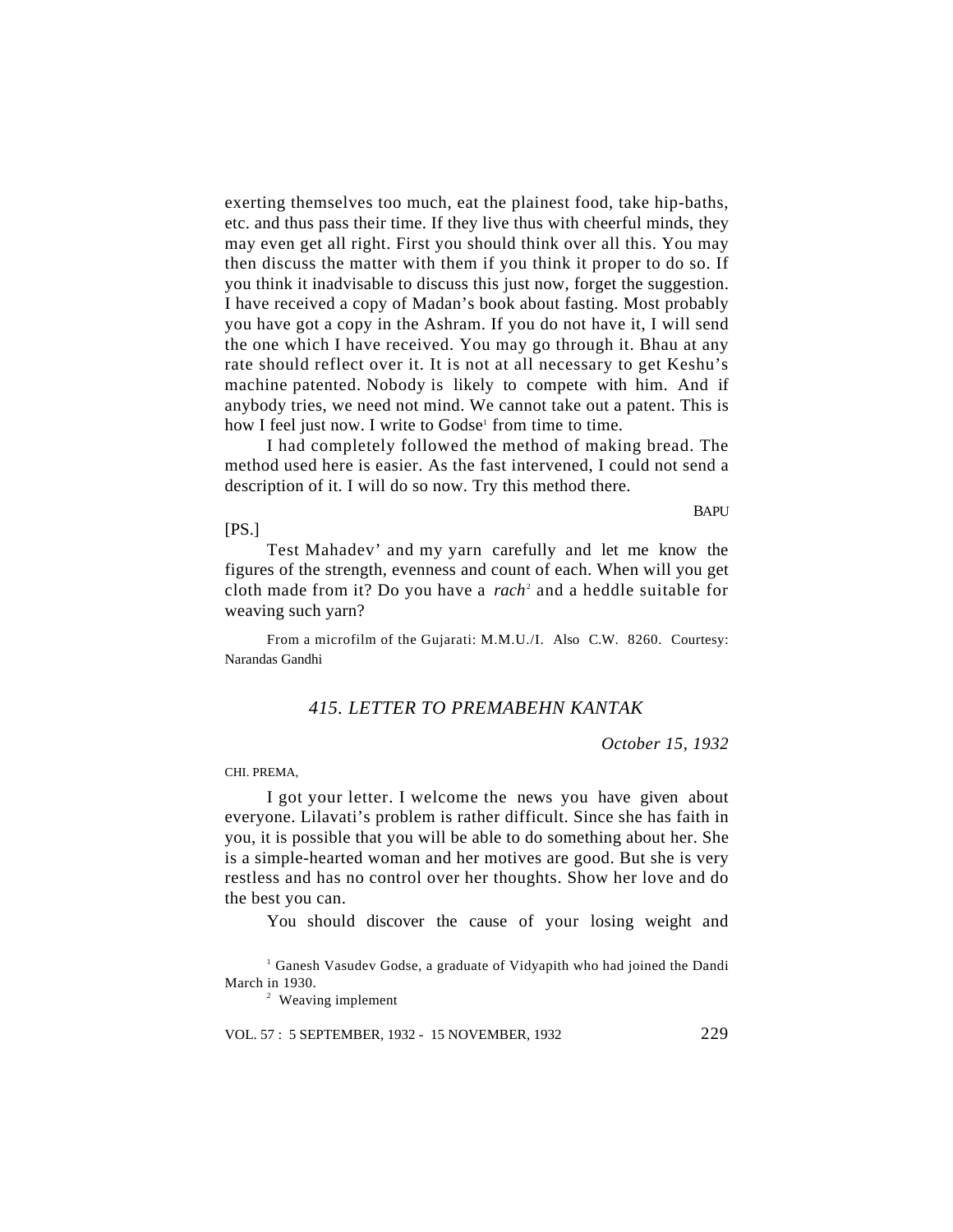remove it. If the quantity of milk, etc. is not adequate, you should increase it. Don't be obstinate and ruin a good health. I can't bear anyone describing you as too weak to work.

I am happy that . . .<sup>1</sup> has apologized. Take him into your confidence if you can. I have observed that he is intelligent. How nice it would be if he used his intelligence well.

The Ashram money is used for any inmate for whom it is necessary to use it, irrespective of his or her position. But it is possible to criticize any action. Perhaps we do make errors but our aim is always to use the Ashram money impartially.

The public has a right to inspect every pie of the Ashram's accounts. The Ashram is not a private institution. Its income is the limit of its expenditure. The Ashram will run even if it does not get a single pie, and it will spend even crores if someone gives so much. People will give as long as they have trust in us. The institution is run by God. It is He who prompts people to donate.

According to me, anyone who goes out of the Ashram should first obtain the Secretary's permission to do so.

**BAPU** 

 From a photostat of the Gujarati. G.N. 10306. Also C.W. 6745. Courtesy: Premabehn Kantak

# *416. LETTER TO MITHIBEHN*

# *October 15, 1932*

Eradication of untouchability does not imply inter-dining and intermarriage with *Antyajas*. But I don't believe that those who interdine with the so-called untouchables, Harijans, violate dharma. Restrictions on inter-dining and intermarriage among communities are not an inseparable part of Hinduism. They are only a matter of custom. We cannot treat Harijans differently from other communities. Since there will be no coercion in this matter, there is no reason for anybody to feel hurt.

[From Gujarati]

*Mahadevbhaini Diary*, Vol. II, p. 138

<sup>&</sup>lt;sup>1</sup> The name has been omitted.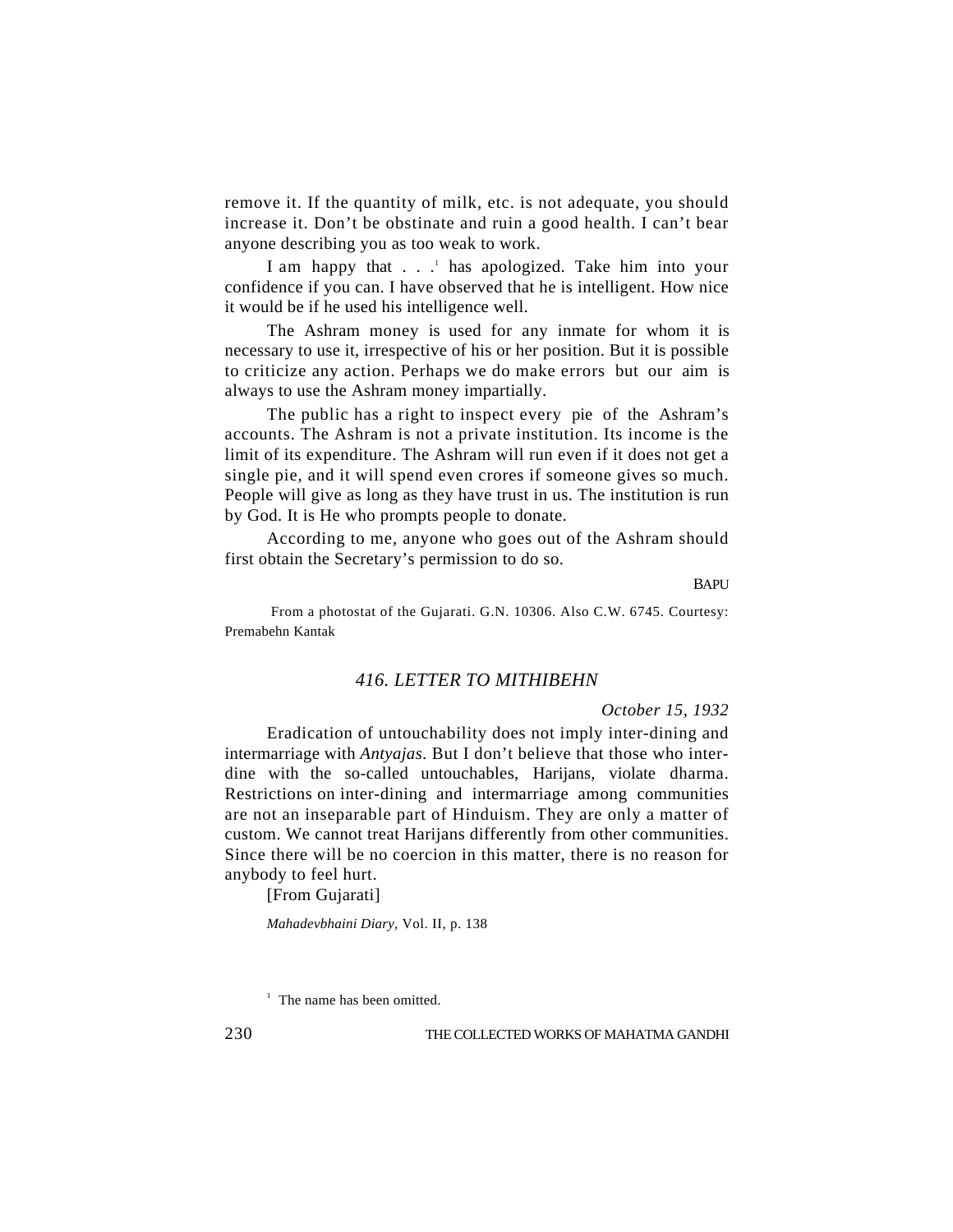*October 15, 1932*

#### CHI. SULOCHANA,

Put to Premabehn the questions which you have put to me. If she cannot reply to them to your satisfaction, then write to me again.

**BAPU** 

From a photostat of the Gujarati: G.N. 1740

# *418. LETTER TO PADMAJA NAIDU*

*October 16, 1932*

#### MY DEAR PLAYMATE,

You know all Hyderabad. Will you write to someone at the Osmania University to send me their text-books for lower standards or if you know them[send] such selection as in your opinion is likely to be useful to me? I badly need a small dictionary that will give me spelling of Urdu words and a small grammar. And will you condescend to tell me how you are faring with all the cases [*sic*] of keeping a separate house?

Love.

SLAVE-DRIVER

SRIMATI PADMAJA NAIDU 21 SASOON ROAD

#### POONA CITY

From the original: Padmaja Naidu Papers. Courtesy: Nehru Memorial Museum and Library

### *419. LETTER TO BALKRISHNA BHAVE*

#### *October 16, 1932*

I may say that during the fast I kept repeating God's holy name with greater concentration, since I enjoyed great peace in spite of physical suffering. It is possible, in certain circumstances, that a person suffering from an incurable disease would not be committing the sin of suicide if he gave up food. But such a person, if his mind is clear, has no right to take that step, since he can serve even with his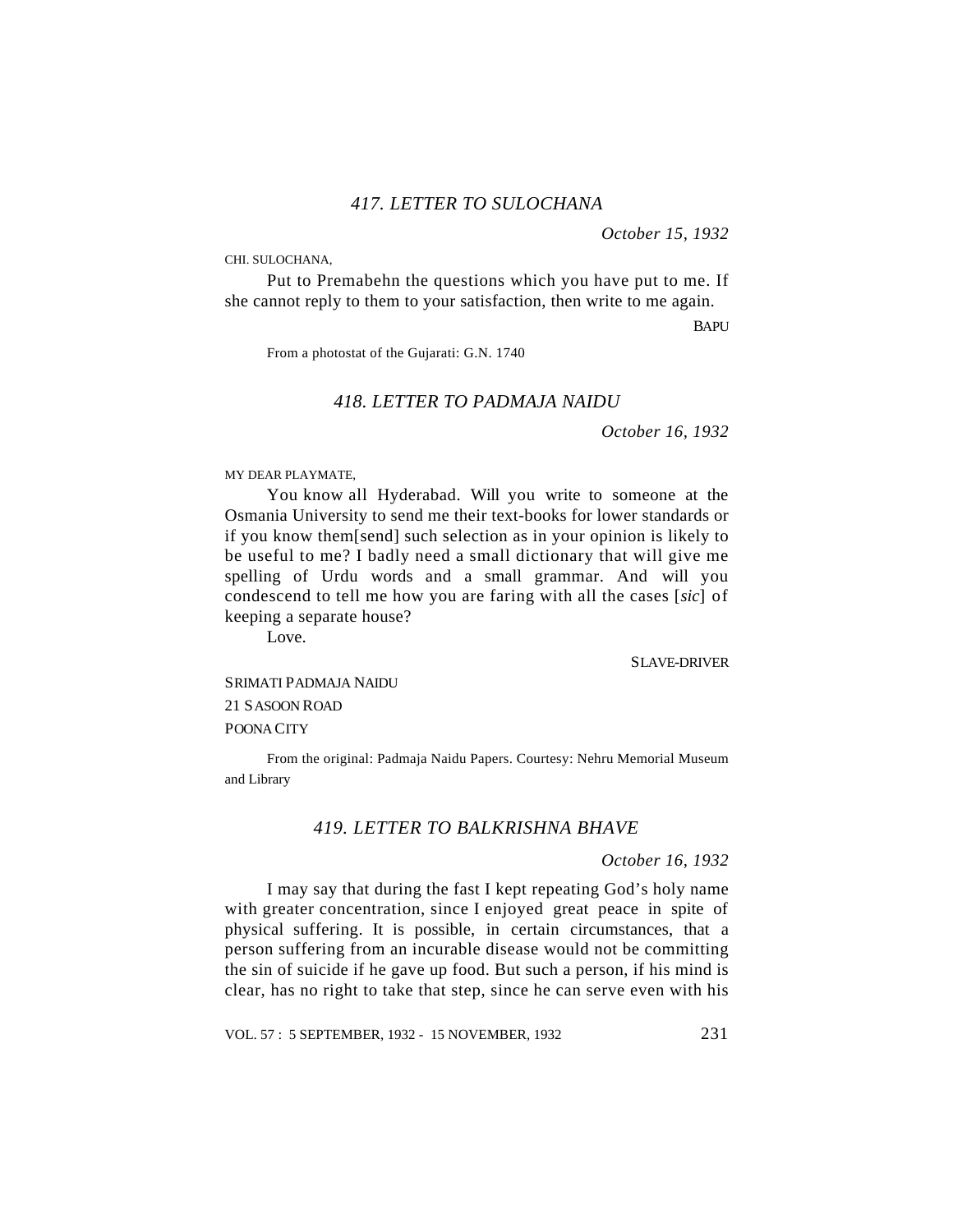mind. By my last illness, do you mean the one I had in Kolhapur?<sup>1</sup> Whichever that may be, as far as I remember every illness has proved to be a blessing to me. And so it must be to one devoted to God even though the illness may have resulted from his own folly. Whether consciously or mechanically, I go on repeating Ramanama every day, but whenever I am in difficulty and feel helpless, I do so consciously and with my whole mind. As far as I remember, the repetition on the name has always given me peace. I cannot say that I keep some fixed time of period for Ramanama.

[From Gujarati]

*Mahadevbhini Diary*, Vol. II, p. 142

# *420. LETTER TO JAMANABEHN GANDHI*

# *October 16, 1932*

I do not consider that your total expenditure of Rs. 125 for three months is excessive. I wished to know the details because they tell me a number of things. Everyone must keep an account of every pie spent, even though the money might be one's own. For the truth is that nothing in this world is our own but all belongs to God, as we realize from experience every day. Hence, we should not be attached to whatever we enjoy or spend. A person who does so will gladly keep an account of every pie for his own satisfaction. If you have not kept a detailed account of the expenditure of Rs. 125 in this manner, you should from now on form the habit of keeping such account. I remember that Devbhabhi used to keep a full account of her expenses mentally.

[From Gujarati]

*Mahadevbhaini Diary*, Vol. II, p. 141

# *421. LETTER TO CHHAGANLAL JOSHI*

*October 16, 1932*

I welcome a test in any form. God has given no assurance to his devotees that He will test them only so far and no further. Yes, there is certainly one limit. He never tests anyone beyond his strength.

<sup>1</sup> In March, 1927; *Vide* "Discussion with Dr. Wanless", 26-3-1927.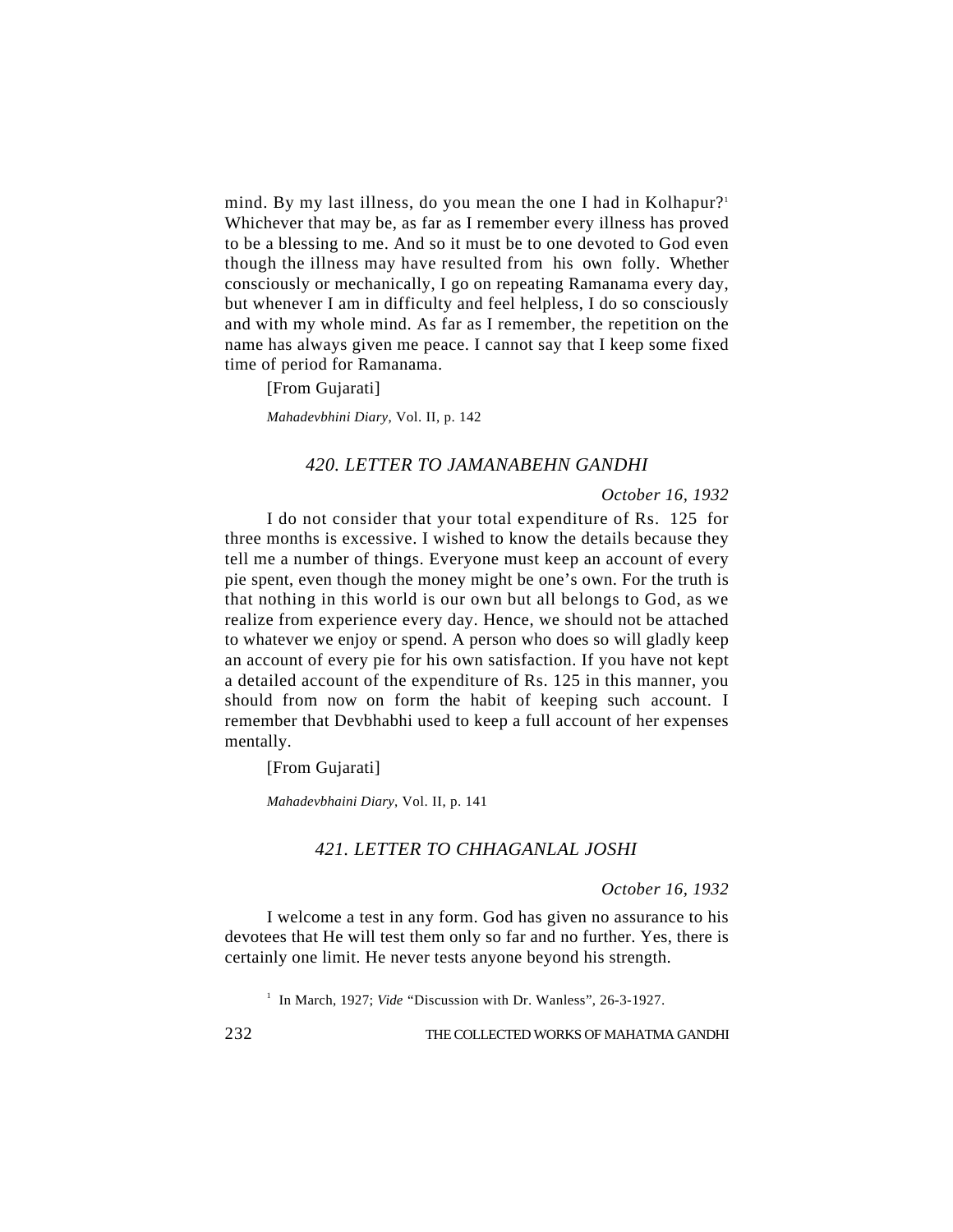If you learn to do all work without attachment, you may rest assured that the result will always be good. I observe that the key to good health also lies in such non-attachment.

[From Gujarati]

*Mahadevbhaini Diary*, Vol. II, p. 142

# *422. LETTER TO NARMADA BHUSKUTE*

### *October 16, 1932*

Service, not literature, is our mission. Literature is a means of service, therefore so long as we have some work of service on hand we must quietly devote ourselves to it. The *Gita* says that God will grant the means to those who have devotion. Do add to your literary education whenever you have some time. In that matter too take it that reflection is more important than reading. However little you may read, you should digest all that you read.

[From Hindi]

*Mahadevbhaini Diary*, Vol. II, pp. 141-2

### *423. LETTER TO ZOHRA BANU ANSARI*

*October 16, 1932*

DEAR DAUGHTER ZOHRA,

You have explained my errors most lucidly. I am afraid that I take up too much of your time. Give me only as much time as is convenient to you. Can you tell me the proper usage of ' $\mathbf{w}$ ', ' $\mathbf{w}$ ',  $\cdot \mathbf{\dot{\omega}}$  and also of  $\cdot \mathbf{b}$  and  $\cdot \mathbf{\dot{\omega}}$ ? If your handwriting cannot be called beautiful I do not know of any other which can be. I, at least, have not seen any letters more beautiful.

I have not received recently any letter from Father, so it is well that you gave me the news. Please convey our respects to Mother. Ba has now gone to Bombay. We decided that Ba should resume her duties now that I have regained enough strength. I write on a postcard deliberately because that takes up the right amout of time.

> *Blessings from* BAPU

From a facsimile of the Urdu in *Mahatma,* Vol. III, between pp. 304 and 305.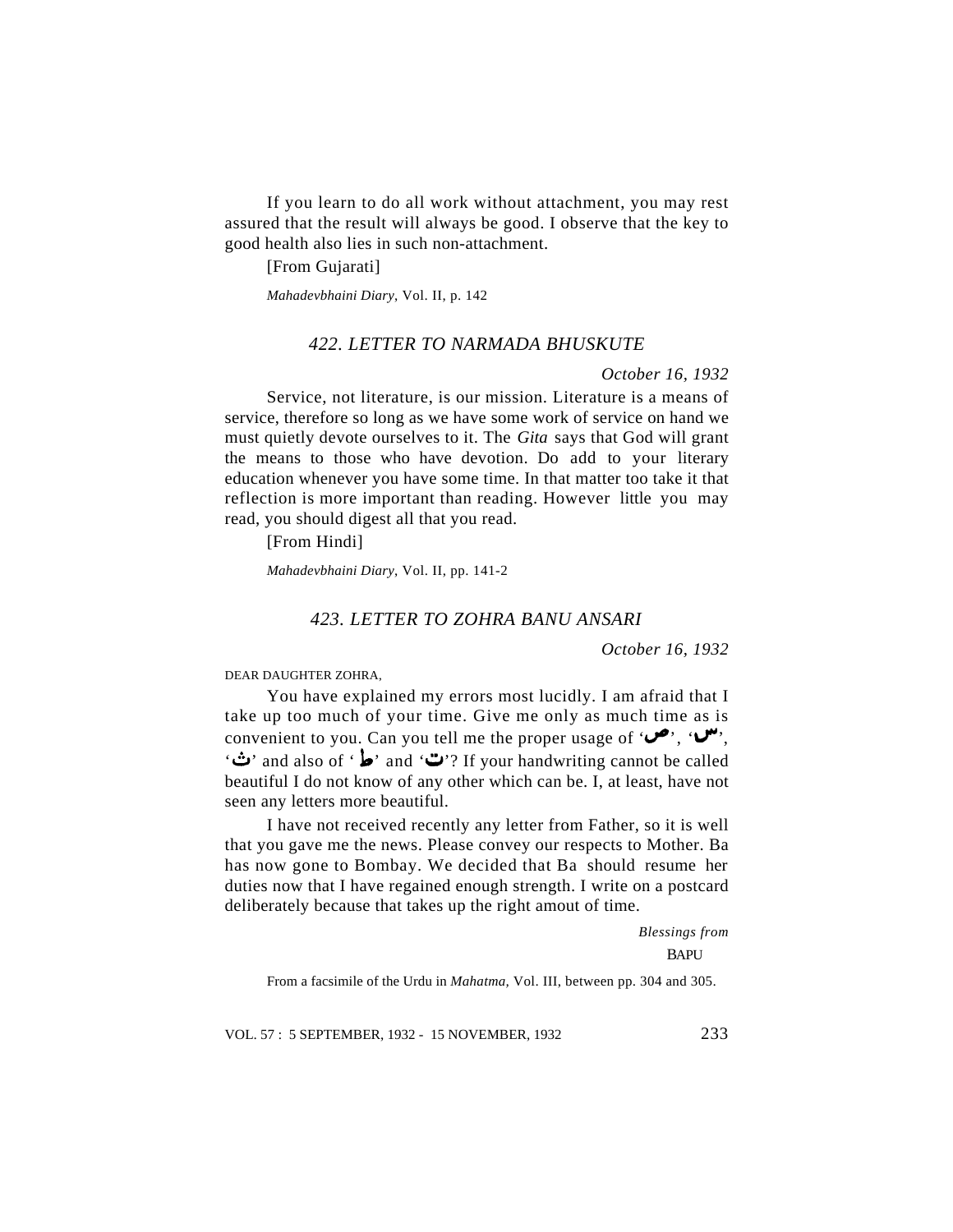# *424. LETTER TO H. S. L. POLAK*

### *Silence Day, October 17, 1932*

This is just 4.20 a.m. after morning prayer. I got your letter of the 7th instant yesterday. The value I attach to your letter you will perceive from the fact that I am devoting to the reply my most precious hour. The value lies in that it is an expression of your love and sincerity. It has little or no value as an agency designed to carry conviction. If I have erred, I should love to have the conviction even after the event since it would serve to protect me against repetition of the error. But I miss that conviction.

I see that though our mutual love remains the same, our viewpoints have become different, our way of approaching things has also become different. We have therefore to agree to differ.

In this matter, I had thought that even if everybody else would not understand my action, you and Millie would instinctively perceive it and become my shield. But that pleasure was not to be mine. I derive however the richer pleasure that our love can persist even in spite of political and spiritual differences. I was unprepared for the latter. But I see that political, social and the like are inextricably mixed up with and derived from the spiritual outlook. Therefore when we have sharp political differences, the odds are that they are traceable to the spiritual.

You seem to have missed the very core of the fast. You have to go back to my speech<sup>1</sup> at the Minorities Committee. It was not a prepared speech. The end of it came irresistibly. The fast was an inevitable result of that solemn declaration. I little knew how that declaration was to find fulfilment. I say that the declaration was from God and so was the fulfilment. If it was so, all argument is useless. If it was a hallucination, friends who believe it to be such are bound to drive home the truth to me with all the love and persistence they can summon to their assistance.

Everything that happened since confirms me in the opinion that the fast was a God-given trust.

Not the Premier but Sir Samuel was the vehicle through whom the message of the fast had necessarily to go. But if you had followed all the statements I have made and even my letter to the Premier you

<sup>&</sup>lt;sup>1</sup>Vide "Extracts from Proceedings of Minorities Committee Meeting", 1-10-1931.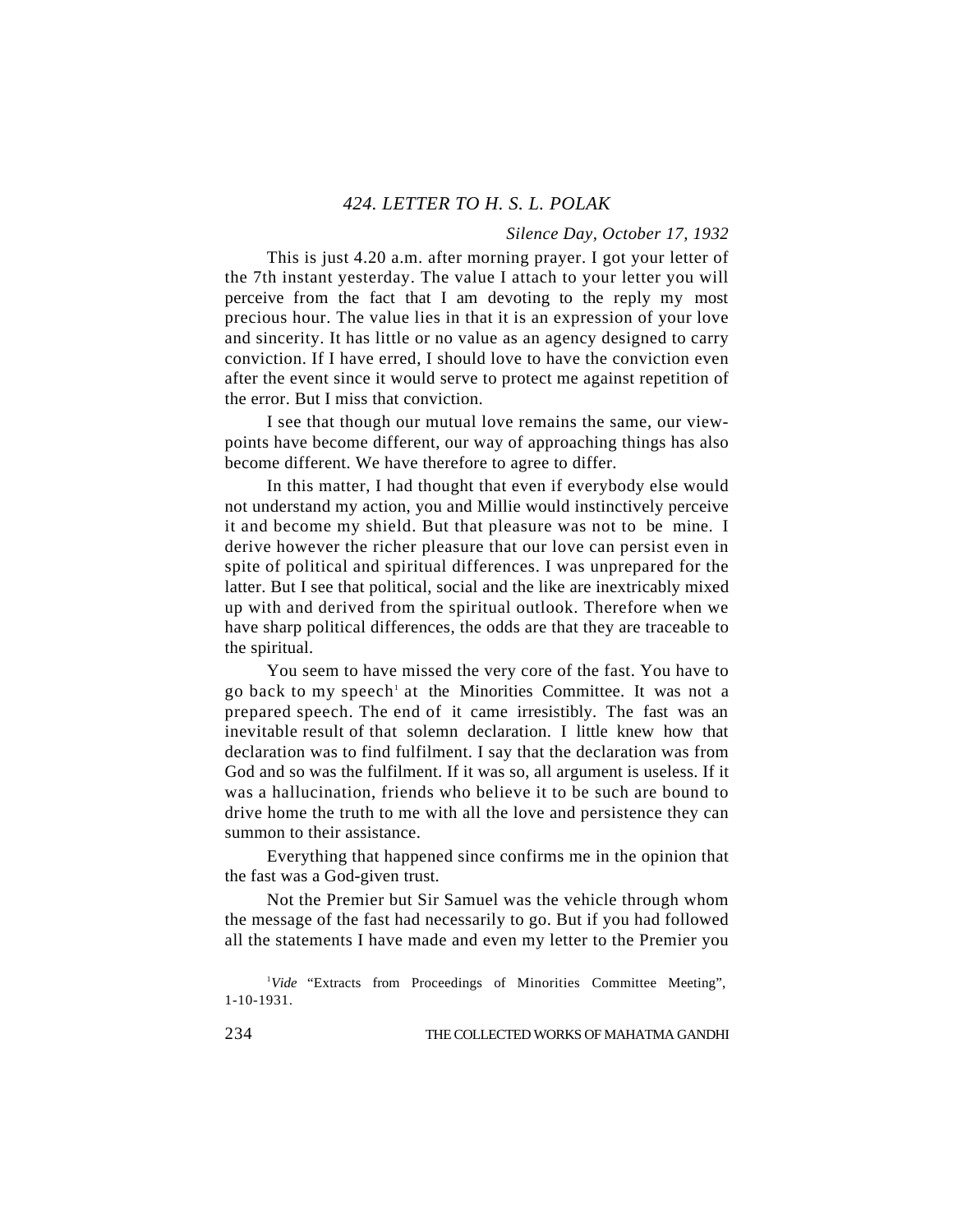would have seen that the fast was addressed to the millions who had faith in me, and who had surrounded me with their undying affection whenever I went in their midst. They understood the fast with all its implications without any argument. For them, the political part of it was trivial; internal reform was everything. The latter is still going on. And remember the fast is only suspended, it may have to be resumed if people go off to sleep. When a lover fasts to prevent the loved one from going astray, it is not blackmail, it is the cry of an anguished heart ascending to heaven. Of such, in your language, is the music of the spheres made. My fast was a whip administered to lethargic love.

You ask why it was not administered ten years ago. The answer is: God did not call me to it. He comes to wake you up when you least except Him. His ways are not our ways. You will of course believe me when I say that I had then the same capacity for sacrifice that I seem to have now.

Lastly, you should accept my judgment based on much ampler data than yours that the same settlement could not have been arrived at in London and that the Premier was not called upon in any way to decide on any question outside the Hindu-Muslim-Sikh tangle.

Love to you all.

BHAI

*Mahadevbhaini Diary*, Vol. II, pp. 148-9

### *425. LETTER TO HENDERSON<sup>1</sup>*

*October 17, 1932*

Argument is useless when you talk of your God and my God. Hitherto I have thought there was only one God for the wise and the foolish, saints and sinners. Instead of arguing with me, I suggest your praying for me, so that 'your' God may open the eyes of my understanding and let me see what in your opinion is my error.

*Mahadevbhaini Diary*, Vol. II, p. 143. Also G.N. 4797

 $<sup>1</sup>$  A Christian missionary</sup>

VOL. 57 : 5 SEPTEMBER, 1932 - 15 NOVEMBER, 1932 235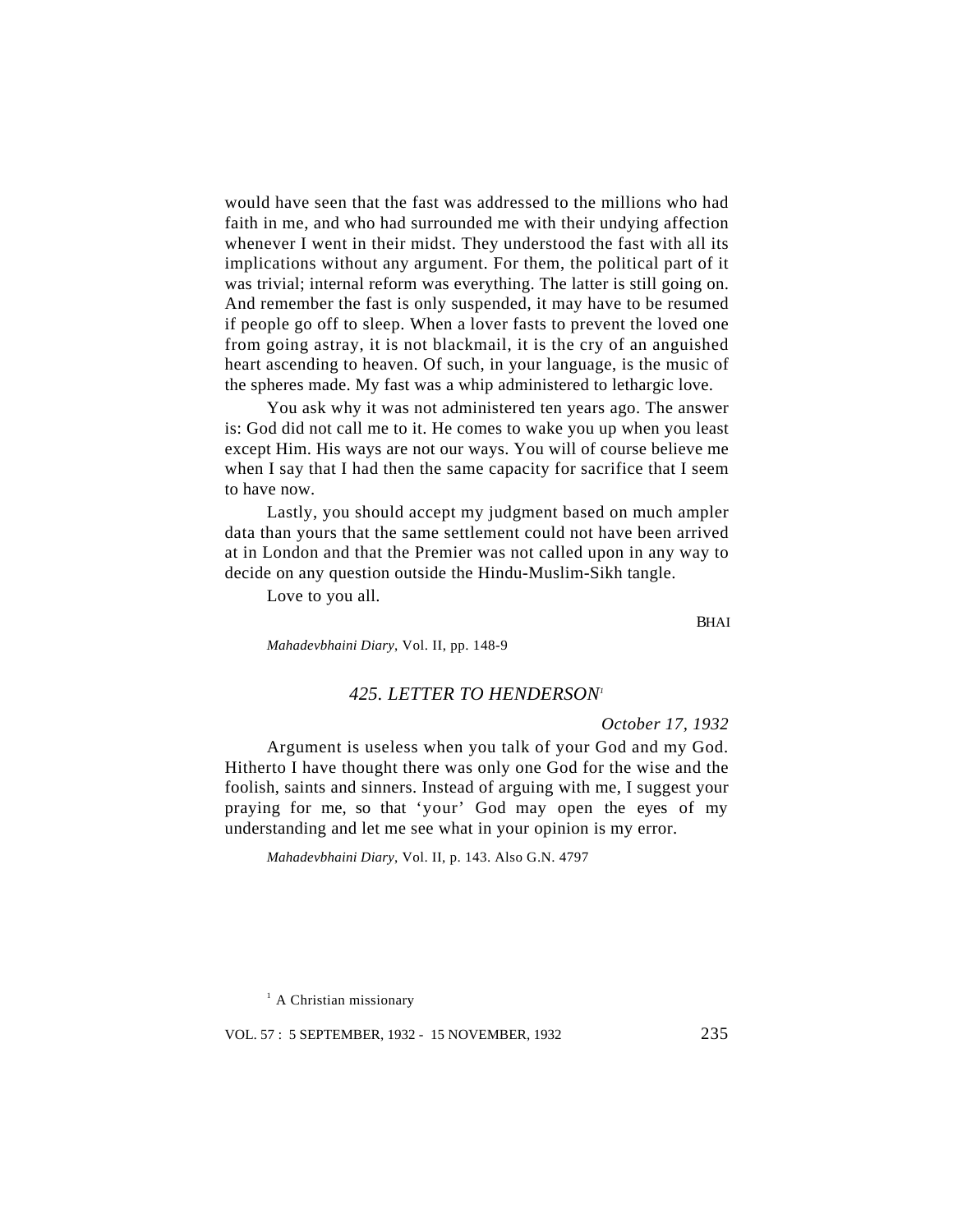# *426. A LETTER*

*October 17, 1932*

I can only say this that where a man pleads the promptings of the inner voice, he should be left to God's mercy.

*Mahadevbhaini Diary,* Vol. II, p. 143

# *427. LETTER TO NARASINHRAO B. DIVATIA*

*October 18, 1932*

SUJNA BHAISHRI,

I am writing this after the morning prayer at 4 o'clock. I got both your letters. All three of us will join you at 8.30 p.m. today in performing the *shraddha* on the tenth day. Instead of praying silently, we will sing your translation<sup>1</sup> of "Lead Kindly Light". Does it not give as much peace as both of you would desire? Your children of course enjoy eternal peace. But are not all the children in this world your children? You have taught plenty of such wisdom to others. May it help you in your present plight.

You will like this story about *"Premal Jyoti".* When Father Elwin was leaving, he thought that it would be a good thing if my Christian friends could mentally be in communion with me once every week. For that purpose, he asked me to suggest a hymn which all of them might sing at a fixed hour one day every week. I selected Newman's hymn. It is now sung by friends in America, Europe, India and other countries on every Friday at 7.30 p.m. We here, the inmates of the Ashram at Sabarmati and some other people, sing "*Premal Jyoti"* at the evening prayer on Fridays. Thus the life which you have poured into this *bhajan* is increasing in its power. May this gift of yours bear fruit for you too.

> *Yours sincerely,* **MOHANDAS**

[From Gujarati]

*Mahadevbhaini Diary,* Vol. II, p. 147

1 *"Premal Jyoti"*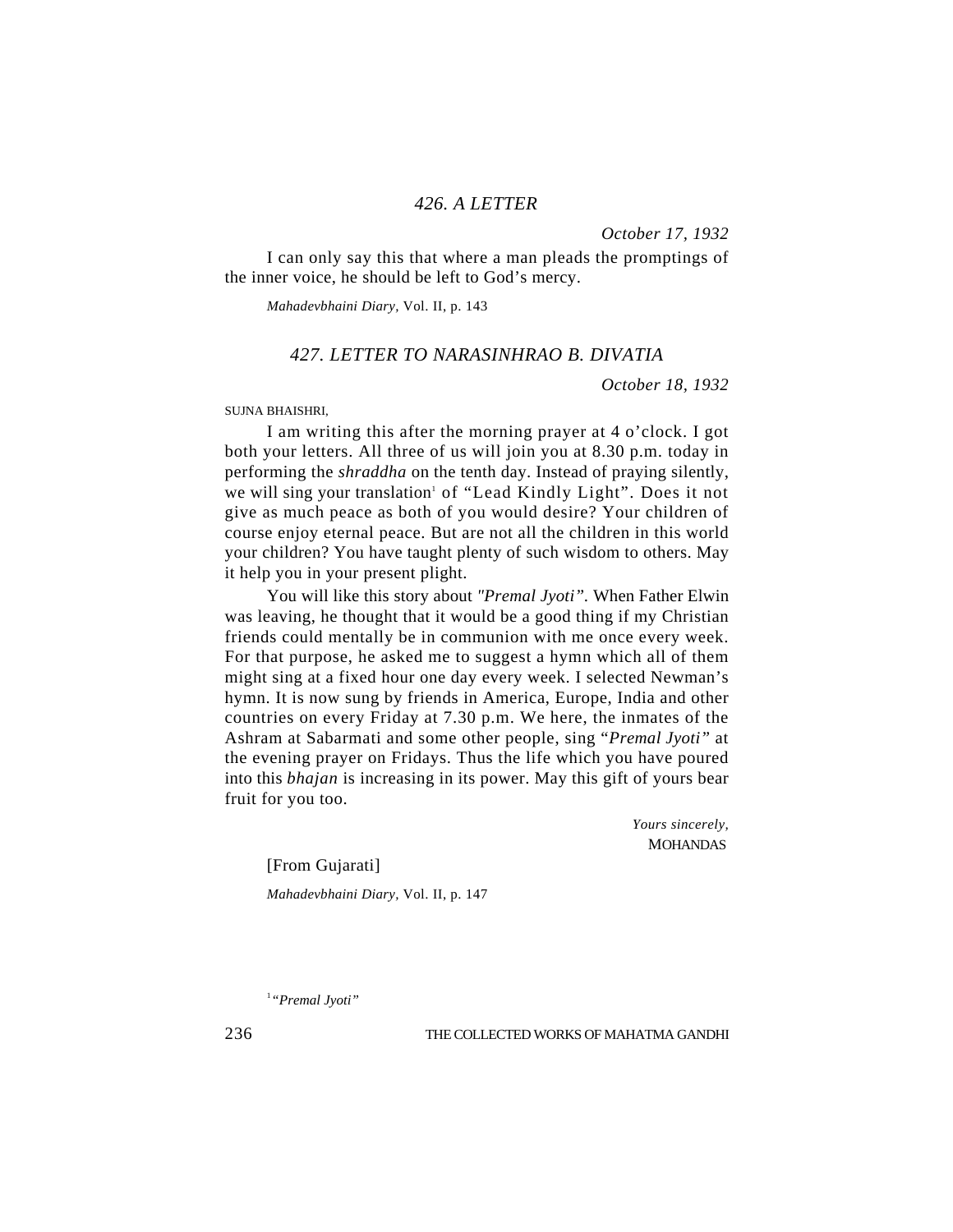*October 18, 1932*

DEAR SISTER,

I am much obliged to you for your letter and telegram. I was shocked to read of Doctor Saheb's serious illness. May God have mercy on him. Please keep me informed of Doctor Saheb's condition weekly. Did he have these complaints when he was free? I trust he is getting proper treatment in the hospital. My salaams to Doctor Saheb and yourself. Pray to God that there may be unity between the Hindu, Sikh and Muslim communities.

**GANDHI** 

*The Hindu*, 25-10-1932, and *Amrita Bazar Patrika*, 25-10-1932

## *429. LETTER TO H. F. HUDSON*

*October 18, 1932*

DEAR MR. HUDSON<sup>2</sup>,

You will, I hope pardon this presumption.

The restriction you conveyed to Dr. Ambedkar and me in connection with his interview, I had no difficulty in understanding from the Government standpoint.<sup>3</sup> It was faithfully carried out, and so far as I am concerned I shall breathe not a word to the public about it. But the threat conveyed at the end of your note was, I think, gratuitously offensive. You said that if either of us did not carry out the restriction, all such future interviews would be stopped. So far as I am concerned, it is easy enough for you to verify that I have meticulously observed the prison regulations. And the threat presupposes that such interviews are a concession, whereas in my opinion they are the necessary consequence of the Yeravda Pact. Surely untouchability reform should be, if it is not, common cause between the Government and the people. Again a prison was assuredly not the place to spring upon Dr. Ambedkar, a free man, restrictions

<sup>1</sup> The letter, according to the sources, was in Urdu.

<sup>3</sup> The addressee in his note had desired Gandhiji and Dr. Ambedkar to be informed that Government would not allow any report of the discussions to find their way into the Press, "or any manifesto to be issued by Mr. Gandhi".

VOL. 57 : 5 SEPTEMBER, 1932 - 15 NOVEMBER, 1932 237

<sup>2</sup> Home Member in the Viceroy's Executive Council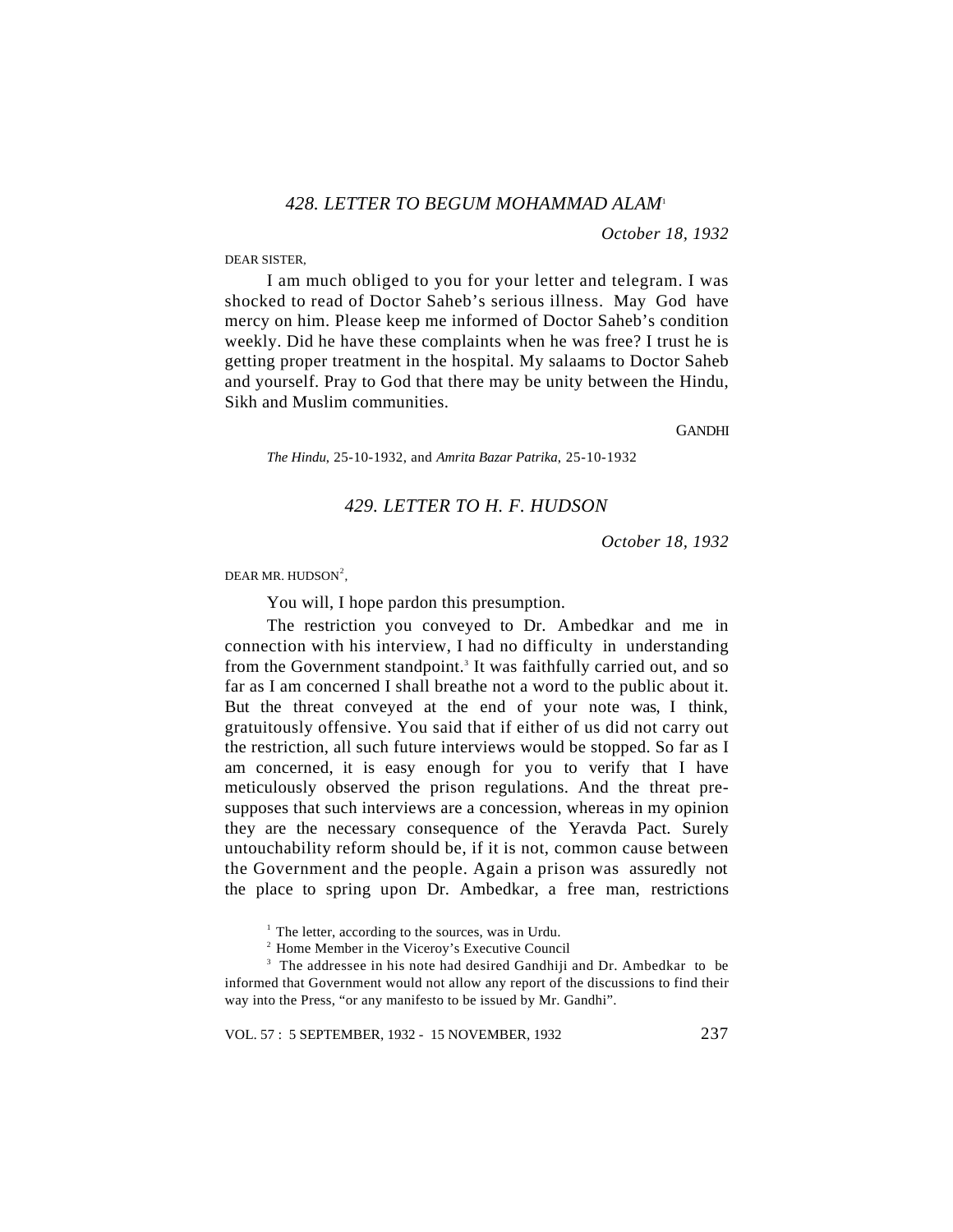accompanied by a threat of which he was not informed in the telegram acceding to his request for an interview with Srimati Sarojini Naidu and me.

May I in this personal note ask now for a definite reply to my letter<sup>1</sup> of the 29th ult. addressed to Major Bhandari and forwarded to the Home Department? In view of your said memorandum, a clear definition of the Government policy has become doubly necessary. I hold it to be essential that I should be permitted to see people and carry on correspondence, stirctly regarding untouchability, without let or hindrance. You may know that my fast is only suspended. It has to be resumed if the Hindu public do not play the game by the Harijans. My contact with the public therefore is inevitable if the reform is to be carried out in all its thoroughness. Sjt. A. V. Thakkar, the Secretary of the newly-formed League has already asked for instructions. I have informed him that I am awaiting clear definition of Government policy before I could send any instructions. I would therefore esteem an early reply.

> *Yours sincerely,* M. K. GANDHI

From a photostat: G.N. 3863. Also Bombay Secret Abstracts, Home Department, Special Branch, File No. 800(40)(3), pt. I, p. 215

# *430. LETTER TO MANILAL GANDHI*

*Monday* [*October 18, 1932*] 2

CHI. MANILAL,

I got your letter. You may come whenever you wish. It would be good if Sushila can accompany you, but she need not come if she is weak. Bring Sita if she comes. You should take care and see that your bowels move regularly. Take only light food. It will help you if you can take more milk. Take care and safegurard your health. Tell Ba that I have asked for a prescription from Major Advani. She should

<sup>2</sup> From the postmark

<sup>&</sup>lt;sup>1</sup> *Vide* "Letter to M.G. Bhandari", 29-9-1932.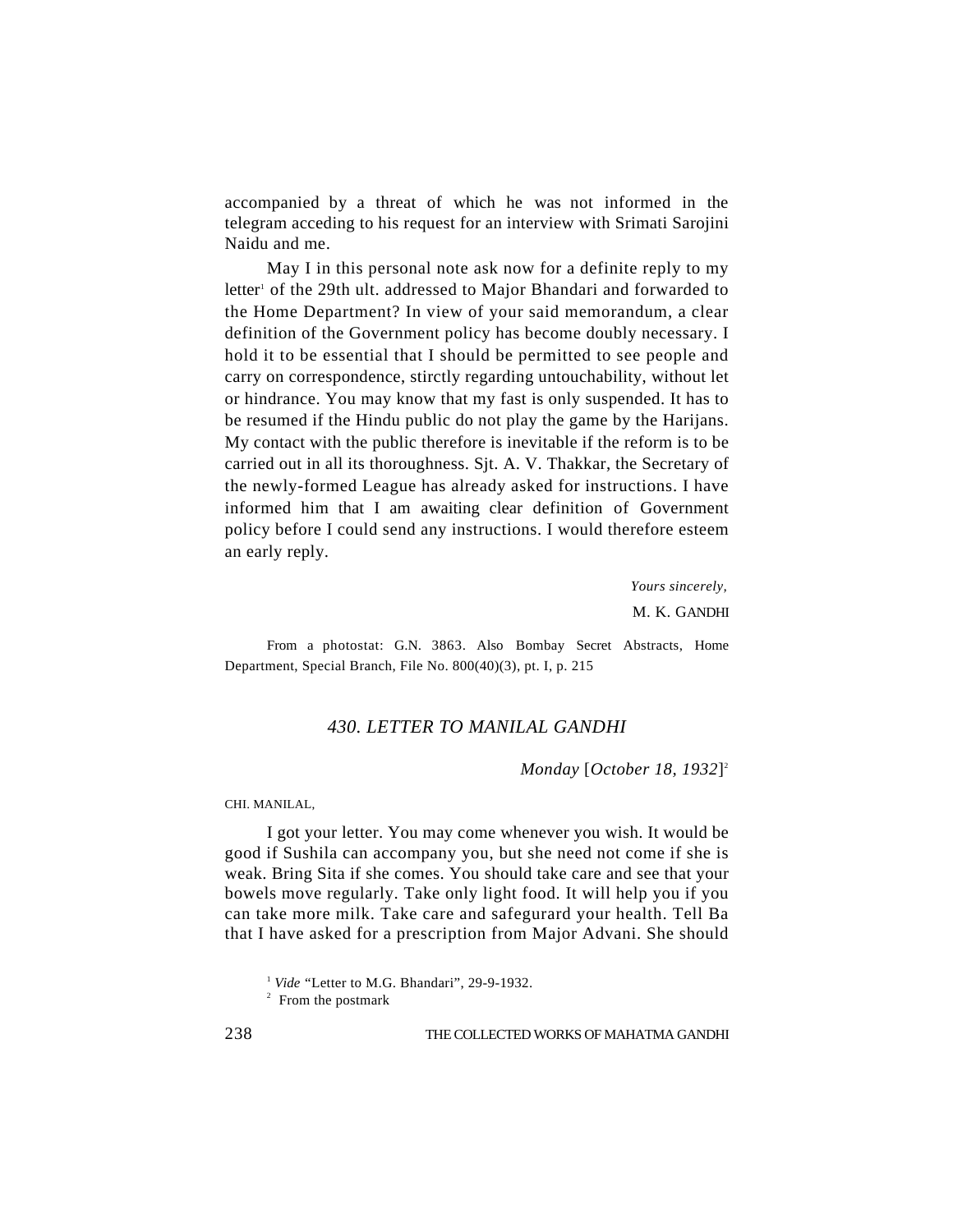consult a doctor there too. I hope that Pyarelal has received my letter. Convey my blessings to Manibhai<sup>1</sup> and Gulab. I had expected Deva<sup>2</sup> today.

> *Blessings from* BAPU

SHRI MANILAL GANDHI MANI RHI IVAN LABURNAM ROAD GAMDEVI, BOMBAY

From a photostat of the Gujarati: G.N. 4797

# *431. LETTER TO MIRABEHN*

*October 19, 1932*

CHI. MIRA,

Your letter came in today.

My progress continues. There is no change in the food. The weight has gone up to  $99<sup>1</sup>/<sub>2</sub>$ . I have almost reached the normal strength.

I had a long letter from Kisen giving a graphic description of your activities. Naturally you miss her and she misses you. She says she profited much by your company.

You mentioned criminals as your companions now. The word criminal should be taboo from our dictionary. Or we are all criminals. 'Those of you that are without sin cast the first stone'. And no one was found to dare cast the stone at the sinning harlot. As a jailor once said all are criminals in secret. There is profound truth in that saying half uttered in jest. Let them be therefore good companions. I know that this is easier said than done. And that is exactly what the *Gita,* and as a matter of fact all religions, enjoin upon us to do.

Did I not tell you that during the fast we were removed to another yard where there could be more seclusion. Our feline companions were therefore left behind us. We have now been brought back to the old yard much to the joy of these gay four-footed companions. They are all purring round about us.

I understand what you say about your studies. You will take

<sup>1</sup> Manibhai Revashankar Jhaveri

<sup>2</sup> Devdas Gandhi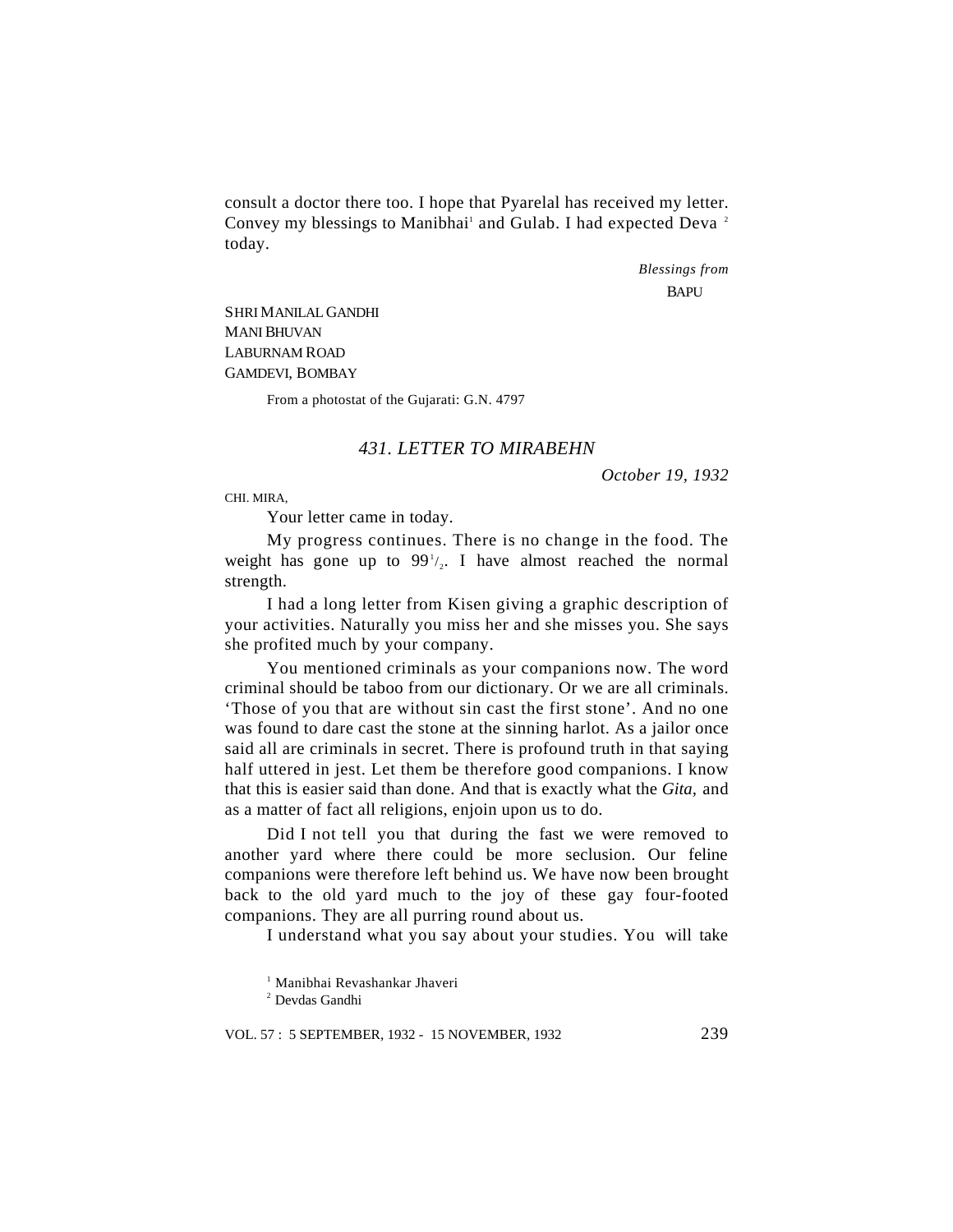your own time and do exactly as you feel. There should be no strain either on your body or your mind.

Sushila, Manilal's wife, had a slight operation. Ba is with her. Manilal is better.

Love from us all.

BAPU

From the original: C.W. 6246. Courtesy: Mirabehn. Also G.N. 9712

# *432. LETTER TO DUDHIBEHN V. DESAI*

*October 19, 1932*

CHI. DUDHIBEHN,

I got your letter. You do not write how you are. Has Manu forgotten me because he does not live in the Ashram now? He has to send me some more descriptions, and has still to pass the examination in good handwriting. It will not do, therefore, if he stops writing to me.

> *Blessings from* **BAPU**

From a photostat of the Gujarati: C.W. 7440. Courtesy: Valji G. Desai

# *433. LETTER TO VALJI G. DESAI*

*October 19, 1932*

BHAISHRI VALJI,

I got your letter and the book. Expecting that this letter will reach you, I am not sending it by registered post to save the cost. Do write to me, however, when you get it.

I may say that almost as soon as I got the book I went through it. I find your language sweet, so I did not pay attention to it. If I did I might, in my wisdom, want to suggest a few corrections, but they seem to be immaterial.

I was not favourably impressed by the book. You call it Ishucharita<sup>1</sup>, but I do not see anything in it to justify the title.

If I remember correctly, you once told me or I told somebody that I believed you thought yourself too humble to produce anything

<sup>1</sup> "Life of Jesus"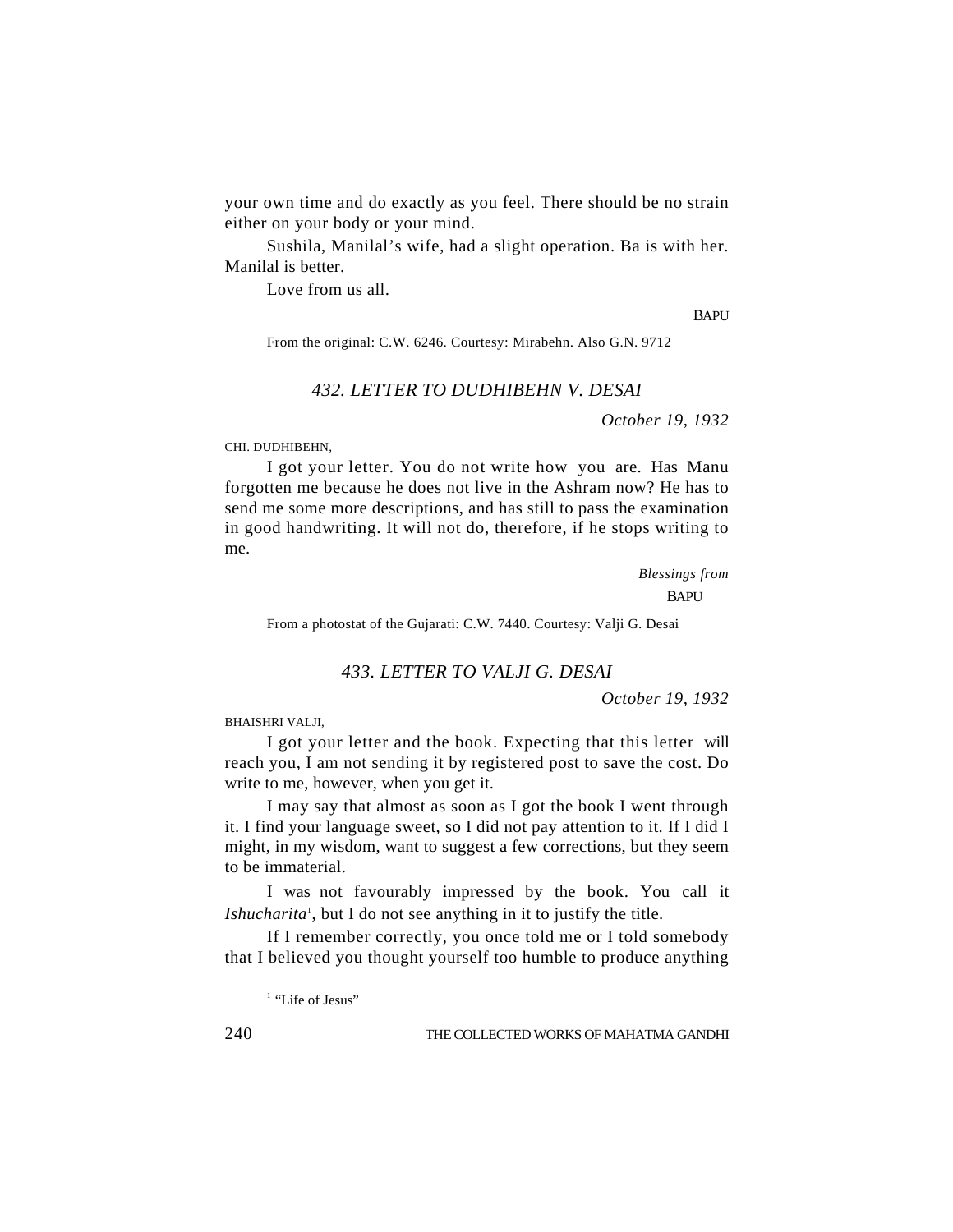original and that you were satisfied with translating the best that the ancestors had left to us. If I accept this argument, I would perhaps approve your book. But I do not accept the argument. If it is accepted in your case, it should be accepted for others too. And if all acted accordingly, the only result would be that we would drown ourselves in the waters of our ancestors' well. I believe that it is our duty to augment the legacy of the ancestors and to change it into current coin and make it acceptable to the present age. Mere translation cannot achieve this. What you have given in your book is already available in Gujarati. The translations brought out after immense industry by Christians themselves are not bad. Why should we put them in people's hands? I am sure you do not write such books so that people may read your sweet language. Even if you do, your purpose will not be served.

In my view this book is an example of a kind of lethargy. I am sure that you would not call a man industrious merely because he reads much and writes much. As for you, I believe that you have a mania for reading and translating. You ought to get rid of it. What I should like you to do is this. Give us by all means a book on the life of Jesus. Read the New Testamant as often as you please, but then put the book on a shelf and create a living picture of Jesus from what you have read.

Do not think that because the book has been printed, you must give it to the people. If you find substance in my view, cancel the printed matter and don't mind if so much money is wasted. Try to write something original as I have suggested. If you feel that it would be too much trouble to do so, keep quiet; give up reading and engage yourself in physical activity to improve your health. I have seen many persons both in India and elsewhere who suffer from the mania of reading. You also have that disease. To get rid of it take walks, contemplete the beauty of God's creation, read the book of nature, learn the language of trees, listen to the music of spheres in the sky, watch the drama enacted in it every night; and during the day spin, when you feel tired, do sewing or, if you can, carpentry or shoemaking. I know that your hand gets benumbed if you strain it, but with practice that will disappear.

There are in English many beautifully written books on the life of Jesus. We can get some material even from them, but I would not put that burden on you.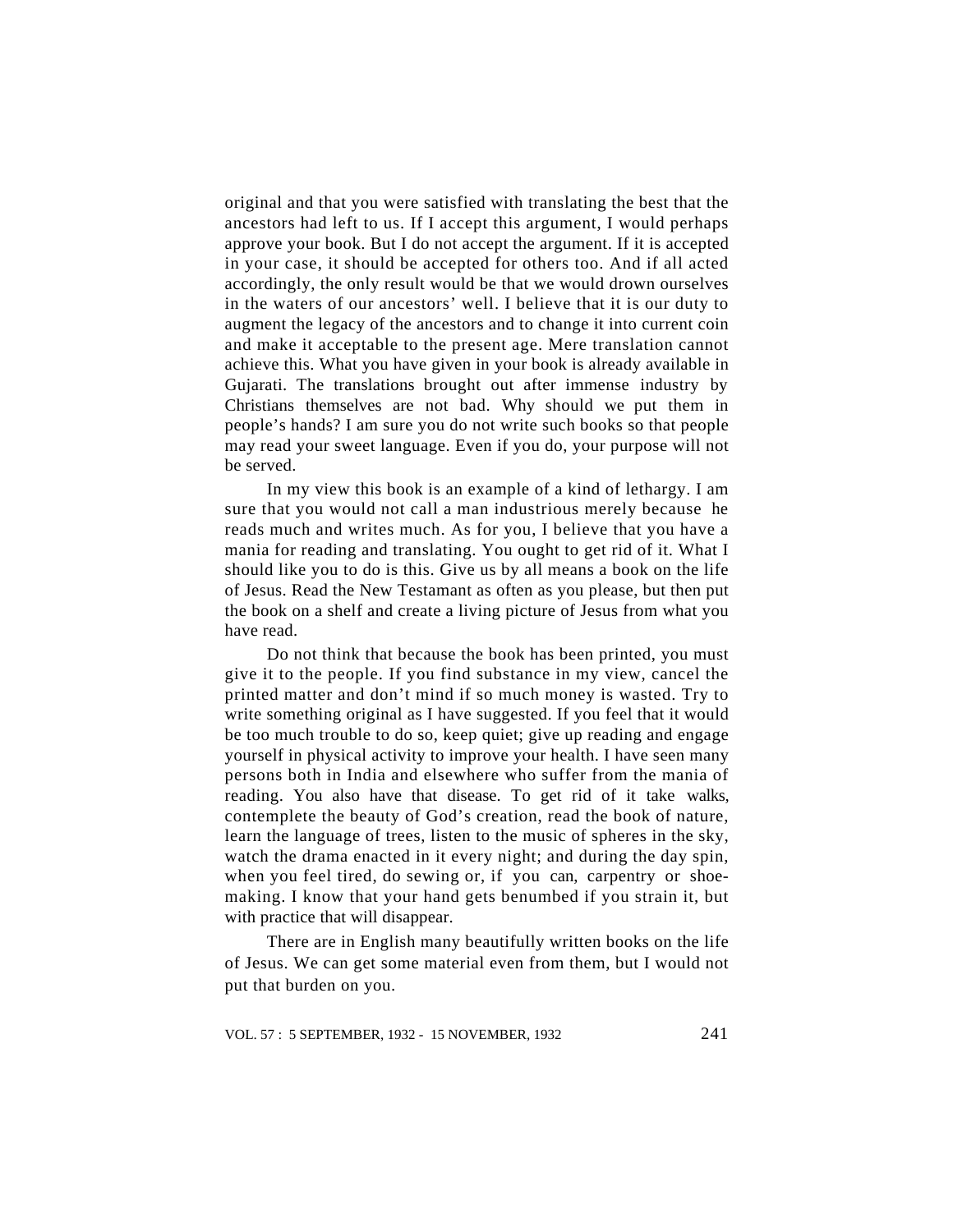The portion relating to Angels, etc., in your book should be left out. Why add to the superabundance of things that we already have. Even if in fact the Angels and the wise men had not come, Jesus's fame would not suffer. My complaint is that you have failed to raise before the reader a vivid image of Jesus. You have merely given the teaching of Jesus and that, too, through quotations. Will anyone disbelieve you if you give it in your own words?

I do not know what type of readers you had in view in writing this book. If you have the general mass in view, you should not have inflicted foreign names on them. A man like me whose reading is very limited cannot make out whether you have decked the Biblical names in clothes of your make or in borrowed clothes. I am afraid there is not much to be gained from things of this kind. If your intention was to give names that might sound well in Gujarati, you should have coined fitting Gujarati names suggesting the same meanings as the corresponding Biblical names, as the latter are always significant.

If, regardless of my criticism, you decide that the book should be published, it is not necessary to offer the book free, charging only postage. Do not mind if people do not buy it even at cost price. The book is bound to sell as it will bear your name. (But don't take that as test of the quality of the book.) Your work ended with the writing, it will be up to some philanthropic institution which distributes such books free among people to give copies of this one, if it so wishes, to those who cannot afford to buy it even at cost price. It is best that one person should not attempt to ride two horses at a time. Let that sum of Rs. 150 grow with compound interest.

I have written much more than I had intended. Moreover, I have let myself go in my criticism, which means that I have yielded to ignorant nature and so I have decided to spend money on registering this.

Do you like the *takli* because you can spin on it while walking? One can spin on it while resting. Excessive greed for anything is the root of all evil. Your present task is to make your body as strong as steel.

> *Blessings from* BAPU

From a photostat of the Gujarati: C.W. 7441. Courtesy: Valji G. Desai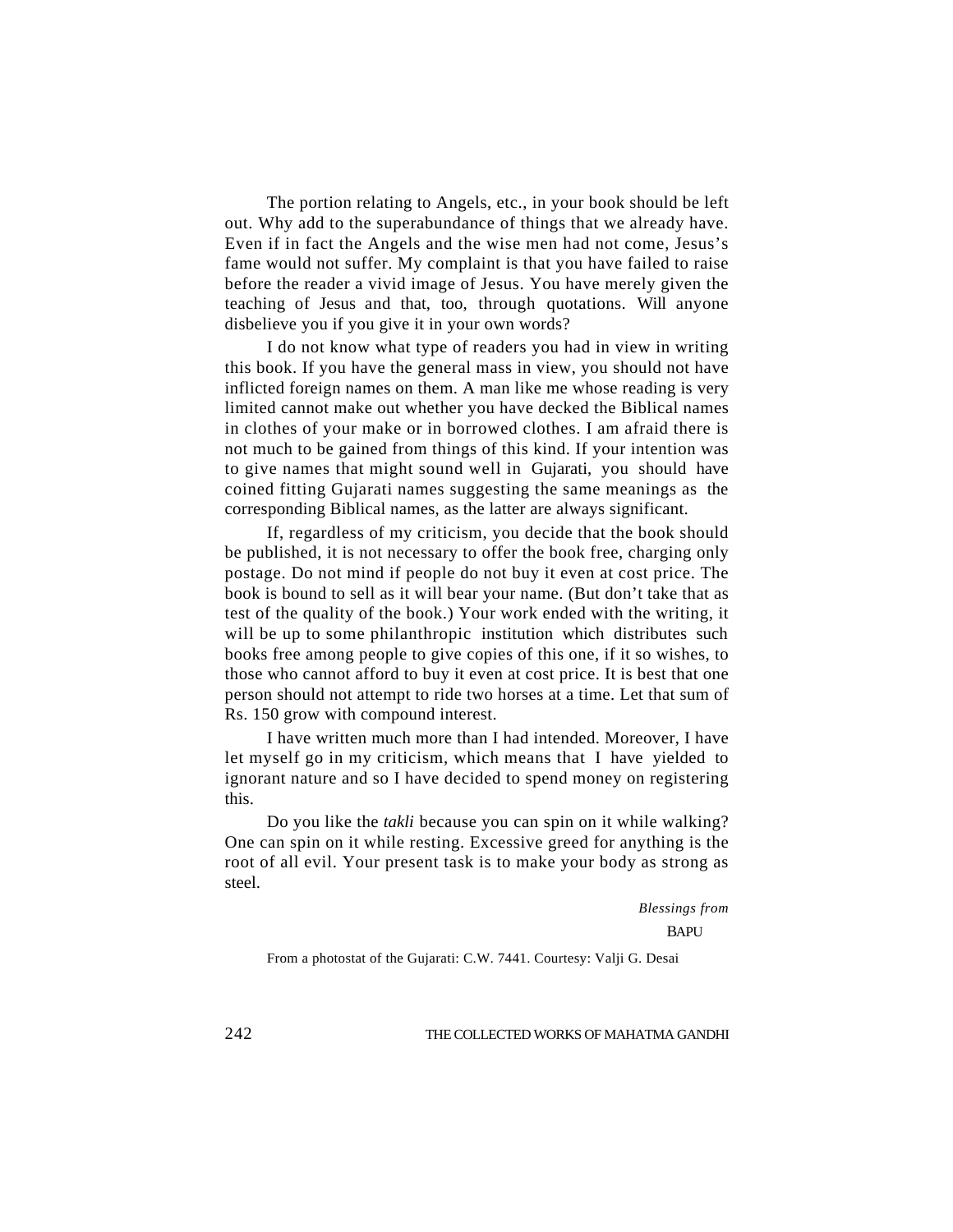*October 19, 1932*

BHAISHRI KHAMBHATTA,

I have read your letter to Mahadev. I do not know at all what blue brain is. When Dr. Gilder left after examining me the blood pressure was normal. My health is quite all right, and I have nearly regained my former strength. I have my daily walks, spin as much as I used to and can also write a large number of letters. I spend all the twenty-four hours in the open. What is blue brain, and who told you that I had high blood pressure and that there was a danger of my getting blue brain?

Why should I be prejudiced against Bhai Mehta? Was it not I who sent Vidya to him? But it was not necessary to send for him daily during the fast. And that could not be done either, in jail. It would have been improper for me to call him when so many other doctors were visiting me. Moreover, he could not have helped me much. Having had experience of many fasts, I am bound to know my body. Mehta could only suggest some simple measures and I had asked him if he knew any. Even now he may send his suggestions, if he has any. Please send me his address. I will certainly write to him to please him. In any case you should write to him and tell him that he may send me any suggestions he wishes to and write to me freely.

And you also should not worry. I will let you know if there is any difficulty. I am returning today the books about massage.

As I had a slight fear that the pain in the hand might come back, I have given up spinning with the left hand and rotate the wheel with the foot.

> *Blessings to you both from* **BAPU**

PS.

I hope that you yourself are all right.

From a photostat of the Gujarati: G.N. 7553. Also C.W. 5028. Courtesy: Tehmina Khambhatta.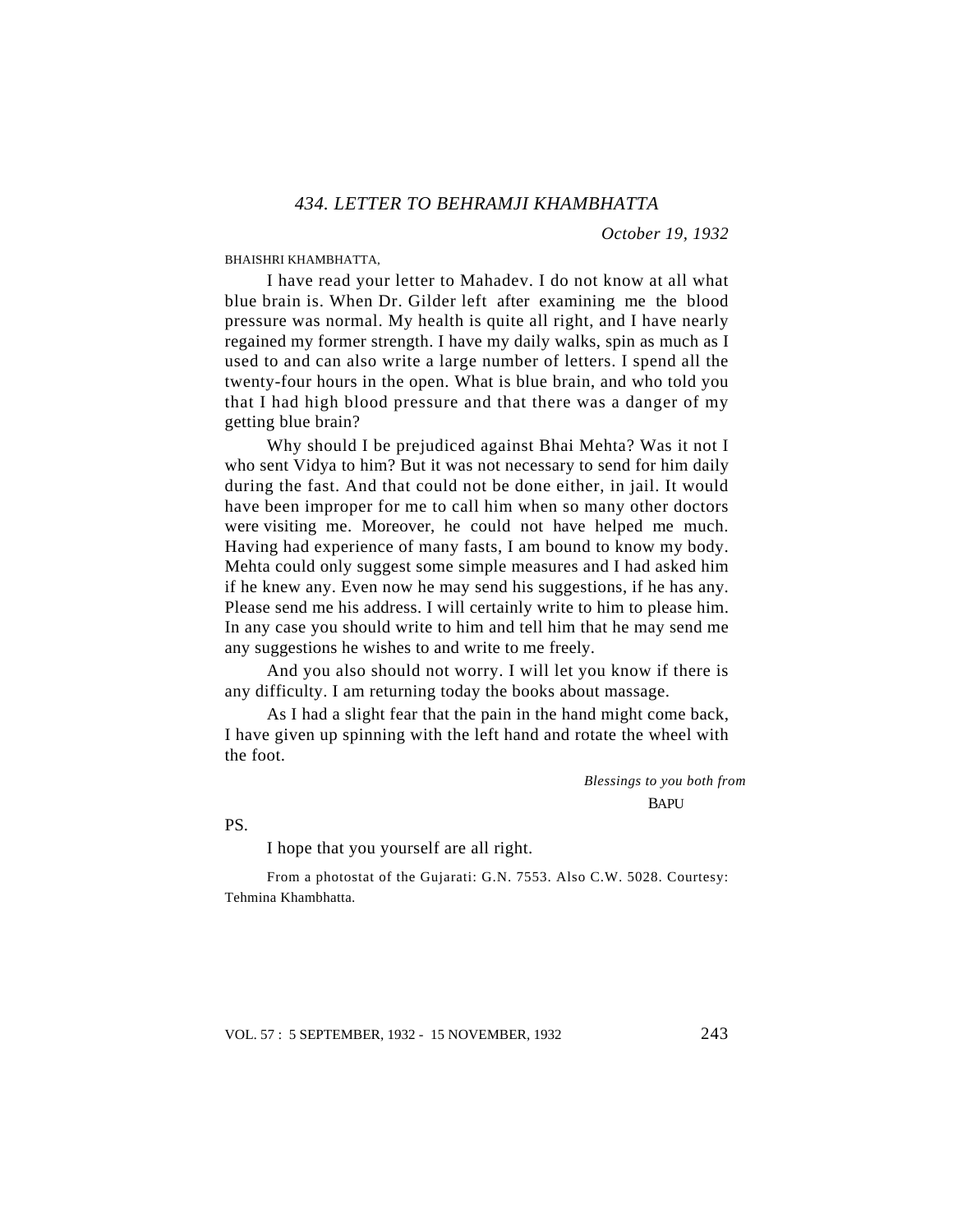*October 19, 1932*

CHI. NIRMALA,

Manilal gave me your letter. Keep me informed about the condition of everybody who is ill. I did not receive Surendra's letter (postcard). I will certainly inquire now.

I am all right. Since Manilal will be giving you all the news, I don't write more here.

> *Blessings from* BAPU

From a photostat of the Gujarati: C.W. 2886. Courtesy: Nirmalabehn Shroff

# *436. LETTER TO MEHER BABA'S SECRETARY*

#### *October 19, 1932*

I got your letter of the 8th and the accompanying note. I have gone through the latter. I don't think that it should be published. It leaves out a great deal, and what it includes is put in a form which can be easily misunderstood. I am, therefore, of the opinion that no part of it should be published. All that is necessary to state is that the relation between Baba and me is not that of guru and disciple but is that of two ordinary friends, and that most of the conversation related to spiritual matters. Thus, the public here or in the West need not attach any importance to our meeting or conversation.

*Mahadevbhaini Diary,* Vol. II, p. 153

#### *437. LETTER TO SHAMBHUSHANKAR*

#### *October 19, 1932*

We should not insist on taking a Harijan to a hospital or temple at a place where public opinion is against such action. However, those who wish to serve Harijans may provide such facilities in their own locality or near it and also invite other Hindus, if they wish, to avail themselves of such hospitals or temples. Meanwhile we should continue to plead with the people gently. We shall not help our cause by getting angry with the people or by indulging in bitter criticsm of them. We can overcome their ignorance by showing perfect love towards them. We should make Herculean efforts to provide for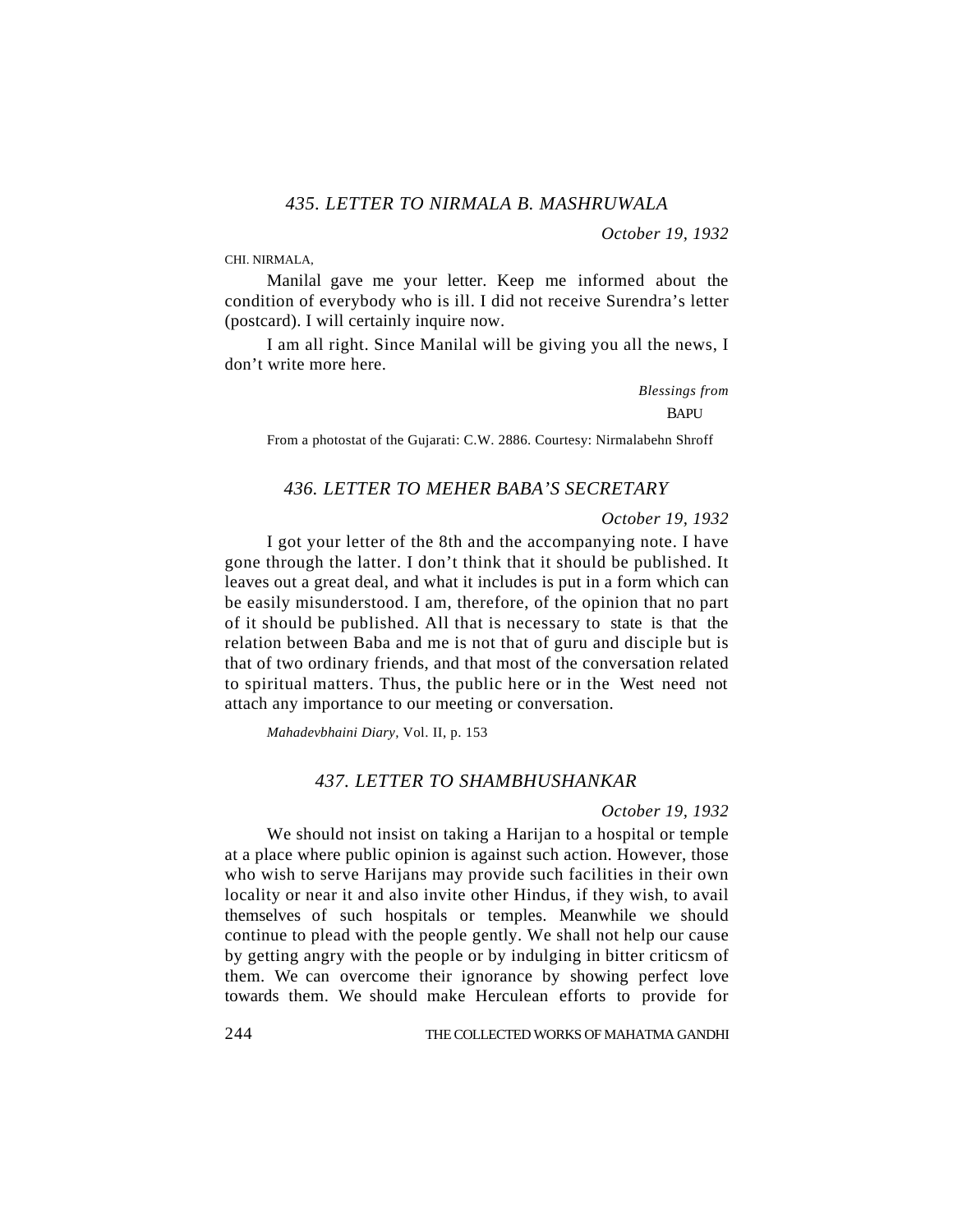Harijans whatever amenities they lack. The State authorities can do a great deal. It may give them lands, improve the localities where they live, build them good houses, pay them better salaries, etc.

People should not give left-overs to Harijans. We should try to teach them rules of cleanliness, etc. In short, we should take all necessary measures, without creating any conflict, for improving their conditions of life.

[From Gujarati]

*Mahadevbhaini Diary,* Vol. II, pp. 154-5

# *438. LETTER TO HARIJANS OF VALVA*

*October 19, 1932*

I have your beautiful letter written in a beautiful hand. I can understand your hardships<sup>1</sup>. I have had a long discussion with Babasaheb Ambedkar. I can do little service from here. All I can do is to advise you to acquaint the newly formed association<sup>2</sup> with your tale of woes. And of course keep writing to me.

That you remain Hindu is no favour to others. Hence how can I advise you to forsake Hinduism because of the hardships? It is in tribulation that one's dharma is put to test. But I can certainly assure you that I have staked my life for the amelioration of your lot. If other Hindus do not treat you justly, I shall atone for it by resuming my suspended fast. May God give me the strength to do this.

> *I remain, Your servant,* MOHANDAS GANDHI

[From Hindi]

*Mahadevbhaini Diary*, Vol. II, p. 154

<sup>&</sup>lt;sup>1</sup> Such as not being permitted to build their huts on elevated ground

 $2^2$  For the service of Harijan's; it was first named All-India Anti-Untouchability League and later renamed Harijan Sevak Sangh.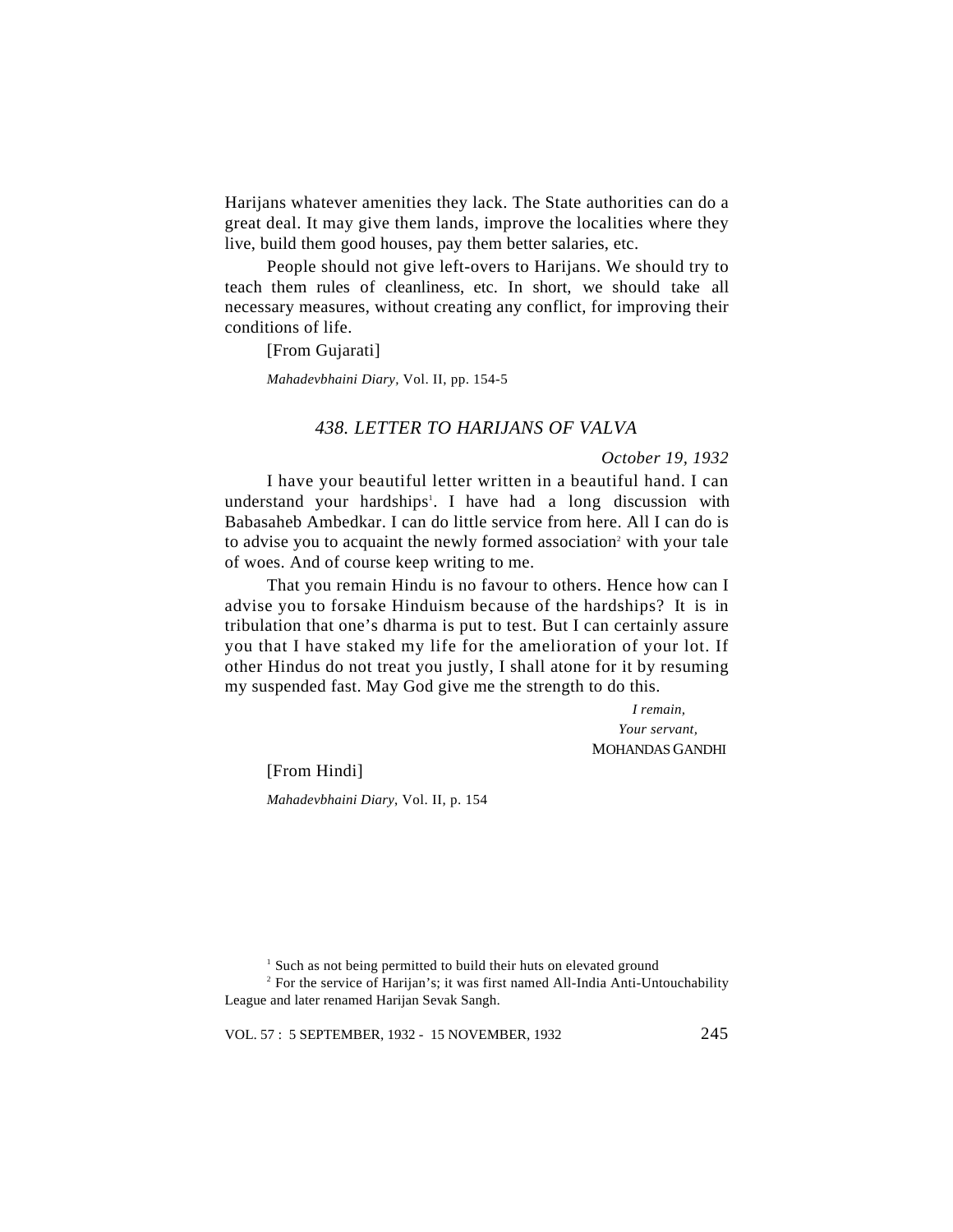## *439. LETTER TO SECRETARY, JAT-PANT TODAK MANDAL*<sup>1</sup>

### *October 19, 1932*

If abolition of castes means the abolition of the varna I do not approve of it. But I am with you if your aim is to end the innumerable caste distinctions. All the same eradication of untouchability and abolition of castes are separate problems. Eradication of untouchability requires that we deal with the untouchables in the way we do with other Hindus. Mixing up the two problems would jeopardize the success of both. For this reason intermarriage and inter-dining with untouchables are not an integral feature of the removal of untouchabliity, but their practice is not against religion either.

[From Hindi]

*Mahadevbhaini Diary*, Vol. II, p. 153

### *440. LETTER TO KRISHNACHANDRA*

*October 19, 1932*

BHAI KRISHNACHANDRA,

One boy is born sick, he conquers his disease by nature-cure. The other is stupid but learns by constant effort. Both by individual effort triumph over fate.

Fasting usually does not result in permanent weakening of the system; on the contrary frequent fasts bring an ultimate improvement of health. Every man can judge by experience his limits for fasting.

Everything can be set right if the trade is carried on by setting up a loom and charkha in the home.

I have not seen the Hindi translations. But it has been my feeling for a long time that even sesame oil cannot supplant olive oil. Some people do use linseed oil but I have no knowledge in this respect.

I have heard great praises of *triphala*<sup>2</sup> but I have very little faith in medicines. I believe in nature-cure.

Devdas has no intention at present of marrying. No one in my knowledge has married for the purpose of realizing God. Devdas is not free from passion. It is not a matter of surprise or regret to me. Marriage is a means of regulating passion but it has a sublime purpose too. Anyway God alone knows the human heart.

MOHANDAS GANDHI

From a photostat of the Hindi: S.G. 39.

<sup>1</sup> Literally, League for breaking down caste distinctions

<sup>2</sup> An Ayurvedic preparation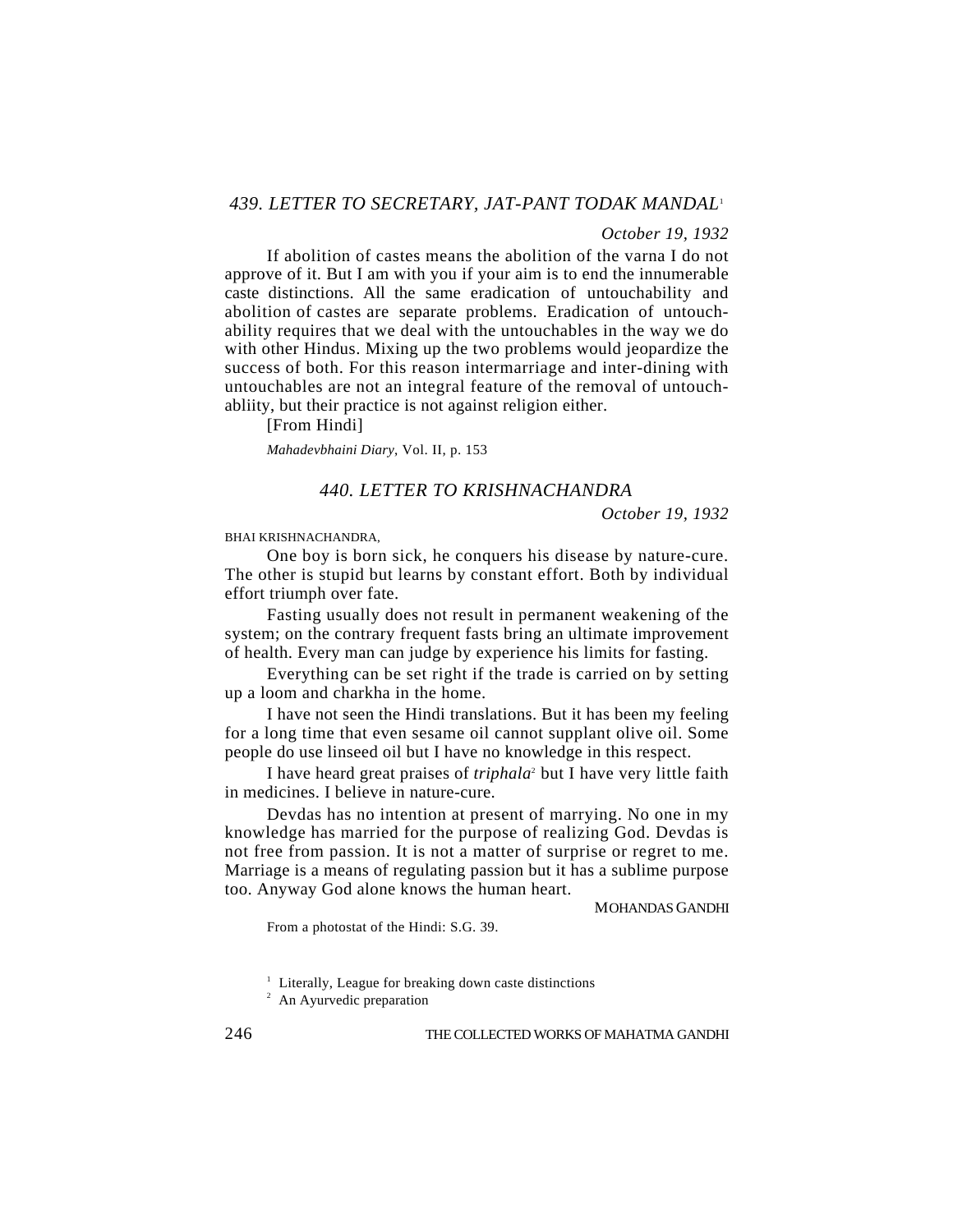# *441. TELEGRAM TO ABUL KALAM AZAD*<sup>1</sup>

[*October 20, 1932*] 2

#### MOULANA ABULKALAM AZAD

#### CALCUTTA

THANKS FOR WIRE. FROM THIS PLACE OF SECLUSION I CAN ONLY SAY I WISH WITH ALL MY HEART THAT WE MAY ACHIEVE THE REAL UNITY BETWEEN HINDUS MUSLIMS AND SIKHS AS SYMBOL OF ALL-INDIA UNITY FOR WHICH YOU AND I AND OTHER CO-WORKERS HAVE BEEN WISHING AND IN PRAYING ALL THESE LONG YEARS. ON MERITS I MAY SAY NOTHING IGNORANCE OF FULL FACTS AND SITUATION. BUT FOR ME PERSONALLY ANY SOLUTION THAT IS ACCEPTABLE TO PARTIES CONCERNED WILL BE ACCEPTABLE. THEREFORE I WISH ALL SUCCESS TO YOU AND ALL OTHER FRIENDS WORKING FOR ACHIEVEMENT OF LONG DEFERRED PEACE IN THIS DISTRACTED COUNTRY OF OURS. SARDAR VALLABHBHAI JOINS. **GANDHI** 

Government of Bombay, Home Department, I.G.P. File No. 9

### *442. LETTER TO M. G. BHANDARI*

*October 20, 1932*

DEAR MAJOR BHANDARI,

With reference to the telegram from Maulana Abul Kalam Azad I send herewith the original and my reply<sup>3</sup> to it. To be of any use the reply should go promptly or not at all.

> *Yours sincerely,* M. K. GANDHI

Government of Bombay, Home Department, I.G.P. File No. 9

<sup>1</sup> This telegram, which was withheld by jail authorities, was in reply to the addressee's telegram dated October 19, 1932 which read: "Muslim leaders conference unanimous not to press separate electorate if other demands accepted. In present situation no better solution possible. Your absence hindering success. Bless us by message. At least trust Government won't object."

<sup>2</sup> *Vide* the following item.

<sup>3</sup> *Vide* the preceding item.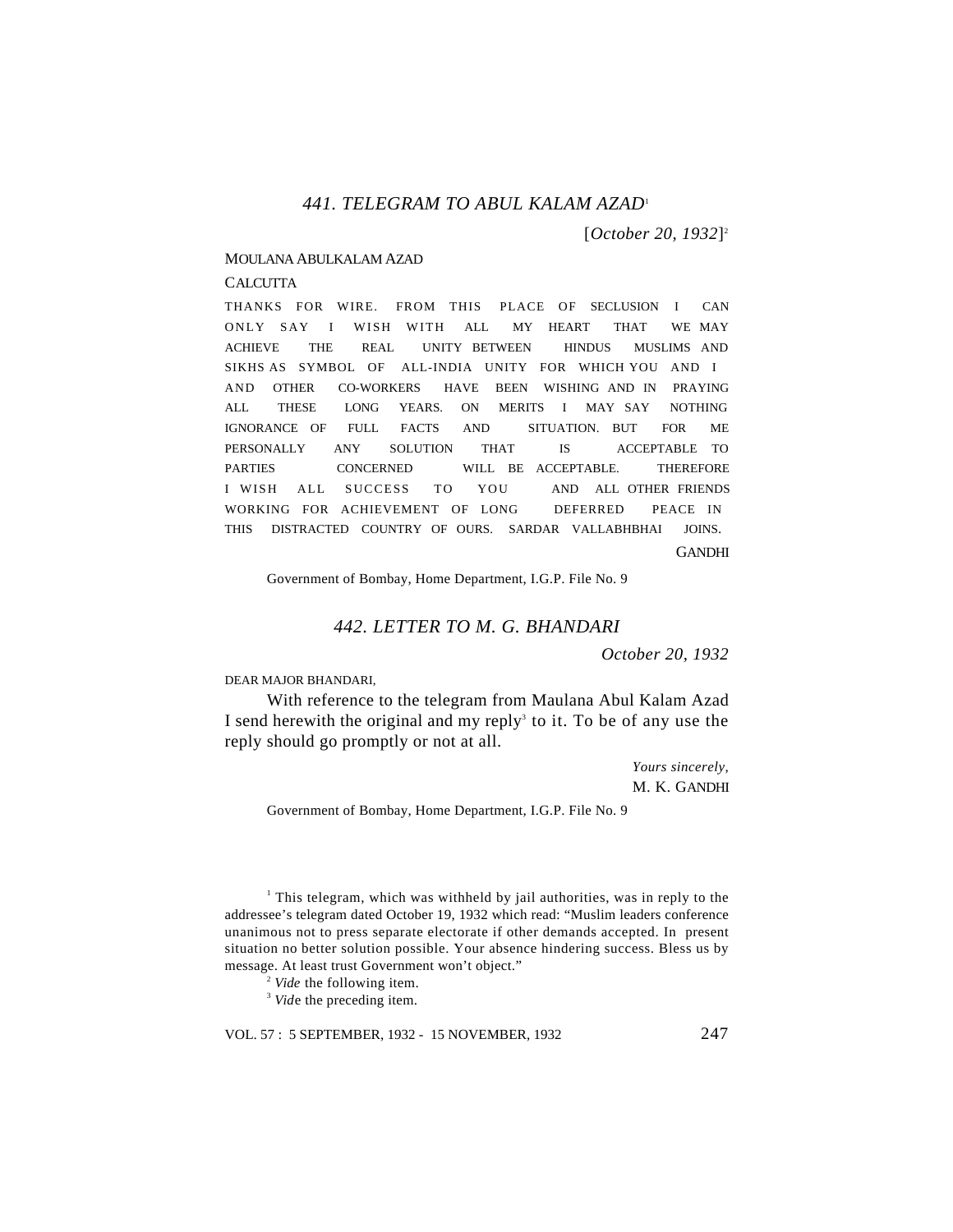MY DEAREST CHARLIE,

I have your letter. God's grace has been wonderful. Those days were days of basking in the sunshine of His presence. There was not one step taken out of self-will. Never have I experienced such an immediate response to prayer.

Yes, it was well you stayed there. I knew what it would mean for you to remain there. And yet I did not take a moment to decide the reply to your cable. Vallabhbhai and Mahadev too had never any doubt about the correctness of the decision. Indeed it is wonderful how they instinctively felt the soundness of all the fateful decisions that had to be taken during those terrible days.

But the work has only just begun. It is a life and death struggle for me. The fast has to be a fast to the finish or untouchability has to go now. It is a tremendous task. I must test the affection of the millions who have flocked to those meetings, I have to wrestle with God Himself. But He is both indulgent and exacting. He will have full surrender or none. The late fast was possibly only a prelude to what is yet to come. But no more of speculation. His will, not mine be done. I can but try to prove worthy of the sacrifice if it has to come.

And you have still to be there. The untouchability you speak of is far subtler and wears the cloak of respectability. Ours in India looks what it is and therefore in a way less difficult perhaps to fight.

I have almost regained my lost strength. Our love to you and all the members of the ever-growing family.

> *Yours,* **MOHAN**

From a photostat: G.N. 975. Also *Mahadevbhaini Diary,* Vol. II, pp. 158-9

# *444. LETTER TO ARUN DAS GUPTA*

*October 20, 1932*

You must not give way to despair<sup>1</sup>. Even organic defects have been known to have been removed or at least brought under control. Proper breathing, proper diet and fresh air added to the will to be

<sup>1</sup> The addressee had been ailing.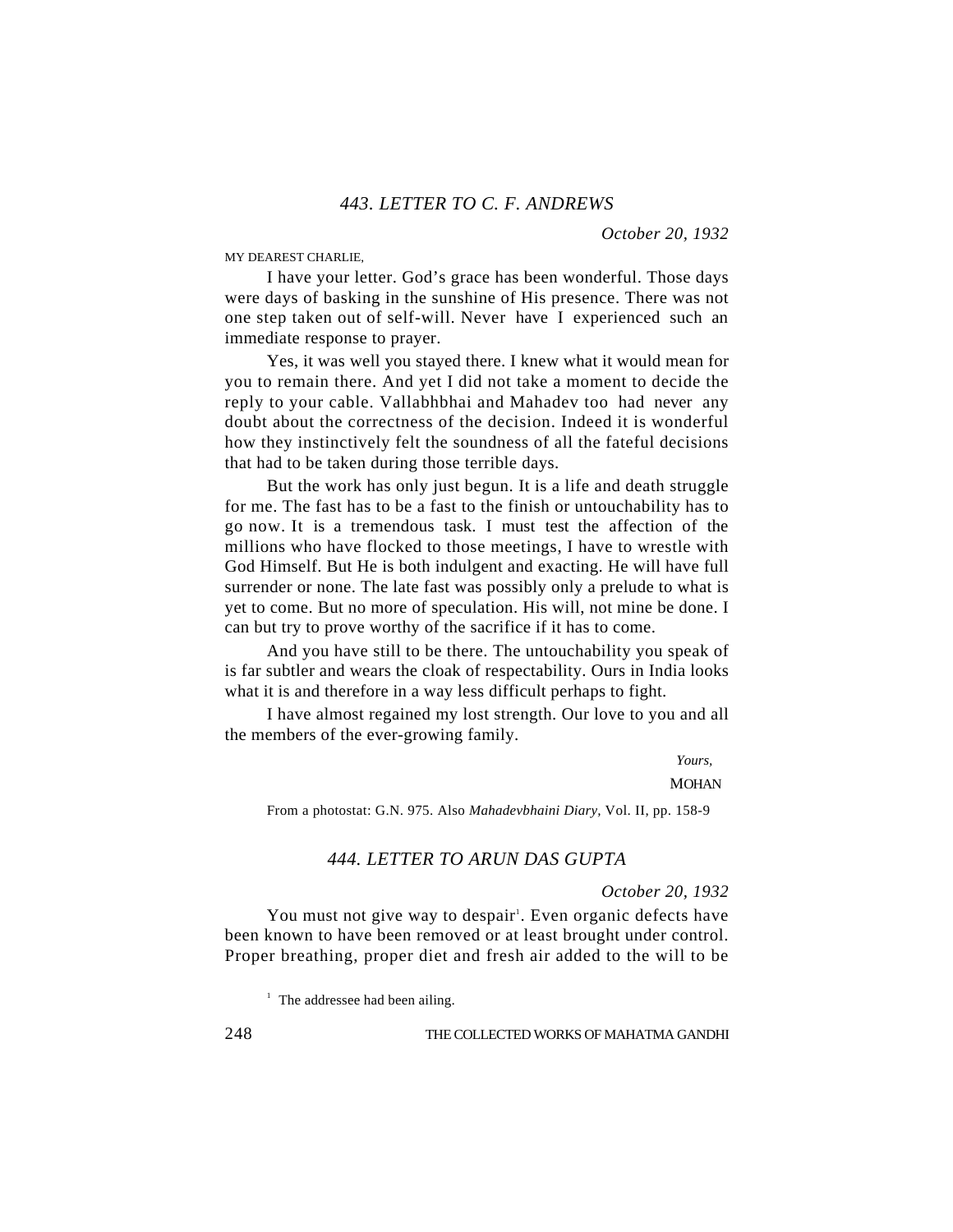better, bring the desired recovery. You should have living faith in God and know He will keep your body intact so long as He has use for it.

And why do you think that we can serve only with the body? Mind is a far more powerful instrument of service. Those serve best who have perfect purity of heart. Indeed, we serve so as to attain perfect purity. Thoughts of the pure in heart can do what the bodies with corrupt hearts can never do. Therefore in no case have you the slightest cause for despair. Do not seek to prove how thoughts work. Enough for you to believe that they do work and produce mighty results. Therefore, always cultivating purity of heart, you should be perfectly at peace whether you are well in body or not. Will you do this?

*Mahadevbhaini Diary,* Vol. II, pp. 157-8

### *445. LETTER TO DOROTHY<sup>1</sup>*

*October 20, 1932*

MY DEAR DOROTHY,

I prize your love letter. Muriel was right when she told you 'pray' in reply to your question. Real praying from the heart brings the real work behind it. For in the end work itself becomes prayer. I like your simple affirmation 'I am clean now'. God will keep you clean. Do not look back to the past. You have had your lesson from it. Look forward to the future in hope and confidence.

*Mahadevbhaini Diary*, Vol. II, pp. 161-2

<sup>1</sup> The addressee, an English girl, had written: ". . . I became interested in India 21 months ago. Before that I had been in the grip of a deadly vice which very nearly destroyed my body and perhaps my wits. . . . Then I read about *brahmacharya* and have since been humbly trying to follow your teaching. . . ."

VOL. 57 : 5 SEPTEMBER, 1932 - 15 NOVEMBER, 1932 249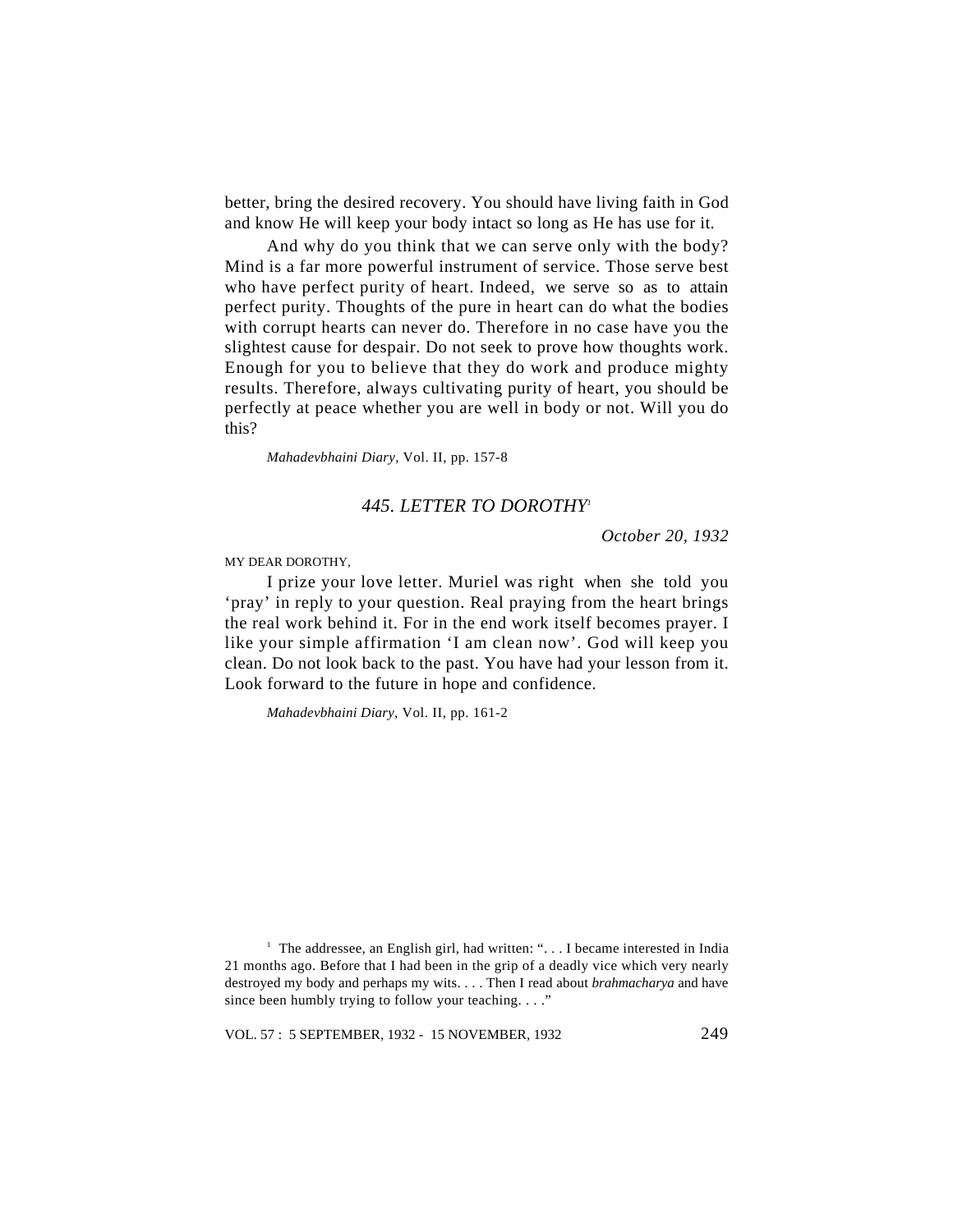*October 20, 1932*

MY DEAR HOYLAND,

Your letter is among the treasures I have received on the fast. It is a matter of great joy to me that if some have misunderstood the fast, friends like you have had no difficulty in appreciating it. And if one may judge an act by its results, it has proved itself to have been from God.

Love to you all from us all.

**BAPU** 

From a photostat of the original: C.W. 4507. Courtesy: Woodbrooke College, Birmingham and Mrs. Jessie Hoyland

# *447. LETTER TO SHANKAR*

#### *October 20, 1932*

I am sorry about the objection to the name of Harijan<sup>1</sup>. You may use any name that your friends like. But do please explain to them that I had not the remotest idea of thinking of Vishnu or Shiva.. For me the name means 'people of God'. I make no distinction between Vishnu, Shiva or Brahma. They are all names of God. But let their decision be taken and prevail.

*Mahadevbhaini Diary*, Vol. II, p. 163

# *448. A LETTER*

*October 20, 1932*

Removal of untouchability does not include inter-dining and intermarriage. But in my opinion Hinduism does not prohibit interdining or intermarriage with anybody by reason of mere birth. Essential religion has nothing to do with the regulation of such social relations.

*Mahadevbhaini Diary,* Vol. II, pp. 163.

<sup>1</sup> The addressee had said that in Madras they objected to the untouchables being called 'Harijans' because they were Shaivas and not Vaishnavas. They ought, therefore, to be called 'Harajans'—men of Shiva—or Adi Hindus.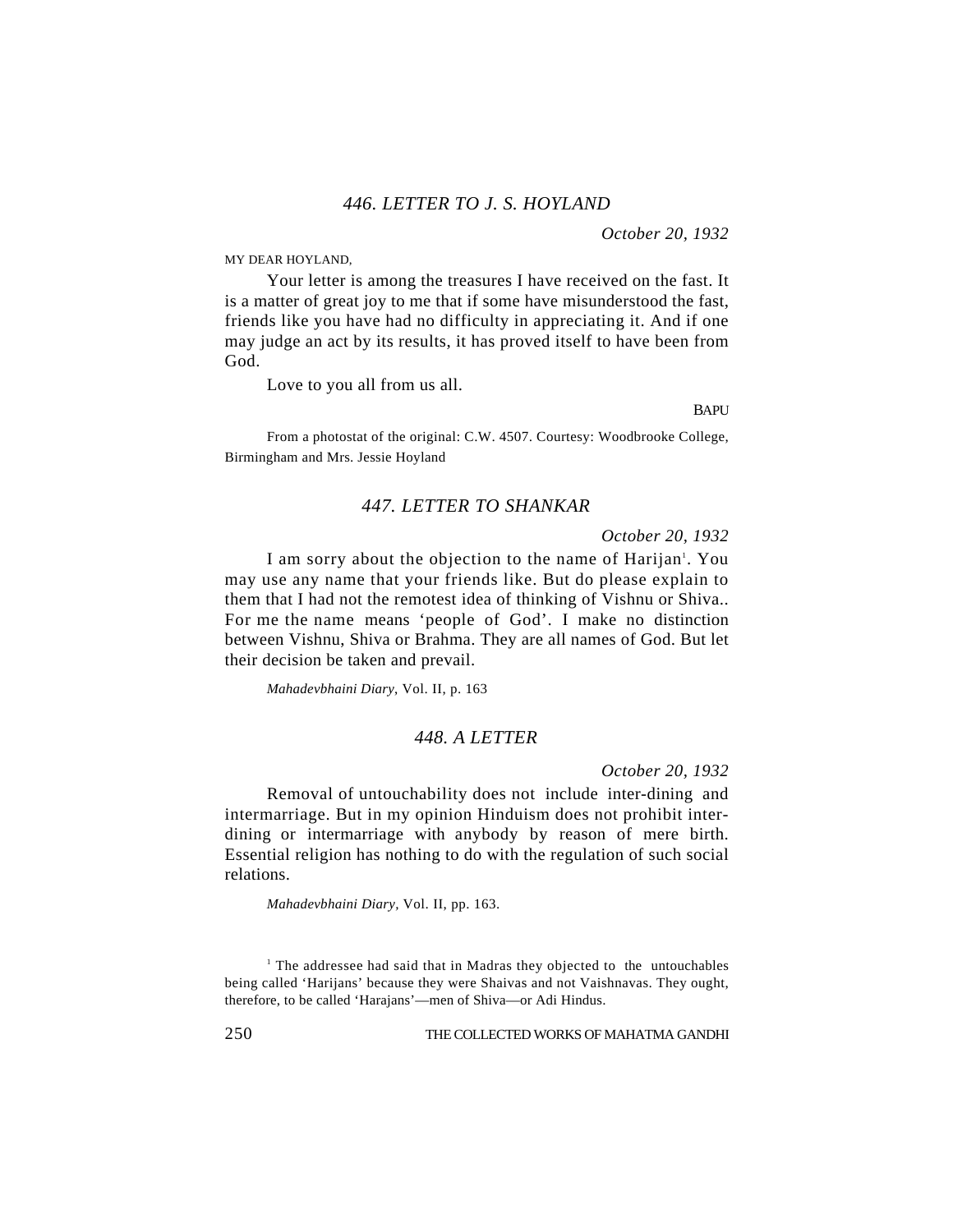*October 20, 1932*

DEAR BOYS AND GIRLS,

I got your letter. What a shame that so many of you should fall ill! And who should feel ashamed for this? I hope Mohan is all right now, and others also are out of danger.

**BAPU** 

From a microfilm of the Gujarati: M.M.U./II

# *450. LETTER TO VALJI G. DESAI*

*October 20, 1932*

BHAI VALJI,

I got your letter which arrived with the Ashram mail. You seem to have lost considerable weight. Regain it now by eating properly and giving rest to the mind. You must have got the registered letter' which I posted yesterday in regard to your book.

> *Blessings from* **BAPU**

From a photostat of the Gujarati: C.W. 7442. Courtesy: Valji G. Desai

### *451. LETTER TO GULAB*

*October 20, 1932*

CHI. GULAB,

I got your letter. You should ask Premabehn how the earth came into being.

BAPU

From a photostat of the Gujarati: G.N. 1727

<sup>1</sup> Vide "Letter to Valji G. Desai", 19-10-1932.

VOL. 57 : 5 SEPTEMBER, 1932 - 15 NOVEMBER, 1932 251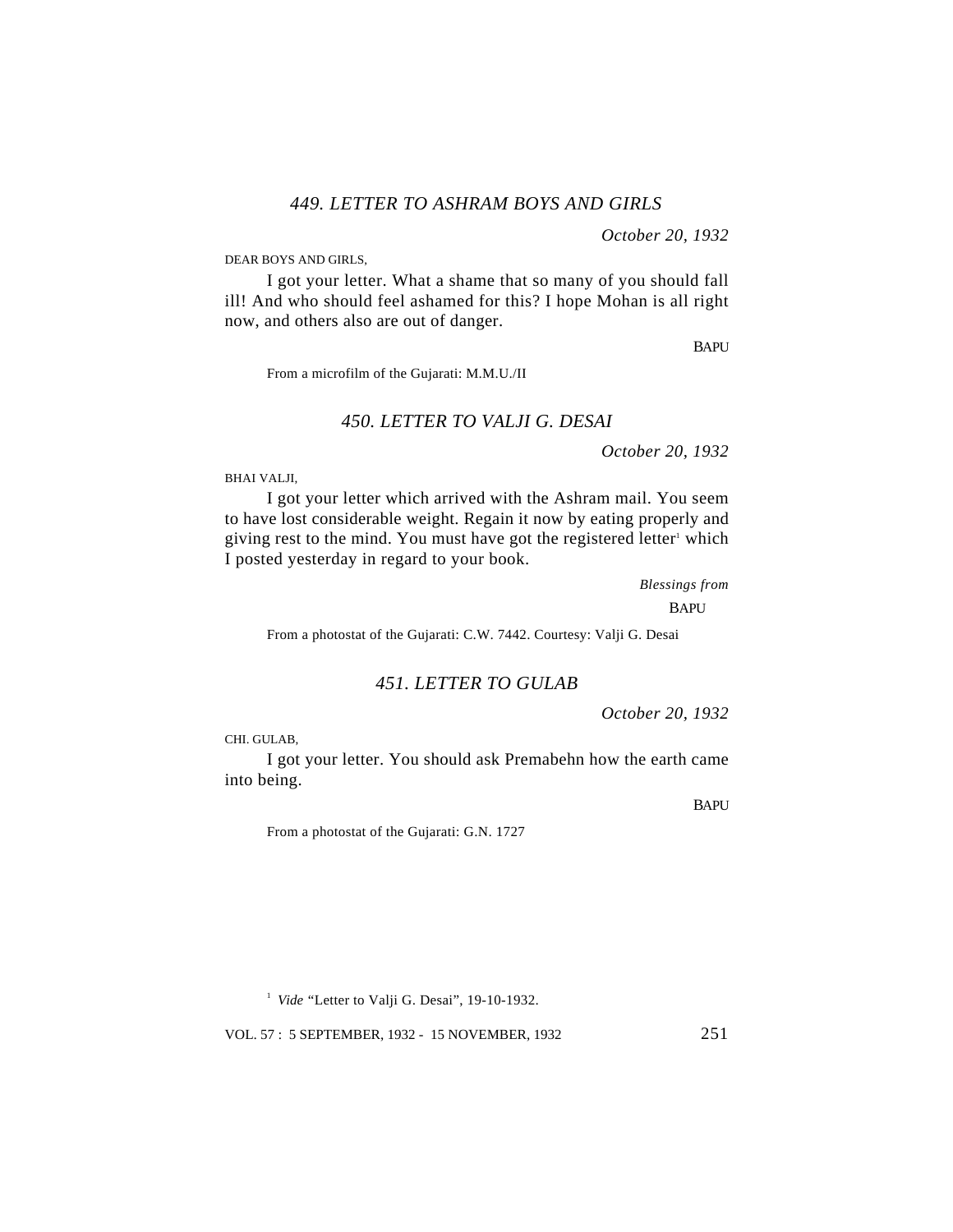*October 20, 1932*

CHI. SULOCHANA,

Your handwriting is improving. Improve it as much as you can and learn to be methodical in all that you do.

**BAPU** 

From a photostat of the Gujarati: G.N. 1714

# *453. LETTER TO NARAYAN KULKARNI*

*October 20, 1932*

BHAI NARAYAN KULKARNI,

I have your letter. I regret my inability to write in Marathi. I hope that you will find no difficulty in following my Hindi.

Several vaidya friends of mine had informed me three or four years ago that honey should not be taken in warm water. My other friends, the allopathic doctors have no objection to it. But I am not influenced by their opinion as they have not made a close study of the effects of articles of food. In their system they do not observe much<sup>1</sup> distinction between what may be eaten and what eschewed. But I am writing of my personal experience. I have found no harm but rather benefit by taking honey with warm water. I started taking honey on a doctor's advice which came about in this way. Owing to a lack of carbohydrates in my system sugar was needed. The best sugar in his opinion was obtained from honey. I have taken honey since then and he never objected to my taking it in warm water.

My complaint against our vaidyas is that they hold on to whatever is expounded in the ancient texts even if it be contrary to experience as they consider them the last word. I am sure in the Ayurvedic system there is need for further research. It should be revised in the light of experience. Does honey lose its property by being poured into hot water? Have you made a chemical analysis of honey? Obesity and leanness are relative<sup>2</sup> terms. For which kind of leanness is warm honey undesirable and why so? To conclude, have you proved by experience what you write? Vaidyas do not follow this

<sup>1</sup> The letter is damaged at these places.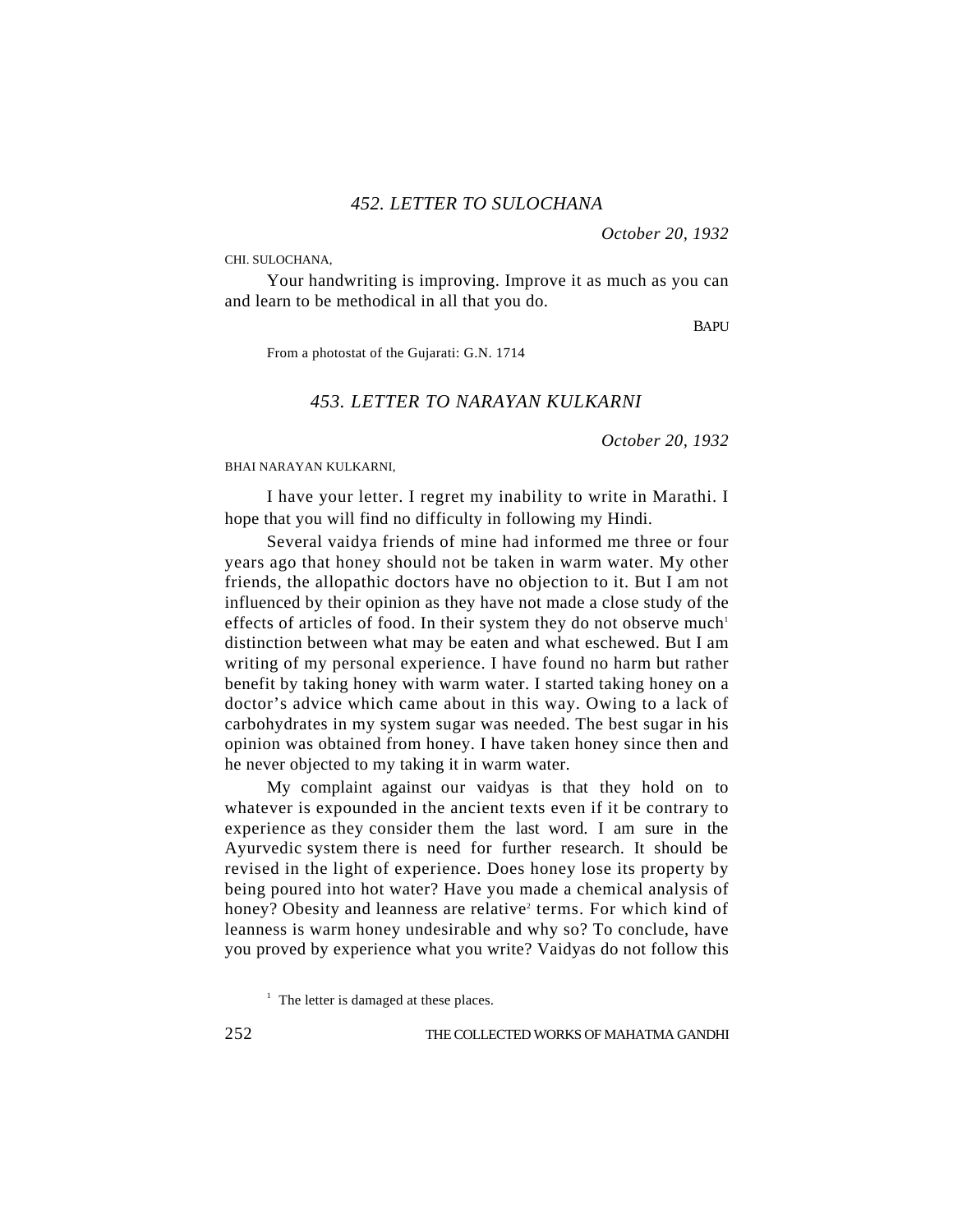method but are content with quoting *shlokas* from the old texts. I beg you to give up this irrational attitude and test by trial whatever is written in the ancient works.

MOHANDAS GANDHI

From a photostat of the Hindi: G.N. 803

### *454. LETTER TO TARAMATI MATHURADAS TRIKUMJI*

*October 20, 1932*

CHI. TARAMATI,

I have your letter. When you write to Mathuradas tell him that I have sent him a letter which he must have received.

Ba has come there. She is staying at Mani Bhavan. Manilal and Devdas are also there. Go and meet all of them. I do not know if you have met Manilal's wife Sushila. She is also in Bombay. At present she is in Dosibai's hospital.

> *Blessings from* **BAPU**

SHRI TARAMATI MATHURADAS

21 MINT ROAD, 2ND FLOOR

#### FORT, BOMBAY

From the Gujarati original: Pyarelal Papers. Nehru Memorial Museum and Library. Courtesy: Beladevi Nayyar and Dr. Sushila Nayyar

### *455. LETTER TO GULAM RASUL QURESHI*

*October 20, 1932*

CHI. QURESHI,

Why are you not getting well? If necessary consult Haribhai. He does many operations for piles. Do you get clear motions? If there is pain you should eat only leafy vegetables, fruit and a little milk, or only leafy vegetables and fruit. To reduce her obesity Amina should eat only bread and leafy vegetables. If she does that, the fat cannot but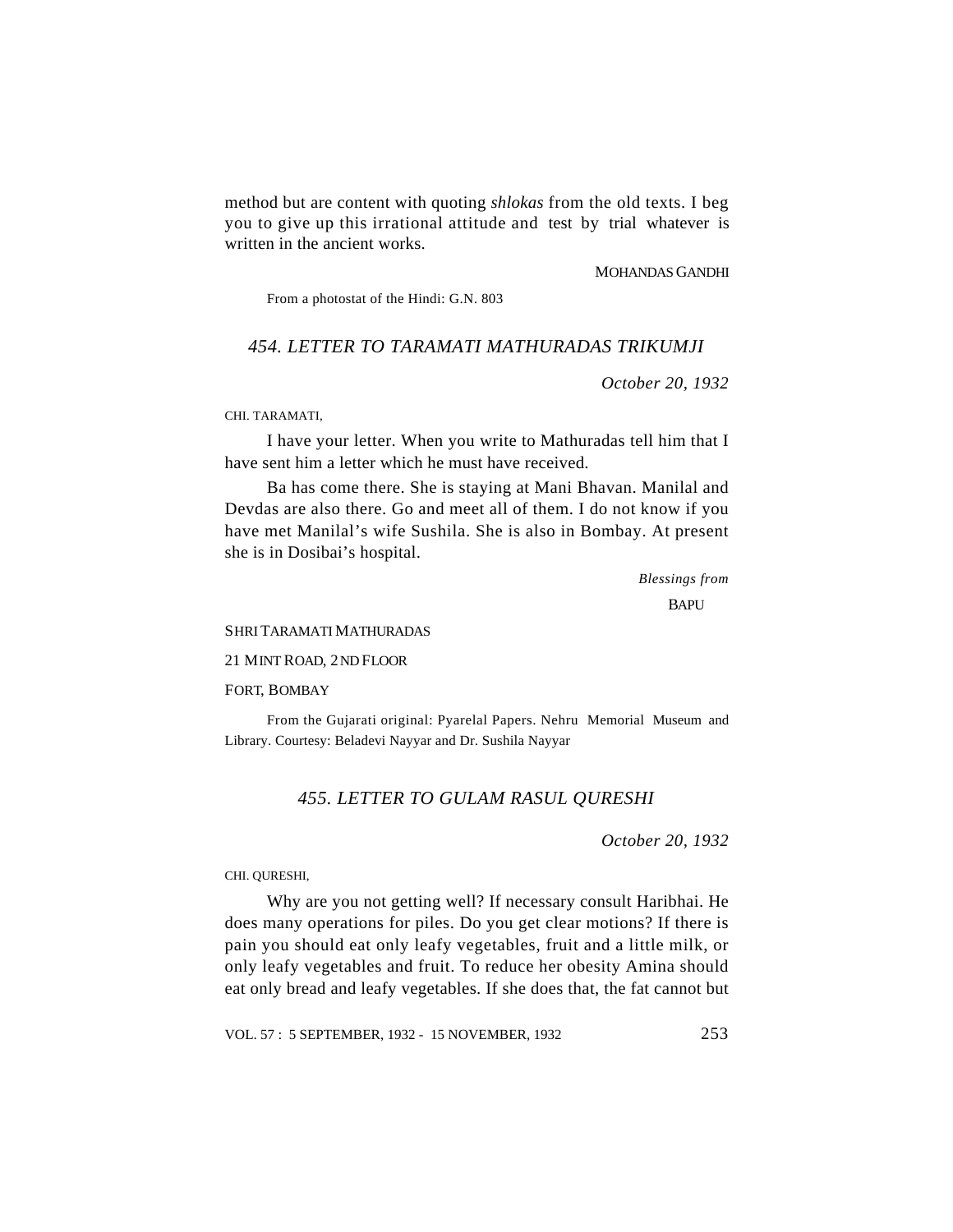get reduced and she will get well. She gets tired because of the excessive fat. Do write to me.

*Blessings from*

**BAPU** 

From a photostat of the Gujarati: C. W. 10811. Courtesy: Gulam Rasul Qureshi

# *456. MESSAGE TO* "*THE DAILY HERALD*"

[On or before *October 21, 1932*]

I am keeping excellent health. My blood pressure is normal. I have now gained three quarters of a pound, thus weighing now  $99^{\frac{3}{4}}$ lb. I had no stroke at all.

*The Hindu, 21-10-1932*

# *457. LETTER TO F. MARY BARR*

*October 21, 1932*

MY DEAR MARY,

I have your letter. Devdas has been overworking himself. He had therefore a slight attack of fever. He is, I understand, better again.

It is true I do not believe in idol-worship in the sense generally understood. But I do not disbelieve in others worshipping God through idols. In one sense we are all idol-worshippers. We worship God of our image. That image need not have a physical form. Each one has his own imagination of and attributes for God. And yet God in reality is without attributes and beyond our imagination. Hence when we form our own picture of God, we are idol-worshippers. Therefore my mind does not condemn those who conceive God as residing in a stone or metal image. They are not wrong for God is everywhere and in everything. Now whenever we want to worship God in everything we consecrate it. But if a man excludes his fellows from participation in common worship we are entitled to say that God flees from such worship. And He is installed when there is repentance and the bar against one's fellows is removed. I hope this explanation is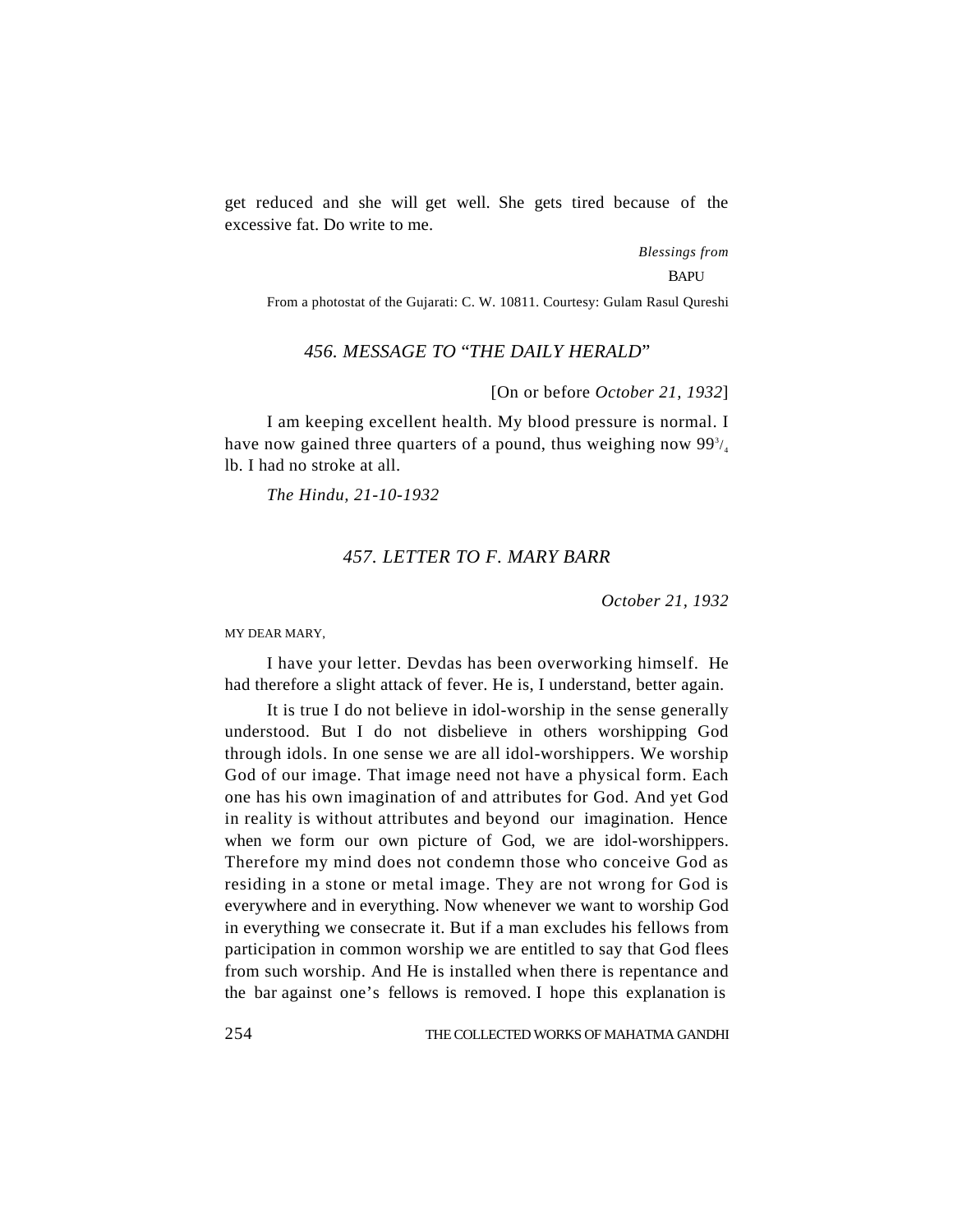capable of being understood even though it may not be appreciated. In my opinion it covers a profound truth. If the truth is not seen, the fault lies in my inability to express clearly what I want to say. You must tax me again if I have not stated my position clearly.

Love from Mahadev and myself.

**BAPU** 

From a photostat: G.N. 5985. Also C.W. 3314. Courtesy: F. Mary Barr

# *458. LETTER TO DUNICHAD*<sup>1</sup>

*October 21, 1932*

Of course, I am under discipline like everybody else. But what shall man's discipline avail when God imposes His own?

*Mahadevbhaini Diary*, Vol. II, p. 165

### *459. LETTER TO JAMSHED MEHTA<sup>2</sup>*

*October 21, 1932*

BROTHER JAMSHED,

What does this letter mean? I have not replied to the writer. May I ask you about it? If you will write to me, I will send a reply to the writer.

Hope Kikibehn is getting well.

 *Yours sincerely,* **BAPU** 

 Bombay Secret Abstracts, Home Department, Special Branch, File No. 800(40)(3), Pt. III, p. 309

 $1$  The addressee had said that in future Gandhiji should take the country into his confidence before taking any step and that he should place himself under the discipline of the country.

<sup>2</sup> There is nothing in the source to indicate that the addressee was Jamshed Mehta, ex-Mayor of Karachi. The reference, however, to Kikibehn, J.B. Kripalani's sister who lived in Karachi would suggest that it was he.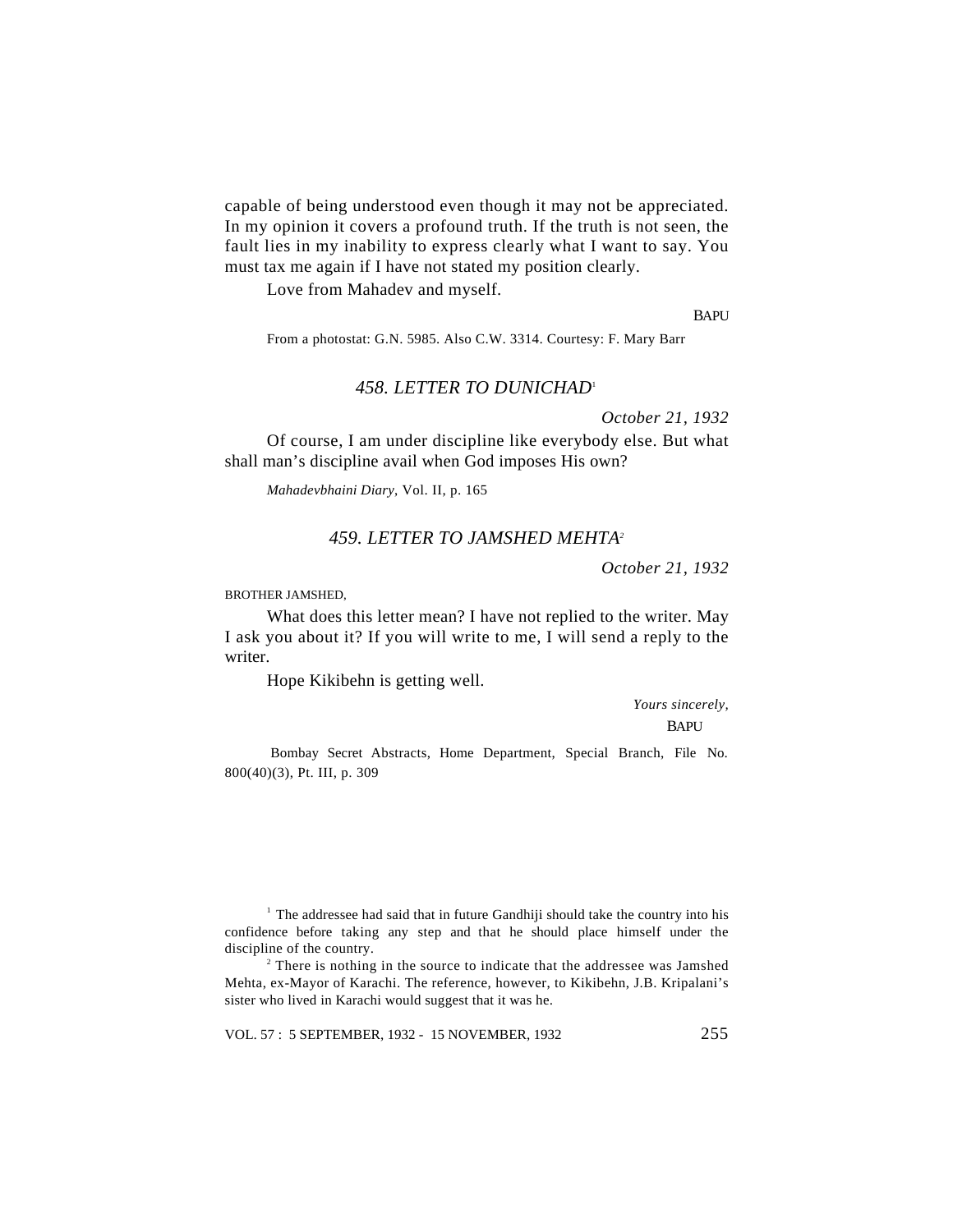# *460. A LETTER*<sup>1</sup>

*October 21, 1932*

Women like you instinctively saw the correctness of the fast and did not fear the result. Infect your husband with your faith.

*Mahadevbhaini Diary*, Vol. II, p. 165

### *461. LETTER TO KESHAV GANDHI*

*October 21, 1932*

CHI. KESHU,

You will improve your handwriting if you write carefully and in big, separate letters. I find it hard to read your present writing. I hope you are quite well now. Do you get clear bowels?

It was of course bad that the wasp died. We do not know what punishment God inflicts for such a sin knowingly committed, but it would be enough if we resolved not to do such a thing again. True service is service which we give with love without expecting any return. Any work that we do in the Ashram is service, because the Ashram has been established for service of others. Our vision would be purified if, instead of letting our eyes wander while we walk we kept them fixed on the ground as if bowing to Mother Earth, and while sitting if we kept them fixed on the work we might be doing.

**BAPU** 

From a photostat of the Gujarati: G.N. 3282

### *462. LETTER TO MANILAL GANDHI*

*October 21, 1932*

CHI. MANILAL,

I got your letter. Any of you brothers who wishes to come may do so now. I hope Devdas is now completely all right. Ask him and Pyarelal to write to me. You are acting wisely in not being in a hurry to bring away Sushila from the hospital. You should let her recover completely before doing so. Since I am writing to you, I am not

<sup>&</sup>lt;sup>1</sup> The addressee, not indentified in the source, had said that her husband had been unhappy at the fast but that she had been confident that the result was bound to be good.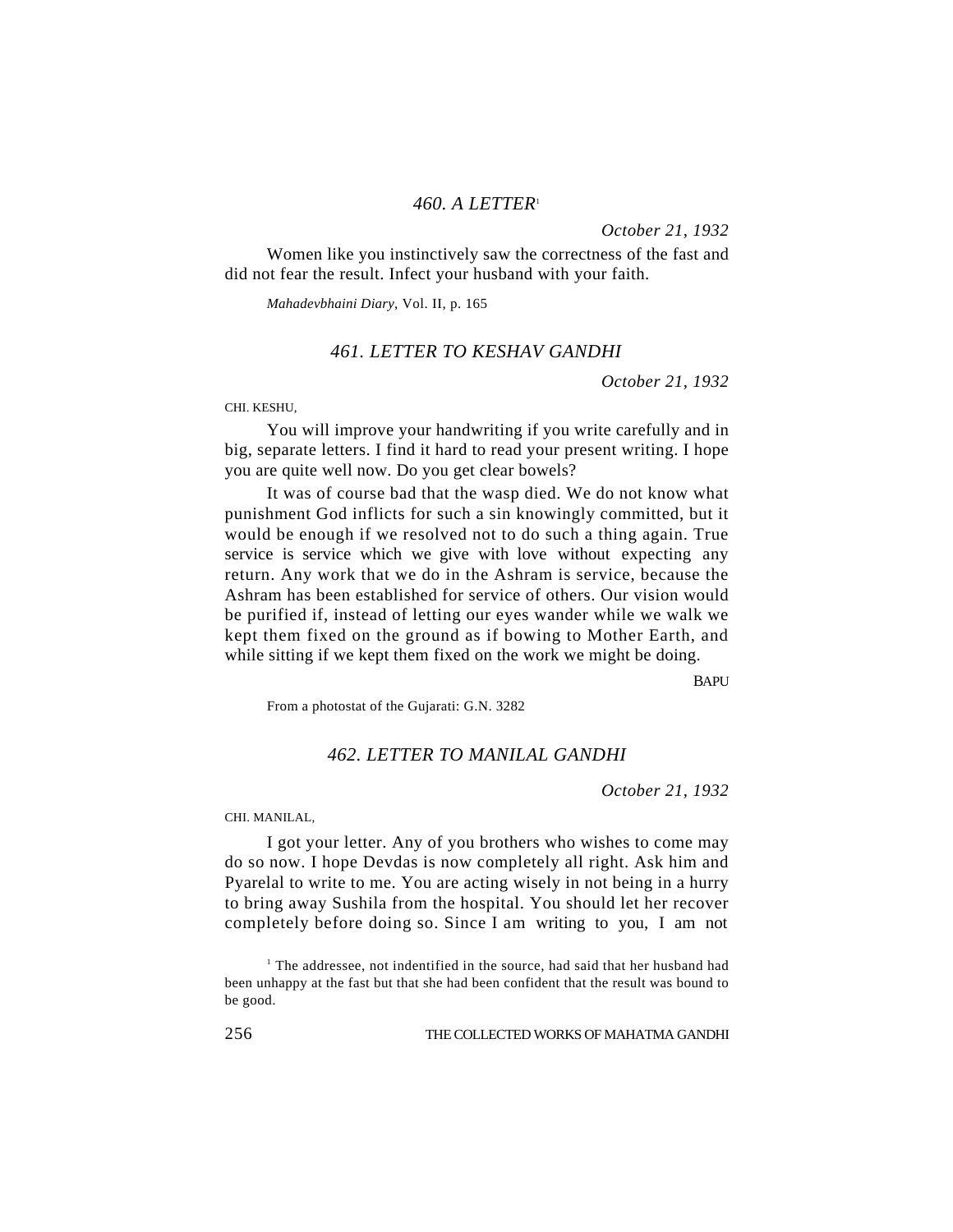writing a separate letter to Ba. Tell her that Vallabhbhai and Mahadev often think about her as she does about them. Please write to me regularly.

> *Blessings from* BAPU

From a photostat of the Gujarati: G.N. 4798

# *463. LETTER TO NIRMALA GANDHI*

*October 22, 1932*

CHI. NIMU,

If you keep to the diet you have now started taking, it will be beneficial in relieving constipation.

I hope the child has got over his cough. Can you get goat's milk there? If it is not available, you may add water and honey to cow's milk. If Sarita has already named the child 'Kanji'. let that be his name. It is quite good. To match it with Ramdas's name, you may even call him 'Kandas! or 'Kahandas'. I count it the same whether we say 'Kanji' or 'Kandas', or 'Ramji' or 'Ramdas'. If you also agree with it, write to Ramdas and tell him so. If you do not wish to write, I will write

**BAPU** 

From the Gujarati original: Mrs. Sumitra Kulkarni Papers. Courtesy: Nehru Memorial Museum and Library

## *464. LETTER TO PRABHUDAS GANDHI*

*October 21, 1932*

CHI. PRABHUDAS,

I have your letter. I have resumed the Magan Charkha because the pain in the left elbow started again. I have made one improvement. I changed your spindle-frame and fixed that of the Gandiv Charkha in its place. I therefore introduced a spring. The result was that yarn was easily drawn fine. I used to spin yarn of twenty counts with great difficulty and then had made some progress. Now I can easily spin yarn of thirty counts. The speed is still the same, that is, a hundred rounds per hour. Even a little more at times. I may be able to increase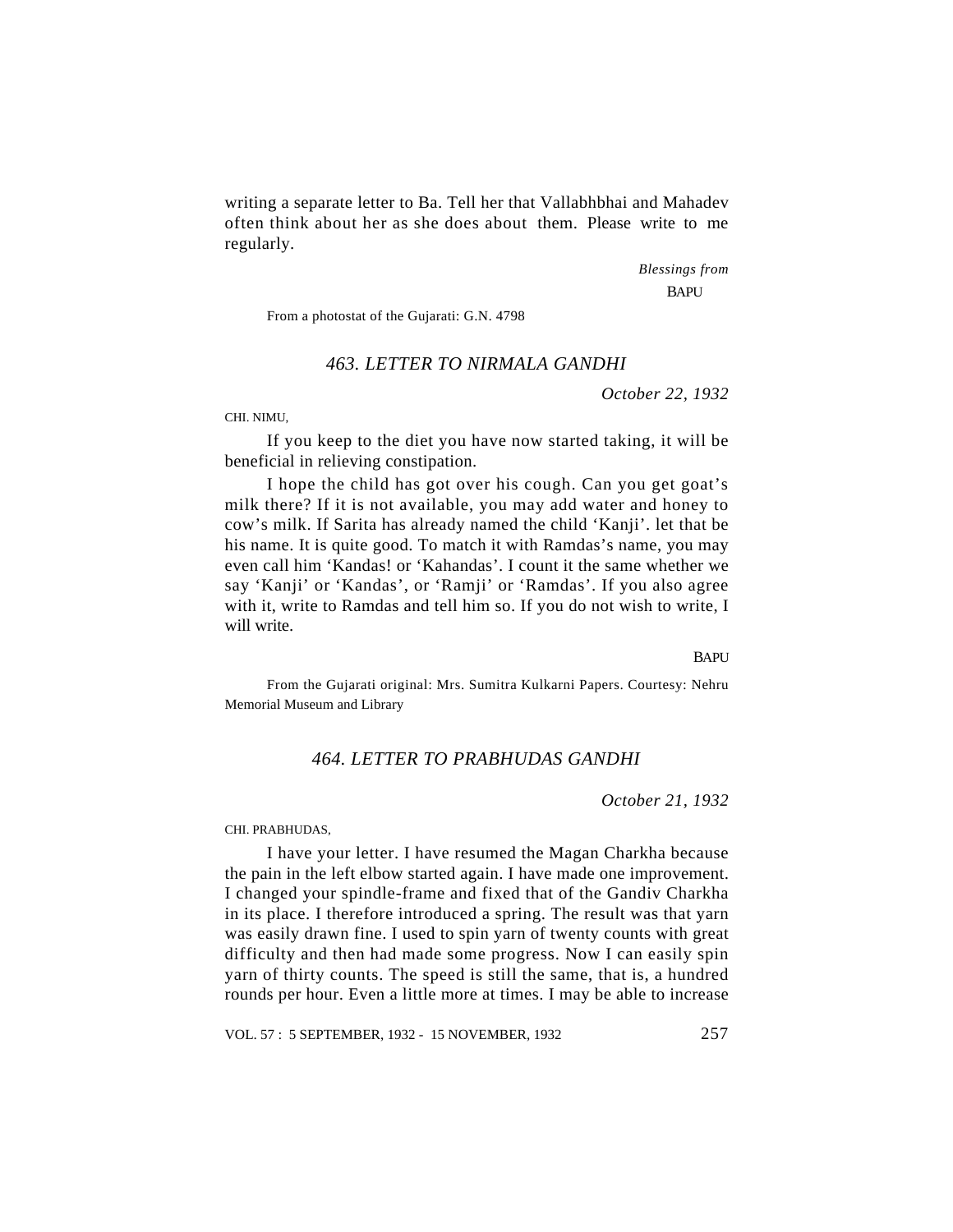the speed as also the count. The spindle-frame still needs some changes. But I have now no carpenter. The carpenter prisoners have been released on the completion of their terms.

You seem to have lost control over your expenditure and seem to be asking for money as you please. This is not right. You have vowed to keep within your budget. You must not go beyond that. You must always keep this in mind and consult the statement before asking even for one extra rupee. If it does not provide for any particular amount, you should not ask for it no matter how big the temptation before you. If there is something very important, you must take prior permission and should not, if you do not get it, feel peeved even inwardly but remain undisturbed. If you do not maintain such firmness, the work will come to a stop.Narandas must be having the budget which I had sent to you, and you also must have kept a copy. If you have not, send for one. Do not work beyond your strength. Be satisfied with a little. I have almost regained my previous strength.

> *Blessings from* BAPU

 $[PS.]$ 

Will a popgun not be enough for wild animals? I think it does not require a licence. I once saw an advertisement about it.

From the Gujarati original: Gandhi Nidhi File. Courtesy: Gandhi National Museum and Library

### *465. LETTER TO PARASRAM MEHROTRA*

*October 21, 1932*

CHI. PARASRAM,

I got your letter after a long interval. With whom does Father stay in Lucknow?

With whom did Vimal stay in your absence?

**BAPU** 

From a photostat of the Gujarati: G.N.7509. Also C.W. 4986. Courtesy: Parasram Mehrotra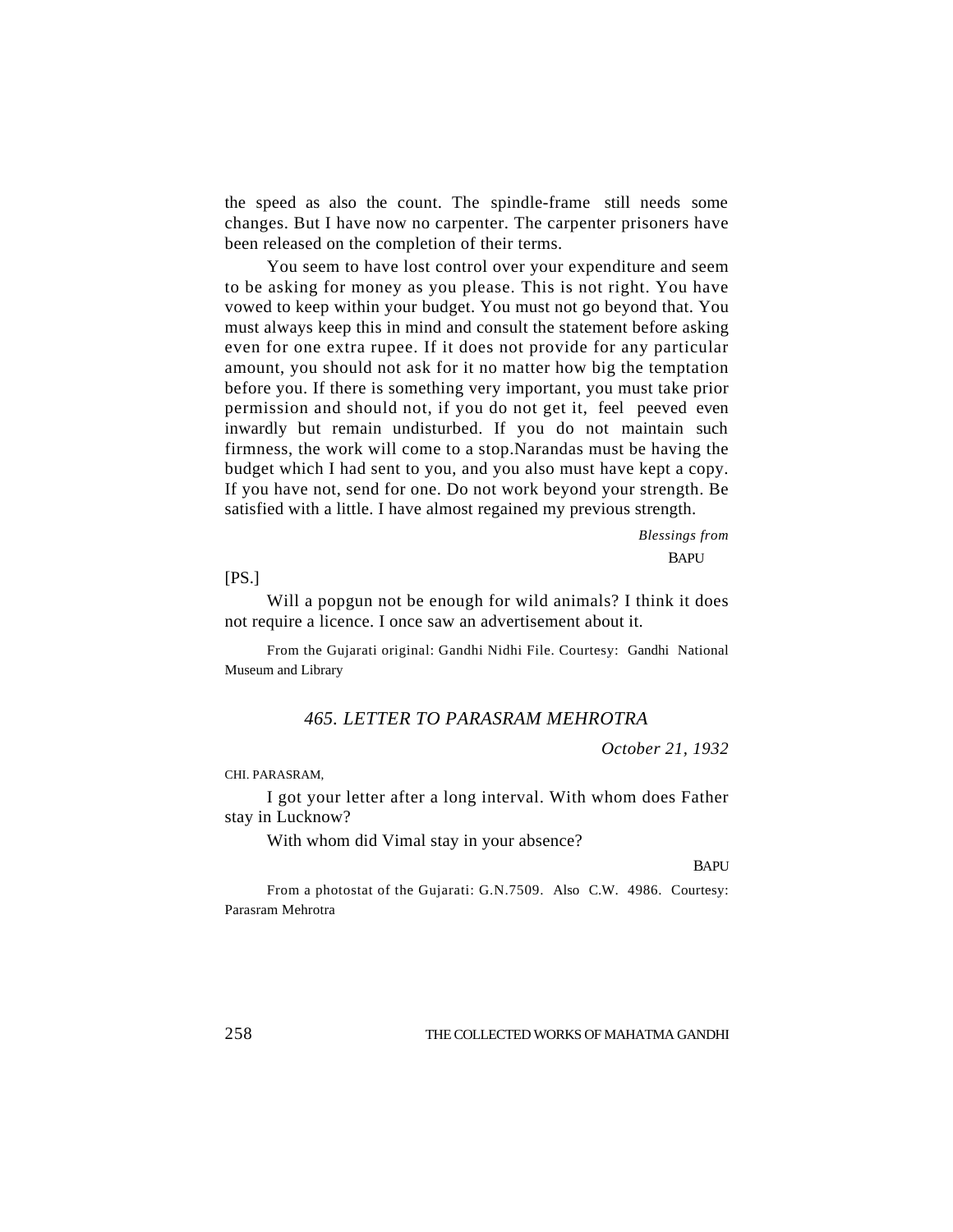# *466. LETTER TO KHWAJA<sup>1</sup>*

*October 22, 1932*

Terrorism does affect me to the very depth and if God pointed the way as He did on untouchability I should unhesitatingly take it.

*Mahadevbhaini Diary*, Vol. II, p. 169

### *467. LETTER TO URMILA DEVI*

*October 22, 1932*

By a constant study of the *Gita,* you should learn to shed all care. When God is the caretaker for us all, why need we carry the burden? Ours is but to do the task that falls to our lot.

Hence I would urge you not to think of retirement. True retirement is not a physical state, it comes from within. We have to find retirement in the midst of ceaseless work. And, are not the minds of those who are living in caves, oftner than not ceaselessly at work?

We should not brood on our hard lot. The lot of those who would serve is generally, if not always, hard.

*Mahadevbhaini Diary*, Vol. II, p. 168

### *468. LETTER TO SHARDA C. SHAH*

*October 22, 1932*

CHI. SHARDA,

You can certainly take hip-baths even when you have fever. I had given hip-baths to a coughing old man of 75 years and his asthma was cured. While taking a hip-bath the upper portion of the body should be covered and also the legs if you feel cold. Only the portion between the abdomen and the thighs is kept in water and during the treatment the abdomen in gently rubbed with a small towel. The patient enjoys this bath. He shivers while getting into the tub but once in it, he enjoys it. Diet should be simple and the bowels must clear daily. Continue to have oil-message as usual. And you should not let yourself be tired. Then see how healthy your body becomes. I have no objection to idol-worship by any one who has need of it. I do

<sup>&</sup>lt;sup>1</sup> The addressee had asked Gandhiji why he did not resort to satyagraha against terrorists as he did against untouchability.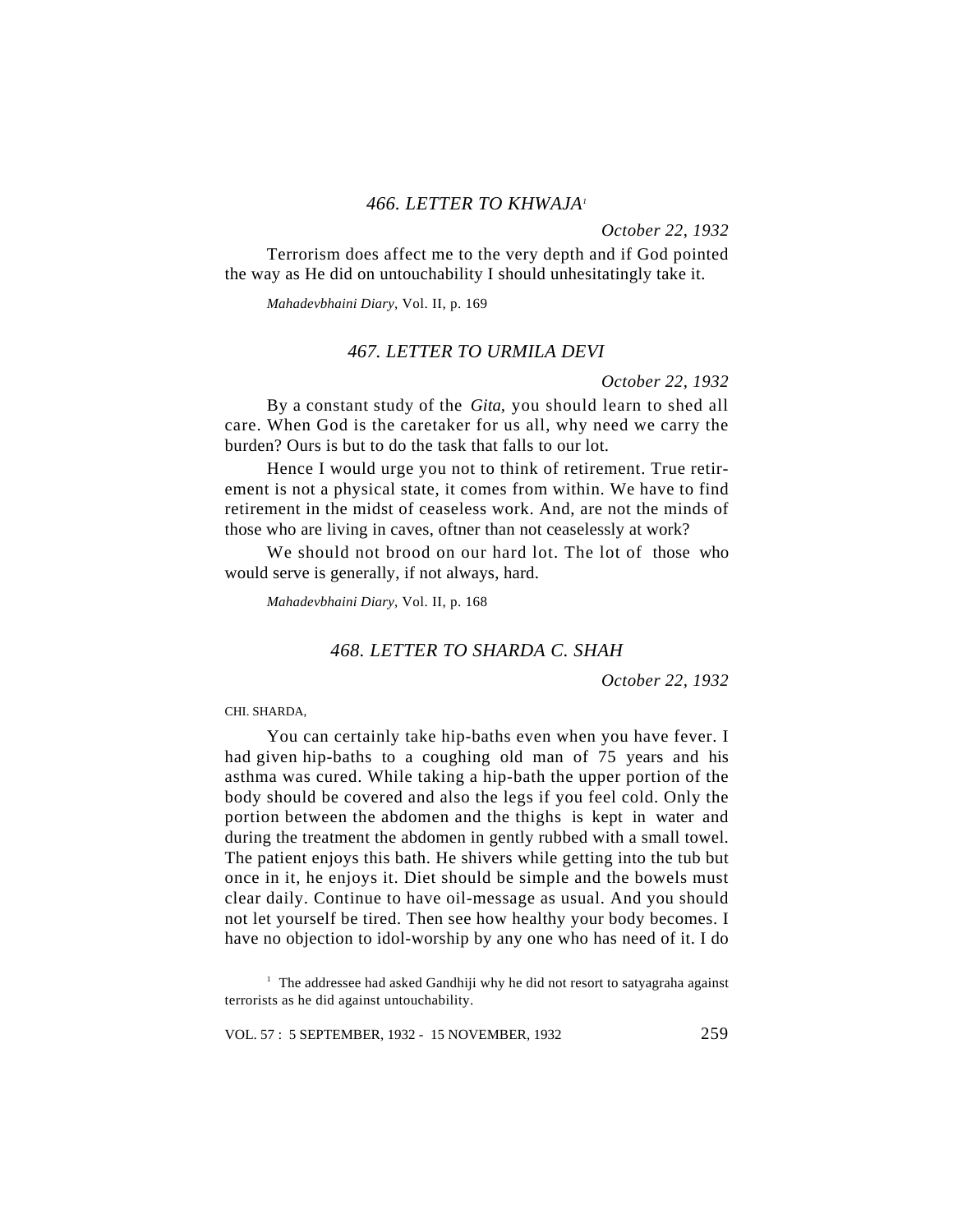not feel the need of it. Millions can do without it. Moreover, all of us are idol-worshippers in a sense. Anyone who worships God by attributing virtues to them is an idol-worshipper. I have written this very briefly. Ask me again if you have not understood. I shall explain at greater length. But before that, try to understand from Narandas. Consult Chimanlal too.

**BAPU** 

From the Gujarati original: C.W. 9958. Courtesy: Shardabehn G. Chokhawala

### *469. LETTER TO HEMPRABHA DAS GUPTA*

*October 22, 1932*

CHI. HEMPRABHA,

Your letter and the report. The report is good. It is a matter of regret that not much khadi was sold during the Puja season. Consult Ghanshyamdasji about this and see if he can do something. Arun must have got my letter<sup>1</sup>. All this touring should not affect yourhealth. How are Satisbabu and Kshitishbabu?

> *Blessings from* **BAPU**

From a photostat of the Hindi: G.N. 1691

### *470. LETTER TO AMTUSSALAAM*

*October 22, 1932*

### DEAR DAUGHTER AMTUSSALAAM,

Your letter. You can give up hip-bath but not sitz-bath. You can take it between two and three in the afternoon. The water can be first warmed in the sun and the bath may last for two or three minutes only. It is good that you are re-reading *Talash-e-Haq*<sup>2</sup>. You must not work to excess. Purification will come by and by, you must be patient. It is very good that Kudsia has become equable. Can you understand fully what I have written? Tell me if you find any difficulty. Do correct my mistakes.

> *Blessings from* **BAPU**

From a photostat of the Urdu: G.N. 260

<sup>1</sup> *Vide* "Letter to Arun Das Gupta", 20-10-1932.

<sup>2</sup> The Urdu edition of Gandhiji's autobiography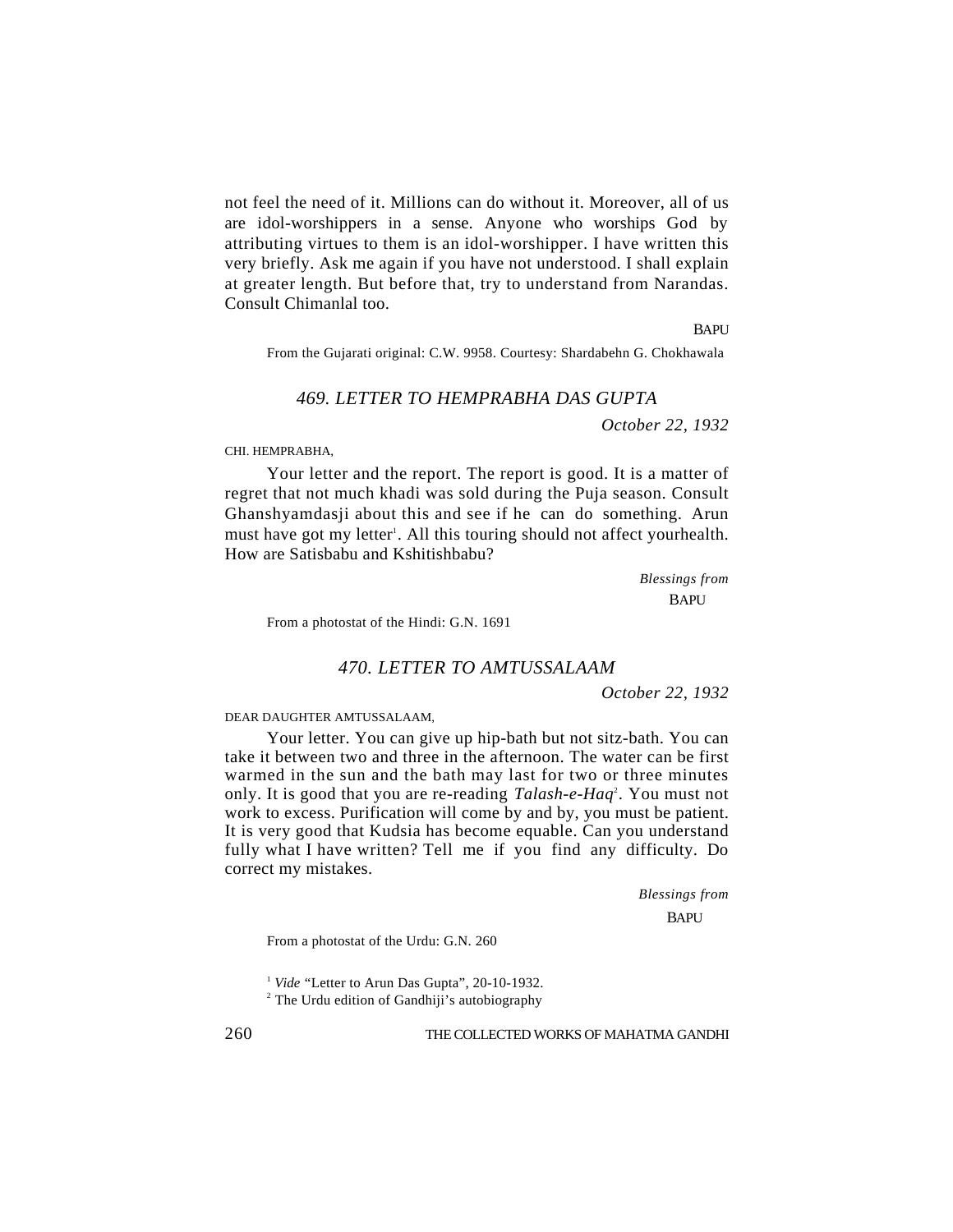*October 23, 1932*

Many thanks for your elaborate letter.<sup>1</sup> You have almost converted me. I knew the sinfulness (for me) of taking wild honey. But stupidly and lazily I went on taking it. Your graphic description of the manner in which wild honey is prepared has almost driven me to the abjuring of wild honey. So you see what you would have me to do when, if ever, I am outside Yeravda, I am likely to do almost immediately. But surely there must be places in India where innocent honey is prepared. What about the Himalayan honey which we see in the market?

It was good of you to have sent the different varieties of honey<sup>2</sup>. The parcel has not yet been received. I know we shall all eat it with relish and without any sense of guilt. Do you stock these honeys or have you specially brought the specimens sent by you?

With regards from us all,

*Your sincerely,* M. K. GANDHI

PS.

Do I gather from your letter that it is possible to extract honey by scientific means from wild honeycombs without injuring the comb or the bees? If it is not, must wild honey be beyond human reach unless one is prepared to destroy the comb and the bees?

*Mahadevbhaini Diary*, Vol. II, pp. 172-3

# *472. LETTER TO BHAU PANSE*

*October 23, 1932*

CHI. BHAU,

You should not despair. We ought to be able to overcome a simple complaint like constipation. It can be cured by determined effort. One should not neglect it, nor worry about it. The argument you had with Dr. Talwalkar was unfortunate. I am writing to him.

<sup>&</sup>lt;sup>1</sup> In a long letter the addressee had described how wild honey was extracted, how impure it was and how it involved destruction of bees.

<sup>&</sup>lt;sup>2</sup> The addressee had sent Gandhiji's specimens of Palestinian honey, American honey, New Zealand honey and French honey.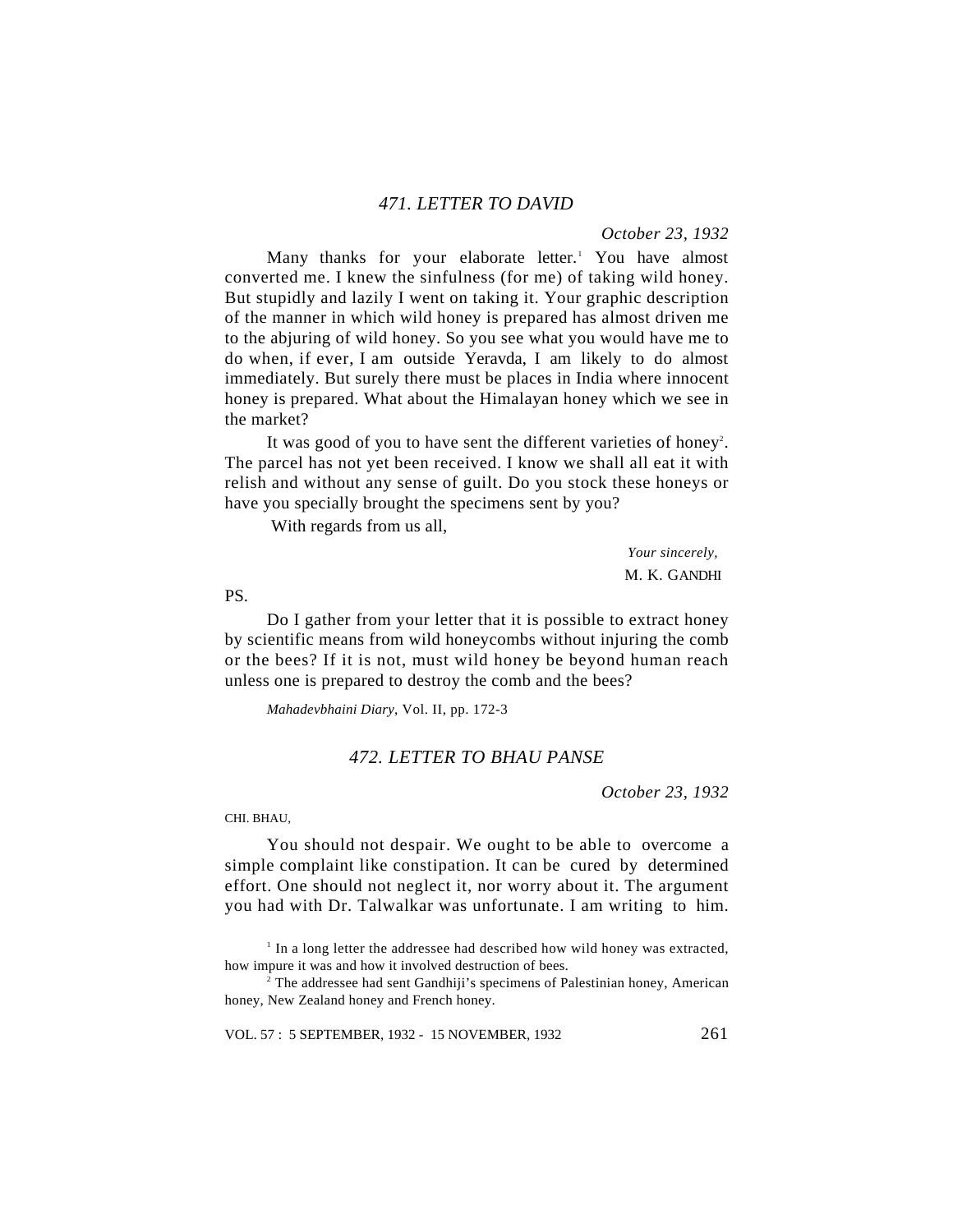Read the letter<sup>1</sup> and understand it. Narandas will show it to you if he thinks fit.

*Bhaji* is certainly worth trying. Try the suggestions I made in my last letter to Narandas. Fast for three days or more. Take short walks when fasting and do some light work. Drink as much water as you can, mixing in it, if necessary, a few drops of sour lemon. There will be no harm if you drink with water the juice of two or three lemons in the course of the day. Eat or drink nothing else. Take an enema every morning. Take in 2 pints  $(2^{\iota}/_2 1b)$  of lukewarm water putting in it 40 grains of soda bicarb and 20 grains of salt. Retain the water for 20 minutes if you can. You should take the enema lying on the floor. If you do not pass stool even then, you may repeat the enema in the evening. Do not worry if you still do not pass stool. Take an enema in the same way next day. Take Kuhnebath at noon. If you do not feel too weak and the tongue is still coated, continue the fast. If you begin to feel weak, break the fast with fruit juice, such as orange juice, juice of sour lemons with honey, juice of black raisins. They should be soaked overnight in water and squeezed the next morning, and the juice should be strained. It would be better to warm the juice. On the first day drink as much juice as you can. You may also eat grapes if you wish. The next day you may take *bhaji,* gourd or some other vegetable. Let two days pass in this way. Probably, you will pass stool in the natural course. If you don't you may have recourse to the enema again. Thereafter begin taking milk. Milk may be taken with green vegetables. I mix with gourd or pumpkin the milk I wish to take and eat the dish. Start bread or *rotli* only after you begin passing regular stools. Fasting in this way will most probably overcome constipation and, in any case, it will do no harm at all. If this does not help you, we will think of some other way. You are right in deciding not to take the medicine prescribed by Dr. Talwalkar. You should not think at all of leaving the Ashram whether at Sabarmati or at Wardha (they are not distinct from each other). A person who wishes to serve others, whose thoughts are pure and who works to the best of his ability, should never think that he is a burden on others. Write to me regularly and in detail. I shall not weary of your letters. Carry out with faith whatever measures I suggest from time to time.

**BAPU** 

From a photostat of the Gujarati: G.N. 6739. Also C.W. 4482. Courtesy: Bhau Panse

<sup>&</sup>lt;sup>1</sup> This letter is not traceable.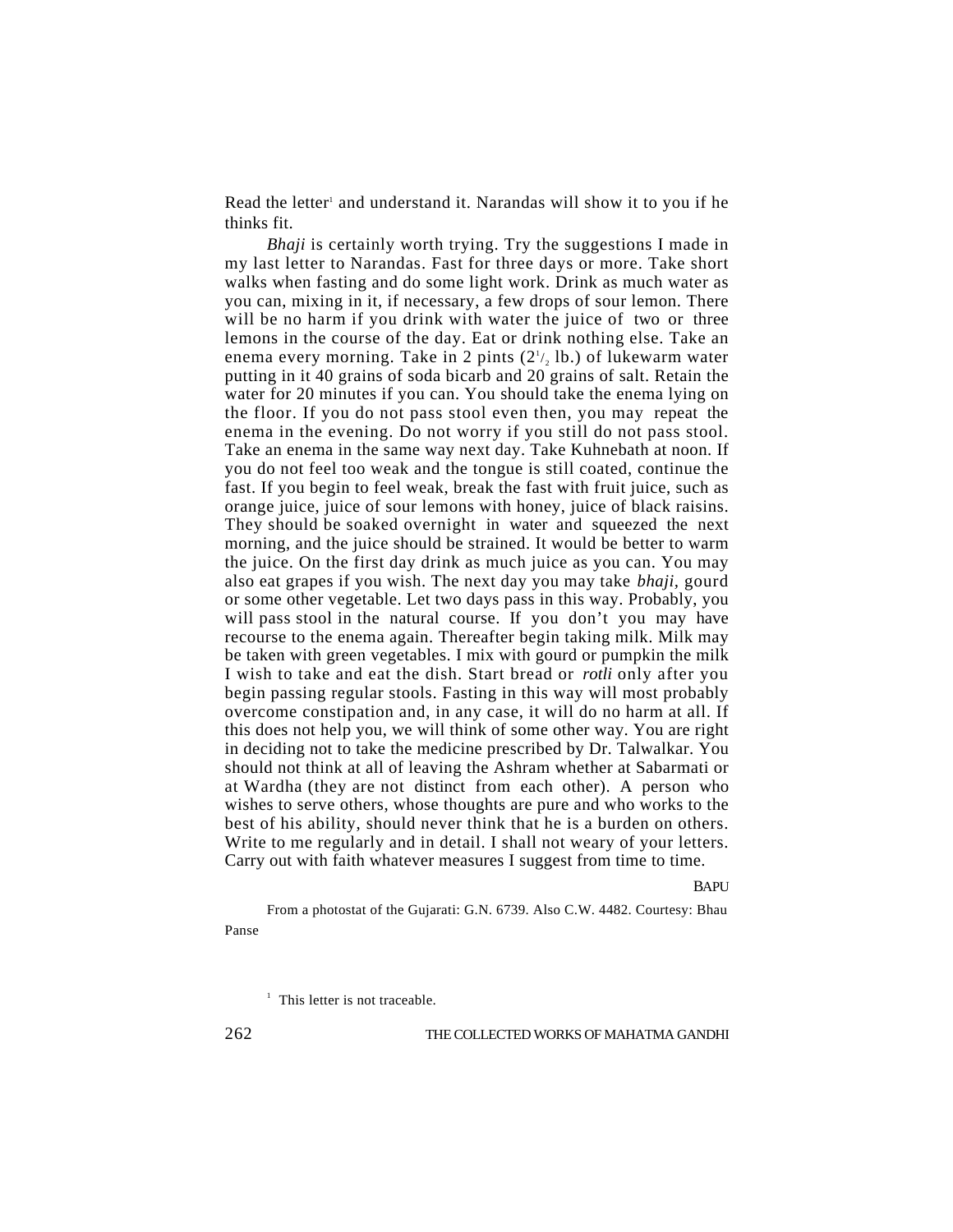*3 p.m., October 23, 1932*

#### CHI. NARANDAS,

Ghelabhai's wire about Punjabhai having passed away reached me yesterday at 9 p.m. Who is this Ghelabhai? I will expect detailed information about him. I am sure all the inmates of the Ashram attended the funeral. I will give my reminiscences of Punjabhai in a separate article.<sup>1</sup>

Read my letter to Champa. What is her problem? If Kotwal<sup>1</sup> comes and stays with her, it will certainly be good. A letter for him also is enclosed. Champa writes in her letter about her desire to go to Rangoon. Think over this.

The Ashram does not seem to be a fortunate place for Jamna. She seems to be keeping all right in Rajkot. Why, then, should she not continue to live there? Those who live outside the Ashram but follow its rules, really live in the Ashram itself. On the other hand, those who live in the Ashram but follow its rules unwillingly and only in their letter, and who in their thoughts live outside the Ashram, do not really live in the Ashram. It would be far better that Jamna, instead of living in the Ashram and remaining ill all the time, should keep good health outside and do what service she can. I am not writing a separate letter to her today. But both of you should think over what I have said and do what seems proper.

I duly got both your postcards regarding Mohan. I should have received Anandi's postcard earlier, but I got it at the same time as yours. We should not feel surprised at such things happening here. I was glad that Mohan was out of it, soon. We should thank God if there is no relapse. That Kusum, Navin, Dhiru and Manju, all four of them are ill is a terrible thing. I have already explained my ideas concerning them. Do what you think best.

Read my letter<sup>2</sup> to Bhau. That letter made it necessary for me to write to Talwalkar. Read the letter which I have written to him also. Pass it on to him if you approve it and think it is all right. Bhau should see whether the facts are stated correctly. If you do not approve of the letter, tear it up.

<sup>&</sup>lt;sup>1</sup> *Vide* the following item.

<sup>&</sup>lt;sup>2</sup> A co-worker of Gandhiji in South AfricaVide the preceding item.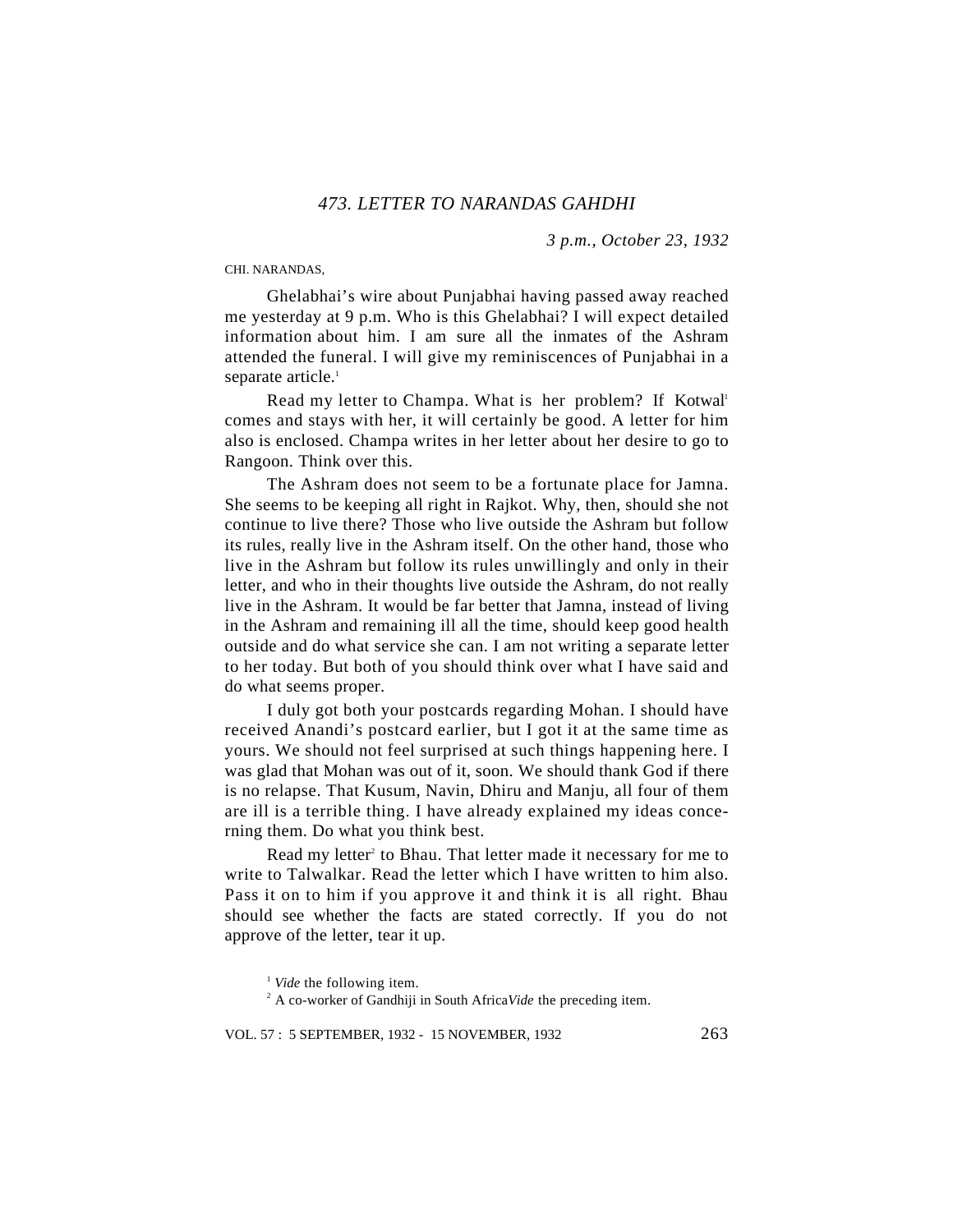Where was Joshi arrested? Where is he at present? Is anyone permitted to see him?

Anandi may take the injection. I see that your list does include a letter from the Jain *muni*. I had replied to him directly. If you have got his address, drop a postcard to him and tell him that I sent a direct reply to him. I have advised him not to give up his *muni's* dress.

I don't remember having seen Ramniklal's letter. It must have been left behind there. Ask him to write again.

I get a letter from Mirabehn every week. She has stopped visiting me in order that she may be permitted to write to me as frequently. She is quite cheerful now. Her letter had given me the impression that she must have been in a daze during my fast. She was of course working, but could not concentrate on anything.

I see that your list includes a letter from Chhaganlal Joshi also. I did not get that letter either.

I saw your list of primus stoves. It took me aback. We certainly live in no ordinary style. However, it will be enough now if the women agree that only men may light these stoves. If they don't they should be ready to sacrifice one victim at least on the altar of this demongod. The Ashram has no licence of exemption from such accident. In this age of freedom, I should be satisfied with this warning.

Read my letter to Lilavati.

I don't seem to have received the postcard from Wardha.

Read my letter to Prabhudas. You should certainly be strict. He must live within his budget. If it is absolutely necessary to spend more, he should get your previous permission. If there is no provision in his budget for a gardener, I think we should make it.

Manilal's and Devdas's visits have not been stopped. They can come whenever they wish to.

My food is practically the same. I ate bread for two days and then stopped it. The weight has increased by three-quarters of a pound. That is, it is  $99<sup>1</sup>/<sub>2</sub>$  pounds.

Enquire about Kusum.

You should read the *Gita* daily for many hours during the fast.

There are 45 letters with this.

**BAPU** 

From a microfilm of the Gujarati: M.M.U./I. Also C.W. 8261. Courtesy: Narandas Gandhi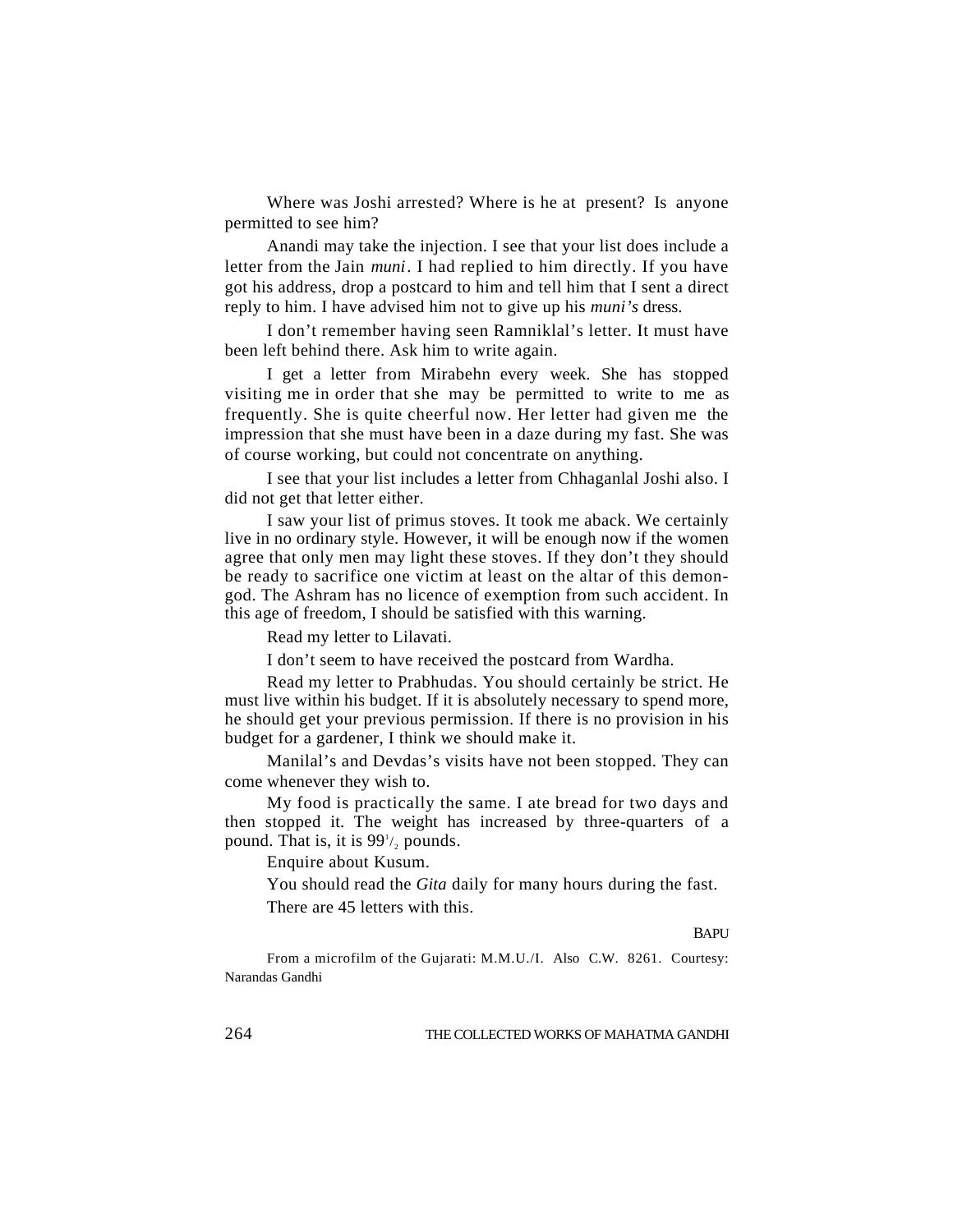# *474. LONG LIVE PUNJABHAI!*

### [*October 23, 1932*] 1

Once when speaking of Punjabhai I had used before his name the prefix *chiranjivi*<sup>2</sup> a child had asked me in suprise: "Since Punjabhai is older than you, how can you refer to him as *chiranjivi*?" I had answered somewhat as follows: "In age Punjabhai is certainly older than I, but he trusts me like a child. And he offers me even his devotion in the same way." This was literally true. I had my doubts about my fitness for that trust and that devotion. But I had not even an iota of doubt about Punjabhai's trust and devotion to me. In any kind of difficulty Punjabhai would accept my advice as gospel truth. Punjabhai was not himself without a sense of discrimination but he had deliberately decided to put his trust in me.

Punjabhai may well not be here today in the sense in which I had addressed him when I called him *chiranjivi,* but he is *chiranjivi* in a wider sense than that.

Though I used to address him as *chiranjivi,* there was nothing I could teach him. I for one was a worshipper of his virtues. In my view, no one could surpass Punjabhai in humility, in devotion to religion, in devotion to truth and in generosity. Punjabhai had the capacity to sacrifice everything.

The poet Raichand was all in all to Punjabhai. I myself was an admirer of Raichandbhai, so Punjabhai was drawn towards me. That I, unlike Punjabhai, could not look upon Raichandbhai as my guru did not pain him. Punjabhai knew that no one could become a guru merely by being offered that status. A guru attracts a disciple just as a magnet attracts iron.

Punjabhai greatly liked what I used to say about Raichandbhai and what he liked more was the fact that I tried to assimilate what I extolled. As a consequence that bond between us became stronger and stronger every day.

Punjabhai was closely associated with the Ashram right from itsinception and though he did not become an inmate of the Ashram, He lived as one. Punjabhai had shared in the ups and downs of the Ashram. He would explain to us the intricacies of the Ahmedabad

<sup>&</sup>lt;sup>1</sup> From "Diary, 1932"; Punjabhai Shah died on October 22.

<sup>&</sup>lt;sup>2</sup> Literally long-lived, a term usually applied by people to those younger than themselves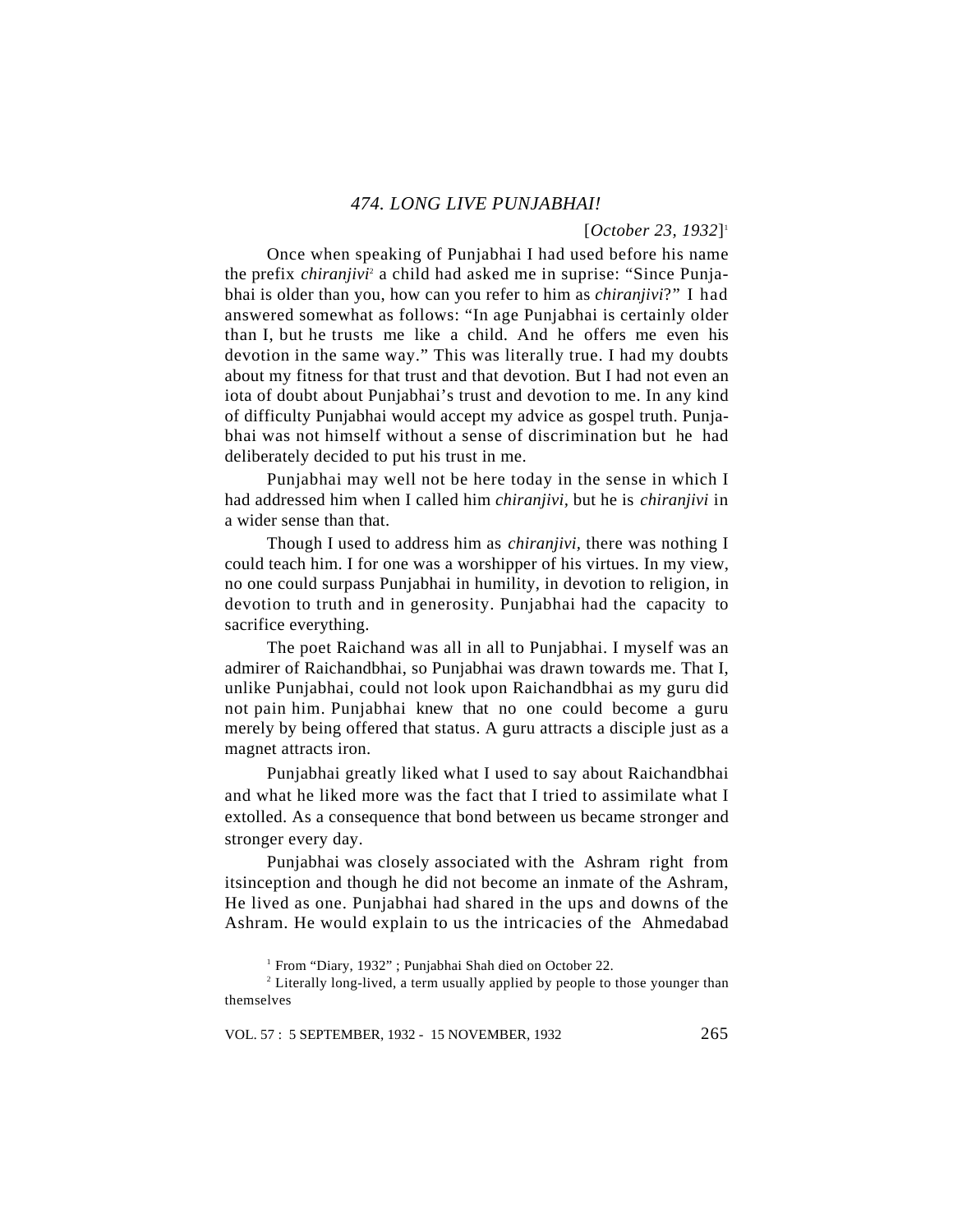market. He would bring whatever was required. We could draft Punjabhai's men for the service of the Ashram at any time. Punjabhai's shop and house had become the inmates' place of refuge in the city. He would indicate where anything from a broomstick to cereals could be had at a reasonable price. The Ashram has saved a lot of money owing to his supervision and his advice. It was Punjabhai who found and purchased the piece of land where the Ashram now stands. For these and other services he did not ever expect even a few words of thanks. Punjabhai worked till his last moment as though the Ashram were his own. Though I had occasion to come into very close contact with him, I never found him given to impatience or exageration at any time. He would not speak unless it was necessary. How could he ever take part in idle gossip? His conversation ever concerned dharma, and he loved to dwell on the lives of virtuous men. I never sensed any hatred for anyone in Punjabhai's heart. I never heard him speak harsh words about anyone.

Punjabhai was skilled in business. He earned much. He could have earned more had he so desired. But it is my impression that after coming into contact with Raichandbhai, he had reduced his business operations. His credit was first class. The monies kept with him were perfectly secure.

It was Punjabhai who administerd the finances of the Ashram. He was for a long time even the treasurer of the Gujarat Provincial Congress Committee.

Punjabhai was pious; he aspired for *moksha.* In the Ashram one could count on one's fingers the men who are as free from covetousness as Punjabhai was.

Punjabhai's touch sanctified the Ashram. His religion was not narrow. It had a place in it for all other faiths.

Such a man as Punjabhai will live for ever. As far as we are concerned, we should remember his virtues and prove worthy of our association with him.

From a microfilm of the Gujarati: M.M.U./II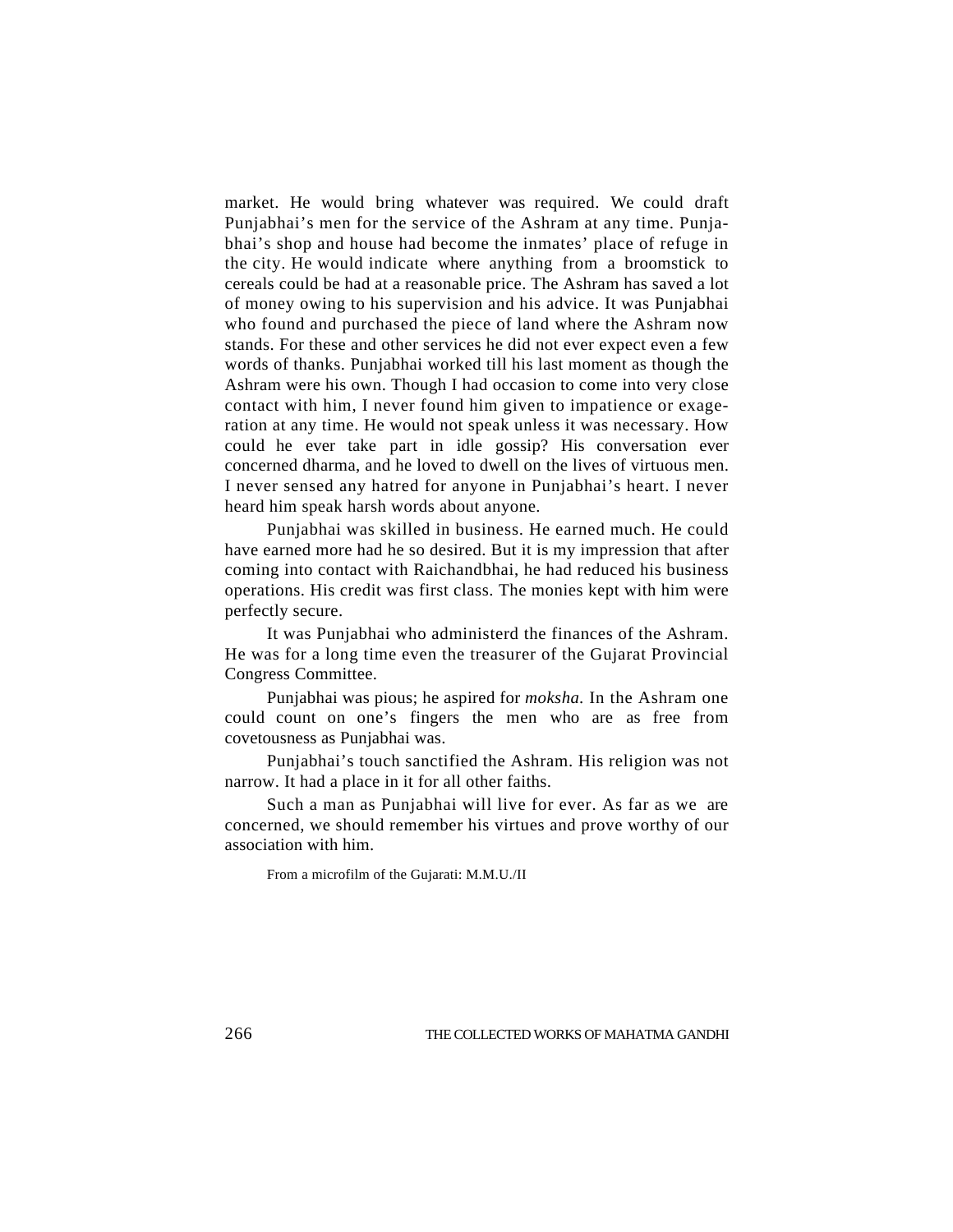*October 23, 1932*

CHI. RAMA,

I hope Chhaganlal's arrest has not made you nervous. Do you get letters from him? Do you visit him any time? Where is he lodged? I put up with your negligence in writing to me till now. I will not do so any longer. You should write to me regularly. Have you recovered strength now? How do Dhiru and Vimu behave?

**BAPU** 

From photostat of the Gujarati: G.N. 5337

# *476. LETTER TO PREMABEHN KANTAK*

*October 23, 1932*

CHI. PREMA,

I have your letter.

Jamnadas's case is a painful one. What can we do? No one can escape his fate do what he will.

I had a long letter from Kisan. She has given a good description of her daily life. Hard work comes so naturally to her that she got up at three in the morning to write that letter. I thought I was the only one who worked so hard. It seems even girls can humble my pride. You cannot do so, for in the Ashram it is a rule that everyone should get up early and so it is not surprising that you should do so. In Bombay, however, to get up at six in the morning will be a favour to one's family. This is, of course, not true of labourers. But Kisan is not one of them.

You should, if you can, spare some time and learn the art of ridding the Ashram of its frequent illnesses. But your first task is to learn how to make your body strong.

If maize doesn't grow on our farms, can we not buy it? If that is what you require to increase your weight, the matter is very simple. Here in jail they do say that maize gruel helps easy evacuation and increases one's weight. Prisoners always get maize gruel in the morning. They add salt to it. Bran does not have to be removed frommaize flour. It is worth while to make this experiment for a few days for its own sake and feel one with the prisoners. What do you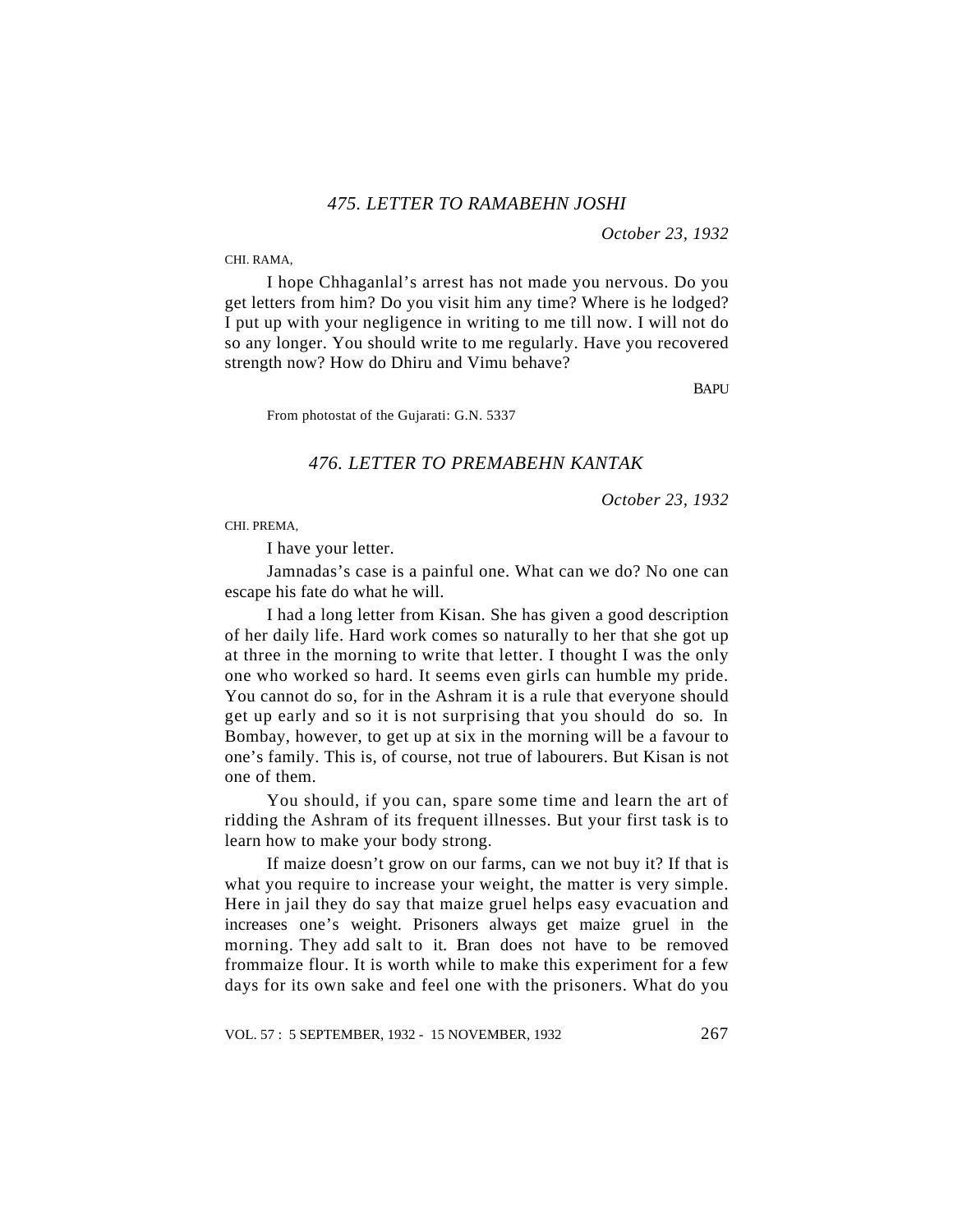serve in the morning these days? If you have been serving wheat gruel as formerly, it should be easy to switch on to *jowar* gruel. The women, Vithal, Kanti and others are familiar with it from experience. Their judgment should be final. I am only writing what I hear from others.

I did not follow anything of what Shanta said. She has told me nothing. It would be good if she confided in you. Now that I remember, 'confides' is an English word. The Gujarati idiom is 'to open out the heart'. If Shanta wants anything to be kept confidential, you should certainly respect her wishes.

I cannot just now answer the questions which you have put to me. Have patience for some time.

There is no limit to your capacity and fitness for work. But these can be seen only if I give you an opportunity to display them. For the time being they waste their sweetness on the desert air like the flowers in Gray's poem<sup>1</sup>.

Our cat was really mad with joy when she saw us. She simply would not leave us. She must have keenly felt the separation from us. She is contented now.

**BAPU** 

From a photostat of the Gujarati: G.N. 10307. Also C.W. 6746. Courtesy: Premabehn Kantak

# *477. LETTER TO MANIBEHN N. PARIKH*

*October 23, 1932*

CHI. MANIBEHN, <sup>2</sup>

I hope you are not worrying about Mohan. I used to get news about him here. Children fall ill suddenly and recover as quickly, for their stomachs are not impaired as ours are. We ruin ours by stuffing them with all kinds of harmful things. Children have not had sufficient time to ruin theirs. Do not worry about Narahari either. He is protected not by us but by God. Who can harm a person whom He wishes to save?

**BAPU** 

From a photostat of the Gujarati: G.N. 5973. Also C.W. 3290. Courtesy: Vanamala M. Desai

<sup>1</sup> *Elegy Written in a Country Churchyard*

<sup>2</sup> Wife of Narahari Parikh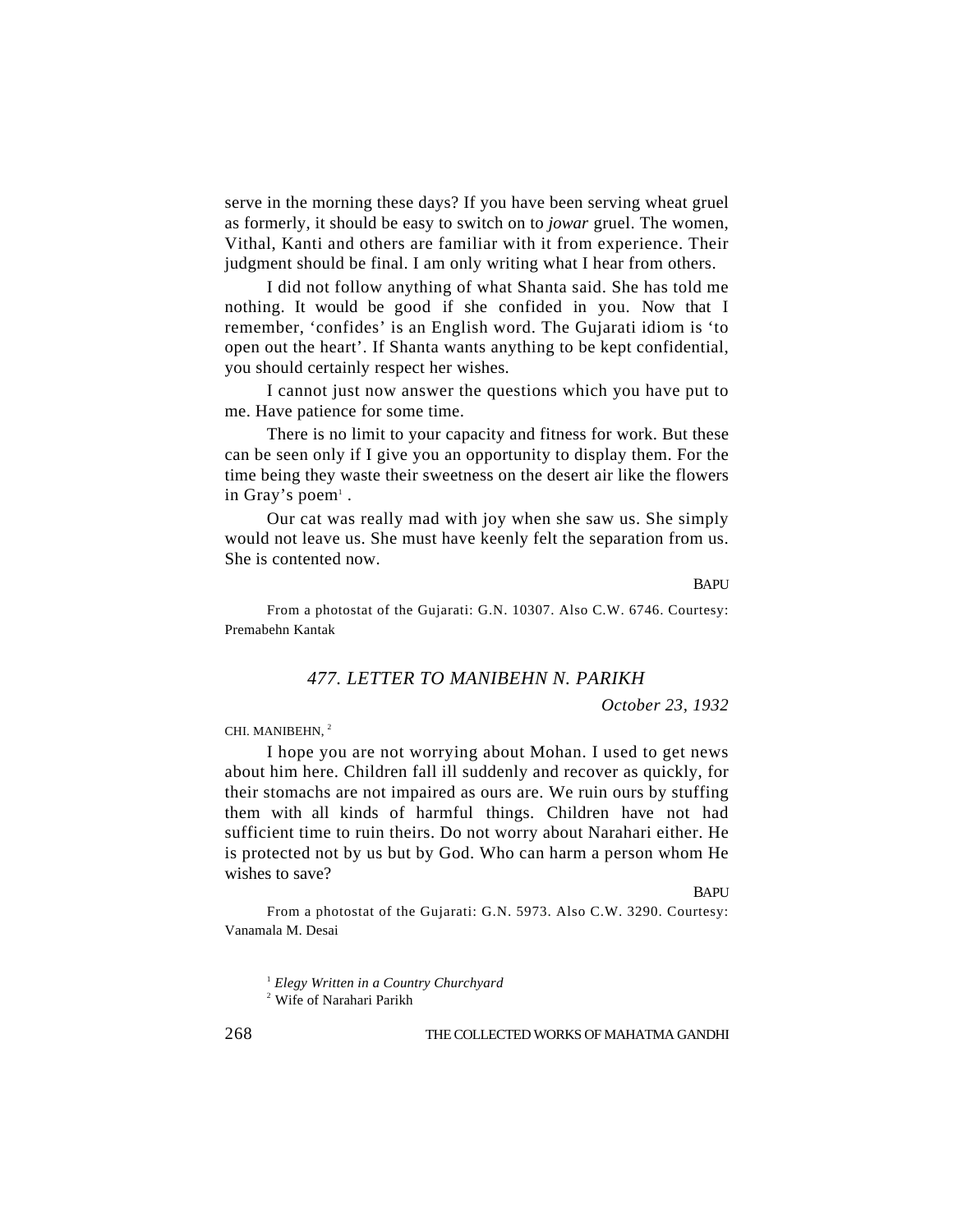*October 23, 1932*

CHI. PADMA,

I got your letter. This time your handwriting was bad. If your health has improved in other respects, the weight will increase of itself. You should do only as much work as you can without getting exhausted. Do not worry about anything. I do not know of any complaint having been made to me against you. I hope you do not regard that matter of accounts as a complaint.

Sheela must be very happy, now for she has gone to stay in Shailashram.

Tell Sarojinidevi<sup>1</sup> that she should favour me with a letter occasionally at least.

> *Blessings from* BAPU

From a photostat of the Gujarati: G.N. 6139. Also C.W. 3491. Courtesy: Prabhudas Gandhi

# *479. LETTER TO PREMLILA THACKERSEY*

*October 23, 1932*

DEAR SISTER,

You have pampered me enough with your love. Kindly do not tempt me now. Till now I used to accept all the fruit that you sent, as I could plead the excuse of weakness which followed my fast. My companions also are not men who would gladly eat whatever fruit they are given. They, too, wish to observe the restrictons proper for prisoners and for human beings in general. Hence it seems improper on my part to let you send me fruit in a continous stream. Let me, therefore, have my own way about fruit as I had about honey. I shall ask for it as and when I need it. The pomegranates which you sent are enough for me just now, and the oranges and the apples brought by Manilal are also there. I will trouble you when all this stock is exhausted.

I have written to Trivedi about honey. I have sent him a letter

<sup>1</sup> Addressee's mother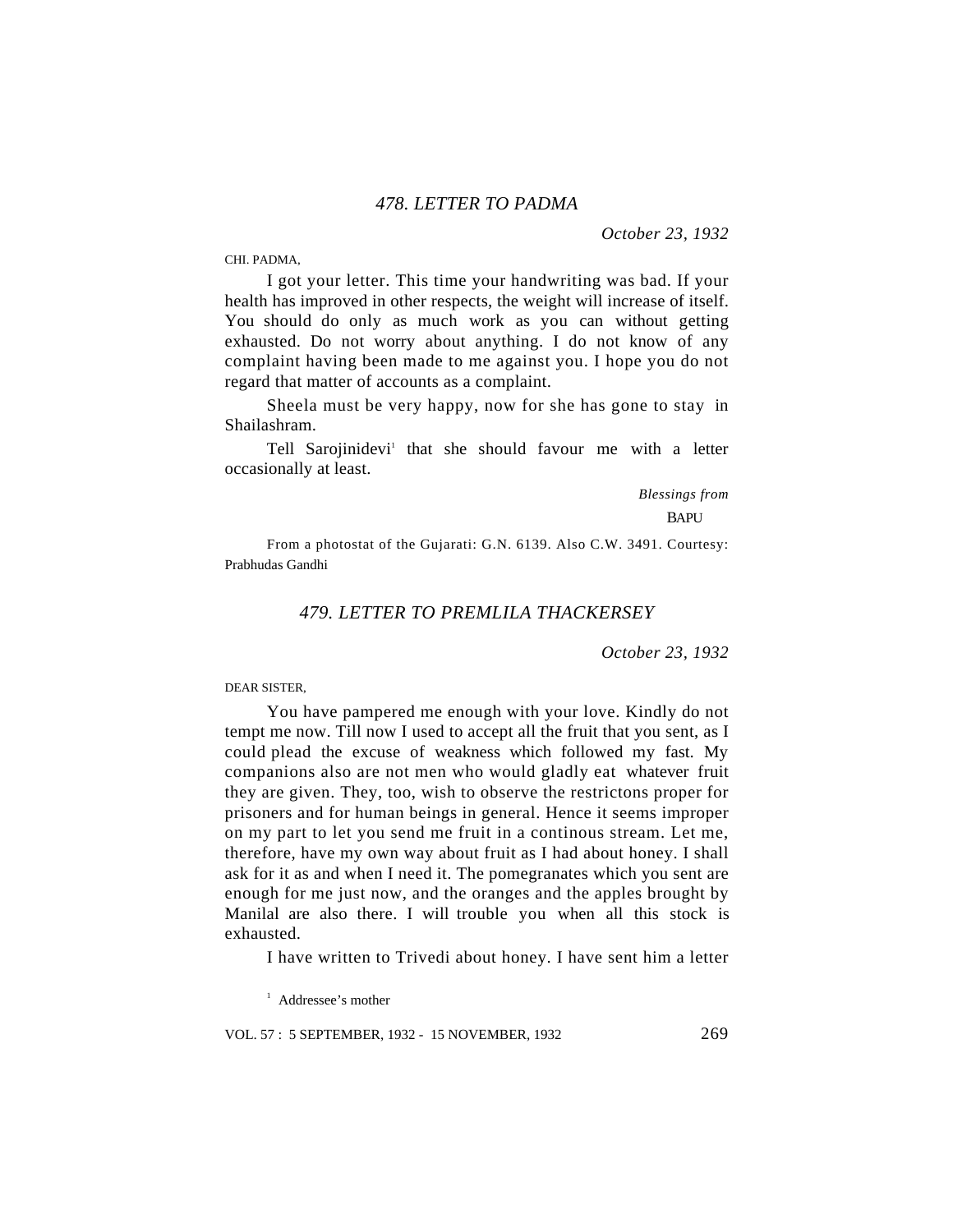from a friend named David. You may read that letter. I have no choice but to give up the use of wild honey. Mr. David's letter gives a vivid description of the sin of consuming such honey. I am sure one must be able to get innocent honey in some part of India. If we cannot get it, I think we ourselves should arrange with some people to produce it. You will get a clearer idea of all this if you read Mr. David's letter. However, drop the matter if you do not feel interested in it. I don't wish to give you unnecessary trouble. These facts are worth knowing only if one is interested in the subject.

Ba has told me much about your kindness and love. But, to be able to accept all that love without hesitation, I must have a strong desire to serve humanity.

> *Blessings from* **MOHANDAS**

From a photostat of the Gujarati: G.N. 74. Also C.W. 4824. Courtesy: Premlila Thackersey

# *480. LETTER TO LILAVATI ASAR*

*October 23, 1932*

CHI. LILAVATI,

I do not wish to improve you by confining you in a cage. I have faith in you. You have refrained from remarrying out of your own volition. You have come to the Ashram on your own. You will rise by your own strength. Therefore, do whatever you think proper. Come to the Ashram and stay there as if it was your father's house. Of course, even in one's father's house rules must be followed. You can consider yourself totally free and leave the Ashram. Whatever you do, do after due consideration. I regard Mridu's company as *satsang* for you. Whatever outward impression she may give, she is saintly girl. May God bless you.

**BAPU** 

From the Gujarati original: Pyarelal Papers. Nehru Memorial Museum and Library. Courtesy: Beladevi Nayyar and Dr. Sushila Nayyar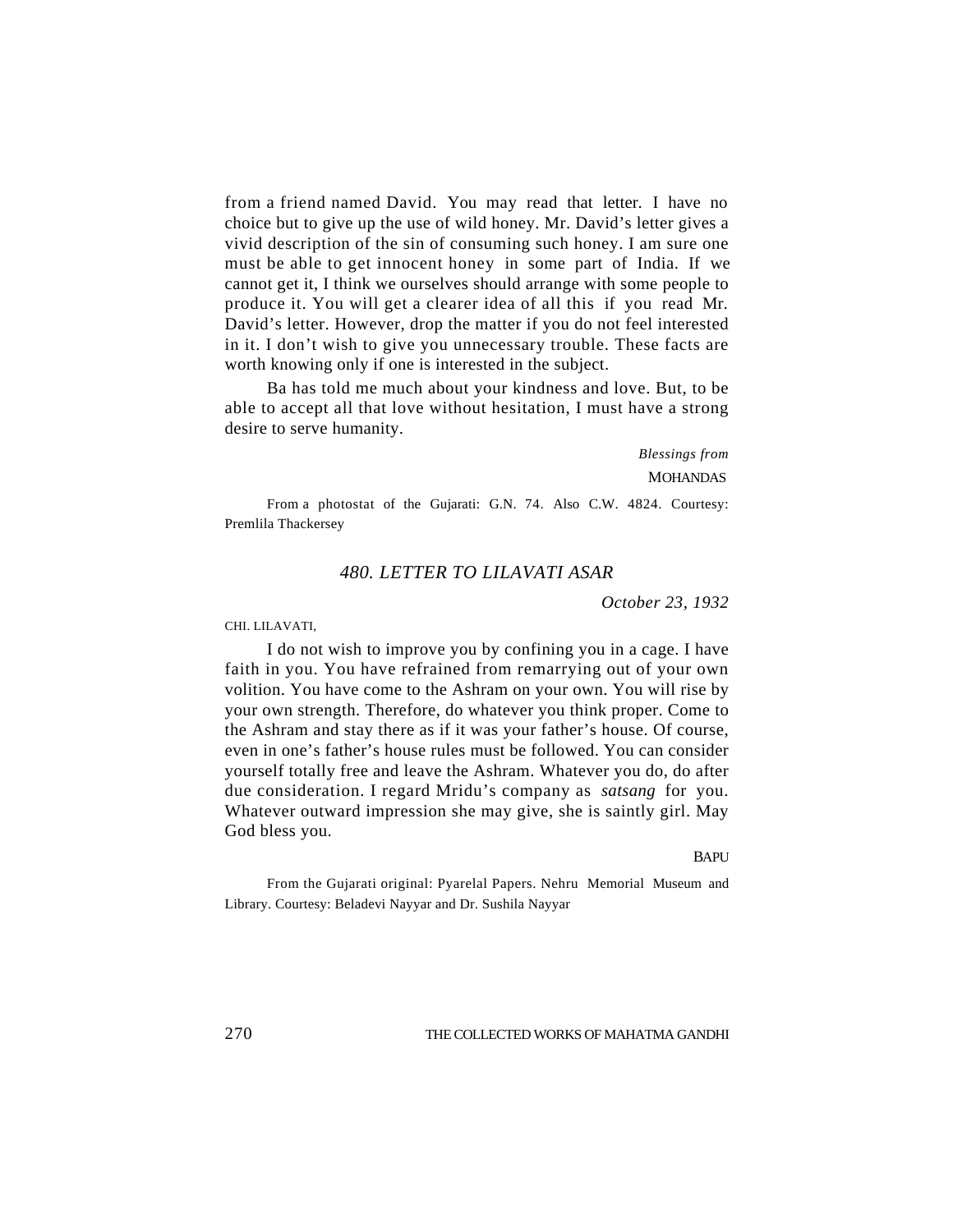*481. TELEGRAM TO SATYAGRAHA ASHRAM, SABARMATI*

*October 24, 1932*

### SATYAGRAHA ASHRAM

### SABARMATI

LET US REJOICE OVER PUNJABHAI'S LONG SLEEP. SEND FULL ACCOUNT LAST MOMENTS. HOPE ASHRAM FULLY REPRESENTED AT FUNERAL.

*Mahadevbhaini Diary*, Vol. II, p. 175

## *482. LETTER TO ABUL KALAM AZAD*

*October 24, 1932*

#### DEAR MAULANA SAHEB,

I had your telegram and I sent a reply<sup>1</sup> there and then. It has been forwarded to the Government for approval.

> *Yours sincerely,* M. K. GANDHI

MAULANA ABUL KALAM AZAD CARE MUNICIPAL CORPORATION **CALCUTTA** 

Bombay Secret Abstracts, Home Department, Special Branch, File No. 800 (40)(3) Pt. III

### *483. LETTER TO E. E. DOYLE*

*Urgent October 24, 1932*

DEAR COL. DOYLE,

Your communication regarding my request<sup>2</sup> for a definition of Government policy about my interviewing and carrying on correspondence in the matter of untouchability and another matter was read to me by Major Bhandari this morning. I was allowed to make a copy of it.

According to the communication, "Government are prepared to allow me a reasonable number of interviews (with persons approved

<sup>1</sup> Vide "Telegram to Abul Kalam Azad", 20-10-1932.

2 *Vide* "Letter to E.E. Doyle", 6-10-1932*.*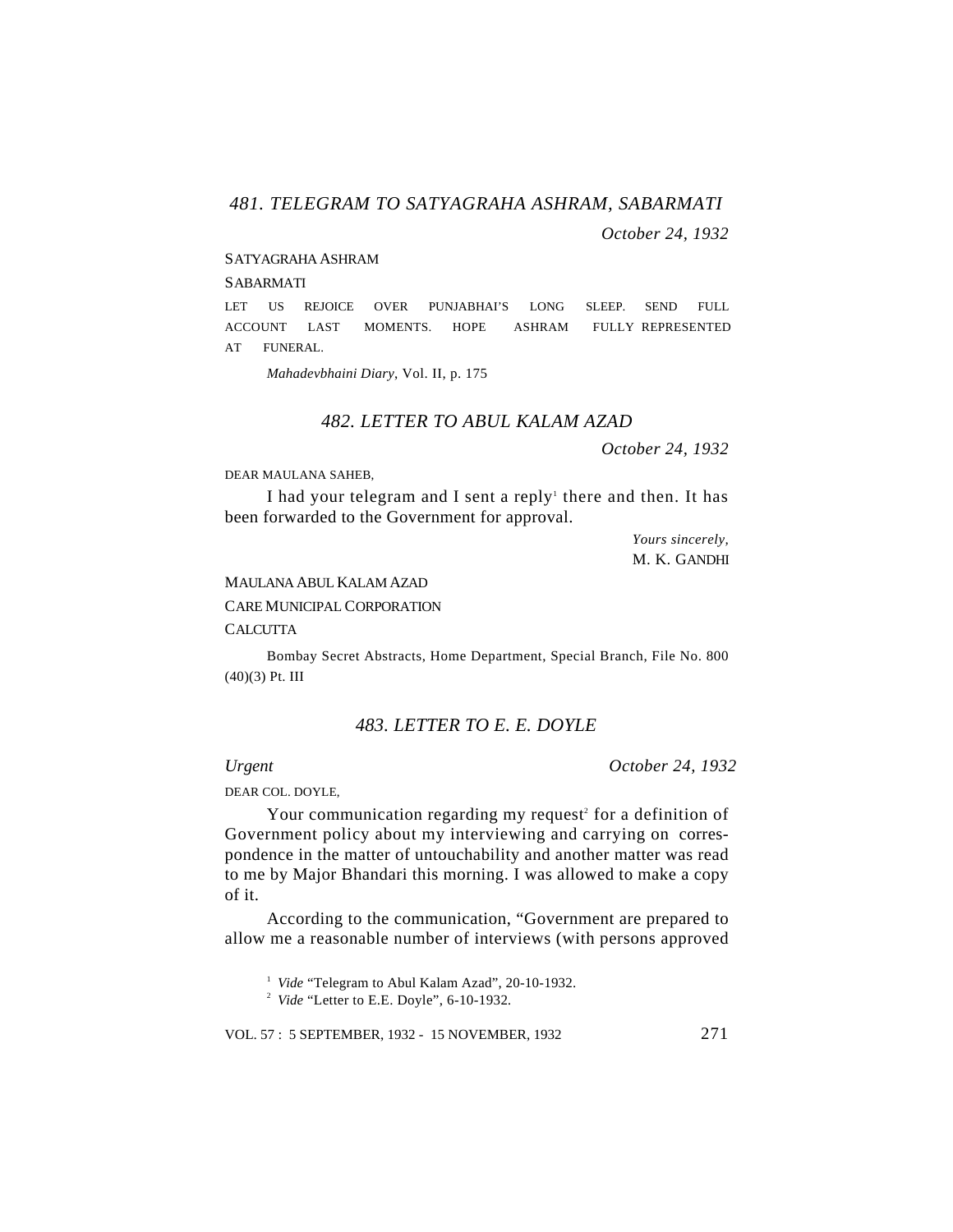by them)", and to carry on correspondence, "provided it is clearly understood that it is not reproduced in the Press".

It is clear to me that Government could not be aware that my fast is only suspended and that may have to be resumed if the work of removal of untouchability is not thoroughly done. Moreover, so far as a temple in the South is concerned, I might be obliged to join Sjt. Kelappan in his fast, if by or before the 2nd of January next that temple is not opened to the so-called untouchables. This the Government has known. Three weeks have already passed without mybeing able to do much work, apart from being permitted after long delay to send two telegrams. Despatch and publicity are essential, if I am to overtake the work of reform in due time. Every day counts. I therefore submit that all restrictions on the choice of visitors and publication of correspondence should be removed. I can have no objection to the presence of an official or officials at the interviews and inspection there and then of correspondence. If assistance is supplied to me, the Government may have copies of all correspondence and short-hand notes of interviews. Naturally these interviews and correspondence should have no reference to civil disobedience and must be strictly limitied to the removal of untouchability.

Unless therefore these restrictions, as submitted above, are removed, before the 1st November next, I shall be reluctantly obliged to withdraw, subject to the limitations imposed by the law of satyagraha, such co-operation as is possible for me to do. And as a preliminiary I shall deny myself all the feeding facilities permitted to me and restrict myself to such 'C' class diet as I can within my vow consistenly take and so long as my body can accommodate itself to such food. I do hope the Government will not regard this as a threat. The contemplated step is the natural consequence of the Government attitude. I can have no interest in life if I cannot prosecute, without let or hindrance, work for which the fast was undertaken and suspended. I would have said nothing if this moral and religious reform had anything to do with civil disobedience.

With reference to my personal letter<sup>1</sup> to the Honourable Mr. Hudson, the reply comes upon me as a painful surprise. If the warning read out to me at the interview with Dr. Ambedkar was by way of

<sup>&</sup>lt;sup>1</sup> *Vide* "Letter to H.F. Hudson", 8-10-1932.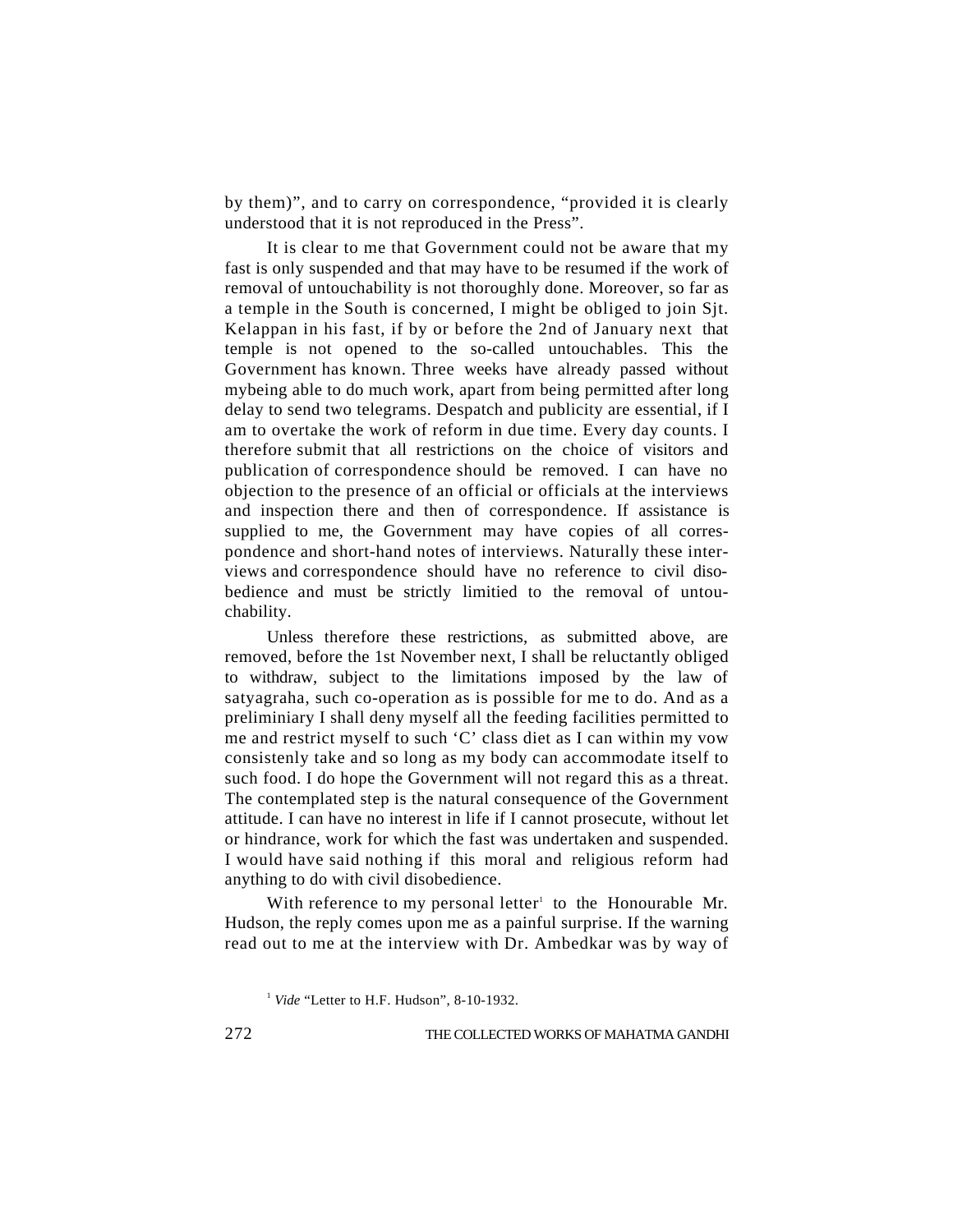punishment for what I am alleged to have done regarding the telegram to Maulana Shaukat Ali, common justice even to a prisoner demanded that the cause of the punishment should have been conveyed to me at the time of the warning, and before the punishment was pronounced explanation should have been called for from me. I never knew that a prisoner could be condemned unheard. Nor had I the remotest idea that the letter to my son which I had seen was intended to convey any warning to me. Let me say that my son told me definitely in offical presence that Mr. Hudson had in a generous manner not only quickly granted him permission to see me as often as he liked but that he had permitted him to talk to me about anything and carry any messages from me, so long as he gave no interviews to the Press and published nothing. In view of this conversation I saw nothing wrong in asking my son to tell Mr. Shaukat Ali that I had seen his wire and that I had replied to it, and that he was likely to receive the reply in the course of a day or two, the delay being due to the fact that it had gone to the Government for being passed. I had not then the remotest idea that the utterly innocent telegram would not be passed. I did therefore give my son also the purport of the reply. Let me however correct two mis-statements in the paragraph of your communication regarding this matter. I had no knowledge at the time of talking to my son that the telegram had not been "passed for transmission". Nor is it correct to say that the text of the reply has been published in the Press. What I have seen is only the substance. I did not give my son a copy of the reply. I add that my son out of nobility of his nature wrote a gentlemanly letter to Mr. Hudson regretting that Maulana Shaukat Ali had published his conversation with him in spite of his caution. He had expected a letter of thanks in reply for his frankness but unfortunately he received a reprimand, and he remained quiet under it. I should be sorry if after this very full explanation Mr. Hudson does not revise his opinion and think that as man to man he has done me a grave injustice.

> *Yours sincerely,* M. K. GANDHI

 $[PS.]$ 

Since it is obviously impossible for me to guarantee nonpublication by my correspondents, known and unknown, of letters I may write to them, whilst the bar referred to lasts, I have to suspend what correspondence on untouchability I have hitherto carried on. I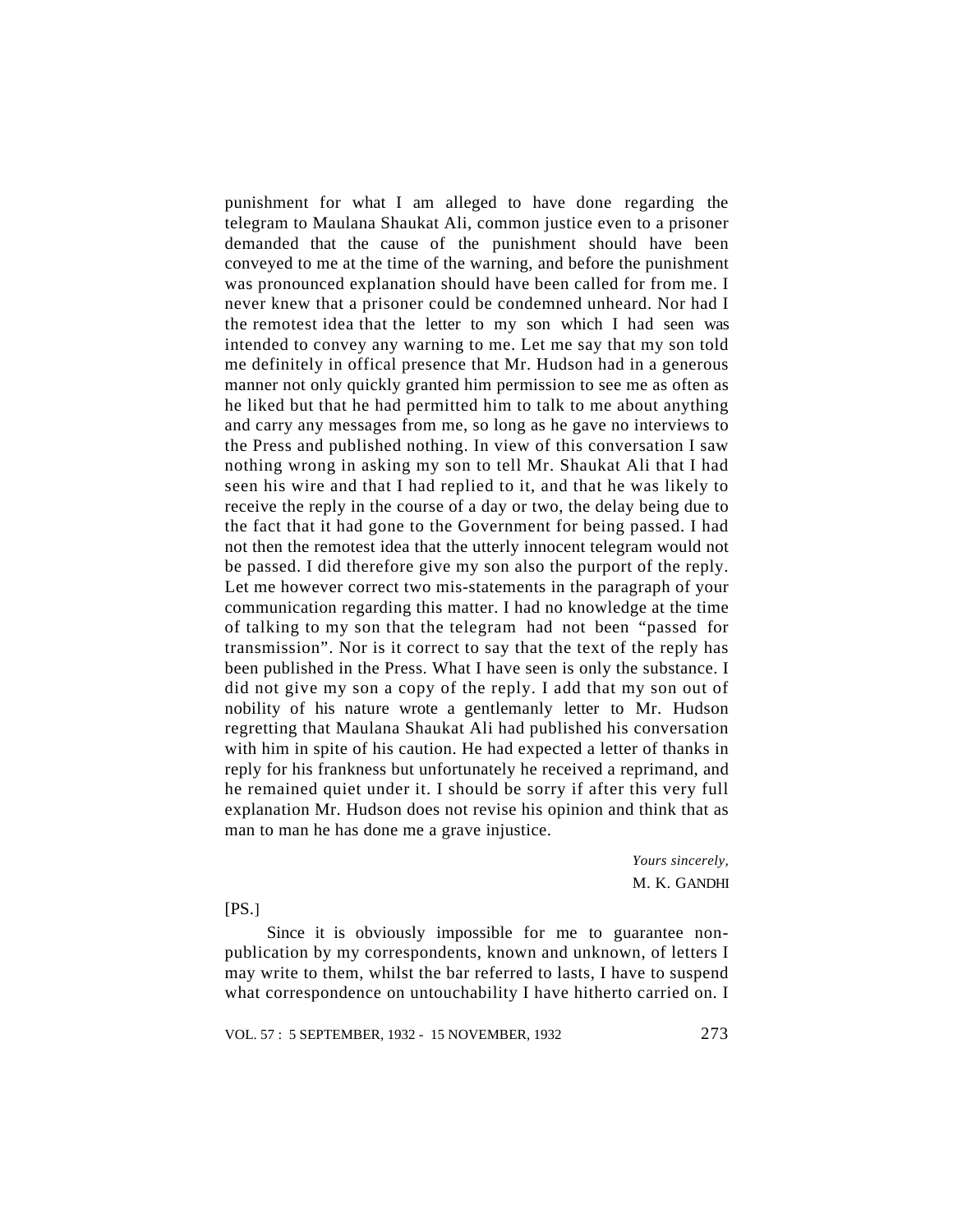am entitled therefore to ask that a reply to this matter be sent as early as possible before the  $31st$  instant<sup>1</sup>

Bombay Secret Abstracts, Home Department, Special Branch, File No. (800)(40) (4), Pt. I, p. 227. Also G.N. 3864

### *484. LETTER TO RUKMINIDEVI BAZAJ*

*October 24, 1932*

CHI. RUKMINI,

As my elbow needs rest, I am now dictating my letters. You have married a well-known man indeed! For there is only one 'Bazaj' family in Banaras, and it is so famous that the mere word 'Bazaj' is enough for a letter to reach. Do you know how much that increases your responsibility? Having been married into such a family, you have to shine with the power of your character and enhance the prestige of the family too. May God give you the strength to do so.

What good fortune that you got a medal at the blessed hands of Malaviyaji! If the *sitar* is not in order, get it repaired. You should not get out of practice. Your cough will have gone by the time you get this letter. It is easy to cure it. For a day or two, take every one or two hours some hot water—just bearably hot—with a small teaspoonful of lemon juice and as much clean salt as you can tolerate. The cough will subside in only one day if it has not become chronic. But you should eat nothing whatever for that day. Take an enema if you do not get a clear motion on that day. The next day you may take milk and sweet grapes or *musambis.* Write to me from time to time.

*Blessings to you both from*

**BAPU** 

From a photostat of the Gujarati: G.N. 9143

<sup>1</sup> On receipt of the letter, Home Department telegraphed to Bombay Government on November 1: "Your letter of 28th October forwarding important letters of Gandhi, dated 18th and 24th October, reached us only yesterday. We are after full consideration recommending to His Majesty's Government that Gandhi should be allowed complete freedom in regard to visitors and correspondence on matters strictly confined to removal of untouchability and that there should be no restriction on publicity. Conditions suggested by Gandhiji himself about right to have official present at interviews and inspection of correspondence would be accepted, though it might not be necessary to enforce them. Meantime we regard it as of utmost importance that in these conditions Gandhi should not start restriction of his diet. Please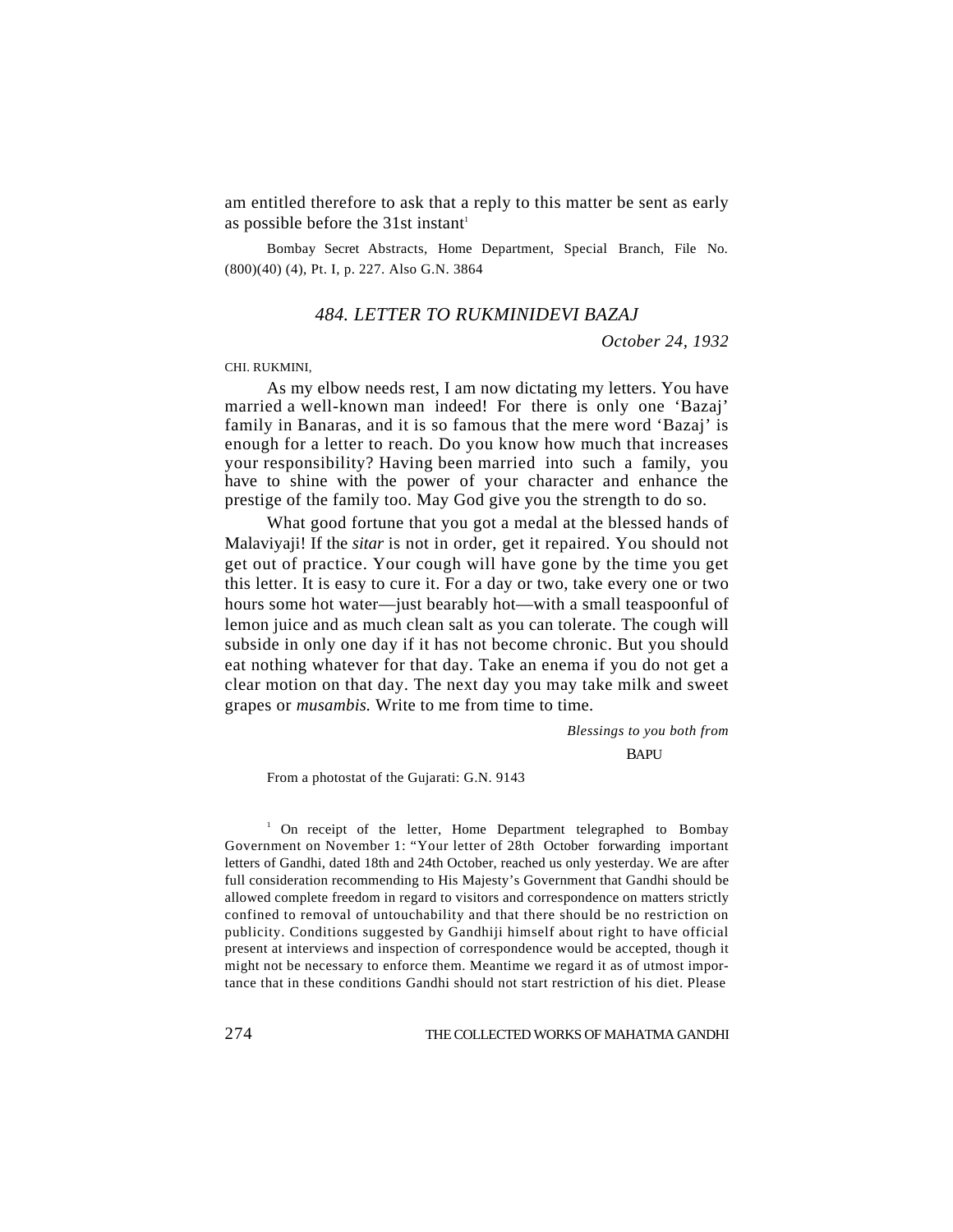### *October 24, 1932*

The comparison with Banabhatta and Valmiki is not right.<sup>1</sup> One may compare the two types of yarn with "Balakanda" and "Kishkindhakanda," or better still, with "Kishkindhakanda" and "Uttarkanda". Fine yarn of 200 counts or more is "Uttarkanda" in the absence of which "Kishkindhakanda" would lose all value. Our forefathers forced the poor to produce Dacca *Shabnam*<sup>2</sup> to gratify the delicate tastes of people who loved luxury. Let us atone for their sin by spinning as *yajna* yarn of the finest count and offer it to the Lord. The art in both cases is the same, but in olden times it ministered to selfishness. Let our art help in spreading the spirit of service, it is necessary to revive the old skill in order to popularize khadi among all classes of people. We should prove that what was possible then in the days of slavery can be done in the age of freedom too. Will not the devotee do for God what a libertine would do for a prostitute? This involves neither great trouble nor any expense; for, all that we wish to do is to learn slowly to spin fine yarn in a spirit of selfsacrifice. I have also found from experience that, if we try to spin finer and finer yarn, we shall more likely discover ways of producing better and cheaper khadi. Here we have the practical application of the *Gita* verse beginning with "*Yavanartha udapane*" .

If this reasoning appeals to you, I need not explain to you why I put down 20 counts as the minimum for a voluntary spinner to achieve. There is however nothing sacrosanct about this figure; it is not laid down as a rigid rule. It is only a test of the devotion of the voluntary spinner. An institution must lay down some such rule. Drawing out any sort of yarn should not pass for *yajna.* There ought to be some rule, some standard. If this is admitted, then 20 counts is

<sup>.</sup> inform him immediately that his letters only reached Government of India yesterday, that the matter is under closest consideration, and that we hope to communicate decision within two or three days. Meantime suggest that it might complicate situation if he started restriction of diet before we have had opportunity of fully considering his requests." Government of India, Home Department, Political, File No. 31/95/32.

<sup>&</sup>lt;sup>1</sup> Vinoba Bhave had objected to spinnig of fine yarn. He had compared coarse yarn with Valmiki's *Ramayana* and fine yarn with Banabhatta's *Kadambari*. He had also mentioned the difficulties one had to face in the villages.

<sup>&</sup>lt;sup>2</sup> Literally "morning dew"; kind of muslin.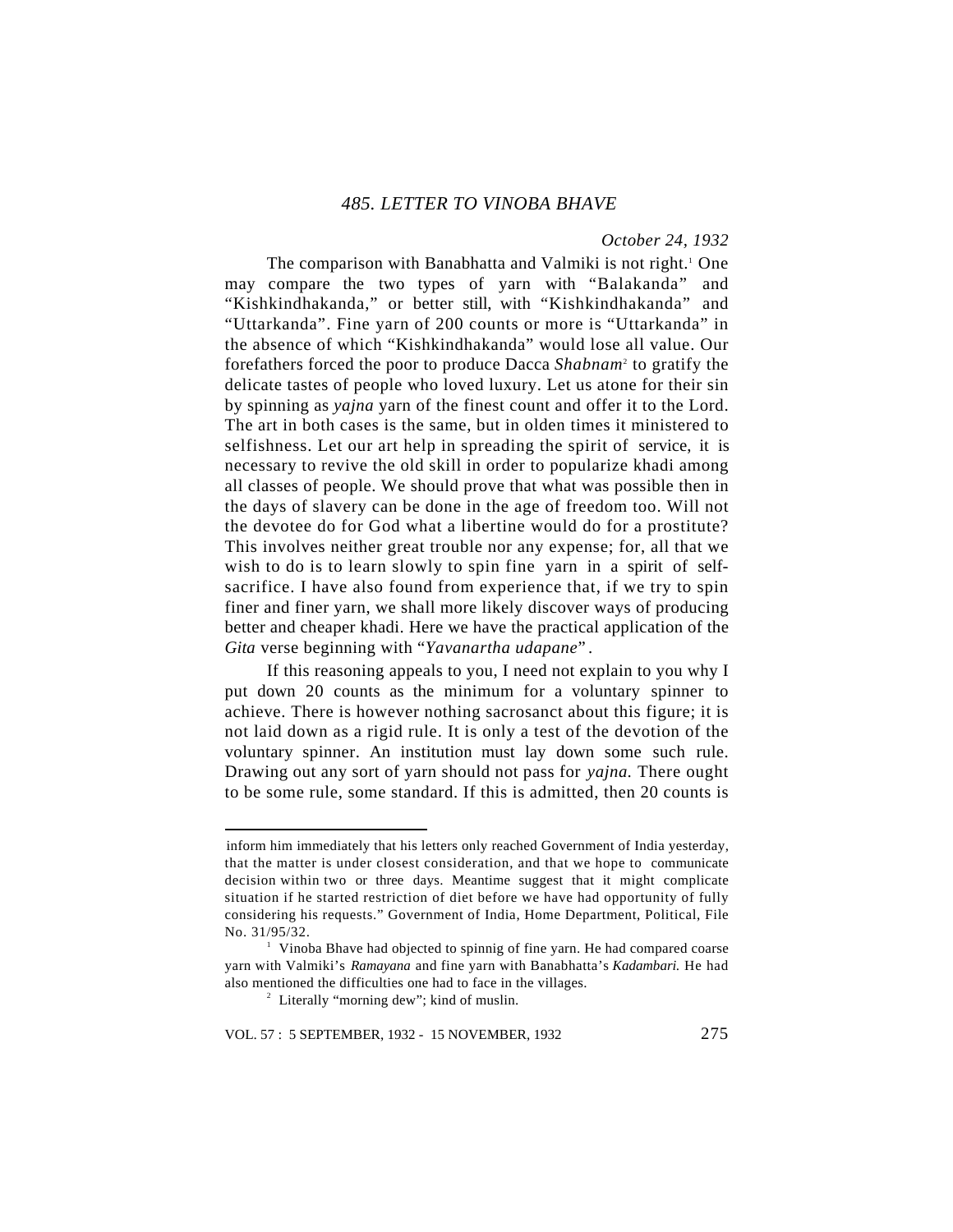not a high requirement. A voluntary spinner should not spin as if he was doing forced labour. He should enrich his *yajna* with devotion and art and beauty, identifying himself with the work, that which is offered as sacrifice should be of the purest quality, shoudn't it?

If I have not been able to explain my point of view, you may write to me again and ask me. I have no doubt in the matter, but I cannot rest at ease till I have satisfied you.

The problem of working in the villages is a very difficult one. We need not worry what the *smriti* has to say regarding onions. We should go by our experience. As medicine, they are good. I have tried them very often. I also dislike their odour and generally do not eat them, though I certainly would if I found it necessary. One may eat them with the last meal of the day, for one meets few people thereafter. If eaten in small quantities as medicine, the odour will probably be less acute. If we cannot get cow's milk anywhere at all, I would say that the country is heading towards bankruptcy. If a person touring villages carried with him *mawa* of cow's milk, he would get both ghee and protein in it and, if he should dissolve the powdered *mawa* in hot water, it would then be as good as milk. I do not suggest the addition of sugar or jaggery to the *mawa,* since, in the first place, that is not necessary and, secondly, it may mean indulging the palate. Thus, one can live on *rotlas<sup>1</sup>*, *pendas<sup>2</sup>*, onions and tamarind or sour lemon. Public workers should not have their dinner late in the evening. The only things which they may accept from the village people are *rotlas* and onions, or they may cook their own food. Wherever they go, they should boil water for their use and drink only that. This way they will not have to depend on others, and no one will be put to trouble as nothing will have to be specially prepared for them. They should sleep in the open, accepting if available a charpoy to keep themselves, so far as is humanly possible, safe from the danger of snakes etc. I am giving all this advice without experience of course. I know that the facilities which were offered to me in the villages may not be available to others. Follow from this whatever is practicable and desirable, and reject the rest. I have made all these suggestions so that you may be prompted to think more about the problem. I realize very well how exceedingly difficult it is to go into the villages. However,

<sup>&</sup>lt;sup>1</sup> Thick flat bread prepared usually from millet or maize flour

<sup>&</sup>lt;sup>2</sup> A sweet made from milk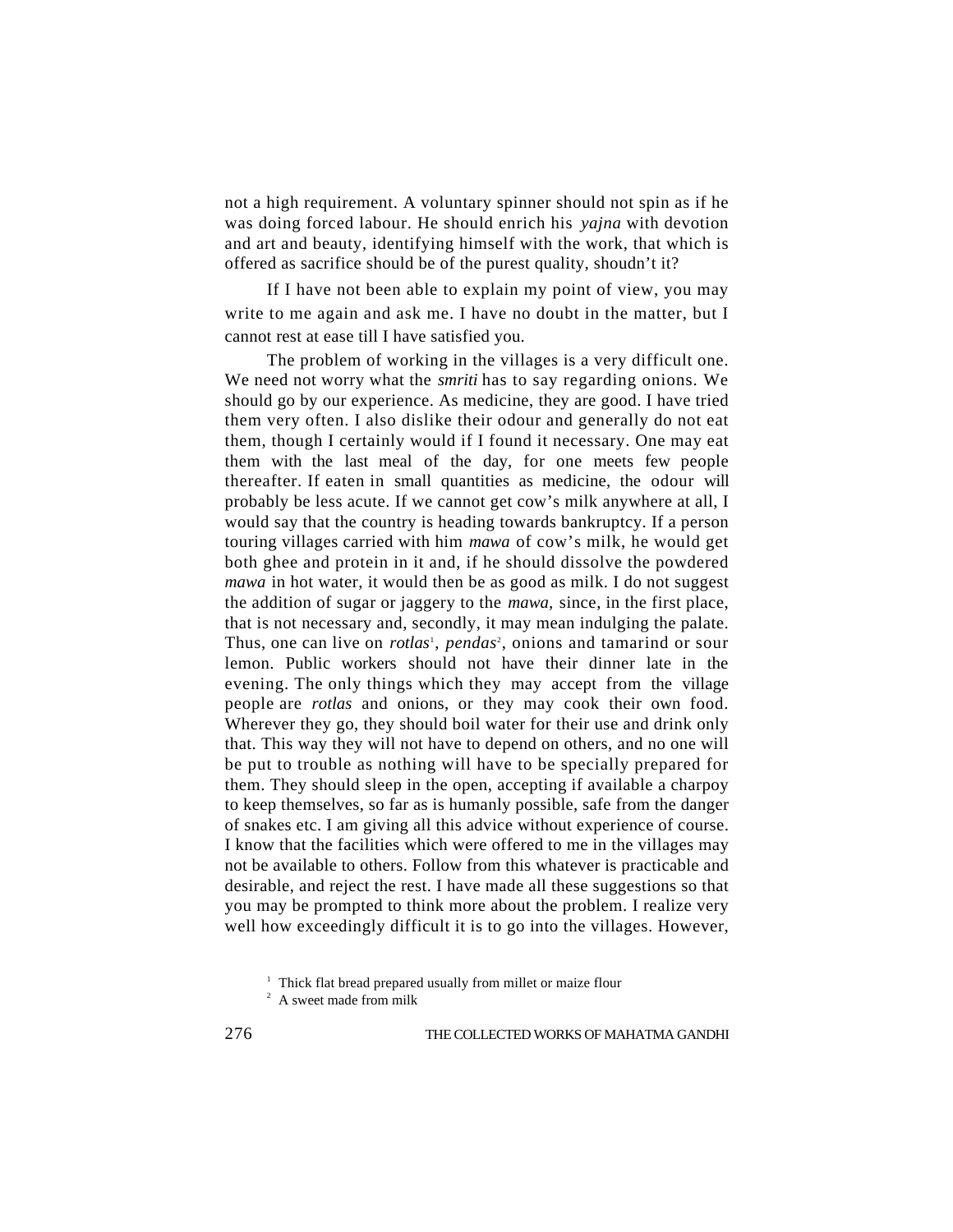despite the difficulties, we must go. I therefore, very much like the beginning you are making. Every public worker ought to have some knowledge of simple remedies. It is quite easy to acquire it.

[From Gujarati]

*Mahadevbhaini Diary*, Vol. II, pp. 174-5

### *486. LETTER TO BEHRAMJI KHAMBHATTA*

*October 24, 1932*

### BHAISHRI KHAMBHATTA,

I got your letter. Since the pain in the elbow has returned, I have again started dictating as many of the letters as I can to give rest to my arm. None of us was scared by your letter in which you spoke of "blue brain". I had not the least idea what "blue brain" was and as I had been lying under a tree when your letter came, I said: "Who knows what 'blue brain' is! But living under a tree might cause 'green brain', and it would certainly be good to have it." Thus we had some fun about it, as I showed no symptom at all of what you feared. And we have more cause for fun now that we can understand how you came to have the fear.

There is absolutely no reason why I should not let myself be examined by Bhai Mehta. I would like him to examine me and make some suggestions. Why should not I learn from Mehta, when I am always ready to learn from anybody who has something to give? But the truth is that I would have to obtain special permission to get myself examined by him, and I am really afraid I would not get such permission if I asked for it. I do not ask the permission to spare myself the shock of the refusal. However, I would certainly think about whatever suggestions he sends in writting on the basis of any likely causes that occur to him. Like him, I also believe that disease is lurking somewhere in me, despite all the self-control I exercise, and that the disease expresses itself through the pain in the elbow or otherwise. The bowels certainly are weak. After all I have not been a man of self-control all my life. I lived a life of self-indulgence for a number of years, and who can measure the self-indulgence that must have mixed with self-control after I consiously started to lead such a life?

It would be very good indeed if both of you could go to a quiet place. Do not fight nature.

> *Blessings from* **BAPU**

From a photostat of the Gujarati: G.N. 7554, Also C.W. 5029. Courtesy: Tehmina Khambhatta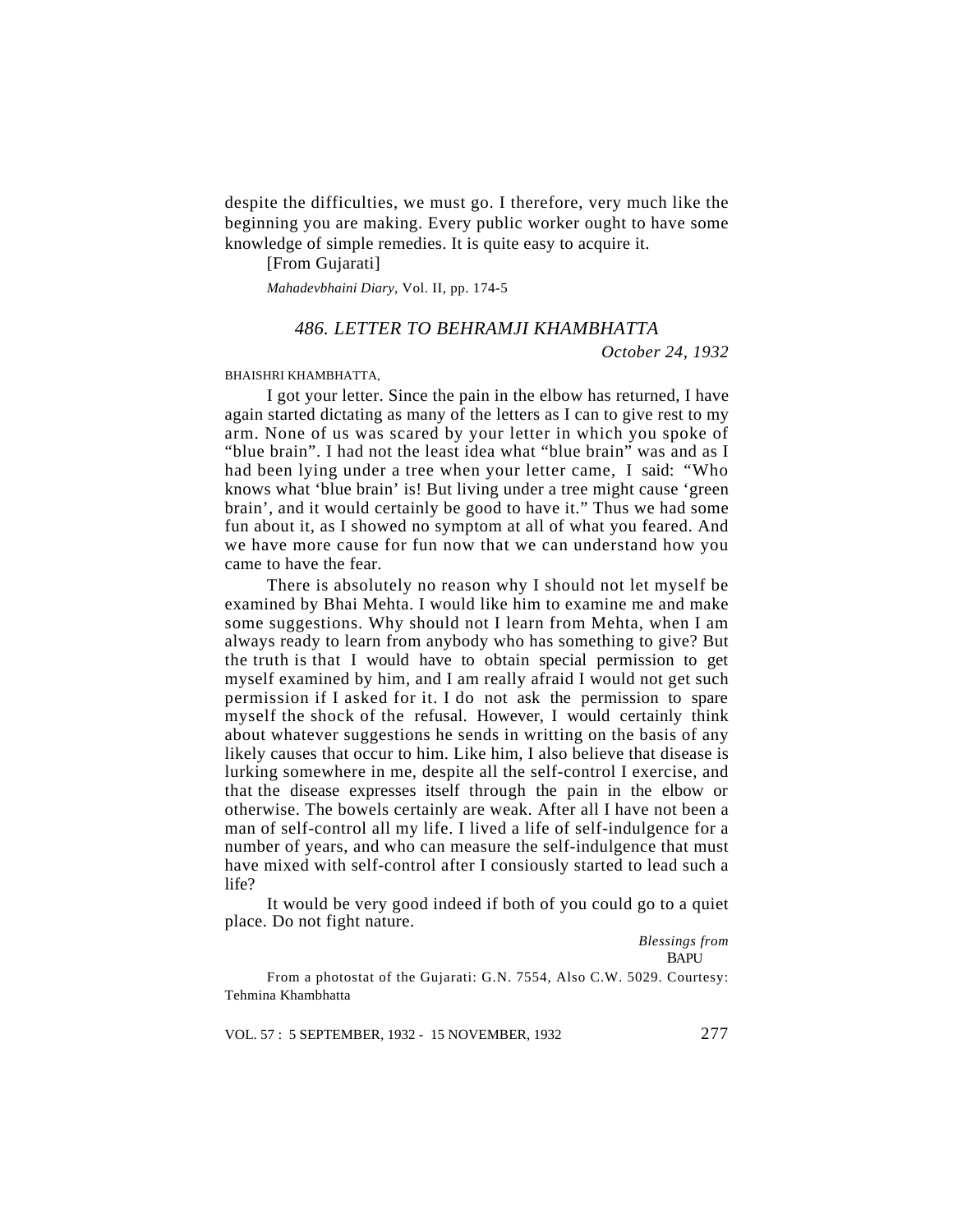*October 25, 1932*

DEAR COL. DOYLE,

I thank you for your letter of 24th inst. I appreciate your assurance about the health of my several friends. But you will perhaps agree that it does not give the same satisfaction as a personal letter. So far as Sjt. N. D. Parikh is concerned, my letter was sent during the fast and you are under promise to get me a letter from him in reply as you were good enough to secure from others. So far as Shrimati Manibehn Patel is concerned, her ordinary letter is overdue. She unfailingly writes either to Sardar Vallabhbhai or to me, and neither of us has heard from her. As for Swami Anand's letter, I can only rely upon your goodwill. There is no letter due from him in the ordinary course. If, therefore, you do not mind, I would like to know whether I may have the promised reply sent by Sjt. Parikh, the ordinary monthly letter from Shrimati Manibehn Patel and a letter by grace from Swami Anand<sup>1</sup>

> *Yours sincerely,* M. K. GANDHI

Government of Bombay, Home Department, I.G.P. File No. 9

### *488. LETTER TO TEJ BAHADUR SAPRU*

*October 25, 1932*

DEAR DR. SAPRU,

As I need to give rest to my right hand, I am dictating this letter.

Many thanks for your letter. I have almost regained my normal health. I go through the usual daily routine without much difficulty.

We all feel glad that your son has nearly recovered and that his injuries were not so serious as they were reported in the Press.

I hope this letter will find you completely recovered from the effect of influenza. About the other matters I may not write anything just yet.

> *Yours sincerely,* M. K. GANDHI

Gandhi-Sapru Correspondence. Courtesy: National Library, Calcutta

<sup>1</sup> To this Doyle replied the next day that prisoner N. D. Parikh had forfeited hisprivilege of writting for having joined in a "work-strike". Miss Patel and Swami Anand had not written.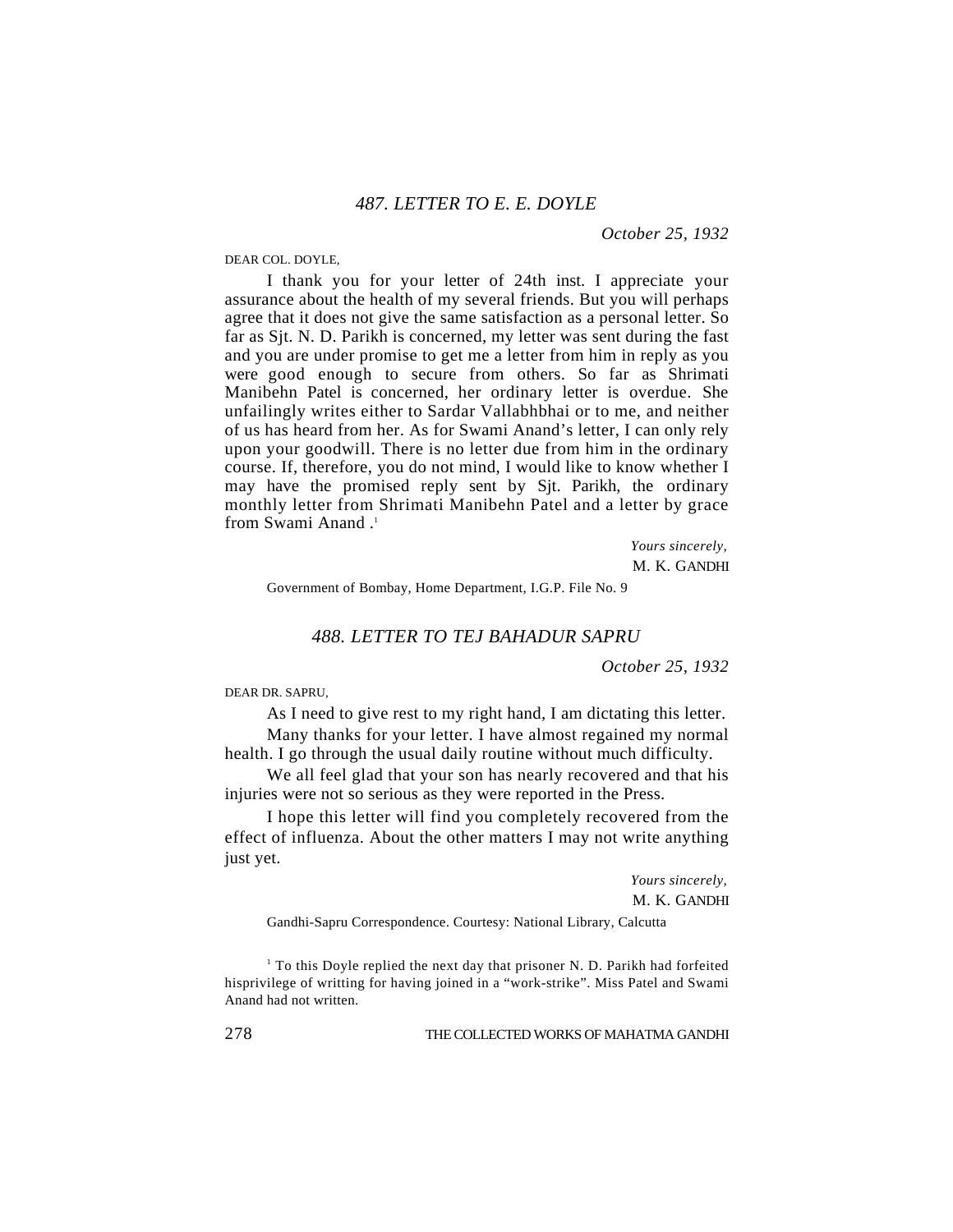# *489. LETTER TO PADMAJA NAIDU*

*October 25, 1932*

MY DEAR PLAYMATE AND SLAVE,

I was shocked to hear from Devdas about the accident. You have to be a good girl and a better slave and listen to the slave-driver. You must go to the hospital and be properly treated there. Do not consider Father and Mother to be so soft as to be shaken to bits by a very simple an necessary act. After all your own bravery is surely derived from them. I therefore expect a reply to this from the hospital. You should do as Devdas says. He is very good and very noble about such services.

May God be with you and keep you.

Love from us all.

### SLAVE-DRIVER

[PS.]

This is my effort with the left hand as I want to give rest to the right.

From the original: Padmaja Naidu Papers. Courtesy: Nehru Memorial Museum and Library

# *490. LETTER TO MANILAL GANDHI*

*October 25, 1932*

CHI. MANILAL,

I have your letter. When you come, come at twelve. Sushila and Tara can also come. Surendra too. Has he not lived in the Ashram? Moreover, being related to your father-in-law, he is a relation of ours as well. There should not be more than five at a time.

Your tour of Madras, etc., should start soon. The account of the interview with you which has appeared in newspapers does not seem to be correct. If you have not seen it, do so. It has appeared in *The Hindu.*

I hope you have fully recovered now.

Write to me regularly.

*Blessings from* BAPU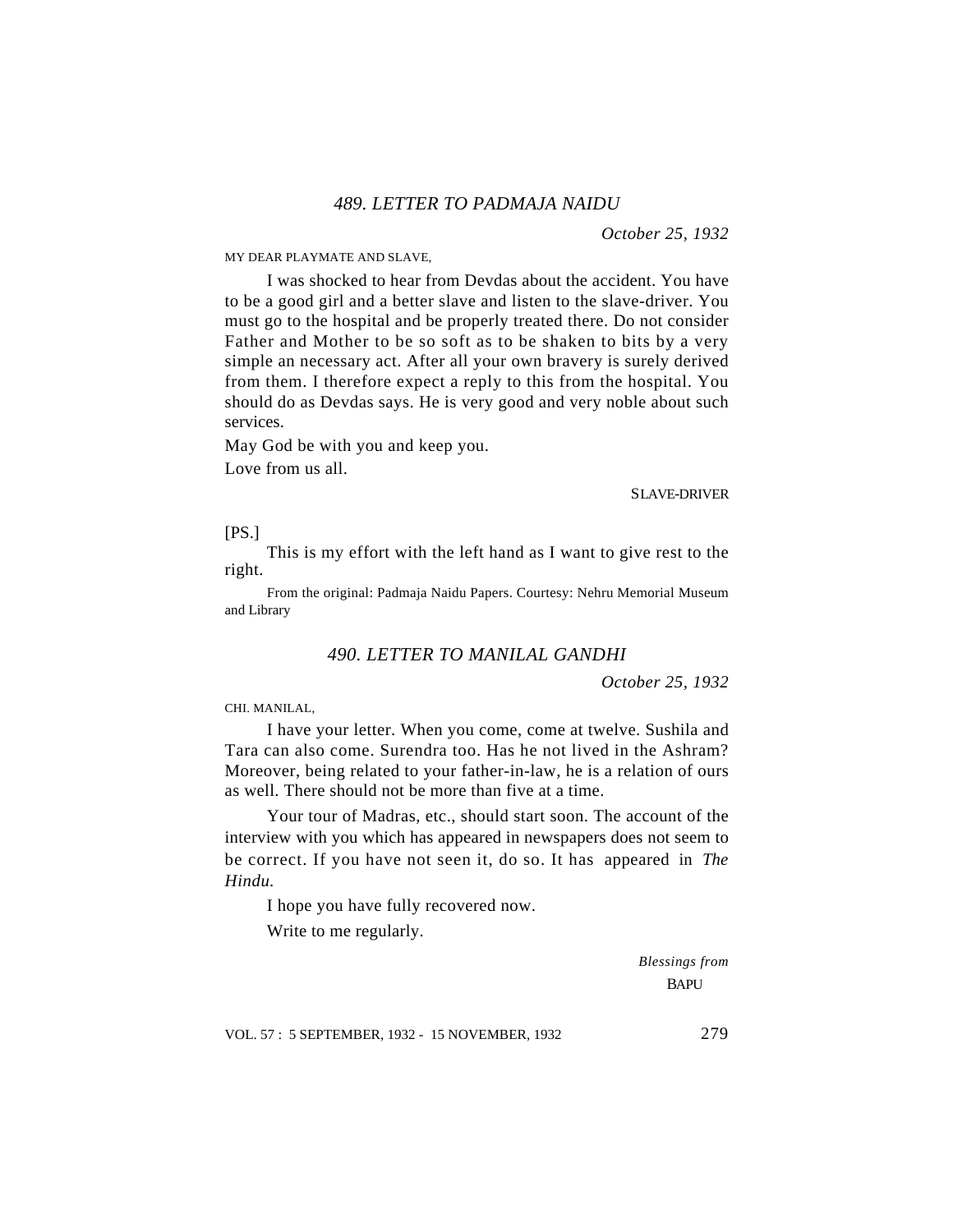$[PS.]$ 

Devdas came and saw me today. Sushila, therefore, can come on Tuesday next at the earliest. Devdas will tell the rest. I have sent the papers.

BAPU

From a photostat of the Gujarati: G.N. 4799

## *491. LETTER TO SITALA SAHAY*

### *October 25, 1932*

We must not look upon young men and women with suspicion. We must not deliberately tempt them. Here there is no such thing.  $\dots$ <sup>1</sup> is careful. He is not a young boy any more; he is about thirty-two. . . . too is a sensible girl and . . .<sup>2</sup> has a commendable habit. He hides nothing from me; if he is a prey to passion he confesses it to me. Their relationship, therefore, causes me no anxiety. I am to some extent acquainted with the Roman Catholic injunctions. Our experiment is unique, it is open to many risks. It is also not in conformity with the prevalent atmosphere in India. But the service we want to render to the women of India and the freedom that we want for them, are not possible without incurring risks. We must proceed fearlessly, cautiously, and with faith in God. And this is why we must be very careful in choosing the Ashram manager. In my judgment we cannot find a purer, more patient, disciplined and balanced person than Narandas. As long as he is there, I need not worry. Still, if you have any misgivings, if anything reaches your ears, do write to me.

[From Hindi]

*Mahadevbhaini Diary,* Vol. II, pp. 177-8

### *492. LETTER TO VIDYA HINGORANI*

*October 25, 1932*

CHI. VIDYA,

I have your letter. How is Anand? How is your health? Write to me fully. I am acquiring strength gradually and attending to all work.

*Blessings from*

BAPU

From a microfilm of the Hindi. Courtesy: National Archives of India and Anand T. Hingorani

<sup>1</sup> These names are omitted in the source. 2 *ibid*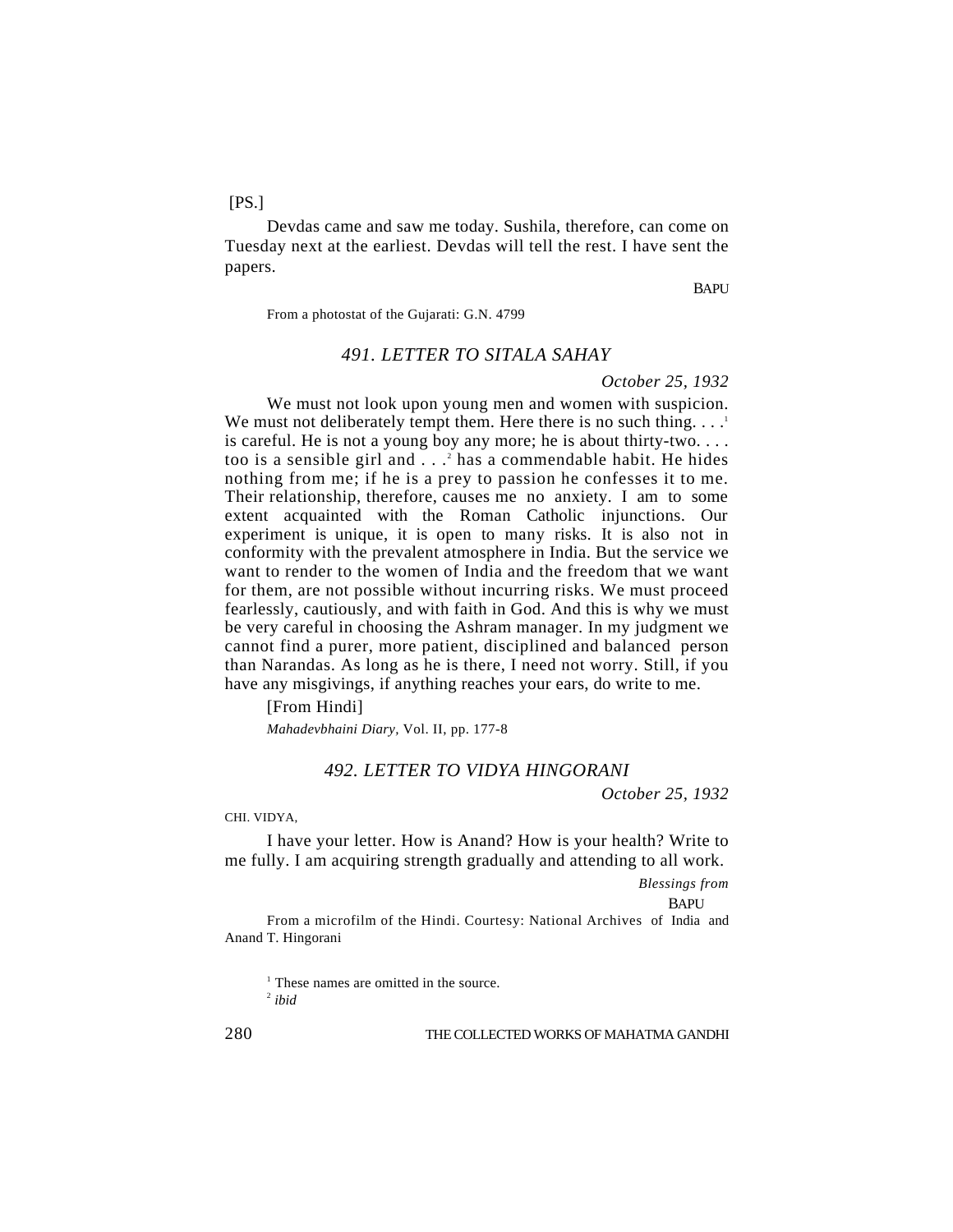# *493. LETTER TO KRISHANDAS*

*October 26, 1932*

Humanly speaking, it must be evil fate that took you to Sinhergaon. You went there for recuperation and came in for an attack of influenza. But who knows whether it is for your well being<sup>1</sup> that you have had this attack leaving you completely prostrate. And since we are so hopelessly ignorant as to the truth of things, I suppose the *Gita* teaches us to be equi-minded, no matter what fate overtakes us. So on the one hand we have to learn to be equi-minded, and on the other we have to apply natural remedies within our means in order to get well when we are ill. I shall try therefore not to be anxious about your health but pray that whatever is good for you may happen to you.

*Mahadevbhaini Diary*, Vol . II, pp. 178-9

### *494. LETTER TO MIRABEHN*

*October 26, 1932*

CHI. MIRA,

Your letter comes with unfailing regularity.

You will find many more gems in the Quran. Some of them are penetrating. The quotation about Chrirstianity is of a different order. It hardly does justice to the Christian doctrine. Sonship has no literal meaning. Nor does trinity mean three gods. Here 'Letter killeth' applies. Whose translation are you reading?

My weight and health keep steady. I tried bread for two days and then fell back on fruit, milk and a vegetable. I pour my milk over the vegetable which is just now alternatively marrow and pumpkin. These are the only two vegetables to be had just now in the prison garden. And I try to restrict myself just to the vegetables grown there. They seem to suit the body quite well. The monotony does not worry me.

I see with the comparative coolness of weather you are improving. I hope the improvement will be steady.

The seven years seem like a dream. As I recall the terrible scoldings I tremble. And I derive such comfort as is possible from the fact that it was love that was scolding; but I know that there was a

<sup>1</sup> Perhaps a slip for "who knows whether it is not for your well-being"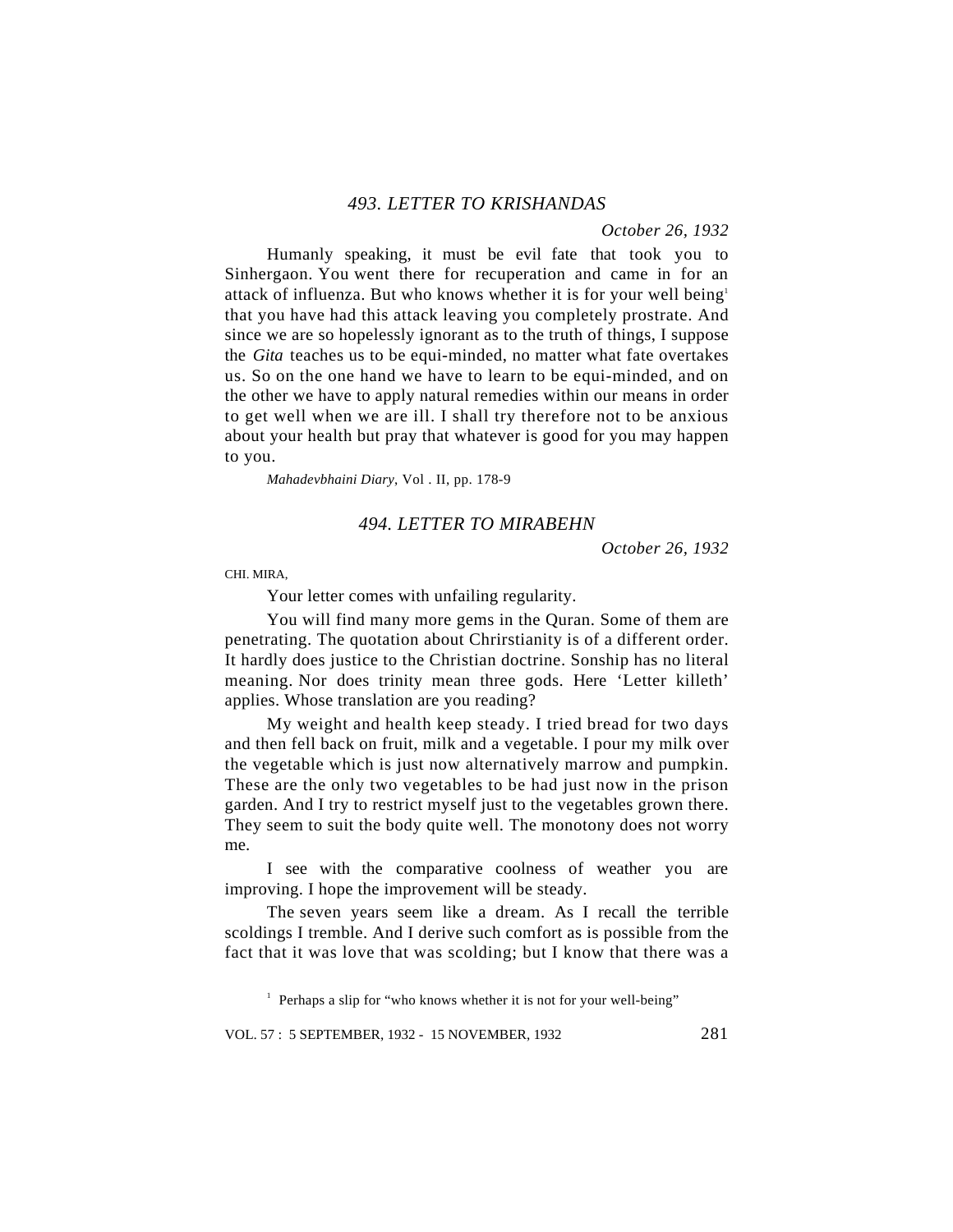better way. As I look back upon the past I realize that my love was impatient. To that extent it was ignorant. Enlightened love is ever patient. Ignorant love is a crude translation of the word *moha* in Sanskrit. I shall learn to be patient. As I watch myself in little things, I know that I have not yet acquired that measure of patience which true love demands. That patience shall come.

You remember Shanti, the Chinese young man? I had a wire from him during the fast and now I have a penitent letter from him. Poor boy! He could not keep his vows and so kept silent. He is father of many children. He gives a desolate picture of China and is impatient to come back to India by way of penance for the past. His English has improved wonderfully.

Devdas was here yesterday. He is much better. Pyarelal obstinately refuses to take milk and butter and confines himself to oil. Fruit too he will not take. The result is that he has a sore throat. I have asked him not to be so obstinate.

Sivaprasad is better. Sushila is also better. And Ba will be going to the Ashram. She was anxious to see you. But I weaned her.

If Kisen is there, love to you both.

**BAPU** 

[PS.]

This is going in a special envelope which I hope you will get.

From the original: C.W. 6247. Courtesy: Mirabehn. Also G.N. 9713

# *495. LETTER TO RAMDAS GANDHI*

# *October 26, 1932*

Constant reflection will strengthen your resolution. If you analyse each word of the *Gita* in detail and reflect over its meaning, that itself will give you more than enough strength. That is what I find happens to me. Do you try and understand the *Gita* in the original Sanskrit? Do you study Sanskrit? Among other books, Tolstoy's essays. *Imitation of Christ* is worth reading. You must read an account of the life of the Buddha, and *The Light of Asia*<sup>1</sup>, if you can understand it. It will of course be very good if you read the *Ramayana.* There is a booklet in Hindi entitled *Brahmachayra* which is very good. If you wish to read it, I will get it from the Ashram and

<sup>1</sup> By Sir Edwin Arnold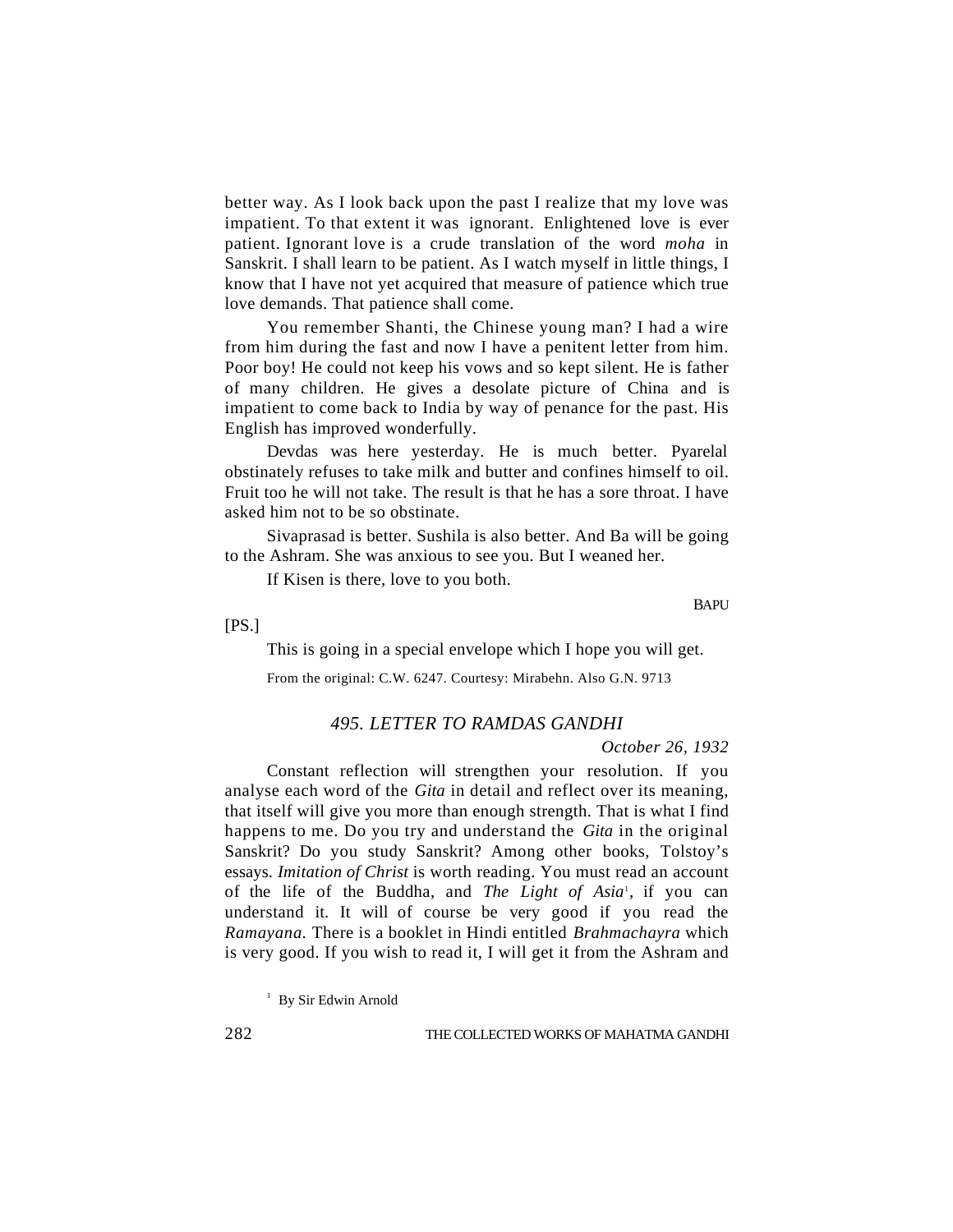send it to you. There is a collection of articles by me entitled Nitinashne Marge,<sup>1</sup> which also is worth reading. For the present, this reading list is enough. Instead of worrying how you will be able to carry out your resolution, tell yourself that you are bound to succeed in carrying it out and that God will help you. Fix this thought firmly in your mind and keep yourself absorbed in your work. Do not be impatient even in reading. If you do not follow anything, read it over again. It does not matter if this takes more time. Even if you do not remember what you read, do not brood; always remain cheerful. Do not worry however slow your progress is. One day you will find everything easy. Do not do anything at the cost of your health. Put only as much burden on your mind as it can bear.

Your eagerness about the children is right. But you need not worry about them right now. Just now it is necessary that they should improve in health and become very strong. For that we require Nimu's co-operation. I will write to her about them. Recently, I have been getting her letters fairly regularly. You also should write to her often. If their bodies become strong and if they grow up in a healthy atmosphere, they will automatically become what you want them to become. You are of course right when you say that you two should exercise self-control at least for their sake. What pure education means, how it can be imparted and what kind of education will suit the present age, all this requires careful thinking. But there is plenty of time for that. You may ask me any questions which occur to you concerning these problems. If you wish, I will send you a short note which may help you.

I suppose Surendra is busily occupied with his shoemaking. Tell him that God may be found even in shoes and the leather of dead cattle. The leather for soles which I recently received was excellent. I see in it God in a beautiful form. He is not to be found only in scriptures. Ask Surendra to explain to you the story of Tuladhar, and let him also reflect again over its meaning. It is not necessary to search for Him in inaccessible places. We carry Him under our arm, but, forgetting that, we go about the whole town looking for Him. When at last we remember that He is in our arm, we weep and laugh over our foolishness.

[From Gujarati] *Mahadevbhaini Diary* , Vol. II, pp. 179-80

<sup>1</sup> "Towards Moral Bankruptcy".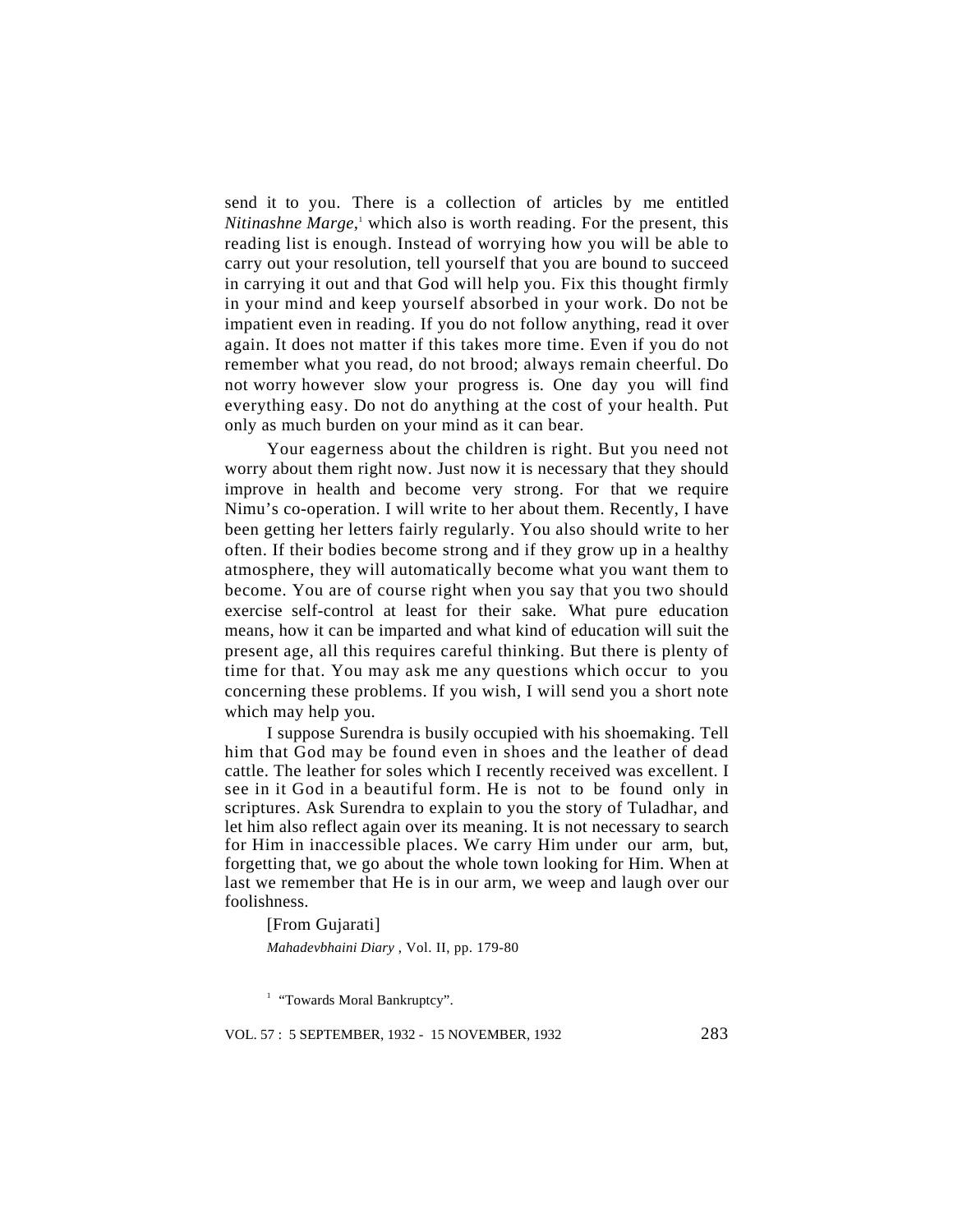*October 26, 1932*

CHI. DAHYABHAI.<sup>1</sup>

Probably you will now get regular letters from Manibehn also. That means you will get more litrerature to read or have read out to you. And as you are allowed to do more reading, the time is drawing near when you will also be permitted to leave the bed. But don't be impatient for that. I am sure you know that it is possible for one to serve even from the sick-bed.

> *Blessings from* **BAPU**

SHRI DAHYABHAI PATEL RAM NIVAS PAREKH STREET, BOMBAY-4 [From Gujarati] *Bapnuna Patro—4*: *Manibehn Patelne*, p. 149

# *497. LETTER TO MATHURADAS PURUSHOTTAM*

*October 26, 1932*

CHI. MATHURADAS,

This time I was waiting for a letter from you every day and wondering why there was none, when I got it. You have caught the point regarding the testing of yarn. An understanding of such practical aspects saves us much time. Some of the methods followed by the mills are devised with a purely commercial aim and some others to help in mass production. These methods are of no use to us in our rural industry, though some of them do deserve to be adopted by us too. We have to use our discrimination and judge which ones we should adopt. I suggest that Mahadev's fine yarn may be passed through doubling before weaving, if you feel that it is unfit for weaving only becuase of its lack of strength. If you think, however that we do not have the type of *rach* and heddles required to weave such fine yarn, we should manufacture them. Perhaps Ramji's experience may not help us much in this matter as he may not have the intelligence necessary for dealing with yarn of such fine count. To get this yarn woven, you should approach other skilled workers in

<sup>1</sup> Son of Vallabhbhai Patel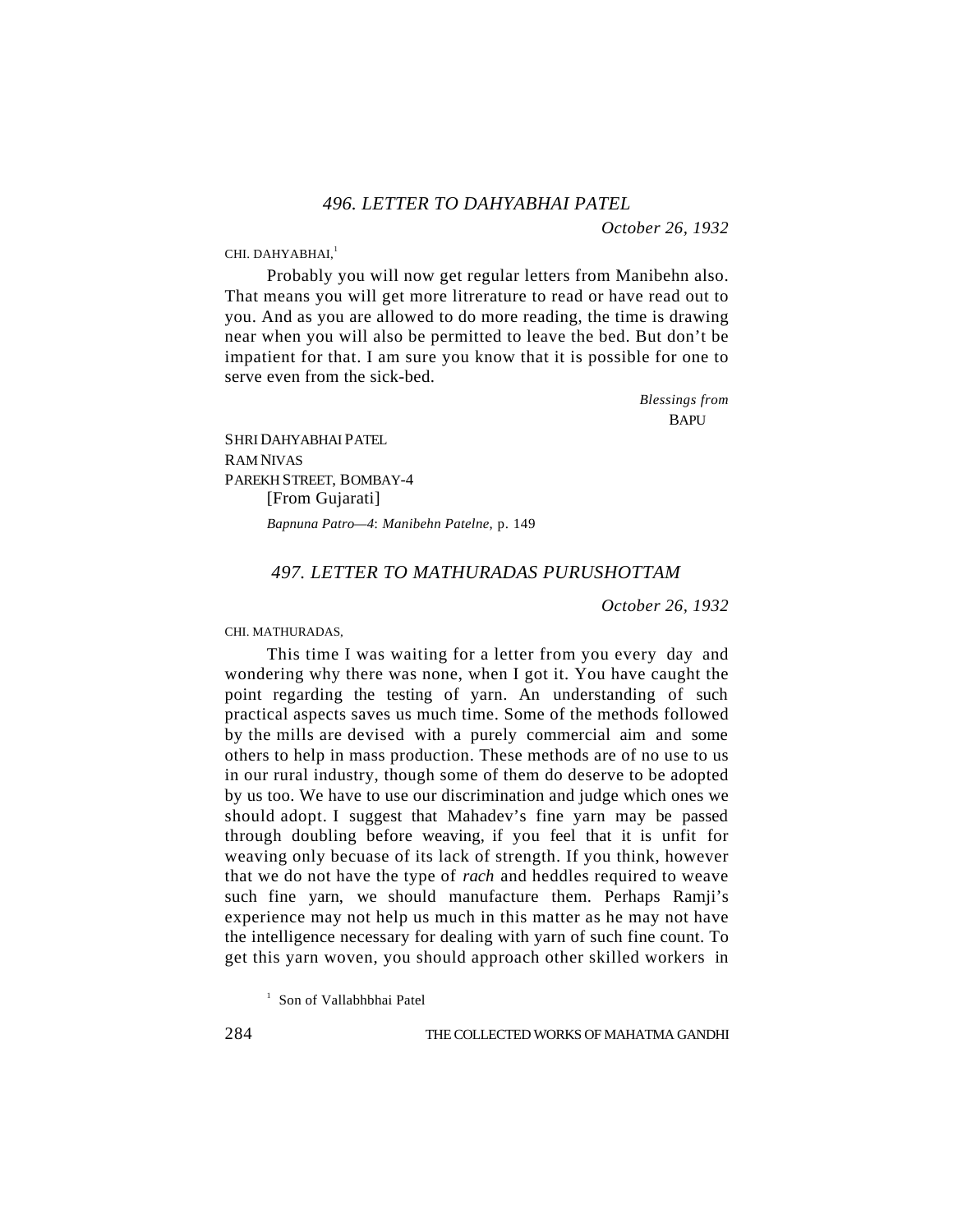Ahmedabad who weave very fine cloth. Again, it is likely that the method for testing the strength of very fine yarn is a different one, and the tools for that purpose and also the knocker required for weaving fine yarn must be especially delicate so that there is the least possible strain on the yarn. The method of starching fine yarn must also be different. It is likely, however, that the skilled weavers in Ahmedabad weave only fine silk yarn and do not know enough about very fine cotton yarn. If that is so, we should procure the necessary tools from Andhradesha or Bengal where they weave very fine yarn, or we may send to them a specimen of our yarn and inquire about the method of weaving it. Have you seen the Andhra weavers at work? Did you observe the starching and other processes which they demonstrated at our exhibitions? But I think that after reading what I have written you yourself will be able to find a better solution. We must acquire the skill to weave our finest yarn ourselves in the Ashram. You will perhaps be able to see from all this that only voluntary spinners can fully master all aspects of the art of spinning and that, when we have mastered it, it will be quite easy for us to produce ordinary khadi of the best possible quality. You will also see, if you cast a glance at other crafts and skills, that when the people themselves had not learnt the required skill the craft remained poor, and that it was only amateurs who became experts in it. It is because our people neglected hand-spinning that the country lost a cottage industry which gave work to millions in their homes. Now the craft can be revived as an occupation only if we do hard *tapascharya* and cultivate the art once again in a spirit of *yajna.* Looking at the matter from this point of view, I was very happy that you had finally decided to cling to your work and overcome your restlessness.

Keshu's carding-bow will of course be useful. As it cannot be installed in a village home, the old carding-bow will remain as the old spinning-wheel has remained. The best thing to do is to make improvements in it, and I believe that such improvements are possible. Mirabehn has been working fairly hard with that aim. She has been carding in jail too, and has made some improvements. You are quite right in applying yourself to that task.

Your test report on the yarn spun by both of us will help us very much. I saw the justice of most of your criticism. I myself have observed the defects which you have pointed out, but I ignore them sometimes when I am tired. I often observe that the yarn is rough because of an occasional bad sliver or because of uneven tension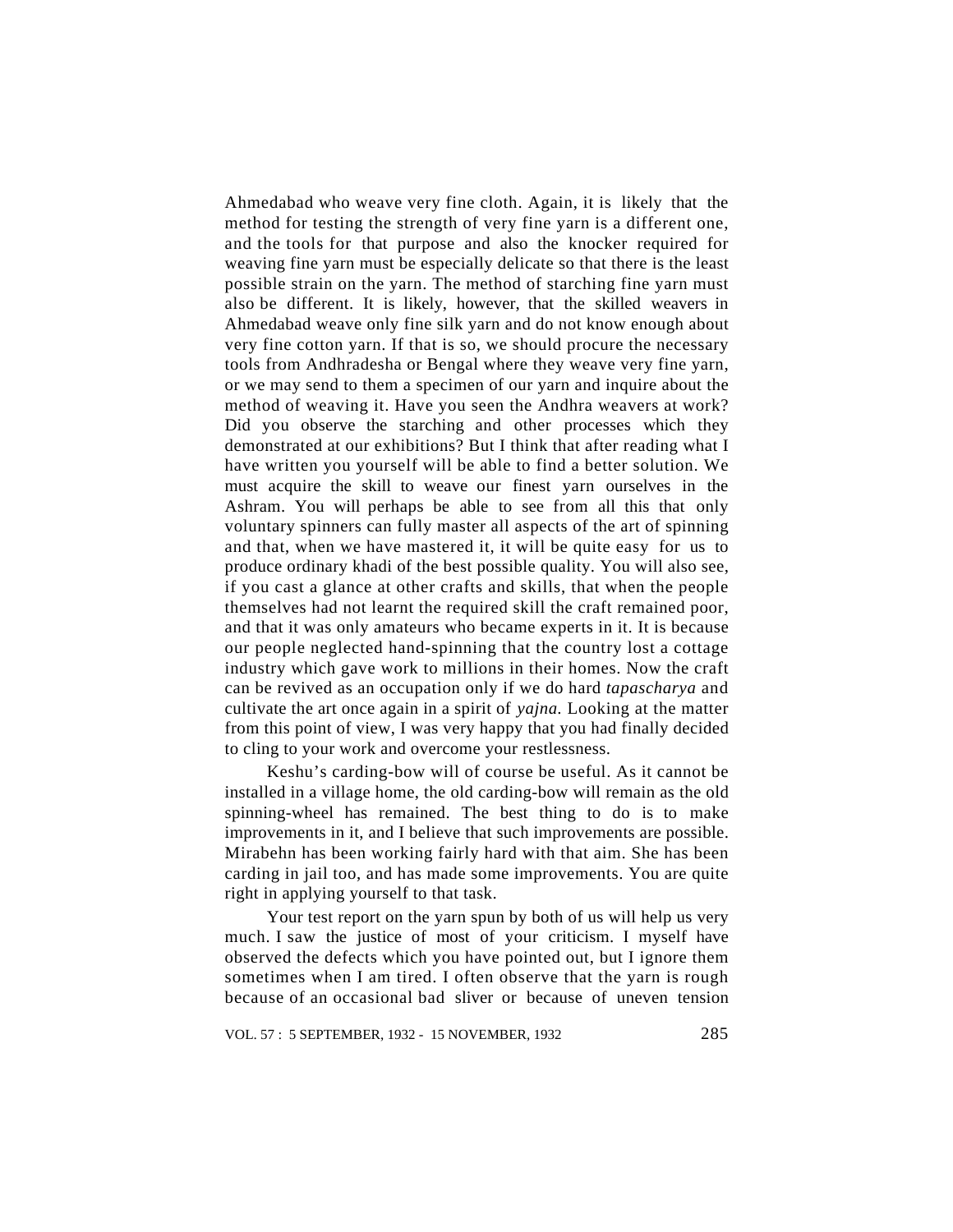when spinning. Instead of cutting off and taking out that part, I let it pass. I do know that this will mean a lot of trouble for the weaver, and that, therefore, by letting that yarn remain I also commit violence. However, while I am actually spinning, partly through lack of vigilance at the time, partly through greed, partly through lethargy and partly through fatigue I may ignore defects in the yarn. But now that I have received your criticism, I know that the quality of my yarn will automatically improve. If, therefore, I receive further criticism when the yarn is woven, it will certainly help both Mahadev and me, for both of us wish to spin yarn of the finest count and of the finest quality that we can. As we cannot get here other yarn for comparison, some defects will of course remain; but we will keep up our efforts to reach as high a standard as possible.

I hope you are keeping good health. I don't write anything about Meghaji.

**BAPU** 

From a photostat of the Gujarati: G.N. 3757

### *498. LETTER TO VASANTLAL MORARKA*

*October 26, 1932*

Concentration during prayers is attainable by practice alone. When one starts thinking during prayer time that prayer is even more necessary for the spirit than is food for the body, one starts enjoying the prayers after a few days. If one holds that forgetting Ramanama is the greatest sorrow, chanting the name becomes a regular habit. Holding untruth as the greatest sin and renouncing any temporary gain accruing from it will make us naturally love truth.

[From Hindi]

Mahadevbhaini Diary, Vol. II, p. 178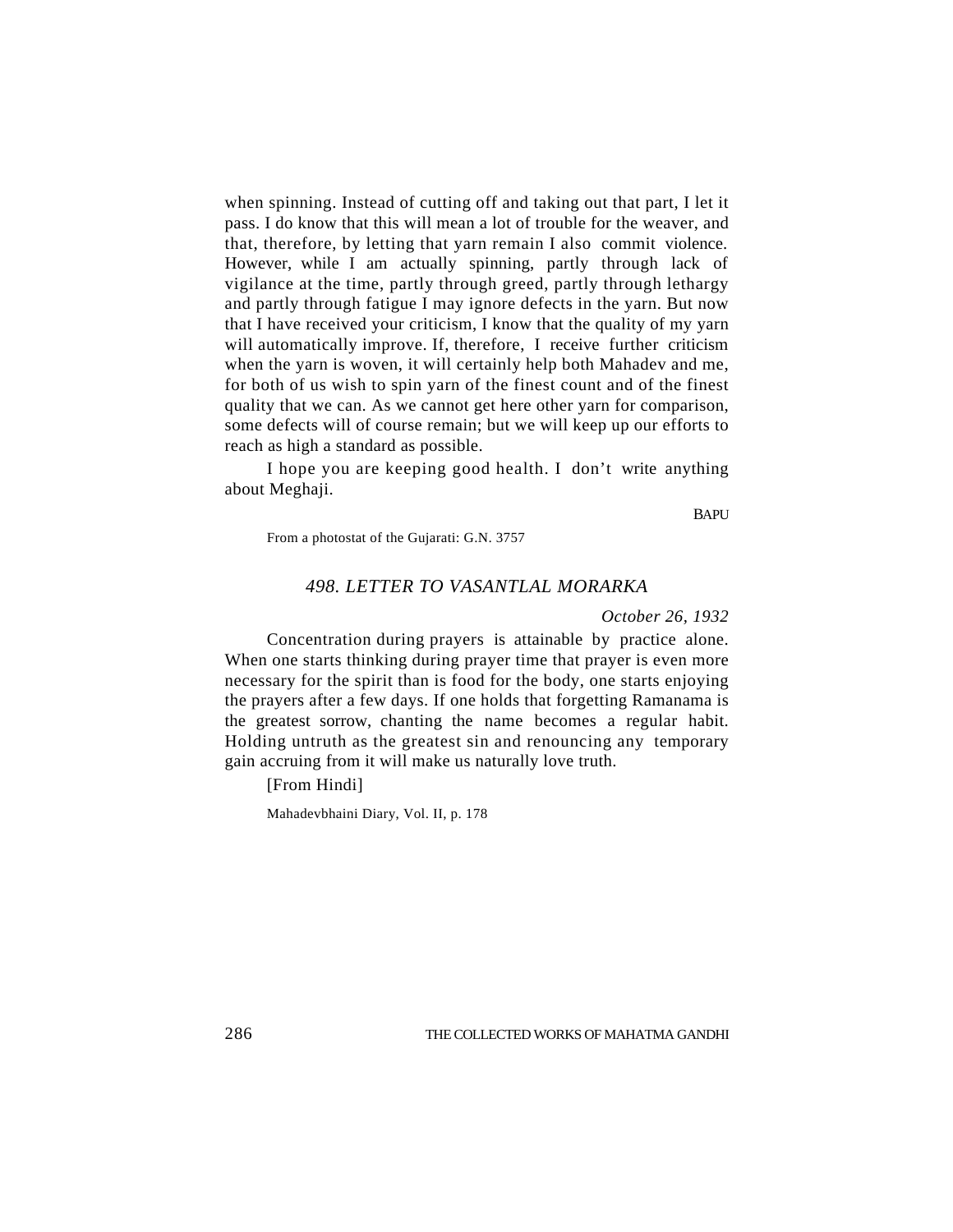*October 26, 1932*

#### BHAISHRI SATAVLEKAR,

I had been awaiting your letter when it came. I was apprehending some trouble. Your letter makes it clear<sup>1</sup>. We all hope that your son will speedily recover his strength and so will you. I have often noticed that dentists make many mistakes and the patients have to suffer. Thanks for the exhaustive reply to the article by Mahendra Mishra that you have sent in spite of your poor health<sup>2</sup>. I shall preserve it and study it with care. Sardar's study of Sanskrit is progressing well and many learners are using the second set of the Sanskrit Readers sent by you.

 *Yours,*

**MOHANDAS** 

From a photostat of the Hindi: C.W. 4767. Courtesy: S. D. Satavlekar

# *500. LETTER TO RAMNATH 'SUMAN'*

### *October 26, 1932*

Individual prayer alone can be the basis of congregational prayer. My emphasis on the latter does not at all mean that I attach greater importance to it. Since we are not used to congregational prayer, I have attempted to show the need for it. What you can experience in seclusion is certainly difficult, if not impossible, to experience in a group. I have also noticed that some people cannot pray except in a group. For such people individual prayer is essential. I would also admit that one can do without congregational prayer but certainly not without individual prayer.

[From Hindi]

*Mahadevbhaini Diary,* Vol II, p. 178

<sup>1</sup> The addressee in his letter of October 20 had informed Gandhiji that his son had been ill with typhoid and that he had been having trouble with a tooth which a dentist had made worse.

<sup>2</sup> Mahendra Mishra in his article had contended that meat-eating was a common practice in Vedic times and the addressee had refuted the contention, citing profuse references.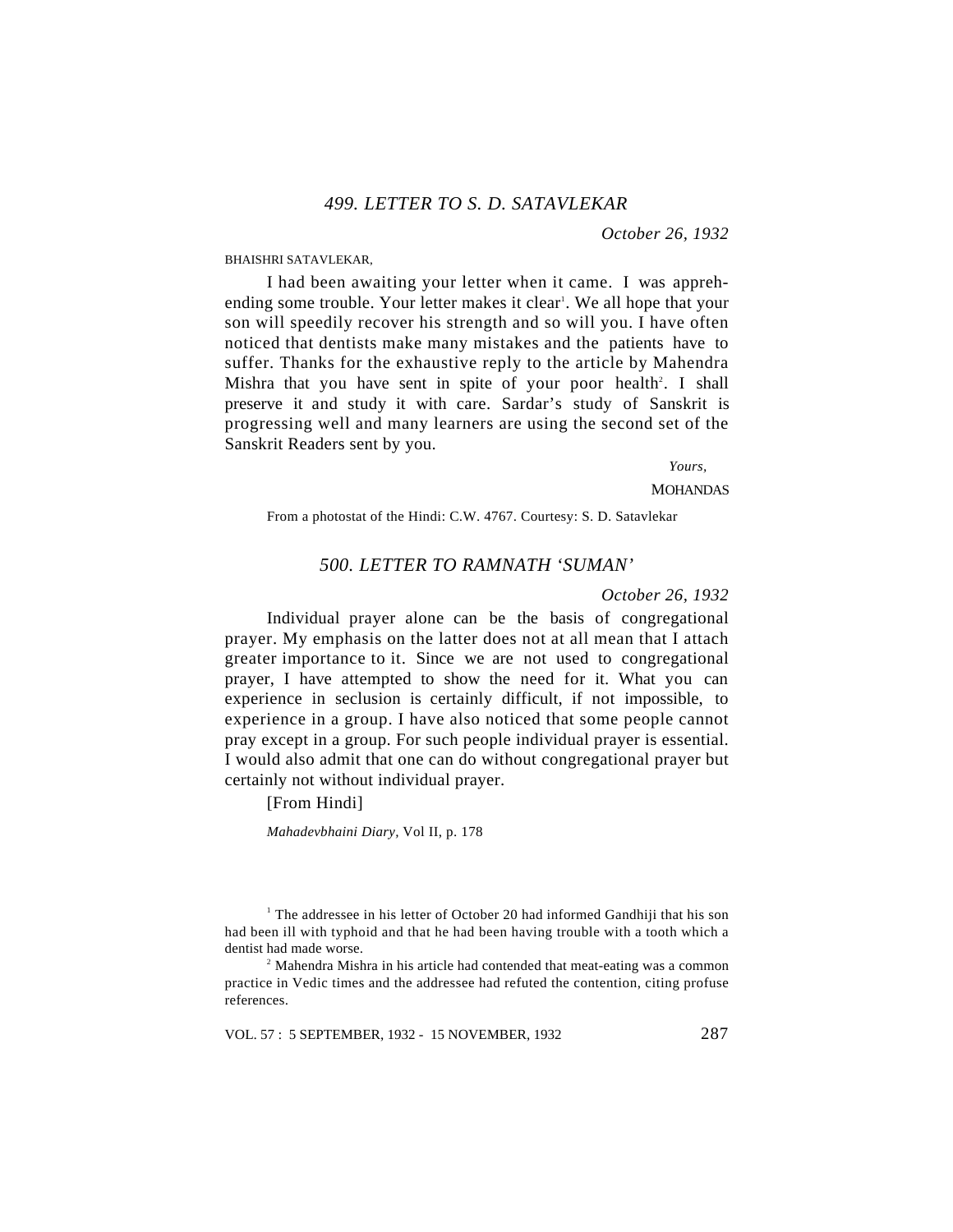# *501. LETTER TO HARISINGH GAUR*

### *October 27, 1932*

I confess that I do not feel the same afflatus as you do, for I do not share the view that you hold about the Brahminical influence.<sup>1</sup> Whilst the Brahmins have undoubtedly a great deal to answer for, I am sure that they have been much more sinned against than sinning. Every religion has produced its own Brahmins. That they have not been known as such makes no difference. Our Brahmins would, I think compare favourably with the others. At the same time I am not in love with the caste system with all its ignorant restrictions. I do believe in varnashrama*,* without the restrictions superimposed upon it about inter-dining and intermarriage and the idea of superiority and inferiority. I believe with Vivekananda that Shankara never drove Budhism from India for he was himself a *prachchhanna*<sup>2</sup> Buddha. He merely rid it of the bad things that were creeping into it, and prevented its alienation from Hinduism. In my opinion nowhere has the influence of the teaching of Buddha been more abiding than in India. Nevertheless I would go with you the whole distance in saying that we need again a very thorough cleansing.

*Mahadevbhaini Diary,* Vol. II, p. 181

# *502. LETTER TO TARA R. MODI*

*October 27, 1932*

CHI. TARA

If I got your letter, it is unlikely that I did not reply to it. If you wrote to me directly, it is possible that your letter was lost on the way. If you sent it with the Ashram post, I would certainly remember receiving it. If you had asked me any special questions, please send them again. However, you should be able to get much from my numerous letters and articles.

**BAPU** 

From a photostat of the Gujarati: G.N. 4174. Also C.W. 1673. Courtesy: Ramniklal Modi

<sup>1</sup> The addressee had said that Shankaracharya, by making the supremacy of Brahmins the basis of Hinduism, had rendered it prone to many attsacks, and contended that Buddhism was Hinduism in its purity. He had enclosed a book of his on Buddhism.

<sup>&</sup>lt;sup>2</sup> Disguised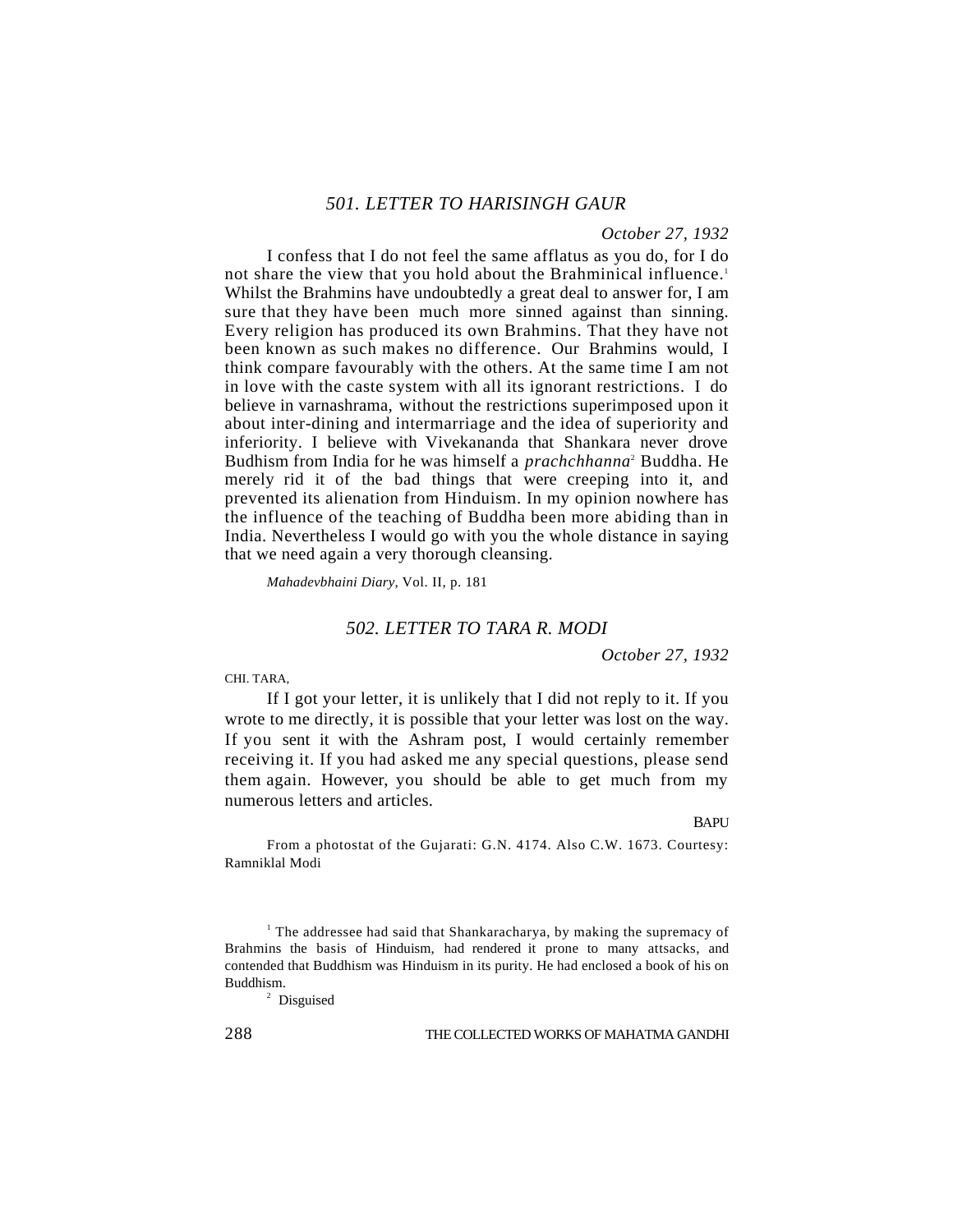## *503. LETTER TO VASUMATI PANDIT*

*October 27, 1932*

#### CHI. VASUMATI,

I got your letter.

It is a mark of intellectual laziness to believe that whoever can give an account of every moment of his life can become a mahatma. There are in the West many hard-woking men and women who can give an account of every moment of their lives, but they are not fortunate enough to have become mahatmas. Under the pretext that only a mahatma can do it, you cannot escape your duty to give an account of every moment. Every one of us should from the habit of keeping such an account. And no great credit should be given for it either.

The phrase, 'one's duty however defective 'should not be interpreted to mean a duty which violates morality. 'Defective' here means what seems to be inferior. According to the *Gita* all duties have equal value, for Mother *Gita* attaches importance only to people's hearts and, therefore, her standards are bound to be faultless. For example, if a grain-dealer who feels that his occupation is inferior to a clerk's, gives up his trade and tries to become a clerk, wouldn't he be a loser both ways? In the same way, if Titus, who looks after the dairy, leaves the cows in order to serve *Antyajas* because *Antyaja* service has become fashionable just now, he will be said to have given up his duty and acted contrary to the teaching of the *Gita.* Similarly, if you women who have bound yourselves by vows to do certain work, leave it and take up some other work of service, you will be guilty of forsaking your duty. Is this quite clear?

I see nothing wrong in a person going out of the Ashram to improve his health and returning to it after it has improved. Don't I myself ask many to do so? But anybody who vows not to return to the Ashram and keeps the vow, as Gangadevi did, deserves all honour. Only a rare person can do that, and only if he has accepted the idea with his whole heart. Such a person, even if he or she has to be looked after by others, does great service by setting an example of immense patience and non-attachment to life. Moreover, our aspiration is to live as simply as poor people do. The latter, even when they suffer extreme pain through some disease, cannot leave either their home or their village. They remain satisfied with whatever their friends and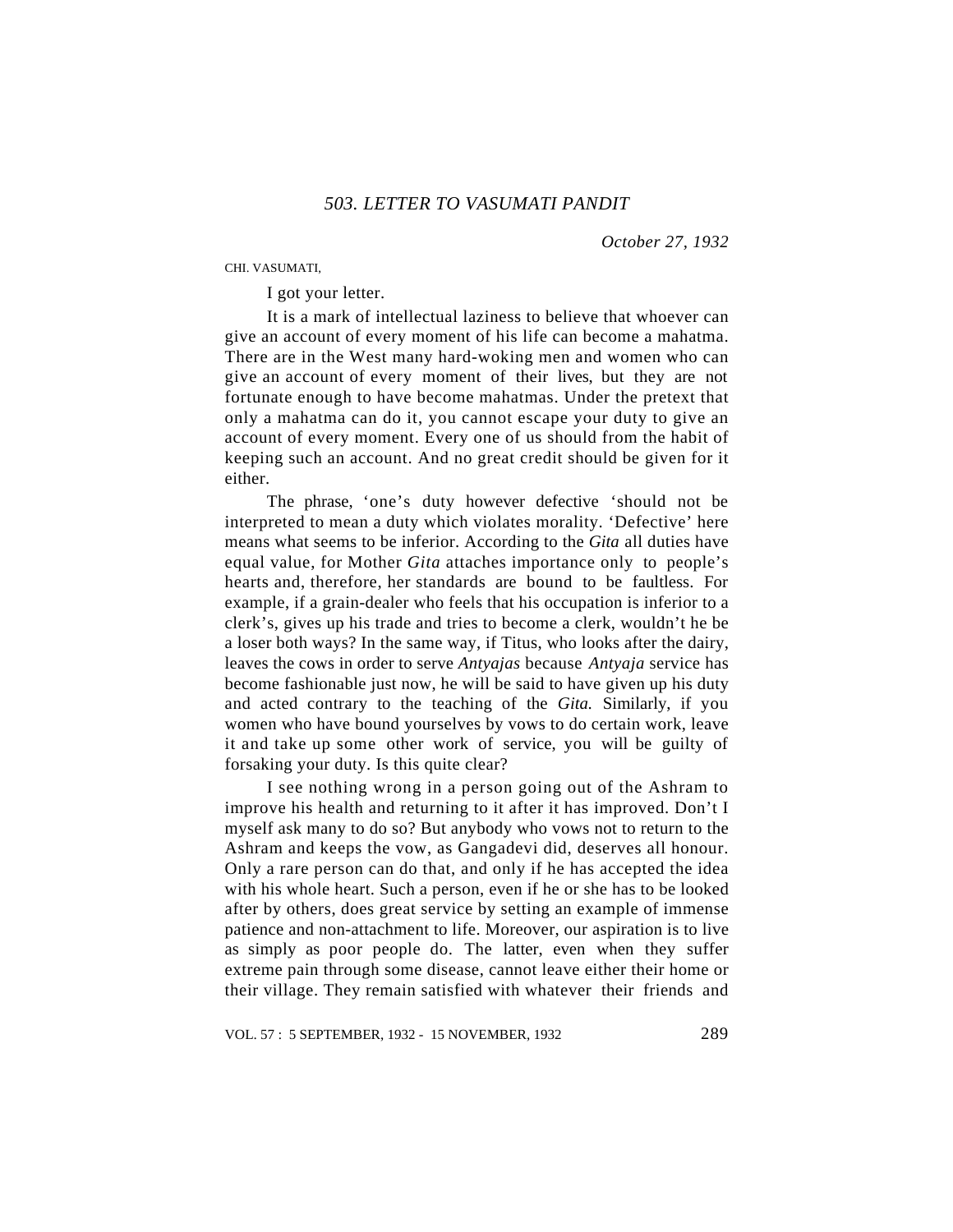relations can do for them and some do not get even that much service. We should bow in reverence to a person who, being a man of knowledge, voluntarily suffers with similar patience. He serves the people even by setting an example of such patience. That is why I had suggested to Punjabhai that it would be good both for him and for the Ashram if he died in it, nursed by the inmates. And for the same reason, I told Kishorelal that he should not mind having to be looked after by other people in the Ashram, for a man like him served the Ashram by his mere presence. I have only stated a principle<sup>1</sup> in my letter to Narandas. You need not think much about it. If anybody is inspired by that highest sense of dharma, let him take such a step. You should do only what you can.

BAPU

From a photostat of the Gujarati: S.N. 9335. Also C.W. 581. Courtesy: Vasumati Pandit

# *504. LETTER TO LILAVATI ASAR*

YERAVDA MANDIR, *October 27, 1932*

#### CHI. LILAVATI,

I have your letter. I wrote<sup>2</sup> what I wrote to satisfy you, but I see that you are not satisfied. My intention in writing that you were free was that nobody could force you, but you could do as you wished. No other meaning was implied. I have actually said that I have trust in you and that ultimately you will attain stability. There have been numerous complaints. They are all about your impatience, your indecision and your anger. But I have not heeded them. I did not mean to suggest that you had no respect for Narandas. But my words can be interpreted to suggest that in spite of your respect for Narandas you are unable to follow his instructions. And if you are unable to doso, I see nothing wrong in your considering yourself free. I wish you would give up your craving for a bicycle. You should do whatever you can without it and be content.

<sup>&</sup>lt;sup>1</sup> *Vide* "Letter to Narandas Gandhi", 15/16-10-1932.

<sup>2</sup>*Vide "*Letter to Ramabehn Joshi", 6-11-1932.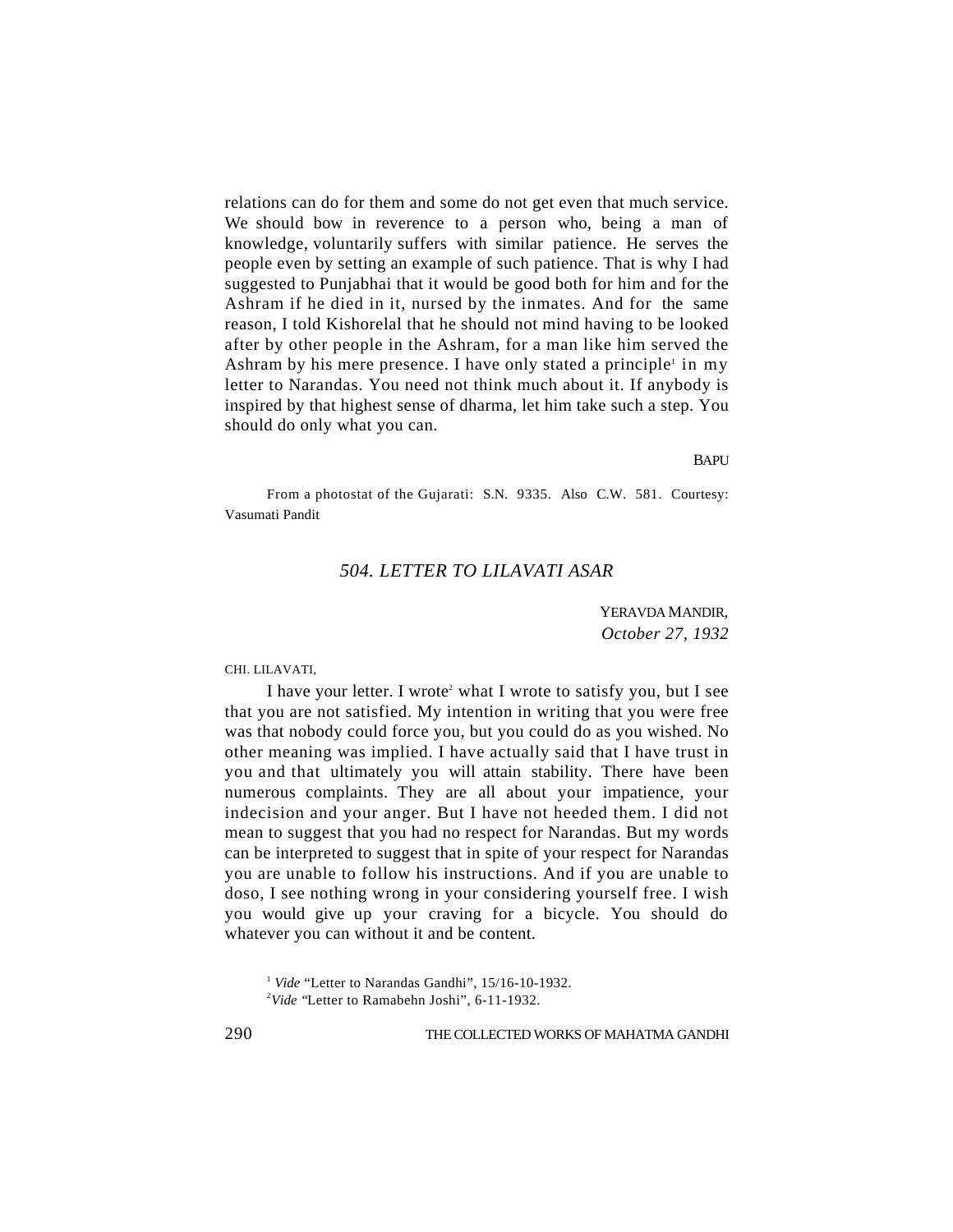I have forgotten what clarification you wanted in regard to untouchability. The other question can be answered from here itself.

**BAPU** 

From the Gujarati original: Pyarelal Papers. Nehru Memorial Museum and Library. Courtesy: Beladevi Nayyar and Dr. Sushila Nayyar

## *505. LETTER TO SHANKARRAO GHATGE*

#### *October 27, 1932*

The *atman,* as everyone will agree, is not destroyed with the body. Similarly the *atman* exists prior to the birth of the body. If we accept this, we have no reason to believe that the *atman* will not be reborn in a body or that it did not occupy a body in the past. But to hold that the *atman* will necessarily inhabit a form because it is inhabiting one at present would be merely falling in with the popular belief.

[From Hindi]

*Mahadevbhaini Diary*, Vol. II, p. 182

#### *506. LETTER TO AMTUSSALAAM*

*October 27, 1932*

#### DEAR DAUGHTER AMTUSSALAAM,

It is good that you are learning Hindi. You must finish whatever you take up. I do not see any need for observing a weekly fast. But it is another thing if fasting is necessary for health. You may take my word in all this. Your good lies in doing with all sincerity whatever work Narandas may assign to you. Give up worrying about Kudsia. Let Narandas do what is his duty. Express your opinion if he consults you. Give me the news of Dr. Sharma. What was decided about his coming to the Ashram? Do you find any difficulty in reading this?

> *Blessings from* **BAPU**

From a photostat of the Urdu: G.N. 261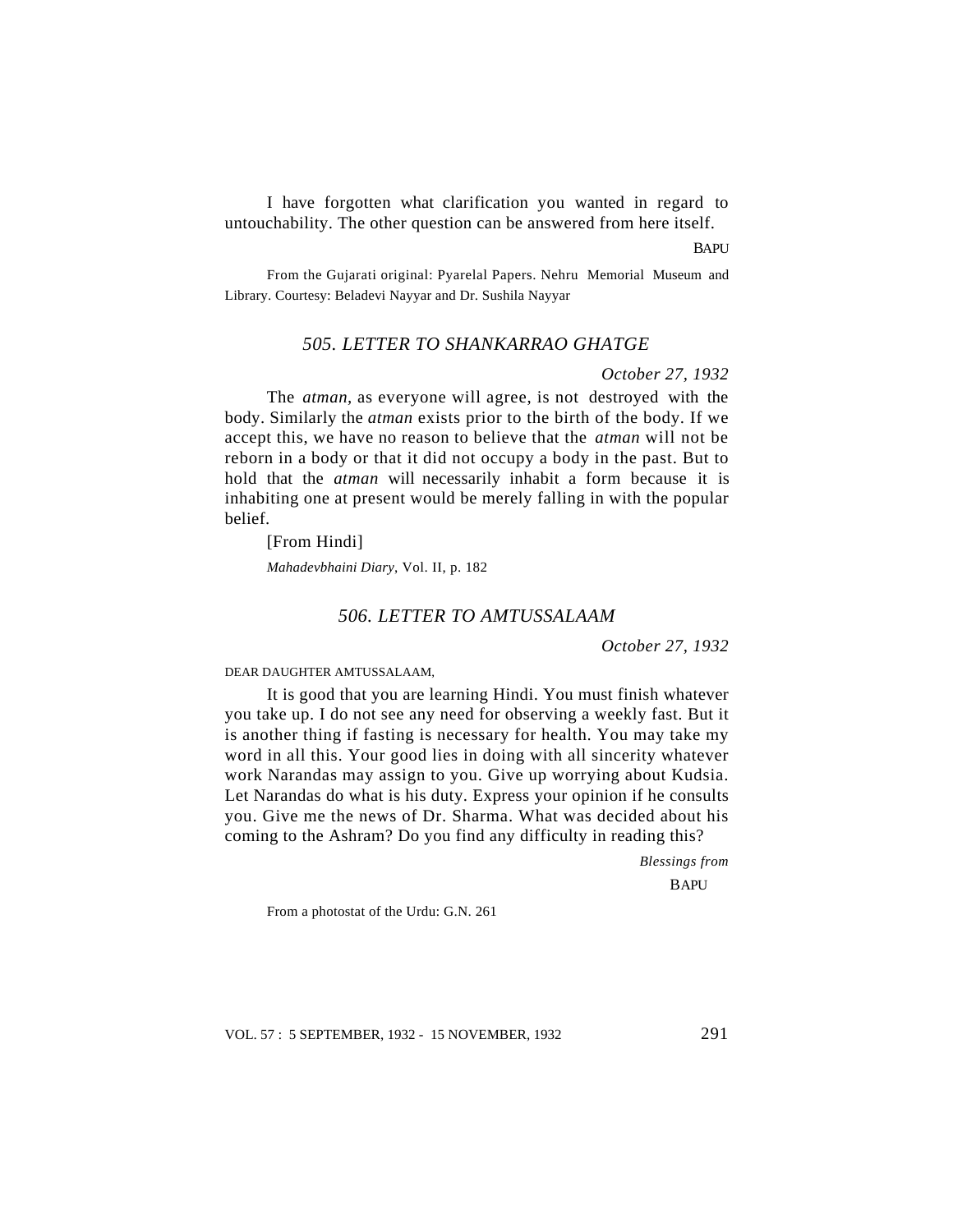*October 28, 1932*

#### MANIBEHN PATEL

PRISONER, BELGAUM JAIL

HOPE YOU ARE NOT UPSET BY GRANDMOTHER'S DEATH WHICH ANYONE WOULD ENVY. WHY NO LETTER FROM YOU LONG TIME.

Love

BAPU

[From Gujarati]

*Bapuna patro—4: Manibehn Patelne*, p. 89

## *508. LETTER TO PRINCESS EFY ARISTARCHI*

*October 28, 1932*

I have almost regained my normal health and am pursuing my normal activities without much strain being felt. Please therefore entertain no anxiety about me. What the future has in store one does not know, and one is not permitted to pry into it. God will take care of the future if we would mind the present.

*Mahadevbhaini Diary,* Vol. II, p. 184

# *509. LETTER TO THE SECRETARY, CHILDREN'S ASSOCIATION, SCOTLAND*

#### *October 28, 1932*

I have always prized the blessings of children, becuase they are generally so innocent. Don't you know that there is no such thing as soul-force without God behind it? Therefore the distinction that you have made is wrong. Anyway I have no knowledge of any person believing in the existence of the soul and denying God.

I like very much the idea of your praying for the peace and prosperity not only of your own land, but of the whole world.

Personally I do not believe in patriotism that excludes the welfare of other countries than one's own. I therefore wish you every success.

*Mahadevbhaini Diary*, Vol. II, p. 183

<sup>1</sup> The original English text is not available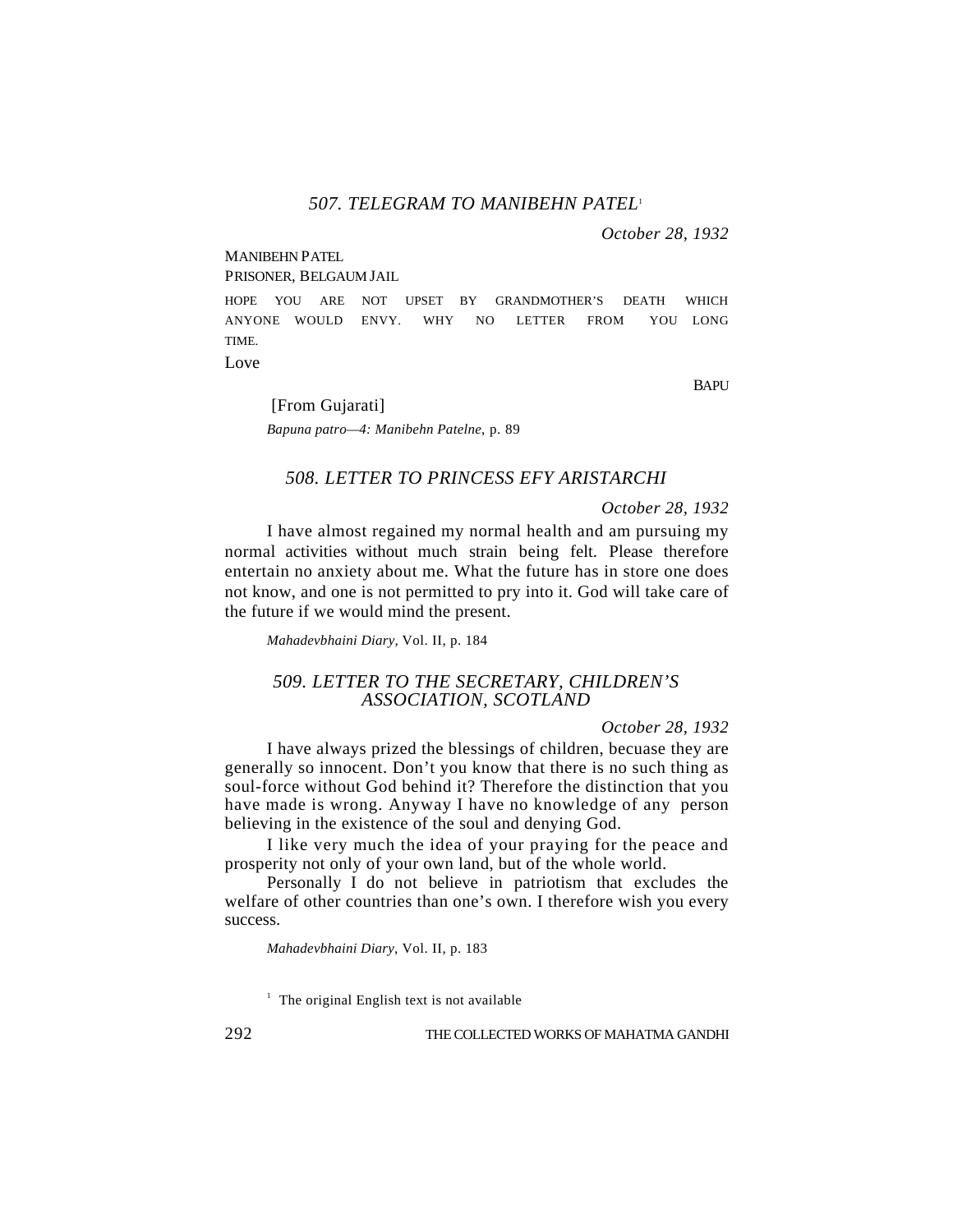## *510. LETTER TO HENRY S. SALT*<sup>1</sup>

*October 28, 1932*

I thank you for your letter. May I say in all humility that one rarely finds people outside India recognizing non-human beings as fellow beings. Millennium will have come when mankind generally recognizes and acts up to this grand truth.

Thank you.

With my best regards to you and Mrs. Salt,

*Yours sincerely,* M. K. G.

From a photostat: S.N. 18579

#### *511. LETTER TO PARASRAM MEHROTRA*

*October 28, 1932*

#### CHI. PARASRAM,

No parallel can be drawn at all between what was said during the conversation with Acharya Gidwani and the question of inter-dining with Harijans. Those who arrange such dinners have already goodwill in their hearts for the latter. Hence the students who join such dinners for sharing in their pleasure cannot be compared with them. And in any case the Harijans cannot be compared with such students who are attracted to the parties by the thought of enjoyment, for what we do for Harijans cannot be described as temptation held out to them. Those who do *prayaschitta* do it not as a temptation to anybody but for self-purification. Is not all this as clear as daylight? Whether or not mixed dinner parties are proper is a separate issue. In certain circumstances such a party may be proper and in certain other circumstances it may not be so. Thus it is entirely a question of the circumstances of each case.

From a photostat of the Gujarati: G.N. 7510. Also C.W. 4987. Courtesy: Parasram Mehrotra

<sup>1</sup> An octogenarian, Salt had met Gandhiji in London in November 1931. On October 8, 1932, he had written: "The subject under special consideration, when I saw you in London, was vegetarianism; and I feel as strongly as ever that food-reform, like socialism, has an essential part to play in the liberation of mankind. I cannot see how there can be any real and full recognition of kinship, as long as men continue either to cheat or to eat, their fellow-beings!"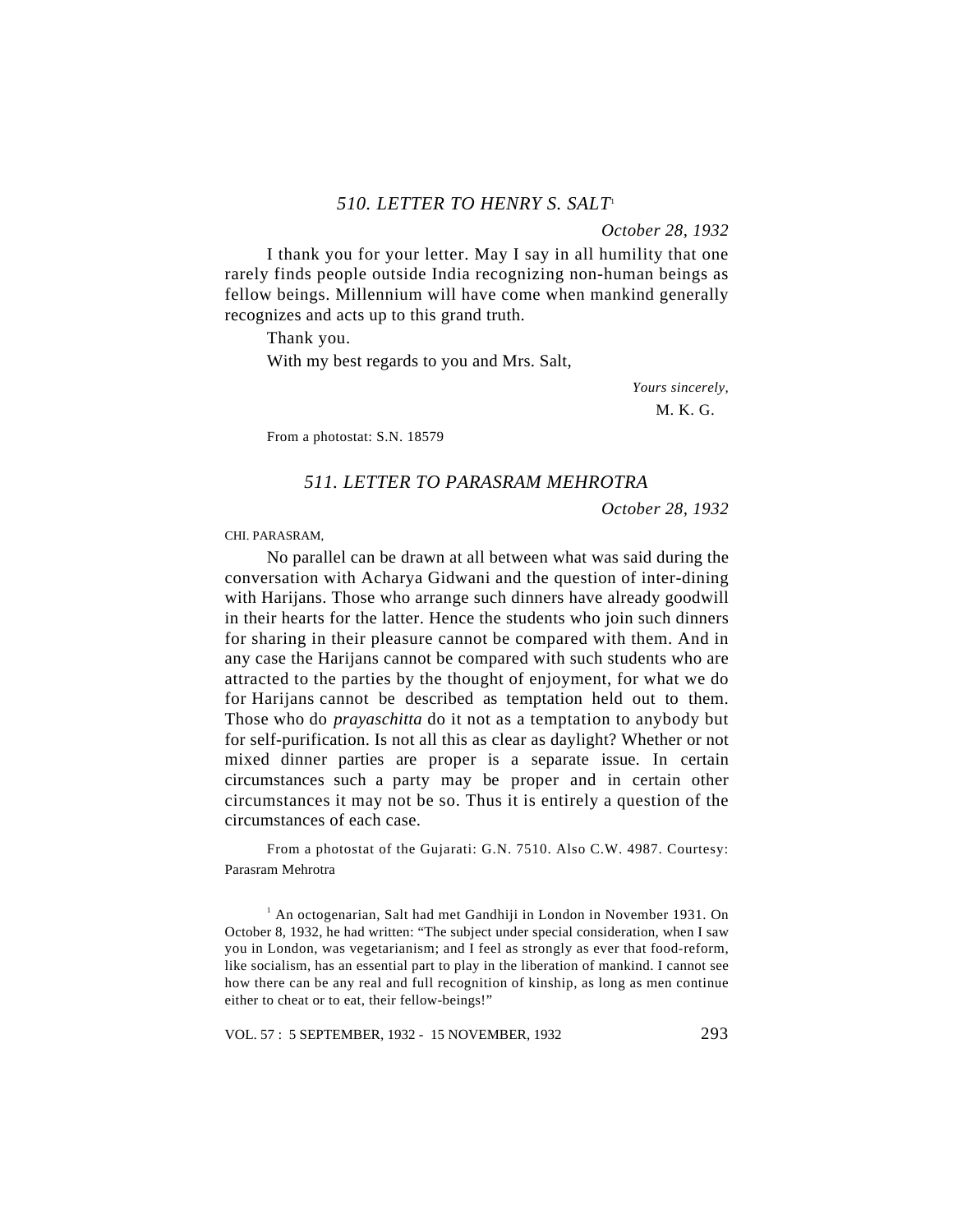## *512. LETTER TO GULAM RASUL QURESHI*

*October 28, 1932*

#### CHI. QURESHI,

I have your beautifully written letter but it gives no news about you or Amina. You should give that information in the next letter. There should be no trace of the piles trouble left. It is very necessary, so long as the pain persists, to be very careful about food. Those who get operated upon for piles some times make the serious mistake of thinking that after the operation they can eat anything they like. It is not so at all. Those afflicted with piles cannot eat even simple food. After the piles have been removed they can eat such food. But those who after the operation eat heavy food or food which they cannot digest or hot foods like chillies and other spices invariably have a relapse. And for two or three months after the operation, the greatest care has to be exercised. Amina also should pay careful attention to what I have written. I wish of get much service from both of you. I have built castles of hope on you, but they will come down if you two do not keep good health.

BAPU

From a photostat of the Gujarati: C. W. 10812. Courtesy: Gulam Rasul Qureshi

# *513. LETTER TO TARAMATI MATHURADAS TRIKUMJI*

YERAVDA MANDIR, *Diwali, October 28, 1932*

CHI. TARAMATI,

It was very good of you to have looked Ba up. Meet Manilal and Sushila. I have received a letter from Mathuradas today. I gather from it that he is keeping good health. He feels light in the body because he has lost weight, which is now 143 Ib. Now the doctor is giving him 1 oz. of olive oil every day, to stabilize and the weight. Mathuradas has received today the packet containing the books, *chappals,* etc., that you had sent to him. He says that he was happy to see that your letter this time did not reflect sorrow and despair. It should always be so. God has granted you happiness in every way.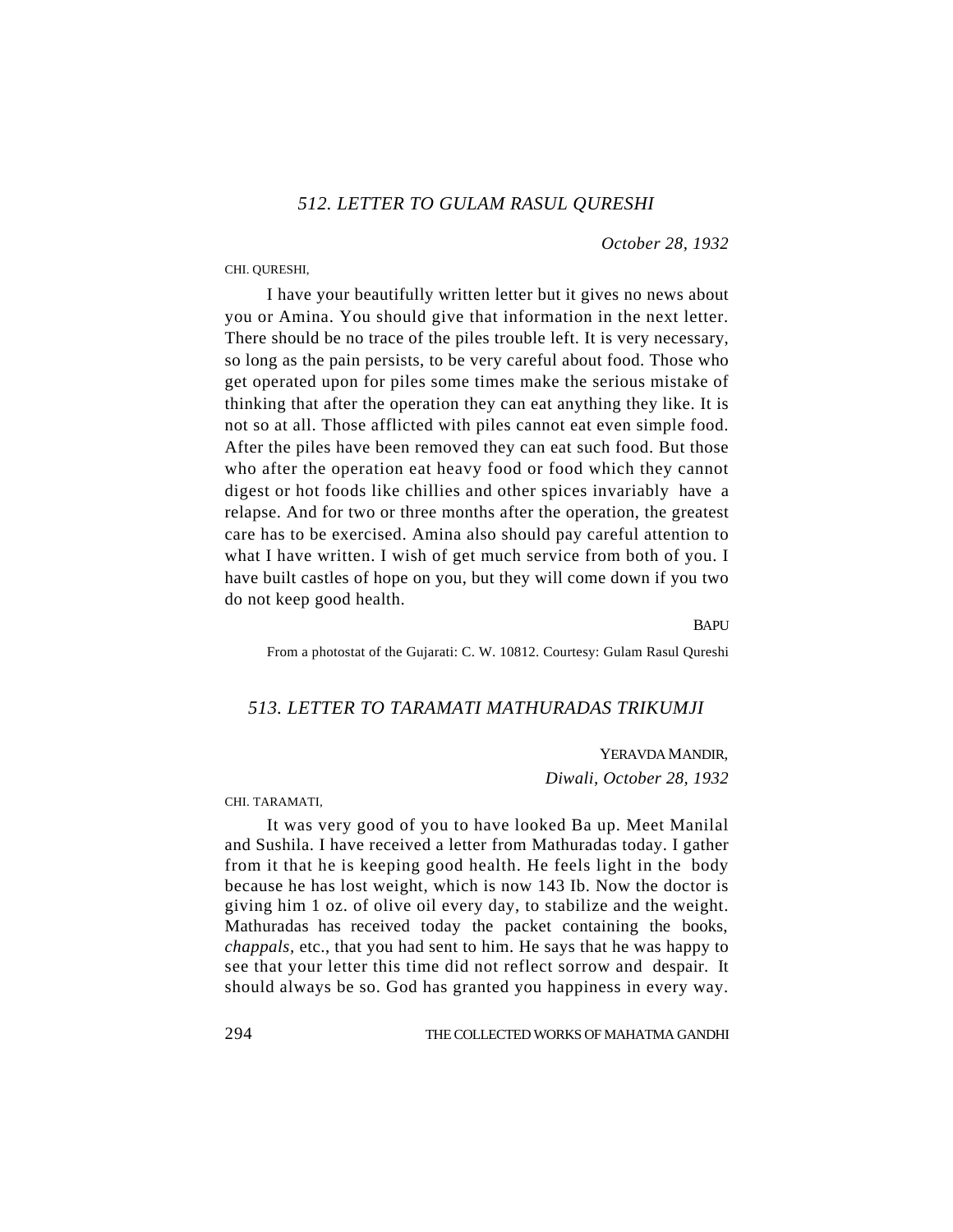But even if there in unhappiness, it should not be taken as such. We are all doing well. May the coming year bring you health and happiness and may you render more and more service day after day. You must be aware that now there are 11 weeks for the release of Mathuradas.

> *Blessings from* **BAPU**

# SMT. TARAMATI MATHURADAS TRIKUMJI 21 MINT ROAD FORT, BOMBAY

From the Gujarati original: Pyarelal Papers. Nehru Memorial Museum and Library. Courtesy: Beladevi Nayyar and Dr. Sushila Nayyar

# *514. MESSAGE TO ARYA SAMAJ*

[Before *October 29, 1932*] *1*

I cannot imagine a more effective means of honouring the memory of the great Swami Dayanand than by every Arya Samajist devoting his best energies to the cause of the Harijans (so-called depressed classes) during this wave of reform.

*The Hindu*, 31-10-1932

# *515. A LETTER*<sup>2</sup>

*October 29, 1932*

Your objection would be sound if 'Harijan' was to be used for all time to denote 'untouchable' brethren, but whilst they have to be distinguished, I felt that 'untouchables' or its vernacular equivalent was no longer equivalent.

*Mahadevbhaini Diary*, Vol. II, p. 185

<sup>1</sup> The Report in the source is dated October 29.

<sup>2</sup> The addressee, a Bengali gentleman not identified by name, had said that Gandhiji appeared to perpetuate the name "Harijan" for untouchables.

VOL. 57 : 5 SEPTEMBER, 1932 - 15 NOVEMBER, 1932 295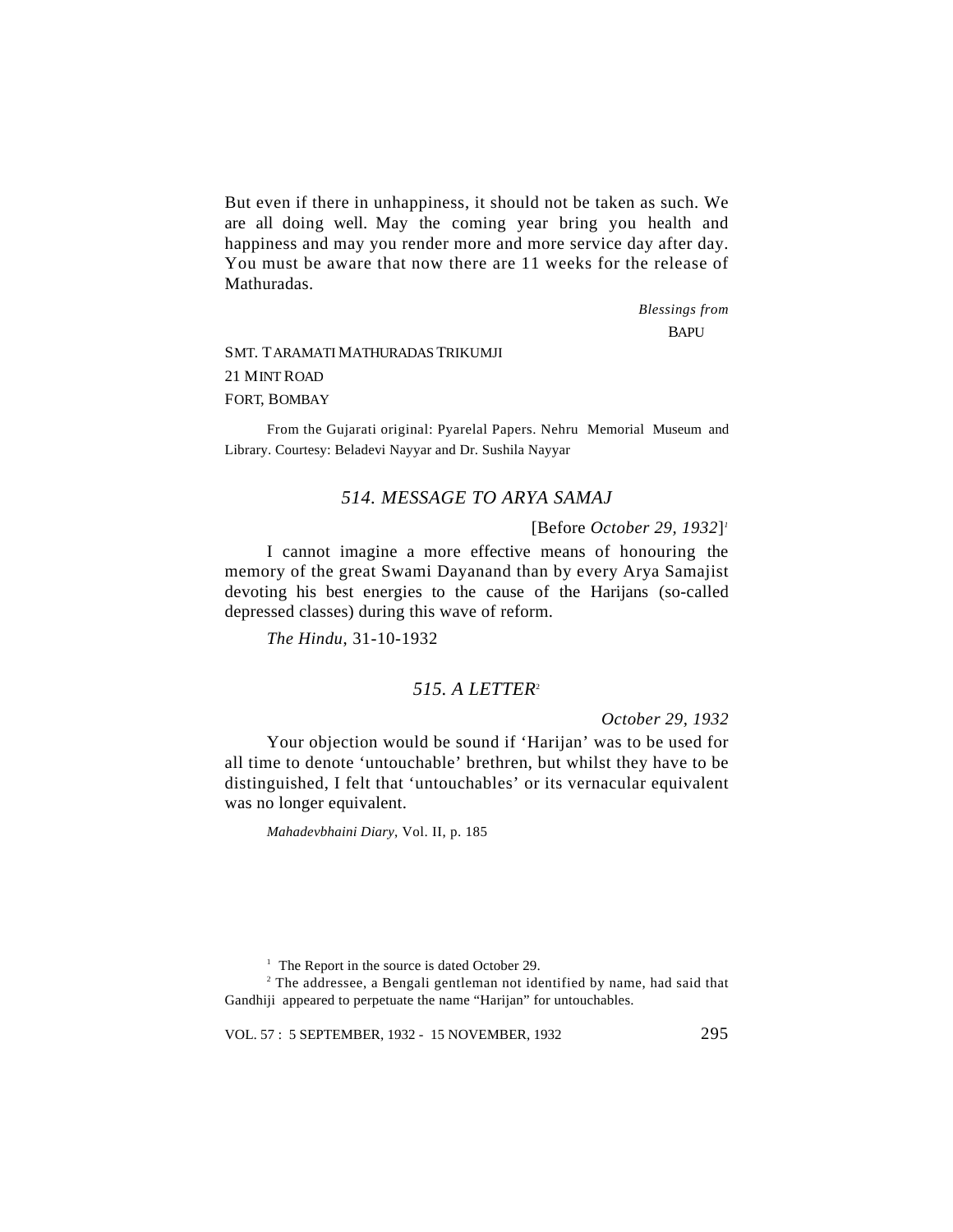*October 29, 1932*

#### DEAR BOYS AND GIRLS,

I very much liked your programme of the 20th. I indeed feel tempted to taste the food cooked by you, both boys and girls, but I don't think you would let me, would you? You will get this letter after the New Year's day. It is my wish and my blessing to you that during the coming year all of you may keep excellent health, do sincere work and that your conduct may become more upright day by day.

**BAPU** 

From a microfilm of the Gujarati: M.M.U./II

#### *517. LETTER TO GAJANAN V. KHARE*

*October 29, 1932*

#### CHI. GAJANAN,

I got the paintings sent by you. None of us here is an expert on painting. But all three of us liked both the paintings. We liked the painting of Rama and Hanuman more than the other. Sardar was pleased most. On one of them is written your name, and on the other the name is "Bhau". If the second painting is not by you, who is "Bhau"? I take it they are both by you. Are they both original or copies? Give me any other information that may be relevant.

#### **BAPU**

From a photostat of the Gujarati: C.W. 309. Courtesy: Lakshmibehn N. Khare

# *518. A LETTER*

#### *October 29, 1932*

If you are sure in your mind that you will never marry again, you need not marry now. If, however, deep in your heart you desire to marry, you should yield to your mother's wish. The way out of the problem created by the number of eligible young men in your community being smaller than that of girls is to marry the girls outside the community. The division into castes and clans has nothing

<sup>&</sup>lt;sup>1</sup> The addressee was a goldsmith.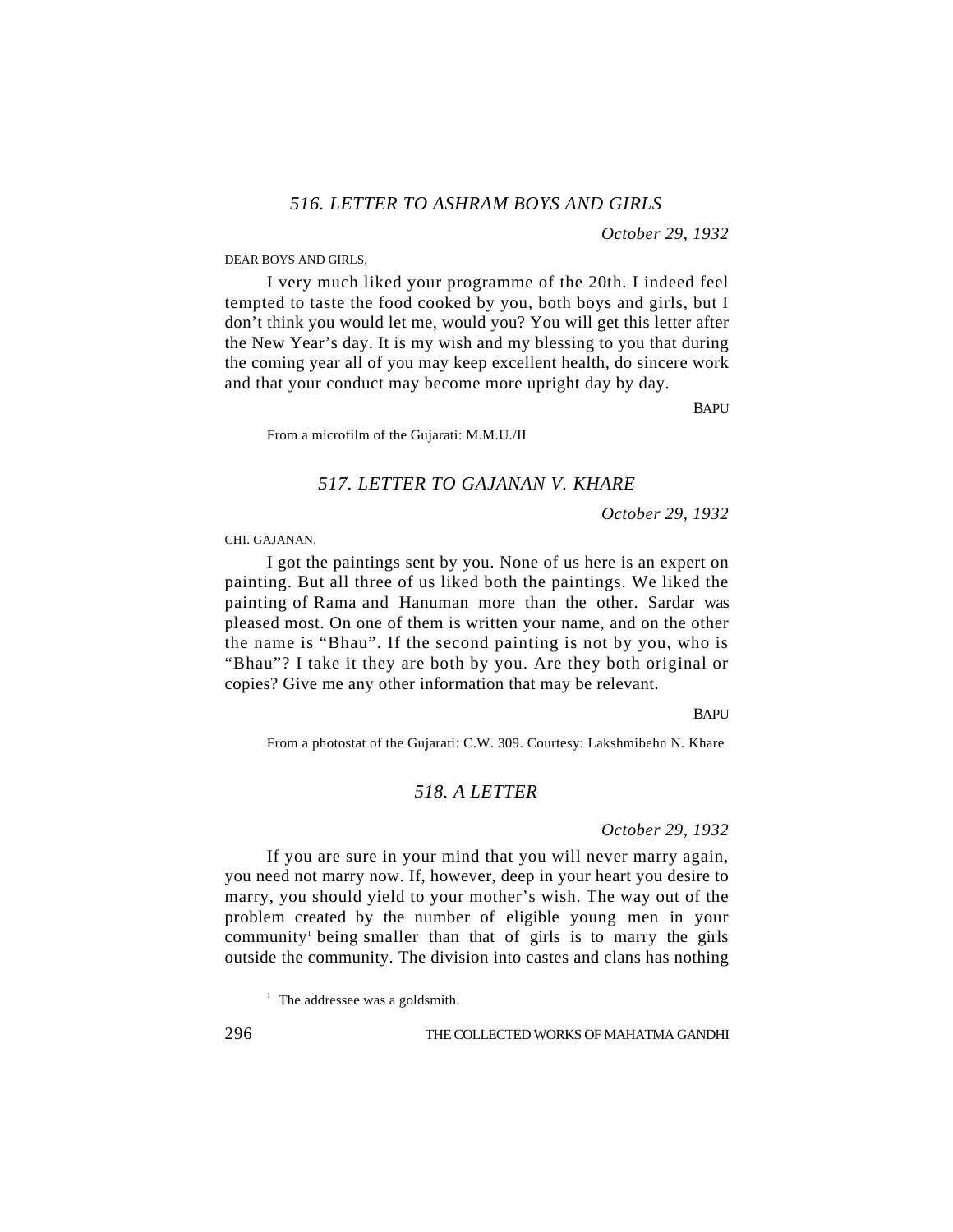to do with dharma. It is true that it is an age-old tradition among the Hindus but traditions change with time. I have replied to your questions because your letter was so very sincere. May your love of dharma grow during the year which has commenced.

[From Gujarati]

*Mahadevbhaini Diary*, Vol. II, p. 186

## *519. LETTER TO NARANDAS GANDHI*

*Padavo* [*October 30*] 1  *1932*

CHI. NARANDAS,

This time I got your packet on Tuesday. By the time you get this letter, I am sure Mohan will be on his feet again. I don't suppose you read Balbhadra's<sup>2</sup> long letter. Pass on my letter to him without reading it, since that is his wish. It is desirable that we should respect children's wishes in such matters. Send for him and tell him that, as suggested by me, the letter is given to him without being read. That will make him happy. He had mentioned two things in his letter. One, that he was very much afraid of his father, and two, that every time he did something wrong you and Prema threatened to send him away to his father. The complaint seemed exaggerated to me. But he is an obstinate child and likely to get on one's nerves. I would not, therefore, be surprised if he had really been scolded in that manner.The child has no one to care for him. And, morever, he is dull-witted, so that everybody makes fun of him. Not being able to realize his foolishness, he is uspet when people make fun of him. Such children deserve great pity. Talk to him casually and find out all this from him and give what sympathy you can. If his fear of us, whether or not he has reason for such fear, leaves him, the fear of his father also will not remain much longer. At present he is very much afraid that, if he is sent away from the Ashram, he will have to go to his father. One more complaint which he makes is that students do not now enjoy the freedom which they formerly had. I don't think there is any truth in this complaint, and I have told him so in my letter. However, you may think about the matter if there is any element of

# <sup>1</sup> The source has October 29, Padavo, which however corresponded to October

<sup>2</sup> A student of the Ashram school

30.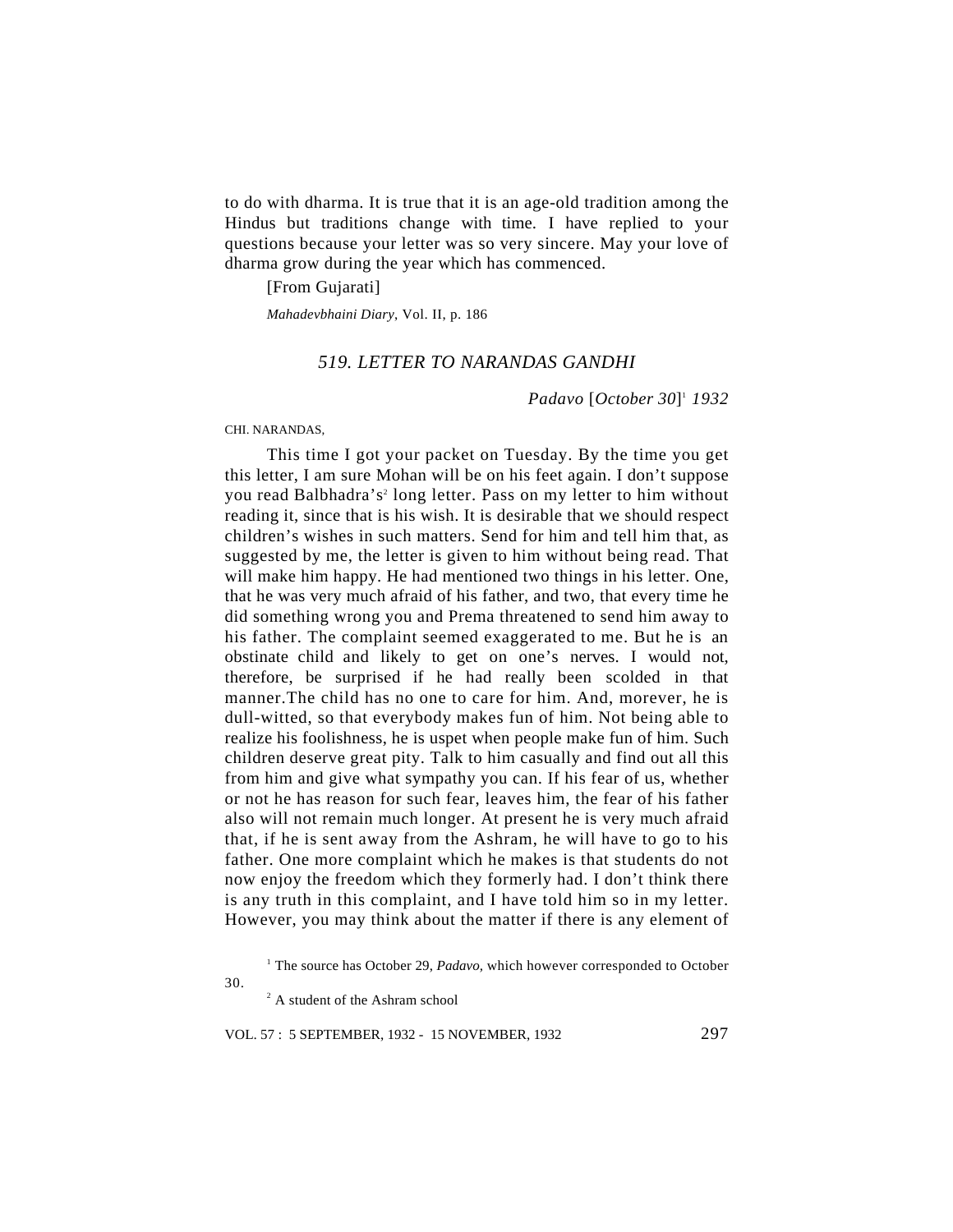truth in it.

I have a very angry letter from Ratilal. He says in it that you got very angry with him, insulted him, and so forth. Champa also has joined in the complaint. I do not understand why she is angry with you. I understand what you say in regard to money. I have a letter from Mahavir in which he says he will return to the Ashram in a few days, and also that he has asked for your permission to come and see me on his way to Ahmedabad. On my part, I have asked him to give up the idea. For one thing, it is still uncertain whether I shall start seeing visitors again. And a visit here would mean an unnecessary expense of about thirty rupees. How can it be justified?

I think it would be desirable if Navin goes to Almora as soon as he can. In my letter<sup>1</sup> to Mathuradas, I have written at length about spinning fine yarn. Read that letter. Did you find Tilakam's health very much improved when he returned there? What is his diet at present? I think Mirabehn's diet will suit him. His body is built on non-vegetarian diet. I have often observed that persons who have been used to non-vegetarian diet cannot preserve strength on pulses. But they can live on milk, *rotli,* green vegetables and sour lemons. The reason is this. Non-vegetarians do not require much starch. When they give up flesh, they eat plenty of starch to satisfy their hunger and a good quantity of pulses to provide nourishment to the tissues. Naturally they cannot digest all this food and in consequence fall ill. If, when giving up non-vegetarian food, such persons take milk in sufficient quantity, it would supply them the nourishment which they previously got from flesh. And their hunger would be satisfied by whole-flour bread. The bran contained in surch bread and the natural water of the green vegetables would help them to keep their bowels clean. This is the theory. Vegetarian diet agreed with Mirabehn immediately because I did not permit her to eat pulses at all. Of course her firm determination also was an important factor. She had resolved, from the very day she came into contact with me through letters, that she would not eat non-vegetarian food even if she died without it. But her resolution and faith are unusual.

I have written to Jamna a long sermon on the primus stove. Ask the other women also to read it, and then they may do as they like. Their renouncing the use of the primus stove will benefit them only if

<sup>&</sup>lt;sup>1</sup> Vide "Letter to Mathuradas Purushottam", 26-10-1932.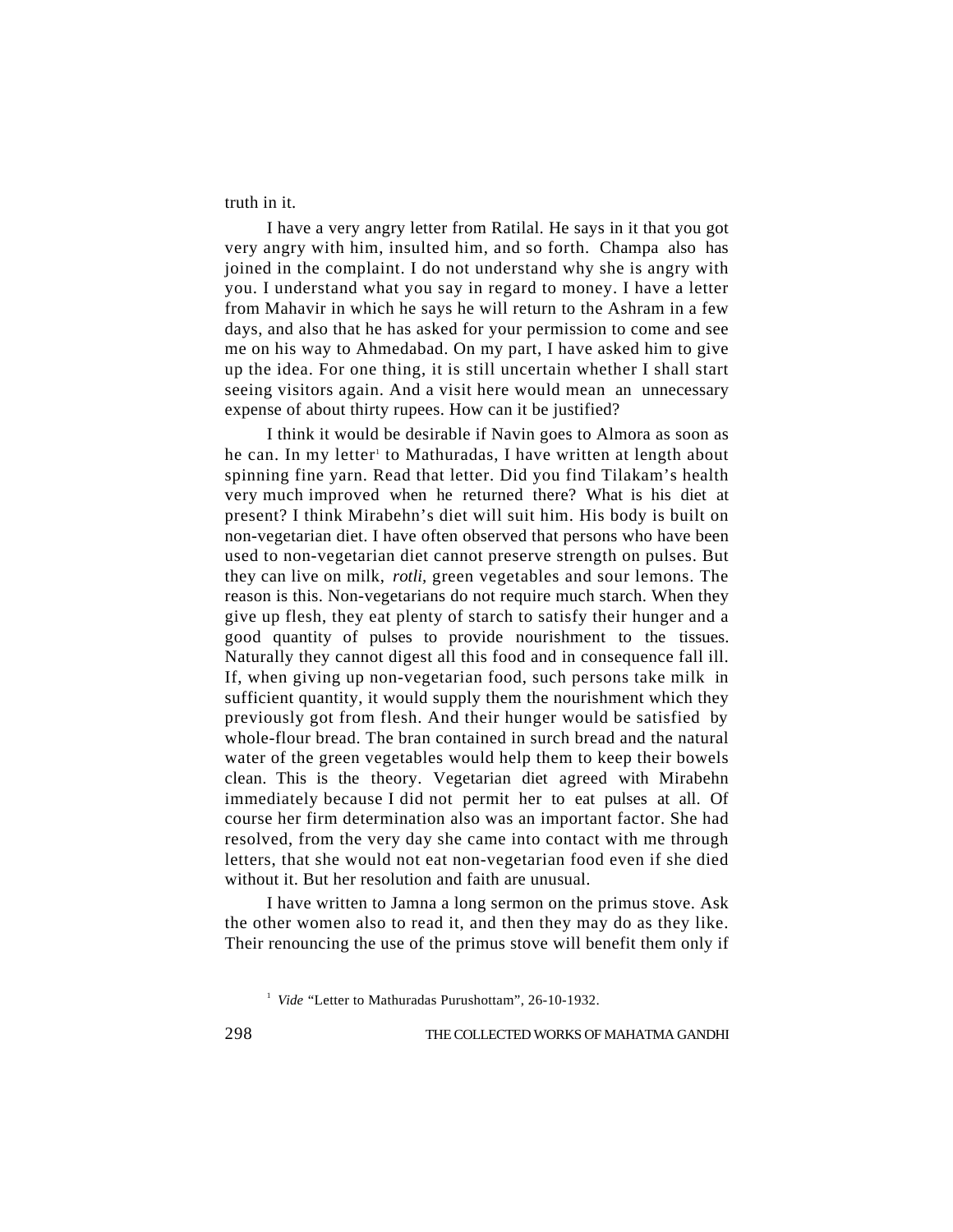they do so willingly.

Read my letter to Jethalal. I need not write more about the subject here. That letter contains the answers to your questions. I hope Purushottam's health has not deteriorated after his arrival there.

You will notice that I have dictated quite a large number of the letters this time. The right elbow is in the same condition now as the left was. I may say that I took too much freedom in writing letters after the last fast. Besides the letters to people in the Ashram, I wrote a great number of other letters too. Moreover, I wrote every day. Add to that spinning for two and a half hours. The exertion proved too much. I, therefore, decided to spare the right hand from writing work as much as possible. As a result, the condition of the elbow is a little better now. But you need not worry at all. At this age, I cannot expect to regain lost fat and tissue very soon. In six days the body had thinned visibly. It cannot become as it was before the fast in a month. There is no reason in this to feel concerned. I can do all ordinary work as usual. If I have been writing for the whole life, there is nothing wrong in my giving a long rest to the hand, and no cause whatever to feel surprised or concerned. There is certainly no disease in the hand. It does not pain when I do not work with it. I do not feel the pain even when I am working but afterwards as it starts paining I feel that that part is exhausted. Hence, as a measure of precaution, I am giving rest to it.

All the inmates have my blessings for the New Year as a matter of course. Even children who can understand things know very well now what I expect from the Ashram. It is my hope that all the inmates, grown-ups and children, may acquire the strength of character and devotion to service which would fulfil my expectations and my prayer to God that He may grant such strength to you all.

**BAPU** 

From a microfilm of the Gujarati: M.M.U./I. Also C.W. 8262. Courtesy: Narandas Gandhi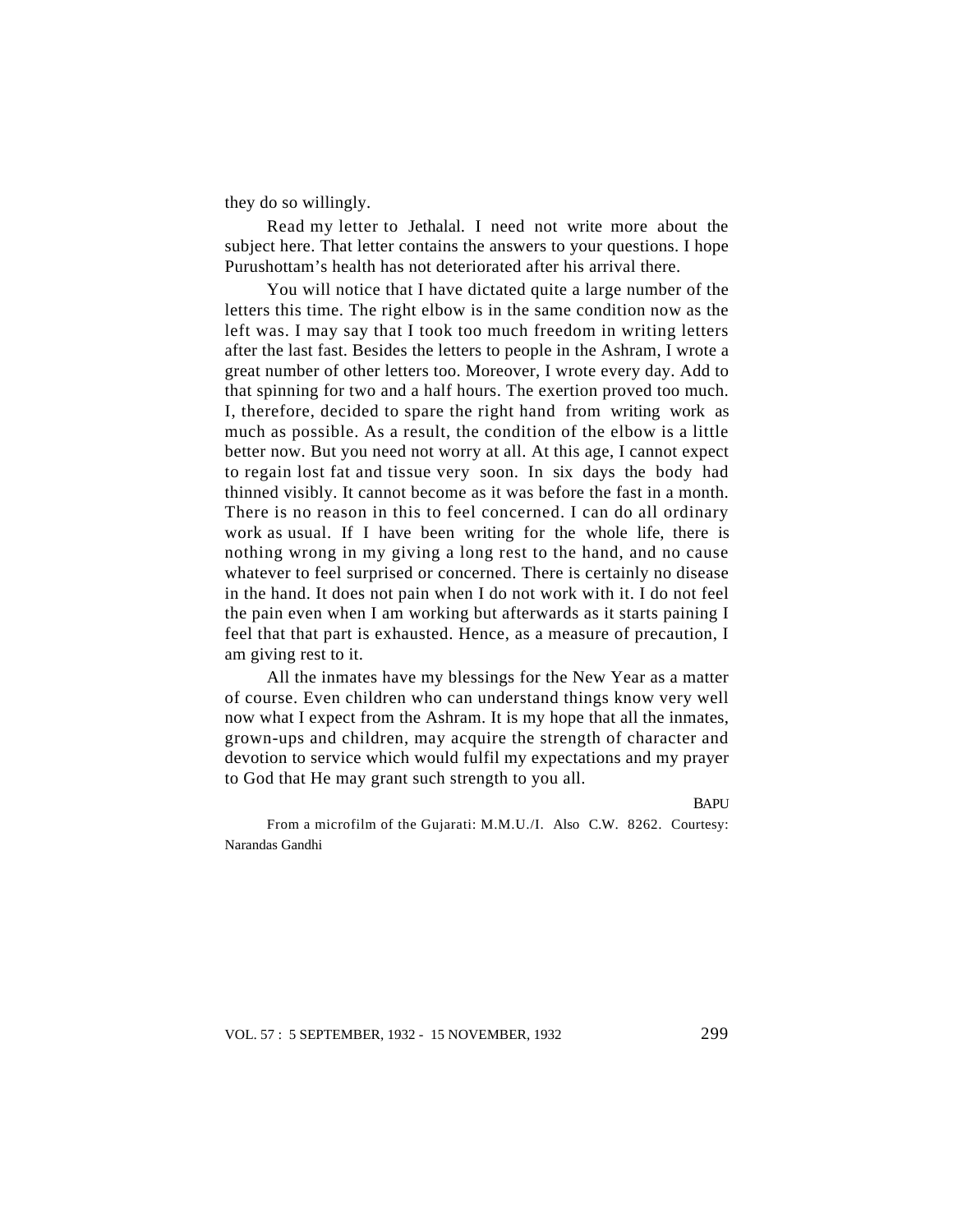# *520. LETTER TO PREMLIILA THACKERSEY*

*Padavo, 1989* [*October 30, 1932*]

DEAR SISTER,

I am sure you got the letter which I wrote to you. And still it seems you could not restrain yourself on the Diwali day. I got your loving gift. The containers were returned. I hope you will not take any trouble now. I will not fail to write to you when I need anything.

All of us wish and pray that the New Year may bring you prosperity and happiness, that your aspirations may be fulfilled and your devotion to service may grow stronger.

> *Blessings from* **MOHANDAS**

From a photostat of the Gujarati: C.W. 4826. Courtesy: Premlila Thackersey

#### *521. LETTER TO SHANKAR<sup>1</sup>*

*October 30, 1932*

I hope that the New Year will give you a larger spirit of sacrifice, greater steadiness of purpose and a more vivid appreciation of selfrestraint.

*Mahadevbhaini Diary*, Vol. II, p. 186

## *522. A LETTER*<sup>2</sup>

*October 30, 1932*

You have asked me for my opinion about occult sciences. I am not in love with them. The book of life is open to the simplest minds and it should be so. There is nothing occult in God's plan. Anyway the mysterious and the occult have never made any appeal to me. Truth has no secrets and Truth is God.

*Mahadevbhaini Diary,* Vol. II, p. 188

<sup>1</sup> Presumably S. Shankar, Joint Secretary of the Harijan Seva Sangh, Madras

<sup>2</sup> The addressee, an English woman living in Switzerland, had asked Gandhiji what he thought of occult sciences.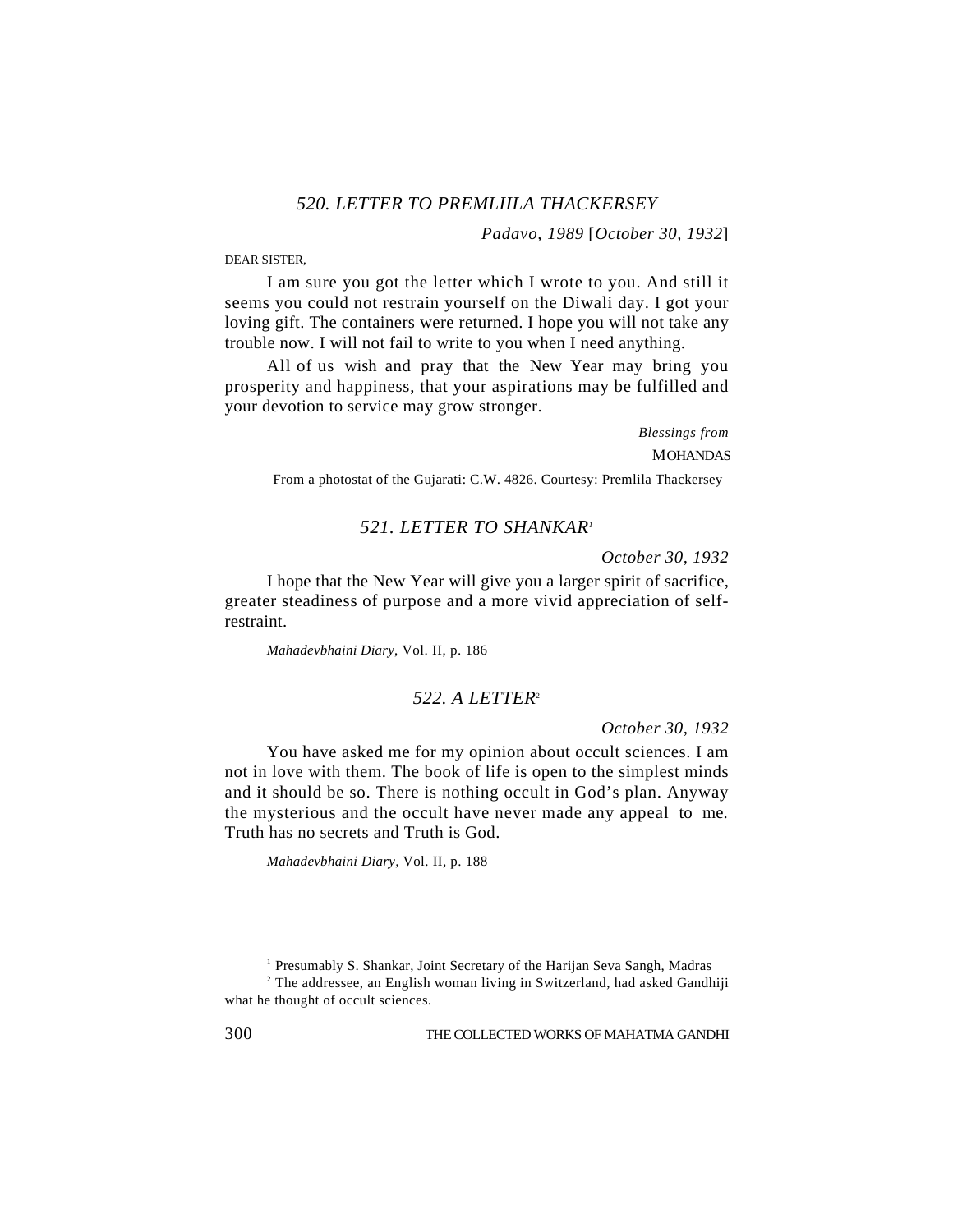#### *October 30, 1932*

I don't think that I can lay down rules for indefinite fasting which would satisfy you. I might say only this. A fast should be characterized by perfect truth and non-violence, and should be undertaken only upon the prompting of one's inner voice and not in blind imitation of somebody. One should never undertake a fast for a selfish end; the aim behind a fast should always be common good. A fast should never be undertaken for any object which is inspired by ill will towards somebody. But what is inner voice? Can everybody claim it? These are important questions. Of course the inner voice speaks to everybody; but he whose ear has not learnt to recognize and listen to the inner voice will not be able to hear it, just as a deaf person cannot hear even the sweetest music. The ears of one who lacks self-control cannot recognize the true inner voice. Only that person will be fit to recognize it who possesses the charactertistics of the *sthitaprajna* given in Ch. II of the *Gita,* or of the devotee in Ch. XII, or of the *gunatita* in Ch. XIV or the one in whom all the three *gunas* blend. The question put by Sundaram is improper.<sup>1</sup> But now that he has asked it, I ought to say that, according to me, on the whole the Hindu religion is "nearest to the truth". But at the same time I admit unhesitatingly that in holding this view I may be making a mistake through ignorance or partiality. The mistake, if any, is paradonable and one which has its use, because, in the absence of all ignorance and partiality it would be impossible for any man to cling to his religion, and he would, and ought to, embrace another religion in which he saw more of truth. Call it God's *maya* or know it by any other name you choose, but all human beings have this weakness. And yet, in spite of such attachment to one's own religion, one ought to hold all religions in equal regard. In other words, I should, as a Hindu, accept it as natural for a Christian to believe that Christianity is nearer to the truth and for a Muslim to believe that about Islam, and also that it is necessary for them to do so if they are to follow their respective religions sincerely. I ought to bear them no ill will for such a belief, nor should I regard their belief as mistaken. I hope that what I have said will be clear to Bhai Sundaram and to all of you. Probably this view of mine about equality towards all religions is a new idea. If

<sup>&</sup>lt;sup>1</sup> He had asked which religion, in Gandhiji's view, was nearest to the truth.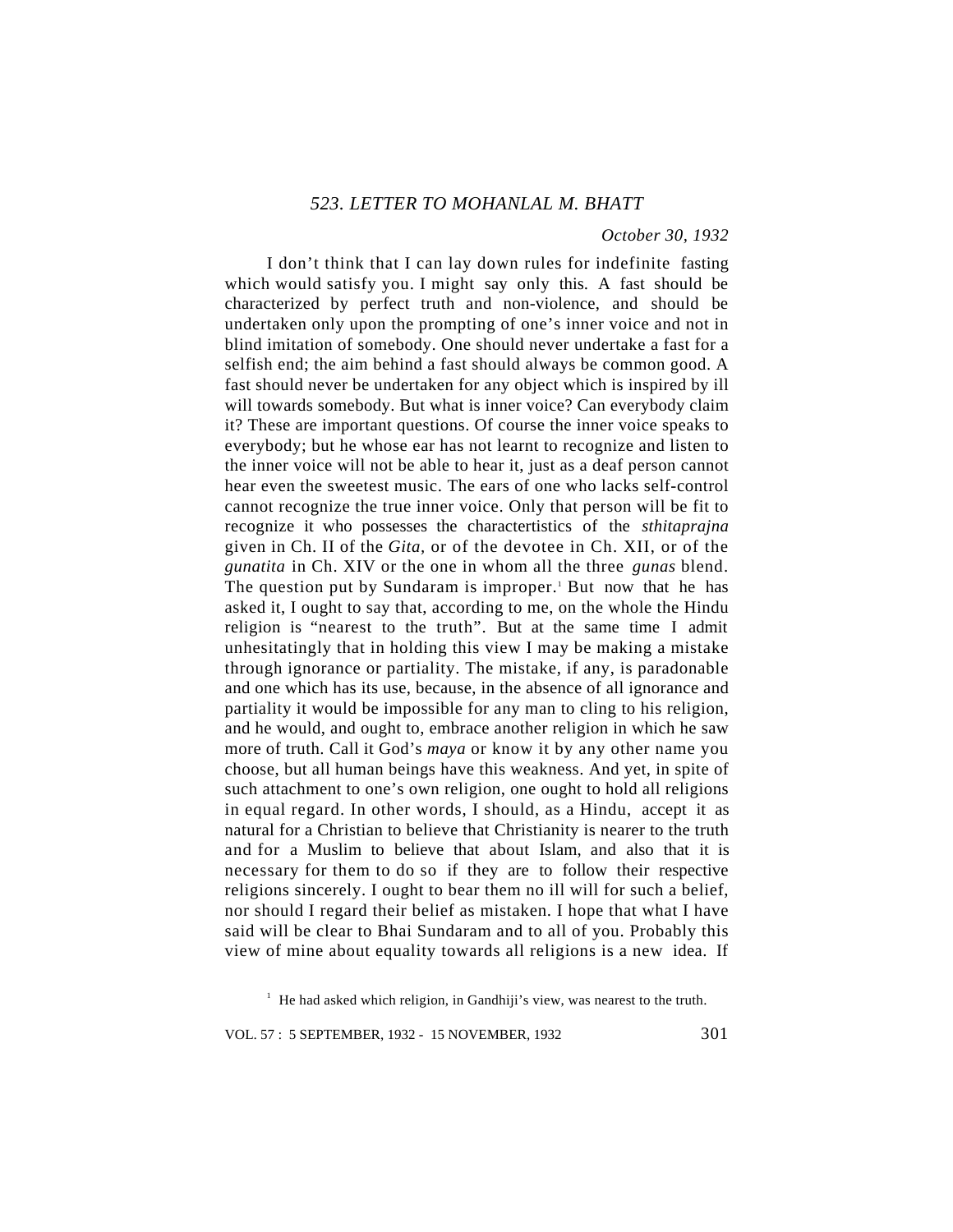other people also have thought about the matter along similar lines, I am not aware of the fact. For me at any rate, the idea is original and it has given me the purest joy. My view enables me to cling to Hinduism and to hold other religions in reverence at the same time, and adopt from them without hesitation whatever is good in them. I owe this discovery to non-violence.

[From Gujarati]

*Mahadevbhaini Diary*, Vol. II, p. 186-7

# *524. LETTER TO GULAB*

*October 30, 1932*

CHI. GULAB,

You should improve your handwriting. You say that your weight is 169 pounds. But that cannot be. Let me know the correct figure. If you take pains over learning carding, you will succeed.

**BAPU** 

From a photostat of the Gujarati: G.N. 1728

# *525. LETTER TO PREMABEHN KANTAK*

*October 30, 1932*

CHI. PREMA,

I got your letter. What you write about Krishnan Nair is correct.

Did you have any talk with him before he left with Rambhau? He is misusing his intelligence. I should be glad if he could be cured of this tendencey.

You seem to have quite a large number of girls on your hands now. May God give you the strength to manage them all, i.e., purify them with your love and keep them ever pure.

Take care of Lilavati. She is an unhappy girl.

You may try gum pak<sup>1</sup>, if you wish. Personally I am afraid that you will not even be able to digest it. What you need is oil massage and Kuhne bath. The whole back should be massaged.

How nice it would be if you had buried your anger with the year that has ended.

<sup>1</sup> A tonic preparation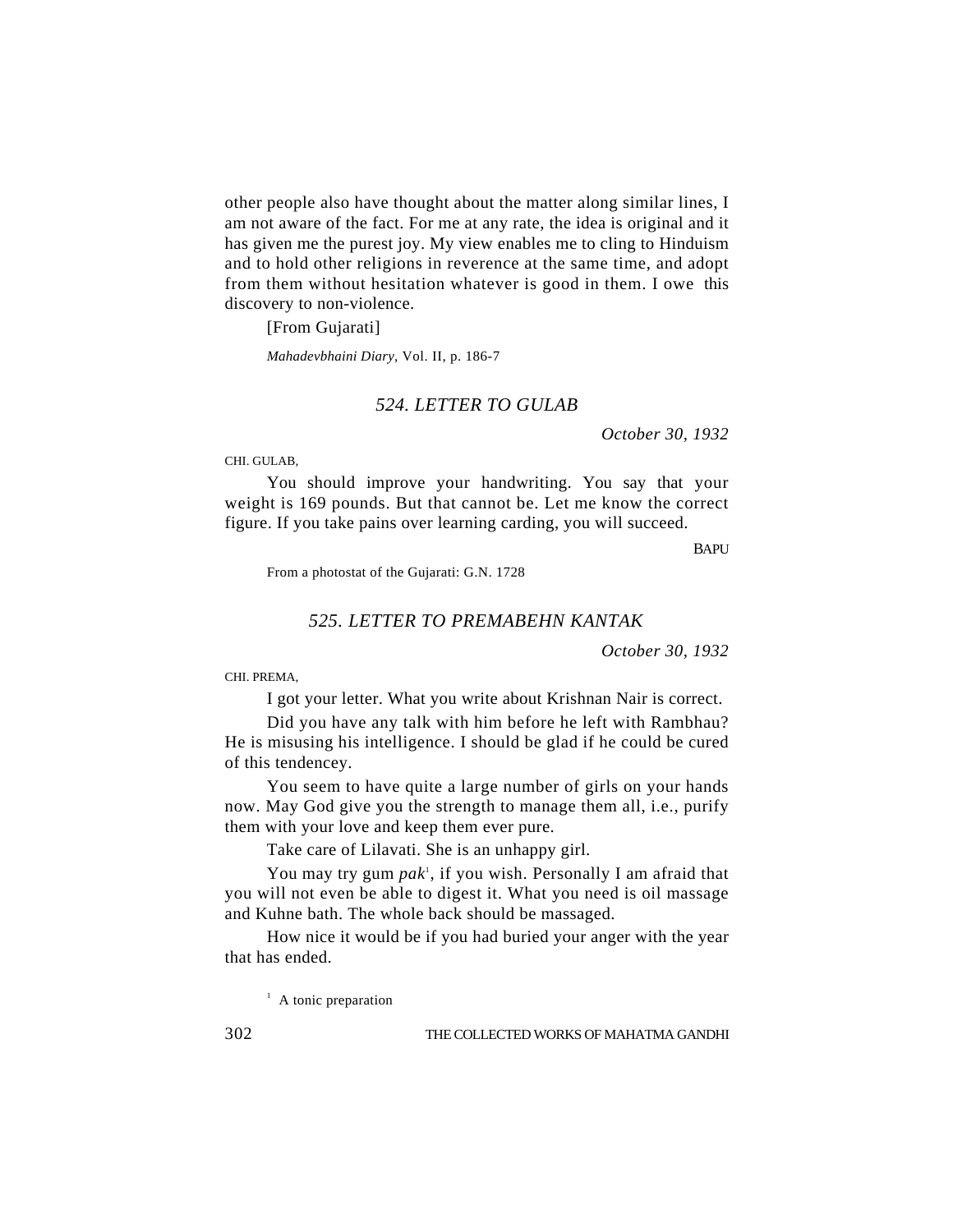Don't worry if there is no agreement about the use of the Ashram money. A solution will come by and by. It will come at any rate when one day you take the management of the Ashram in your own hands.

 Greet the plants and the flowers on my behalf, and give them some hope. Ask them to give us beauty and fragrance like theirs, their single-minded devotion and their firmness, their humility, equimindedness and innocence, and thus demonstrate their friendliness.

BAPU

From a photostat of the Gujarati: G.N. 10308. Also C.W. 6747. Courtesy: Premabehn Kantak

## *526. LETTER TO KULKARNI* <sup>1</sup>

*October 30, 1932*

*Vidya* means knowledge and *avidya* means activity. The meanings of *sambhooti* and *asambhooti* are related to the meanings *vidya* and *avidya.* Hence *asambhooti* means the body and *sambhooti* means the self. I interpret the expressions thus for my own satisfaction. I feel that this interpretation explains the meaning of the *Ishopanishad* easily and satisfactorily.

[From Gujarati]

*Mahadevbhaini Diary*, Vol. II, p. 188

## *527. LETTER TO NARMADABEHN RANA*

*October 30, 1932*

CHI. NARMADA,

I have not neglected to reply to a single letter of yours. Nor is there any possibility of a letter having got lost. Your handwriting has improved a little. Make the letters slightly bigger and write slowly. If you are patient, you will make quite good progress in learning. You should write in every letter what you learnt during the week. You

<sup>&</sup>lt;sup>1</sup> The correspondent had asked Gandhiji to explain the meaning of *vidya*, *avidya*, *sambhooti* and *asambhooti* in verses 11 and 12 of the *Ishopanishad.*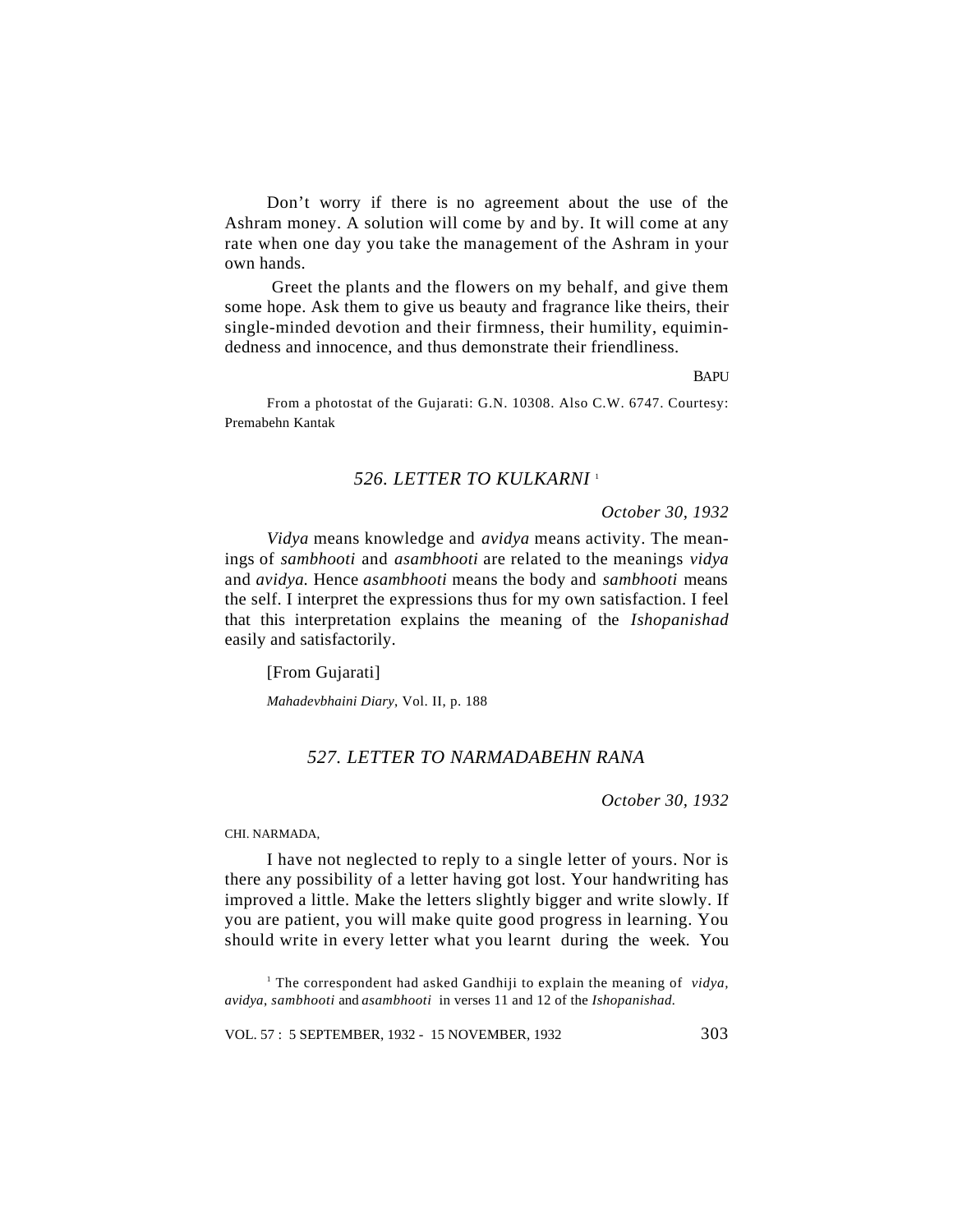should go through a letter again to see that the conjunct letters are correctly written.

Does Shambhubhai write to you? Or anybody from home?

**BAPU** 

From Gujarati: C.W. 2765. Courtesy: Ramanarayan N. Pathak

## *528. LETTER TO SULOCHANA*

*October 30, 1932*

CHI. SULOCHANA,

Your handwriting is good, but you don't write much in your letters. You can certainly describe what you did during the past week.

**BAPU** 

From a photostat of the Gujarati: G.N. 1742

#### *529. LETTER TO MATHURADAS TRIKUMJI*

*October 30, 1932*

You have still a long life before you. May all your aspirations and your ambition to serve be fulfilled. May you be a true representative of the ideals of truth and non-violence.

[From Gujarati]

*Mahadevbhaini Diary*, Vol. II, p. 188

## *530. A LETTER*

*October 30, 1932*

There is no uniformity of policy in public institutions because the workers lack charity and the men at the head do not have perfect humility. Generally no difficulty is experienced in an institution in which the head is a man of self-control. From these facts, we can deduce one rule at any rate, namely, that the greater the self-control on the part of the workers the greater the chances of unity in that institution will be.

[From Gujarati]

*Mahadevbhaini Diary*, Vol. II, p. 188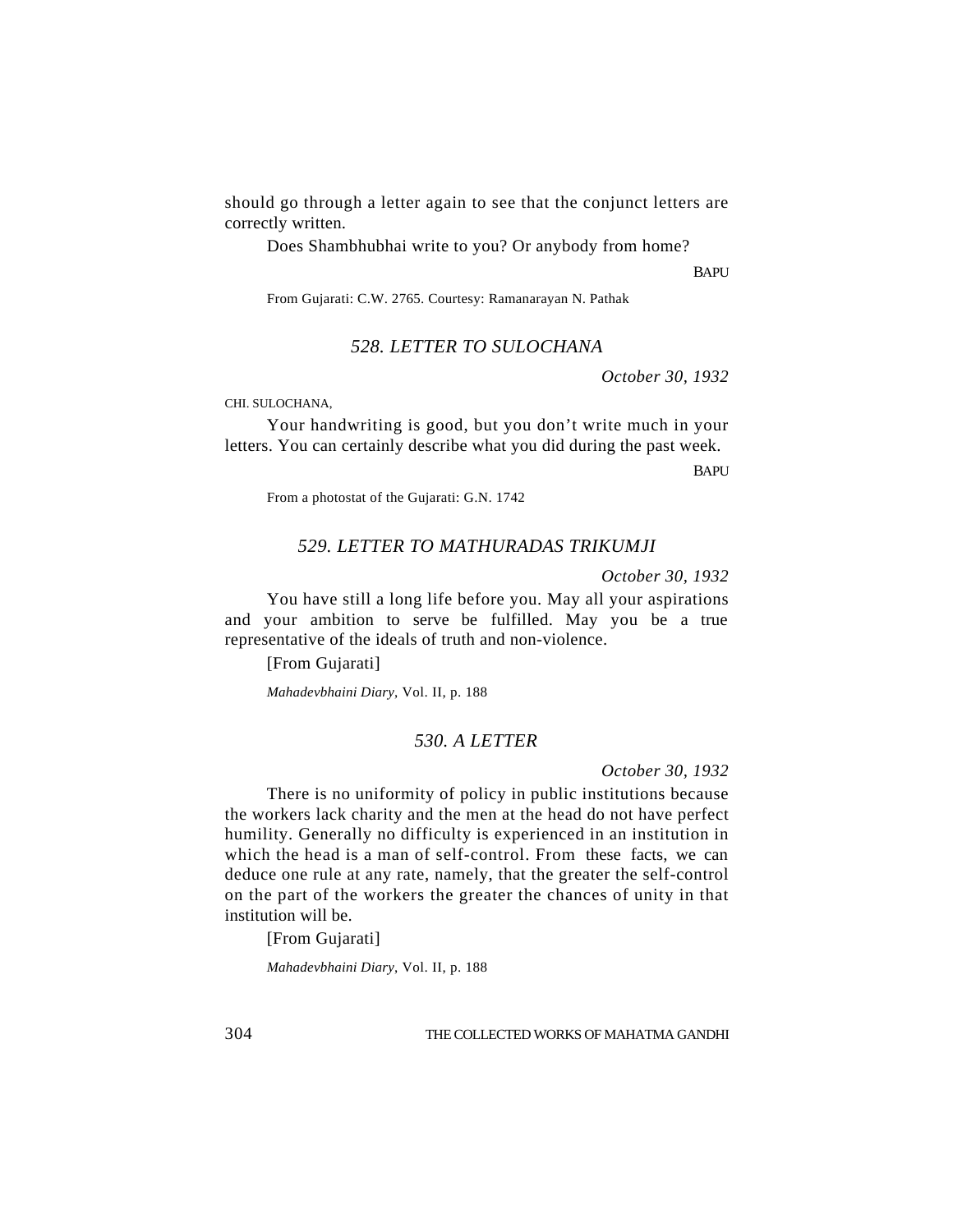*October 31, 1932*

#### MANIBEHN PATEL

PRISONER, BELGAUM JAIL

GRANDMOTHER DIED PEACEFULLY WEDNESDAY AFTERNOON KARAMSAD AFTER FOUR HOUR ILLNESS. HOPE LETTER GIVING DETAILS SENT FRIDAY DELIVERED. WE ARE ALL WELL.  $LOVE<sup>-1</sup>$ 

**BAPU** 

[From Gujarati]

*Bapuna Patro—4: Manibehn Patelne,* p. 89

## *532. LETTER TO M. G. BHANDARI*

*October 31, 1932*

DEAR MAJOR BHANDARI,

As the Government have not granted the relief sought in my letter to Col. Doyle of the 24th inst. and unless it comes in the course of the day, the progressive non-co-operation adumbrated in that letter will commence from tomorrow.

As stated in that letter, I shall begin by denying myself the special food issued to me. Will you kindly therefore have the goat's milk stopped as from tomorrow? Besides this, just now I am only drawing sour limes and vegetables in common with Sardar Vallabhbhai Patel and sometimes taking a little brown bread from Sjt. Mahadev Desai's ration. Sardar Vallabhbhai sends for the limes and vegetables and I have asked him not to send for my portion. In lieu of this, I shall take, for the time being and if they are issued to me, the morning *kanji* and the noon and the afternoon *bhakri* out of the 'C' class rations. I may not take anything else from the 'C' class rations, and I can only take during any twenty-four hours five ingredients besides salt, soda and water. The vegetables and dholl generally issued to 'C 'class prisoners contain more than three or four ingredients. These therefore I may not take. I do not propose to take anything specially prepared for special 'C' class prisoners<sup>2</sup>.

 $1$  The original English text of the telegram is not available.

<sup>2</sup> On receiveing this letter, Mahadev Desai says, Major Bhandari saw Gandhiji and tried to dissuade him saying that by refusing food he was used to he would become weak and might even get dysentery. For Gandhiji's reply, *vide* the following item.

VOL. 57 : 5 SEPTEMBER, 1932 - 15 NOVEMBER, 1932 305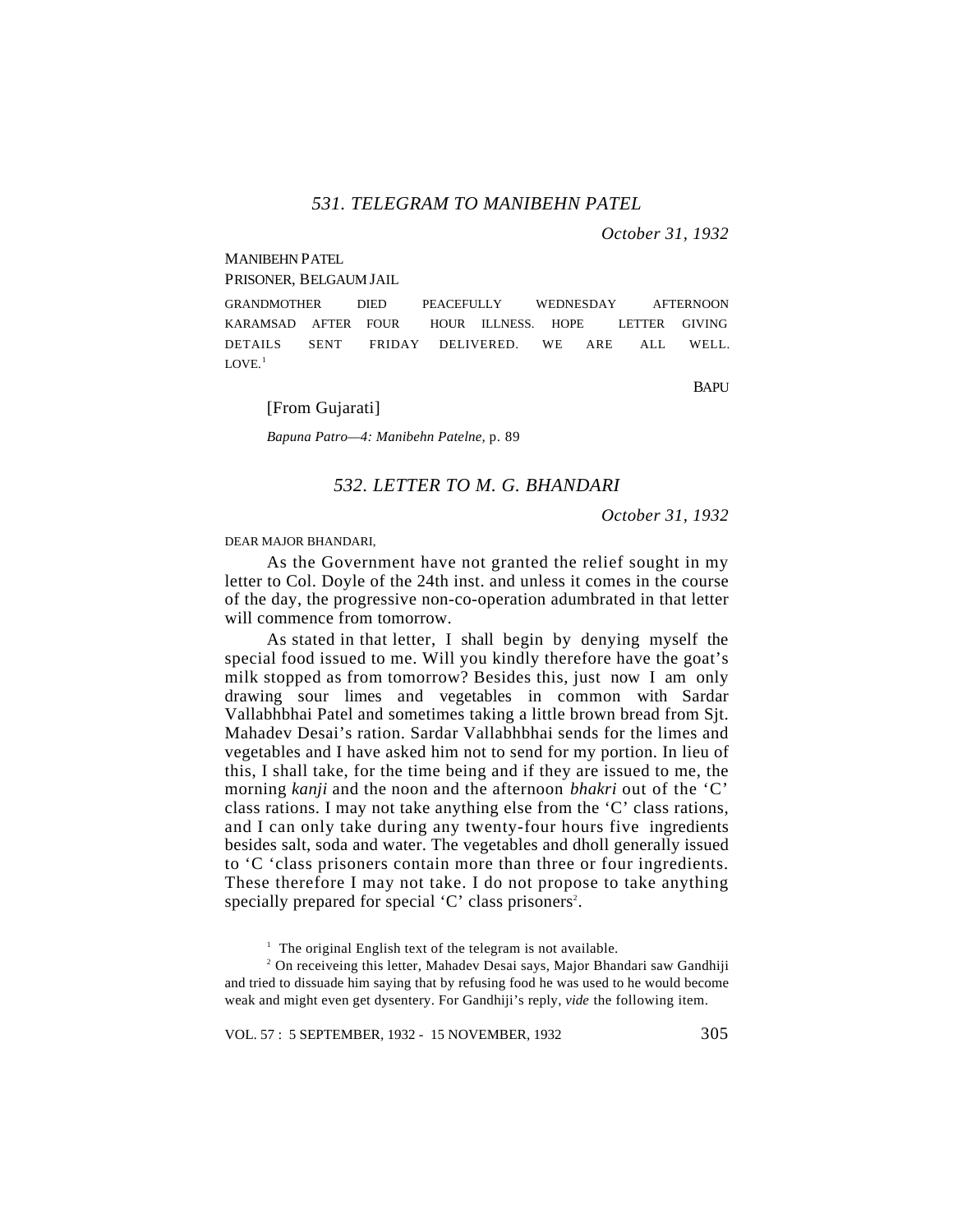As a large amount of correspondence on untouchability, some of which is very important, has accumulated, and requires answering with a view to publication, I think that it is incumbent upon Government either to publish my correspondence with Government on the matter or to inform the public, in any other manner Government may choose, of my request and their refusal to accede to it.

It is needless to add that I have scrupulously avoided, either directly or indirectly, the leakage of any information about the correspondence.

> *Yours sincerely,* M. K. GANDHI

From a photostat: G.N. 3855. Also Bombay Secret Abstracts, Home Department, Special Branch, File No. 800(40)(4), Pt. I, p. 245

## *533. LETTER TO M. G. BHANDARI*

#### *October 31, 1932*

I do not want to have dysentery, but if I get it I should go through it. But at the slightest sign of it I shall stop all food. The nonco-operation has to be progressive. This course I have adopted to cause the Government the least possible inconvenience. I cannot live and not work for the removal of untouchability. But if the Government would that I died rather than I lived to work for removal of untouchability I cannot help it.

*Mahadevbhaini Diary*, Vol. II, p. 189. Also Bombay Secret Abstracts, Home Department, Special Branch, File No. 800(40)(4), Pt. I, p. 249

## *534. LETTER TO C. K. NAMBIAR<sup>1</sup>*

*October 31, 1932*

MY DEAR NAMBIAR,

I have read your letter from top to bottom. I think that you are needlessly suspicious and therefore harsh in your judgment. Whilst Press propaganda has a value, substantial results are only attainable

<sup>1</sup> The addressee's name is supplied from the G.N. register.

306 THE COLLECTED WORKS OF MAHATMA GANDHI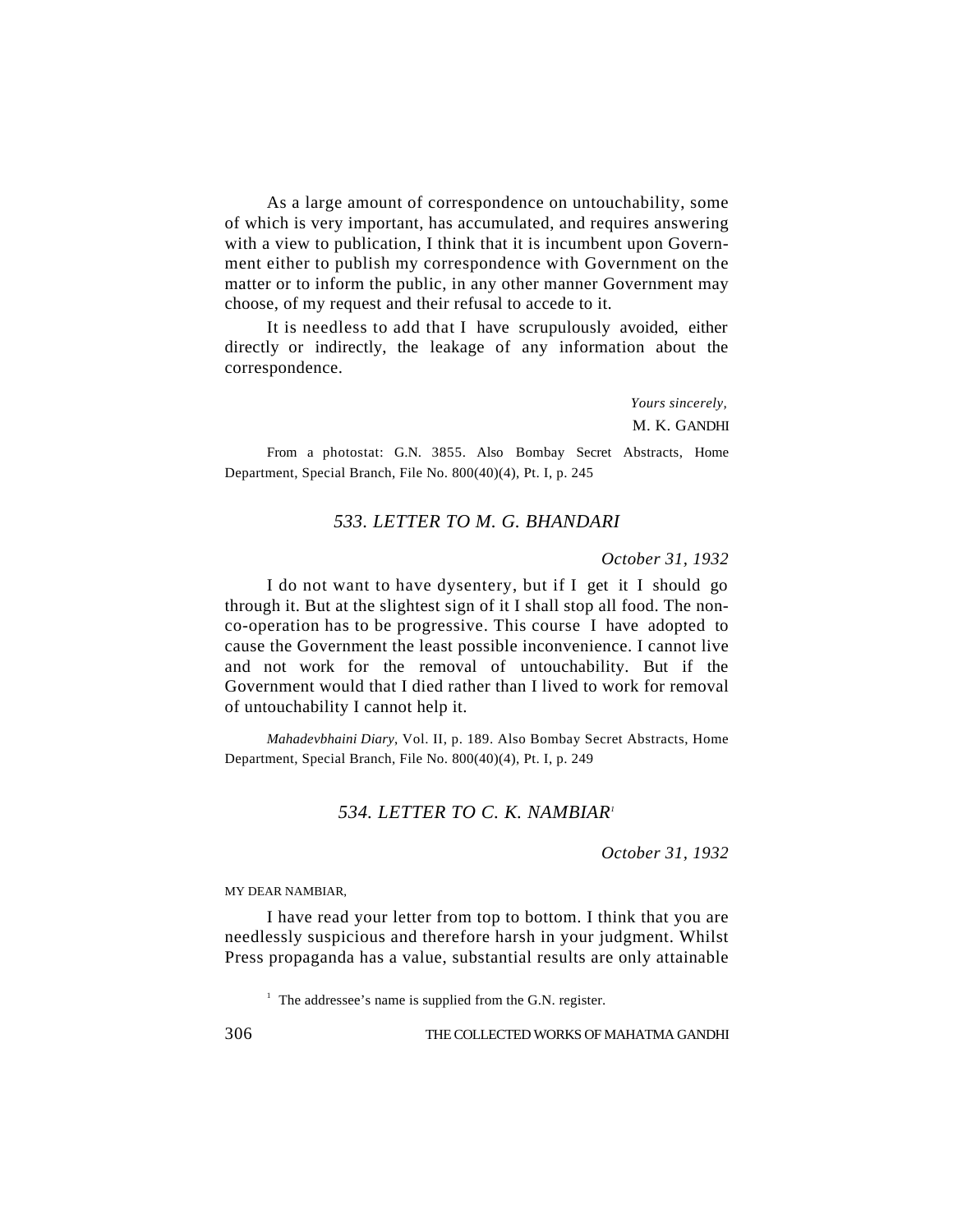through solid, silent, persistent work. Those who realize this will not deplore absence of notice of their work in the Press.

> *Yours sincerely,* M. K. GANDHI

From a photostat: G. N. 148

#### *535. A LETTER<sup>1</sup>*

*October 31, 1932*

I hope you will fulfil your promise never again to tell lies or steal. You would not like people to deceive you or steal your things. Therefore you do not expect that other people would like you to deceive them or to steal their things.

*Mahadevbhaini Diary*, Vol. II, p. 191

#### *536. LETTER TO HARJIVAN KOTAK*<sup>2</sup>

*October 31, 1932*

It is your moral duty to tell him<sup>3</sup> about your private life too. Surely you do believe that impurity even in private life does harm to one's work. Don't argue that others who are impure in their private lives have succeeded in business, etc. It is not for us to judge whether they have succeeded or not. We make no distinction between private life, public life or business activities. All our activities are for selfpurification and hence any impurity in us our will obstruct progress at every step.

[From Gujarati]

*Mahadevbhaini Diary*, Vol. II, p. 190

<sup>&</sup>lt;sup>1</sup> The addressee, a little girl, is not identified in the source.

<sup>2</sup> Manager of Srinagar Khadi Centre

<sup>3</sup> Shankerlal Banker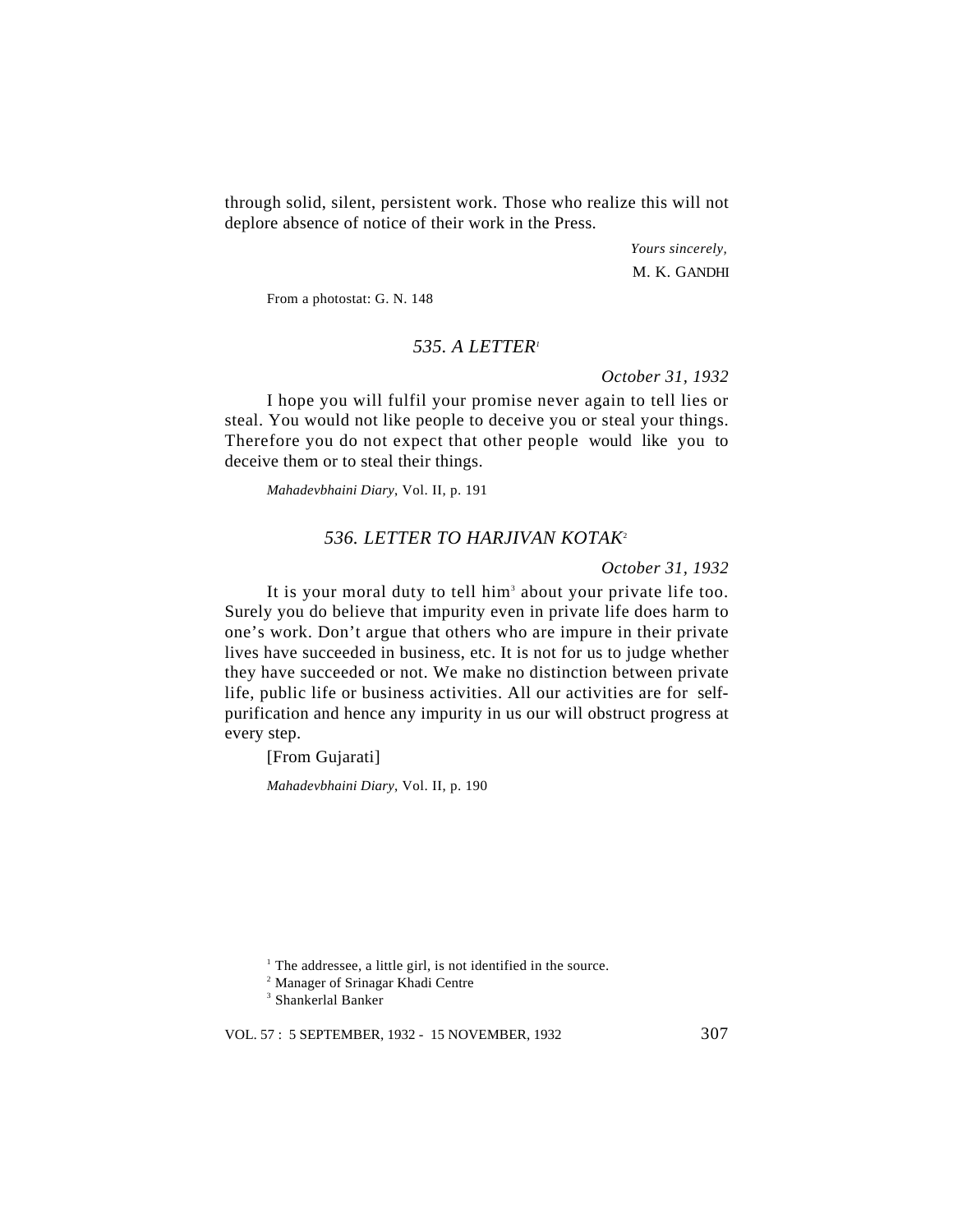*October 31, 1932*

#### BHAI KRISHNACHANDRA,

Your letter. Who can foresee the future? The predictions of astrologers are not gospel truth. One should pay no attention to the words of astrologers. The scripture wherein fate is discussed enjoins *brahmacharya* too. Therefore whatever be our fate our duty is to make full effort. I mentioned Ch. XV<sup>1</sup> by mistake. I should have said Ch. VIII, verse 11. The word *daiva* in Ch. XVIII implies *prarabdha.*

The wheel one can ply on one's own. There is adequate literature on the subject. The book<sup>2</sup> by Richard Gregg and the one<sup>3</sup> by Puntambekar and Varadachari both are worth reading. They are available from the Bombay Navajivan Karyalaya, Princess Street, Bombay 2. Of course you have my blessings on the vow of *brahmacharya.*

> *Blessings from* **MOHANDAS**

From a photostat of the Hindi: S.G. 41

#### *538. A LETTER*

*October 31, 1932*

Patients observe silence on account of their suffering, some orators observe it to give rest to their throats and some observe it when in a mood for introspection. All three can benefit each in his own way. The introspective persons will, ordinarily, spend the day in seclusion, fast or have a light meal. If necessary they will study writings inducing calm thoughts. Observing silence for its own sake does little good and may cause harm. The seeker after truth should have a well-defined pourpose behind every action he takes.

[From Hindi]

*Mahadevbhaini Diary,* Vol. II, p. 191

<sup>1</sup> *Vide* "Letter to Krishnachandra", 10-10-1932.

<sup>2</sup> *Economics of Khaddar*

<sup>3</sup> *Hand-spinning and Hand-weaving*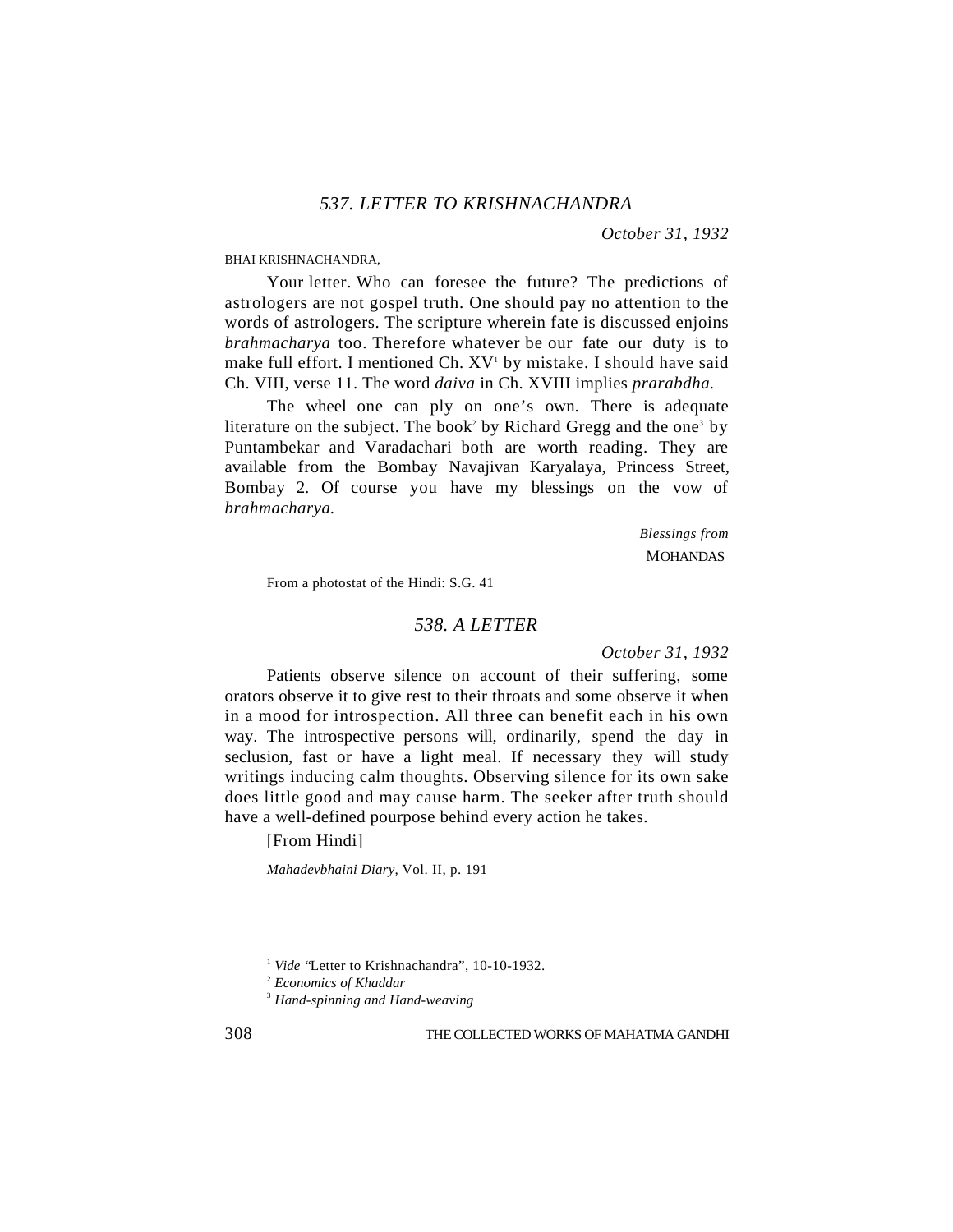## *539. A LETTER*

*October 31, 1932*

Decide upon the central core of the *Gita.* Then put into practice that interpretation of each verse which applies to one's life. This would be the best commentary on the *Gita,* and the truest study of it. There can be no doubt that non-attachment is the central core of the *Gita.* I am certain that there is no other inspiration behind the composition of the *Gita.* And I know from my own experience that observance of truth or even ahimsa is impossible without nonattachment. Undoubtedly non-attachment is difficult of attainment. But what is so strange about it? For the realization of Satyanarayana some effort is necessarily called for and this realization without nonattachment.

[From Hindi]

*Mahadevbhaini Diary*, Vol. II, p. 191-2

# *540. MESSAGE TO BEGUM ALI IMAM*

[On or before *November 1, 1932*] 1

Deepest sympathy in your loss which is also mine. Your dear husband<sup>2</sup> was one of my oldest friends.

*The Bombay Chronicle,* 2-11-1932

# *541. LETTER TO PADAMAJA NAIDU*

*November 1, 1932*

#### MY DEAR PLAYMATE AND UNWILLING SLAVE,

Wanting you to be a willing slave, though a driver of slaves, I slavishly carry out your wish that out of philanthropy I should write to you with the left hand. I had no notion of my being a slave-driver till mates like you from personal experience made the discovery. So I had thought that they must have willingly submitted to the yoke. But I see that your pride comes in the way of your making a frank

<sup>1</sup> The report is dated November 1, 1932.

<sup>2</sup> Sir Ali Imam, a one-time judge of Calcutta High Court and a prominent Muslim League leader, had died towards the end of October.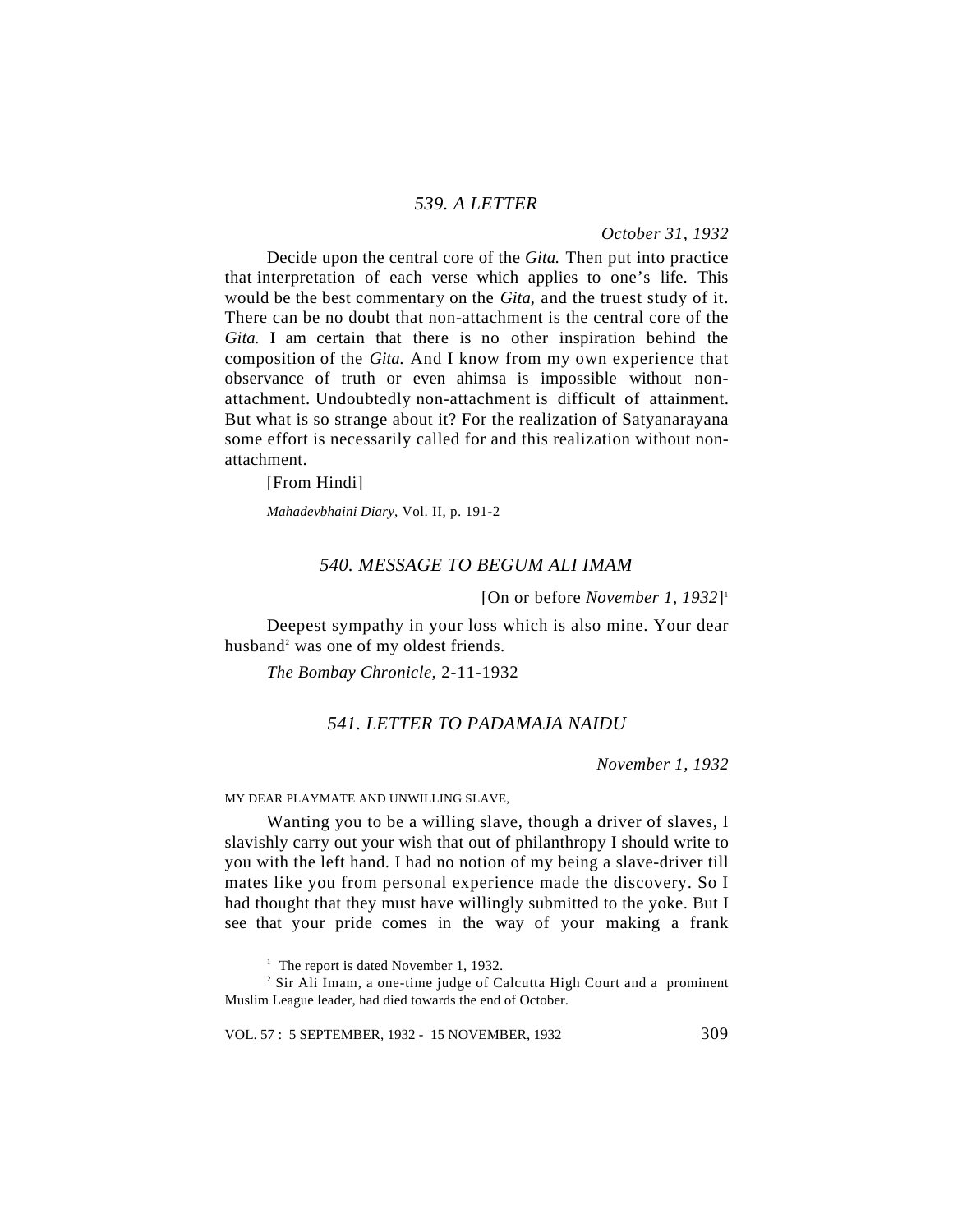admission. I do not want more accidents to humble your pride... $\cdot$ 

About reading the books you have sent me, I shall follow the course suggested by you. I am fast increasing the number of my teachers. Raihana was the first, then Zohra was appointed. And now you have sought the honour. Let this serve as the letter of appointment. But in order to retain the honour you will have to be good and not ill and bed-ridden.

*Mahadevbhaini Diary,* Vol. II, p. 194

# *542. LETTER TO SHANTIKUMAR MORARJEE*

*November 1, 1932*

CHI. SHANTIKUMAR,

I specially remember you today. I have had no letter from you since long.

I didn't get any even in the last week of September.

How are all of you? How is Grandmother? How is Gokibehn<sup>2</sup>? Are your worries over now?

I wish you a happy New Year.

*Blessings from* **BAPU** 

From a photostat of the Gujarati; C.W. 4798. Courtesy: Shantikumar Mararjee

## *543. LETTER TO HOMI PESTONJI*

*November 1, 1932*

I duly received the books sent by you. I have met Upasani Maharaj. I formed a very bad impression about him and have found his writings wanting in purity.

[From Gujarati]

*Mahadevbhaini Diary,* Vol. II, p. 193

2 Addressee's father's sister

<sup>&</sup>lt;sup>1</sup> A portion is omitted in the source.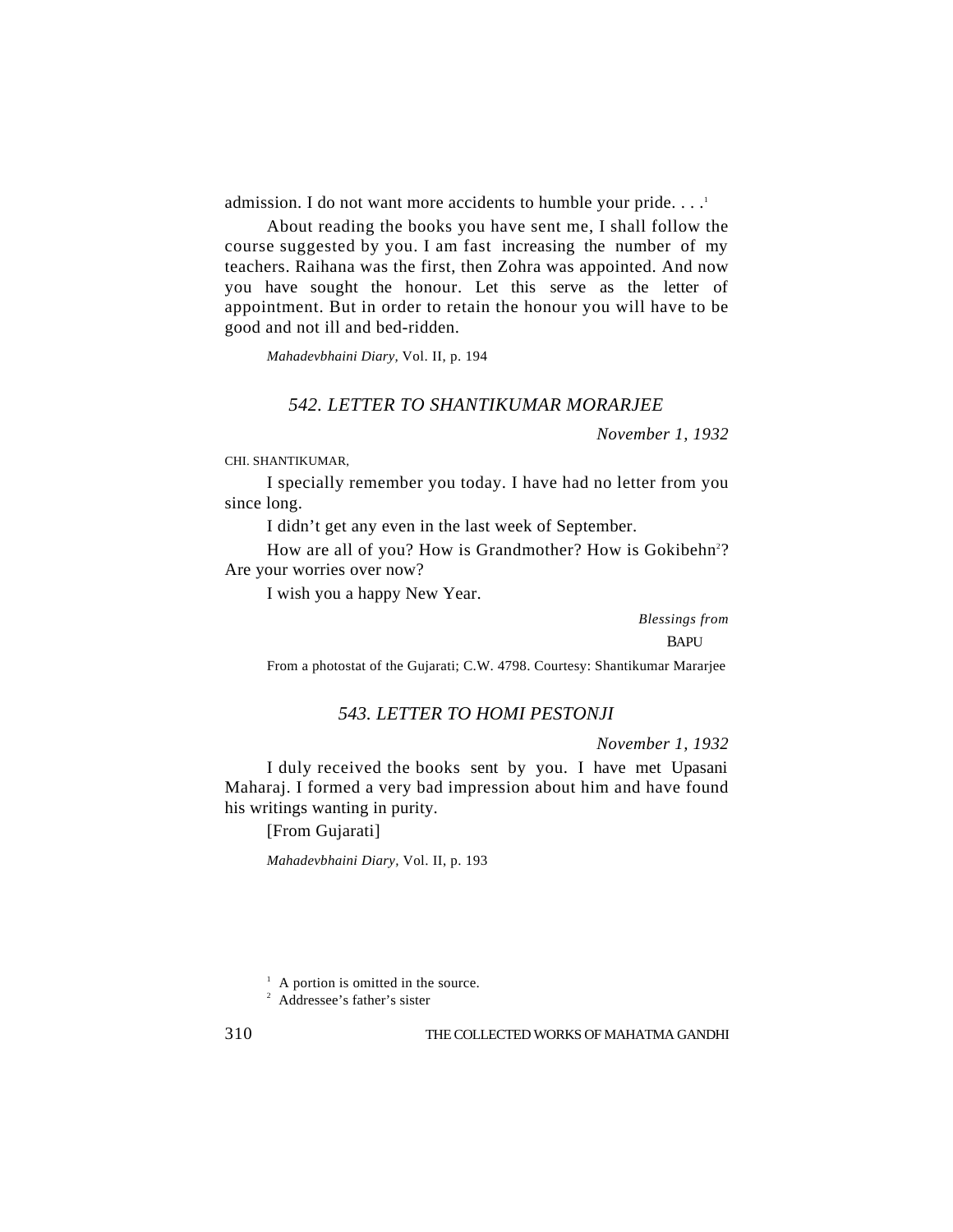## *544. LETTER TO ANASUYABEHN SARABHAI*

YERAVDA MANDIR, *November 1, 1932*

CHI. ANASUYABEHN,

How are you? How is Shankerlal? Has Indu recovered fully? Write down your reminiscences of Punjabhai<sup>1</sup> and send a copy to me. May the New Year help us all to achieve greater purity.

> *Blessings from* **BAPU**

SHRI ANASUYABEHN SEVASHRAM MIRZAPUR, AHMEDABAD

From the Gujarati original: S. N. 32813

## *545. A LETTER*

*November 1, 1932*

It is not for me to decide when I should fast. What God has decreed will happen.

[From Gujarati]

*Mahadevbhaini Diary,* Vol. II, p. 194

# *546. TELEGRAM TO HOME SECRETARY, GOVERNMENT OF INDIA*

*7 a.m., November 2, 1932*

TO

HOME SECRETARY

GOVERNMENT OF INDIA

NEW DELHI

YOUR MESSAGE WAS DELIVERED TO ME TEN O'CLOCK LAST NIGHT. IT IS PAINFUL SURPRISE TO ME THAT MY LETTER OF TWENTY-FOURTH ULTIMO SHOULD HAVE REACHED GOVERNMENT

<sup>1</sup> Punjabhai Shah who died on October 22

VOL. 57 : 5 SEPTEMBER, 1932 - 15 NOVEMBER, 1932 311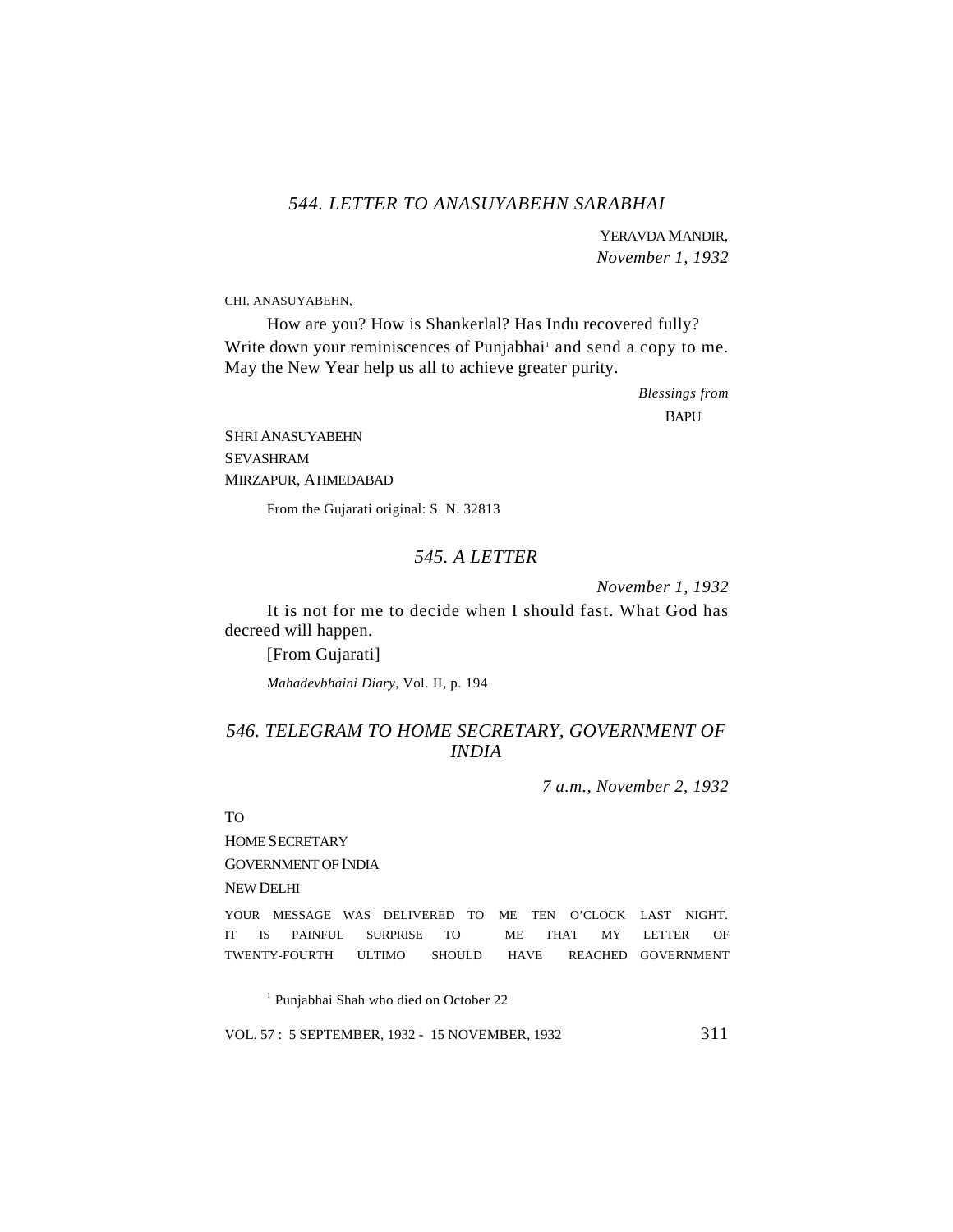THIRTY-FIRST NOT SO MUCH BECAUSE PROSPECTIVE FAST THEREIN ADUMBRATED INVOLVED PRISONER'S LIFE AS BECAUSE FAST COVERED MATTER HIGHEST URGENCY AND DIRECTLY ARISING OUT OF YERAVDA PACT ENDORSED BY HIS MAJESTY'S GOVERNMENT. IN VIEW HOWEVER OF THIS UNFORTUNATE DELAY AND IN VIEW OF ASSURANCE AND SUGGESTION CONTAINED IN YOUR MESSAGE I HAVE SUSPENDED RESTRICTION ON DIET WHICH COMMENCED YESTERDAY<sup>1</sup>. . I TRUST MY LETTER OF THIRTY-FIRST ULTIMO ADDRESSED TO SUPERINTENDENT YERAVDA CENTRAL PRISON WAS REPEATED TO YOU. WHEN HE CAME TO ME TO UNDERSTAND IMPLICATIONS OF THE LETTER I TOLD HIM THAT IF I DID NOT GET RELIEF WITHIN FOUR DAYS FROM FIRST INSTANT AMONG OTHER THINGS I MIGHT BE OBLIGED TO STOP FOOD ALTOGETHER. THIS I MENTION TO CONVEY TO GOVERNMENT SOME IDEA OF INTENSITY OF MY FEELING. ALMOST DAILY I AM GETTING LETTERS ABOUT UNTOUCHABILITY FROM REFORMERS AND REACTIONARIES DEMANDING IMMEDIATE ATTENTION AND REPLY DESIGNED FOR PUBLICATION. A MATTER IN WHICH MILLIONS OF PEOPLE HAVE TO BE INFLUENCED CANNOT BE HANDLED BY PRIVATE CORRESPONDENCE UNDER BAN OF PUBLICATION. I HAVE LETTERS AND TELEGRAMS FROM RECENTLY FORMED ALL-INDIA ANTI-UNTOUCHABILITY LEAGUE ASKING FOR IMMEDIATE GUIDANCE AND ADVICE AS TO METHOD OF WORK. I HAVE MOST IMPORTANT LETTER FROM CALICUT DEMANDING IMMEDIATE REPLY AND REQUEST FROM UNTOUCHABLE FRIENDS SEEKING EMERGENT INTERVIEW. KNOWING THIS AND KNOWING THAT MY LIFE IS AT STAKE IN ANTI-UNTOUCHABILITY CAMPAIGN GOVERNMENT WILL APPRECIATE MY READINESS AND DESIRE TO FORFEIT IT IF IN THIS MATTER I AM NOT TO BE ALLOWED FULL AND UNFETTERED FACILITIES AS REQUESTED IN MY LETTER. A PRISONER HAS NO OTHER HONOURABLE OUTLET FROM AN INTOLERABLE AND SOUL-KILLING POSITION.

#### GANDHI

Bombay Secret Abstracts, Home Department, Special Branch, File No. 800 (40)(4), Pt. I, p. 277. Also G.N. 3866

<sup>&</sup>lt;sup>1</sup> On November 1 Gandhiji had started taking food supplied to 'C' class prisoners; *vide* the following item.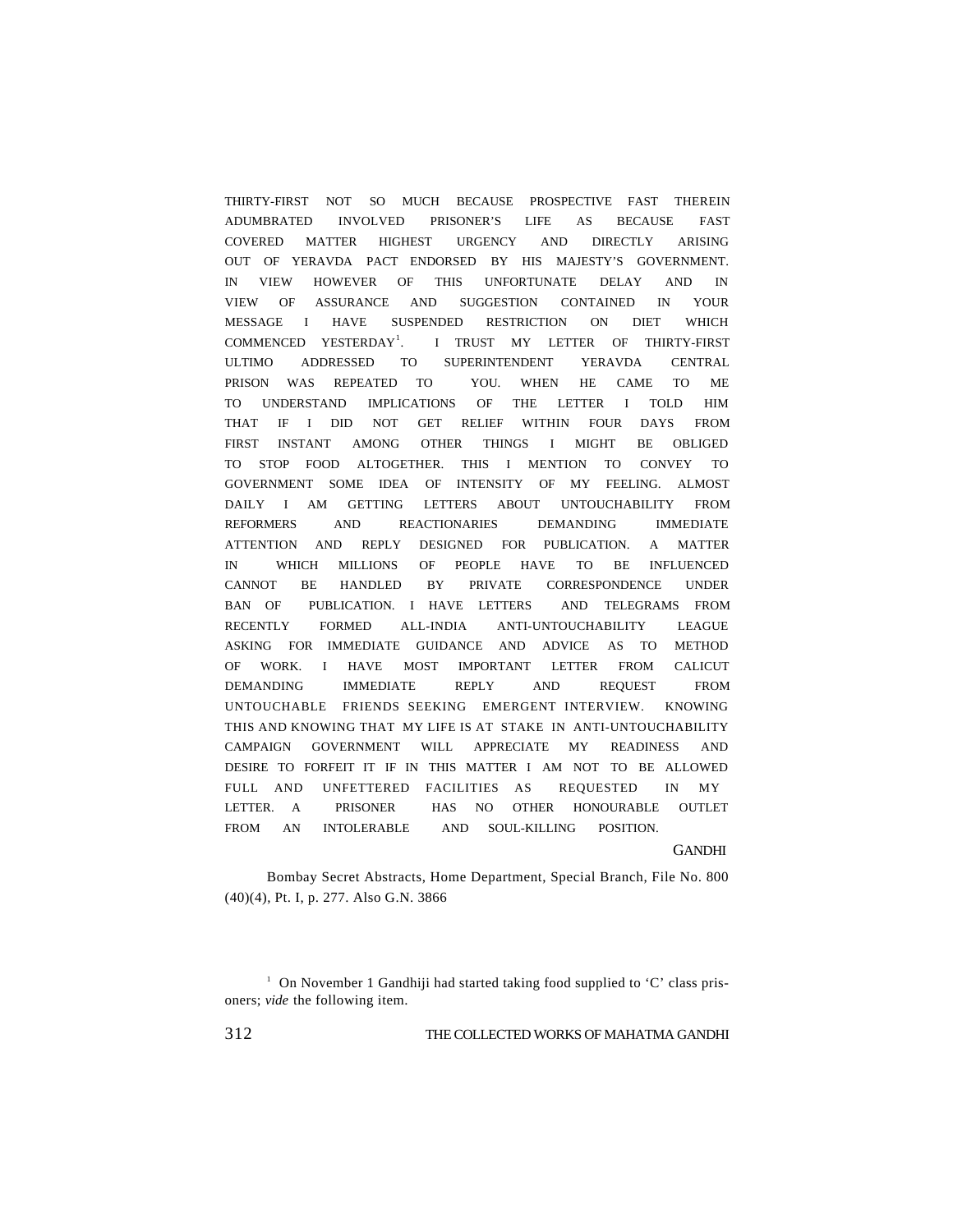*Urgent November 2, 1932*

DEAR MAJOR BHANDARI,

With referencte to Government of India message handed to me by you last night I enclose herewith a reply<sup>1</sup> which I request may be sent as an express wire. As you will gather from the wire I have already suspended the restriction on my diet and partaken of my usual food. If it is at all possible, I suggest that this wire to the Government of India may not await the opening of the office of the Inspector-General of Prisons.

> *Yours sincerely,* M. K. GANDHI

Bombay Secret Abstracts, Home Department, Special Branch, File No. 800 (40)(4) Pt. I, p. 267. Also G.N. 3865

# *548. LETTER TO THE MANAGING COMMITTEE, SUNFIELD SCHOOL*

*November 2, 1932*

I can well agree with much of what you say about the material and the spiritual. Matter without spirit is dead and spirit without matter cannot move. So long as we think of *them* and not *it,* each needs the help of the other. But I must not wander into that very beautiful realm<sup>2</sup>.

*Mahadevbhaini Diary,* Vol. II, p. 197

## *549. LETTER TO JAMNALAL BAJAJ*

*November 2, 1932*

CHI. JAMNALAL,

On hearing disturbing news about the condition of your ear, I sent you a wire<sup>3</sup> today. I hope you got it. We are waiting for a reply. I also expect a detailed letter from you. I have of course written to

<sup>1</sup> *Vide* the preceding item.

<sup>2</sup> The letter, according to the source, also contained a reference to "my friend and daughter Esther Menon".

<sup>3</sup> This is not available.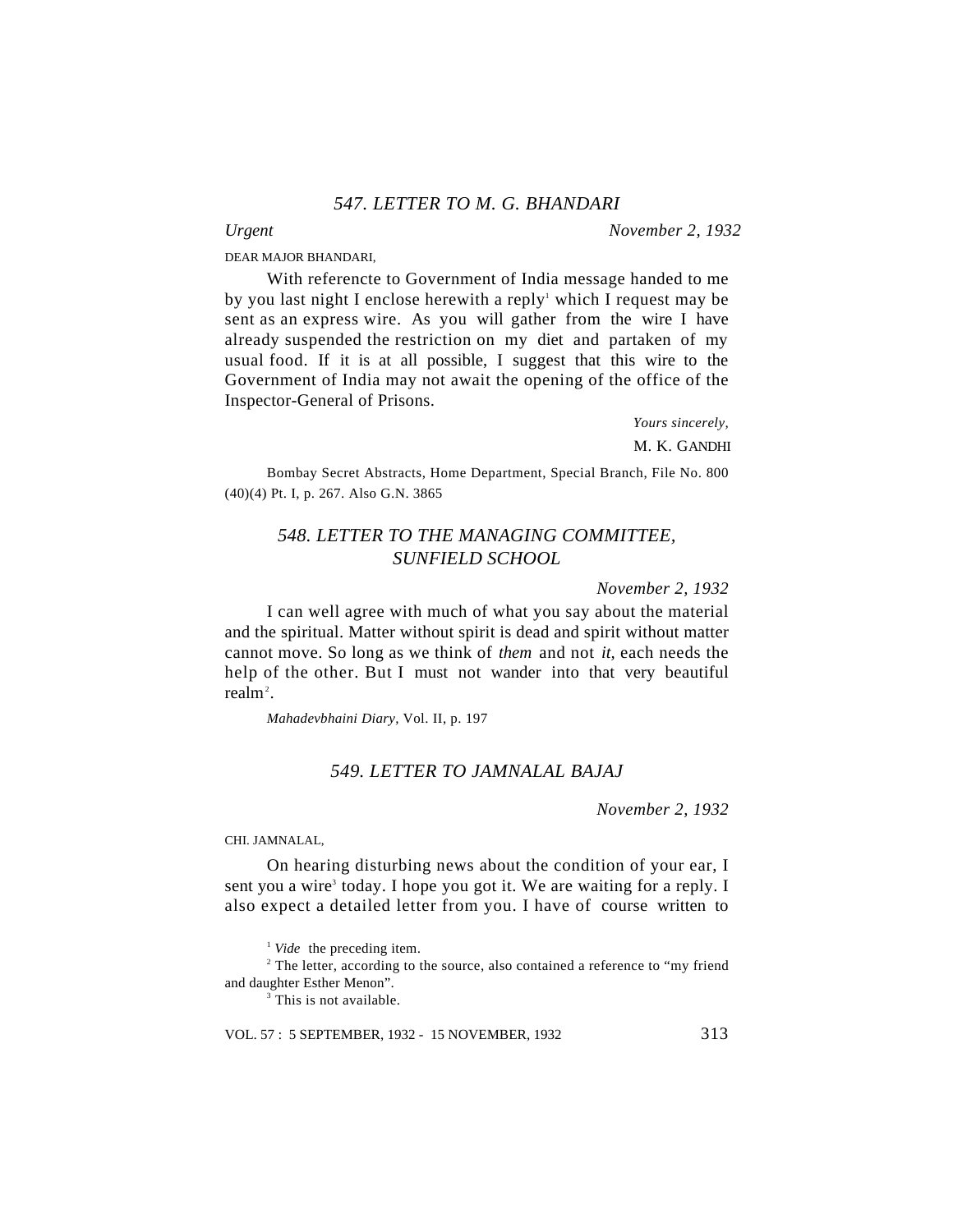Dr. Modi and requested him to send a report. May I suggest a few changes in your diet? Bananas are not at all necessary. Nor do I see any need for papaya at present. You should omit pulses for some time from your diet and add fresh grapes or oranges or *mosambis*. It would also be better if you could drink more milk. I have had no letter from you for a long time now. Give all details about your health.

How is Manilal? Give me news about other companions too. We are quite happy here. Manilal, Sushila, Tara<sup>1</sup>, Surendra<sup>2</sup> and Sita paid us a visit yesterday. Sushila has improved now. I suppose you know that she had to be kept in Dosibai's Hospital for some time.

> *Blessings from* **BAPU**

From a photostat of the Gujarati: G.N. 2902

## *550. LETTER TO BHIKHIBEHN*

*November 2, 1932*

CHI. BHIKHIBEHN,

I am glad you wrote to me. If you learnt reading and writing in the Ashram itself, then you have made very good progress. And that is as it should be. Still if you are a little more careful, your handwriting, as also your Gujarati, will improve further.

Tell me something more about yourself when you write again. What village do you belong to? Are your parents alive? What is your husband?

**BAPU** 

From a photostat of the Gujarati: G.N. 1743

## *551. LETTER TO KESHAV GANDHI*

*November 2, 1932*

CHI. KESHU,

I got your letter. There was no harm in your ruling the sheet, but you should have ruled with a rod, and if you write slowly you can write in straight line even without ruling the sheet. God guides his

<sup>1</sup> Sushila's sister 2 Sushila's brother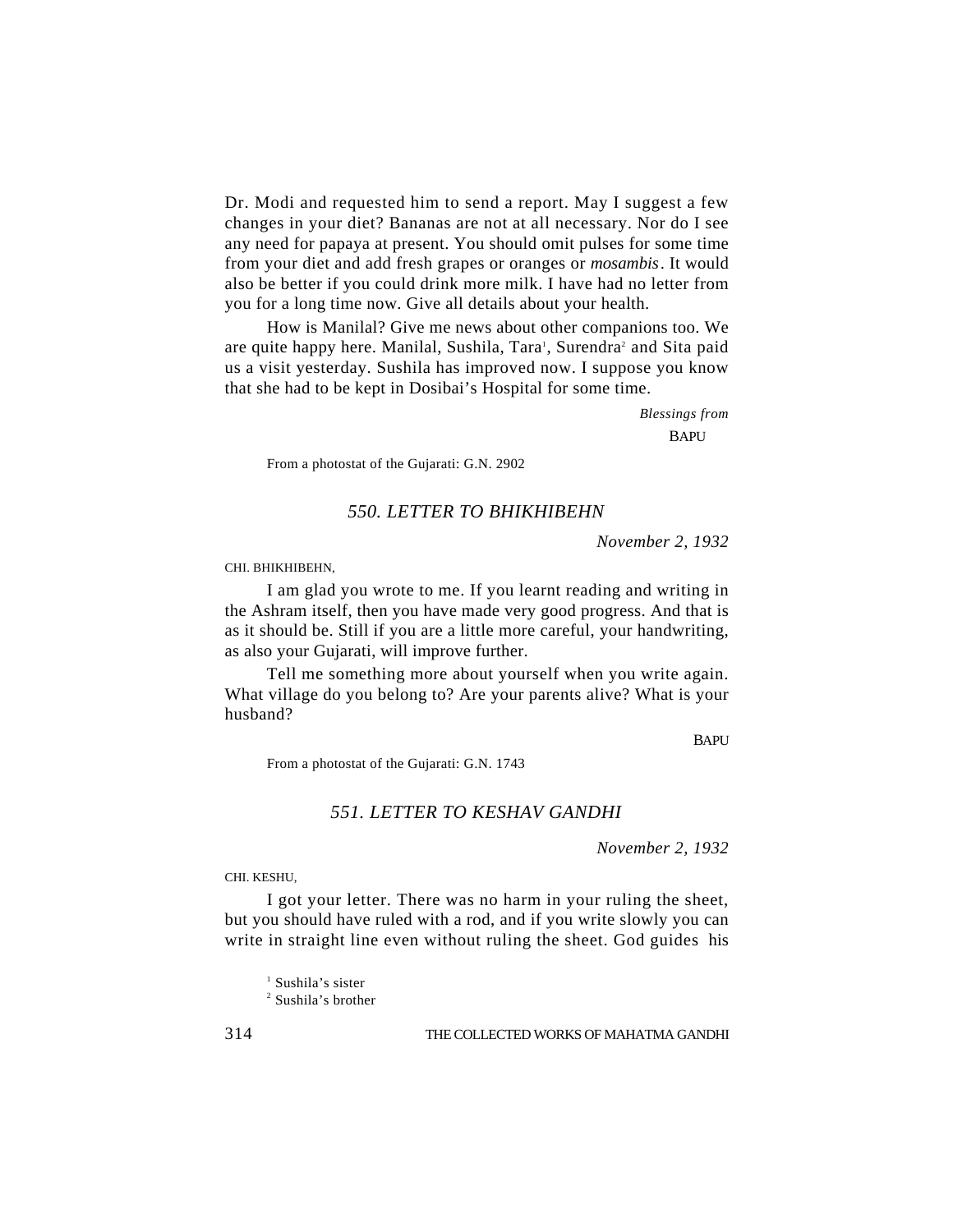*bhaktas*. But how can we say that He guides even those who do not pray to Him and never remember Him? We use our reason well or ill according to the tendencies with which we are born as a result of our karma in past lives. God has given to all of us the strength to wipe out those effects of past karma. Anybody who uses that strength can wipe them out. Your Gujarati is very weak. Try patiently to improve it.

**BAPU** 

From a photostat of the Gujarati: G.N. 3283

## *552. LETTER TO NARANDAS GANDHI*

*November 2, 1932*

#### CHI. NARANDAS,

Bhau's fast must have ended now. After reading this, you or Bhau should drop a postcard to me every day without fail. I suppose he took enema daily while the fast lasted. Ask him to give me full details about the period of the fast. I think I have already explained to him what he should do after the fast has ended.

I got your letter yesterday. Manilal, Sushila, Tara, Surendra and Sita came and saw me.

[PS.]

Think and decide about Kusum without delay. Give me news about her also by return of post. The following is for Ba. She used to take it while in Sabarmati Jail. You will notice that there are two things, one to be taken by mouth and another for external application.

Atophan—One tabloid to be powdered and divided into three parts. One portion to be taken three times a day. Belladona plaster for local application over the painful part. $<sup>1</sup>$ </sup>

If Jugatram's treatment is going on, she need not follow this prescription just now.

BAPU

From a microfilm of the Gujarati: M.M.U./I Also C.W. 8263. Courtesy: Narandas Gandhi

<sup>1</sup> Gandhiji gives the prescription in English.

VOL. 57 : 5 SEPTEMBER, 1932 - 15 NOVEMBER, 1932 315

**BAPU**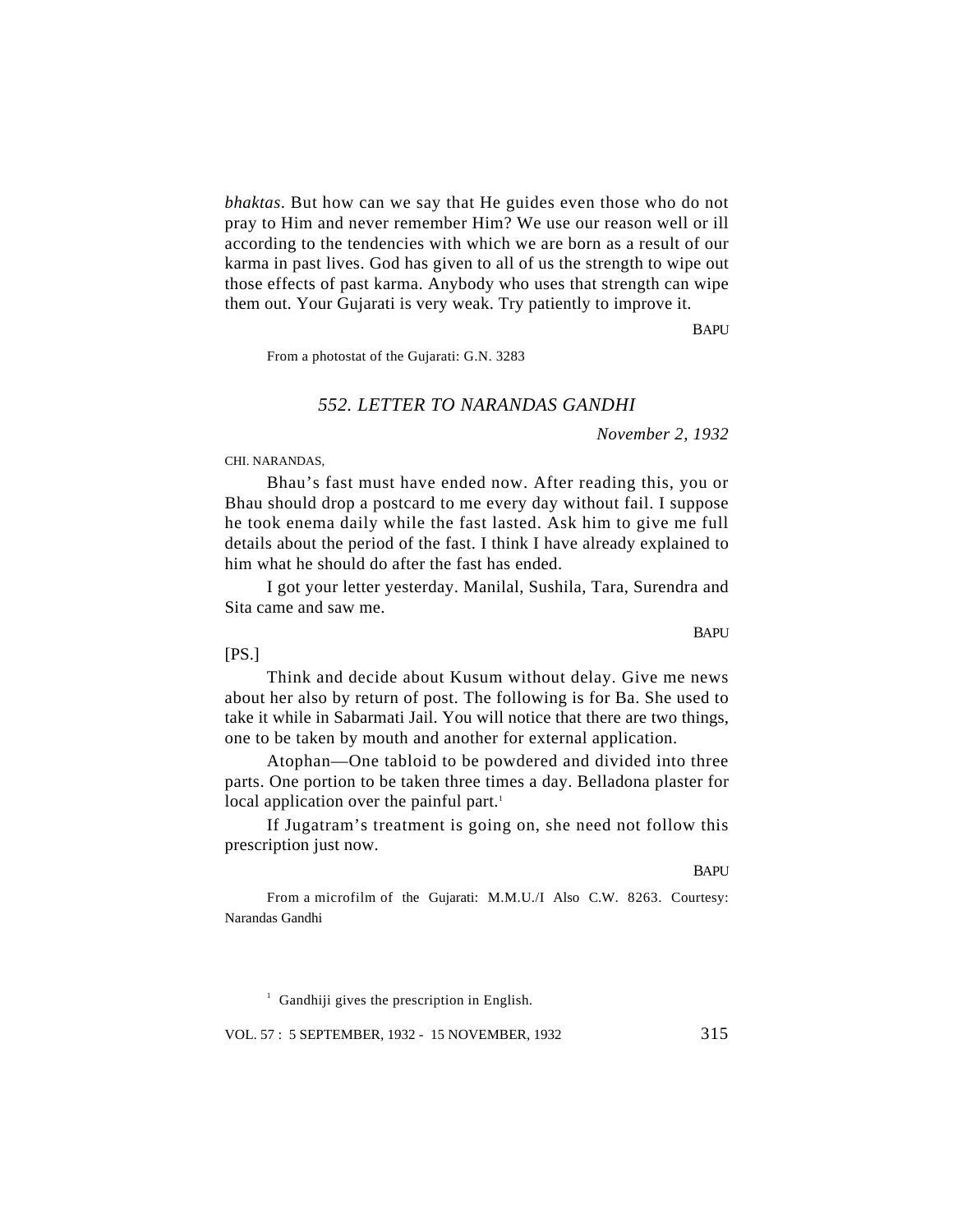*November 21, 1932*

CHI. GULAB,

I got your letter. You have still not told me what your speed in spinning is. Remember to mention it in your next letter.

You should learn the way a letter is written.

**BAPU** 

From a photostat of the Gujarati: G.N. 1729

#### *554. LETTER TO SHANTIKUMAR MORARJEE*

*November 2, 1932*

CHI. SHANTIKUMAR,

Your letter and my postcard seem to have crossed. You are being tested fairly severely, and I am sure that you will prove your perfect worth.

Give my respectful greetings to Grandmother. I hope she preserves her peace of mind.

My blessings to Sumati.

All three of us are quite well and often think of you.

 *Blessings from*

**BAPU** 

From a photostat of the Gujrati: C.W. 4799. Courtesy: Shantikumar Morarjee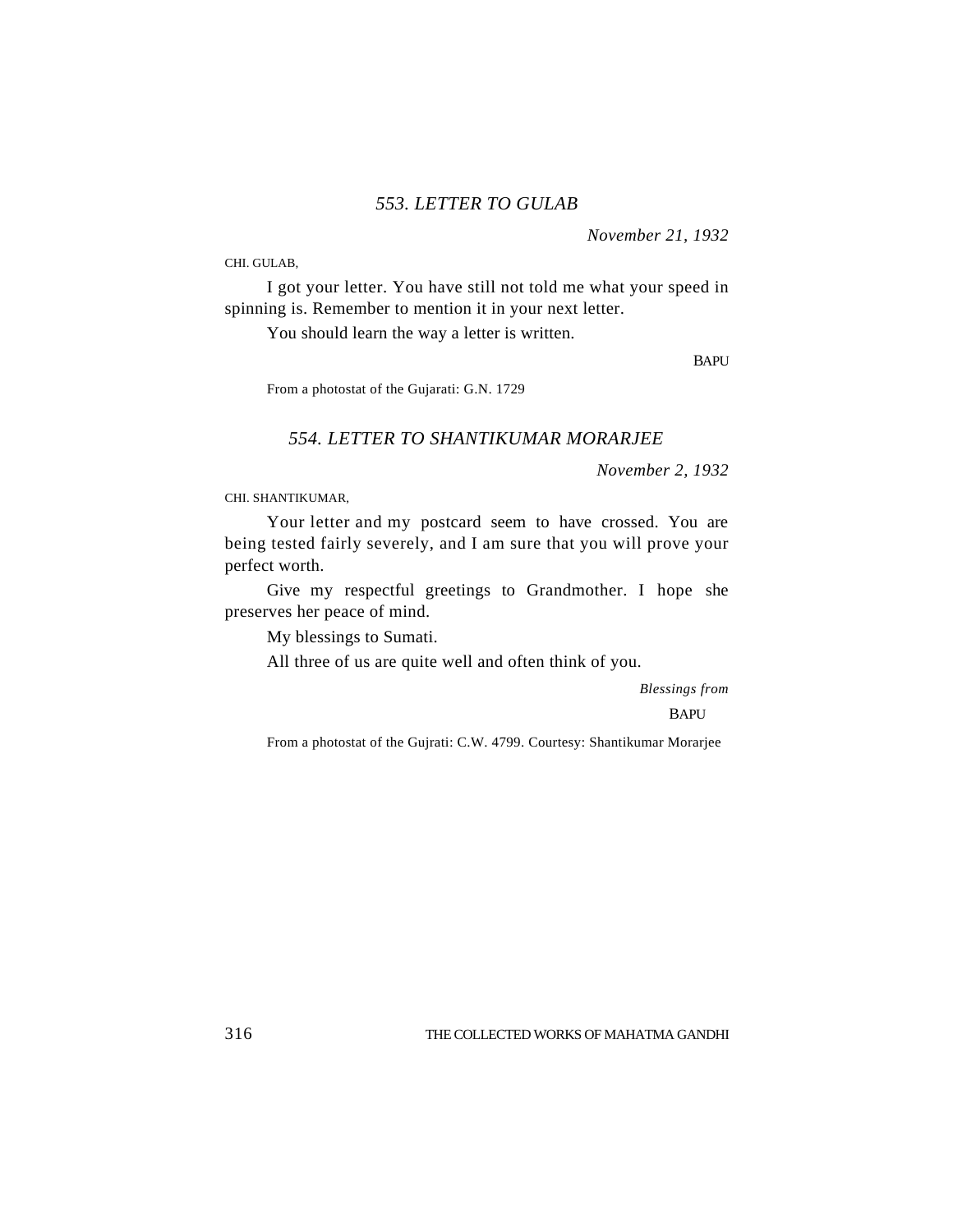*November 2, 1932*

CHI. BHAU,

I got your long letter. Today I will write only about what you should do after giving up your fast, though I think I have already written about it<sup>1</sup>. For the first two or three days, you should eat only fruit and *bhaji.* Then you may start bread, and then milk. Please write to me every day giving full details. This experiment must succeed.

More in the next letter.

**BAPU** 

From a photostat of the Gujarati: G.N. 6740, Also C.W. 4483. Courtesy: Bhau Panse

#### *556. LETTER TO PRABODHKUMAR AND OTHERS*

*November 2, 1932*

CHI. PRABODHKUMAR, BHUPENDRAKUMAR AND NARENDRAKUMAR,

The names of all of you seem very short. Hence think how to make them longer. A potter would never be satisfied with a badly shaped pot. He will mix up the clay again and again with the unused lot till he gets a well-shaped pot. Similarly, Prabodh should not write to me till his handwriting has improved. He should first learn to draw straight lines, triangles, circles, etc. Sardar, Mahadevbhai and I, all three of us, are well. May all of you grow up and be good men.

 *Blessings from*

**BAPU** 

From a photostat of the Gujarati: S.N. 12152

#### *557. LETTER TO PADMA*

*November 2, 1932*

CHI. PADMA,

I did write to you on a slip of coloured paper. I have no doubt about that. But what can I do if you, wearing glasses, cannot see the colour? Let me know whether you can see it this time. Just now you should not touch either the *takli* or the Magan spinning-wheel or the

<sup>1</sup> *Vide* "Letter to Bhau Panse", 23-10-1932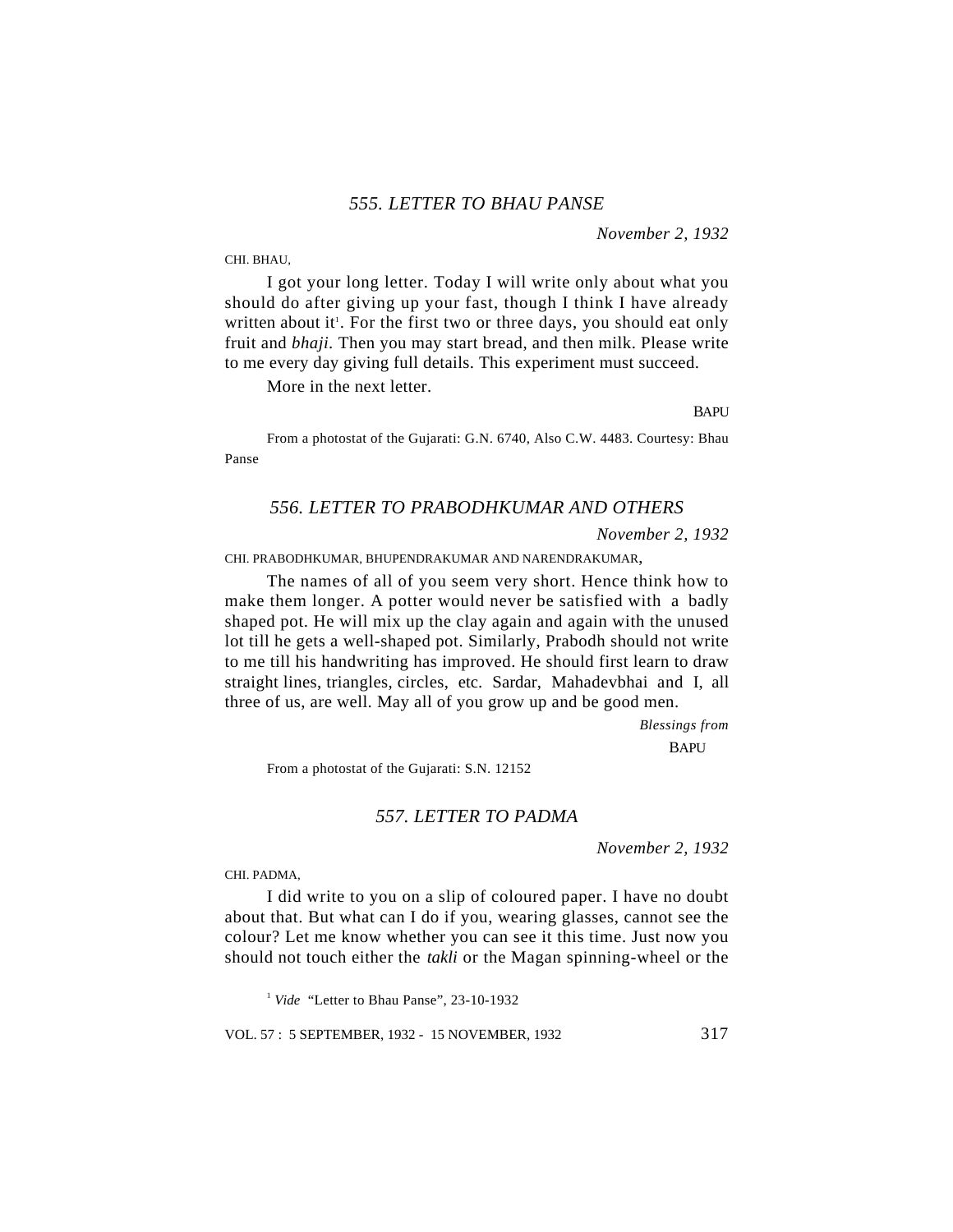ordinary spinning-wheel. At present your only care should be to regain your weight and build fine health. Try and learn the correct method of writing accounts. The abcess must have been cured. You say in your letter that Mother teaches you the *Gita.* Does she teach you the syntax, too, of each verse? Is Sarojinidevi's study of the *Gita* so deep? Does she know Sanskrit? Why does she not write to me at all?

There is not much difference between pure love and universal love. Your interpretetation of the latter as non-attachment is perfectly correct.

Write to me regularly.

**BAPU** 

From a photostat of the Gujarati: G.N. 6140. Also C.W. 3492. Courtesy: Prabhudas Gandhi

#### *558. LETTER TO SULOCHANA*

*November 2, 1932*

CHI. SULOCHANA,

I got your letter. If you spin with better slivers, you will spin still finer yarn. Your should feel no shame whatever in asking Premabehn any questions. If you cannot ask a teacher, whom else can you ask? Do, therefore, ask her and let me know what replies she gives. If, even after this, you feel ashamed to ask her, write down the questions and give them to her.

**BAPU** 

From a photostat of the Gujarati: G.N. 1744

#### *559. LETTER TO NANIBEHN JHAVERI*

YERAVDA MANDIH, *November 2, 1932*

CHI. NANIBEHN,

I had received Gangabehn's own letter. You have been detained in order to nurse the patients. If we look at it objectively this is wrong. But we cannot always do so. So it is all right that you are detained. Try to free yourself at the first opportunity. But give service without hesitation so long as it is necessary. Do not think that you are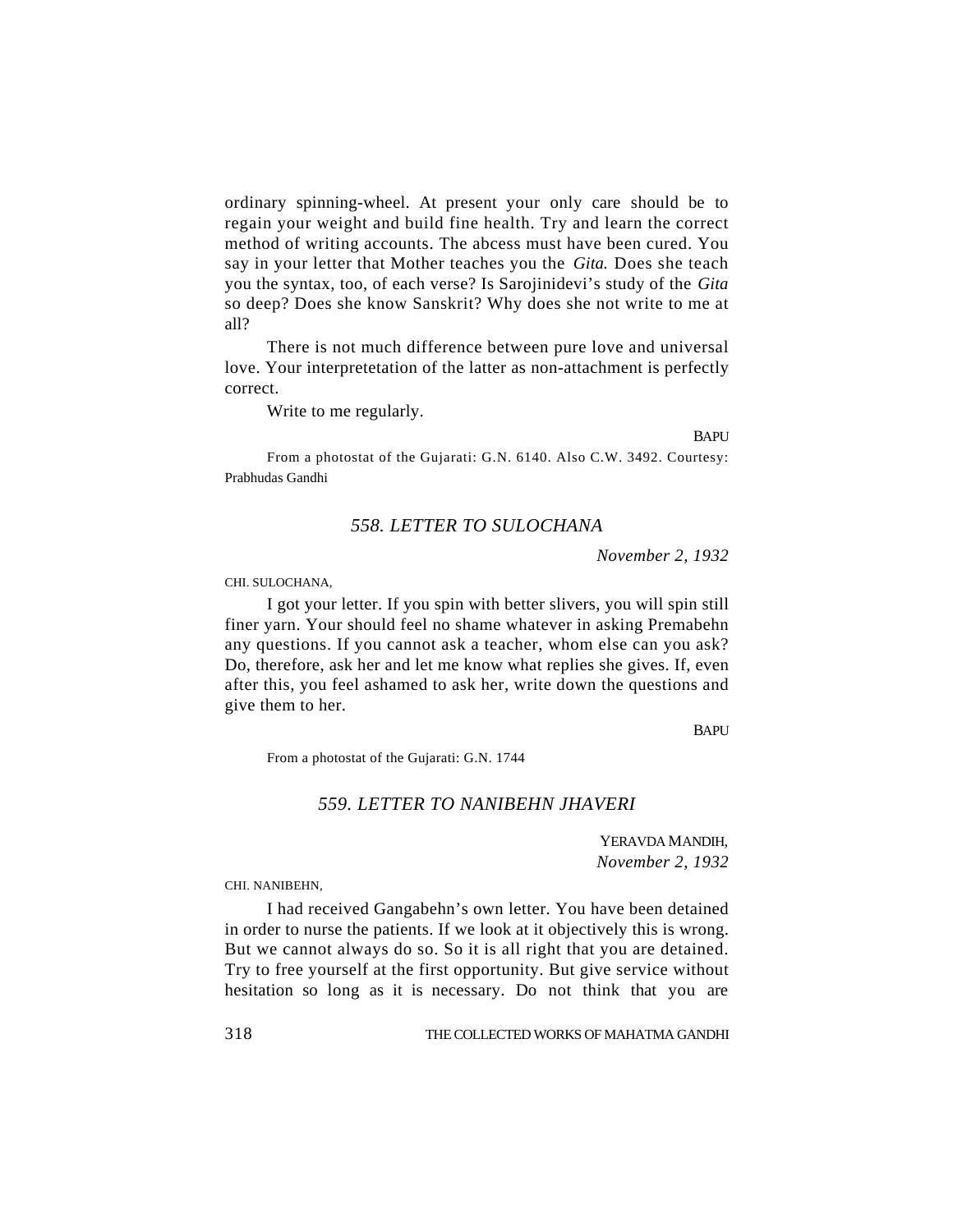committing any wrong. Hence, get rid of your sadness of heart.

Both of you always have my blessings. May God protect you and may your desire to serve grow from day to day.

**BAPU** 

[From Gujarati] *Manavtana Prahari—Pannalal Jhaveri,* p. 27

# *560. LETTER TO VIDYA HINGORANI*

YERAVDA MANDIR *November 2, 1932*

#### CHI. VIDYA,

I have your letter. Do I not know the situation in Sind? I know Sindhi women well. Through love even this situation can be improved. In work, the most important thing is to do ourselves what we want others to do. This you are doing. But remember that Mother *Gita* teaches us to keep on doing work without worrying about the fruit thereof. It is for God to worry about the fruit. Anand remains sad. But the key to happiness is in his own hands and to some extent in yours. If you have faith and serenity and are cheerful, it must infect Anand too. But this will happen once Anand get out. Do you meet Kikibehn<sup>1</sup>?

*Blessings from*

**BAPU** 

From a microfilm of the Hindi. Courtesy: National Archives of India and Anand T. Hingorani

#### *561. LETTER TO MADAN MOHAN CHATURVEDI*

*November 2, 1932*

BHAI MADAN MOHAN,

I saw your letter to Narandas. Inform me of Dr. Modi's opinion by wire and ask him to send me full details<sup>2</sup>. Keep me posted with the news. I hear Balkoba<sup>3</sup> has not recovered as yet and that even speaking

1 Kikibehn Lalvani, sister of J.B. Kripalani

 $2$  Jamnalal Bajaj at this time was suffering from ear trouble and was under the care of Dr. Modi; *vide*; "Letter to Jamnalal Bajaj", 2-11-1932.

<sup>3</sup> Balkrishna, younger brother of Vinoba Bhave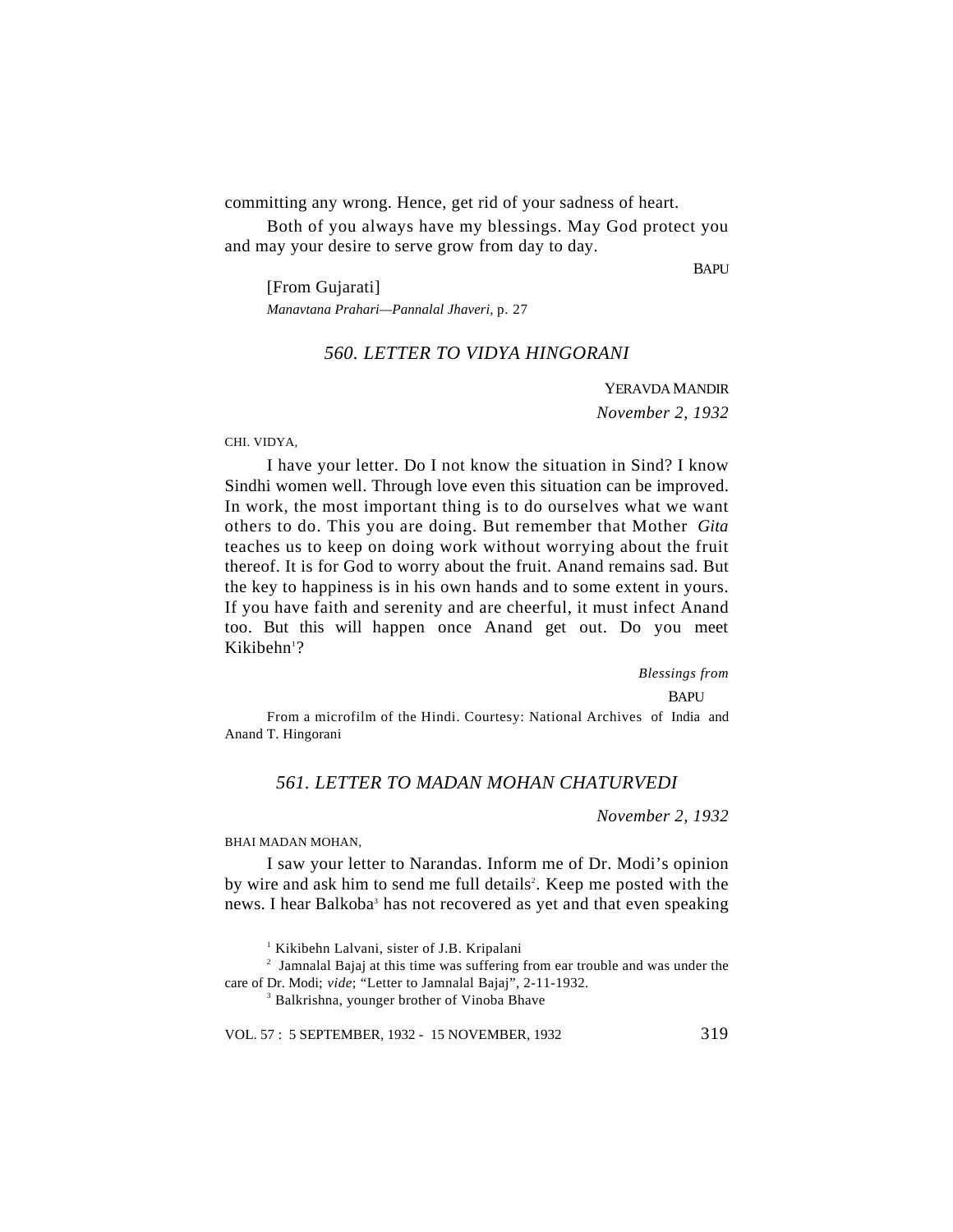is a strain for him. Tell Balkoba to write to me. Tell Janakibehn also. We are all well.

> *Blessings from* **BAPU**

From a photostat of the Hindi: G.N. 3090

#### *562. LETTER TO TULSI MAHER*

*November 2, 1932*

CHI. TULSI MAHER,

I got your letter after many months. We were all very glad. You have written nothing about your work. Why? Write next time. Surendra, Ramdas and others are here. I meet them occasionally. They are all doing well.

> *Blessings from* BAPU

From a photostat of the Hindi: G.N.6540

#### *563. LETTER TO MIRABEHN*

*November 3, 1932*

CHI. MIRA,

I got your letter yesterday afternoon. It is now 5.15 a.m. We have had the prayer, then the honey, hot water and a pinch of soda. Then we three together prepared my fruit, viz., two *musambis* which Mahadev peeled, two *santras* which I peeled and juice of a pomegranate which Sardar extracted. I added a pinch of salt to the juice and put the *musambi* and the *santra* pulp into the juice. They two went out for a stroll and I ate the salad. It was then 5.15. And I began this letter. The left-hand writing is by way of change and rest for the right hand.

Writing of the fruit salad, I give you my discovery. I find that fruit to produce the greatest effect should be taken by itself and on an empty stomach. You might almost say, the same law applies to juicy fruit that applies to opening medicines. In fact all food should be taken as medicine. The Sanskrit for food and medicine is a common word *aushadh*. Kisen will explain this more fully to you. Medicine need not be nasty to taste; nor is it taken for the pleasure of the palate.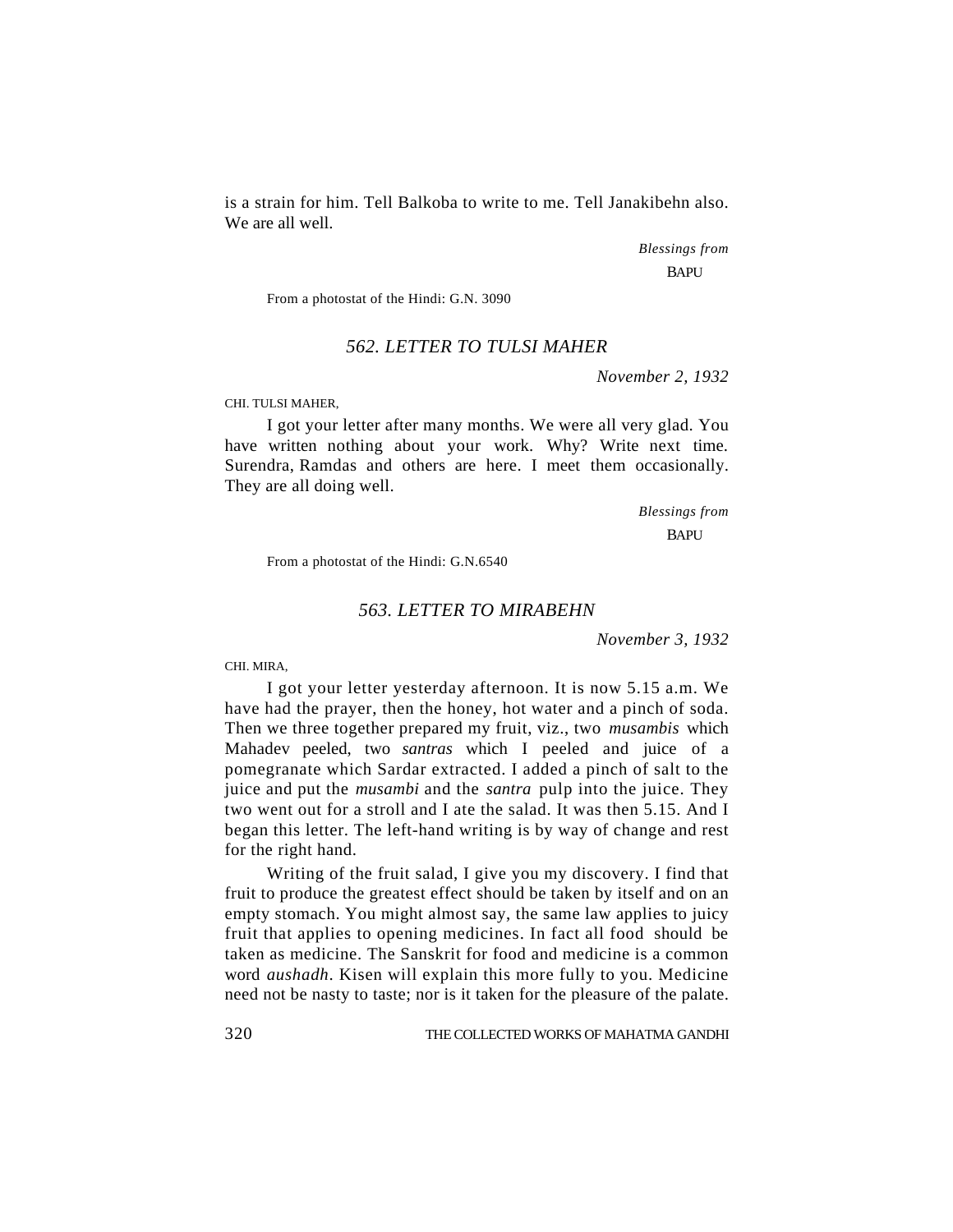Food should be treated exactly in the same manner, i.e., suitable food in suitable proportion in suitable manner and at suitable times. Here I interrupted the writing for the morning walk and now resume at 6.45.

There are many books on the life of the Prophet. The first place must be given to Amir Ali's *Spirit of Islam*. Then there is WashingtonIrving's *Mahomet and His Successors,* a very well written work. Carlyle's *Mahomet as Hero* is also well worth reading.

I am glad you have Kisen with you. She should get the most out of you and you of her. I wonder if she got my letter in reply to hers. I sent it to the address she gave. Whether she received it or not, tell her never to write a bad hand whether there is hurry or not. This lesson everyone should learn from my misfortune. Bad writing and bad everything is truly *himsa*. We have a rare opportunity of learning the virtue of patience in prison life.

I think your comparison between Jesus and Muhammed is striking and partly true. You have heard the saying comparisons are odious. In my opinion all revolutionaries are reformers and all reformers are revolutionaries. Both were great teachers and each was in response to his age and its requirements. And each made a unique contribution to the advance of mankind. They have an equal place in the universal pantheon. Your description of yourself as an ashramite is perfect. You do not deny Christ but you affirm yourself as an ashramite who denies no teacher. We are not concerned much with the interpretations of the different teachers. Each fashioned his or her own.

I am sending by registered post Amir Ali's book. When you have finished it, post it to Raihana. It belongs to the Tyabjee's.

Love from us all to you and Kisen.

**BAPU** 

From the original: C.W. 6248. Courtesy: Mirabehn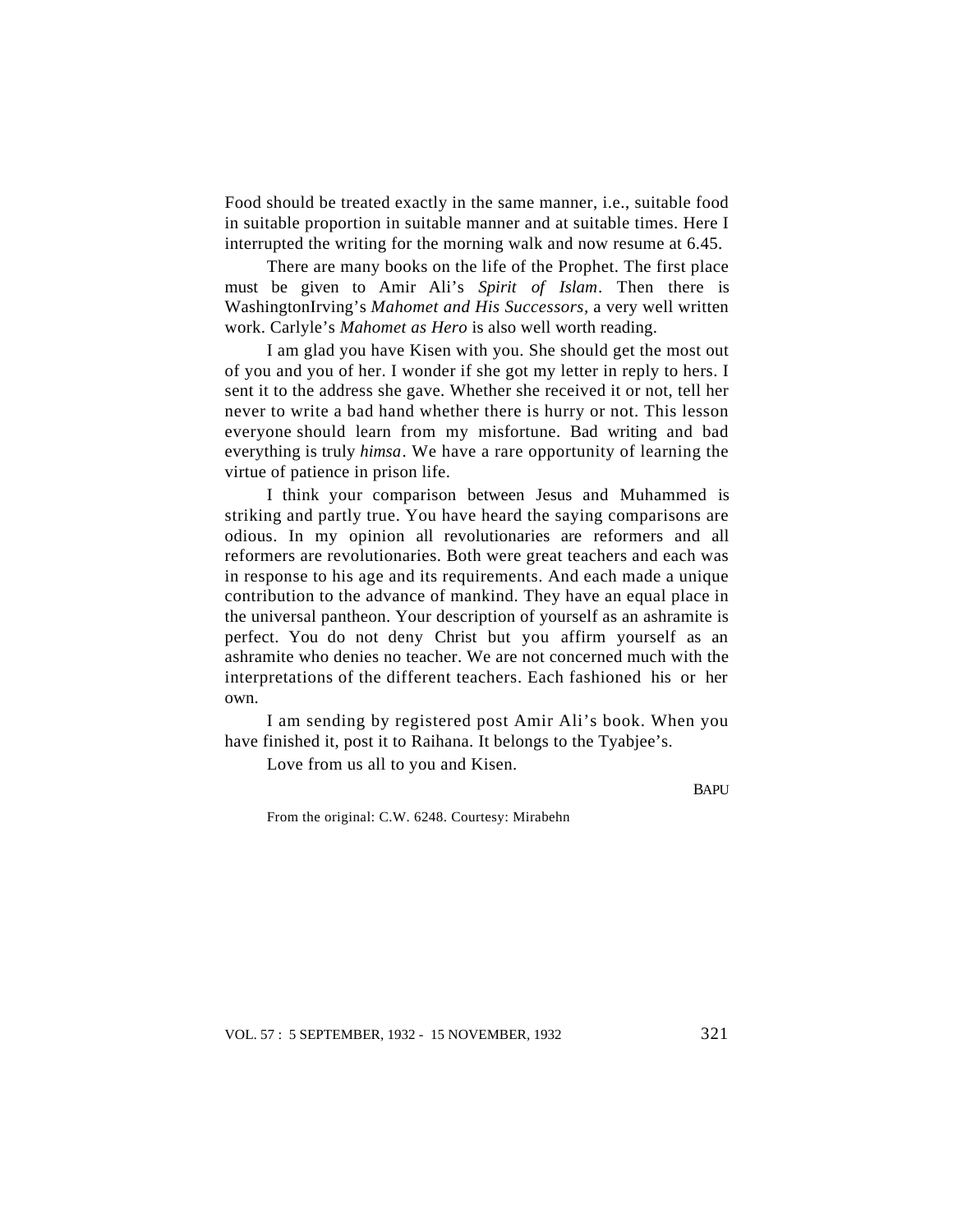# *564. TELEGRAM TO HOME SECRETARY, GOVERNMENT OF INDIA*

*November 3, 1932*

#### HOME SECRETARY TO GOVERNMENT OF INDIA

#### NEW DELHI

SUPPERINDENT YERAVDA CENTRAL PRISON HAS JUST CONVEYED GOVENRMENT OF INDIA'S  $DECISION<sup>1</sup>$  ON MY CORRESPONDENCE AND REQUEST THEREIN REGARDING UNTOUCHABILITY. THE DECISION I GRATEFULLY ACKNOWLEDGE GIVES ME ALL FACILITIES I HAD HOPED FOR AND I COULD POSSIBLY HAVE EXPECTED. I RECOGNIZE FULLY GRACEFUL MANNER IN WHICH GOVERNMENT PROPOSE TO TRUST ME TO CARRY OUT BOTH LETTER AND SPIRIT OF MY UNDERTAKING THAT NEITHER THESE INTERVIEWS NOR THIS CORRESPONDENCE SHALL HAVE ANY REFERENCE TO CIVIL DISOBEDIENCE MATTERS OUTSIDE REMOVAL OF UNTOUCHABILITY. THIS TRUST SHALL NEVER BE ABUSED.

**GANDHI** 

Bombay Secret Abstracts, Home Department, Special Branch, File No. 800(40)(4) Pt. I p. 289. Also G.N. 3867

#### *565. LETTER TO U. GOPALA MENON*

 *November 3, 1932*

#### MY DEAR GOPALA MENON,

I was not able before now to acknowledge your letter. As soon as I was in a position, the first thing I did was to send you a telegram which I hope you received in due time. I am glad you have written at length. It has enabled me to get an idea of the difficulties that face us. But this movement is taken up in God's name. He is our guide and I am positive that if we do not lose faith in Him, He will remove all difficulties in our path and if we would conduct ourselve in the spirit of service we would not be uncharitable towards those who may

<sup>1</sup> This was contained in a telegram dated November 2, addressed to the Bombay Government, which, *inter alia*, read: "Government of India recognize in view of considerations stated in Mr. Gandhi's letter of 18th and 24th October that if he is to carry out the programme that he has set before himself in regard to removal of untouchability, which they had not before fully appreciated, it is necessary that he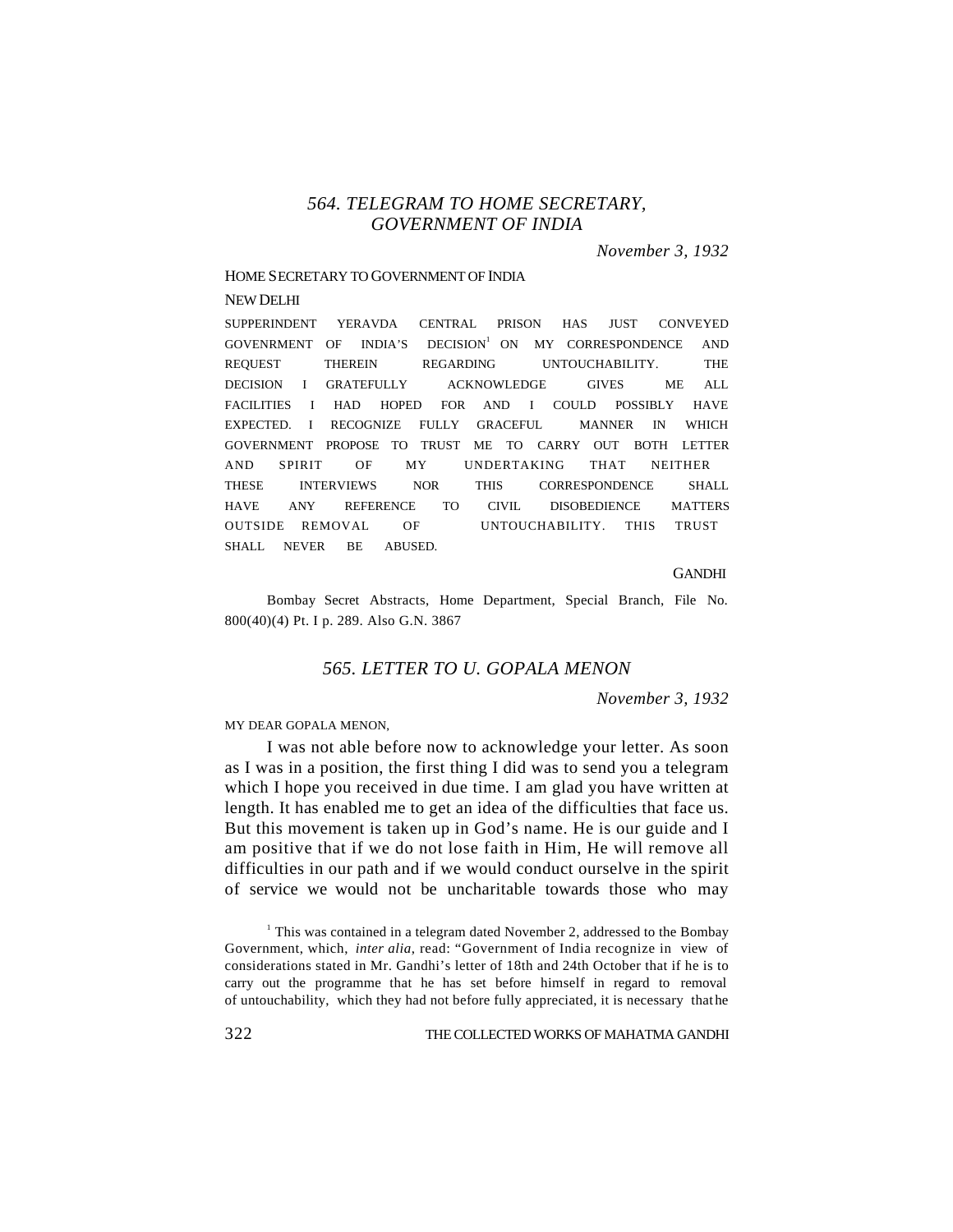oppose the reforms nor should we be uncharitable to the Zamorin. After all we do not know his difficulties. We must therefore step into his shoes and look at the position even from his point of view. I have. always. found that this is the quickest method of reaching a goal. We may not take our gaze off the goal for one single minute but in pursuing it we may not judge those who do not see eye to eye with us. After all, as you very properly say, we have but ourselves to die in the attempt to deliver our suppressed brethern from the yoke. Whatever happens, therefore, the people who are for the reform must remain strictly non-violent in every sense of the term. You are anxious to have Pandit Malaviyaji in your midst. Of course he would be a tower of strength if he could come, but his life has been a life of dedication. There are therefore many calls on him. He has aged, he is weak in body though his mind is as vigorous as ever. I know that he will come if he can at all spare himself. But it will be the glory of the workers of Kerala if he can be saved the long journey to the South. However, if you think that his presence is indispensable you will press your suit and I will certainly write to him.

I like your idea of a sister being sent from the North to work there during these precious few weeks that are available to us before the fateful 2nd of January. I have already moved in the matter and hope to let you know whether it is possible for anyone to come.

Do please tell me how Kelappan is doing. Why have I not heard from  $him<sup>91</sup>$ </sup>

From a photostat: S.N. 18602

should have freedom in regard to visitors and correspondence on matters stirctly limited to removal of untouchability. They also recognize that if Gandhi's activities in this matter are to be fully effective, there can be no restriction on publicity. As they do not wish to interpose obstacles to Mr.Gandhi's efforts in connection with the problem of untouchability, they are removing all restrictions on visitors correspondence and publicity in regard to matters which in Mr. Gandhi's own words have no reference to civil disobedience and are strictly limited to the removal of untouchability. They note that Mr.Gandhi contemplates the presence of officials at the interviews, and inspection then and there of correspondence, should Government at any time consider that such procedure is desirable"—Government of India, Home Department, Political, File No. 31/95/32

<sup>&</sup>lt;sup>1</sup> The letter as found in the source is unsigned.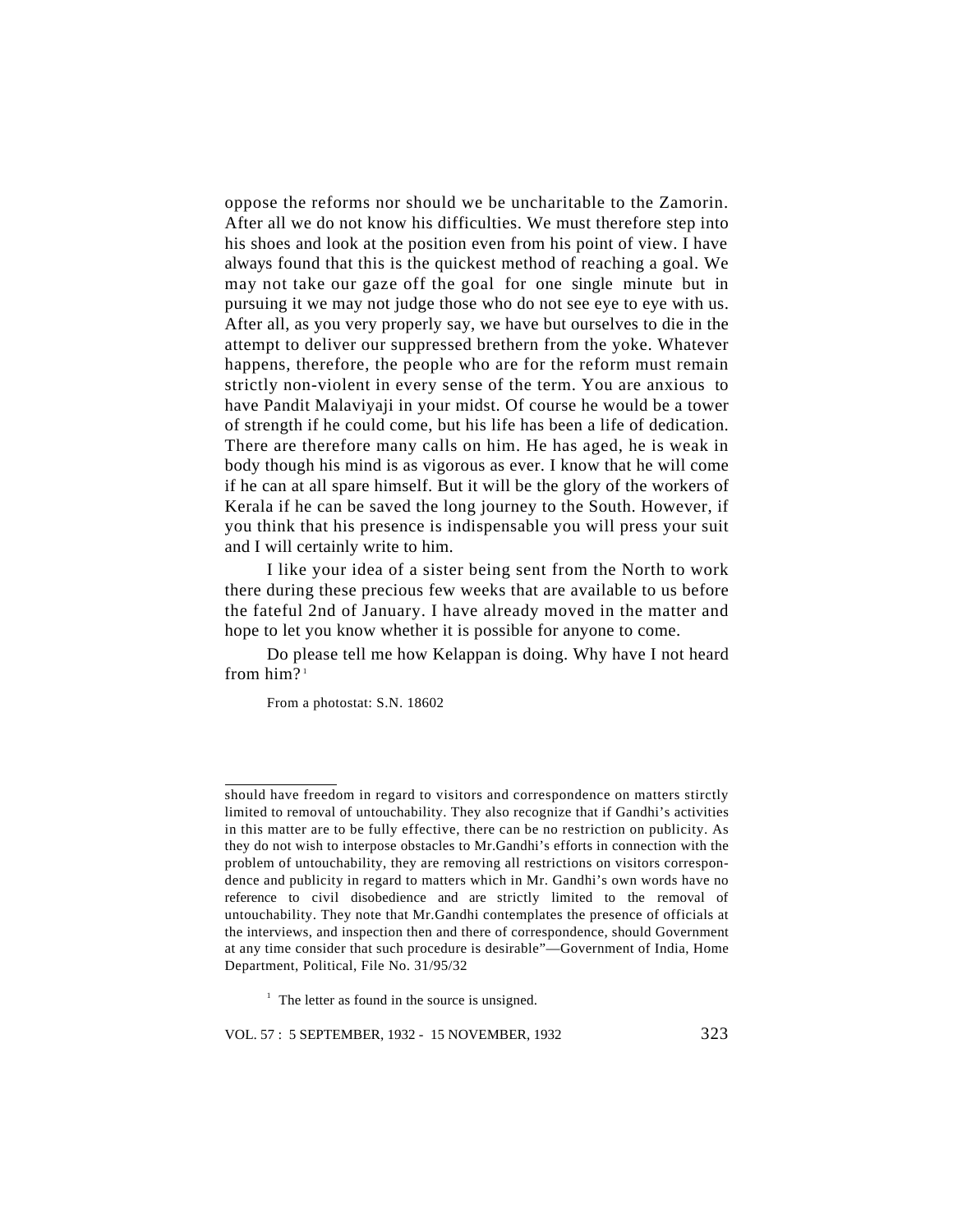# *566. LETTER TO MAGANBHAI DESAI*

*November 3, 1932*

I am becoming more convinced from experience that, as one's faith in God grows, one finds greater joy in doing one's duty, becomes more efficient and vigilant, and also more calm and patient.

Since I have unlimited faith in God, I believe that it is He who enables us to do any work, small or big. I do not know how He does that. If a person who claims to have dedicated his all, body, mind and possessions, to God, believes that he himself has done something, he would be a thief. I would not sin by ignorantly believing that I have done anything. If I sometimes believe that or say that in ordinary conversation in joking or in order not to seem different from other people, it is foolishness on my part. The truth is that I am daily growing more humble and, therfore feel pained whenever I think in pride that I have done something .

[From Gujarati]

*Mahadevbhaini Diary,* Vol. II, p. 201

#### *567. LETTER TO PARAMANAND DESAI*

*November* [*3, 1932*] 1

CHI. PARAMANAND.<sup>2</sup>

I have your letter. I am glad that Mother and you have gone there. I very much wish that both of you should now stay permanently in the Ashram. In which form are you?

> *Blessings from* **BAPU**

From a photostat of the Gujarati: S.N. 9483

<sup>&</sup>lt;sup>1</sup> From the S.N. Register

<sup>&</sup>lt;sup>2</sup> Mahadev Desai's step-brother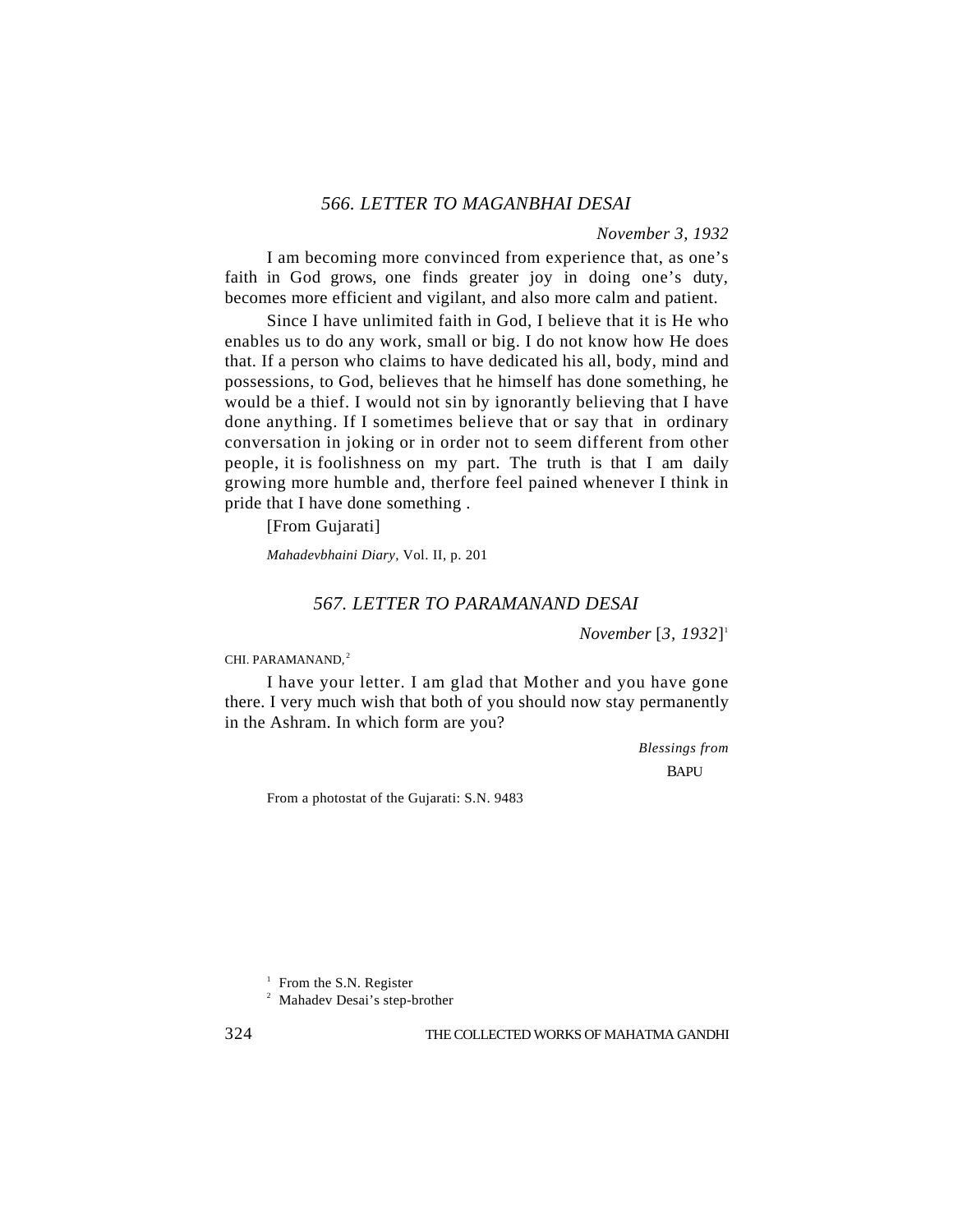# *568. LETTER TO HEMPRABHA DAS GUPTA*

*November 3, 1932*

CHI. HEMPRABHA,

I have your letter. I can understand your shock at the plight of the Harijans. But there is not need to be agitated. You should get what workers you can and try to improve the condition of the Harijan localities. Meet the Harijan men. Ultimately, ours is only to make the effort to the utmost, the result rests with God. Give up worrying. The *Gita* forbids us to worry. I am awaiting Arun's reply.

*Blessings from*

**BAPU** 

From a photostat of the Hindi: G.N. 1692

## *569. LETTER TO ALI HASSAN*<sup>1</sup>

[Before *November 4, 1932*] 2

Thanks for your letter. You must have seen my statement appealing for Hindu-Muslim-Sikh unity. From here, I can do little more. It is for those who are outside to make the move.

*The Hindu*, 7-11-1932

### *570. LETTER TO SOHANLAL SHARMA*

[On or before *November 4, 1932*] 3

BHAI SOHANLAL SHARMA,

I have your letter. What is the good of merely removing the signboard? Our aim is to secure temple-entry for Harijans. If Maganiramji does not agree to it you must wait. This temple too will be thrown open when public opinion is sufficiently enlightened. Find

<sup>&</sup>lt;sup>1</sup> Secretary, Bihar and Orissa Muslim Association

<sup>&</sup>lt;sup>2</sup> The report in the source bears the date November 4.

<sup>&</sup>lt;sup>3</sup> The postmark bears the date November 4.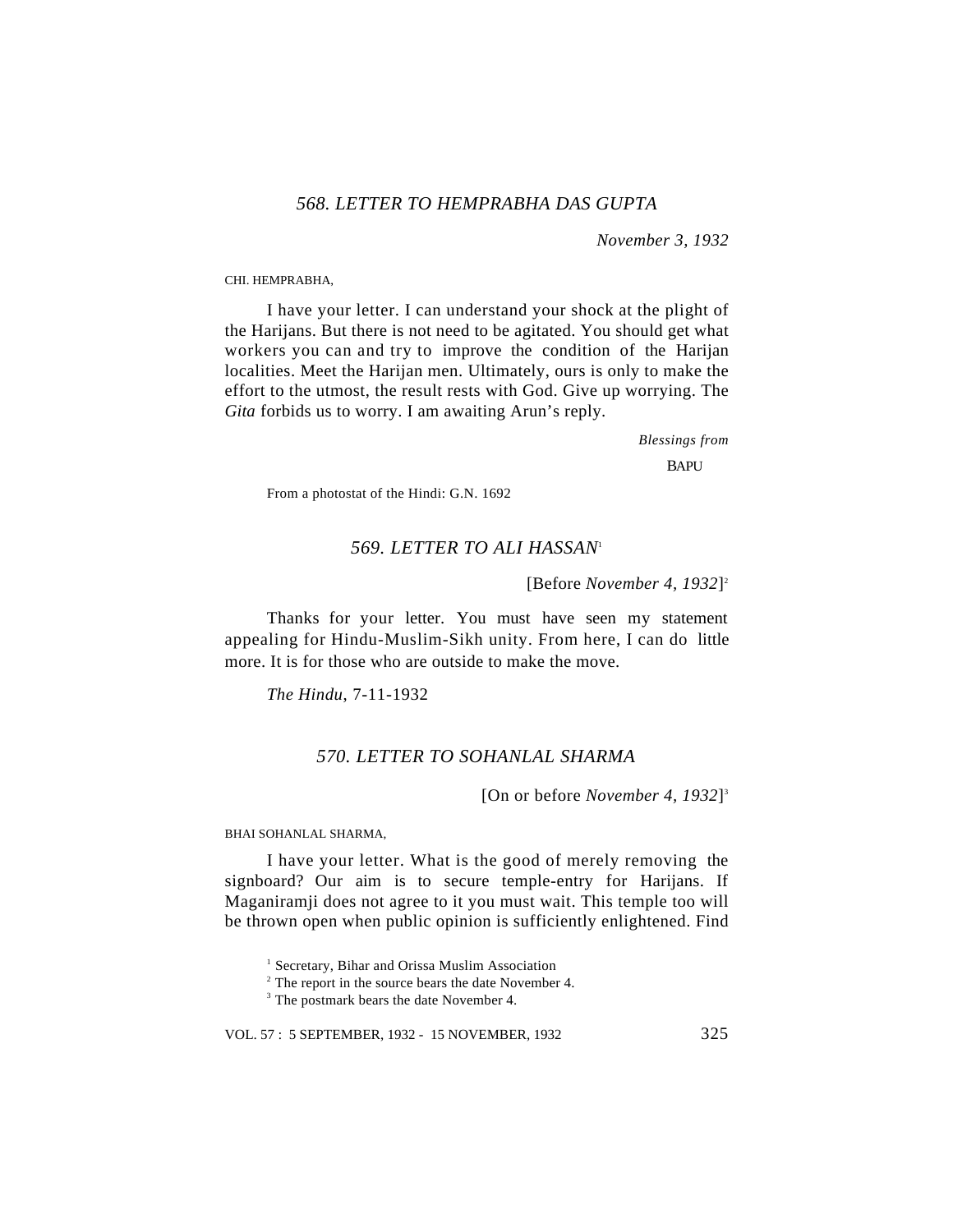out what temple-goers feel about it. This has to be done peacefully. See Ghanshyamdasji.

#### MOHANDAS GANDHI

SOHANLAL SHARMA PRESIDENT , HINDU SABHA PUSHKAR VIA AJMER (B.B.& C.I. RLY.)

[From Hindi]

From a photostat of the Hindi : G.N. 2827

# *571. STATEMENT ON UNTOUCHABILITY*<sup>1</sup> *-* I

### *November 4, 1932*

For reasons over which I had no control I have not been able to deal with the question of untouchability, as I had fully intended to after the breaking of the fast. The Government having now granted me permission to carry on public propaganda in connection with the work, I am able to deal with the numerous correspondents who have been writing to me either in criticism of the Yeravda Pact, or to seek guidance, or to know my views about the different questions that arise in the course of the campaign against untouchability. In this preliminary statement I propose to confine myself to the salient questions only, deferring for the time being other questions which do not call for immediate disposal.

I take up first the question of the possibility of my resuming the fast. Some correspondents contend that the fast savours of coercion and should not have been undertaken at all and that, therefore, it should never be resumed. Some others have argued that there is no warrant in Hindu religion, or any religion for that matter, for a fast like mine. I do not propose to deal with the religious aspect. Suffice it to say that it was at God's call that I embarked upon the last fast and it would be at His call that it would be resumed, if it ever is. But when it was first undertaken, it was undoubtedly for removal of untouchability, root and branch. That it took the form it did was no choice of mine. The Cabinet decision precipitated the crisis of my life, but I

<sup>&</sup>lt;sup>1</sup> Following the lifting of restrictions by the Government on Gandhiji's interviews and his carrying on propaganda in connection with anti-untouchability work, Gandhiji issued a series of statements to the Press. This is the first of them.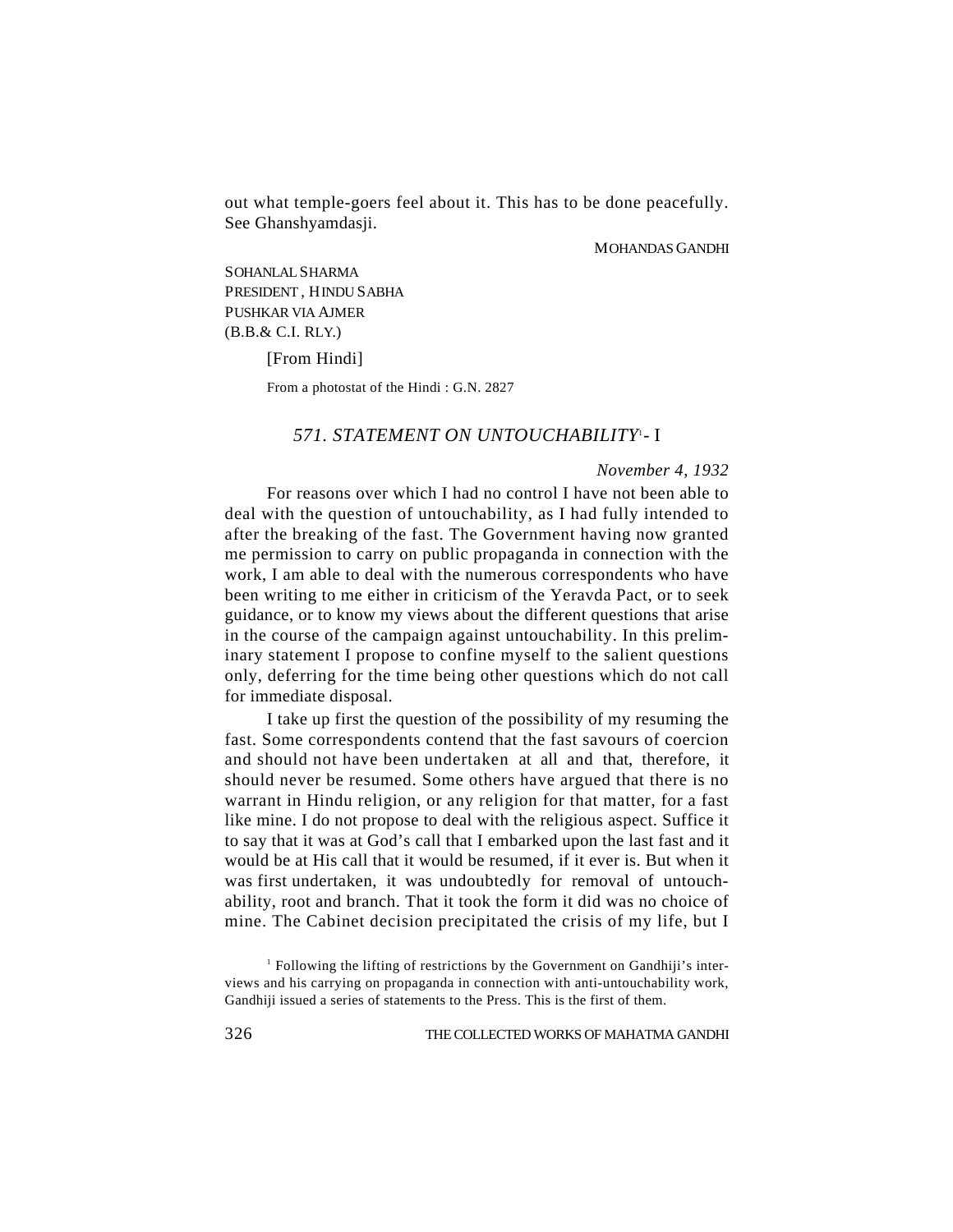knew that the revocation of the British Cabinet's decision was to be but the begining of the end. A tremendous force could not be set in motion merely in order to alter a political decision, unless it had behind it a much deeper meaning even unknown to its authors. The people affected instinctively recognized that meaning and responded.

Perhaps no man within living memory has travelled so often from one end of India to the other or has penetrated so many villages and come into contact with so many millions as I have. They have all known my life. They have known that I have recognized no barriers between 'untouchables' and 'touchables' or caste and outcaste. They have heard me speak often in their own tongues denouncing untouchability in unmeasured terms, describing it as a curse and a blot upon Hinduism. With rare exceptions, at hundreds of these mass meetings or at private meetings in all parts of India, there has been no protest against my presentation of the case against untouchability. Crowds have passed resolutions denouncing untouchability and pledging themselves to remove it from their midst and they have on innumerable occasions called God as witness to their pledge and asked for His blessing that He may give them strength to carry out their pledge. It was against these millions that my fast was undertaken and it was their spontaneous love that brought about a transformation inside of five days and brought into being the Yeravda Pact. And it will be against them that the fast will be resumed if that Pact is not carried out by them in its fullness. The Government are now practically out of it. Their part of the obligation they fulfilled promptly. The major part of the resolutions of the Yeravda Pact has to be fulfilled by these millions, the so-called caste Hindus, who have flocked to the meetings I have described. It is they who have to embrace the suppressed brethren and sisters as their very own, whom they have to invite to their temples, to their homes, to their schools. The 'untouchables' in the villages should be made to feel that their shackles have been broken, that they are in no way inferior to their fellow-villagers, that they are worshippers of the same God as other villagers, and are entitled to the same rights and privileges that the latter enjoy.

But if these vital conditions of the Pact are not carried out by caste Hindus, could I possibly live to face God and man? I ventured even to tell Dr. Ambedkar, Rao Bahadur Raja and other friends belonging to the suppressed group that they should regard me as a hostage for the due fulfilment by caste Hindus of the conditions of the Pact. The fast, if it has to come, will not be for the coercion of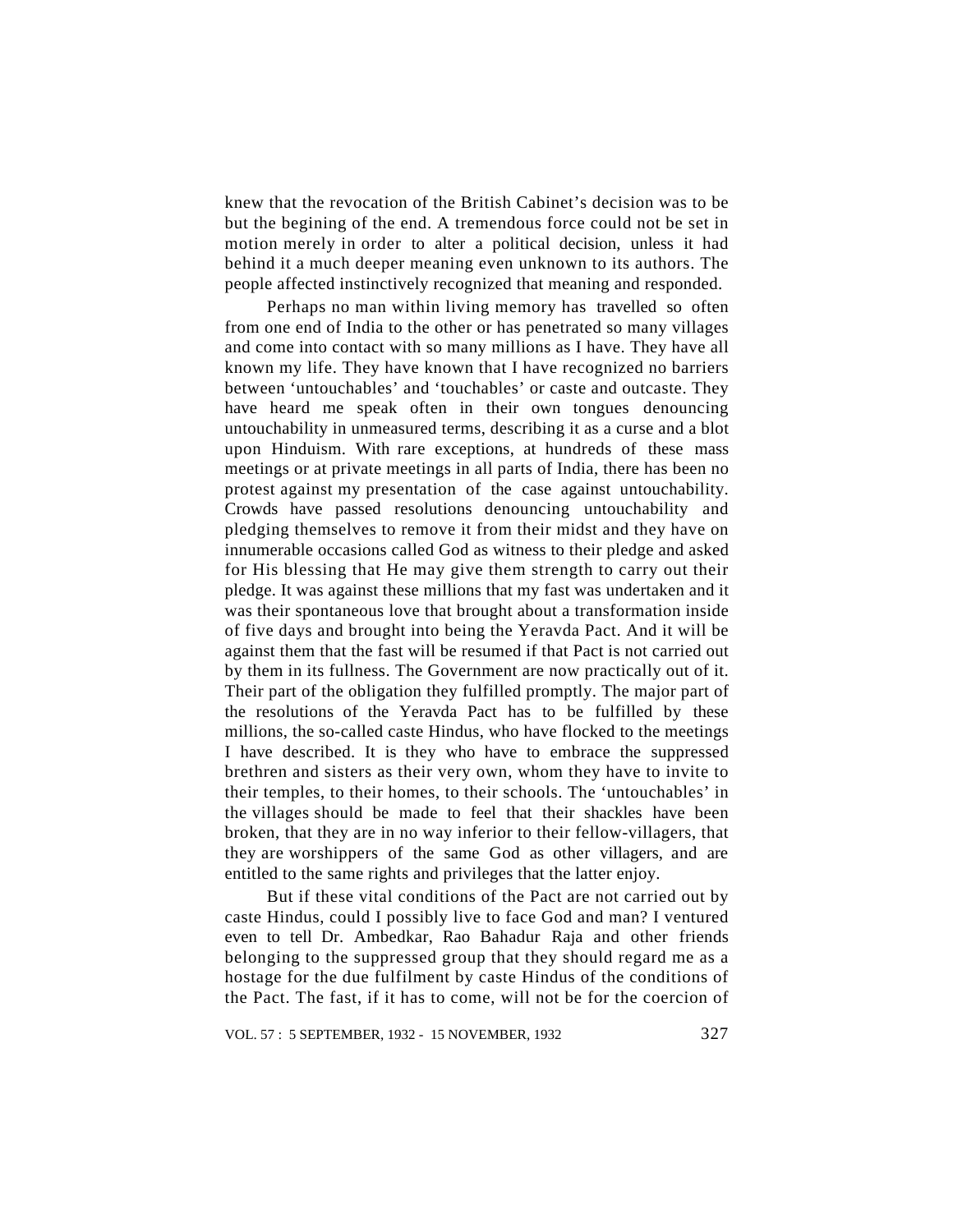those who are opponents of the reform, but it will be intended to sting into action those who have been my comrades or who have taken pledges for the removal of untouchability. If they belie their pledge, or if they never meant to abide by them, and their Hinduism was a mere camouflage, I should have no interest left in life. My fast, therefore, ought not to affect the opponents of reform, nor even fellow-workers and the millions who have led me to believe that they were with me and the Congress in the campaign against untouchability, if the latter have on second thoughts come to the conclusion that untouchability is not after all a crime against God and humanity.

In my opinion, fasting for purification of self and others is an age-long institution and it will subsist so long as man believes in God. It is the prayer to the Almighty from an anguished heart. But whether my argument is wise or foolish, I cannot be dislodged from my position so long as I do not see the folly or the error of it. It will be resumed only in obedience to the inner voice, and only if there is manifest breakdown of the Yeravda Pact, owing to the criminal neglect of caste Hindus to implement its conditions. Such neglect would mean a betrayal of Hinduism. I should not care to remain its living witness.

There is another fast which is a near possibility and that is in connection with the opening of the Guruvayur temple in Kerala. It was at my urgent request that Sjt. Kelappan suspended his fast for three months, a fast that had well-nigh brought him to death's door. I would be in honour bound to fast with him if on or before the first January next that temple is not opened to the 'untouchables' precisely on the same terms as the 'touchables', and if it becomes necessary for Sjt. Kelappan to resume his fast. I have been obliged to dwell at some length upon these possible fasts because of the receipt of hot correspondence from two or three quarters. Co-workers, however, should not be agitated over the possiblity. To become unnerved over a prospect one would not like face very often results in its materializing. The best way of averting it is for all affected by it to put forth their whole strength into the work that would render the occurence impossible.

Correspondents have asked whether inter-dining and intermarriage are part of the movement against untouchability. In my opinion they are not. They touch the caste men equally with the outcastes. It is, therefore, not obligatory on an anti-untouchability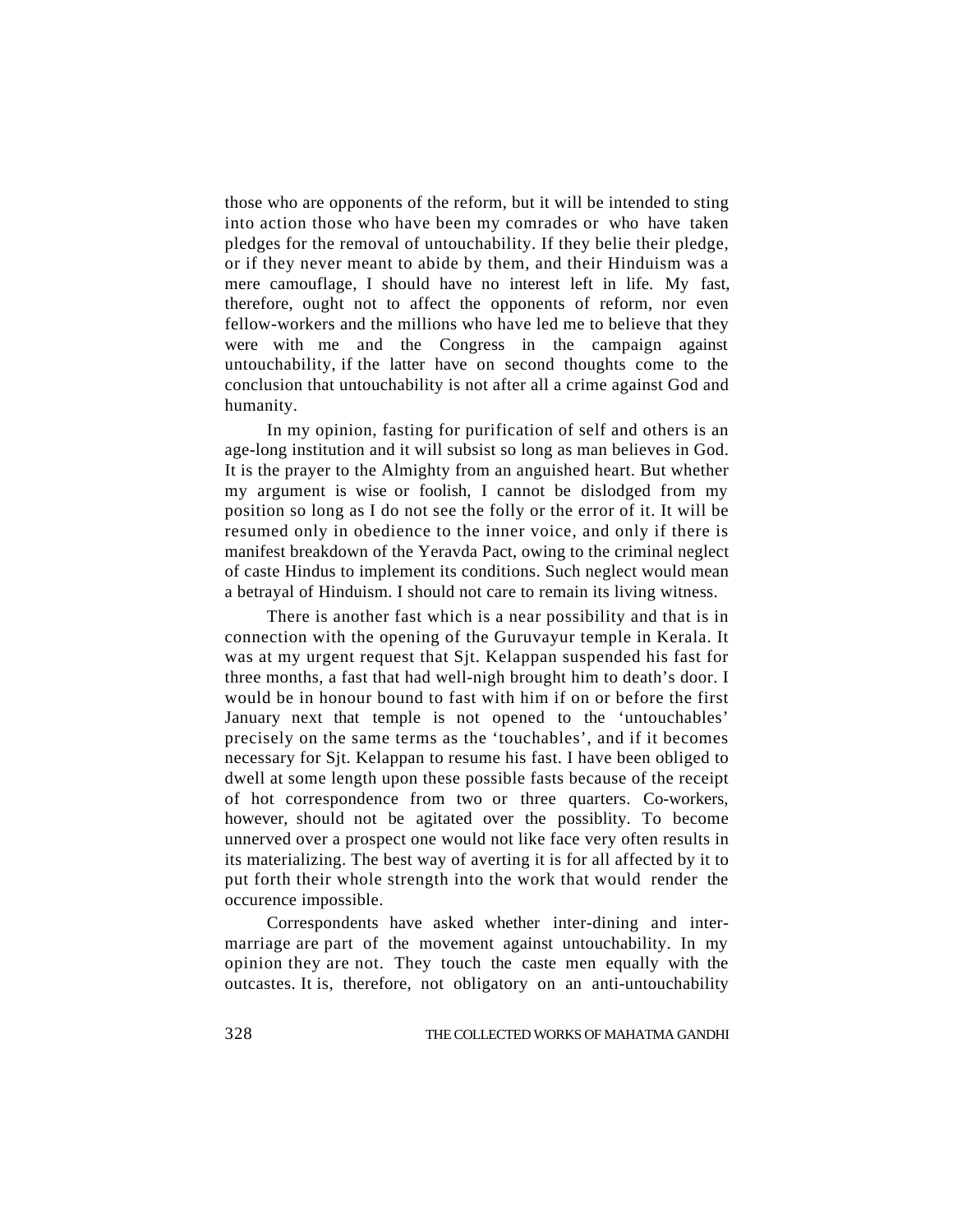worker to devote himself or herself to inter-dining and intermarriage reform. Personally, I am of opinion that this reform is coming sooner than we expect. Restriction on inter-caste dining and inter-caste marriage is no part of Hindu religion. It is a social custom which crept into Hinduism when perhaps it was in its decline, and was then meant perhaps to be temporary protection against disintegration of Hindu society, and emphasis on them has turned the attention of mass mind from the fundamentals which are vital to life's growth. Wherever, therefore, people voluntarily take part in functions where 'touchables' and 'untouchables', Hindus and in non-Hindus are invited to join dinner parties, I welcome them as a healthy sign. But I should never dream of making this reform, however desirable in itself it may be, part of an all-India reform which has been long overdue.

Untouchability in the form we all know it is a canker eating into the very vitals of Hinduism. Dining and marriage restrictions stunt Hindu society. I think the distinction is fundamental. It would be unwise in a hurricane capmaign to overweight and thus endanger the main issue. It may even amount to a breach of faith with the masses to call upon them suddenly to view the removal of untouchability in a light different from what they have been taught to believe it to be. On the one hand, therefore, whilst inter-dining may go on where the public is itself ready for it, it should not be part of the India-wide campaign.

I have letters, some of them angrily worded, from those who style themselves sanatanists. For them untouchability, is the essence of Hinduism. Some of them regard me as a renegade. Some others consider that I have imbibed notions against untouchability and the like from Christianity and Islam. Some again quote scriptures in defence of untouchability. To these I have promised a reply through this statement. I would venture, therefore, to tell these correspondents that I claim myself to be a sanatanist. Their definition of a sanatanist is obviously different from mine. For me sanatan dharma is the vital faith handed down from generations belonging even to prehistoric period and based upon the Vedas and the writings that followed them. For me the Vedas are as indefinable as God and Hinduism. It would be only partially true to say that the Vedas are the four books which one finds in print. These books are themselves remnants of the discourses left by the unknown seers. Those of later generations added to these original treasures according to their lights. There then arose a great and lofty-minded man, the composer of the *Gita.* He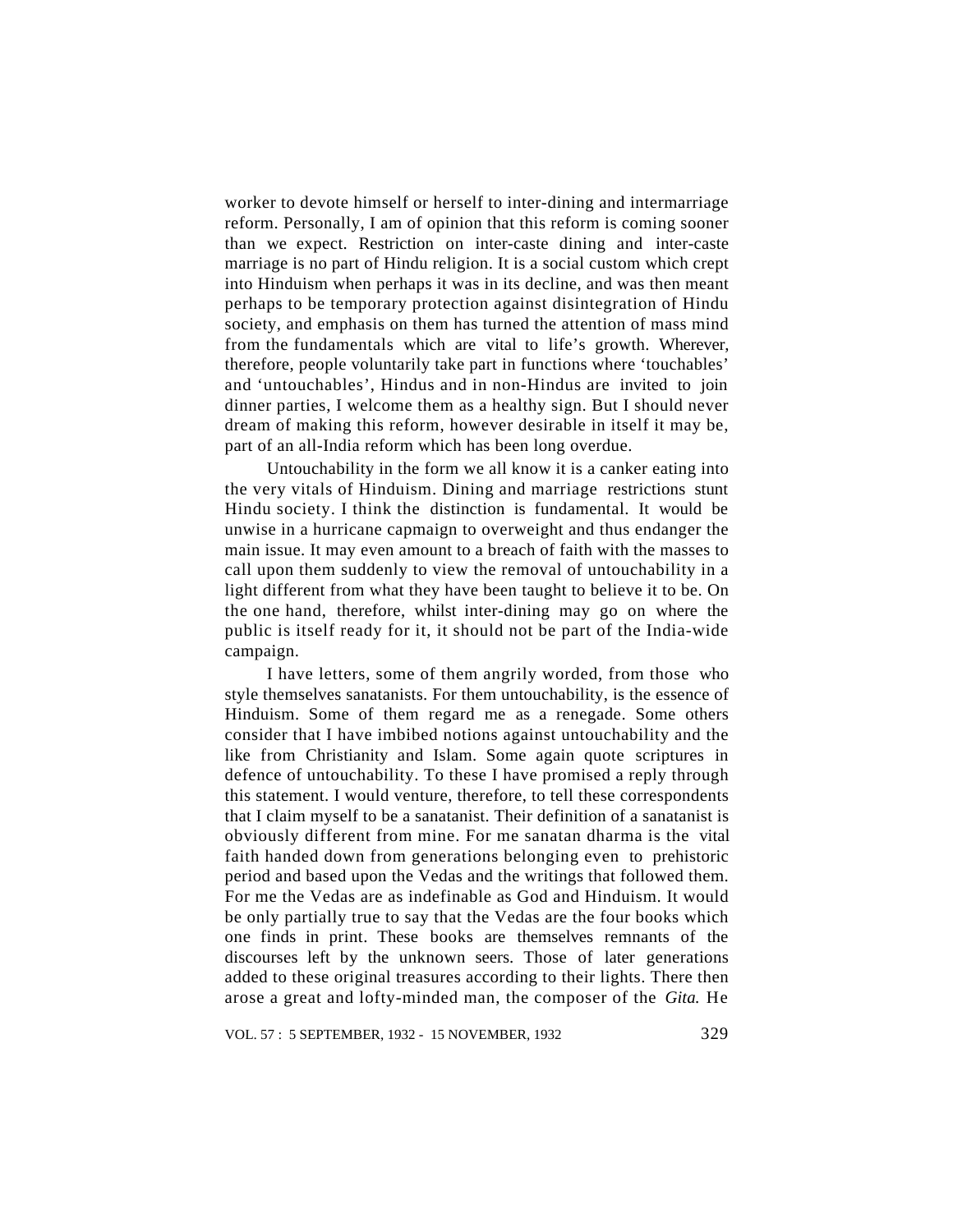gave to the Hindu world a synthesis of Hindu religion at once deeply philosophical and yet easily to be understood by any unsophisticated seeker. It is the one open book to every Hindu who will care to study it, and if all the other scriptures were reduced to ashes, the seven hundred verses of this imperishable booklet are quite enough to tell one what Hinduism is and how one can live up to it. And I claim to be a sanatanist because for forty years I have been seeking literally to live up to the teachings of that book. Whatever is contrary to its main theme I reject as un-Hindu. It excludes no faith and no teacher. It gives me great joy to be able to say that I have studied the Bible, the Koran, Zend Avesta and the other scriptures of the world with thesame reverence that I have given to the *Gita.* This reverent reading has strengthened my faith in the *Gita.* They have broadened my outlook and therefore my Hinduism. Lives of Zoroaster, Jesus and Mohammed, as I have understood them, have illumined many a passage in the *Gita.* What, therefore, these sanatani friends have hurled against me as a taunt has been to me a source of consolation. I take pride in calling myself a Hindu becuase I find the term broad enough not merely to tolerate but to assimilate the teachings of prophets from all the four corners of the earth. I find no warrant for untouchability in this book of life. On the contrary it compels me, by an appeal to my reason and a more penetrating appeal to my heart, in language that has a magnetic touch about it, to believe that all life is one and that it is through God and must return to Him.

According to sanatan dharma taught by that venerable Mother<sup>1</sup>, life does not consist in outward rites and ceremonial, but it consists in the uttermost inner purification and merging oneself, body, soul and mind, in the divine essence. I have gone to the masses in their millions with this message of the *Gita* burnt into my life. And they have listened to me, I am quite sure, not for any political wisdom or for eloquence, but because they have instinctively recognized me as one of them, as one belonging to their faith. And as days have gone by, my belief has grown stronger and stronger that I could not be wrong in claiming to belong to sanatan dharma, and if God wills it, He will let me seal that claim with my death.

*The Epic Fast,* pp. 311-7

1 *Bhagavad Gita*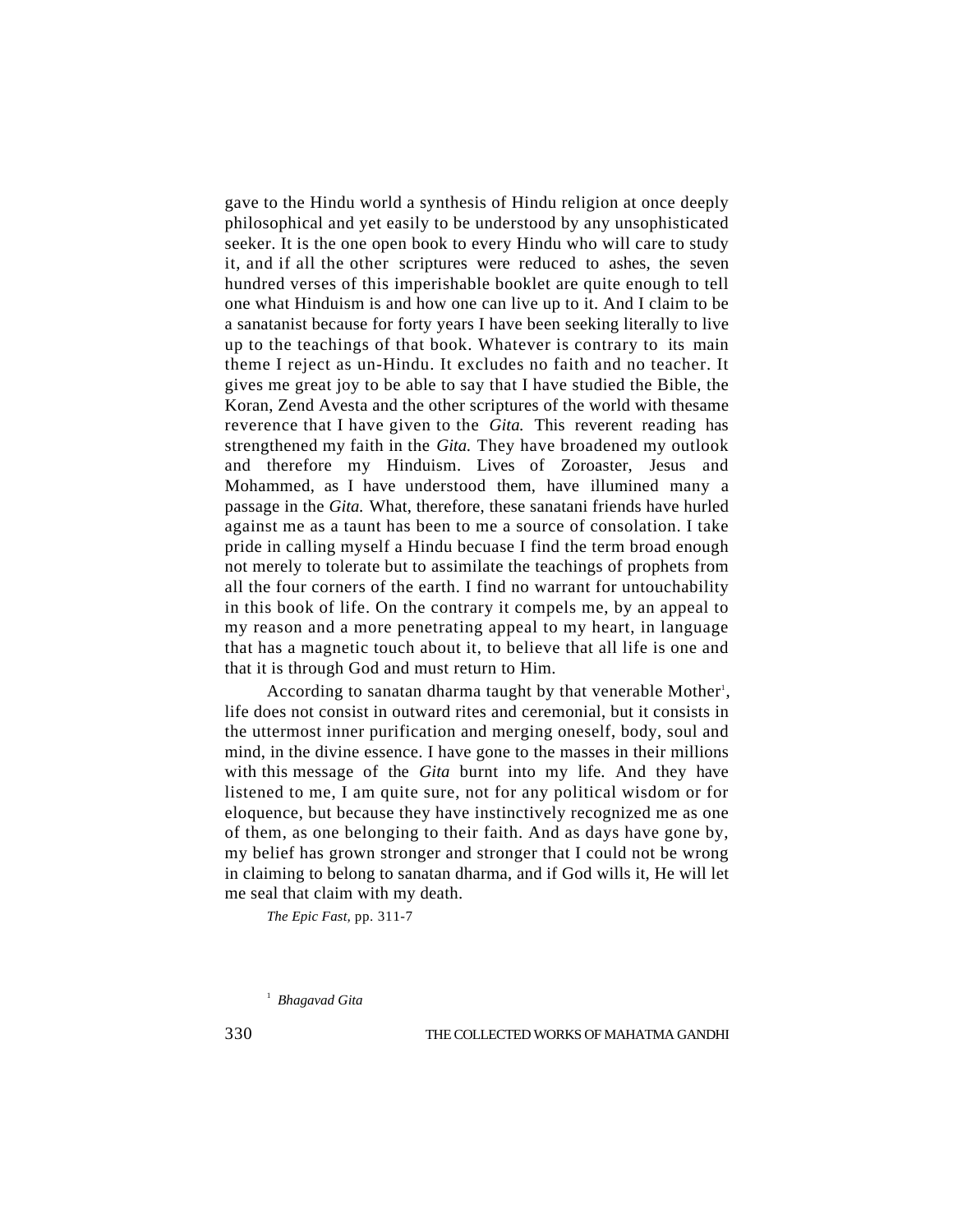MY DEAR CHARLIE,

I have two letters to answer. Of course your decision is right. Your problem of untouchability is in a way more complex than mine. Untouchability is a dying cult and has an ever-growing army of reformers to deal it death blows. Yours shows no signs of dying and claims many supporters in the name of science. And you have very few workers. But as you and I have repeatedly found, what is difficult for man is easy for God. Anyway, we have but to do our part of work, and I shall pray for success in your work.

I assure you I do not want to kill brother ass. He is in God's safe keeping. If He means to starve him, neither your effort nor mine can save him. For the present he is flourishing on goat's milk and plenty of fruit with some home made bread thrown in.

Gurudev is still at it. That little fast brought me many undreamt of treasures. Gurudev was the richest find. If someone had said "fast to find Gurudev" I should have done it without a second thought. I was dying to find a corner in his heart. Thank God I found it through the fast.

Love from us all.

**MOHAN** 

From a photostat: G.N. 976

# *573. STATEMENT ON UNTOUCHABILITY–II*

### *November 5, 1932*

A correspondent, in spite of having received liberal education suggests that before Harijans are put on a level with caste Hindus, they should become fit for such reception, shed their dirty habits, give up eating carrion; another goes the length of saying that Bhangis and Chamars who are engaged in what he considers are, 'dirty occupations' should give them up. These critics forget that caste men are responsible for whatever bad habits are to be observed amongst the Harijans. The so-called higher castes have deprived them of facilities for keeping themselves clean and also the incentive for doing so. As for the occupations of scavenging and tanning, they are no more dirty than many other occupations I can name. What may be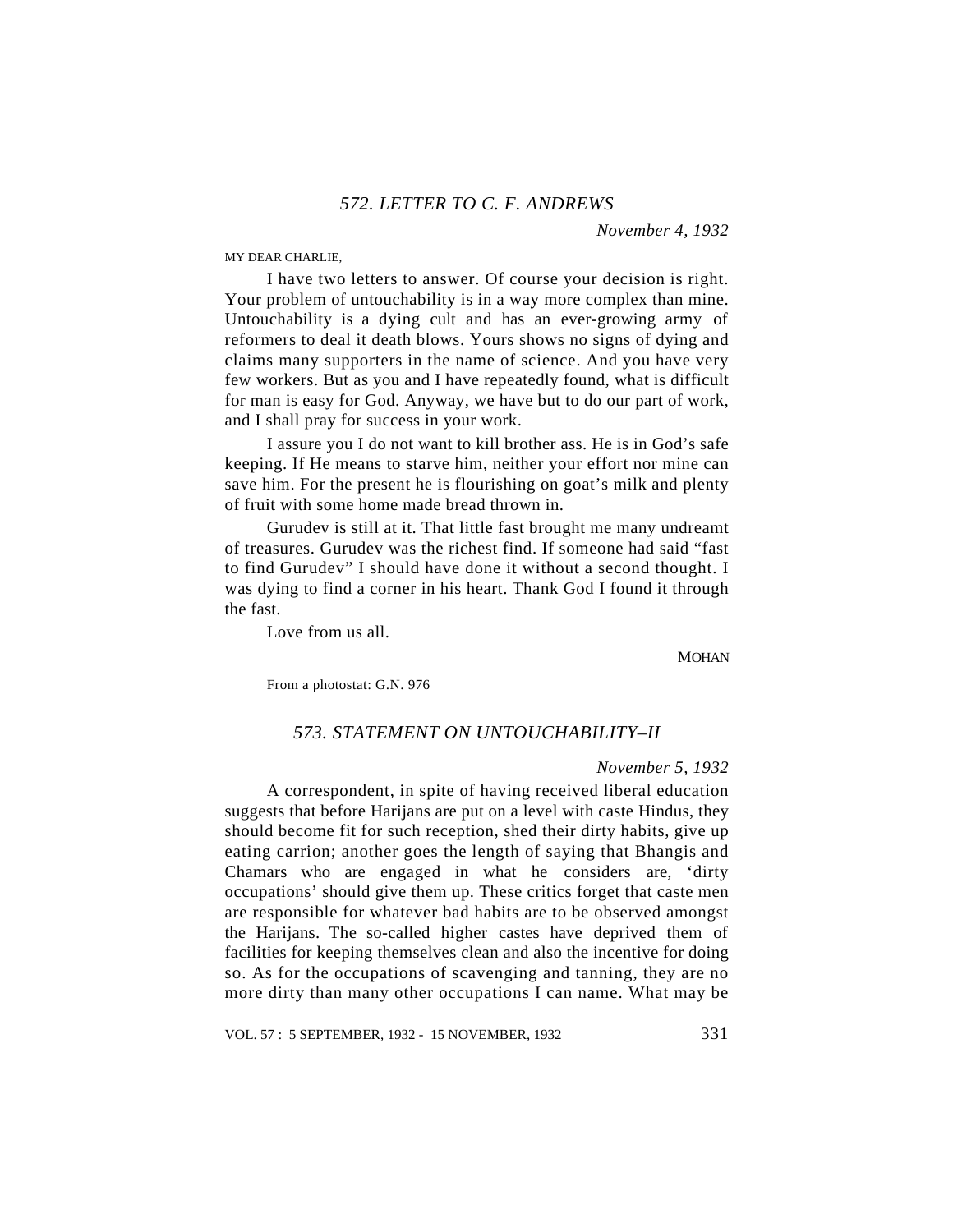admitted is that these occupations like several others are carried on in a dirty manner. That again is due to the high-handed indifference and criminal neglect of the 'high castes'. I can say from personal experience that both scavenging and tanning can be done in a perfectly healthy and clean manner. Every mother is a scavenger in regard to her own children and every student of modern medicine is a tanner in as much as he has to dissect and skin human carcases. But we consider theirs to be sacred occupations. I submit that the ordinary scavengers' and tanners' occupations are no less sacred and no less useful than those of mothers and medical men. We shall go wrong if caste men regard themselves as patrons distributing favours to the Harijans. Whatever is done now by the caste Hindus for the Harijans will be but a tardy reparation for the wrongs done to them for generations, and if now they have to be received in their existing state, as they must be received, it is a well-deserved punishment for the past guilt. But there is this certain satisfaction that the very act of receiving them with open hearts would be a sufficient incentive to cleanliness, and the caste men will for their own comfort and convenience provide Harijans with facilities for keeping themselves clean.

It is well to remind ourselves of what wrongs we have heaped upon the devoted heads of the Harijans. Socially they are lepers. Economically they are worse than slaves. Religiously they are denied entrance to places we miscall 'houses of God'. They are denied the use, on the same terms as the caste men, of public roads, public hospitals, public wells, public taps, public parks and the like, and in some cases their approach within a measured distance is a social crime, and in some other rare enough cases their very sight is an offence. They are relegated for their residence to the worst quarters of cities or villages where they practically get no social services. Caste Hindu lawyers and doctors will not serve them as they do other members of society. Brahmins will not officiate at their religious functions. The wonder is that they are at all able to eke out an existence or that they still remain within the Hindu fold. They are too downtrodden to rise in revolt against their suppressors.

I have recalled these tragic and shameful facts in order to make the workers vividly realize the implications of the Yeravda Pact. It is only ceaseless effort that can raise these downtrodden fellow beings from degradation, purify Hinduism, and raise the whole Hindu society and with it the whole of India.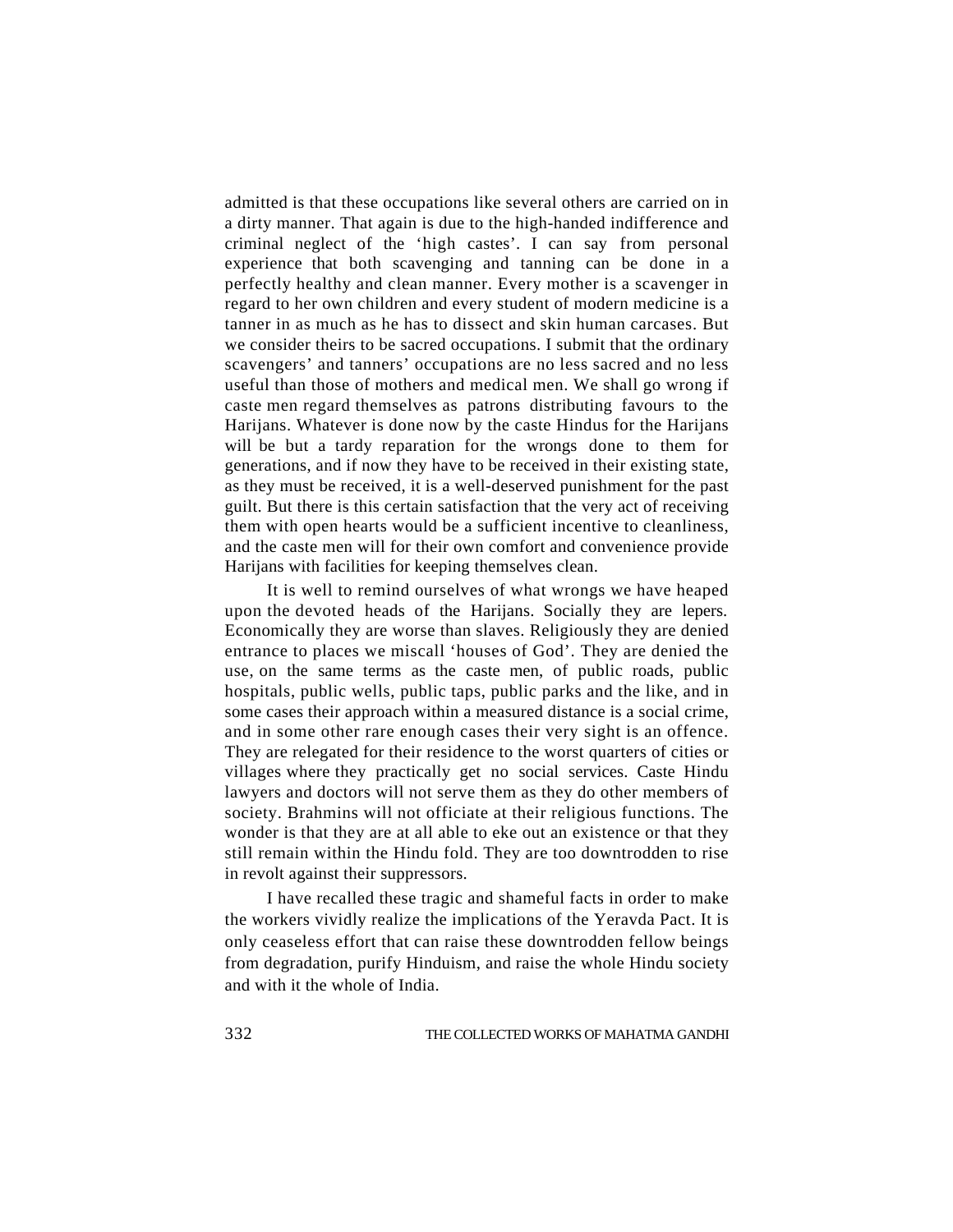Let us not be stunned by this simple recital of the wrongs. If the demonstration during the last week was a genuine expression of repentance on the part of caste Hindus, all will be well, and every Harijan will soon feel the glow of freedom. But before this muchdesired end can be achieved the message of freedom will have to be carried to the remotest village. Indeed the work in the village is far more difficult than in the big cities where it is possible quickly to mobilize public opinion. Now that there is the All-India Antiuntouchability League, workers should work in co-ordination with that League. And here I would like to recall what Dr. Ambedkar told me. He said, "Let there be no repetition of the old method when the reformer claimed to know more of the requirements of his victims than the victims themselves", and therefore, he added "tell your workers to ascertain from the representatives of the Harijans what their first need is and how they would like it to be satisfied. Joint refreshments are good enough by way of demonstration, but they may be overdone. There is a flavour of patronage about them. I would not attend them by myself. The more dignified procedure would be to invite us to ordinary social functions without any fuss. Even temple-entry, good and necessary as it is, may wait. The crying need is the raising of the economic status and decent behaviour in the daily contact." I must not repeat here some of the harrowing details given by him from his own bitter experiences. I felt the force of his remarks. I hope every one of my readers will do likewise.

Many suggestions have been sent to me for adoption by the reformers. One is a repetition of what Swami Shraddhanandji used to repeat so often, namely, that every Hindu should have in his home a Harijan who would be for all practical purposes a member of the family. The second comes from a non-Hindu friend deeply interested in India's welfare. He says that every well-to-do Hindu should bear the expense of giving, if possible under his own observation, higher education to a Harijan young man or girl so that these after finishing their education might work for the uplift of fellow-Harijans. Both the suggestions are worthy of consideration and adoption. I would ask all who have made fruitful suggestions to pass them on to the newlyestablished League. Correspondents should recognize my limitations. From behind the prison gates, I can only tender advice to the League and the people. I can take no part in the real execution of plans. They should also recognize that my opinions, based as they must be on insufficient data, and often on second-hand information, are liable to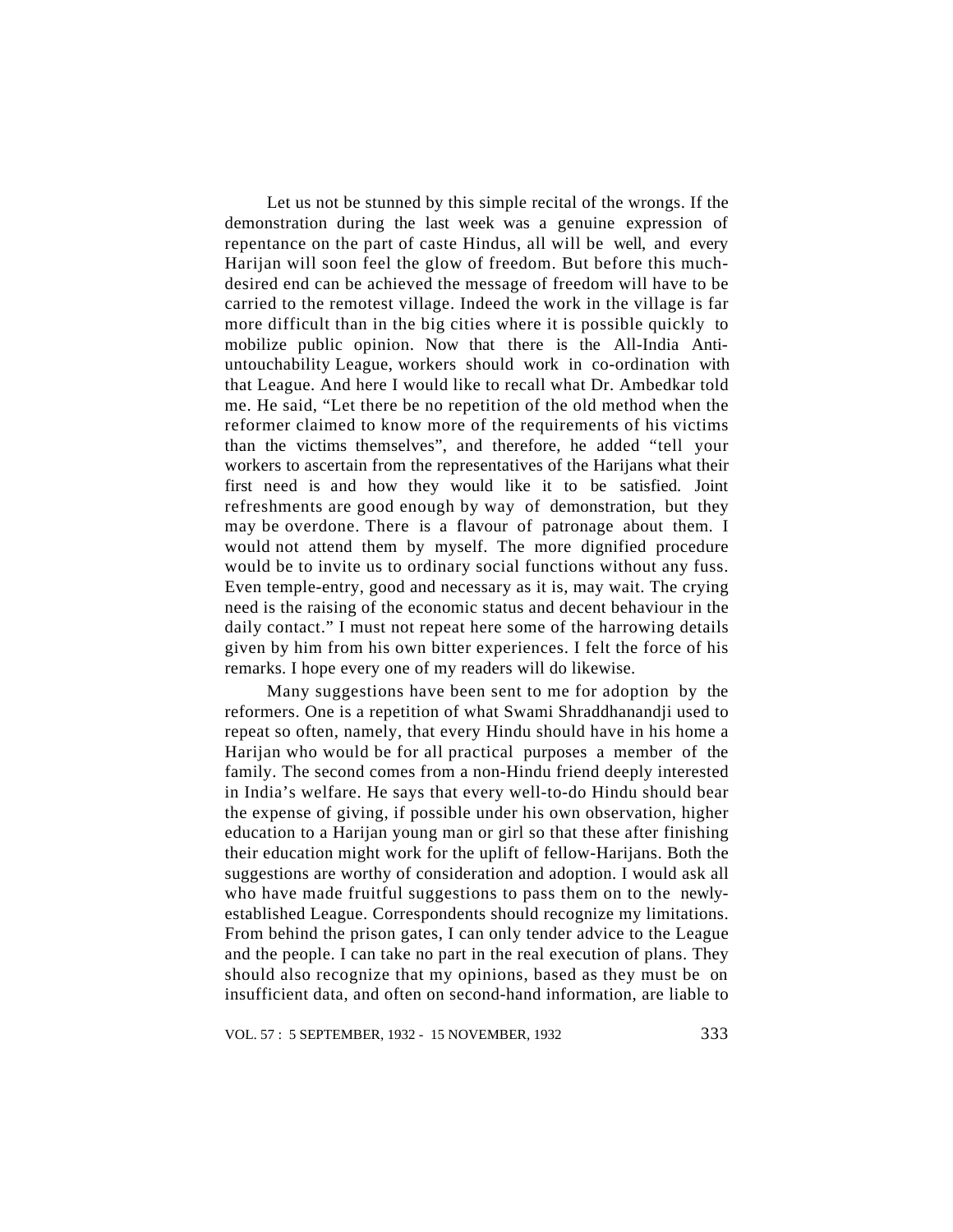revision in the light of new facts and should, therefore, be received with caution.

Though it is now past history I would devote a paragraph to the objection raised by a correspondent and even voiced in suppressed tones in the Press. Referring to the political part of the Pact they ask, 'What have you gained by it? The Harijans have surely got much more than the Prime Minister gave'. Well, that is exactly the gain. My objection to the decision was that it gave stone instead of bread. This Pact has given bits of bread. I personally would have rejoiced with Dr. Moonje if the Harijans had got all the seats allotted to the Hindus. That would have been the greatest gain to caste Hindus and Hinduism. What I wanted and what I still want is their complete merger in the caste Hindus and the latter's in the former. It is my deliberate opinion, not likely to be altered by any fresh fact that may come to light, that the more the suppressors give to the suppressed the more they gain. They gain *pro tanto* discharge from overdue debts. Unless the caste Hindus approach the question in that humble, penitent, religious and right spirit, the remaining part of the Pact will never be observed in the spirit that seemed to pervade Hindu society during the fast week.

I would like to tender my congratulations to those Princes who have opened their State temples to the Harijans and have otherwise proclaimed banishment of untouchability from their States. If I may say it, they have thereby done some penance on their own behalf and their people's. I hope that the Hindus residing in these States will carry out the terms of these proclamations and so fraternize with them as to make the Harijans feel that they never were the despised outcastes of Hindu humanity. We are too near the scene of tragedy to realize that this canker of untouchability has travelled far beyond its prescribed limits and has sapped the foundations of the whole nation. The touch-me-not spirit pervades the atmosphere. If, therefore, this white ant is touched at its source, I feel sure that we shall soon forget the differences with regard to caste and caste and religion and religion and begin to believe that even as all Hindus are one and indivisible, so are all Hindus, Mussalmans, Sikhs, Parsis, Jews and Christians, branches of the same parent tree. Though religions are many, Religion is one. That is the lesson I would have us learn from the campaign against untouchability. And we will learn it, if we prosecute it in the religious spirit with a determination that will not be resisted.

*The Epic Fast,* pp. 318-22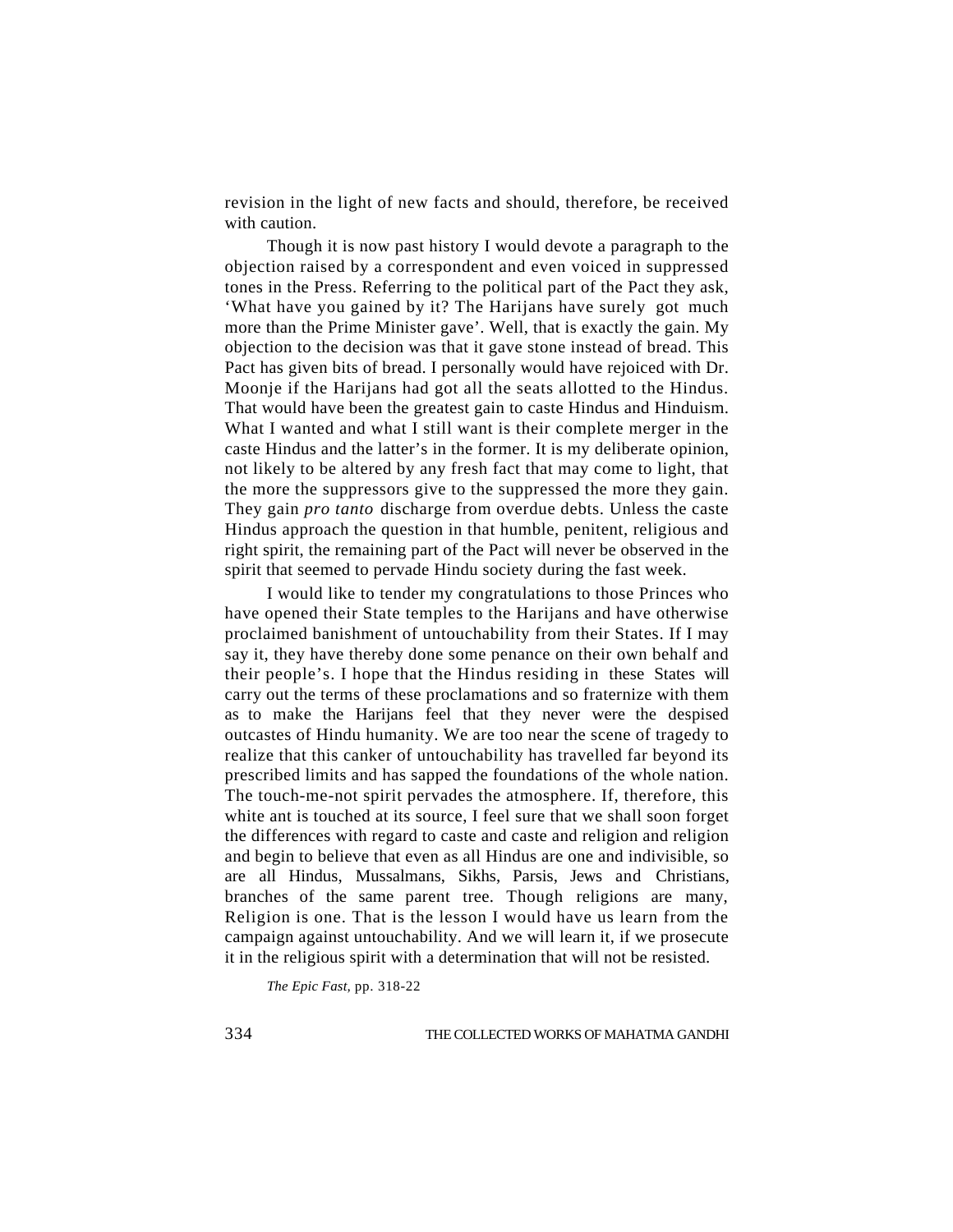# *574. LETTER TO ARUN DAS GUPTA*

### *November 5, 1932*

I hope you clearly understood what I meant when I said you should cease to think the body as yours.<sup>1</sup> It is God's. But God has given it to you for the time being to keep it clean and healthy and use it for His service. You are therefore the trustee, not the owner. An owner may abuse or misuse his property. A trustee or keeper has to be very careful and make the best use of the property left to his care. So whilst you must not be anxious about the body you have to take every care you can of it. God will take it away when He wishes.

*Mahadevbhaini Diary*, Vol. II, p. 209

### *575. LETTER TO SATIS CHANDRA DAS GUPTA*

### *November 5, 1932*

I have endeavoured to explain the position<sup>2</sup> in the Press statement which you must have seen. I wonder whether it gives you satisfaction. I draw, as I have always done, a sharp distinction between castes and varnas. Castes are inumerable and in their present condition they are a drag upon Hinduism. Therefore you and I do not observe caste distinctions. Varna stands on a different footing, and it means profession. It has nothing to do with inter-dining and intermarriage. People belonging to the four professions used formely to inter-dine and even to intermarry and by so doing they naturally could not and did not leave their varna. This is absolutely clear from the definitions of the different varnas in the *Bhagavad Gita*. A man falls from his varna when he abandons his hereditary profession. Today, however, varnashrama is a lost treasure and there is utter confusion. Therefore so far as I can see there is only one varna and that is Shudra. That there is confusion of varnas is humiliating. That we should call ourselves Shudras is no humiliation, for in religion there is none high and none low. Profession of Shudra is just as honourable and necessary as that of Brahmin. Equally so of Kshatriya and Vaishya. But even if it should hurt our pride to consider ourselves as Shudra, there is no escape from it as a moment's reflection will show. This fortunate circumstance if it is generally accepted solves the difficulty

<sup>&</sup>lt;sup>1</sup> Vide "Letter to Arun Das Gupta", 20-10-1932.

<sup>&</sup>lt;sup>2</sup> With regard to varna and caste distinctions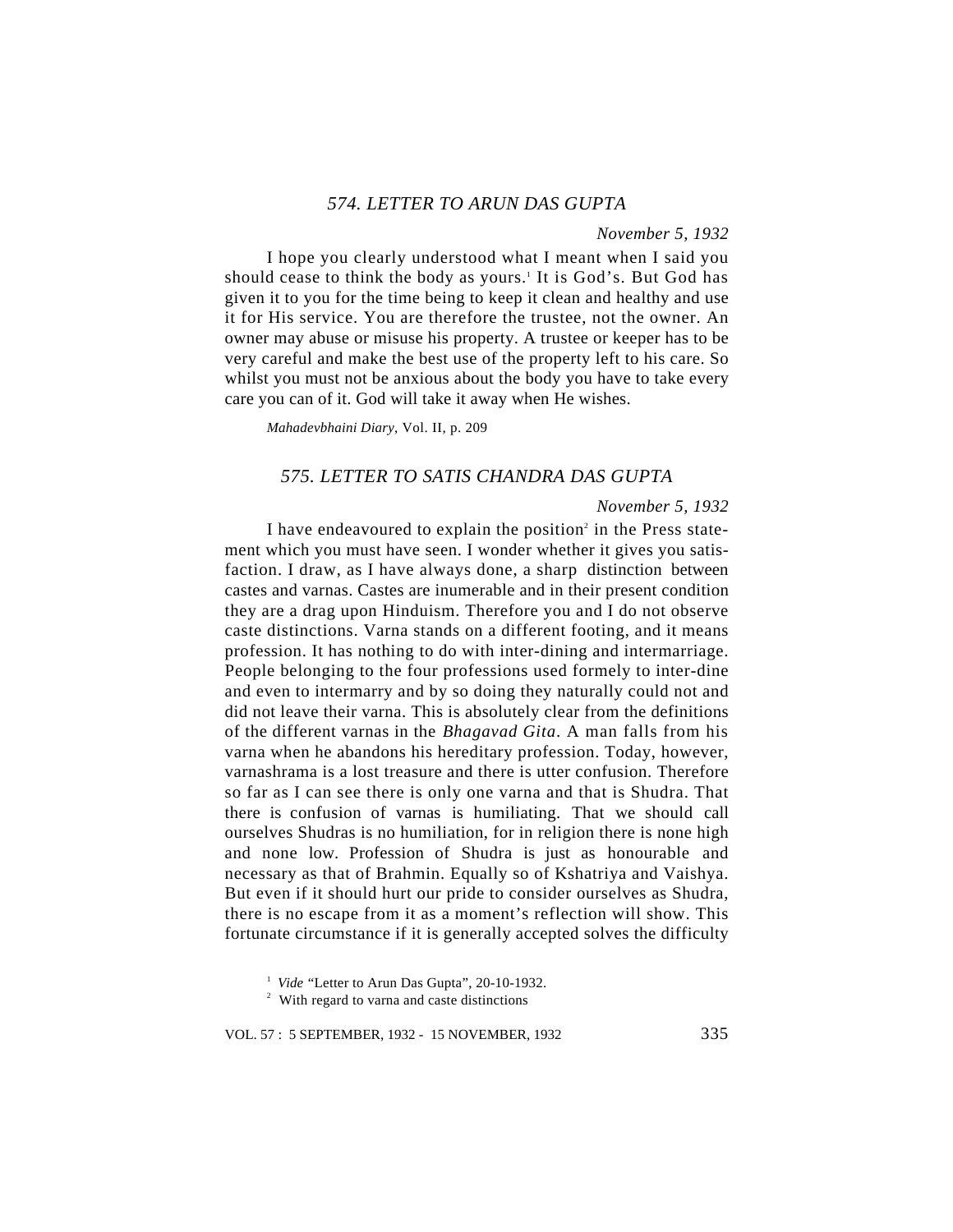of ranking the Harijans. To what varna, should they belong on admission? If we say, 'to the Shudra varna' we immediately accept the gradation in varna dharma and the Harijans will have every right to resent the lowest rank being given to them. If we are all Shudras there is no difficulty left. I remember a learned Shastri in 1915 suggesting at a Social Reform gathering in Nellore that there was confusion of varnas and that as originally there was only one varna, viz., that of Brahmins, we should all now call ourselves Brahmins. I could not reconcile myself to that proposition then and I could do so less now. Whilst we can all serve and hence be called Shudras, we do not all posses learning nor do we posses divine knowledge. Therefore it would be untruthful to regard ourselves as Brahmins. If we rob interdining and intermarriage of religious significance in the manner it is understood, it becomes purely a matter of option, where we dine and where our children marry. And removal of untouchability would then have exactly the meaning I have always given it. This ought to be quite clear.

*Mahadevbhaini Diary*, Vol. II, p. 205-6

### *576. LETTER TO V. RAMJEE RAO*

*November 5, 1932*

DEAR FRIEND,

I have your letter of the 1st inst. Go on with the work with Rama's name on your lips and all obstacles will be removed. You will see the statements on anti-untouchability work that I am issuing from day to day. Please read them carefully and digest them. They should allow enough guidance to the anti-untouchability worker.

> *Yours sincerely,* M. K. GANDHI

From a photostat: G.N. 4579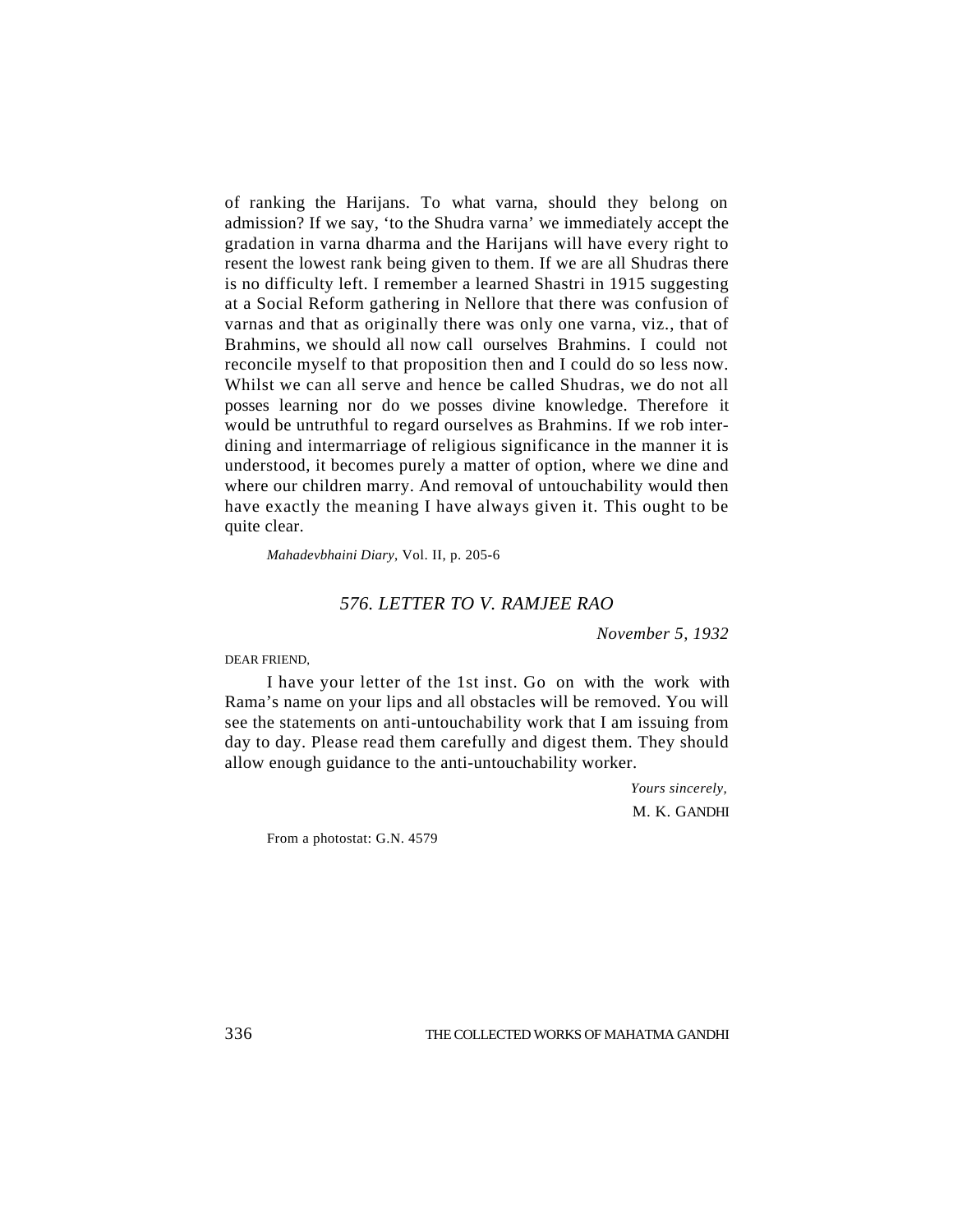# *577. A LETTER*

*November 5, 1932*

Why do you not serve all Indians, instead of only members of the Modh community? How long will these petty divisions into castes and sub-castes survive? Why do you take interest in a movement which your elders do not like and which can achieve nothing? And please do not believe that the multiplication of pamphlets does any good.

[From Gujarati]

*Mahadevbhaini Diary*, Vol II, p. 208

### *578. LETTER TO BINDANI DEVI*<sup>1</sup>

*November 5, 1932*

I was very happy to have your letter. From your humorous manner I can see that your health is now improving. May God restore you to perfect health. If you are benefiting from your stay there, there is no reason to hurry back to Jabalpur.<sup>2</sup>

There is great disadvantage in adopting a son.<sup>3</sup> Men tend to be arrogant and want a share in the father's property. It is another thing that Govinddas has renounced it. The poor daughter cannot even think of demanding any share, and moreover self-appointed fathers like me extract service from the daughters. The question of making provision for the daughter does not even arise. I have warned you of the difficulties involved in becoming my daughter.

[From Hindi]

*Mahadevbhaini Diary*, Vol. II, p. 210

<sup>1</sup> Wife of Seth Govinddas

 $2$  The addressee, a heart patient, was at this time convalescing in Jaipur.

<sup>3</sup> The addressee had jestingly referred to her husband's annoyance at not being considered a son by Gandhiji although she was considered a daughter.

VOL. 57 : 5 SEPTEMBER, 1932 - 15 NOVEMBER, 1932 337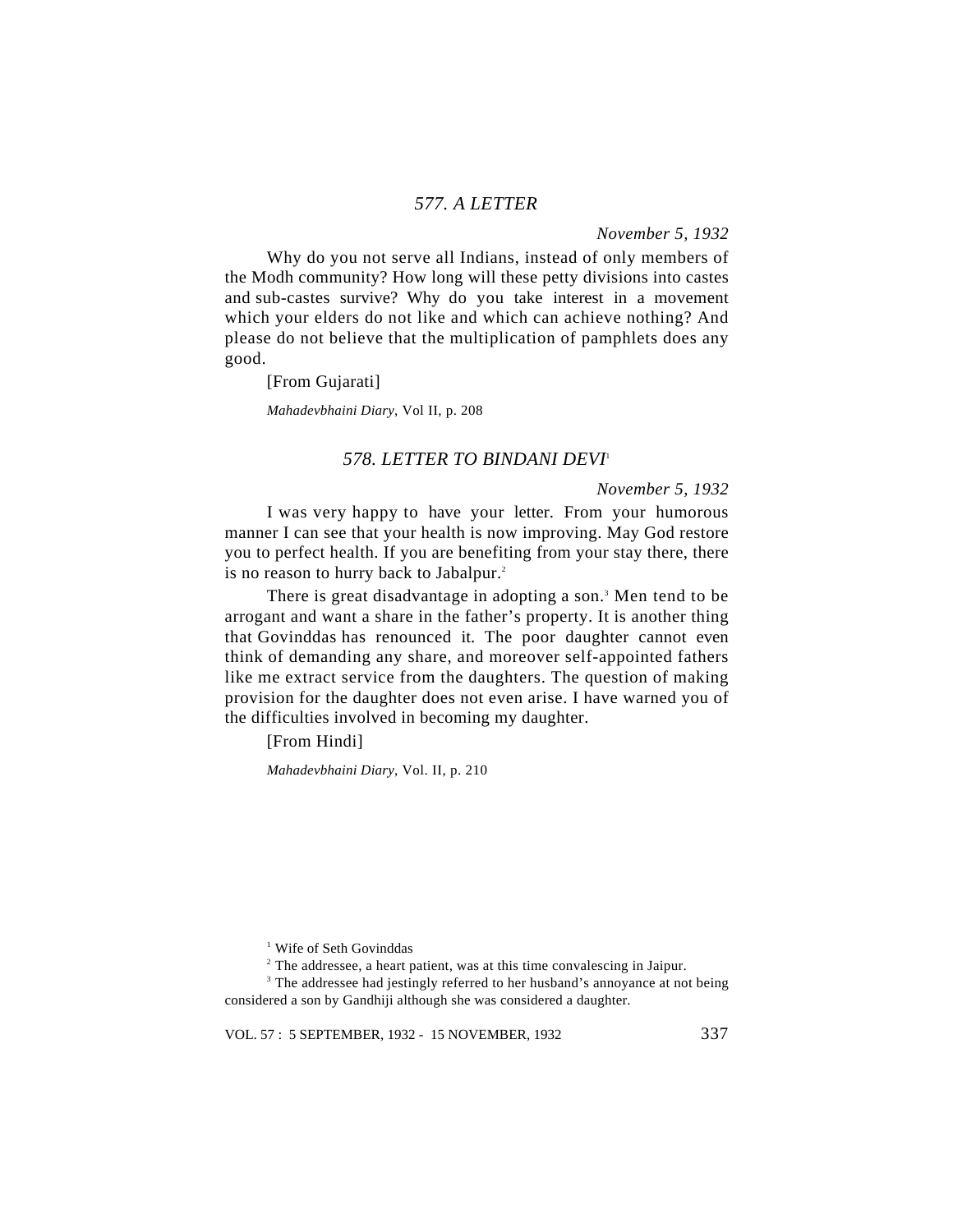# *579. LETTER TO HABIBUR RAHMAN*

### *November 5, 1932*

I was glad to get your letter. Let me know more about yourself. How much Sanskrit have you studied? For how many years? What is your age? How long have you been teaching? What is the number of boys studying Sanskrit and how many are Muslims and how many Hindus? Are your parents living? If so, what is your father's occupation?

Now I shall attempt to answer your queries. The special feature of Hinduism is that it permits considerable freedom of thought. And since tolerance towards other religions is implicit in it, Hindus may adopt such good points as they find in other religions. Indeed it is their duty to do so. That is why the exegesis of Hindu scriptures isever developing. There is nothing new in what I have said regarding the characters of the *Mahabharata* and the *Gita.* I have taken it from the commentaries. The idea has been very well developed by Sadanand Mishra in his commentary on the *Gita.* I am told that some Prakrit works contain similar views. Not all that is contained in works popularly known as Hindu scritpures is gospel truth, and it is not necessary for the Hindus to accept everything laid down in the scriptures. I am in no way prepared to accept as religion, even though it might have a historical basis, the punishment of pouring molten lead into the ears of the Shudra listening to Vedic recitations. And there are innumerable Hindus who do not accept it as religious injunction. There is one simple test laid down in Hinduism which even a child can understand: anything which is not acceptable to reason, anything which goes contrary to reason cannot be religion; so also anything that violates truth and ahimsa.

Now for the Yeravda Pact. To me at any rate votes were no consideration. To me the question was one of undoing the harm that had been done to Harijans by the declaration of the British Cabinet. What explanation can I give you about my fast? I can only say that it was inspired by God and that I could not have avoided it.

[From Hindi]

*Mahadevbhaini Diary*, Vol. II, pp. 208-9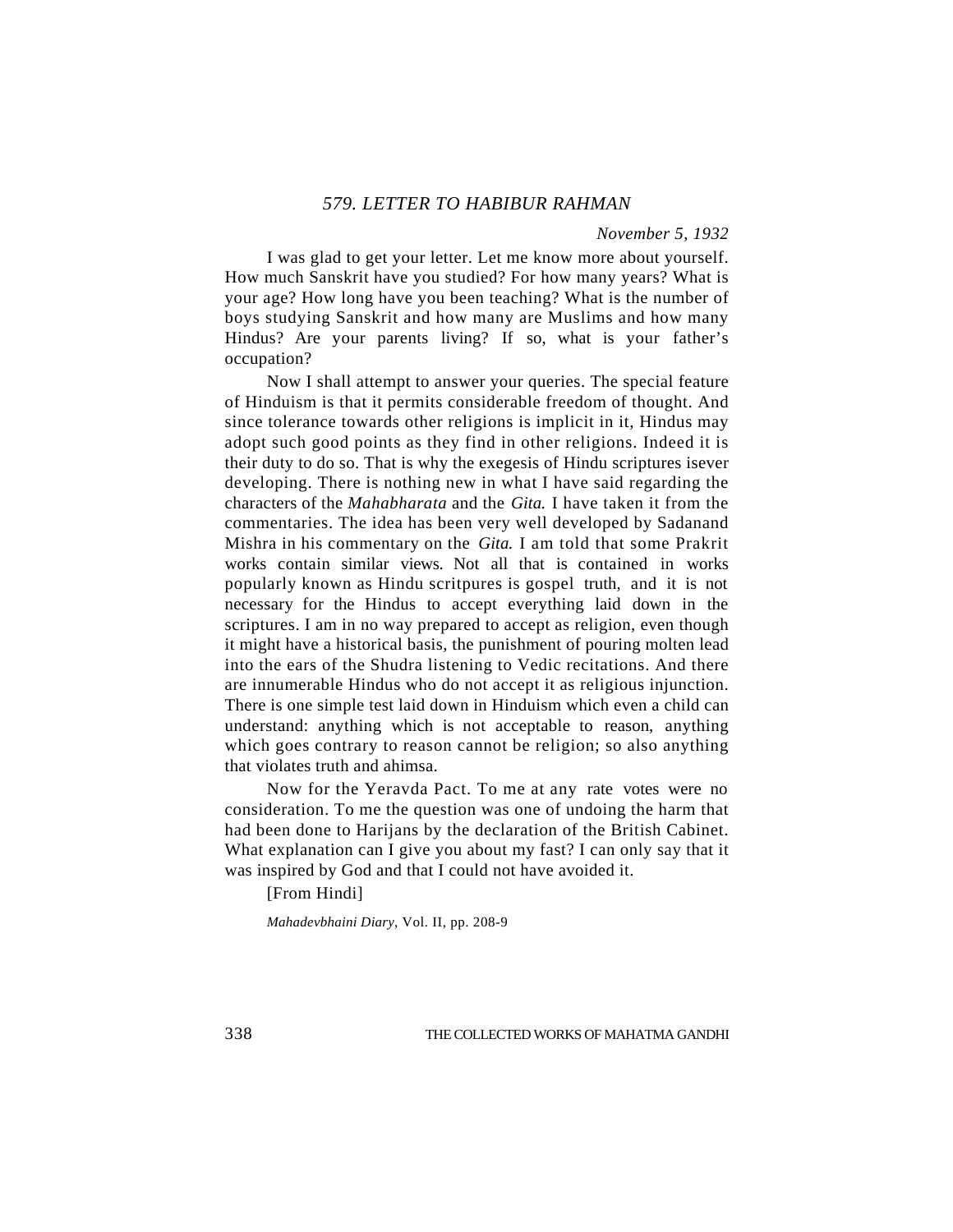#### BHAI HANUMANPRASAD,

I have your letter. It does not matter that it is long. I shall make good use of it. What you write about Devdas becomes you. I still stand by my statements which you have quoted from *Navajivan.* To understand what I say one needs to understand my conduct for I try to avoid saying anything that contradicts my conduct and doing anything contrary to what I say. And I admit my own weakness whenever my conduct is inconsistent with the opinion I express. Here I do not see any inconsistency between my profession and my conduct.

Those who taunt and slander sanatanists commit *himsa* and undoubtedly injure the cause of the removal of untouchability. Thiswhole work is purely religious and should be performed in a religious spirit. Those sanatanists who see untouchability as a part of religion should not be subjected to attacks of any kind. They have as much right to stand firm on their belief as we have to stand on ours. Even in inter-dining, cleanliness and some code of conduct are always desirable. It is a sin to use coercion in this matter or to despise those who refuse to inter-dine. Similarly to force one's way into the temples against the wishes of the trustees is an act of sin. And even if the Harijans should manage to enter the temples in this manner and some Hindus should inter-dine with them, I would never accept it as removal of untouchability. Rather than be a witness to such reform I would prefer death, because I am convinced that complusion can neither remove untouchability nor safeguard Hinduism.

Let me make myself clear: I am not opposed to inter-dining in any way and I consider it *adharma* for anyone to refuse to eat in the company of a person out of contempt for him or on account of his birth. Assuredly it would be an exaggeration to assert that dining together necessarily promotes friendly feeling. But to refuse to dine with someone who is clean and is a vegetarian because he follows another religion or he belongs to another province or is an untouchable, would be *adharma*. It cannot be considered proper to attribute to the untouchables as such insanitation and such other defects and to refuse to dine with them. We must bear in mind one thing if we are to consider the question in a religious spirit. The caste Hindus, having created a class of outcastes, have up to the present day been treating

1 The date is from *Mahadevbhaini Diary,* Vol. II.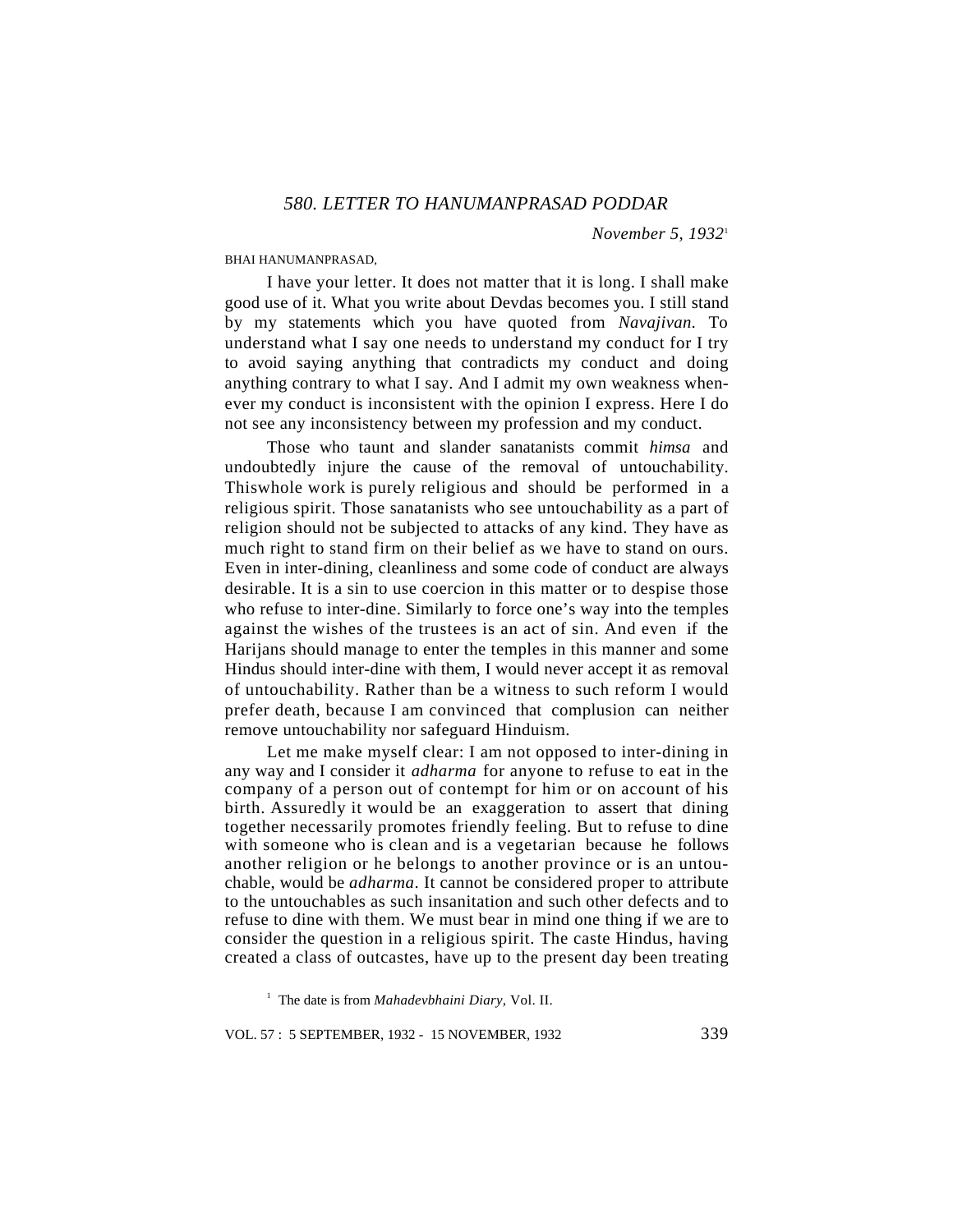them in a most irreligious and brutal manner. This has caused uncleanliness and other vices to creep in among them. Sooner or later the Hindus have to atone for it. The time has now come when we can no longer deprive them of temple-entry, etc., by attributing to them vices of which we ourselves were the cause. Our atonement consists in meeting them as they are, allowing them to enter the temples and behaving decently with them. We must have the faith that our contact will exercise a purfying influence on their habits and that they too will make an effort to that end. There is no other way of reforming them and of the caste Hindus doing atonement. It is essential to remember that uncleanliness and similar short-comings found in Harijans are common to lacs of other Hindus who are not prevented on that accout from entering the temples or joining other public institutions. Why should we sit in judgement on the Harijans? Ultimately to whom does God belong? Does He belong to the meritorious and the rich or to thesinners who can hardly lisp His name. We must not judge others. Our duty is to judge ourselves. Read and ponder calmly over what I have written and if still there is anything to ask, do not hesitate to ask me. I want to satisfy you, and that from self-interest for I expect a great deal of work from you in this cause. To me the question is purely a religious one and I want full co-operation from religiousminded people like you.

How long will you be in Ratangarh?

From a photostat of the Hindi: S.N. 18598

# *581. LETTER TO LILAVATI ASAR*

*November 6, 1932*

CHI. LILAVATI,

How can I help if you misunderstood my letter and made yourself unhappy? The letter which I wrote to calm you only upset you. I have already declared my faith in you. How can I forsake a daughter who became such to me on her own? I believe that I have always protected you, and will continue to do so. Do not worry at all. God will assuredly lead you to your good. But have patience and be calm. Do not be greedy. Continue to write to me.

> *Blessings from* **BAPU**

From a photostat of the Gujarati: G.N. 9571. Also C.W. 6543. Courtesy: Lilavati Asar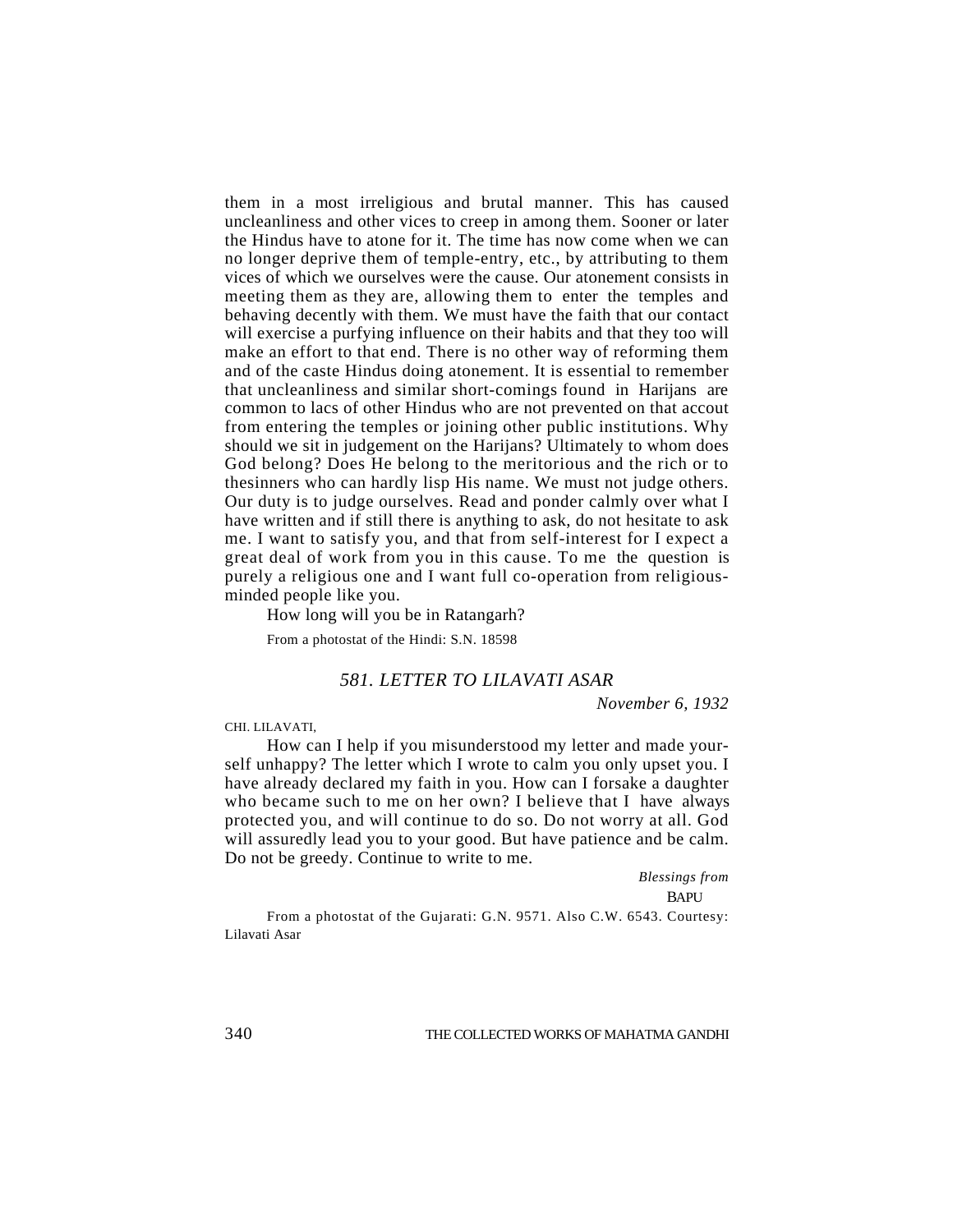DEAR BOYS AND GIRLS,

I got Sharda's letter giving a beautiful description of how you enjoyed the five holidays. I can give only a short reply to it. Harijan work now takes up a great deal of my time, so that neither much time nor enough strength is left to me to write a long letter to you. You also should do whatever service you can to Harijans.

**BAPU** 

From a microfilm of the Gujarati: M.M.U./II

*583. LETTER TO JAMNABEHN GANDHI*

*November 6, 1932*

CHI. JAMNA,

Your letters please me. Keep up the fearlessness which you show in them. I thought you kept better health in Rajkot. If you keep well in the Ashram both mentally and physically, I would not like you to leave it even for a moment.

BAPU

From Gujarati: C.W. 861. Courtesy: Narandas Gandhi

## *584. LETTER TO KESHAV GANDHI*

*November 6, 1932*

CHI. KESHU,

You have asked me why I felt unhappy to learn that Ba had kept the spinning-wheel for herself. I have so much faith in you and in your impartiality that I readily tell you the reason. I was happy that Santok wished to use my spinning-wheel. Ba's wish to have it made me unhappy because I smelt jealously in it. I have assumed in this that she knew that that spinning-wheel was earmarked for Santok. If my assumption is not correct, I must say that I have done great injustice to Ba. She has suffered so much at my hands in the past that I could not bring myself to ask her about the matter. You will understand that I was doubly unhappy. Santok did not get the spinning-wheel and Ba showed jealousy. But how could we alter what was destined to happen?

VOL. 57 : 5 SEPTEMBER, 1932 - 15 NOVEMBER, 1932 341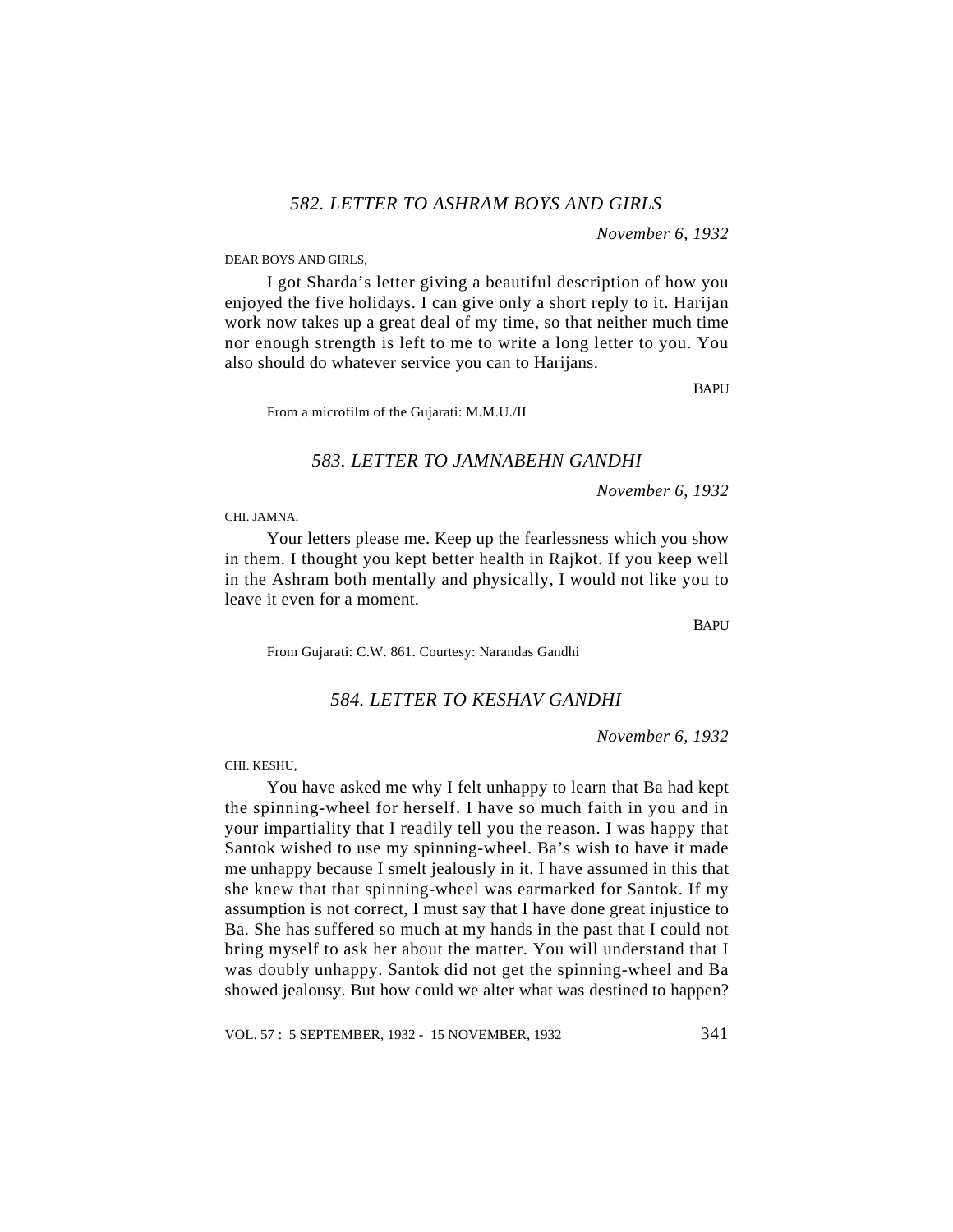Do not feel even inwardly angry with Ba. I know I need not tell you even this. If you have as much goodness in you as I want you to have, go to Ba and say to her: 'I had asked for this spinning-wheel from Bapu for my mother, and Bapu had promised it. I will get a new one made for you. Will you kindly give me this?'

This is worth doing provided you have courage enough. I spin with the slivers sent by you. I find them quite good. There is one defect in them: they are very hard. That was the experience of both of us. From one *tola* of cotton, we should make thirty-two soft slivers.

**BAPU** 

### $[PS.]$

Mahadev believes that Ba did not know. I would be very happy if that was so. All the same, I should like you to go and see her.

From Gujarati: C.W. 9465. Courtesy: Radhabehn Choudhri

# *585. LETTER TO NARANDAS GANDHI*

*November 6, 1932*

#### CHI. NARANDAS,

I got the mail from you in due time. I understand what you say about Champa. If it is necessary to get the bungalow painted, you may do so. Let me know how much it will cost to put up a stone fence. At the present time whom else need you ask for permission? The brothers<sup>1</sup> are in no fit state of mind to think about such matters, and so it is I who will have to decide. But as I am dictating these lines Mahadev reminds me about the necessity to secure permission from the Govenment. He believes that that is what you have referred to. I do not think you mean that. All the same, you should ascertain whether such permission is necessary for putting up a stone or brick wall. In that case, we shall have to decide two questions: whether, if the expense is too much, we should incur it, and, if the Government's permission is necessary, whether we should apply for it at the present time.

I hope Mohan's fever has now completely left him. Even then, it will be necessary to nurse him carefully for some time. I cannot overcome my fear about Kusum. She wants to follow our advice, but

<sup>1</sup> Sons of Dr. Pranjivan Mehta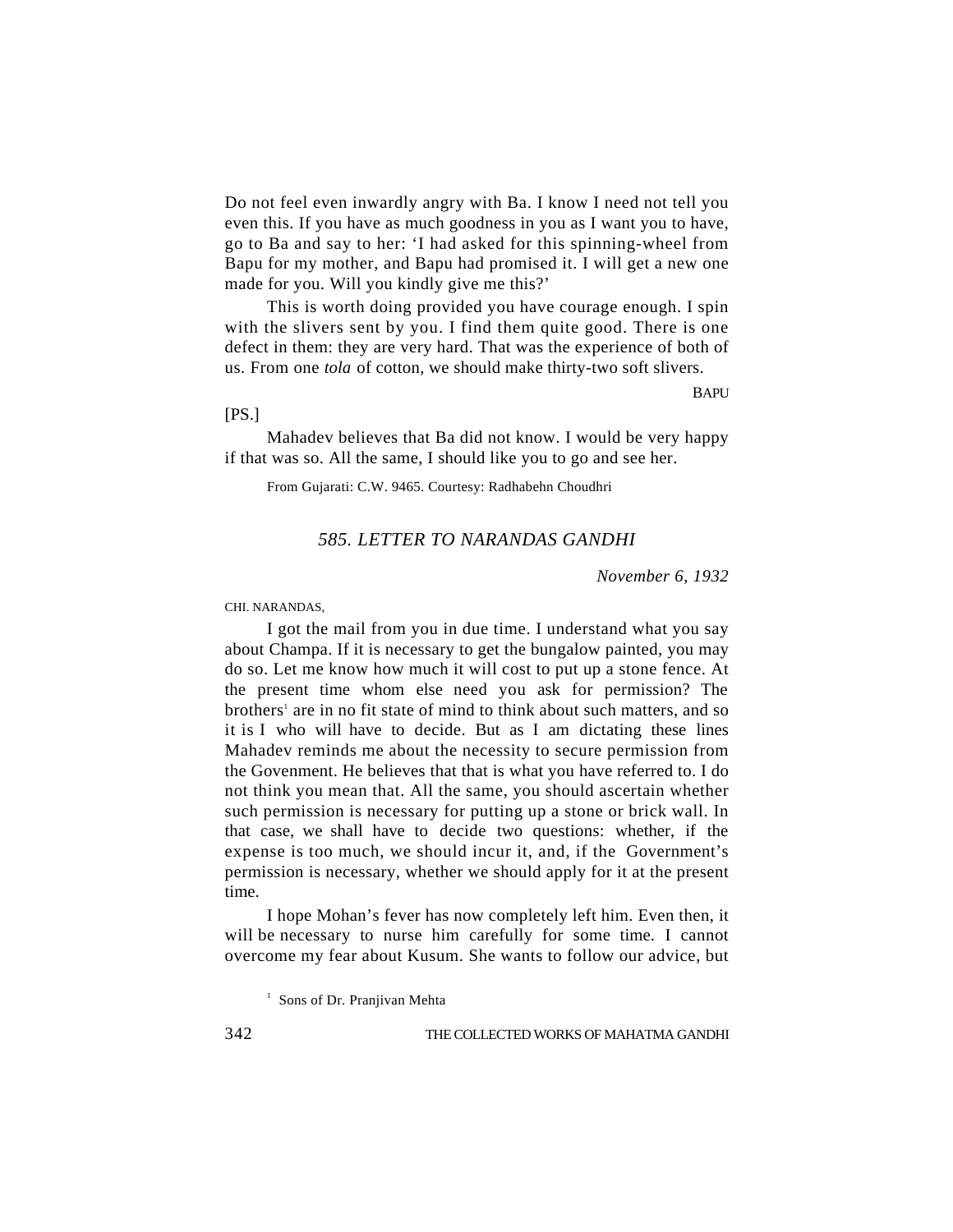cannot control her mind. I have written a letter to you about her and Bhau, which I suppose you will have got before you get this. After writing that letter, I also wrote a postcard to Kusum. If you have not already discussed with Bhau the subject about which he wrote to me, do so now. I have still not heard from Dr. Talwalkar. Ramniklal's and Joshi's letters were received, but they were kept back here. I had detailed information about Jamnalal. His health cannot be described as very good.

*8 p.m.*

Read my letter to Ratubhai. Persuade him to go to Rangoon immediately. After reading Bhau's letter this is what I think. The food which prisoners get in South Africa is wholesome from the point of view of health and self-control. In the Ashram, we serve at break-fast whole wheat flour boiled in water and with jaggery mixed in it. Here they give to every prisoner gruel of five *tolas* of *jowar* flour with salt. This experiment seems worth trying there. Perhaps we may not be able to digest five *tolas* of flour. We can start with  $2^{\frac{1}{2}}$  *tolas*. Salt is better than jaggery. Moreover, by replacing jaggery with salt we shall put ourselves in the same condition as the prisoners. Rice may be served on alternate days instead of daily as now. It follows that dal also should be served on alternate days. In the jails in South Africa, they served dal only on two days in a week, and that too with one meal only. Vegetable should be served daily. Mostly it should be leaves. It would be better if only one vegetable was served every day. It may change from day to day. In South Africa, they served in the evening the same kind of gruel which they did in the morning. I am sure that there would be no difficulty if we followed the same practice. Discuss this suggestion with others. The food which the well-to-do outside and we in the Ashram eat certainly does not keep us healthy. In jail a good proportion of prisoners maintain good health. Why cannot we make suitable modifications and discover a diet which would be conducive to self-control and help to pre- serve our health? Just now our chief motive for doing this should be to live in the same way as the prisoners do and thereby learn greater self-control. Even if we adopt these suggestions, we shall retain ghee and milk, which prisoners do not get. I am at any rate convinced that we do not need rice very much, and also that, if we consume milk and ghee, we do not need much dal either. If whole wheat flour, milk and green vegetables are available, we need little else. Yes, I do believe that some fruit in the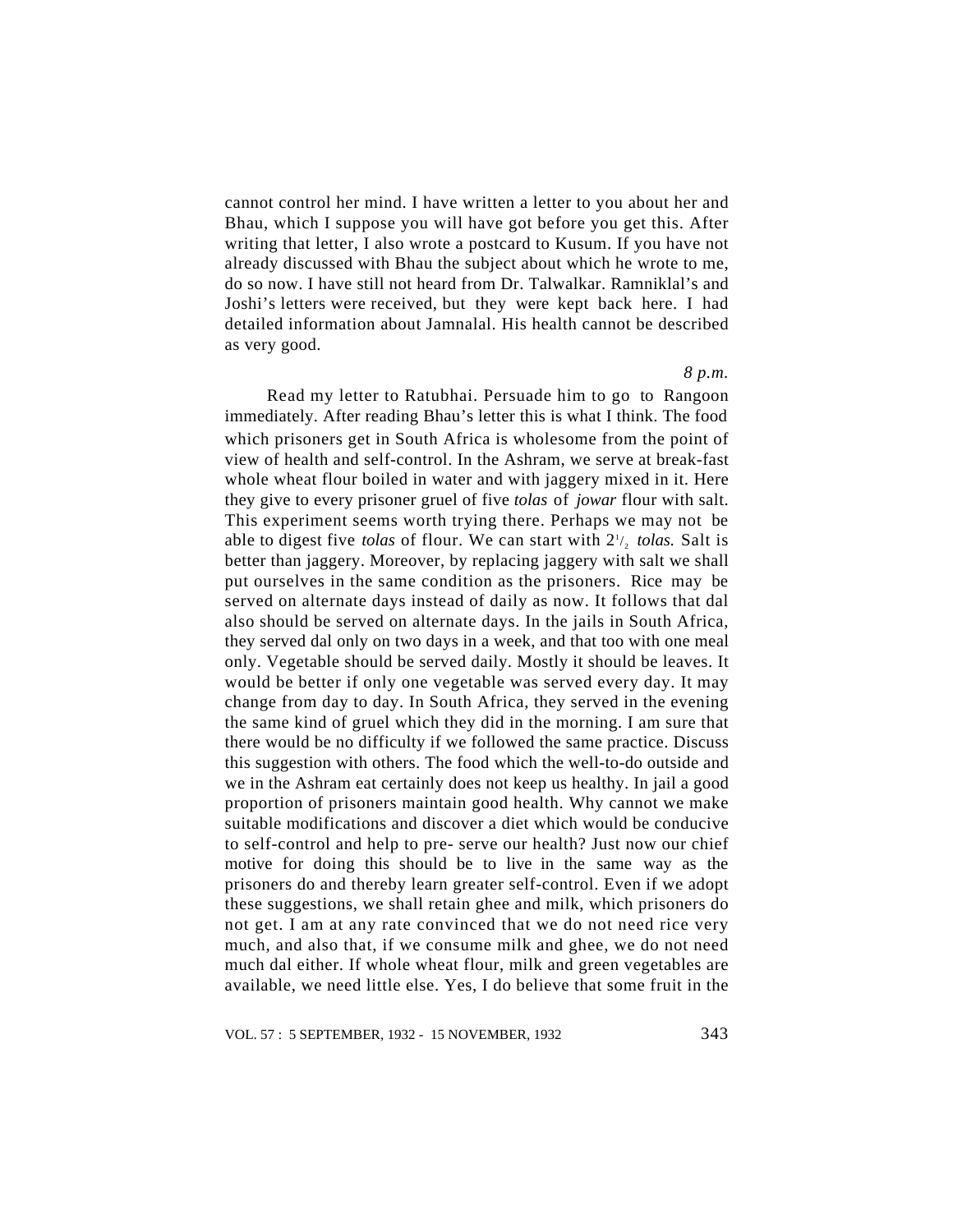diet is essential. It is desirable, and even necessary, that everybody should get sour lemons, tomatoes, radish, carrots, radish pods, etc., in small quantities and uncooked. Besides ghee, we may use fresh oil also. If you feel interested in these sugges- tions, discuss them with other people. Introduce, by way of experiment, such changes as appeal to you. And the rest you may discuss with me in your letters. Actually, I have been thinking about many other changes. I have mentioned here only a few more important ones from among them. If you wish, I will discuss the others too. If you ultimately decide to introduce any of these changes, you will have of course to discuss them with the others. However, if you feel that even a tentative discussion of them will upset the people, you may leave them aside. I would certainly not press you to experiment with any changes, since I cannot be there to help in implementing them. I go on making such suggestions to you, knowing that they are not likely to frighten you.

In all there are 46 letters, 41 tied in a bundle and 5 separate.

BAPU

From a microfilm of the Gujarati: M.M.U./I. Also C.W. 8264. Courtesy: Narandas Gandhi

# *586. LETTER TO RAMABEHN JOSHI*

*November 6, 1932*

CHI. RAMA,

I hope you got the letter which I wrote to you after the last post and have started acting as I advised. Not to show anger against anger or speak ill of one who speaks ill of us, but to meet anger with patience, to speak well of one who speaks ill of us and to do good in return for evil—this is dharma and this is the ideal which guides our relations in the Ashram. See that you do not stray from it.

Give me news about Chhaganlal if you have any.

**BAPU** 

From a photostat of the Gujarati: G.N. 5338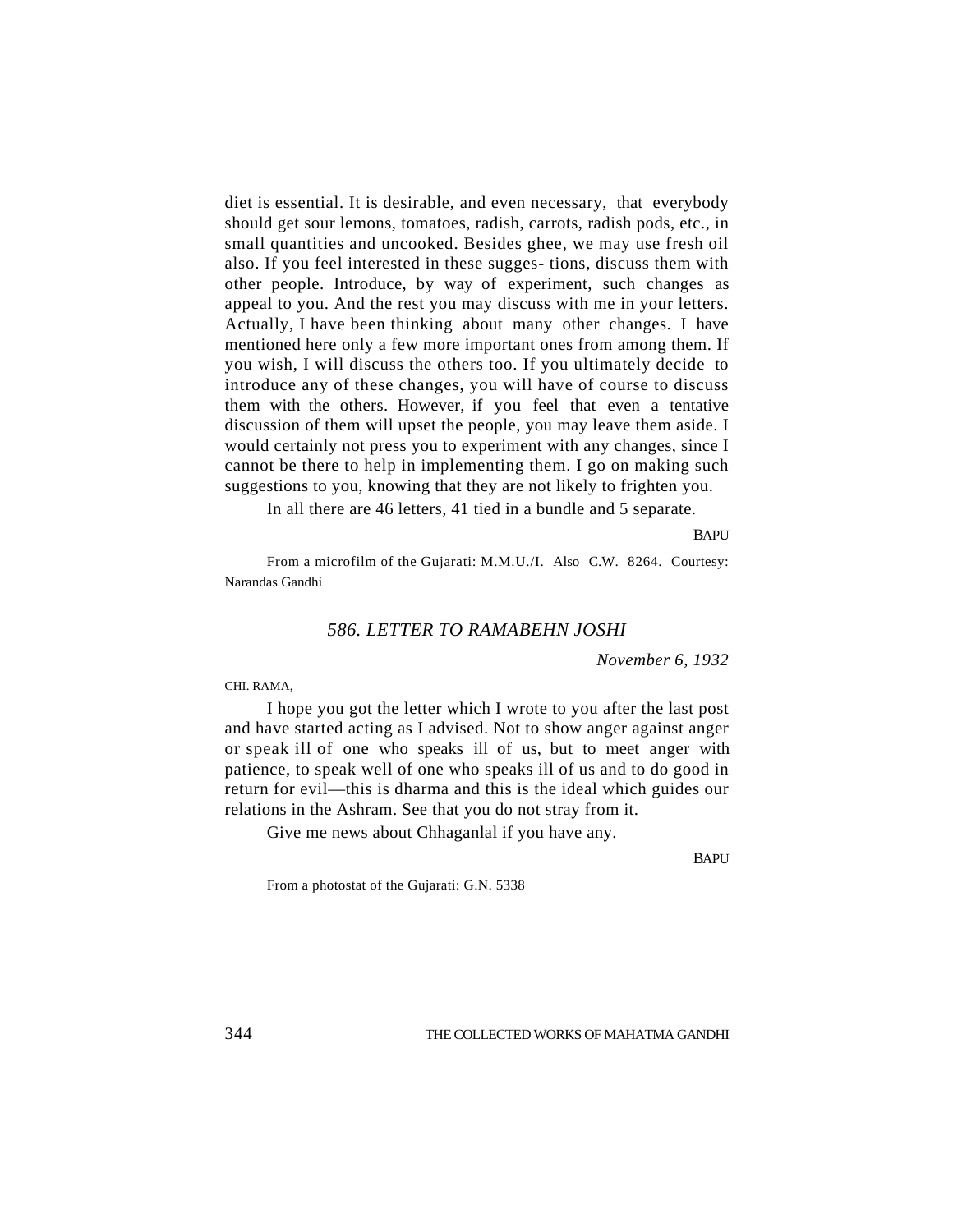### CHI. PREMA,

The burden on me is so heavy now that I cannot possibly write long letters to the Ashram. You will be the first victim. But I know that you will be satisfied to read the long letters I shall be writing in the journal.

After reading the different accounts of the Diwali days there, I felt like flying away from here to be in your midst. But I found that the cage was closed on all sides. So I merely fluttered my wings and remained where I was.

If you increase butter in your diet and improve your health, I think the medicine would be cheap enough.

I know that your responsibilities are increasing. God will protect you. Do not give up faith in yourself. My only advice to you is that you should not lose patience.

Ramabehn has made one complaint, which seems to be justified. You got irritated and told Dhiru, "You may go to Palanpur". You should not speak thus to anyone. One should always be courteous to children. If anyone who lives in the Ashram makes a mistake, we insult him if we tell him to leave the Ashram and go his way. Take care not to speak thus to anyone and win over Ramabehn. Krishnan Nair's conversation with you was interesting. If I had the power of attorney from you, I would have given the very replies which you did.

You have given a good description of Kisen.

Our song<sup>1</sup> is the one that becomes us most. I cannot analyse the dream.

Did you understand Narandas's intention behind the presents which he gave?

There is no uniform rule for all occasions when one may express the emotion in one's heart. I would say that one may do so when prompted by Satyanarayan<sup>2</sup>.

**BAPU** 

From a photostat of the Gujarati: G.N. 10309. Also C.W. 6748. Courtesy: Premabehn Kantak

1 "*Vandemataram*"

2 God as Truth

VOL. 57 : 5 SEPTEMBER, 1932 - 15 NOVEMBER, 1932 345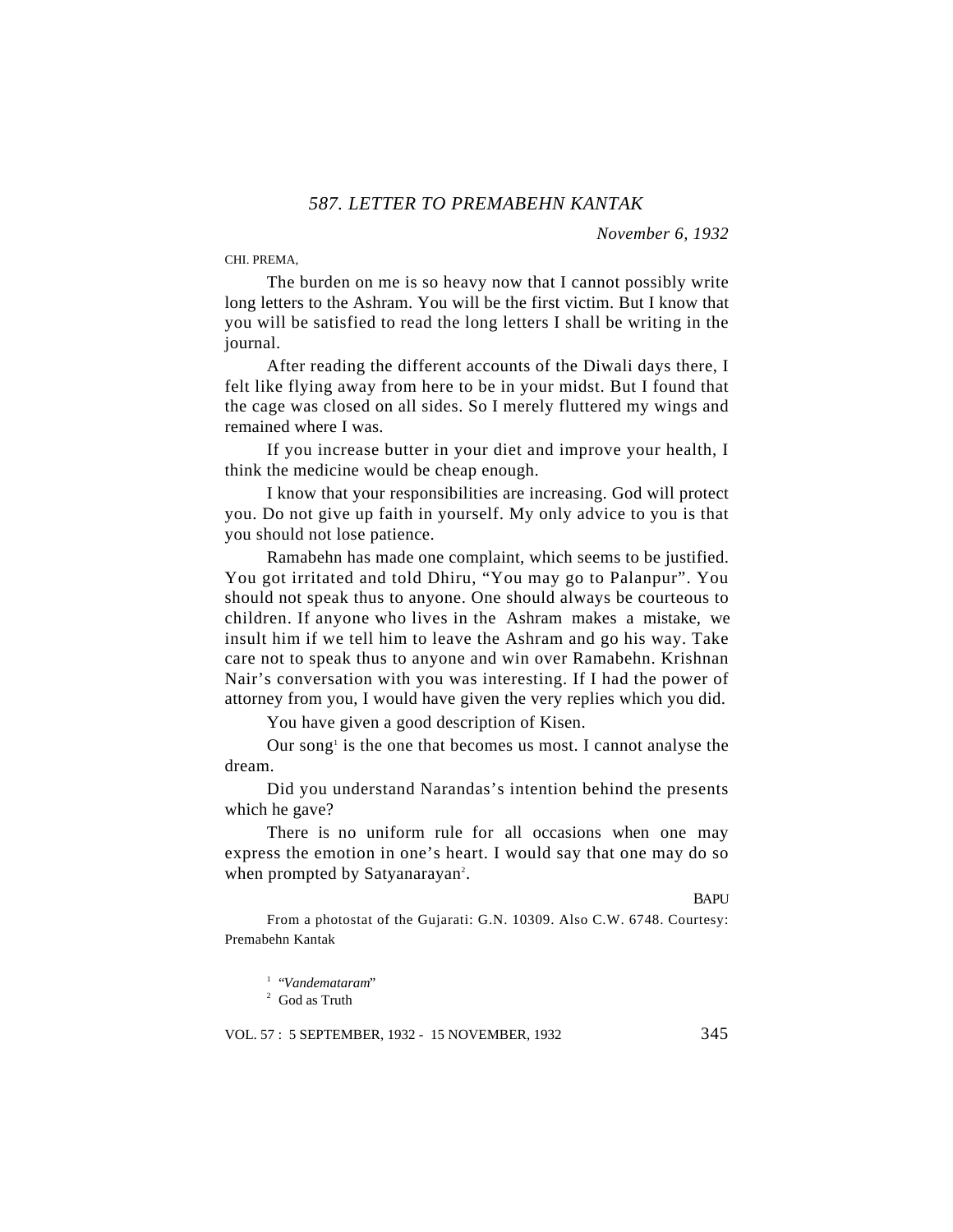#### CHI. PARASRAM,

I understand about Father. You can write about me on these conditions: (1) Your writing should not interfere with the work there. (2) You should not write at the cost of your health. (3) You should not mention any facts about my life here which the people do not know. (4) You should not let yourself be carried away and become hyperbolical.

If you have realy put your life in my hands, your statement that you have no joy in life has no meaning—or, if it has any, it is this, that you have put your life in my hands unwillingly and, therefore, it has become uninteresting. Anybody who has willingly accepted the pathof service must feel his life to be full of joy, for he finds joy in service itself.

Grams are pulses. No one can digest *roti* made of gram flour. Give up the idea. Wheat, milk and greens—that is the best diet.

**BAPU** 

From a photostat of the Gujarati: G.N. 7511. Also C.W. 4988. Courtesy: Parasram Mehrotra

### *589. LETTER TO BABALBHAI MEHTA*

*November 6, 1932*

CHI. BABAL,

Your letter helped me very much. You forgot to mention the name of the village where you have taken up work. Mention it in your next letter. We can meet the Chamars' objection. I think there is substance in it. We should arrange to carry away the carcasses of dead cattle. Mention the name of the village, population etc. We have started this work in the Ashram with that very aim. We can carry away the carcasses in carts. It is only a matter of planning and organization. I am glad that you have started working among the Harijans. Get as much help from the villages as possible and carry on the work. Send me detailed report from time to time. If necessary, you should devote even more time to the work.

**BAPU** 

From a photostat of the Gujarati: S.N. 9446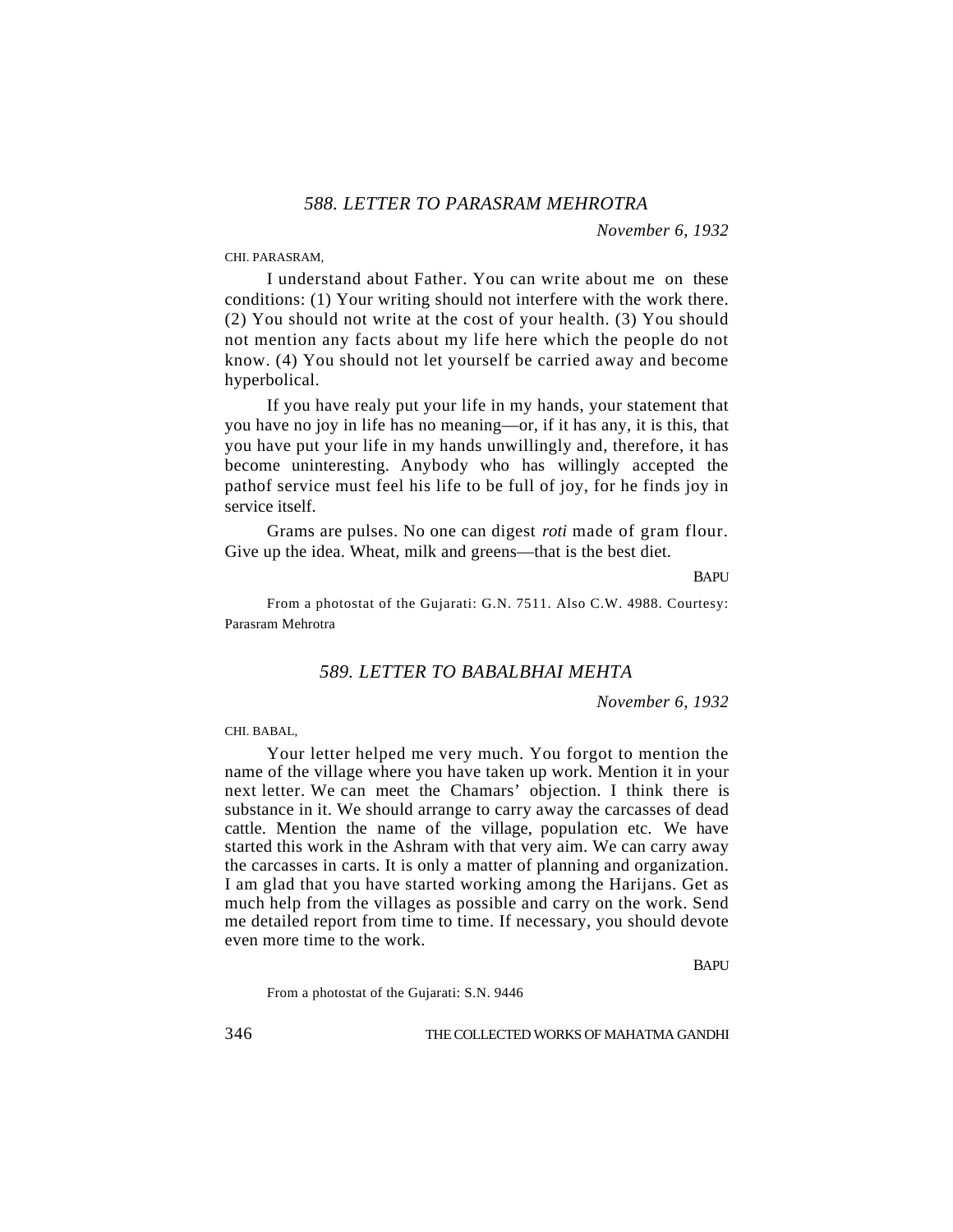#### CHI. BHAU,

I do not have time to write much today. I hope you got the letter which I wrote after the last weekly post. I am eager to know the effect of the fast. You should know how to resume food gradually after the fast has ended. Please remember that in connecting one's food with dharma one is likely to go to an extreme.

**BAPU** 

From a photostat of the Gujarati: G.N. 6741. Also C.W. 4484. Courtesy: Bhau Panse

# *591. LETTER TO SHANTA S. PATEL*<sup>1</sup>

*November 6, 1932*

### CHI. SHANTA,

You seem to be as mischievous as ever. A mother who does not listen to her daughter's complaints is no mother; similarly, a daughter who feels shy in opening her heart to her mother, thinking that she is too busy to listen to her, is no true daughter. Even in your long letter to me you have only beaten about the bush. Mahadev will, no doubt, agree to guide you, but do you think you will let yourself be controlled by anybody? You want to work. Well, there is plenty of work even in the Ashram. Besides, the Ashram supports all the three of you. Why then do you worry? If you want paid work, how much more do you expect to earn through it than what you require for your needs? You know that, generally, however much a person may earn, he feels that it is too little. He always wants to earn a little more. It is the aim of the Ashram to cure its inmates of such a desire.

Are you sure in your heart of hearts that you do not want to have a home of your own? I can see even from your letter that whether you know it or not, all your discontent springs from your desire to marry. It is not certain, of course, that you will be happy even after marriage. To marry, however, is to let yourself be bound. Then, the question of happiness or unhappiness does not arise at all. So great is the spell of this wonderful thing, marriage. Ask yourself

<sup>1</sup> Daughter of Shankarbhai Patel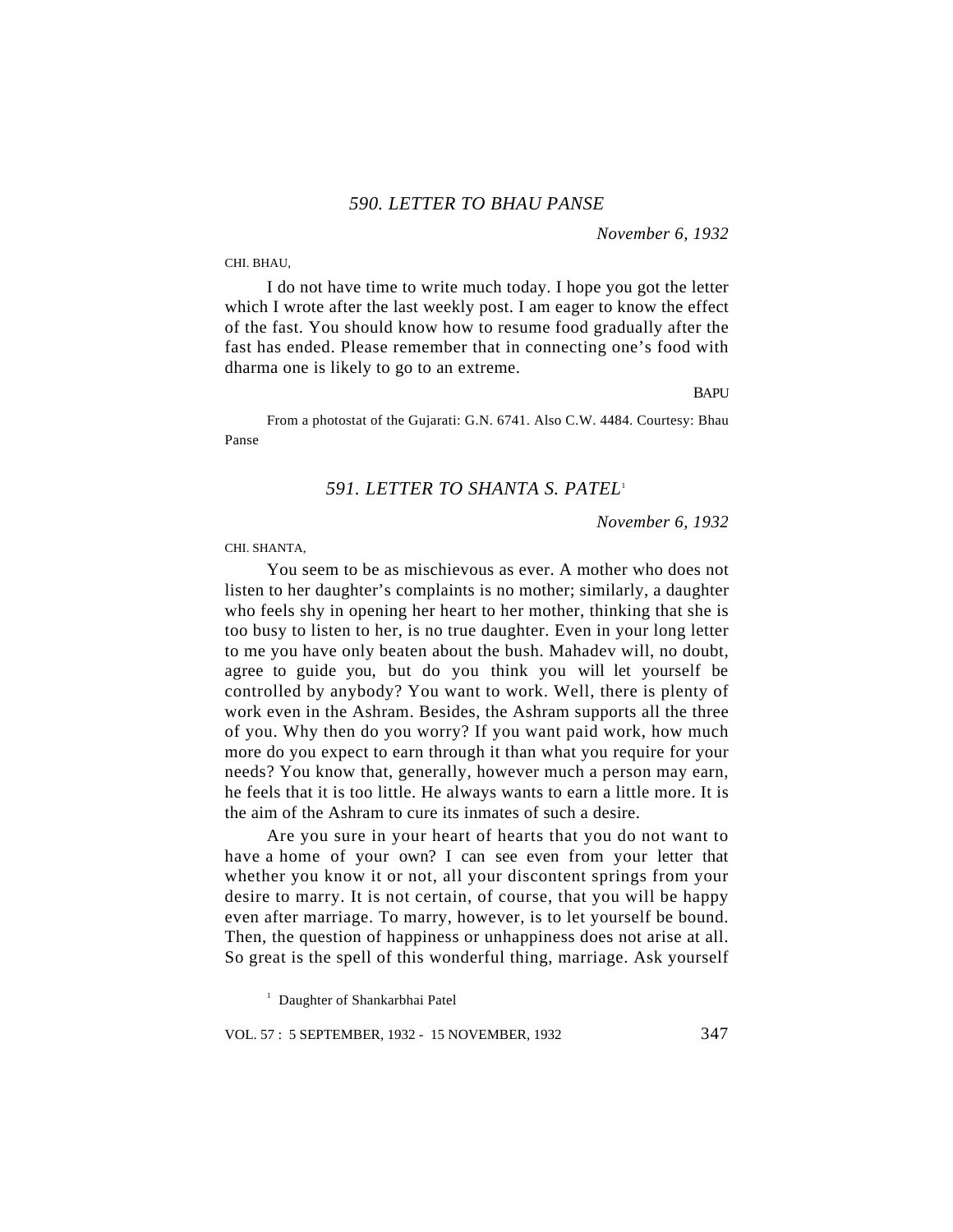whether you want to marry. If the answer is no, then, you must remain in the Ashram till your headstrong temper and your childishness disappear. If you trust Premabehn, you may talk to her and open your heart. You may write to me, too, or to Mahadev, if you wish. But please write seriously, to whomsoever you write. I was not happy to learn about Kamala's laziness. The remedy I have suggested for Mangala is the only one for her. She seems to have forgotten me altogether.

> *Blessings from* **BAPU**

From a photostat of the Gujarati: G.N. 4067. Also C.W. 18. Courtesy: Shantabehn Patel

# *592. LETTER TO GULAM RASOOL AND AMINA QURESHI*

*November 6, 1932*

CHI. QURESHI,

I got your beautiful description. I wish both of you to have equally beautiful health.

> *Blessings from* **BAPU**

CHI. AMINA,

I will not tolerate your silence. I wrote to you and asked you to improve your health. I should be very happy if you could pick up courage and try.

> *Blessings from* **BAPU**

From a photostat of the Gujarati: G.N. 6662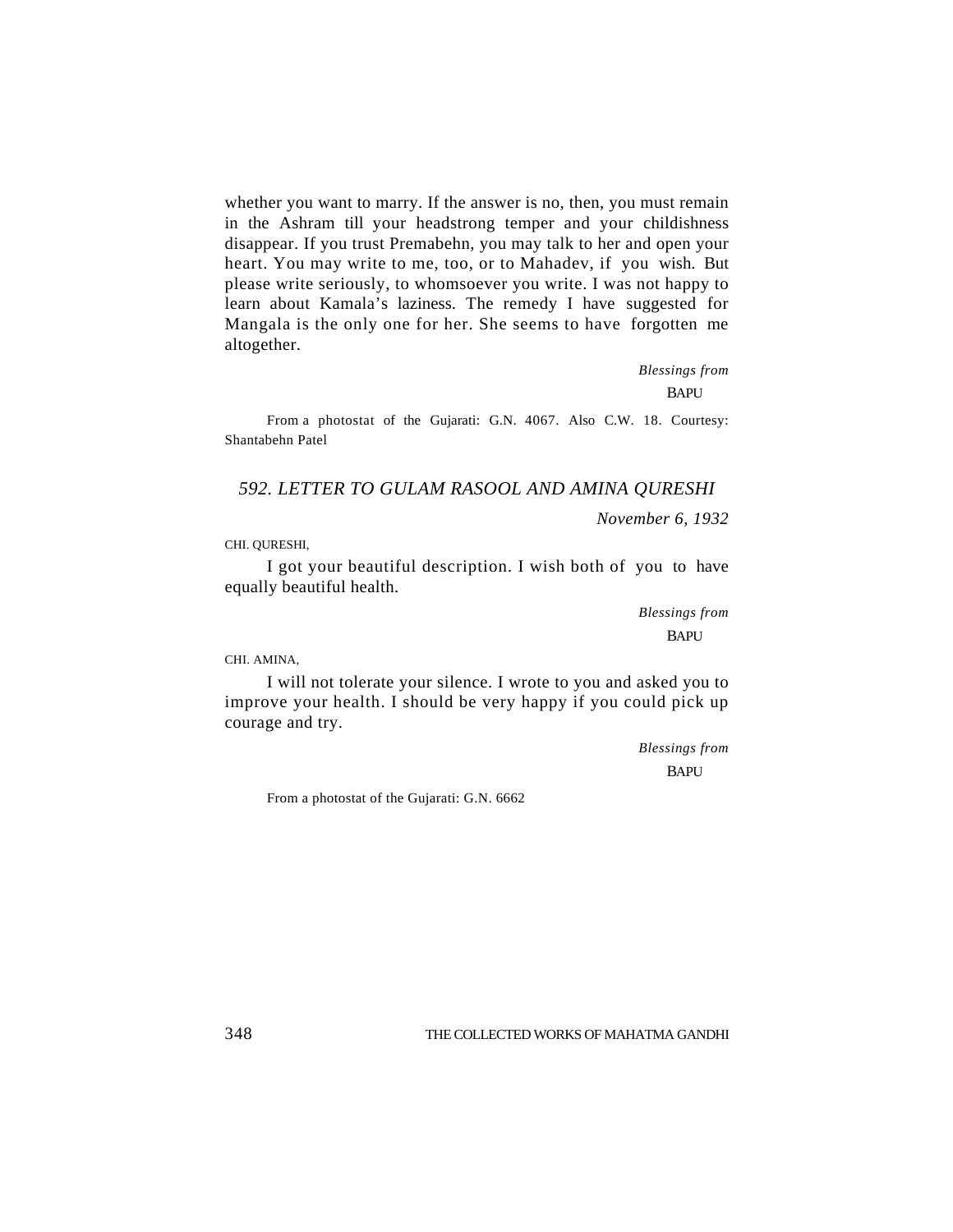CHI. NARMADA,

I got your letter. You should put a point at the end of every sentence. It is called full stop.

You wrote *utasva*. The correct word is *utsav*<sup>1</sup>. You wrote *pootri*. It should be *putri<sup>2</sup>*. You wrote *svikarsho*. It should be *sveekarsho<sup>3</sup>*.

Please do not feel unhappy that Panditji has stopped your training in music. You should tell yourself that he must have some reason for doing that and accept his decision.

**BAPU** 

From Gujarati: C.W. 2766. Courtesy: Ramanarayan N. Pathak

### *594. LETTER TO RATILAL SHETH*

*November 6, 1932*

BHAI RATILAL,

I wrote a letter to you at your Bombay address, to which I expected a reply but did not get any. However, I had a wire from Lilavati today. She informs me that Chhaganlal has gone to Thitan, but he accepts Nanalal and you as arbitarators. This lightens my burden. Now I am waiting for your letter. I should like you go to Rangoon as early as possible. It would be very good if Nanalal and you went together. This problem must be solved.

*Blessings from*

BAPU

From a photostat of the Gujarati: G.N. 7169. Also C.W. 4663. Courtesy: Narandas Gandhi

<sup>1</sup> Festival

<sup>2</sup> Daughter

<sup>3</sup> Please accept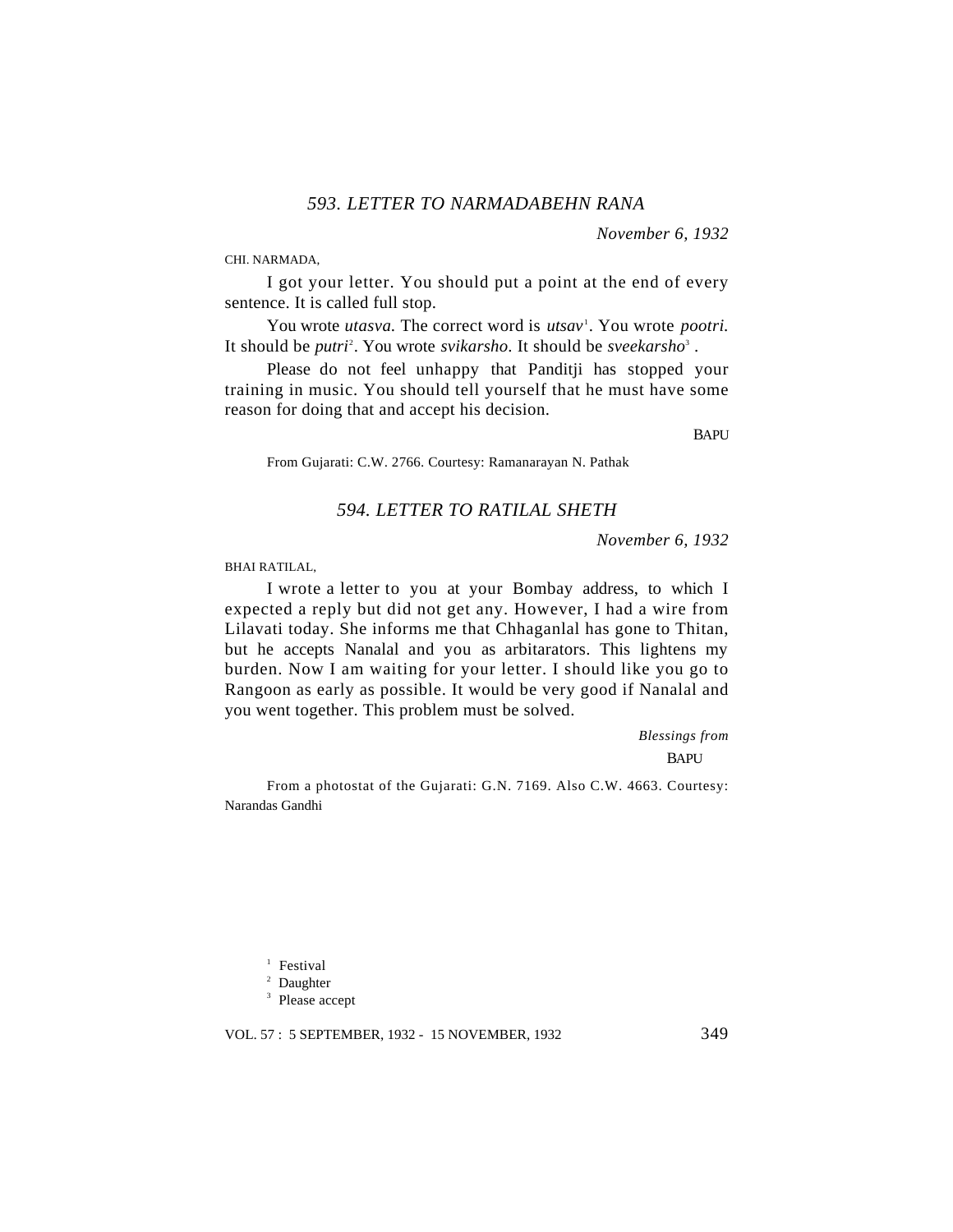BELOVED DAUGHTER RAIHANA,

Have you now really decided not to write to me? I must have at least one letter in a week from you. When I do not get it, I fear you may be ill. Did I tell you that I have found a new teacher for me? Her name is Zohara Ansari. She teaches me with great enthusiasm. She writes the Urdu letters very neatly.<sup>1</sup>

Teach me to write a letter [in Urdu], and tell me whom we can address as *Janab* or as *Maulvi* and when. How should I address you? Have I correctly written your address? And mind you do not fall ill. If, however, you do fall ill, then ask Hamida to write to me. Convey my regards to both Father and Mother.

> *Blessings to you all from* **BAPU**

BIBI RAIHANA C/O ABBAS SAHEB CAMP **BARODA** 

From a photostat of the Gujarati: S.N. 9667

### *596. LETTER TO AMTUSSALAAM*

*November 6, 1932*

DEAR DAUGHTER AMTUSSALAAM,

I got your beautiful letter. The handwriting is very good. Keep it up. Do take hip-baths. They ought to benefit you. It is all right your taking on fresh work but do not overdo it. Do only as much as you can and be thankful for it. Or course my blessings are always with you. Have no worry about Kudsia. Narandas is responsible for her, so why must you worry? You write nothing about Dr. Sharma. What happened about his coming?

> *Blessings from* **BAPU**

From a photostat of the Urdu: G.N. 262

 $<sup>1</sup>$  The letter up to here is in Urdu.</sup>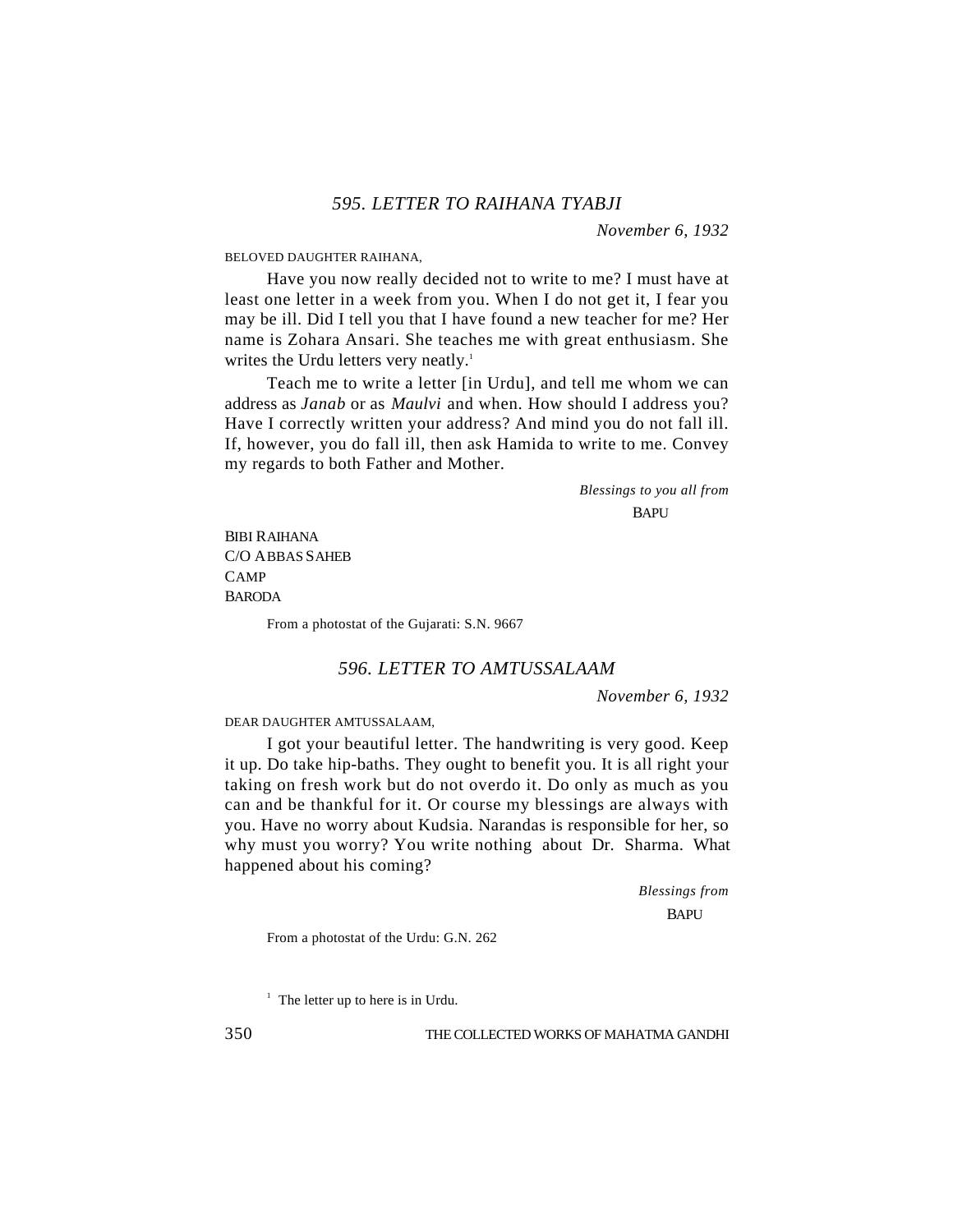[Before *November 7, 1932*] 1

CHI.  $KAPIL^2$ ,

I had heard about your ill health and so was eager for a letter from you, when I got one. Your first duty now is to regain your health and strength. You should resume work only after you are completely all right. Those who take cover behind khadi work out of fear of imprisonment are hypocrites, but those who though convinced of the importance of khadi work prefer to go to jail out of fear of being looked upon as hypocrites, are conceited. We should avoid both, such hypocrisy and conceit. Hence we may do whatever service we get an opportunity to do from time to time and be content. Your conscience alone can tell you what is best for you now. Listen to what Kakasaheb may say and then do as your conscience prompts you. Do keep writing to me.

> *Blessings from* BAPU

From a photostat of the Gujrati: G.N. 3976. Also C.W. 1601. Courtesy: Shashilekha Mehta

## *598. STATEMENT ON UNTOUCHABILITY–III*

# *November 7, 1932*

A correspondent whom I know well and who is in sympathy with the movement against untouchability, though he does not accept the whole of the programme, wrote a long letter in Hindi from which I condense the following:

I fear that the campaign is not being kept within bounds in all parts of the country. I understand in some cases those who claim to be workers in the cause are making use of questionable methods such as resorting to abuse of adherents of the old order, and pouring ridicule on sacred names. Anyone who dares to analyse your sayings or writings or to oppose the

 $1$  From the contents it appears that this letter was written before the letter to addressee dated November 7, 1932; *vide* "Letter to Kapilari M. Mehta", 7-11-1932

<sup>2</sup> Editor, *Gujarat Samachar* and then *Sandesh*. A student of the Gujarat Vidyapith, he had taken part in the civil disobedience movement in 1930.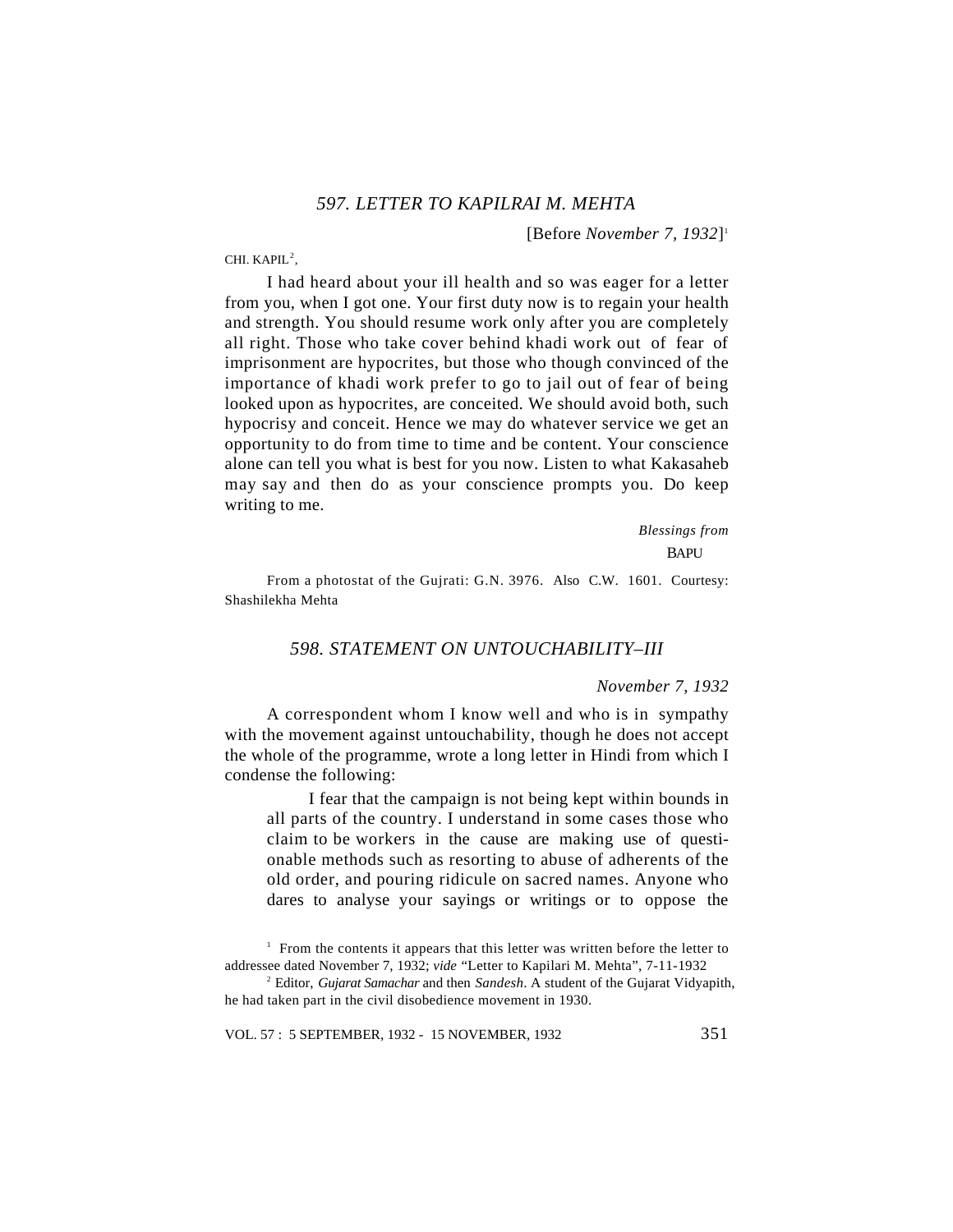extreme forms that the campaign is taking, immediately becomes a butt of ridicule and is labelled a traitor to his religion and even threatened with dire consequences. They do not seem to care for the material or moral welfare of the outcastes. They think that their effort begins and ends with promiscuous dinners and marching crowds of Harijans to temples even in defiance of the wishes to the contrary of the trustees. I am sure you do not want the movement to degenerate into mere spectacular demonstrations calculated merely to wound the feelings of the orthodox without doing the least service to the Harijans.

Out of nearly a hundred letters on untouchability received by me during the past month this is the first letter complaining of workers' conduct bordering on violence. I, however, felt the necessity for giving publicity to the complaint, if only out of regard for my correspondent's warning to workers. I know he will not indulge in wilful exaggeration. There can be no complusion in matters of religion, I should say in any matter. The public know my very strong views against violence in any shape or form against anyone, no matter what his caste, creed, or nationality may be.

Let those in charge of the movement, therefore, understand that even in their impatience to save me from the prospective fast they may not force the pace by adopting questionable methods. If they do so, they will merely hasten my end. It would be living death for me to witness the degeneration of the movement on whose behalf, as I believe, God had prompted that little fast. The cause of the Harijans and Hinduism will not be served by methods of rabble. This is perhaps the biggest religious reform movement in India, if not in the world, involving as it does the well-being of nearly sixty million human beings living in serfdom.

The orthodox section that disapproves of this is entitled to every courtesy and consideration. We have to win them by love, by selfsacrifice, by perfect self-restraint, and by letting purity of our lives produce its own silent effect upon their hearts. We must have faith in our truth and love for converting our opponents to our way. There is no doubt whatsoever that the deliverance of sixty million human beings from age-long suppression will not be brought about by mere showy demonstrations. There has to be solid and constructive programme contemplating an attack on all fronts. This enterprise requires concentrated energy of thousands of men, women, boys and girls who are actuated by the loftiest of religious motives. I would, therefore, respectfully urge those who don't appreciate the purely religious character of the movement to retire from it. Let those who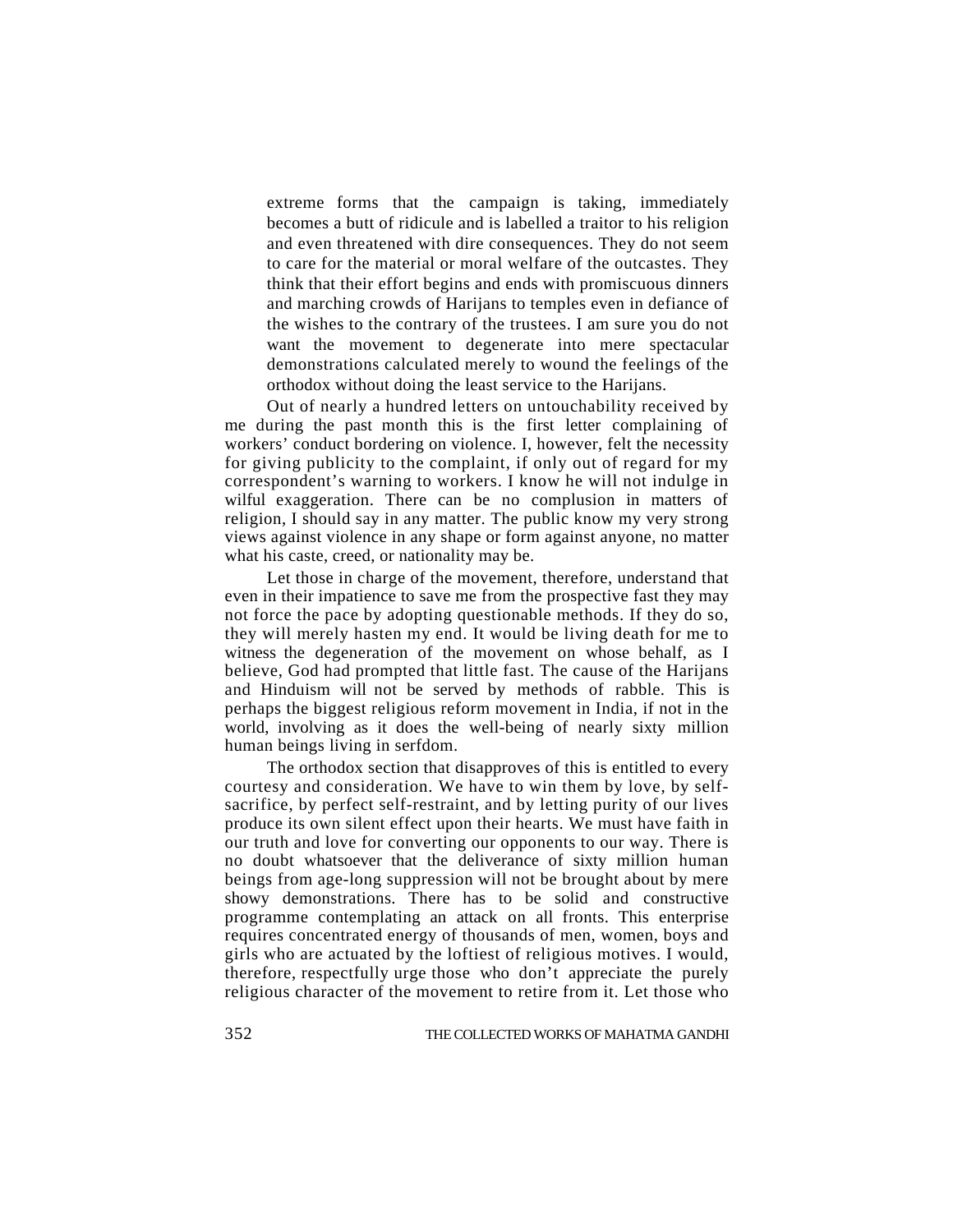have the faith and fervour, be they a few or many, work the movement.

The removal of untouchability may produce, indeed it will produce, great political consequences; but it is not a political movement. It is a movement purely and simply of the purification of Hinduism and that purification can only come through the purest instruments. Thanks be to God there are hundreds if not thousands of such instruments working in all parts of India. Let impatient sceptics watch, wait and see; but let them not mar the movement by hasty and ill-conceived interference even though it may be prompted by laudable motives.

*The Bombay Chronicle,* 8-11-1932

# *599. LETTER TO HOME SECRETARY, GOVERNMENT OF INDIA*

*November 7, 1932*

THE SECRETARY OF THE GOVERNMENT OF INDIA HOME DEPARTMENT NEW DELHI

DEAR SIR,

My thoughts having been hitherto concentrated simply upon what threatened to be an impasse about untouchability, I was unable to think of any other matter. Now that it is happily over, I would like to approach the Government of India on certain decisions of theirs which I have not been able to understand.

I should, if I may, like to know why my reply telegrams to Maulana Shaukat Ali<sup>1</sup> and Abul Kalam Azad<sup>2</sup> and to Dr. Ansari, expressing my hope of Hindu-Muslim unity being achieved, were disallowed. I saw in the Press the correspondence between His Excellency the Viceroy and Maulana Shaukat Ali regarding his request for permission to interview me on the same question. If the reasons given to him for refusal to let him see me are also the reasons for disallowing my telegrams I fail to see the connection between my association with civil disobedience and Hindu-Muslim unity. My association with civil disobedience appears to the Government to be bad. But I hope my views on Hindu-Muslim unity and my desire to promote it do not so appear to them. If I am right in my assumption, I can only understand the ban on the interview and my telegrams on the

<sup>1</sup> *Vide* "Telegram to Shaukat Ali", 7-10-1932.

<sup>2</sup> *Vide* "Telegram to Abdul Kalam Azad", 20-10-1932.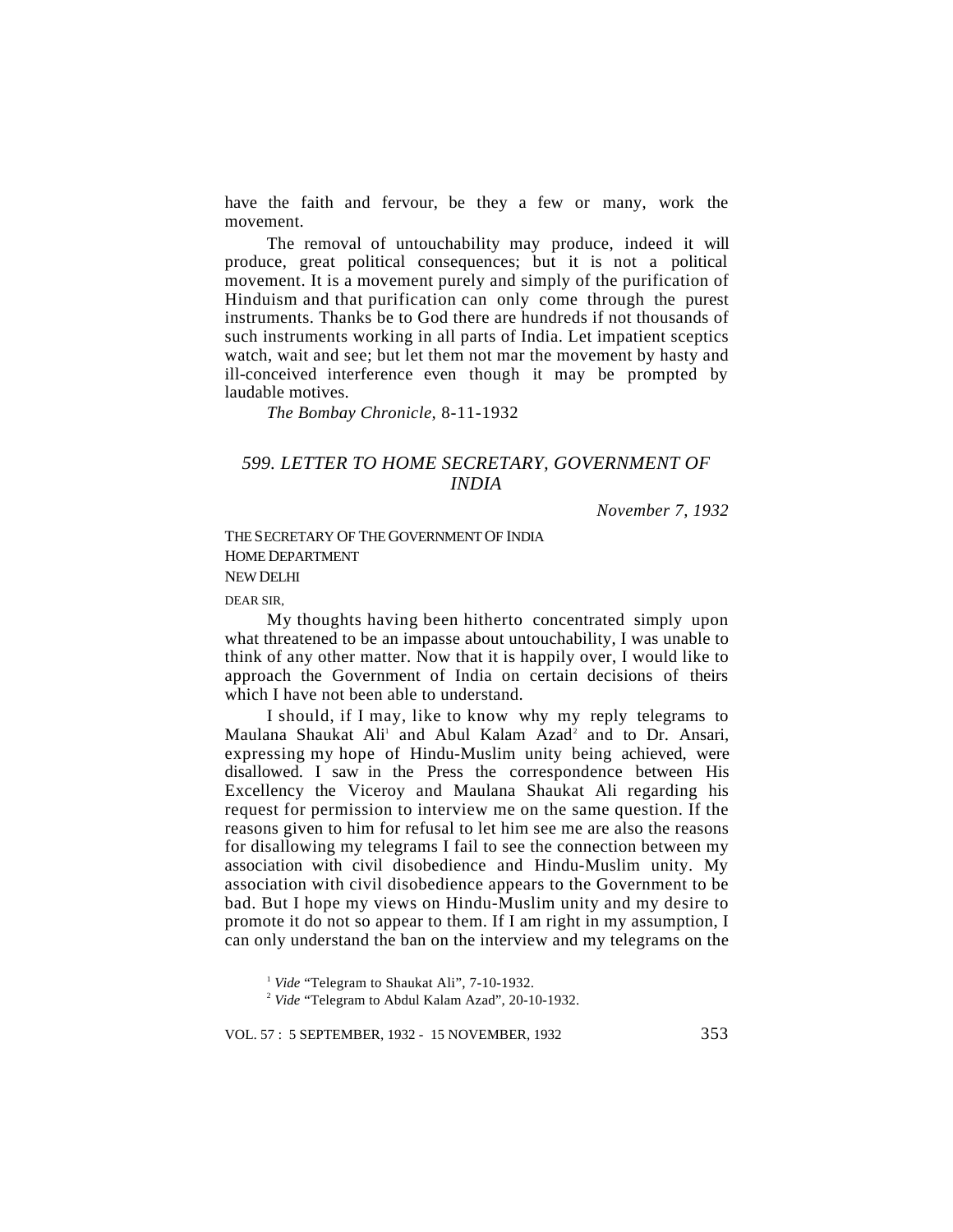supposition that it is a punishment meted out to me and those who would see me or correspond with me, even on matters that have no connection with civil disobedience, only because I would not set aside the dictates of my conscience and my reason and would not dissociate myself from it. I hope Government of India have not contemplated any such punishment.

The Government of India will admit that as a prisoner I have given the authorities willing co-operation. I should like it also to be intelligent. Wherever it is possible, I should know why particular requests are refused. So far as in me lies I endeavour to make no unreasonable requests. They have been generally either in the interests of my health or of public good as distinguished from selfish gratification.

So far as the telegrams which are the subject matter of this letter are concerned, they do not now need to be sent. But occasions for dealing with public matters outside untouchability and having no connection with civil disobedience will undoubtedly arise. I should like therefore not only to know the reasons for the disallowance in the cases mentioned, but also to know the future policy of the Government on similar occasions.<sup>1</sup>

> *I remain*, *Yours faithfully*, M. K. GANDHI

Bombay Secret Abstra cts, Home Depart ment, Specia l Branch , File No. 800 (40) (4), Pt. I, p. 305

<sup>1</sup> The Home Secretary in a communication dated November 16 asked the Bombay Government to convey to Gandhiji the following order: "The Government of India have for exceptional reasons permitted Mr. Gandhi facilities for carrying on his programme in regard to the social and moral problem of the removal of untouchability. But his position as the leader of civil disobedience, which is still his avowed programme, makes it necessary to detain him as a State prisoner, and as a prisoner he cannot expect to take part in the ordinary public life of the country or the discussion of political questions, even though they have no connection with civil disobedience. The Government of India therefore are not prepared to give Mr. Gandhi facilities for dealing with such questions." Government of India, Home Department, Political, File No. 31/95/32.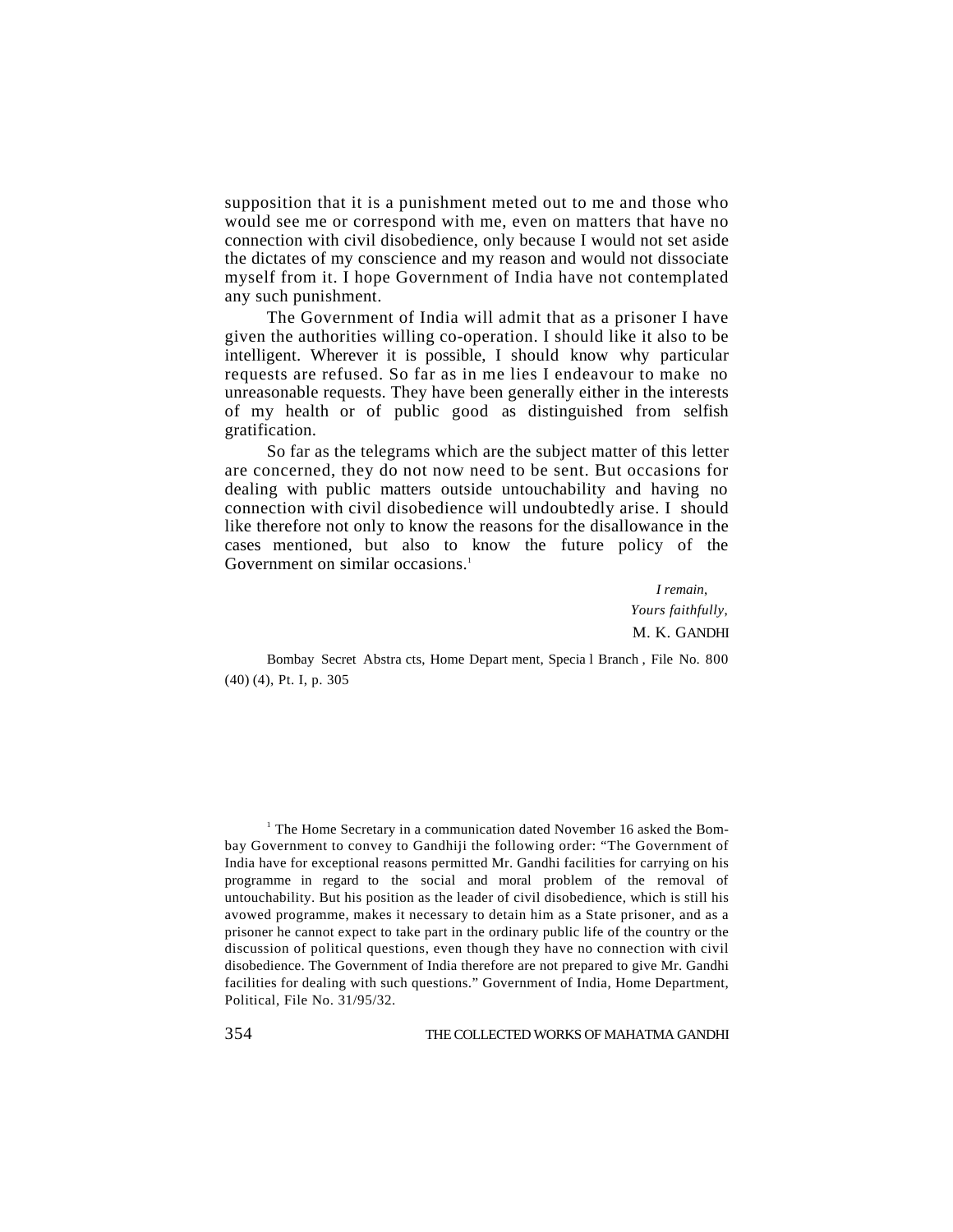# *600. LETTER TO MANU GANDHI*

*November 7*, *1932*

CHI. MANUDI,

You seem to be very lazy and forgetful. After a long interval, you write a letter. You promise that you will not be lazy again, and then forget and break your promise. This is bad. One should always keep one's promise, and should never make a promise which one cannot keep. You should write a letter every Sunday and post it to the Ashram. You should give in it a report of the work done by you during the preceding week, what you studied, what other work you did and how much yarn you spun. I hope you know that we should wear khadi even at home.

*Blessings from*

**BAPU** 

From Gujarati: C.W. 1517. Courtesy: Manubehn Mashruwala

## *601. LETTER TO NARANDAS GANDHI*

*November 7*, *1932*

CHI. NARANDAS,

I got the mail from you yesterday, the day of the week on which I usually get it. I send with this a letter from Vithal. I have replied to him and told him that he should trust you and forget Liladhar. If his sense of devotion to his father draws him towards Liladhar, he may join him and find out some means of earning. He should not divide his interest between the Ashram and his father. If you think you should reply to anything in his letter, you may do so.

I had a letter from Jethalal too. He does admit his mistake. But he thinks it was unjust to ask him to leave. I see no trace of repentance on his part. I have written to him a rather strong letter and told him that, as long as he does not feel sincere repentance, I would not advise him to return to the Ashram. But I have also said that, if he can satisfy you and if you wished to take him back, I would not oppose you either. I did not wish to waste your time by sending his letter to you, and so tore it up.

Kanti's letter was painful to read. His body seems to have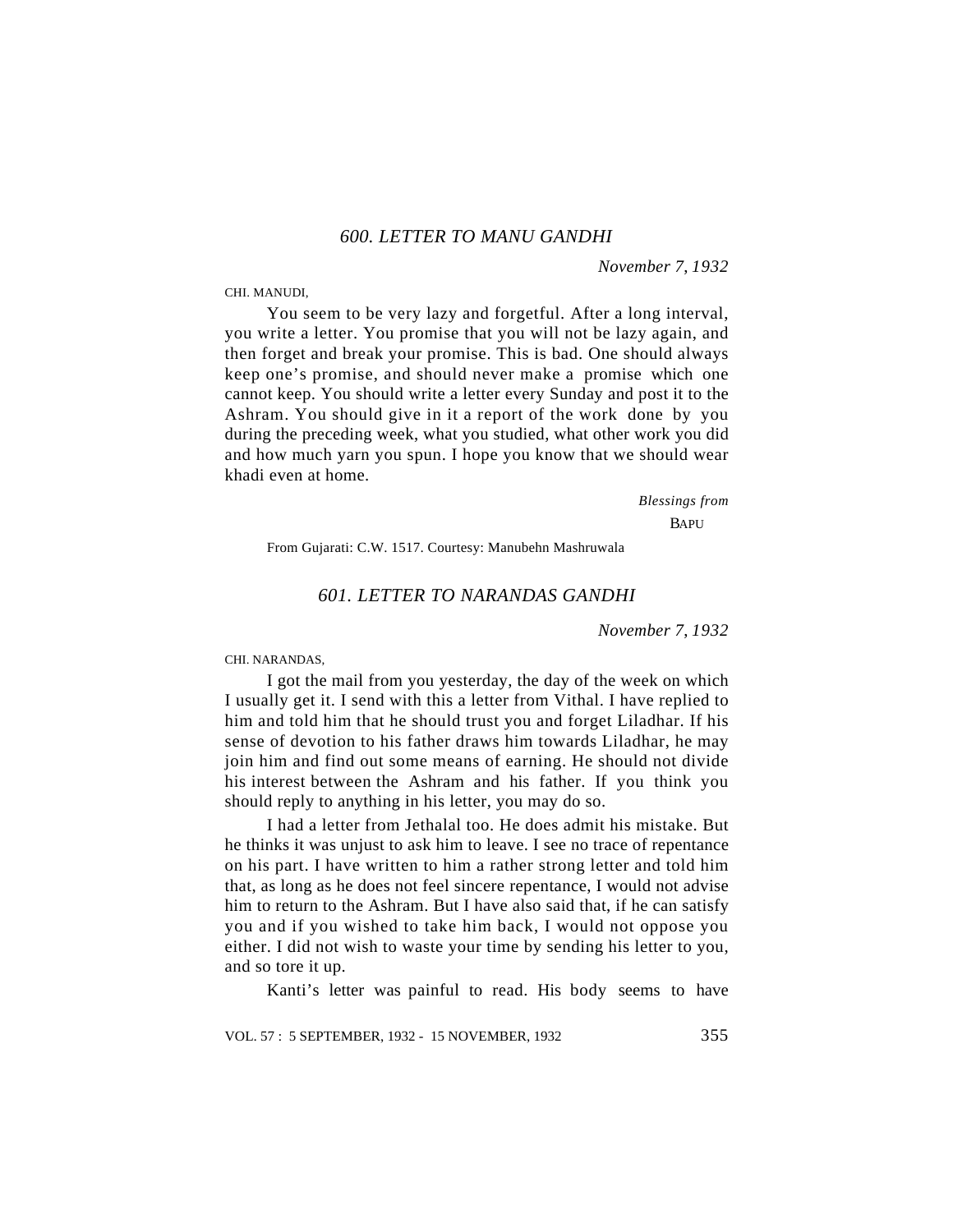become very weak. I have, therefore, sent him a wire today and advised him to go to Rajkot. I have advised in the same wire that Prema also should get herself operated upon. Remember one rule of mine. Anybody who gets fever should be given nothing to eat except fruit. If it is necessary that he should be given some nourishing food, he should be given milk only. If this rule is not followed and if the fever afterwards turns out to be typhoid, the consequences can be dangerous.

I also repeat one rule which I have mentioned concerning the experiments in food which are going on. Anybody who finds that a certain item upsets him, may stop eating it for a day or two, and not ask for anything in its place. If this is done, most probably the thing will agree with him afterwards.

I am sure you must have got Madan's book now.

Chhaganlal has not arrived here yet.

**BAPU** 

From a microfilm of the Gujarati: M.M.U./I. Also C.W. 8266. Courtesy: Narandas Gandhi

# *602. LETTER TO NIRMALABEHN GANDHI*<sup>1</sup>

# *November 7*, *1932*

Since you do not like the name Kahandas, may I conclude that you do not like the name Ramdas, either? You should then find a new name for Ramdas also—a man of thirty-two. As Ramdas himself is a *das*, he will like a name only if it ends in *das.* But choosing such a name will not help. After all, it is you I should please. Suppose we chose the name Nirmaldas? How would you like it? Or Nirmallal? Send me some other names also which you like. And a new one for Ramdas too.

One should not meet anger with anger or repay ill with ill. One should meet anger with forbearance, repay ill with good, abuse with love and injury with kindness. That is dharma and that is the rule followed in the Ashram. Take care that neither of you depart from it.

[From Gujarati] *Mahadevbhaini Diary*, Vol. II, pp. 212-3

1 Wife of Ramdas Gandhi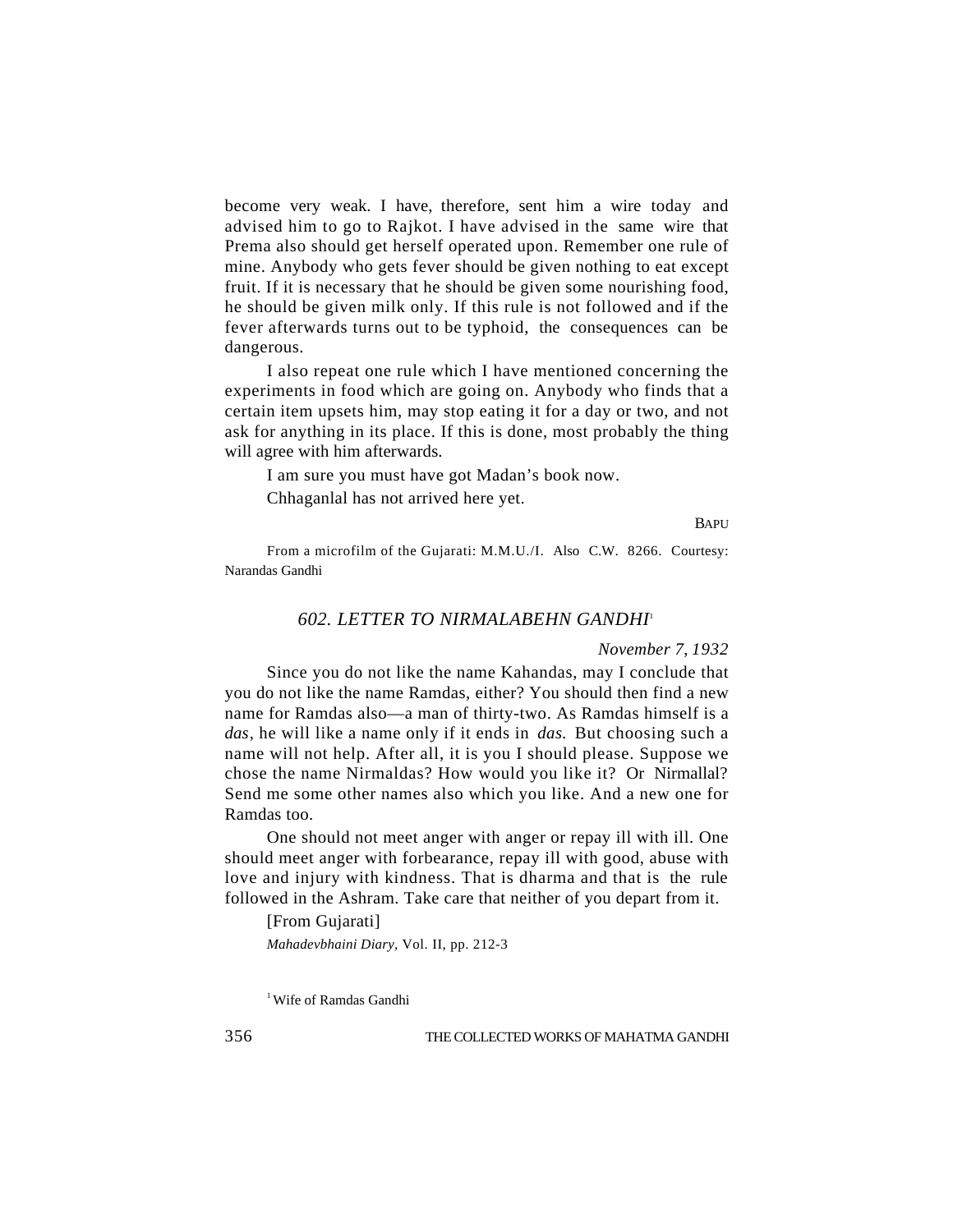# *603. LETTER TO RAMDAS GANDHI*

### *November 7*, *1932*

I am replying to your letter today. I had wanted to reply to it much earlier, but while searching for verses [from the *Gita*] as desired by you, I thought that it would be better if I selected at one time all such verses which you could follow in life without difficulty. I could do that today, and send with this the verses which I have selected. I have mentioned the chapter and number of the verse in each case, so that you can also look up the *Gita* and see where the verse occurs. You will see that all the verses appeal directly to the heart and are easy even for children to understand, and also that the Lord has assured not once but several times that He himself will awaken knowledge in the man who cultivates *bhakti* for Him and will provide his needs. *Bhakti* means selfless service of every living creature, in all of whom dwells the Lord. This includes repetition of Ramanama for one's own peace of mind. Moreover, you will see that even the verses selected from Chapter VI contain what I wish to teach you just now. The verses from Chapter XI are the sublimest part of Arjuna's sublime praise of the Lord. And the last verse of Chapter XVIII explains the reward of studying the *Gita* and of an earnest effort to put its teaching into practice. That is, where there is Shri Krishna, who stands for perfect knowledge, and Arjuna, who stands for action informed with knowledge, everything else will follow. If you meditate over these verses, you will see that one must never worry. A student of the *Gita* ought not to worry any time. We are enjoined to offer up everything as sacrifice to the Lord. Everything means everything without exception. Do you think anybody who does that would carry a load of worries in his head?

You must have discovered by now whether your disturbed digestion is the result of too much thinking and excessive worry, or whether it indicates the necessity of some change in your food. Do not be overambitious, either, in your reading and study. The resolutions which you have formed in your mind will now go on slowly maturing. You will know your strength when you are released. Why should you worry now whether or not you will really know it? There is no need at all to do so. You will find the meanings of the verses in the *Anasaktiyoga*, and in any case Surendra is there with you. Youmay, on your own or on the advice of Surendra or others like him, add some more to the verses which I have selected. I had made a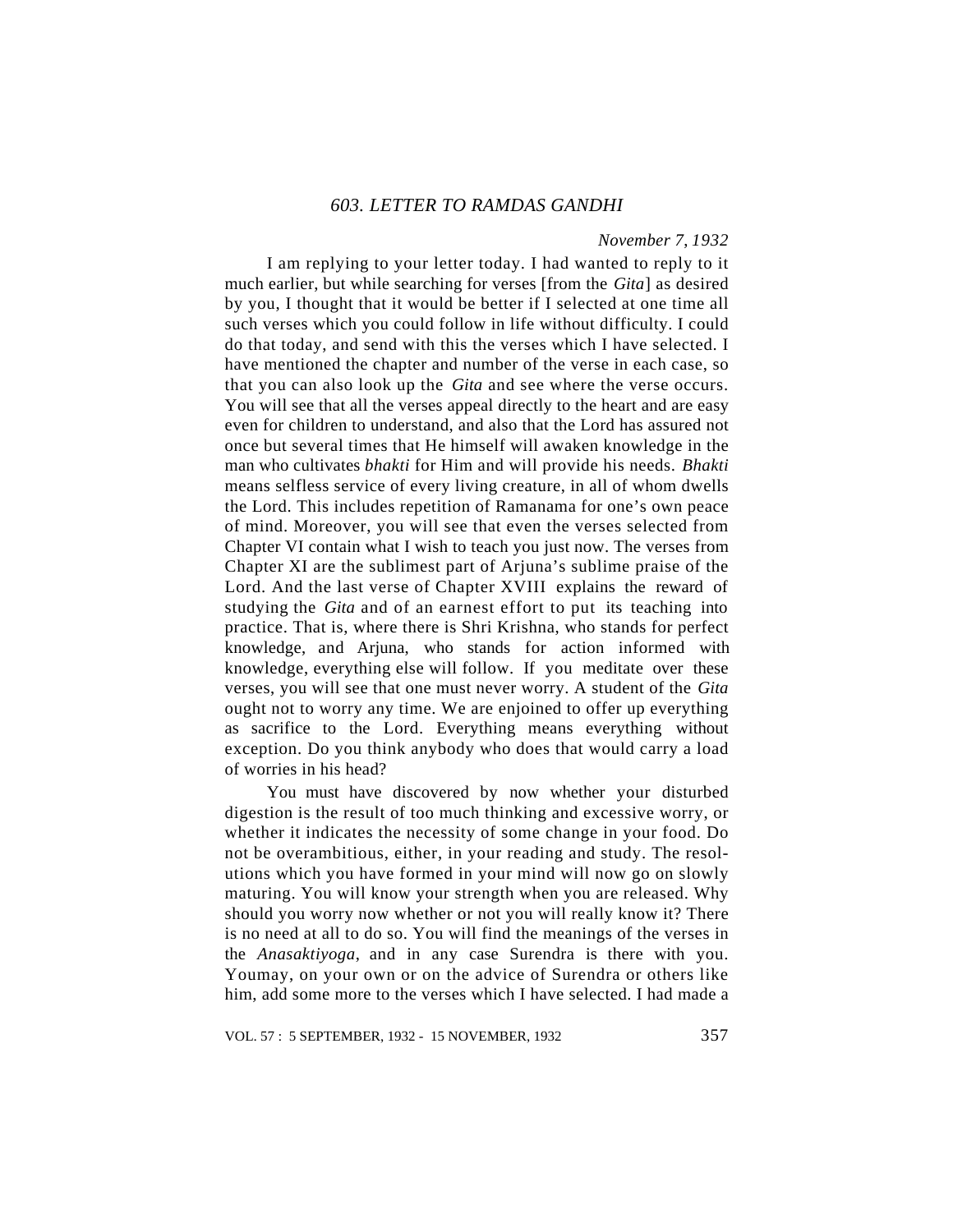note of the verses which I wished to select. While doing so in my copy of the *Gita*. I gave them the title"Ramdas Gita". Let us see how much they help you.

I will now tell you about something which will amuse you. Nimu asked me to suggest a name for your son. Sarita has already christened him Kahanji. I suggested Kahandas, thinking that it would go well with your name and would also satisfy Sarita's wish. But I should have known that Nimu would not like a name ending with *das*. She disapproved of Kahandas and asked me to suggest another name, but said that if you approved of Kahandas, she also would accept it. Vasumati, claiming her right, as aunt, to name the child, wrote to me and said that I, being an old man, would naturally suggest a name which an old man would like, but that she would not approve of any such name. She, therefore, asked for a name which would please people in this twentieth century. I have replied to her and told her that it was the exclusive right of an aunt to name a baby and that, therefore, she might give the child any name she liked. I have suggested a few names for her approval such as Fakkadlal, Chhogalashankh, Lakhtarlal, Bardolikar and Sabarmatiwala.<sup>1</sup> In my letter to Nimu, I have suggested Nirmallal, and also told her that, if she did not like the name Kahandas, she was hardly likely to be pleased with the name Ramdas either. I have, therefore, asked her to suggest a new name for you too. I was about to suggest one but checked myself. She should call you Nirmalkant. But we would then be going back to the age of the *Ramayana*, instead of living in the twentieth century, for in that age husbands were known by the names of the wives. Ramachandra was called Sitapati, Krishna was called Lakshmikant and Mahadev was called Parvatipati. We find a number of such instances. If you wish to throw any light on this profound subject, you are welcome to do so.

You ask how I cultivated non-attachment. The thing was very easy for me since everything I did was spontaneous, that is, arose naturally from my devotion to truth. If one is filled with a desire to serve the whole world, one can easily cultivate non-attachment. If I had chosen to serve only our family, I would certainly have been filled with ignorant love and even developed attachment. I would also have suffered because of illnesses and deaths. But suffering runs away from you if you dedicate yourself to the service of the countless

 $<sup>1</sup>$  All these are fanciful and extremely funny names.</sup>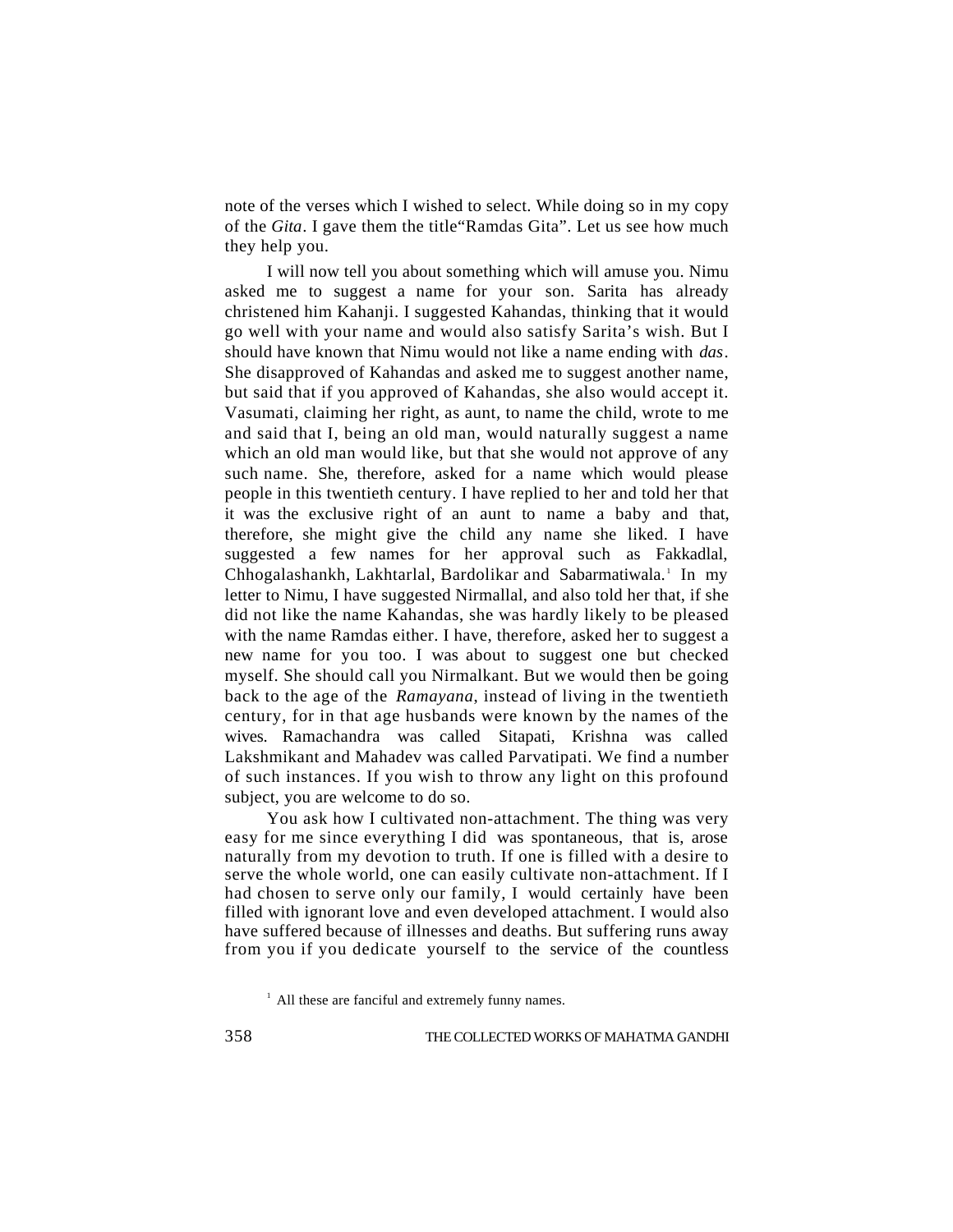millions. Over whose illness would you worry and over whose death would you grieve? It would be almost impossible to do either. However, non-attachment does not mean insensitivity, or cruelty, for after all one does wish to serve the people, and, therefore, compassion becomes stronger instead of becoming weaker, and one's efficiency and concentration in work also increases. All these are signs of nonattachment. Moreover, the beauty of the thing lies in the fact that by serving the world, one does not cease to serve one's family, for service of the family is included in service of the world. I am perfectly sure in my mind that I have served Ba, you and your brothers and other members of the family no whit less than I could have done otherwise. The service was pure because attachment was replaced by equality of mind. I am sure that none of you has lost anything in consequence and that I myself have gained much. Thus I found non-attachment easy to cultivate. The word *anasakti* occurred to me when, after I had finished the translation of the *Gita*, Kaka asked me to suggest a title. It is not that I started cultivating non-attachment after realizing that, if one wished to serve the whole world, one could do so only with nonattachment. I understood only gradually that I was acting without attachment. Those around me saw that before I did. When I returned to India, people started describing me as a karmayogi. I used to read and study the *Gita* even in South Africa. But I had not then thought about the meaning of karmayogi. But other people saw all that in my life, and afterwards I also felt that their description had truth in it. All cannot have such good fortune. I had it because I think I have always loved truth right from my childhood. But you need not go into these deep waters just now. At present you should try to cultivate nonattachment without attachment even to that aim. That is, you should do with a light and happy heart any service for which you get an opportunity and read and study at the same time whatever you can manage. You need not worry either for Nimu or for the children. You will now see, with the new eyes which "Ramdas Gita"will give you, that God is there to worry for them and for you. You should not only believe this with your reason, but have faith in it and live accordingly. You will then be happy and learn everything you wish to. Fix firmly in your mind the Lord's assurance in Chapter IX, that even the most sinful man will have become a good man if he cultivates singleminded *bhakti* for Him. The entire world might perish, but anassurance by the Lord never proves false. I think I have written enough.

[From Gujarati]

*Mahadevbhaini Diary*, Vol. II, pp. 214-7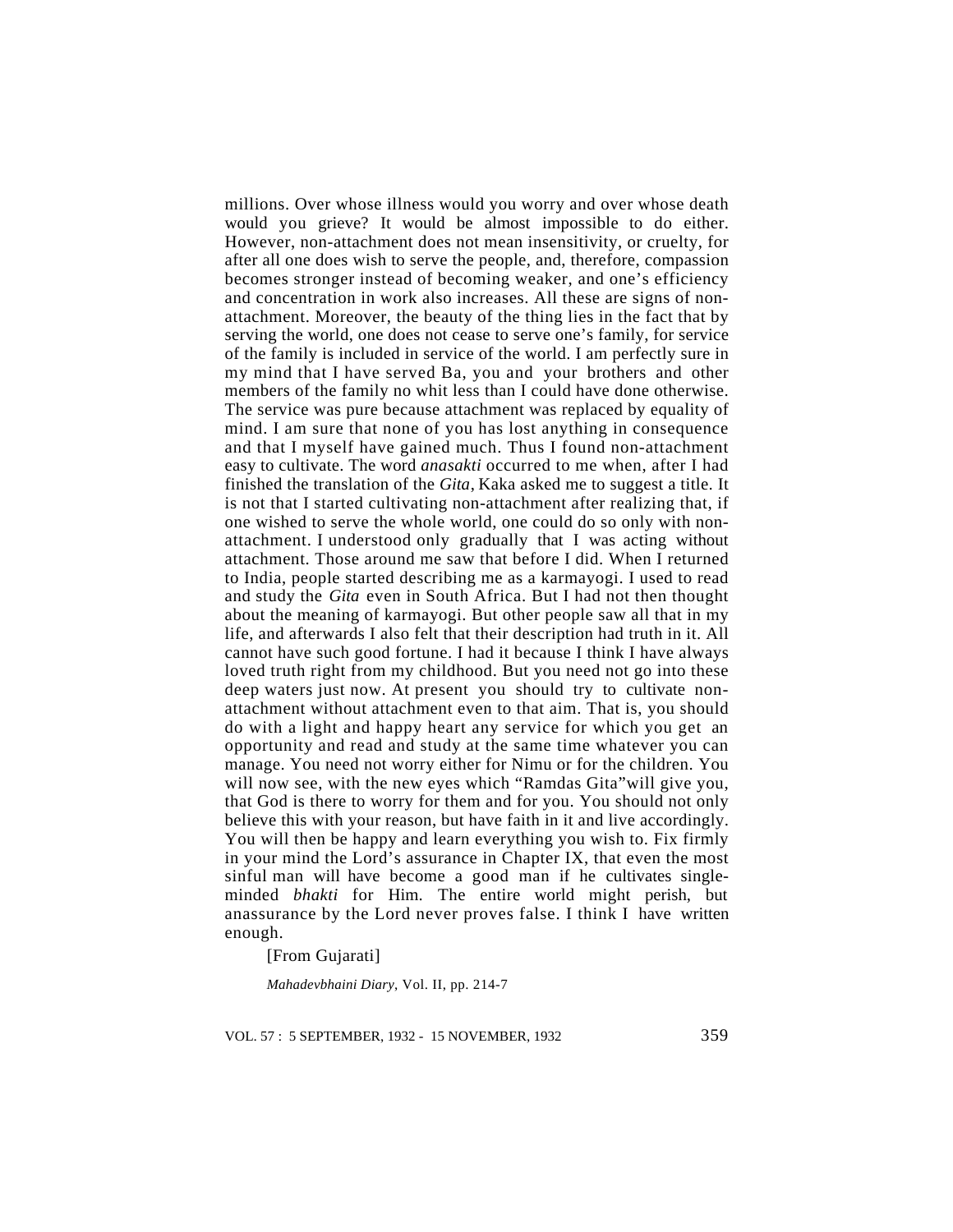# *604. LETTER TO KAPILRAI M. MEHTA*

*November 7*, *1932*

CHI. KAPIL,

I got your letter. By all means do only as your conscience bids you. Do nothing about which you have a doubt. Neither Kakasaheb nor I nor anybody else can give a confident opinion without knowing all the facts. The final decision, therefore, should be made by the person himself. This rule applies more especially to you. Take only as much work from your body as it can give. Get well soon. Write to me from time to time.

> *Blessings from* **BAPU**

BHAI KAPILRAI MEHTA C/O SJT. RASIKLAL VORA SUB DIVISIONAL OFFICER GOVT. AGRICULTURE FARM HADAPSAR

From a photostat of the Gujarati: G.N. 3971. Also C.W. 1599. Courtesy: Shashilekha Mehta

### *605. LETTER TO RAMIBEHN K. PAREKH*

*November 7*, *1932*

CHI.  $RAM<sup>1</sup>$ ,

You wrote after a long time. And that, too, when coaxed by Bali<sup>2</sup>. Am I right? Is it not true that you would never think yourself of writing to me?

I shall be happy if you and your family are happy. I shall welcome your letters even if you write them when urged by somebody else. But Kunverji is not lazy like you. Why does he not write? Ask him to write. Can you meet the expenses of living in Bombay? Do the air and water of the city agree with you?

*Blessings from*

**BAPU** 

From a photostat of the Gujarati: S.N. 9718. Also C.W. 699. Courtesy: Navajivan Trust

<sup>1</sup> Harilal Gandhi's daughter

2 Balibehn M. Adalaja, Harilal's sister-in-law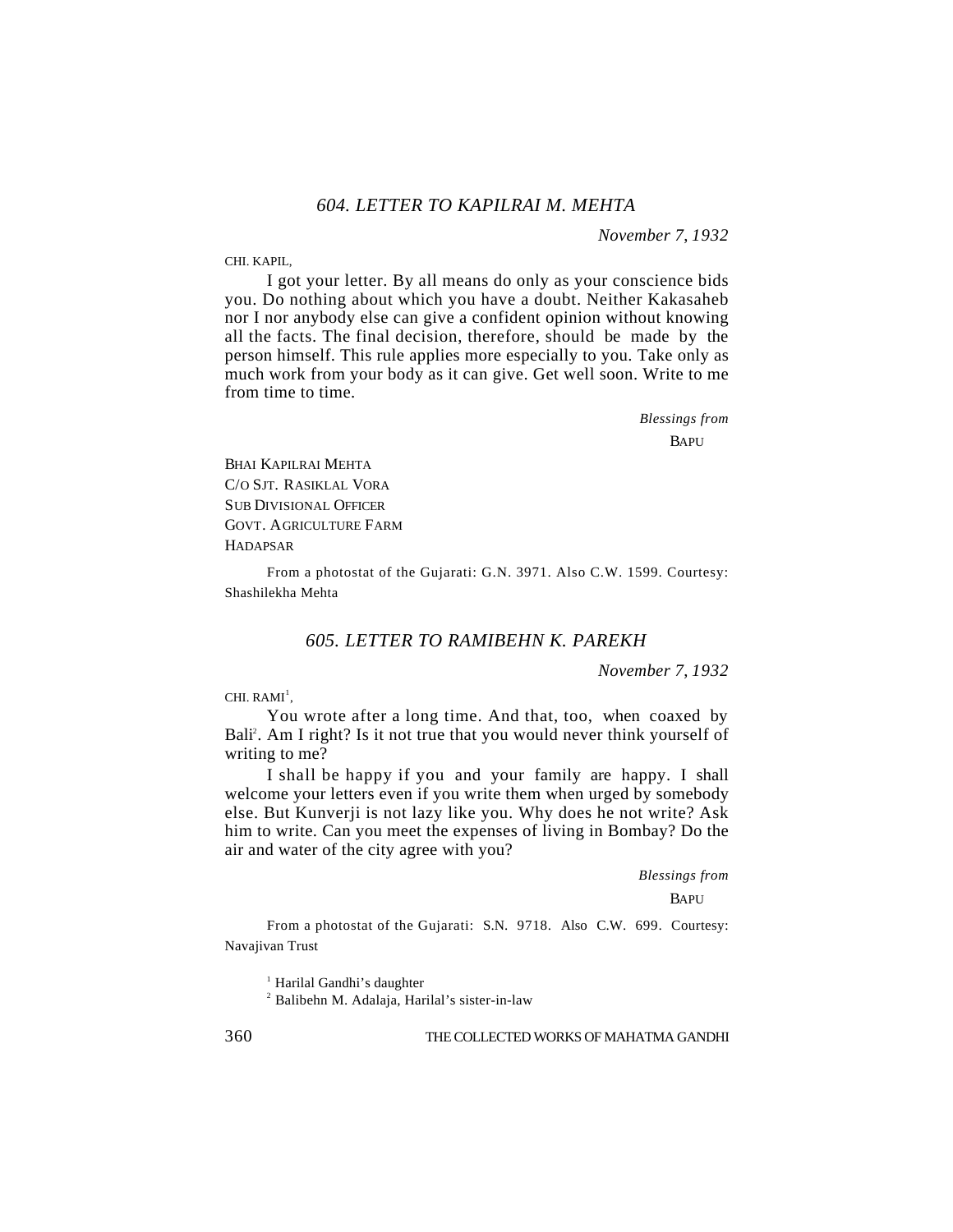# *606. LETTER TO BALIBEHN M. ADALAJA*

*November 7*, *1932*

#### CHI. BALI,

You wrote to me after a long time. But I don't blame you. I believe you are carrying a heavy burden. I would not find fault with you if, in the midst of all that work, you cannot write purely formal letters. It seems you live only to look after your sister's children. That is also one way, and a good one, of following the path of dharma. Who could have prevented you if you had chosen to be selfish and confine yourself to your own affair? Instead, you have chosen a path of service, however modest. May God bless you.

> *Blessings from* BAPU

From a photostat of the Gujarati: C.W. 5057. Courtesy: Manubehn Mashruwala

# *607. INTERVIEW TO THE PRESS*<sup>1</sup>

# *November 7*, *1932*

In a special interview given to the Associated Press inside the Yeravda Jail Mr. Gandhi emphasized that South India has become the storm centre and explained the reasons why the Guruvayur question was worth the price he had expressed his determination to pay.

. . . Replying to preliminary enquires he said, for the present his campaign would be confined to the issue of a statement but he was in correspondence with the Birla Committee and would meet them at the end of the month when other plans would be decided.

Asked about Dr. Ambedkar's declaration that the temple-entry was not worth risking his life, Mr. Gandhi said :

I do not take the same light view that Dr. Ambedkar does of the temple-entry question. In my opinion it is a deciding test as to whether the orthodox Hindu mind has responded to the call of time or not and whether it is prepared to purge Hinduism of the blackmark of untouchability. Nothing in my opinion will strike the imagination of the Hindu mass mind including Harijans as throwing open all public

<sup>1</sup> The interview took place in the Superintendent's office. Also present in the room were Mahadev Desai, Pyarelal and P. Kodandarao of the Servants of India Society.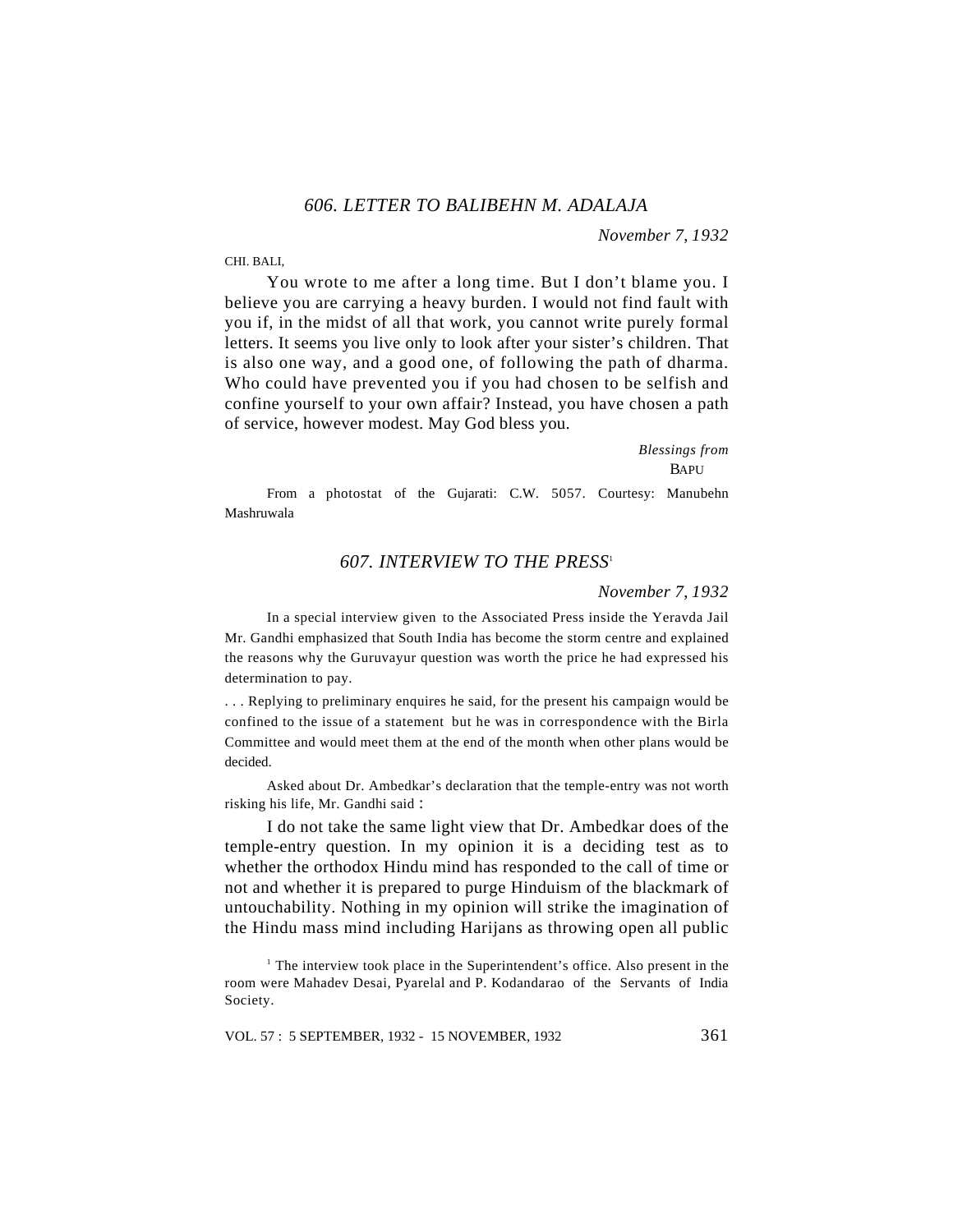temples to them precisely on the same terms as caste Hindus. I can understand Dr. Ambedkar's comparative indifference, but I am not thinking of a few cultured men belonging to the depressed classes, but I am thinking of the uncultured, dumb many. After all Hindu temples play a most important part in the life of the masses and I who have been trying all my life to identify myself with the most illiterate and downtrodden cannot be satisfied until all temples are open to outcastes of Hindu humanity.

This, however, does not mean that I belittle in any shape or form other disabilities under which they are labouring. I feel about them just as keenly as Dr. Ambedkar. Only I feel the evil is so deep-rooted that one must not make the choice between different disabilities, but must tackle them all at once. That is the burden of my correspondence with the Anti-untouchability League also. The Guruvayur temple has come in my way by accident and I have no option left to me. After all, Mr. Kelappan is in my opinion one of the noblest of India's silent servants. A distinguished public career was open to him any day. He is a well-known worker of Malabar but he deliberately threw in his lot with unapproachables and invisibles. I had the pleasure and honour of working with him at the time of the Vykom Satyagraha<sup>1</sup>. Long before that time and ever since he has been devoting himself to the uplift of suppressed humanity. As the public know, after long waiting he made a fixed determination to give up his life in an attempt to have the Guruvayur temple opened to Harijans.

I discovered, however, a flaw in his fast and I immediately pointed it out to him and although he believed that victory was within sight, he nobly responded and let it slip from his hands; he retraced his steps and suspended his fast. When I telegraphed to him<sup>2</sup> I bound myself to fast with him if resumption became necessary on the termination of three months' notice he gave. I should be an unworthy servant of India and an unworthy comrade if I now flinched and abandoned Kelappan to his fate, but there is something more than the life of a comrade or my own personal honour. Everyone recognizes that the depressed classes question has to be solved now or never, not at any rate within the present generation or several generations to come. There are thousands of men and women like me who cling to

<sup>&</sup>lt;sup>1</sup> This took place in March-April 1925 and was aimed at having certain roads thrown open to untouchables from which they had been barred.

<sup>&</sup>lt;sup>2</sup> *Vide* "Telegram to K. Kelappan", 29-9-1932.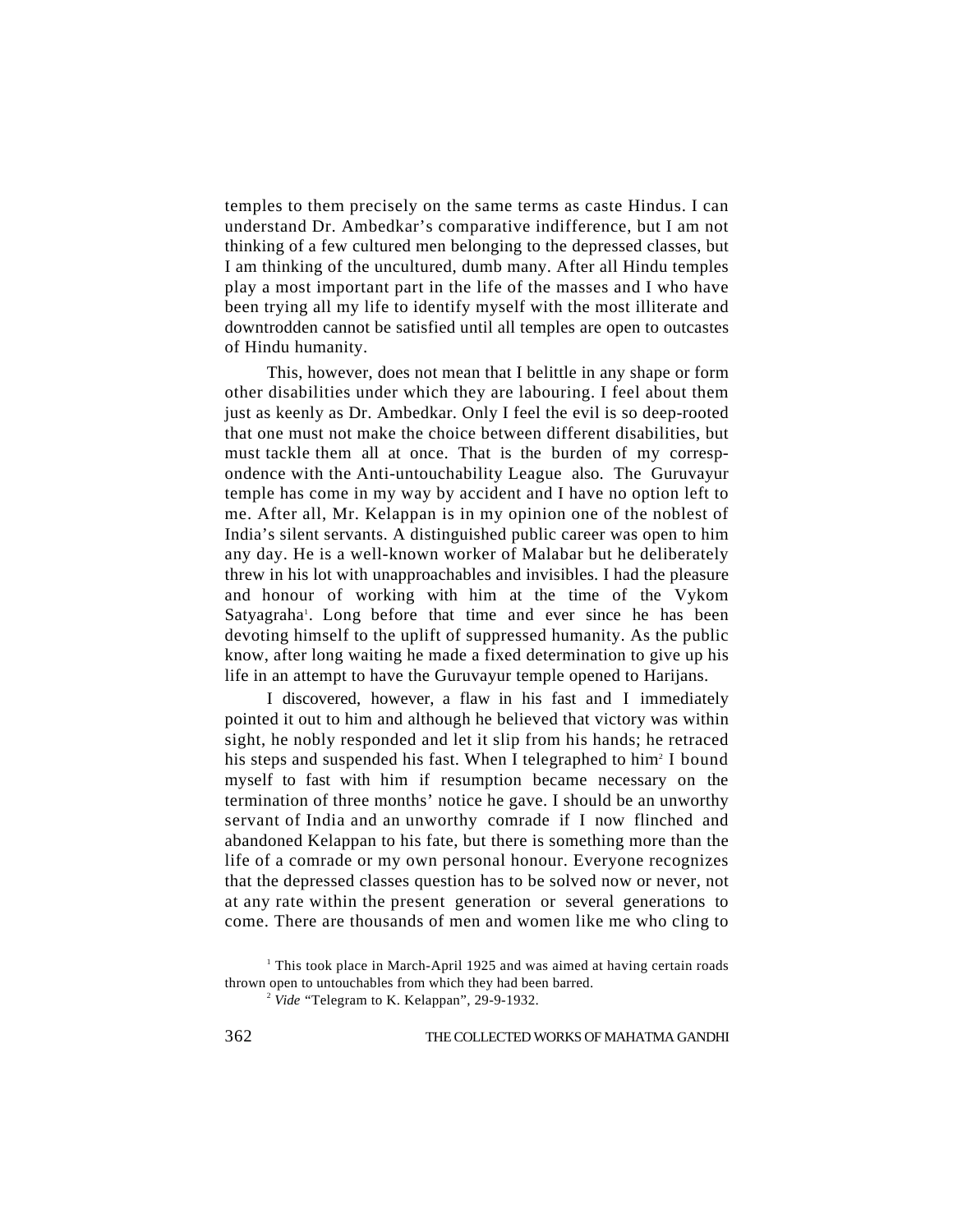Hinduism, because they believe that there is in it the amplest scope for mental, moral and spiritual expansion. This bar sinister put upon nearly sixty million human beings is a standing demonstration against that claim. Men like me feel that untouchability is no integral part of Hinduism. It is an excrescence, but if it is found to be otherwise, and if the Hindu mass mind really hugs untouchability, reformers like me have no other option but to sacrifice ourselves on the altar of our convictions.

I have patiently and silently listened to the taunt that such a fast is tantamount to suicide and I don't believe it to be such. On the contrary for men with deep religious convictions there is no other outlet for the soul than this final sacrifice when every other effort seems perfectly hopeless. This campaign therefore in my opinion is an acid test of what I have claimed for Hinduism and I can only repeat what I said at the Round Table Conference that Hinduism dies if untouchability lives and untouchability has to die if Hinduism is to live and today I make bold to say that there are hundreds if not thousands of Indian men and women who would lay down their lives even as Kelappan and I propose to do to vindicate the claim for Hinduism that it is not a narrow creed or dogma, but a living faith, designed to satisfy the most exacting conscience of the deepest thinker and the godliest person.

*The Bombay Chronicle*, 8-11-1932

# *608. LETTER TO M. G. BHANDARI*

*November 8*, *1932*

#### DEAR MAJOR BHANDARI,

During the fast week there were two telegrams received from Egypt, one from Madam Zaghloul and the other from Nahas Pasha. I cabled suitable replies to both.<sup>1</sup> During that week all the important telegrams and my replies to them were handed to the Press. But just at present I observe that garbled versions of the telegrams mentioned above in a somewhat ludicrous form are going the round of the Press as if they were the true versions. They appear to be translations from Egyptian vernacular newspapers. I should like to supply the Press with true copies. Will you please ascertain from the Government whether

<sup>1</sup> *Vide "Telegram to Hemprabha Das Gupta"*23-9-1932.

VOL. 57 : 5 SEPTEMBER, 1932 - 15 NOVEMBER, 1932 363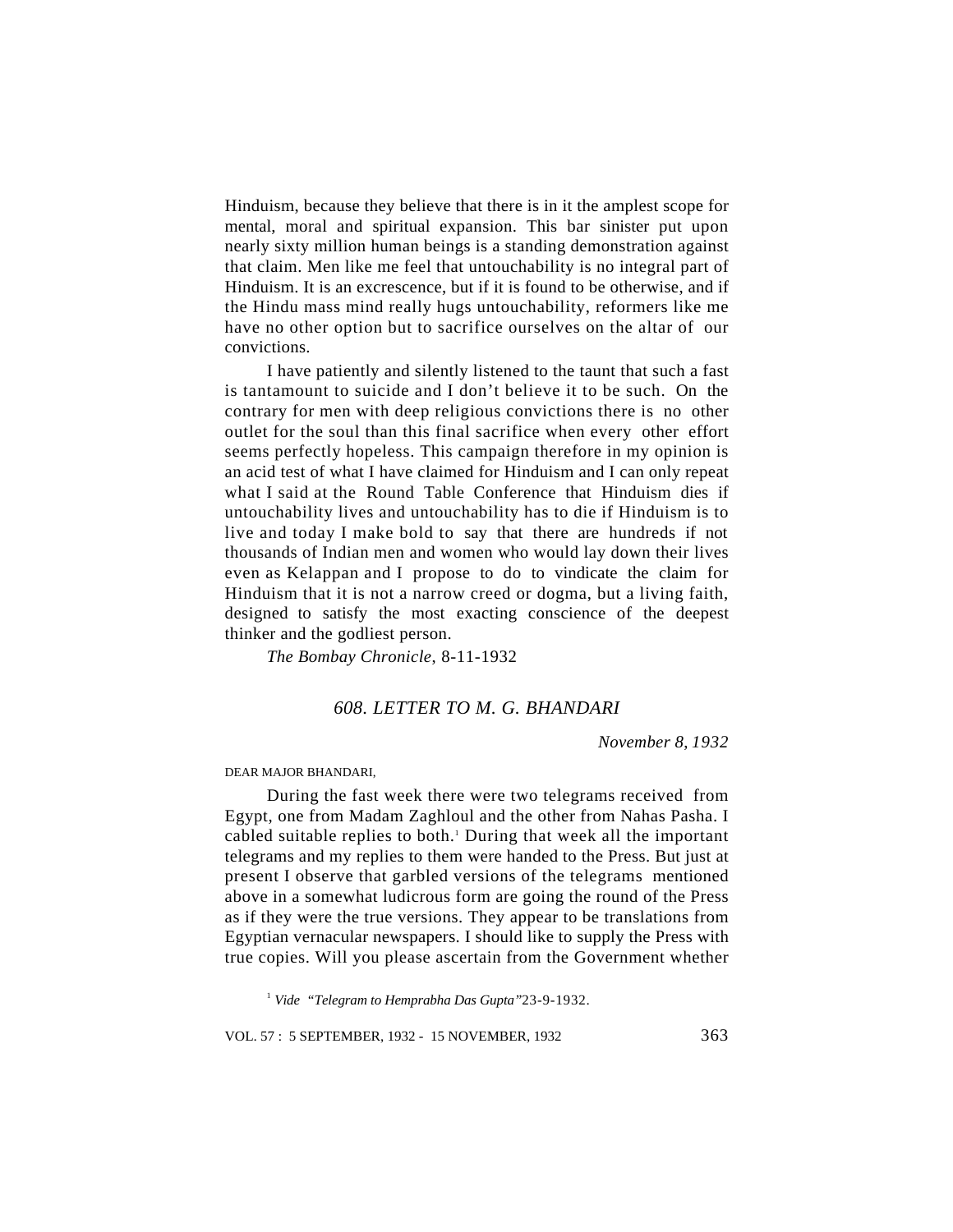these copies may be supplied by me to the Press? Of course they have reference to untouchability. I enclose herewith the text, barring Nahas Pasha's wire which for the moment I cannot trace among my papers. The cutting herewith from the *Indian Social Reformer* containing the garbled version will give some idea of the original.

> *Yours sincerely*, M. K. GANDHI

Bombay Secret Abstracts, Home Department, Special Branch, File No. 800(40)(3), Pt. III, p. 353

# *609. LETTER TO M. G. BHANDARI*

*November 8*, *1932*

DEAR MAJOR BHANDARI,

You have been receiving on my behalf the *Vedic Magazine* a Hindi monthly, *Purushartha*—a Marathi monthly, both religious publ-ications, *Indian Review* of Madras—Hon'ble Mr. Natesan's monthly and possibly other magazines.

Now that I am permitted to do propaganda work regarding untouchability, I shall want these and other publications in order to enable me to keep myself in touch with public opinion as expressed in the Press and to combat, where necessary, criticism that may appear therein.

You seem to doubt whether these papers and magazines that are already coming and which may come in answer to my appeal may under the recent decision of the Government of India be given to me. Will you please obtain the Government interpretation in the matter as early as possible?

> *Yours sincerely*, M. K. GANDHI

Bombay Secret Abstracts, Home Department, Special Branch, File No. 800(40)(3), Pt. III, p. 363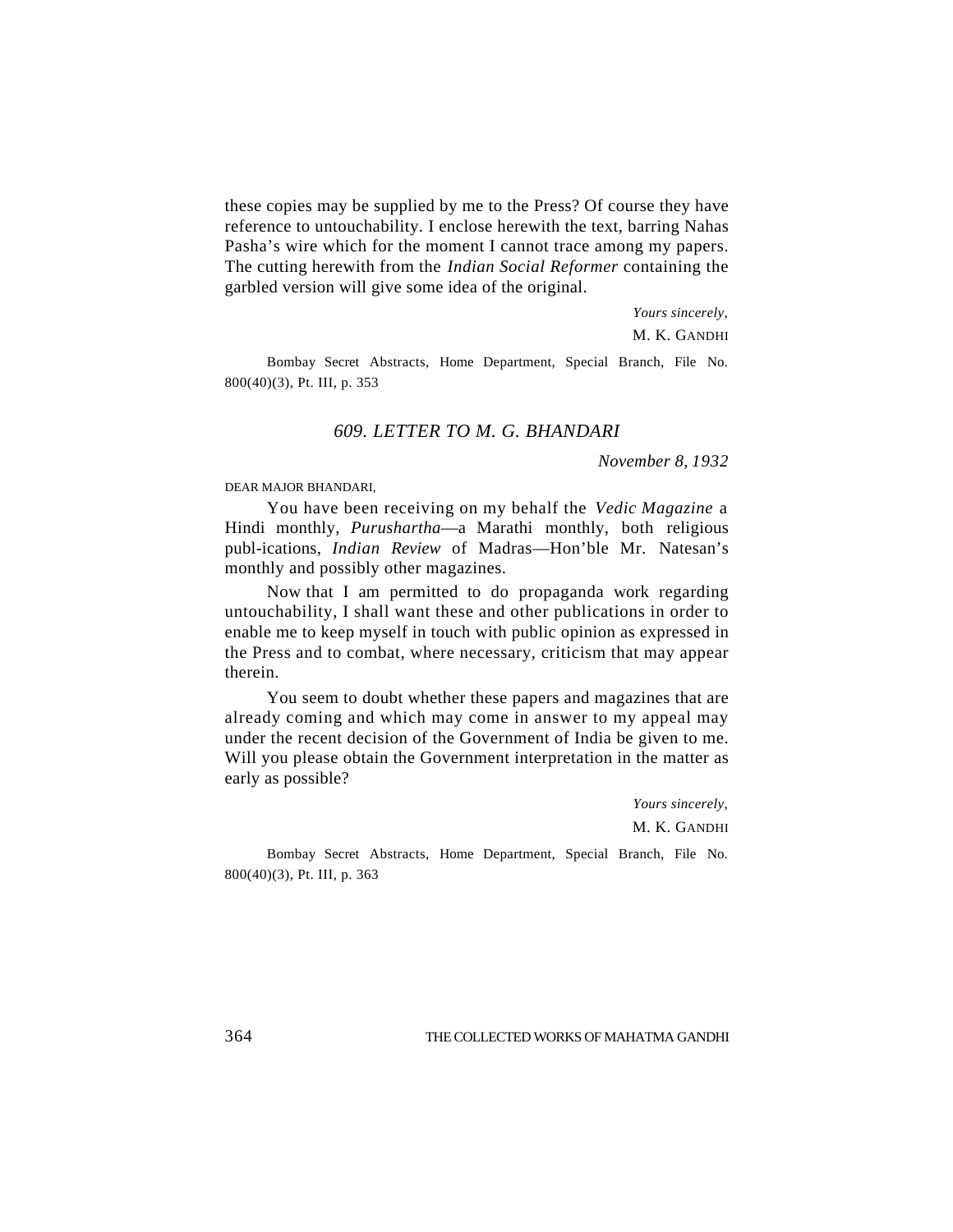# *610. LETTER TO RADHAKANT MALAVIYA*<sup>1</sup>

*November 8*, *1932*

What has affected me in your letter is the information you gave me about Messrs Chintamani and Kunzru. You have therefore to help me to get their confirmation and their agreement or to leave me free to get it.

*Mahadevbhaini Diary*, Vol. II, p. 217

# *611. LETTER TO V. S. SRINIVASA SASTRI*

*November 8*, *1932*

DEAR FRIEND AND BROTHER.

You will have seen that Guruvayur is being made the centre of attack by the self-styled sanatanists. There is not much time to lose. I do not know how far your health will let you organize the battle on behalf of the reformers. To the extent it is possible I would like you to put your great Sanskrit learning at the disposal of the cause. I am sure you have been thinking of the thing yourself. But I could not restrain myself from sending you a line when I am writing to many friends about the impending storm.<sup>2</sup>

It gives me great joy that I am able to take some work out of the Servants<sup>3</sup> here.

I do hope you are better. With love,

> *Yours*, M. K. GANDHI

*Letters of Srinivasa Sastri*, p. 243

<sup>1</sup> The addressee had written: "Fasting is the worst form of coercion. No one is satisfied with the Pact, not even Chintamani and Kunzru."

 $2$  According to the source, Sastri, writing to a friend, said he had "written two letters clearly stating my dissent from his views and my disapproval of his threatened fast". Sastri also said he favoured the temple-entry of the untouchables.

<sup>3</sup> Members of the Servants of India Society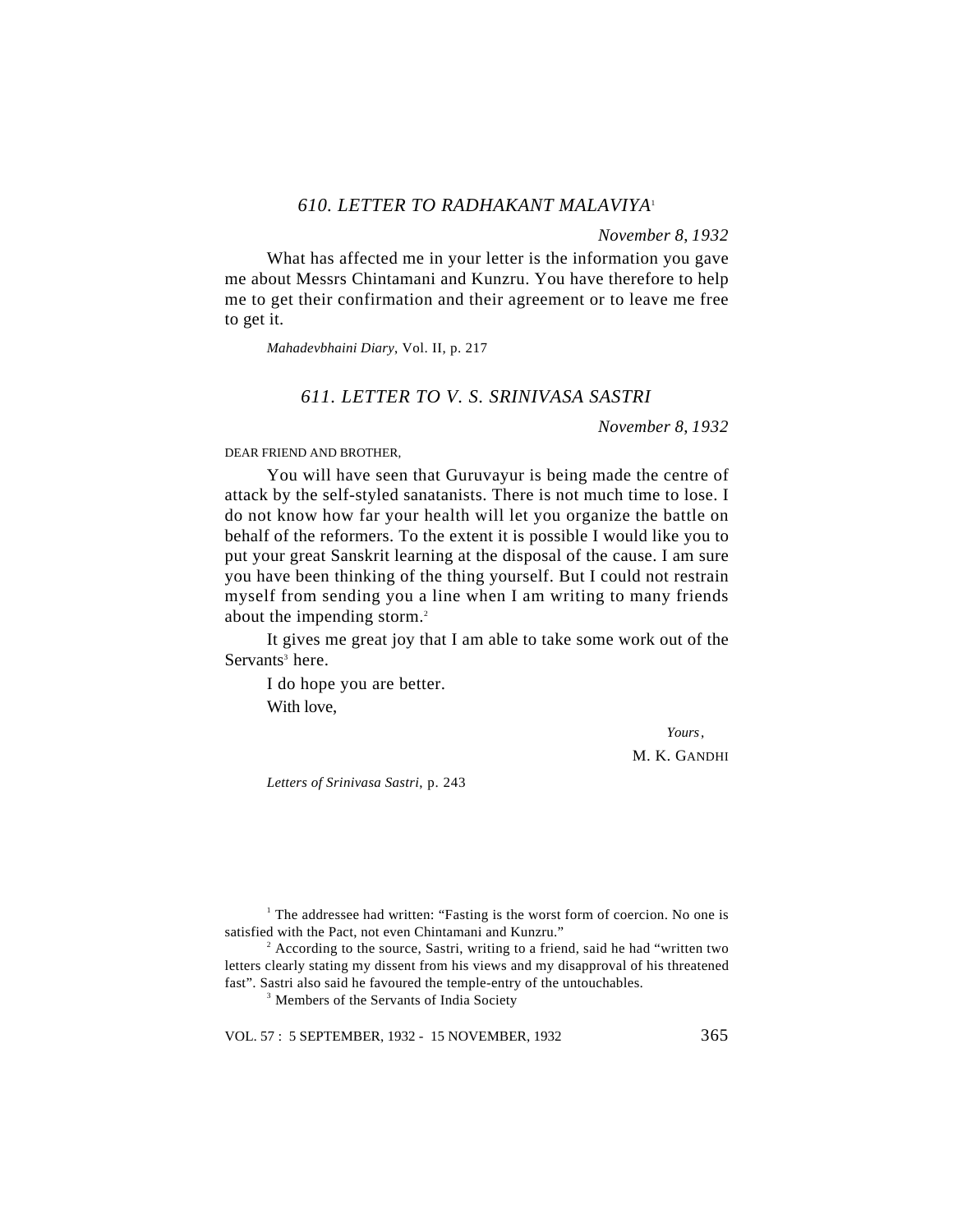*November 8*, *1932*

#### CHI. JAMNALAL,

Your letter was delivered to me just now. It was immediately read out to me and I am now dictating this reply. May you have, on your birthday, all the blessings you desire, basketfuls of them. Why should we fear death, which comes to all sooner or later—to the great and the humble, to the white and the black, to human beings and other creatures? Why grieve over it either? I often feel that death must be a less painful event than birth. I leave aside the pain which the baby suffers in the mother's womb before birth. But all of us know the suffering in this world which commences from the moment of birth. Consider the helplessness of the baby at the moment of birth—every baby as helpless as any other. On the other hand, if our life has been pure we shall have no such experience at the moment of death. A baby does not seek knowledge, nor can it have any. At the time of death, on the other hand, it is not only possible for one to be in a state of union with the Brahman but we actually know that many persons die in such a state. Birth always means entering a world of suffering, whereas death can be complete deliverance from suffering. We can thus think from many points of view about the beauty and the benefits of death, and can also meet our death in that spirit. I bless you that your death may be of this type. This wish includes everything else which is for your good. The two friends join me in wishing this. Even after knowing all the facts about your health, I adhere to the view which I have expressed. If you are permitted to obtain your food at your own expense, I see nothing wrong in your doing so. We should regard our body as a trust, and it is our duty as its trustee to take care of it to the best of our ability. You should not ask for or accept even a grain of jaggery to gratify your palate, but I see nothing wrong in your trying and getting even the costliest variety of grapes if you need them as medicine and if they can be had. You need not, therefore, feel unhappy if you have to eat such food. If we can, we should also help others who may be placed in similar circumstances to secure such food. In my view you don't require all the wheat that is supplied to you. I also think it desirable for you to banish jaggery altogether from your food. Your body does not require it at all. It is better to take innocent honey instead. Mixing any form of sugar in milk affects its digestibility. It would be better to increase the quantity of milk instead. You are doing right in eating butter and not olive oil. The olive oil available in India is not always pure, and of course it cannot be fresh. Moreover, olive oil does not contain the vitamins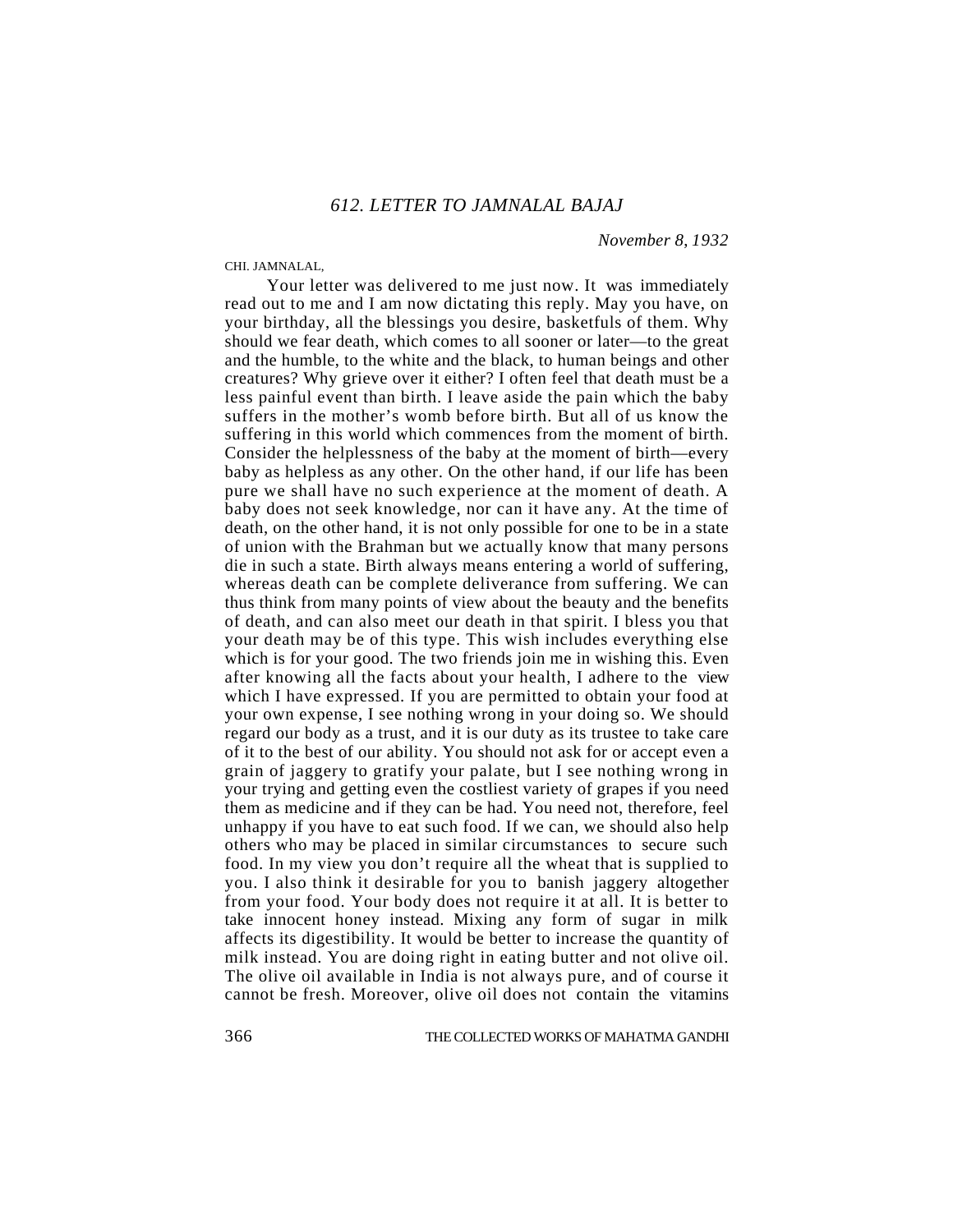which butter does. The vegetables which you eat should always be green vegetables. Potatoes and similar vegetables are practically a substitute for *rotli.* They contain starch. You require very little starch, and whatever little you require you will get from wheat. You should not eat pulses in any circumstances. If you eat a sufficient quantity of butter, two pounds of milk will be enough for you. Whether you should increase or diminish their quantity will depend upon your weight at the time. You should go on increasing the quantity of either or both to as much as you can digest, till your weight becomes steady. Among the green vegetables, gourd, pumpkin, the different kinds of edible leaves, cabbage, cauliflower, tender bean-pods and brinjal are considered good. The wheat flour should be whole. If the wheat has been properly cleaned before it is ground, no portion of the flour should be thrown away. Among fruits, grapes, *mosambis*, oranges, pomegranates, apples and pineapple are beneficial for health. Some experiments being made in America indicate that a meal should not consist of a variety of articles. Fruit has the most nourishing value if it is eaten alone, and the best practice is to eat it when the stomach is empty. There is even a saying in English to the effect that fruit in the morning is gold and in the afternoon silver. Our first meal, therefore, should consist only of fruit, though there would be no harm if it is preceded by a glass of warm water the first thing in the morning. If you can get permission to live all the twenty-four hours of the day in open air, it would be worth while to secure it. It would help you if you can slowly do breathing exercises in open air. You need not at all be afraid of the cold at night. It will have no harmful effect on your health if you have properly covered yourself up to the neck and wound a piece of cloth over the head so as to keep the ears covered. It is essential that the lungs should be supplied with the purest air the whole day and night. You should expose your body to the sun in the morning for as long as you can bear. Discuss all these suggestions with Dr. Contractor and then do what seems best to you.

I hope Madhavji is happy and comfortable in every way. Give my blessings and regards of all three of us to the co-workers who are with you in the jail. Probably you know what is going on here in regard to untouchability. You can send any suggestions which occur to you. You will be permitted by the authorities there to do so.

> *Blessings from* **BAPU**

From a photostat of the Gujarati: G.N. 2903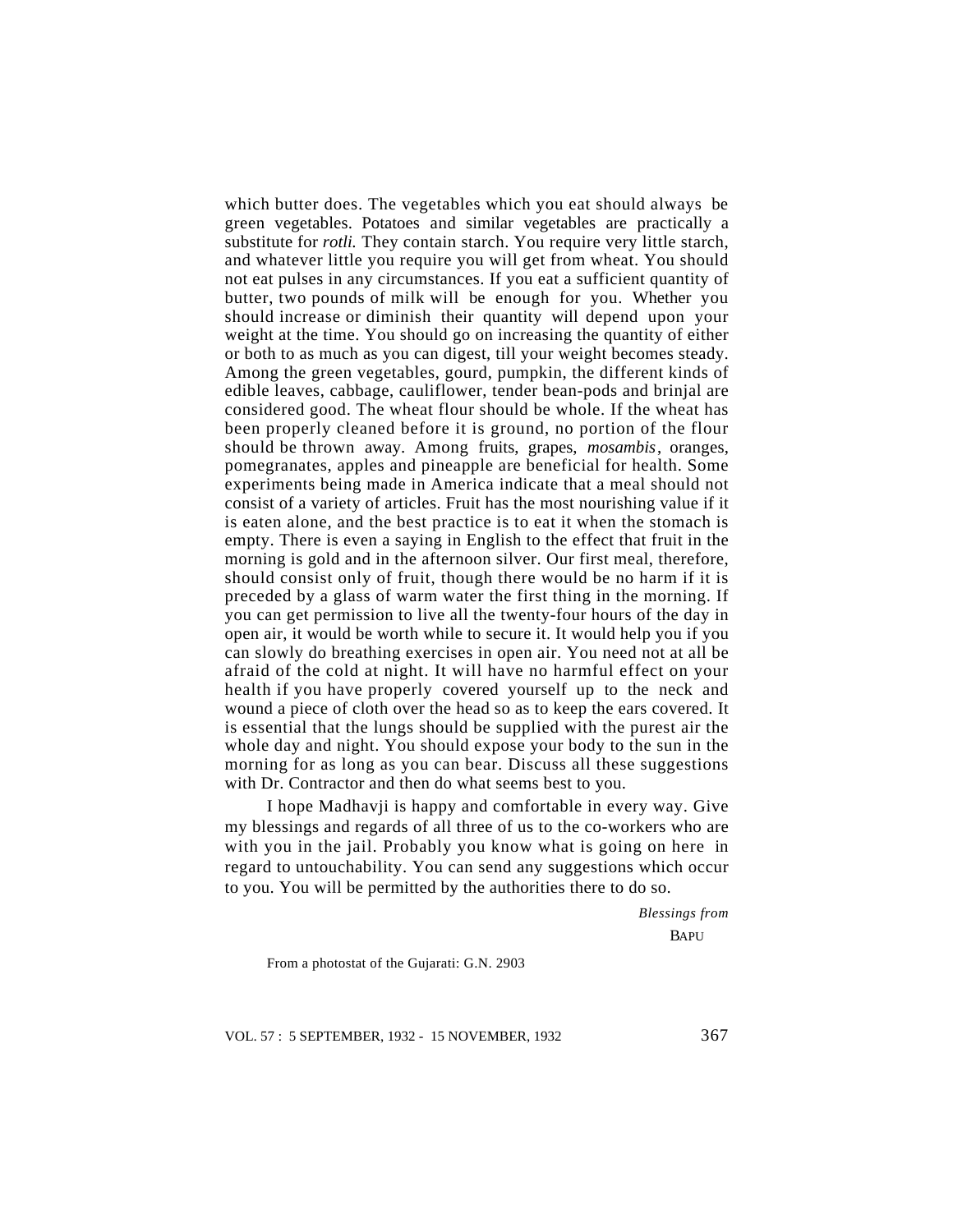*November 8*, *1932*

#### CHI. NARANDAS,

I got your letter, but did not get Bhau's. The thieves who carried away mattresses, etc., must have been from among those who knew the Ashram. Cannot the things lying in the red bungalow be removed? When the thieves have become neighbours, how long will you go on increasing the number of persons keeping watch at night. Is it not possible to meet the thieves themselves? Do Ratilal and Champa understand all this?

What is the total loss? What happened to Radha all at once? I have little faith in injections.

**BAPU** 

[PS.]

We have a book in the Ashram entitled *Vedamen Brahmacharya.* Ask Prema to find it out and send it to me.

From a microfilm to the Gujarati: M.M.U./I. Also C.W. 8267. Courtesy: Narandas Gandhi

# *614. LETTER TO KIKI LALWANI*

#### *November 8*, *1932*

It is true that my companions know no such thing as rest. What can one do? God himself has said in the *Gita* that He does not relax even for a moment, that He needs neither sleep nor food nor drink. How then can any rest be granted to us?

[From Hindi] *Mahadevbhaini Diary*, Vol. II, p. 218

# *615. A LETTER*

*November 8*, *1932*

A serious obstacle in the way of those treading the path of truth is the difficulty of deciding what to accept as Shastras. What is a man of simple faith to do when he comes across a plethora of books written in Sanskrit and passing for *smritis* and also utterances that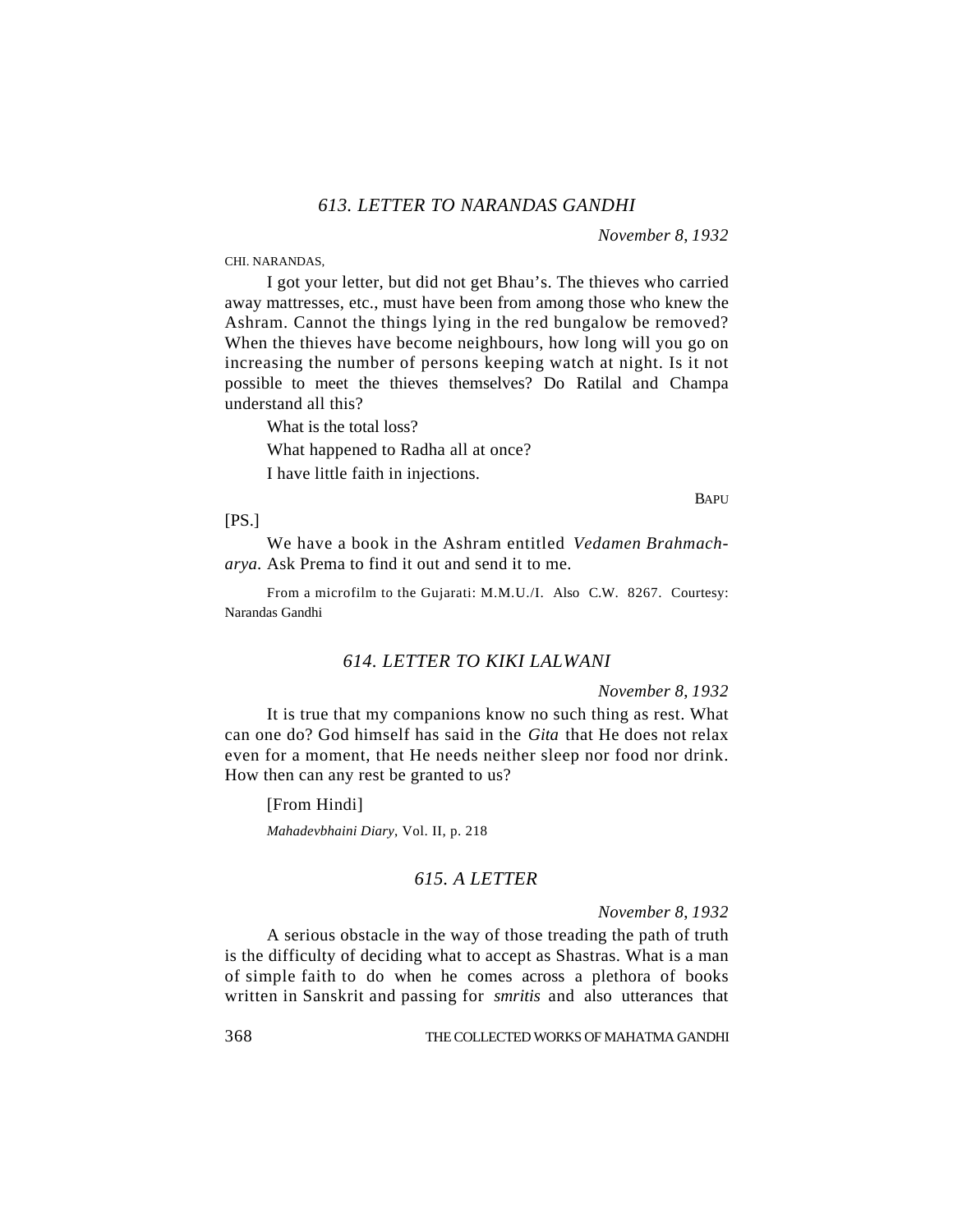contradict them? For this reason I have chosen for myself the most universal doctrine of Hinduism, namely, that any conduct that is contrary to truth and ahimsa is to be eschewed and any book that violates these principles is not a Shastra.

[From Hindi]

*Mahadevbhaini Diary*, Vol. II, p. 218

# *616. STATEMENT ON UNTOUCHABILITY—IV*

*November 9*, *1932*

A correspondent writes as follows  $:$ <sup>1</sup>

 I consider your last fast to have been coercion of the worst type. I do not want to conceal from you my feeling about Yeravda Pact. I know my view is shared by public men who, because of their respect for your personality and because of your detention in the Yeravda Prison, did not like to say anything in public against your action in bringing about the Pact. I consider the Pact to be a public misfortune which would never have been brought about but for your unfortunate fast. I know of a very esteemed friend of yours who said that if the refusal had not meant your certain death he would never have given his consent to the Pact. There is a large number of thinking Hindus who regret having had to accept the Pact, as they think that there would have been no necessity for it if you had only accepted in London what you have done now.

In a statement you have said, "It was against these millions that my fast wass undertaken." I take it that was your intention but in actual result it was not these millions but others who had no course left open but to suspend their judgment and feeling in the matter and agree to terms to which nothing in the world would have made them agree, if their refusal had not meant losing your valued life. It was their spontaneous love that brought about the transformation inside of five days and brought into being the Yeravda Pact. If this is a correct statement of facts, will it not be more correct to say that it was only the fear of your death by starvation which brought about the Pact? Remembering the circumstances under which it was brought about I think you will recognize that much need not be made of it; if the Pact is not carried out in its fullness, much less would there be any justification for you to embark on a second fast.

It gives me no pleasure to have to criticize a public man of your eminence, but the occasion is such that to keep quiet will not be quite honest.

<sup>&</sup>lt;sup>1</sup> The correspondent was Radhakant Malaviya; *vide* p. 380, and "Letter to C. Y. Chintamani", 11-11-1932.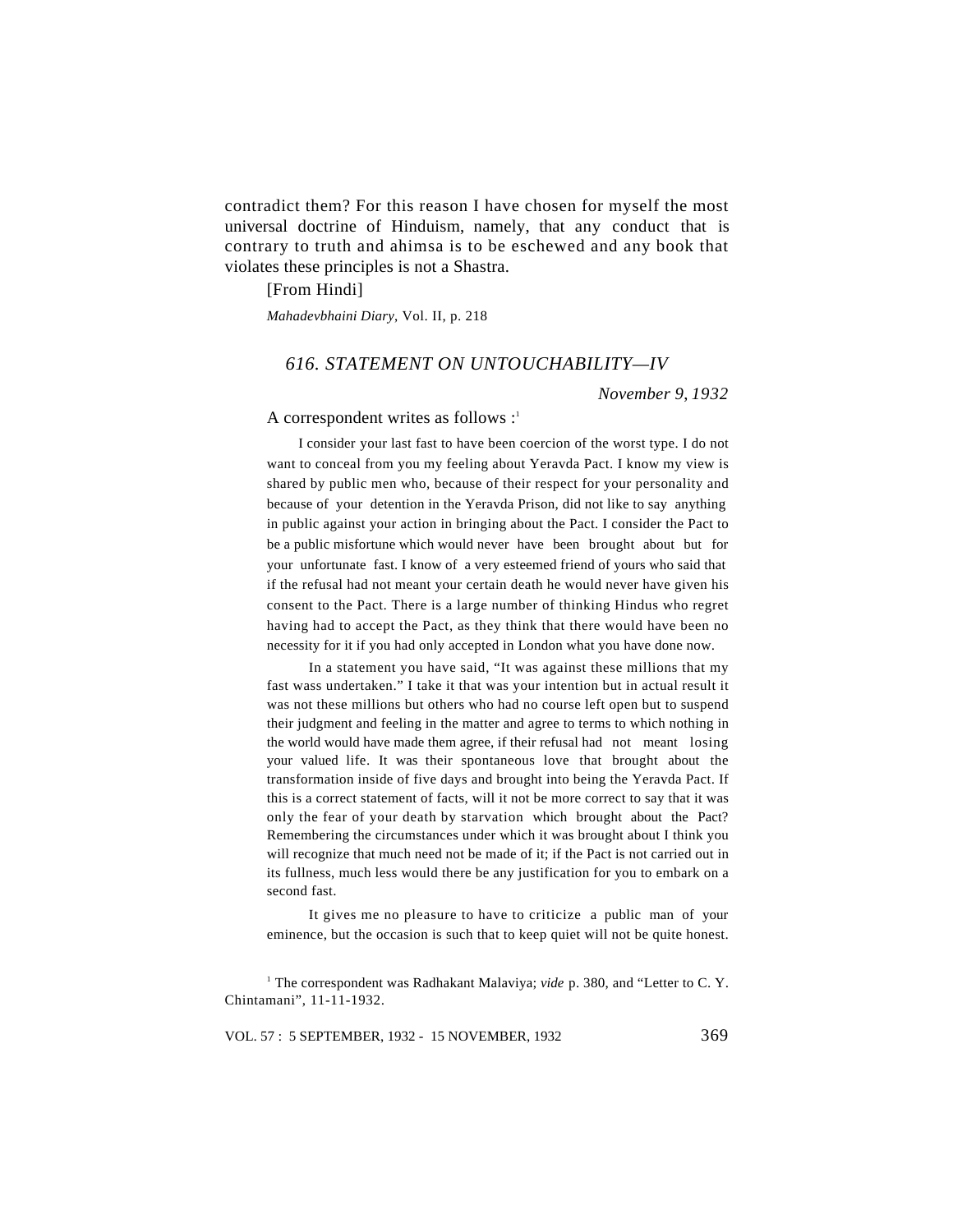Your assumption that the masses whom you have addressed on the question of untouchability have accepted your views on that question, simply because they did not publicly oppose your views, is not correct. Because of their respect for your great personality and because of your political leadership they would hear in silence and, however much they may be opposed to your views, as I know many of them are, at least in Northern India, they would still consider it their duty to give you a respectful hearing. As you are aware, these people are not very vocal and they do not go out of their way to oppose the views of those who differ from them, and specially if the views are expressed by one of your eminence.

I have removed from the letter unnecessary paragraphs and names of public men referred to by the correspondent. It would be a matter of great grief to me if public men the correspondent mentions really suppressed their own opinions and accepted proposals which but for the threat of my death they would never have endorsed. If they acted as the correspondent suggests, they rendered a great disservice to the country and failed to appreciate the purely religious character of the fast. In public life one has often to perform the painful duty of sacrificing friends for the sake of truth or public weal.

And what was there in the Pact that these friends considered it to be highly objectionable? Surely not reservation of seats; not joint electorate, nor the method of nomination of candidates by primary election, as it has been called. They could not object to the resolution restoring to Harijans social and religious rights, of which they have cruelly remained dispossessed for ages. The only thing remaining is the number of seats allotted to them, but more than that was given to them by the Rajah-Moonje Pact, and as I have already said in a previous statement, caste Hindus could never give Harijans too many seats, if they really believed them to be their own kith and kin, whom they had hitherto kept under their heels. Sorry indeed is the outlook for them if what the Pact has given them is regarded as an undeserved concession wrung from reluctant caste Hindus by my fast.

Therefore, if the information given by my correspondent turns but to be true, I would hold my fast to be doubly justified. I should not care to live as a member of a society which is chary even of doing a small and tardy measure of justice to its outcastes, who are so through no fault of their own, and my fast was trebly justified if the further statement made by my correspondent is true that millions of whom I have been writing as a matter of fact never endorsed my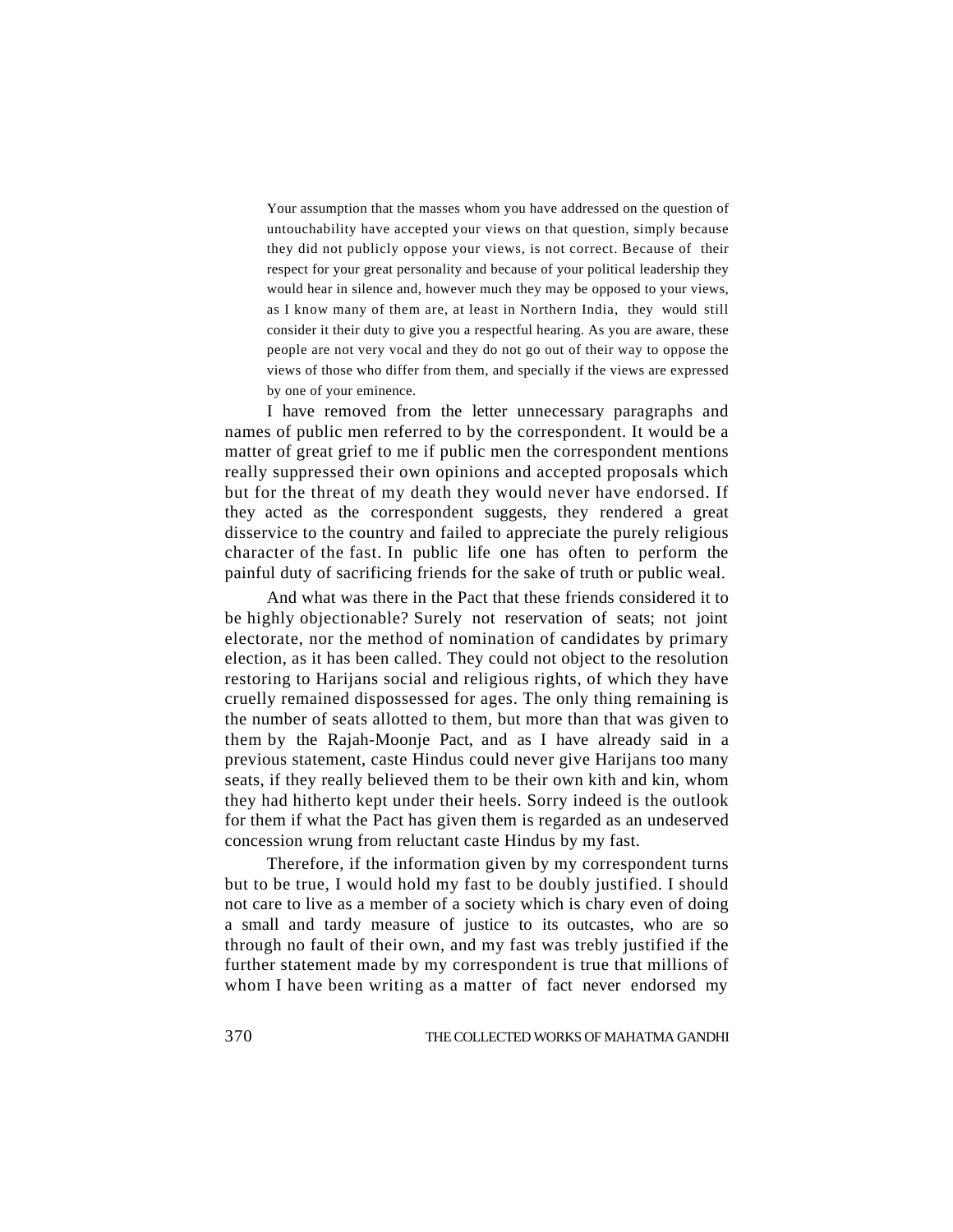vehement condemnation of untouchability and that they remained silent or even signified approval purely out of their respect for my "great personality" or my "political leadership". Life in the midst of such falsity would be a burden to me. The sooner public men and people realize the necessity of resisting and asserting themselves even against so called Mahatmas like myself, the better it would be for themselves, the country and for men like me. I should gladly fast even to have such a cleansing of the atmosphere.

My correspondent's is a timely contribution to the movement. Those who are in it should know the implications both of the movement and the prospective fast. I can only repeat with all the emphasis at my command that my fast is not intended to coerce anyone to act against what he may consider to be the best interests of society or country. My fast is not against persons whom I can name or number. It is intended imperceptibly and unconsciously to affect and agitate the millions whom I have in mind and between whom and me, I believe, an indissoluble bond exists. How such fasts work I do know from personal experience gained more than once.

My correspondent suggests that "there would have been no necessity for the Pact if I had only accepted in London what I have done now". I must not rake up the past beyond saying that I could not have done in London what it was possible to do in India. The correspondent although he was in London at the time simply does not know all the facts that are in my possession.

Let not the public, however, run away with the idea that I have many letters protesting against the Pact. So far as I can remember, this is the only letter of its kind. There are two or three letters complaining of coercion but none suggesting that, therefore, anything was given to Harijans that was not their due, and against this one letter I have hundreds of letters and telegrams warmly approving of the fast itself and the Pact. My closest associates both here and in the West with one or two exceptions have endorsed it and themselves felt its spiritual effect. But according to my wont and in order to keep the cause I espouse free from any harm, I publish letters containing hostile criticism, especially when it comes from men whom I know to be guided by friendly motives, as my correpondent undoubtedly is.

As I was handing in this statement, I received a wire from the ever-vigilant secretary of the All-India Anti-Untouchability League, pointing out that the total population of untouchables in India is not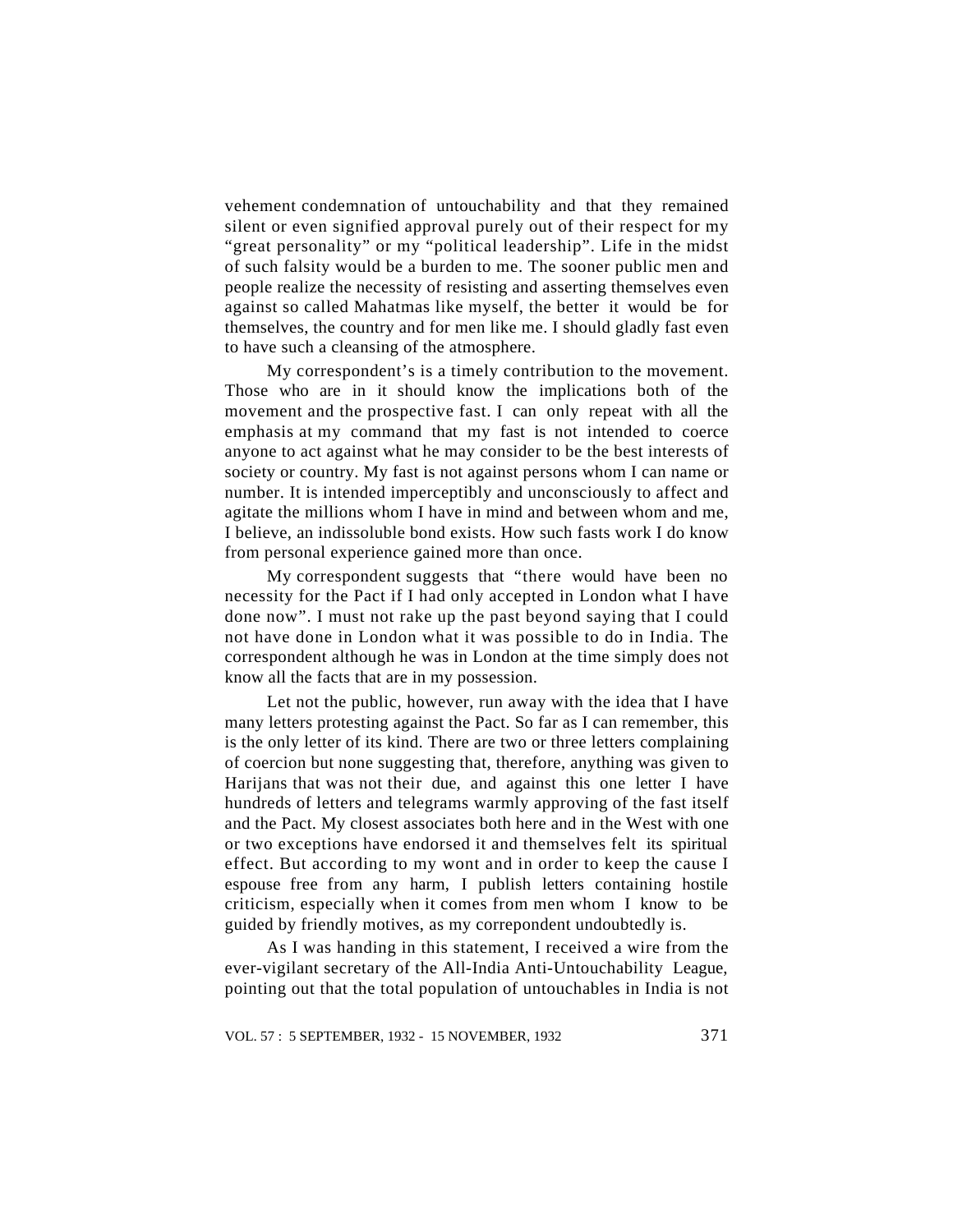sixty millions but under forty. I am sorry for having given an incorrect figure, although Sjt. Thakkar corrected me even during the fast.

*The Bombay Chronicle*, 10-11-1932

# *617. TELEGRAM TO THE ZAMORIN OF CALICUT*

[*November 9*, *1932*] 1

IT WAS NOT WITHOUT PAIN I READ YOUR STATEMENT<sup>2</sup> IN THE PRESS TODAY. MY OPINION IS THAT THE ASSURANCE GIVEN BY YOU TO KELAPPAN WAS AN ASSURANCE GIVEN TO THE PUBLIC. WHETHER KELAPPAN WAS DISCOURTEOUS OR NOT I AM SURE YOU WILL NOT REFUSE TO CARRY OUT A PUBLIC DUTY BECAUSE THERE IS NO APPRECIATION ON THE PART OF A PUBLIC WORKER. I WOULD THEREFORE URGE YOU NOT TO TAKE UP THE IRRECONCILABLE ATTITUDE YOU HAVE TAKEN IN YOUR STATEMENT, BUT IF YOU BELIEVE THAT TEMPLE ENTRY BY AVARNA HINDUS IS A LONG OVERDUE REFORM YOU WILL SET ABOUT OVERCOMING EVERY DIFFICULTY.

GANDHI

*The Hindu*, 12-11-1932

# *618. LETTER TO MIRABEHN*

*November 9*, *1932*

CHI. MIRA,

Your letter as usual.

As against your loss of weight of one pound I show increase of nearly 3 lb., having shown nearly 102 lb. today. It is due to my ability to take more milk. I turn a portion into what may be called cheese and take it with bread. How long I shall be able to do justice to it I do not know.

You should get rid of your constipation at once. And for this fruit should be taken on an empty stomach. No other food should be taken for two hours thereafter. The second thing to do when one is

<sup>1</sup> From entry in "Diary, 1932" under this date

2 This was the Zamorin's letter published in *The Hindu*, 7-11-1932; *Vide* "Interview to "The Hindu", 12-11-1932.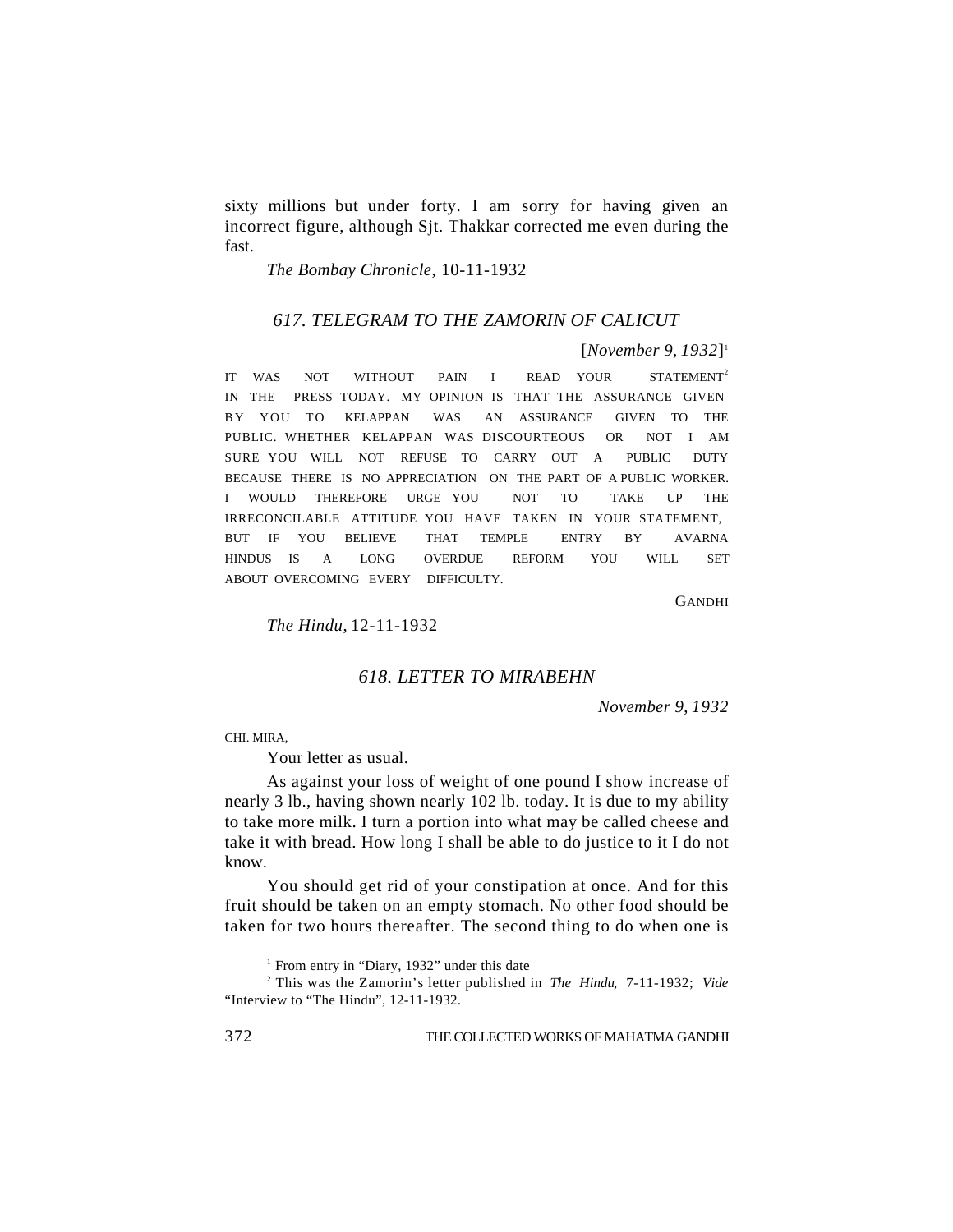constipated is to avoid protein foods, i.e., bread and also milk, and take green vegetables cooked alternately with fruit. That was how I built up my body after the fast. And latterly Vallabhbhai has been correcting his constipation, heaviness and cough by such nonnutritious fat-free and starch-free food. It sustains one's weight fairly well. Dried fruit may be taken of course. It may be wise not to mix dried fruit with fresh. Thus one may take four meals, one consisting of say pomegranate and *musambis*, the other of vegetables, e.g., *dudhi* and tomatoes, third of dried figs or dates or prunes soaked in water over-night and warmed or cold, the fourth may consist of the same vegetable or pumpkin and lemons squeezed on it or tomatoes repeated or it may consist of salad made of lettuce and tomatoes or grated carrots. Such food repeated for a few days should remove obstinate constipation. Sometimes mere omission of bread or milk may answer. I take it that your bread is real wholemeal bread and when it is chapati it is made of unsifted whole-wheat flour. The wheat has to be thoroughly cleaned before it is ground. The whole of the bran is absolutely necessary if one is to get the fullest advantage from wheat. These observations are simply to be used as a help and must be corrected from your own experience.

Yes, I am devoting practically the whole of my time to untouchability work. The elbows continue to give pain when used in a particular way. Most of my letters I now dictate. For the few I write I use the hands alternately. This seems to answer the purpose. I have cut down the spinning just now to 100 rounds from 200. Of course there is not the slightest cause for anxiety over this pain in the elbows. They need rest and nothing else. With returning strength and the filling in of muscle, probably the pain will disappear.

I am glad Kisen is still with you. Let her be most rigid about your pronunciation.

We are all well and all send you both love.

BAPU

[PS.]

You will be interested in the enclosed<sup> $1$ </sup> Wonderful how even such a thing should come to me. I am one of the family.

From the original: C.W. 6249. Courtesy: Mirabehn. Also G.N. 9715

<sup>1</sup> This is not available.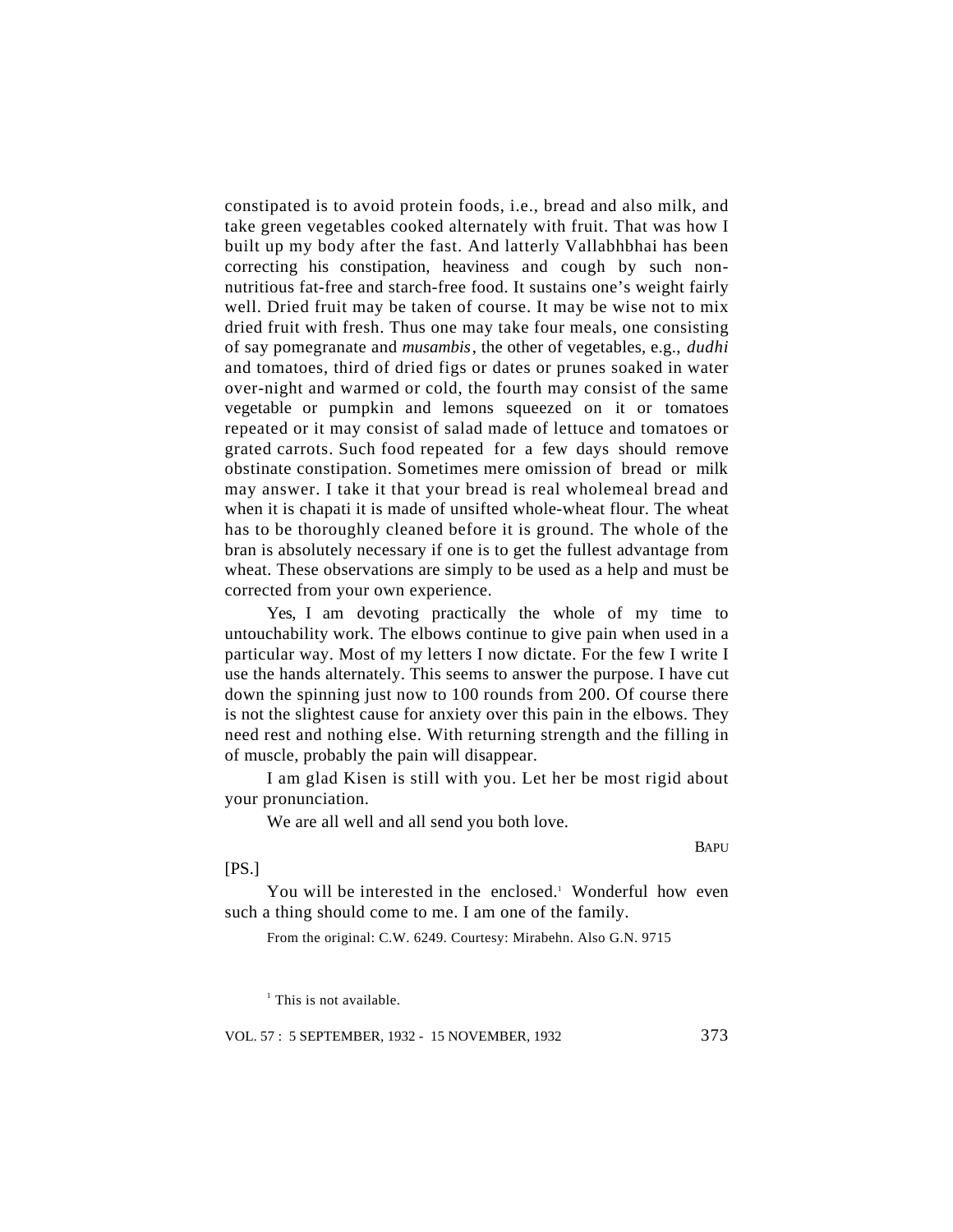*November 9*, *1932*

#### DEAR MOTIBABU,

Just now I must dictate my letters. Your book has been received. Mahadev knows Bengali quite well. The book was received today. He has already commenced reading it and fallen in love with it. He will read to me extracts from it as soon as possible.

Your question about varnashrama you will find somewhat answered in one of the statements issued to the Press. In my letter to Sureshbabu I never said that varnashrama was in any shape or form an evil, but I did say that caste was a social evil and had to go some day or other. I draw a sharp distinction between varna and caste. All I have written before on this subject I hold by with perhaps this exception: I have vaguely expressed in my previous writings what I have come to see now clearly, namely, that the four varnas are no longer in actual working order, even as the four Ashrams are not. Hence at the present moment there is only one varna in existence. We are all Shudras and if we can bring ourselves to believe this, the merger of the Harijans in *Savarana* Hindus becomes incredibly simple and in course of time, we might be able to reconstruct the old varnas. I also seem to see more clearly than before that the law our ancestors discovered was not that the varnas were four and were always to remain four, but that everyone had to follow his own varna which is most nearly expressed by the word profession in English. It was no part of varnadharma to regulate dining or marrying, varna determined the profession. Custom naturally grew up of people of the same varna restricting marriage to that varna. Restriction on inter-dining was of a much later growth, but marrying outside one's varna did not entail forfeiture of the varna. I hope to develop my idea of varnadharma in the statements I am issuing, but I think I have said sufficient in my letter to enable you to understand my position.

Love to you all of the Sangha.

M. K. GANDHI

From a photostat: G.N. 11039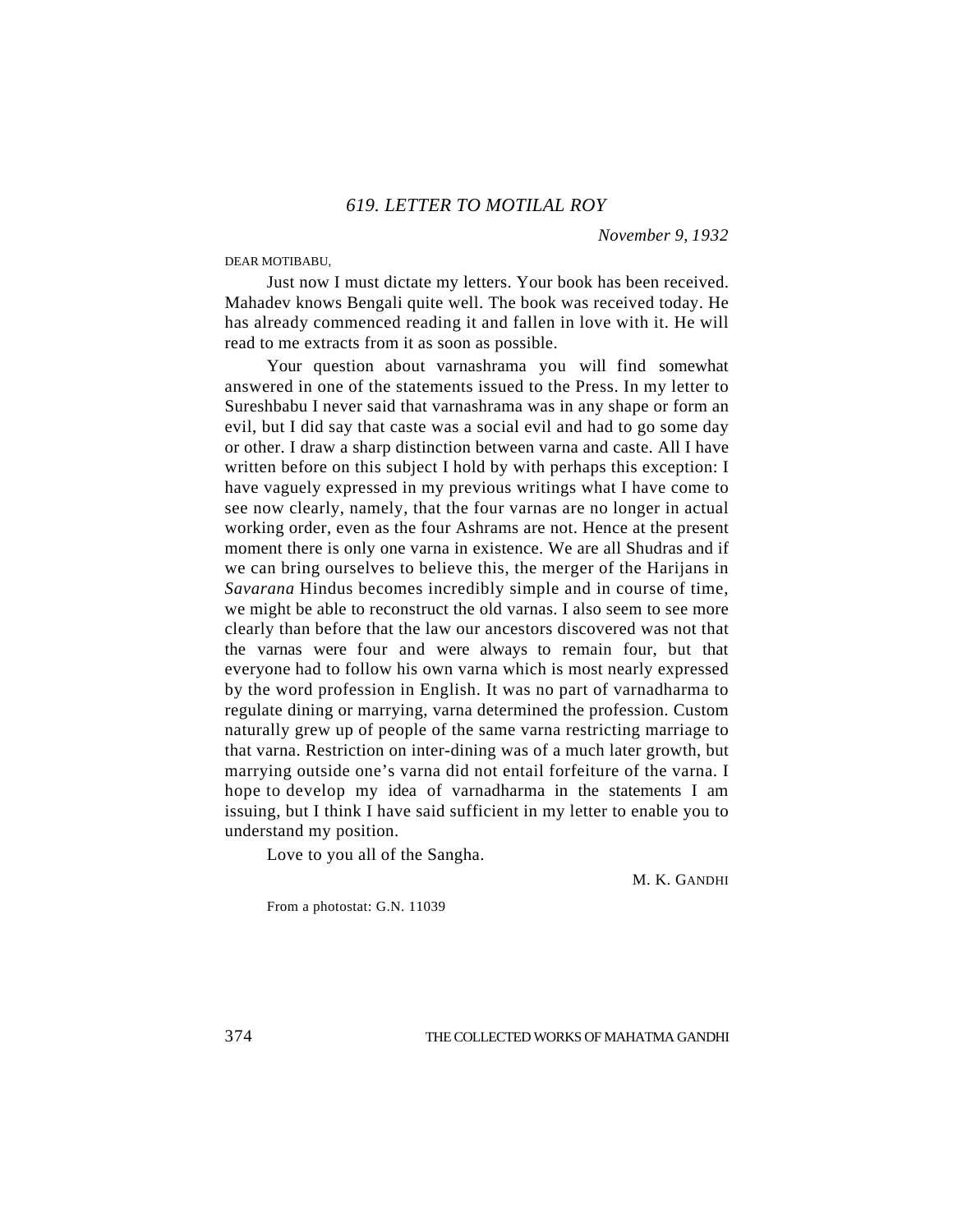*November 9*, *1932*

#### BHAI SHRI VALJI,

I got your note written on a slip of paper. Vallabhbhai went through every page of your booklet carefully and said to me: "What came upon Valji? Can anyone who cares write this kind of thing? Only a Christian can. If Valji wants to write, he should write something new which our people can understand." Mahadev has not offered much criticism as he has not gone further than reading the chapter headings, but he will read the book now. I will let you know his opinion after he has read it. Personally, I do not think any book should be given free. If, however, a person who requires a particular book cannot afford to buy it, you may supply a copy to him from your stock.

CHI. MANU,

This time your handwriting was better. Do write to me regularly.

**BAPU** 

**BAPU** 

SHRI VALJI DESAI P. O. SANJOLI SIMLA

From a photostat of the Gujarati: C.W. 7443. Courtesy: Valji G. Desai

# *621. LETTER TO FULCHAND B. SHAH*<sup>1</sup>

*November 9*, *1932*

BHAI FULCHAND,

This time I got your letter later than I had expected, but I am relieved now that I have got it. I had heard about the illness there, and hence I was all the more eager to hear from you. I do get reports from Ahmednagar. All the prisoners are now out of danger. They are being looked after well enough. Gangabehn and others even visited them. All the three of us are well here. I have almost regained my strength.

<sup>1</sup> The source does not indicate which Fulchand Shah this is. However, the reference to Ahmednagar suggests Fulchand Bapuji Shah who was at this time a prisoner is Visapur jail. There had been some conflict between the political prisoners and jail authorities there.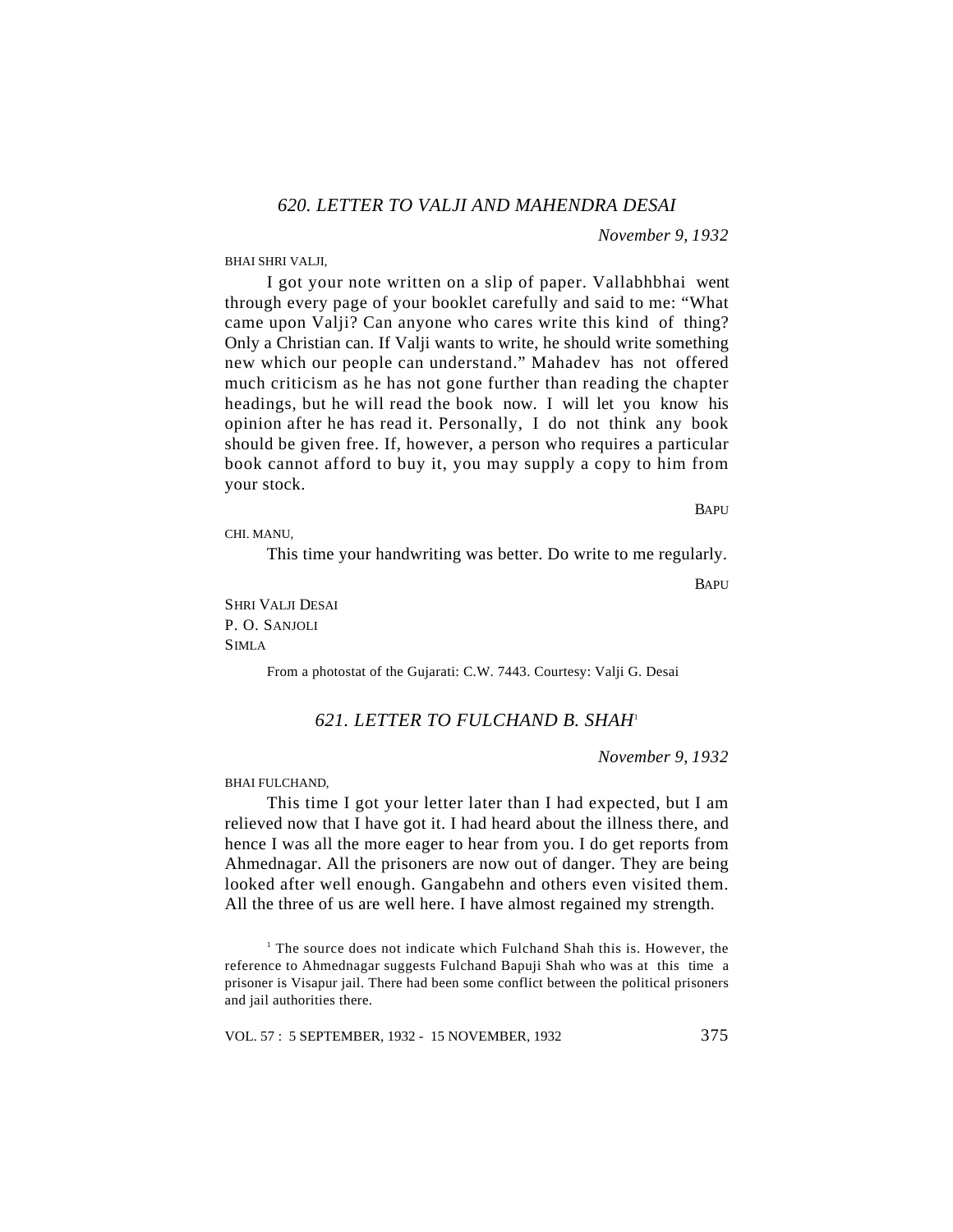Devdas is in Prayag and Pyarelal is in Bombay. Jamnalalji keeps moderately good health. He is suffering from some ear disease, but there is no cause for anxiety. Ba is at Sabarmati.

*Blessings from*

**BAPU** 

From Gujarati: C.W. 9466. Courtesy: Chandrakant F. Shah

# *622. LETTER TO ANASUYABEHN SARABHAI*

YERAVDA MANDIR, *November 9, 1932*

CHI. ANASUYABEHN,

I enclose a letter from the mill-hands. I have advised them to see you and to act as you suggest.

> *Blessings from* **BAPU**

From the Gujarati original: S. N. 32773

# *623. LETTER TO SECRETARY*, *ANTI-UNTOUCHABILITY LEAGUE*, *AHMEDABAD*

[Before *November 10*, *1932*] 1

We should not place the Depressed Classes in a position where they might be insulted or injured. We should place ourselves in such a position for their sake. . . .

This proposal<sup>2</sup> is excellent but if public opinion is opposed to it, I see the risk involved in this experiment.

*The Hindu*, 10-11-1932

<sup>1</sup> The report in the source bears the date November 10.

 $2$  The addressee in his letter had informed Gandhiji that the League proposed to appoint persons belonging to Depressed Classes to serve drinking-water to passersby on public roads.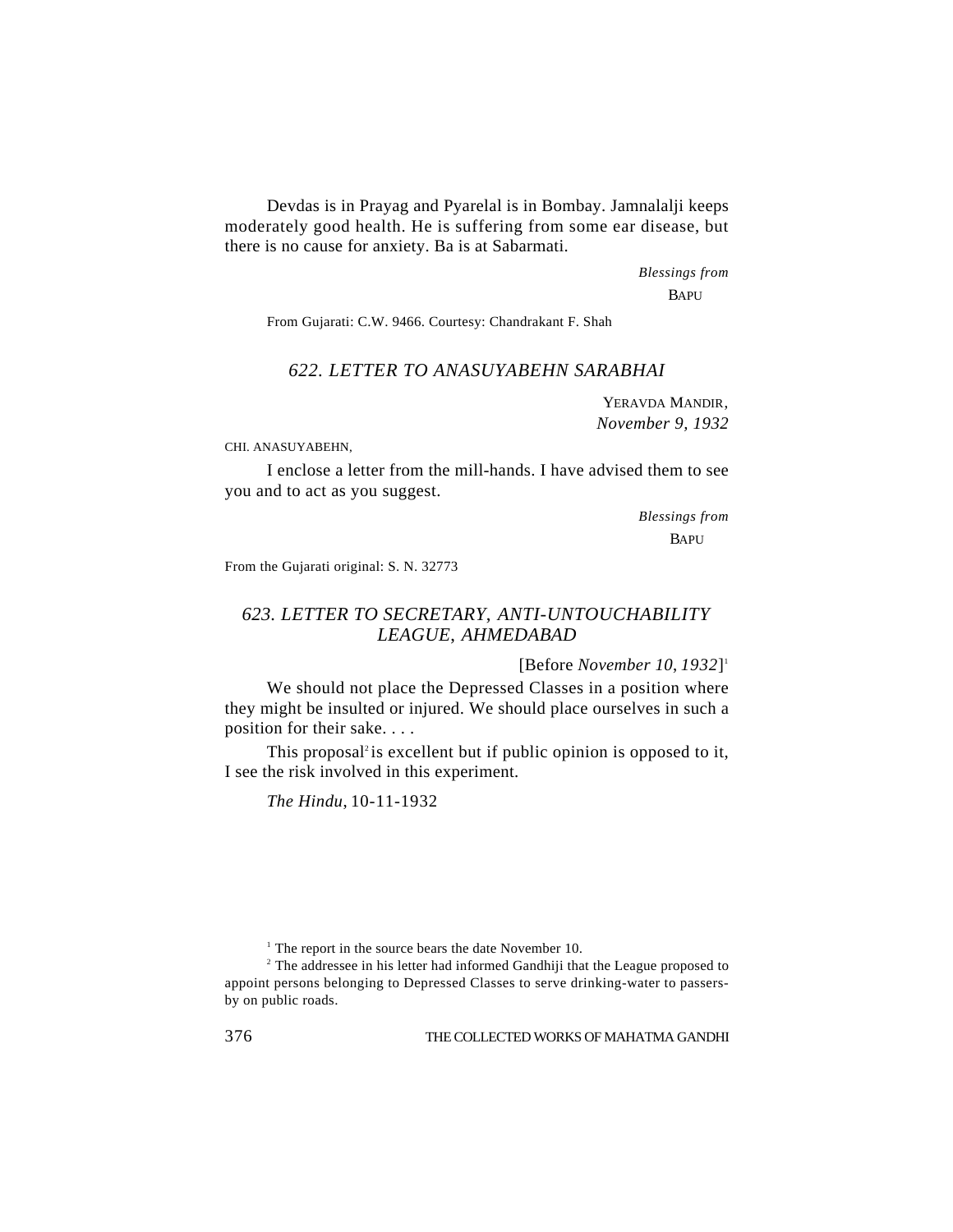*November 10*, *1932*

#### DEAR RAMANAND BABU,

I thank you for copies of the annual reports...1 for the improvement of the Backward Classes of Bengal and Assam. Glancing through the page of the reports I note the steady progress made by the  $\dots$  <sup>2</sup> in the work of amelioration. May its efforts bear increasing fruit from day to day.

> *Yours sincerely*, M. K. GANDHI

From the original: C.W. 9581. Courtesy: Santa Devi

#### *625. LETTER TO BHUDEB MUKERJI<sup>3</sup>*

*Rewritten November 10*, *1932*

DEAR FRIEND,

Though you have absolved me from having to write to you in reply to your letter, I must not avail myself of your kindness. You have evidently ascribed to the workers against untouchability much more than they have themselves claimed. No one has ever thought of destroying varnashrama dharma. And you are wholly wrong in thinking that the movement is carried on by or is confined to the English speaking people. It is a mass movement in which even utterly illiterate men and women are taking part with religious zeal, and are you sure that varnadharma and Ashrama dharma are being observed to any appreciable degree by even those who regard themselves as orthodox? Again I do not know what you wish to convey by the expression "levelling", and you write of forcible levelling. I do not know that anybody has used force to level down anybody else, whatever the latter expression may mean. And you are surely libelling the untouchables when you ascribe to them vices from which the touchables, you evidently claim, are free. Not all the untouchables trade in toddy or liquor dealing, and what is worse-drinking or selling intoxicating liquors? Have you any personal experience of the private

 $<sup>1</sup>$  Illegible in the source</sup>

2 *ibid*

<sup>3</sup> An ex-lecturer of Calcutta University; he had written to Gandhiji on October 30 (S.N. 18596).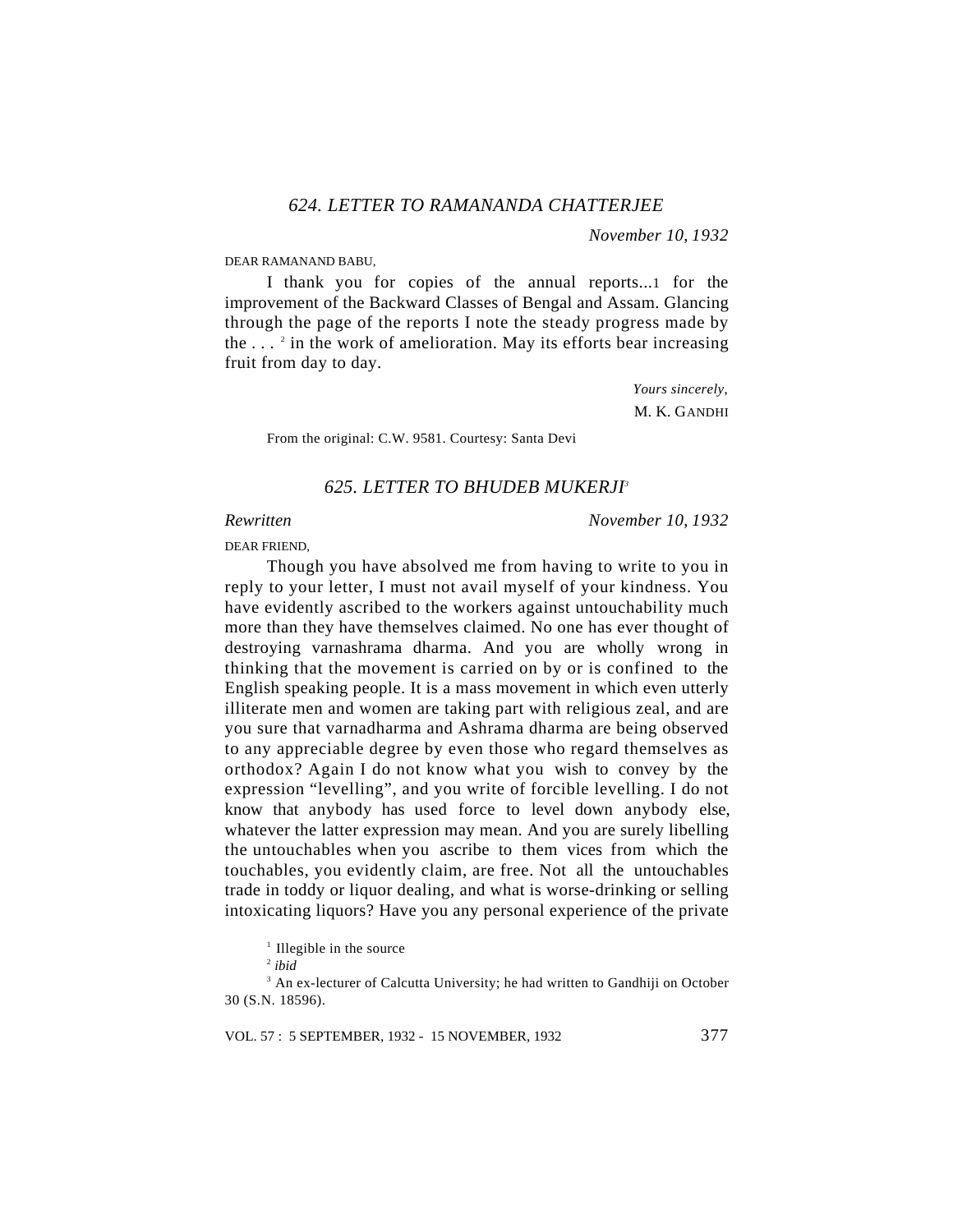life of untouchables? Do you consider them to be guilty of the hideous immorality of the lives of many touchables who disgrace themselves and Hinduism? And who is responsible for whatever is bad about untouchables? I refrain from saying more. From your letterhead I see that you are yourself a distinguished product of English learning and have obtained an *upadhi* for your knowledge of Sankhya and Vedanta. I have never seen anything in either Sankhya or Vedanta that teaches a man to hold in contempt his fellow-beings as you seem to do in almost every line of your letter. And my grief is enhanced by my strong suspicion that you have never cared to study the lives of those unfortunate fellow-Hindus whom you and I and other Hindus who have arrogated superiority for themselves have ground down to dust. I invite you to read the signs of the times and join me in thinking that purification of Hinduism will not come through arrogance and slander of innocent people.

*Yours sincerely*,

BHUDEB MUKERJI **CALCUTTA** 

From a photostat: S.N. 18609

# *626. LETTER TO G. S. NARASIMHACHARI*<sup>1</sup>

*November 10*, *1932*

DEAR FRIEND,

Your letter of 23rd ultimo was received in due course, but for reasons you now know I was unable to reply earlier. Students, if they will work heartily and intelligently, can do much in spite of the orthodox opposition. They can go to the quarters of the untouchables, fraternize with them on equal terms, understand their difficulties and remove all those in their power to remove, bring them medical help, teach them the laws of cleanliness, conduct night and day schools for them, invite them to their games and take their children for outings. Those difficulties which they cannot remove, they can bring to the notice of the local branch of the newly-established League or write to the central body, make a thoroughly critical and scholarly study of their conditions and publish it in pamphlet form. This is the most

<sup>&</sup>lt;sup>1</sup> Secretary of the Andhra University College Telugu Association, Vizagapatnam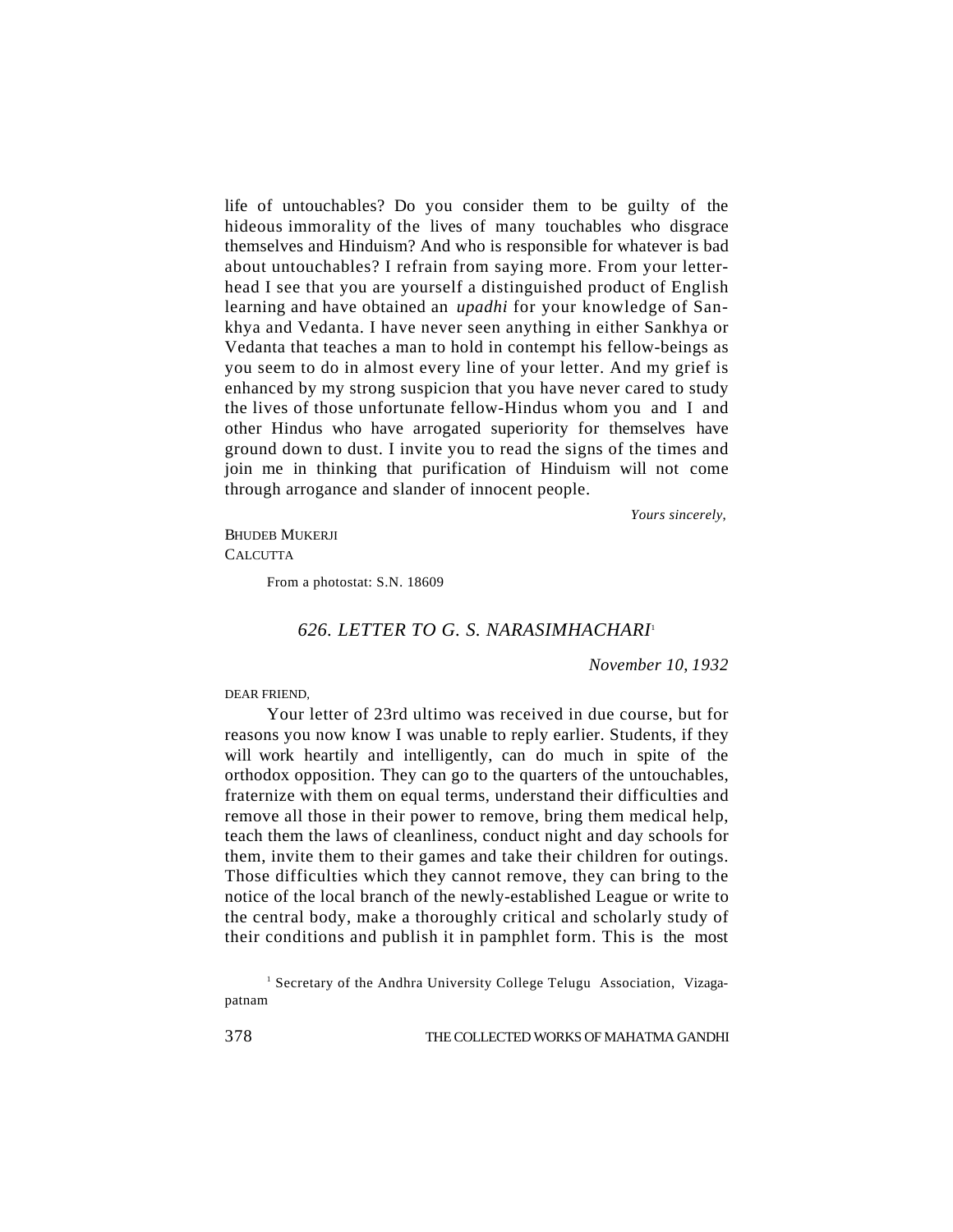effective and the easiest way students can serve without interfering with their studies. But if they have to face opposition from elders even in doing this silent service, they must stand their ground, without being irritated and without weakening.

Do please let me know whether you have begun this work and if you have, how many are doing it.

*The Bombay Chronicle*, 7-12-1932

# *627. LETTER TO K. NATARAJAN*<sup>1</sup>

# *November 10*, *1932*

From what I can see and feel, the battle at Guruvayur is to attain all-India importance and orthodoxy is to concentrate all its fire upon the temple. I should welcome it. It should result in much greater purification than I had expected. But that means that all that is best in Hinduism has to consolidate itself and resist the orthodox onrush. I am anxious therefore for you, if it is possible for you and if you feel with me, to throw yourself heart and soul into the movement. But I observed from your writings on the last fast that you were opposed to such fasting. I hold very strong views about it and feel that it is not only a legitimate weapon, but that for one who will not resort to violence in any shape or form it becomes obligatory under given circumstances. And now that I am free to receive visitors in connection with this movement I would like you to see me any time next week, at, say, 1 o'clock, so that we can discuss the ethics of penitential public fasts and see whether we cannot agree. You know me enough to feel sure that if in the course of our discussion I discover my own error I shall have no hesitation in retracing my step.

*Mahadevbhaini Diary*, Vol. II, pp. 221-2

1 Editor, *Indian Social Reformer*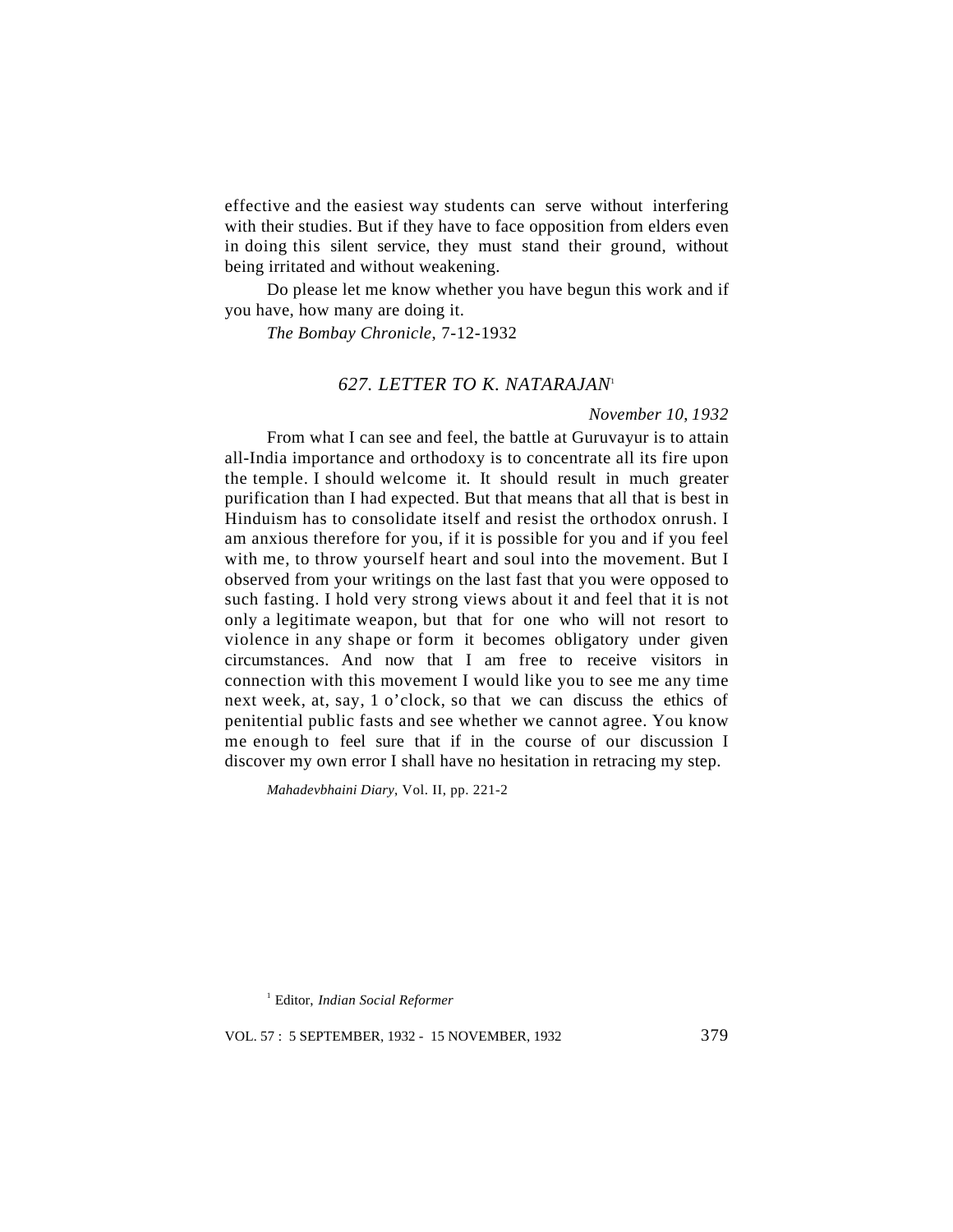*November 10*, *1932*

#### DEAR GURUDEV,

You must have seen the statement I have circulated to the Press.1 I want your blessings, if I can have them, for this further effort. I do not know whether you feel that this effort is, if possible, purer than before. The last fast had a political tinge about it and superficial critics were able to say that it was aimed at the British Government. This time if the ordeal has to come, it will not be possible to give any political colour to it. You will of course recall that the last fast was broken on the clearest possible notice that I might have to resume it if there was any breach of faith by the so-called caste Hindus. The prospective fast about Guruvayur temple is absolutely a point of honour. It is being made by the orthodox section the centre of attack and is being given an all-India significance. I rather like it. But it makes it all the more necessary for the liberalizing influences to be collected together and set in motion in order to overthrow the monster of untouchability. I want your whole-hearted co-opeartion if you feel as I do.

I hope you are keeping well.

With deep love,

 *Yours*, M. K. GANDHI

From a photostat: G.N. 4635. Also *Mahadevbhaini Diary*, Vol. II, pp.220-1

# *629. LETTER TO AMBALAL*<sup>2</sup>

#### *November 10*, *1932*

I agree with most of your views about untouchability, but the reasons which you have given for refusing to join the Committee have not convinced me. I do believe that Hindus who are known to be orthodox should join such a committee. If, however, as a result of waiting for such Hindus to join, the very work for which the Committee has been formed is held up, we should do without them, and, irrespective of whether or not the Committee includes such

<sup>&</sup>lt;sup>1</sup> The reference is to "Statement on Untouchability-I"; *Vide* "Statement on Untouchability", 4-11-1932.

<sup>2</sup> Presumably Ambalal Sarabhai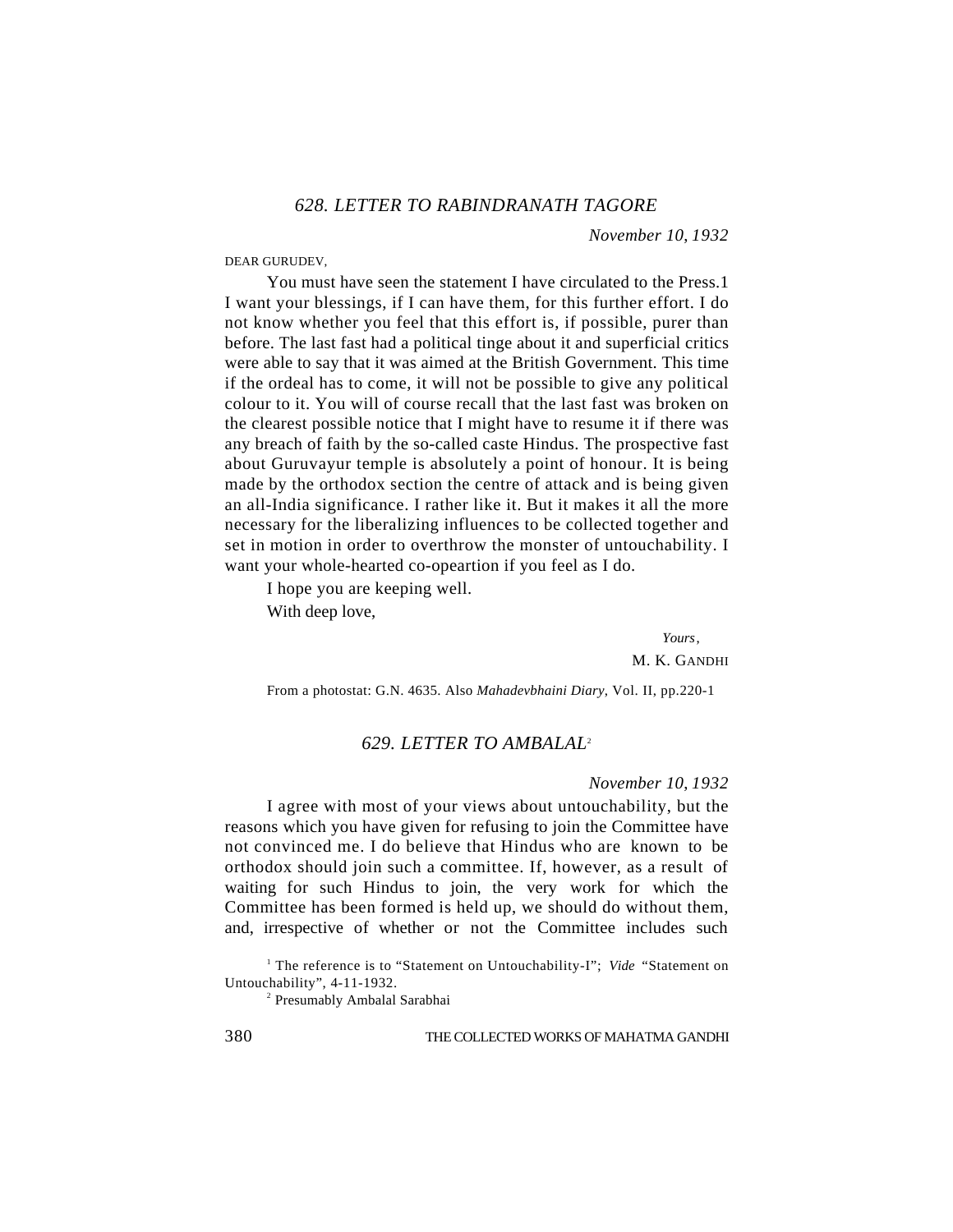Hindus, those who have a religious disposition and want religious reforms as well must join the Committee.

The sense of responsibility which a person feels and the obligation which he accepts in joining a body, he would not feel or accept if he did not join it, however much he tried.

And now about the point on which we differ. Though I admit the usefulness and necessity of meetings, processions, speeches, conferences, etc., I believe that without constructive work we shall not succeed in eradicating untouchability completely nor will large numbers of Harijans learn to hate it. It is certainly true that such work will require an army of voluntary workers, both men and women, and much money. If, however, you recognize the imperative necessity of the work, you should not refuse to attempt it merely out of fear that we might not get the needed money and such a large number of workers. I think that, in a great movement like this, we cannot ignore a single aspect of the task.

[From Gujarati]

*Mahadevbhaini Diary*, Vol. II, pp. 222-3

# *630. LETTER TO RUKMINIDEVI AND BENARSILAL BAZAJ*

*November 10*, *1932*

CHI. RUKMINI,

I got your letter. The right method to follow for writing letters or doing any other work is to fix the time for every work. If you really wish to write every week, then you should fix in your mind a day and an hour when you will write. Then the thought will not be a burden on your mind and you will be able to write regularly without any difficulty. What is the name of the vaid from Mathura? Do you get cow's milk there? Is the ghee made from cow's or buffalo's milk? CHI. BENARSI,

I saw your signature. Father writes to me every week. How is his work prospering? What does he do in Dublin?

> *Blessings from* **BAPU**

From a photostat of the Gujarati: G.N. 9144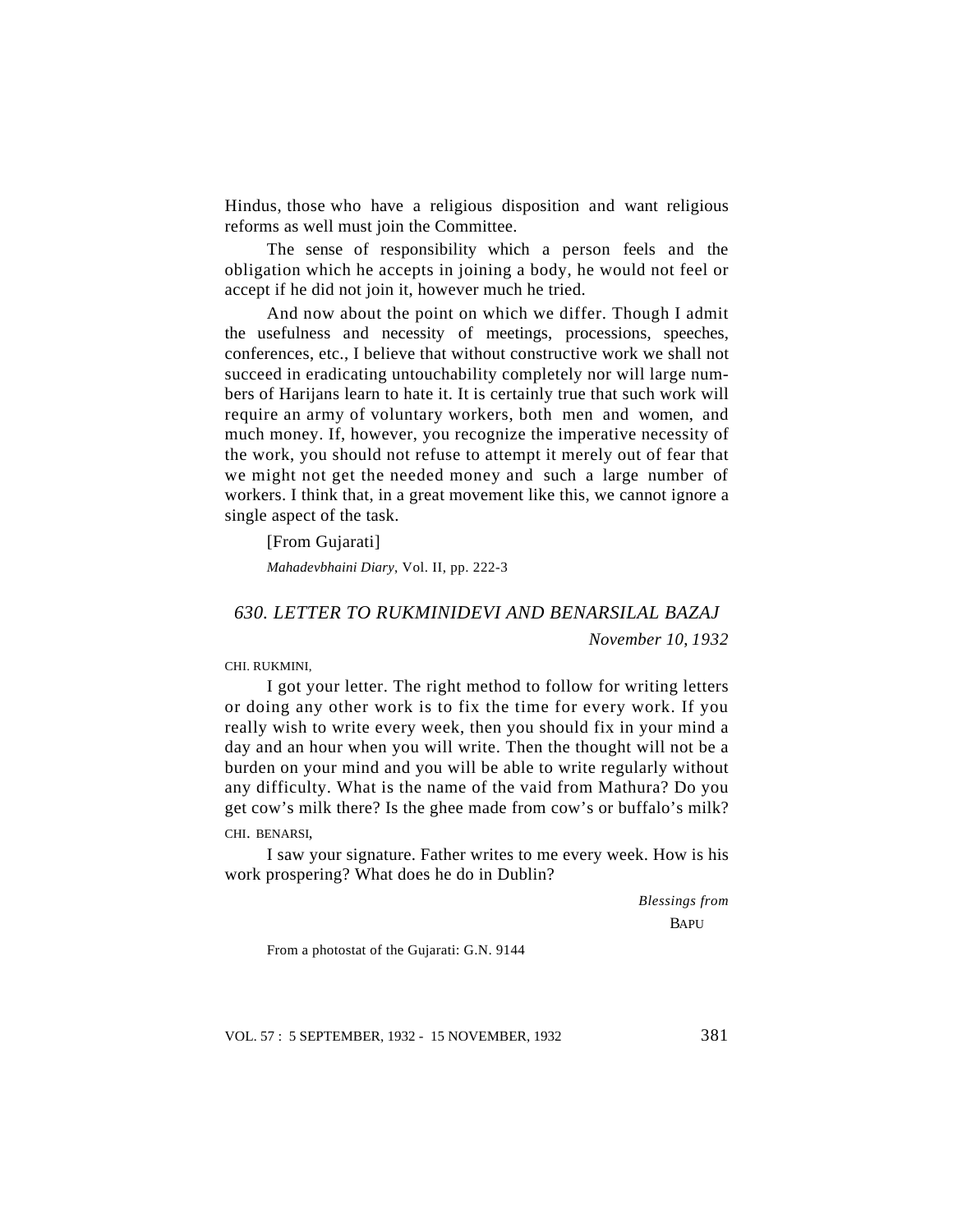*November 10*, *1932*

CHI. MANILAL,

You returned from Madras very soon. It was very good that you stayed with Sir Kurma. Sastri is a man of few words. Don't believe what people may say against him.

You will find with this a letter from Pragji. Read it and think over it. Do not get angry with him. Try to understand his point of view and then write to me. I will write to him only after I hear from you. You may observe that what he writes is quite the opposite of what you complain.

If you have promised to return there in December, you must start making preparations.

Reply to me by return of post.

*Blessings from*

**BAPU** 

From a photostat of the Gujarati: G.N. 4800

# *632. LETTER TO RAIHANA TYABJI*

*November 10*, *1932*

BELOVED DAUGHTER RAIHANA,

I hope you received my postcard. My fear has come true. Since you write to me regularly, whenever I do not get a letter from you I feel uneasy. When you are not well you can ask Father or Mother to write a postcard. Whatever may happen, I certainly do not wish that you yourself should write to me when you are ill. How did you fall ill? Did you overwork? You ought not to fall ill. I hope you are better now. You need not reply to this letter yourself. It will do if Father drops me a postcard. I have not received Hamida's letter so far. *Khuda Hafiz.*

> *Blessings from* **BAPU**

From a photostat of the Urdu: S.N. 9666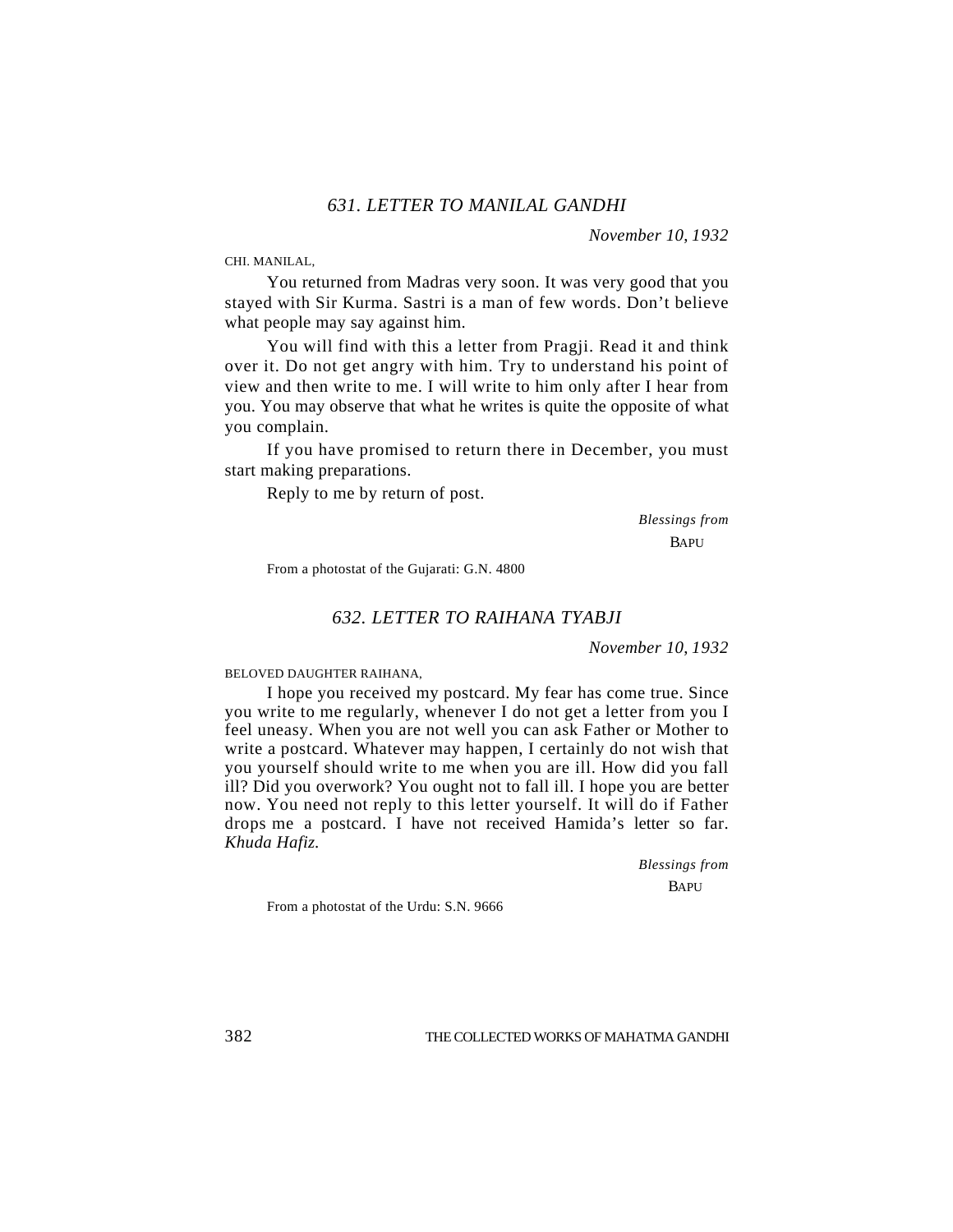### *633. LETTER TO ANTI-UNTOUCHABILITY LEAGUE*, *UDIPI*

# *November 11*, *1932*

I am quite clear in my mind that there is no occasion for you to start satyagraha just now. You have to cultivate public opinion in your favour by the gentlest means. You should see whether the templegoing population is in favour of Harijans being admitted to the temple on the same terms as the other, and you should also remember that temple-entry is not the only thing to be done. You have to ascertain the condition of untouchables in your neighbourhood in every walk of life, make a scientific study and pass the results of your study on to me, alleviating at the same time such distress among the Harijans as you are capable of doing.

*Mahadevbhaini Diary*, Vol. II, p. 229

# *634. LETTER TO C. Y. CHINTAMANI*

#### *November 11*, *1932*

I have no doubt that you guessed who the author of the letter referred to in the fourth statement<sup>1</sup> on untouchability was. The names referred to therein were those of your good self and Pandit Hridayanath Kunzru. Radhakant, the writer, has now given me permission upon my request to disclose his name to you and Pandit Kunzru. Before I say anything, it is due to you that I should know from you whether you actually felt coerced by my fast and acted against your conscience. I am writing to Pandit Kunzru also.<sup>2</sup>

*Mahadevbhaini Diary*, Vol. II. p. 235

# *635. LETTER TO BASANTI DEVI DAS*

# *November 11*, *1932*

If you are at all following the papers you must have noticed that all the dark reactionary forces are being brought together to impede the progress of purification. It is therefore time for all that is clean and uplifting in Hinduism to combine together and make a united effort to overthrow the many-headed monster of untouchability. Will

<sup>2</sup> This letter is not available, but according to the source the contents of the two letters were identical.

<sup>&</sup>lt;sup>1</sup> Vide "Statement of Untouchability-IV", 9-11-1932.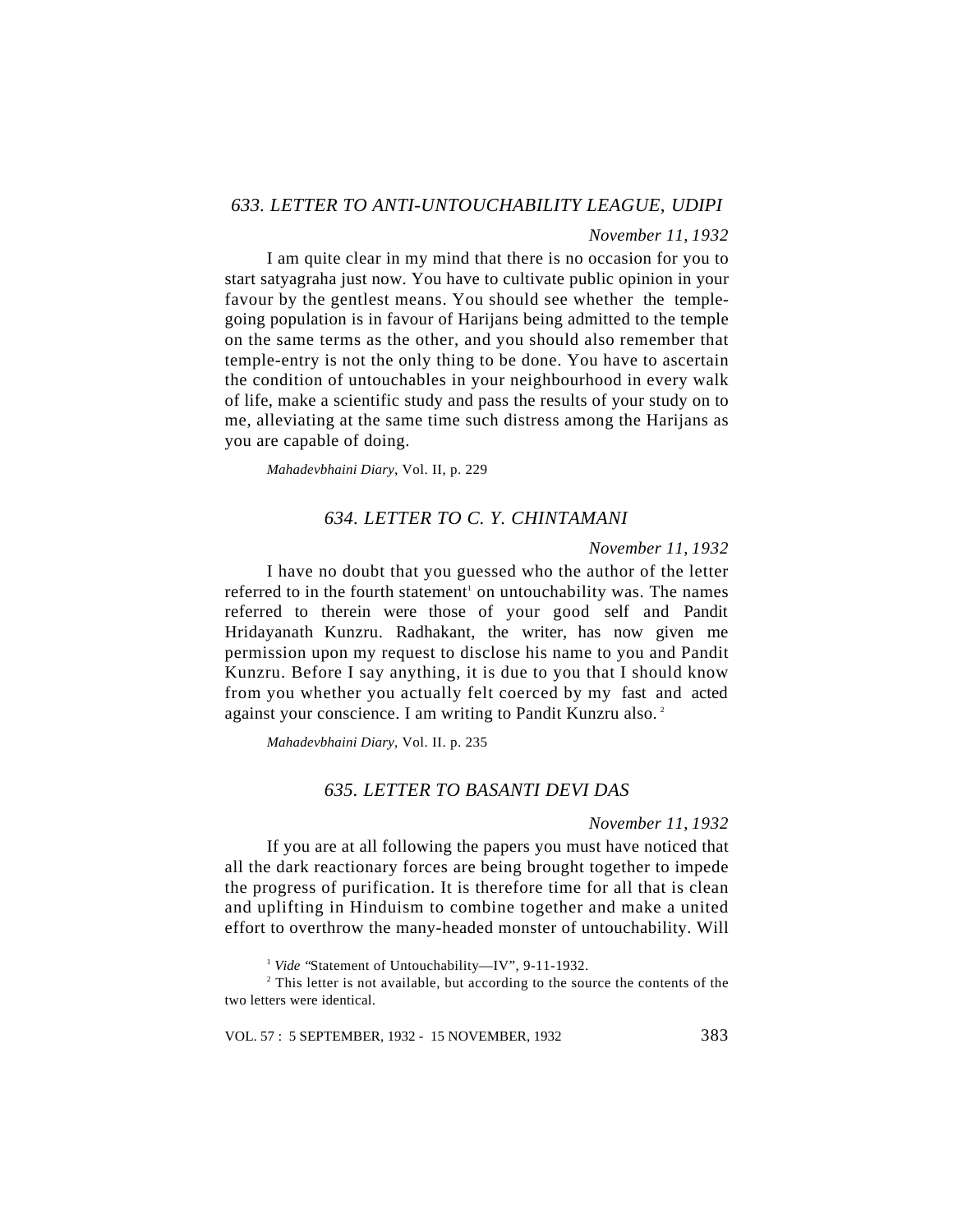you respond? If you will not summon up courage enough to write a letter, I dare not accuse you of laziness. I hope you will have the courage to send me a wire. It was only last week that I invited Urmila Devi<sup>1</sup> to go down to the South in answer to a summons from Kerala. She at once wired consent. Will you do likewise? I do not say go down South, but I do want you to promise to take a due share in the uplift work. The field of work shall be chosen by you unless you will leave that also to me.

*Mahadevbhaini Diary*, Vol. II, p. 228

# *636. LETTER TO ESTHER MENON*

*November 11*, *1932*

#### MY DEAR CHILD,

I have your latest letter telling me how in ecstasy<sup>2</sup> you would have run to the telegraph office to wire to me and how you subsequently realized that that would have been wrong if only because we are poor people and all the money we had, had to be held in trust for God's service. And I had your long love letter which you had sent to the Ashram address.

Well, the fast was well worth it even for enabling Menon to give up smoking. The value lies in having given up a thing which had so possessed him. I know that many young men and young women, old men and old women were moved to such restraint and self-denial during the fast week. It shows that it was from God.

I saw and we all admired the group photo with Andrews in it. It was very good. And the bare-bodied Tangai. She looks a perfect picture.

I expect in your next letter to see the account of your visit to the diseased sister.

I had a long letter from the Sunfield School people giving me an account of the new buildings.

You must not trifle with your body by putting into it things that will not suit it. You cannot build your body on pulses. You do not need them at all. Your diet must consist largely of milk, eggs (since

<sup>&</sup>lt;sup>1</sup> Sister of C. R. Das

 $2<sup>2</sup>$  At the news of the termination of the fast by Gandhiji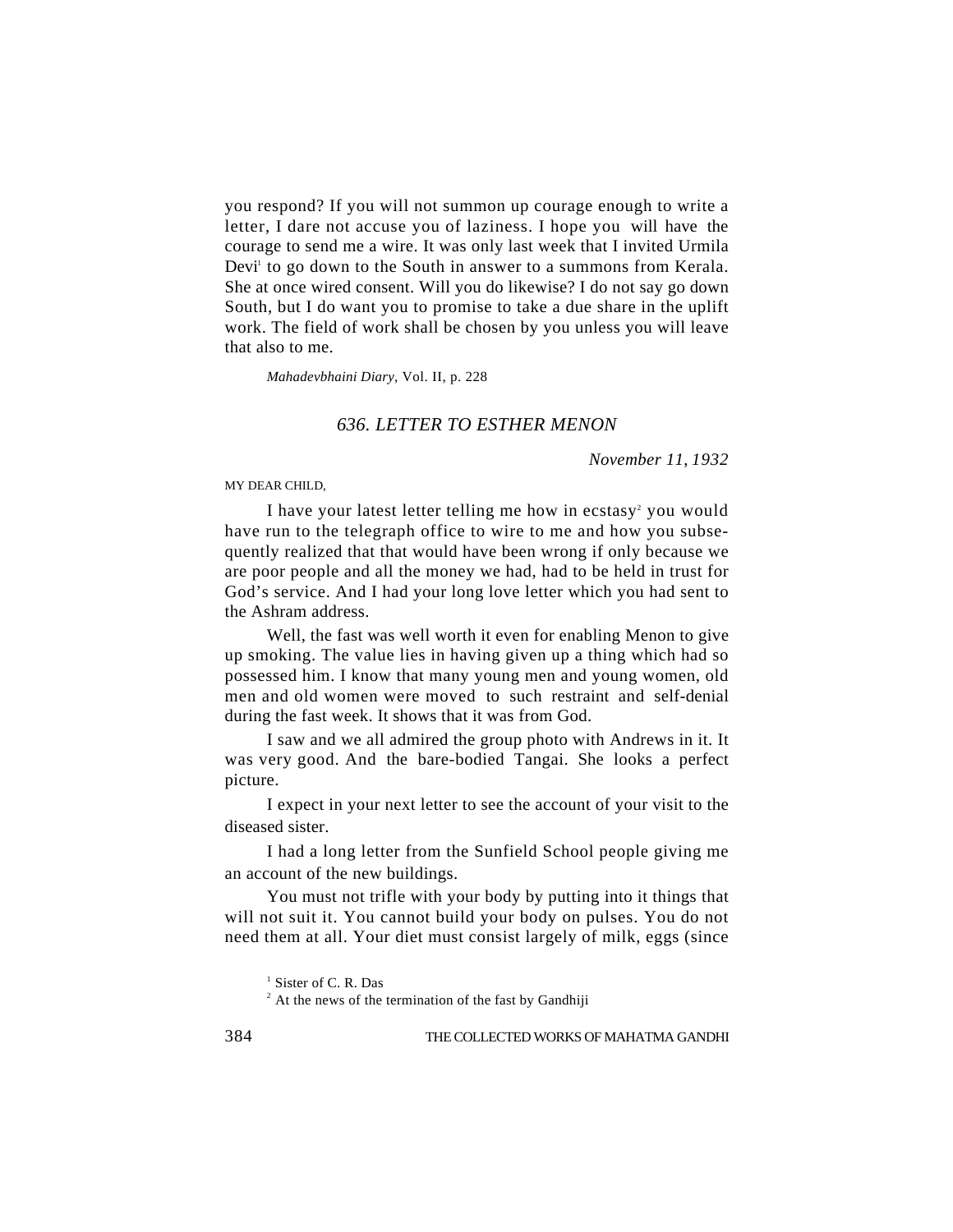you do take them and it is well you do) and whole-meal bread and fruit and green vegetables, salads, tomatoes, spinach, marrow and the like. Even as a soldier keeps his arms clean and in order so must we keep our arms (God-given bodies) clean and in perfect order.

I have almost regained my strength and am taking normal food. Mira writes regularly every week and is keeping well. Devdas is much better but is overworking himself and so is Pyarelal. Mahadev of course is with me. Tilakam is at the Ashram. He is a good young man. He is not strong in body.

Enclosed is a letter<sup>1</sup> for the young friend from Denmark. Ba is at the Ashram. I think she has aged more than I have, though she is wonderfully active. Her mind gets easily tired. She worries too much.

Love to you all and in addition kisses to the children.

**BAPU** 

From a photostat: No. 115. Courtesy: National Archives of India. Also *My Dear Child*, pp. 95-6.

# *637. LETTER TO S. M. MICHAEL*

*November 11*, *1932*

I should be sorry, indeed, if my prospective fast should deprive anyone of his or her intellectual freedom. Anyway, I have declared in emphatic terms that it is intended only to affect the mass mind. Naturally friends and co-workers who believe in the removal of untouchability will be stirred to action. That is no matter for regret. Nevertheless, if you have a clear call of conscience you will, of course, fast.<sup>2</sup> But you will hardly expect it to move me if I continue to believe that I am also obeying God's call.

*The Hindu*, 21-11-1932. Also *Mahadevbhaini Diary*, Vol. II, p. 236

<sup>1</sup> This is not available.

 $2^2$  The addressee had announced his intention to commence, from December 1, a counter-fast as a mark of "disappointment and protest" against what he described as "coercive fast" on the question of temple-entry decided on by Gandhiji.

VOL. 57 : 5 SEPTEMBER, 1932 - 15 NOVEMBER, 1932 385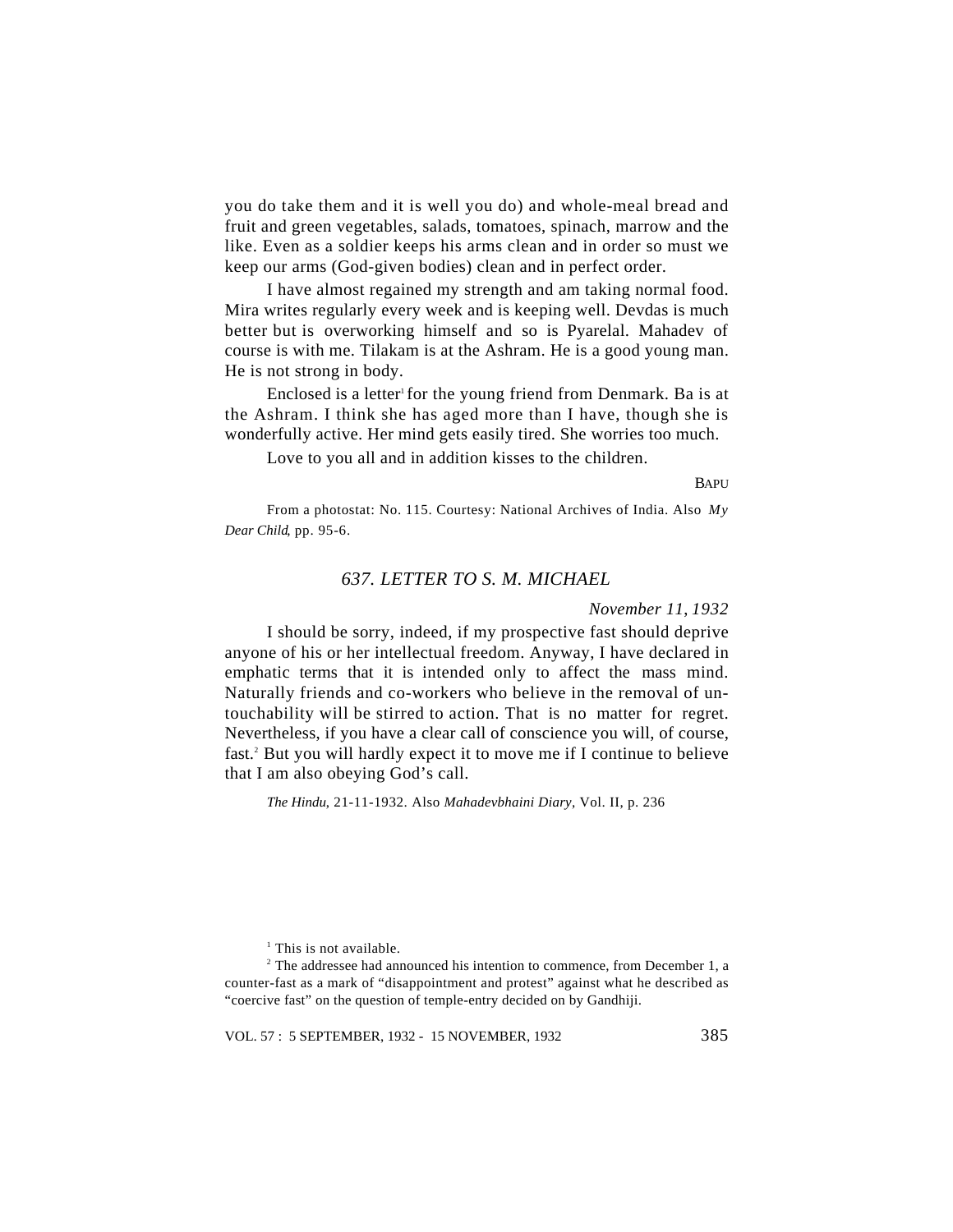*November 11*, *1932*

MY DEAR RAJBHOJ,

I was very glad to be able to see you and the friends who came with you and I feel thankful that my advice proved acceptable to you. I am quite sure that no satyagraha should be attempted regarding temple-entry, nor any fast undertaken by anybody, whilst all attention is being concentrated on Guruvayur. Nor should anybody think of undertaking sympathetic fast, should it become necessary for Sjt. Kelappan and myself to do so. My advice however to suspend satyagraha whilst all energy is being devoted to Guruvayur temple does not mean that no other effort should be made about opening the other temples. That has to be made unremittingly. But just now it is a point of honour with caste Hindus to do so. It will be time enough for Harijans to think of it when it is clearly established that caste Hindus will do nothing to secure the opening of public temples to Harijans. Fortunately every day brings the news of some temple being spontaneously opened somewhere to the Harijans and from all accounts that I have been receiving such effort is being continued though undoubtedly not with the same enthusiasm that marked the fast week. What however Harijans may do to facilitate the work of caste Hindus is to take up, so far as it is possible, internal reform such as observance of the laws of cleanliness, and giving up carrion and drink. I have discussed such things exhaustively with you.

The matter of opening facilities for the technical training of Harijan children and offering scholarships to deserving Harijan youths, I propose to discuss with Seth Ghanshyamdas Birla and the other members of the A.I.A.U. League<sup>1</sup> when they come here to see me.

> *Yours sincerely*, M. K. GANDHI

From a photostat: G.N. 787.Also *Mahadevbhaini Diary*, Vol II, pp. 233-4

<sup>1</sup> All-India Anti-Untouchability League. The name was later changed to Harijan Sevak Sangh.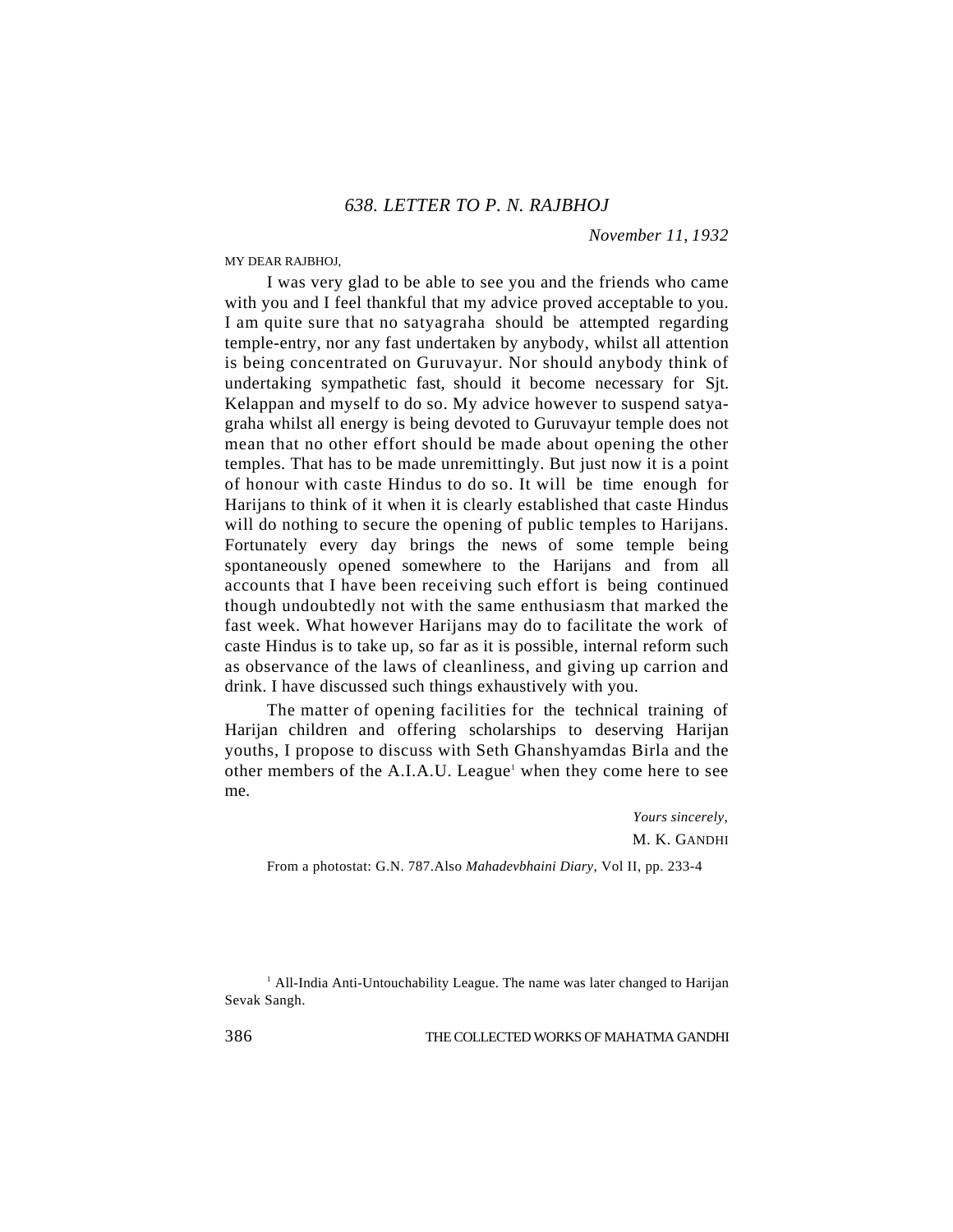*November 11*, *1932*

BHAI SHYAMJI,

I got your letter. I am glad that you wrote to me. I have been discussing with the chief workers the problem of educational institutions in Bombay. Keep me constantly informed and also have patience.

> *Blessings from* **BAPU**

From a photostat of the Gujarati: G.N. 5206

#### *640. A LETTER*

*November 11, 1932*

Punjabhai is still with us. I do not miss him because I do not feel that he is no more. All this time he used both to receive and to give. Now he only gives.

[From Gujarati]

*Mahadevbhaini Diary,* Vol. II, p. 212

# *641. LETTER TO G.D. BIRLA*

*November 11*, *1932*

BHAI GHANSHYAMDAS,

I have your letter, you too must have received mine. As we shall be meeting fairly soon, I will not write at length. There is nothing urgent to be communicated.

I have received the League's scheme. I will give you my opinion when we meet. I have written<sup>1</sup> to Bhai Ambalal requesting him to join the League. We must take up simultaneously both propaganda and constructive work. The League cannot leave out propaganda simply because I am doing it. What I may be doing is a different matter. But this too we shall discuss at length when we meet. I am certain that the League cannot take up the matter of inter-dining. Kerala needs the services of a lady from the north. After consulting Rajaji I have sent a wire to Urmiladevi that she is to go. I feel that her

<sup>1</sup> *Vide* "Letter to Ambalal", 10-11-1932.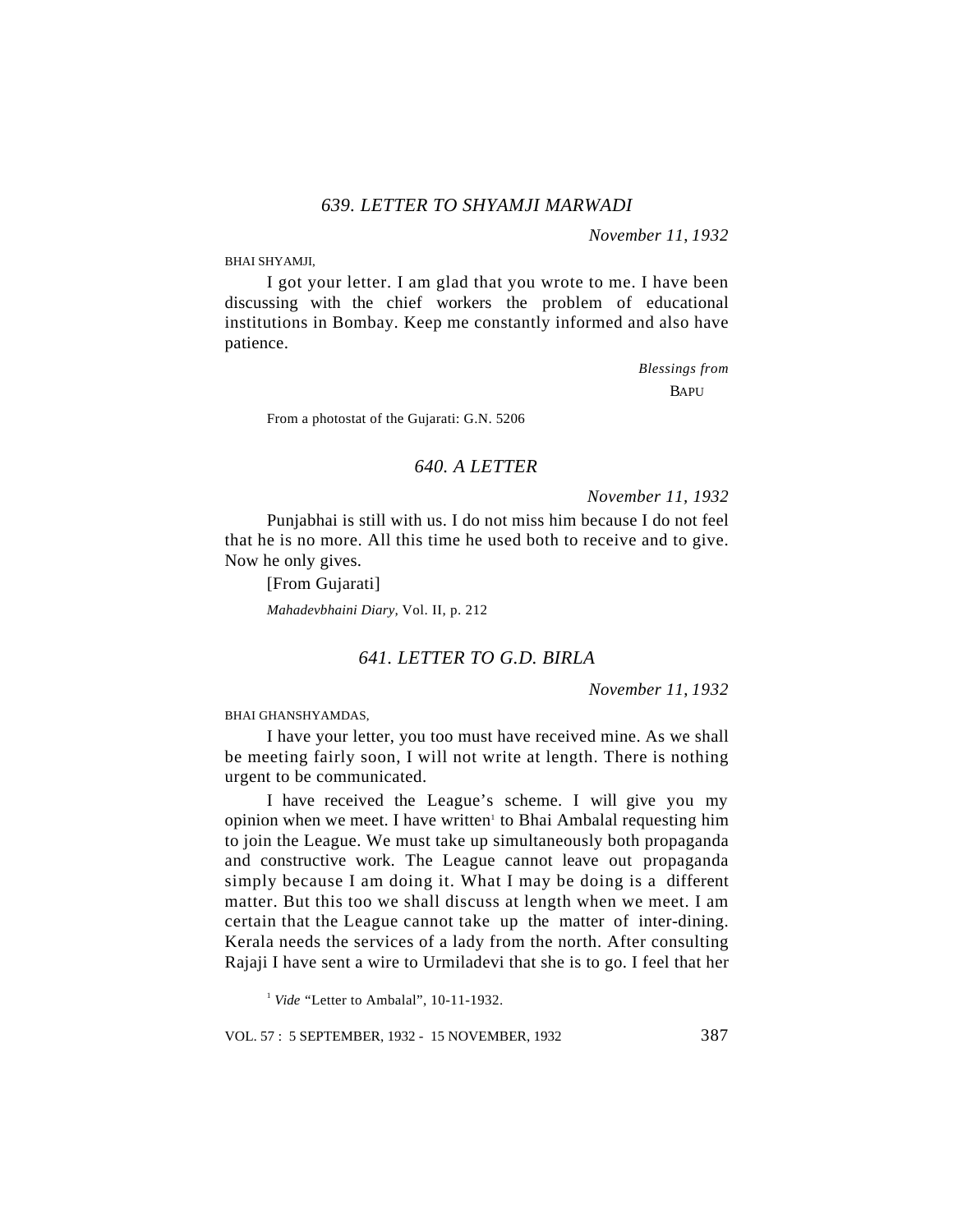expenses should be borne by the League. For the present I have sent her some money from the funds I had recently received. I had intended to pass these on to the League. If the League approves of Urmiladevi being sent, it will pay her the rest of her expenses. If however it is decided that the League's programme cannot envisage this kind of expense we shall see what we can do.

I am maintaining fairly good health. The weight too is now satisfactory. No doubt I miss some of my former energy. I am sure I shall soon recover it. You must build up your body. I do not agree with what you write about soda bicarb.<sup>1</sup> A doctor friend once assured me that a daily intake of soda can keep off rheumatism. It is beneficial in other ways too. I have never experienced any harm from it and in any case, a little soda is always present in the water.

I have gone through the pledge. I have not studied it very carefully but it seems all right.

> *Blessings from* BAPU

From Hindi: C.W. 7903. Courtesy: G.D. Birla

# *642. LETTER TO VIYOGI HARI*

*November 11*, *1932*

BHAI VIYOGI HARI,

I have your letter, I was so pleased. I like Tandonji's suggestion the best. Your feild is literature and service to the cause of Hindi. If while doing this you can also do Harijan service, you will have done all. I do not see any reason for reviving *Patit Bandhu*. At the present moment our conduct is the best form of propaganda. There are so many newspapers; your articles will always find a place in them.

> *Yours*, **MOHANDAS**

[PS.]

You can certainly come if you wish to meet me.

From a photostat of the Hindi: G.N. 1072

<sup>1</sup> Quoting Dr. Kellogg's opinion, the addressee had suggested that Gandhiji should give up soda bicarb as its daily use was harmful to the stomach and caused nausea.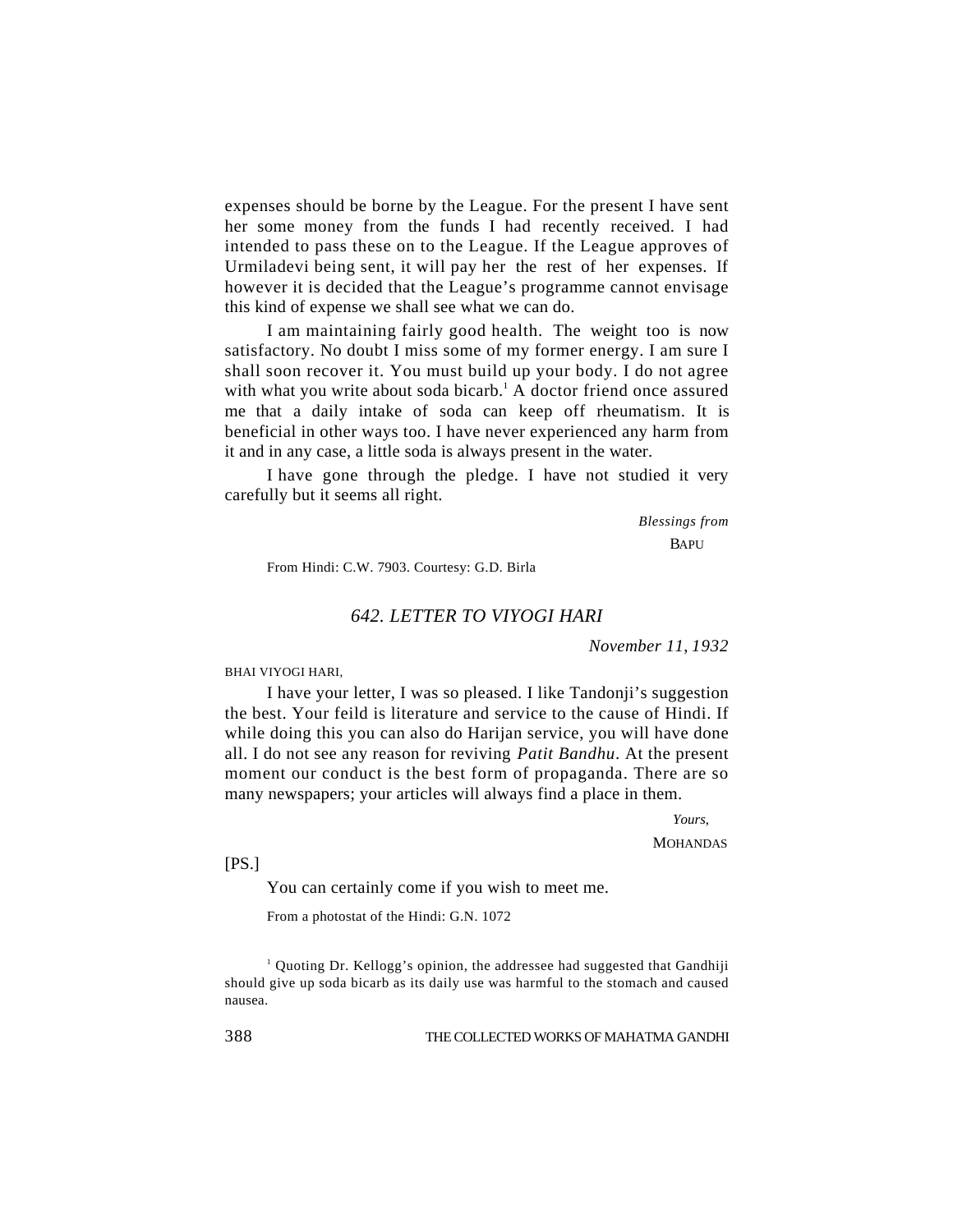# *643. INTERVIEW TO P. N. RAJBHOJ*<sup>1</sup>

### *November 11*, *1932*

RAJBHOJ: The untouchables are trying to enter the temples by all possible means. Suppose the methods of persuasion and mutual goodwill fail, do you think that the untouchables should resort to satyagraha? If they may resort to it, what should be the method adopted?

GANDHIJI: Under the present circumstances I don't think that satyagraha is at all advisable or needed. All efforts should be concentrated on Guruvayur. Harijans should for the time being watch what the caste men are doing. Whatever happens about Guruvayur is likely to happen to many if not all the other temples.

R: In the case of the entry into the Parvati temple all methods have been tried, including the attempts of Sjts. Jamnalal Bajaj and Mr. N. C. Kelkar. May I know how to get out of this fix?

G. I am aware of your efforts and satyagraha in regard to the Parvati temple. Even regarding this I should advise you to wait till the Guruvayur matter is settled one way or the other. In the meanwhile you can carry on negotiations with the Parvati Trustees and create public opinion.

R: Now that Government has permitted you to do untouchability work unfettered what objections have you to come out and devote yourself to this cause alone?

G. I cannot accept my freedom under any restrictions. But this is a matter I must not discuss.

R: We learn from the correspondence published in the papers that you have announced a fast in suit with Mr. Kelappan. Suppose any "touchable" or untouchable announces another fast in connection with some other noteworthy temple, say Kashi Vishveshwar, may I know whether you will be prepared to stake your life in every such case? Do you think that your person will be able to cope with this anomalous situation?

G. I have given my word to Mr. Kelappan, and I am in honour bound to start my fast with him on the 2nd of January, 1933. If somebody else starts a similar fast in respect of another temple, I do not hold myself bound to join him. Every case has to be examined on

<sup>&</sup>lt;sup>1</sup> The text reproduced here is from a report in *The Bombay Chronicle* which gives both questions and answers. Some of the answers are reproduced from a photostat of a typewritten copy containing corrections in Gandhiji's own hand.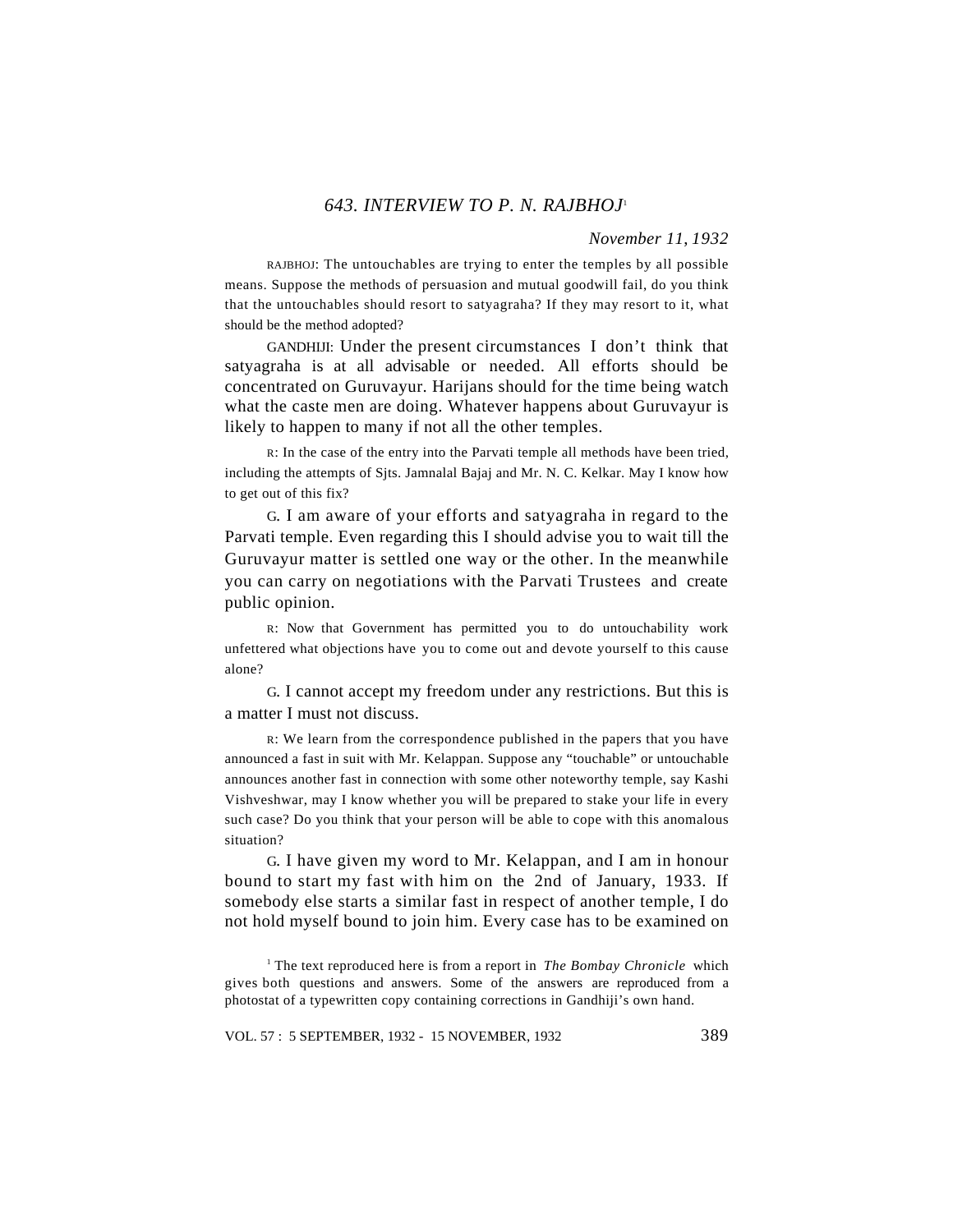its merits. And in no case should workers resort to fast without full deliberation and justification.

R: What are the obligations and duties of the "touchables" and untouchables with regard to indiscriminate use by both of public wells or such other common sources of water, tanks, etc.?

G. The untouchables have as much right to have water from the public wells and tanks as the "touchables". The matter, in case of any difference of opinion should be settled amicably by persuasion and negotiation.

All the difficulties which cannot be solved locally should be brought to the notice of the All-India Anti-Untouchability League. I will of course do what I can from here.

Whereas in the matter of the use of public wells, there is a clear legal right, the untouchables can seek the protection of law-courts, but this method does not help downtrodden people. The strong will always get round or disregard the law. The chief thing therefore is by conciliatory attitude to create favourable local public opinion.

Mr. Birla and Mr. Thakkar are coming to Poona to confer with me about this problem and the methods to be adopted for its solution. You should whole-heartedly co-operate with and help the League.<sup>1</sup>

R: It is the desire of the depressed classes that the League should give precedence in spending its funds on technical education for the depressed classes, such as tanning, leather goods, rope-making, etc., in foreign countries as well as in India instead of spending it on other propaganda. So on behalf of these classes I have to request you to press this point of view for the promotion of this idea.

It is also our desire that common hostels be opened where "touchables" and untouchables will stay together.

G. I agree to your proposal about spending some of the funds of the League in scholarships for the untouchables and for technical education such as leather tanning, making leather goods, ropemaking, etc., in India as well as foreign countries. I am wholly with you when you suggest the opening of common hostels for the "touchables" and the untouchables and trying to get the existing ones thrown open to the latter. The League will surely try and use its influence in this matter.

R. Don't you think that the campaign against untouchability should be

<sup>1</sup> The questions to which the foregoing three paragraphs are answers are not available.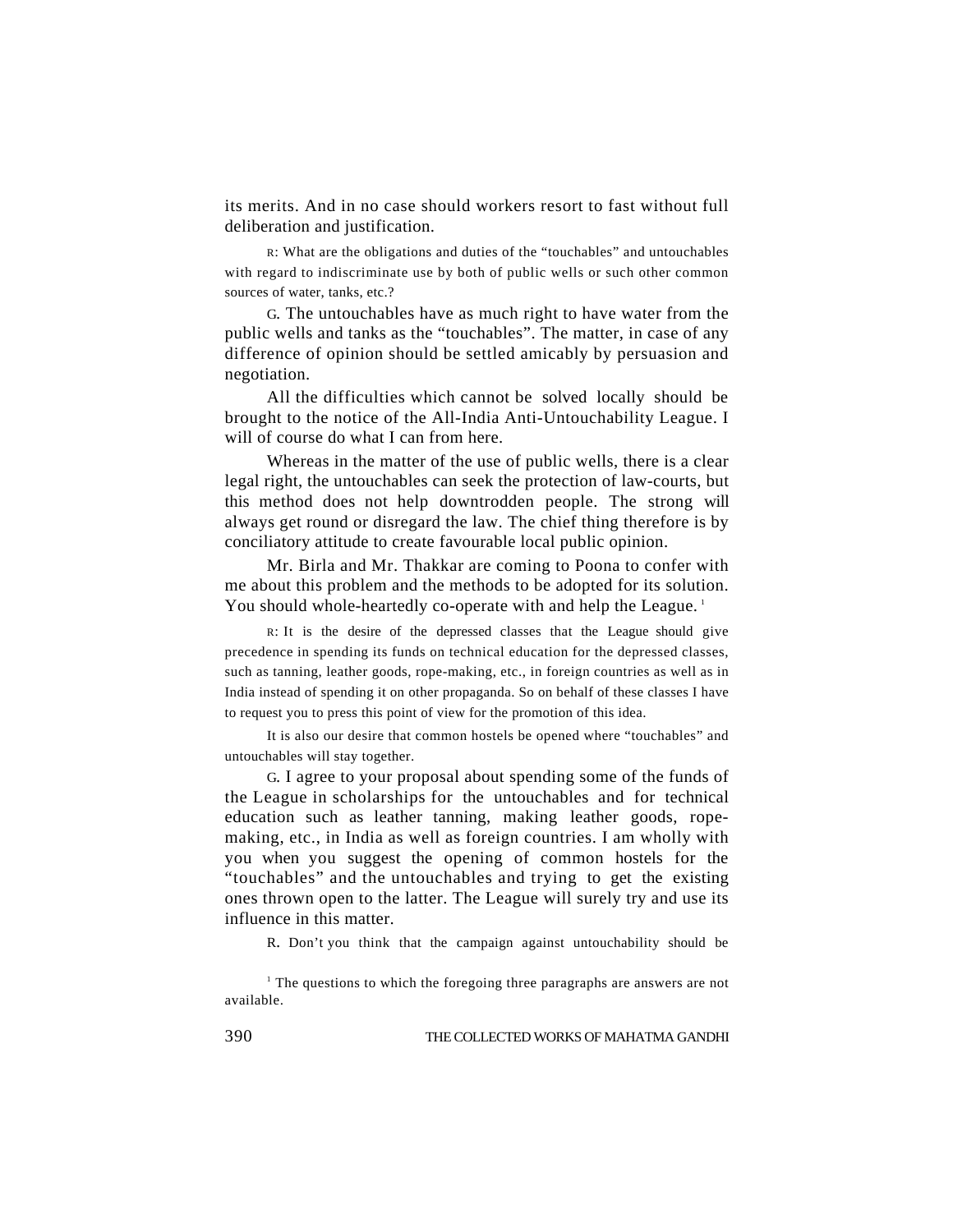confined to villages, the centres of orthodoxy, rather than to towns where people are educated and broad-minded to a little extent at least? Are not some women workers necessary to do propaganda work among village women ?

G. Yes, the campaign against untouchability should primarily be carried on vigorously in the villages. In the East Khandesh District and several other Provinces and districts movement of this sort has been already commenced. Women should come forward in large numbers to work for this movement.

This is a very fine question. The untouchables should help much. They should observe common cleanliness, should refrain from eating the meat of dead animals and from drink, send their children to schools, remove untouchability among themselves and generally carry on such reform from within as is possible.<sup>1</sup>

R. Do you feel the necessity of incorporating the question of removal of untouchability as one of the Fundamental Rights in the new constitution of India? That is to say, will it be proper to consider it a criminal offence if any Hindu is treated as an untouchable at any public place and, further, will it be proper to punish him under a law for wounding his religious susceptibilities? If time comes, will the Indian National Congress be prepared and try to embody this principle in the constitution ?

G. Removal of untouchability should undoubtedly be one of the Fundamental Rights in the new constitution of India. Yes. It should be considered a criminal offence to treat any Hindu as an untouchable. The Congress will certainly be prepared to embody this principle in the constitution.

They should see that violence is not resorted to in furtherance of their objects.

I don't think that the untouchables only are supposed to do the work of sweepers, of carrying carcases, mending shoes, etc. Cases of ill-treatment because of the so-called untouchables refusing to do any work of this sort should be referred to the local agent of the League.

Nobody should object to inter-caste dinners, but no force should be brought to bear upon persons who don't wish to attend such functions. But I am of opinion that it would not be wise to make inter-caste dinners an item in your programme.

 I should not advise the untouchables to leave their trades and professions.<sup>2</sup>

From a photostat: G.N. 796 and *The Bombay Chronicle*, 17-11-1932

 $1$ <sup>1</sup> The question to which this is an answer is not available.

<sup>2</sup> The questions to which the foregoing four paragraphs are answers are not available.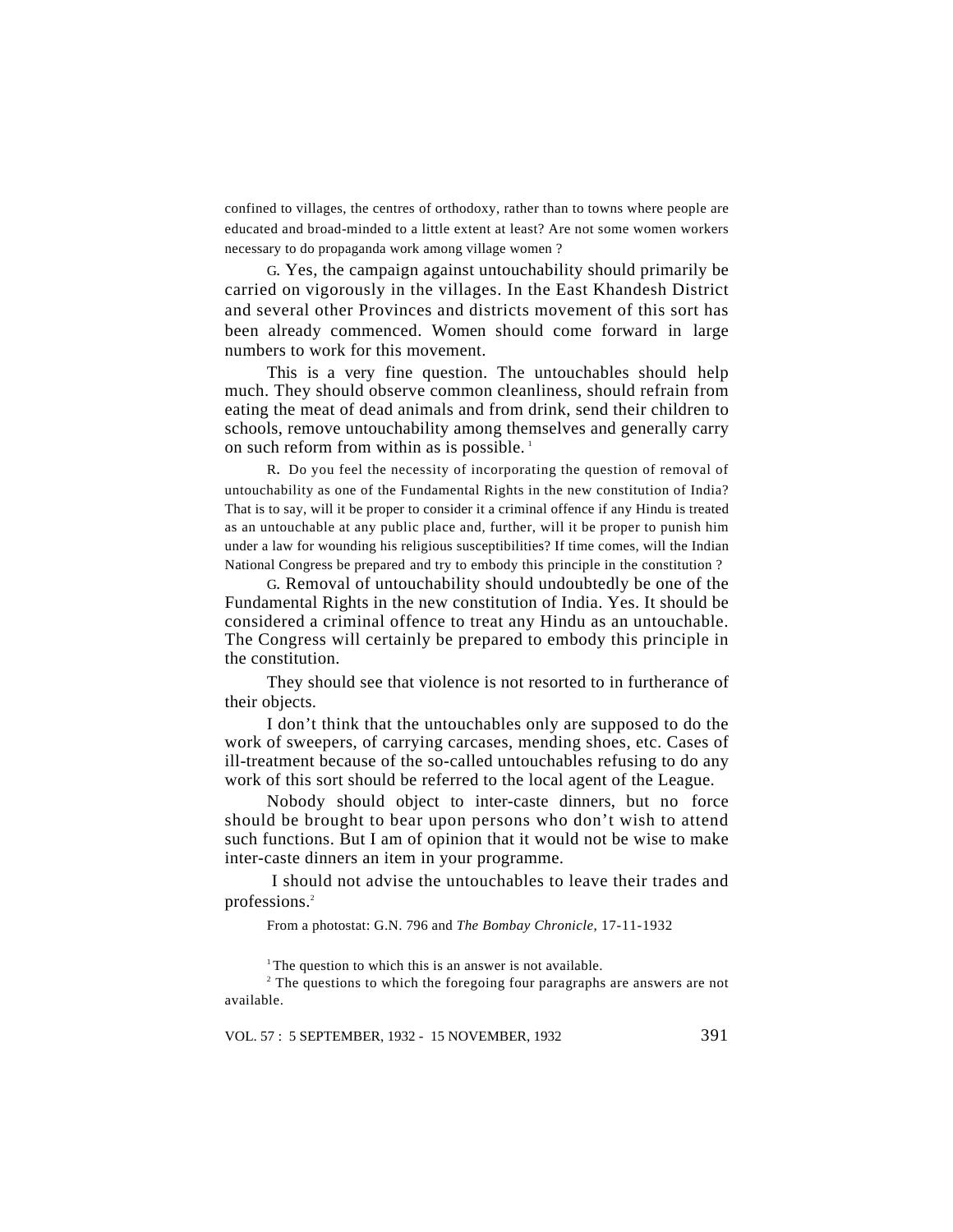*November 12*, *1932*

DEAR SISTER,

May I hope that you will sincerely help in Harijan work? Please come and see me when you get the time. For this work, anybody can see me. I think you probably saw Urmiladevi, Deshbandhu Das's sister, during the week of the fast. She will be going to the South in a few days for this work. But she will come and see me before going. She will stay in Poona for a day or two. Will you kindly put her up? She is likely to come on any day during the next week. Kindly inform me by telephone or postcard, or come and see me personally.

> *Blessings from* **MOHANDAS**

From a photostat of the Gujarati: C.W. 4825. Courtesy: Premlila Thackersey

# *645. LETTER TO S. D. SATAVLEKAR*

*November 12*, *1932*

BHAI SATAVLEKAR,

What part are you playing in the task of eradication of untouchability? In the face of the attacks by self-styled sanatanists we need the religious organization of those who wish to purify and ennoble Hinduism. I do not mean an organization such as the ones we see coming up these days. But the reformers should declare their considered opinion in one voice. I feel that no reformer should sit back out of lethargy or hesitation. Please do whatever you consider proper in this matter.

> *Yours*, **MOHANDAS**

From Hindi: C.W. 4768. Courtesy: S.D. Satavlekar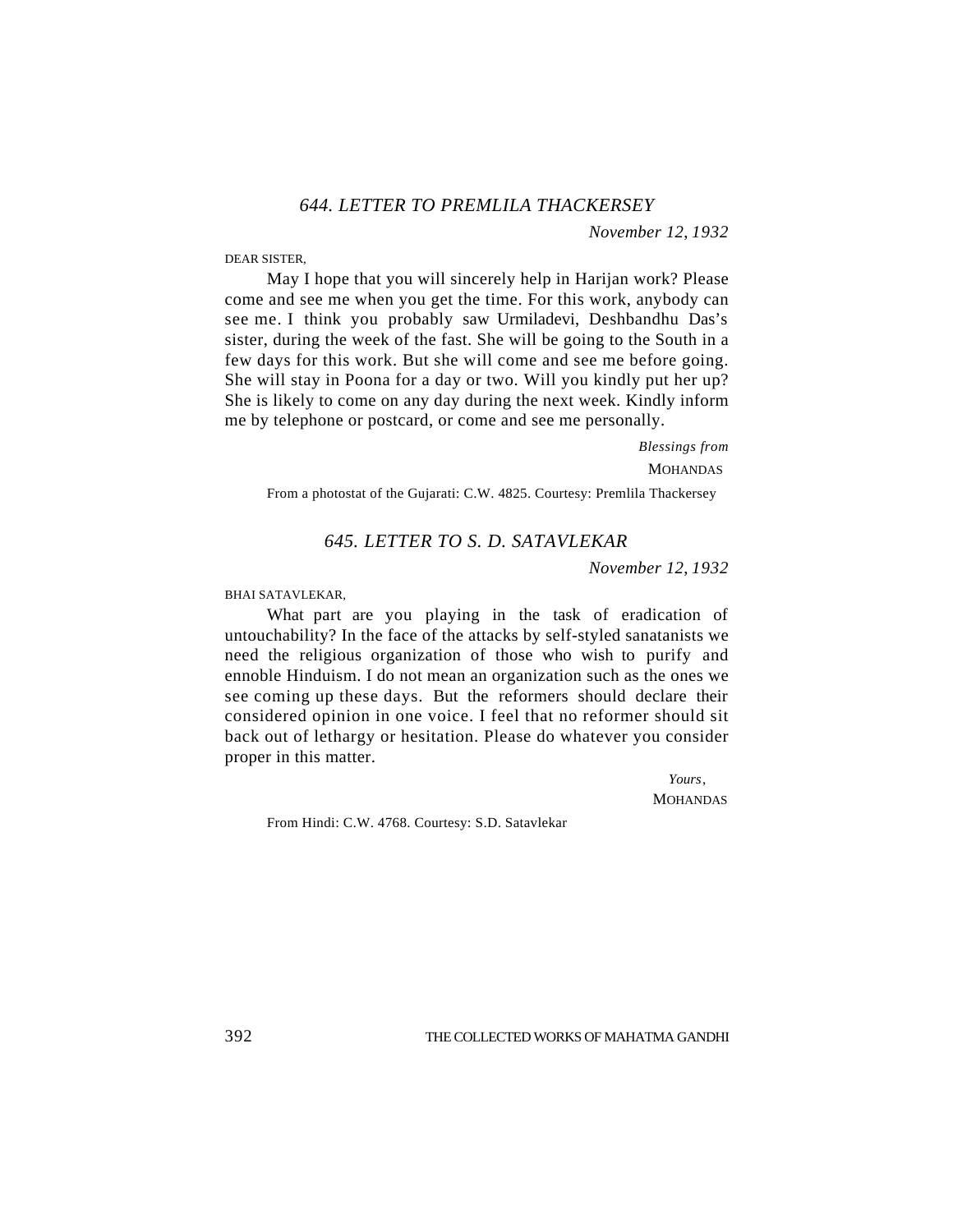# *646. INTERVIEW TO* "*THE HINDU* "

#### *November 12*, *1932*

Asked whether he had seen Lord Sankey's latest appeal in the *Newsletter*, Gandhiji observed :

So far as I can understand Sir Samuel Hoare's answer in the House of Commons to a question, letters dissuading me from civil disobedience can pass the jail precincts and be delivered to me. But I know that I have no authority to send replies to such letters with the assurance that they will leave the precincts of the jail. Under the limits that I have accepted or imposed upon myself, so far as these interviews are concerned, I may not give any reply in answer to questions by reporters or even by private friends who may visit me.

When reminded that Lord Sankey wanted a gesture and asked how he would get a reply, Gandhiji said he would gladly read Lord Sankey's appeal with all the respect and attention that an appeal from him would demand. The Mahatma observed :

After having read it if I come to the conclusion that I can make a useful reply, it will be duly submitted to the Government for despatch to Lord Sankey.<sup>1</sup>

Gandhiji answering my question regarding Guruvayur, told me that the next fast to be declared was dependent upon Mr. Kelappan's. He said :

I can conceive of circumstances when I have to take it up independently. Supposing Mr. Kelappan dies, God forbid it, I shall have to carry out the fast. I have taken an extreme illustration. Ordinarily speaking, I do not expect to take it independently of Mr. Kelappan.

Asked what his attitude would be if Mr. Kelappan felt satisfied that steps were being taken in right earnest, and the temple was bound to be opened shortly, though not exactly on January 1st next, say, one or two weeks later. Gandhiji said :

Supposing Mr. Kelappan comes to such a conclusion, he will have to reason it out with me and satisfy me that there is no occasion for fasting. Let me say I do not expect Mr. Kelappan ever to say that. But assume that Mr. Kelappan weakens and wants to wriggle out of the vow taken before God and man; if there is the slightest suspicion of that character, I would require some satisfaction for my reason. But I have always believed Mr. Kelappan to be inflexible in his

<sup>1</sup> For Gandhiji's reply to Lord Sankey, Vide "Cable to Lord Sankey", 13-11-1932.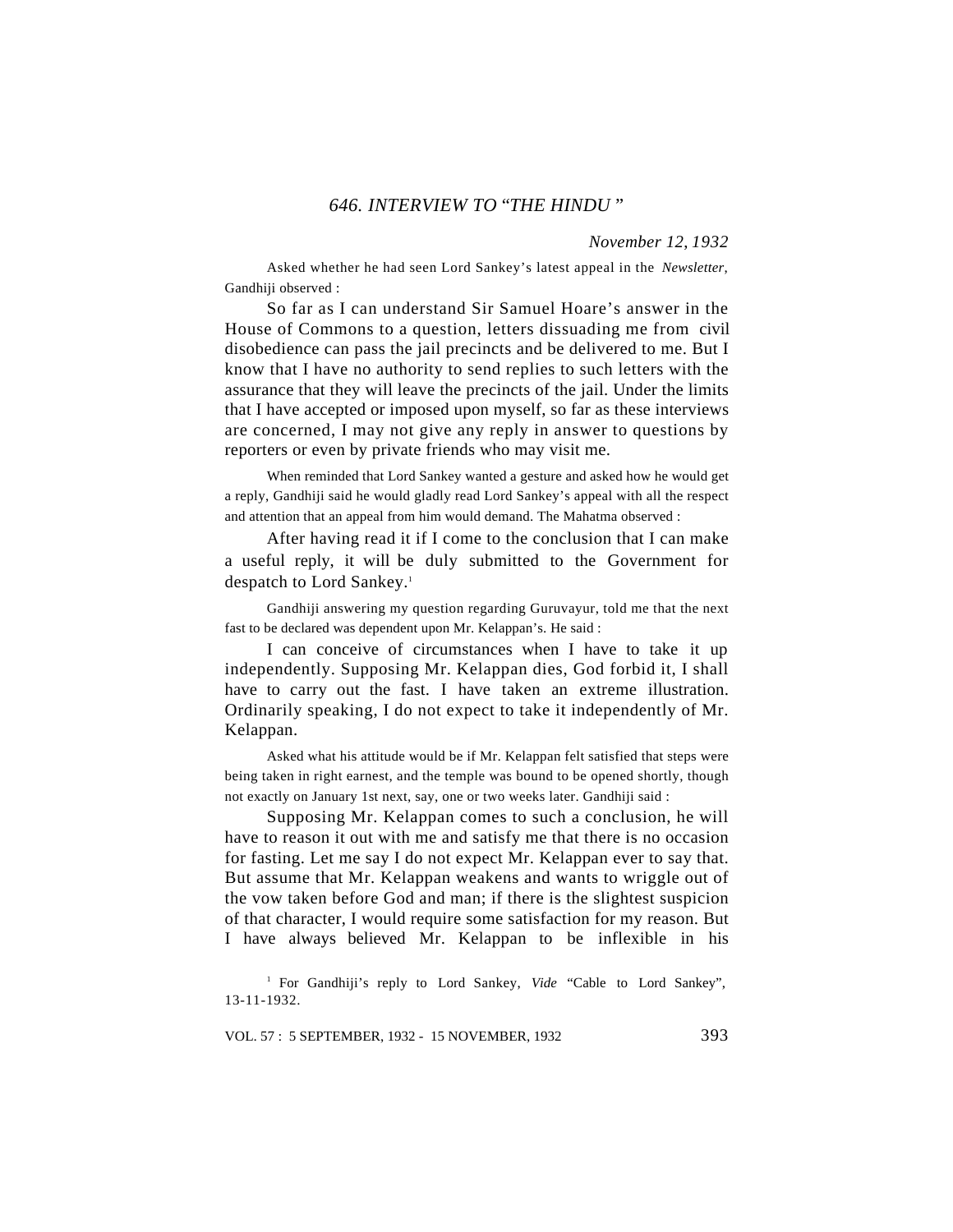determination and unbending in the good cause.

Questioned whether he had examined, as was his wont, the Guruvayur templeentry question in all its details before deciding on a fast, Gandhiji replied:

I cannot pretend that I have examined the question in all its details. I have entirely depended upon Mr. Kelappan having done so though, generally speaking, I have been undoubtedly satisfying myself as to the correctness of the claim for opening the temple to the untouchables. But if anyone were to ask me whether I have seen the trust-deed, if there is any, of the Guruvayur temple or whether I have critically examined the customs or conditions governing the management of that celebrated temple, I must confess my ignorance.

When his attention was drawn to the Zamorin's latest letter published in *The Hindu* dated 7th November that the Zamorin stood no longer bound by the assurance given to Mr. Kelappan when he commenced his fast, to go into the question if in the meanwhile Mr. Kelappan broke his fast, as Mr. Kelappan had rejected the offer and continued the fast, Gandhiji observed :

The Zamorin's charge against Mr. Kelappan of discourtesy and his refusal on that ground to carry out his assurance appears to be incomprehensible. His assurance though given to Mr. Kelappan was quite an assurance to the general public and it amounted to a declaration that he was alive to the duty that rested upon him, of making every endeavour to find a way out. As a responsible person, and as a trustee, in my opinion, he is bound, irrespective of Mr. Kelappan's conduct, to carry out that assurance.<sup>1</sup>

The trustee of a Hindu temple is not merely to guard the customs or so-called privileges of a particular caste, but to guard the purity of Hinduism itself, and to respond to the daily-growing spiritual aspirations of the Hindus. Such a trustee cannot afford to be ruffled by what one or even many men may say against him.

And so far as the legal aspect of the question is concerned, I know the Zamorin's contention, but the legal difficulties are there to be combated and overcome when they stand in the way of a great moral reform. Therefore neither the Zamorin nor any other per- son can be allowed to plead legal difficulties as a sufficient answer against the opening of the temple. If public opinion itself is morally justified, a responsible trustee like the Zamorin is expected to remove the legal obstacles in the way of the moral demand of the public being

<sup>1</sup> Vide also "Telegram to the Zamorin of Calicut", 9-11-1932.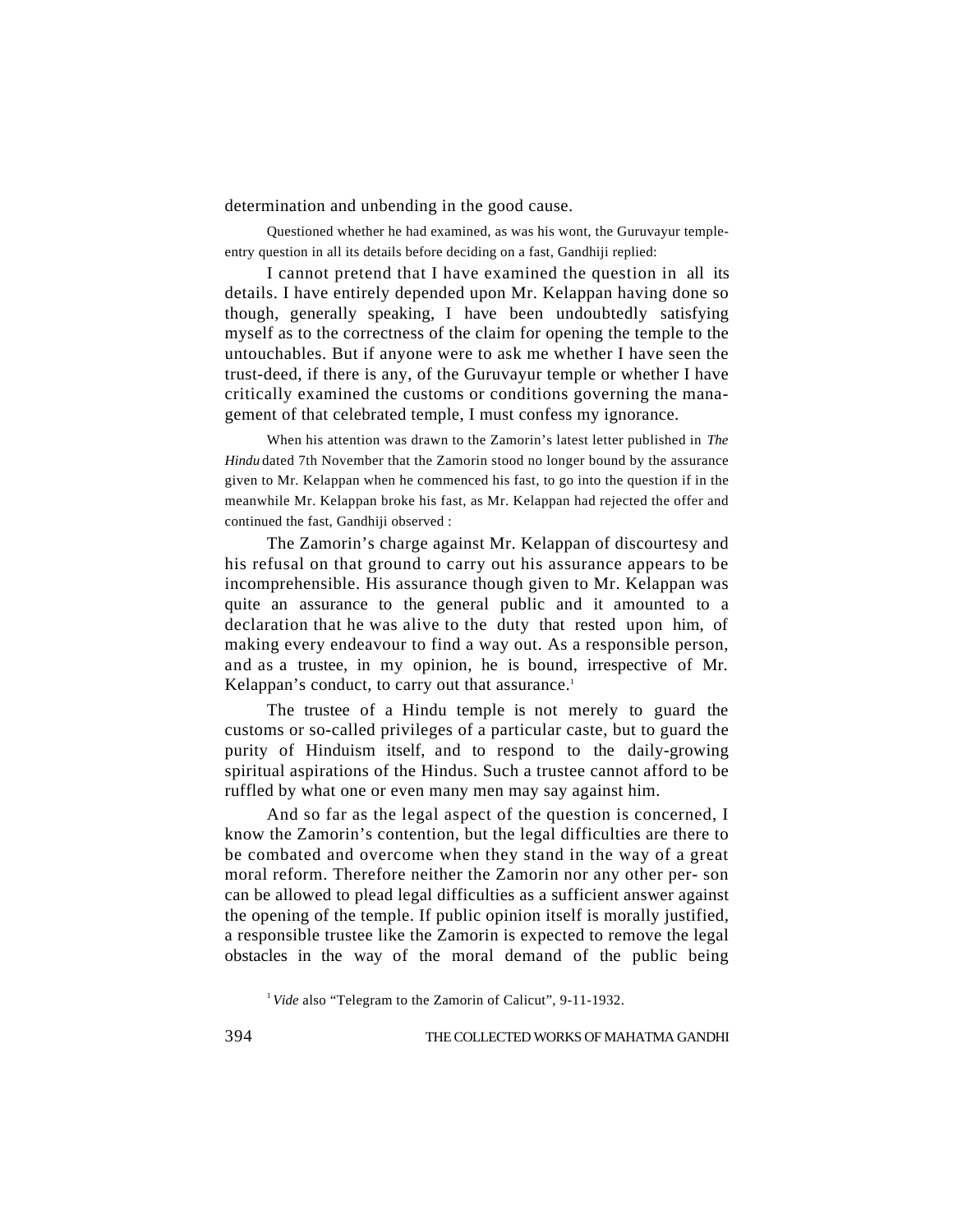satisfied.

<sup>Q</sup>. Would you postpone your fast, if efforts are made to amend the Act to admit untouchables into the temple, but the legislature is not able to find time to get the Bill through before 1st January?

A. Supposing it is physically impossible to secure an amendment of the Act before 1st January, that would be sufficient justification for the postponement of the fast. That presupposes that all the steps that could be taken have been taken, and that humanly speaking, there is every chance of the legislation going through. That again presupposes that the public, trustees and everybody have to be of one mind.

Asked whether he would entertain the suggestion to invite a body of orthodox sanatanists to meet him and attempt to reach an amicable settlement of the issue, Mahatmaji said :

I would consider it a presumption to invite a body of great people to come to me. It is out of respect to them that I say that I won't invite them. I don't invite these people not because I do not want to see them, nor because I think they can have nothing to say to me. I refrain from inviting them out of regard for their status. But if I discover that if I only issued an invitation to them they would gladly come, I would have no hesitation in sending such an invitation.

Asked how he was disposed towards those who sympathized with the templeentry movement, and at the same time wanted to respect the feelings of the orthodox sanatanists that the so-called untouchables should be allowed to go into the temples as far as the *Dhwajastambham* and the deity brought down there on festive days for *darshan*, the Mahatma said :

This movement is to remove untouchability. Therefore, the untouchables should enjoy precisely the same rights as the "touchables", but that does not mean that they should have access to the sanctuary, which is only open to those who are in charge of the ceremonial. If non-Brahmins are prevented from going because they are considered untouchables, then undoubtedly that untouchability must go. But if there is no black mark of untouchability against them, but it is only the Brahmins who are allowed to go as far as certain parts of the sanctuary, I should have nothing to say against it as a part of this movement. The question of the exclusive rights of the Brahmins in connection with religious ceremonies stands on a different footing, and if that exclusiveness has to go, that question will have to be separately examined. I am not prepared, off hand, to condemn the practice of reserving certain functions exclusively for a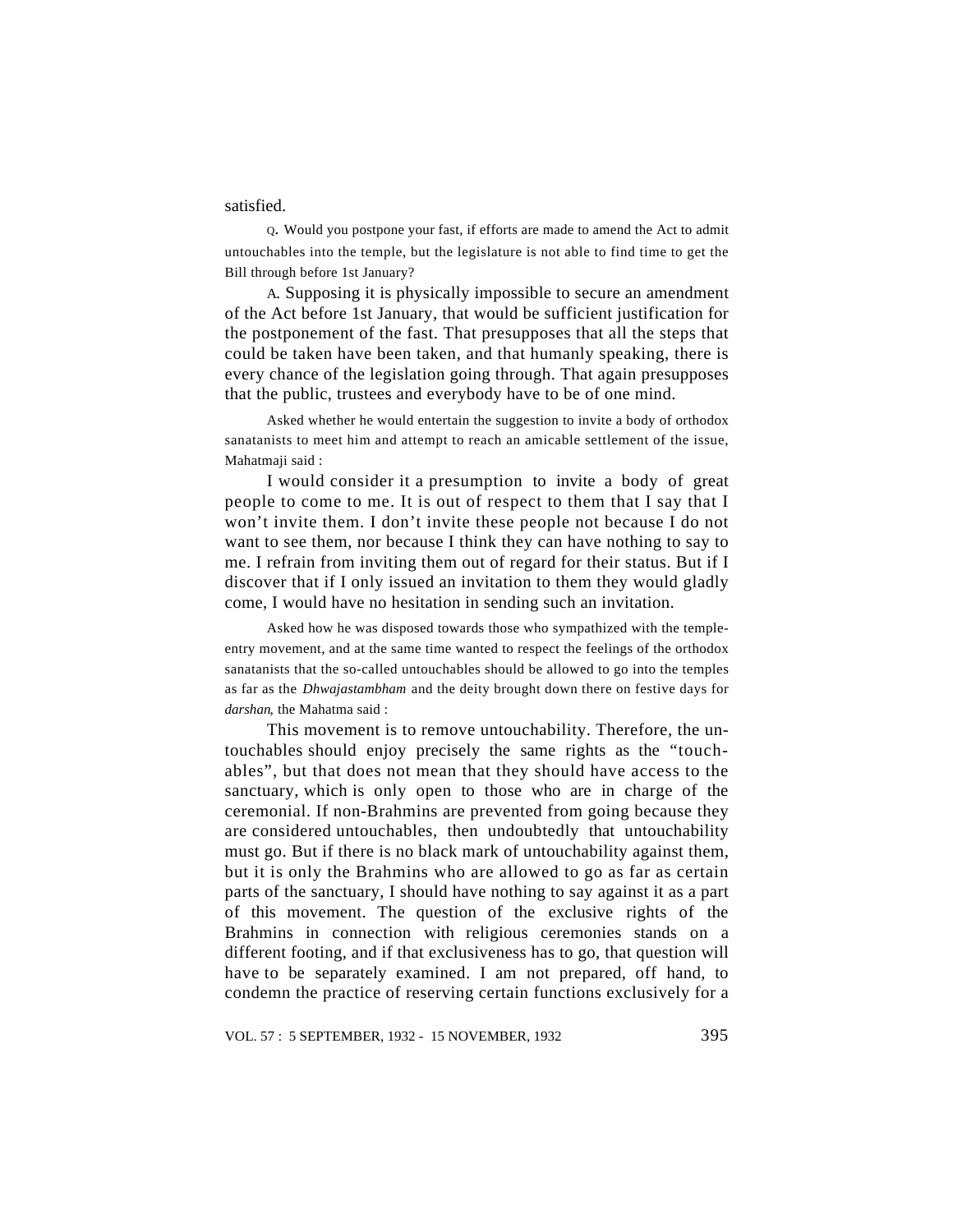particular class. This won't be a matter of right, but of duty, to be performed by a body of experts, having the required qualifications.

Referring to Mr. V. V. Srinivasa Iyengar's remark that temple-entry is being urged as generous gesture of political conciliation, Gandhiji observed :

I had the privilege of knowing Mr. V. V. Srinivasa Iyengar even before he became a Judge of the Madras High Court, and it is astonishing to me how temple-entry can, by any stretch of imagination, be regarded as a political question. I simply cannot understand it.

Concluding, Gandhiji said :

If Hinduism could cure itself of the age-long curse without outside intervention the cause of Hinduism would be better served. Non-Hindus will immediately begin to think that there is something very vital in Hinduism. I feel that the removal of untouchability is such a tremendous reform in Hinduism that it must have a reaction throughout the world. It will be a total denial of my existence if my method of approach proves a failure.

At the end of the conversation, I found Gandhiji exhausted. When I expressed my doubt as to whether he would be able to successfully undergo another fast, Gandhiji remarked that he was hopeful of it.

To another remark as to what he would do if the Madras Council rejected the proposed Bill, the Mahatma remarked :

I don't anticipate such a failure. A House which adopted Dr. Subbaroyan's resolution will not reject a Bill amending the present Act if introduced. I don't believe in dying before my days.

Gandhiji is pleased with the Madras Council's action in passing Dr. Subbaroyan's resolution and is watching what steps are taken to give effect to the same.

*The Hindu*, *14-11-1932*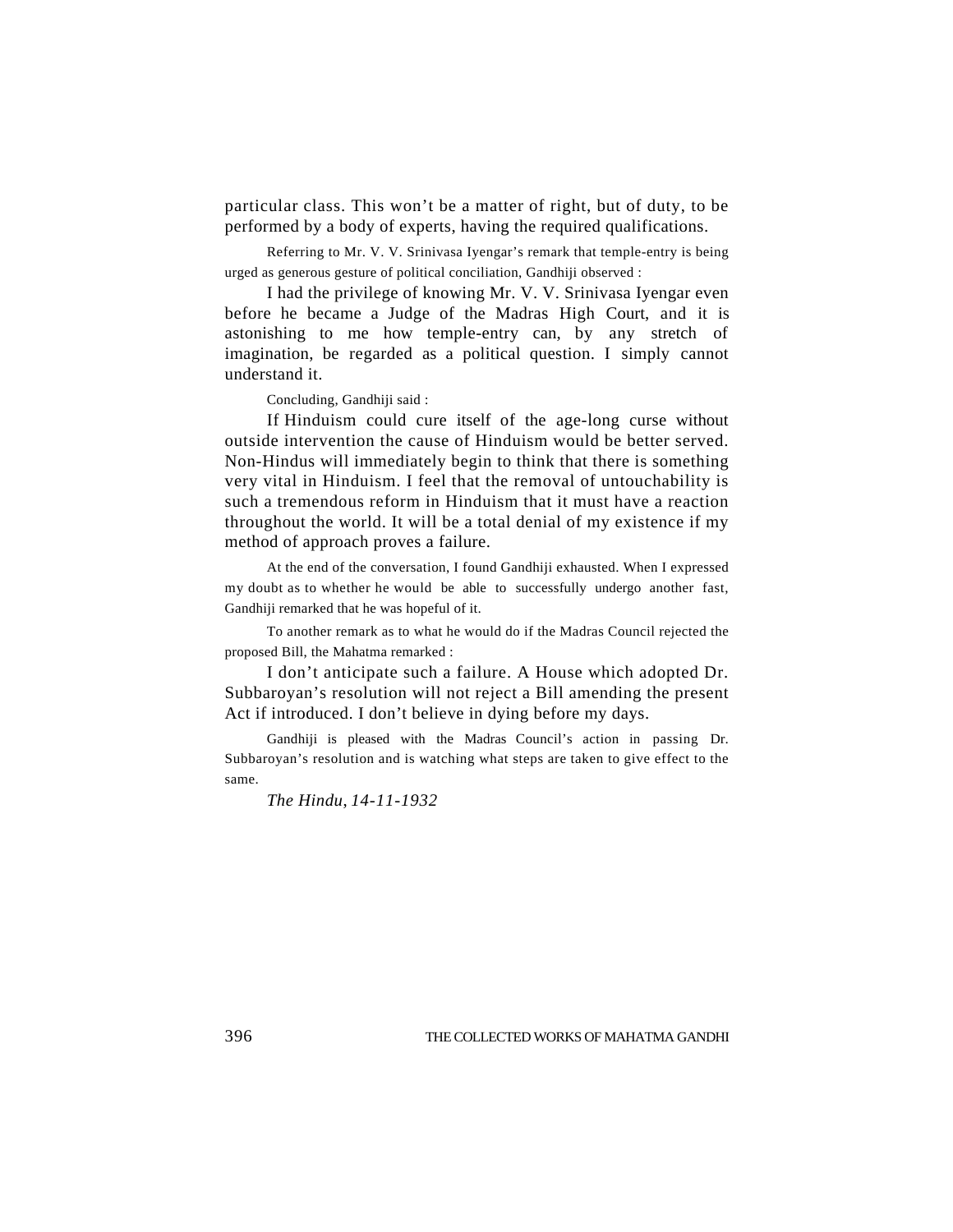## *647. LETTER TO CHAMPABEHN R. MEHTA*<sup>1</sup>

#### [Before *November 13*, *1932*] 2

If you think that being appointed one of the trustees<sup>3</sup> will make you free, you are mistaken. The word "trust" means responsibility, and I would certainly welcome a person becoming a trustee of his own property. He then ceases to be the owner of his property. He must then live within the commission which as a trustee he gets from the property. This is the meaning of trust. I am not talking here about trustees who abuse their office and misappropriate the property. I am only explaining here the duties of a trustee. You say that you want to acquire strength to stand on your own feet. Do you understand what that means? To stand on your feet means that you will not depend on your father's earnings, nor on your father-in-law's, nor your husband's but subsist on your own earnings, however small they may be. You have never shown evidence of such strength in you. Nor did I ever observe any such desire in you. . . .

In the past I have congratulated persons whose houses had been burgled. My attitude is the same in this case. We have no moral right to possess a single pie. Whatever we possess is as good as stolen property. Since all people in the world are thieves, possessions are not looked upon as theft. That, however, should not blind us to the truth. Is it any matter for wonder if other thieves rob us of some of the stolen property in our possession? The lesson you should draw from this theft is that you should not possess things which would tempt a thief, and that you may use the few things which you possess as long as they are not stolen. If you learn that lesson from the theft, you will have lost nothing but on the contrary gained wisdom.

[From Gujarati]

*Mahadevbhaini Diary*, Vol. II, pp. 243-4

<sup>1</sup> The source does not identify the addressee. The reference to the theft in the letter however indicates that this was written to Champabehn Mehta, wife of Ratilal Mehta, whose house had been burgled. *Vide* "Letter to Ratilal P. Mehta", 13-11-1932.

 $2$  Though the source gives November 14, the reference to this letter in "Letter" to Narandas Gandhi", before 13/14-11-1932, suggests that this was written before that letter.

<sup>3</sup> Presumably of Champabehn Maganlal Trust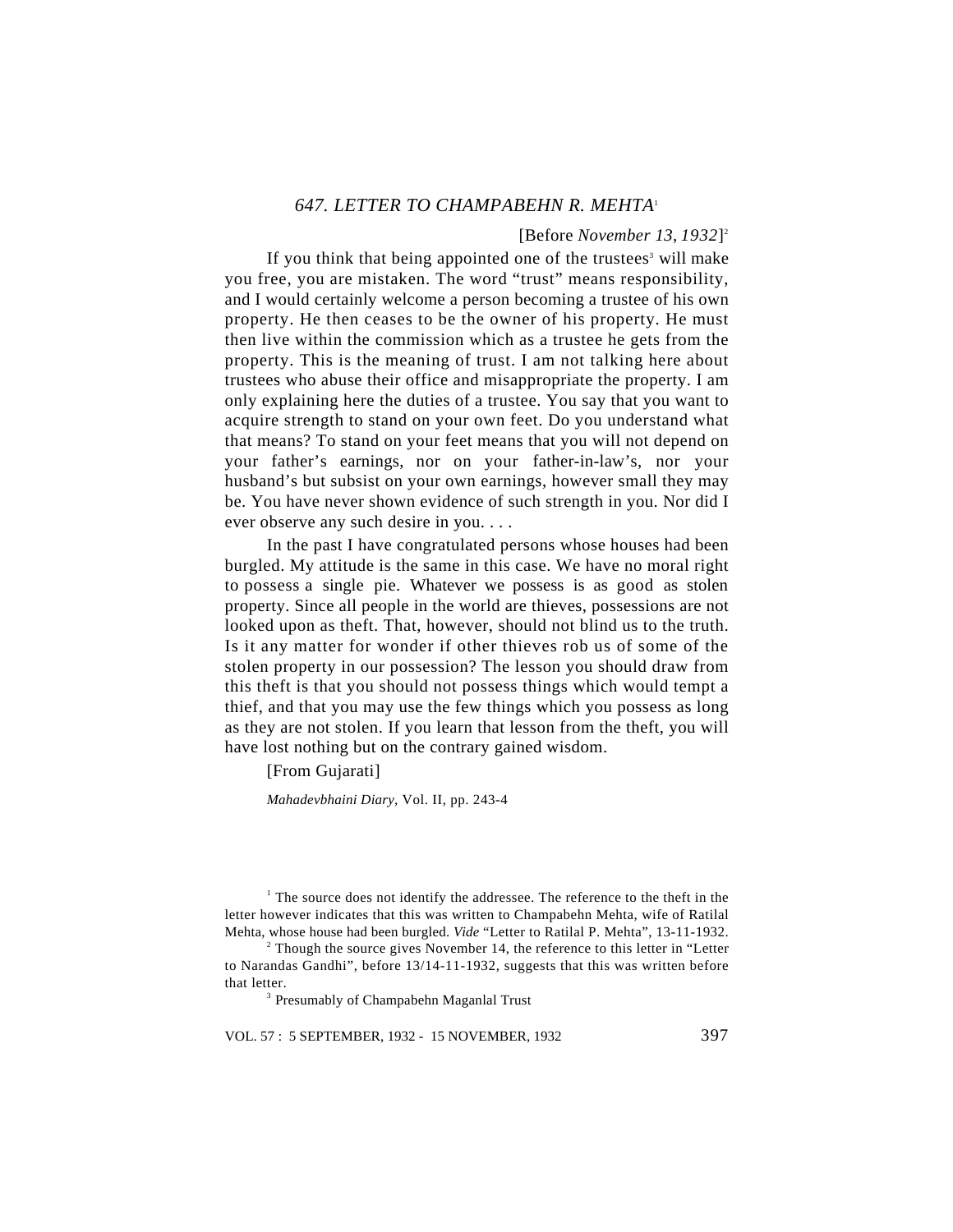## *648. CABLE TO LORD SANKEY*

*November 13*, *1932*

#### LORD CHANCELLOR

LONDON

PAINED READ CABLED SUMMARY YOUR APPEAL TO ME THROUGH "NEWS-LETTER".<sup>1</sup> CAN PRISONER MAKE GENEROUS GESTURE TOWARDS HIS JAILORS? IT IS HARDLY FAIR FOR MINISTERS AND VICEROY CRITICIZING AND MISREPRESENTING, MAY BE UNCONSCIOUSLY, MY ACTIONS OR ATTITUDE WITHOUT GIVING ME OPPORTUNITY REPUDIATION. REMEMBER I RETURNED HERE PROMOTE PEACE AS MY SPEECHES, PRIVATE LETTERS, TALKS IN LONDON AND DURING RETURN VOYAGE WILL SHOW. I HAD ACTUALLY PLANNED TOUR TO THAT END. SOUGHT INTERVIEW VICEROY AND RECEIVED HIGHLY DISCOURTEOUS REPLY ATTACHING IMPOSSIBLE CONDITIONS TO GRANT REQUEST FOR INTERVIEW.<sup>2</sup> REPLY AND SCARCELY VEILED PREPARATIONS OF PENDING ARREST LEFT ME NO COURSE OPEN BUT DRAW UP FOR CONGRESS TENTATIVE PROGRAMME CIVIL DISOBEDIENCE. SEQUENCE EVENTS SHOWS THAT COMPLETE PREPARATIONS INCLUDING DRAFT ORDINANCES WHILST I WAS IN LONDON WERE MADE FOR EXECUTION OF

<sup>1</sup> In "Letter to an Indian Friend" published in *News-letter*, Lord Sankey had observed :

"I believe that if Gandhi dropped the weapon of civil disobedience and offered to co-operate with the British Government the whole situation would be transformed. . . .

"The problem will be solved by a united effort to secure agreement among Indians. Their refusal to assist the cause of peace is as much a weapon of war as tanks and aeroplanes. No federation can be successful if the people refuse to federate. Twice in the past few years while we were doing our utmost to arrive at an agreed solution through consultation and co-operation others endeavoured to achieve their ends by a civil disobedience movement. So long as this is your work, mine is made more difficult.

"Gandhi has power to change the situation and can do much to restore peace. Civil disobedience does not strike individuals but ordinary organized Governments and civilized society. I believe that if Gandhi made the great gesture and dropped the weapon of civil disobedience and with his followers offered to co-operate with the British Government the whole situation would be transformed." *The Statesman*, 12-11-1932.

 $2^2$  For Gandhiji's correspondence with the Viceroy on the subject.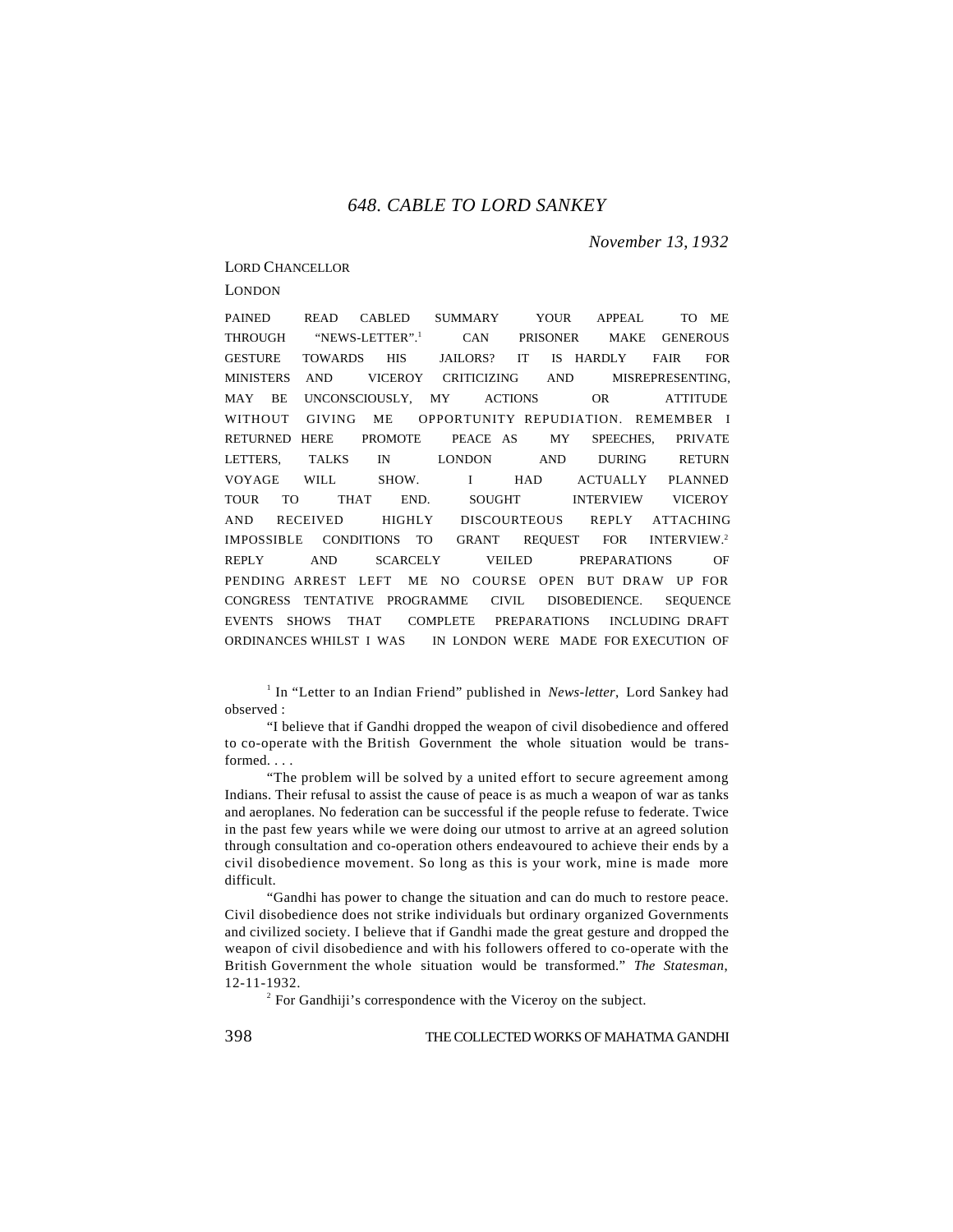WHOLE PLAN THAT FOLLOWED. CONCLUSION IRRESISTIBLE THAT INDIAN GOVERNMENT WANTED FORCE CRISIS BY PROVOKING CONGRESS TO ACTION ANY EVENT. I CAN ESTABLISH BEFORE ANY IMPARTIAL TRIBUNAL THAT GOVERNMENT OF INDIA HAD WILFULLY BROKEN SEVERAL CONDITIONS IRWIN GANDHI PACT BEFORE MY ARREST AND COMPLETELY BROKE THEM AFTER MY ARREST. SOME OF THEM WERE OF HIGHEST PUBLIC GOOD AND NEED NEVER HAVE BEEN BROKEN. AND NOW THERE IS VIRTUAL MARTIAL LAW IN LAND. YET SPIRIT OF PEOPLE THOUGH HUSHED REMAINS UNBROKEN. DISCONTENT IS DEEPER. FREEDOM OF MOVEMENT AND PRESS VIRTUALLY DESTROYED. NO MAN'S LIBERTY OR PROPERTY SAFE. HEAVY FINES RECOVERED FROM RELATIVES OR BY SALE OF PERSONAL BELONGINGS OF PRISONERS. PUNITIVE TAXES IMPOSED IN VILLAGES AND POPULATIONS FOR GUILT OF FEW AND THOUSANDS IMPRISONED AND TREATED AS COMMON FELONS. IT DOES SURPRISE ME THAT ON TOP OF THIS YOU FIND IT POSSIBLE INVITE ME DROP CIVIL DISOBEDIENCE. YOU DO NOT EVEN SEEM TO REALIZE THAT THE MOVEMENT IS NOT IN MY HANDS OR THAT OF ANY SINGLE PERSON, THAT I AM NOT PERMITTED SEE COMRADES WHETHER IN PRISON OR OUTSIDE AND EVEN MESSRS SAPRU AND JAYAKAR AND RECENTLY MAULANA SHAUKAT ALI COULD NOT SEE ME TO DISCUSS WITH ME POSSIBILITY SUSPENSION OF CIVIL DISOBEDIENCE. INVITATION TO BONDSMAN TO MAKE GENEROUS GESTURE IS EQUAL TO MOCKING HIM. I WOULD LIKE YOU ALSO TO REALIZE THAT SO FAR AS I AM CONCERNED CIVIL DISOBEDIENCE UNDER GIVEN CONDITIONS IS AN ARTICLE OF FAITH WITH ME. I DO NOT BELIEVE IN USE OF BRUTE FORCE IN ANY CASE. CIVIL DISOBEDIENCE THEREFORE IS FOR ME WHAT ARMED REBELLION IS FOR INDIVIDUALS OR GROUPS IN GENERAL. IN ATMOSPHERE I HAVE DESCRIBED IT IS FUTILE EXPECT LIBERAL CONSTITUTION. I WHOLLY ENDORSE YOUR PROPOSITION THAT IT IS BETTER TO BRING MEN TOGETHER THAN KEEP THEM APART. BUT YOU DO NOT FOLLOW UP YOUR THOUGHT BY RECOGNIZING THAT UNNATURAL RELATION OF CONQUERORS AND CONQUERED MUST KEEP TWO PEOPLES APART EVEN AS PRISONERS AND THEIR KEEPERS ARE IN REALITY APART THOUGH THEY ARE PHYSICALLY PLACED NEAR ONE ANOTHER. THROUGH CIVIL DISOBEDIENCE AND KINDRED METHODS I AM SEEKING MIGHT AND MAIN TO BRING TWO TOGETHER BY DESTROYING UNNATURAL

VOL. 57 : 5 SEPTEMBER, 1932 - 15 NOVEMBER, 1932 399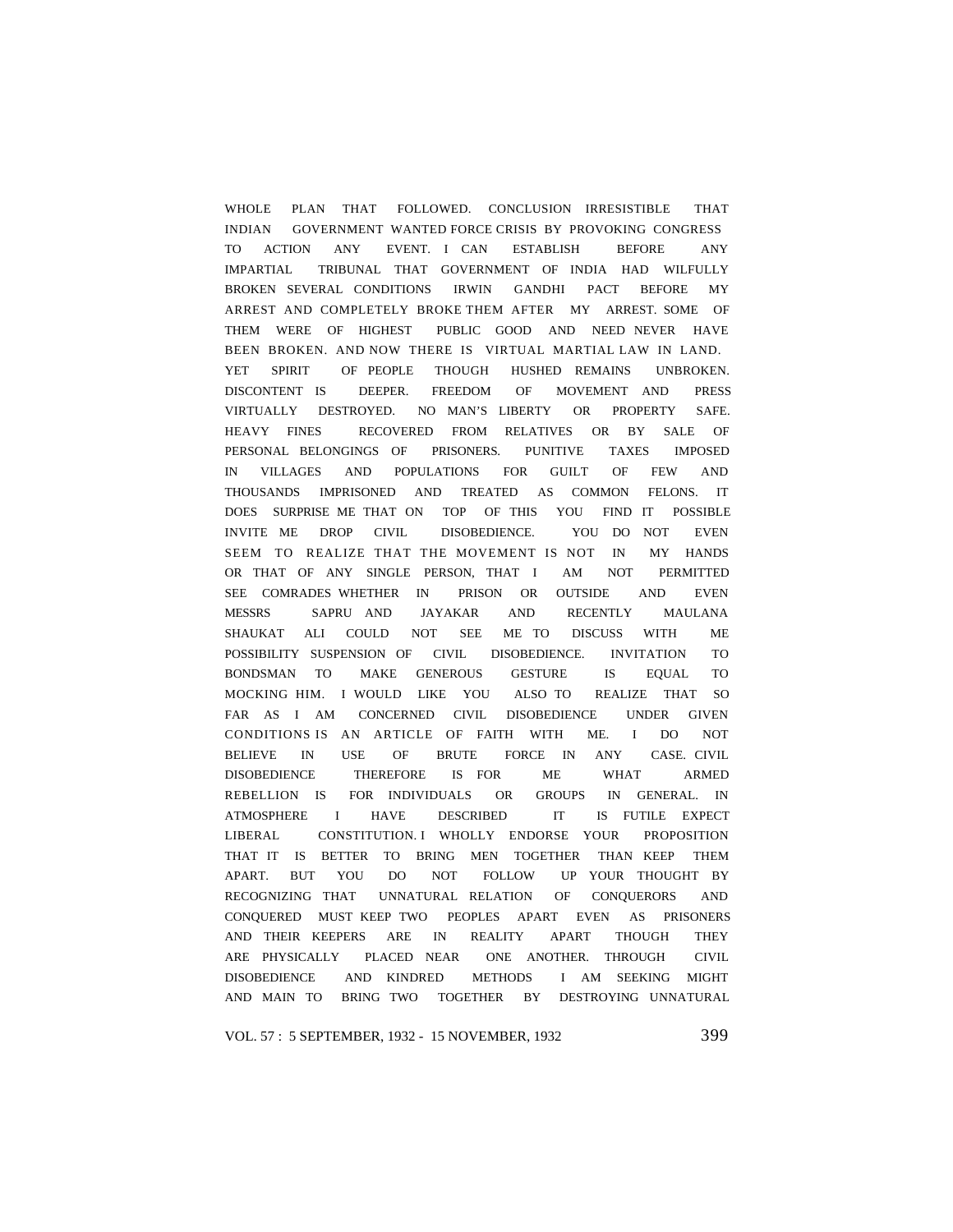RELATION. I SHOULD LIKE TO TELL YOU THAT ONE SUPREME GESTURE THAT WAS POSSIBLE FOR ME EVEN AFTER MY IMPRISONMENT AND THAT WAS PERHAPS LARGELY AFTER YOUR STYLE I DID MAKE WITHIN A FEW DAYS OF MY INCARCERATION BY WRITING PERSONAL LETTER<sup>1</sup> TO VICEROY APPEALING TO HIM TO LET ME SEE HIM AND DISCUSS WHOLE THING AS BETWEEN MAN AND MAN AND I WROTE ADVISING SIR SAMUEL HOARE OF STEP I HAD TAKEN.<sup>2</sup> VICEROY NEVER EVEN ACKNOWLEDGED MY LETTER WRITTEN IN FRIENDLIEST TONE POSSIBLE. NOW THEREFORE ONLY HONOURABLE GESTURE I CAN MAKE OR IS OPEN TO ME IS TO DRINK CUP OF SUFFERING TO DREGS. IN FAIRNESS I SUGGEST THAT THIS REPLY MAY BE PUBLISHED.<sup>3</sup>

GANDHI

From a photostat: G.N. 3942. Also Bombay Secret Abstracts, Home Department, Special Branch, File No. 800(40(4), Pt. II, p. 13

## *649. LETTER TO PRIVATE SECRETARY TO GOVERNOR OF BOMBAY*

*November 13*, *1932*

TO

#### THE PRIVATE SECRETARY TO

H. E. THE GOVERNOR

**BOMBAY** 

DEAR SIR,

I have seen Lord Sankey's public appeal to me. I feel that it calls for an immediate reply from me. I therefore submit the enclosed for His Excellency's approval and despatch by cable. I do not know whether this falls within His Excellency's jurisdiction or His Excellency the Viceroy's. If the latter, I request that the text of my

<sup>1</sup> This letter dated January 15 is not traceable

<sup>2</sup> Vide "Letter to Sir Samuel Hoare", 15-1-1932.

<sup>3</sup> On recommendation of the Viceroy, the Secretary of State agreed that Gandhiji's message should not be published and that no reply should be sent. Lord Sankey was informed accordingly-Government of India, Home Department, Political, File No. 31/95/32.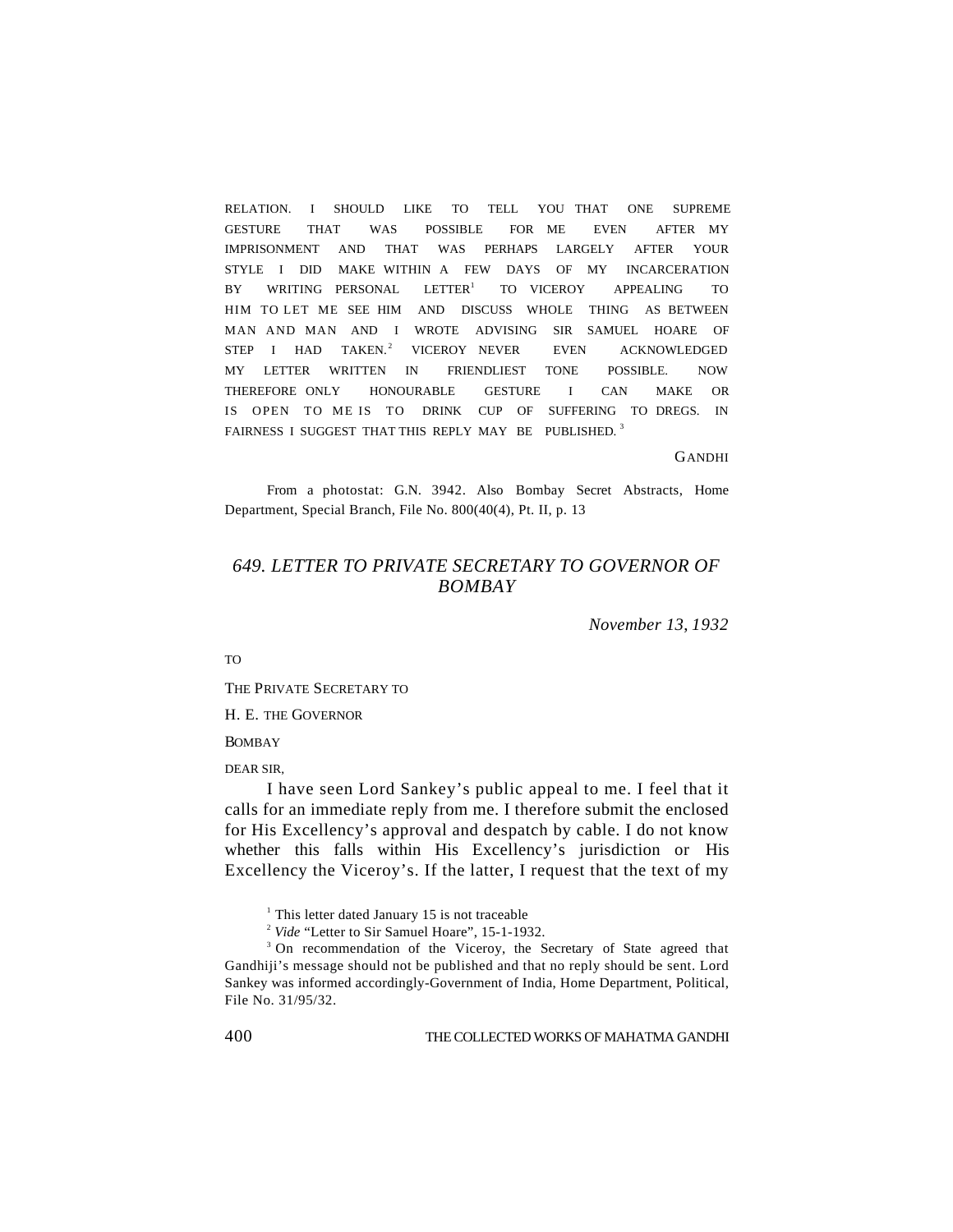reply to Lord Sankey be wired to H. E. the Viceroy for being cabled to the Lord Chancellor.

*Yours faithfully*,

M. K. GANDHI

From a photostat: G.N. 3868. Also Bombay Secret Abstracts, Home Department, Special Branch, File No. 800(40(4), Pt. II, p. 5

## *650. MESSAGE TO VERRIER ELWIN*

### *November 13*, *1932*

Cleanest air, cleanest water, simplest food and cleanest thinking which really means communion with God, are the four laws-the first three flowing from the fourth. Hence your English saying--simple, that is, plain living and high thinking. I should like to simplify that saying-clean thinking and clean living. Boils are a symptom of unclean living in my sense of the expression. Let this then be my message to the brothers<sup>1</sup> for a beginning.

*Mahadevbhaini Diary*, Vol. II, p. 240

### *651. LETTER TO M. M. ANANTA RAU*

*November 13*, *1932*

DEAR FRIEND,

I have your letter. Your argument seems to be this: *Bhagavad Gita* refers the devotee to *shastravidhi* and since Shastras support untouchability, *Bhagavad Gita* must be said to support it. The question then is what are Shastras? And I have answered that question by the answer that whatever is contrary to the main theme of the *Gita* must be rejected as being no Shastra. And since the main theme is oneness and therefore equality of all life, there is no warrant for untouchability in the *Gita.*

*Yours sincerely*,

From a copy: C.W. 9558. Courtesy: Government of Mysore

<sup>1</sup> Members of Christi Seva Sangh

VOL. 57 : 5 SEPTEMBER, 1932 - 15 NOVEMBER, 1932 401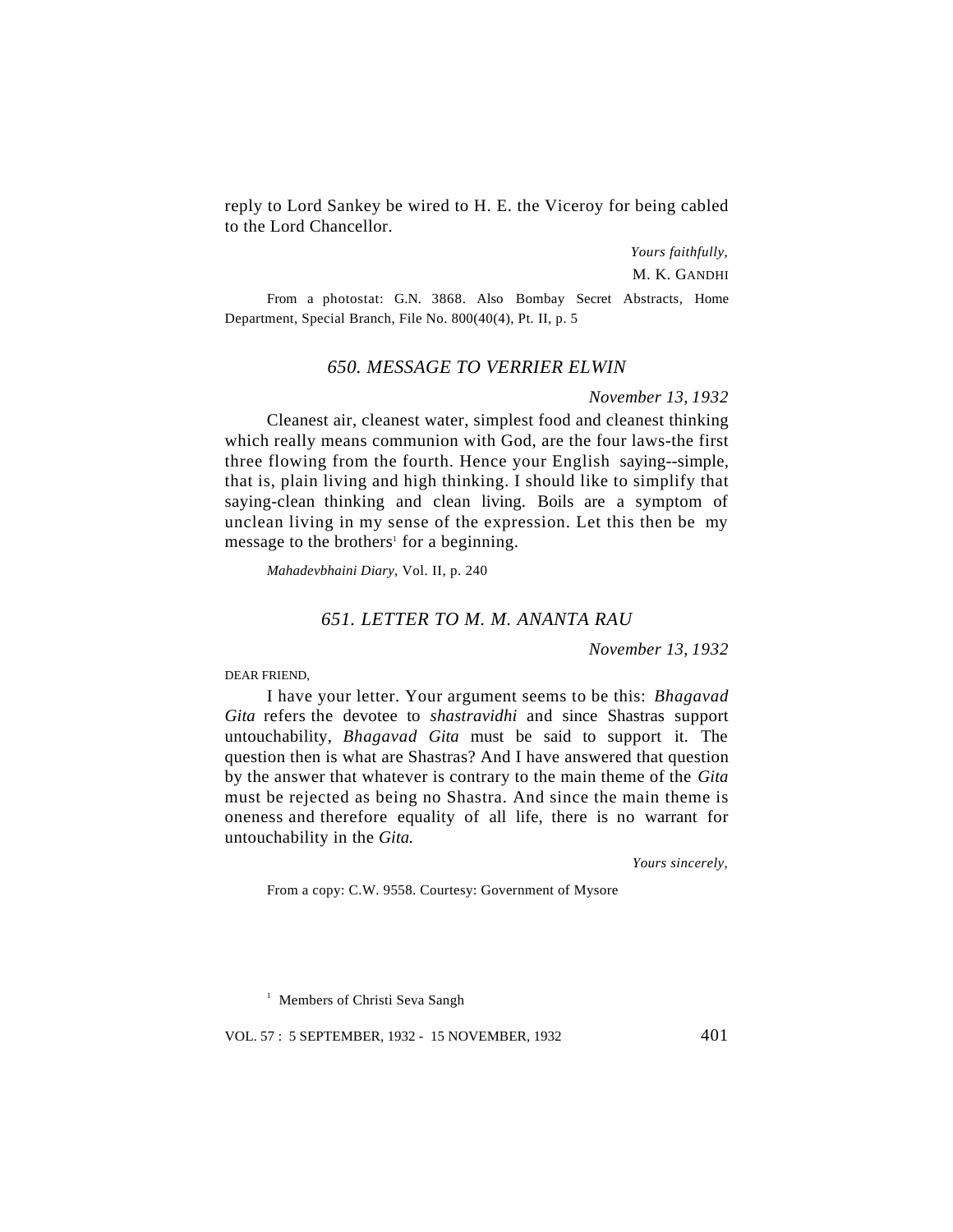## *652. LETTER TO ASHRAM BOYS AND GIRLS*

*November 13*, *1932*

DEAR BOYS AND GIRLS,

I read the names of the new office-bearers. Let me see now what work you do during this year. Do not distrust one another. Do not be rude to anybody. You should be polite even towards one another. Make the best use of every minute. Playing at the proper time also is good use of time. Reading at the time fixed for playing and playing at the time meant for study, this is bad use of time.

**BAPU** 

From a microfilm of the Gujarati: M.M.U./II

## *653. LETTER TO JAMNABEHN GANDHI*

*November 13*, *1932*

CHI. JAMNA,

I have done my duty in regard to the use of the primus stove and don't think about the matter further.<sup>1</sup> You should do, courageously and without regard to my views, only what seems right to you.

There is no cause at all for worrying about my elbow.

**BAPU** 

From Gujarati: C.W. 862. Courtesy: Narandas Gandhi

## *654. LETTER TO JAMNADAS GANDHI*

*November 13*, *1932*

CHI. JAMNADAS,

You are blaming me, instead of yourself. You wrote to me after many months and are now impatient to get a reply. The fact, however, is that I did reply to your letter by return of post.

I got your second letter. You will continue to have difficulty about money, but I am sure that at the critical hour God will send you what you need.

If somehow you can improve your health, I would regard it as a

<sup>1</sup> Following an accident, Gandhiji had advised that the use of the primus stove should be discontinued; *Vide* "Letter to Chandrashankar N. Pandya", 4-10-1932.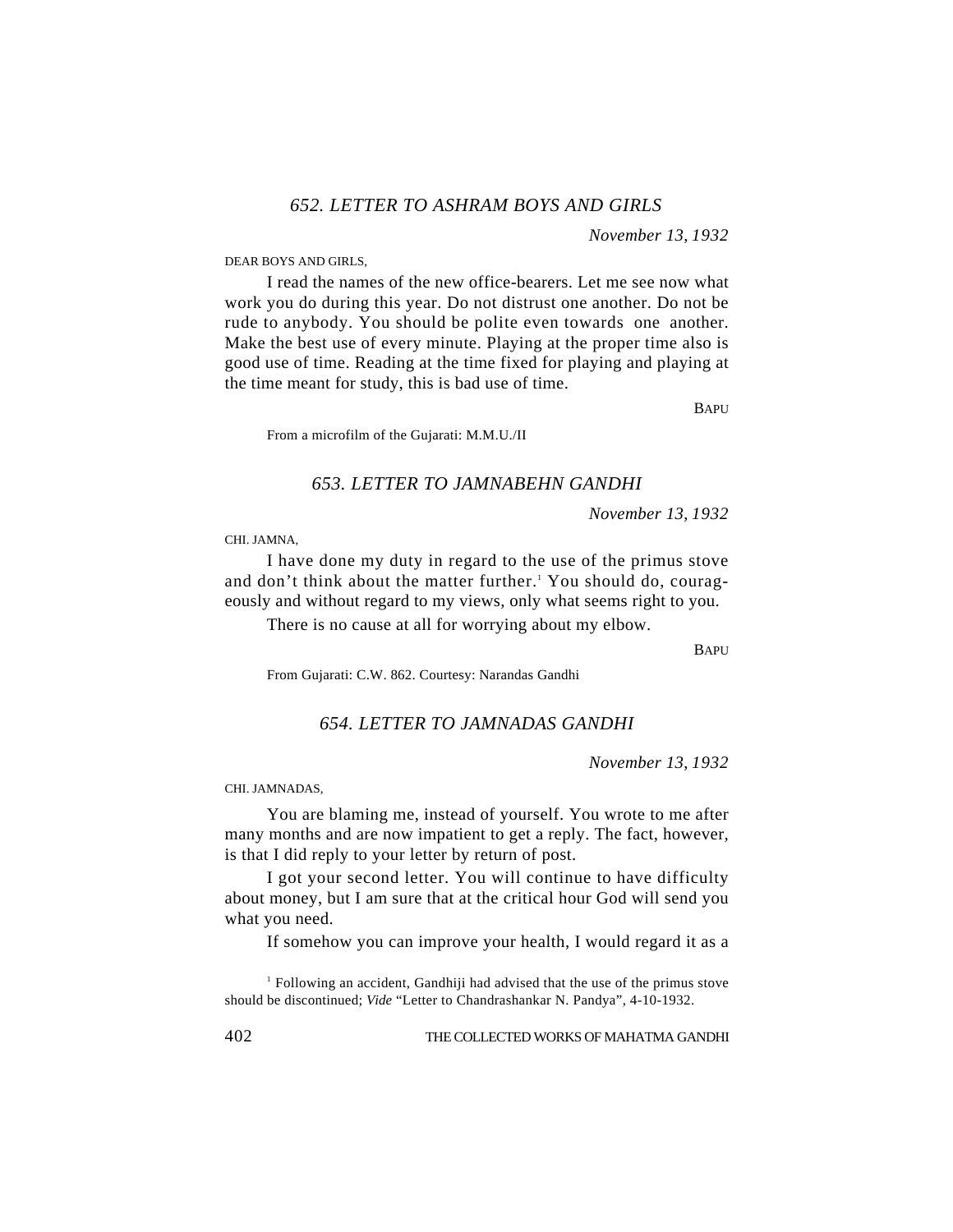great achievement. Do not be unnecessarily diffident. Why do you not rest happy after doing your best? Why do you think that you should have as much strength as you desire?

Your experience about Harijans is both interesting and painful. But that is the state of affairs everywhere. You can come whenever you like and see me in connection with this work. Now that you have started writing to me, keep it up. It is for me to judge whether what you write is foolishness or wisdom.

BAPU

From Gujarati: C.W. 9467. Courtesy: Narandas Gandhi

## *655. LETTER TO GULAB*

*November 13*, *1932*

CHI. GULAB,

You should improve your Gujarati. The correct word is not *atyanja*, but *atyanta*, which means "very much".

**BAPU** 

From a photostat of the Gujarati: G.N. 1732

## *656. LETTER TO RAMABEHN JOSHI*

*November 13*, *1932*

CHI. RAMA,

I count Joshi more fortunate than Gangabehn. We need not worry about him. God will worry about him.

If you think that you should go and stay with your aunt's people for a few days after her death, you may do so.

As regards the taunt to Dhiru, you should not get angry or be upset if anybody has said that. Just as we should not take it seriously if somebody asks us to leave our own home, so also you should not take it seriously if anybody, who has known you long enough, still asks a woman like you to leave the Ashram, much less so if that is said to a child. There is no doubt, however, that nobody should utter such threats.

**BAPU** 

From a photostat of the Gujarati: G.N. 5339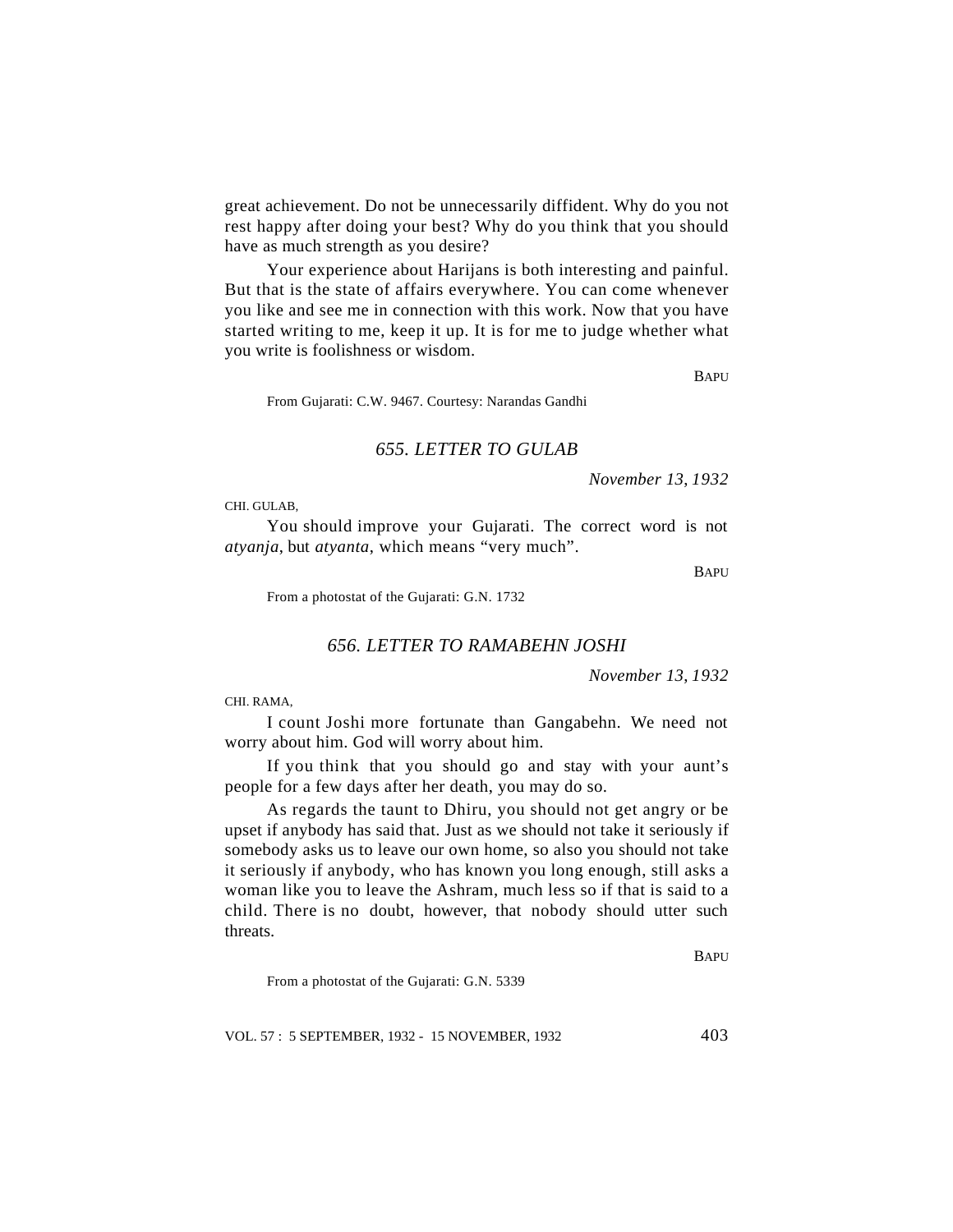*November 13*, *1932*

CHI. PREMA,

This letter, too, will be a short one. These days most of my time is taken up by Harijan friends.

Kamalabai<sup>1</sup> who has recently joined the Ashram, complains that she can get no time to give to her child or to reading. See what you can do about this.

I must congratulate you on your having been able to digest the gum confection. What was the quantity? What were the other ingredients?

I fully realize the difficulty of your task. God will protect you and also give you the necessary strength.

Now that you have discovered the cause of your disease, you should find the remedy too.

You ask me about my feelings, but you can learn nothing about them. No one can analyse his own feelings.

When we seem unable to follow a principle in life, we should conclude that we have not understood the principle correctly. A principle which is correct ought to be capable of being followed in life. Of course no principle can be perfectly acted upon. But a way of life which does not conform to a principle as nearly as possible is insincere and we should avoid it.

**BAPU** 

From a photostat of the Gujarati: G.N. 10310. Also C.W. 6749. Courtesy: Premabehn Kantak

## *658. LETTER TO GAJANAN V. KHARE*

*November 13*, *1932*

CHI. GAJANAN,

I was glad to read what you wrote about the paintings. You should get over your fever as quickly as you can. I would advise you to go either to Vijapur or Rajkot. But first you should write to the people there. If going to either of the two places is not practicable,

<sup>1</sup> Wife of a khadi worker from Maharashtra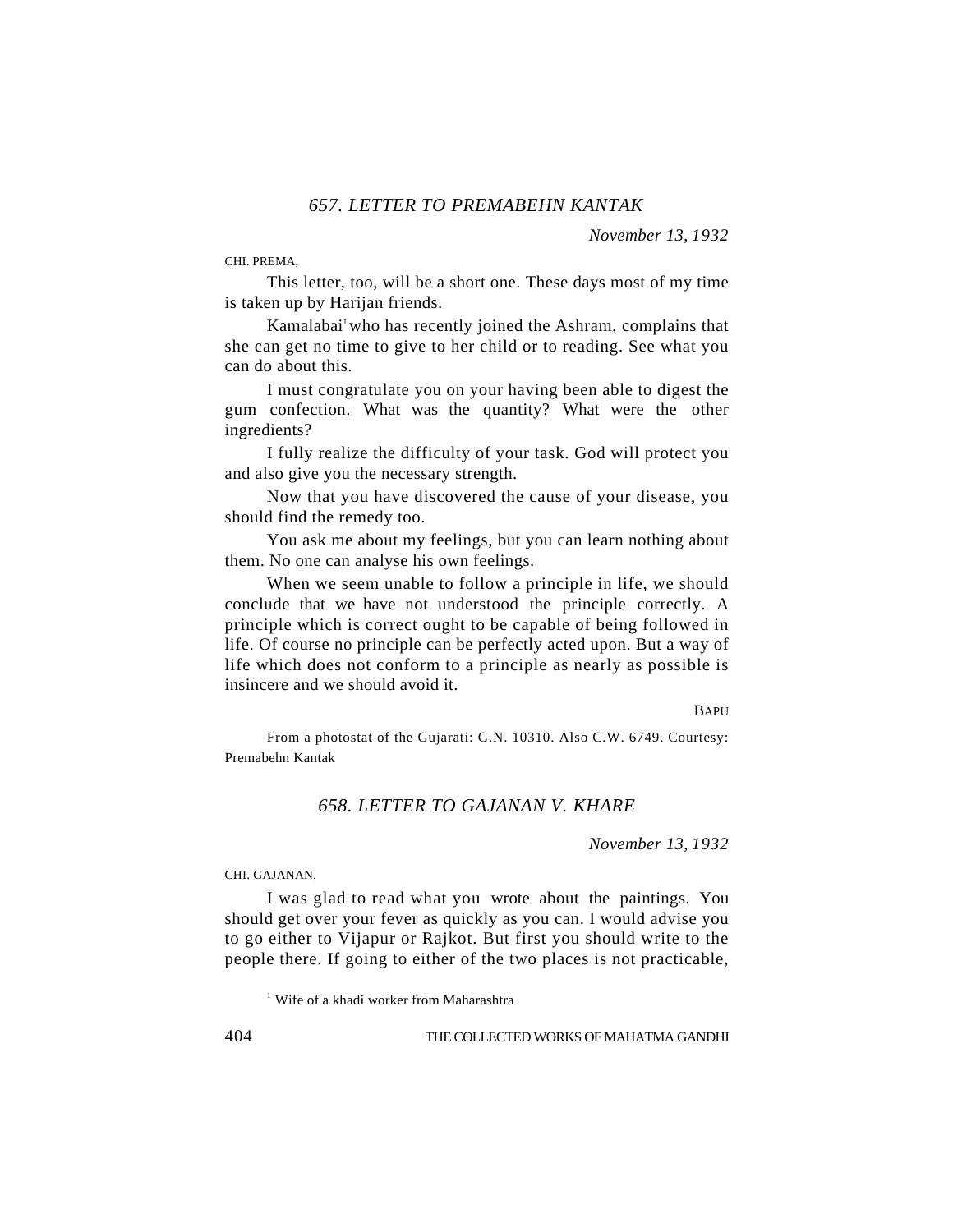you may go to whichever place you like, but get well quickly. I like your idea of going somewhere. You may go even to Wardha.

**BAPU** 

From a photostat of the Gujarati: C.W. 310. Courtesy: Lakshmibehn N. Khare

### *659. LETTER TO NARAYAN M. KHARE*

*November 13*, *1932*

CHI. PANDITJI,

Bhangis and Chamars do not keep clean because we have never so much as looked at them. We cannot now tell them: "Learn to be clean and then we will accept you." Instead, we should tell them this: "Come, we will embrace you and teach you rules of cleanliness, hygiene, etc." There is no exaggeration whatever in what I am saying when I think of our cruelty towards Harijans and our indifference towards their welfare, I wonder through whose power of goodness Hinduism is still living. If we fail to atone for this sin, I clearly see the destruction of Hinduism.

BAPU

#### [PS.]

The leaves of the *Bhajanavali* are getting loose. But I have no time. I will see, however.

From Gujarati: C.W. 219. Courtesy: Lakshmibehn N. Khare

## *660. LETTER TO RAMACHANDRA N. KHARE*

*November 13*, *1932*

#### CHI. RAMACHANDRA,

I got your letter. It was good that you went and stayed with your maternal uncle. If you had stayed for some time longer, perhaps you would have benefited still more. I hope you will now rapidly regain your strength.

Did you ask Premabehn's forgiveness? Has she forgiven you?

**BAPU** 

From Gujarati: C.W. 300. Courtesy: Lakshmibehn N. Khare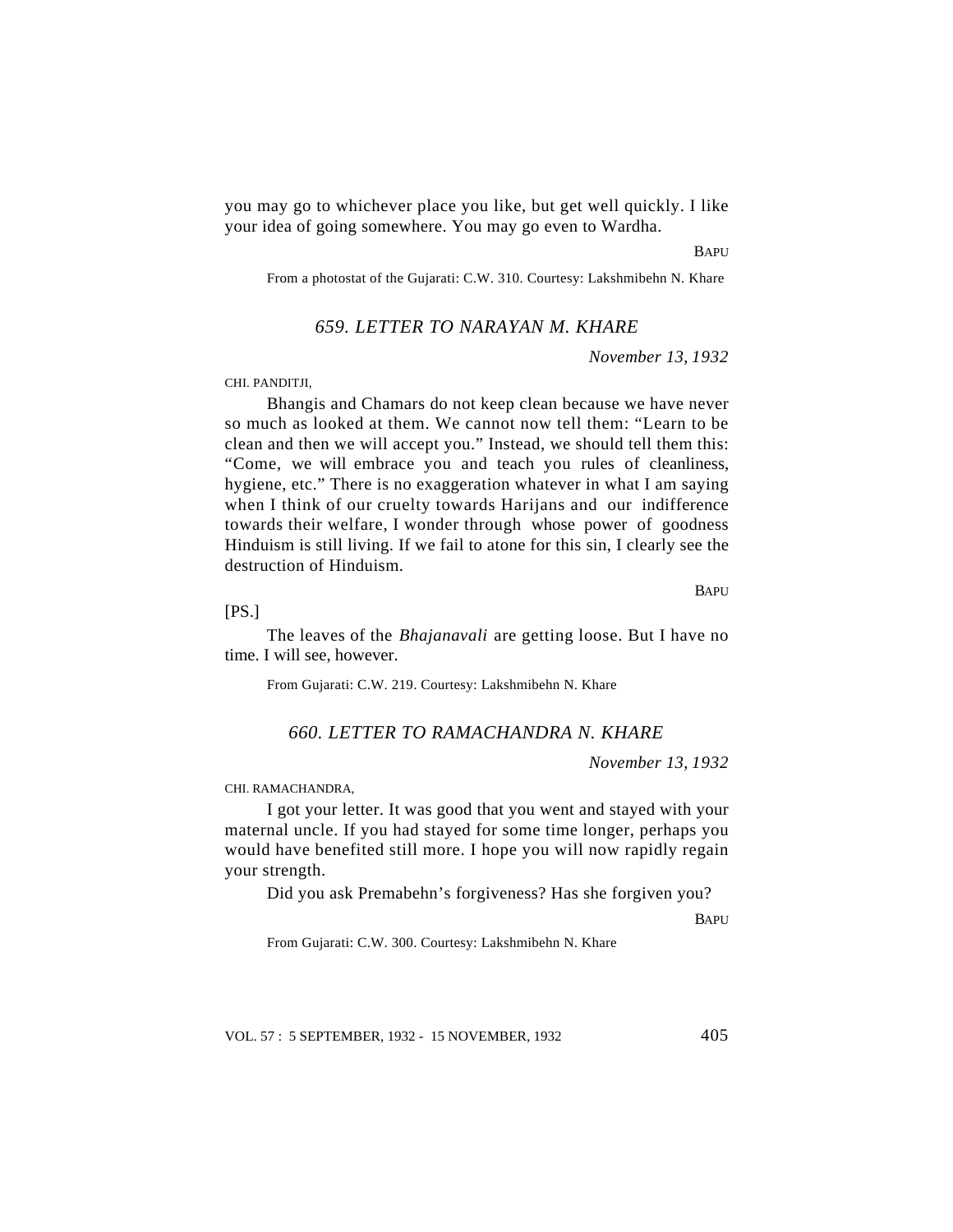# *661. LETTER TO RATILAL P. MEHTA*

*November 13, 1932*

CHI. RATILAL,

I was glad to see your letter. I have often told you that God protects you. Don't mind the theft. Do not replace the articles which have been stolen. If we have too many things with us, we may even lose some through theft.

**BAPU** 

From a photostat of the Gujarati: G.N. 8764. Also C.W. 1048. Courtesy: Champabehn Mehta

## *662. LETTER TO NARMADABEHN RANA*

*November 13*, *1932*

CHI. NARMADA,

This time your handwriting is much better. You should leave some space at the top before commencing the letter. Where was your sister when she left? How old is she?

**BAPU** 

From Gujarati: C.W. 2767. Courtesy: Ramnarayan N. Pathak

## *663. LETTER TO SULOCHANA*

*November 13*, *1932*

CHI. SULOCHANA,

Your report of work is good, and so is the handwriting. You did not state how much yarn you spun on the *takli.*

**BAPU** 

From a photostat of the Gujarati: G.N. 1745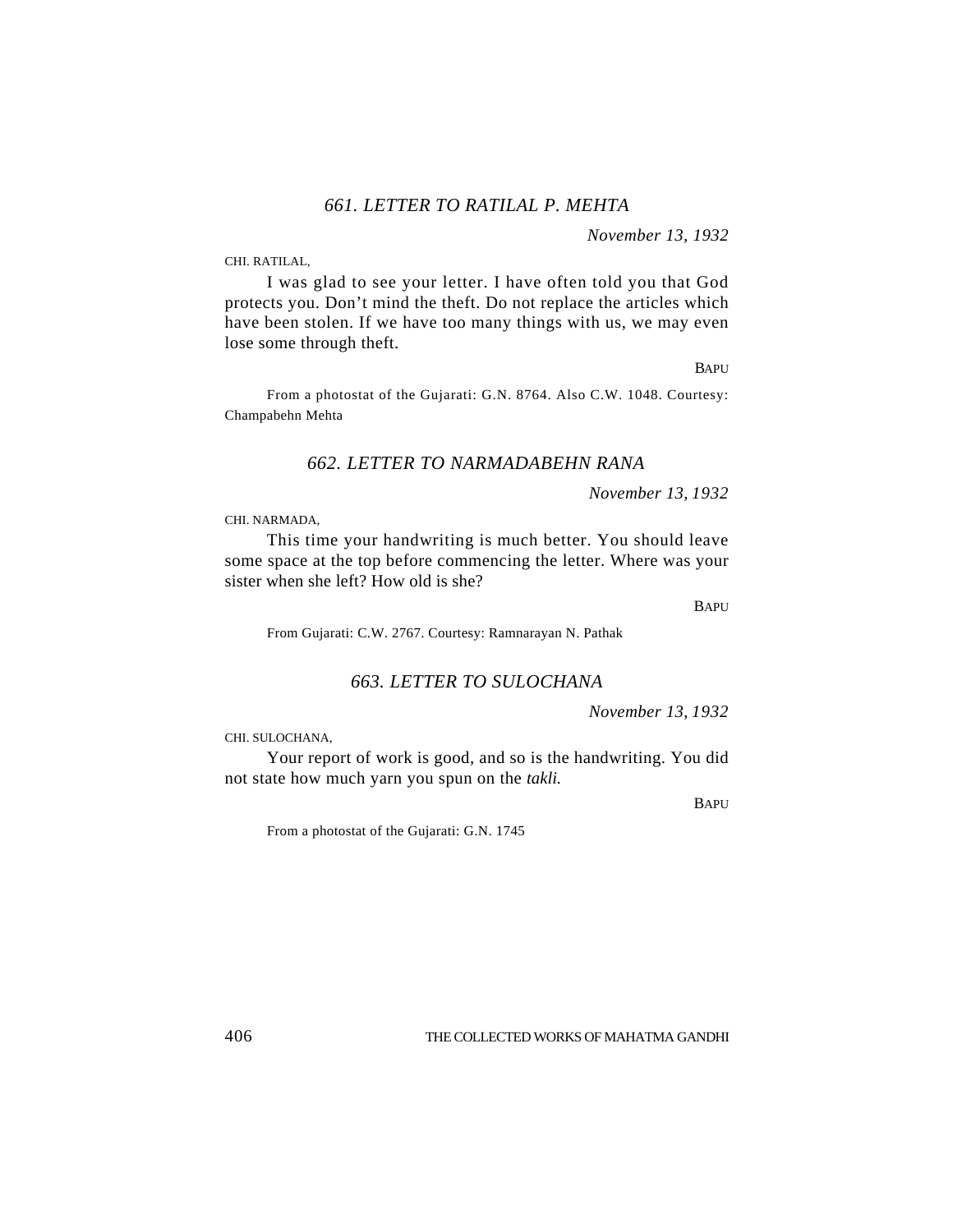### *664. A LETTER<sup>1</sup>*

*November 13*, *1932*

You are as dear to me as Arun, and I would have admitted you to the Ashram if that were possible. Just now, however, I would arrange for your admission in the Ashram for handicapped children in Calcutta if you agreed to go there.

[From Gujarati]

*Mahadevbhaini Diary,* Vol. II, p. 241

## *665. LETTER TO TULSI MAHER*

*November 13*, *1932*

CHI. TULSI MAHER,

I was glad to get your letter. You must be getting all the news from this end. Give me an account of your activities.

> *Blessings from* **BAPU**

From a photostat of the Hindi: G.N. 6541

### *666. LETTER TO KESHORAM TANDON*

*November 13*, *1932*

BHAI KESHORAM TANDON,

I have your letter. The eradication of untouchability does not necessarily imply inter-dining and intermarriage.

 *Yours*,

MOHANDAS GANDHI

SHRI KESHORAM TANDON JAMUNA COAL TRADING CO. FARUKHABAD, U.P.

From a photostat of the Hindi: G.N. 5057

<sup>1</sup> The addressee was a Muslim youth.

VOL. 57 : 5 SEPTEMBER, 1932 - 15 NOVEMBER, 1932 407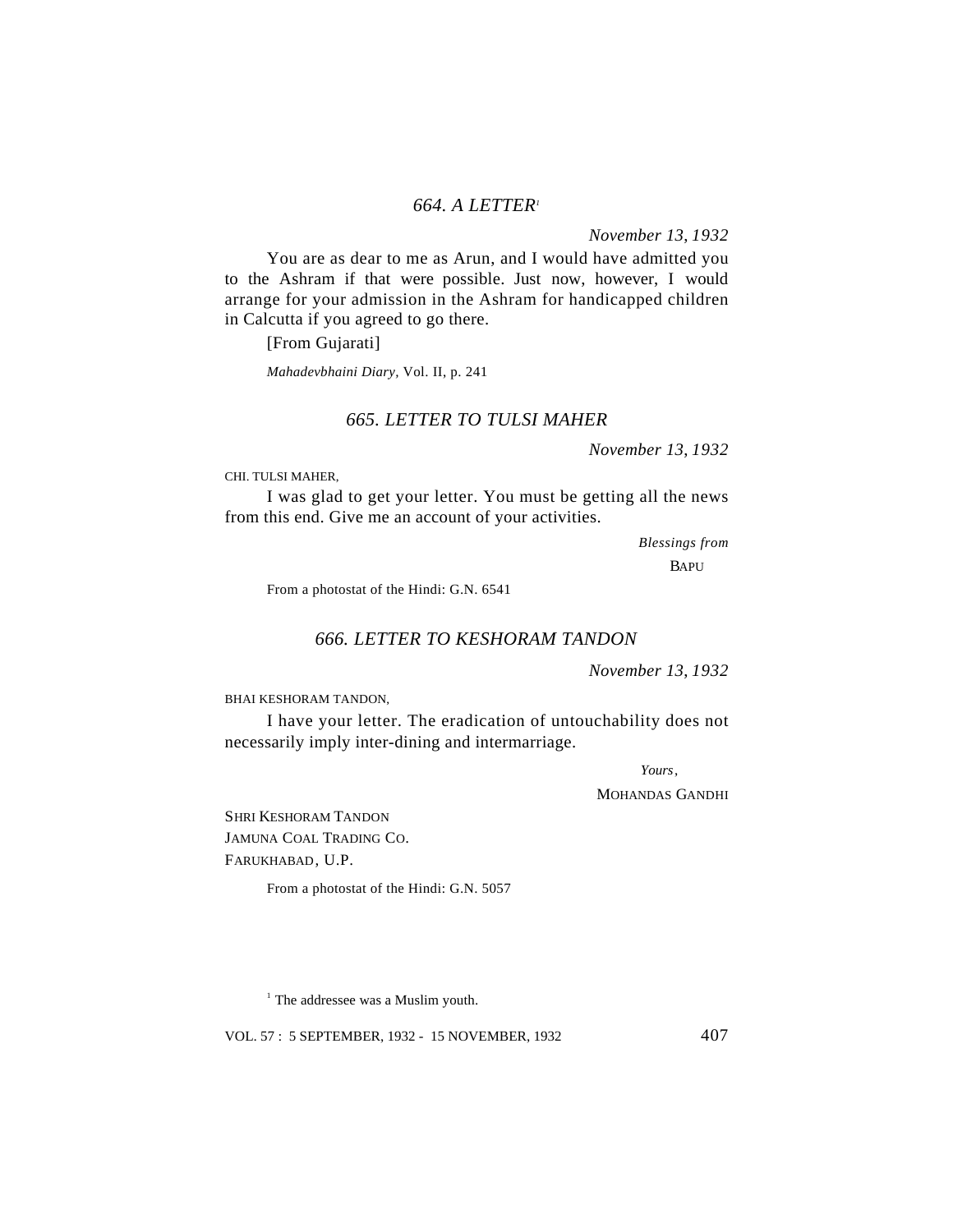[Before *November 13*] */14*, *1932*<sup>1</sup>

CHI. NARANDAS,

I got your letter on the usual day of the week. I got another small packet too. You will find with this a letter for Champa. Read it before you pass it on to her, for it contains my views on thefts and so, if you read it, I need not write the same thing again. You should explain my advice to others too, for I have repeated it every time there has been a theft. It is also necessary that you should glance through what I have advised Champa concerning her duty.

In the existing circumstances, I will not include your name among the trustees. I will never knowingly take any step which will put you in an embarrassing position. Our ideal is to do a duty which comes to us unsought. We have no other interest. In any case, we should never seek a position of authority or influence for its own sake.

If you remember, and if available, please send some oranges and *mosambis* from there as samples with anybody who may be coming here. I am very happy though the trees yield only a few. I do not mind the expenditure on trees and other farming activities. It is possible that some of the expenditure was unnecessary, but my impression is that on the whole it was all right.

I hope you have written to Prabhudas and made the necessary inquiries for Navin.

Damodar should have informed you that he had not gone to the bungalow to sleep at night.

If you feel that it is impossible to influence the Chharas<sup>2</sup> go and see Mavalankar and do whatever is possible. In the last resort, we can of course endure the present state of things.

I hope that Shelat's children have recovered. I know from a letter of Chhaganlal Joshi that Shelat has got a book entitled *Flowers of St. Francis.* If he has it, get it from him and send it to me with somebody who may be coming here. Its value lies in the fact that it was a loving gift from somebody.

<sup>2</sup> An ex-criminal tribe of Central Gujarat

<sup>&</sup>lt;sup>1</sup> The letter, obviously begun before November 13, was continued on November 13 and completed on November 14.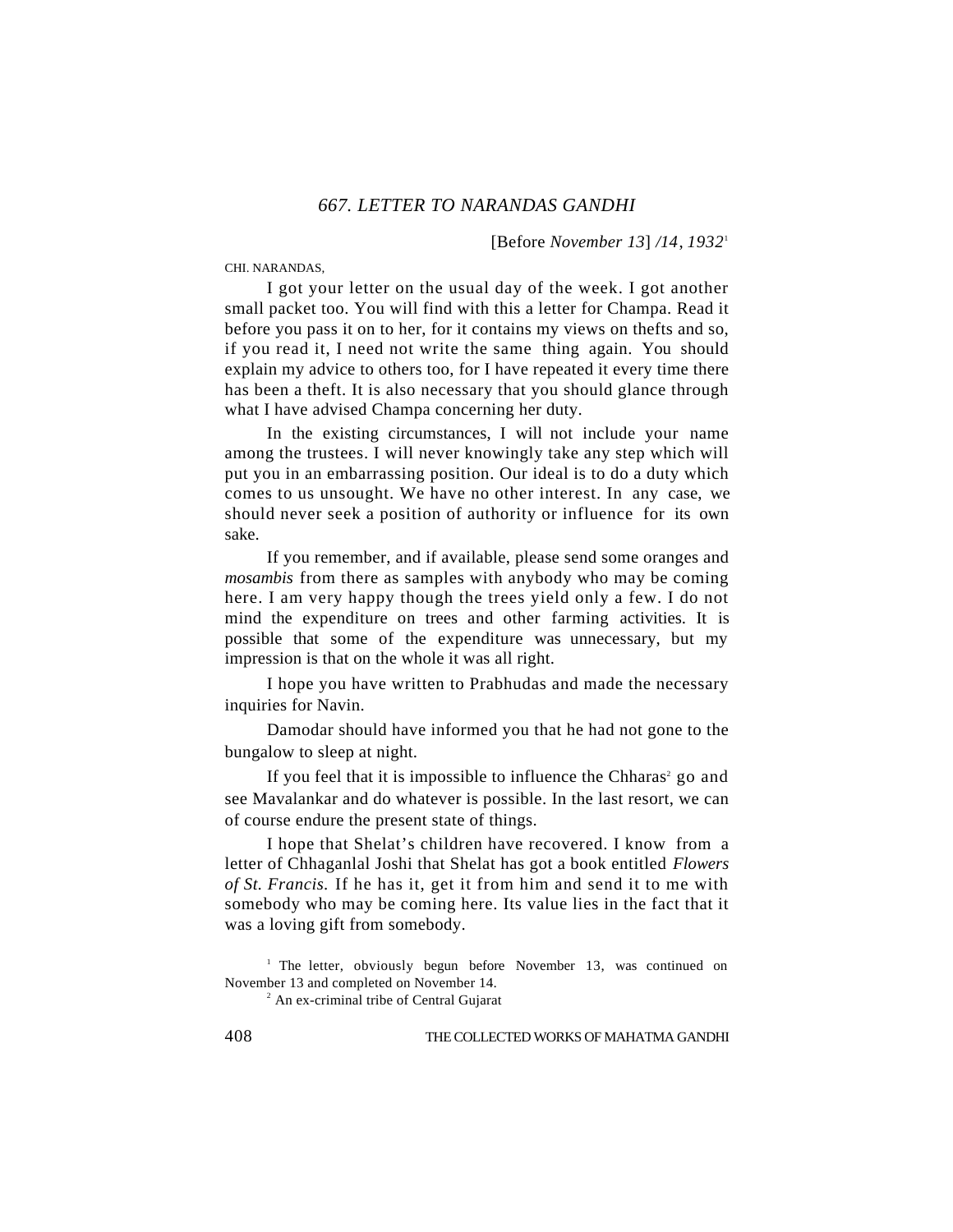I understand what you say about Balbhadra.

I got a postcard from Ramji, in which he says that, after reading my recent statements about untouchability, he wished to come and see me. I am sure he will also take the opportunity to pour out his complaints. Even then, it seems to me that it will be good to let him come here once. Moreover, he will be permitted to see me whenever he comes.

As regards the *rach* and heddle which we require for weaving khadi from fine yarn, I have just remembered that we had these implements which were made for weaving khadi from very fine yarn. We had got them from Adamji Miankhan. I also remember that Maganlal had made a number of heddles for weaving khadi from coarse yarn by breaking up this same heddle. In any case, we had quite a large number of heddles. They are probably lying in some corner among old discarded things. Ask somebody to search for them and, if you cannot get them inquire at Miankhan's place. They may be able to find another heddle of that type, or at any rate get one manufactured. They were four brothers, Adamji, Gulam Husain, Chandabhai, and one more whose name I do not recollect. Of these Adamji is dead, Gulam Husain lives mostly in Natal and Chandabhai divides his time between Natal and Ahmedabad. Chhaganlal knows him personally. Even if none of you knows his address in Ahmedabad, Chhaganlal is sure to know it. Most probably his house is in Vohravad in Kalupur and he has also a bungalow near Ellis Bridge. The elder Kusum is your neighbour. Try to get some news about her if you can. And also go and see her if any of you is permitted to do so, and send her books, etc., if she wants them.

Rice and potatoes are like poison for Tilakam. Moreover, both contain pure starch. Then how can he feel energetic? Starch does not make one energetic, on the contrary it produces acidity in the stomach. Tilakam should only drink milk, as much as he can digest, and eat fruit and green vegetables. After he is able to digest these things, he can add bread.

Do what you think proper about Jethalal. As soon as Purushottam feels constipated, you should understand that the trouble has started. Trying city water will most probably not help him. It would be much better for him to drink the Ashram water itself after boiling it. To cure the weakness of his bowels, *pranayama* excercises and light massage of the abdomen are necessary.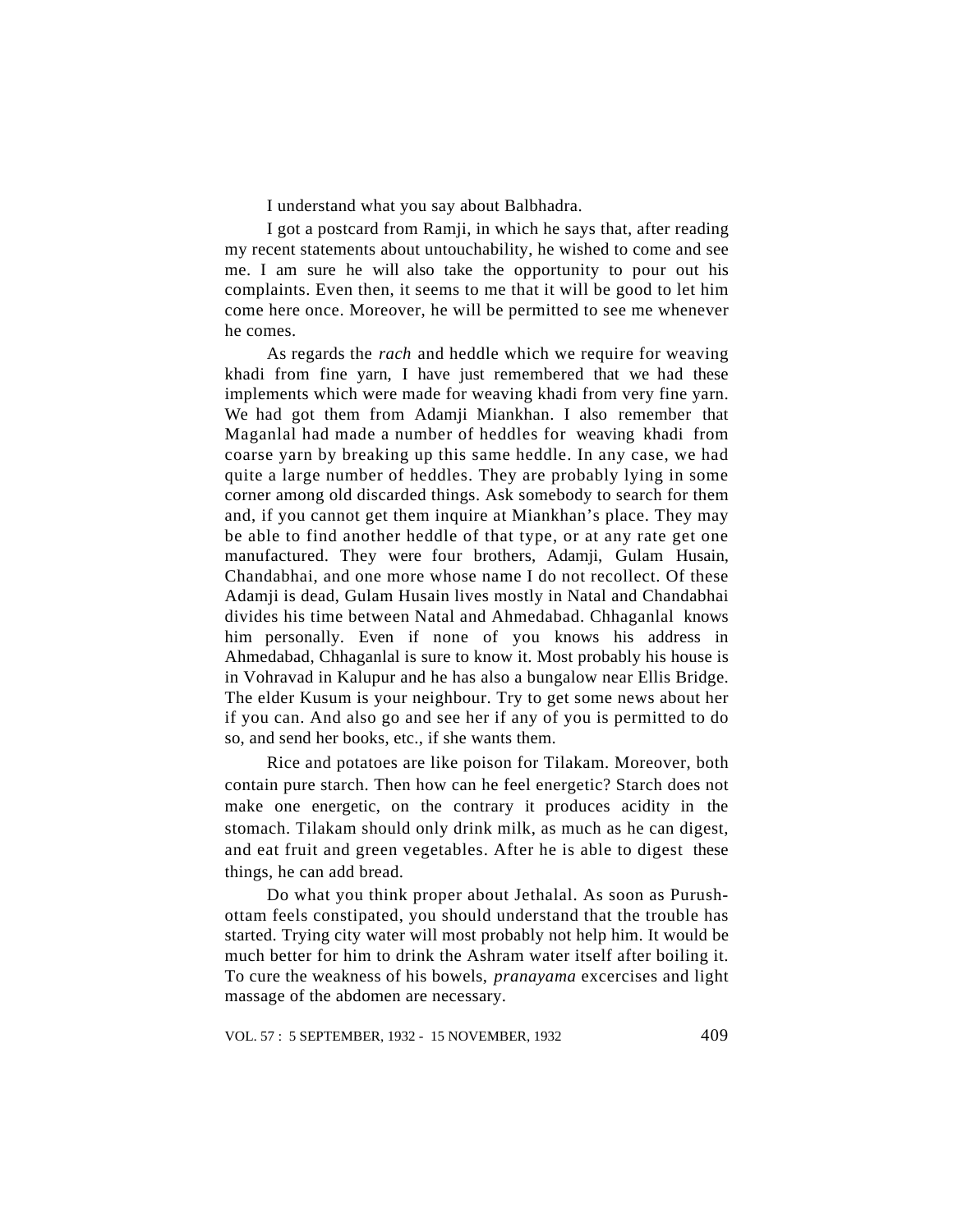If Kusum herself can live cheerfully in the Ashram and follow the three important rules which I have suggested, I would be relieved of my fear and worry on her account irrespective of what the final result might be.

Why did not Raojibhai write the revised letter?

So you explained to Kasumba, with logical arguments, that by eating in your company she had lost caste. If a person thus states the plain truth, instead of deceiving himself or anybody else, he would enjoy much greater peace of mind and also earn greater merit.

The mendicant could have been the cause of so much fuss only in the Ashram. Even if we do not discover the true meaning of the Vedas, I am sure we shall be able to call ourselves vedias<sup>1</sup>.

It is a mercy that in this world things people do are more foolish than wicked. You know this very well indeed, otherwise you would have had to be sent to an asylum long ago.

I have not yet read Parasram's letter, but even without reading it, after reading your letter and your recommendation, I give my consent for giving him the things which he has asked for.

*Sunday Afternoon*, *November 13*, *1932*

[PS.]

I give to the hand as much rest as it needs. My weight has reached 102 pounds this week. But my strength has not increased to the same extent.

I hope my articles do not upset people there. It is an occasion for rejoicing. I will ask Rajaji about Ba. Urmiladevi is certain to go there.

Read my letter to Liladhar.

*Morning*, *Silence Day* [*November 14*, *1932*]

[PPS.]

Vinoba's explanation of the importance of the *takli* is worth pondering over by everybody. He should learn from Bhau the art of spinning on it.

**BAPU** 

[From Gujarati]

*Bapuna Patro—9: Shri Narandas Gandhine*, Pt. I, pp. 501-4. Also C.W. 8268. Courtesy: Narandas Gandhi

1 Pedants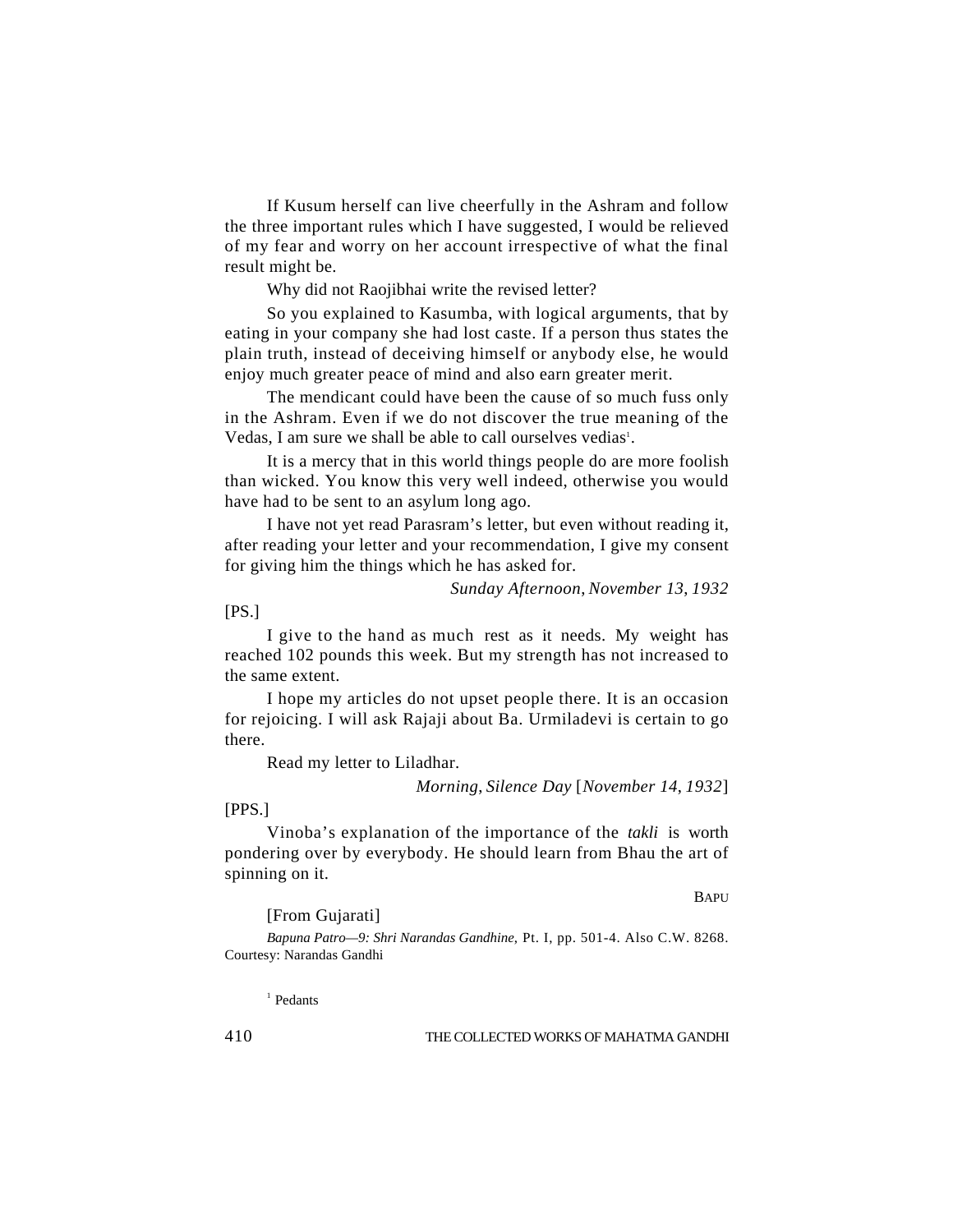## *668. STATEMENT ON UNTOUCHABILITY-V*

*November 14*, *1932*

In this fifth statement to the Press, in which I would like to express my gratefulness for the publicity they are giving to my statements and movement generally, I want to summarize a part of what I said last week to Sjt. Rajbhoj and his friends,<sup>1</sup> who met me to discuss practically the whole movement.

One of their questions related to what Harijans could do in order to help the movement. They could do a great deal in the direction. They could anticipate the charges brought against them in justification of the refusal of some caste Hindus to associate with them on terms of absolute equality. I have already said in emphatic language that the caste Hindus are wholly to blame for the undoubtedly deplorable condition of the vast mass of Harijans and that the improvement will follow the removal of untouchability as a matter of course. It should never be made a condition of removal. Nevertheless, it is the obvious duty of Harijan workers to carry on internal reform to the extent it is possible even in the face of the existing state of things.

Harijan workers should therefore devote all their energy to :

(1) the promotion of cleanliness and hygiene among Harijans,

(2) to improve the method of carrying on what are known as unclean occupations, such as scavenging and tanning,

(3) giving up of carrion and beef, if not meat altogether,

(4) giving up of intoxicating liquors,

(5) inducing parents to send their children to day-schools wherever they are available and parents themselves to attend night schools wherever such are opened, and

(6) abolition of untouchability among themselves.

Let me go through the items to indicate what is meant by them. A daily bath is necessary at least in our climate, and clean clothes are necessary under all climates. I know that water is not easily available in Harijan quarters. They have, as a rule, no access to public wells and tanks, and they are too poor to afford a change of clothing. It is not generally realized that even a *lota-*full of water can give one a clean bath. It is taken by thoroughly wetting a clean towel and vigorously

<sup>1</sup>Vide "Interview to P.N. Rajbhoj", 11-11-1932.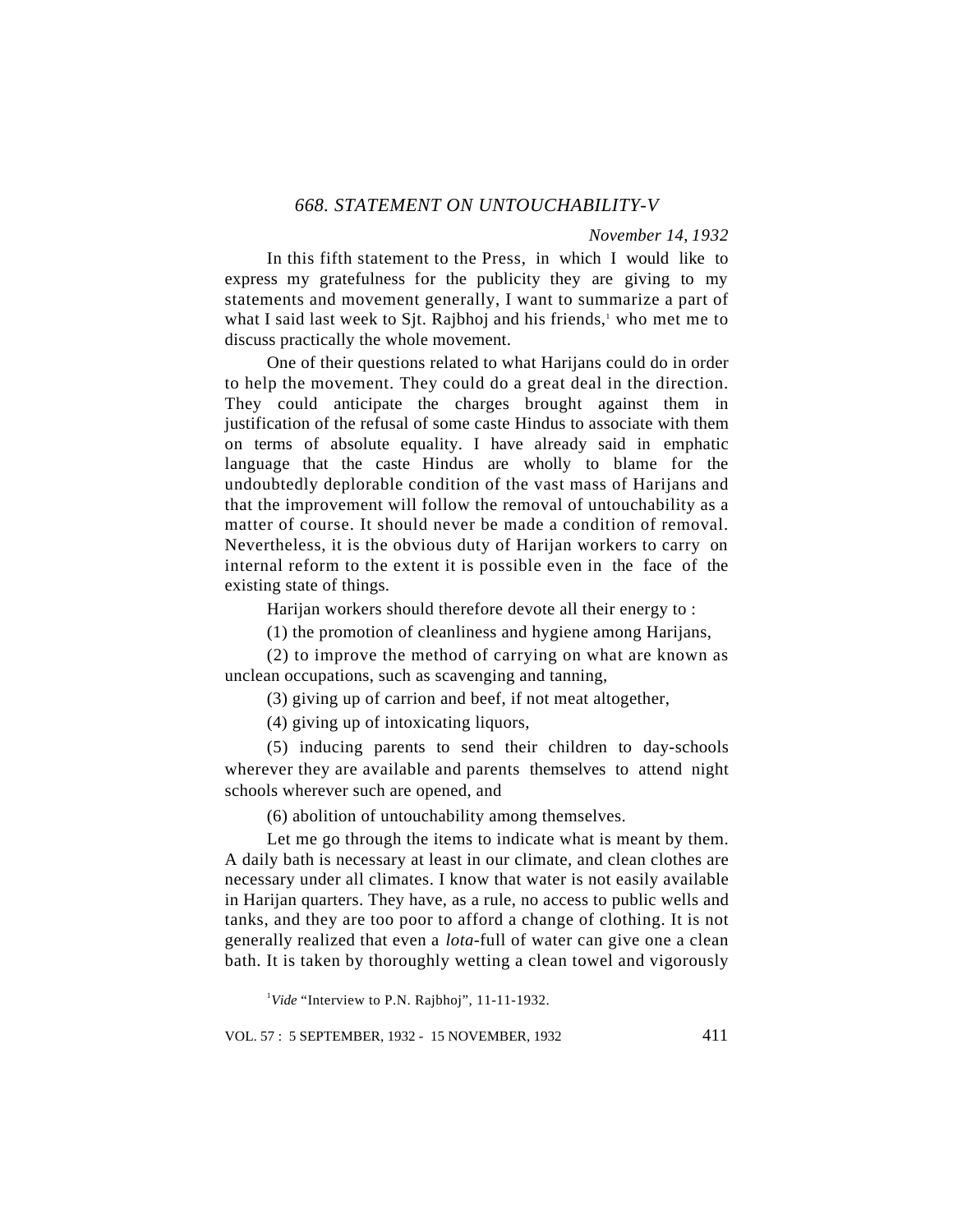rubbing the body, including the head, all over, and then wiping with a dry towel. If the bath is taken daily, the wet towel after wringing out all water from it can serve the purpose of drying the body. In this climate again, the same clothes can be easily washed and dried there and then, whilst one has merely the *langoti* on.

I know there is nothing new in what I am saying, and yet I have been obliged to explain these very elementary things to hundreds of workers. Even graduates have been found to be ignorant of these elementary aids to hygiene as to the improved method of scavenging. Selfish, ignorant caste men make it well-nigh impossible to remove human remains in a decent manner. The closets, because of the untouchability, are unclean beyond description. They are dark and illventilated and so constructed that only a portion is somewhat capable of being cleaned and that too under filthy conditions. To use these closets is a positive daily descent to Hell and but for the beneficent climate many more thousands than already do will find an early cremation. Owing to the superstitious refusal to see one's own faeces and to permit the untouchables or themselves to clean the interior of the closet, the Harijans who have to perform the very necessary social service can even in the existing unfavourable circumstances at least have their bath immediately after the cleaning is done and use plenty of dry earth for cleaning instead of just a little straw that they use.

Being an expert scavenger that I claim to be, I could show many very cheap, efficient and thoroughly clean methods of performing this service, especially if the villagers and city people would help, but I cannot deal with this interesting subject in this cursory statement. The curious may look up my writings on sanitation in general, and village sanitation in particular. Scavengers should wear a professional dress, while they are doing the cleaning work. Every employer or a group of employers can supply such a dress for his or their scavengers.

Clean tanning is a far more difficult proposition. Our tanners do not know the modern method of skinning carcases nor of tanning. Tanning I have here used in a comprehensive sense. The so-called higher classes having criminally neglected this useful body of their co-religionists and fellow-countrymen, the whole of the process from the carrying of the carcase to the dressing of the hide is done in a crude manner resulting in the loss to the country of untold wealth and the production of inferior hide.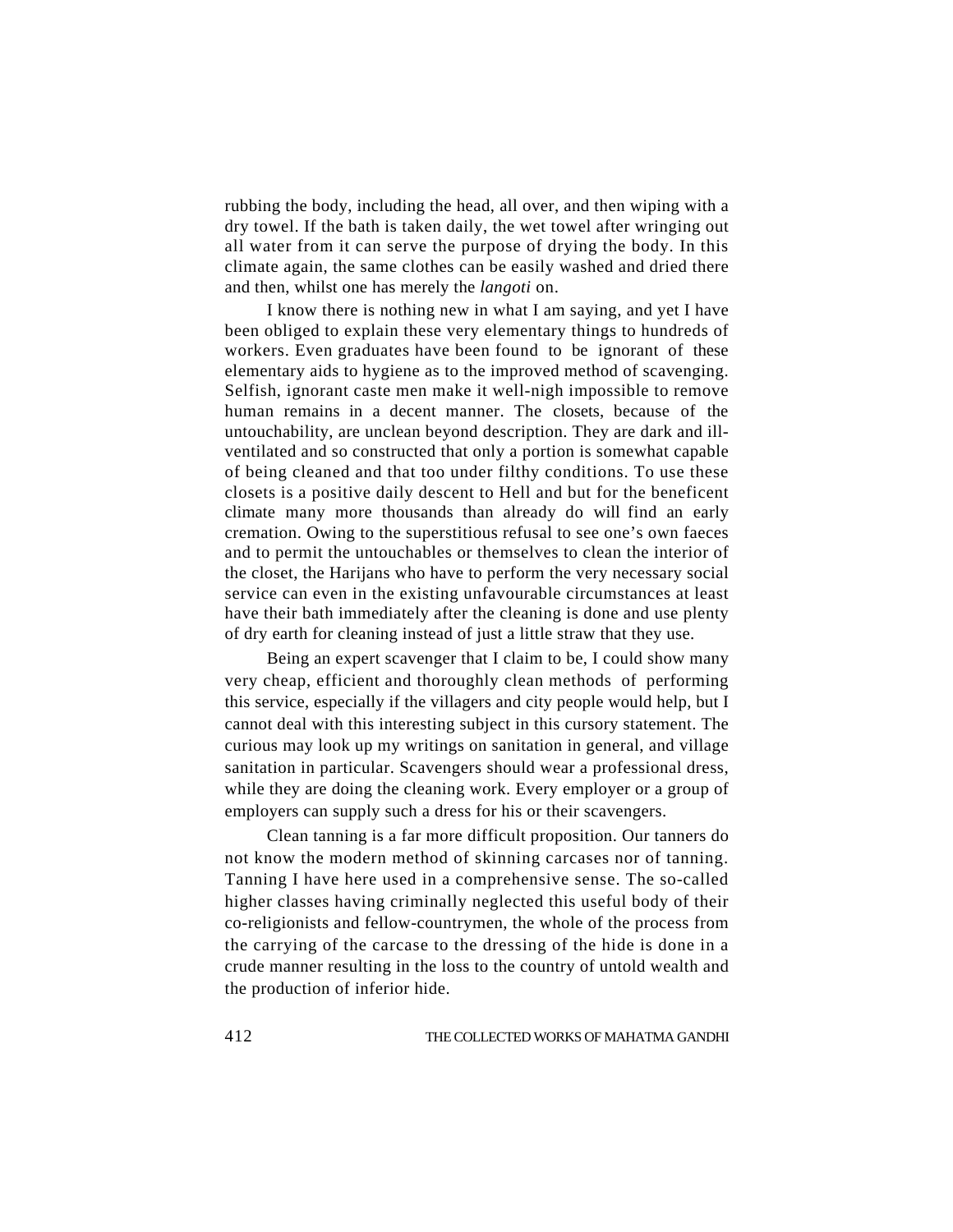The late Madhusudan Das,<sup>1</sup> who was a great philanthropist and had himself learnt the modern process of tanning, had prepared statistics to show what the country was losing annually owing to the superstition of untouchability masquerading under the name of religion. Harijan workers can learn the modern method and acquaint the tanners with it in so far as it is practicable. The scavengers should be taught resolutely not to accept the remains of the householder's daily food which is virtually thrown at them in the cruellest manner possible. Years of habit have dulled the aesthetic sense of the scavengers and they see nothing wrong in eating the remains of another man's dishes. They crave for what they regard as dainties from their employers' dishes. I have known Bhangis having removed their children from school because the latter were taught not to touch these leavings and be satisfied with the *jowar* or the *bajri* bread baked in their homes.

Tanners should be induced to give up carrion and beef. As a vegetarian, I would like Harijans to give up, as many have done, meat altogether, but if they are not ready for this reform they should be taught to give up carrion as being unhygienic, besides being taboo by the rest of mankind and beef as being forbidden in Hinduism. I know that carrion is part of the price they get for removing the carcases. Dr. Ambedkar told me that in some places villagers beat those who had given up carrion, telling them it was their religion to eat it. The fact was that they were afraid that if the tanners gave up carrion-eating they would demand an equivalent price or give up carrying dead cattle. Whatever the difficulty, carrion and beef eating must be given up. That one self-restraint will at once raise the Harijans in the estimation of the caste men and make the task of caste reformers comparatively easy in the campaign against untouchability.

Items four and five do not call for any remarks. They are selfexplained.

The last item is abolition of untouchability among untouchables themselves. This is an urgent need. Removal of untouchability will become most difficult if this double untouchability is not removed with one sweep. It is an uphill task for Harijan reformers. But if they will realize that this movement is predominantly religious and

<sup>&</sup>lt;sup>1</sup> In fact, Madhusudan Das was not dead. Gandhiji came to know of his mistake later from a member of the Ashram and at once apologized to Madhusudan Das. *Vide* Vol. LII, "Telegram to Madhusudan Das", 18-11-1932.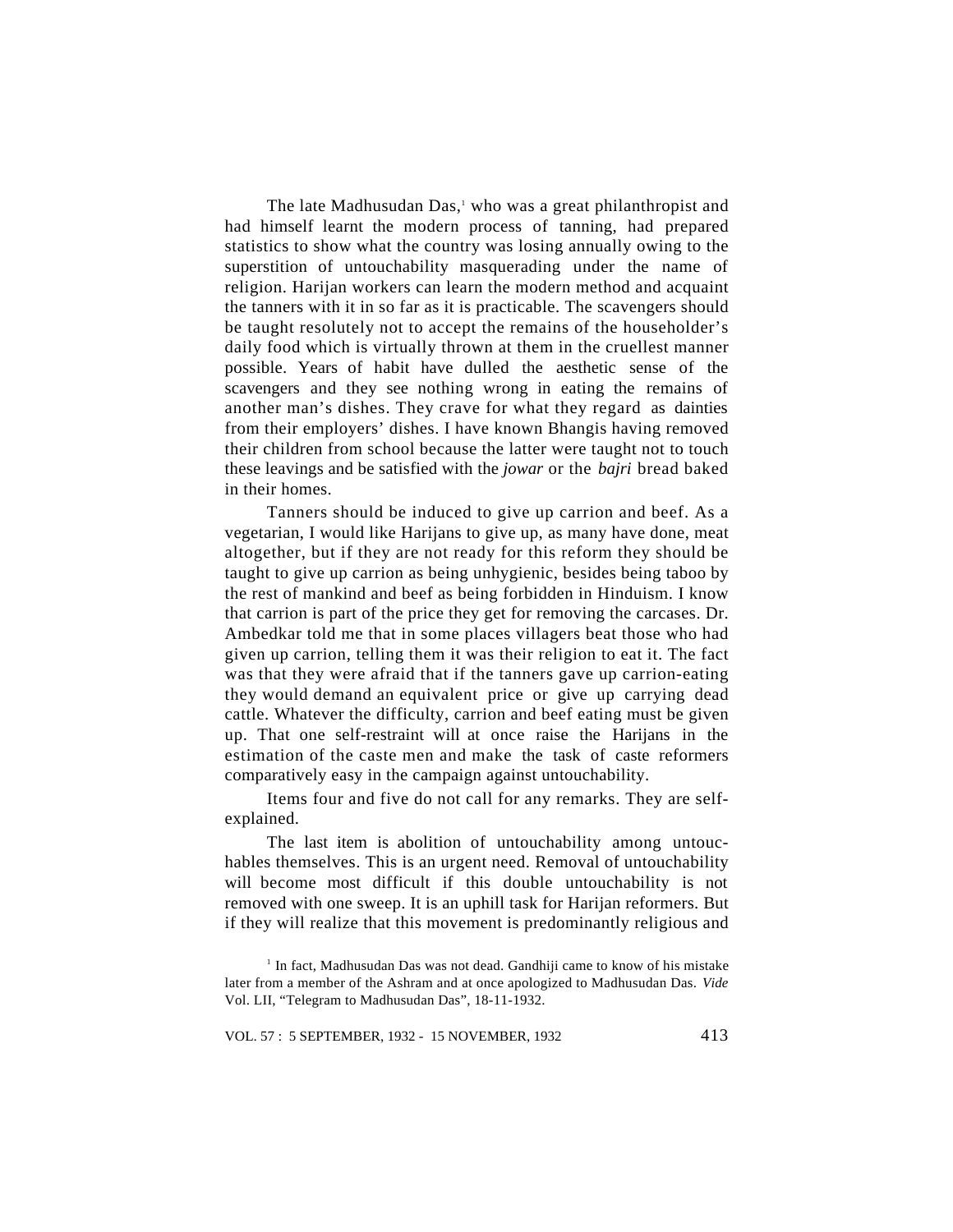is designed to purge Hinduism of the uncleanness that has crept into it, they will have the necessary courage and self-confidence to carry out the great reform.

It is needless for me to stress the point that workers in such a movement must be selfless and pure in character. I have given here a constructive programme that should satisfy the most ambitious reformer among Harijans and occupy the whole of his time and energy. But there are one or two things he and the Harijans may not do during this period of grace. At any rate, no Harijan need fast against anyone nor need satyagraha be offered by them. Let them watch the caste Hindus who are on their trial and see what they do to remove the bar that separates the Harijans from them. Let them not engage in quarrels with local caste-Hindus. Their behaviour should be at all times courteous and dignified, much more so at this time. Religion can only be vindicated by self-suffering, never by violence done to the oppressors though there may be many things they may get by force. Their credit will lie in getting their rights by the conversion of caste Hindus and today they have ample reason for deriving hope from the knowledge that there are tens of thousands of caste Hindus who have a lively sense of their guilt and are straining every nerve to do reparation to Harijans. Let them have perfect confidence in the absolute justice of their cause and in the ability of self-suffering to win it.

In the next statement<sup>1</sup> I must give my reply to caste men who have asked what they can do to help the movement.

*The Bombay Chronicle*, 15-11-1932

### *669. TELEGRAM TO JAMNALAL BAJAJ*<sup>2</sup>

*November 14*, *1932*

JAMNALAL BAJAJ,

PRISONER, DHULIA JAIL

GET COMPLETE REPORT FROM DR. MODI. HE SHOULD BE

<sup>1</sup> Vide "Statement of Untouchability —VI", 15-11-1932.

 $2$ <sup>2</sup> The original English text of the telegram is not available.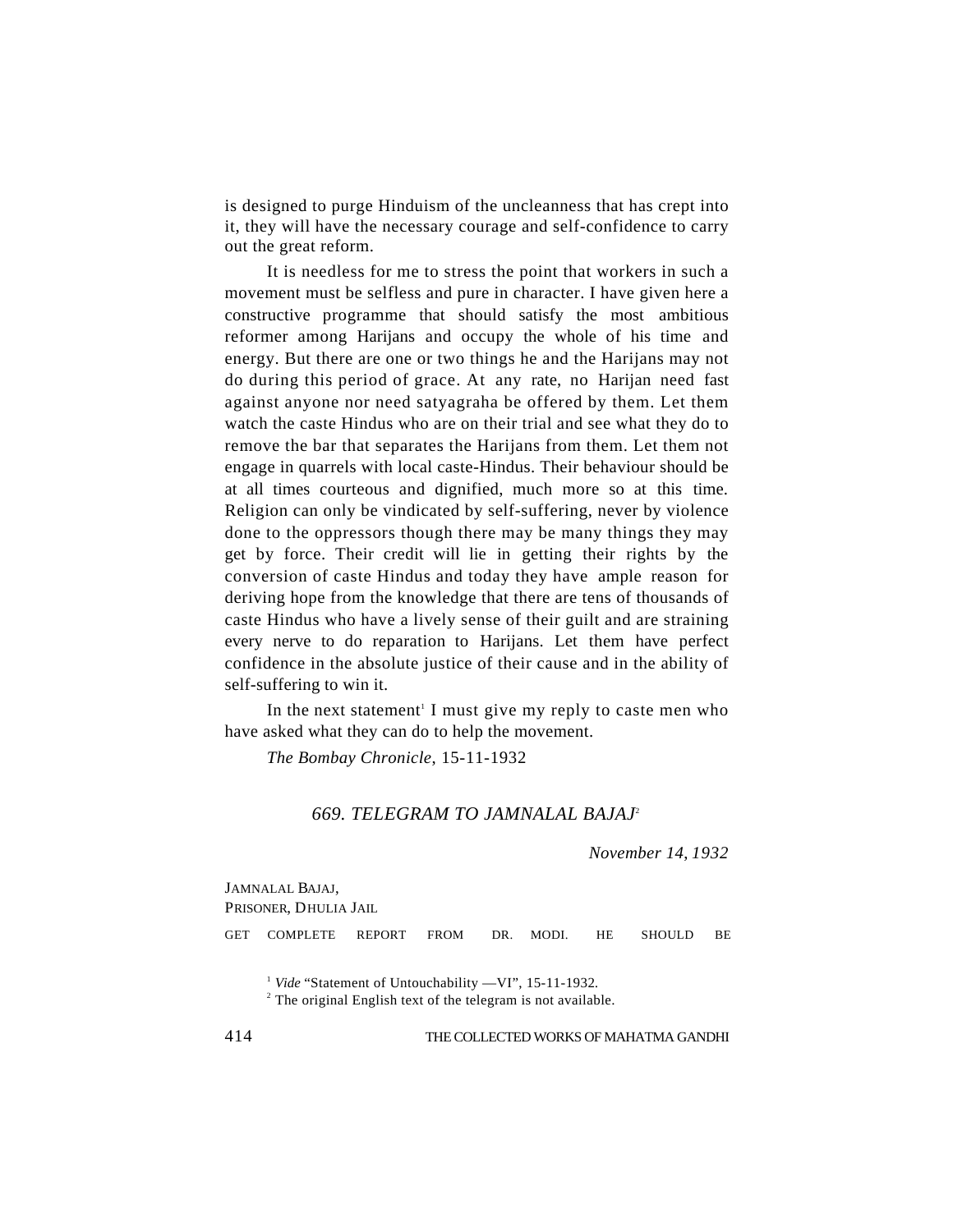IMMEDIATELY CALLED TO EXAMINE YOU, SO THAT A DEFINITE DIAGNOSIS CAN BE MADE. HOW IS YOUR COUGH?

**BAPU** 

#### [From Gujarati]

Panchama Putrane Bapuna Ashirvad, p. 80

### *670. LETTER TO BHAU PANSE*

*Morning, Silence Day, November 14, 1932*

CHI. BHAU,

I am afraid I am writing this letter very late, as you will get it twelve days after the fast was ended. I wrote to you in my previous letter what food you should eat. You may make a few changes in it to suit your constituion. The fast may be said to have succeeded only if you pass stool naturally without enema in six or seven days or before that, feel sufficiently hungry, can easily digest simple food, put on weight and also regain your strength. If, however, you do not pass stool without enema, then you should take a purgative. Castor oil is very good. Take about two tea-spoon-fuls of it immediately after brushing your teeth in the morning. If you put a little salt in the mouth, then swallow the castor oil and then again lick some salt, you will not feel the unpleasant flavour of castor oil. After this, you are sure to pass stool without taking enema. If you do not, you may conclude that your bowels are still not clear. You may, in that case, fast again after a few days when you are strong enough. But this is the only method of curing constipation.

I fully believe in the importance of *takli* explained by Vinoba in his letter. I have no doubt whatever that a person who spins on the *takli* in a spirit of service and as *yajna* will attain deliverance.

BAPU

[PS.]

Can you teach your method of spinning on a *takli* by explaining it in a letter? To whow many persons are you teaching it at present?

From a photostat of the Gurajati: G.N. 6742. Also C.W. 4485. Courtesy: Bhau Panse.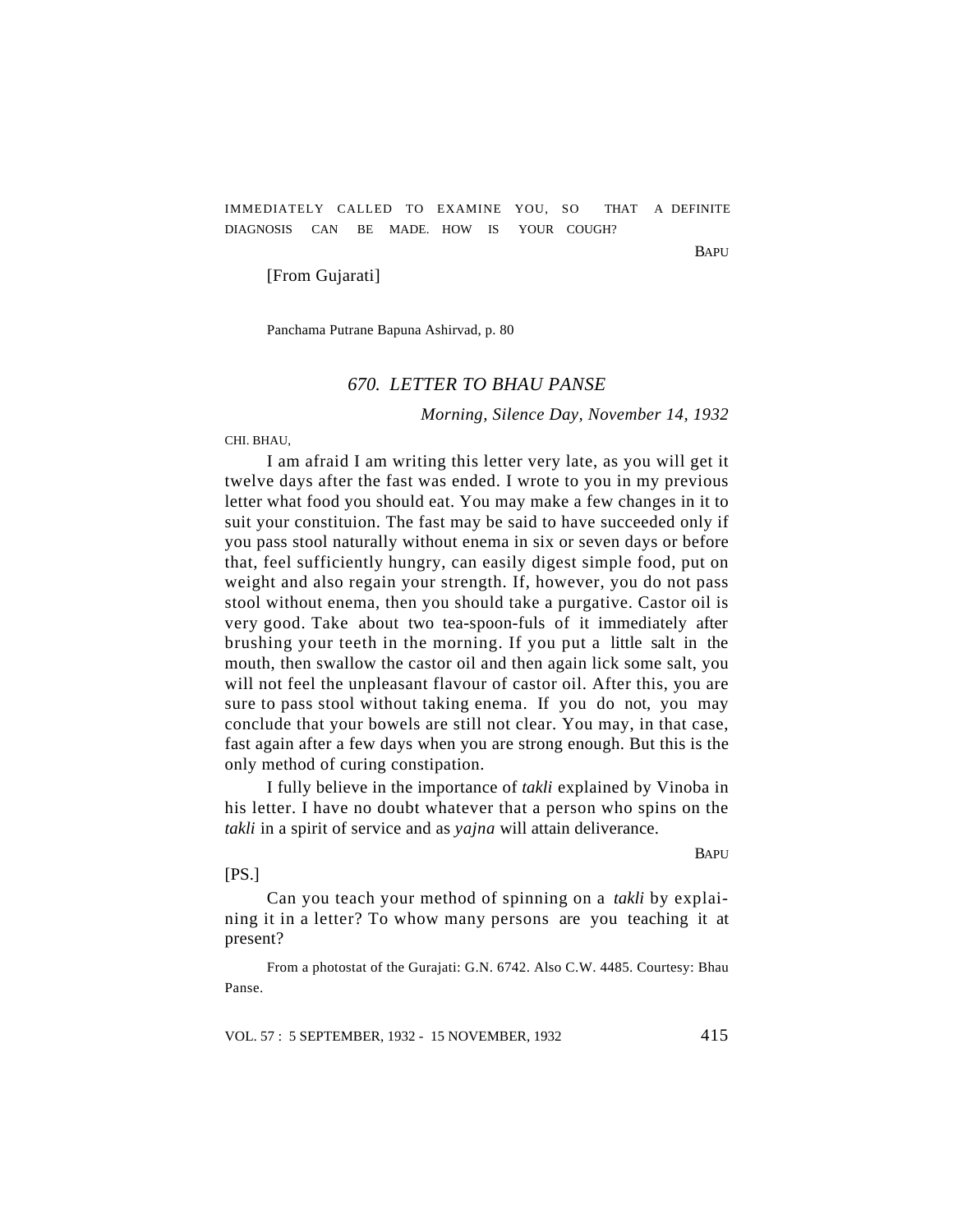*November 14, 1932*

#### DEAR MAJOR BHANDARI,

You know by now the late Dr. Mehta about whom I received so many telegrams when he died recently.<sup>1</sup> I am trying to look after his affairs as far as possible from here. I have now to advise the members of Dr. Mehta's family about the disposal of the estate he has left behind him. He was a diamond merchant and landed proprietor in Rangoon where he had settled many years ago. It is necessary for me to see some or all of those in the enclosed list<sup>2</sup> in connection with his affairs. None of them has ever been engaged in politics, and with the exception of two the rest have business in Burma. As you are aware, before the fast I had dropped receiving weekly visits altogether. After the fast I have occasionally had such visits chiefly from my wife and children. But with reference to the enclosed list it might be necessary for me to see those who will come continually from day to day till the matter is settled. I trust that the Government will have no objection to my request being granted as early as possible.<sup>3</sup>

> *Yours sincerely,* M.K. GANDHI

Bombay Secret Abstracts, Home Department, Special Branch, File No. 800(40) (2), Pt. I, p. 339. Also G.N. 3869.

## *672. LETTER TO KUNHAPPA*

#### *November 14, 1932*

You have done well in sending your letter and also copies of letters and telegrams passed between the Zamorin and Kelappan. Your letter and the enclosures have been most valuable to me. The fast if it has to come won't be against the Zamorin. If the vast mass of *Savarna* Hindus are really in favour of the temple being opened to the *Avarnas*, do you not feel that the temple cannot be closed against them even by the Zamorin? It is not his property. It should be remembered that he does not make any claim himself and admits that he is only a trustee. And let us assume for the moment that he is a

<sup>2</sup> This is not available.

<sup>3</sup> The request was granted by the Government.

<sup>&</sup>lt;sup>1</sup> Dr. Pranjivan Mehta died in Rangoon on August 3.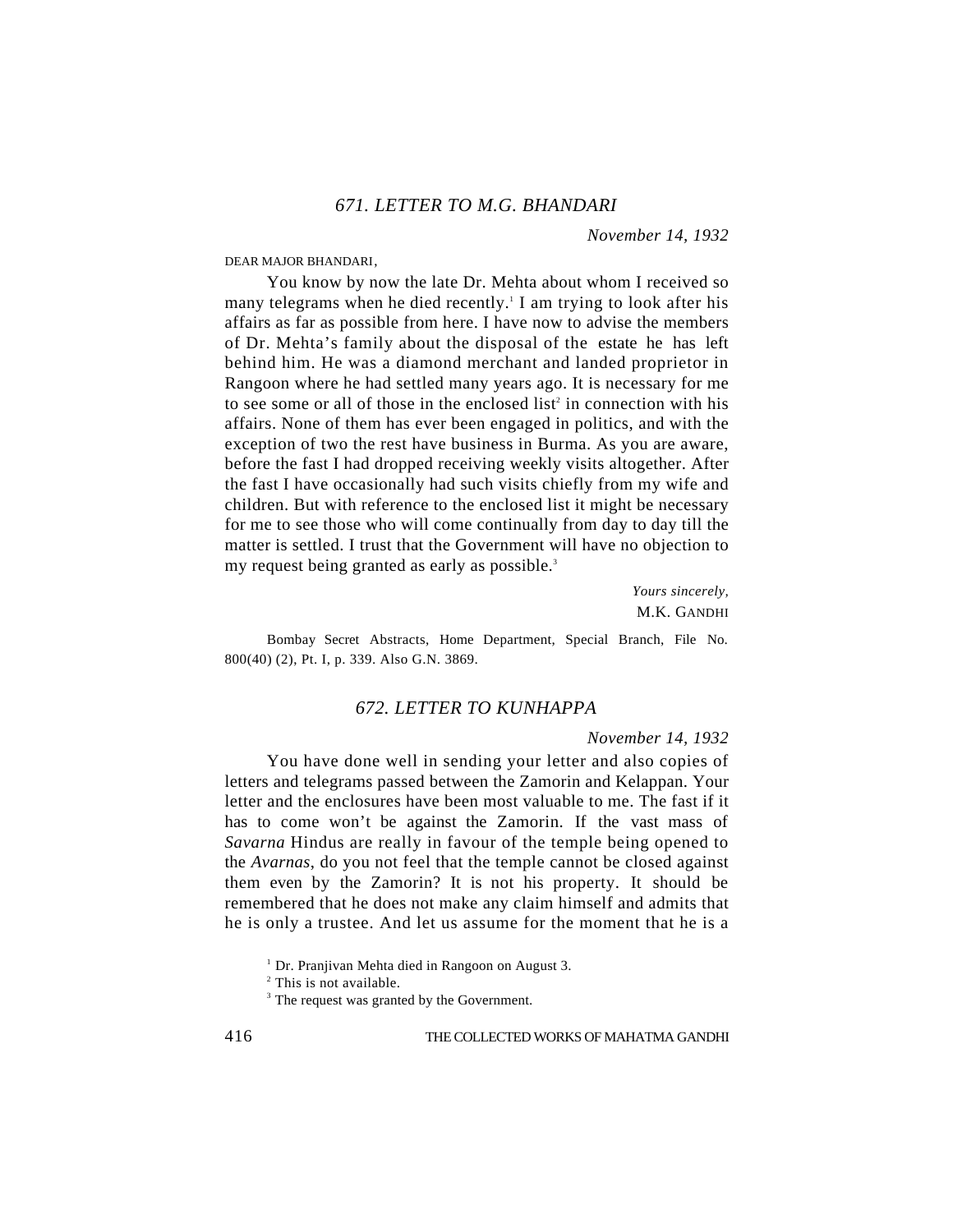trustee only for the *Savarna* Hindus, who alone are the temple-goers. Then the key to the temple is in their hands and the Zamorin holds the key for them. Then if the *Savarnas* are in earnest, there are many ways of their showing their wish in unmistakable terms. Has an attempt ever been made to take a referendum of all the *Savarnas,* men and women, making use of the temple? If the position is not as I imagine it to be, and if the *Savarnas* have no rights, if the trust is not held for them, I should then be informed of the correct position. It would then be time for you to ask me to revise my decision. If, for instance, the temple is the private property of the Zamorin, if in other words he could shut the doors of the temple against anybody entering it, if he is so willed, the whole of the agitation for opening Guruvayur to the Harijans was wrong from the commencement and we have to retrace our steps. Let all the workers examine the position from this viewpoint. If a mistake has been made there need be no shame in an open confession.

*Mahadevbhaini Diary*, Vol. II, pp. 244-5

### *673. LETTER TO P.N. RAJBHOJ*

*November 14, 1932*

MY DEAR RAJBHOJ,

I have your letter. Here is the corrected copy of my answers.<sup>1</sup> I have not made any corrections in your questions. Some questions being repetitious may be dropped.

I hope you got my previous letter which contains the message you want.

> *Yours sincerely,* M. K.GANDHI

From a photostat: G.N. 796

<sup>1</sup>Vide "Interview to P.N. Rajbhoj", 11-11-1932.

VOL. 57 : 5 SEPTEMBER, 1932 - 15 NOVEMBER, 1932 417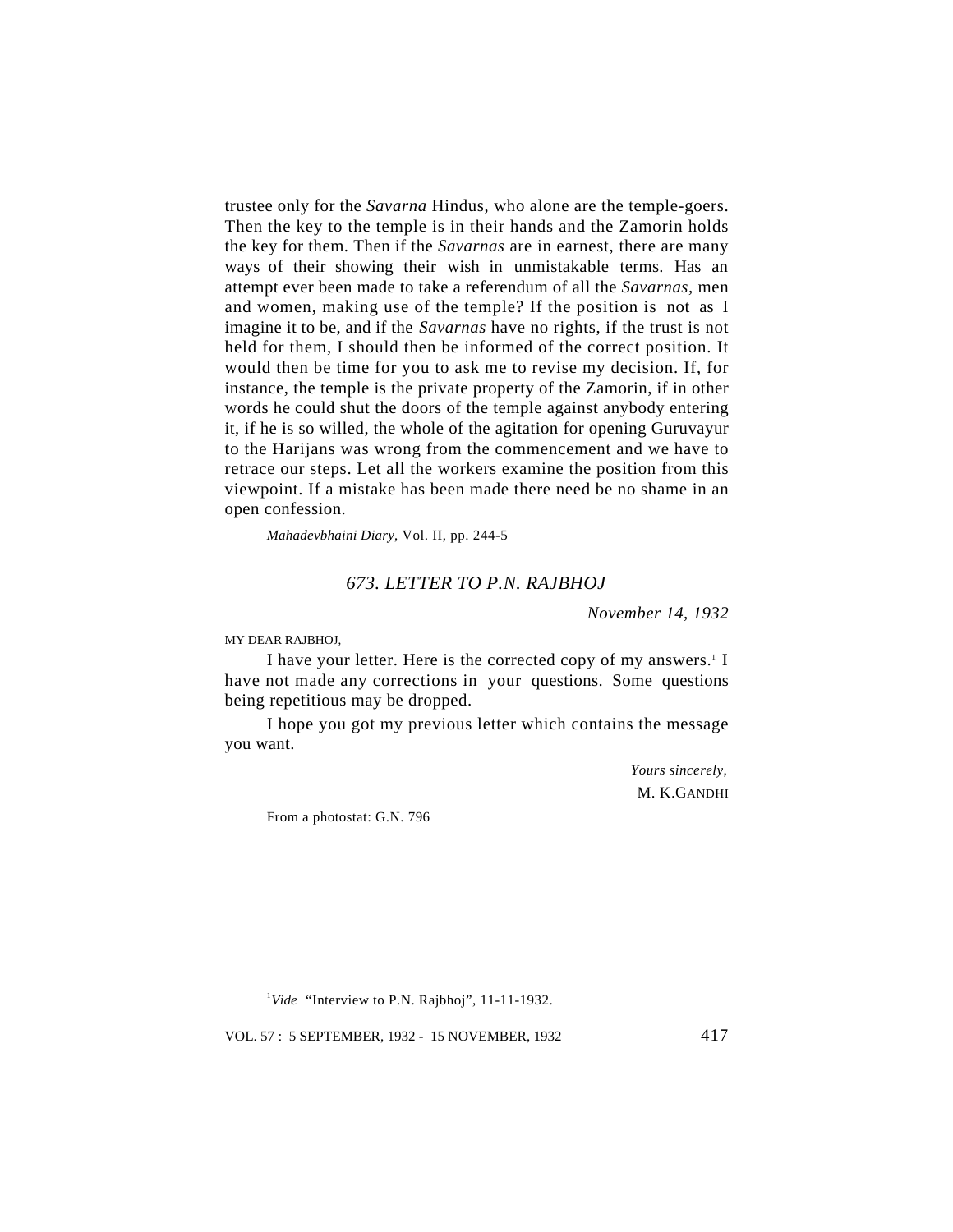### *674. A LETTER*<sup>1</sup>

*November 14, 1932*

I quite agree with you that no one should be treated as untouchable and I am sure that when we have ceased to treat forty millions of Hindus as such, we shall cease to treat Christians and Mussalmans as such.

*Mahadevbhaini Diary*, Vol. II, P. 242

## *675. A LETTER*<sup>2</sup>

#### *November 14, 1932*

I am glad you realise that poverty is the common lot of millions. The real way to pray to Lord Krishna is to do in His name some little service to those who are less fortunate than ourselves; and when we show the spirit of service in daily life, unbelieving neighbours will begin to believe in God. You can do untouchability work by yourself going among untouchables and rendering such service as is possible to them as if, they were members of our own family. If you do not know Hindi, you should quickly learn it.

*Mahadevbhaini Diary*, Vol. II, P. 243

### *676. STATEMENT ON UNTOUCHABILITY—VI*

#### *November 15, 1932*

If, among the Harijans, Sjt. Rajbhoj has yet been the only one to have asked me what Harijans might do to advance the movement, I have scores of letters from all parts of India, from caste Hindus, both men and women, students and others, inquiring in what way they can help without interfering with their other preoccupations; and since anti-untouchability is a movement, as applied to the masses, of merely change of heart and changing their attitude towards Harijans, the vast majority of the caste Hindus do not need to interrupt their daily activities in order to serve the Harijans.

<sup>&</sup>lt;sup>1</sup> The addressee, not identified in the source, had asked: "Do we not treat others—such as Christians, etc.—also as untouchables?"

<sup>&</sup>lt;sup>2</sup> The addressee, a young boy not identified in the source, had asked in what way he could do service.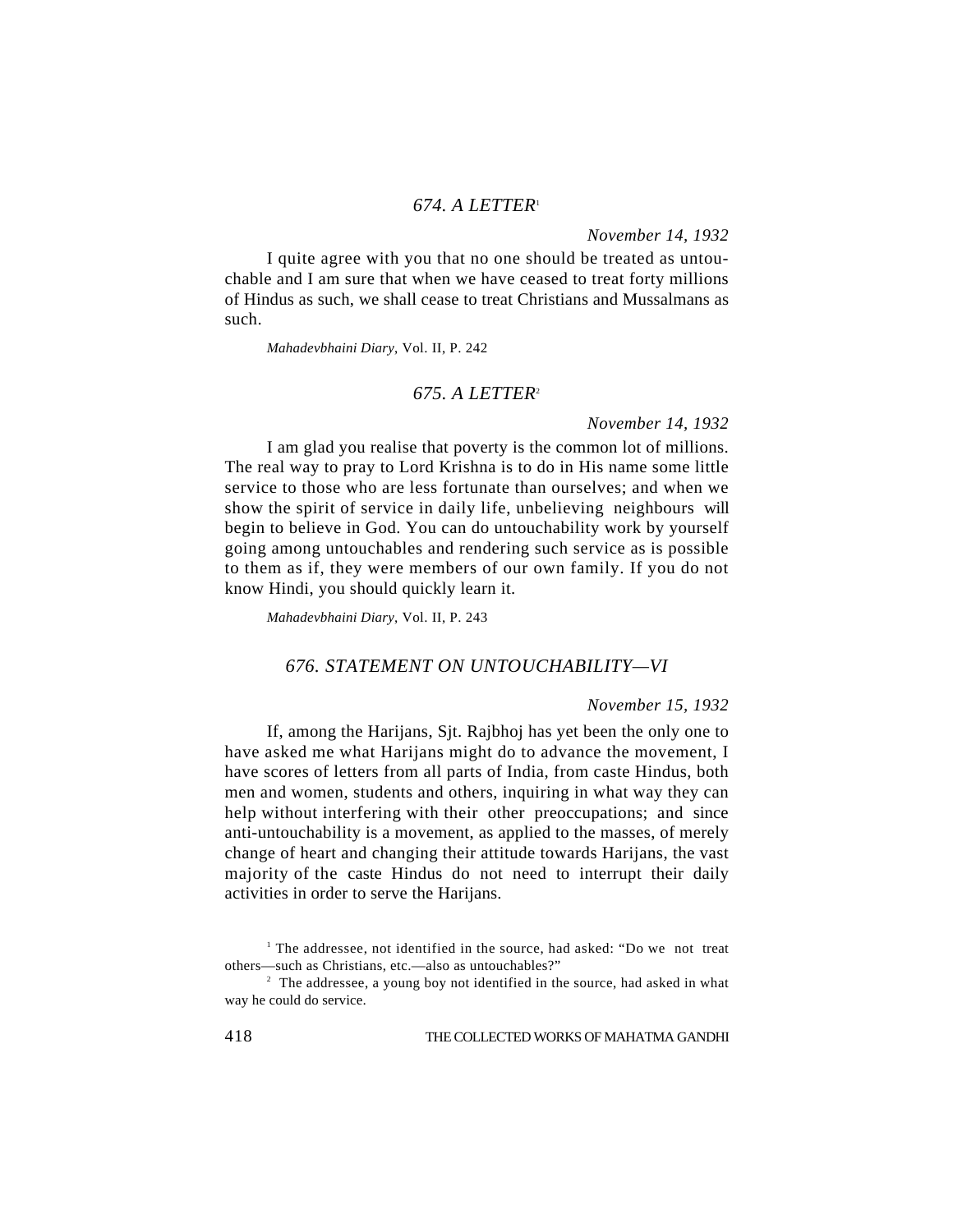The first thing is for everyone to understand the implications of the removal of untouchability in his or her own life, and if the answer is that he or she has not only no objection to, but is desirous of, seeing them entering public temples, using public places, such as schools, serais, roads, hospitals, dispensaries and the like, in short, to Harijans being put precisely on the same footing as themselves religiously, socially, economically and politically, he or she has personally taken the full step.

But that is not all that the questioners want or all that I should be satisfied with. Having gone so far, they want to know what more they can do in the furtherance of the cause. Such inquirers need not extend their activities beyond their immediate neighbourhood. Let them canvass the opinion of those with whom they come in daily contact, and if the former are not convinced of the necessity of removal of untouchability, they should, if they have critically studied the movement, endeavour to convince their neighbours or, if they are not competent, they should procure the necessary literature, supply them with it and put them in touch with those full-time workers who are specially qualified for such propaganda work. If they find that their neighbourhood is not touched by the spirit of the movement, and if they have any influence, they should arrange public lectures and demonstrations. So much for the work among caste Hindus.

 But the real work that this large body of men and women can do is undoubtedly among the Harijans. Those caste Hindus who have studied my fifth statement could not fail to have noticed that there is a vast amount of silent and effective service to be rendered by caste Hindus without much expenditure of time, energy or money. Caste Hindus can effectively supplement the effort of Harijan workers in inculcating habits of cleanliness and by procuring facilities for having easy access to the required water supply. They can find out public wells and tanks situated near Harijan quarters and canvass the opinion of caste Hindus who may be using such wells or tanks, pointing out to them that Harijans have a legal right to the use of all such public services. And they can, at the same time, see to it that when the consent of caste Hindus has been secured for the use by Harijans of these services, the latter use them in a manner not offensive to the former.

As to scavenging, they can visit the owners of houses served by Harijans in their neighbourhood and explain to them the necessity of making it easy for Harijans to do the cleaning work in a hygienic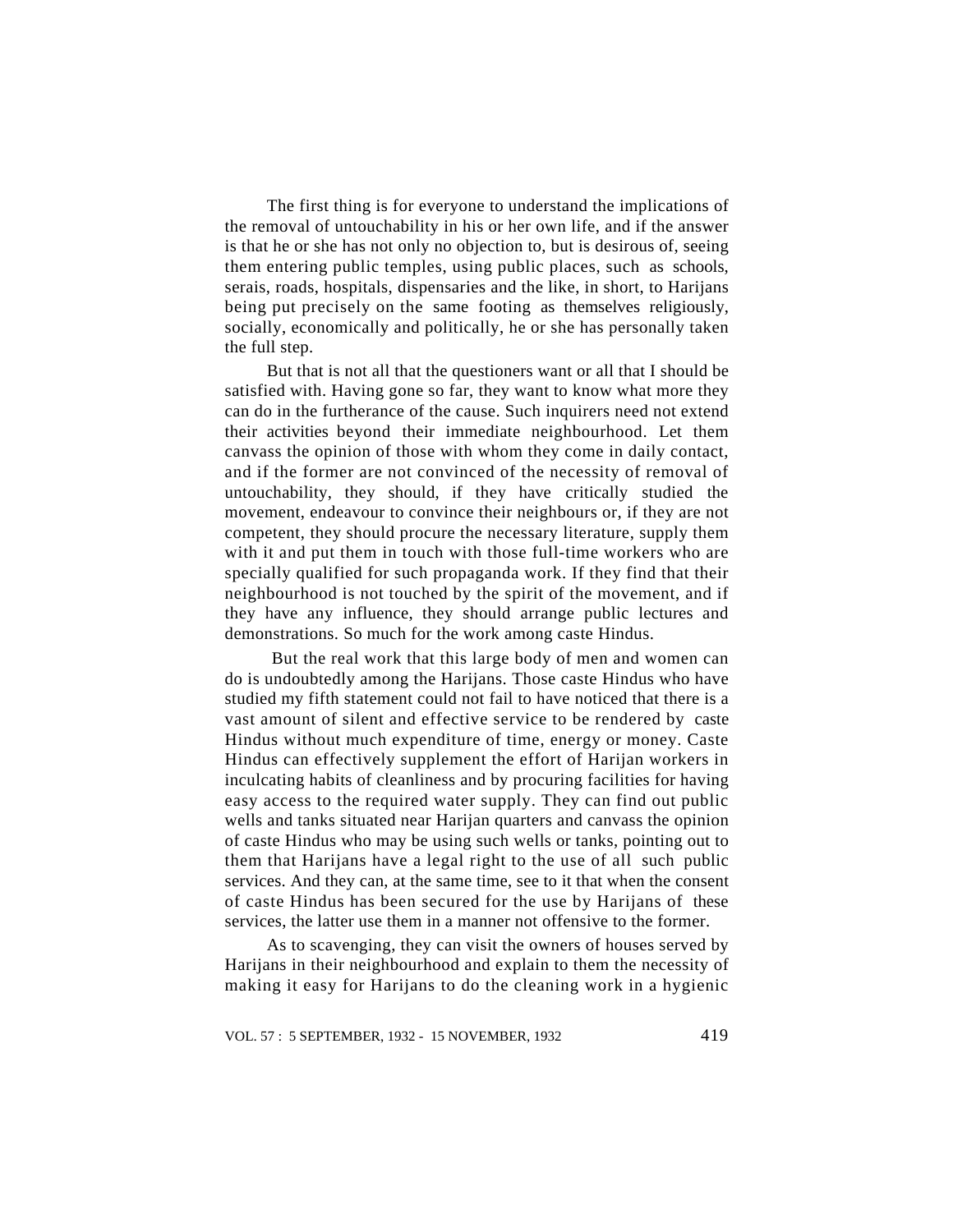manner. To this end, it would be naturally necessary for them to study the scientific method of constructing closets and disposing of nightsoil. Thy can also procure from the householders special dresses to be supplied to the scavengers and make the Harijans feel by unhesitatingly doing the scavenging themselves that there is nothing low or undignified about rendering such service. Such workers should also carry on propaganda against caste men giving to their scavengers leavings from their daily food and, where they are ill-paid persuading the employers to pay them a decent wage.

As to tanning, not much help can be rendered, unless someone of such voluntary leisure-time workers has humanity and enthusiasm enough to study the hygienic method of skinning carcases and having done so, will spread the knowledge among tanners.

They certainly can do one thing. They can find out the custom about the disposal of such carcases and see that the tanners are assured of a proper wage for the service they rendered. Those who have capacity and time can conduct day or night schools, take Harijan children for picnics and sightseeing on holidays or whenever an opportunity occurs, visit Harijans in their own homes, procure medical aid where necessary and generally let them feel that a new page has been opened in their lives and that they need no longer regard themselves as the neglected and despised portion of Hindu humanity.

All that I have described can be most easily and efficiently done by the student world. If this work is done with silent zeal, determination and intelligence by a large body of men and women, I have no doubt that we shall have taken many steps in our progress towards the goal, and it would be found too that there are more things than I have described that require attention. I have but chosen a few of the many things that have come under my observation in the course of my journeyings.

*The Bombay Chronicle,* 16-11-1932.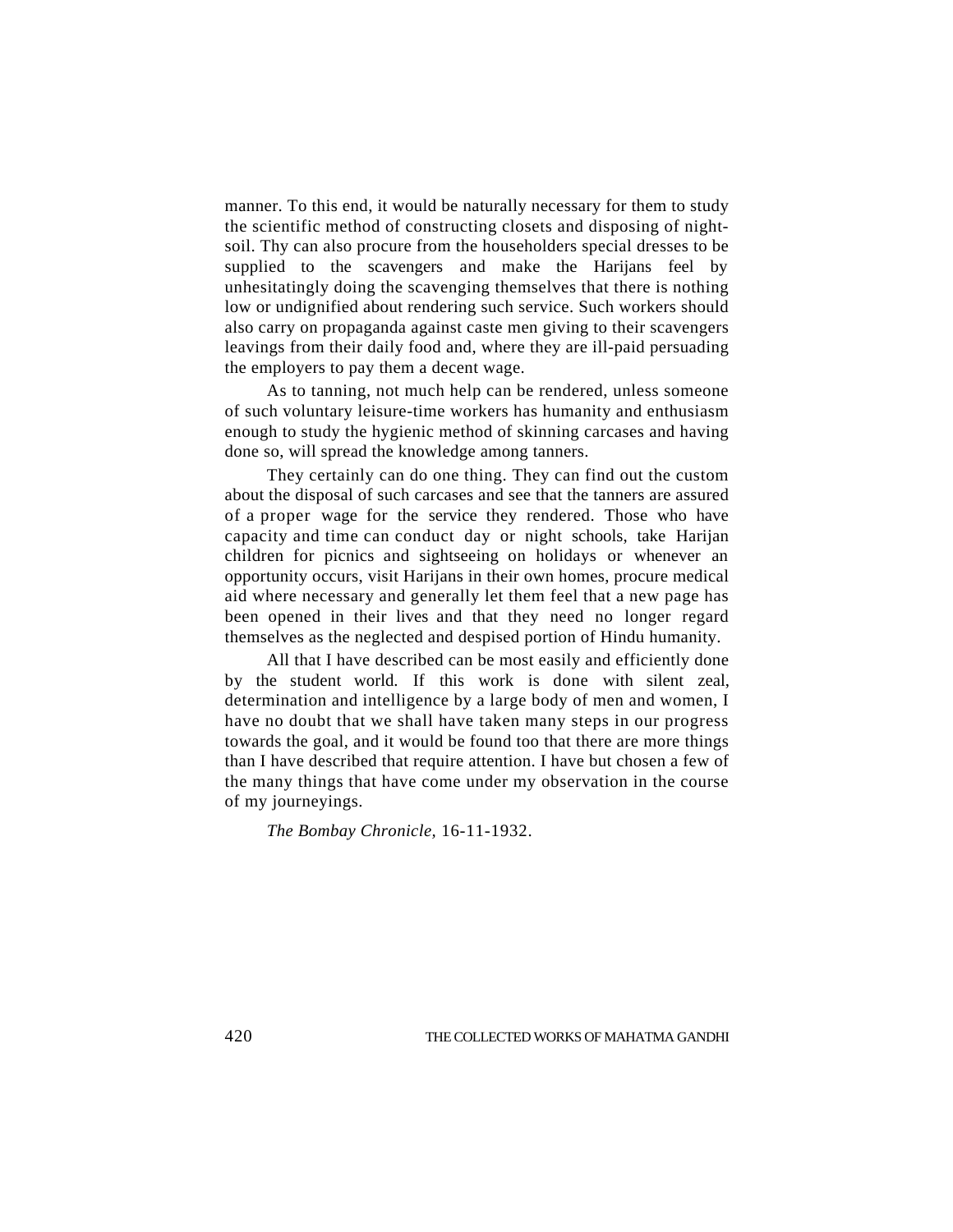*November 15, 1932*

HOPE EVERYONE HONOURING LALAJI'S MEMORY WILL DO SOME-THING REMOVE UNTOUCHABLITY.

GANDHI

Bombay Secret Abstracts, Home Department, Special Branch, File No. 900 (40) (3), Pt. III, p. 367

## *678. TELEGRAM TO MANIBEHN PATEL*

[*November 15, 1932*] 2

MANIBEHN PATEL PRISONER CENTRAL PRISON BELGAUM.

DAHYABHAI SUFFERING FEVER LAST SEVEN DAYS NOW DECLARED TYPHOID NO COMPLICATIONS SPECIAL NURSES ATTENDING NO CAUSE ANXIETY WILL TRY SEND DAILY REPORT.

**BAPU** 

Bombay Secret Abstracts, Home Department, Special Branch, File No. 800 (40) (4), Pt. III, p. 55

## *679. LETTER TO E.E. DOYLE*

*November 15, 1932*

DEAR COL. DOYLE,

Sjt. Dahyabhai is the only son of Sardar Vallabhbhai Patel. He has been suffering from fever for the last eight days. Doctors have now pronounced it to be typhoid. It is necessary to inform his sister Manibehn Patel who is in the Central Prison, Belgaum, of Dhaybhai's illness from day to day. I enclose draft of a telegram to be sent to her. I hope you will kindly send it with instructions to the Superintendent to deliver it to Manibehn Patel and to receive from her whatever message she wishes to give. And could I, whilst the fever lasts, give her detailed information from day to day and receive from her whatever

<sup>1</sup> Of Lahore <sup>2</sup>*Vide* the following item.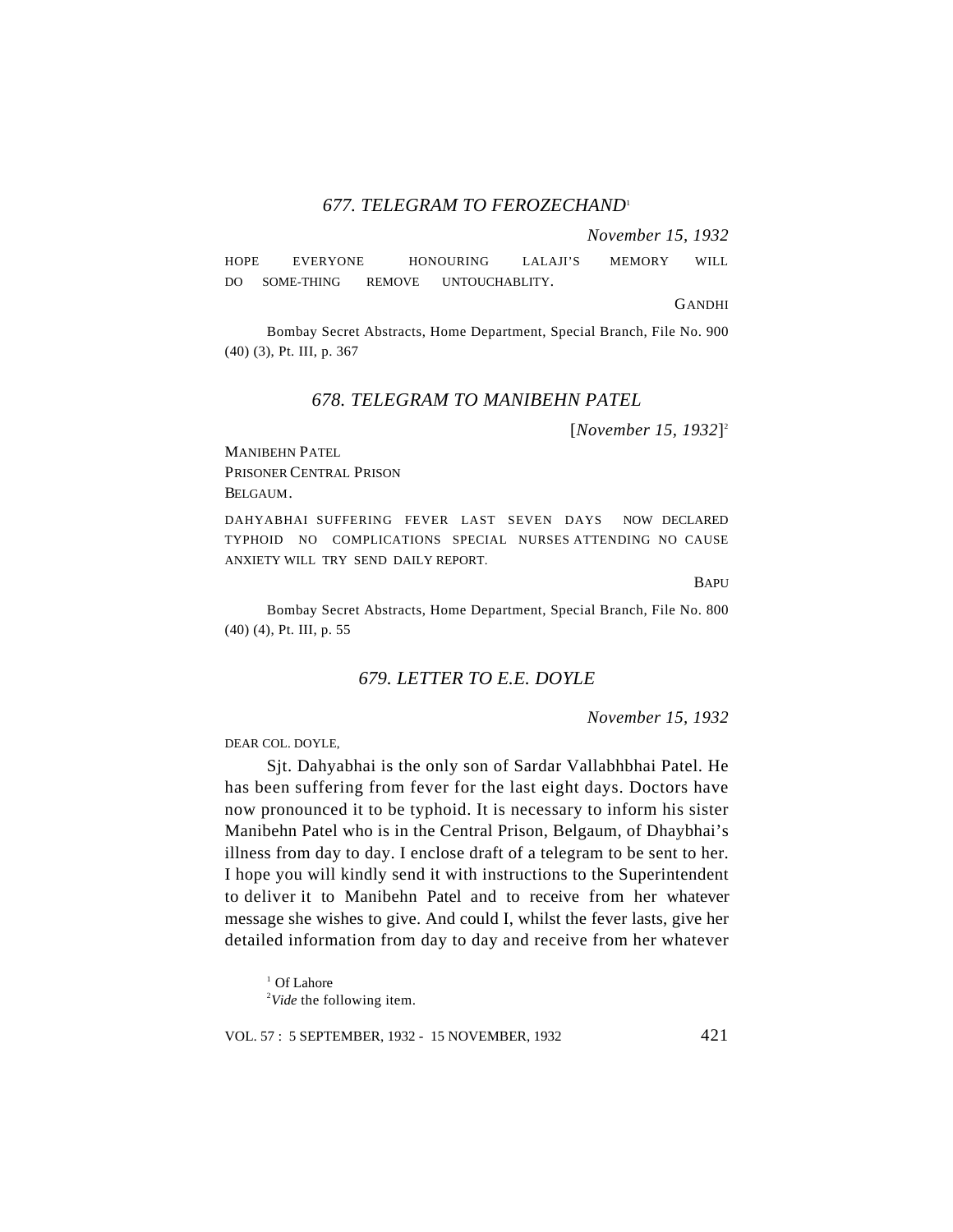messages she might have to give in reply to the daily report? My reason for wishing her to send even a daily postcard is to pass it on to the patient. It must cheer him to know that his only sister is being kept informed of the progress of his illness and that she sends him messages of love.

*Yours sincerely,*

M. K. GANDHI

Bombay Secret Abstracts, Home Department, Special Branch, File No. 800(40) (4), Pt. II, p. 55

### *680. LETTER TO U. GOPALA MENON*<sup>1</sup>

#### [ *November 15, 1932*] 2

Anyway, if there is legal difficulty we must patiently create public opinion that would demand even legislative interference. You have therefore to mobilize *Savarna* opinion in favour of the opening of the Guruvayur temple. Do not mix up the issue by raising the cry of general entry into all temples. Mr. Kelappan's fast<sup>3</sup> was directed to the opening of the Guruvayur temple and if it has to be resumed, it must be restricted to that purpose. If that temple is opened it will be only a question of time for other temples also to be opened, but we must be true to ourselves. There should be no abuse hurled at the Zamorin. Combat his position by all means when that is necessary. I have read his statement. If Kelappan has been discourteous, he should apologize. But in my opinion, the Zamorin is wrong in saying that his assurance was cancelled by Mr. Kelappan's discourtesy.

*The Bombay Chronicle,* 17-11-1932

<sup>&</sup>lt;sup>1</sup> President, Anti-untouchability League, Travancore

<sup>2</sup> From "Diary, 1932"

<sup>&</sup>lt;sup>3</sup> The fast, which was begun on September 20, ended on October 2.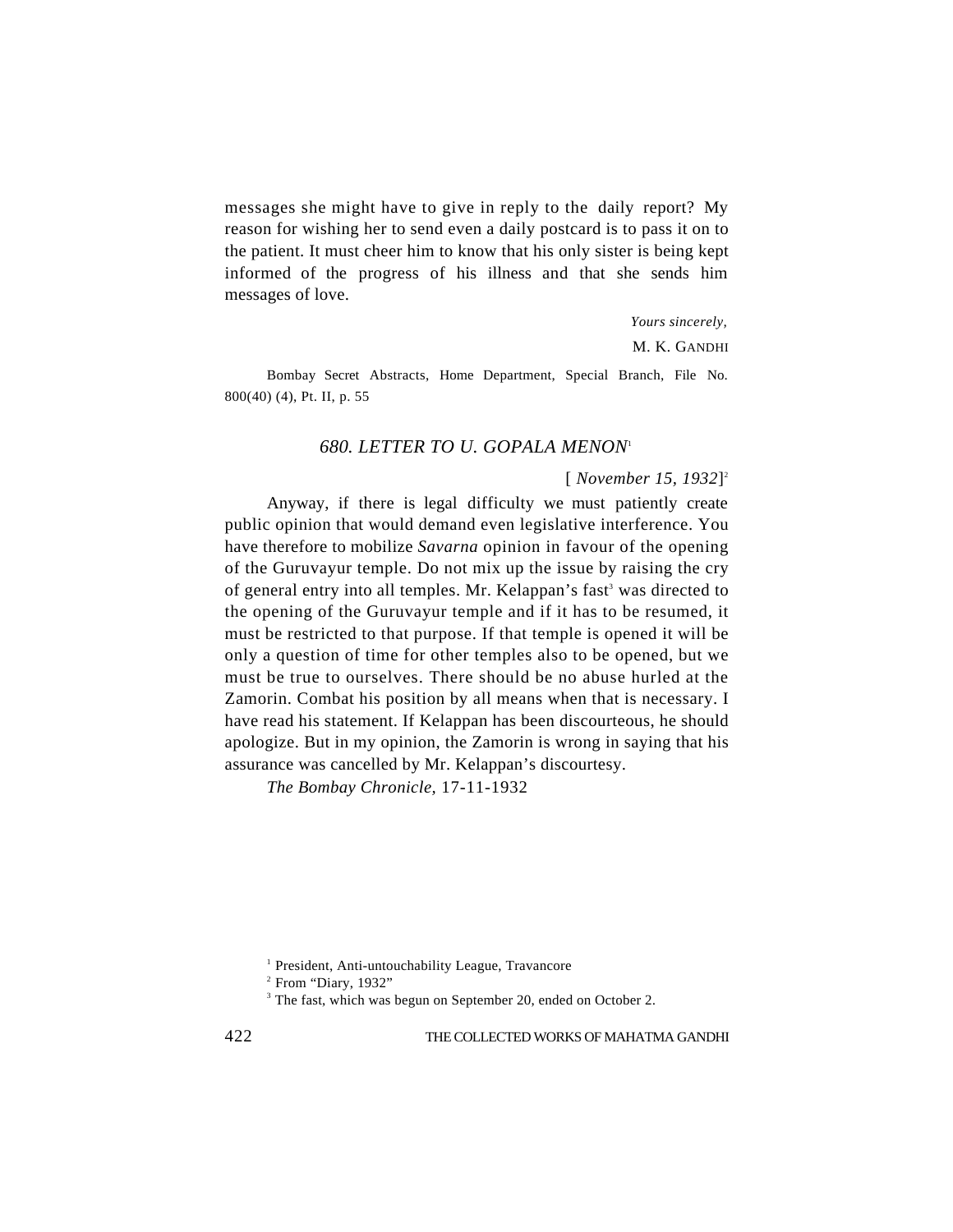### *681. A LETTER*<sup>1</sup>

#### *November 15, 1932*

My whole heart goes out to you and your wife. I am quite clear in my mind as to the course you have to follow. You should forget the man and the deed. God alone punishes and rewards. It was open to you, as I suppose it is even now, to prosecute the offender. But that is clearly not what you intend to do. After all he was not in his senses. Who knows that some day he may not learn the lesson and become a better man? If an opportunity offers for you to do a good turn to him you will not omit to do it. You should console your wife and induce her to forget the incident. Your daughter should not even be allowed to remember the incident. I suppose she has no knowledge of what was attempted to be done to her. But even if she has, she should be brought up so as to forget it altogether.

*Mahadevbhaini* Diary, Vol. II, pp. 245-6

#### *682. LETTER TO VASANTRAM SHASTRI*

#### *November 15, 1932*

According to me, I am the same man that I was in 1921. I hope, though, that I have progressed further in the same direction. Nothing in this world remains fixed; things either progress or decline. I did not write about people whom you imagine to be wicked. The number of people who may be described as wicked is always small. I wrote about the countless millions. They may be ignorant and stupid, but they are not wicked. If you reflect more deeply, you cannot but be convinced of this. I should like you to explain more clearly what you mean by oppression.

[From Gujarati]

*Mahadevbhaini Diary*, Vol. II, pp. 247

<sup>1</sup> The addressee, not identified in the source, had written to Gandhiji that an acquaintance of the family, 50 years of age, had, while drunk, tried to commit rape on his, the addressee's, six-year-old daughter, which had caused much distress to himself and his wife and asked Gandhiji's advice as to what he ought to do.

VOL. 57 : 5 SEPTEMBER, 1932 - 15 NOVEMBER, 1932 423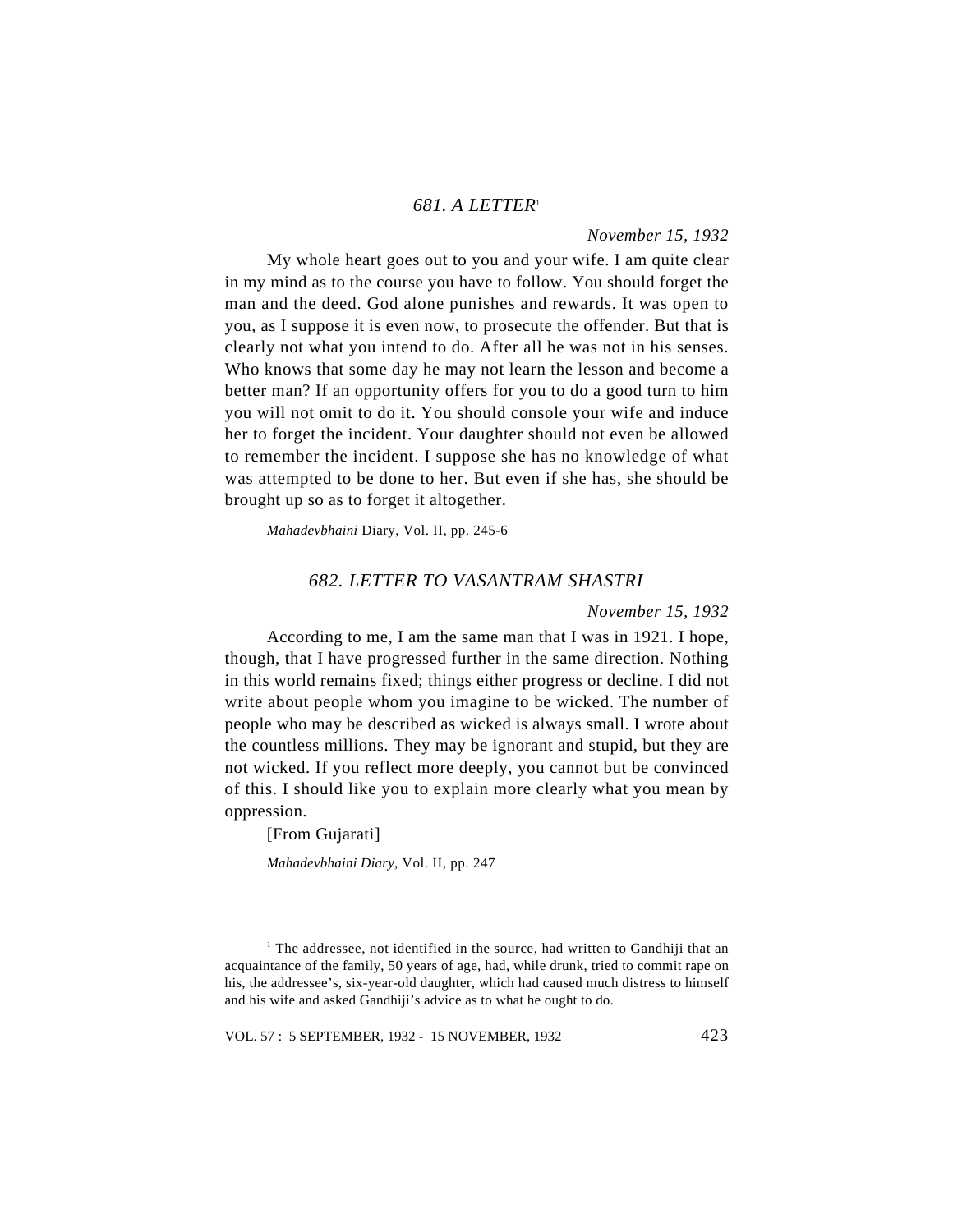## *683. LETTER TO TARAMATI MATHURADAS TRIKUMJI*

YERAVDA MANDIR, *November 15, 1932*

CHI. TARAMATI,

I had kept your letter in the hope of answering it when I had some time. In the mean time another letter had arrived. The work for the removal of untouchability takes all my time. We are doing well. The children must be having a good time. Keep writing even if I delay writing.

> *Blessings from* **BAPU**

TARAMATI MATHURADAS TRIKUMJI 21 MINT ROAD, 2ND FLOOR FORT, BOMBAY

From the Gujarati original: Pyarelal Papers. Nehru Memorial Museum and Library. Courtesy: Beladevi Nayyar and Dr. Sushila Nayyar

## *684. LETTER TO G.D. BIRLA*

*November 15, 1932*

BHAI GHANSHYAMDAS,

About your criticism of the Yeravda Pact we shall talk when we meet. I shall not waste time over it just now. What Thakkar Bapa writes about Patna is true about many other places too. We should write to local people about it. Why should not the municipality take up this work? The League should bring out a bulletin or journal or newspaper every fortnight or every week and make all these horrible things public<sup>1</sup>. However poor we may be, no municipality is so poor as to be unable to rectify such wrongs. I wrote to Mathuradas and to Ambalal too $2$ .

 *Blessings from*

**BAPU** 

From Hindi: C.W. 7904. Courtesy: G.D. Birla.

<sup>1</sup> Following Gandhiji's suggestion, Birla planned to bring out a weekly from January 1933 and had requested him for an article for the first issue.

<sup>2</sup> *Vide* "Letter to Ambalal", 10-11-1932. The letter to Mathuradas is not available.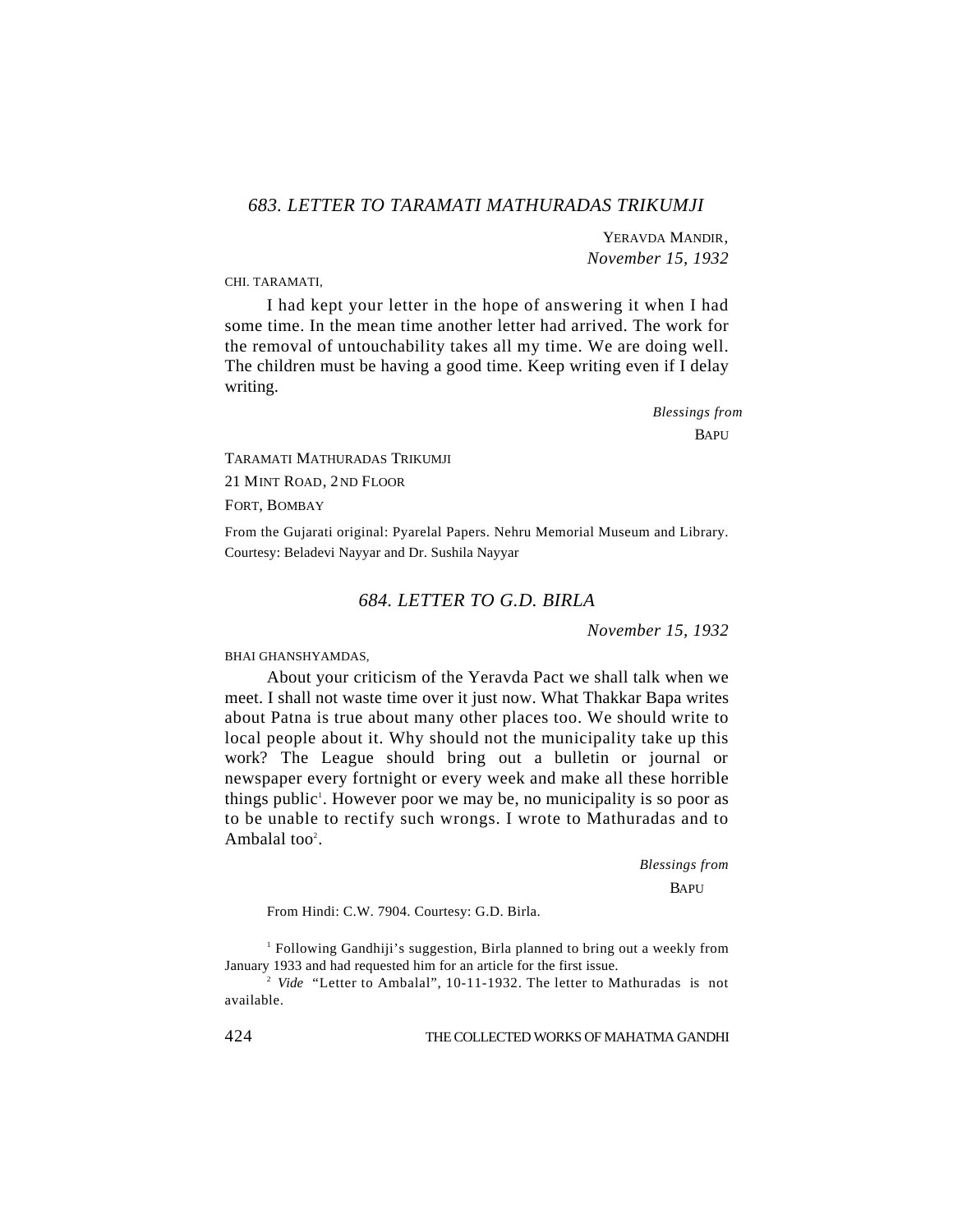### *685. DIARY, 1932<sup>1</sup>*

#### (1-9-1932 to 15-11-1932)

#### SEPTEMBER 1, THURSDAY, YERAVDA MANDIR<sup>2</sup>

Spun 238 rounds. Letters—Vasukaka, Mira, Brijkrishna, Manekbai, Anasuyabehn + Shankerlal.

#### SEPTEMBER 2, FRIDAY

Spun 224 rounds. Letters Champa, Pyare Ali, Tilakam, Nirmala Mashruwala, Devdas, Taramati + Ramachandra, Prasad+Dilip, Met Joshi, Raman Gandhi and Agashe. Dahyabhai came to see Vallabhbhai. The Collector paid a visit.

#### SEPTEMBER 3, SATURDAY

Spun 250 rounds. Letters—Suresh Banerji, Maneklal, Khimchand.

#### SEPTEMBER 4, SUNDAY

Spun 250 rounds.

### SEPTEMBER 5, MONDAY

Spun 220 rounds. Letters The Ashram (47-"What Women Should Do in a Difficult Situation".) Manilal  $+$  Gulab  $+$  Tilak  $+$ Dhiru, Neelam, Satyavati Chidamber, Mohanlal Bhatt, Umashankar Srivastava, Nagari Pracharini, Pyare Ali + Amina + Hamida + Qureshi, Govinddas, Chhaganlal Mehta, Polak, Manilal Kothari. Sent Narandas's letter to Ramdas. Received honey, etc. from Lala Hansraj. A basket of *mosambis* arrived yesterday from Padmaja.

#### SEPTEMBER 6, TUESDAY

Spun 230 rounds, Letters Karsandas, Kaikhushru Kanga, Padmaja, Baburam, Santaram, Lily, Nanalal, Raihana. Dalal came and examined my denture.

#### SEPTEMBER 7, WEDNESDAY

Spun 220 rounds. Letters Lala Hansraj, Devdas + Dr. Das Gupta. Dr. Dalal came again to examine the denture. Corrected the lower one slightly and brought it back. Today it is Parsi Navroz<sup>3</sup>. Merne came in the evening and took a vow to abjure drink. He has promised to write to me after a few days from outside. Today ate the

<sup>1</sup> Continued from Vol. L

 $2$  This place-name is not repeated to subsequent entries. Gandhiji was arrested on January 4, 1932, and released on May 8, 1933.

<sup>3</sup> New Year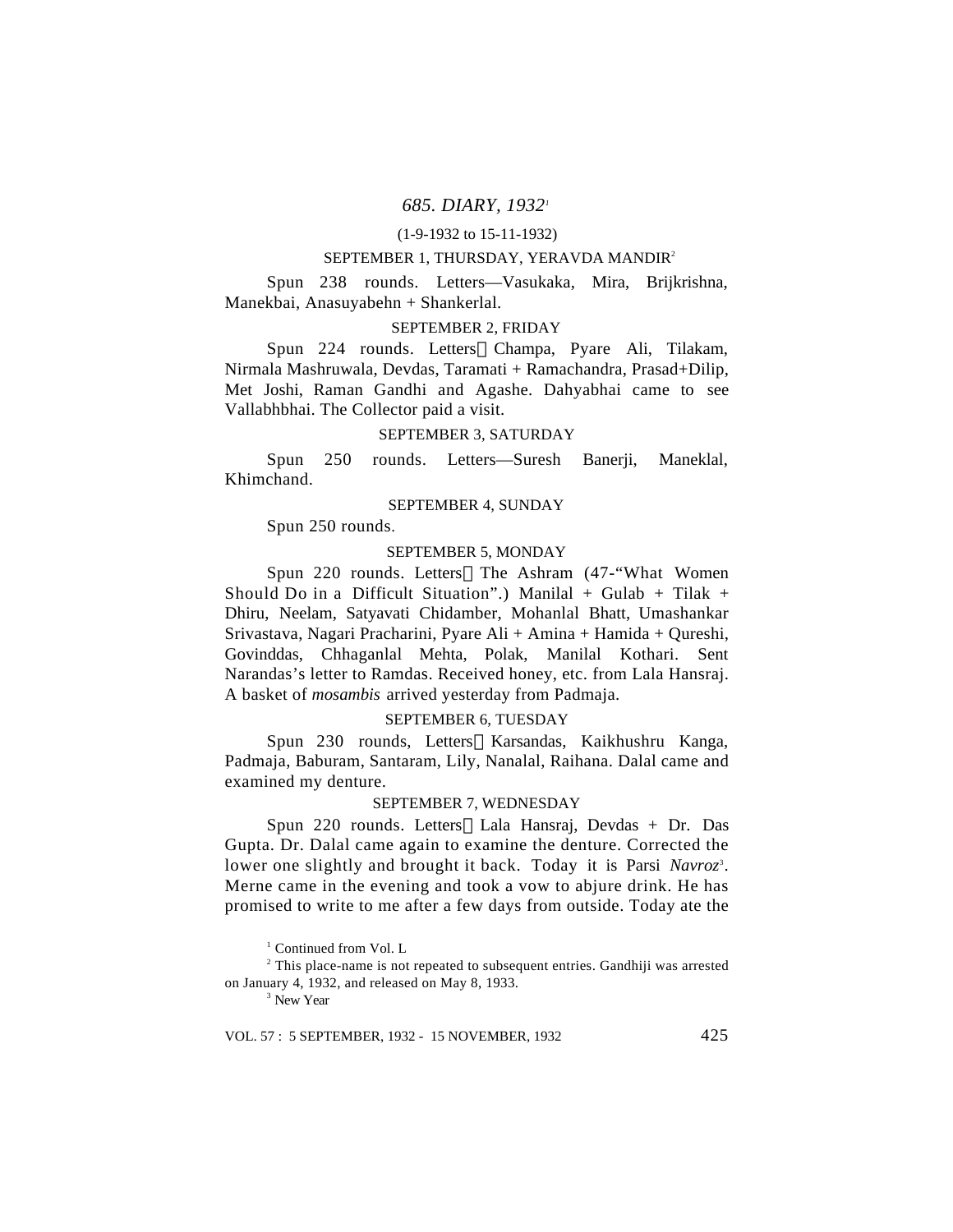jail *rotli* made of wheat.

### SEPTEMBER 8, THURSDAY

Spun [. . .]<sup>1</sup> Letters Kamala Nehru, Krishnada, Ramsharan Sinh, Col. Doyle (about bread). Another letter to Col. Doyle regarding the 20th. Long talk with him about Government's decision. Answered the point raised by him. Talking about bread he said that those who were used to bread would not have any difficulty. Gave me news of Kaka and of Ba. Mahadev showed today some signs of fever had gone to help in making bread.

### SEPTEMBER 9, FRIDAY

Spun 213 rounds, Letters Khimchand, Dinkar, Prabhashankar + Balwant, Mathuradas Trikumji, Taramati, Nirmala Mashruwala, Narandas. Received and answered MacDonald's letter. Wrote to Doyle. Today ate brown bread made here. Asked for plums and dates. The Major had brought MacDonald's letter. Mahadev has slight fever.

### SEPTEMBER 10, SATURDAY

Spun 206 rounds. Letters Govind Ballabh Pant, Bidhan Roy. Yesterday plums worth Rs. 4 arrived. Did not at all like this, but thought I must accept them. Ate 20 in all in the morning and the evening. SEPTEMBER 11, SUNDAY

Spun 248 rounds. Spent the day in writing letters to the Ashram.

## SEPTEMBER 12, MONDAY

Spun 236 rounds. Letters The Ashram (including "Working and Thinking [-II ]"), Pyare Ali, Jamshed Mehta, Sarojini Devi. Kateli today took Mahadev along to persuade some of those on fast, to give it up. Has not succeeded so far. Prepared a draft of the appeal concerning the fast of the 20th.

### SEPTEMBER 13, TUESDAY

Spun 223 rounds. Letters Ratilal Desai + Mani + Jeki + Manekbai, Prabhashankar, Devdas. Correspondence about the fast published. Met Naidu, who was on fast—he gave up the fast. Cable from and to Andrews.

### SEPTEMBER 14, WEDNESDAY

Spun 225 rounds. Letters—Devdas, Mohanlal Bhatt, Narandas,

<sup>1</sup> The figure has been left out in the source.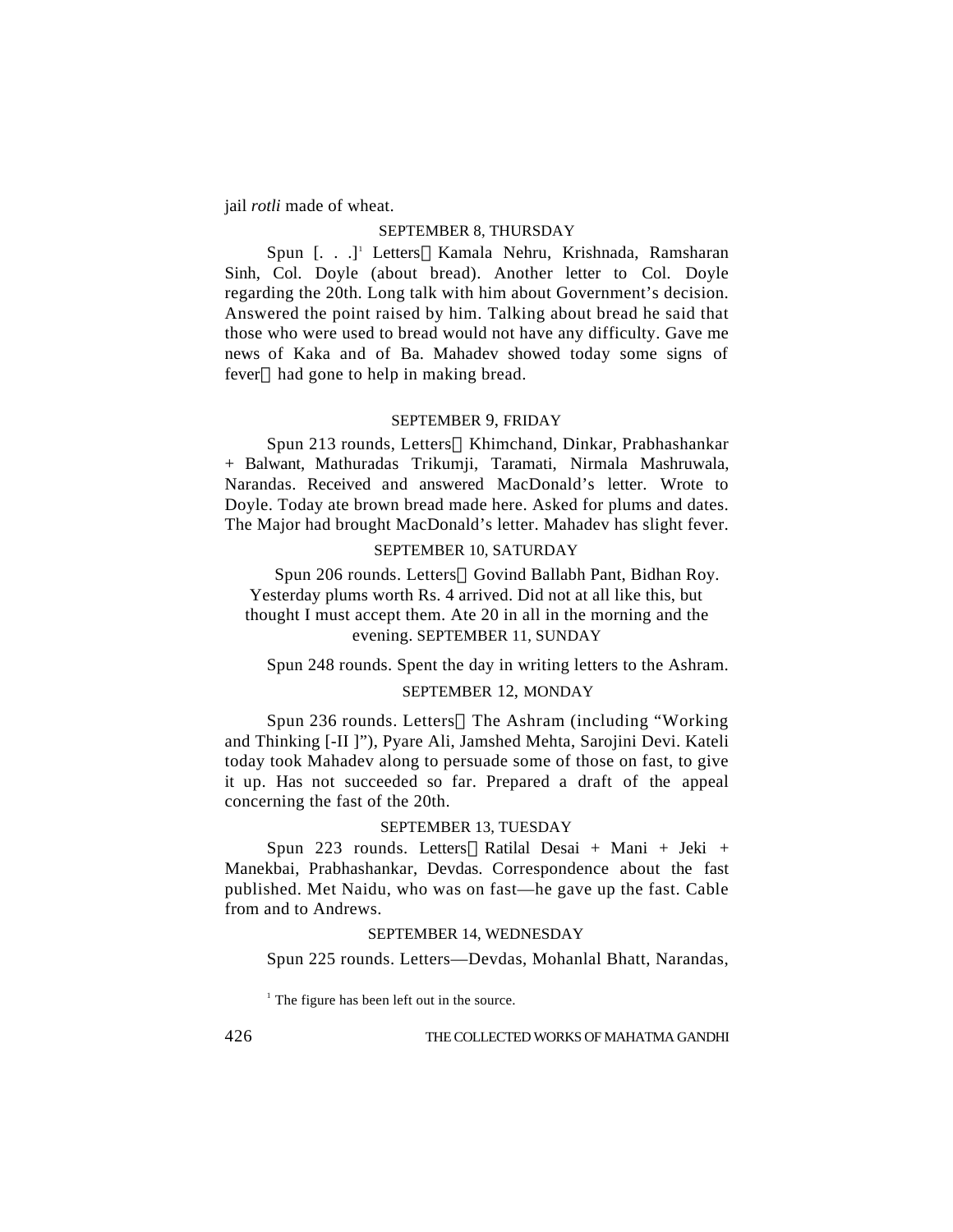Ba. Cable to Manekbai, [ letter to ] Bhaktibehn. Cables from Heath and others arrived. The Major informed me that the cable to Andrews handed over yesterday was dispatched today.

### SEPTEMBER 15, THURSDAY

Spun 250 rounds. Letters Parachure Shastri (four volumes of Vivekananda's works), Savitri Standenath, Ghanshyamdas, Vithal, Kamakoti, Gurudev. Telegrams from Raja and Ghanshyamdas replied to them. Dr. Dalal came and cleaned the denture. Today the bread was spoiled.

### SEPTEMBER 16, FRIDAY

Spun 205 rounds. Letters Nargis, Lily, Saraladevi, Anasuyabehn, Raihana, Mira, Radha, Romain Rolland, Muriel, Verrier, Polak, Privat, Ansari, Agatha Harrison. Today a number of telegrams arrived about the fast. Sent telegrams in reply to Sapru's, Jamshed Mehta's and Satis Babu's. Woke up at 2 in the morning, left bed at 3 o'clock and drafted a public statement and handed it over to the Major for publication. Had talks with Ramdas and Surendra for about two hours and later with Khadilkar. Read in the evening that I might be released, subject to certain conditions, on starting the fast. Telegraphed to say that I would not agree to be released in that way.

## SEPTEMBER 17, SATURDAY

Spun 206 rounds. Letters Oureshi, Madhukanta, Narayanrao, Mate, Gosibehn. Today I drew up draft of agreement between caste Hindus and untouchables as I should like to have it. Vallabhbhai has fever. Dr. Dalal came and examined the denture.

### SEPTEMBER 18, SUNDAY

Spun 240 rounds. Letters Sarojini Naidu, Padmaja, Darbari Sadhu, Vallabhbhai had slight fever today too. Ghanshyamdas, Purushottamdas, Chunilal and Mathuradas came in the evening. We talked for over an hour. I explained what I had to say through written notes.

### SEPTEMBER 19, MONDAY

Spun 209 rounds. Letters Nanabhai Mashruwala, Rajbahadurlal, Gora, Raja, Mary Barr, Manilal Gandhi, Madhavdas + Krishna, Maganlal Mehta, Dr. Muthu, Taramati, Hansa Mehta, Shankar Kalelkar, Lakshmi (Raja's), Christ Seva Sangh, the Ashram (60 letters). Sir Purushottamdas, Mathuradas, Chimanlal, Ghanshyamdas called. We talked for two hours. Devdas came in the evening. Today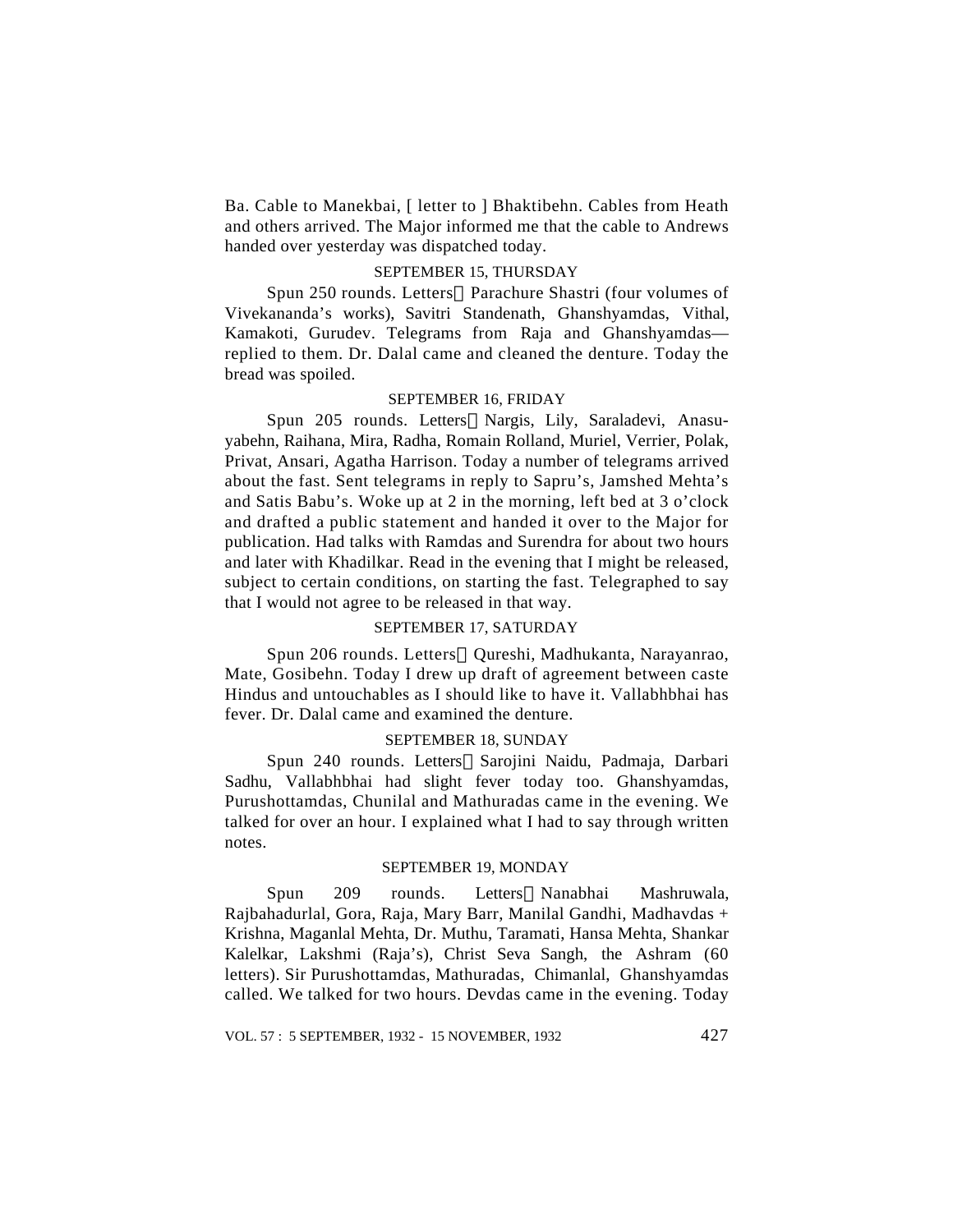did not take milk, took almonds instead.

#### SEPTEMBER 20, TUESDAY

Spun 209 rounds. Letters Narandas + Punjabhai, Trivedi, Nariman, Rajbhoj, Kaka, Mira, Devdhar, Gurudev, Shinde. Sent telegrams or cables to the following—Ambalal, Horace, Agatha, Urmila, Kasi Krishnacharya, Ranikaki's, Krishnadas, Indians of Taiping, Ramniklal Desai, Aparna, Gurudev, Hari Singh. Col. Doyle handed to me the Government's decision. Met reporters, Pyarelal, Brijkrishna, Sarojini. At 12 o'clock entered the fiery ordeal with Raihana's devotional songs. Mahadev recited the *Gita*.

### SEPTEMBER 21, WEDNESDAY

Spun 153 rounds. Letters Mathuradas, Kishorelal, Jairamdas, Mani, Fulchand, Jamnalal, Narahari. Cable to Polak. Talk with Sarojini, Sapru, Jayakar, Raja, Rajenbabu, Ghanshyamdas and others. Rajbhoj came, accompanied by Mate and others. Padmaja came to see me.

### SEPTEMBER 22, THURSDAY

Spun 195 rounds. Letters Nargisbehn, Taramati.

### SEPTEMBER 23-29, FRIDAY -- THURSDAY

Could not write the diary all these days. It is being written on the morning of the 30th. The yarn spun during this period was: 23rd-60, 24th-43, 25th-60, 26th-60, 27th-108. The mind was full of peace during these days. Was suffering acute physical discomfort when I broke the fast on the 26th. There was a stream of visitors. Was much pleased by Gurudev's visit. Kelappan's fast weighed on the mind all the time, and is still doing so. During fast, I started spinning on Keshu's new spinning-wheel from 26th. The interviews were stopped on the 29th. Only Ghanshyamdas and Mathuradas can now see me about *Antyaja* work. Have written a strong letter about this. Ba and Sarojini were taken away in the evening. Devdas visited me at night. Was weighed on Wednesday and stood at 95. It was 93.5 on Monday. Before the fast, it was 101.

#### SEPTEMBER 30, FRIDAY

Spun 235 rounds. Wrote a good many letters to Europe. Read part of the mail. Sat up for quite some time. Walked a few paces. Had a natural motion in the evening. Ba was released today and then was granted permission to visit me by day. Just as I wrote the English letters in the morning, I wrote inland letters till 8 in the evening.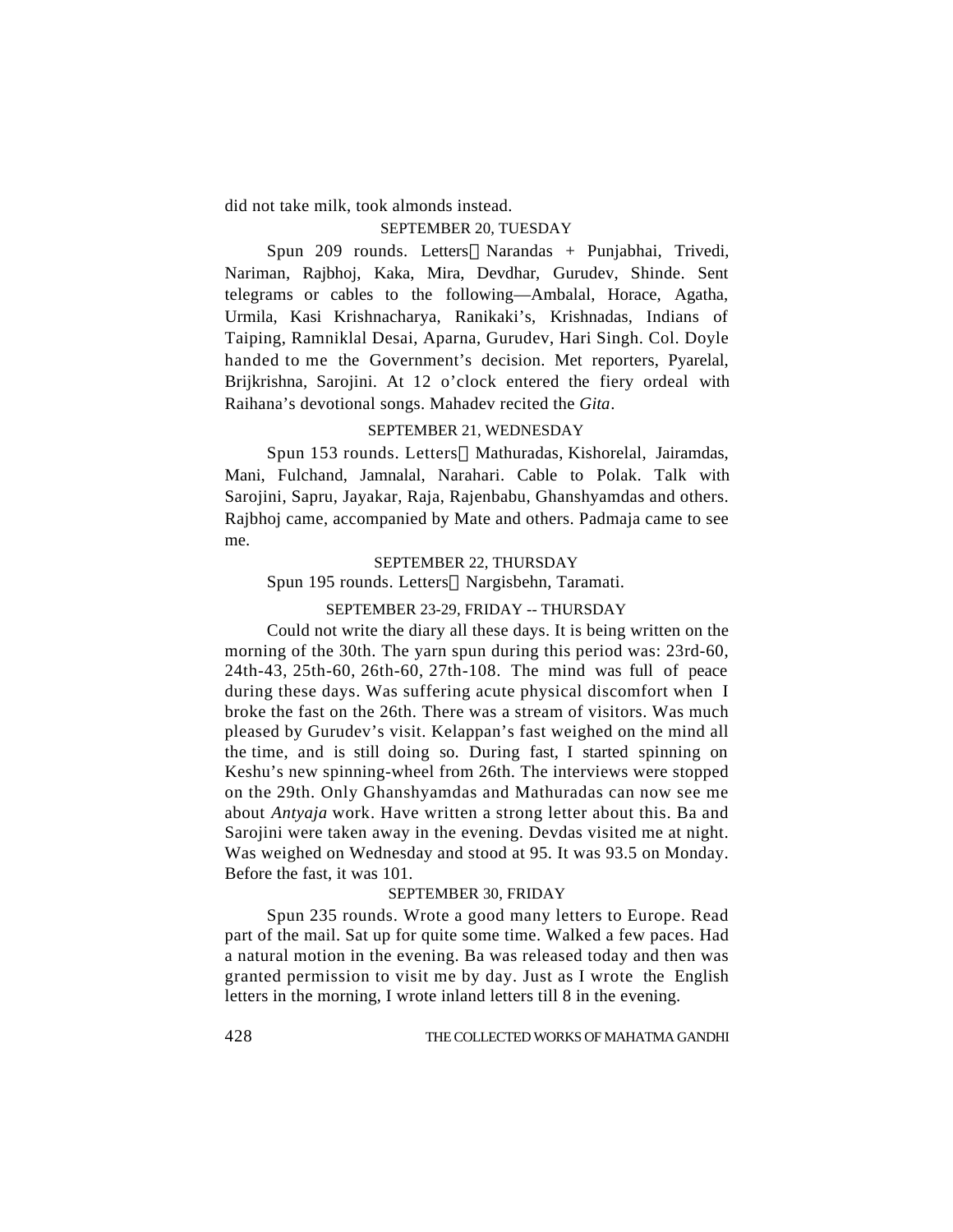#### OCTOBER 1, SATURDAY

Spun 225 rounds. Letters Birla, David, Anandshankar, K. Munshi, Jamshed Mehta, Manmohan Gandhi, Krishna Nair, Krishnadas,Avantikabai, Mira. Cables to Ansari. Letters to Kingsley, *(Chicago Tribune),* Miss. Petersen. Telegrams to Kelappan and Madhavan Nair. Ghanshyamdas and Mathuradas Vassanji came at 12 o'clock. They stayed till 4 o'clock. Ba remained the whole day.

#### OCTOBER 2, SUNDAY

Spun 219 rounds. Letters—Maithilisharan, Bhikshu Balchandracharya, Chaman Kavi, Hemprabha, Kamalnayan, Ali Hassan, Paul, Prabhashankar, Hassan Imam's children, Taramati, Miss Petersen, Ramdas. On being weighed today I stood at 100, Vallabhbhai at 140 and Mahadev at 143.

#### OCTOBER 3, MONDAY

Spun 247 rounds. Letters—Deepsinhji, Maganlal Velji, Sohanlal Sharma, Dhirajram Shastri, Gyanchand Verma, Joglekar, Khimchand, Phadke, Manilal Patel, Satyananda Bose, Kovadkar, Kesarimal Agarwal, Mate, Manekbai Mehta, Mulchand Parekh. Telegram to Motilal Roy. The above were despatched yesterday. Those being sent today letters to Kasturbhai Lalbhai, Fulchand Bapuji, Hari-ichchha, 50 letters to the Ashram. Telegrams to Kelappan, the Zamorin and Rangaswami. Telegram to Kewalram Gidumal about Kikibehn. Letters to Nirmala Mashruwala, Kewalram + kikibehn, Zohra, Atmaram Prabhashankar Bhatt, Kanbivad, Naran Ghughari Delo. Devdas came after getting Hudson's permission.

#### OCTOBER 4, TUESDAY

Spun 250 rounds. Letters Keki Dariyasha, Bartlett, Hoyland, Samuel, Joan Parsons, Scott Henderson, Motilal Roy, Bernard, Chandrashankar Pandya, Shankerlal, Umiyapati, Nandini, Bal Mandir

Khar, Joseph, Govinddas, Shankerprasad, Rameshwardas Dublin, Purnachandra, Krishnanand, Sitaram, Satyendrakumar, Manibehn Galiara, Kisan. Telegram to Badridutt Pande.

#### OCTOBER 5, WEDNESDAY

Spun 209 rounds. Letters Narayana Menon, Premi, Prakasam, Virendra Prakash, Badridutt Pande, Alexander, Esther, Winston, Larks of St. Francis, Subbiah, Standenath, Aristarchi, Kingsley Hall + Gladys + Devi, Ramachandra Bahal. Devdas had called. Ba of course was there. Today again the weight went down to  $98\frac{3}{4}$ .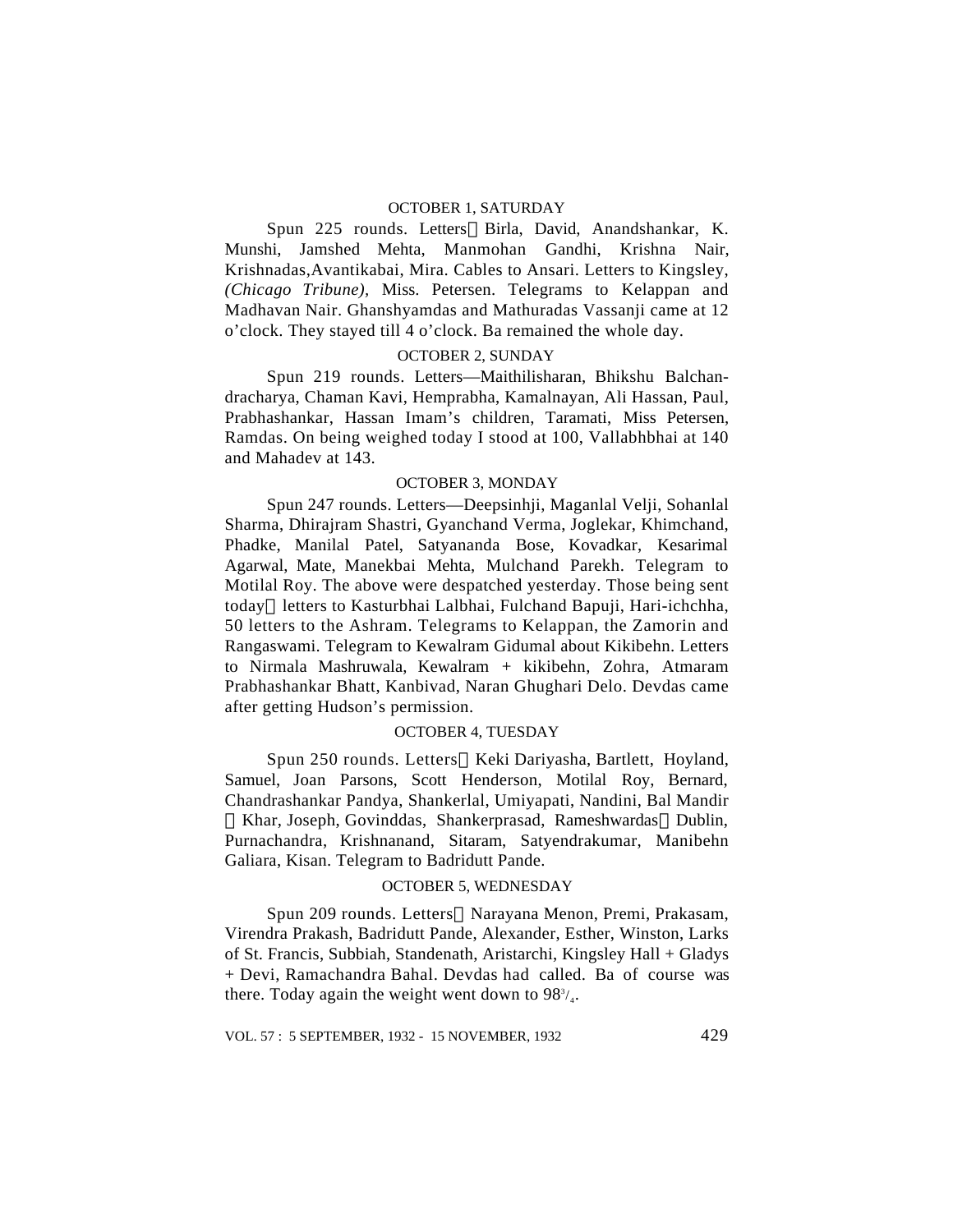#### OCTOBER 6, THURSDAY

Spun 217 rounds. Letters Vasudev, Hiralal, Padmakumar, Manilal Vyas, Padmaja, Behramshah, Maganlal Mehta, Raman Gandhi, Haribhau Phatak, Gaurishankar Bhatt, Agatha, Elvin, Mrs Lindsay, Cora Fry, Mira, Sidney Bokaine, Kamala Nehru + Syed Mahmud, Patankar, Gulbai Dastur, B.D. Lakshman, Samuel Borgai, Darbarilal (Japla, Palamow). Letter to Col. Doyle about the Zamorin's telegram and to Saruprani through Ba. Khagendra Priya's khadi arrived from Barua. *Pendas* arrived from Patankar of Belguam yesterday.

#### OCTOBER 7, FRIDAY

Spun 215 rounds. Letters Col. Doyle + Swami Anand, Nirmala Mashruwala, Annadanappa, Dahyabhai Savji, Rukhi, Manishankar, Dadachanji, Lily, Katiyal, Kahan Chaku Gandhi, Bapalal Vaidya, Chandulal Ganderia, Rani Vidyavati, Abdulla Fakir, Khagendra Priya, Shankar (Madras), Ramji Rao, Lakshminarayan Gadodia, Thappan Nair, Bhaktibehn, Kaka, Saruprani. Umedram and Atitkar called. Telegram to Shaukat Ali. Devdas paid a visit. Today Major Roy examined me. There are symptoms of piles. The District Magistrate paid a visit.

### OCTOBER 8, SATURDAY

Spun 205 rounds. Letters—Prabhavati, Sadashiv, Gomati, Mani, Mathuradas, Mohanlal, Eliot Breckett, Nath Samuel, Salvi, Nanibehn, Angarika Govind, Dwarakaprasad Sharma, Jyotiprakash, Marie Petersen, Shankar Kalelkar about his fast. Sent a letter to Father Winslow through Gagan. As Shankar refused to give up the fast, again wrote a letter to him. Did not drink milk today. Took *gulkand* in the evening.

### OCTOBER 9, SUNDAY

Spun 210 rounds. Letters Emma Harker, Chintamani, Atmaram, Krishna Narayan, Urmila, Basanti Devi, Guruvayuruppan, Mulchand Parekh, Rukhi, Surbala + Rohini, Bajeram, Paramhansa Yati, Thakorelal Mehta, Mohanlal Somalal, Shravan Choudhari, Jadunath Sarkar, Bimala C, Gupta, Chunni Mahetar, Gramya Charkha Samiti, Sursasang and Sons, Youths of Singapore, Telegraph Check Officer.

#### OCTOBER 10, MONDAY

Spun 204 rounds. Letters The Ashram-23, Dr. Mahmud, Muljibhai, Mohanlal, Somasundaram, the Friends of India, Leonard, Maude, Gurudev, Chaunde Maharaj, Suresh, Baldevdas, Meghani,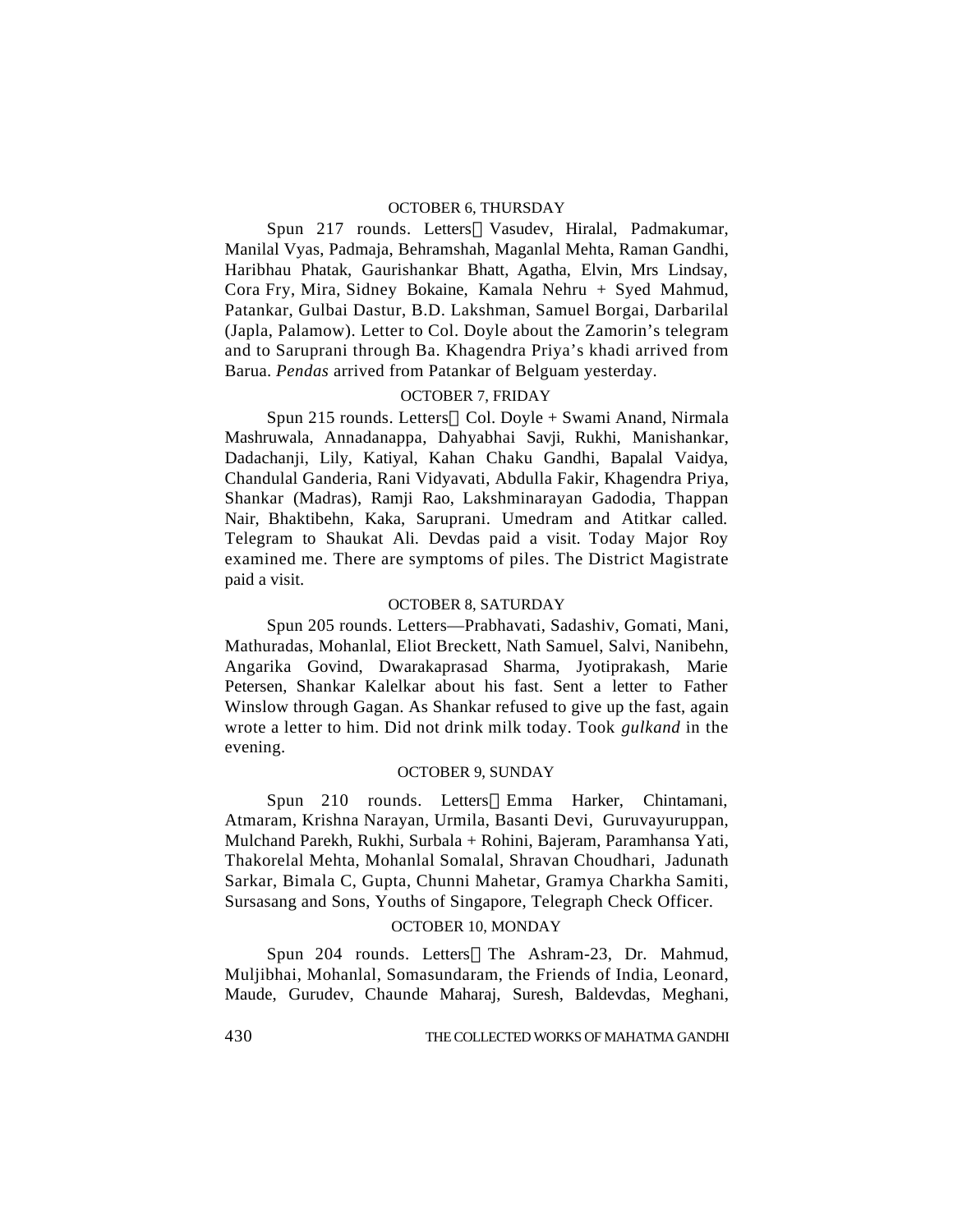Ramayya, Raman Soni, Santhiavu, Kathirvelu, Kotak + Sharda, Taramati, Thakkar Bapa, Hardayal Nag, Hales, Jairam Varalkar, Shantiswaroop, Girindra Kishore, Krishnadas, Kirchand Shivlal, Dadachanji, Jamnalal, Trivedi, Raihana. Manilal came. Today the Major summoned Shankar and scolded him. He and the others gave up their fast yesterday on my writing to them to do so.

#### OCTOBER 11, TUESDAY

Spun 223 rounds. Letters Potdar (Vilaspur), Krishnachandra, Nyalchand, Rohit Mehta, Jamshed, Hari-ichchha,, Raihana, Nizamuddin, Mahomed Hyatkhan, Parulekar, Bapalal, Manji Rambhai, Tribhuvandas, Indumati Patel (Mombasa), Bhogilal Popatlal, Rambhau (Nagpur), Chatursen Shastri, Raghunath Prasad, Sushila, Raghunath Limaye. Devdas had come. He brought news of Manilal's fever.

#### OCTOBER 12, WEDNESDAY

Spun 221 rounds. Letters Turton, Polak, Aristarchi, Behramsha, Chaman, Chhotelal, Thadani, Prof. Wadia, Narasinhrao, Stokes. Manilal paid a visit. Slivers, leather, a pair of sandals, etc., arrived from the Ashram. My weight  $98^{\frac{3}{4}}$ .

#### OCTOBER 13, THURSDAY

Spun 225 rounds. Letters Mira, Vaman Athavale, Mulchand Parekh. Today began spinning on the Magan spinning-wheel. Completed Thadani's book.

### OCTOBER 14, FRIDAY

Spun 207 rounds. Letters Joshi Becharlal, Godse, Thakkar Bapa, Keshav, Manukumar, R[ao] B[ahadur], Aiyengar, Atmaram Shastri, Dr. Dutta, Kelavkar, Motilal Roy, Reynolds, Kumudchandraji, Hemprabha, Bhaktibehn. Devdas paid a visit. Ba will not be coming hereafter. Telegram from Dr. Ambedkar saying that if permitted he would call on Monday. Completed Wadia's book.

### OCTOBER 15, SATURDAY

Spun 200 rounds. Letters Dutt, Urmila Devi, Ramabhadra Iyer, Nargisbehn, Hiralal, Jeki, Mithubehn, George, Maganlal Mehta, the Zamorin, Kelappan, Rangaswami, Thakorebhai.

### OCTOBER 16, SUNDAY

Spun 205 rounds. Letters Manekbai Mehta, Pyarelal, Lalji Naranji, Kikibehn, Radhakrishna, Kamala Nehru, Shankar, Omkar Upasana Prachar, Rukhi. Completed Madan's book on fasting.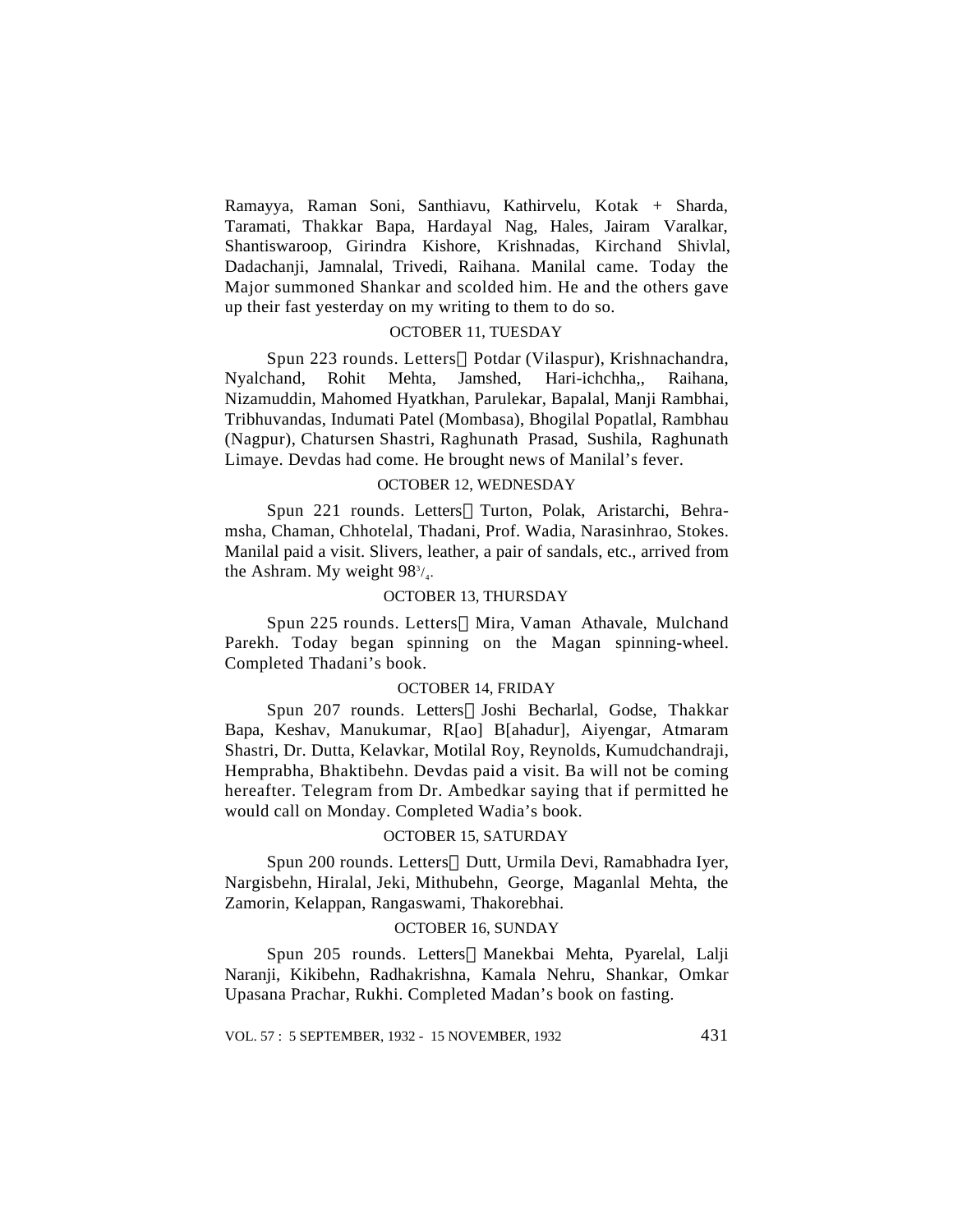#### OCTOBER 17, MONDAY

Spun 210 rounds. Letters Narandas (41), Nanalal Kalidas, Padmaja, Zohra, Rangaswami, Michael, Lala Roshanlal, Scott Henderson, Polak (Jr. and Sr.). Ambedkar called today. Sarojini was also with him. Hudson had made it clear that only untouchability could be discussed and that even that discussion should not be published.

#### OCTOBER 18, TUESDAY

Spun 222 rounds. Letters Dr. Dalal, Manibehn Desai, Maganlal Mehta, Chhaganlal Mehta, Nanalal Kalidas, Narasinharao Bholanath, Begum Mohmmad Alam, Premji Dayalji, Manilal Gandhi, David. Telegram to a temple trustee in Colombo. Letter to Hudson. Dr. Katiyal called.

#### OCTOBER 19, WEDNESDAY

Spun 208 rounds. Letters Nalini, Krishnachandra, Khambhatta, Harijan (Walve), Dadachanji, Shambhooshankar, Kamalani, Jatpat Todak Mandal, Shailappa, Kanaiyalal, Arjunda, Kisan, Winslow, Gaurishankar Lal, Nath, Mohanlal Bhatt. Manilal paid a visit. We were taken to the old cells this evening.

#### OCTOBER 20, THURSDAY

Spun 216 rounds. Letters Andrews, Narayan Kulkarni, Arun, Valji Desai, Srinivasa Sinh, Mira, Mama, Shankar, Nirmala, Taramati, Col. Doyle, Dorothy Newman. Commenced bread this evening.

## OCTOBER 21, FRIDAY

Spun 200 rounds. Letters Mrs Shivaprasad Gupta, Shakarabhai, Godse, Satikumar Chatterjee, Lala Dunichand, Kaushalya, Alu Vihari, Hoyland, Jaiji Petit. Suleman Kaji and Ishwarlal arrived from the camp. Met Brelvi too. Talked about his diet.

#### OCTOBER 22*,* SATURDAY

Spun 217 rounds. Letters—Manilal Gandhi, Dr Dalal, Khwaja, Hiralal, Urmila Devi, Jamshed, German, Mary Barr, Bhilode<sup>1</sup> Chandraji. Met Sardar Pratap Singh

#### OCTOBER 23, SUNDAY

Spun 220 rounds. Letters—Prof. Trivedi, David, Sesha Aiyangar, Jamshed, Harilal Parikh, Rambharose, Hemprabha,

<sup>1</sup> If the source this can be also read as "Trilok".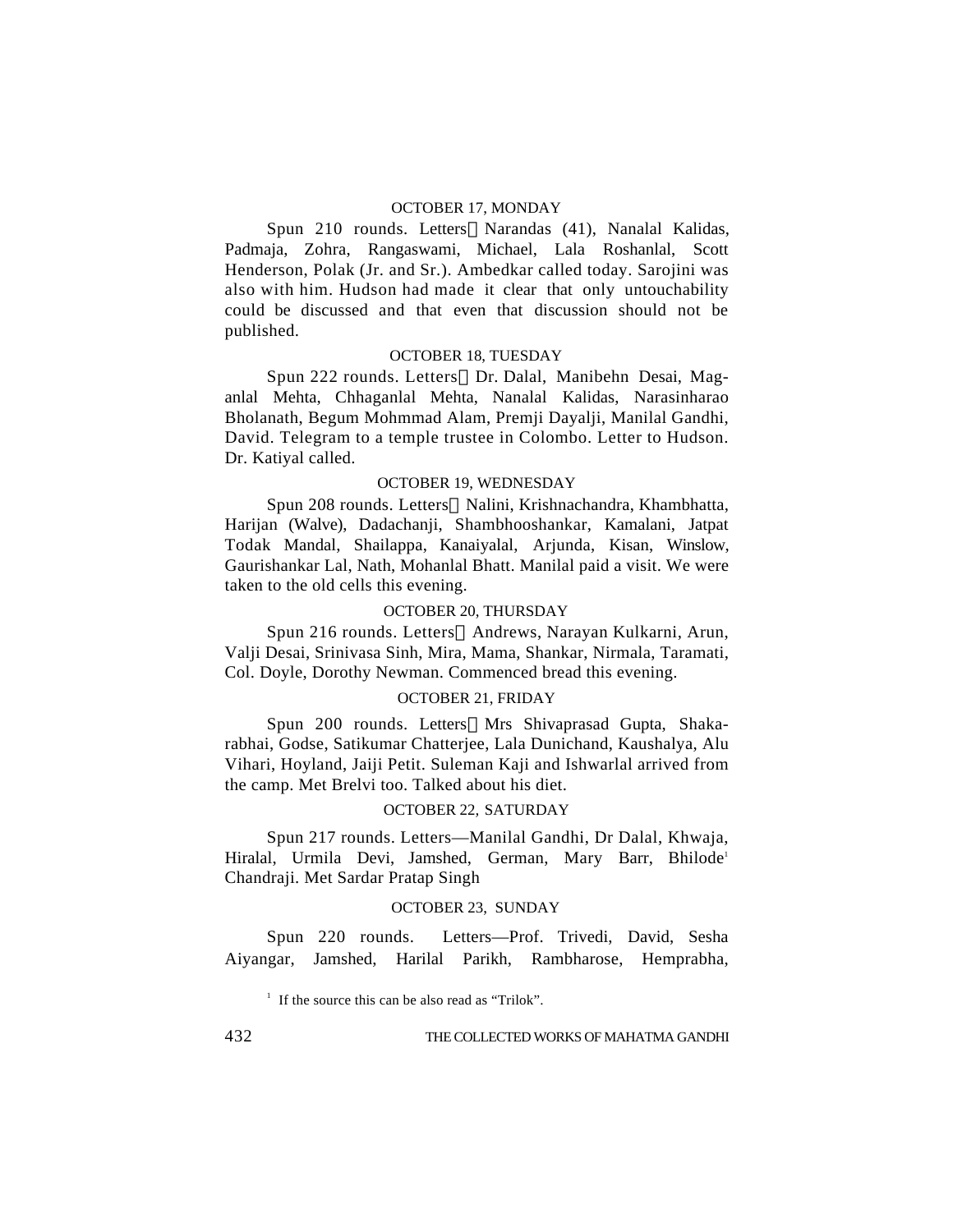Madhavan, Nagendranath, Lady Thackersey. Last night at 9 o 'clock, received Ghelabhai's telegram about the death of Punjabhai at 3.30 o'clock. Spent the day in writing letters to the Ashram. Wrote reminiscences of Punjabhai.

## OCTOBER 24, MONDAY

Spun 208 rounds. Letters—The Ashram 45 including reminiscences of Punjabhai also, Abul Kalam, Lakshmi. Today Bhandari read out to me the Government's order concerning the correspondence about untouchability. Refused to give me a copy. I have sent a reply to it today. A telegram from Abul Kalam Azad also has been witheld.

# OCTOBER 25, TUESDAY

Spun 200 rounds. Letters—Khambhatta, Sitala Sahay, Dinshaw Mehta, Harjivan, Rukhi, Vaikunthlal, Manilal Revashankar (Ba, Pyarelal, Neelam, Manilal). Devdas called. Sent with him Pyarelal's book and also Manilal's. Kateli called at night and suggested deletion, in my letter to Doyle, of the paragraph about his refusal to give me a copy of the Government's letter. He allowed me to take out a copy. Handed over the corrected letter today. Received yesterday the honey sent by David.

# OCTOBER 26*,* WEDNESDAY

Spun 219 rounds. Letters—Satavlekar, Vasantlal Morarka, Brajendra, Shankarrao Godse, Ramnath Suman, Krishnadas, Doddamati, Rohit, Atulendu Gupta,Sapru, Lalji Naranji, Ramdas Gandhi, Telegram to Shivprasad Gupta. Col. Doyle, Dahyabhai Came.

# OCTOBER 27, THURSDAY

Spun 223 rounds. Letters— Mira, Ratilal Sheth, Maganlal Mehta, Harisingh Gaur, Nanalal (Natvarlal), Chhaganlal (Lilavati), Shankar Ghatge, Nemchand Kacharabhai, Prabhashankar, Harchandbhai, Thadani, Narsinharao.

#### OCTOBER 28, FRIDAY

Spun 245 rounds. Letters—Aristarchi, Hugh Marshal, Pyarelal. Telegram to Mani. Letter to Bhaktibehn, Dadachanji, Salt. Telegram to Birla.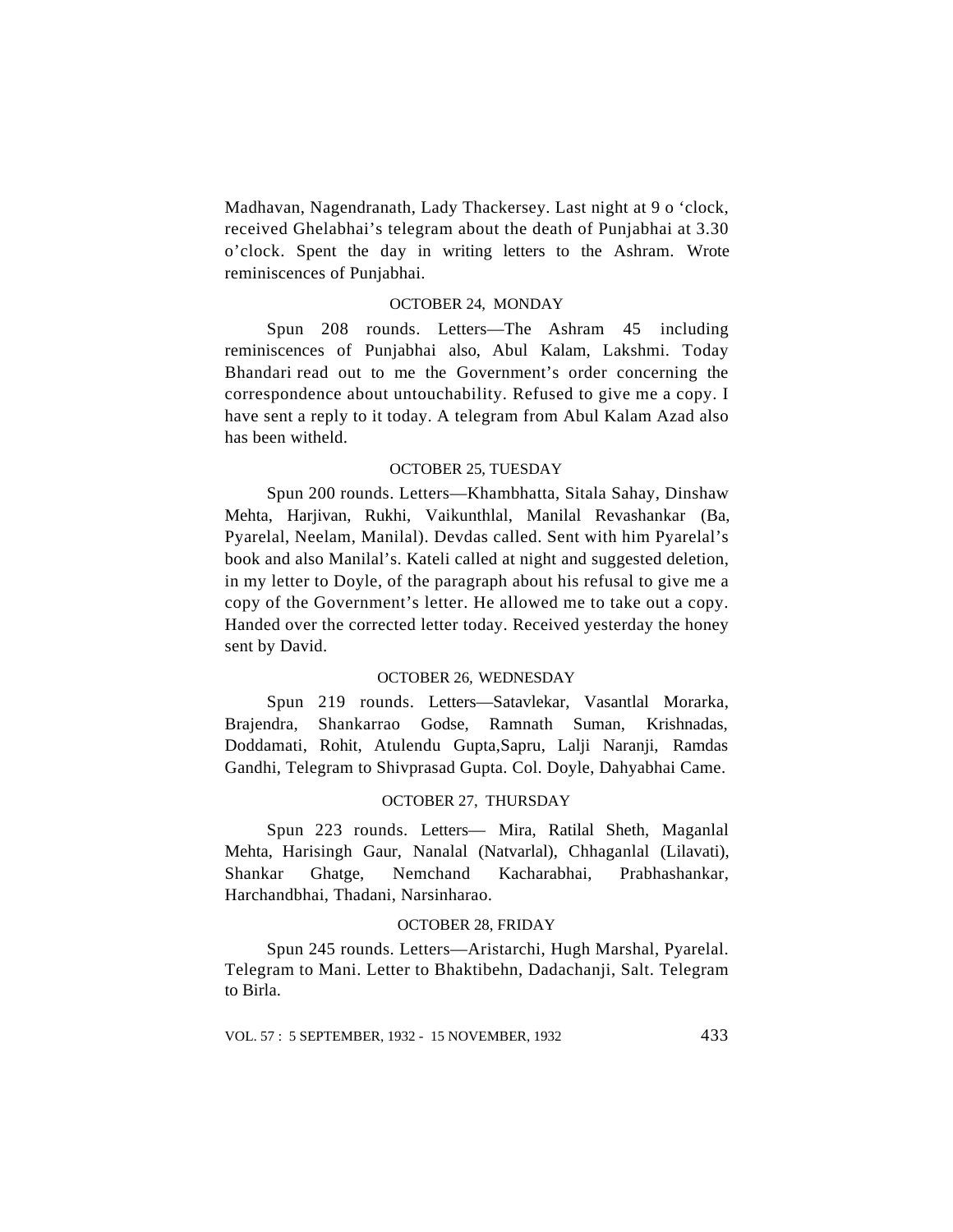## OCTOBER 29, SATURDAY (DIWALI)

Spun 207 rounds. Letters—Maganlal P.+Manjula, Kewalram + Nirmala, Shivji Nanji, Taramati, Narendra Dev (Calcutta), Maganlal Parmar.

#### OCTOBER 30, SUNDAY, PADAVO 1989<sup>1</sup>

Spun [...]<sup>2</sup>, Letters—Mathuradas, Mohanlal, Gertrude Keller, Mr. Hirnom, Mathuradas, Shankar, Kedarnath, Sukabhau, Sarojini, Lady Vithaldas. As my leg was aching today, did the rest of the spinning on the Gandiva.

#### OCTOBER 31 MONDAY

Spun [. . . ] Letters—The Ashram 43—Harjivan Kotak, Chhotalal Shah+Manekbai, Satavlekar, Prabhavati. Telegram to Mani. [Letters] Mani Galiara+Vanita+Ratan+Devi, Kamala Nehru. Major Bhandari—about the begining of non-co-operation from tomorrow. Condolence telegram to Lady Ali Imam. Both the Majors paid a visit. Have agreed to take unspiced dal with *bhakhari*. Vallabhbhai has a severe cold.

## NOVEMBER 1, TUESDAY

Spun 124 rounds on the spinning-wheel +36 on *takli*. Letters— Mulchand Parmar, Satyamurti, Homi Pestonji, Nambiar, U. Vasudev Joshi, Krishnachandra Agrawal, Dr. Latif Syed, Bhaktibehn, Padmaja Naidu, Anasuyabehn, Shantikumar. Sent five Gujarati books to Bhaktibehn. Tomatoes from Prof. Wadia. Manilal, Sushila, Tara, Surendra, Sita paid a visit. Started taking ' C'class food from today. Ate *bhakhari*, unspiced dal and the morning gruel. Mahadev observed a fast. Read the Gita.

## NOVEMBER 2, WEDNESDAY

Spun 106 rounds. Letters—Prof. Wadia, Ramdas, The Ashram (Bhau, Rama, Titus) Jamnalal, Madanmohan. Telegram to Jamnalal. The Major called last night and handed to me telegram from the Government of India. Replied today. As a result of that telegram, I resumed today the usual food. Sent for fruit from Lady Vithaldas.

#### NOVEMBER 3, THURSDAY

Spun 115 rounds. Letters—Mayashankar, Mira, The Ross brothers, Michael Wilson (Sunfield), Najuklal, Dr. Gaur, Narottam

<sup>1</sup> The Gujrati New Year

<sup>2</sup> The figures have been left out in the source.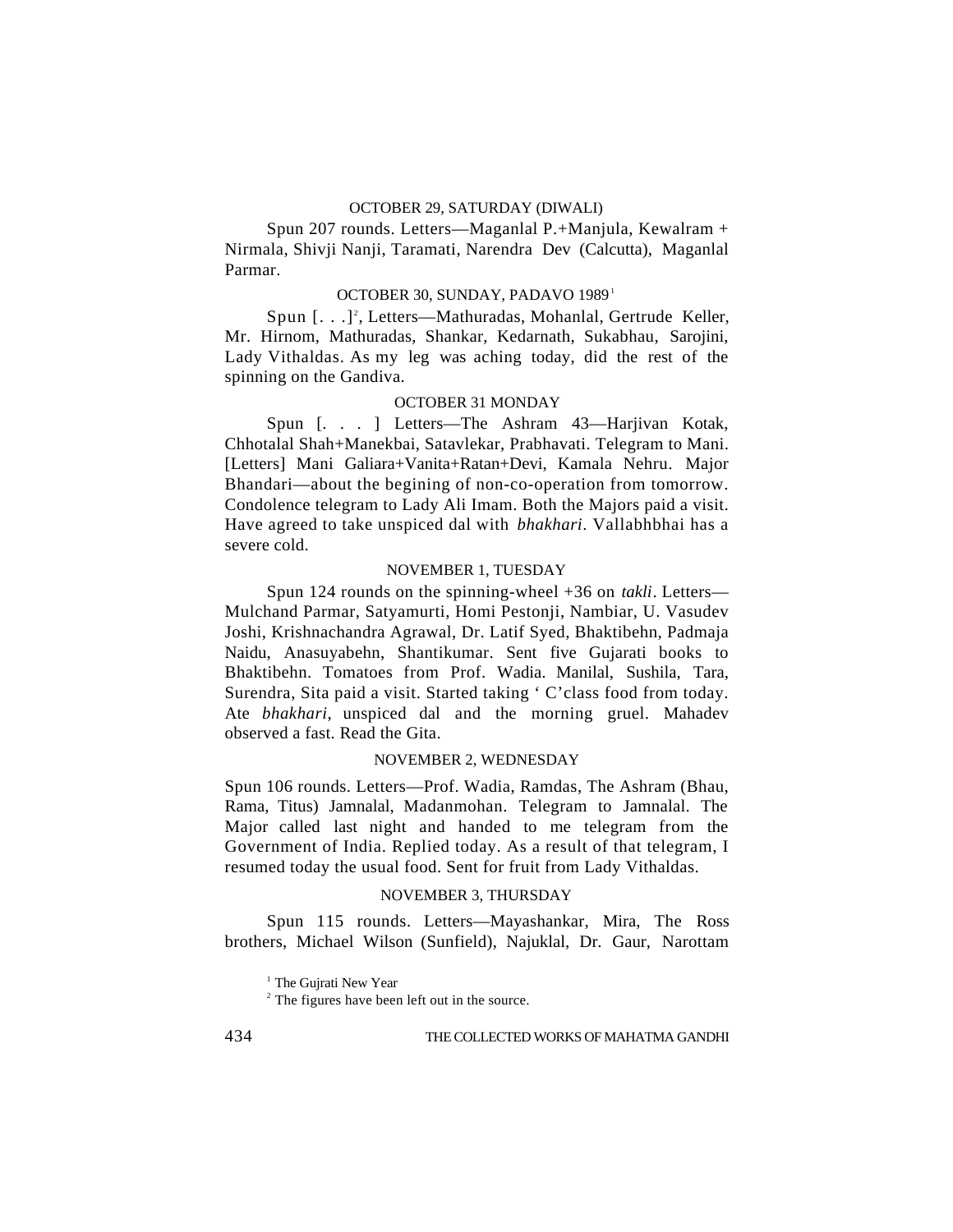Girdhar Company. Government decision on untouchability received. May be considered good. Sent a reply. For the present at any rate God has dispersed the clouds. The hand pains so much that I want to reduce the spinning still further.

#### NOVEMBER 4, FRIDAY

Spun 90 rounds. Letters—Kusum Gandhi, Prabhashankar, Amritlal Shah, Hirji, Bhansali, Dadachanji. About untouchability— Gopala Menon, Har Sarup, Nibaran Chandra, Dunichand, Narsinhbhai, Sohanlal, Jagannath Prasad, Hemprabha, Jagannath Visharad, Ragunath Sashtri, Rameshwarnath Oza, Prafulla Ghosh, Chaturbhuj Vithaldas, Santapal, Prabhunath Mishra, Sharma, Dolatram Gupta, Dhanulal Shrama, Tatachari. On Vaze being invited, Vaze and Patwardhan called on me. I gave them the first statement for the Press. Trivedi and Nanavati from the Camp and Munshi from the Circle called me.

## NOVEMBER 5, SATURDAY

Spun 109 rounds. Letters—S.Godse, Nirmala (Rajkot), Ghanshyam Birla, Parachure Shastri, Vernekar, Ramji Rao, Somsundaram, Atmaram Shastri, Talegaonkar. Telegrams—Sarup Rani, C. Mehta, Birla. Vaze, Kodanda Rao and Limaye paid a visit. Handed them the second statement.

#### NOVEMBER 6, SUNDAY

Spun 102 rounds. Letters—Nanalal Kantilal Vora, Arun, Uma, Sushila, Govinddas,, Kalidas Jaskaran, Jamshed, Chunilal Vyas, Hanumanprasad, Habibur Rahman, Satisbabu.

#### NOVEMBER 7, MONDAY

Spun 116 rounds. Letters—Lilavati Mehta, Bali + Kumud + Rami + Manu, the Ashram (46), Raihana. Telegrams to Birla, Urmila. Today Pyarelal, Kodanda Rao, Shastri and others came. Handed them the third statement. Mahadev got permission to stay with me. NOVEMBER 8, TUESDAY

Spun 113 rounds. Letters—Harjivan Kotak, the Ashram (Ba+Radha+Champa+Narandas+Talwalkar), Ramdas (together with two books—the *Ramayana* and Ruskin), Jamnalal. About untouchability—Natarajan, Kodanda Rao, Shastri. Major Bhandari about the Egypt cable. Anandshankar Dhruva, Bhandari (2) about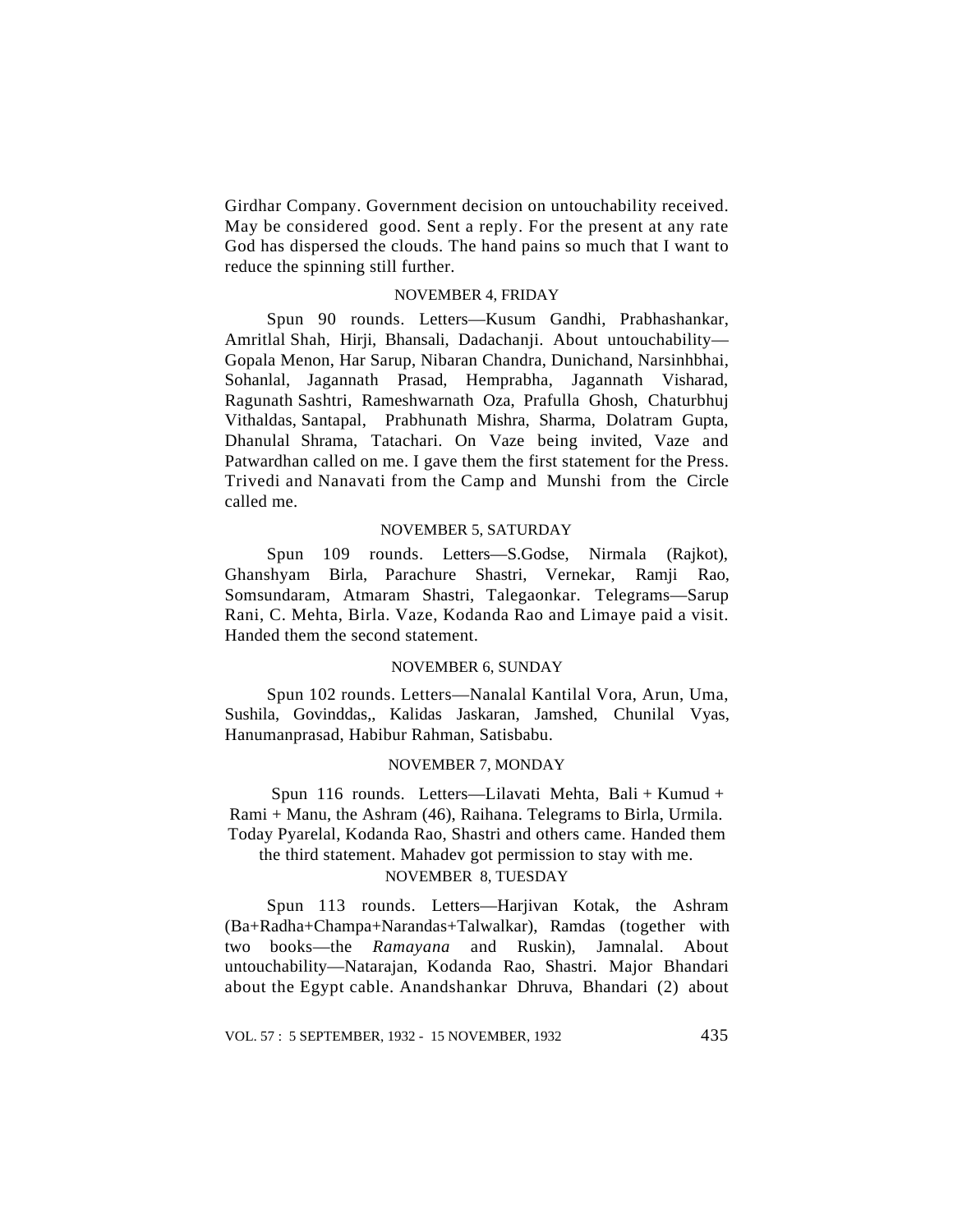newspapers. Telegram to Shanti, the Chinese. Mama paid a visit. Interview to the *Sakal* correspondent.

## NOVEMBER 9, WEDNESDAY

Spun 111 rounds. Letters—Hasam Ali Sale, Kapil, Mrs. Chidamber, Dr. Modi, Kikibehn, Munnalal, Ranka, Annadanappa, Bernard, Fulchand, Lalji Naranji, Maganlal Mehta, Valji Desai. About untouchability—Radhakant, Motilal Roy, Vasukaka, Vakil, Gosibehn, Namjoshi, Ramasami, the President—District Council, Amaravati. Jethalal Ramji, Damodar Mishra, Mahadev Shastri, Chhotabhai U. Patel. The fourth statement on untouchability, Bhudev Mukerji. Telegrams to Rajbhoj, Sir Lallubhai, the Zamorin and Thakkar.

## NOVEMBER 10, THURSDAY

Spun 103 rounds. Letters—Karsandas Chitalia, Mira, Boridas (Madras), Anasuya, Naoroji Belgaumwala, Narsinhrao, Ansari, Rukmini, Manekbai, Bhagwandas, Hiralal, Chhaganlal Mehta, Jeki, Firozechand, Bhagawati, Devi, Lakshmanlal, Narayanswami, Pyarelal, Kewalram, Raihana, Bhaktibehn. About untouchability —Chunilal, Ganesh Bhikaji, Kennedy, Hiralal Shah, Sukhabhau, Vanubhai Parmar, Vasukaka, Natarajan, Gurudev. Telegrams to Ambalal, R. Babu, Gopala Menon, Kirchand. Telegram to the Wadhwan Ashram about Qureshi.

## NOVEMBER 11, FRIDAY

Spun 104 rounds. Letters—Devi West, Satyanand, G.S. Narasinhachari, Bharati, Chhagan Jhaveri, Lakshmi, Esther. About untouchability to Srinivasan, G. Ramachandran, Purushottamdas, Harkisandas, Mathuradas Vassanji, Satur, K.M.Shah, Sadanand, Buddhivallabh, Urmila, Basanti Devi, K.R. Nath. Telegram to Urmila. Sent a M.O. for Rs. 100 to Urmila. Lallubhai, Rajbhoj and his friends called. The meeting lasted three hours. Among the friends [who visited] were Prof. Oturkar, Bhagyavant, Datar.

#### NOVEMBER 12, SATURDAY

Spun 100 rounds. Letters—Bhatnagar, Maganlal Narsinhdas, Amritlal Gordhandas, Kotak. About untouchability to Purushottamdas, Michael, Hiralal Joshi, Vishvanath Gavarikar, Shyamji Marwadi, Swami Yoganand, Kikabhai Lavjibhai, Uttamchand Gangaram, Venkatramayya, Viyogi Hari, Rajbhoj, Birla, Vakil—his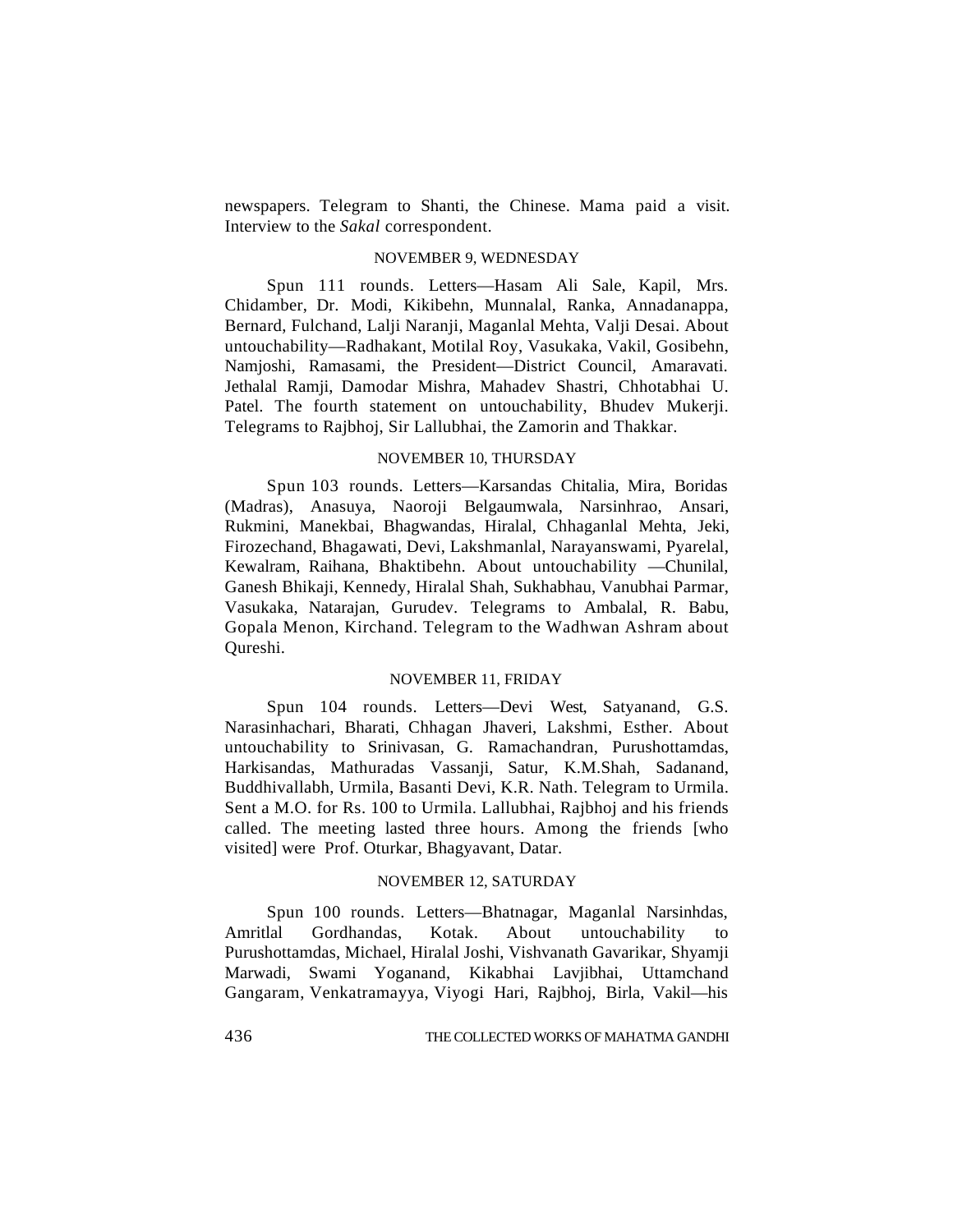discussions with me. Anandshankar, Chintamani, Kunzru, R[ao] B[ahadur] Raja, Avantikabai, Karsandas Chitalia, Hansabehn, Premlilabehn, Satavlekar, Hiralal Shah. Telegram to Anandashankar. Salivati of *The Hindu*, Kodanda Rao, Vasukaka and Haribhau called.

## NOVEMBER 13, SUNDAY

Spun 113 rounds on Kanitkar's spinning-wheel. Letters— Hardayalbabu, Abdul Alim, Elwin, Rohit, Nanalal. About untouchability to Keshoram Tandon, Suryanarayan Vyas, Gaur Gopal, Parikshitlal, Ramnath 'Suman', Mahadev Shastri, Dhanumal Sharma, Sharada Mehta, Madanmohan Mishra, Radhakant, Basantkumar Chatterji.

## NOVEMBER 14, MONDAY

*Takli*—52 rounds. Started spinning on the *takli* because of the pain in the arm. Telegram to Sheth Jamnalal and Chhaganlal. Letters to the Ashram (41), Dr. Modi, Sahni. About untouchability— Kanitkar, Nripendrasingh, Rajbhoj, Anantrao, Manmathrai. Telegram to Satisbabu. Gave the fifth statement to Kodanda Rao.

#### NOVEMBER 15, TUESDAY

*Takli*—40 rounds. Letters—Col. Doyle about Manibehn, Major Bhandari, Chinna Thambi. Telegrams to Kewalram and Maganlal. Letters to Bhavanii, Shukraram Shastri, Lakshmikant, Narasinharao, Lakshmanlal Mehta,Taramati,Gulabchand Shah, Paramahansa Pragnaneshwara, Lady Thackersey, Natarajan (the son). About untouchability telegrams to Kunhappa, Sharma, Jenkins and Firozechand. [Letters—] Datar, Karsandas, Ghanshyamdas, Gopala Menon, Vasantram Shastri, Hariharprasad, Nemichandra. Radhakrishna, Prof. Purandare, his wife and Kodanda Rao called.

From the Gujarati: S.N. 19337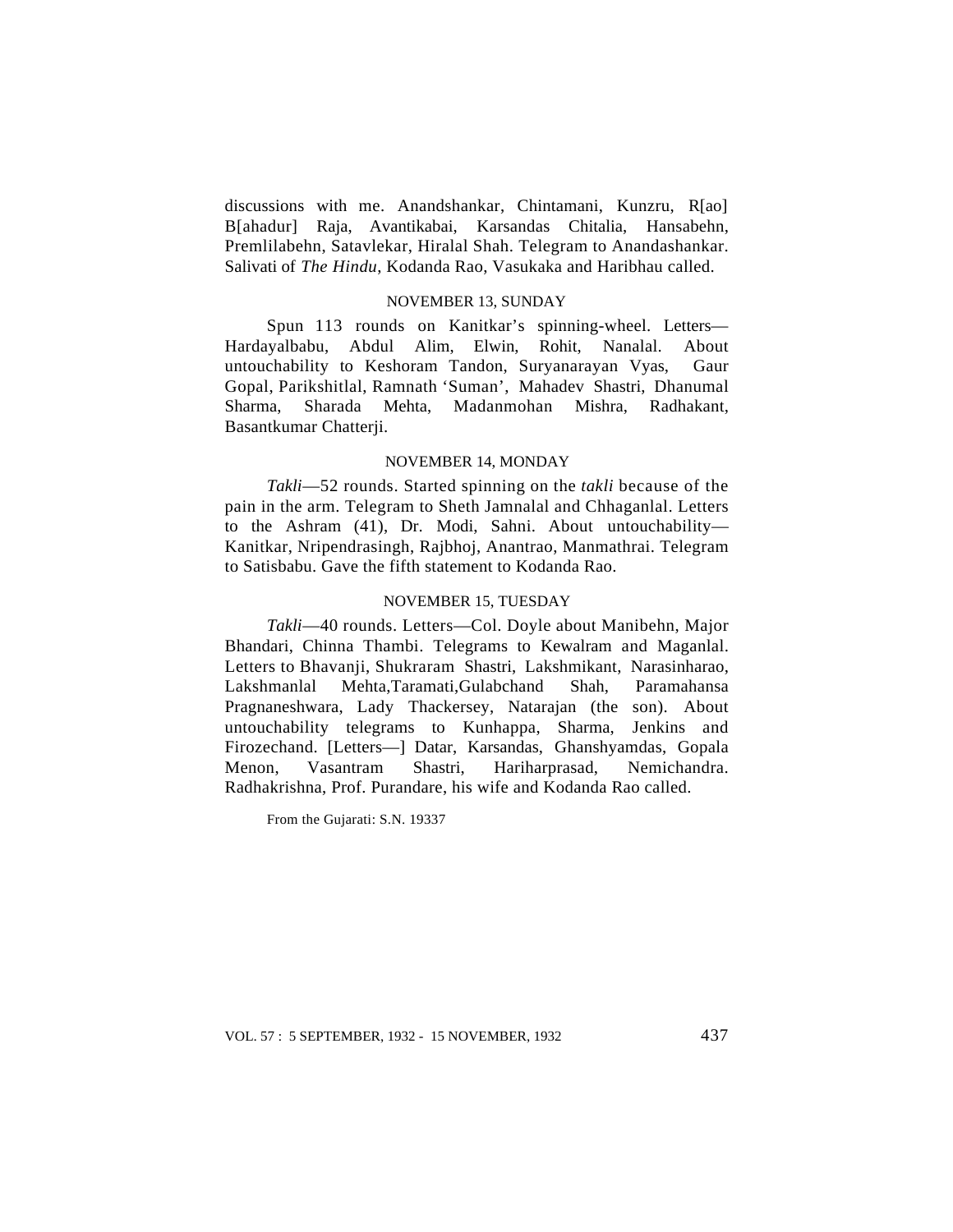# *APPENDICES*

## APPENDIX I<sup>1</sup>

# *(A) DISCUSSION WITH VALLABHBHAI PATEL September 6, 1932*

GANDHIJI: You were, of course, joking in the morning, but if you really have any questions to ask please ask them.

VALLABHBHAI PATEL : What do you think will these people do?

G. I still feel that they will release me on or before the 19th. It will be the limit of wickedness if they let me fast, let no one know about it and then say that I did what I as a prisoner ought not to have done, and that they could do nothing about it. I do not say that they cannot go that far, only they will not find it necessary. And they certainly are not the people to go further than it is necessary.

V. P. Then what will you do?

G. The fast cannot commence on the 20th. We cannot stick to the 20th.

V. P. Does is not mean then that we have got time till the new constitution is drawn up? Or that you can give a longer notice to the people and the Government?

G. Yes, but that depends on how much the people will allow me to do after I get out. I cannot tell what the situation will be. I have no idea of the kind of letter I may have to write. But I shall have to consider everyparty—the Hindu society, the *Antyajas*, the Government, the Muslims. It will be necessary for the Hindus to hold meetings along with the Antyajas at every place and reject this thing. The Government has done this thing as a Christian Government and hence I shall have to tell both the Government and the Christians the same thing—that as Christians they cannot do this thing. Let our swaraj come into being, then they may influence the *Antyajas* in any way they like, but they should not divide us today. I had said this to the Muslims even in England. I shall say the same thing here also. I shall explain to the Hindu society that now the *Antyajas* have no choice but to turn Muslims or Christians.

V. P. But where are the Muslims here who will listen to you?

G. It does not matter if there aren't any. But we should hope that those people too will wake up. The root of satyagraha lies in faith in human nature, in the faith that it will be possible to melt the cruellest of men. So there will surely be some Muslim who will say that if things go to that length he will not be able to bear it. To accomplish all this, I shall have to call certain people. I

<sup>1</sup>Vide "Statement to the Press", 16-11-1932.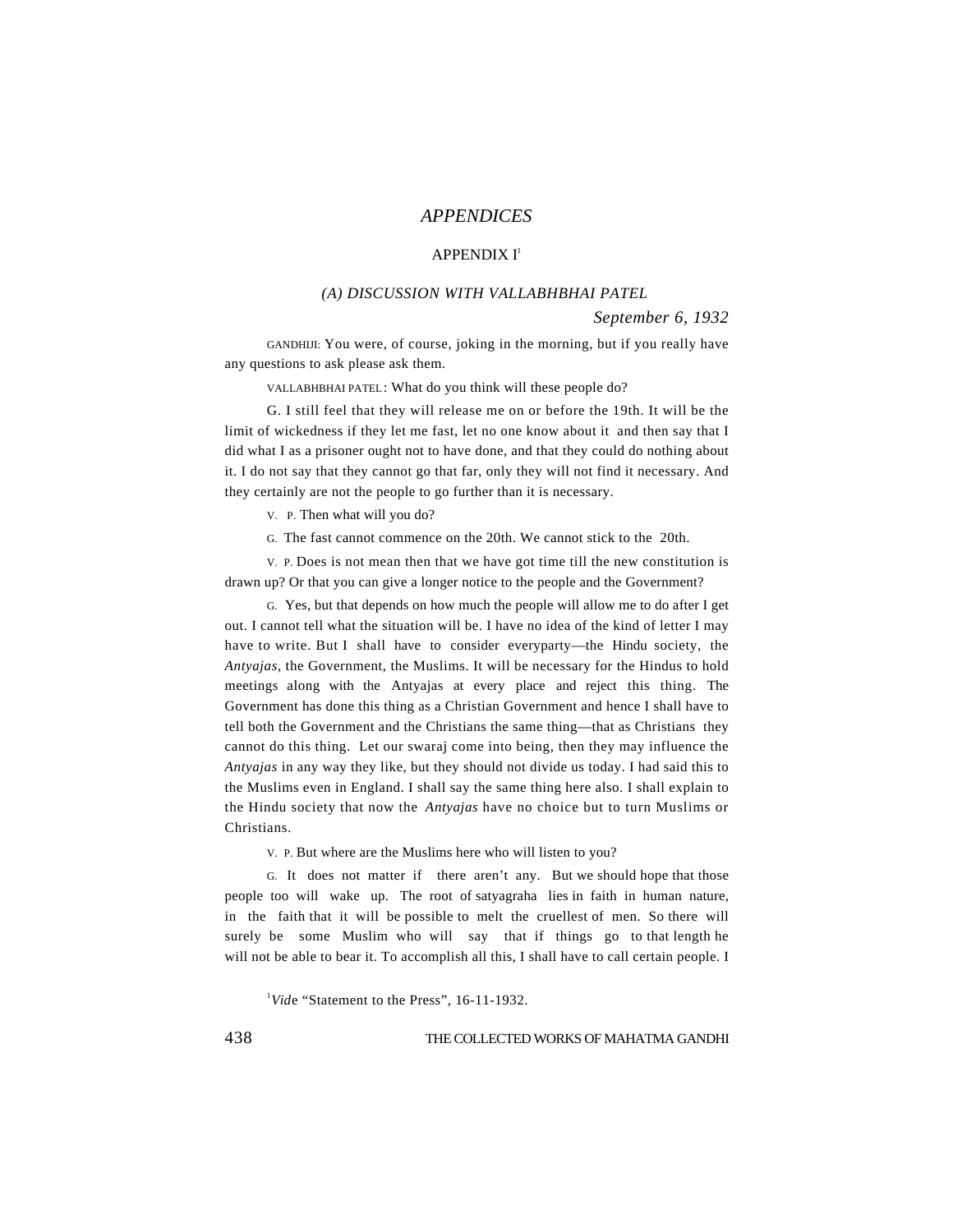do not know whether all of them will be permitted to come here. But they may even insult me. They may say that they have released me because they will not take the responsibility for my death. However, if I launch civil disobedience, they will have to put me back into prison.

MAHADEV DESAI : Among the people who will come will also be Christian friends and they will say to you that before accusing the Government you should accuse yourself. Why does Hindu society regard the *Antyajas* as untouchables?

G. That is up to me to explain. That is not a difficult thing. We can say to them: 'Allow us to settle our problems ourselves, why do you interfere? After we have set about managing our own affairs, you may do what you like. Why do you divide us and then argue over things? Today the *Antyajas* have either to turn to Muslims or to you. The question of women is similar to that of the *Antyajas.* But women are not untouchables. Even if they wish to become untouchables, men will go and sit on their beds. They cannot be separated even by having a separate electorate. Today the *Antyajas* have been separated permanently. What would be the outcome of it? There would be internal strife. There are people like . . . . He would collect bad characters in the community and get them to attack Hindus, poison wells and do other things.

The duty of those of you who have remained here is merely to inform everyone in the Camp jail that fasting is wholly prohibited and that everyone must remain calm.

[From Gujarati] *Mahadevbhaini Diary,* Vol. II, pp. 7-9

#### *(B) DISCUSSION WITH B.R. AMBEDKAR*

#### *September 22, 1932*

AMBEDKAR : We must accept that in the country there are two groups belonging to two different ideologies and act accordingly, and I should get my compensation. I also want that a clear understanding should be arrived at which would recompense me in other respects also. The decision of the Government gives me seventy-one seats and I feel that is a just, reasonable and definite allocation.

GANDHI : According to you.

A. Over and above that I get the right to vote and contest elections in the general constituencies. I also have a franchise in the labourers'constituencies. We do realize that you are of immense help to us.

G. Not to you personally.

A. But I have only one quarrel with you, that is, you work for the so-called national welfare and not for our interests alone. If you devoted yourself entirely to the welfare of the Depressed Classes, you would then become our hero.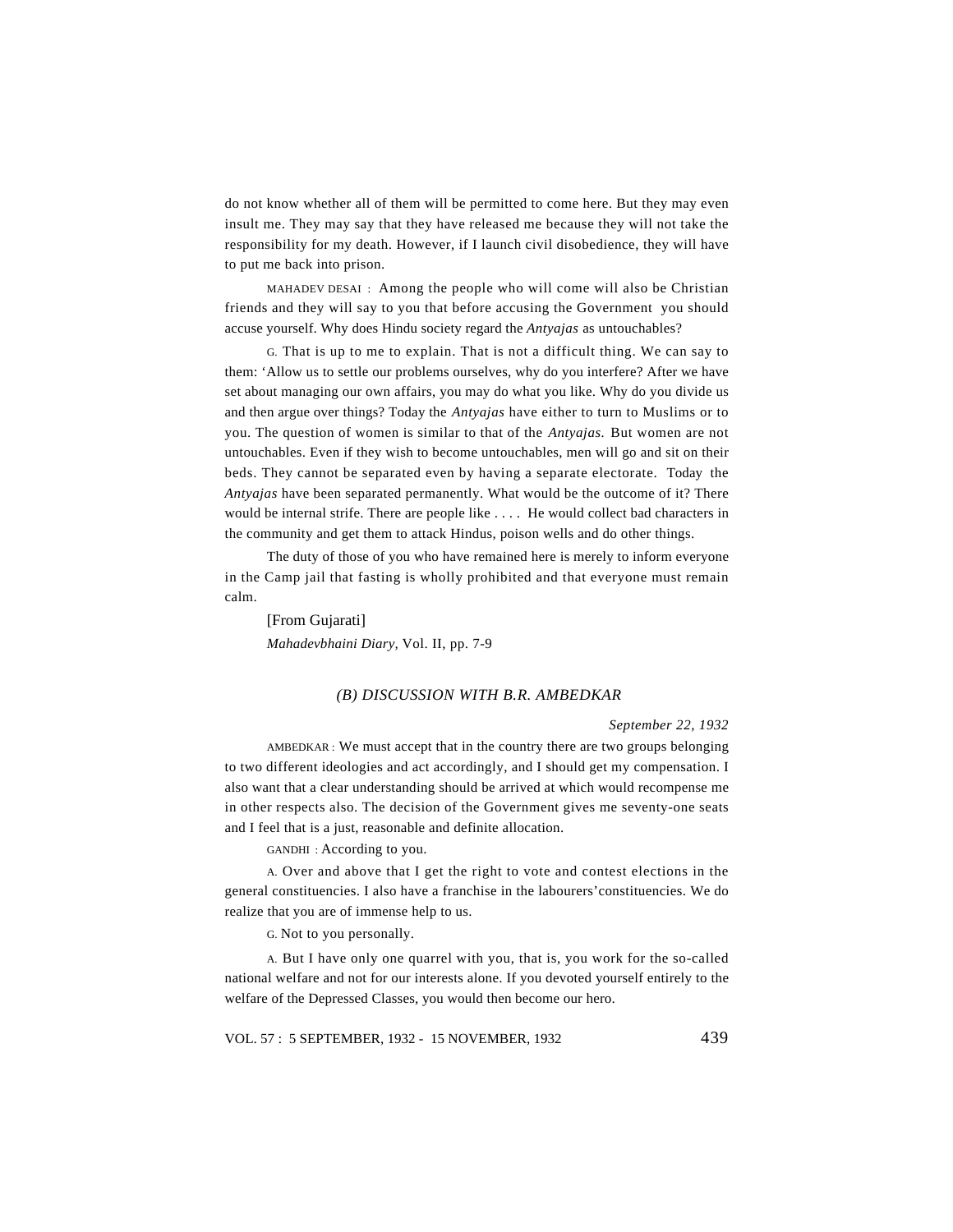G. Very sweet of you to say so.

A. I want political power for my community. That is indispensable for our survival. The basis of the agreement therefore should be: I should get what is due to me. I wish to tell the Hindus that I should be assured of my compensation.

G. You have clarified your position very beautifully. However, I should like to ask you one question. You say that if there is any genuine party among the Depressed Classes it should be given sufficient scope to rise. Therefore their refusal to accept joint electorates without primary elections is quite reasonable. What I do not understand is why you have not said so far that there should be a separate election of this kind. I feel from whatever study I have made of the subject that if I accept the primary election, the letter of my vow is not violated. I therefore accept the Clause [of primary election] but I would most certainly have to scrutinize its wording. At the moment, I say only this, that the idea of separate primary elections does not go against my vow. But I suspect something when you insist that the panel should consist only of three candidates. It does not give me sufficient place to turn in. Moreover, you consider panel system for some seats only, thereby satisfying both the parties [among Harijans]. There would be one election, i.e., of the primary nature by the Harijan voters only. The other would be by the joint electorate. I have to safeguard without any discrimination not the interest of one group alone but of the Depressed Class as a whole. I want to serve the untouchables. That is why I am not at all angry with you. When you use derogatory and angry words for me, I tell myself that I deserved that. I will not get angry even if you spit on my face. I say this with God as witness. I know that you have drunk deep of the poisoned cup. However, I make a claim which will seem astounding to you. You are born an untouchable but I am an untouchable by adoption. And as a new convert I feel more for the welfare of the community than those who are already there. At the moment I have before my eyes the dumb untouchables—unapproachables and unseeables—of South India. I am scrutinizing the scheme to see how these people will be affected by it. You will of course say why I should worry about that. All of you will either accept Christianity or Islam. I say that you may do whatever you like after my body falls. What I say is that if the panel system is good for the Depressed Classes it should be good for the entire electorate. I do not like it from the beginning that the community should be divided into two groups. I will raze to the ground the fort of sanatanists with dynamite if all the untouchables are one and united. I want that the entire untouchable community should unitedly rebel against the sanatanists. You should not worry about the number as long as the appointing power is in your hands. I am a lifelong democrat. The whole world will agree that I was the foremost among the democrats after my ashes are scattered in the air or, if that does not happen, after they are immersed in the Ganga. I do not say this out of pride but tell the truth with humility. I learnt the lesson of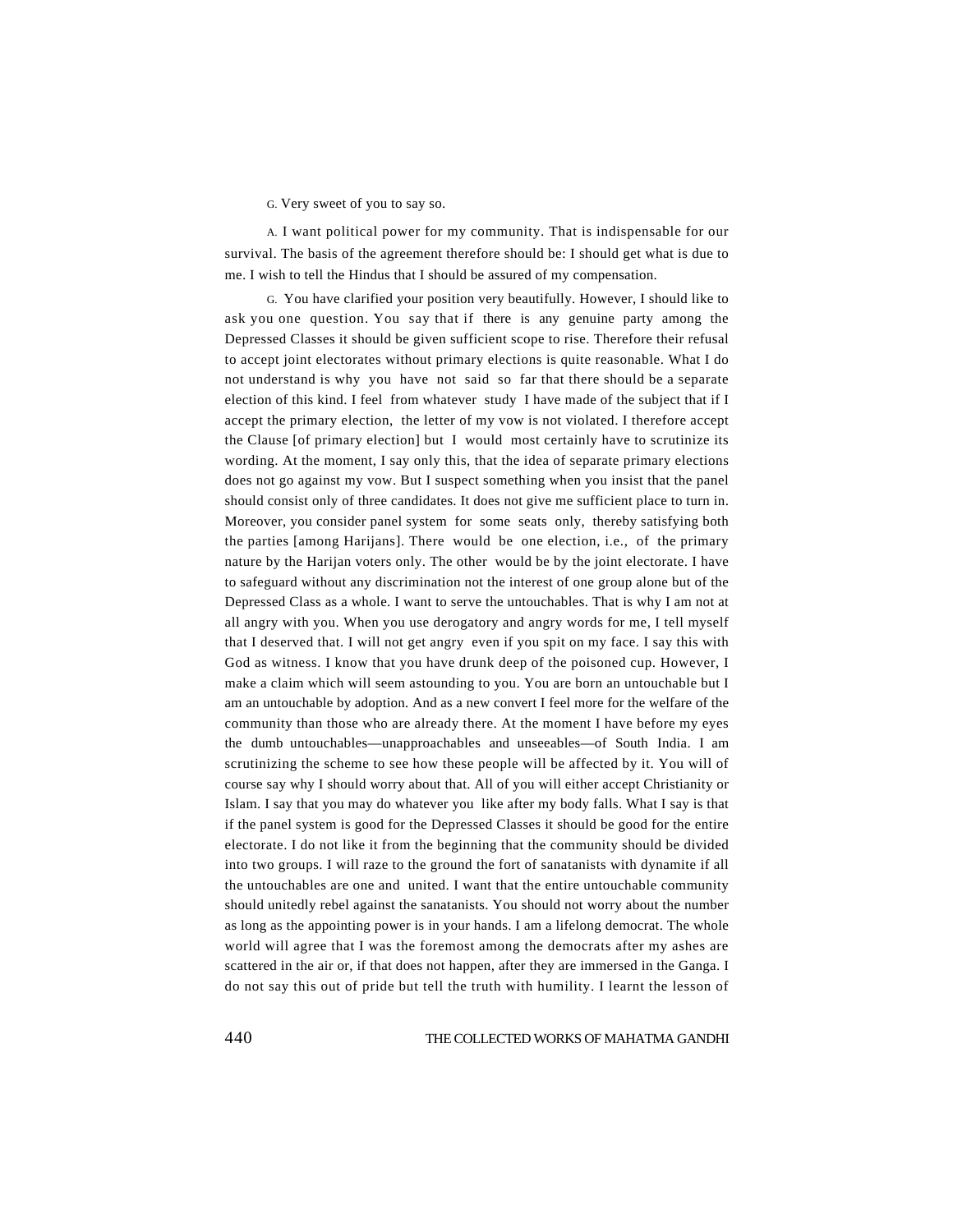democracy at the tender age of 12. I quarrelled with my mother for treating the domestic sweeper as an untouchable. That day I saw God in the form of a Bhangi. You spoke the truth when you said that the welfare of untouchables is dearer to you than my own life. Now be honest and stick to it. You should not care for my life. But do not be false to Harijans. My work will not die with me. I have asked my son to convey my message to the Conference. In that, I have said that they should not be tempted to forsake the interests of the Harijans in order to save my life. I am sure that if I die my son will definitely follow me. Not only he but many others also will lay down their lives, for I do not have only one son, I have thousands. He would not be my worthy son if he did not lay down his life for the honour of Hinduism. Without eradicating untouchability root and branch the honour of Hinduism cannot be saved. That can only happen when untouchables are treated on par with caste Hindus in every respect. A person who is regarded as 'unseeable' today should also have the opportunity to become the Viceroy of India. I had said, in the first political speech I made on coming to India that I would like to make a Bhangi the President of the Congress.

So I appeal to you not to haggle. Do not bring to me something which is so bad that I would not even like the look of it. Bring to me some nice present which would inspire life into a person who is willingly courting death. However you will do that only if you are convinced that my co-operation has some value.

[From Gujarati]

*Mahadevbhaini Diary,* Vol. II, p. 69-72

#### *(C) A STATEMENT*

#### *September 22, 1932*

I do not see any objection from the point of view of my vow in the system of primary elections which Dr. Ambedkar has explained to me and which has been laid down in Clause B of the scheme given to me. But before I finally accept any scheme, I would like to see it drafted in very clear language. After that I will give my final decision on Clause B. I do not like its language. It requires many changes. I give below my objections against Clause B and its language.

(1) The system of primary elections and reserved seats should terminate automatically after 10 years.

(2) The number of votes should be ascertained from the Lothian Committee Report. I have double objection against Clause B. Not only that it nullifies the object for which I have staked my life but it is harmful to the nation also.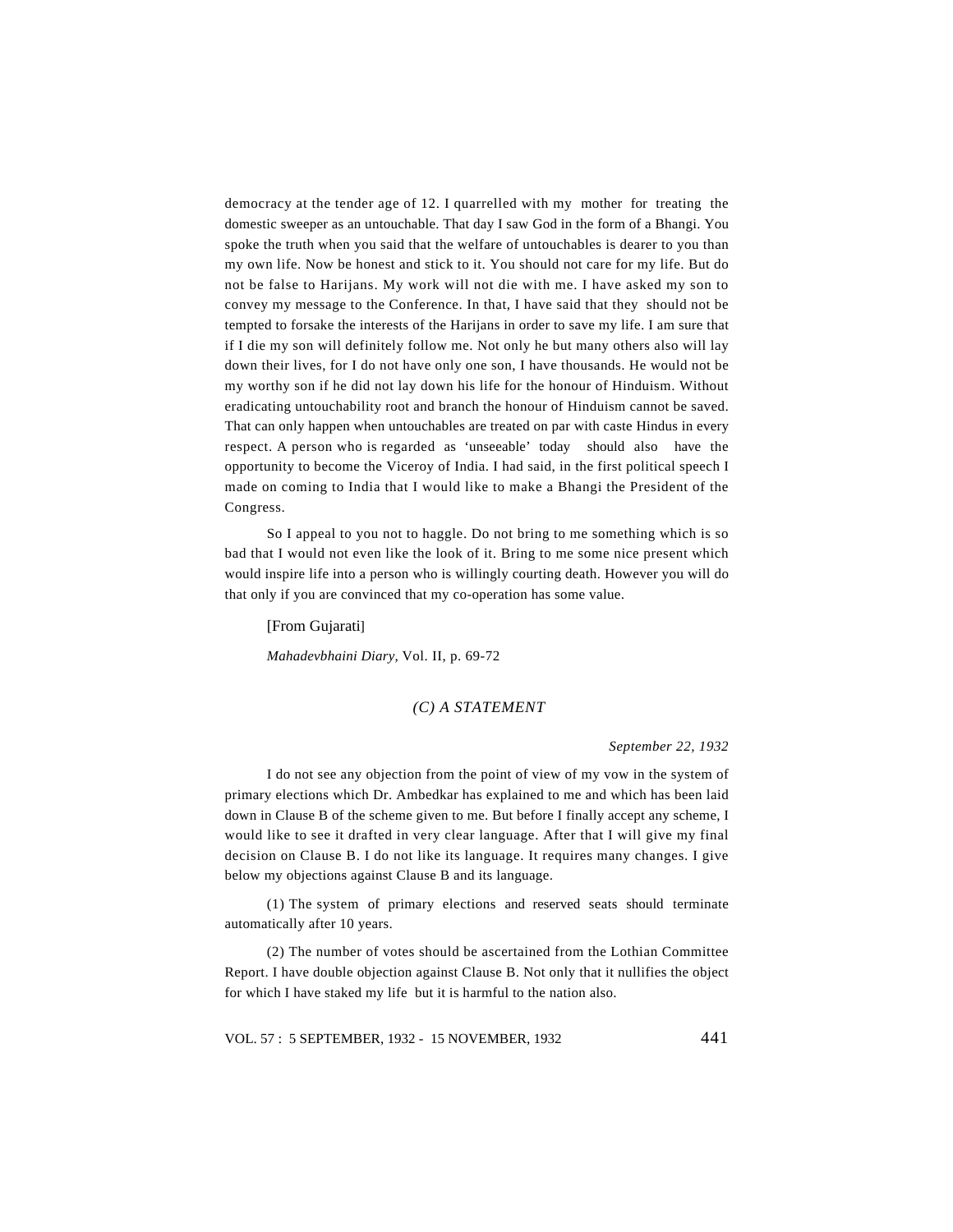About other issues you should put the Hindu Community on its honour. Do not ask me to do anything which would not do justice to a man on deathbed. I know that the country will be ruined if I swerve from the stand I have taken.

[From Gujarati] *Mahadevbhaini Diary*, Vol. II, p. 72

#### *(D) INTERVIEW TO VOHRA DEPUTATION*<sup>1</sup>

#### *September 23, 1932*

If you think deeply, you will see that no task in this world has been possible without someone sacrificing his life for it. Your love for me is inspired by my determination, my strength to give up my life. Hence those of you who love me should let me go. My life is in the hands of God. Even if I wish to depart I cannot, and if I am to depart, even expert doctors will not be able to save me. It will be a great thing if you bear witness to the fact that I died for truth. It is not that the blot to remove which I have been fasting disfigures Hindu religion alone it disfigures the whole of India, because the entire country is witness to it. Hence you should all pray that Gandhi's pledge be fulfilled. It is not as if the Hindus could not pray for Muslims and *vice versa*. That sort of belief is hypocritical.

[From Gujarati] *Mahadevbhaini Diary,* Vol. II, pp. 73-4

# *(E) MESSAGE TO M. M. MALAVIYA, M.R. JAYAKAR AND TEJ BAHADUR SAPRU*<sup>2</sup>

#### *September 24, 1932*

They should not take hasty steps on my account. They should endorse only that which they feel is right. They as well as I will be doing a wrong thing if later on I had to be persuaded to change my opinion. We should not stand on our honour as far as our duty is concerned. They should therefore cling to what is true, proper and just. If in doing so my body falls, let it be so. Everyone should do what he thinks is proper. My stand is: either agree to referendum after five years or let me die. Anyone who feels that this condition is not proper and is harmful should not accept it.

[From Gujarati]

 *Mahadevbhaini Diary,* V0l. II, P. 80

<sup>&</sup>lt;sup>1</sup> The Vohras had gone to urge Gandhiji to give up his intention to fast.

<sup>&</sup>lt;sup>2</sup> Gandhiji had asked Mahadev Desai to convey this message.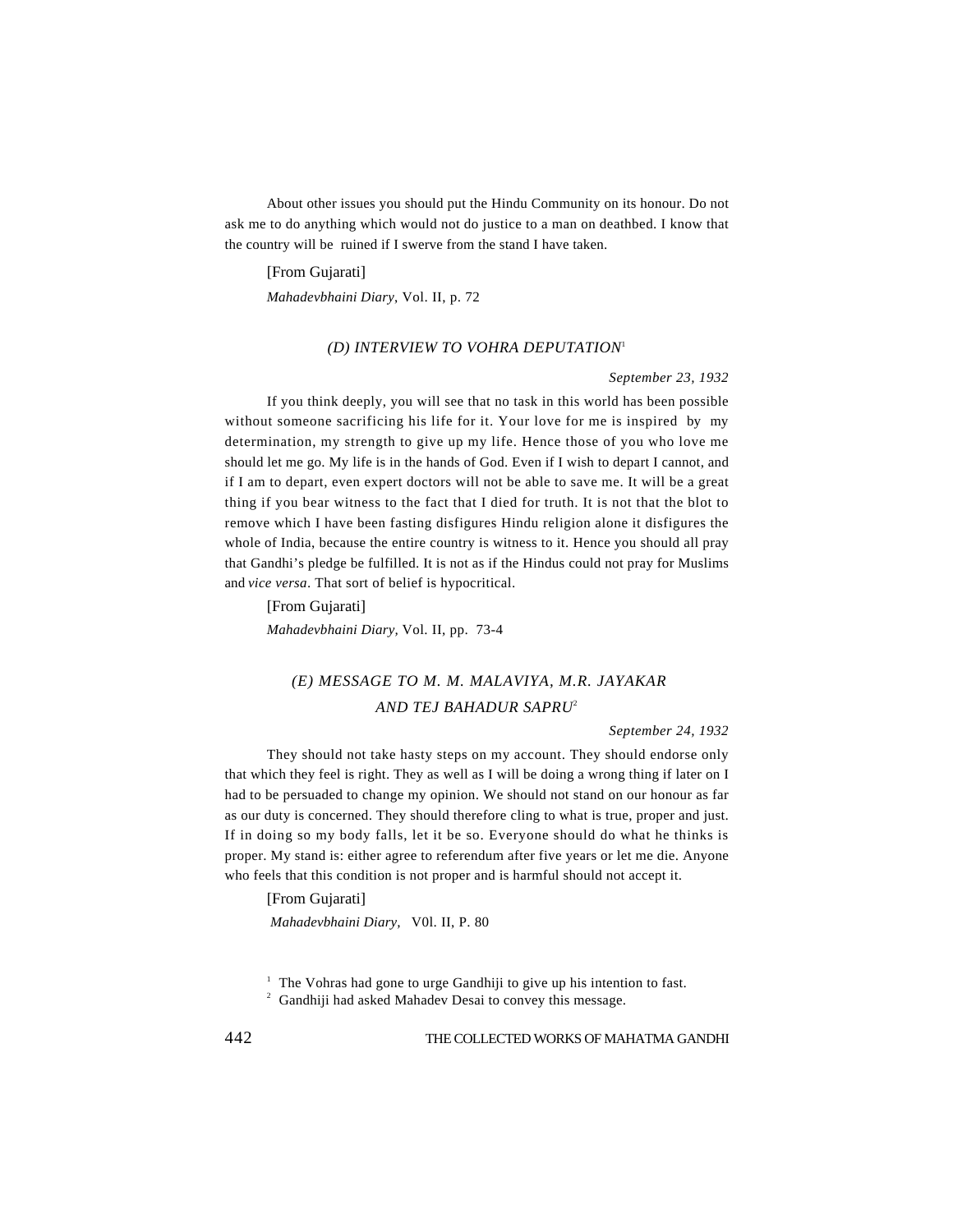#### *(F) DISCUSSION WITH B. R. AMBEDKAR*

AMBEDKAR: I have not come to discuss untouchability but political matters.

GANDHIJI: That is true. I cannot talk about it with you; even if you do I shall not be able to express an opinion—my mind does not work in that direction.

A. I have come here for this. I want to request you to give up civil disobedience and to join the Round Table Conference. The point is that if you do not come, we shall get nothing in England and everything will be upset. People like Iqbal who are enemies of the country will come to the forefront. We have to work any sort of constitution. Hence though I am a small man, I request you to come.

G. If you elabroate your argument, I shall think over it. I suggest you go and write about it at length in the newspapers. I shall think over it.

A. It is not a thing that can be put down in writing. In it I shall have to say a lot that will hurt the Muslims and I cannot say that publicly. But I shall write anonymously or have someone write in a different way. Please have a look at it and, taking it to be mine, think over it.

G. It will be good if you write under your own name. But of course you may do as you wish.

A. I must honestly say that I have no interest in the temples being thrown open, common dinners and the like, becuase we suffer thereby. My people have to put up with beatings and bitterness increases. After the common dinner at Vile Parle, the Maratha workers went on strike. If the caste Hindus had the strength they would have engaged untouchables as servants. But that has not been so. Hence I do not feel interested in the thing. I only want that social and economic hardships should end.

G. Give examples.

A. The untouchables do not get houses to live in; they continue to suffer injustice and oppression. In one case, an untouchable was accused of having murdered a Maratha. I could have taken the case to Sessions and got him acquitted, but the magistrate changed the charge of murder to one of grievous injury. Now he will receive some punishment. You may not know what even I have to face. I do not get any other place to live in Bombay except the Port Trust chawl. In my village, I have to stay in the midst of the Mahars. In Poona, all others stay with their friends. I have to stay at the National Hotel and have to spend Rs. 7 and transport fare.

G. Servants of India?

A. Yes, I can perhaps stay there. But only perhaps. You will know if you ask Vaze. Once Vaze's servant insulted me in his presence. I want to do away with all these hardships.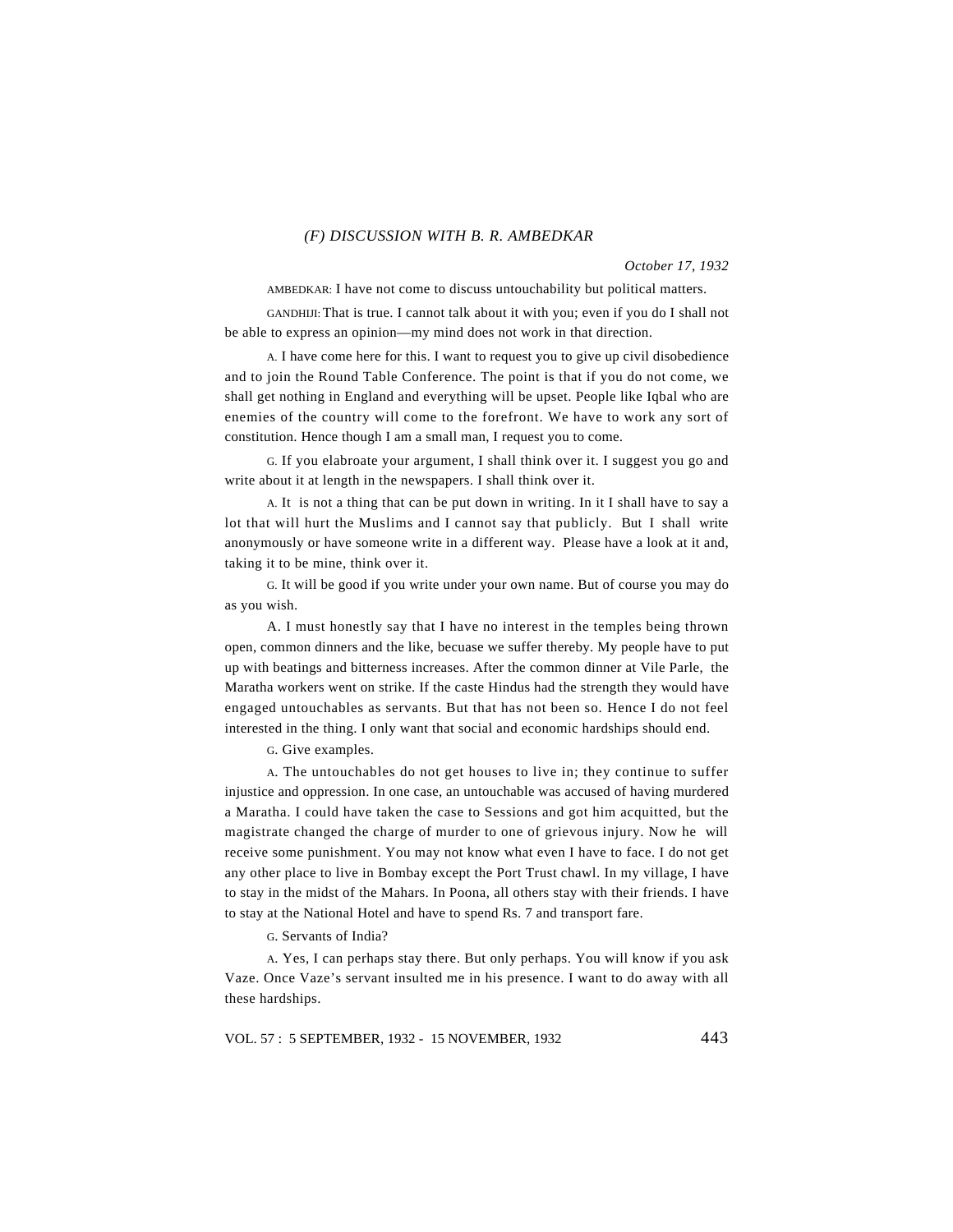G. I am at one with you. You ought to know that my fast has not ended yet, it is still on. To correct the agreement was a minor thing. The main thing still remains to be done. I am ready to give my life for it. All the injustices you mention ought to end.

A. Birla said that I should be taken on the Committee for the Abolition of Untouchability. I declined to join, because what can I alone do? I would have to agree to the work of abolishing untouchability being done in accordance with your wishes. If we are in a majority we can get the reforms that we wish brought about. You wish that temples should be erected or wells should be dug. We might feel that that would be a waste of money, that there should be another way out for it.

G. I understand your point of view, and I shall keep it in mind and shall see what can be done.

[From Gujarati] *Mahadevbhaini Diary,* Vol. II, pp. 144-6

#### APPENDIX II<sup>1</sup>

THE AGREEMENT ARRIVED AT BETWEEN THE LEADERS ACTING ON BEHALF OF THE DEPRESSED CLASSES AND OF THE REST OF THE HINDU COMMUNITY REGARDING THE REPRESENTATION OF THE DEPRESSED CLASSES IN THE LEGISLATURES AND CERTAIN OTHER MATTER S AFFECTING THEIR WELFARE.<sup>2</sup>

1. There shall be seats reserved for the Depressed Classes out of general electrorates. Seats in provincial Legislatures shall be as follow<sup>3</sup>:

| MADRAS                   | 30 |
|--------------------------|----|
| BOMBAY WITH SIND         | 15 |
| PUNJAB                   | 8  |
| BIHAR AND ORISSA         | 18 |
| <b>CENTRAL PROVINCES</b> | 20 |

<sup>1</sup>*Vide* "Message to Great Britain", 25-9-1932.

<sup>2</sup> The signing took place on the 24th September, at about 6 in an atmosphere of cordiality. According to a report in *The Bombay Chronicle*, 26-9-1932, Madan Mohan Malaviya signed first, followed by Dr. Ambedkar, who used Rajagopalachari's pen for the purpose and kept it for himself and in exchange gave him his own pen to sign and keep as a momento of the occasion.

<sup>3</sup> These figures are based on the total strength of the Provincial Councils announced in the Prime Minister's decision.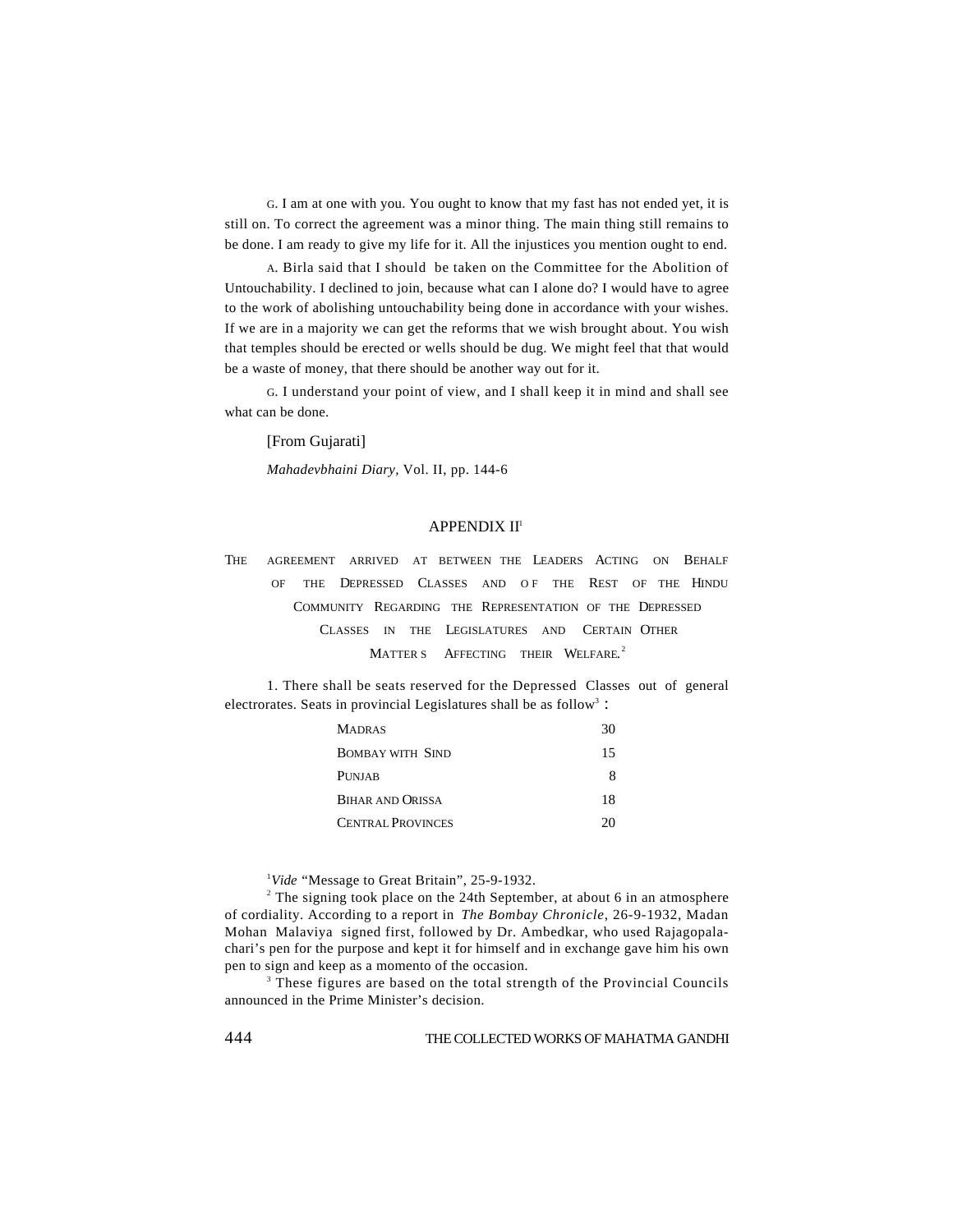| ASSAM                   |       | 7   |
|-------------------------|-------|-----|
| Bengal                  |       | 30  |
| <b>UNITED PROVINCES</b> |       | 20  |
|                         | Total | 148 |

2. Election to these seats shall be by joint electorates subject, however, to the following procedure:

All members of the Depressed Classes registered in the general electoral roll of a constituency, will form an electoral college which will elect a panel of four candidates belonging to the Depressed Classes for each of such reserved seats, by the method of single vote and the four persons getting the highest number of votes in such primary election shall be the candidates for election by the general electorate.

3. Representation of the Depressed Classes in the Central Legislature shall likewise be on the principle of joint electorates and reserved seats by the method of primary election in the manner provided for in clause 2 above for their representation in Provincial Legislatures.

4. In the Central Legislature 18 per cent of the seats alloted to the general electorate for British India in the said legislature shall be reserved for the Depressed Classes.

5. The system of primary election to panel of candidates for election to the Central and Provincial Legislatures, as hereinbefore mentioned, shall come to an end after the first ten years unless terminated sooner by mutual agreement under the provision of Clause 6 below.

6. The system of representation of the Depressed Classes by reserved seats in the Provincial and Central Legislatures as provided for in clauses 1 and 4 shall continue until determined by mutual agreement between the communities concerned in this settlement.

7. The franchise for the Central and Provincial Legislatures for the Depressed Classes shall be as indicated in the Lothian Committee Report.

8. There shall be no disabilities attaching to anyone on the ground of his being a member of the Depressed Classes in regard to any elections to local bodies or appointment to public service.

Every endeavour shall be made to secure a fair representation of the Depressed Classes in these respects subject to such educational qualifications as may be laid down for appointment to public services.

9. In every province out of the educational grant an adequate sum shall be earmarked for providing educational facilities to members of the Depressed Classes.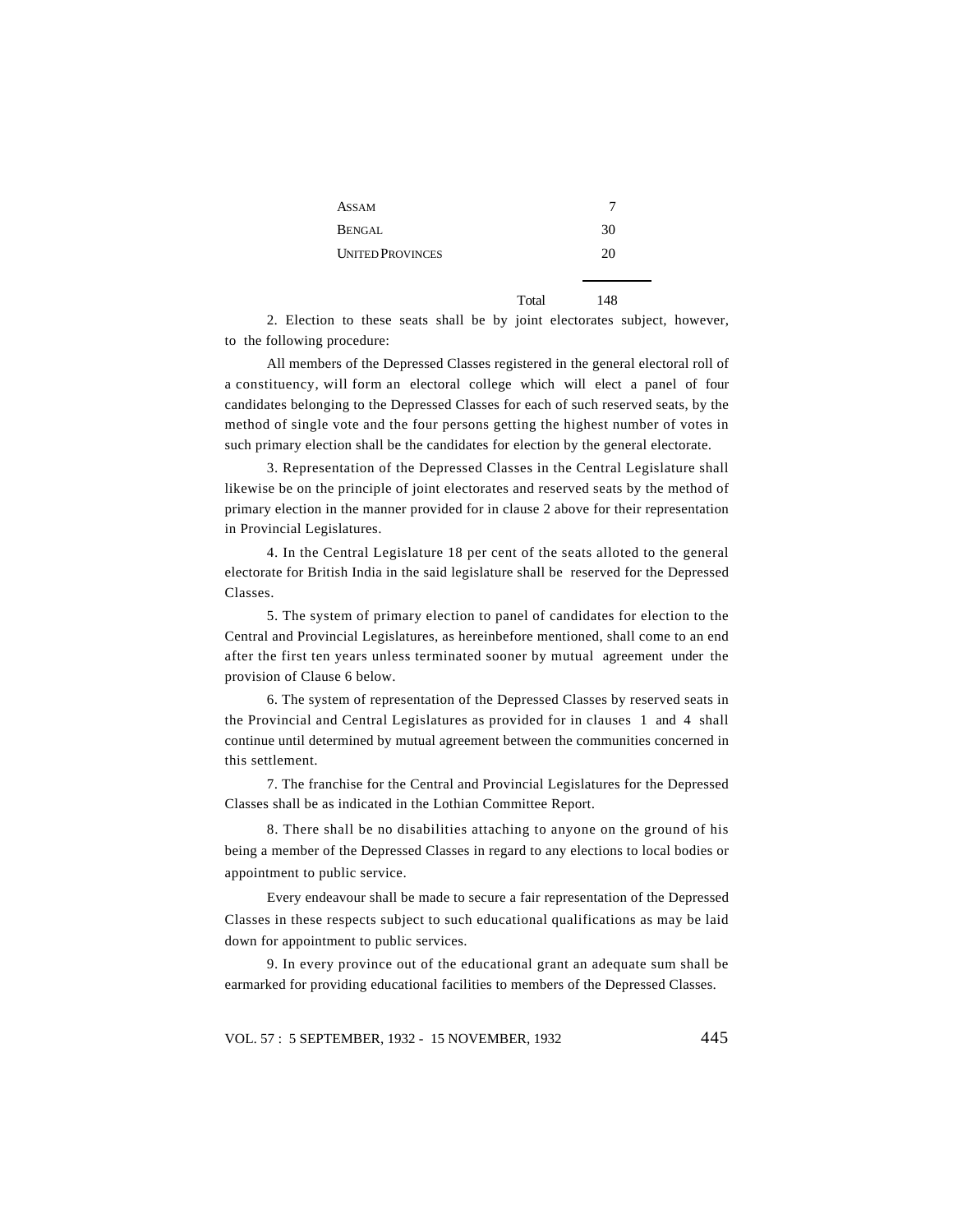| <b>MADAN MOHAN MALAVIYA</b>      | B. S. KAMAT              |
|----------------------------------|--------------------------|
| <b>TEJ BAHADUR SAPRU</b>         | G. K. DEODHAR            |
| M. R. JAYAKAR                    | A. V. THAKKAR            |
| B. R. AMBEDKAR                   | R. K. BAKHLE             |
| SRINIVASAN                       | P. G. SOLANKI            |
| M. C. RAJAH                      | P. BALOO                 |
| C. V. MEHTA                      | <b>SHANKERLAL BANKER</b> |
| C. RAJAGOPALACHARI               | <b>GOVIND MALAVIYA</b>   |
| RAJENDRA PRASAD                  | <b>DEVDAS GANDHI</b>     |
| G. D. BIRLA                      | <b>BISWAS</b>            |
| RAMESHWARDAS BIRLA               | P. N. RAJBHOJ            |
| GAVAI <sup>1</sup>               | <b>SHANKERLAL BANKER</b> |
| LALLUBAHI SAMALDAS               | P. KODANDA RAO           |
| HANSA MEHTA                      | G. K. GADGIL             |
| K. NATARAJAN                     | <b>MANU SUBEDAR</b>      |
| <b>KAMAKOTI NATARAJAN</b>        | AVANTIKABAI GOKHALE      |
| PURUSHOTTAMDAS THAKURDAS         | K. J. CHITALIA           |
| <b>MATHURDAS VISSANJI</b>        | RADHAKANT MALAVIYA       |
| <b>WALCHAND HIRACHAND</b>        | A. R. BHAT               |
| H. N. KUNZRU                     | <b>COLAM</b>             |
| K. G. LIMAYE                     | PRADHAN                  |
| <i>The Epic Fast</i> , pp. 153-6 |                          |

#### APPENDIX III

#### *INTERVIEW TO "THE TIMES OF INDIA"*<sup>2</sup>

*November 10, 1932*

GANDHIJI : The Zamorin does not say that it is impossible to throw open the temple but he goes on pointing out his difficulties. If he fails in his efforts Kelappan and I have to resort to fast unless I see some flaw in the claim advanced. In fact there is no flaw in it. There are difficulties in the way of the Zamorin but they are not such that they cannot be got over. The real test is whether the sanatanists, those who have the privilege of entering the temple, have any objection to untouchables entering the temple. All the information I have received shows that the majority of the templegoers have no objection. The whole movement is based on the belief that the temple-

<sup>1</sup> The signatures that follow were added to the document in Bombay at the final sitting of the Hindu Conference on September 25.

<sup>2</sup>*Vide* "Telegram to The Zamorin of Calicut", 9-11-1932.